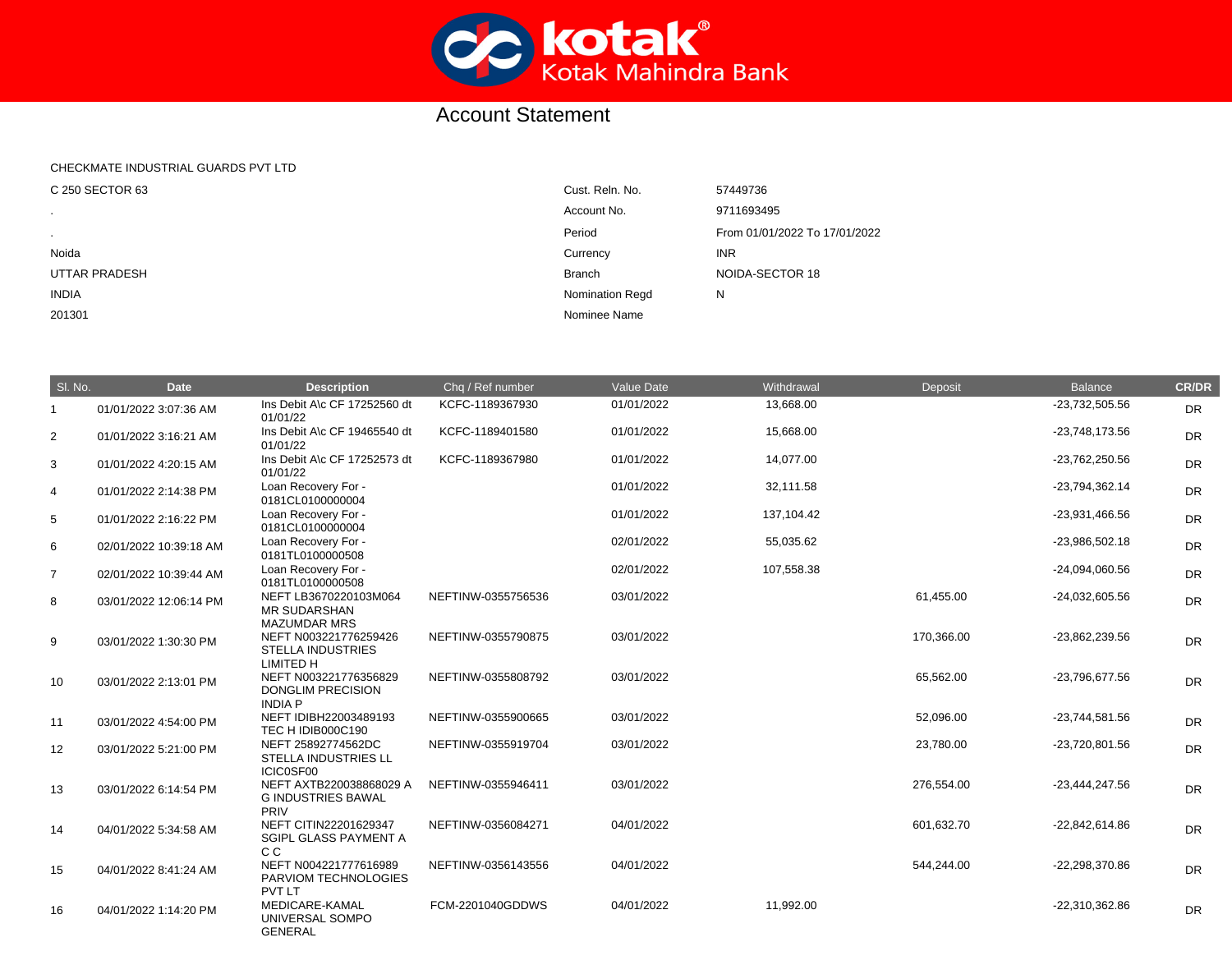| SI. No. | <b>Date</b>           | <b>Description</b>                                                  | Chq / Ref number   | Value Date | Withdrawal | Deposit    | Balance          | <b>CR/DR</b> |
|---------|-----------------------|---------------------------------------------------------------------|--------------------|------------|------------|------------|------------------|--------------|
| 17      | 04/01/2022 2:44:08 PM | <b>RTGS</b><br>HDFCR52022010488074869                               | RTGSINW-0045087466 | 04/01/2022 |            | 551,404.00 | -21,758,958.86   | <b>DR</b>    |
| 18      | 04/01/2022 3:24:30 PM | KHANDELWALEDIBLEOIL<br>OFFICE RENT JAN 2022<br><b>TARA RANI-FBD</b> | FCM-2201040GEB28   | 04/01/2022 | 16,489.00  |            | $-21,775,447.86$ | <b>DR</b>    |
| 19      | 04/01/2022 3:24:30 PM | OFFICE RENT JAN 2022<br>AMARJEET                                    | FCM-2201040GEB2L   | 04/01/2022 | 9,500.00   |            | -21,784,947.86   | <b>DR</b>    |
| 20      | 04/01/2022 3:24:30 PM | <b>OFFICE RENT-JAN 22-</b><br>MUKESH DEVI-NOIDA                     | FCM-2201040GEB2G   | 04/01/2022 | 10,000.00  |            | -21,794,947.86   | <b>DR</b>    |
| 21      | 04/01/2022 3:24:31 PM | OFFICE RENT JAN 2022-<br><b>HEMENDRA MEENA-JA</b>                   | FCM-2201040GEB2B   | 04/01/2022 | 10,450.00  |            | $-21,805,397.86$ | <b>DR</b>    |
| 22      | 04/01/2022 3:24:31 PM | OFFICE RENT JAN 2022<br><b>MANOJ KUMAR TI</b>                       | FCM-2201040GEB2K   | 04/01/2022 | 1,000.00   |            | -21,806,397.86   | <b>DR</b>    |
| 23      | 04/01/2022 3:24:31 PM | ROOM RENT JAN 2022<br>MADHU-HAIER                                   | FCM-2201040GEB36   | 04/01/2022 | 12,500.00  |            | -21,818,897.86   | <b>DR</b>    |
| 24      | 04/01/2022 3:24:32 PM | OFFICE RENT JAN 2022<br><b>USHA GANDHI-CH</b>                       | FCM-2201040GEB2O   | 04/01/2022 | 19,950.00  |            | -21,838,847.86   | <b>DR</b>    |
| 25      | 04/01/2022 3:24:32 PM | OFFICE RENT JAN 2022 K<br><b>GURURAJA AITH</b>                      | FCM-2201040GEB2I   | 04/01/2022 | 6,000.00   |            | -21,844,847.86   | <b>DR</b>    |
| 26      | 04/01/2022 3:24:32 PM | RENT JAN 2022 MANOJ<br>KUMARNOIDA-SHRIBA                            | FCM-2201040GEB33   | 04/01/2022 | 3,500.00   |            | -21,848,347.86   | <b>DR</b>    |
| 27      | 04/01/2022 3:24:32 PM | RENT JAN 2022 GYAN<br>CHANDNOIDA-KEIHIN                             | FCM-2201040GEB35   | 04/01/2022 | 6,000.00   |            | -21,854,347.86   | <b>DR</b>    |
| 28      | 04/01/2022 3:24:33 PM | OFFICE RENT JAN 2022<br>NISHA RANA-DHR                              | FCM-2201040GEB2R   | 04/01/2022 | 12,000.00  |            | -21,866,347.86   | <b>DR</b>    |
| 29      | 04/01/2022 3:24:33 PM | OFFICE RENT - JAN 2022<br><b>MAHESH GOVIND P</b>                    | FCM-2201040GEB2H   | 04/01/2022 | 4,000.00   |            | -21,870,347.86   | <b>DR</b>    |
| 30      | 04/01/2022 3:24:33 PM | RENT JAN 2022 MANISHA<br><b>CHAUHAN-HSPP W</b>                      | FCM-2201040GEB2Z   | 04/01/2022 | 2,200.00   |            | -21,872,547.86   | <b>DR</b>    |
| 31      | 04/01/2022 3:24:34 PM | OFFICE RENT JAN 2022<br><b>LAXMI DURGESH B</b>                      | FCM-2201040GEB29   | 04/01/2022 | 12,000.00  |            | -21,884,547.86   | <b>DR</b>    |
| 32      | 04/01/2022 3:24:34 PM | ROOM RENT JAN 2022<br><b>SANJAY BIDHURI-HAI</b>                     | FCM-2201040GEB2Y   | 04/01/2022 | 12,500.00  |            | -21,897,047.86   | <b>DR</b>    |
| 33      | 04/01/2022 3:24:34 PM | RENT JAN 2022<br>CHANCHAL SHARMANOIDA                               | FCM-2201040GEB30   | 04/01/2022 | 4,600.00   |            | -21,901,647.86   | DR           |
|         |                       | -AP                                                                 |                    |            |            |            |                  |              |
| 34      | 04/01/2022 3:24:35 PM | OFFICE RENT JAN 22<br>DEENADAYALAN LAKSHM                           | FCM-2201040GEB2C   | 04/01/2022 | 20,000.00  |            | $-21,921,647.86$ | DR           |
| 35      | 04/01/2022 3:24:35 PM | OFFICE RENT JAN 2022<br><b>BHARAT SINGH</b>                         | FCM-2201040GEB2M   | 04/01/2022 | 9,500.00   |            | $-21,931,147.86$ | DR           |
| 36      | 04/01/2022 3:24:36 PM | OFFICE RENT JAN 2022<br><b>DEBASISH PAUL-KO</b>                     | FCM-2201040GEB2A   | 04/01/2022 | 8,000.00   |            | $-21,939,147.86$ | <b>DR</b>    |
| 37      | 04/01/2022 3:24:36 PM | RENT JAN 2022 BABITA<br><b>TYAGI NOIDA-MERI</b>                     | FCM-2201040GEB34   | 04/01/2022 | 6,500.00   |            | $-21,945,647.86$ | DR           |
| 38      | 04/01/2022 3:24:36 PM | RENT JAN 2022 AMIT<br>KUMARNOIDA AB MAUR                            | FCM-2201040GEB31   | 04/01/2022 | 6,000.00   |            | $-21,951,647.86$ | <b>DR</b>    |
| 39      | 04/01/2022 3:24:37 PM | OFFICE RENT JAN 2022<br>SADHU RAM-CHAND                             | FCM-2201040GEB2T   | 04/01/2022 | 3,000.00   |            | $-21,954,647.86$ | DR           |
| 40      | 04/01/2022 3:24:37 PM | RENT JAN 2022-SANJEEV<br><b>BHATI-PAVILLION</b>                     | FCM-2201040GEB2X   | 04/01/2022 | 1,600.00   |            | $-21,956,247.86$ | <b>DR</b>    |
| 41      | 04/01/2022 3:24:37 PM | ADV FOR MOU T AND C<br><b>OLIVE HERITAGE ED</b>                     | FCM-2201040GEB3B   | 04/01/2022 | 12,980.00  |            | $-21,969,227.86$ | DR           |
| 42      | 04/01/2022 3:24:38 PM | OFFICE RENT JAN 2022<br>AMARJEET SINGH-B                            | FCM-2201040GEB2Q   | 04/01/2022 | 8,000.00   |            | $-21,977,227.86$ | <b>DR</b>    |
| 43      | 04/01/2022 3:24:38 PM | RENT JAN 2022 MUNESH<br><b>DENSO</b>                                | FCM-2201040GEB3A   | 04/01/2022 | 9,000.00   |            | $-21,986,227.86$ | <b>DR</b>    |
| 44      | 04/01/2022 3:24:38 PM | ADV FOR TILLER NFSS                                                 | FCM-2201040GEB3E   | 04/01/2022 | 19,000.00  |            | $-22,005,227.86$ | <b>DR</b>    |
| 45      | 04/01/2022 3:24:39 PM | OFFICE RENT JAN 202<br><b>PRITPAL</b>                               | FCM-2201040GEB2S   | 04/01/2022 | 9,500.00   |            | $-22,014,727.86$ | <b>DR</b>    |
| 46      | 04/01/2022 3:24:39 PM | RENT JAN 2022 DEEPK<br><b>CHOUDHARY NDA -K</b>                      | FCM-2201040GEB38   | 04/01/2022 | 1,500.00   |            | $-22,016,227.86$ | <b>DR</b>    |
| 47      | 04/01/2022 3:24:39 PM | <b>DIRECT REM-SANTOKH</b><br><b>SINGH21147</b>                      | FCM-2201040GEB3D   | 04/01/2022 | 175,000.00 |            | $-22,191,227.86$ | DR           |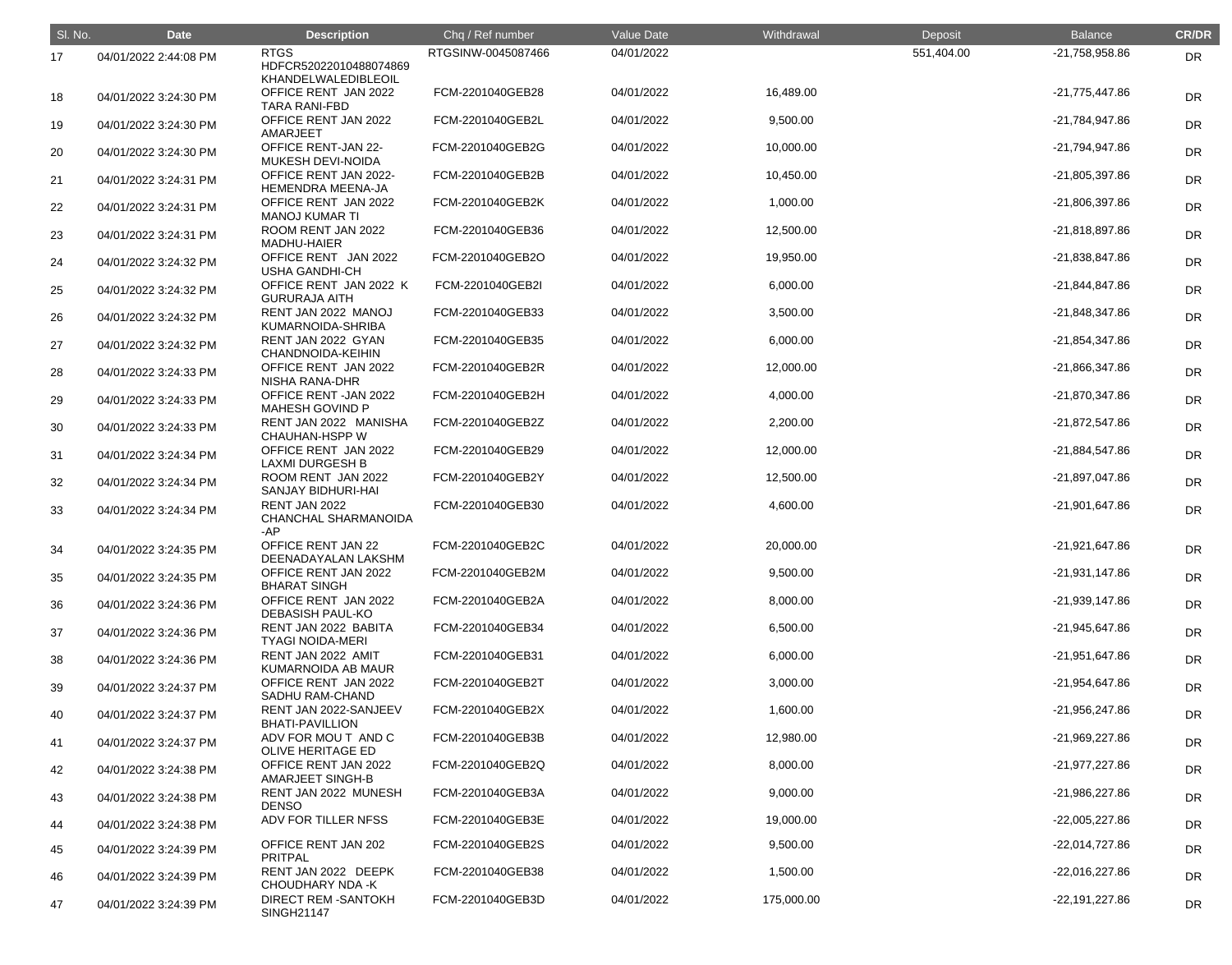| SI. No. | <b>Date</b>            | <b>Description</b>                                                                    | Chq / Ref number   | Value Date | Withdrawal | Deposit      | <b>Balance</b>   | <b>CR/DR</b> |
|---------|------------------------|---------------------------------------------------------------------------------------|--------------------|------------|------------|--------------|------------------|--------------|
| 48      | 04/01/2022 3:24:40 PM  | OFFICE RENT JAN 2022<br><b>SATPAL CHOPRA</b>                                          | FCM-2201040GEB2J   | 04/01/2022 | 9,500.00   |              | -22,200,727.86   | <b>DR</b>    |
| 49      | 04/01/2022 3:24:40 PM  | RENT JAN 2022 JAI<br>VAISHNO AND CO.NOID                                              | FCM-2201040GEB2W   | 04/01/2022 | 14,350.00  |              | $-22,215,077.86$ | <b>DR</b>    |
| 50      | 04/01/2022 3:24:41 PM  | RENT JAN 2022 SHIVA<br><b>CHOUDHARY MERINO</b>                                        | FCM-2201040GEB32   | 04/01/2022 | 2,000.00   |              | -22,217,077.86   | <b>DR</b>    |
| 51      | 04/01/2022 3:24:41 PM  | RENT JAN 2022 GAGAN<br>UG BRAHM SINGH DE                                              | FCM-2201040GEB37   | 04/01/2022 | 9,000.00   |              | $-22,226,077.86$ | <b>DR</b>    |
| 52      | 04/01/2022 3:24:41 PM  | RENT JAN 2022 INDRAVIR<br>YADAVNOIDA -ME                                              | FCM-2201040GEB39   | 04/01/2022 | 6,000.00   |              | $-22,232,077.86$ | <b>DR</b>    |
| 53      | 04/01/2022 3:24:42 PM  | DIRECT REMU- SHASHI<br><b>KANTA</b>                                                   | FCM-2201040GEB3F   | 04/01/2022 | 78,000.00  |              | -22,310,077.86   | <b>DR</b>    |
| 54      | 04/01/2022 3:24:42 PM  | ADV CHD FOR TURBAN                                                                    | FCM-2201040GEB3C   | 04/01/2022 | 64,950.00  |              | $-22,375,027.86$ | <b>DR</b>    |
| 55      | 04/01/2022 4:16:19 PM  | <b>RTGS</b><br>HDFCR52022010488117546                                                 | RTGSINW-0045095108 | 04/01/2022 |            | 445,742.00   | -21,929,285.86   | <b>DR</b>    |
| 56      | 04/01/2022 4:17:48 PM  | <b>GLOBAL HEALTH LIMIT</b><br>NEFT N004221778584156<br>NATIONAL INDUSTRIES<br>2372 HD | NEFTINW-0356325010 | 04/01/2022 |            | 27,260.00    | $-21,902,025.86$ | <b>DR</b>    |
| 57      | 04/01/2022 6:07:41 PM  | NEFT N004221779062386 M<br>M CERAMICS AND FERRO<br><b>ALLO</b>                        | NEFTINW-0356397471 | 04/01/2022 |            | 25,544.00    | $-21,876,481.86$ | <b>DR</b>    |
| 58      | 04/01/2022 6:41:51 PM  | NEFT N004221779153347<br>MOTHER DAIRY FRUIT AND<br><b>VEG</b>                         | NEFTINW-0356416956 | 04/01/2022 |            | 213,491.36   | $-21,662,990.50$ | <b>DR</b>    |
| 59      | 04/01/2022 6:42:59 PM  | NEFT N004221779153377<br>MOTHER DAIRY FRUIT AND<br><b>VEG</b>                         | NEFTINW-0356417078 | 04/01/2022 |            | 210,960.56   | -21,452,029.94   | <b>DR</b>    |
| 60      | 04/01/2022 6:43:00 PM  | NEFT N004221779153322<br>MOTHER DAIRY FRUIT AND<br><b>VEG</b>                         | NEFTINW-0356417079 | 04/01/2022 |            | 537,984.00   | -20,914,045.94   | <b>DR</b>    |
| 61      | 04/01/2022 7:45:52 PM  | NEFT CMS2325820360<br><b>LYALLPUR EMPORIUM</b><br>PRIVATE LIMI                        | NEFTINW-0356462374 | 04/01/2022 |            | 76,176.00    | -20,837,869.94   | <b>DR</b>    |
| 62      | 05/01/2022 8:12:32 AM  | REL 645-26814 DEVI LAL<br>NOV21 INDO AUTO                                             | FCM-2201050GH2UW   | 05/01/2022 | 12,511.00  |              | -20,850,380.94   | <b>DR</b>    |
| 63      | 05/01/2022 8:12:32 AM  | <b>VEN-GUPTA ENTERPRISES</b>                                                          | FCM-2201050GH2UX   | 05/01/2022 | 58,000.00  |              | -20,908,380.94   | <b>DR</b>    |
| 64      | 05/01/2022 8:12:32 AM  | <b>REL 643-39229 GANESH</b><br>SINGH NOV21 MS PL                                      | FCM-2201050GH2UZ   | 05/01/2022 | 15,495.00  |              | -20,923,875.94   | <b>DR</b>    |
| 65      | 05/01/2022 8:12:33 AM  | CON-41702 SACHIN GARG                                                                 | FCM-2201050GH2UY   | 05/01/2022 | 819.00     |              | -20,924,694.94   | <b>DR</b>    |
| 66      | 05/01/2022 8:12:33 AM  | <b>REL 1326-39229 GANESH</b><br>SINGH NOV21 NAVI                                      | FCM-2201050GH2V7   | 05/01/2022 | 1,674.00   |              | -20,926,368.94   | DR           |
| 67      | 05/01/2022 8:12:33 AM  | <b>REL 1326-22241 RAJARAM</b><br>YADAV NOV21 NAV                                      | FCM-2201050GH2V2   | 05/01/2022 | 5,264.00   |              | -20,931,632.94   | DR           |
| 68      | 05/01/2022 8:12:34 AM  | <b>REL 1321-46191 SATISH</b><br>SHUKLA NOV21 H                                        | FCM-2201050GH2V6   | 05/01/2022 | 3,201.00   |              | -20,934,833.94   | <b>DR</b>    |
| 69      | 05/01/2022 8:12:34 AM  | <b>VEN-SHAHEEM</b><br><b>ENTERPRISES</b>                                              | FCM-2201050GH2V4   | 05/01/2022 | 55,787.00  |              | -20,990,620.94   | <b>DR</b>    |
| 70      | 05/01/2022 8:12:34 AM  | MOB EXP-VODAFONE IDEA<br>LIMITED                                                      | FCM-2201050GH2V3   | 05/01/2022 | 13,665.00  |              | -21,004,285.94   | DR           |
| 71      | 05/01/2022 8:12:34 AM  | <b>VEN-KANWAL TYRE DELHI</b>                                                          | FCM-2201050GH2V1   | 05/01/2022 | 28,000.00  |              | -21,032,285.94   | <b>DR</b>    |
| 72      | 05/01/2022 8:12:35 AM  | ADV FOR EXP-39371 SAHIL<br><b>KUMAR</b>                                               | FCM-2201050GH2V0   | 05/01/2022 | 5,000.00   |              | -21,037,285.94   | <b>DR</b>    |
| 73      | 05/01/2022 8:12:35 AM  | REL 643-22241 RAJARAM<br>YADAV NOV21 MS P                                             | FCM-2201050GH2V5   | 05/01/2022 | 6,866.00   |              | $-21,044,151.94$ | <b>DR</b>    |
| 74      | 05/01/2022 11:30:40 AM | <b>RTGS</b><br>BOTMR52022010500472793<br><b>DENSO INDIA PRIVATE</b>                   | RTGSINW-0045110849 | 05/01/2022 |            | 1,440,031.00 | -19,604,120.94   | <b>DR</b>    |
| 75      | 05/01/2022 12:38:27 PM | NEFT CITIN22202269568<br>ITC LIMITED CITI0000001                                      | NEFTINW-0356689069 | 05/01/2022 |            | 1,300,078.18 | -18,304,042.76   | <b>DR</b>    |
| 76      | 05/01/2022 1:38:13 PM  | AOCASH OO GMTD BSNL<br><b>G PUNJAB NATIONAL B</b>                                     | 903                | 05/01/2022 | 659.00     |              | $-18,304,701.76$ | DR           |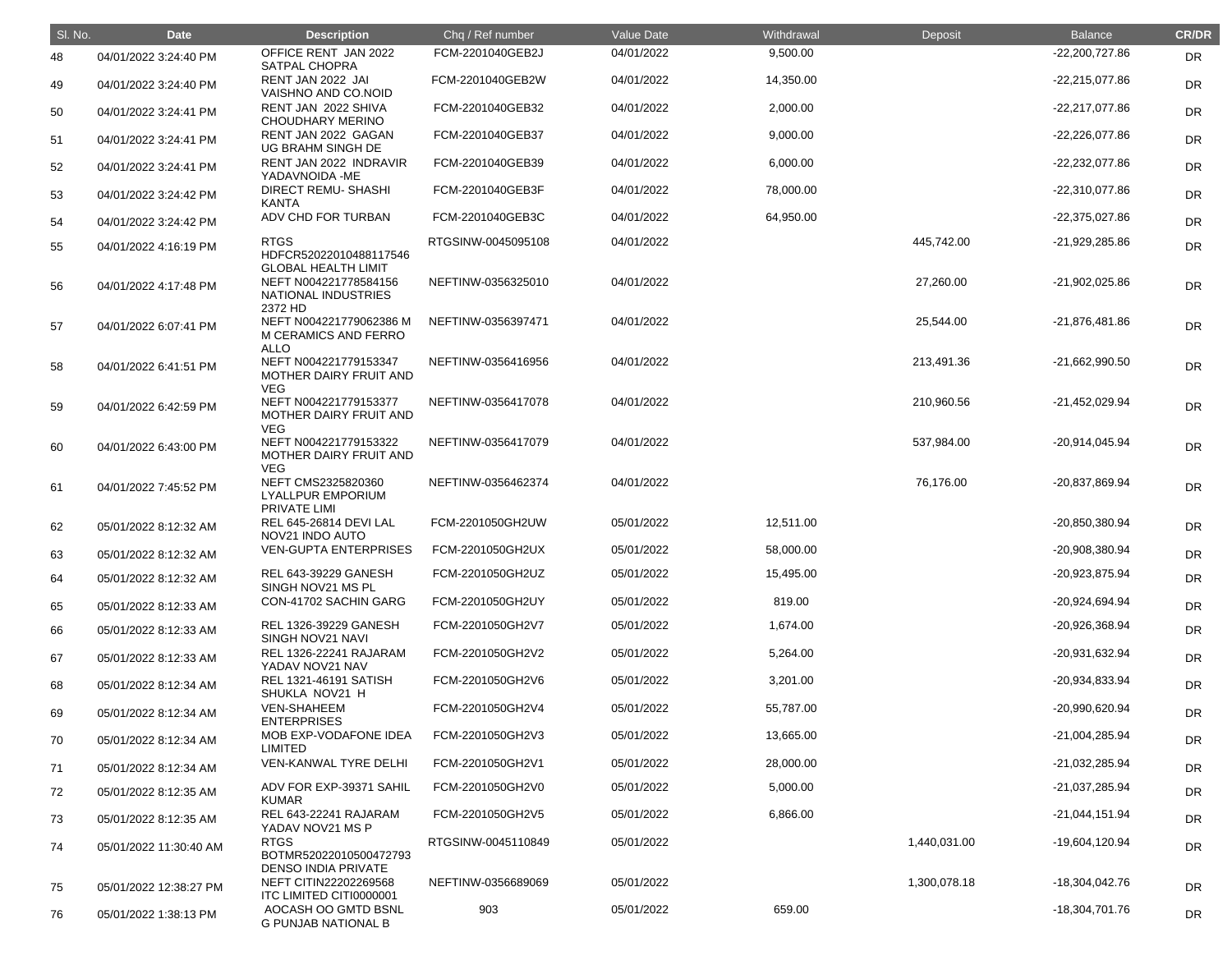| SI. No. | <b>Date</b>           | <b>Description</b>                                                    | Chq / Ref number   | Value Date | Withdrawal | Deposit    | <b>Balance</b>   | <b>CR/DR</b> |
|---------|-----------------------|-----------------------------------------------------------------------|--------------------|------------|------------|------------|------------------|--------------|
| 77      | 05/01/2022 1:38:14 PM | HDFC BANK LTD LOAN<br><b>AC HDFC BANK LTD</b>                         | 887                | 05/01/2022 | 75,420.00  |            | $-18,380,121.76$ | <b>DR</b>    |
| 78      | 05/01/2022 1:51:56 PM | NEFT 25910980051DC<br>AVANCE EXIM ICIC0SF0002                         | NEFTINW-0356722848 | 05/01/2022 |            | 47,536.00  | -18,332,585.76   | <b>DR</b>    |
| 79      | 05/01/2022 2:41:45 PM | NEFT N005221780265841<br>RAKESH MASALA PRIVATE<br>LIMIT               | NEFTINW-0356760405 | 05/01/2022 |            | 111,621.00 | -18,220,964.76   | <b>DR</b>    |
| 80      | 05/01/2022 2:43:17 PM | <b>RTGS</b><br>HDFCR52022010588268734<br>AIT SOM GREATER N            | RTGSINW-0045122817 | 05/01/2022 |            | 344,076.00 | -17,876,888.76   | <b>DR</b>    |
| 81      | 05/01/2022 3:08:52 PM | NEFT SBIN922005214777<br><b>TECHNICO INDUSTRIES</b><br><b>SBIN005</b> | NEFTINW-0356773258 | 05/01/2022 |            | 126,818.86 | -17,750,069.90   | <b>DR</b>    |
| 82      | 05/01/2022 3:46:07 PM | NEFT SIN00179Q0188374 M<br>S AB MAURI INDIA P<br>SCBL00               | NEFTINW-0356785779 | 05/01/2022 |            | 449,608.00 | $-17,300,461.90$ | <b>DR</b>    |
| 83      | 05/01/2022 4:38:01 PM | 1235-44419 HARI SINGH<br>MOTHER DAIRY FRU                             | FCM-2201050GJZLL   | 05/01/2022 | 15,582.00  |            | $-17,316,043.90$ | <b>DR</b>    |
| 84      | 05/01/2022 4:38:01 PM | RENT JAN 2022<br>YOGESHWARI DHR - SAI                                 | FCM-2201050GJZLV   | 05/01/2022 | 6,000.00   |            | -17,322,043.90   | <b>DR</b>    |
| 85      | 05/01/2022 4:38:02 PM | 1238-44442 LAXMAN<br>KOIRALA MOTHER DAIRY                             | FCM-2201050GJZLN   | 05/01/2022 | 17,440.00  |            | -17,339,483.90   | <b>DR</b>    |
| 86      | 05/01/2022 4:38:02 PM | 1238-44447 JAYMURTI<br><b>MOTHER DAIRY FRUIT</b>                      | FCM-2201050GJZLT   | 05/01/2022 | 18,131.00  |            | $-17,357,614.90$ | <b>DR</b>    |
| 87      | 05/01/2022 4:38:02 PM | 1238-44401 BALBIR KUMAR<br><b>MOTHER DAIRY F</b>                      | FCM-2201050GJZMD   | 05/01/2022 | 21,830.00  |            | -17,379,444.90   | <b>DR</b>    |
| 88      | 05/01/2022 4:38:03 PM | 1237-44366 BABU LAL<br>RATHORE MOTHER DAI                             | FCM-2201050GJZLY   | 05/01/2022 | 20,259.00  |            | -17,399,703.90   | <b>DR</b>    |
| 89      | 05/01/2022 4:38:03 PM | 1238-44439 AMIT KUMAR<br>MOTHER DAIRY FRU                             | FCM-2201050GJZM4   | 05/01/2022 | 17,440.00  |            | $-17,417,143.90$ | <b>DR</b>    |
| 90      | 05/01/2022 4:38:03 PM | 1239-44423 JANGI LAL<br><b>MOTHER DAIRY FRUI</b>                      | FCM-2201050GJZMK   | 05/01/2022 | 17,437.00  |            | -17,434,580.90   | <b>DR</b>    |
| 91      | 05/01/2022 4:38:04 PM | ROOM RENT JAN 2022<br>SONU-NAVITAS BAWA                               | FCM-2201050GJZMA   | 05/01/2022 | 45,000.00  |            | -17,479,580.90   | <b>DR</b>    |
| 92      | 05/01/2022 4:38:04 PM | 1235-44400 MANOJ KUMAR<br><b>MOTHER DAIRY FR</b>                      | FCM-2201050GJZLK   | 05/01/2022 | 15,582.00  |            | -17,495,162.90   | <b>DR</b>    |
| 93      | 05/01/2022 4:38:05 PM | 1235-44404 NITESH KUMAR<br><b>MOTHER DAIRY F</b>                      | FCM-2201050GJZLR   | 05/01/2022 | 15,582.00  |            | -17,510,744.90   | <b>DR</b>    |
| 94      | 05/01/2022 4:38:05 PM | 1239-44443 NEERAJ<br>KUMAR MOTHER DAIRY F                             | FCM-2201050GJZN1   | 05/01/2022 | 606.00     |            | $-17,511,350.90$ | DR           |
| 95      | 05/01/2022 4:38:05 PM | 1238-44456 GANESH<br><b>MOTHER DAIRY FRUIT</b>                        | FCM-2201050GJZMH   | 05/01/2022 | 22,222.00  |            | -17,533,572.90   | DR           |
| 96      | 05/01/2022 4:38:06 PM | 1237-44365 AMIT SINGH<br><b>MOTHER DAIRY FRU</b>                      | FCM-2201050GJZMX   | 05/01/2022 | 19,479.00  |            | $-17,553,051.90$ | <b>DR</b>    |
| 97      | 05/01/2022 4:38:06 PM | 1238-44453 AMIT BISWAS<br><b>MOTHER DAIRY FR</b>                      | FCM-2201050GJZM9   | 05/01/2022 | 17,440.00  |            | -17,570,491.90   | <b>DR</b>    |
| 98      | 05/01/2022 4:38:06 PM | TRANSPORT BRITANNIA-<br>KHIMRAJ GADHAVI                               | FCM-2201050GJZN3   | 05/01/2022 | 22,000.00  |            | -17,592,491.90   | <b>DR</b>    |
| 99      | 05/01/2022 4:38:07 PM | 1238-44450 SHIV KUMAR<br>MOTHER DAIRY FRU                             | FCM-2201050GJZM6   | 05/01/2022 | 17,440.00  |            | -17,609,931.90   | <b>DR</b>    |
| 100     | 05/01/2022 4:38:07 PM | 1238-44437 SURENDRA<br>MOTHER DAIRY FRUIT                             | FCM-2201050GJZLM   | 05/01/2022 | 14,961.00  |            | -17,624,892.90   | <b>DR</b>    |
| 101     | 05/01/2022 4:38:07 PM | 1238-44452 JAGMOHAN<br>MOTHER DAIRY FRUIT                             | FCM-2201050GJZME   | 05/01/2022 | 18,771.00  |            | -17,643,663.90   | <b>DR</b>    |
| 102     | 05/01/2022 4:38:08 PM | 1238-44487 RAVISH KUMAR<br><b>RAI MOTHER DAI</b>                      | FCM-2201050GJZMJ   | 05/01/2022 | 5,212.00   |            | -17,648,875.90   | <b>DR</b>    |
| 103     | 05/01/2022 4:38:08 PM | 1237-44414 VANA RAM<br><b>MOTHER DAIRY FRUIT</b>                      | FCM-2201050GJZN9   | 05/01/2022 | 15,582.00  |            | -17,664,457.90   | <b>DR</b>    |
| 104     | 05/01/2022 4:38:09 PM | RENT-LILABEN BHURABHAI<br>BHARUVAD-SANAD                              | FCM-2201050GJZMO   | 05/01/2022 | 10,500.00  |            | -17,674,957.90   | <b>DR</b>    |
| 105     | 05/01/2022 4:38:09 PM | 1236-44395 RAJA MOTHER<br>DAIRY FRUIT VE                              | FCM-2201050GJZMV   | 05/01/2022 | 15,582.00  |            | -17,690,539.90   | <b>DR</b>    |
| 106     | 05/01/2022 4:38:09 PM | 1236-44398 LAVKUSH<br>KUMAR MOTHER DAIRY                              | FCM-2201050GJZM3   | 05/01/2022 | 17,437.00  |            | -17,707,976.90   | <b>DR</b>    |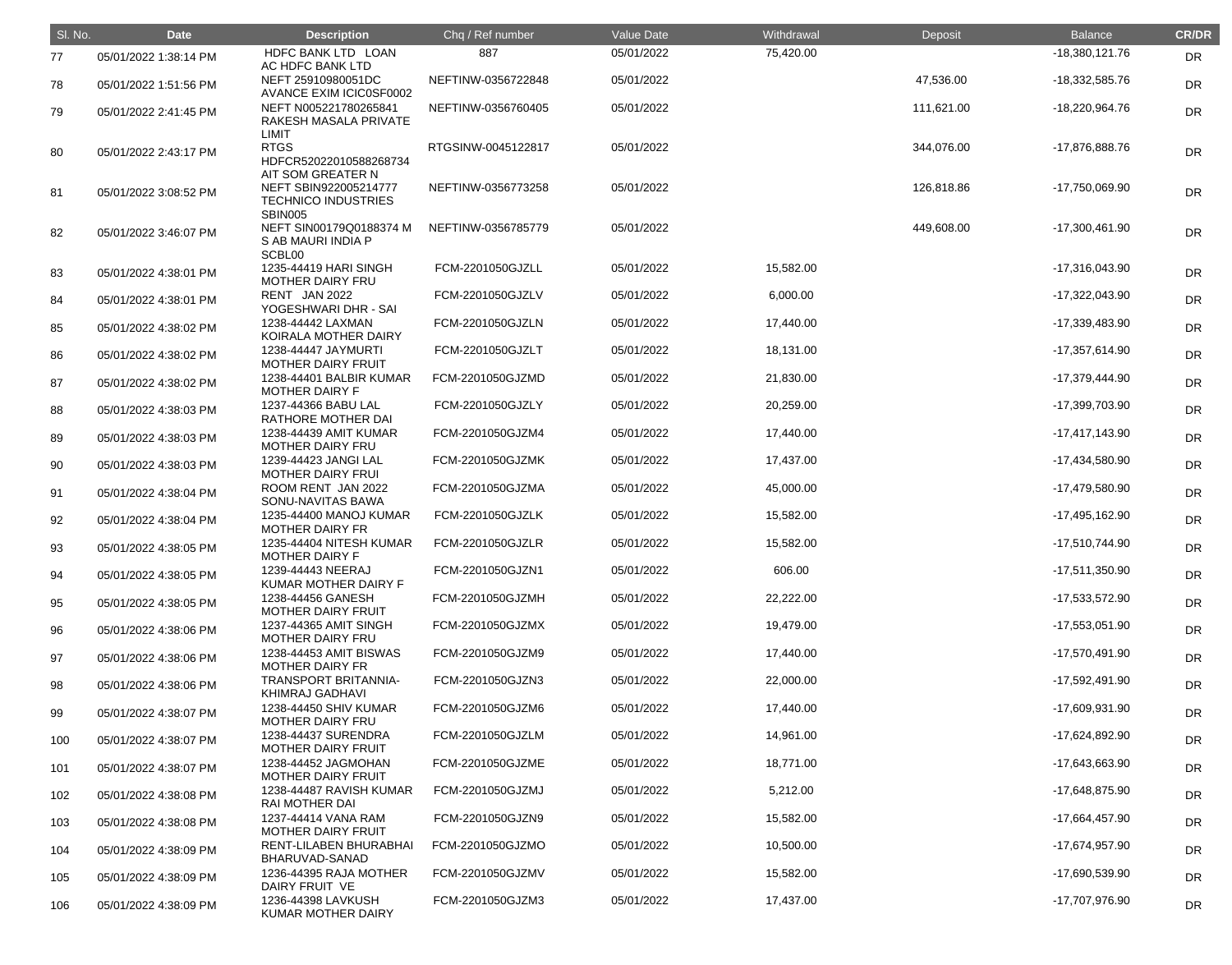| SI. No. | <b>Date</b>           | <b>Description</b>                               | Chq / Ref number | Value Date | Withdrawal | Deposit | <b>Balance</b>   | <b>CR/DR</b> |
|---------|-----------------------|--------------------------------------------------|------------------|------------|------------|---------|------------------|--------------|
| 107     | 05/01/2022 4:38:10 PM | 1235-44409 SURJEET<br><b>KUMAR MOTHER DAIRY</b>  | FCM-2201050GJZMS | 05/01/2022 | 13,710.00  |         | -17,721,686.90   | <b>DR</b>    |
| 108     | 05/01/2022 4:38:10 PM | RENT JAN 2022<br>YOGESHWARI GGN-                 | FCM-2201050GJZNG | 05/01/2022 | 9,000.00   |         | -17,730,686.90   | <b>DR</b>    |
| 109     | 05/01/2022 4:38:11 PM | 1235-44406 SHIV KUMAR<br><b>MOTHER DAIRY FRU</b> | FCM-2201050GJZLX | 05/01/2022 | 15,582.00  |         | -17,746,268.90   | <b>DR</b>    |
| 110     | 05/01/2022 4:38:11 PM | 1238-44455 BISHAL<br><b>BALMIKI MOTHER DAIRY</b> | FCM-2201050GJZMZ | 05/01/2022 | 10,343.00  |         | $-17,756,611.90$ | <b>DR</b>    |
| 111     | 05/01/2022 4:38:11 PM | 1235-44411 NIRANJAN<br><b>MOTHER DAIRY FRUIT</b> | FCM-2201050GJZN7 | 05/01/2022 | 15,582.00  |         | -17,772,193.90   | <b>DR</b>    |
| 112     | 05/01/2022 4:38:12 PM | 1238-44451 SANTOS<br>KUMAR MOTHER DAIRY F        | FCM-2201050GJZM7 | 05/01/2022 | 17,491.00  |         | -17,789,684.90   | <b>DR</b>    |
| 113     | 05/01/2022 4:38:12 PM | RENT JAN 2022<br><b>BANSHARAJ DHR - SAIN</b>     | FCM-2201050GJZMN | 05/01/2022 | 15,000.00  |         | -17,804,684.90   | <b>DR</b>    |
| 114     | 05/01/2022 4:38:12 PM | 1239-44413 KAKA MOTHER<br>DAIRY FRUIT VE         | FCM-2201050GJZNM | 05/01/2022 | 14,958.00  |         | -17,819,642.90   | <b>DR</b>    |
| 115     | 05/01/2022 4:38:13 PM | 1239-44382 NAND KUMAR<br>YADAV MOTHER DAI        | FCM-2201050GJZND | 05/01/2022 | 21,043.00  |         | -17,840,685.90   | DR           |
| 116     | 05/01/2022 4:38:13 PM | ADV FOR DINESH KUMAR<br><b>NFSS</b>              | FCM-2201050GJZNO | 05/01/2022 | 99,000.00  |         | -17,939,685.90   | <b>DR</b>    |
| 117     | 05/01/2022 4:38:14 PM | 1238-44444 JITENDRA<br>SINGH MOTHER DAIRY        | FCM-2201050GJZMY | 05/01/2022 | 21,046.00  |         | -17,960,731.90   | DR           |
| 118     | 05/01/2022 4:38:14 PM | 1238-44448 VIJAY MOTHER<br>DAIRY FRUIT V         | FCM-2201050GJZNI | 05/01/2022 | 14,338.00  |         | -17,975,069.90   | DR           |
| 119     | 05/01/2022 4:38:14 PM | ADV FOR NFSS                                     | FCM-2201050GJZO8 | 05/01/2022 | 396,000.00 |         | -18,371,069.90   | <b>DR</b>    |
| 120     | 05/01/2022 4:38:14 PM | 1235-44407 SUBHASH<br><b>MOTHER DAIRY FRUIT</b>  | FCM-2201050GJZN6 | 05/01/2022 | 15,582.00  |         | -18,386,651.90   | <b>DR</b>    |
| 121     | 05/01/2022 4:38:15 PM | 1237-44390 RAVIRANJAN<br>KUMAR MOTHER DAI        | FCM-2201050GJZM0 | 05/01/2022 | 17,437.00  |         | -18,404,088.90   | <b>DR</b>    |
| 122     | 05/01/2022 4:38:15 PM | 1235-44412 ANIL KUMAR<br><b>MOTHER DAIRY FRU</b> | FCM-2201050GJZM2 | 05/01/2022 | 17,437.00  |         | -18,421,525.90   | DR           |
| 123     | 05/01/2022 4:38:15 PM | RENT JAN 2022<br>RAMPHALGGN LIFE LONG            | FCM-2201050GJZNQ | 05/01/2022 | 16,500.00  |         | -18,438,025.90   | <b>DR</b>    |
| 124     | 05/01/2022 4:38:16 PM | RENT JAN 2022 BRAHAMI<br>DEVI HWR-HMCL           | FCM-2201050GJZMM | 05/01/2022 | 14,000.00  |         | -18,452,025.90   | <b>DR</b>    |
| 125     | 05/01/2022 4:38:16 PM | 1238-44454 JITENDER<br><b>MOTHER DAIRY FRUIT</b> | FCM-2201050GJZMG | 05/01/2022 | 14,961.00  |         | -18,466,986.90   | <b>DR</b>    |
| 126     | 05/01/2022 4:38:16 PM | 1238-44443 NEERAJ<br>KUMAR MOTHER DAIRY F        | FCM-2201050GJZNB | 05/01/2022 | 15,585.00  |         | -18,482,571.90   | DR           |
| 127     | 05/01/2022 4:38:17 PM | 1235-44403 ANKUR<br>SHARMA MOTHER DAIRY F        | FCM-2201050GJZMB | 05/01/2022 | 15,582.00  |         | -18,498,153.90   | <b>DR</b>    |
| 128     | 05/01/2022 4:38:17 PM | 1239-44381 VISHVENDRA<br>SINGH MOTHER DAI        | FCM-2201050GJZN0 | 05/01/2022 | 20,259.00  |         | $-18,518,412.90$ | DR           |
| 129     | 05/01/2022 4:38:17 PM | <b>FOOD EXP DEVENDRA</b><br><b>MERINO-II</b>     | FCM-2201050GJZN2 | 05/01/2022 | 13,676.00  |         | -18,532,088.90   | DR           |
| 130     | 05/01/2022 4:38:18 PM | 1237-44041 DINESH<br>PRASAD MISHRA MOTHER        | FCM-2201050GJZMW | 05/01/2022 | 9,693.00   |         | -18,541,781.90   | DR           |
| 131     | 05/01/2022 4:38:18 PM | RENT JAN 2022 SEEMA<br><b>HWR-HMCL</b>           | FCM-2201050GJZN4 | 05/01/2022 | 14,000.00  |         | -18,555,781.90   | DR           |
| 132     | 05/01/2022 4:38:18 PM | 1238-44446 SUNNY<br>MOTHER DAIRY FRUIT V         | FCM-2201050GJZNC | 05/01/2022 | 16,850.00  |         | -18,572,631.90   | DR           |
| 133     | 05/01/2022 4:38:19 PM | 1239-45798 VIKASH SINGH<br><b>CHAUHAN MOTHER</b> | FCM-2201050GJZML | 05/01/2022 | 8,198.00   |         | -18,580,829.90   | DR           |
| 134     | 05/01/2022 4:38:19 PM | 1235-44408 MOOL CHAND<br><b>MOTHER DAIRY FR</b>  | FCM-2201050GJZMR | 05/01/2022 | 17,437.00  |         | -18,598,266.90   | DR           |
| 135     | 05/01/2022 4:38:20 PM | 1238-44449 ASHOK<br>MOTHER DAIRY FRUIT V         | FCM-2201050GJZLO | 05/01/2022 | 12,781.00  |         | $-18,611,047.90$ | DR           |
| 136     | 05/01/2022 4:38:20 PM | RENT JAN 2022 AARIF<br><b>AERO STAR-DHR</b>      | FCM-2201050GJZNH | 05/01/2022 | 5,000.00   |         | -18,616,047.90   | <b>DR</b>    |
| 137     | 05/01/2022 4:38:20 PM | 1239-44383 SHIVAM<br><b>GANGA MOTHER DAIRY F</b> | FCM-2201050GJZNL | 05/01/2022 | 20,259.00  |         | -18,636,306.90   | DR           |
| 138     | 05/01/2022 4:38:21 PM | 1237-44367 UMA DUTT<br>SHARMA MOTHER DAIR        | FCM-2201050GJZLS | 05/01/2022 | 20,259.00  |         | -18,656,565.90   | <b>DR</b>    |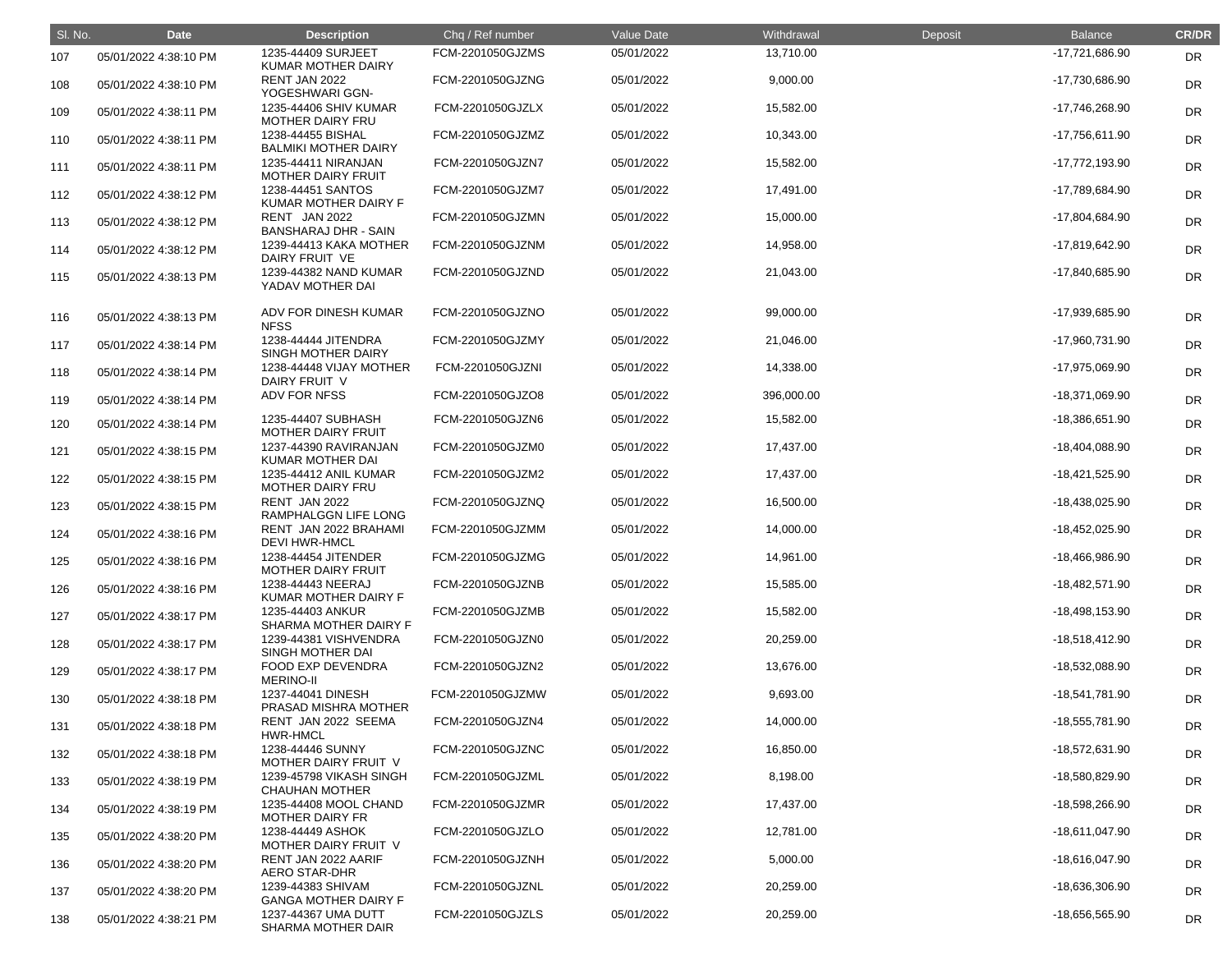| SI. No. | <b>Date</b>           | <b>Description</b>                                                                          | Chq / Ref number   | Value Date | Withdrawal | Deposit    | <b>Balance</b>   | <b>CR/DR</b> |
|---------|-----------------------|---------------------------------------------------------------------------------------------|--------------------|------------|------------|------------|------------------|--------------|
| 139     | 05/01/2022 4:38:21 PM | 1236-44393 BOBY KUMAR<br><b>MOTHER DAIRY FRU</b>                                            | FCM-2201050GJZN8   | 05/01/2022 | 17,437.00  |            | -18,674,002.90   | <b>DR</b>    |
| 140     | 05/01/2022 4:38:21 PM | RENT JAN 2022 JAI<br>KUMARJHAJJAR -JPL                                                      | FCM-2201050GJZNP   | 05/01/2022 | 3,000.00   |            | -18,677,002.90   | <b>DR</b>    |
| 141     | 05/01/2022 4:38:22 PM | RENT JAN 2022 AARIF-<br>SANDHAR                                                             | FCM-2201050GJZMQ   | 05/01/2022 | 4,800.00   |            | -18,681,802.90   | <b>DR</b>    |
| 142     | 05/01/2022 4:38:22 PM | FUND TRF CIGPL SBI-2                                                                        | FCM-2201050GJZNN   | 05/01/2022 | 240,000.00 |            | -18,921,802.90   | <b>DR</b>    |
| 143     | 05/01/2022 4:38:23 PM | 1239-44415 SHER SINGH<br><b>MOTHER DAIRY FRU</b>                                            | FCM-2201050GJZLP   | 05/01/2022 | 17,437.00  |            | -18,939,239.90   | <b>DR</b>    |
| 144     | 05/01/2022 4:38:23 PM | RENT JAN 2022 AMIT SAINI<br><b>HWR-HMCL</b>                                                 | FCM-2201050GJZNE   | 05/01/2022 | 14,000.00  |            | -18,953,239.90   | <b>DR</b>    |
| 145     | 05/01/2022 4:38:23 PM | ADV FOR TROLLEY NFSS                                                                        | FCM-2201050GJZO7   | 05/01/2022 | 70,000.00  |            | -19,023,239.90   | <b>DR</b>    |
| 146     | 05/01/2022 4:38:24 PM | 1235-44402 MUKESH<br><b>MOTHER DAIRY FRUIT</b>                                              | FCM-2201050GJZN5   | 05/01/2022 | 15,582.00  |            | -19,038,821.90   | <b>DR</b>    |
| 147     | 05/01/2022 4:38:24 PM | 1235-47172 NITISH KUMAR<br><b>MOTHER DAIRY F</b>                                            | FCM-2201050GJZMU   | 05/01/2022 | 1,805.00   |            | -19,040,626.90   | <b>DR</b>    |
| 148     | 05/01/2022 4:38:25 PM | <b>RENT-NARENDER AND</b><br>COM GGN-SRPP-JAN 22                                             | FCM-2201050GJZM1   | 05/01/2022 | 21,384.00  |            | -19,062,010.90   | <b>DR</b>    |
| 149     | 05/01/2022 4:38:25 PM | 1237-44416 KAPIL MOTHER<br>DAIRY FRUIT V                                                    | FCM-2201050GJZNA   | 05/01/2022 | 15,582.00  |            | -19,077,592.90   | DR           |
| 150     | 05/01/2022 4:38:26 PM | CANTEEN-39178 PAWAN<br>SINGH RATHORE BRIT                                                   | FCM-2201050GJZLU   | 05/01/2022 | 5,000.00   |            | -19,082,592.90   | <b>DR</b>    |
| 151     | 05/01/2022 4:38:26 PM | 1238-44440 SOME NATH<br>KARMAKAR MOTHER D                                                   | FCM-2201050GJZM5   | 05/01/2022 | 21,830.00  |            | -19,104,422.90   | <b>DR</b>    |
| 152     | 05/01/2022 4:47:15 PM | <b>RTGS</b><br>ICICR52022010500296879                                                       | RTGSINW-0045132361 | 05/01/2022 |            | 232,911.00 | $-18,871,511.90$ | DR           |
| 153     | 05/01/2022 5:33:58 PM | <b>CANDOR GURGAON ONE</b><br>NEFT PUNBH22005092403<br>SHREE BAIDYNATH<br><b>AYURVED BHA</b> | NEFTINW-0356845934 | 05/01/2022 |            | 141,390.00 | -18,730,121.90   | <b>DR</b>    |
| 154     | 05/01/2022 5:33:59 PM | NEFT PUNBH22005092436<br>SHREE BAIDYNATH                                                    | NEFTINW-0356845935 | 05/01/2022 |            | 7,109.00   | -18,723,012.90   | <b>DR</b>    |
| 155     | 05/01/2022 5:48:14 PM | <b>AYURVED BHA</b><br>NEFT HSBCN22005544576<br>TUV SUD SOUTH ASIA<br><b>PRIVATE</b>         | NEFTINW-0356846862 | 05/01/2022 |            | 93,328.00  | -18,629,684.90   | <b>DR</b>    |
| 156     | 05/01/2022 5:52:53 PM | NEFT SIN21648Q0032902<br><b>ATOTECH INDIA PRIVAT</b><br>SCBL00                              | NEFTINW-0356897371 | 05/01/2022 |            | 188,026.00 | -18,441,658.90   | <b>DR</b>    |
| 157     | 05/01/2022 5:55:19 PM | NEFT SBIN522005661645<br><b>INDIAN POTAS LTD</b><br>SBIN000331                              | NEFTINW-0356884577 | 05/01/2022 |            | 15,200.00  | -18,426,458.90   | <b>DR</b>    |
| 158     | 05/01/2022 6:50:38 PM | NEFT SBIN522005841270<br><b>CAPARO ENGINEERING</b><br><b>INDIA SB</b>                       | NEFTINW-0356938397 | 05/01/2022 |            | 29,212.00  | -18,397,246.90   | <b>DR</b>    |
| 159     | 05/01/2022 6:59:25 PM | NEFT HSBCN22005570824<br><b>RAPID ENGINEERING</b><br><b>COMPANY P</b>                       | NEFTINW-0356926568 | 05/01/2022 |            | 163,885.00 | -18,233,361.90   | DR           |
| 160     | 05/01/2022 7:11:50 PM | NEFT AXISP00252880775<br>APL APOLLO TUBES<br><b>LIMITED UT</b>                              | NEFTINW-0356927286 | 05/01/2022 |            | 212,887.00 | -18,020,474.90   | <b>DR</b>    |
| 161     | 05/01/2022 8:34:46 PM | NEFT HSBCN22005594306<br>TUV SUD SOUTH ASIA<br><b>PRIVATE</b>                               | NEFTINW-0356983835 | 05/01/2022 |            | 118,635.00 | -17,901,839.90   | <b>DR</b>    |
| 162     | 05/01/2022 8:55:46 PM | <b>RTGS</b><br>SBINR12022010560498837<br><b>HPCL MITTAL ENERGY</b>                          | RTGSINW-0045140059 | 05/01/2022 |            | 458,113.69 | -17,443,726.21   | <b>DR</b>    |
| 163     | 06/01/2022 8:36:39 AM | 988-36500 MANOBRANDRO<br>NASKAR HERO MOTO                                                   | FCM-2201060GNR6I   | 06/01/2022 | 12,885.00  |            | $-17,456,611.21$ | <b>DR</b>    |
| 164     | 06/01/2022 8:36:39 AM | 1007-36819 SURESH<br>KUMAR HERO MOTOCORP                                                    | FCM-2201060GNR6S   | 06/01/2022 | 10,255.00  |            | -17,466,866.21   | <b>DR</b>    |
| 165     | 06/01/2022 8:36:40 AM | 996-36633 MOHAN LAL<br>SAIN HERO MOTOCORP                                                   | FCM-2201060GNR6Q   | 06/01/2022 | 11,873.00  |            | -17,478,739.21   | <b>DR</b>    |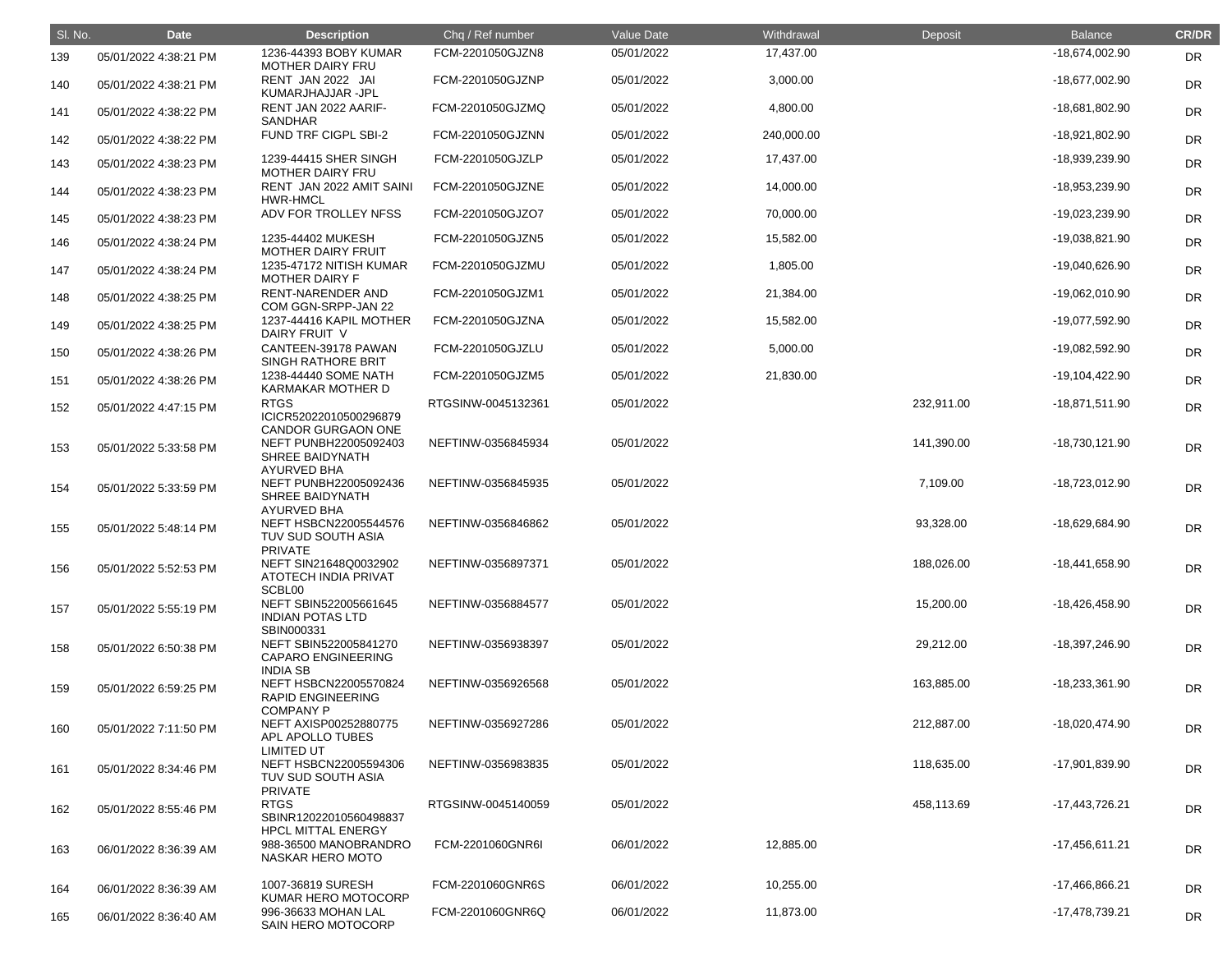| SI. No. | <b>Date</b>           | <b>Description</b>                                  | Chq / Ref number | <b>Value Date</b> | Withdrawal | Deposit | <b>Balance</b>   | <b>CR/DR</b> |
|---------|-----------------------|-----------------------------------------------------|------------------|-------------------|------------|---------|------------------|--------------|
| 166     | 06/01/2022 8:36:40 AM | 1018-45329 HARPREET<br>SINGH HERO MOTOCOR           | FCM-2201060GNR6U | 06/01/2022        | 11,491.00  |         | -17,490,230.21   | DR           |
| 167     | 06/01/2022 8:36:40 AM | 975-38347 SHOBHA L HERO<br><b>MOTO CORP LTD</b>     | FCM-2201060GNR6Y | 06/01/2022        | 15,112.00  |         | -17,505,342.21   | <b>DR</b>    |
| 168     | 06/01/2022 8:36:41 AM | 987-40900 SANJAY KUMAR<br>OJHA HERO MOTOC           | FCM-2201060GNR71 | 06/01/2022        | 13,257.00  |         | -17,518,599.21   | <b>DR</b>    |
| 169     | 06/01/2022 8:36:41 AM | 993-36859 RAMNIWAS<br><b>HERO MOTOCORP LIMIT</b>    | FCM-2201060GNR75 | 06/01/2022        | 16,805.00  |         | -17,535,404.21   | <b>DR</b>    |
| 170     | 06/01/2022 8:36:41 AM | 996-36636 PRAVEEN<br>KUMAR SAINI HERO MOT           | FCM-2201060GNR77 | 06/01/2022        | 15,587.00  |         | -17,550,991.21   | <b>DR</b>    |
| 171     | 06/01/2022 8:36:42 AM | 989-36524 SARSWTI DEVI<br><b>HERO MOTOCORP L</b>    | FCM-2201060GNR73 | 06/01/2022        | 9,074.00   |         | -17,560,065.21   | <b>DR</b>    |
| 172     | 06/01/2022 8:36:42 AM | 999-36532 SOLANKI<br>JAYENDRA HERO MOTO C           | FCM-2201060GNR7A | 06/01/2022        | 13,142.00  |         | -17,573,207.21   | DR           |
| 173     | 06/01/2022 8:36:43 AM | 1248-44748 NIKUNJA<br>KALITA HERO MOTOCOR           | FCM-2201060GNR6W | 06/01/2022        | 8,804.00   |         | -17,582,011.21   | DR           |
| 174     | 06/01/2022 8:36:43 AM | 1006-38131 PRADEEP<br>KUMAR HERO MOTOCORP           | FCM-2201060GNR7C | 06/01/2022        | 8,614.00   |         | -17,590,625.21   | <b>DR</b>    |
| 175     | 06/01/2022 8:36:43 AM | 978-42389 CHIMMA<br>RAJITHA HERO MOTO COR           | FCM-2201060GNR7G | 06/01/2022        | 10,170.00  |         | -17,600,795.21   | <b>DR</b>    |
| 176     | 06/01/2022 8:36:43 AM | 1002-36703 SANKET<br><b>SHARAD SHIRKAR HERO</b>     | FCM-2201060GNR7M | 06/01/2022        | 18,813.00  |         | -17,619,608.21   | DR           |
| 177     | 06/01/2022 8:36:44 AM | 996-38503 RINKU SINGH<br>RAWAT HERO MOTOC           | FCM-2201060GNR7K | 06/01/2022        | 10,405.00  |         | -17,630,013.21   | DR           |
| 178     | 06/01/2022 8:36:44 AM | 1018-36791 SHAMSHER<br>SINGH HERO MOTOCOR           | FCM-2201060GNR7O | 06/01/2022        | 11,491.00  |         | -17,641,504.21   | <b>DR</b>    |
| 179     | 06/01/2022 8:36:44 AM | 1018-44473 AMANDEEP<br>SINGH HERO MOTOCO            | FCM-2201060GNR7Q | 06/01/2022        | 11,491.00  |         | -17,652,995.21   | <b>DR</b>    |
| 180     | 06/01/2022 8:36:45 AM | 986-37399 VIKRAM<br>NARRAYAN BHARATI                | FCM-2201060GNR6G | 06/01/2022        | 23,719.00  |         | -17,676,714.21   | DR           |
| 181     | 06/01/2022 8:36:45 AM | 978-42599 SHAILAJA<br>ANAGURTHI HERO MOT            | FCM-2201060GNR7U | 06/01/2022        | 10,170.00  |         | -17,686,884.21   | DR           |
| 182     | 06/01/2022 8:36:45 AM | 988-41916 MANINDRA<br>NATH MUKHERJEE HERO           | FCM-2201060GNR80 | 06/01/2022        | 9,308.00   |         | -17,696,192.21   | <b>DR</b>    |
| 183     | 06/01/2022 8:36:46 AM | 989-36531 PUNAM DEVI<br><b>HERO MOTOCORP LIM</b>    | FCM-2201060GNR7I | 06/01/2022        | 9,074.00   |         | -17,705,266.21   | DR           |
| 184     | 06/01/2022 8:36:46 AM | 1248-46163 SANKAR DEKA<br><b>HERO MOTOCORP L</b>    | FCM-2201060GNR7S | 06/01/2022        | 8,804.00   |         | $-17,714,070.21$ | <b>DR</b>    |
| 185     | 06/01/2022 8:36:46 AM | 1005-36653 UPENDRA<br>NATH SINGH HERO MOT           | FCM-2201060GNR86 | 06/01/2022        | 15,481.00  |         | -17,729,551.21   | <b>DR</b>    |
| 186     | 06/01/2022 8:36:46 AM | 1005-36655 HIRA LAL<br>SRIVASTAVA HERO MO           | FCM-2201060GNR88 | 06/01/2022        | 15,481.00  |         | -17,745,032.21   | <b>DR</b>    |
| 187     | 06/01/2022 8:36:47 AM | 1041-37611 VISHNU<br>PIPLADE HERO MOTOCOR           | FCM-2201060GNR7E | 06/01/2022        | 9,231.00   |         | -17,754,263.21   | <b>DR</b>    |
| 188     | 06/01/2022 8:36:47 AM | 1041-37628 NILESH<br>RAJAWAT HERO                   | FCM-2201060GNR8C | 06/01/2022        | 11,915.00  |         | -17,766,178.21   | <b>DR</b>    |
| 189     | 06/01/2022 8:36:47 AM | 975-42898 KIRAN C HERO<br><b>MOTO CORP LTD</b>      | FCM-2201060GNR8H | 06/01/2022        | 14,249.00  |         | -17,780,427.21   | <b>DR</b>    |
| 190     | 06/01/2022 8:36:48 AM | 974-43024 SHEELA<br>ASHOKAN HERO MOTO<br><b>COR</b> | FCM-2201060GNR8E | 06/01/2022        | 14,145.00  |         | -17,794,572.21   | <b>DR</b>    |
| 191     | 06/01/2022 8:36:48 AM | 988-36498 RAJU ADHIKARY<br><b>HERO MOTOCORP</b>     | FCM-2201060GNR8N | 06/01/2022        | 11,566.00  |         | -17,806,138.21   | <b>DR</b>    |
| 192     | 06/01/2022 8:36:48 AM | 974-36336 NAGARAJ S<br>HERO MOTO CORP LTD           | FCM-2201060GNR8T | 06/01/2022        | 15,890.00  |         | -17,822,028.21   | DR           |
| 193     | 06/01/2022 8:36:49 AM | 986-36728 BALKRISHNA<br><b>TUKARAM SHIGWAN H</b>    | FCM-2201060GNR8L | 06/01/2022        | 15,113.00  |         | $-17,837,141.21$ | <b>DR</b>    |
| 194     | 06/01/2022 8:36:49 AM | 996-44211 SUBHASH<br><b>HARIJAN HERO MOTOCOR</b>    | FCM-2201060GNR8P | 06/01/2022        | 10,796.00  |         | -17,847,937.21   | <b>DR</b>    |
| 195     | 06/01/2022 8:36:49 AM | 1000-40643 RATHOD DIPAK<br><b>JITUBHAI HERO</b>     | FCM-2201060GNR8R | 06/01/2022        | 9,445.00   |         | -17,857,382.21   | <b>DR</b>    |
| 196     | 06/01/2022 8:36:50 AM | 976-38933 PICHAMANI<br>HERO MOTO CORP LTD           | FCM-2201060GNR8J | 06/01/2022        | 12,362.00  |         | -17,869,744.21   | DR           |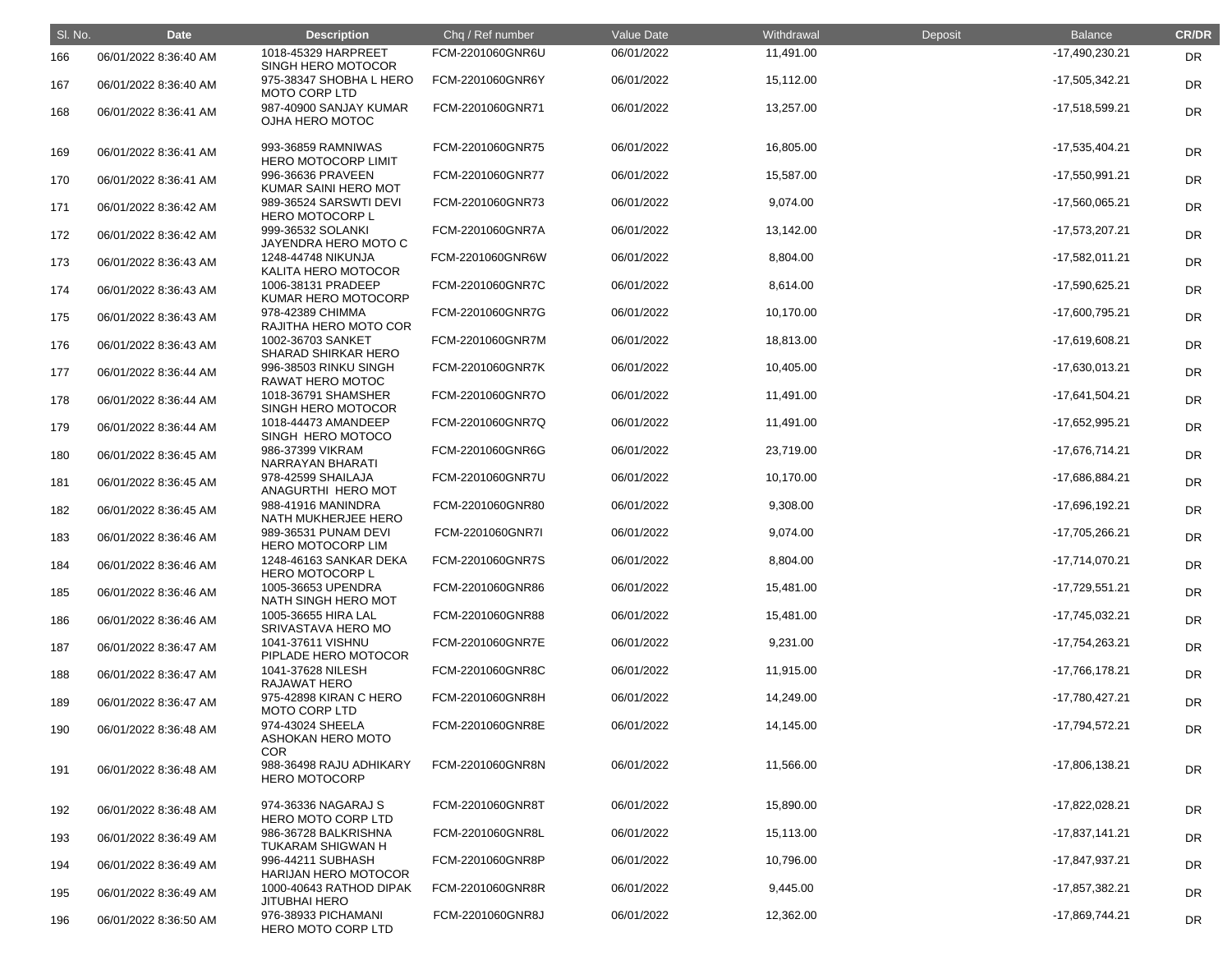| SI. No. | <b>Date</b>           | <b>Description</b>                                         | Chq / Ref number | <b>Value Date</b> | Withdrawal | Deposit | <b>Balance</b>     | <b>CR/DR</b> |
|---------|-----------------------|------------------------------------------------------------|------------------|-------------------|------------|---------|--------------------|--------------|
| 197     | 06/01/2022 8:36:50 AM | 978-36396 SALWADI<br><b>CHANDRASHEKAR HERO</b>             | FCM-2201060GNR8X | 06/01/2022        | 16,471.00  |         | -17,886,215.21     | <b>DR</b>    |
| 198     | 06/01/2022 8:36:50 AM | 988-41661 DIGAMBAR<br><b>KAMATI HERO MOTOCOR</b>           | FCM-2201060GNR6L | 06/01/2022        | 11,566.00  |         | -17,897,781.21     | <b>DR</b>    |
| 199     | 06/01/2022 8:36:51 AM | 1006-36658 PRADEEP<br>KUMAR HERO MOTOCORP                  | FCM-2201060GNR8A | 06/01/2022        | 11,692.00  |         | $-17,909,473.21$   | DR           |
| 200     | 06/01/2022 8:36:51 AM | 986-36731 BHARAT<br>MAHADEV KADAM HERO<br>MO.              | FCM-2201060GNR92 | 06/01/2022        | 14,386.00  |         | -17,923,859.21     | DR           |
| 201     | 06/01/2022 8:36:51 AM | 990-36495 SUBASH<br><b>CHANDRA MALLIK HERO M</b>           | FCM-2201060GNR6N | 06/01/2022        | 8,265.00   |         | $-17,932,124.21$   | <b>DR</b>    |
| 202     | 06/01/2022 8:36:52 AM | 975-44465 ALTAF HUSSAIN<br><b>HERO MOTO CORP</b>           | FCM-2201060GNR70 | 06/01/2022        | 12,786.00  |         | $-17,944,910.21$   | <b>DR</b>    |
| 203     | 06/01/2022 8:36:52 AM | 995-37838 PRAVEEN SINGH<br><b>BHANDARI HERO</b>            | FCM-2201060GNR76 | 06/01/2022        | 14,447.00  |         | -17,959,357.21     | DR           |
| 204     | 06/01/2022 8:36:52 AM | 1007-42105 SANJAY<br><b>MEWADA HERO</b><br><b>MOTOCORP</b> | FCM-2201060GNR7D | 06/01/2022        | 10,007.00  |         | -17,969,364.21     | <b>DR</b>    |
| 205     | 06/01/2022 8:36:53 AM | 990-36493 SALABEG<br><b>MOHANTY HERO</b><br><b>MOTOCOR</b> | FCM-2201060GNR74 | 06/01/2022        | 12,735.00  |         | -17,982,099.21     | <b>DR</b>    |
| 206     | 06/01/2022 8:36:53 AM | 1074-40234 FATEH NATH<br><b>HERO MOTOCORP LT</b>           | FCM-2201060GNR9E | 06/01/2022        | 8,257.00   |         | -17,990,356.21     | <b>DR</b>    |
| 207     | 06/01/2022 8:36:53 AM | 1005-36651 RAJESH<br>KUMAR HERO MOTOCORP                   | FCM-2201060GNR9C | 06/01/2022        | 9,548.00   |         | -17,999,904.21     | <b>DR</b>    |
| 208     | 06/01/2022 8:36:54 AM | 1137-36332 VIJAY KUMAR<br><b>HERO MOTO CORP</b>            | FCM-2201060GNR6V | 06/01/2022        | 16,761.00  |         | -18,016,665.21     | <b>DR</b>    |
| 209     | 06/01/2022 8:36:54 AM | 986-38671 NAR SINGH<br>HERO MOTO CORP LTD                  | FCM-2201060GNR7X | 06/01/2022        | 23,719.00  |         | -18,040,384.21     | <b>DR</b>    |
| 210     | 06/01/2022 8:36:54 AM | 990-43861 BALARAM SETHI<br><b>HERO MOTOCORP</b>            | FCM-2201060GNR9M | 06/01/2022        | 8,265.00   |         | -18,048,649.21     | <b>DR</b>    |
| 211     | 06/01/2022 8:36:55 AM | 987-40888 GOPAL SHARMA<br><b>HERO MOTOCORP L</b>           | FCM-2201060GNR7H | 06/01/2022        | 11,574.00  |         | $-18,060,223.21$   | <b>DR</b>    |
| 212     | 06/01/2022 8:36:55 AM | 1004-38646 YOGESH<br>KUMAR HERO MOTOCORP                   | FCM-2201060GNR7N | 06/01/2022        | 12,767.00  |         | -18,072,990.21     | <b>DR</b>    |
| 213     | 06/01/2022 8:36:55 AM | 978-36378 OMPRAKASH<br>HERO MOTO CORP LTD                  | FCM-2201060GNR6D | 06/01/2022        | 16,967.00  |         | -18,089,957.21     | <b>DR</b>    |
| 214     | 06/01/2022 8:36:56 AM | 979-39940 BANDANADAM<br><b>BALARAJU HERO MOT</b>           | FCM-2201060GNR8Z | 06/01/2022        | 12,075.00  |         | $-18,102,032.21$   | DR           |
| 215     | 06/01/2022 8:36:56 AM | 1001-36582 VIJAY<br><b>GAJANAN KAWDE HERO</b><br>MO.       | FCM-2201060GNR7L | 06/01/2022        | 14,794.00  |         | $-18,116,826.21$   | <b>DR</b>    |
| 216     | 06/01/2022 8:36:56 AM | 1137-41800 MOULALI HERO<br><b>MOTO CORP LTD</b>            | FCM-2201060GNR9O | 06/01/2022        | 12,911.00  |         | $-18,129,737.21$   | <b>DR</b>    |
| 217     | 06/01/2022 8:36:56 AM | 986-36730 ANIL<br>DATTATRAY NIMBALKAR<br><b>HER</b>        | FCM-2201060GNR7V | 06/01/2022        | 15,113.00  |         | $-18, 144, 850.21$ | <b>DR</b>    |
| 218     | 06/01/2022 8:36:57 AM | 986-36733 SHIVA VITTHAL<br><b>JAMADAR HERO M</b>           | FCM-2201060GNR7W | 06/01/2022        | 15,113.00  |         | -18,159,963.21     | <b>DR</b>    |
| 219     | 06/01/2022 8:36:57 AM | 989-36512 RAJESH<br>PRASAD HERO                            | FCM-2201060GNR9K | 06/01/2022        | 13,315.00  |         | $-18,173,278.21$   | DR           |
| 220     | 06/01/2022 8:36:57 AM | 988-36501 DEBASISH<br>NASKAR HERO MOTOCOR                  | FCM-2201060GNR9S | 06/01/2022        | 11,566.00  |         | $-18,184,844.21$   | <b>DR</b>    |
| 221     | 06/01/2022 8:36:58 AM | 990-36494 BHAGYADHAR<br>RAUTARAY HERO MOT                  | FCM-2201060GNR82 | 06/01/2022        | 14,372.00  |         | $-18,199,216.21$   | <b>DR</b>    |
| 222     | 06/01/2022 8:36:58 AM | 989-36502 ALOK KUMAR<br><b>HERO MOTOCORP LIM</b>           | FCM-2201060GNR98 | 06/01/2022        | 10,837.00  |         | $-18,210,053.21$   | DR           |
| 223     | 06/01/2022 8:36:58 AM | 977-36309 DEVI L HERO<br><b>MOTO CORP LTD</b>              | FCM-2201060GNR9Q | 06/01/2022        | 14,072.00  |         | $-18,224,125.21$   | <b>DR</b>    |
| 224     | 06/01/2022 8:36:59 AM | 977-42609 NAGARAJAN V<br><b>HERO MOTO CORP L</b>           | FCM-2201060GNR8V | 06/01/2022        | 19,342.00  |         | -18,243,467.21     | <b>DR</b>    |
| 225     | 06/01/2022 8:36:59 AM | 1018-36790 SATNAM SINGH<br><b>HERO MOTOCORP</b>            | FCM-2201060GNR6T | 06/01/2022        | 9,827.00   |         | -18,253,294.21     | DR           |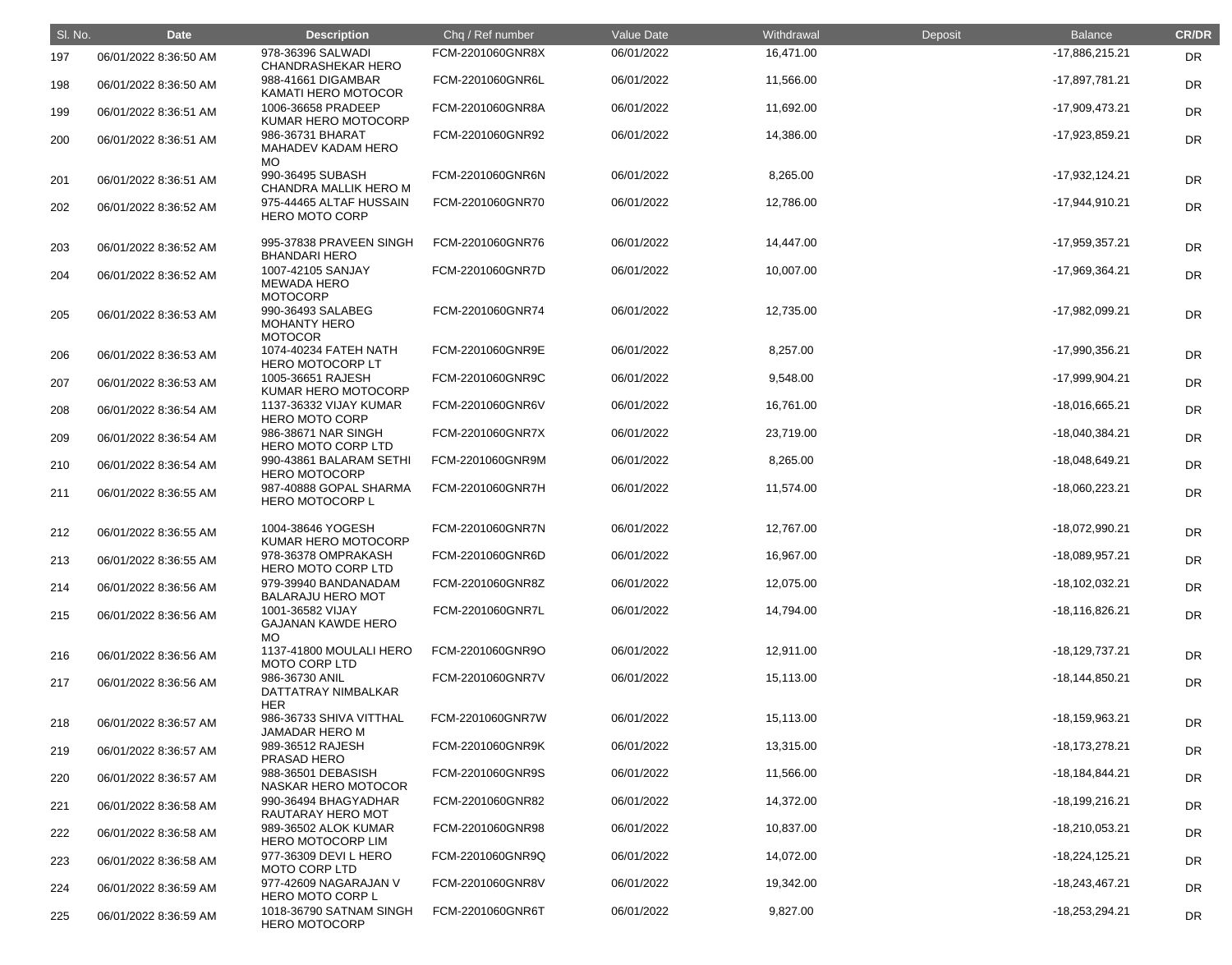| SI. No. | <b>Date</b>           | <b>Description</b>                                         | Chq / Ref number | Value Date | Withdrawal | Deposit | <b>Balance</b>   | <b>CR/DR</b> |
|---------|-----------------------|------------------------------------------------------------|------------------|------------|------------|---------|------------------|--------------|
| 226     | 06/01/2022 8:36:59 AM | 987-46941 SONAL KUMAR<br><b>HERO MOTOCORP LI</b>           | FCM-2201060GNR7Z | 06/01/2022 | 8,245.00   |         | -18,261,539.21   | <b>DR</b>    |
| 227     | 06/01/2022 8:36:59 AM | 975-38700 KUNAL MARANDI<br><b>HERO MOTO CORP</b>           | FCM-2201060GNRA4 | 06/01/2022 | 13,079.00  |         | $-18,274,618.21$ | <b>DR</b>    |
| 228     | 06/01/2022 8:37:00 AM | 996-37032 HARVINDRA<br>SINGH YADAV HERO M                  | FCM-2201060GNR79 | 06/01/2022 | 11,927.00  |         | -18,286,545.21   | <b>DR</b>    |
| 229     | 06/01/2022 8:37:00 AM | 1004-36792 DEEPAK<br>YADAV HERO MOTOCORP                   | FCM-2201060GNR9V | 06/01/2022 | 10,930.00  |         | $-18,297,475.21$ | DR           |
| 230     | 06/01/2022 8:37:00 AM | 990-36492 KALU CHARAN<br>PRADHAN HERO MOT                  | FCM-2201060GNR81 | 06/01/2022 | 8,268.00   |         | $-18,305,743.21$ | <b>DR</b>    |
| 231     | 06/01/2022 8:37:00 AM | 1005-36820 KAMLESH<br>KUMAR HERO MOTOCORP                  | FCM-2201060GNR9X | 06/01/2022 | 9,548.00   |         | $-18,315,291.21$ | <b>DR</b>    |
| 232     | 06/01/2022 8:37:01 AM | 979-42899 DHAMERLA<br><b>KRISHNAVENI HERO M</b>            | FCM-2201060GNR9I | 06/01/2022 | 12,621.00  |         | $-18,327,912.21$ | DR           |
| 233     | 06/01/2022 8:37:01 AM | 1006-36659 VINAY<br><b>SHANKAR HERO</b><br><b>MOTOCORP</b> | FCM-2201060GNR89 | 06/01/2022 | 23,844.00  |         | $-18,351,756.21$ | DR           |
| 234     | 06/01/2022 8:37:02 AM | 1248-47354 JINTU BORAH<br><b>HERO MOTOCORP L</b>           | FCM-2201060GNR6X | 06/01/2022 | 7,771.00   |         | $-18,359,527.21$ | <b>DR</b>    |
| 235     | 06/01/2022 8:37:02 AM | 995-36758 UDAY SINGH<br><b>HERO MOTOCORP LIM</b>           | FCM-2201060GNR83 | 06/01/2022 | 9,755.00   |         | -18,369,282.21   | <b>DR</b>    |
| 236     | 06/01/2022 8:37:02 AM | 1005-36654 ARUN KUMAR<br><b>HERO MOTOCORP LI</b>           | FCM-2201060GNR87 | 06/01/2022 | 10,543.00  |         | -18,379,825.21   | <b>DR</b>    |
| 237     | 06/01/2022 8:37:02 AM | 1006-36660 BABU LAL<br>KANAUJIYA HERO MOT                  | FCM-2201060GNR8B | 06/01/2022 | 14,990.00  |         | -18,394,815.21   | <b>DR</b>    |
| 238     | 06/01/2022 8:37:03 AM | 1007-36818 RAJENDRA<br>PRASAD TIWARI HERO                  | FCM-2201060GNR9Z | 06/01/2022 | 16,412.00  |         | $-18,411,227.21$ | <b>DR</b>    |
| 239     | 06/01/2022 8:37:03 AM | 1248-47353 NABAJIT<br><b>BARMAN HERO MOTOCOR</b>           | FCM-2201060GNRA2 | 06/01/2022 | 7,030.00   |         | $-18,418,257.21$ | <b>DR</b>    |
| 240     | 06/01/2022 8:37:03 AM | 1136-42390 SHARADA<br>HERO MOTO CORP LTD                   | FCM-2201060GNR8D | 06/01/2022 | 14,747.00  |         | $-18,433,004.21$ | <b>DR</b>    |
| 241     | 06/01/2022 8:37:04 AM | 1001-40090 PRANITA<br>DHANRAJ SAMBARE HER                  | FCM-2201060GNR7B | 06/01/2022 | 20,222.00  |         | -18,453,226.21   | <b>DR</b>    |
| 242     | 06/01/2022 8:37:04 AM | 975-45016 RAKESH KUMAR<br>SAKET HERO MOTO                  | FCM-2201060GNR8I | 06/01/2022 | 6,874.00   |         | $-18,460,100.21$ | <b>DR</b>    |
| 243     | 06/01/2022 8:37:04 AM | 975-38941 TAPAN KUMAR<br>DALAI HERO MOTO                   | FCM-2201060GNR8G | 06/01/2022 | 12,786.00  |         | -18,472,886.21   | <b>DR</b>    |
| 244     | 06/01/2022 8:37:05 AM | 1005-36652 SANJAY HERO<br>MOTOCORP LIMITE                  | FCM-2201060GNR85 | 06/01/2022 | 10,543.00  |         | $-18,483,429.21$ | <b>DR</b>    |
| 245     | 06/01/2022 8:37:05 AM | 987-36489 JAGARNATH<br>RAM HERO MOTOCORP                   | FCM-2201060GNR8M | 06/01/2022 | 8,387.00   |         | $-18,491,816.21$ | <b>DR</b>    |
| 246     | 06/01/2022 8:37:05 AM | 1002-36704 PRAVIN<br>PRABHAKAR DEVKAR HER                  | FCM-2201060GNR8S | 06/01/2022 | 21,466.00  |         | $-18,513,282.21$ | <b>DR</b>    |
| 247     | 06/01/2022 8:37:06 AM | 976-36305 KANNAN<br>DURAISAMY HERO MOTO                    | FCM-2201060GNR7T | 06/01/2022 | 20,363.00  |         | -18,533,645.21   | <b>DR</b>    |
| 248     | 06/01/2022 8:37:06 AM | 974-43023 RADHIKA<br>RAMESH HERO MOTO COR                  | FCM-2201060GNR8U | 06/01/2022 | 14,145.00  |         | -18,547,790.21   | <b>DR</b>    |
| 249     | 06/01/2022 8:37:06 AM | 999-36536 RATHOD<br>HARDIKSINH HERO MOTO                   | FCM-2201060GNR8Q | 06/01/2022 | 16,320.00  |         | $-18,564,110.21$ | <b>DR</b>    |
| 250     | 06/01/2022 8:37:07 AM | 979-42900 PETLURI RAJINI<br><b>HERO MOTO COR</b>           | FCM-2201060GNR8K | 06/01/2022 | 12,621.00  |         | -18,576,731.21   | <b>DR</b>    |
| 251     | 06/01/2022 8:37:07 AM | 979-39939 GUMMADI<br>CHINNA VENKATESWARLU                  | FCM-2201060GNR8Y | 06/01/2022 | 12,075.00  |         | -18,588,806.21   | <b>DR</b>    |
| 252     | 06/01/2022 8:37:07 AM | 986-44305 AASU HERO<br><b>MOTO CORP LTD</b>                | FCM-2201060GNR93 | 06/01/2022 | 23,719.00  |         | $-18,612,525.21$ | <b>DR</b>    |
| 253     | 06/01/2022 8:37:08 AM | 995-41040 JAGAT SINGH<br><b>KANDARI HERO MOT</b>           | FCM-2201060GNR8O | 06/01/2022 | 9,255.00   |         | -18,621,780.21   | <b>DR</b>    |
| 254     | 06/01/2022 8:37:08 AM | 988-40364 SHIB MANGAL<br>ROY HERO MOTOCOR                  | FCM-2201060GNR95 | 06/01/2022 | 10,253.00  |         | -18,632,033.21   | <b>DR</b>    |
| 255     | 06/01/2022 8:37:08 AM | 996-36631 ANKIT PAREEK<br><b>HERO MOTOCORP L</b>           | FCM-2201060GNR99 | 06/01/2022 | 11,237.00  |         | -18,643,270.21   | <b>DR</b>    |
| 256     | 06/01/2022 8:37:09 AM | 987-44721 VIKASH KUMAR<br><b>HERO MOTOCORP L</b>           | FCM-2201060GNR7Y | 06/01/2022 | 8,387.00   |         | $-18,651,657.21$ | <b>DR</b>    |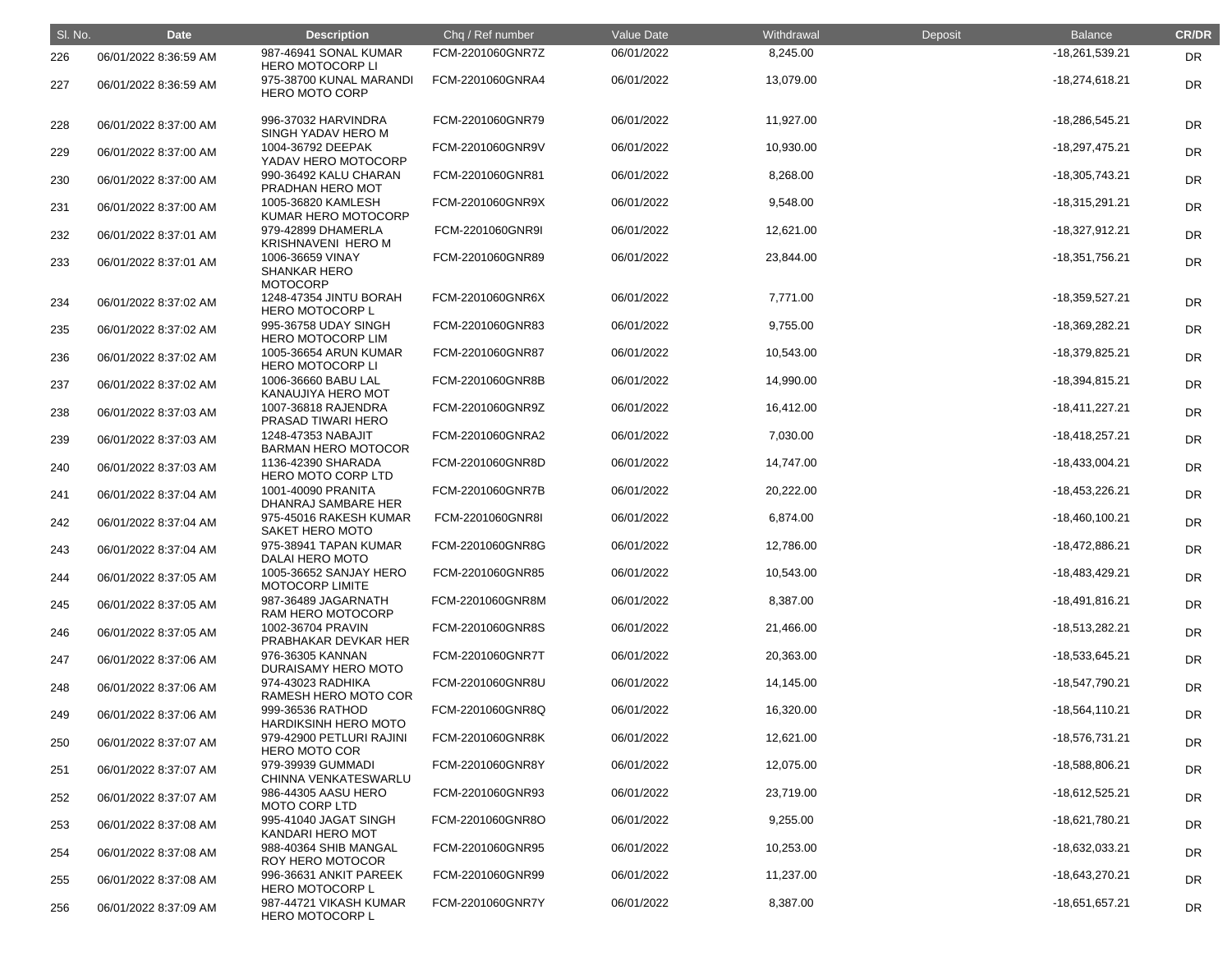| SI. No. | <b>Date</b>            | <b>Description</b>                                             | Chq / Ref number   | Value Date | Withdrawal | Deposit    | <b>Balance</b>   | <b>CR/DR</b> |
|---------|------------------------|----------------------------------------------------------------|--------------------|------------|------------|------------|------------------|--------------|
| 257     | 06/01/2022 8:37:09 AM  | 978-36386 K GIRIDHAR<br>GOUD HERO MOTO CO                      | FCM-2201060GNR8W   | 06/01/2022 | 14,895.00  |            | -18,666,552.21   | DR           |
| 258     | 06/01/2022 8:37:09 AM  | 999-36533 TADVI ARUN<br><b>CHAMPAKBHAI HERO</b>                | FCM-2201060GNR9B   | 06/01/2022 | 16,320.00  |            | -18,682,872.21   | <b>DR</b>    |
| 259     | 06/01/2022 8:37:10 AM  | 993-36789 ANIL KUMAR<br><b>HERO MOTOCORP LIM</b>               | FCM-2201060GNR7J   | 06/01/2022 | 15,125.00  |            | -18,697,997.21   | <b>DR</b>    |
| 260     | 06/01/2022 8:37:10 AM  | 990-45937 ARAKHITA BHOI<br><b>HERO MOTOCORP</b>                | FCM-2201060GNR9L   | 06/01/2022 | 9,173.00   |            | $-18,707,170.21$ | <b>DR</b>    |
| 261     | 06/01/2022 8:37:10 AM  | 986-36732 RAJESH<br>DATTATRAY NIMBALKAR H                      | FCM-2201060GNR9J   | 06/01/2022 | 15,113.00  |            | $-18,722,283.21$ | <b>DR</b>    |
| 262     | 06/01/2022 8:37:11 AM  | 1005-36657 SANTOSH<br>KUMAR PANDEY HERO M                      | FCM-2201060GNR9D   | 06/01/2022 | 10,543.00  |            | -18,732,826.21   | <b>DR</b>    |
| 263     | 06/01/2022 8:37:11 AM  | 975-38942 RAJ KUMAR S<br>HERO MOTO CORP L                      | FCM-2201060GNR9P   | 06/01/2022 | 13,079.00  |            | -18,745,905.21   | <b>DR</b>    |
| 264     | 06/01/2022 8:37:11 AM  | 987-36490 DHARMENDRA<br>KUMAR HERO MOTOCO                      | FCM-2201060GNR9R   | 06/01/2022 | 11,026.00  |            | -18,756,931.21   | <b>DR</b>    |
| 265     | 06/01/2022 8:37:12 AM  | 977-36306 IRFAN A HERO<br><b>MOTO CORP LTD</b>                 | FCM-2201060GNR9G   | 06/01/2022 | 19,342.00  |            | -18,776,273.21   | <b>DR</b>    |
| 266     | 06/01/2022 8:37:12 AM  | 1006-38133 SANDEEP<br>KUMAR HERO MOTOCORP                      | FCM-2201060GNR9N   | 06/01/2022 | 8,614.00   |            | -18,784,887.21   | <b>DR</b>    |
| 267     | 06/01/2022 8:37:12 AM  | 1004-46969 YUGAM HERO<br><b>MOTOCORP LIMITED</b>               | FCM-2201060GNR9W   | 06/01/2022 | 13,995.00  |            | -18,798,882.21   | <b>DR</b>    |
| 268     | 06/01/2022 8:37:13 AM  | 1136-36530<br><b>DWARAKANATHA HERO</b><br><b>MOTO CORP</b>     | FCM-2201060GNR7F   | 06/01/2022 | 15,312.00  |            | $-18,814,194.21$ | <b>DR</b>    |
| 269     | 06/01/2022 8:37:13 AM  | 995-37847 CHUNA HERO<br><b>MOTOCORP LIMITED</b>                | FCM-2201060GNR9T   | 06/01/2022 | 7,943.00   |            | $-18,822,137.21$ | <b>DR</b>    |
| 270     | 06/01/2022 8:37:13 AM  | 977-36304 LAKSHMANAN C<br><b>HERO MOTO CORP</b>                | FCM-2201060GNRA5   | 06/01/2022 | 17,357.00  |            | -18,839,494.21   | <b>DR</b>    |
| 271     | 06/01/2022 8:37:14 AM  | 977-36307 MANIKANDAN<br>HERO MOTO CORP LT                      | FCM-2201060GNRA6   | 06/01/2022 | 13,007.00  |            | $-18,852,501.21$ | <b>DR</b>    |
| 272     | 06/01/2022 8:37:14 AM  | 979-44018 IRIGI<br>SUBRAMANYAM HERO<br><b>MOTO</b>             | FCM-2201060GNR91   | 06/01/2022 | 12,075.00  |            | -18,864,576.21   | <b>DR</b>    |
| 273     | 06/01/2022 8:37:14 AM  | 1074-36634 CHETAN<br>PRAKESH HERO                              | FCM-2201060GNRA0   | 06/01/2022 | 11,042.00  |            | -18,875,618.21   | <b>DR</b>    |
| 274     | 06/01/2022 8:37:15 AM  | 987-46685 KULDEEP<br>KUMAR HERO MOTOCORP                       | FCM-2201060GNR72   | 06/01/2022 | 7,932.00   |            | -18,883,550.21   | <b>DR</b>    |
| 275     | 06/01/2022 8:37:15 AM  | 1006-36656 SUNIL KUMAR<br><b>HERO MOTOCORP L</b>               | FCM-2201060GNR9Y   | 06/01/2022 | 21,365.00  |            | $-18,904,915.21$ | <b>DR</b>    |
| 276     | 06/01/2022 8:37:15 AM  | 975-36331 RAVISH KUMAR<br>G R HERO MOTO C                      | FCM-2201060GNRA3   | 06/01/2022 | 15,112.00  |            | -18,920,027.21   | <b>DR</b>    |
| 277     | 06/01/2022 8:37:16 AM  | 988-40890 PRATAP BISWAS<br><b>HERO MOTOCORP</b>                | FCM-2201060GNR96   | 06/01/2022 | 10,253.00  |            | -18,930,280.21   | <b>DR</b>    |
| 278     | 06/01/2022 8:37:16 AM  | 1007-44275 GANGARAM<br>RAIKWAR HERO MOTOC                      | FCM-2201060GNR7P   | 06/01/2022 | 7,655.00   |            | -18,937,935.21   | <b>DR</b>    |
| 279     | 06/01/2022 8:37:17 AM  | 988-42996 KAMAL KUMAR<br>DAS HERO MOTOCOR                      | FCM-2201060GNR97   | 06/01/2022 | 9,308.00   |            | $-18,947,243.21$ | <b>DR</b>    |
| 280     | 06/01/2022 8:43:03 AM  | 995-43315 YASHPAL SINGH<br><b>BISHT HERO MOT</b>               | FCM-2201060GNR6P   | 06/01/2022 | 18,542.00  |            | -18,965,785.21   | <b>DR</b>    |
| 281     | 06/01/2022 8:43:04 AM  | 1000-36535 SOLANKI<br>SURESHBHAI HERO MOT                      | FCM-2201060GNR84   | 06/01/2022 | 14,832.00  |            | -18,980,617.21   | <b>DR</b>    |
| 282     | 06/01/2022 8:43:04 AM  | 999-47385 SOLANKI<br><b>JAGDISHBHAI MAFATBHA</b>               | FCM-2201060GNR9A   | 06/01/2022 | 1,515.00   |            | -18,982,132.21   | <b>DR</b>    |
| 283     | 06/01/2022 8:43:04 AM  | 1001-36581 VISHAL<br>NAGRAJ SONI HERO MOT                      | FCM-2201060GNR6R   | 06/01/2022 | 14,794.00  |            | -18,996,926.21   | <b>DR</b>    |
| 284     | 06/01/2022 8:43:04 AM  | 1248-44749 RAMEN DEKA<br><b>HERO MOTOCORP LI</b>               | FCM-2201060GNR7R   | 06/01/2022 | 14,292.00  |            | $-19,011,218.21$ | <b>DR</b>    |
| 285     | 06/01/2022 8:43:05 AM  | 986-47280 SURAJ HARI<br>KHUDE HERO MOTO C                      | FCM-2201060GNR94   | 06/01/2022 | 5,624.00   |            | $-19,016,842.21$ | <b>DR</b>    |
| 286     | 06/01/2022 10:35:24 AM | NEFT 200501767GN00036<br>SPRINGER NATURE INDIA<br><b>PRIVA</b> | NEFTINW-0357140646 | 06/01/2022 |            | 510,789.00 | -18,506,053.21   | <b>DR</b>    |
| 287     | 06/01/2022 11:15:19 AM | <b>CASH WITHDRAWAL BY</b><br>SELF AT NOIDA-SECTOR              | 906                | 06/01/2022 | 67,000.00  |            | $-18,573,053.21$ | DR           |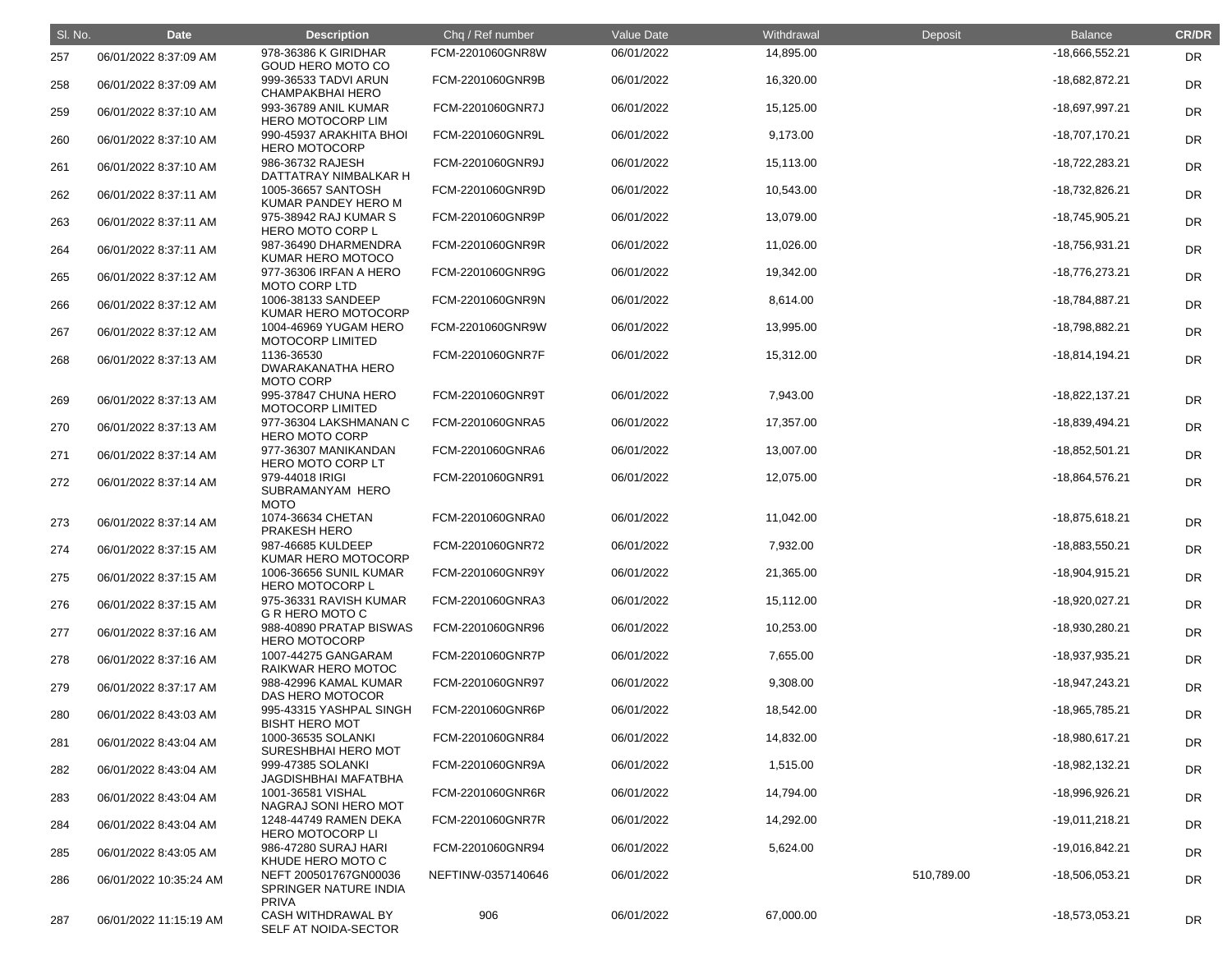| SI. No. | <b>Date</b>            | <b>Description</b>                                                                   | Chq / Ref number   | Value Date | Withdrawal | Deposit      | <b>Balance</b>   | <b>CR/DR</b> |
|---------|------------------------|--------------------------------------------------------------------------------------|--------------------|------------|------------|--------------|------------------|--------------|
|         |                        | 18                                                                                   |                    |            |            |              |                  |              |
| 288     | 06/01/2022 11:38:26 AM | NEFT N006221781933245<br><b>BESTWAY AGENCIES</b><br>PRIVATE LI                       | NEFTINW-0357160588 | 06/01/2022 |            | 247,413.00   | $-18,325,640.21$ | <b>DR</b>    |
| 289     | 06/01/2022 12:01:31 PM | <b>RTGS</b><br>HDFCR52022010688501265<br><b>SHRIRAMPISTONSANDRI</b>                  | RTGSINW-0045146959 | 06/01/2022 |            | 886,669.00   | $-17,438,971.21$ | <b>DR</b>    |
| 290     | 06/01/2022 12:26:50 PM | BY CLG INST 403822/30-12-<br>21/DTSH/NOIDA                                           |                    | 06/01/2022 |            | 264,242.00   | -17,174,729.21   | <b>DR</b>    |
| 291     | 06/01/2022 1:20:11 PM  | <b>RTGS</b><br>HDFCR52022010688544335<br><b>HEROMOTOCORPLIMITED</b>                  | RTGSINW-0045151780 | 06/01/2022 |            | 3,080,148.08 | $-14,094,581.13$ | <b>DR</b>    |
| 292     | 06/01/2022 1:20:48 PM  | <b>RTGS</b><br>HDFCR52022010688544338<br><b>HEROMOTOCORPLIMITED</b>                  | RTGSINW-0045151760 | 06/01/2022 |            | 2,833,062.07 | $-11,261,519.06$ | <b>DR</b>    |
| 293     | 06/01/2022 1:20:53 PM  | <b>RTGS</b><br>HDFCR52022010688544327<br><b>HEROMOTOCORPLIMITED</b>                  | RTGSINW-0045151790 | 06/01/2022 |            | 4,777,794.83 | $-6,483,724.23$  | <b>DR</b>    |
| 294     | 06/01/2022 1:20:54 PM  | <b>RTGS</b><br>HDFCR52022010688547139<br><b>HEROMOTOCORPLIMITED</b>                  | RTGSINW-0045151800 | 06/01/2022 |            | 3,804,154.00 | $-2,679,570.23$  | <b>DR</b>    |
| 295     | 06/01/2022 1:20:54 PM  | <b>RTGS</b><br>HDFCR52022010688542310<br><b>HEROMOTOCORPLIMITED</b>                  | RTGSINW-0045151792 | 06/01/2022 |            | 6,837,160.06 | 4,157,589.83     | <b>CR</b>    |
| 296     | 06/01/2022 2:38:39 PM  | NEFT 0811OP2101017317<br>LIFELONG INDIA PVT LTD<br><b>DBSS</b>                       | NEFTINW-0357239768 | 06/01/2022 |            | 1,011,328.88 | 5,168,918.71     | <b>CR</b>    |
| 297     | 06/01/2022 3:12:01 PM  | NEFT 000452626172 M T C<br><b>BUSINESS PVT LTD</b>                                   | NEFTINW-0357266621 | 06/01/2022 |            | 109,972.00   | 5,278,890.71     | <b>CR</b>    |
| 298     | 06/01/2022 3:37:54 PM  | <b>UBIN0564</b><br>NEFT N006221782378883<br>SIDHAA CORPORATION<br><b>HDFC0000</b>    | NEFTINW-0357266898 | 06/01/2022 |            | 45,000.00    | 5,323,890.71     | <b>CR</b>    |
| 299     | 06/01/2022 3:41:40 PM  | FUND TRANSFER-CMS-<br><b>FROM ADMACH</b>                                             | CMS-220106001P3I   | 06/01/2022 |            | 142,459.00   | 5,466,349.71     | <b>CR</b>    |
| 300     | 06/01/2022 3:47:41 PM  | NEFT CITIN22203324806 A<br><b>G INDUSTRIES PVT LTD</b><br><b>CIT</b>                 | NEFTINW-0357275801 | 06/01/2022 |            | 183,968.00   | 5,650,317.71     | <b>CR</b>    |
| 301     | 06/01/2022 3:52:12 PM  | NEFT N006221782100082<br>APEEJAY INT SCHOOL G N<br><b>GE</b>                         | NEFTINW-0357268951 | 06/01/2022 |            | 98,990.00    | 5,749,307.71     | <b>CR</b>    |
| 302     | 06/01/2022 4:10:43 PM  | NEFT N006221782510648<br>LUCAS TVS LIMITED 2907                                      | NEFTINW-0357300462 | 06/01/2022 |            | 68,464.00    | 5,817,771.71     | <b>CR</b>    |
| 303     | 06/01/2022 4:33:39 PM  | <b>HDFC</b><br>NEFT CITIN22203347876 A<br><b>G INDUSTRIES PVT LTD</b>                | NEFTINW-0357284558 | 06/01/2022 |            | 236,762.00   | 6,054,533.71     | <b>CR</b>    |
| 304     | 06/01/2022 4:56:55 PM  | <b>BAWA</b><br>NEFT 221642735E0E2256<br><b>CNH INDUSTRIAL</b><br><b>TECHNOLOGY S</b> | NEFTINW-0357304098 | 06/01/2022 |            | 284,676.00   | 6,339,209.71     | <b>CR</b>    |
| 305     | 06/01/2022 5:13:56 PM  | <b>RTGS</b><br>YESBR52022010687716590<br>SATYAM AUTO YESB000                         | RTGSINW-0045168811 | 06/01/2022 |            | 219,251.00   | 6,558,460.71     | <b>CR</b>    |
| 306     | 06/01/2022 6:31:19 PM  | <b>RTGS</b><br>INDBR22022010600449354<br>APOLLO TRICOAT TUBE                         | RTGSINW-0045172398 | 06/01/2022 |            | 208,697.00   | 6,767,157.71     | <b>CR</b>    |
| 307     | 06/01/2022 7:22:54 PM  | NEFT BTOM220064441369<br><b>HITACHI ASTEMO</b><br><b>GURUGRAM POW</b>                | NEFTINW-0357365775 | 06/01/2022 |            | 575,853.00   | 7,343,010.71     | <b>CR</b>    |
| 308     | 06/01/2022 7:33:39 PM  | NEFT AXISP00253227147                                                                | NEFTINW-0357404642 | 06/01/2022 |            | 265,399.00   | 7,608,409.71     | CR           |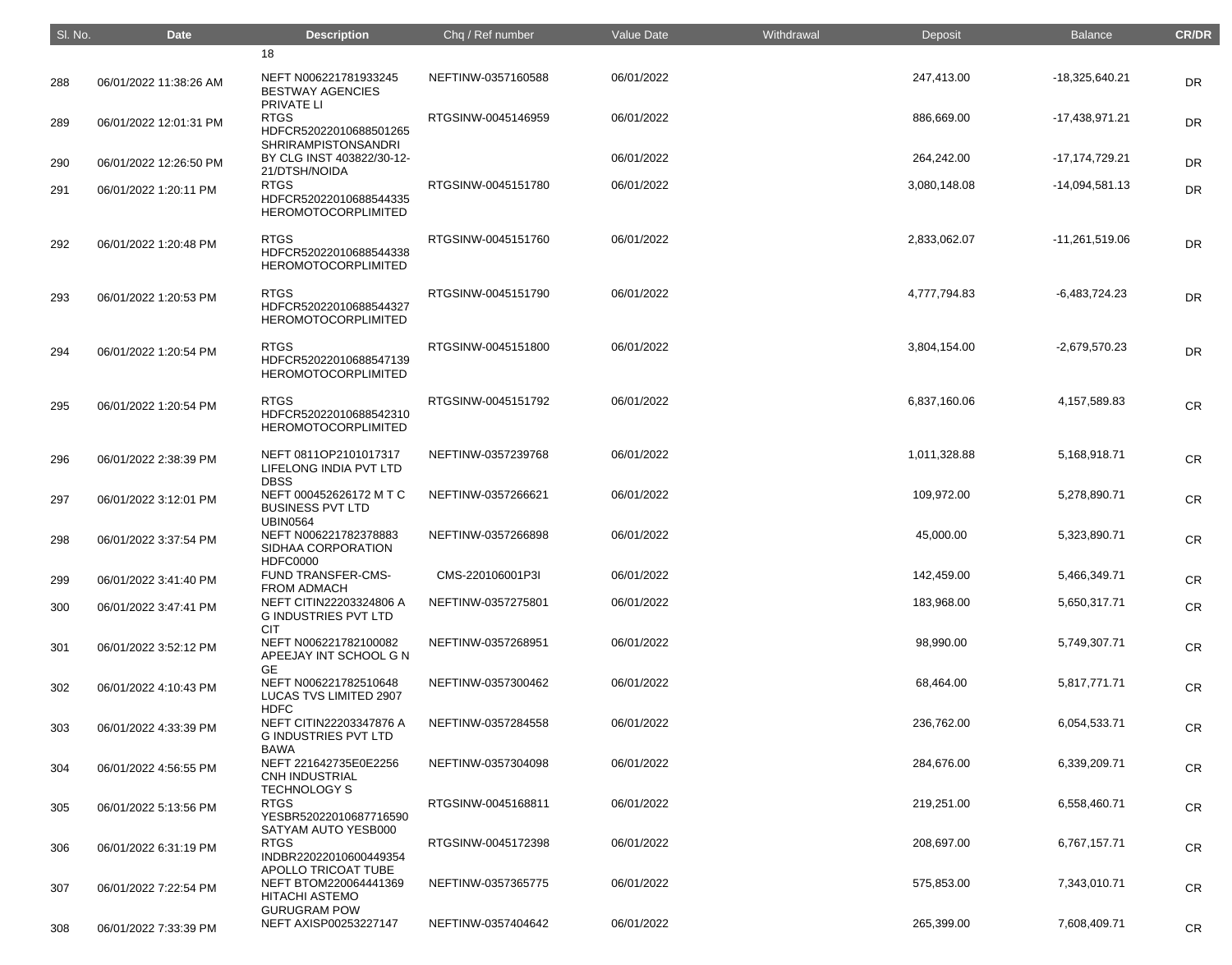| SI. No. | <b>Date</b>            | <b>Description</b>                                                                    | Chq / Ref number   | <b>Value Date</b> | Withdrawal | Deposit    | <b>Balance</b> | <b>CR/DR</b> |
|---------|------------------------|---------------------------------------------------------------------------------------|--------------------|-------------------|------------|------------|----------------|--------------|
|         |                        | <b>APOLLO METALEX</b>                                                                 |                    |                   |            |            |                |              |
| 309     | 06/01/2022 7:33:46 PM  | <b>PRIVATE LIMI</b><br>NEFT AXISP00253227148<br><b>APOLLO METALEX</b>                 | NEFTINW-0357406354 | 06/01/2022        |            | 294,607.00 | 7,903,016.71   | <b>CR</b>    |
| 310     | 06/01/2022 7:40:10 PM  | <b>PRIVATE LIMI</b><br>NEFT CITIN22203552029<br>SGIPL GLASS PAYMENT A                 | NEFTINW-0357414535 | 06/01/2022        |            | 166,039.12 | 8,069,055.83   | <b>CR</b>    |
| 311     | 06/01/2022 8:16:24 PM  | C C<br>NEFT N006221783217786<br><b>LUCAS TVS LIMITED5085</b>                          | NEFTINW-0357443056 | 06/01/2022        |            | 182,778.00 | 8,251,833.83   | <b>CR</b>    |
| 312     | 06/01/2022 10:06:39 PM | HDFC0<br>NEFT N006221783273797<br><b>PAL SVAM POWER</b>                               | NEFTINW-0357466355 | 06/01/2022        |            | 22,640.00  | 8,274,473.83   | <b>CR</b>    |
| 313     | 07/01/2022 7:38:11 AM  | <b>SOLUTIONS PV</b><br>NEFT N007221783378127<br><b>PAL SVAM POWER</b><br>SOLUTIONS PV | NEFTINW-0357548409 | 07/01/2022        |            | 70,207.00  | 8,344,680.83   | <b>CR</b>    |
| 314     | 07/01/2022 7:42:33 AM  | NEFT N007221783370960<br>PAL SVAM POWER<br>SOLUTIONS PV                               | NEFTINW-0357547104 | 07/01/2022        |            | 22,640.00  | 8,367,320.83   | <b>CR</b>    |
| 315     | 07/01/2022 7:42:59 AM  | NEFT N007221783365451<br>PAL SVAM POWER<br><b>SOLUTIONS PV</b>                        | NEFTINW-0357546211 | 07/01/2022        |            | 103,503.00 | 8,470,823.83   | <b>CR</b>    |
| 316     | 07/01/2022 8:01:08 AM  | 1123-40751 RAJEEV<br><b>RANJAN KUMAR SANDHAR</b>                                      | FCM-2201070GVV3Q   | 07/01/2022        | 19,851.00  |            | 8,450,972.83   | <b>CR</b>    |
| 317     | 07/01/2022 8:01:09 AM  | FF-39713 VIKRAM SINGH                                                                 | FCM-2201070GVV3V   | 07/01/2022        | 6,108.00   |            | 8,444,864.83   | <b>CR</b>    |
| 318     | 07/01/2022 8:01:09 AM  | 1318-46461 K KANAKAVVA<br><b>HERO MOTO CORP</b>                                       | FCM-2201070GVV3X   | 07/01/2022        | 8,825.00   |            | 8,436,039.83   | <b>CR</b>    |
| 319     | 07/01/2022 8:01:09 AM  | 1034-44963 DEENDAYAL<br>SANDHAR TECHNOLOG                                             | FCM-2201070GVV40   | 07/01/2022        | 12,039.00  |            | 8,424,000.83   | <b>CR</b>    |
| 320     | 07/01/2022 8:01:09 AM  | 1034-44262 ANIL KUMAR<br>SANDHAR TECHNOLO                                             | FCM-2201070GVV45   | 07/01/2022        | 12,039.00  |            | 8,411,961.83   | <b>CR</b>    |
| 321     | 07/01/2022 8:01:10 AM  | 1123-46314 RAMESH<br>PANDEY SANDHAR AUTOM                                             | FCM-2201070GVV43   | 07/01/2022        | 16,273.00  |            | 8,395,688.83   | <b>CR</b>    |
| 322     | 07/01/2022 8:01:10 AM  | 1034-37698 DHIREE SINGH<br><b>SANDHAR TECHNO</b>                                      | FCM-2201070GVV44   | 07/01/2022        | 15,005.00  |            | 8,380,683.83   | CR           |
| 323     | 07/01/2022 8:01:10 AM  | 1318-46434 SUBODH<br>MANDAL HERO MOTO COR                                             | FCM-2201070GVV48   | 07/01/2022        | 16,159.00  |            | 8,364,524.83   | <b>CR</b>    |
| 324     | 07/01/2022 8:01:10 AM  | 1034-34442 DESHRAJ<br>SANDHAR TECHNOLOGIE                                             | FCM-2201070GVV4M   | 07/01/2022        | 10,849.00  |            | 8,353,675.83   | <b>CR</b>    |
| 325     | 07/01/2022 8:01:10 AM  | FF-46180 ARBIND KUMAR<br><b>GUPTA</b>                                                 | FCM-2201070GVV4L   | 07/01/2022        | 5,060.00   |            | 8,348,615.83   | <b>CR</b>    |
| 326     | 07/01/2022 8:01:11 AM  | 1318-46436 SHIRISHA<br>PALATI HERO MOTO C                                             | FCM-2201070GVV3T   | 07/01/2022        | 5,994.00   |            | 8,342,621.83   | <b>CR</b>    |
| 327     | 07/01/2022 8:01:11 AM  | FF-45943 LAXMAN GURJAR                                                                | FCM-2201070GVV3Y   | 07/01/2022        | 6,516.00   |            | 8,336,105.83   | <b>CR</b>    |
| 328     | 07/01/2022 8:01:11 AM  | REV NOV21 597-45629<br>SUBHASH CHAND HERO                                             | FCM-2201070GVV3W   | 07/01/2022        | 20,400.00  |            | 8,315,705.83   | <b>CR</b>    |
| 329     | 07/01/2022 8:01:11 AM  | 1035-37594 MANJEET<br>KUMAR SANDHAR AUTOM                                             | FCM-2201070GVV4T   | 07/01/2022        | 16,147.00  |            | 8,299,558.83   | <b>CR</b>    |
| 330     | 07/01/2022 8:01:12 AM  | FF-41003 GYAN SINGH                                                                   | FCM-2201070GVV49   | 07/01/2022        | 5,473.00   |            | 8,294,085.83   | <b>CR</b>    |
| 331     | 07/01/2022 8:01:12 AM  | FF-39334 GURPREET<br><b>SINGH</b>                                                     | FCM-2201070GVV4B   | 07/01/2022        | 18,910.00  |            | 8,275,175.83   | <b>CR</b>    |
| 332     | 07/01/2022 8:01:12 AM  | FF-44804 JASKARANPREET<br><b>SINGH</b>                                                | FCM-2201070GVV4Q   | 07/01/2022        | 10,291.00  |            | 8,264,884.83   | <b>CR</b>    |
| 333     | 07/01/2022 8:01:12 AM  | 1034-39319 PINKI<br>SANDHAR TECHNOLOGIES                                              | FCM-2201070GVV4S   | 07/01/2022        | 11,849.00  |            | 8,253,035.83   | <b>CR</b>    |
| 334     | 07/01/2022 8:01:13 AM  | REV NOV21 1167-42519<br>PRADEEP SINGH CAN                                             | FCM-2201070GVV3N   | 07/01/2022        | 16,116.00  |            | 8,236,919.83   | <b>CR</b>    |
| 335     | 07/01/2022 8:01:13 AM  | 1034-45972 HARI SHANKAR<br>SANDHAR TECHNO                                             | FCM-2201070GVV46   | 07/01/2022        | 12,039.00  |            | 8,224,880.83   | CR           |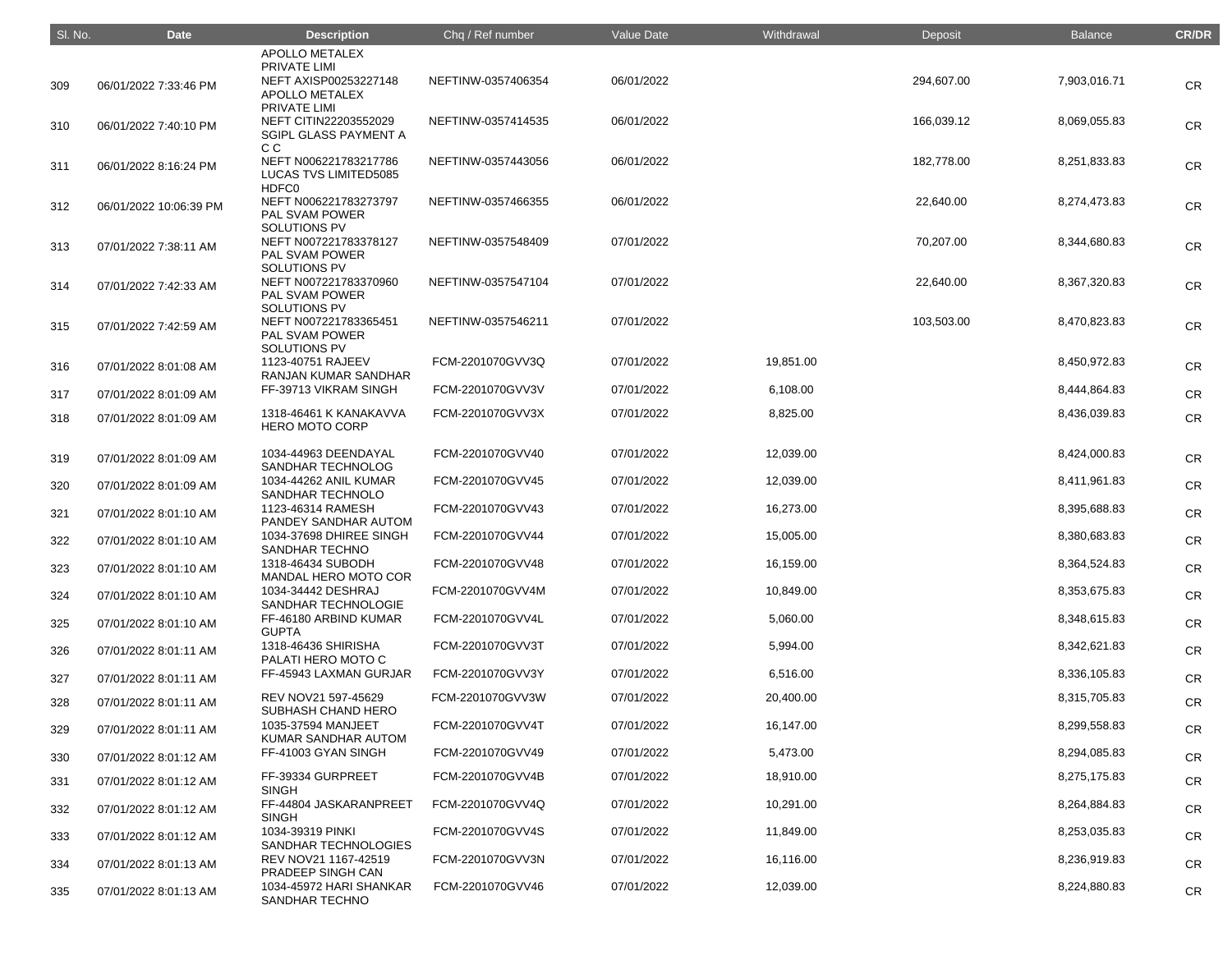| SI. No. | <b>Date</b>            | <b>Description</b>                                                    | Chq / Ref number   | Value Date | Withdrawal | Deposit      | <b>Balance</b> | <b>CR/DR</b> |
|---------|------------------------|-----------------------------------------------------------------------|--------------------|------------|------------|--------------|----------------|--------------|
| 336     | 07/01/2022 8:01:13 AM  | FF-41875 KEWAL SINGH                                                  | FCM-2201070GVV4I   | 07/01/2022 | 17,541.00  |              | 8,207,339.83   | <b>CR</b>    |
| 337     | 07/01/2022 8:01:13 AM  | 1034-46543 RUKUMPAL<br>SINGH SANDHAR TECH                             | FCM-2201070GVV4N   | 07/01/2022 | 15,202.00  |              | 8,192,137.83   | <b>CR</b>    |
| 338     | 07/01/2022 8:01:14 AM  | 1123-42924 DHARMENDRA<br>KUMAR SANDHAR AU                             | FCM-2201070GVV47   | 07/01/2022 | 16,147.00  |              | 8,175,990.83   | <b>CR</b>    |
| 339     | 07/01/2022 8:01:14 AM  | FF-29139 HARINDRA SINGH                                               | FCM-2201070GVV4K   | 07/01/2022 | 15,574.00  |              | 8,160,416.83   | <b>CR</b>    |
| 340     | 07/01/2022 8:01:14 AM  | 1123-45416 SUNIL KUMAR<br>SANDHAR AUTOMOT                             | FCM-2201070GVV4G   | 07/01/2022 | 15,101.00  |              | 8,145,315.83   | <b>CR</b>    |
| 341     | 07/01/2022 8:01:14 AM  | 1034-46909 JANVED SINGH<br>SANDHAR TECHNO                             | FCM-2201070GVV4O   | 07/01/2022 | 15,202.00  |              | 8,130,113.83   | <b>CR</b>    |
| 342     | 07/01/2022 8:01:15 AM  | FF-46456 NETRA PAL<br><b>SINGH</b>                                    | FCM-2201070GVV3L   | 07/01/2022 | 3,112.00   |              | 8,127,001.83   | CR           |
| 343     | 07/01/2022 8:01:15 AM  | 1034-37666 RAKESH<br>KUMAR SANDHAR TECHNO                             | FCM-2201070GVV4C   | 07/01/2022 | 12,145.00  |              | 8,114,856.83   | CR           |
| 344     | 07/01/2022 8:01:15 AM  | FF-45675 BANTEE KUMAR<br><b>GOSWAMI</b>                               | FCM-2201070GVV4A   | 07/01/2022 | 9,474.00   |              | 8,105,382.83   | <b>CR</b>    |
| 345     | 07/01/2022 8:01:15 AM  | 1123-45763 ANIL PANDEY<br><b>SANDHAR AUTOMOT</b>                      | FCM-2201070GVV4U   | 07/01/2022 | 19,851.00  |              | 8,085,531.83   | <b>CR</b>    |
| 346     | 07/01/2022 8:01:16 AM  | 1035-13604 SUMAN KUMAR<br>SANDHAR AUTOMOT                             | FCM-2201070GVV41   | 07/01/2022 | 16,147.00  |              | 8,069,384.83   | <b>CR</b>    |
| 347     | 07/01/2022 8:01:16 AM  | 1318-46433 KRISHNA<br>UPPATLA HERO MOTO C                             | FCM-2201070GVV4H   | 07/01/2022 | 16,159.00  |              | 8,053,225.83   | <b>CR</b>    |
| 348     | 07/01/2022 8:01:16 AM  | 1034-46908 PAPPU RAM<br>MEENA SANDHAR TEC                             | FCM-2201070GVV4F   | 07/01/2022 | 12,039.00  |              | 8,041,186.83   | <b>CR</b>    |
| 349     | 07/01/2022 8:01:17 AM  | 1123-40750 VIPIN<br>SANDHAR AUTOMOTIVES                               | FCM-2201070GVV4P   | 07/01/2022 | 16,969.00  |              | 8,024,217.83   | <b>CR</b>    |
| 350     | 07/01/2022 8:01:17 AM  | 1034-41833 VIJENDRA<br>KATEWA SANDHAR TEC                             | FCM-2201070GVV4V   | 07/01/2022 | 14,002.00  |              | 8,010,215.83   | <b>CR</b>    |
| 351     | 07/01/2022 8:01:17 AM  | FF-41938 BALWINDER<br><b>SINGH</b>                                    | FCM-2201070GVV4R   | 07/01/2022 | 17,541.00  |              | 7,992,674.83   | <b>CR</b>    |
| 352     | 07/01/2022 8:01:18 AM  | 1319-46435 S RAJESHWARI<br><b>HERO MOTO CORP</b>                      | FCM-2201070GVV3U   | 07/01/2022 | 9,534.00   |              | 7,983,140.83   | <b>CR</b>    |
| 353     | 07/01/2022 8:26:31 AM  | <b>RTGS</b><br>BOTMR52022010700473532<br>NAVITASYS INDIA PRI          | RTGSINW-0045176098 | 07/01/2022 |            | 1,537,258.08 | 9,520,398.91   | <b>CR</b>    |
| 354     | 07/01/2022 11:39:17 AM | NEFT DEUTN22007953191<br><b>GREEN VALLEY AGRO</b><br><b>MILLS LIM</b> | NEFTINW-0357640874 | 07/01/2022 |            | 37,594.00    | 9,557,992.91   | <b>CR</b>    |
| 355     | 07/01/2022 12:44:25 PM | BY CLG INST 309137/03-01-<br>22/PNB/NOIDA                             |                    | 07/01/2022 |            | 1,194.00     | 9,559,186.91   | <b>CR</b>    |
| 356     | 07/01/2022 12:44:30 PM | BY CLG INST 309136/03-01-<br>22/PNB/NOIDA                             |                    | 07/01/2022 |            | 67,364.00    | 9,626,550.91   | <b>CR</b>    |
| 357     | 07/01/2022 1:48:07 PM  | <b>RTGS</b><br>CNRBR52022010774770654<br><b>BLAGRO INDUSTRIES</b>     | RTGSINW-0045189964 | 07/01/2022 |            | 1,931,799.00 | 11,558,349.91  | <b>CR</b>    |
| 358     | 07/01/2022 1:51:13 PM  | RAVENDRA SINGH TALAN<br><b>HDFC BANK LTD</b>                          | 892                | 07/01/2022 | 3,100.00   |              | 11,555,249.91  | <b>CR</b>    |
| 359     | 07/01/2022 2:07:47 PM  | NEFT 251220070079448<br>AXIS PLATING PRIVATE<br><b>LIMITED</b>        | NEFTINW-0357728732 | 07/01/2022 |            | 97,781.00    | 11,653,030.91  | <b>CR</b>    |
| 360     | 07/01/2022 2:37:17 PM  | NEFT CITIN22203967437 A<br><b>G INDUSTRIES PVT LTD</b><br><b>CORP</b> | NEFTINW-0357738732 | 07/01/2022 |            | 536,740.00   | 12,189,770.91  | <b>CR</b>    |
| 361     | 07/01/2022 2:41:37 PM  | <b>RTGS</b><br>HDFCR52022010788831936<br><b>HEROMOTOCORPLIMITED</b>   | RTGSINW-0045193817 | 07/01/2022 |            | 3,905,537.03 | 16,095,307.94  | <b>CR</b>    |
| 362     | 07/01/2022 3:23:50 PM  | 644-34200 DINESH KUMAR<br>SPRINGER INDIA                              | FCM-2201070H1HLL   | 07/01/2022 | 42,419.00  |              | 16,052,888.94  | <b>CR</b>    |
| 363     | 07/01/2022 3:23:51 PM  | 1082-39431 SANDEEP<br>KUMAR SINGH RAKESH                              | FCM-2201070H1HLJ   | 07/01/2022 | 20,969.00  |              | 16,031,919.94  | <b>CR</b>    |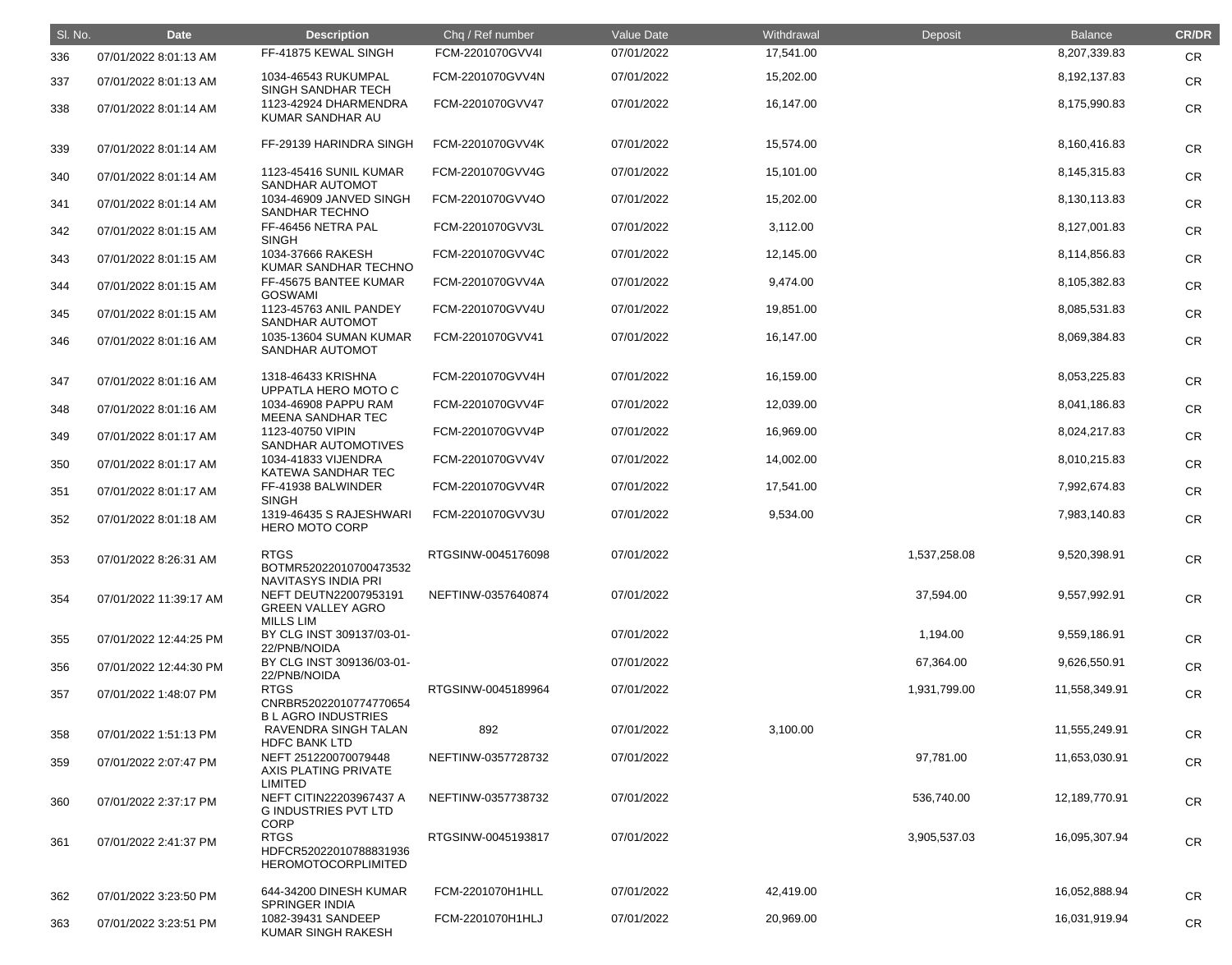| SI. No. | <b>Date</b>           | <b>Description</b>                                                | Chq / Ref number   | Value Date | Withdrawal | Deposit      | <b>Balance</b> | <b>CR/DR</b> |
|---------|-----------------------|-------------------------------------------------------------------|--------------------|------------|------------|--------------|----------------|--------------|
| 364     | 07/01/2022 3:23:51 PM | 82-43424 MANISH KUMAR<br>YADAV RAPID COAT                         | FCM-2201070H1HLM   | 07/01/2022 | 1,486.00   |              | 16,030,433.94  | CR           |
| 365     | 07/01/2022 3:23:52 PM | 82-42690 RAJVEER SINGH<br><b>RAPID COAT DIVI</b>                  | FCM-2201070H1HLI   | 07/01/2022 | 14,430.00  |              | 16,016,003.94  | <b>CR</b>    |
| 366     | 07/01/2022 3:23:53 PM | 216-44258 CHANDAN<br>KUMAR A G INDUSTRIES                         | FCM-2201070H1HLK   | 07/01/2022 | 15,931.00  |              | 16,000,072.94  | <b>CR</b>    |
| 367     | 07/01/2022 3:24:39 PM | 686-45340 SURENDER<br>SINGH JHAJJAR POWER                         | FCM-2201070H1PV6   | 07/01/2022 | 11,000.00  |              | 15,989,072.94  | <b>CR</b>    |
| 368     | 07/01/2022 3:28:24 PM | <b>RTGS</b><br>BARBR52022010700818616<br><b>BLAGRO INDUSTRIES</b> | RTGSINW-0045197545 | 07/01/2022 |            | 1,680,577.00 | 17,669,649.94  | <b>CR</b>    |
| 369     | 07/01/2022 3:33:47 PM | 648-40219 SUNIL KUMAR<br><b>SHRIRAM PISTONS</b>                   | FCM-2201070H1IRV   | 07/01/2022 | 9,025.00   |              | 17,660,624.94  | <b>CR</b>    |
| 370     | 07/01/2022 3:33:47 PM | 962-35618 TANAJI ABAJI<br>PAWAR A B MAURI                         | FCM-2201070H1HYB   | 07/01/2022 | 11,874.00  |              | 17,648,750.94  | <b>CR</b>    |
| 371     | 07/01/2022 3:33:48 PM | 119-43859 VEER SINGH<br><b>GURJAR INDO GERMA</b>                  | FCM-2201070H1I4C   | 07/01/2022 | 10,458.00  |              | 17,638,292.94  | <b>CR</b>    |
| 372     | 07/01/2022 3:33:48 PM | 1209-43357 ANAND PAL<br><b>BESTWAY AGENCIES</b>                   | FCM-2201070H1IBJ   | 07/01/2022 | 14,707.00  |              | 17,623,585.94  | <b>CR</b>    |
| 373     | 07/01/2022 3:33:49 PM | 648-39099 SURENDRA<br><b>SINGH SHRIRAM PISTO</b>                  | FCM-2201070H1IJX   | 07/01/2022 | 9,388.00   |              | 17,614,197.94  | <b>CR</b>    |
| 374     | 07/01/2022 3:33:49 PM | 965-43854 AANAND KUMAR<br><b>SHARMA AG INDUS</b>                  | FCM-2201070H1IYA   | 07/01/2022 | 5,622.00   |              | 17,608,575.94  | <b>CR</b>    |
| 375     | 07/01/2022 3:33:49 PM | 648-40573 RAN SINGH<br>SHRIRAM PISTONS R                          | FCM-2201070H1J5Y   | 07/01/2022 | 9,698.00   |              | 17,598,877.94  | <b>CR</b>    |
| 376     | 07/01/2022 3:33:50 PM | 648-41008 SURENDRA<br>KUMAR YADAVU SHRIRA                         | FCM-2201070H1JF2   | 07/01/2022 | 9,698.00   |              | 17,589,179.94  | <b>CR</b>    |
| 377     | 07/01/2022 3:34:00 PM | 782-46632 BHANWAR<br>SINGH SHEKHAWAT AG I                         | FCM-2201070H1JQ7   | 07/01/2022 | 18,134.00  |              | 17,571,045.94  | <b>CR</b>    |
| 378     | 07/01/2022 3:34:00 PM | 648-44208 KRISHAN<br>KUMAR SHRIRAM PISTON                         | FCM-2201070H1JPW   | 07/01/2022 | 9,698.00   |              | 17,561,347.94  | <b>CR</b>    |
| 379     | 07/01/2022 3:34:00 PM | 149-43475 VIKAS KUMAR<br>KHANDELWAL EDIBL                         | FCM-2201070H1JPZ   | 07/01/2022 | 9,624.00   |              | 17,551,723.94  | <b>CR</b>    |
| 380     | 07/01/2022 3:34:01 PM | <b>WCP BRITANNIA-</b><br>CHOLAMANDALAM<br><b>GENERAL I</b>        | FCM-2201070H1JNM   | 07/01/2022 | 8,675.00   |              | 17,543,048.94  | <b>CR</b>    |
| 381     | 07/01/2022 3:34:01 PM | 149-33392 ANIL KUMAR<br><b>GAUR KHANDELWAL E</b>                  | FCM-2201070H1JPR   | 07/01/2022 | 14,994.00  |              | 17,528,054.94  | CR           |
| 382     | 07/01/2022 3:34:01 PM | 648-45358 AMARJEET<br>SINGH SHRIRAM PISTO                         | FCM-2201070H1JQ1   | 07/01/2022 | 11,580.00  |              | 17,516,474.94  | <b>CR</b>    |
| 383     | 07/01/2022 3:34:01 PM | 193-43492 KARAM VEER<br>LIFE LONG INDIA P                         | FCM-2201070H1JQ5   | 07/01/2022 | 2,797.00   |              | 17,513,677.94  | <b>CR</b>    |
| 384     | 07/01/2022 3:34:02 PM | 782-29442 GIRDHAR SINGH<br><b>AG INDUSTRIES</b>                   | FCM-2201070H1JQ3   | 07/01/2022 | 17,450.00  |              | 17,496,227.94  | <b>CR</b>    |
| 385     | 07/01/2022 3:34:02 PM | 1043-45862 MUDRIKA<br>PRASAD GUPTA MS BAI                         | FCM-2201070H1JQB   | 07/01/2022 | 8,322.00   |              | 17,487,905.94  | <b>CR</b>    |
| 386     | 07/01/2022 3:34:02 PM | 216-21642 AJEET KUMAR A<br><b>G INDUSTRIES L</b>                  | FCM-2201070H1JRT   | 07/01/2022 | 18,020.00  |              | 17,469,885.94  | <b>CR</b>    |
| 387     | 07/01/2022 3:34:03 PM | 238-21677 SANJAY KUMAR<br>SINGH MEDANTA M                         | FCM-2201070H1JQF   | 07/01/2022 | 30,559.00  |              | 17,439,326.94  | <b>CR</b>    |
| 388     | 07/01/2022 3:34:03 PM | 82-35640 BASHISTH MUNI<br>RAPID COAT DIVI                         | FCM-2201070H1JQD   | 07/01/2022 | 1,114.00   |              | 17,438,212.94  | <b>CR</b>    |
| 389     | 07/01/2022 3:34:03 PM | 43-44683 CHOTE LAL<br>ATOTECH INDIA PVT L                         | FCM-2201070H1JQT   | 07/01/2022 | 13,770.00  |              | 17,424,442.94  | <b>CR</b>    |
| 390     | 07/01/2022 3:34:03 PM | 1209-47156 VIMAL KUMAR<br><b>BESTWAY AGENCIE</b>                  | FCM-2201070H1JR1   | 07/01/2022 | 4,706.00   |              | 17,419,736.94  | <b>CR</b>    |
| 391     | 07/01/2022 3:34:04 PM | 82-23694 SHAILENDRA<br><b>KUMAR SINGH RAPID</b>                   | FCM-2201070H1JQ9   | 07/01/2022 | 11,528.00  |              | 17,408,208.94  | <b>CR</b>    |
| 392     | 07/01/2022 3:34:04 PM | 1169-36156 SARVESH<br>KUMAR LYALLPUR EMPO                         | FCM-2201070H1JQZ   | 07/01/2022 | 310.00     |              | 17,407,898.94  | <b>CR</b>    |
| 393     | 07/01/2022 3:34:04 PM | 149-46655 SURESH PAL<br><b>SINGH KHANDELWAL</b>                   | FCM-2201070H1JRE   | 07/01/2022 | 13,676.00  |              | 17,394,222.94  | <b>CR</b>    |
| 394     | 07/01/2022 3:34:04 PM | 193-45244 DARSHAN<br>SINGH LIFE LONG INDI                         | FCM-2201070H1JRP   | 07/01/2022 | 19,648.00  |              | 17,374,574.94  | <b>CR</b>    |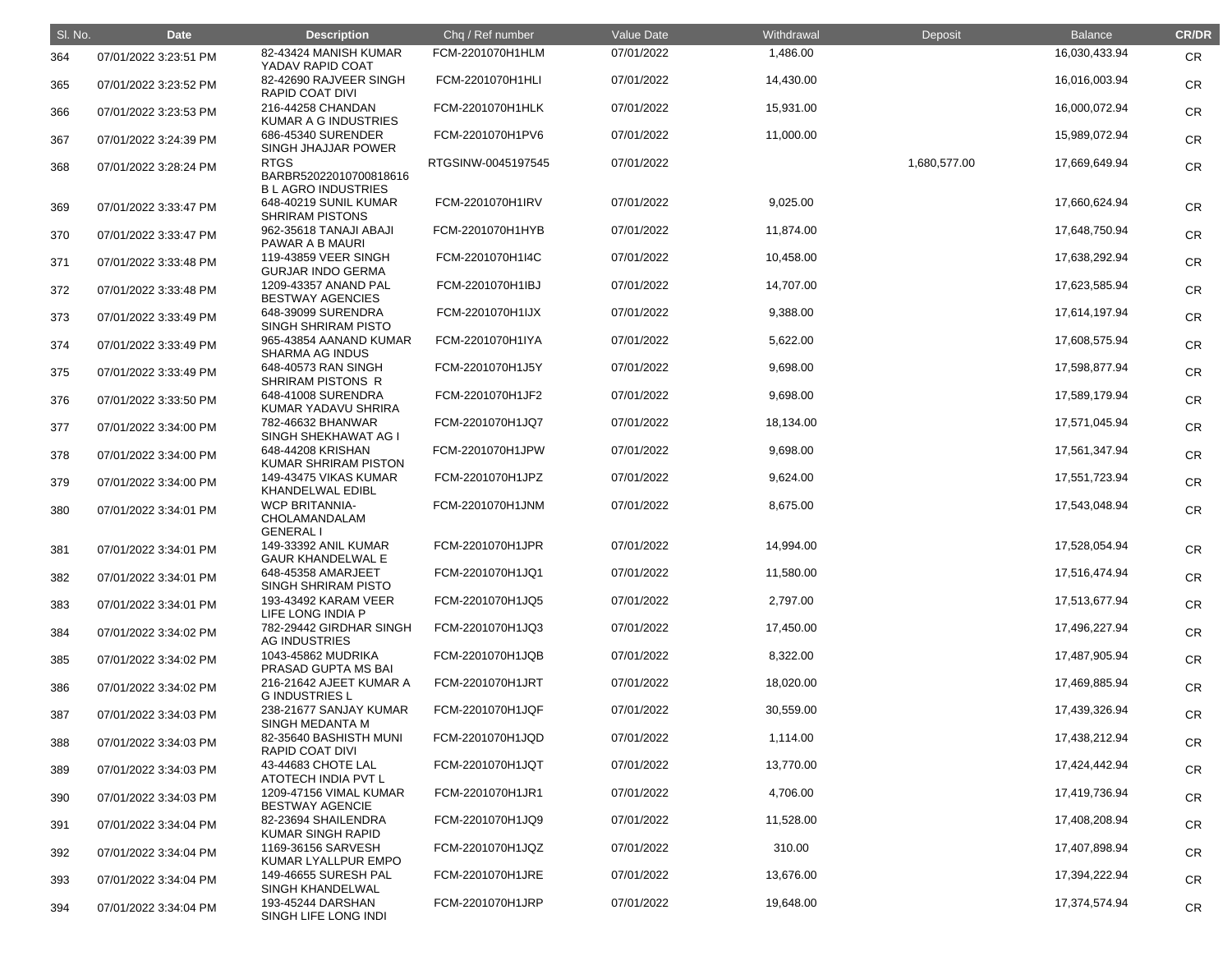| SI. No. | <b>Date</b>           | <b>Description</b>                                  | Chq / Ref number | Value Date | Withdrawal | Deposit | Balance          | <b>CR/DR</b> |
|---------|-----------------------|-----------------------------------------------------|------------------|------------|------------|---------|------------------|--------------|
| 395     | 07/01/2022 3:34:05 PM | 911-45188 SHAHID MALIK<br>APOLLO TUBES LT           | FCM-2201070H1JQI | 07/01/2022 | 2,296.00   |         | 17,372,278.94    | <b>CR</b>    |
| 396     | 07/01/2022 3:34:05 PM | 926-33145 BHARAT SINGH<br><b>TECHNICO INDUST</b>    | FCM-2201070H1JQN | 07/01/2022 | 14,733.00  |         | 17,357,545.94    | <b>CR</b>    |
| 397     | 07/01/2022 3:34:05 PM | 1010-37555 MUNESH<br>KUMAR TUV SUD SOUTH            | FCM-2201070H1JRR | 07/01/2022 | 1,960.00   |         | 17,355,585.94    | <b>CR</b>    |
| 398     | 07/01/2022 3:34:05 PM | 911-41497 ROHIT KUMAR<br><b>SHARMA APOLLO TU</b>    | FCM-2201070H1JRX | 07/01/2022 | 1,162.00   |         | 17,354,423.94    | <b>CR</b>    |
| 399     | 07/01/2022 3:34:06 PM | 648-43097 KAUSHAL<br>KISHORE SHRIRAM PIST           | FCM-2201070H1JR3 | 07/01/2022 | 8,301.00   |         | 17,346,122.94    | <b>CR</b>    |
| 400     | 07/01/2022 3:34:06 PM | 781-16741 SATISH KUMAR<br>SINGH SATYAM AU           | FCM-2201070H1JRK | 07/01/2022 | 26,280.00  |         | 17,319,842.94    | <b>CR</b>    |
| 401     | 07/01/2022 3:34:06 PM | 644-25987 PRAVIN<br>SPRINGER INDIA PVT LT           | FCM-2201070H1JS3 | 07/01/2022 | 26,166.00  |         | 17,293,676.94    | <b>CR</b>    |
| 402     | 07/01/2022 3:34:06 PM | 962-35594 VINOD<br>RAGHUNATH SAKPAL A B<br>м        | FCM-2201070H1JS5 | 07/01/2022 | 12,535.00  |         | 17,281,141.94    | <b>CR</b>    |
| 403     | 07/01/2022 3:34:07 PM | 193-42912 JAI PRAKASH<br><b>LIFE LONG INDIA</b>     | FCM-2201070H1JRM | 07/01/2022 | 16,552.00  |         | 17,264,589.94    | <b>CR</b>    |
| 404     | 07/01/2022 3:34:07 PM | 43-37627 SHIV RAM<br>ATOTECH INDIA PVT LI           | FCM-2201070H1JRZ | 07/01/2022 | 13,750.00  |         | 17,250,839.94    | <b>CR</b>    |
| 405     | 07/01/2022 3:34:07 PM | 1169-38124 SOMENDRA<br>KUMAR LYALLPUR EMP           | FCM-2201070H1JS7 | 07/01/2022 | 19,061.00  |         | 17,231,778.94    | <b>CR</b>    |
| 406     | 07/01/2022 3:34:08 PM | 193-36724 RAJESH KUMAR<br>LIFE LONG INDIA           | FCM-2201070H1JRI | 07/01/2022 | 20,304.00  |         | 17,211,474.94    | <b>CR</b>    |
| 407     | 07/01/2022 3:34:08 PM | 216-45677 SANTOSH<br>KUMAR GOSWAMI A G IN           | FCM-2201070H1JRV | 07/01/2022 | 16,526.00  |         | 17,194,948.94    | <b>CR</b>    |
| 408     | 07/01/2022 3:34:08 PM | 962-35612 DIPAK<br><b>GANGARAM AMBRE A B</b><br>MAU | FCM-2201070H1JSA | 07/01/2022 | 12,505.00  |         | 17,182,443.94    | <b>CR</b>    |
| 409     | 07/01/2022 3:34:09 PM | 648-45880 VIRENDER<br><b>SINGH SHRIRAM PISTO</b>    | FCM-2201070H1HLR | 07/01/2022 | 17,267.00  |         | 17, 165, 176. 94 | <b>CR</b>    |
| 410     | 07/01/2022 3:34:09 PM | 965-37709 SURENDER<br>SINGH AG INDUSTRIES           | FCM-2201070H1JSY | 07/01/2022 | 12,297.00  |         | 17, 152, 879. 94 | <b>CR</b>    |
| 411     | 07/01/2022 3:34:09 PM | 648-46221 RAKESH KUMAR<br><b>SHRIRAM PISTONS</b>    | FCM-2201070H1HLT | 07/01/2022 | 9,388.00   |         | 17,143,491.94    | <b>CR</b>    |
| 412     | 07/01/2022 3:34:10 PM | 957-35586 AMARJEET<br>SINGH JITF URBAN WA           | FCM-2201070H1JQW | 07/01/2022 | 15,978.00  |         | 17,127,513.94    | <b>CR</b>    |
| 413     | 07/01/2022 3:34:10 PM | 1168-34996 SATYA VIR<br>SINGH APOLLO META           | FCM-2201070H1JS1 | 07/01/2022 | 15,205.00  |         | 17,112,308.94    | <b>CR</b>    |
| 414     | 07/01/2022 3:34:10 PM | 149-40494 DANBIR SINGH<br><b>NEGI KHANDELWAL</b>    | FCM-2201070H1HLN | 07/01/2022 | 10,231.00  |         | 17,102,077.94    | <b>CR</b>    |
| 415     | 07/01/2022 3:34:10 PM | 7-23014 ROSHAN SINGH<br><b>ADMACH AUTO INDIA</b>    | FCM-2201070H1HLV | 07/01/2022 | 16,753.00  |         | 17,085,324.94    | <b>CR</b>    |
| 416     | 07/01/2022 3:34:11 PM | 911-45635 RAM KHILAUNA<br>APOLLO TUBES LT           | FCM-2201070H1JQL | 07/01/2022 | 569.00     |         | 17,084,755.94    | <b>CR</b>    |
| 417     | 07/01/2022 3:34:11 PM | 149-40955 SUNIL KUMAR<br><b>SINGH KHANDELWAL</b>    | FCM-2201070H1JR5 | 07/01/2022 | 14,172.00  |         | 17,070,583.94    | <b>CR</b>    |
| 418     | 07/01/2022 3:34:11 PM | 648-37078 SURESH KUMAR<br><b>SHRIRAM PISTONS</b>    | FCM-2201070H1JSW | 07/01/2022 | 9,698.00   |         | 17,060,885.94    | <b>CR</b>    |
| 419     | 07/01/2022 3:34:12 PM | 193-37950 MANOJ KUMAR<br>LIFE LONG INDIA            | FCM-2201070H1HLX | 07/01/2022 | 21,679.00  |         | 17,039,206.94    | <b>CR</b>    |
| 420     | 07/01/2022 3:34:12 PM | 1209-45195 VIKASH<br>PANWAR BESTWAY                 | FCM-2201070H1JSU | 07/01/2022 | 11,595.00  |         | 17,027,611.94    | <b>CR</b>    |
| 421     | 07/01/2022 3:34:12 PM | 149-33394 VIKASH KUMAR<br><b>MISHRA KHANDELW</b>    | FCM-2201070H1JT4 | 07/01/2022 | 14,172.00  |         | 17,013,439.94    | <b>CR</b>    |
| 422     | 07/01/2022 3:34:13 PM | 782-43215 HARI KISHAN AG<br><b>INDUSTRIES PV</b>    | FCM-2201070H1HLZ | 07/01/2022 | 16,069.00  |         | 16,997,370.94    | <b>CR</b>    |
| 423     | 07/01/2022 3:34:13 PM | 216-40551 SAROJ KUMAR<br>YADAV A G INDUST           | FCM-2201070H1HM1 | 07/01/2022 | 15,885.00  |         | 16,981,485.94    | <b>CR</b>    |
| 424     | 07/01/2022 3:34:13 PM | 648-43290 AJIT SINGH<br><b>SHRIRAM PISTONS</b>      | FCM-2201070H1JT2 | 07/01/2022 | 16,602.00  |         | 16,964,883.94    | <b>CR</b>    |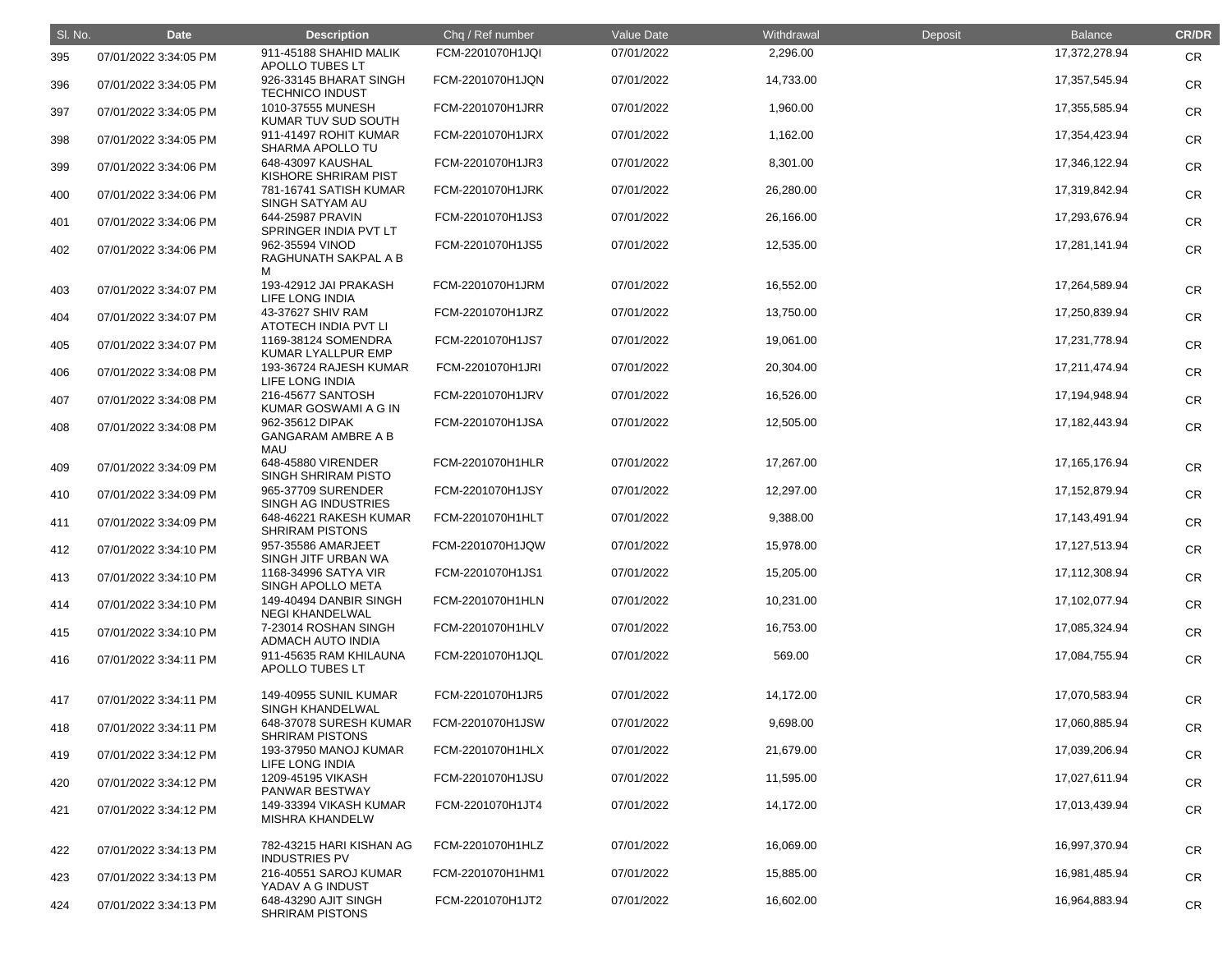| SI. No. | <b>Date</b>           | <b>Description</b>                               | Chq / Ref number | Value Date | Withdrawal | Deposit | <b>Balance</b> | <b>CR/DR</b> |
|---------|-----------------------|--------------------------------------------------|------------------|------------|------------|---------|----------------|--------------|
| 425     | 07/01/2022 3:34:14 PM | 216-44438 NEERAJ KUMAR<br>A G INDUSTRIES         | FCM-2201070H1HM3 | 07/01/2022 | 7,184.00   |         | 16,957,699.94  | <b>CR</b>    |
| 426     | 07/01/2022 3:34:14 PM | 1066-14560 SUMRAN<br>SINGH INDO-GERMAN CH        | FCM-2201070H1HM5 | 07/01/2022 | 27,397.00  |         | 16,930,302.94  | <b>CR</b>    |
| 427     | 07/01/2022 3:34:15 PM | 1209-45756 JUGENDRA<br>SINGH BESTWAY AGEN        | FCM-2201070H1JT0 | 07/01/2022 | 11,220.00  |         | 16,919,082.94  | <b>CR</b>    |
| 428     | 07/01/2022 3:34:15 PM | 238-33801 DHEERENDRA<br>KUMAR MEDANTA MED        | FCM-2201070H1HM7 | 07/01/2022 | 30,790.00  |         | 16,888,292.94  | <b>CR</b>    |
| 429     | 07/01/2022 3:34:15 PM | 648-44977 NAWAL SINGH<br><b>SHRIRAM PISTONS</b>  | FCM-2201070H1JTC | 07/01/2022 | 14,007.00  |         | 16,874,285.94  | <b>CR</b>    |
| 430     | 07/01/2022 3:34:16 PM | 149-41334 CHANDRA<br>SINGH KHANDELWAL EDI        | FCM-2201070H1JT9 | 07/01/2022 | 14,276.00  |         | 16,860,009.94  | <b>CR</b>    |
| 431     | 07/01/2022 3:34:16 PM | 1168-36377 MUNEESH<br>KUMAR APOLLO METALE        | FCM-2201070H1HM9 | 07/01/2022 | 15,755.00  |         | 16,844,254.94  | <b>CR</b>    |
| 432     | 07/01/2022 3:34:16 PM | 648-43668 VINOD KUMAR<br><b>SHRIRAM PISTONS</b>  | FCM-2201070H1JT7 | 07/01/2022 | 9,388.00   |         | 16,834,866.94  | <b>CR</b>    |
| 433     | 07/01/2022 3:34:17 PM | 43-42659 SESHNATH<br>SHUKLA ATOTECH INDIA        | FCM-2201070H1HMC | 07/01/2022 | 2,546.00   |         | 16,832,320.94  | <b>CR</b>    |
| 434     | 07/01/2022 3:34:17 PM | 926-40206 PRADEEP<br>KUMAR TECHNICO INDUS        | FCM-2201070H1HME | 07/01/2022 | 9,158.00   |         | 16,823,162.94  | <b>CR</b>    |
| 435     | 07/01/2022 3:34:18 PM | 1043-26407 AKHALESH<br><b>KUMAR MS BAIDYANAT</b> | FCM-2201070H1JUU | 07/01/2022 | 1,766.00   |         | 16,821,396.94  | <b>CR</b>    |
| 436     | 07/01/2022 3:34:18 PM | 205-38977 SUNIL KUMAR<br>LIFE LONG INDIA         | FCM-2201070H1JV8 | 07/01/2022 | 16,032.00  |         | 16,805,364.94  | <b>CR</b>    |
| 437     | 07/01/2022 3:34:19 PM | 926-46967 JAHAR SINGH<br><b>TECHNICO INDUSTR</b> | FCM-2201070H1HMG | 07/01/2022 | 10,003.00  |         | 16,795,361.94  | <b>CR</b>    |
| 438     | 07/01/2022 3:34:19 PM | 782-43759 VEERENDRA<br>SINGH GURJAR AG IN        | FCM-2201070H1JUG | 07/01/2022 | 18,054.00  |         | 16,777,307.94  | <b>CR</b>    |
| 439     | 07/01/2022 3:34:19 PM | 193-25126 JAGDISH LIFE<br>LONG INDIA PVT         | FCM-2201070H1JTQ | 07/01/2022 | 17,789.00  |         | 16,759,518.94  | <b>CR</b>    |
| 440     | 07/01/2022 3:34:19 PM | 782-29375 SHARMILA AG<br><b>INDUSTRIES PVT L</b> | FCM-2201070H1JU4 | 07/01/2022 | 16,440.00  |         | 16,743,078.94  | <b>CR</b>    |
| 441     | 07/01/2022 3:34:20 PM | 193-45624 NARESH KUMAR<br>LIFE LONG INDIA        | FCM-2201070H1JV0 | 07/01/2022 | 3,137.00   |         | 16,739,941.94  | <b>CR</b>    |
| 442     | 07/01/2022 3:34:20 PM | 1168-45940 NARESH<br>KUMAR APOLLO METALEX        | FCM-2201070H1HMI | 07/01/2022 | 2,928.00   |         | 16,737,013.94  | <b>CR</b>    |
| 443     | 07/01/2022 3:34:20 PM | 648-31498 LAXMAN<br>SHRIRAM PISTONS RING         | FCM-2201070H1HMK | 07/01/2022 | 3,235.00   |         | 16,733,778.94  | <b>CR</b>    |
| 444     | 07/01/2022 3:34:20 PM | 648-46194 SURENDRA<br>KUMAR SHRIRAM PISTO        | FCM-2201070H1JTI | 07/01/2022 | 14,007.00  |         | 16,719,771.94  | <b>CR</b>    |
| 445     | 07/01/2022 3:34:21 PM | 193-43222 RAJVEER SINGH<br>LIFE LONG INDI        | FCM-2201070H1JU9 | 07/01/2022 | 13,872.00  |         | 16,705,899.94  | <b>CR</b>    |
| 446     | 07/01/2022 3:34:21 PM | 648-34717 RAJENDER<br>SINGH SHRIRAM PISTO        | FCM-2201070H1HMO | 07/01/2022 | 17,267.00  |         | 16,688,632.94  | <b>CR</b>    |
| 447     | 07/01/2022 3:34:21 PM | 962-39361 GANESH<br>KASHIRAM MUKNAK A B M        | FCM-2201070H1K1A | 07/01/2022 | 12,113.00  |         | 16,676,519.94  | <b>CR</b>    |
| 448     | 07/01/2022 3:34:22 PM | 119-32034 LAHORI SINGH<br><b>INDO GERMAN CHA</b> | FCM-2201070H1HMM | 07/01/2022 | 645.00     |         | 16,675,874.94  | <b>CR</b>    |
| 449     | 07/01/2022 3:34:22 PM | 965-35663 VISHAMBHAR<br><b>SINGH AG INDUSTRI</b> | FCM-2201070H1HMQ | 07/01/2022 | 14,826.00  |         | 16,661,048.94  | <b>CR</b>    |
| 450     | 07/01/2022 3:34:22 PM | 965-44533 RAJKUMAR AG<br><b>INDUSTRIES PVT L</b> | FCM-2201070H1HMS | 07/01/2022 | 15,332.00  |         | 16,645,716.94  | <b>CR</b>    |
| 451     | 07/01/2022 3:34:22 PM | 648-40953 ASHOK KUMAR<br><b>SHARMA SHRIRAM P</b> | FCM-2201070H1HMU | 07/01/2022 | 9,698.00   |         | 16,636,018.94  | <b>CR</b>    |
| 452     | 07/01/2022 3:34:23 PM | 644-33601 KRISHAN<br><b>KUMAR PANDEY SPRINGE</b> | FCM-2201070H1JZB | 07/01/2022 | 24,961.00  |         | 16,611,057.94  | <b>CR</b>    |
| 453     | 07/01/2022 3:34:23 PM | 1043-46345 RAJU KUMAR<br><b>MS BAIDYANATH AY</b> | FCM-2201070H1JWI | 07/01/2022 | 3,256.00   |         | 16,607,801.94  | <b>CR</b>    |
| 454     | 07/01/2022 3:34:24 PM | 911-45186 MAINSH KUMAR<br>DUBEY APOLLO TU        | FCM-2201070H1JXO | 07/01/2022 | 14,811.00  |         | 16,592,990.94  | <b>CR</b>    |
| 455     | 07/01/2022 3:34:24 PM | 648-43798 SUNDER SINGH<br><b>SHRIRAM PISTONS</b> | FCM-2201070H1HMW | 07/01/2022 | 9,388.00   |         | 16,583,602.94  | <b>CR</b>    |
| 456     | 07/01/2022 3:34:24 PM | 648-32595 TEK CHAND<br>SHARMA SHRIRAM PIS        | FCM-2201070H1K12 | 07/01/2022 | 9,698.00   |         | 16,573,904.94  | <b>CR</b>    |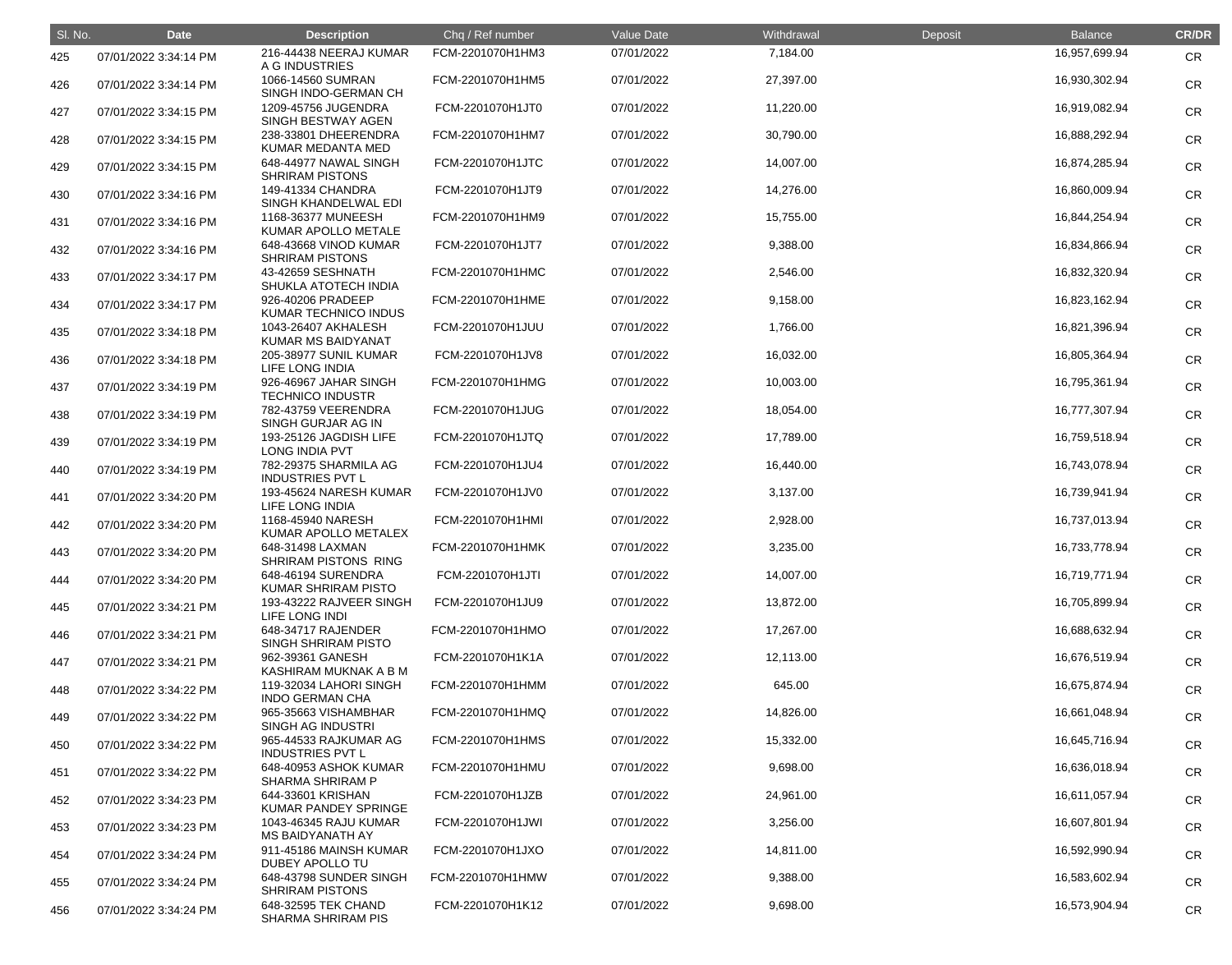| SI. No. | <b>Date</b>           | <b>Description</b>                                               | Chq / Ref number | Value Date | Withdrawal | Deposit | <b>Balance</b>   | <b>CR/DR</b> |
|---------|-----------------------|------------------------------------------------------------------|------------------|------------|------------|---------|------------------|--------------|
| 457     | 07/01/2022 3:34:25 PM | 1043-45461<br><b>MAHESHCHAND MS</b>                              | FCM-2201070H1JVS | 07/01/2022 | 7,722.00   |         | 16,566,182.94    | <b>CR</b>    |
| 458     | 07/01/2022 3:34:25 PM | <b>BAIDYANATH A</b><br>1168-42910 SURENDRA<br>PAL SINGH APOLLO M | FCM-2201070H1JZ2 | 07/01/2022 | 14,899.00  |         | 16,551,283.94    | <b>CR</b>    |
| 459     | 07/01/2022 3:34:25 PM | 238-36743 DEVENDRA<br>KUMAR MEDANTA MEDIC                        | FCM-2201070H1JXB | 07/01/2022 | 27,478.00  |         | 16,523,805.94    | <b>CR</b>    |
| 460     | 07/01/2022 3:34:25 PM | 962-45121 SANJAY SONU<br>KANGNE A B MAURI                        | FCM-2201070H1K1I | 07/01/2022 | 12,505.00  |         | 16,511,300.94    | <b>CR</b>    |
| 461     | 07/01/2022 3:34:26 PM | 149-41567 SUBASH<br><b>CHANDER UPADHYAY</b><br><b>KHAN</b>       | FCM-2201070H1HN0 | 07/01/2022 | 15,768.00  |         | 16,495,532.94    | <b>CR</b>    |
| 462     | 07/01/2022 3:34:26 PM | 648-45882 JAI BHAGWAN<br><b>SHRIRAM PISTONS</b>                  | FCM-2201070H1HN5 | 07/01/2022 | 14,007.00  |         | 16,481,525.94    | <b>CR</b>    |
| 463     | 07/01/2022 3:34:26 PM | 648-36349 KARAN SINGH<br><b>SHRIRAM PISTONS</b>                  | FCM-2201070H1K23 | 07/01/2022 | 17,267.00  |         | 16,464,258.94    | <b>CR</b>    |
| 464     | 07/01/2022 3:34:27 PM | 648-44086 BIR SINGH<br>SHRIRAM PISTONS R                         | FCM-2201070H1HMY | 07/01/2022 | 14,007.00  |         | 16,450,251.94    | <b>CR</b>    |
| 465     | 07/01/2022 3:34:27 PM | 648-28914 RAJESH KUMAR<br>PATEL SHRIRAM P                        | FCM-2201070H1K03 | 07/01/2022 | 6,129.00   |         | 16,444,122.94    | <b>CR</b>    |
| 466     | 07/01/2022 3:34:27 PM | 955-46898 GURJIT SINGH<br><b>JITF URBAN WAST</b>                 | FCM-2201070H1JZK | 07/01/2022 | 2,573.00   |         | 16,441,549.94    | CR           |
| 467     | 07/01/2022 3:34:27 PM | 781-44501 RAMANAND<br>PANDEY SATYAM AUTO                         | FCM-2201070H1HN9 | 07/01/2022 | 26,300.00  |         | 16,415,249.94    | <b>CR</b>    |
| 468     | 07/01/2022 3:34:28 PM | 648-45409 RAM VISHESH<br><b>SHRIRAM PISTONS</b>                  | FCM-2201070H1HN2 | 07/01/2022 | 17,721.00  |         | 16,397,528.94    | <b>CR</b>    |
| 469     | 07/01/2022 3:34:28 PM | 193-33452 SATYBIR LIFE<br>LONG INDIA PVT                         | FCM-2201070H1HN7 | 07/01/2022 | 19,819.00  |         | 16,377,709.94    | <b>CR</b>    |
| 470     | 07/01/2022 3:34:28 PM | 965-43894 ANKIT KUMAR<br>AG INDUSTRIES PV                        | FCM-2201070H1K2R | 07/01/2022 | 16,245.00  |         | 16,361,464.94    | <b>CR</b>    |
| 471     | 07/01/2022 3:34:28 PM | 82-40942 SUDHIR KUMAR<br><b>RAPID COAT DIVIS</b>                 | FCM-2201070H1HNL | 07/01/2022 | 742.00     |         | 16,360,722.94    | <b>CR</b>    |
| 472     | 07/01/2022 3:34:29 PM | 782-38435 GOVERDHAN<br>LAL SAINI AG INDUS                        | FCM-2201070H1HNB | 07/01/2022 | 16,245.00  |         | 16,344,477.94    | <b>CR</b>    |
| 473     | 07/01/2022 3:34:29 PM | 1043-31390 NARESH<br><b>CHAND MS BAIDYANATH</b>                  | FCM-2201070H1HNF | 07/01/2022 | 413.00     |         | 16,344,064.94    | <b>CR</b>    |
| 474     | 07/01/2022 3:34:29 PM | 216-44872 ARVIND KUMAR<br><b>UPADHYAY A G IN</b>                 | FCM-2201070H1HNI | 07/01/2022 | 17,096.00  |         | 16,326,968.94    | CR           |
| 475     | 07/01/2022 3:34:29 PM | 1043-37331 ANIL KUMAR<br><b>SHARMA MS BAIDYA</b>                 | FCM-2201070H1K6N | 07/01/2022 | 274.00     |         | 16,326,694.94    | <b>CR</b>    |
| 476     | 07/01/2022 3:34:30 PM | 648-45871 RAJENDER<br><b>SHRIRAM PISTONS RI</b>                  | FCM-2201070H1K4J | 07/01/2022 | 9,388.00   |         | 16,317,306.94    | <b>CR</b>    |
| 477     | 07/01/2022 3:34:30 PM | 782-46782 PAWAN SINGH<br><b>TANWAR AG INDUST</b>                 | FCM-2201070H1K69 | 07/01/2022 | 16,322.00  |         | 16,300,984.94    | <b>CR</b>    |
| 478     | 07/01/2022 3:34:30 PM | 1168-40987 GAVENDRA<br>SINGH APOLLO METAL                        | FCM-2201070H1HNY | 07/01/2022 | 11,529.00  |         | 16,289,455.94    | <b>CR</b>    |
| 479     | 07/01/2022 3:34:30 PM | 1209-45589 IRSHAD<br><b>BESTWAY AGENCIES PRI</b>                 | FCM-2201070H1HOM | 07/01/2022 | 11,595.00  |         | 16,277,860.94    | <b>CR</b>    |
| 480     | 07/01/2022 3:34:31 PM | 965-30354 VIJAY SINGH<br>YADAV AG INDUSTR                        | FCM-2201070H1K1W | 07/01/2022 | 16,999.00  |         | 16,260,861.94    | <b>CR</b>    |
| 481     | 07/01/2022 3:34:31 PM | 238-47136 LAKHAN SINGH<br><b>MEDANTA MEDICLI</b>                 | FCM-2201070H1HNS | 07/01/2022 | 12,640.00  |         | 16,248,221.94    | <b>CR</b>    |
| 482     | 07/01/2022 3:34:31 PM | 644-33761 PANKAJ TIWARI<br><b>SPRINGER INDI</b>                  | FCM-2201070H1HO6 | 07/01/2022 | 26,166.00  |         | 16,222,055.94    | <b>CR</b>    |
| 483     | 07/01/2022 3:34:31 PM | 112-41654 CHAIN PRAKASH<br><b>UPADHYAY LIFE</b>                  | FCM-2201070H1K7T | 07/01/2022 | 10,606.00  |         | 16,211,449.94    | <b>CR</b>    |
| 484     | 07/01/2022 3:34:32 PM | 782-44338 RAVI KUMAR AG<br><b>INDUSTRIES PVT</b>                 | FCM-2201070H1K5R | 07/01/2022 | 17,262.00  |         | 16,194,187.94    | <b>CR</b>    |
| 485     | 07/01/2022 3:34:32 PM | 268-27702 KAUSHLENDRA<br><b>TECHNICO HOUSE-M</b>                 | FCM-2201070H1K7G | 07/01/2022 | 16,337.00  |         | 16,177,850.94    | <b>CR</b>    |
| 486     | 07/01/2022 3:34:32 PM | 193-12982 RAM NIWAS LIFE<br>LONG INDIA PV                        | FCM-2201070H1HOW | 07/01/2022 | 16,492.00  |         | 16, 161, 358. 94 | <b>CR</b>    |
| 487     | 07/01/2022 3:34:32 PM | 119-37350 PAWAN KUMAR<br>PANDEY INDO GERM                        | FCM-2201070H1KEP | 07/01/2022 | 1,945.00   |         | 16,159,413.94    | <b>CR</b>    |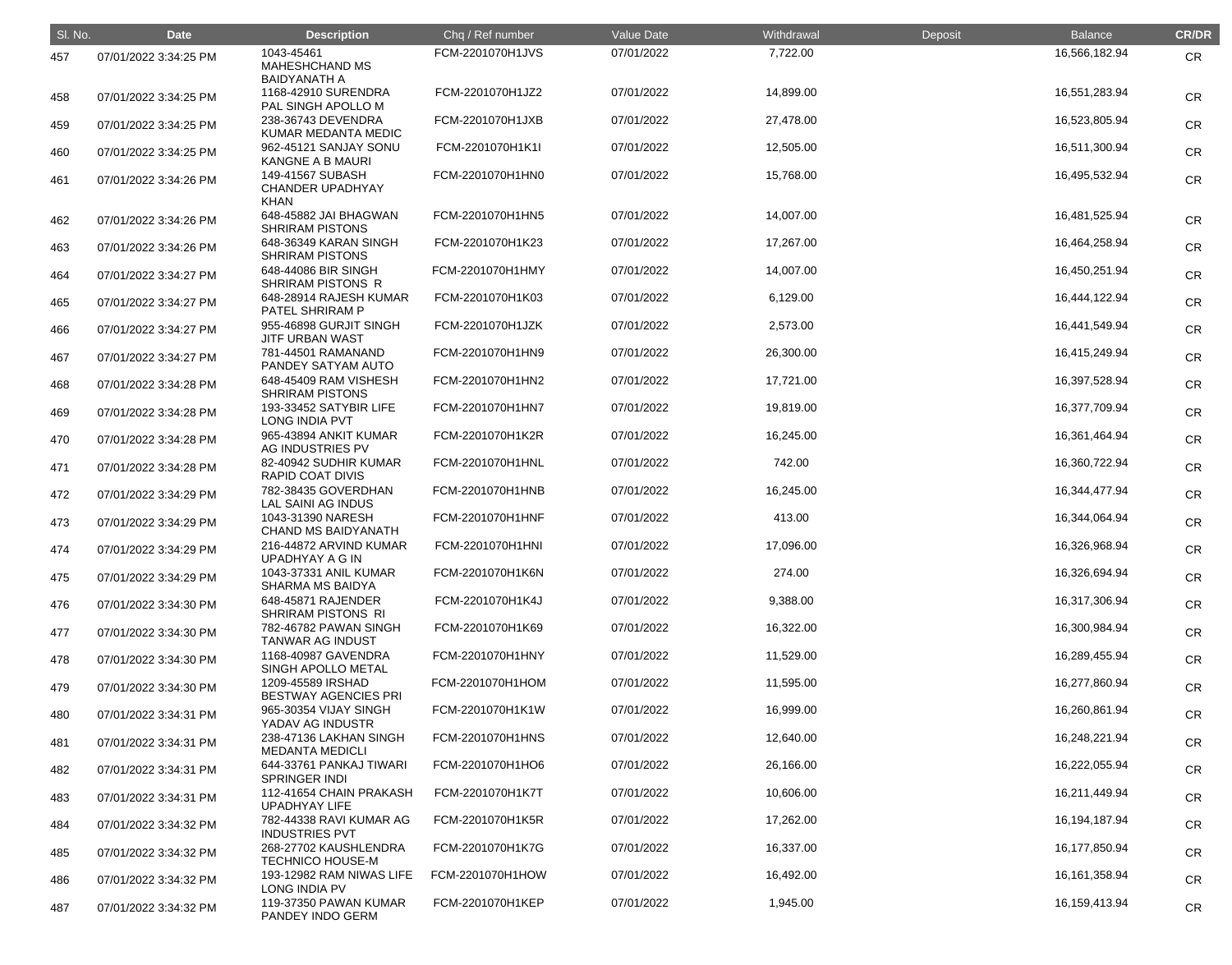| SI. No. | <b>Date</b>           | <b>Description</b>                                                     | Chq / Ref number                     | Value Date               | Withdrawal             | Deposit | <b>Balance</b>                 | <b>CR/DR</b> |
|---------|-----------------------|------------------------------------------------------------------------|--------------------------------------|--------------------------|------------------------|---------|--------------------------------|--------------|
| 488     | 07/01/2022 3:34:33 PM | 119-19747 BHEEM<br><b>UPADHAY INDO GERMAN</b>                          | FCM-2201070H1HOH                     | 07/01/2022               | 1,961.00               |         | 16, 157, 452. 94               | CR           |
| 489     | 07/01/2022 3:34:33 PM | <b>CH</b><br>648-43832 GOVIND<br>PRASAD SINGH SHRIRAM                  | FCM-2201070H1HOQ                     | 07/01/2022               | 9,698.00               |         | 16, 147, 754. 94               | <b>CR</b>    |
| 490     | 07/01/2022 3:34:33 PM | 648-45557 BALRAM YADAV<br><b>SHRIRAM PISTONS</b>                       | FCM-2201070H1HOS                     | 07/01/2022               | 9,698.00               |         | 16,138,056.94                  | <b>CR</b>    |
| 491     | 07/01/2022 3:34:33 PM | 193-45369 RAMA KANT<br>PANDIT LIFE LONG I                              | FCM-2201070H1HP4                     | 07/01/2022               | 11,155.00              |         | 16,126,901.94                  | <b>CR</b>    |
| 492     | 07/01/2022 3:34:34 PM | 193-33016 KULDEEP<br>SHARMA LIFE LONG IND                              | FCM-2201070H1K4T                     | 07/01/2022               | 16,222.00              |         | 16,110,679.94                  | <b>CR</b>    |
| 493     | 07/01/2022 3:34:34 PM | 911-46183 RAISH ALI<br>APOLLO TUBES LTD                                | FCM-2201070H1HNU                     | 07/01/2022               | 356.00                 |         | 16,110,323.94                  | <b>CR</b>    |
| 494     | 07/01/2022 3:34:34 PM | 926-46984 JITENDRA<br>KUMAR TECHNICO INDU                              | FCM-2201070H1K86                     | 07/01/2022               | 869.00                 |         | 16,109,454.94                  | <b>CR</b>    |
| 495     | 07/01/2022 3:34:34 PM | 644-25991 ANIL SPRINGER<br><b>INDIA PVT LTD</b>                        | FCM-2201070H1KE5                     | 07/01/2022               | 25,802.00              |         | 16,083,652.94                  | <b>CR</b>    |
| 496     | 07/01/2022 3:34:35 PM | 782-43147 MADAN SINGH<br>AG INDUSTRIES PV                              | FCM-2201070H1K59                     | 07/01/2022               | 16,213.00              |         | 16,067,439.94                  | <b>CR</b>    |
| 497     | 07/01/2022 3:34:35 PM | 782-46079 YOGENDRA AG<br><b>INDUSTRIES PVT L</b>                       | FCM-2201070H1K60                     | 07/01/2022               | 8,800.00               |         | 16,058,639.94                  | <b>CR</b>    |
| 498     | 07/01/2022 3:34:35 PM | 1082-38992 PRASHANT<br>KUMAR RAKESH MASAL                              | FCM-2201070H1K78                     | 07/01/2022               | 6,421.00               |         | 16,052,218.94                  | <b>CR</b>    |
| 499     | 07/01/2022 3:34:36 PM | 1169-37815 AVADH KISHOR<br><b>LYALLPUR EMPOR</b>                       | FCM-2201070H1HO9                     | 07/01/2022               | 2,324.00               |         | 16,049,894.94                  | <b>CR</b>    |
| 500     | 07/01/2022 3:34:36 PM | 193-37127 BALWANT<br>SINGH LIFE LONG INDI                              | FCM-2201070H1HOZ                     | 07/01/2022               | 19,444.00              |         | 16,030,450.94                  | <b>CR</b>    |
| 501     | 07/01/2022 3:34:36 PM | 193-43412 RAJESH KUMAR<br>LIFE LONG INDIA                              | FCM-2201070H1HP2<br>FCM-2201070H1KFV | 07/01/2022               | 18,397.00              |         | 16,012,053.94                  | <b>CR</b>    |
| 502     | 07/01/2022 3:34:36 PM | 1209-43368 ANUJ PAWAR<br><b>BESTWAY AGENCIES</b><br>648-40199 SURENDER | FCM-2201070H1K2I                     | 07/01/2022<br>07/01/2022 | 15,175.00<br>14,007.00 |         | 15,996,878.94<br>15,982,871.94 | <b>CR</b>    |
| 503     | 07/01/2022 3:34:37 PM | <b>KUMAR SHRIRAM PISTO</b><br>648-30034 LAXMAN SINGH                   | FCM-2201070H1HOB                     | 07/01/2022               | 9,698.00               |         | 15,973,173.94                  | <b>CR</b>    |
| 504     | 07/01/2022 3:34:37 PM | <b>SAIN SHRIRAM PI</b><br>648-43224 DARHM PAL                          | FCM-2201070H1KHA                     | 07/01/2022               | 6,491.00               |         | 15,966,682.94                  | <b>CR</b>    |
| 505     | 07/01/2022 3:34:37 PM | SHRIRAM PISTONS R<br>782-45386 RAMVEER                                 | FCM-2201070H1KL5                     | 07/01/2022               | 16,174.00              |         | 15,950,508.94                  | CR           |
| 506     | 07/01/2022 3:34:37 PM | SINGH AG INDUSTRIES<br>205-44584 RAJNISH RAJ                           | FCM-2201070H1KLJ                     | 07/01/2022               | 16,032.00              |         | 15,934,476.94                  | <b>CR</b>    |
| 507     | 07/01/2022 3:34:37 PM | LIFE LONG INDIA<br>1169-44581 RAGHVENDRA                               | FCM-2201070H1HOE                     | 07/01/2022               | 5,548.00               |         | 15,928,928.94                  | <b>CR</b>    |
| 508     | 07/01/2022 3:34:38 PM | SINGH LYALLPUR E                                                       |                                      |                          |                        |         |                                | <b>CR</b>    |
| 509     | 07/01/2022 3:34:38 PM | 911-34233 SHEETENDRA<br>KUMAR APOLLO TUBE                              | FCM-2201070H1HPG                     | 07/01/2022               | 14,209.00              |         | 15,914,719.94                  | <b>CR</b>    |
| 510     | 07/01/2022 3:34:38 PM | 7-16389 KEWALA NAND<br><b>ADMACH AUTO INDIA</b>                        | FCM-2201070H1KJX                     | 07/01/2022               | 21,028.00              |         | 15,893,691.94                  | <b>CR</b>    |
| 511     | 07/01/2022 3:34:39 PM | 648-39635 RAJPAL SINGH<br>YADAV SHRIRAM P                              | FCM-2201070H1K29                     | 07/01/2022               | 17,267.00              |         | 15,876,424.94                  | <b>CR</b>    |
| 512     | 07/01/2022 3:34:39 PM | 1209-43775 NEERAJ<br>KUMAR BESTWAY AGENCI                              | FCM-2201070H1KG9                     | 07/01/2022               | 11,704.00              |         | 15,864,720.94                  | <b>CR</b>    |
| 513     | 07/01/2022 3:34:39 PM | 1043-41291 MUKUL KUMAR<br><b>MS BAIDYANATH A</b>                       | FCM-2201070H1HPB                     | 07/01/2022               | 5,342.00               |         | 15,859,378.94                  | <b>CR</b>    |
| 514     | 07/01/2022 3:34:39 PM | 43-40625 MADAN MOHAN<br>SHARMA ATOTECH IN                              | FCM-2201070H1HPK                     | 07/01/2022               | 17,560.00              |         | 15,841,818.94                  | <b>CR</b>    |
| 515     | 07/01/2022 3:34:39 PM | 119-30299 MOHINDER<br>SINGH INDO GERMAN C                              | FCM-2201070H1I1B                     | 07/01/2022               | 1,296.00               |         | 15,840,522.94                  | <b>CR</b>    |
| 516     | 07/01/2022 3:34:40 PM | 962-41638 TUKARAM MANU<br><b>KARANJKAR A B M</b>                       | FCM-2201070H1KFB                     | 07/01/2022               | 12,505.00              |         | 15,828,017.94                  | <b>CR</b>    |
| 517     | 07/01/2022 3:34:40 PM | 926-38145 RAM TIRATH<br><b>TECHNICO INDUSTRI</b>                       | FCM-2201070H1HPQ                     | 07/01/2022               | 1,693.00               |         | 15,826,324.94                  | <b>CR</b>    |
| 518     | 07/01/2022 3:34:40 PM | 911-45378 SHISHU PAL<br>SINGH APOLLO TUBE                              | FCM-2201070H1KO6                     | 07/01/2022               | 19,557.00              |         | 15,806,767.94                  | <b>CR</b>    |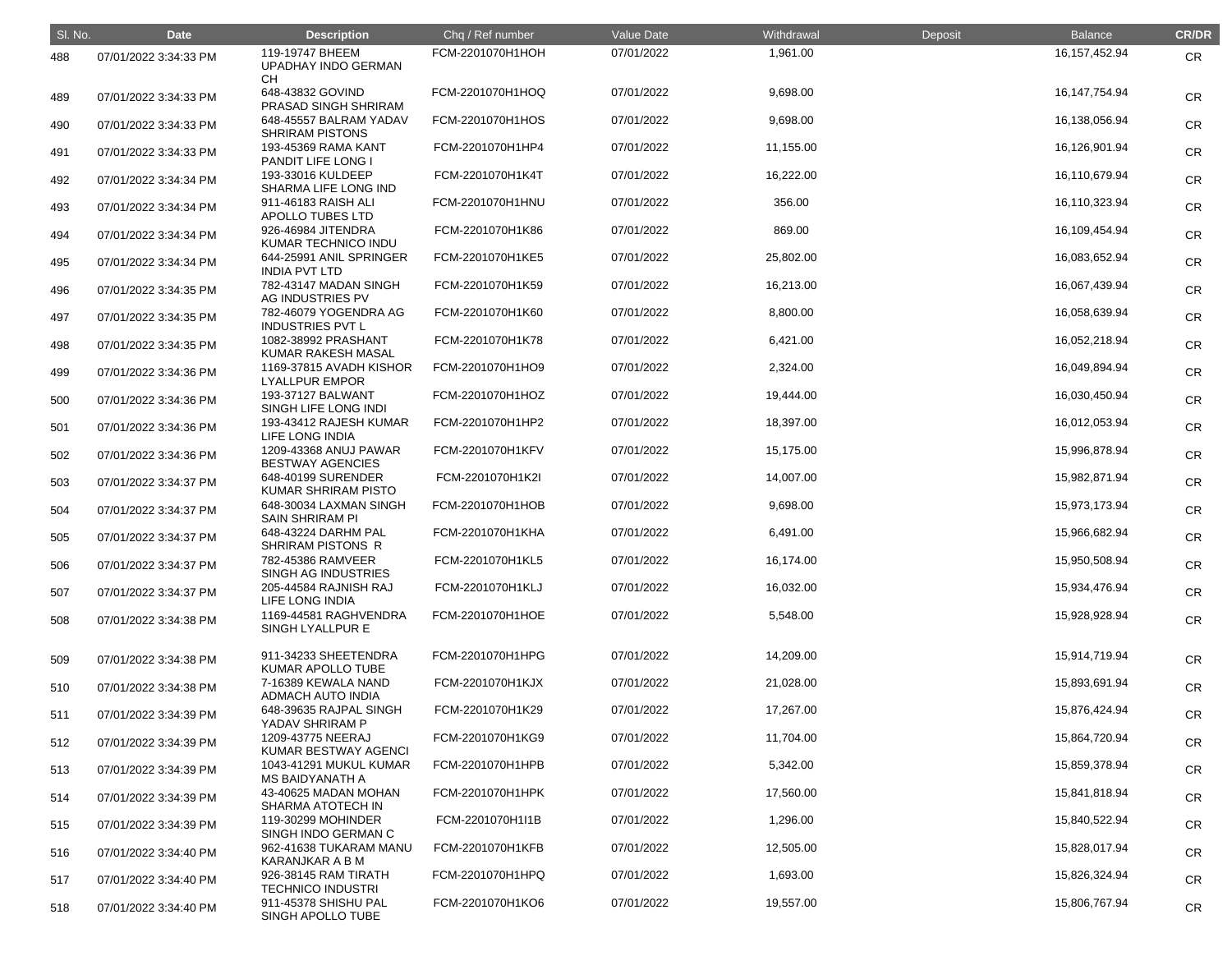| SI. No. | <b>Date</b>           | <b>Description</b>                               | Chq / Ref number | Value Date | Withdrawal | Deposit | <b>Balance</b> | <b>CR/DR</b> |
|---------|-----------------------|--------------------------------------------------|------------------|------------|------------|---------|----------------|--------------|
| 519     | 07/01/2022 3:34:41 PM | 782-45711 BHAGWAN DAS<br>AG INDUSTRIES PV        | FCM-2201070H1HP7 | 07/01/2022 | 13,185.00  |         | 15,793,582.94  | <b>CR</b>    |
| 520     | 07/01/2022 3:34:41 PM | 43-45448 VIMALESH<br>KUMAR RAM ATOTECH IN        | FCM-2201070H1HPO | 07/01/2022 | 14,038.00  |         | 15,779,544.94  | <b>CR</b>    |
| 521     | 07/01/2022 3:34:41 PM | 238-39115 PUSPA RAI<br><b>MEDANTA MEDICLINIC</b> | FCM-2201070H1KN4 | 07/01/2022 | 26,011.00  |         | 15,753,533.94  | <b>CR</b>    |
| 522     | 07/01/2022 3:34:41 PM | 1168-46291 VIJENDRA<br>KUMAR SHRMA APOLLO        | FCM-2201070H1KPV | 07/01/2022 | 3,347.00   |         | 15,750,186.94  | <b>CR</b>    |
| 523     | 07/01/2022 3:34:41 PM | 648-40054 GOVARDHAN<br>SHRIRAM PISTONS R         | FCM-2201070H1IO6 | 07/01/2022 | 9,698.00   |         | 15,740,488.94  | <b>CR</b>    |
| 524     | 07/01/2022 3:34:42 PM | 216-44800 ADARSH<br><b>DWIVEDI A G INDUSTRIE</b> | FCM-2201070H1HPE | 07/01/2022 | 15,017.00  |         | 15,725,471.94  | <b>CR</b>    |
| 525     | 07/01/2022 3:34:42 PM | 955-45886 PALWINDER<br>SINGH JITF URBAN          | FCM-2201070H1KPH | 07/01/2022 | 13,396.00  |         | 15,712,075.94  | <b>CR</b>    |
| 526     | 07/01/2022 3:34:42 PM | 1209-46517 AJAB SINGH<br><b>BESTWAY AGENCIES</b> | FCM-2201070H1J26 | 07/01/2022 | 11,615.00  |         | 15,700,460.94  | <b>CR</b>    |
| 527     | 07/01/2022 3:34:43 PM | 911-44803 DEVENDRA<br>KUMAR APOLLO TUBES         | FCM-2201070H1HNP | 07/01/2022 | 14,711.00  |         | 15,685,749.94  | <b>CR</b>    |
| 528     | 07/01/2022 3:34:43 PM | 962-39489 ASHIKA SUDHIR<br>AMBRE A B MAUR        | FCM-2201070H1HOJ | 07/01/2022 | 12,505.00  |         | 15,673,244.94  | <b>CR</b>    |
| 529     | 07/01/2022 3:34:43 PM | 108-43805 SUNIL KUMAR<br>SATYAM AUTO COMP        | FCM-2201070H1KNV | 07/01/2022 | 22,038.00  |         | 15,651,206.94  | <b>CR</b>    |
| 530     | 07/01/2022 3:34:43 PM | 1209-43713 UMASHANKAR<br><b>BESTWAY AGENCIES</b> | FCM-2201070H1IFD | 07/01/2022 | 7,578.00   |         | 15,643,628.94  | <b>CR</b>    |
| 531     | 07/01/2022 3:34:43 PM | 965-45660 RAMBIR AG<br><b>INDUSTRIES PVT LTD</b> | FCM-2201070H1JJ3 | 07/01/2022 | 13,677.00  |         | 15,629,951.94  | <b>CR</b>    |
| 532     | 07/01/2022 3:34:44 PM | 962-35633 SANDEEP<br>KESHAV GURAV A B MAU        | FCM-2201070H1KEF | 07/01/2022 | 14,194.00  |         | 15,615,757.94  | <b>CR</b>    |
| 533     | 07/01/2022 3:34:44 PM | 238-15703 RAJEEV KUMAR<br><b>MEDANTA MEDICLI</b> | FCM-2201070H1KMR | 07/01/2022 | 9,731.00   |         | 15,606,026.94  | <b>CR</b>    |
| 534     | 07/01/2022 3:34:44 PM | 43-43643 NANHU KUMAR<br><b>MISRA ATOTECH IND</b> | FCM-2201070H1KOI | 07/01/2022 | 4,586.00   |         | 15,601,440.94  | <b>CR</b>    |
| 535     | 07/01/2022 3:34:44 PM | 648-43915 HARESH<br><b>SHARMA SHRIRAM PISTON</b> | FCM-2201070H1JPT | 07/01/2022 | 9,025.00   |         | 15,592,415.94  | <b>CR</b>    |
| 536     | 07/01/2022 3:34:45 PM | 965-43398 JITENDER<br>SINGH AG INDUSTRIES        | FCM-2201070H1IV8 | 07/01/2022 | 16,043.00  |         | 15,576,372.94  | <b>CR</b>    |
| 537     | 07/01/2022 3:34:45 PM | 648-28896 PARKASH<br><b>CHAND SHRIRAM PISTON</b> | FCM-2201070H1KQH | 07/01/2022 | 10,928.00  |         | 15,565,444.94  | <b>CR</b>    |
| 538     | 07/01/2022 3:34:45 PM | 149-46887 BHAGIRATH<br><b>CHANDRA KHANDELWAL</b> | FCM-2201070H1JQ2 | 07/01/2022 | 13,469.00  |         | 15,551,975.94  | <b>CR</b>    |
| 539     | 07/01/2022 3:34:45 PM | 965-45857 RAJ KUMAR AG<br><b>INDUSTRIES PVT</b>  | FCM-2201070H1KSY | 07/01/2022 | 13,245.00  |         | 15,538,730.94  | <b>CR</b>    |
| 540     | 07/01/2022 3:34:46 PM | 149-35048 RAMNIVAS<br>MISHRA KHANDELWAL E        | FCM-2201070H1JPY | 07/01/2022 | 14,583.00  |         | 15,524,147.94  | <b>CR</b>    |
| 541     | 07/01/2022 3:34:46 PM | 782-41807 BANSHI DHAR<br>POSWAL AG INDUST        | FCM-2201070H1JQ4 | 07/01/2022 | 6,211.00   |         | 15,517,936.94  | <b>CR</b>    |
| 542     | 07/01/2022 3:34:47 PM | 216-37438 AMAR SINGH A<br><b>G INDUSTRIES LT</b> | FCM-2201070H1KLT | 07/01/2022 | 16,055.00  |         | 15,501,881.94  | <b>CR</b>    |
| 543     | 07/01/2022 3:34:47 PM | 962-35593 CHANDRAKANT<br><b>BHIVA TAMBE A B</b>  | FCM-2201070H1HR2 | 07/01/2022 | 12,505.00  |         | 15,489,376.94  | <b>CR</b>    |
| 544     | 07/01/2022 3:34:47 PM | 962-35613 ANIL KASHIRAM<br><b>MAHADIK A B MA</b> | FCM-2201070H1KQX | 07/01/2022 | 12,903.00  |         | 15,476,473.94  | <b>CR</b>    |
| 545     | 07/01/2022 3:34:47 PM | 648-40954 OMPRAKASH<br><b>SHRIRAM PISTONS R</b>  | FCM-2201070H1JAA | 07/01/2022 | 9,388.00   |         | 15,467,085.94  | <b>CR</b>    |
| 546     | 07/01/2022 3:34:47 PM | 1043-18323 HUKAM SINGH<br><b>MS BAIDYANATH A</b> | FCM-2201070H1JQ8 | 07/01/2022 | 413.00     |         | 15,466,672.94  | <b>CR</b>    |
| 547     | 07/01/2022 3:34:48 PM | 644-25990 NEERAJ KUMAR<br><b>SPRINGER INDIA</b>  | FCM-2201070H1KOY | 07/01/2022 | 26,166.00  |         | 15,440,506.94  | <b>CR</b>    |
| 548     | 07/01/2022 3:34:48 PM | 149-33323 PREM SHANKAR<br>KHANDELWAL EDIB        | FCM-2201070H1JPQ | 07/01/2022 | 13,872.00  |         | 15,426,634.94  | <b>CR</b>    |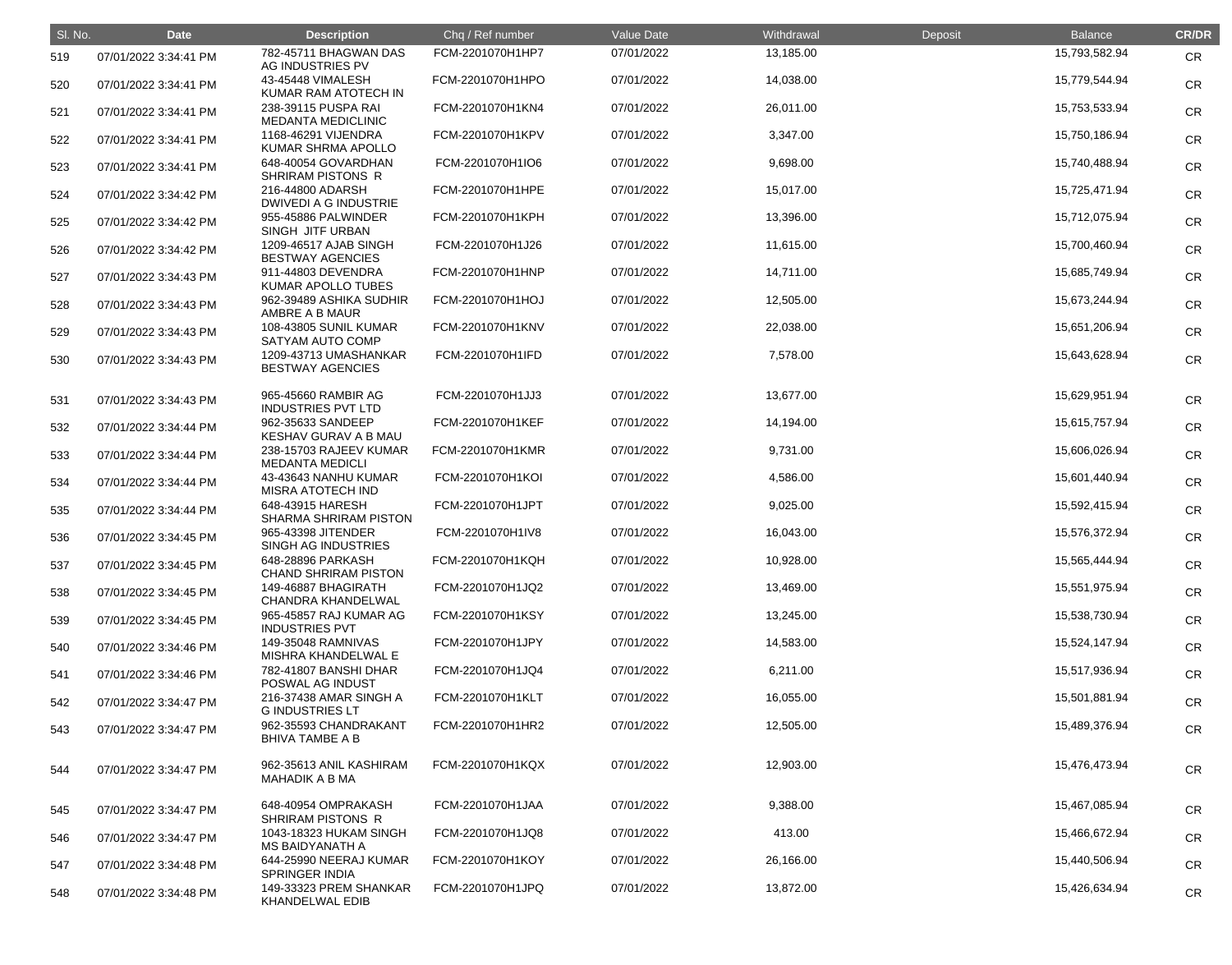| SI. No. | <b>Date</b>           | <b>Description</b>                                         | Chq / Ref number | Value Date | Withdrawal | Deposit | <b>Balance</b>   | <b>CR/DR</b> |
|---------|-----------------------|------------------------------------------------------------|------------------|------------|------------|---------|------------------|--------------|
| 549     | 07/01/2022 3:34:48 PM | 216-46691 HARGOVIND<br>SINGH A G INDUSTRI                  | FCM-2201070H1JQC | 07/01/2022 | 16,195.00  |         | 15,410,439.94    | <b>CR</b>    |
| 550     | 07/01/2022 3:34:48 PM | 82-44053 PANKAJ KUMAR<br><b>RAPID COAT DIVIS</b>           | FCM-2201070H1JQE | 07/01/2022 | 8,194.00   |         | 15,402,245.94    | <b>CR</b>    |
| 551     | 07/01/2022 3:34:49 PM | 648-45146 RAVI KUMAR<br><b>SHRIRAM PISTONS</b>             | FCM-2201070H1JQ0 | 07/01/2022 | 8,663.00   |         | 15,393,582.94    | <b>CR</b>    |
| 552     | 07/01/2022 3:34:49 PM | 1209-46351 SHASHIKANT<br>MISHRA BESTWAY A                  | FCM-2201070H1KSH | 07/01/2022 | 11,595.00  |         | 15,381,987.94    | <b>CR</b>    |
| 553     | 07/01/2022 3:34:49 PM | 911-47359 PRAMOD<br>APOLLO TUBES LTD                       | FCM-2201070H1JQM | 07/01/2022 | 456.00     |         | 15,381,531.94    | <b>CR</b>    |
| 554     | 07/01/2022 3:34:50 PM | 648-37201 BHAGWAT<br>DAYAL SHRIRAM PISTON                  | FCM-2201070H1KRU | 07/01/2022 | 12,220.00  |         | 15,369,311.94    | <b>CR</b>    |
| 555     | 07/01/2022 3:34:50 PM | 1043-44482 ANIL KUMAR<br><b>MS BAIDYANATH AY</b>           | FCM-2201070H1JQA | 07/01/2022 | 12,599.00  |         | 15,356,712.94    | <b>CR</b>    |
| 556     | 07/01/2022 3:34:50 PM | 911-42594 KAPIL APOLLO<br><b>TUBES LTD</b>                 | FCM-2201070H1JQG | 07/01/2022 | 456.00     |         | 15,356,256.94    | <b>CR</b>    |
| 557     | 07/01/2022 3:34:50 PM | 112-34427 OM PRAKASH<br>SINGH TOMAR LIFE                   | FCM-2201070H1JQR | 07/01/2022 | 14,694.00  |         | 15,341,562.94    | <b>CR</b>    |
| 558     | 07/01/2022 3:34:51 PM | 965-44282 ANIL KUMAR AG<br><b>INDUSTRIES PVT</b>           | FCM-2201070H1K31 | 07/01/2022 | 14,280.00  |         | 15,327,282.94    | <b>CR</b>    |
| 559     | 07/01/2022 3:34:51 PM | 962-43811 KIRAN<br><b>MACHHINDRA</b><br><b>CHANDANSHIV</b> | FCM-2201070H1I7X | 07/01/2022 | 12,505.00  |         | 15,314,777.94    | <b>CR</b>    |
| 560     | 07/01/2022 3:34:51 PM | 648-28522 SURESH KUMAR<br><b>SHRIRAM PISTONS</b>           | FCM-2201070H1JR0 | 07/01/2022 | 8,301.00   |         | 15,306,476.94    | <b>CR</b>    |
| 561     | 07/01/2022 3:34:52 PM | 648-35016 SURESH<br>SHRIRAM PISTONS RING                   | FCM-2201070H1KRC | 07/01/2022 | 9,025.00   |         | 15,297,451.94    | <b>CR</b>    |
| 562     | 07/01/2022 3:34:52 PM | 43-45579 TEJVEER KUMAR<br><b>SINGH ATOTECH I</b>           | FCM-2201070H1JQV | 07/01/2022 | 2,037.00   |         | 15,295,414.94    | <b>CR</b>    |
| 563     | 07/01/2022 3:34:52 PM | 648-43086 JAYPRAKASH<br><b>SHRIRAM PISTONS</b>             | FCM-2201070H1JR2 | 07/01/2022 | 17,102.00  |         | 15,278,312.94    | <b>CR</b>    |
| 564     | 07/01/2022 3:34:52 PM | 149-45601 SHER SINGH<br>KHANDELWAL EDIBLE                  | FCM-2201070H1JRB | 07/01/2022 | 9,266.00   |         | 15,269,046.94    | <b>CR</b>    |
| 565     | 07/01/2022 3:34:53 PM | 1043-46286 PRADEEP<br>KUMAR SINGH MS BAID                  | FCM-2201070H1K6Y | 07/01/2022 | 1,766.00   |         | 15,267,280.94    | <b>CR</b>    |
| 566     | 07/01/2022 3:34:53 PM | 1168-43512 ANKUSH<br>KUMAR APOLLO METALEX                  | FCM-2201070H1HPT | 07/01/2022 | 10,467.00  |         | 15,256,813.94    | <b>CR</b>    |
| 567     | 07/01/2022 3:34:53 PM | <b>193-32507 ASHOK KUMAR</b><br><b>LIFE LONG INDIA</b>     | FCM-2201070H1JRF | 07/01/2022 | 17,191.00  |         | 15,239,622.94    | <b>CR</b>    |
| 568     | 07/01/2022 3:34:53 PM | 7-21511 NEERAJ KUMAR<br><b>ADMACH AUTO INDIA</b>           | FCM-2201070H1JRJ | 07/01/2022 | 19,400.00  |         | 15,220,222.94    | <b>CR</b>    |
| 569     | 07/01/2022 3:34:54 PM | 1066-37350 PAWAN KUMAR<br>PANDEY INDO-GER                  | FCM-2201070H1HPI | 07/01/2022 | 21,493.00  |         | 15,198,729.94    | <b>CR</b>    |
| 570     | 07/01/2022 3:34:54 PM | 957-41874 SUKHCHAIN<br>SINGH JITF URBAN                    | FCM-2201070H1JQY | 07/01/2022 | 14,604.00  |         | 15, 184, 125. 94 | <b>CR</b>    |
| 571     | 07/01/2022 3:34:54 PM | 782-43359 KAILASH CHAND<br><b>AG INDUSTRIES</b>            | FCM-2201070H1JRQ | 07/01/2022 | 12,709.00  |         | 15,171,416.94    | <b>CR</b>    |
| 572     | 07/01/2022 3:34:55 PM | 648-30428 ASHOK KUMAR<br><b>SHRIRAM PISTONS</b>            | FCM-2201070H1HVC | 07/01/2022 | 9,698.00   |         | 15, 161, 718.94  | <b>CR</b>    |
| 573     | 07/01/2022 3:34:55 PM | 193-38401 SURESH KUMAR<br><b>LIFE LONG INDIA</b>           | FCM-2201070H1JRL | 07/01/2022 | 17,554.00  |         | 15, 144, 164. 94 | <b>CR</b>    |
| 574     | 07/01/2022 3:34:55 PM | 193-43016 RAJPAL LIFE<br>LONG INDIA PVT L                  | FCM-2201070H1JRO | 07/01/2022 | 15,441.00  |         | 15,128,723.94    | <b>CR</b>    |
| 575     | 07/01/2022 3:34:55 PM | 911-35275 BRAJESH<br>APOLLO TUBES LTD                      | FCM-2201070H1JRW | 07/01/2022 | 13,854.00  |         | 15,114,869.94    | <b>CR</b>    |
| 576     | 07/01/2022 3:34:56 PM | 82-20352 PRAVIN KUMAR<br><b>DUBEY RAPID COAT</b>           | FCM-2201070H1KM4 | 07/01/2022 | 14,430.00  |         | 15,100,439.94    | <b>CR</b>    |
| 577     | 07/01/2022 3:34:56 PM | 1082-44332 HARI SHANKAR<br><b>SINGH RAKESH M</b>           | FCM-2201070H1HPM | 07/01/2022 | 7,978.00   |         | 15,092,461.94    | <b>CR</b>    |
| 578     | 07/01/2022 3:34:56 PM | 82-39572 KRISHNA<br><b>SWARUP RAPID COAT DIV</b>           | FCM-2201070H1KME | 07/01/2022 | 348.00     |         | 15,092,113.94    | CR           |
| 579     | 07/01/2022 3:34:56 PM | 648-45558 SATISH KUMAR<br><b>SHRIRAM PISTONS</b>           | FCM-2201070H1JR8 | 07/01/2022 | 8,663.00   |         | 15,083,450.94    | <b>CR</b>    |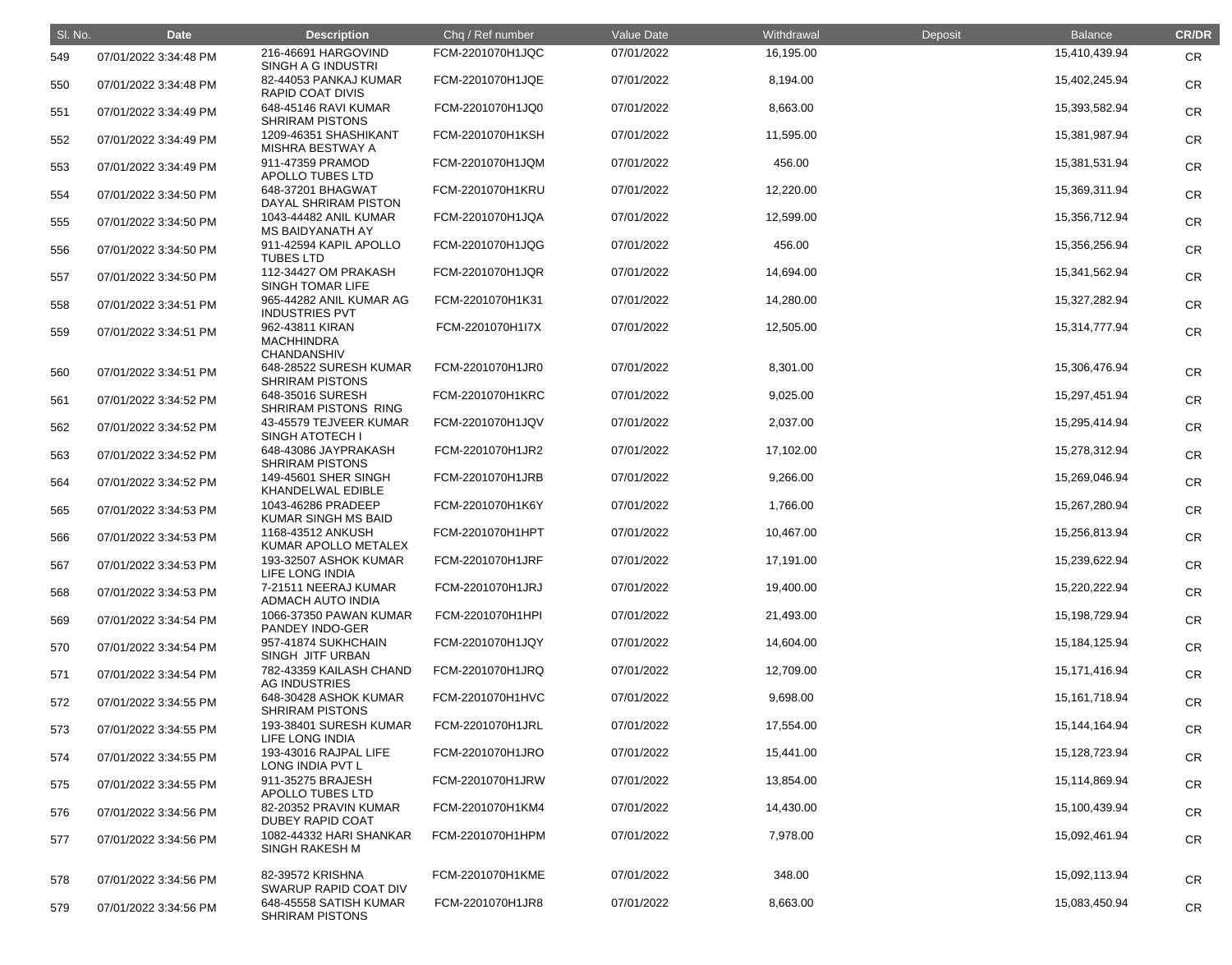| SI. No. | <b>Date</b>           | <b>Description</b>                               | Chq / Ref number | Value Date | Withdrawal | Deposit | <b>Balance</b> | <b>CR/DR</b> |
|---------|-----------------------|--------------------------------------------------|------------------|------------|------------|---------|----------------|--------------|
| 580     | 07/01/2022 3:34:56 PM | 216-22098 YAMUNA<br>SHANKAR A G INDUSTRIE        | FCM-2201070H1JRU | 07/01/2022 | 16,179.00  |         | 15,067,271.94  | <b>CR</b>    |
| 581     | 07/01/2022 3:34:57 PM | 926-36042 SHIV SINGH<br><b>TECHNICO INDUSTRI</b> | FCM-2201070H1JS2 | 07/01/2022 | 14,330.00  |         | 15,052,941.94  | <b>CR</b>    |
| 582     | 07/01/2022 3:34:57 PM | 1169-45842 SHIVAM<br>RAJPUT LYALLPUR EMPO        | FCM-2201070H1JSG | 07/01/2022 | 2,660.00   |         | 15,050,281.94  | <b>CR</b>    |
| 583     | 07/01/2022 3:34:57 PM | 648-32319 MANDEEP<br>SHRIRAM PISTONS RIN         | FCM-2201070H1JSK | 07/01/2022 | 9,388.00   |         | 15,040,893.94  | <b>CR</b>    |
| 584     | 07/01/2022 3:34:58 PM | 193-45547 MAHENDRA<br>KUMAR SAINI LIFE LO        | FCM-2201070H1JRS | 07/01/2022 | 16,355.00  |         | 15,024,538.94  | <b>CR</b>    |
| 585     | 07/01/2022 3:34:58 PM | 911-45649 RAHUL KUMAR<br>APOLLO TUBES LTD        | FCM-2201070H1JS0 | 07/01/2022 | 14,811.00  |         | 15,009,727.94  | <b>CR</b>    |
| 586     | 07/01/2022 3:34:58 PM | 962-35592 KISHOR KESHAV<br><b>MAHADIK A B MA</b> | FCM-2201070H1JS4 | 07/01/2022 | 12,113.00  |         | 14,997,614.94  | <b>CR</b>    |
| 587     | 07/01/2022 3:34:58 PM | 1209-43712 PAWAN BHATI<br><b>BESTWAY AGENCIE</b> | FCM-2201070H1JSO | 07/01/2022 | 11,595.00  |         | 14,986,019.94  | <b>CR</b>    |
| 588     | 07/01/2022 3:34:59 PM | 911-39705 RITESH KUMAR<br>APOLLO TUBES LT        | FCM-2201070H1KNK | 07/01/2022 | 1,162.00   |         | 14,984,857.94  | <b>CR</b>    |
| 589     | 07/01/2022 3:34:59 PM | 193-44174 RAJPAL SINGH<br>LIFE LONG INDIA        | FCM-2201070H1JQ6 | 07/01/2022 | 15,091.00  |         | 14,969,766.94  | <b>CR</b>    |
| 590     | 07/01/2022 3:34:59 PM | 149-34624 SUNIL KUMAR<br><b>KHANDELWAL EDIBL</b> | FCM-2201070H1JT5 | 07/01/2022 | 14,055.00  |         | 14,955,711.94  | <b>CR</b>    |
| 591     | 07/01/2022 3:34:59 PM | 149-12827 VED PRAKASH<br><b>KHANDELWAL EDIBL</b> | FCM-2201070H1JT3 | 07/01/2022 | 13,469.00  |         | 14,942,242.94  | <b>CR</b>    |
| 592     | 07/01/2022 3:35:00 PM | 648-40001 HANUMAN<br>SHRIRAM PISTONS RIN         | FCM-2201070H1JSX | 07/01/2022 | 3,106.00   |         | 14,939,136.94  | <b>CR</b>    |
| 593     | 07/01/2022 3:35:00 PM | 648-43013 SANTOSH<br>KUMAR SHRIRAM PISTON        | FCM-2201070H1JT1 | 07/01/2022 | 9,698.00   |         | 14,929,438.94  | <b>CR</b>    |
| 594     | 07/01/2022 3:35:00 PM | 7-16523 LEKH RAJ SINGH<br><b>ADMACH AUTO IND</b> | FCM-2201070H1JTZ | 07/01/2022 | 16,753.00  |         | 14,912,685.94  | <b>CR</b>    |
| 595     | 07/01/2022 3:35:00 PM | 82-43467 ABDHESH SINGH<br><b>RAPID COAT DIVI</b> | FCM-2201070H1JW7 | 07/01/2022 | 2,584.00   |         | 14,910,101.94  | <b>CR</b>    |
| 596     | 07/01/2022 3:35:01 PM | 268-29746 JAIRAM MISHRA<br><b>TECHNICO HOUSE</b> | FCM-2201070H1JRY | 07/01/2022 | 12,637.00  |         | 14,897,464.94  | <b>CR</b>    |
| 597     | 07/01/2022 3:35:01 PM | 648-44339 CHANDAN<br>SINGH SHRIRAM PISTON        | FCM-2201070H1JT8 | 07/01/2022 | 9,698.00   |         | 14,887,766.94  | <b>CR</b>    |
| 598     | 07/01/2022 3:35:01 PM | 1043-46218 RADHESHYAM<br><b>MS BAIDYANATH AY</b> | FCM-2201070H1JVY | 07/01/2022 | 15,797.00  |         | 14,871,969.94  | <b>CR</b>    |
| 599     | 07/01/2022 3:35:01 PM | 1066-19747 BHEEM<br>UPADHAY INDO-GERMAN<br>С     | FCM-2201070H1JWN | 07/01/2022 | 16,355.00  |         | 14,855,614.94  | <b>CR</b>    |
| 600     | 07/01/2022 3:35:02 PM | 108-41337 ROSHAN LAL<br>YADAV SATYAM AUTO        | FCM-2201070H1JQJ | 07/01/2022 | 3,279.00   |         | 14,852,335.94  | <b>CR</b>    |
| 601     | 07/01/2022 3:35:02 PM | 965-40791 BALWANT YOGI<br>AG INDUSTRIES P        | FCM-2201070H1JSZ | 07/01/2022 | 16,899.00  |         | 14,835,436.94  | <b>CR</b>    |
| 602     | 07/01/2022 3:35:02 PM | 1043-45431 DIWAKER<br>PRASAD DIVEDI MS BA        | FCM-2201070H1JVJ | 07/01/2022 | 5,342.00   |         | 14,830,094.94  | <b>CR</b>    |
| 603     | 07/01/2022 3:35:02 PM | 648-45482 MONU SAINI<br><b>SHRIRAM PISTONS</b>   | FCM-2201070H1HLP | 07/01/2022 | 11,580.00  |         | 14,818,514.94  | <b>CR</b>    |
| 604     | 07/01/2022 3:35:02 PM | 43-46284 JASVEER SINGH<br>ATOTECH INDIA P        | FCM-2201070H1HMD | 07/01/2022 | 13,750.00  |         | 14,804,764.94  | <b>CR</b>    |
| 605     | 07/01/2022 3:35:03 PM | 149-13050 JAGDISH<br>PRASAD KHANDELWAL ED        | FCM-2201070H1JR4 | 07/01/2022 | 14,679.00  |         | 14,790,085.94  | <b>CR</b>    |
| 606     | 07/01/2022 3:35:03 PM | 238-29967 MACLEENA<br><b>MEDANTA MEDICLINIC</b>  | FCM-2201070H1HM6 | 07/01/2022 | 21,845.00  |         | 14,768,240.94  | <b>CR</b>    |
| 607     | 07/01/2022 3:35:03 PM | 648-32194 BIJENDRA<br>SINGH SHRIRAM PISTO        | FCM-2201070H1K0Q | 07/01/2022 | 9,698.00   |         | 14,758,542.94  | <b>CR</b>    |
| 608     | 07/01/2022 3:35:03 PM | 926-46711 GURBHEJ SINGH<br><b>TECHNICO INDUS</b> | FCM-2201070H1HMF | 07/01/2022 | 13,479.00  |         | 14,745,063.94  | <b>CR</b>    |
| 609     | 07/01/2022 3:35:04 PM | 1168-46837 ANISH KHAN<br>APOLLO METALEX P        | FCM-2201070H1JS6 | 07/01/2022 | 4,329.00   |         | 14,740,734.94  | <b>CR</b>    |
| 610     | 07/01/2022 3:35:04 PM | 82-21115 SANJAY KUMAR<br>RAPID COAT DIVIS        | FCM-2201070H1JVD | 07/01/2022 | 16,932.00  |         | 14,723,802.94  | <b>CR</b>    |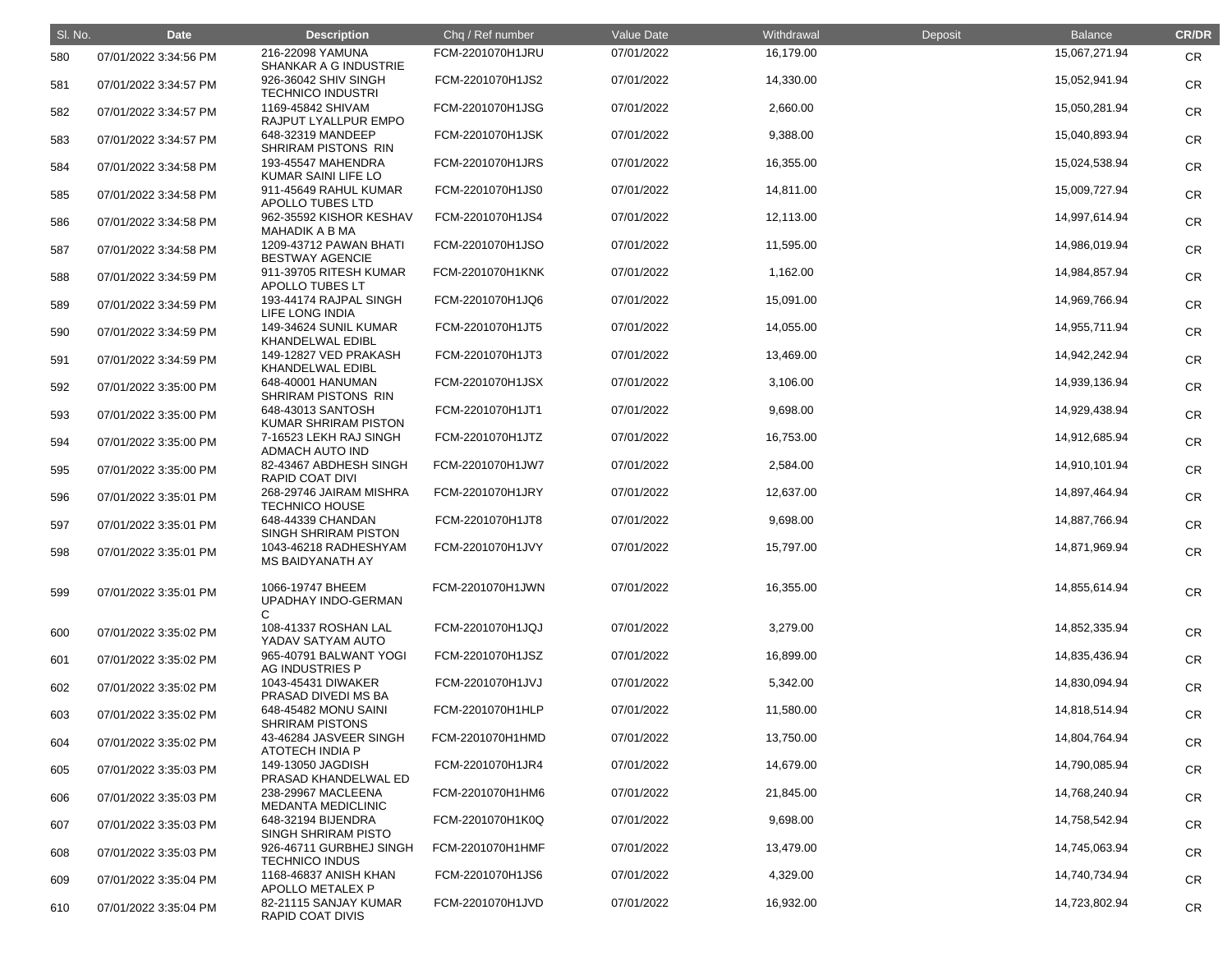| SI. No. | <b>Date</b>           | <b>Description</b>                               | Chq / Ref number | Value Date | Withdrawal | Deposit | <b>Balance</b> | <b>CR/DR</b> |
|---------|-----------------------|--------------------------------------------------|------------------|------------|------------|---------|----------------|--------------|
| 611     | 07/01/2022 3:35:04 PM | 648-46720 YASVANT SINGH<br><b>SHRIRAM PISTON</b> | FCM-2201070H1HLU | 07/01/2022 | 17,267.00  |         | 14,706,535.94  | <b>CR</b>    |
| 612     | 07/01/2022 3:35:04 PM | 644-46468 SUNIL KUMAR<br>SPRINGER INDIA P        | FCM-2201070H1JZU | 07/01/2022 | 24,976.00  |         | 14,681,559.94  | <b>CR</b>    |
| 613     | 07/01/2022 3:35:05 PM | 648-46220 JOGINDER<br>SINGH SHRIRAM PISTO        | FCM-2201070H1HLS | 07/01/2022 | 9,698.00   |         | 14,671,861.94  | <b>CR</b>    |
| 614     | 07/01/2022 3:35:05 PM | 238-32784 AMAR RAM<br><b>MEDANTA MEDICLINIC</b>  | FCM-2201070H1JX2 | 07/01/2022 | 29,198.00  |         | 14,642,663.94  | <b>CR</b>    |
| 615     | 07/01/2022 3:35:05 PM | 1082-29857 ARVIND KUMAR<br><b>DUBEY RAKESH M</b> | FCM-2201070H1HM8 | 07/01/2022 | 14,686.00  |         | 14,627,977.94  | <b>CR</b>    |
| 616     | 07/01/2022 3:35:05 PM | 965-37729 JEET RAM AG<br><b>INDUSTRIES PVT L</b> | FCM-2201070H1K2L | 07/01/2022 | 15,950.00  |         | 14,612,027.94  | <b>CR</b>    |
| 617     | 07/01/2022 3:35:06 PM | 1168-46393 RAJKUMAR<br>SHARMA APOLLO META        | FCM-2201070H1HMJ | 07/01/2022 | 27,886.00  |         | 14,584,141.94  | <b>CR</b>    |
| 618     | 07/01/2022 3:35:06 PM | 962-35614 RAMESH<br>SHIVRAM KADAM A B MAU        | FCM-2201070H1HML | 07/01/2022 | 12,085.00  |         | 14,572,056.94  | <b>CR</b>    |
| 619     | 07/01/2022 3:35:06 PM | 1209-44768 MEERA<br>KUMARI BESTWAY AGENCI        | FCM-2201070H1HMR | 07/01/2022 | 14,064.00  |         | 14,557,992.94  | <b>CR</b>    |
| 620     | 07/01/2022 3:35:06 PM | 1209-46268 AMAR NATH<br><b>BESTWAY AGENCIES</b>  | FCM-2201070H1HMT | 07/01/2022 | 746.00     |         | 14,557,246.94  | <b>CR</b>    |
| 621     | 07/01/2022 3:35:07 PM | 1043-16210 MANOJ SINGH<br>YADAV MS BAIDYA        | FCM-2201070H1HM0 | 07/01/2022 | 4,745.00   |         | 14,552,501.94  | <b>CR</b>    |
| 622     | 07/01/2022 3:35:07 PM | 782-46830 RAJ KAPOOR AG<br><b>INDUSTRIES PVT</b> | FCM-2201070H1HM2 | 07/01/2022 | 15,240.00  |         | 14,537,261.94  | <b>CR</b>    |
| 623     | 07/01/2022 3:35:07 PM | 149-20578 SHYAM AVTAR<br><b>KHANDELWAL EDIBL</b> | FCM-2201070H1K3P | 07/01/2022 | 13,065.00  |         | 14,524,196.94  | <b>CR</b>    |
| 624     | 07/01/2022 3:35:07 PM | 149-40893 ANANT PRIY<br>KHANDELWAL EDIBLE        | FCM-2201070H1K3Z | 07/01/2022 | 16,396.00  |         | 14,507,800.94  | <b>CR</b>    |
| 625     | 07/01/2022 3:35:07 PM | 149-44628 MUNEENDRA<br>PAL SINGH KHANDELW        | FCM-2201070H1HN3 | 07/01/2022 | 16,894.00  |         | 14,490,906.94  | <b>CR</b>    |
| 626     | 07/01/2022 3:35:08 PM | 1082-26967 SANJAY<br>KUMAR RAKESH MASALA         | FCM-2201070H1JXW | 07/01/2022 | 16,138.00  |         | 14,474,768.94  | <b>CR</b>    |
| 627     | 07/01/2022 3:35:08 PM | 43-45913 UDAYRAJ<br>ATOTECH INDIA PVT LIM        | FCM-2201070H1JYJ | 07/01/2022 | 13,750.00  |         | 14,461,018.94  | <b>CR</b>    |
| 628     | 07/01/2022 3:35:08 PM | 962-37209 NILESH<br>RAGHUNATH WARE A B MA        | FCM-2201070H1K0I | 07/01/2022 | 11,663.00  |         | 14,449,355.94  | <b>CR</b>    |
| 629     | 07/01/2022 3:35:08 PM | 149-44632 SANJEEV SINGH<br><b>KHANDELWAL EDI</b> | FCM-2201070H1K4E | 07/01/2022 | 13,761.00  |         | 14,435,594.94  | <b>CR</b>    |
| 630     | 07/01/2022 3:35:09 PM | 1010-46497 SHASHI KUMAR<br><b>SHARMA TUV SUD</b> | FCM-2201070H1JUO | 07/01/2022 | 13,365.00  |         | 14,422,229.94  | <b>CR</b>    |
| 631     | 07/01/2022 3:35:09 PM | 43-42451 MANOJ KUMAR<br><b>ATOTECH INDIA PVT</b> | FCM-2201070H1HMB | 07/01/2022 | 5,655.00   |         | 14,416,574.94  | <b>CR</b>    |
| 632     | 07/01/2022 3:35:09 PM | 782-44112 DILBAG SINGH<br>AG INDUSTRIES P        | FCM-2201070H1K5K | 07/01/2022 | 18,175.00  |         | 14,398,399.94  | <b>CR</b>    |
| 633     | 07/01/2022 3:35:09 PM | 7-26499 GORE LAL SINGH<br>ADMACH AUTO IND        | FCM-2201070H1HN8 | 07/01/2022 | 16,753.00  |         | 14,381,646.94  | <b>CR</b>    |
| 634     | 07/01/2022 3:35:10 PM | 926-46997 KULDEEP SINGH<br><b>TECHNICO INDUS</b> | FCM-2201070H1HMH | 07/01/2022 | 11,315.00  |         | 14,370,331.94  | <b>CR</b>    |
| 635     | 07/01/2022 3:35:10 PM | 965-45859 PAWAN KUMAR<br>AG INDUSTRIES PV        | FCM-2201070H1HMV | 07/01/2022 | 14,234.00  |         | 14,356,097.94  | <b>CR</b>    |
| 636     | 07/01/2022 3:35:10 PM | 149-39486 VIKRAM SINGH<br><b>KHANDELWAL EDIB</b> | FCM-2201070H1HMZ | 07/01/2022 | 9,689.00   |         | 14,346,408.94  | <b>CR</b>    |
| 637     | 07/01/2022 3:35:10 PM | 193-41862 MANOJ MANDAL<br>LIFE LONG INDIA        | FCM-2201070H1HNA | 07/01/2022 | 9,222.00   |         | 14,337,186.94  | <b>CR</b>    |
| 638     | 07/01/2022 3:35:11 PM | 781-45382 NARESH KUMAR<br>SATYAM AUTO COM        | FCM-2201070H1HLW | 07/01/2022 | 27,191.00  |         | 14,309,995.94  | <b>CR</b>    |
| 639     | 07/01/2022 3:35:11 PM | 926-47360 AMAR PANDEY<br><b>TECHNICO INDUSTR</b> | FCM-2201070H1JYS | 07/01/2022 | 3,664.00   |         | 14,306,331.94  | <b>CR</b>    |
| 640     | 07/01/2022 3:35:11 PM | 648-46444 BUDH RAM<br>SHRIRAM PISTONS RI         | FCM-2201070H1HN6 | 07/01/2022 | 8,321.00   |         | 14,298,010.94  | <b>CR</b>    |
| 641     | 07/01/2022 3:35:11 PM | 193-42458 RAM SINGH LIFE<br>LONG INDIA PV        | FCM-2201070H1K51 | 07/01/2022 | 15,791.00  |         | 14,282,219.94  | <b>CR</b>    |
| 642     | 07/01/2022 3:35:12 PM | 911-33569 VIKASH APOLLO<br><b>TUBES LTD</b>      | FCM-2201070H1JWD | 07/01/2022 | 13,374.00  |         | 14,268,845.94  | <b>CR</b>    |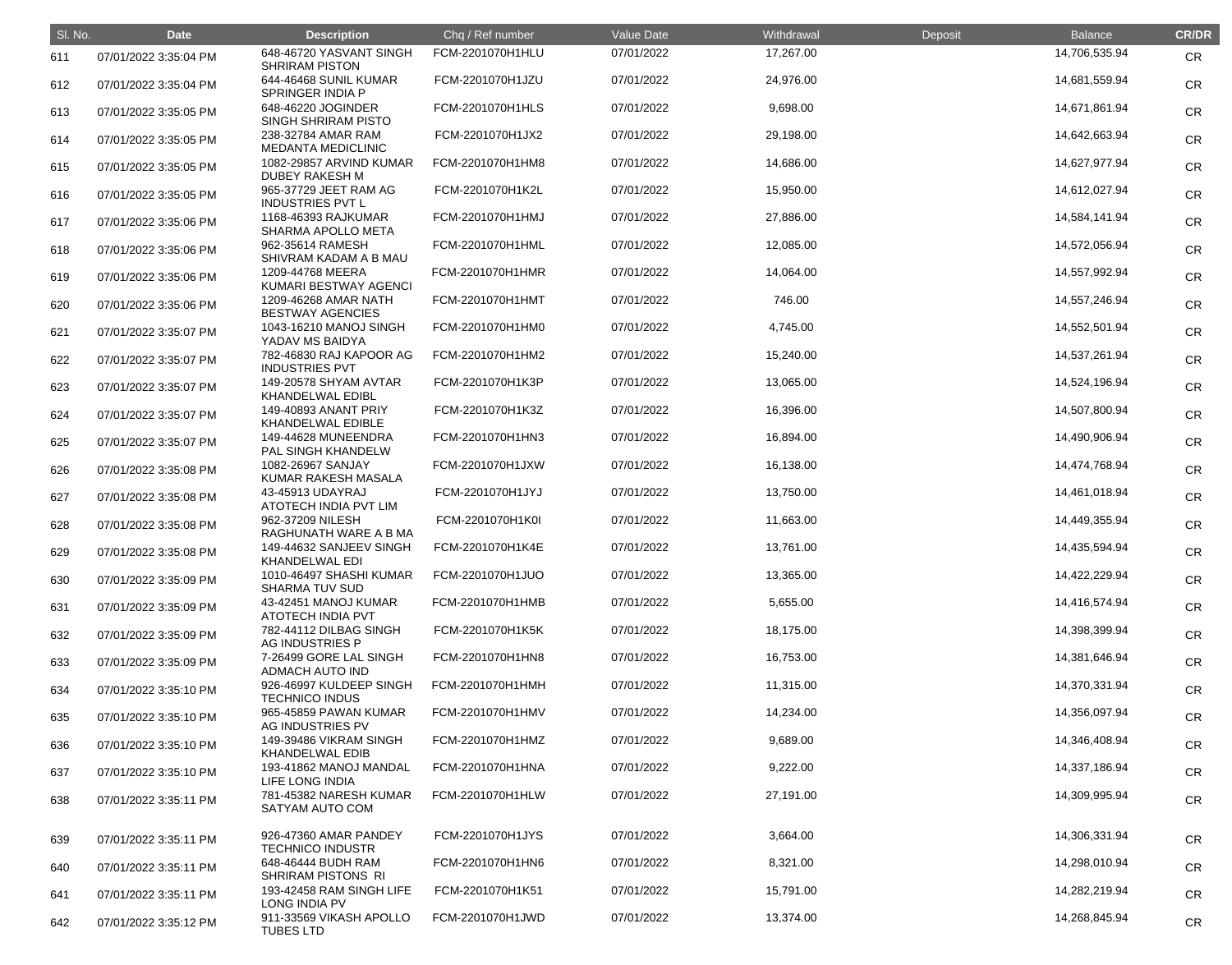| SI. No. | <b>Date</b>           | <b>Description</b>                               | Chq / Ref number | Value Date | Withdrawal | Deposit | <b>Balance</b>   | <b>CR/DR</b> |
|---------|-----------------------|--------------------------------------------------|------------------|------------|------------|---------|------------------|--------------|
| 643     | 07/01/2022 3:35:12 PM | 648-34386 KETAN SHARMA<br><b>SHRIRAM PISTONS</b> | FCM-2201070H1HMN | 07/01/2022 | 10,776.00  |         | 14,258,069.94    | <b>CR</b>    |
| 644     | 07/01/2022 3:35:12 PM | 782-45729 PREMCHANDRA<br><b>RAM AG INDUSTRIE</b> | FCM-2201070H1K5V | 07/01/2022 | 1,025.00   |         | 14,257,044.94    | CR           |
| 645     | 07/01/2022 3:35:12 PM | 1082-43285 DINESH SINGH<br><b>RAKESH MASALA</b>  | FCM-2201070H1HNX | 07/01/2022 | 406.00     |         | 14,256,638.94    | <b>CR</b>    |
| 646     | 07/01/2022 3:35:13 PM | 962-35615 SHRIKRISHNA<br>TUKARAM KADAM A         | FCM-2201070H1K0A | 07/01/2022 | 12,603.00  |         | 14,244,035.94    | <b>CR</b>    |
| 647     | 07/01/2022 3:35:13 PM | 216-45111 ABHINAV<br><b>KUMAR A G INDUSTRIES</b> | FCM-2201070H1HNJ | 07/01/2022 | 15,931.00  |         | 14,228,104.94    | <b>CR</b>    |
| 648     | 07/01/2022 3:35:13 PM | 911-38789 DINESH SINGH<br><b>APOLLO TUBES LT</b> | FCM-2201070H1HNO | 07/01/2022 | 14,811.00  |         | 14,213,293.94    | <b>CR</b>    |
| 649     | 07/01/2022 3:35:13 PM | 108-45935 CHANDAN<br>KUMAR SATYAM AUTO CO        | FCM-2201070H1HNQ | 07/01/2022 | 22,038.00  |         | 14, 191, 255. 94 | <b>CR</b>    |
| 650     | 07/01/2022 3:35:14 PM | 782-37495 RAKESH KUMAR<br>AG INDUSTRIES P        | FCM-2201070H1HLY | 07/01/2022 | 18,175.00  |         | 14,173,080.94    | <b>CR</b>    |
| 651     | 07/01/2022 3:35:14 PM | 268-44895 VIJAY SHANKAR<br>PANDEY TECHNIC        | FCM-2201070H1HNT | 07/01/2022 | 3,689.00   |         | 14,169,391.94    | <b>CR</b>    |
| 652     | 07/01/2022 3:35:14 PM | 1168-41934 AJAY SINGH<br>APOLLO METALEX P        | FCM-2201070H1HO1 | 07/01/2022 | 14,899.00  |         | 14, 154, 492. 94 | <b>CR</b>    |
| 653     | 07/01/2022 3:35:14 PM | 1168-42696 SATYA PAL<br>SINGH APOLLO META        | FCM-2201070H1K8G | 07/01/2022 | 931.00     |         | 14, 153, 561. 94 | <b>CR</b>    |
| 654     | 07/01/2022 3:35:14 PM | 644-25988 RAJU SPRINGER<br><b>INDIA PVT LTD</b>  | FCM-2201070H1HO3 | 07/01/2022 | 26,166.00  |         | 14,127,395.94    | <b>CR</b>    |
| 655     | 07/01/2022 3:35:15 PM | 108-32470 KAMAL SINGH<br>RANA SATYAM AUTO        | FCM-2201070H1JWU | 07/01/2022 | 14,244.00  |         | 14, 113, 151. 94 | <b>CR</b>    |
| 656     | 07/01/2022 3:35:15 PM | 1258-44317 UMA SHANKAR<br>PAL SVAM POWER         | FCM-2201070H1K3E | 07/01/2022 | 13,228.00  |         | 14,099,923.94    | <b>CR</b>    |
| 657     | 07/01/2022 3:35:15 PM | 119-29094 SANTOSH<br>KUMAR INDO GERMAN CH        | FCM-2201070H1KEJ | 07/01/2022 | 23,770.00  |         | 14,076,153.94    | <b>CR</b>    |
| 658     | 07/01/2022 3:35:15 PM | 119-14789 BHIM BAHADUR<br><b>INDO GERMAN CHA</b> | FCM-2201070H1HOF | 07/01/2022 | 651.00     |         | 14,075,502.94    | <b>CR</b>    |
| 659     | 07/01/2022 3:35:16 PM | 1043-19523 BRAJESH<br>KUMAR MS BAIDYANATH        | FCM-2201070H1K66 | 07/01/2022 | 274.00     |         | 14,075,228.94    | <b>CR</b>    |
| 660     | 07/01/2022 3:35:16 PM | 955-22600 SATISH KUMAR<br><b>BABA JITF URBAN</b> | FCM-2201070H1KEA | 07/01/2022 | 14,604.00  |         | 14,060,624.94    | CR           |
| 661     | 07/01/2022 3:35:16 PM | 1169-35335 ASHOK<br>THAKUR LYALLPUR              | FCM-2201070H1HO7 | 07/01/2022 | 3,305.00   |         | 14,057,319.94    | <b>CR</b>    |
| 662     | 07/01/2022 3:35:16 PM | 962-44334 SANJAY<br>SHANKAR MAHADIK A B M        | FCM-2201070H1KFI | 07/01/2022 | 14,250.00  |         | 14,043,069.94    | <b>CR</b>    |
| 663     | 07/01/2022 3:35:17 PM | 1082-37815 AVADH KISHOR<br><b>RAKESH MASALA</b>  | FCM-2201070H1K73 | 07/01/2022 | 4,292.00   |         | 14,038,777.94    | <b>CR</b>    |
| 664     | 07/01/2022 3:35:17 PM | 911-45312 SANTOSH<br>KUMAR APOLLO TUBES L        | FCM-2201070H1K7O | 07/01/2022 | 456.00     |         | 14,038,321.94    | <b>CR</b>    |
| 665     | 07/01/2022 3:35:17 PM | 648-34009 MOHAN<br>SHRIRAM PISTONS RINGS         | FCM-2201070H1HOI | 07/01/2022 | 9,698.00   |         | 14,028,623.94    | <b>CR</b>    |
| 666     | 07/01/2022 3:35:17 PM | 965-46937 RINKU KUMAR<br>AG INDUSTRIES PV        | FCM-2201070H1KHX | 07/01/2022 | 14,249.00  |         | 14,014,374.94    | <b>CR</b>    |
| 667     | 07/01/2022 3:35:18 PM | 112-42944 ASHISH KUMAR<br><b>TIWARI LIFE LON</b> | FCM-2201070H1JY8 | 07/01/2022 | 25,544.00  |         | 13,988,830.94    | <b>CR</b>    |
| 668     | 07/01/2022 3:35:18 PM | 149-43489 RADHA KRISHAN<br>PATHAK KHANDEL        | FCM-2201070H1HN1 | 07/01/2022 | 14,378.00  |         | 13,974,452.94    | <b>CR</b>    |
| 669     | 07/01/2022 3:35:18 PM | 238-42063 RAJESH KUMAR<br><b>MEDANTA MEDICLI</b> | FCM-2201070H1K79 | 07/01/2022 | 25,352.00  |         | 13,949,100.94    | <b>CR</b>    |
| 670     | 07/01/2022 3:35:18 PM | 1168-38367 SONU SINGH<br>APOLLO METALEX P        | FCM-2201070H1K7Y | 07/01/2022 | 18,378.00  |         | 13,930,722.94    | <b>CR</b>    |
| 671     | 07/01/2022 3:35:19 PM | 648-43842 ARYENDRA<br><b>SINGH SHRIRAM PISTO</b> | FCM-2201070H1HMX | 07/01/2022 | 15,127.00  |         | 13,915,595.94    | <b>CR</b>    |
| 672     | 07/01/2022 3:35:19 PM | 648-44392 USHA DEVI<br>SHRIRAM PISTONS R         | FCM-2201070H1KIA | 07/01/2022 | 9,025.00   |         | 13,906,570.94    | <b>CR</b>    |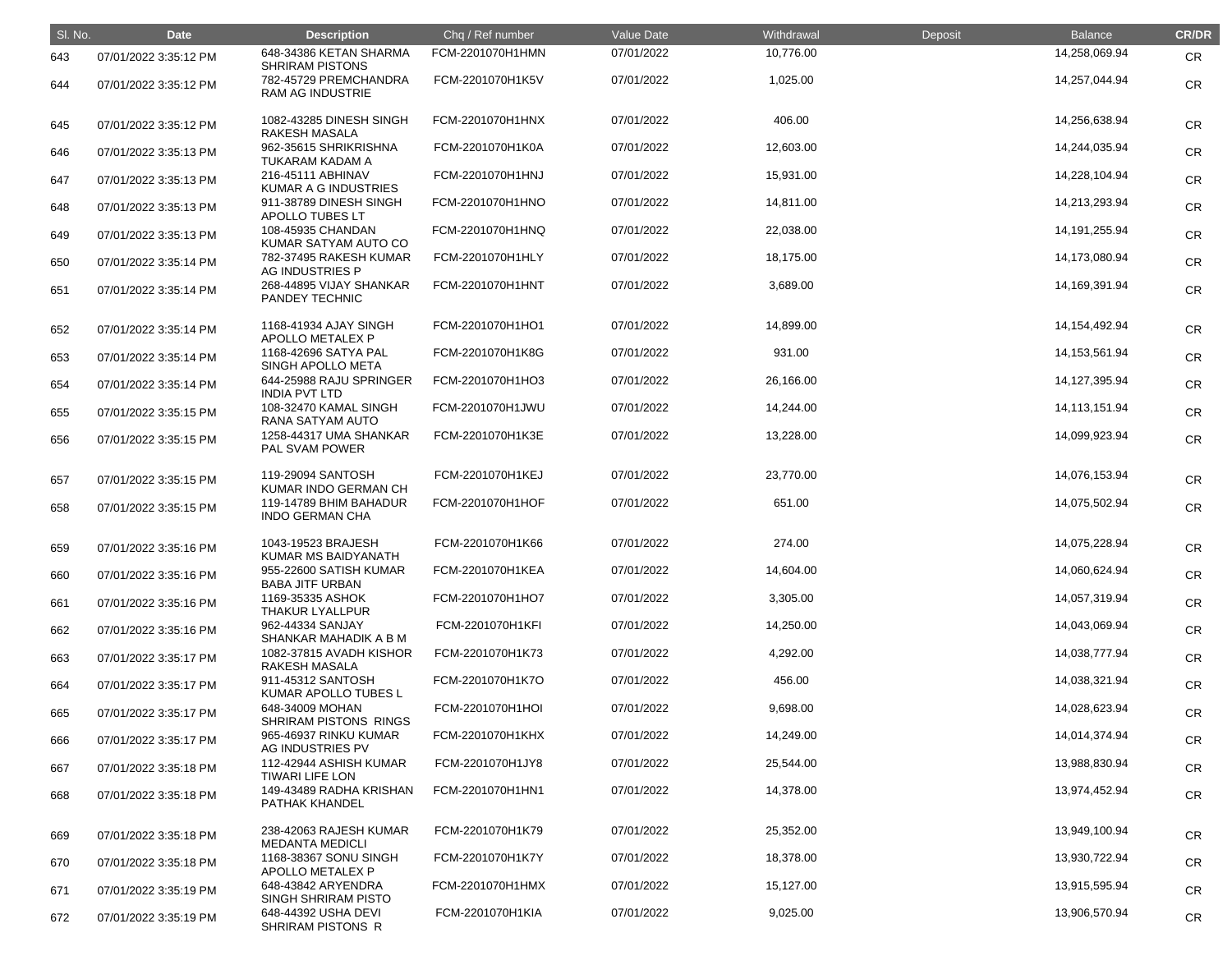| SI. No. | <b>Date</b>           | <b>Description</b>                               | Chq / Ref number | Value Date | Withdrawal | Deposit | <b>Balance</b> | <b>CR/DR</b> |
|---------|-----------------------|--------------------------------------------------|------------------|------------|------------|---------|----------------|--------------|
| 673     | 07/01/2022 3:35:19 PM | 193-40449 DINESH KUMAR<br>LIFE LONG INDIA        | FCM-2201070H1KKD | 07/01/2022 | 19,814.00  |         | 13,886,756.94  | <b>CR</b>    |
| 674     | 07/01/2022 3:35:20 PM | 1199-42407 MAMTA GREEN<br><b>VALLEY AGRO MIL</b> | FCM-2201070H1HOK | 07/01/2022 | 29,980.00  |         | 13,856,776.94  | <b>CR</b>    |
| 675     | 07/01/2022 3:35:20 PM | 1258-32117 ATTAR SINGH<br>PAL SVAM POWER         | FCM-2201070H1KGL | 07/01/2022 | 13,228.00  |         | 13,843,548.94  | <b>CR</b>    |
| 676     | 07/01/2022 3:35:21 PM | 648-30038 MOTI SHRIRAM<br>PISTONS RINGS          | FCM-2201070H1HOD | 07/01/2022 | 9,698.00   |         | 13,833,850.94  | <b>CR</b>    |
| 677     | 07/01/2022 3:35:21 PM | 193-43286 BABU LAL LIFE<br>LONG INDIA PVT        | FCM-2201070H1KL1 | 07/01/2022 | 19,973.00  |         | 13,813,877.94  | <b>CR</b>    |
| 678     | 07/01/2022 3:35:21 PM | 216-32456 SIDDHA NATH<br><b>BHURTIYA A G IND</b> | FCM-2201070H1KLO | 07/01/2022 | 16,164.00  |         | 13,797,713.94  | <b>CR</b>    |
| 679     | 07/01/2022 3:35:22 PM | 216-44652 AMIT PREM A G<br><b>INDUSTRIES LTD</b> | FCM-2201070H1HM4 | 07/01/2022 | 2,068.00   |         | 13,795,645.94  | <b>CR</b>    |
| 680     | 07/01/2022 3:35:22 PM | 149-44620 HARENDRA<br>SINGH KHANDELWAL ED        | FCM-2201070H1K47 | 07/01/2022 | 13,556.00  |         | 13,782,089.94  | <b>CR</b>    |
| 681     | 07/01/2022 3:35:22 PM | 193-27140 YOGENDRA<br>SINGH LIFE LONG IND        | FCM-2201070H1K4P | 07/01/2022 | 19,259.00  |         | 13,762,830.94  | <b>CR</b>    |
| 682     | 07/01/2022 3:35:22 PM | 193-30595 CHHAJU RAM<br>LIFE LONG INDIA P        | FCM-2201070H1KJM | 07/01/2022 | 19,869.00  |         | 13,742,961.94  | <b>CR</b>    |
| 683     | 07/01/2022 3:35:22 PM | 193-45538 BHUPENDRA<br>SINGH LIFE LONG IN        | FCM-2201070H1HP5 | 07/01/2022 | 19,593.00  |         | 13,723,368.94  | <b>CR</b>    |
| 684     | 07/01/2022 3:35:23 PM | 82-35091 SARVESH KUMAR<br><b>RAPID COAT DIVI</b> | FCM-2201070H1HNG | 07/01/2022 | 368.00     |         | 13,723,000.94  | <b>CR</b>    |
| 685     | 07/01/2022 3:35:23 PM | 1168-44949 VIKASH<br>PANWAR APOLLO METALE        | FCM-2201070H1KDP | 07/01/2022 | 12,511.00  |         | 13,710,489.94  | <b>CR</b>    |
| 686     | 07/01/2022 3:35:23 PM | 1264-18992 DESH RAJ<br><b>VERMA PAL SVAM POW</b> | FCM-2201070H1KGY | 07/01/2022 | 13,475.00  |         | 13,697,014.94  | <b>CR</b>    |
| 687     | 07/01/2022 3:35:23 PM | 149-45275 MAHENDRA PAL<br><b>KHANDELWAL EDIB</b> | FCM-2201070H1HOU | 07/01/2022 | 14,583.00  |         | 13,682,431.94  | <b>CR</b>    |
| 688     | 07/01/2022 3:35:24 PM | 962-43810 ANANT VISHNU<br><b>CHALKE A B MAUR</b> | FCM-2201070H1HMP | 07/01/2022 | 12,603.00  |         | 13,669,828.94  | <b>CR</b>    |
| 689     | 07/01/2022 3:35:24 PM | 1066-44771 PRASHANT<br>KUMAR INDO-GERMAN         | FCM-2201070H1HNM | 07/01/2022 | 18,320.00  |         | 13,651,508.94  | <b>CR</b>    |
| 690     | 07/01/2022 3:35:24 PM | 108-38354 MAN MOHAN<br>SINGH SATYAM AUTO         | FCM-2201070H1KNU | 07/01/2022 | 2,475.00   |         | 13,649,033.94  | <b>CR</b>    |
| 691     | 07/01/2022 3:35:24 PM | 911-46336 JITENDRA<br>KUMAR APOLLO TUBES         | FCM-2201070H1HPL | 07/01/2022 | 12,318.00  |         | 13,636,715.94  | <b>CR</b>    |
| 692     | 07/01/2022 3:35:25 PM | 648-36146 RAMAWTAR<br>YADAV SHRIRAM PISTO        | FCM-2201070H1KEX | 07/01/2022 | 13,536.00  |         | 13,623,179.94  | <b>CR</b>    |
| 693     | 07/01/2022 3:35:25 PM | 149-33229 PRAMOD<br>KUMAR KHANDELWAL             | FCM-2201070H1HOO | 07/01/2022 | 13,351.00  |         | 13,609,828.94  | <b>CR</b>    |
| 694     | 07/01/2022 3:35:25 PM | 1043-38061 MANOJ MS<br><b>BAIDYANATH AYURVED</b> | FCM-2201070H1KMA | 07/01/2022 | 3,850.00   |         | 13,605,978.94  | <b>CR</b>    |
| 695     | 07/01/2022 3:35:25 PM | 1168-45903 ARUN KUMAR<br><b>DWIVEDI APOLLO M</b> | FCM-2201070H1KOR | 07/01/2022 | 14,799.00  |         | 13,591,179.94  | <b>CR</b>    |
| 696     | 07/01/2022 3:35:26 PM | 648-45147 VISHMBAR<br>SINGH SHRIRAM PISTO        | FCM-2201070H1KIK | 07/01/2022 | 7,215.00   |         | 13,583,964.94  | <b>CR</b>    |
| 697     | 07/01/2022 3:35:26 PM | 1066-29094 SANTOSH<br>KUMAR INDO-GERMAN C        | FCM-2201070H1KML | 07/01/2022 | 631.00     |         | 13,583,333.94  | <b>CR</b>    |
| 698     | 07/01/2022 3:35:26 PM | 238-32244 MANOJ SINGH<br>PRIHAR MEDANTA M        | FCM-2201070H1KMY | 07/01/2022 | 10,362.00  |         | 13,572,971.94  | <b>CR</b>    |
| 699     | 07/01/2022 3:35:26 PM | 1168-35667 GIRVAR SINGH<br>APOLLO METALEX        | FCM-2201070H1HPN | 07/01/2022 | 18,378.00  |         | 13,554,593.94  | <b>CR</b>    |
| 700     | 07/01/2022 3:35:27 PM | 648-46933 VIJAYPAL SINGH<br><b>SHRIRAM PISTO</b> | FCM-2201070H1HOY | 07/01/2022 | 9,857.00   |         | 13,544,736.94  | <b>CR</b>    |
| 701     | 07/01/2022 3:35:27 PM | 193-43203 KAMESHWAR<br>SINGH LIFE LONG IN        | FCM-2201070H1HP0 | 07/01/2022 | 19,468.00  |         | 13,525,268.94  | <b>CR</b>    |
| 702     | 07/01/2022 3:35:27 PM | 644-25989 PAWAN KUMAR<br>SPRINGER INDIA P        | FCM-2201070H1HPU | 07/01/2022 | 24,435.00  |         | 13,500,833.94  | <b>CR</b>    |
| 703     | 07/01/2022 3:35:28 PM | 193-18528 SISH PAL LIFE<br>LONG INDIA PVT        | FCM-2201070H1KIY | 07/01/2022 | 7,849.00   |         | 13,492,984.94  | <b>CR</b>    |
| 704     | 07/01/2022 3:35:28 PM | 644-25986 RAM BAHADUR<br><b>MAHTO SPRINGER I</b> | FCM-2201070H1HPP | 07/01/2022 | 24,435.00  |         | 13,468,549.94  | <b>CR</b>    |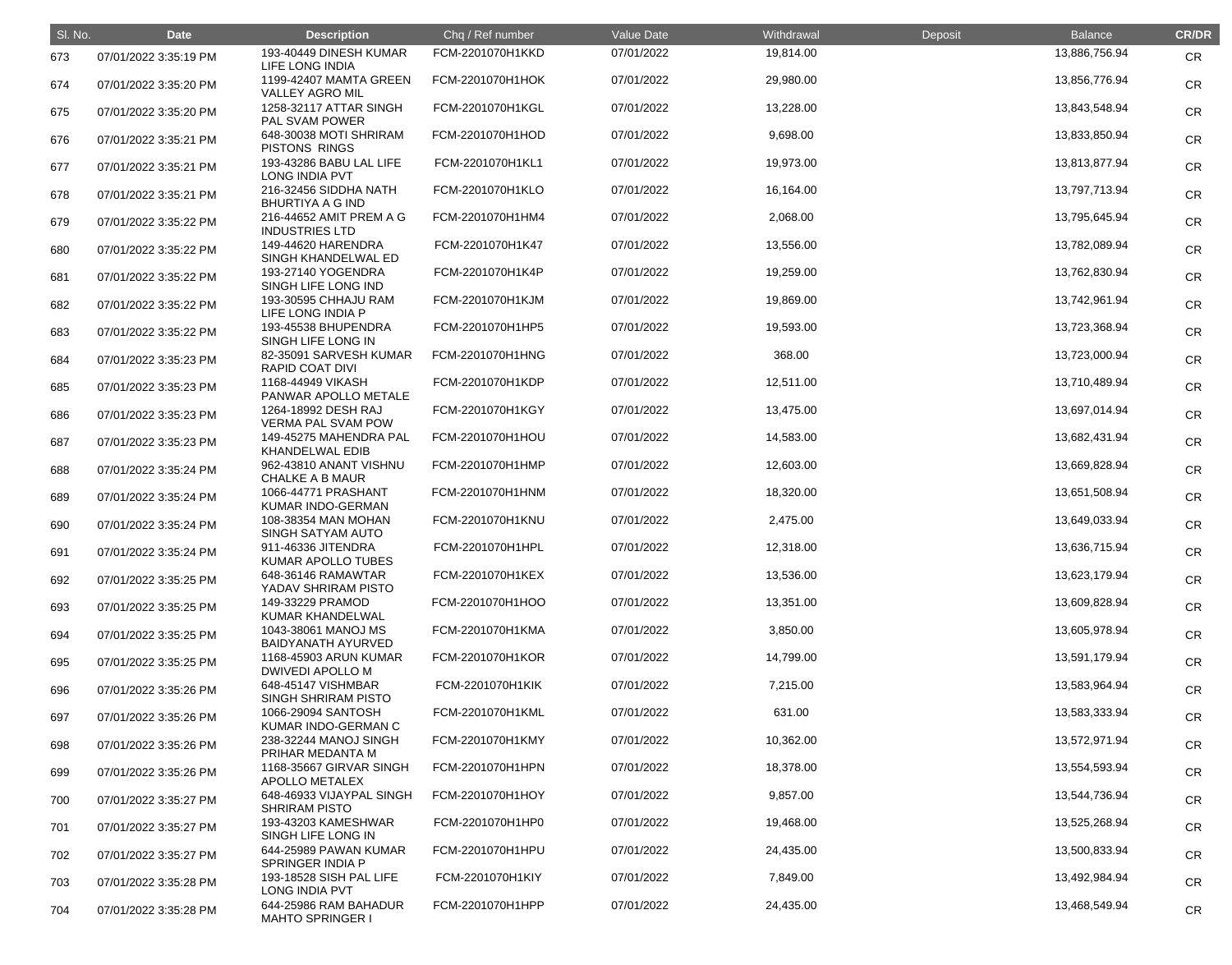| SI. No. | <b>Date</b>           | <b>Description</b>                               | Chq / Ref number | Value Date | Withdrawal | Deposit | <b>Balance</b> | <b>CR/DR</b> |
|---------|-----------------------|--------------------------------------------------|------------------|------------|------------|---------|----------------|--------------|
| 705     | 07/01/2022 3:35:28 PM | 644-26269 RAJESH<br>RAMCHANDRA MOKAL             | FCM-2201070H1KP9 | 07/01/2022 | 24,961.00  |         | 13,443,588.94  | <b>CR</b>    |
| 706     | 07/01/2022 3:35:28 PM | 644-29034 RAMESH KUMAR<br><b>SPRINGER INDIA</b>  | FCM-2201070H1HPW | 07/01/2022 | 24,961.00  |         | 13,418,627.94  | <b>CR</b>    |
| 707     | 07/01/2022 3:35:28 PM | 648-35549 MAHENDER<br>SHRIRAM PISTONS RI         | FCM-2201070H1KRO | 07/01/2022 | 9,698.00   |         | 13,408,929.94  | <b>CR</b>    |
| 708     | 07/01/2022 3:35:29 PM | 193-22573 MAHENDRA<br>SINGH LIFE LONG IND        | FCM-2201070H1KJA | 07/01/2022 | 18,467.00  |         | 13,390,462.94  | <b>CR</b>    |
| 709     | 07/01/2022 3:35:29 PM | 193-45271 MOHAN KUMAR<br>RAY LIFE LONG IN        | FCM-2201070H1HP3 | 07/01/2022 | 16,918.00  |         | 13,373,544.94  | <b>CR</b>    |
| 710     | 07/01/2022 3:35:29 PM | 962-37206 RAJESH<br>KESHAV SAWANT A B MAU        | FCM-2201070H1KR2 | 07/01/2022 | 12,505.00  |         | 13,361,039.94  | <b>CR</b>    |
| 711     | 07/01/2022 3:35:29 PM | 1258-44570 AJAY KUMAR<br>PAL SVAM POWER S        | FCM-2201070H1KSS | 07/01/2022 | 15,987.00  |         | 13,345,052.94  | <b>CR</b>    |
| 712     | 07/01/2022 3:35:30 PM | 965-45259 RAJWANT KAUR<br>AG INDUSTRIES P        | FCM-2201070H1KHN | 07/01/2022 | 11,885.00  |         | 13,333,167.94  | <b>CR</b>    |
| 713     | 07/01/2022 3:35:30 PM | 43-30205 MUKESH KUMAR<br><b>GURJAR ATOTECH I</b> | FCM-2201070H1HPJ | 07/01/2022 | 15,755.00  |         | 13,317,412.94  | <b>CR</b>    |
| 714     | 07/01/2022 3:35:30 PM | 965-43761 MOHIT BHARATI<br><b>AG INDUSTRIES</b>  | FCM-2201070H1KS7 | 07/01/2022 | 10,291.00  |         | 13,307,121.94  | <b>CR</b>    |
| 715     | 07/01/2022 3:35:30 PM | 149-33393 PRADEEP<br>KUMAR MISHRA KHANDEL        | FCM-2201070H1KU0 | 07/01/2022 | 13,351.00  |         | 13,293,770.94  | <b>CR</b>    |
| 716     | 07/01/2022 3:35:31 PM | 1169-26967 SANJAY<br>KUMAR LYALLPUR EMPOR        | FCM-2201070H1KQ7 | 07/01/2022 | 4,264.00   |         | 13,289,506.94  | <b>CR</b>    |
| 717     | 07/01/2022 3:35:31 PM | 965-46776 REJENDRA<br><b>KUMAR AG INDUSTRIES</b> | FCM-2201070H1KTN | 07/01/2022 | 12,116.00  |         | 13,277,390.94  | <b>CR</b>    |
| 718     | 07/01/2022 3:35:32 PM | 782-47033 TEGPAL AG<br><b>INDUSTRIES PVT LTD</b> | FCM-2201070H1KLX | 07/01/2022 | 16,942.00  |         | 13,260,448.94  | <b>CR</b>    |
| 719     | 07/01/2022 3:35:32 PM | 1043-46172 ARUN KUMAR<br><b>MS BAIDYANATH AY</b> | FCM-2201070H1HPD | 07/01/2022 | 8,918.00   |         | 13,251,530.94  | <b>CR</b>    |
| 720     | 07/01/2022 3:35:32 PM | 238-14481 NAWLESH<br>KUMAR MEDANTA MEDICL        | FCM-2201070H1HPF | 07/01/2022 | 30,559.00  |         | 13,220,971.94  | <b>CR</b>    |
| 721     | 07/01/2022 3:35:32 PM | 926-30074 JAGDEESH<br>SINGH TECHNICO INDU        | FCM-2201070H1KOE | 07/01/2022 | 14,733.00  |         | 13,206,238.94  | <b>CR</b>    |
| 722     | 07/01/2022 3:35:33 PM | 1010-15293 ASHESHWAR<br>MISHRA TUV SUD SO        | FCM-2201070H1HND | 07/01/2022 | 15,349.00  |         | 13,190,889.94  | <b>CR</b>    |
| 723     | 07/01/2022 3:35:33 PM | 82-26502 DINESH KUMAR<br><b>RAPID COAT DIVI</b>  | FCM-2201070H1K6G | 07/01/2022 | 14,450.00  |         | 13,176,439.94  | <b>CR</b>    |
| 724     | 07/01/2022 3:35:33 PM | 1169-40942 SUDHIR<br>KUMAR LYALLPUR EMPOR        | FCM-2201070H1HOA | 07/01/2022 | 310.00     |         | 13,176,129.94  | <b>CR</b>    |
| 725     | 07/01/2022 3:35:33 PM | 238-42261 AMIR JHA<br><b>MEDANTA MEDICLINIC</b>  | FCM-2201070H1KO3 | 07/01/2022 | 29,770.00  |         | 13,146,359.94  | <b>CR</b>    |
| 726     | 07/01/2022 3:35:34 PM | 648-45476 DEVENDRA<br>KUMAR SHRIRAM PISTO        | FCM-2201070H1HOR | 07/01/2022 | 9,698.00   |         | 13,136,661.94  | <b>CR</b>    |
| 727     | 07/01/2022 3:35:34 PM | 82-35335 ASHOK THAKUR<br><b>RAPID COAT DIVIS</b> | FCM-2201070H1HP9 | 07/01/2022 | 2,232.00   |         | 13,134,429.94  | <b>CR</b>    |
| 728     | 07/01/2022 3:35:34 PM | 238-40922 SONU KUMAR<br><b>MEDANTA MEDICLINI</b> | FCM-2201070H1KN9 | 07/01/2022 | 29,770.00  |         | 13,104,659.94  | <b>CR</b>    |
| 729     | 07/01/2022 3:35:34 PM | 962-35600 PRATAP<br>SAKHARAM AMBRE A B MA        | FCM-2201070H1KQQ | 07/01/2022 | 14,194.00  |         | 13,090,465.94  | <b>CR</b>    |
| 730     | 07/01/2022 3:35:35 PM | 1043-19208 PREM VIR<br><b>SINGH MS BAIDYANAT</b> | FCM-2201070H1KL9 | 07/01/2022 | 2,957.00   |         | 13,087,508.94  | <b>CR</b>    |
| 731     | 07/01/2022 3:35:35 PM | 1066-14789 BHIM BAHADUR<br><b>INDO-GERMAN CH</b> | FCM-2201070H1HPH | 07/01/2022 | 24,443.00  |         | 13,063,065.94  | <b>CR</b>    |
| 732     | 07/01/2022 3:35:35 PM | 962-35599 MANOJ SURESH<br><b>KADAM A B MAURI</b> | FCM-2201070H1HT0 | 07/01/2022 | 12,603.00  |         | 13,050,462.94  | <b>CR</b>    |
| 733     | 07/01/2022 3:35:36 PM | 926-46501 JAGESHWAR<br>SINGH TECHNICO IND        | FCM-2201070H1HPR | 07/01/2022 | 15,512.00  |         | 13,034,950.94  | <b>CR</b>    |
| 734     | 07/01/2022 3:35:36 PM | 965-46309 KUMDESH<br>KUMAR AG INDUSTRIES         | FCM-2201070H1KT7 | 07/01/2022 | 15,286.00  |         | 13,019,664.94  | <b>CR</b>    |
| 735     | 07/01/2022 3:36:02 PM | 513-30442 SOMBIR HERO<br><b>MOTOCORP LIMITED</b> | FCM-2201070H20TM | 07/01/2022 | 25,107.00  |         | 12,994,557.94  | <b>CR</b>    |
| 736     | 07/01/2022 3:36:02 PM | 599-44623 PRASHANT<br>KUMAR MISHRA HERO M        | FCM-2201070H20TR | 07/01/2022 | 13,638.00  |         | 12,980,919.94  | <b>CR</b>    |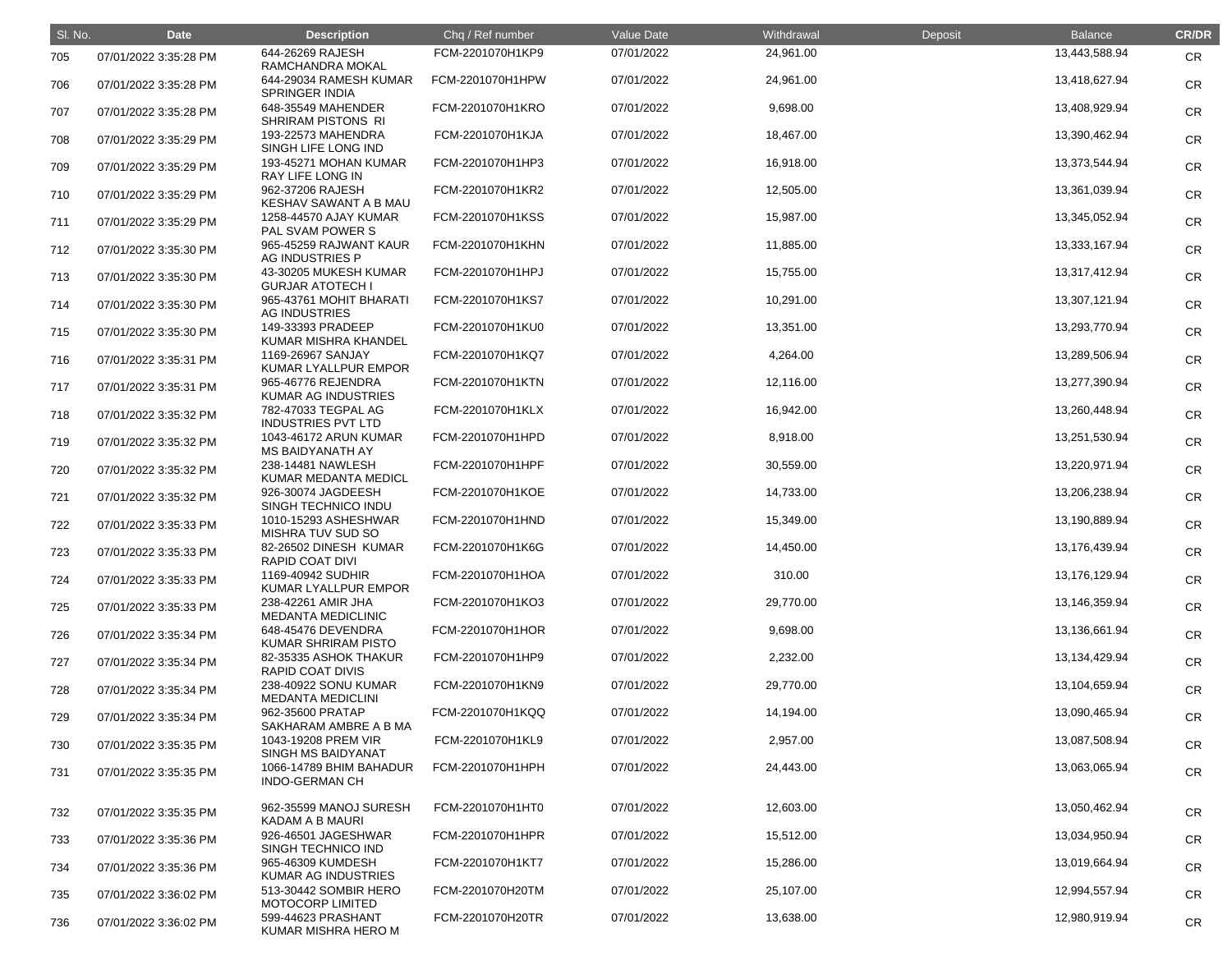| SI. No. | <b>Date</b>           | <b>Description</b>                                         | Chq / Ref number | Value Date | Withdrawal | Deposit | <b>Balance</b> | <b>CR/DR</b> |
|---------|-----------------------|------------------------------------------------------------|------------------|------------|------------|---------|----------------|--------------|
| 737     | 07/01/2022 3:36:03 PM | 599-46959 AARTI HERO<br>MOTO CORP LTD, HA                  | FCM-2201070H20TO | 07/01/2022 | 7,431.00   |         | 12,973,488.94  | <b>CR</b>    |
| 738     | 07/01/2022 3:38:00 PM | 611-31041 GOLAM<br><b>MARTAJA HERO MOTO</b><br><b>CORP</b> | FCM-2201070H1SPR | 07/01/2022 | 10,495.00  |         | 12,962,993.94  | <b>CR</b>    |
| 739     | 07/01/2022 3:38:00 PM | 712-46932 SURENDER<br>SINGH HERO MOTO COR                  | FCM-2201070H1SO7 | 07/01/2022 | 18,410.00  |         | 12,944,583.94  | <b>CR</b>    |
| 740     | 07/01/2022 3:38:00 PM | 686-27851 PARDEEP<br>KUMAR JHAJJAR POWER                   | FCM-2201070H1SSI | 07/01/2022 | 9,059.00   |         | 12,935,524.94  | <b>CR</b>    |
| 741     | 07/01/2022 3:38:01 PM | 712-45704 PRAMOD<br>KUMAR HERO MOTO CORP                   | FCM-2201070H1SNZ | 07/01/2022 | 5,491.00   |         | 12,930,033.94  | <b>CR</b>    |
| 742     | 07/01/2022 3:38:01 PM | 602-28743 RAGHAVENDRA<br><b>SINGH HERO MOTO</b>            | FCM-2201070H1SRG | 07/01/2022 | 17,126.00  |         | 12,912,907.94  | <b>CR</b>    |
| 743     | 07/01/2022 3:38:01 PM | 712-36577 CHANDAN<br>UPRETI HERO MOTO COR                  | FCM-2201070H1SSZ | 07/01/2022 | 19,759.00  |         | 12,893,148.94  | <b>CR</b>    |
| 744     | 07/01/2022 3:38:01 PM | 686-27855 NAND KISHOR<br><b>JHAJJAR POWER LT</b>           | FCM-2201070H1SSS | 07/01/2022 | 11,936.00  |         | 12,881,212.94  | <b>CR</b>    |
| 745     | 07/01/2022 3:38:02 PM | 602-31205 UDAIVIR SINGH<br><b>HERO MOTO CORP</b>           | FCM-2201070H1SS5 | 07/01/2022 | 17,880.00  |         | 12,863,332.94  | <b>CR</b>    |
| 746     | 07/01/2022 3:38:02 PM | 686-27806 SUDHIR<br><b>JHAJJAR POWER LTD</b>               | FCM-2201070H1SRN | 07/01/2022 | 11,086.00  |         | 12,852,246.94  | <b>CR</b>    |
| 747     | 07/01/2022 3:38:02 PM | 686-27827 PARVEEN<br><b>JHAJJAR POWER LTD</b>              | FCM-2201070H1SRV | 07/01/2022 | 11,531.00  |         | 12,840,715.94  | <b>CR</b>    |
| 748     | 07/01/2022 3:38:02 PM | 686-31542 LAKSHMAN<br>SINGH JHAJJAR POWER                  | FCM-2201070H1STO | 07/01/2022 | 11,595.00  |         | 12,829,120.94  | <b>CR</b>    |
| 749     | 07/01/2022 3:38:03 PM | 686-42278 RAJESH KUMAR<br><b>JHAJJAR POWER L</b>           | FCM-2201070H1SOL | 07/01/2022 | 10,932.00  |         | 12,818,188.94  | <b>CR</b>    |
| 750     | 07/01/2022 3:38:03 PM | 803-18003 BALJEET SINGH<br><b>HERO MOTOCORP</b>            | FCM-2201070H1SP4 | 07/01/2022 | 22,058.00  |         | 12,796,130.94  | <b>CR</b>    |
| 751     | 07/01/2022 3:38:03 PM | 602-33222 SHRAWAN<br>KUMAR POONIA HERO MO                  | FCM-2201070H1ST8 | 07/01/2022 | 20,894.00  |         | 12,775,236.94  | <b>CR</b>    |
| 752     | 07/01/2022 3:38:03 PM | 686-32141 JAGDISH<br><b>JHAJJAR POWER LTD</b>              | FCM-2201070H1SU1 | 07/01/2022 | 11,533.00  |         | 12,763,703.94  | <b>CR</b>    |
| 753     | 07/01/2022 3:38:04 PM | 665-31326 SUNNY YADAV<br><b>HERO MOTO CORP L</b>           | FCM-2201070H1SQS | 07/01/2022 | 22,328.00  |         | 12,741,375.94  | <b>CR</b>    |
| 754     | 07/01/2022 3:38:04 PM | 602-31535 BASANTI LAL<br><b>MEENA HERO MOTO</b>            | FCM-2201070H1ST3 | 07/01/2022 | 17,880.00  |         | 12,723,495.94  | <b>CR</b>    |
| 755     | 07/01/2022 3:38:04 PM | 712-44905 MANOJ KUMAR<br>HERO MOTO CORP L                  | FCM-2201070H1SUH | 07/01/2022 | 10,318.00  |         | 12,713,177.94  | CR           |
| 756     | 07/01/2022 3:38:05 PM | 602-25808 SHIV PRASAD<br><b>MEENA HERO MOTO</b>            | FCM-2201070H1SQ7 | 07/01/2022 | 18,631.00  |         | 12,694,546.94  | <b>CR</b>    |
| 757     | 07/01/2022 3:38:05 PM | 686-46728 ANKIT KUMAR<br><b>JHAJJAR POWER LT</b>           | FCM-2201070H1SR7 | 07/01/2022 | 10,053.00  |         | 12,684,493.94  | <b>CR</b>    |
| 758     | 07/01/2022 3:38:05 PM | 686-34581 MUKESH PAL<br><b>JHAJJAR POWER LTD</b>           | FCM-2201070H1SUA | 07/01/2022 | 10,939.00  |         | 12,673,554.94  | <b>CR</b>    |
| 759     | 07/01/2022 3:38:06 PM | 602-34808 BHAWANI SINGH<br><b>HERO MOTO CORP</b>           | FCM-2201070H1STG | 07/01/2022 | 21,774.00  |         | 12,651,780.94  | <b>CR</b>    |
| 760     | 07/01/2022 3:38:06 PM | 712-44700 ASHOK KUMAR<br>HERO MOTO CORP L                  | FCM-2201070H1STT | 07/01/2022 | 13,769.00  |         | 12,638,011.94  | CR           |
| 761     | 07/01/2022 3:38:06 PM | 602-36419 YAD RAM<br><b>MEENA HERO MOTO CORP</b>           | FCM-2201070H1STW | 07/01/2022 | 18,631.00  |         | 12,619,380.94  | <b>CR</b>    |
| 762     | 07/01/2022 3:38:07 PM | 602-37733 SUNIL KUMAR<br><b>JANGIR HERO MOTO</b>           | FCM-2201070H1PVA | 07/01/2022 | 17,808.00  |         | 12,601,572.94  | <b>CR</b>    |
| 763     | 07/01/2022 3:38:08 PM | 602-37524 RAMVEER<br>SINGH GURJAR HERO MO                  | FCM-2201070H1PV8 | 07/01/2022 | 17,880.00  |         | 12,583,692.94  | <b>CR</b>    |
| 764     | 07/01/2022 3:38:08 PM | 712-45294 RAM AVATAR<br>HERO MOTO CORP LT                  | FCM-2201070H1PVG | 07/01/2022 | 18,410.00  |         | 12,565,282.94  | <b>CR</b>    |
| 765     | 07/01/2022 3:38:08 PM | 686-37803 RAMESH<br><b>JHAJJAR POWER LTD</b>               | FCM-2201070H1PVC | 07/01/2022 | 11,951.00  |         | 12,553,331.94  | <b>CR</b>    |
| 766     | 07/01/2022 3:38:09 PM | 712-45453 VIKASH KUMAR<br><b>SHARMA HERO MOT</b>           | FCM-2201070H1PVI | 07/01/2022 | 19,101.00  |         | 12,534,230.94  | <b>CR</b>    |
| 767     | 07/01/2022 3:38:09 PM | <b>REL 1051-46673 SARWAR</b><br>ALI NOV21 SANDHA           | FCM-2201070H1PVT | 07/01/2022 | 2,629.00   |         | 12,531,601.94  | <b>CR</b>    |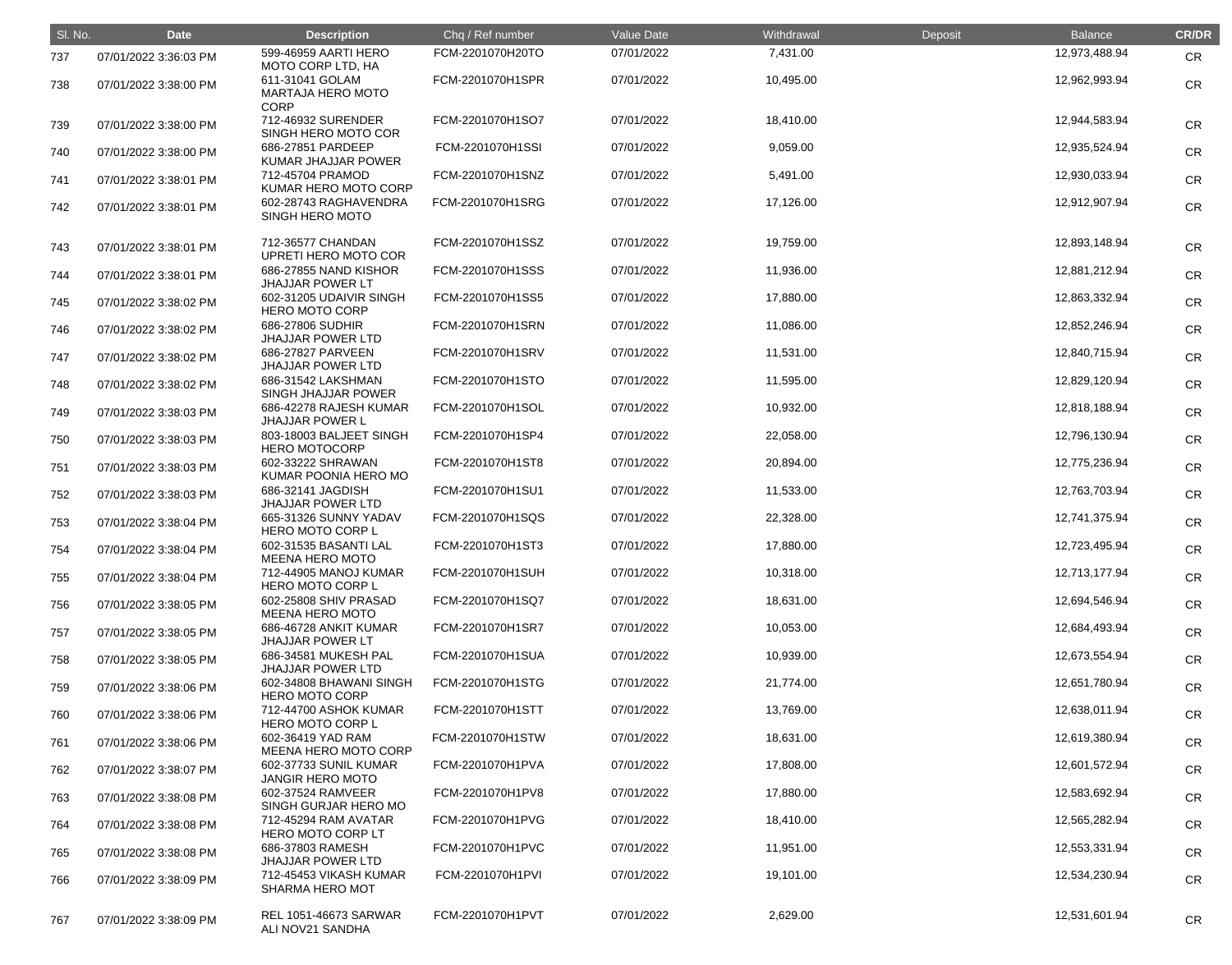| SI. No. | <b>Date</b>           | <b>Description</b>                                            | Chq / Ref number | Value Date | Withdrawal | Deposit | <b>Balance</b>   | <b>CR/DR</b> |
|---------|-----------------------|---------------------------------------------------------------|------------------|------------|------------|---------|------------------|--------------|
| 768     | 07/01/2022 3:38:09 PM | 712-45706 KRISHAN<br>KUMAR HERO MOTO CORP                     | FCM-2201070H1PVP | 07/01/2022 | 18,410.00  |         | 12,513,191.94    | <b>CR</b>    |
| 769     | 07/01/2022 3:38:09 PM | 686-43945 RAJESH KUMAR<br><b>JHAJJAR POWER L</b>              | FCM-2201070H1PW0 | 07/01/2022 | 9,284.00   |         | 12,503,907.94    | <b>CR</b>    |
| 770     | 07/01/2022 3:38:10 PM | 602-30757 AMAR SINGH<br>HERO MOTO CORP LT                     | FCM-2201070H1PW8 | 07/01/2022 | 20,894.00  |         | 12,483,013.94    | <b>CR</b>    |
| 771     | 07/01/2022 3:38:10 PM | 712-46907 BABLU YADAV<br>HERO MOTO CORP L                     | FCM-2201070H1PXZ | 07/01/2022 | 18,410.00  |         | 12,464,603.94    | <b>CR</b>    |
| 772     | 07/01/2022 3:38:10 PM | 686-27846 SAJJAN SINGH<br><b>JHAJJAR POWER L</b>              | FCM-2201070H1PWH | 07/01/2022 | 11,882.00  |         | 12,452,721.94    | <b>CR</b>    |
| 773     | 07/01/2022 3:38:11 PM | 602-27923 RAKESH KUMAR<br><b>HERO MOTO CORP</b>               | FCM-2201070H1PW2 | 07/01/2022 | 17,880.00  |         | 12,434,841.94    | <b>CR</b>    |
| 774     | 07/01/2022 3:38:11 PM | 602-31185 KRISHNA DEVI<br>YADAV HERO MOTO                     | FCM-2201070H1PWA | 07/01/2022 | 17,808.00  |         | 12,417,033.94    | <b>CR</b>    |
| 775     | 07/01/2022 3:38:11 PM | 686-27858 SATISH KUMAR<br><b>JHAJJAR POWER L</b>              | FCM-2201070H1PWJ | 07/01/2022 | 11,657.00  |         | 12,405,376.94    | <b>CR</b>    |
| 776     | 07/01/2022 3:38:11 PM | 686-28147 SATYAVIR<br><b>JHAJJAR POWER LTD</b>                | FCM-2201070H1PWP | 07/01/2022 | 17,907.00  |         | 12,387,469.94    | <b>CR</b>    |
| 777     | 07/01/2022 3:38:12 PM | 602-30342 BALVEER SINGH<br><b>HERO MOTO CORP</b>              | FCM-2201070H1PW6 | 07/01/2022 | 18,631.00  |         | 12,368,838.94    | <b>CR</b>    |
| 778     | 07/01/2022 3:38:12 PM | 602-31617 CHHOTE LAL<br>HERO MOTO CORP LT                     | FCM-2201070H1PWL | 07/01/2022 | 20,906.00  |         | 12,347,932.94    | <b>CR</b>    |
| 779     | 07/01/2022 3:38:12 PM | 602-36215 LAXMAN RAM<br>HERO MOTO CORP LT                     | FCM-2201070H1PWV | 07/01/2022 | 18,463.00  |         | 12,329,469.94    | <b>CR</b>    |
| 780     | 07/01/2022 3:38:12 PM | 712-44699 SUDHEER<br>KUMAR HERO MOTO CORP                     | FCM-2201070H1PWX | 07/01/2022 | 19,101.00  |         | 12,310,368.94    | <b>CR</b>    |
| 781     | 07/01/2022 3:38:13 PM | 712-44660 ANRUDDH<br>PRATAP SINGH HERO MO                     | FCM-2201070H1PWT | 07/01/2022 | 13,769.00  |         | 12,296,599.94    | <b>CR</b>    |
| 782     | 07/01/2022 3:38:13 PM | 712-45059 AMRIT SINGH<br><b>HERO MOTO CORP L</b>              | FCM-2201070H1PX6 | 07/01/2022 | 18,410.00  |         | 12,278,189.94    | <b>CR</b>    |
| 783     | 07/01/2022 3:38:13 PM | 712-45096 SUKHVINDER<br>SINGH HERO MOTO C                     | FCM-2201070H1PXB | 07/01/2022 | 18,410.00  |         | 12,259,779.94    | <b>CR</b>    |
| 784     | 07/01/2022 3:38:14 PM | 602-31206 SURESH HERO<br>MOTO CORP LTD, K                     | FCM-2201070H1PWF | 07/01/2022 | 18,631.00  |         | 12,241,148.94    | <b>CR</b>    |
| 785     | 07/01/2022 3:38:14 PM | 686-36945 NAVEEN<br><b>JHAJJAR POWER LTD</b>                  | FCM-2201070H1PXF | 07/01/2022 | 11,254.00  |         | 12,229,894.94    | <b>CR</b>    |
| 786     | 07/01/2022 3:38:14 PM | 803-37174 CHHAGAN<br>SINGH HERO MOTOCORP                      | FCM-2201070H1PXN | 07/01/2022 | 21,179.00  |         | 12,208,715.94    | <b>CR</b>    |
| 787     | 07/01/2022 3:38:14 PM | 686-38217 SATISH KUMAR<br><b>JHAJJAR POWER L</b>              | FCM-2201070H1PXP | 07/01/2022 | 10,621.00  |         | 12,198,094.94    | <b>CR</b>    |
| 788     | 07/01/2022 3:38:15 PM | 602-28986 MAHESH CHAND<br><b>HERO MOTO CORP</b>               | FCM-2201070H1PW4 | 07/01/2022 | 18,558.00  |         | 12,179,536.94    | <b>CR</b>    |
| 789     | 07/01/2022 3:38:15 PM | 698-41766 SANDEEP SINGH<br><b>HERO MOTO CORP</b>              | FCM-2201070H1PWD | 07/01/2022 | 22,244.00  |         | 12, 157, 292. 94 | <b>CR</b>    |
| 790     | 07/01/2022 3:38:15 PM | 602-31932 ASHOK KUMAR<br><b>HERO MOTO CORP L</b>              | FCM-2201070H1PWN | 07/01/2022 | 20,894.00  |         | 12,136,398.94    | <b>CR</b>    |
| 791     | 07/01/2022 3:38:15 PM | 712-45473 MANJEET SINGH<br><b>HERO MOTO CORP</b>              | FCM-2201070H1PXR | 07/01/2022 | 19,101.00  |         | 12,117,297.94    | <b>CR</b>    |
| 792     | 07/01/2022 3:38:16 PM | 602-40948 GAJENDRA<br>SINGH SHEKHAWAT HER                     | FCM-2201070H1PVM | 07/01/2022 | 20,906.00  |         | 12,096,391.94    | <b>CR</b>    |
| 793     | 07/01/2022 3:38:16 PM | 686-32816 RAJESH<br><b>JHAJJAR POWER LTD</b>                  | FCM-2201070H1PX1 | 07/01/2022 | 9,172.00   |         | 12,087,219.94    | <b>CR</b>    |
| 794     | 07/01/2022 3:38:16 PM | 686-27780 SANJEET<br>KUMAR JHAJJAR POWER                      | FCM-2201070H1PXL | 07/01/2022 | 12,001.00  |         | 12,075,218.94    | <b>CR</b>    |
| 795     | 07/01/2022 3:38:16 PM | 712-45693 DEEPAK KUMAR<br><b>HERO MOTO CORP</b>               | FCM-2201070H1PYE | 07/01/2022 | 18,410.00  |         | 12,056,808.94    | <b>CR</b>    |
| 796     | 07/01/2022 3:38:17 PM | 686-37198 BOBBY JHAJJAR                                       | FCM-2201070H1PXJ | 07/01/2022 | 8,618.00   |         | 12,048,190.94    | <b>CR</b>    |
| 797     | 07/01/2022 3:38:17 PM | POWER LTD<br>REIM OF EXP-28132                                | FCM-2201070H1PZ6 | 07/01/2022 | 2,731.00   |         | 12,045,459.94    | <b>CR</b>    |
| 798     | 07/01/2022 3:38:18 PM | ANKUSH KUMAR MITTAL<br>904-35106 KISHAN SINGH                 | FCM-2201070H1PY3 | 07/01/2022 | 12,422.00  |         | 12,033,037.94    | <b>CR</b>    |
| 799     | 07/01/2022 3:38:18 PM | <b>DIFACTO ROBOTIC</b><br>686-40584 RAVI JHAJJAR<br>POWER LTD | FCM-2201070H1PYB | 07/01/2022 | 10,625.00  |         | 12,022,412.94    | <b>CR</b>    |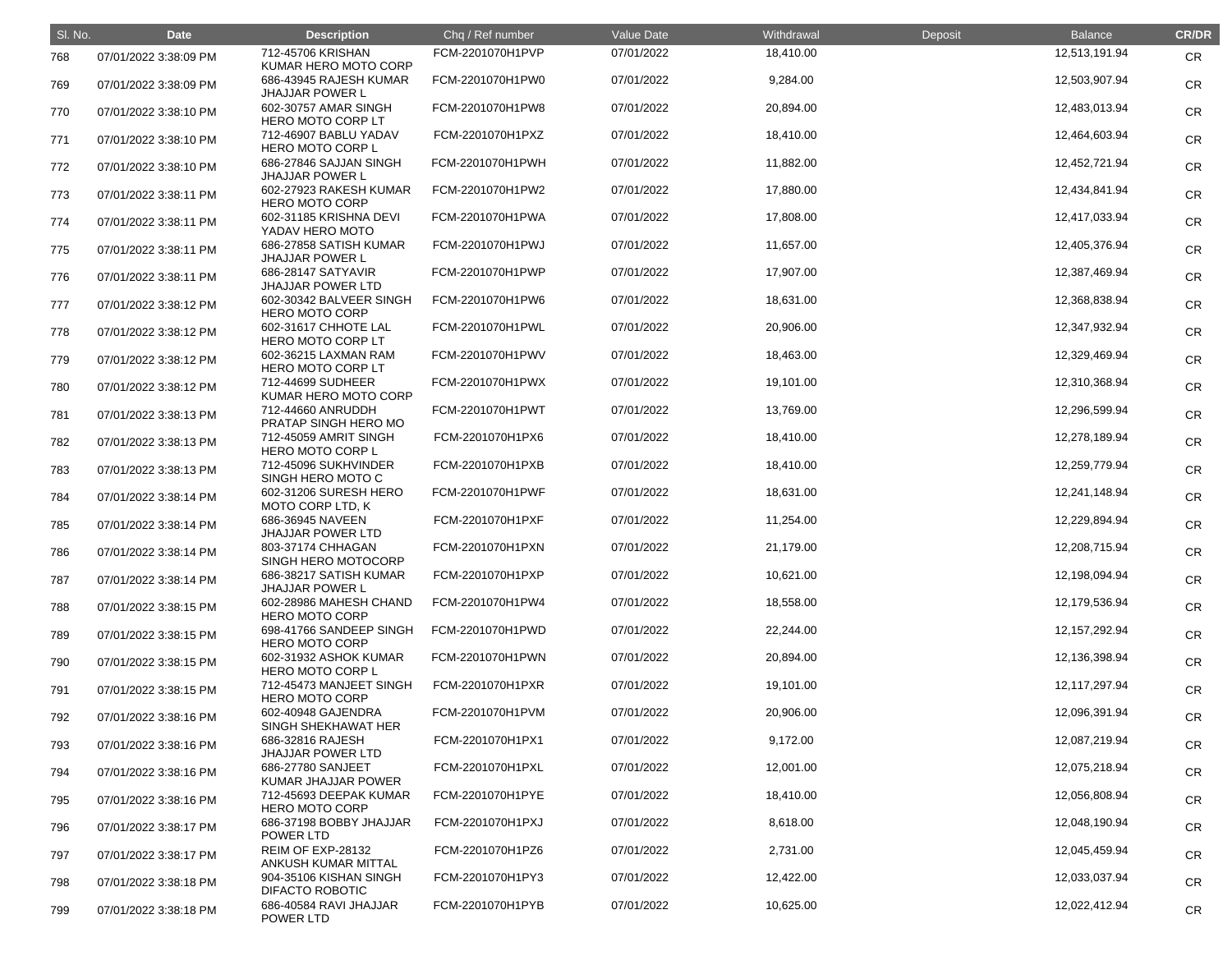| SI. No. | <b>Date</b>           | <b>Description</b>                                         | Chq / Ref number | <b>Value Date</b> | Withdrawal | Deposit | <b>Balance</b> | <b>CR/DR</b> |
|---------|-----------------------|------------------------------------------------------------|------------------|-------------------|------------|---------|----------------|--------------|
| 800     | 07/01/2022 3:38:18 PM | 686-40919 MANDEEP<br><b>JHAJJAR POWER LTD</b>              | FCM-2201070H1PYS | 07/01/2022        | 9,799.00   |         | 12,012,613.94  | <b>CR</b>    |
| 801     | 07/01/2022 3:38:18 PM | 686-27860 PARVEEN<br><b>JHAJJAR POWER LTD</b>              | FCM-2201070H1Q25 | 07/01/2022        | 12,001.00  |         | 12,000,612.94  | <b>CR</b>    |
| 802     | 07/01/2022 3:38:18 PM | 686-27865 SHIV KUMAR<br><b>JHAJJAR POWER LTD</b>           | FCM-2201070H1Q2D | 07/01/2022        | 8,996.00   |         | 11,991,616.94  | <b>CR</b>    |
| 803     | 07/01/2022 3:38:19 PM | 712-45703 ARVIND KUMAR<br><b>HERO MOTO CORP</b>            | FCM-2201070H1PYL | 07/01/2022        | 19,101.00  |         | 11,972,515.94  | <b>CR</b>    |
| 804     | 07/01/2022 3:38:19 PM | 602-29260 ELKAR SINGH<br><b>HERO MOTO CORP</b>             | FCM-2201070H1PZO | 07/01/2022        | 17,126.00  |         | 11,955,389.94  | <b>CR</b>    |
| 805     | 07/01/2022 3:38:19 PM | 602-31534 BALVEER SINGH<br><b>HERO MOTO CORP</b>           | FCM-2201070H1Q1P | 07/01/2022        | 21,774.00  |         | 11,933,615.94  | <b>CR</b>    |
| 806     | 07/01/2022 3:38:19 PM | 698-35389 KULDEEP SINGH<br><b>HERO MOTO CORP</b>           | FCM-2201070H1Q0G | 07/01/2022        | 17,363.00  |         | 11,916,252.94  | <b>CR</b>    |
| 807     | 07/01/2022 3:38:20 PM | 686-32676 MAHINDER<br>SINGH JHAJJAR POWER                  | FCM-2201070H1PWZ | 07/01/2022        | 11,462.00  |         | 11,904,790.94  | <b>CR</b>    |
| 808     | 07/01/2022 3:38:20 PM | 602-38454 MAHESH KUMAR<br><b>HERO MOTO CORP</b>            | FCM-2201070H1Q9M | 07/01/2022        | 17,880.00  |         | 11,886,910.94  | <b>CR</b>    |
| 809     | 07/01/2022 3:38:20 PM | 602-36401 RAJESH KUMAR<br><b>HERO MOTO CORP</b>            | FCM-2201070H1Q5M | 07/01/2022        | 21,762.00  |         | 11,865,148.94  | <b>CR</b>    |
| 810     | 07/01/2022 3:38:21 PM | 686-27803 RAJESH KUMAR<br><b>JHAJJAR POWER L</b>           | FCM-2201070H1PZY | 07/01/2022        | 11,934.00  |         | 11,853,214.94  | <b>CR</b>    |
| 811     | 07/01/2022 3:38:21 PM | 686-35209 PREETI JHAJJAR<br>POWER LTD                      | FCM-2201070H1Q7G | 07/01/2022        | 11,657.00  |         | 11,841,557.94  | <b>CR</b>    |
| 812     | 07/01/2022 3:38:21 PM | 686-35201 RAJ KUMAR<br><b>JHAJJAR POWER LTD</b>            | FCM-2201070H1Q76 | 07/01/2022        | 15,703.00  |         | 11,825,854.94  | <b>CR</b>    |
| 813     | 07/01/2022 3:38:21 PM | 712-47102 ANOOP NAYAK<br><b>HERO MOTO CORP</b>             | FCM-2201070H1QAZ | 07/01/2022        | 1,354.00   |         | 11,824,500.94  | <b>CR</b>    |
| 814     | 07/01/2022 3:38:22 PM | 712-46896 RAHUL SHUKLA<br><b>HERO MOTO CORP</b>            | FCM-2201070H1PXU | 07/01/2022        | 19,101.00  |         | 11,805,399.94  | <b>CR</b>    |
| 815     | 07/01/2022 3:38:22 PM | 602-31372 MAHENDER<br>SINGH HERO MOTO COR                  | FCM-2201070H1Q1G | 07/01/2022        | 22,448.00  |         | 11,782,951.94  | <b>CR</b>    |
| 816     | 07/01/2022 3:38:22 PM | 953-44064 DINESH<br><b>CHANDRA SHARMA</b><br><b>NATION</b> | FCM-2201070H1QB5 | 07/01/2022        | 8,656.00   |         | 11,774,295.94  | <b>CR</b>    |
| 817     | 07/01/2022 3:38:22 PM | 686-41534 ANIL KUMAR<br><b>JHAJJAR POWER LTD</b>           | FCM-2201070H1QBB | 07/01/2022        | 11,909.00  |         | 11,762,386.94  | <b>CR</b>    |
| 818     | 07/01/2022 3:38:23 PM | 712-40719 MUKESH KUMAR<br><b>HERO MOTO CORP</b>            | FCM-2201070H1PWR | 07/01/2022        | 19,101.00  |         | 11,743,285.94  | <b>CR</b>    |
| 819     | 07/01/2022 3:38:23 PM | 712-42205 RAM KUMAR<br>PRASAD HERO MOTO C                  | FCM-2201070H1Q3S | 07/01/2022        | 19,101.00  |         | 11,724,184.94  | <b>CR</b>    |
| 820     | 07/01/2022 3:38:23 PM | 686-32992 VINOD JHAJJAR<br>POWER LTD                       | FCM-2201070H1Q6U | 07/01/2022        | 8,801.00   |         | 11,715,383.94  | <b>CR</b>    |
| 821     | 07/01/2022 3:38:23 PM | 686-37929 NEERAJ KUMAR<br><b>JHAJJAR POWER L</b>           | FCM-2201070H1PVD | 07/01/2022        | 11,289.00  |         | 11,704,094.94  | <b>CR</b>    |
| 822     | 07/01/2022 3:38:24 PM | 602-38322 PRADEEP SINGH<br>SHEKAHWAT HERO                  | FCM-2201070H1PVB | 07/01/2022        | 17,808.00  |         | 11,686,286.94  | <b>CR</b>    |
| 823     | 07/01/2022 3:38:24 PM | 686-40480 AMIT KUMAR<br><b>JHAJJAR POWER LT</b>            | FCM-2201070H1PVN | 07/01/2022        | 11,153.00  |         | 11,675,133.94  | <b>CR</b>    |
| 824     | 07/01/2022 3:38:24 PM | 712-47031 PRADEEP<br>KUMAR HERO MOTO CORP                  | FCM-2201070H1PVR | 07/01/2022        | 19,101.00  |         | 11,656,032.94  | <b>CR</b>    |
| 825     | 07/01/2022 3:38:24 PM | 712-47129 ASHU CHAUHAN<br><b>HERO MOTO CORP</b>            | FCM-2201070H1PVV | 07/01/2022        | 11,006.00  |         | 11,645,026.94  | <b>CR</b>    |
| 826     | 07/01/2022 3:38:25 PM | 712-46906 RAKESH<br><b>BAIRWA HERO MOTO</b>                | FCM-2201070H1QAN | 07/01/2022        | 17,720.00  |         | 11,627,306.94  | <b>CR</b>    |
| 827     | 07/01/2022 3:38:25 PM | 803-37164 AVESH SAINI<br><b>HERO MOTOCORP LT</b>           | FCM-2201070H1PVH | 07/01/2022        | 21,956.00  |         | 11,605,350.94  | <b>CR</b>    |
| 828     | 07/01/2022 3:38:25 PM | 602-28857 RAKESH HERO<br>MOTO CORP LTD, K                  | FCM-2201070H1PW3 | 07/01/2022        | 18,631.00  |         | 11,586,719.94  | <b>CR</b>    |
| 829     | 07/01/2022 3:38:25 PM | 602-31184 MAHABIR SINGH<br><b>HERO MOTO CORP</b>           | FCM-2201070H1PW9 | 07/01/2022        | 16,475.00  |         | 11,570,244.94  | <b>CR</b>    |
| 830     | 07/01/2022 3:38:26 PM | 611-25414 VISHRAM YADAV<br><b>HERO MOTO CORP</b>           | FCM-2201070H1QC5 | 07/01/2022        | 12,104.00  |         | 11,558,140.94  | <b>CR</b>    |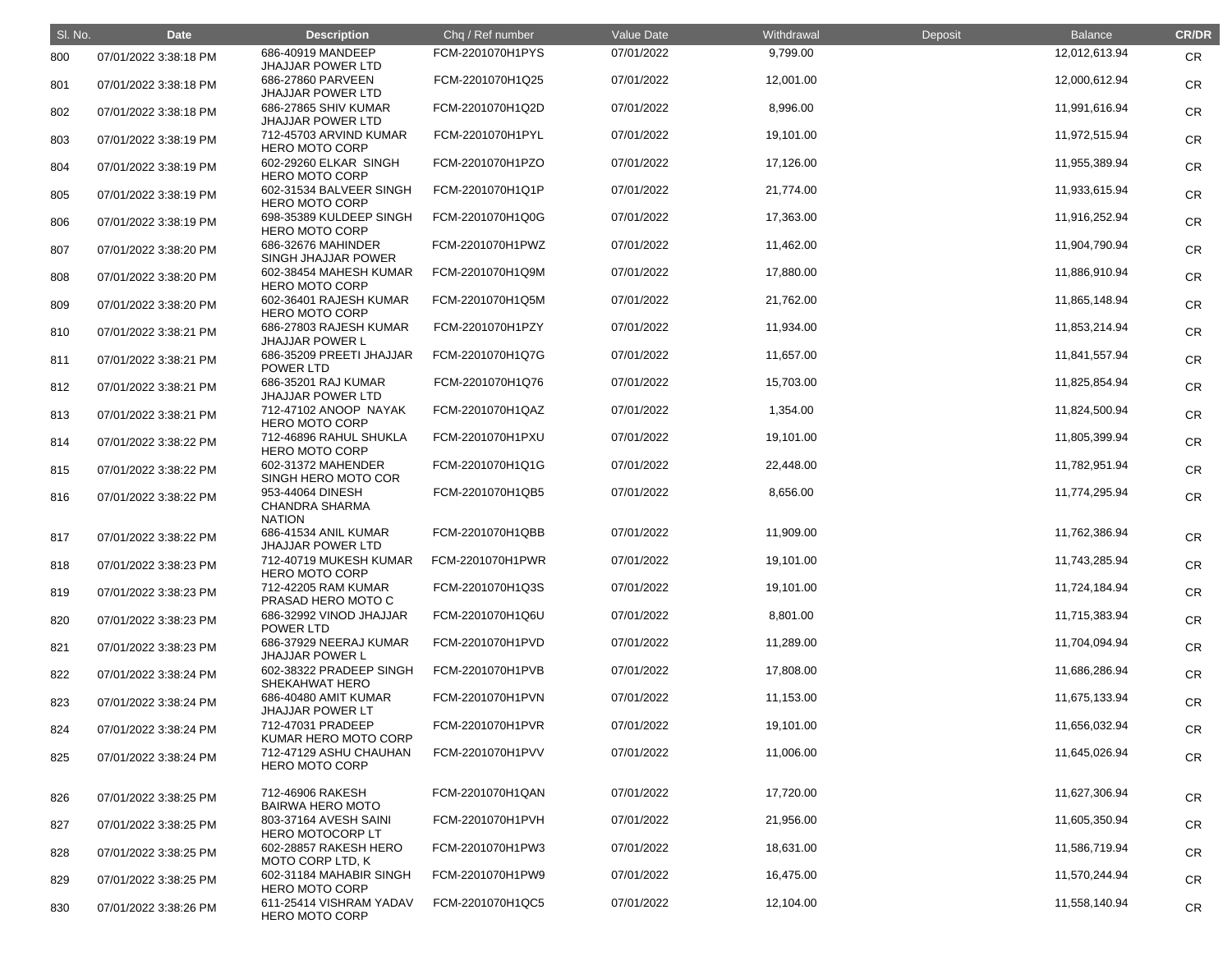| SI. No. | <b>Date</b>           | <b>Description</b>                               | Chq / Ref number | <b>Value Date</b> | Withdrawal | Deposit | <b>Balance</b> | <b>CR/DR</b> |
|---------|-----------------------|--------------------------------------------------|------------------|-------------------|------------|---------|----------------|--------------|
| 831     | 07/01/2022 3:38:26 PM | 665-30962 DEEPAK KUMAR<br><b>HERO MOTO CORP</b>  | FCM-2201070H1QG9 | 07/01/2022        | 22,254.00  |         | 11,535,886.94  | <b>CR</b>    |
| 832     | 07/01/2022 3:38:26 PM | 686-43938 UMENDRA<br><b>BAHADUR SINGH JHAJJA</b> | FCM-2201070H1PVZ | 07/01/2022        | 10,384.00  |         | 11,525,502.94  | <b>CR</b>    |
| 833     | 07/01/2022 3:38:26 PM | 686-27820 RAMPHAL<br><b>JHAJJAR POWER LTD</b>    | FCM-2201070H1PWC | 07/01/2022        | 11,591.00  |         | 11,513,911.94  | <b>CR</b>    |
| 834     | 07/01/2022 3:38:27 PM | 803-27571 RAGHUVIR<br>SINGH HERO MOTOCORP        | FCM-2201070H1PVX | 07/01/2022        | 21,956.00  |         | 11,491,955.94  | <b>CR</b>    |
| 835     | 07/01/2022 3:38:27 PM | 686-39447 MANBIR SINGH<br><b>JHAJJAR POWER L</b> | FCM-2201070H1QAF | 07/01/2022        | 7,986.00   |         | 11,483,969.94  | <b>CR</b>    |
| 836     | 07/01/2022 3:38:27 PM | 602-47091 MUKESH KUMAR<br><b>HERO MOTO CORP</b>  | FCM-2201070H1QBJ | 07/01/2022        | 10,292.00  |         | 11,473,677.94  | <b>CR</b>    |
| 837     | 07/01/2022 3:38:27 PM | 611-38365 MANOJ GAUTAM<br><b>HERO MOTO CORP</b>  | FCM-2201070H1QDE | 07/01/2022        | 12,541.00  |         | 11,461,136.94  | <b>CR</b>    |
| 838     | 07/01/2022 3:38:27 PM | 686-44834 ANIL KUAMAR<br><b>JHAJJAR POWER LT</b> | FCM-2201070H1QEY | 07/01/2022        | 8,839.00   |         | 11,452,297.94  | <b>CR</b>    |
| 839     | 07/01/2022 3:38:28 PM | 602-31516 ROHITASHWA<br>KUMAR HERO MOTO C        | FCM-2201070H1PWK | 07/01/2022        | 21,802.00  |         | 11,430,495.94  | <b>CR</b>    |
| 840     | 07/01/2022 3:38:28 PM | 686-27842 RAJESH KUMAR<br><b>JHAJJAR POWER L</b> | FCM-2201070H1QJG | 07/01/2022        | 11,382.00  |         | 11,419,113.94  | <b>CR</b>    |
| 841     | 07/01/2022 3:38:28 PM | 712-37553 SATYVEER<br><b>HERO MOTO CORP LTD</b>  | FCM-2201070H1QLH | 07/01/2022        | 12,386.00  |         | 11,406,727.94  | <b>CR</b>    |
| 842     | 07/01/2022 3:38:29 PM | 602-37633 SITA RAM<br><b>GURJAR HERO MOTO CO</b> | FCM-2201070H1PV9 | 07/01/2022        | 18,631.00  |         | 11,388,096.94  | <b>CR</b>    |
| 843     | 07/01/2022 3:38:29 PM | 712-24059 RAVI BABU<br>HERO MOTO CORP LTD        | FCM-2201070H1PWE | 07/01/2022        | 21,165.00  |         | 11,366,931.94  | <b>CR</b>    |
| 844     | 07/01/2022 3:38:29 PM | 712-42659 SESHNATH<br>SHUKLA HERO MOTO CO        | FCM-2201070H1PWS | 07/01/2022        | 15,842.00  |         | 11,351,089.94  | <b>CR</b>    |
| 845     | 07/01/2022 3:38:29 PM | 602-36302 SUMER SINGH<br><b>RAJPUT HERO MOTO</b> | FCM-2201070H1PWW | 07/01/2022        | 20,028.00  |         | 11,331,061.94  | <b>CR</b>    |
| 846     | 07/01/2022 3:38:29 PM | 602-31865 BHANWAR LAL<br><b>HERO MOTO CORP L</b> | FCM-2201070H1QO9 | 07/01/2022        | 21,762.00  |         | 11,309,299.94  | <b>CR</b>    |
| 847     | 07/01/2022 3:38:30 PM | 665-44681 AJEET KUMAR<br><b>HERO MOTO CORP L</b> | FCM-2201070H1QGZ | 07/01/2022        | 22,707.00  |         | 11,286,592.94  | <b>CR</b>    |
| 848     | 07/01/2022 3:38:30 PM | 686-30312 RAM PHAL<br><b>JHAJJAR POWER LTD</b>   | FCM-2201070H1QU8 | 07/01/2022        | 11,233.00  |         | 11,275,359.94  | <b>CR</b>    |
| 849     | 07/01/2022 3:38:30 PM | 686-29837 BALWAN SINGH<br><b>JHAJJAR POWER L</b> | FCM-2201070H1QTC | 07/01/2022        | 11,799.00  |         | 11,263,560.94  | <b>CR</b>    |
| 850     | 07/01/2022 3:38:31 PM | 602-34615 SHIVRAJ SINGH<br><b>SHEKHAWAT HERO</b> | FCM-2201070H1Q4E | 07/01/2022        | 17,808.00  |         | 11,245,752.94  | <b>CR</b>    |
| 851     | 07/01/2022 3:38:31 PM | 686-42454 BHARAT<br><b>BHUSHAN JHAJJAR</b>       | FCM-2201070H1QCU | 07/01/2022        | 7,857.00   |         | 11,237,895.94  | <b>CR</b>    |
| 852     | 07/01/2022 3:38:31 PM | 611-47157 DHARMENDER<br><b>HERO MOTO CORP -</b>  | FCM-2201070H1PW1 | 07/01/2022        | 5,994.00   |         | 11,231,901.94  | <b>CR</b>    |
| 853     | 07/01/2022 3:38:31 PM | 698-40301 RINKU SINGH<br>HERO MOTO CORP L        | FCM-2201070H1PW7 | 07/01/2022        | 19,835.00  |         | 11,212,066.94  | <b>CR</b>    |
| 854     | 07/01/2022 3:38:31 PM | 686-36974 VINOD KUMAR<br><b>JHAJJAR POWER LT</b> | FCM-2201070H1PXI | 07/01/2022        | 11,263.00  |         | 11,200,803.94  | <b>CR</b>    |
| 855     | 07/01/2022 3:38:32 PM | 686-27972 RAJ KISHAN<br><b>JHAJJAR POWER LTD</b> | FCM-2201070H1PWO | 07/01/2022        | 7,550.00   |         | 11,193,253.94  | <b>CR</b>    |
| 856     | 07/01/2022 3:38:32 PM | 686-34588 RAJESH KUMAR<br><b>JHAJJAR POWER</b>   | FCM-2201070H1PX2 | 07/01/2022        | 16,994.00  |         | 11,176,259.94  | <b>CR</b>    |
| 857     | 07/01/2022 3:38:32 PM | 602-37672 HANSRAM JAT<br>HERO MOTO CORP L        | FCM-2201070H1PXD | 07/01/2022        | 18,631.00  |         | 11,157,628.94  | <b>CR</b>    |
| 858     | 07/01/2022 3:38:33 PM | 803-37157 DESHRAJ<br><b>MEENA HERO MOTOCORP</b>  | FCM-2201070H1Q92 | 07/01/2022        | 21,179.00  |         | 11,136,449.94  | <b>CR</b>    |
| 859     | 07/01/2022 3:38:33 PM | 686-45837 JAIPAL JHAJJAR<br>POWER LTD            | FCM-2201070H1QHN | 07/01/2022        | 9,738.00   |         | 11,126,711.94  | <b>CR</b>    |
| 860     | 07/01/2022 3:38:33 PM | 602-37095 SUDHIR KUMAR<br><b>MEENA HERO MOTO</b> | FCM-2201070H1QZ8 | 07/01/2022        | 18,631.00  |         | 11,108,080.94  | <b>CR</b>    |
| 861     | 07/01/2022 3:38:33 PM | 712-45068 BINTU KUMAR<br>HERO MOTO CORP L        | FCM-2201070H1PX9 | 07/01/2022        | 16,929.00  |         | 11,091,151.94  | CR           |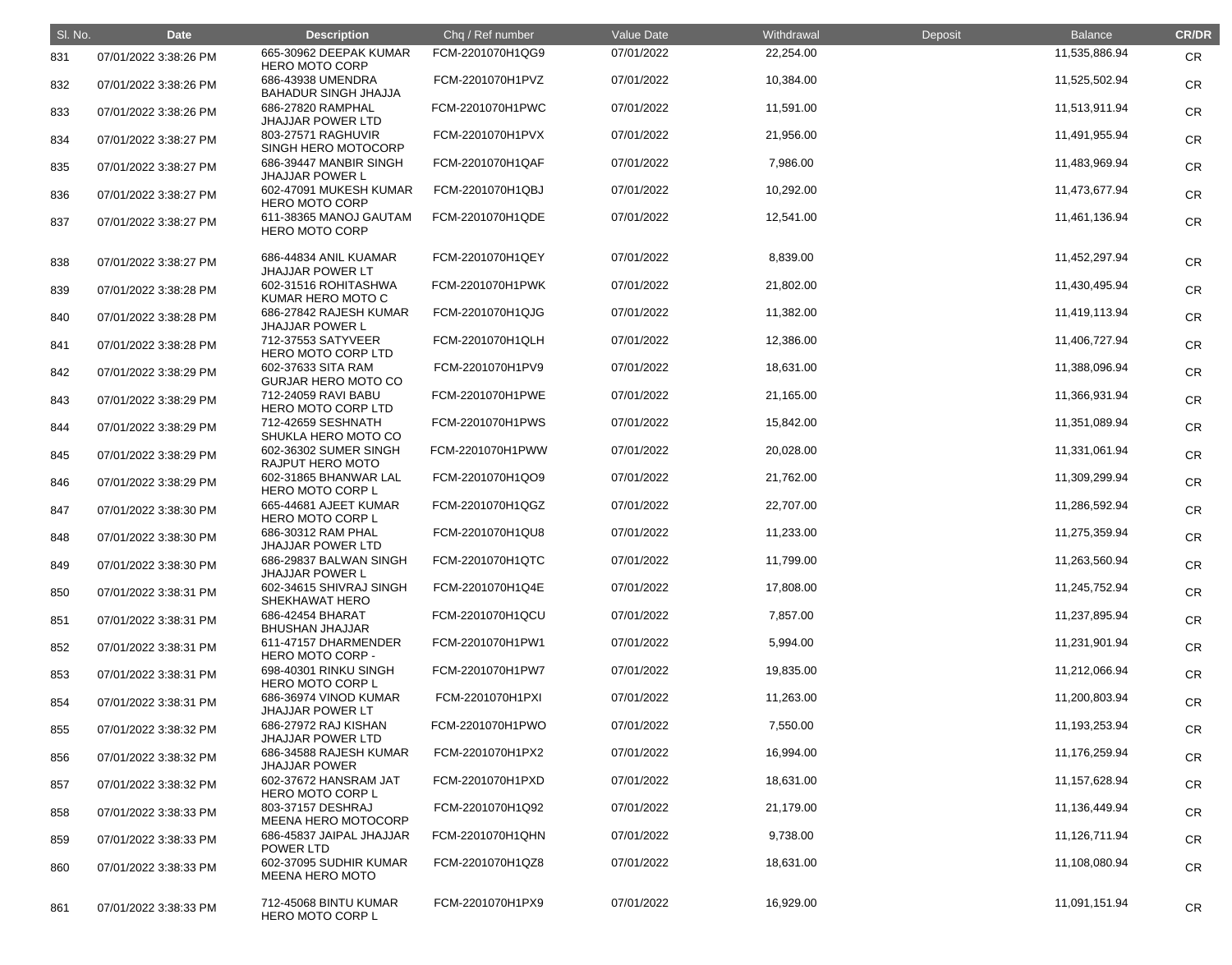| SI. No. | <b>Date</b>           | <b>Description</b>                               | Chq / Ref number | Value Date | Withdrawal | Deposit | <b>Balance</b> | <b>CR/DR</b> |
|---------|-----------------------|--------------------------------------------------|------------------|------------|------------|---------|----------------|--------------|
| 862     | 07/01/2022 3:38:33 PM | 712-44794 SUKHBIR SINGH<br><b>HERO MOTO CORP</b> | FCM-2201070H1R1L | 07/01/2022 | 14,460.00  |         | 11,076,691.94  | <b>CR</b>    |
| 863     | 07/01/2022 3:38:33 PM | 712-45289 TARA CHAND<br>HERO MOTO CORP LT        | FCM-2201070H1R3N | 07/01/2022 | 19,101.00  |         | 11,057,590.94  | <b>CR</b>    |
| 864     | 07/01/2022 3:38:34 PM | 602-29698 RAJENDRA<br>SINGH HERO MOTO COR        | FCM-2201070H1PW5 | 07/01/2022 | 17,808.00  |         | 11,039,782.94  | <b>CR</b>    |
| 865     | 07/01/2022 3:38:34 PM | 712-44693 SUNIL KUMAR<br><b>HERO MOTO CORP L</b> | FCM-2201070H1QVP | 07/01/2022 | 19,101.00  |         | 11,020,681.94  | <b>CR</b>    |
| 866     | 07/01/2022 3:38:34 PM | 602-37104 NAR SINGH<br>SHEKHAWAT HERO MOT        | FCM-2201070H1R0U | 07/01/2022 | 18,631.00  |         | 11,002,050.94  | <b>CR</b>    |
| 867     | 07/01/2022 3:38:34 PM | 602-37735 LALCHAND<br>YADAV HERO MOTO COR        | FCM-2201070H1R25 | 07/01/2022 | 17,808.00  |         | 10,984,242.94  | <b>CR</b>    |
| 868     | 07/01/2022 3:38:35 PM | 686-27886 SANJAY KUMAR<br><b>JHAJJAR POWER L</b> | FCM-2201070H1QMJ | 07/01/2022 | 11,583.00  |         | 10,972,659.94  | <b>CR</b>    |
| 869     | 07/01/2022 3:38:35 PM | 686-27874 SOMBIR SINGH<br><b>JHAJJAR POWER L</b> | FCM-2201070H1QM0 | 07/01/2022 | 11,019.00  |         | 10,961,640.94  | <b>CR</b>    |
| 870     | 07/01/2022 3:38:35 PM | 665-47185 RADHESHYAM<br>SAINI HERO MOTO C        | FCM-2201070H1PXK | 07/01/2022 | 10,660.00  |         | 10,950,980.94  | <b>CR</b>    |
| 871     | 07/01/2022 3:38:35 PM | 686-39448 PARMANAND<br><b>JHAJJAR POWER LTD</b>  | FCM-2201070H1R63 | 07/01/2022 | 11,823.00  |         | 10,939,157.94  | <b>CR</b>    |
| 872     | 07/01/2022 3:38:36 PM | 602-36836 DHARMVEER<br>JHOTWAL HERO MOTO         | FCM-2201070H1PWY | 07/01/2022 | 17,808.00  |         | 10,921,349.94  | <b>CR</b>    |
| 873     | 07/01/2022 3:38:36 PM | 602-39328 SUMER SINGH<br><b>HERO MOTO CORP L</b> | FCM-2201070H1PXO | 07/01/2022 | 21,762.00  |         | 10,899,587.94  | <b>CR</b>    |
| 874     | 07/01/2022 3:38:36 PM | 712-46900 RAMHET<br>RAJPOOT HERO MOTO            | FCM-2201070H1PXV | 07/01/2022 | 19,101.00  |         | 10,880,486.94  | <b>CR</b>    |
| 875     | 07/01/2022 3:38:37 PM | 602-31373 VEER SINGH<br>HERO MOTO CORP LT        | FCM-2201070H1PWG | 07/01/2022 | 17,880.00  |         | 10,862,606.94  | <b>CR</b>    |
| 876     | 07/01/2022 3:38:37 PM | 712-45679 VEERENDRA<br>SINGH HERO MOTO CO        | FCM-2201070H1PXT | 07/01/2022 | 13,769.00  |         | 10,848,837.94  | <b>CR</b>    |
| 877     | 07/01/2022 3:38:37 PM | 611-26360 NUR ISLAM<br>HERO MOTO CORP - D        | FCM-2201070H1R80 | 07/01/2022 | 10,900.00  |         | 10,837,937.94  | <b>CR</b>    |
| 878     | 07/01/2022 3:38:37 PM | 602-41843 SUMAN MEENA<br><b>HERO MOTO CORP L</b> | FCM-2201070H1PY7 | 07/01/2022 | 14,045.00  |         | 10,823,892.94  | <b>CR</b>    |
| 879     | 07/01/2022 3:38:38 PM | 602-37076 KALU RAM<br>GURJAR HERO MOTO C         | FCM-2201070H1QWO | 07/01/2022 | 17,808.00  |         | 10,806,084.94  | <b>CR</b>    |
| 880     | 07/01/2022 3:38:38 PM | 686-27778 SAMSHER<br>SINGH JHAJJAR POWER         | FCM-2201070H1R4I | 07/01/2022 | 8,092.00   |         | 10,797,992.94  | <b>CR</b>    |
| 881     | 07/01/2022 3:38:38 PM | 712-46888 NIRANJAN<br>KUMAR HERO MOTO COR        | FCM-2201070H1PYZ | 07/01/2022 | 18,410.00  |         | 10,779,582.94  | <b>CR</b>    |
| 882     | 07/01/2022 3:38:38 PM | 712-20965 RAM KARAN<br>HERO MOTO CORP LTD        | FCM-2201070H1Q0Y | 07/01/2022 | 19,304.00  |         | 10,760,278.94  | <b>CR</b>    |
| 883     | 07/01/2022 3:38:39 PM | 686-38561 RAKESH KUMAR<br><b>JHAJJAR POWER L</b> | FCM-2201070H1PXQ | 07/01/2022 | 10,132.00  |         | 10,750,146.94  | <b>CR</b>    |
| 884     | 07/01/2022 3:38:39 PM | 712-45683 VINOD KUMAR<br><b>HERO MOTO CORP L</b> | FCM-2201070H1R6A | 07/01/2022 | 19,101.00  |         | 10,731,045.94  | <b>CR</b>    |
| 885     | 07/01/2022 3:38:39 PM | 686-42279 KRISHAN<br><b>JHAJJAR POWER LTD</b>    | FCM-2201070H1R7N | 07/01/2022 | 8,631.00   |         | 10,722,414.94  | <b>CR</b>    |
| 886     | 07/01/2022 3:38:39 PM | 686-43835 VIJAY PAL<br><b>JHAJJAR POWER LTD</b>  | FCM-2201070H1PZ9 | 07/01/2022 | 13,082.00  |         | 10,709,332.94  | <b>CR</b>    |
| 887     | 07/01/2022 3:38:40 PM | 611-35507 TAPAS SHIT<br>HERO MOTO CORP -         | FCM-2201070H1R8L | 07/01/2022 | 12,468.00  |         | 10,696,864.94  | <b>CR</b>    |
| 888     | 07/01/2022 3:38:40 PM | 698-27577 ANANT PAL<br>HERO MOTO CORP LTD        | FCM-2201070H1Q07 | 07/01/2022 | 22,999.00  |         | 10,673,865.94  | <b>CR</b>    |
| 889     | 07/01/2022 3:38:40 PM | 602-31247 UNKAR LAL<br>MEENA HERO MOTO CO        | FCM-2201070H1Q1B | 07/01/2022 | 21,675.00  |         | 10,652,190.94  | <b>CR</b>    |
| 890     | 07/01/2022 3:38:41 PM | 686-44083 MAYARAM<br><b>JHAJJAR POWER LTD</b>    | FCM-2201070H1QED | 07/01/2022 | 11,878.00  |         | 10,640,312.94  | <b>CR</b>    |
| 891     | 07/01/2022 3:38:41 PM | 686-27881 MANGE RAM<br><b>JHAJJAR POWER LTD</b>  | FCM-2201070H1PWM | 07/01/2022 | 10,598.00  |         | 10,629,714.94  | <b>CR</b>    |
| 892     | 07/01/2022 3:38:41 PM | 602-30791 RAM NIWAS<br>HERO MOTO CORP LTD        | FCM-2201070H1R9X | 07/01/2022 | 20,894.00  |         | 10,608,820.94  | <b>CR</b>    |
| 893     | 07/01/2022 3:38:41 PM | 712-39296 HARI PRAKASH<br><b>HERO MOTO CORP</b>  | FCM-2201070H1Q2N | 07/01/2022 | 18,410.00  |         | 10,590,410.94  | <b>CR</b>    |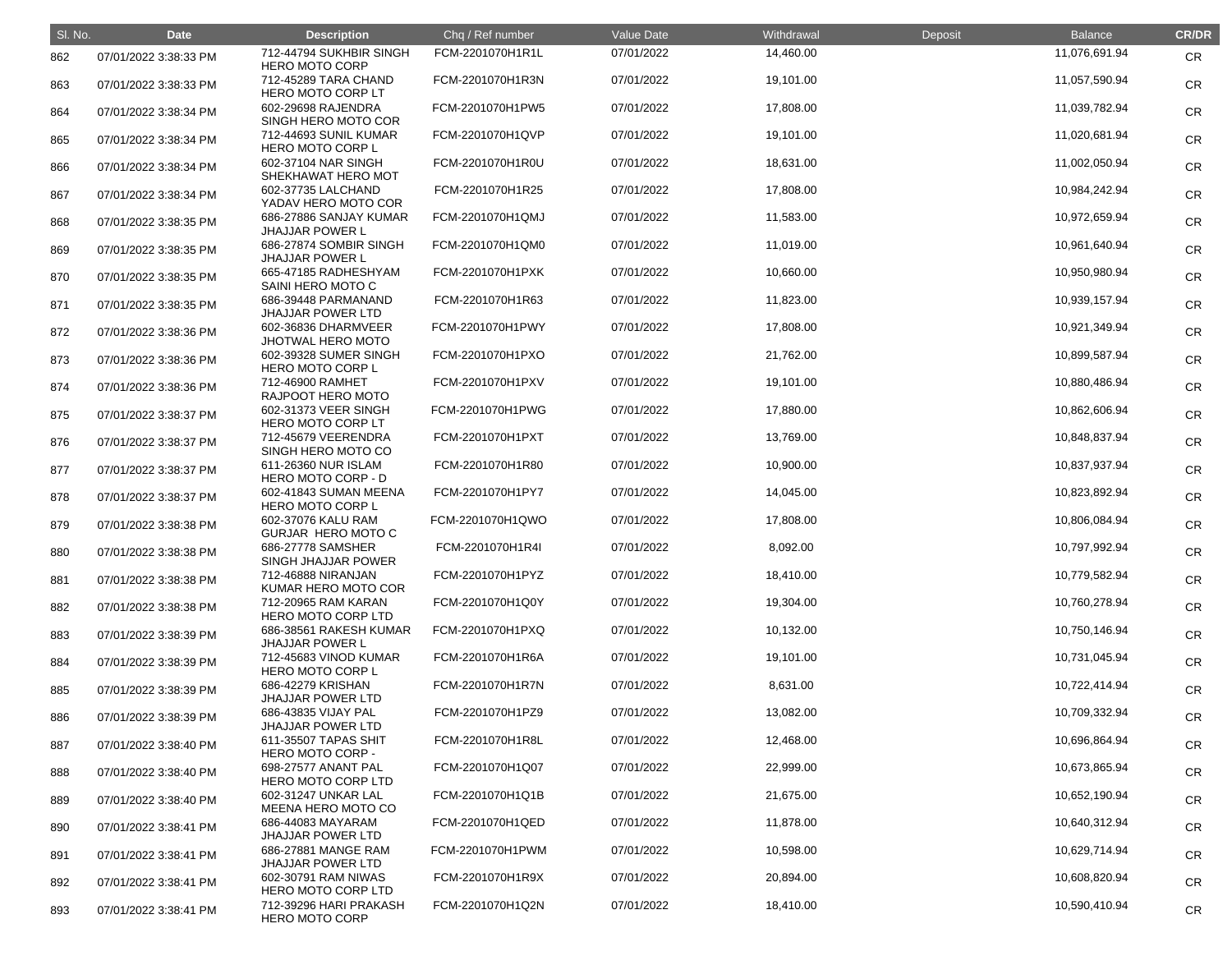| SI. No. | <b>Date</b>           | <b>Description</b>                               | Chq / Ref number | Value Date | Withdrawal | Deposit | <b>Balance</b> | <b>CR/DR</b> |
|---------|-----------------------|--------------------------------------------------|------------------|------------|------------|---------|----------------|--------------|
| 894     | 07/01/2022 3:38:42 PM | 686-27976 RAVINDER<br><b>JHAJJAR POWER LTD</b>   | FCM-2201070H1QQ8 | 07/01/2022 | 11,516.00  |         | 10,578,894.94  | <b>CR</b>    |
| 895     | 07/01/2022 3:38:42 PM | 665-27570 DESH RAJ HERO<br><b>MOTO CORP LTD</b>  | FCM-2201070H1R90 | 07/01/2022 | 23,073.00  |         | 10,555,821.94  | <b>CR</b>    |
| 896     | 07/01/2022 3:38:42 PM | 686-28876 RAM PHAL<br>SINGH JHAJJAR POWER        | FCM-2201070H1RBY | 07/01/2022 | 11,460.00  |         | 10,544,361.94  | <b>CR</b>    |
| 897     | 07/01/2022 3:38:42 PM | 712-41421 BETAL SINGH<br>YADAV HERO MOTO         | FCM-2201070H1Q3I | 07/01/2022 | 20,354.00  |         | 10,524,007.94  | <b>CR</b>    |
| 898     | 07/01/2022 3:38:43 PM | 904-34152 CHANDAN<br>SINGH DIFACTO ROBOT         | FCM-2201070H1PY0 | 07/01/2022 | 16,938.00  |         | 10,507,069.94  | <b>CR</b>    |
| 899     | 07/01/2022 3:38:43 PM | 602-31202 KOUSHAL YOGI<br><b>HERO MOTO CORP</b>  | FCM-2201070H1RAB | 07/01/2022 | 17,808.00  |         | 10,489,261.94  | <b>CR</b>    |
| 900     | 07/01/2022 3:38:43 PM | 602-35042 GUTYARI SINGH<br><b>HERO MOTO CORP</b> | FCM-2201070H1RBL | 07/01/2022 | 20,904.00  |         | 10,468,357.94  | <b>CR</b>    |
| 901     | 07/01/2022 3:38:44 PM | 602-35650 MANOJ KUMAR<br>SINGH HERO MOTO         | FCM-2201070H1PWU | 07/01/2022 | 11,600.00  |         | 10,456,757.94  | <b>CR</b>    |
| 902     | 07/01/2022 3:38:44 PM | 712-37090 JAGDISH KUMAR<br>SINGH HERO MOT        | FCM-2201070H1QL0 | 07/01/2022 | 16,929.00  |         | 10,439,828.94  | <b>CR</b>    |
| 903     | 07/01/2022 3:38:44 PM | 686-27785 JITENDER<br><b>JHAJJAR POWER LTD</b>   | FCM-2201070H1R5S | 07/01/2022 | 11,657.00  |         | 10,428,171.94  | <b>CR</b>    |
| 904     | 07/01/2022 3:38:44 PM | 602-35585 PRADEEP<br>KUMAR HERO MOTO CORP        | FCM-2201070H1Q4R | 07/01/2022 | 20,894.00  |         | 10,407,277.94  | <b>CR</b>    |
| 905     | 07/01/2022 3:38:44 PM | 712-43657 HUKAM CHAND<br>HERO MOTO CORP L        | FCM-2201070H1RD3 | 07/01/2022 | 15,151.00  |         | 10,392,126.94  | <b>CR</b>    |
| 906     | 07/01/2022 3:38:45 PM | 803-33471 HAPPY SALARIA<br><b>HERO MOTOCORP</b>  | FCM-2201070H1PXM | 07/01/2022 | 17,671.00  |         | 10,374,455.94  | <b>CR</b>    |
| 907     | 07/01/2022 3:38:45 PM | 908-33891 RATAN DEEP<br>SINGH JHAJJAR POW        | FCM-2201070H1R6M | 07/01/2022 | 16,577.00  |         | 10,357,878.94  | <b>CR</b>    |
| 908     | 07/01/2022 3:38:45 PM | 686-27814 RAJESH KUMAR<br><b>JHAJJAR POWER L</b> | FCM-2201070H1Q0P | 07/01/2022 | 11,306.00  |         | 10,346,572.94  | <b>CR</b>    |
| 909     | 07/01/2022 3:38:45 PM | 712-42551 POOJA SHARMA<br><b>HERO MOTO CORP</b>  | FCM-2201070H1RCG | 07/01/2022 | 18,425.00  |         | 10,328,147.94  | <b>CR</b>    |
| 910     | 07/01/2022 3:38:46 PM | 602-24241 KEWAL RAM<br>HERO MOTO CORP LTD        | FCM-2201070H1QFE | 07/01/2022 | 21,774.00  |         | 10,306,373.94  | <b>CR</b>    |
| 911     | 07/01/2022 3:38:46 PM | 686-27850 SATISH KUMAR<br><b>JHAJJAR POWER L</b> | FCM-2201070H1PWI | 07/01/2022 | 10,520.00  |         | 10,295,853.94  | <b>CR</b>    |
| 912     | 07/01/2022 3:38:46 PM | 712-32736 SANTOSH<br>KUMAR RAI HERO MOTO         | FCM-2201070H1Q15 | 07/01/2022 | 19,654.00  |         | 10,276,199.94  | <b>CR</b>    |
| 913     | 07/01/2022 3:38:46 PM | 712-44671 SWDESH BABU<br>YADAV HERO MOTO         | FCM-2201070H1REU | 07/01/2022 | 17,621.00  |         | 10,258,578.94  | <b>CR</b>    |
| 914     | 07/01/2022 3:38:47 PM | 712-44723 MANOJ SHORAN<br><b>HERO MOTO CORP</b>  | FCM-2201070H1PX0 | 07/01/2022 | 18,410.00  |         | 10,240,168.94  | <b>CR</b>    |
| 915     | 07/01/2022 3:38:47 PM | 686-27974 RAMESH KUMAR<br><b>JHAJJAR POWER L</b> | FCM-2201070H1RB6 | 07/01/2022 | 11,236.00  |         | 10,228,932.94  | <b>CR</b>    |
| 916     | 07/01/2022 3:38:47 PM | 602-33852 BHAWANI SINGH<br><b>HERO MOTO CORP</b> | FCM-2201070H1Q42 | 07/01/2022 | 21,555.00  |         | 10,207,377.94  | <b>CR</b>    |
| 917     | 07/01/2022 3:38:47 PM | 712-45273 AJAY KUMAR<br>HERO MOTO CORP LT        | FCM-2201070H1RH5 | 07/01/2022 | 15,842.00  |         | 10,191,535.94  | <b>CR</b>    |
| 918     | 07/01/2022 3:38:48 PM | 686-28230 SUNDER SINGH<br><b>JHAJJAR POWER L</b> | FCM-2201070H1PWQ | 07/01/2022 | 11,118.00  |         | 10,180,417.94  | <b>CR</b>    |
| 919     | 07/01/2022 3:38:48 PM | 686-27994 RAGHUVENDER<br>SINGH JHAJJAR PO        | FCM-2201070H1Q35 | 07/01/2022 | 11,292.00  |         | 10,169,125.94  | <b>CR</b>    |
| 920     | 07/01/2022 3:38:48 PM | 686-31055 DHARAMPAL<br><b>JHAJJAR POWER LTD</b>  | FCM-2201070H1RE5 | 07/01/2022 | 12,788.00  |         | 10,156,337.94  | <b>CR</b>    |
| 921     | 07/01/2022 3:38:48 PM | 602-37077 DHARMVEER<br>HERO MOTO CORP LTD        | FCM-2201070H1RFG | 07/01/2022 | 17,808.00  |         | 10,138,529.94  | <b>CR</b>    |
| 922     | 07/01/2022 3:38:48 PM | 602-37525 BHANWAR<br>SINGH HERO MOTO CORP        | FCM-2201070H1Q7K | 07/01/2022 | 18,631.00  |         | 10,119,898.94  | <b>CR</b>    |
| 923     | 07/01/2022 3:38:49 PM | 712-37155 DINESH KUMAR<br><b>HERO MOTO CORP</b>  | FCM-2201070H1RAQ | 07/01/2022 | 20,396.00  |         | 10,099,502.94  | <b>CR</b>    |
| 924     | 07/01/2022 3:38:49 PM | 686-32734 HARI PARSAD<br><b>JHAJJAR POWER LT</b> | FCM-2201070H1RGD | 07/01/2022 | 11,188.00  |         | 10,088,314.94  | <b>CR</b>    |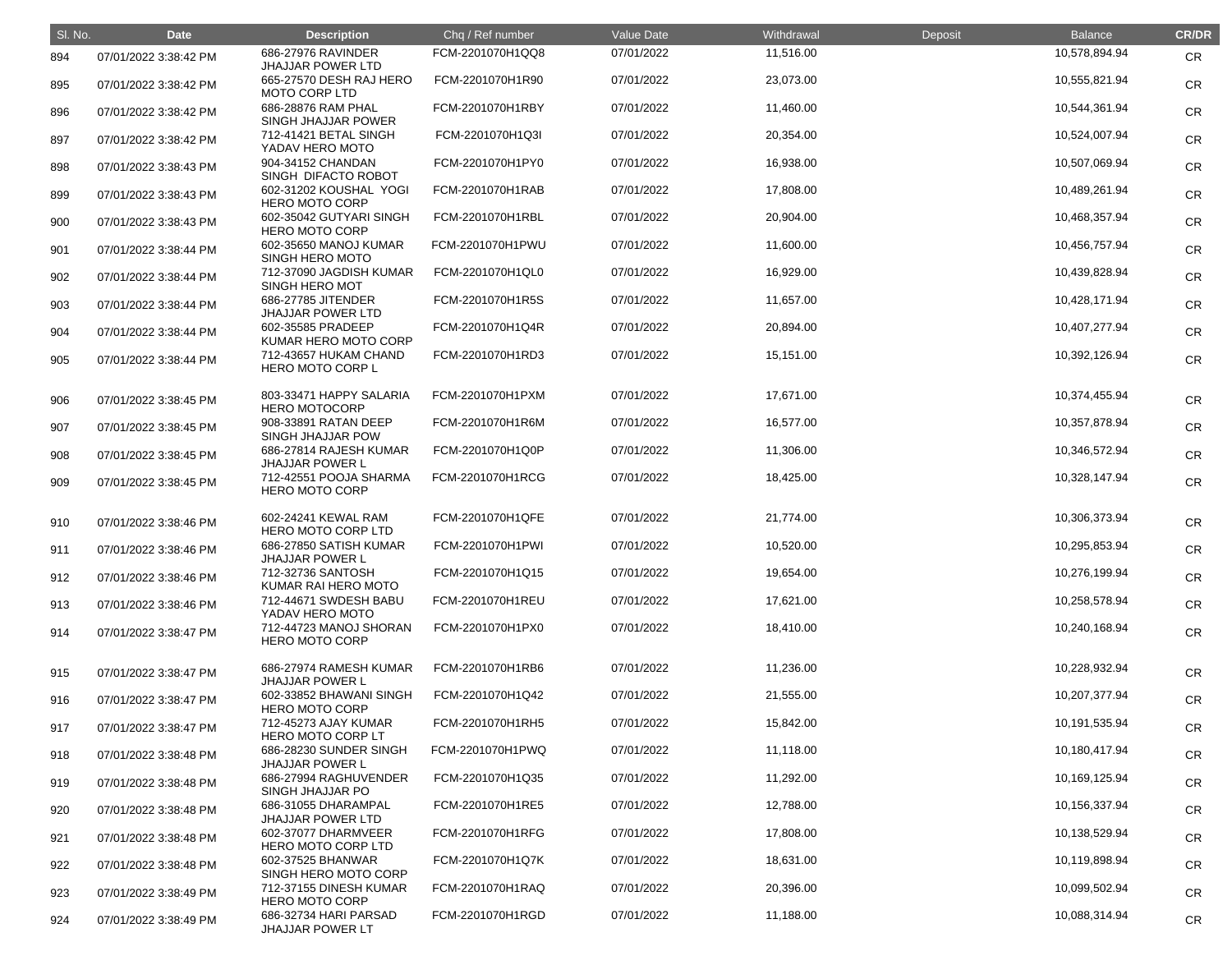| SI. No. | <b>Date</b>           | <b>Description</b>                               | Chq / Ref number | Value Date | Withdrawal | Deposit | <b>Balance</b> | <b>CR/DR</b> |
|---------|-----------------------|--------------------------------------------------|------------------|------------|------------|---------|----------------|--------------|
| 925     | 07/01/2022 3:38:49 PM | 712-45076 AMIT KUMAR<br>HERO MOTO CORP LT        | FCM-2201070H1RGP | 07/01/2022 | 19,101.00  |         | 10,069,213.94  | <b>CR</b>    |
| 926     | 07/01/2022 3:38:50 PM | 686-37250 BIKRAM SINGH<br><b>JHAJJAR POWER L</b> | FCM-2201070H1RGY | 07/01/2022 | 9,789.00   |         | 10,059,424.94  | <b>CR</b>    |
| 927     | 07/01/2022 3:38:50 PM | 908-43131 HEM NATH JHA<br><b>JHAJJAR POWER L</b> | FCM-2201070H1RIN | 07/01/2022 | 16,082.00  |         | 10,043,342.94  | <b>CR</b>    |
| 928     | 07/01/2022 3:38:50 PM | <b>REL 782-35715 AMRIT</b><br>SINGH NOV21 AG IND | FCM-2201070H1QB7 | 07/01/2022 | 16,429.00  |         | 10,026,913.94  | <b>CR</b>    |
| 929     | 07/01/2022 3:38:51 PM | 602-31662 LAXMI NARAYAN<br><b>HERO MOTO CORP</b> | FCM-2201070H1Q1W | 07/01/2022 | 20,894.00  |         | 10,006,019.94  | <b>CR</b>    |
| 930     | 07/01/2022 3:38:51 PM | 602-38850 SURENDER<br>SINGH HERO MOTO COR        | FCM-2201070H1Q9W | 07/01/2022 | 20,894.00  |         | 9,985,125.94   | <b>CR</b>    |
| 931     | 07/01/2022 3:38:51 PM | 602-38438 DEEPAK KUMAR<br><b>HERO MOTO CORP</b>  | FCM-2201070H1Q97 | 07/01/2022 | 17,808.00  |         | 9,967,317.94   | <b>CR</b>    |
| 932     | 07/01/2022 3:38:51 PM | 602-40916 SHIMBHU SINGH<br><b>HERO MOTO CORP</b> | FCM-2201070H1QA9 | 07/01/2022 | 21,774.00  |         | 9,945,543.94   | <b>CR</b>    |
| 933     | 07/01/2022 3:38:51 PM | 803-38578 ANIL KUMAR<br><b>HERO MOTOCORP LTD</b> | FCM-2201070H1RIA | 07/01/2022 | 21,179.00  |         | 9,924,364.94   | <b>CR</b>    |
| 934     | 07/01/2022 3:38:52 PM | 686-39450 PAWAN KUMAR<br><b>JHAJJAR POWER L</b>  | FCM-2201070H1QAK | 07/01/2022 | 11,836.00  |         | 9,912,528.94   | <b>CR</b>    |
| 935     | 07/01/2022 3:38:52 PM | 686-39645 DHARMENDER<br>KUMAR JHAJJAR PO         | FCM-2201070H1RJA | 07/01/2022 | 11,789.00  |         | 9,900,739.94   | <b>CR</b>    |
| 936     | 07/01/2022 3:38:52 PM | 712-47133 NEERAJ KUMAR<br><b>HERO MOTO CORP</b>  | FCM-2201070H1RKD | 07/01/2022 | 11,696.00  |         | 9,889,043.94   | <b>CR</b>    |
| 937     | 07/01/2022 3:38:52 PM | 686-46727 RAJESH KUMAR<br><b>JHAJJAR POWER</b>   | FCM-2201070H1RLF | 07/01/2022 | 11,564.00  |         | 9,877,479.94   | <b>CR</b>    |
| 938     | 07/01/2022 3:38:53 PM | 686-45879 RAHUL JHAJJAR<br>POWER LTD             | FCM-2201070H1PZG | 07/01/2022 | 8,505.00   |         | 9,868,974.94   | <b>CR</b>    |
| 939     | 07/01/2022 3:38:53 PM | 686-32175 MANDEEP<br><b>JHAJJAR POWER LTD</b>    | FCM-2201070H1Q63 | 07/01/2022 | 9,052.00   |         | 9,859,922.94   | <b>CR</b>    |
| 940     | 07/01/2022 3:38:53 PM | 611-43629 MANISH SINGH<br><b>HERO MOTO CORP</b>  | FCM-2201070H1RKO | 07/01/2022 | 12,196.00  |         | 9,847,726.94   | <b>CR</b>    |
| 941     | 07/01/2022 3:38:53 PM | 698-36222 LAKSHDEEP<br>SINGH HERO MOTO CO        | FCM-2201070H1QIA | 07/01/2022 | 21,424.00  |         | 9,826,302.94   | <b>CR</b>    |
| 942     | 07/01/2022 3:38:54 PM | 686-40754 KULDEEP<br>KUMAR JHAJJAR POWER         | FCM-2201070H1R7C | 07/01/2022 | 10,174.00  |         | 9,816,128.94   | CR           |
| 943     | 07/01/2022 3:38:54 PM | 712-46889 NARENDRA<br>KUMAR HERO MOTO COR        | FCM-2201070H1QBE | 07/01/2022 | 18,410.00  |         | 9,797,718.94   | <b>CR</b>    |
| 944     | 07/01/2022 3:38:54 PM | 602-47092 MUKESH KUMAR<br><b>GURJAR HERO MOT</b> | FCM-2201070H1QBV | 07/01/2022 | 10,511.00  |         | 9,787,207.94   | <b>CR</b>    |
| 945     | 07/01/2022 3:38:55 PM | 686-27782 BUDH RAM<br><b>JHAJJAR POWER LTD</b>   | FCM-2201070H1R53 | 07/01/2022 | 18,556.00  |         | 9,768,651.94   | <b>CR</b>    |
| 946     | 07/01/2022 3:38:55 PM | 712-39322 MAMTA SINGH<br>HERO MOTO CORP L        | FCM-2201070H1Q2X | 07/01/2022 | 18,469.00  |         | 9,750,182.94   | <b>CR</b>    |
| 947     | 07/01/2022 3:38:55 PM | 686-44844 SAHAJ RAM<br><b>JHAJJAR POWER LTD</b>  | FCM-2201070H1RKZ | 07/01/2022 | 14,884.00  |         | 9,735,298.94   | <b>CR</b>    |
| 948     | 07/01/2022 3:38:55 PM | 686-27964 SURENDER<br>KUMAR JHAJJAR POWER        | FCM-2201070H1QN2 | 07/01/2022 | 7,759.00   |         | 9,727,539.94   | <b>CR</b>    |
| 949     | 07/01/2022 3:38:56 PM | 686-32213 SUDHIR KUMAR<br><b>JHAJJAR POWER L</b> | FCM-2201070H1Q6I | 07/01/2022 | 8,115.00   |         | 9,719,424.94   | <b>CR</b>    |
| 950     | 07/01/2022 3:38:56 PM | 686-43946 RAMESH KUMAR<br><b>JHAJJAR POWER L</b> | FCM-2201070H1QDQ | 07/01/2022 | 7,656.00   |         | 9,711,768.94   | <b>CR</b>    |
| 951     | 07/01/2022 3:38:56 PM | 686-27826 ROHIT KUMAR<br><b>JHAJJAR POWER LT</b> | FCM-2201070H1RNT | 07/01/2022 | 8,136.00   |         | 9,703,632.94   | <b>CR</b>    |
| 952     | 07/01/2022 3:38:56 PM | 602-31537 SHIMBHOO<br>SINGH RATHORE HERO         | FCM-2201070H1RRI | 07/01/2022 | 18,631.00  |         | 9,685,001.94   | <b>CR</b>    |
| 953     | 07/01/2022 3:38:57 PM | 686-27789 RAJESH KUMAR<br><b>JHAJJAR POWER L</b> | FCM-2201070H1R9F | 07/01/2022 | 11,248.00  |         | 9,673,753.94   | <b>CR</b>    |
| 954     | 07/01/2022 3:38:57 PM | 686-37348 TULSI RAM<br><b>JHAJJAR POWER LTD</b>  | FCM-2201070H1Q8P | 07/01/2022 | 5,342.00   |         | 9,668,411.94   | <b>CR</b>    |
| 955     | 07/01/2022 3:38:57 PM | 602-39240 JAI SINGH HERO<br><b>MOTO CORP LTD</b> | FCM-2201070H1RHQ | 07/01/2022 | 22,704.00  |         | 9,645,707.94   | <b>CR</b>    |
| 956     | 07/01/2022 3:38:57 PM | 953-46231 JITENDRA<br>NATIONAL FIRE SCIEN        | FCM-2201070H1RJO | 07/01/2022 | 8,959.00   |         | 9,636,748.94   | <b>CR</b>    |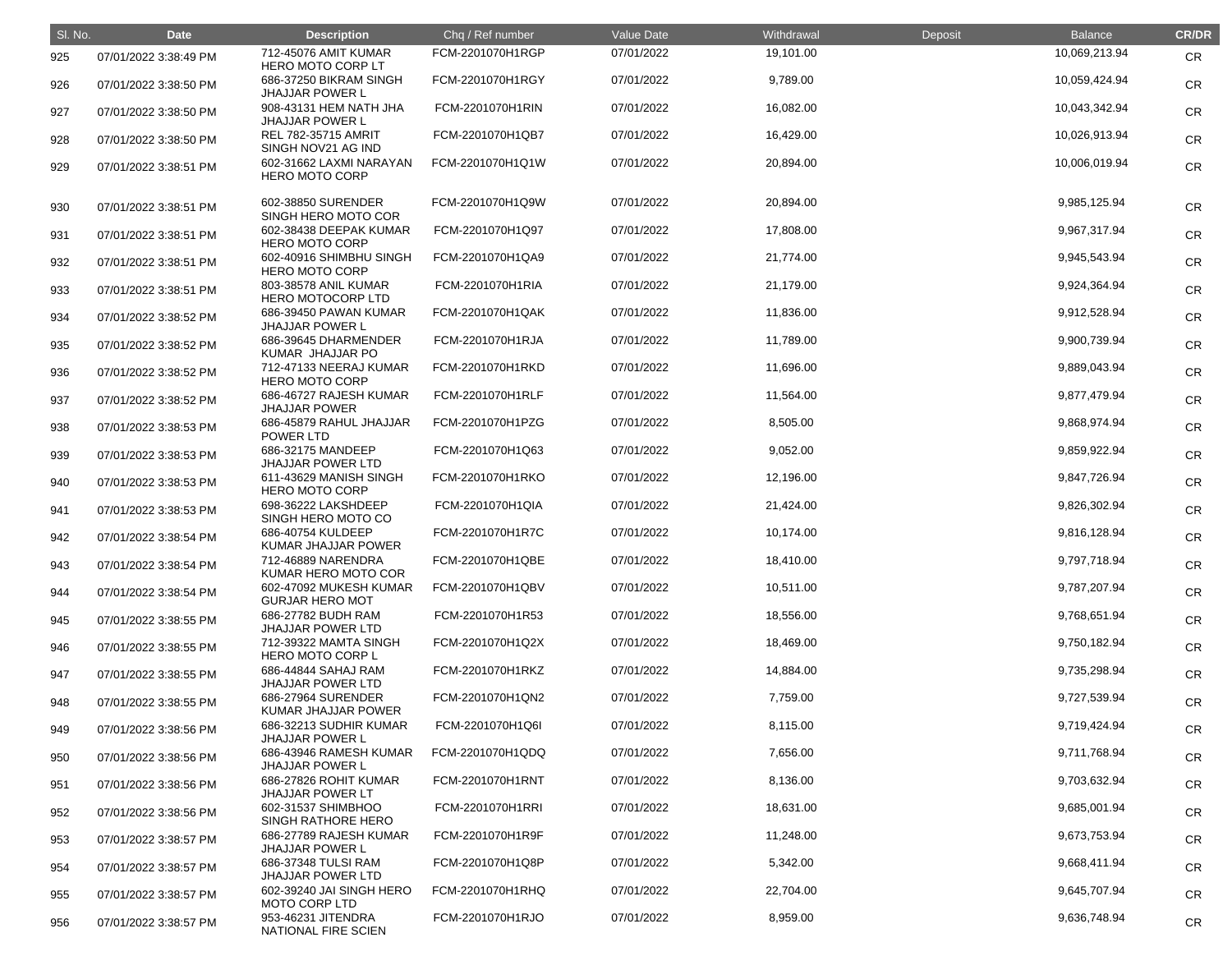| SI. No. | <b>Date</b>           | <b>Description</b>                                                     | Chq / Ref number | Value Date | Withdrawal | Deposit | <b>Balance</b> | <b>CR/DR</b> |
|---------|-----------------------|------------------------------------------------------------------------|------------------|------------|------------|---------|----------------|--------------|
| 957     | 07/01/2022 3:38:58 PM | <b>REL 130-42868 MAHESH</b><br>SINGH KUSHWAHA NO                       | FCM-2201070H1R6V | 07/01/2022 | 5,658.00   |         | 9,631,090.94   | <b>CR</b>    |
| 958     | 07/01/2022 3:38:58 PM | 602-36214 KAMALJEET<br>KAUR HERO MOTO COR                              | FCM-2201070H1RDT | 07/01/2022 | 17,808.00  |         | 9,613,282.94   | <b>CR</b>    |
| 959     | 07/01/2022 3:38:58 PM | 686-43823 SURINDER<br>KUMAR JHAJJAR POWER                              | FCM-2201070H1QD1 | 07/01/2022 | 10,697.00  |         | 9,602,585.94   | <b>CR</b>    |
| 960     | 07/01/2022 3:38:58 PM | 602-37098 ASHOK JAKHAR<br><b>HERO MOTO CORP</b>                        | FCM-2201070H1R01 | 07/01/2022 | 17,880.00  |         | 9,584,705.94   | <b>CR</b>    |
| 961     | 07/01/2022 3:38:59 PM | 712-44712 MAHENDER<br>KUMAR HERO MOTO COR                              | FCM-2201070H1RFX | 07/01/2022 | 18,410.00  |         | 9,566,295.94   | <b>CR</b>    |
| 962     | 07/01/2022 3:38:59 PM | 602-37091 ASHOK KUMAR<br><b>BHAURAYAT HERO M</b>                       | FCM-2201070H1QYB | 07/01/2022 | 18,463.00  |         | 9,547,832.94   | <b>CR</b>    |
| 963     | 07/01/2022 3:38:59 PM | 686-29853 KULDEEP SINGH<br><b>JHAJJAR POWER</b>                        | FCM-2201070H1RT2 | 07/01/2022 | 18,540.00  |         | 9,529,292.94   | <b>CR</b>    |
| 964     | 07/01/2022 3:38:59 PM | 686-40607 RAMPHAL<br><b>JHAJJAR POWER LTD</b>                          | FCM-2201070H1R76 | 07/01/2022 | 11,043.00  |         | 9,518,249.94   | <b>CR</b>    |
| 965     | 07/01/2022 3:39:00 PM | 712-40408 KISHAN LAL<br><b>HERO MOTO CORP LT</b>                       | FCM-2201070H1RRX | 07/01/2022 | 18,410.00  |         | 9,499,839.94   | <b>CR</b>    |
| 966     | 07/01/2022 3:39:00 PM | 712-44710 SACHIN KUMAR<br><b>HERO MOTO CORP</b>                        | FCM-2201070H1RUW | 07/01/2022 | 18,410.00  |         | 9,481,429.94   | <b>CR</b>    |
| 967     | 07/01/2022 3:39:00 PM | 602-37671 SANDESH<br>YADAV HERO MOTO CORP                              | FCM-2201070H1RXE | 07/01/2022 | 18,631.00  |         | 9,462,798.94   | <b>CR</b>    |
| 968     | 07/01/2022 3:39:01 PM | 686-28638 SUNIL KUMAR<br><b>JHAJJAR POWER LT</b>                       | FCM-2201070H1QR6 | 07/01/2022 | 11,500.00  |         | 9,451,298.94   | <b>CR</b>    |
| 969     | 07/01/2022 3:39:01 PM | 712-37829 BHOOP SINGH<br><b>HERO MOTO CORP L</b>                       | FCM-2201070H1RQZ | 07/01/2022 | 20,871.00  |         | 9,430,427.94   | <b>CR</b>    |
| 970     | 07/01/2022 3:39:01 PM | 712-44683 CHOTE LAL<br>HERO MOTO CORP LTD                              | FCM-2201070H1RUB | 07/01/2022 | 2,734.00   |         | 9,427,693.94   | <b>CR</b>    |
| 971     | 07/01/2022 3:39:01 PM | 686-35279 KULDEEP<br><b>JHAJJAR POWER LTD</b>                          | FCM-2201070H1RWP | 07/01/2022 | 10,181.00  |         | 9,417,512.94   | <b>CR</b>    |
| 972     | 07/01/2022 3:39:02 PM | 602-40949 SURESH CHAND<br>YOGI HERO MOTO                               | FCM-2201070H1QAT | 07/01/2022 | 20,906.00  |         | 9,396,606.94   | <b>CR</b>    |
| 973     | 07/01/2022 3:39:03 PM | 712-46891 NETRA PAL<br><b>HERO MOTO CORP LTD</b>                       | FCM-2201070H1RK1 | 07/01/2022 | 17,720.00  |         | 9,378,886.94   | <b>CR</b>    |
| 974     | 07/01/2022 3:39:04 PM | 686-27856 MANJEET<br><b>JHAJJAR POWER LTD</b>                          | FCM-2201070H1QJY | 07/01/2022 | 11,140.00  |         | 9,367,746.94   | <b>CR</b>    |
| 975     | 07/01/2022 3:39:04 PM | 602-31190 LOKESH KUMAR<br><b>BALAI HERO MOTO</b>                       | FCM-2201070H1RNG | 07/01/2022 | 17,808.00  |         | 9,349,938.94   | <b>CR</b>    |
| 976     | 07/01/2022 3:39:04 PM | 712-44713 KRISHAN<br>KUMAR HERO MOTO CORP                              | FCM-2201070H1RVH | 07/01/2022 | 17,720.00  |         | 9,332,218.94   | <b>CR</b>    |
| 977     | 07/01/2022 3:39:04 PM | 602-37079 BHARAT SINGH<br>NAGA HERO MOTO                               | FCM-2201070H1QXM | 07/01/2022 | 17,880.00  |         | 9,314,338.94   | <b>CR</b>    |
| 978     | 07/01/2022 3:39:04 PM | 712-46899 JITENDRA<br>SINGH HERO MOTO COR                              | FCM-2201070H1S0F | 07/01/2022 | 19,101.00  |         | 9,295,237.94   | <b>CR</b>    |
| 979     | 07/01/2022 3:39:05 PM | 602-35796 DHARMAVIR<br>SINGH HERO MOTO CO                              | FCM-2201070H1QUX | 07/01/2022 | 17,057.00  |         | 9,278,180.94   | <b>CR</b>    |
| 980     | 07/01/2022 3:39:05 PM | 712-45474 SONU YADAV<br>HERO MOTO CORP LT                              | FCM-2201070H1RZM | 07/01/2022 | 17,720.00  |         | 9,260,460.94   | <b>CR</b>    |
| 981     | 07/01/2022 3:39:05 PM | 803-43879 VIKRAM SINGH<br><b>HERO MOTOCORP L</b>                       | FCM-2201070H1S1Z | 07/01/2022 | 21,179.00  |         | 9,239,281.94   | <b>CR</b>    |
| 982     | 07/01/2022 3:39:06 PM | 712-44659 NIRMESH<br>KUMAR HERO MOTO CORP                              | FCM-2201070H1RTQ | 07/01/2022 | 18,410.00  |         | 9,220,871.94   | <b>CR</b>    |
| 983     | 07/01/2022 3:39:06 PM | 712-45114 GYAN SINGH<br>HERO MOTO CORP LT                              | FCM-2201070H1R2Y | 07/01/2022 | 19,101.00  |         | 9,201,770.94   | <b>CR</b>    |
| 984     | 07/01/2022 3:39:06 PM | 602-38511 SUNIL KUMAR<br>ARYA HERO MOTO C                              | FCM-2201070H1RY1 | 07/01/2022 | 17,880.00  |         | 9,183,890.94   | <b>CR</b>    |
| 985     | 07/01/2022 3:39:06 PM | 712-45698 KAPIL KUMAR                                                  | FCM-2201070H1S3Y | 07/01/2022 | 18,410.00  |         | 9,165,480.94   | <b>CR</b>    |
| 986     | 07/01/2022 3:39:07 PM | <b>HERO MOTO CORP L</b><br>602-37512 SANJAY KUMAR                      | FCM-2201070H1RW3 | 07/01/2022 | 18,631.00  |         | 9,146,849.94   | <b>CR</b>    |
| 987     | 07/01/2022 3:39:07 PM | <b>HERO MOTO CORP</b><br>686-40238 SUKHBIR SINGH                       | FCM-2201070H1S3M | 07/01/2022 | 17,310.00  |         | 9,129,539.94   | <b>CR</b>    |
| 988     | 07/01/2022 3:39:07 PM | <b>JHAJJAR POWER</b><br>686-27852 BABU LAL<br><b>JHAJJAR POWER LTD</b> | FCM-2201070H1RAK | 07/01/2022 | 10,689.00  |         | 9,118,850.94   | <b>CR</b>    |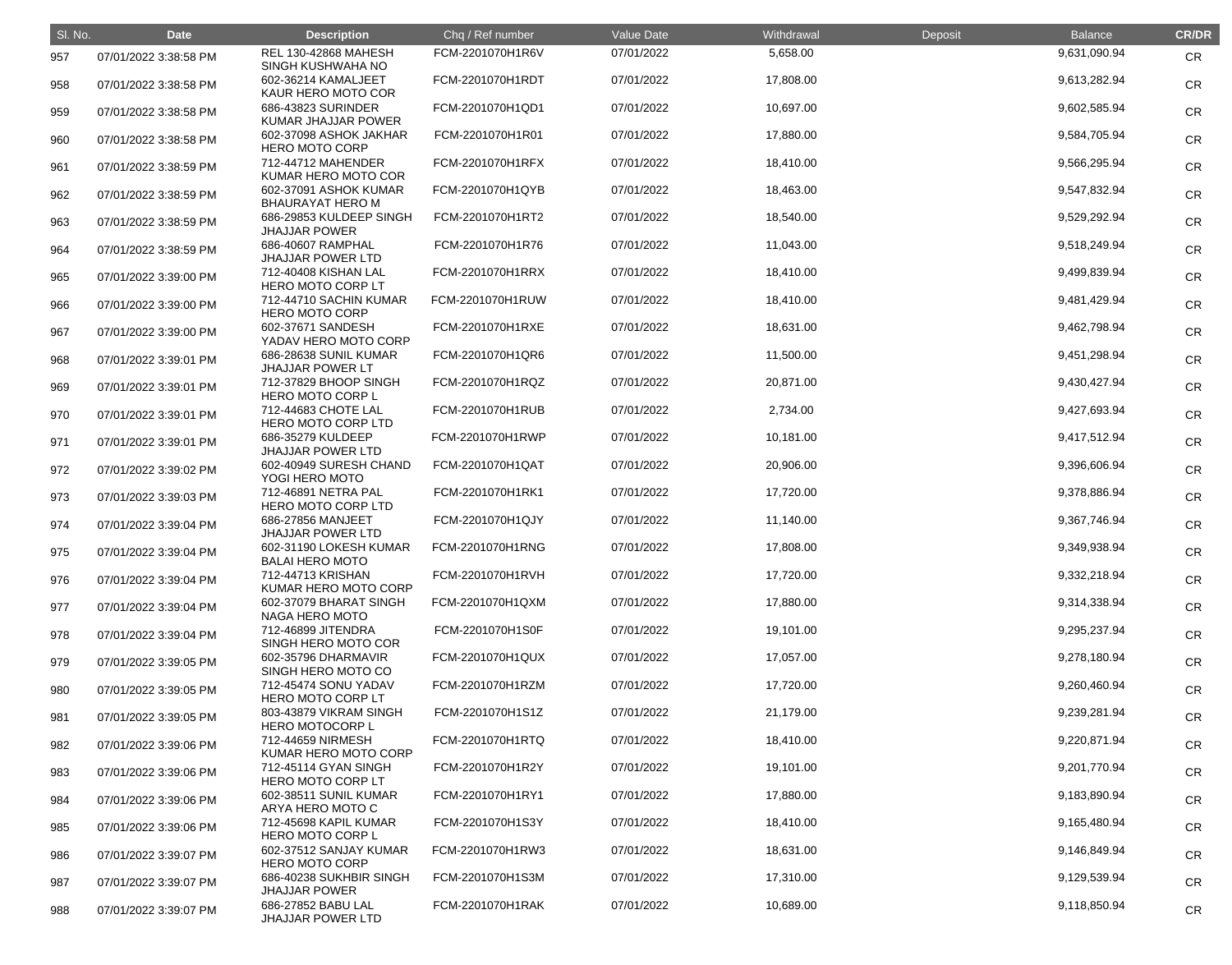| SI. No. | <b>Date</b>           | <b>Description</b>                                  | Chq / Ref number | Value Date | Withdrawal | Deposit | <b>Balance</b> | <b>CR/DR</b> |
|---------|-----------------------|-----------------------------------------------------|------------------|------------|------------|---------|----------------|--------------|
| 989     | 07/01/2022 3:39:08 PM | 686-38833 ANIL KUMAR<br><b>JHAJJAR POWER LT</b>     | FCM-2201070H1RYW | 07/01/2022 | 11,345.00  |         | 9,107,505.94   | <b>CR</b>    |
| 990     | 07/01/2022 3:39:08 PM | 602-42355 BHOLA SINGH<br>HERO MOTO CORP L           | FCM-2201070H1S2T | 07/01/2022 | 10,292.00  |         | 9,097,213.94   | <b>CR</b>    |
| 991     | 07/01/2022 3:39:08 PM | 712-46929 RAVINDER<br>SINGH HERO MOTO COR           | FCM-2201070H1S4K | 07/01/2022 | 18,410.00  |         | 9,078,803.94   | <b>CR</b>    |
| 992     | 07/01/2022 3:39:08 PM | 712-46894 NEERAJ<br>KUSHWAHA HERO MOTO              | FCM-2201070H1S6Y | 07/01/2022 | 18,410.00  |         | 9,060,393.94   | <b>CR</b>    |
| 993     | 07/01/2022 3:39:08 PM | CO<br>686-42280 PARDEEP<br>KUMAR JHAJJAR POWER      | FCM-2201070H1S62 | 07/01/2022 | 11,790.00  |         | 9,048,603.94   | <b>CR</b>    |
| 994     | 07/01/2022 3:39:09 PM | 712-36124 YOGENDRA<br>SINGH HERO MOTO COR           | FCM-2201070H1QKG | 07/01/2022 | 21,805.00  |         | 9,026,798.94   | <b>CR</b>    |
| 995     | 07/01/2022 3:39:09 PM | 803-31114 VIKRAM KUMAR<br>HERO MOTOCORP L           | FCM-2201070H1S7Y | 07/01/2022 | 21,179.00  |         | 9,005,619.94   | <b>CR</b>    |
| 996     | 07/01/2022 3:39:09 PM | 602-47205 DHAN SINGH<br>HERO MOTO CORP LT           | FCM-2201070H1S8N | 07/01/2022 | 4,233.00   |         | 9,001,386.94   | <b>CR</b>    |
| 997     | 07/01/2022 3:39:09 PM | 602-31720 SANDEEP HERO<br>MOTO CORP LTD,            | FCM-2201070H1SC6 | 07/01/2022 | 18,305.00  |         | 8,983,081.94   | <b>CR</b>    |
| 998     | 07/01/2022 3:39:10 PM | 712-29620 VIJAY KUMAR<br><b>HERO MOTO CORP L</b>    | FCM-2201070H1RPE | 07/01/2022 | 18,410.00  |         | 8,964,671.94   | <b>CR</b>    |
| 999     | 07/01/2022 3:39:10 PM | 686-43736 MAHENDER<br>SINGH JHAJJAR POWER           | FCM-2201070H1R8A | 07/01/2022 | 11,411.00  |         | 8,953,260.94   | <b>CR</b>    |
| 1000    | 07/01/2022 3:39:10 PM | 665-35468 JITENDRA<br>KUMAR NAGAR HERO MO           | FCM-2201070H1R99 | 07/01/2022 | 23,073.00  |         | 8,930,187.94   | <b>CR</b>    |
| 1001    | 07/01/2022 3:39:10 PM | 602-33671 MAN SINGH<br>HERO MOTO CORP LTD           | FCM-2201070H1RBD | 07/01/2022 | 21,762.00  |         | 8,908,425.94   | <b>CR</b>    |
| 1002    | 07/01/2022 3:39:11 PM | 686-41476 BALJIT JHAJJAR<br>POWER LTD               | FCM-2201070H1R7H | 07/01/2022 | 11,007.00  |         | 8,897,418.94   | <b>CR</b>    |
| 1003    | 07/01/2022 3:39:11 PM | 686-27794 MUNESH KUMAR<br><b>JHAJJAR POWER L</b>    | FCM-2201070H1SAF | 07/01/2022 | 11,431.00  |         | 8,885,987.94   | <b>CR</b>    |
| 1004    | 07/01/2022 3:39:11 PM | 686-27813 PAPPU BHAKAR<br><b>JHAJJAR POWER L</b>    | FCM-2201070H1SAU | 07/01/2022 | 10,427.00  |         | 8,875,560.94   | <b>CR</b>    |
| 1005    | 07/01/2022 3:39:11 PM | 686-27774 SATISH KUMAR<br><b>JHAJJAR POWER L</b>    | FCM-2201070H1SF4 | 07/01/2022 | 10,462.00  |         | 8,865,098.94   | <b>CR</b>    |
| 1006    | 07/01/2022 3:39:12 PM | 602-30793 OM BIR HERO<br>MOTO CORP LTD, K           | FCM-2201070H1QIR | 07/01/2022 | 20,038.00  |         | 8,845,060.94   | <b>CR</b>    |
| 1007    | 07/01/2022 3:39:12 PM | 686-30021 SATYABIR<br>SINGH JHAJJAR POWER           | FCM-2201070H1RC6 | 07/01/2022 | 10,151.00  |         | 8,834,909.94   | <b>CR</b>    |
| 1008    | 07/01/2022 3:39:12 PM | 602-36131 KAILASH CHAND<br>SEHARA HERO MO           | FCM-2201070H1RDF | 07/01/2022 | 21,802.00  |         | 8,813,107.94   | <b>CR</b>    |
| 1009    | 07/01/2022 3:39:13 PM | 686-27971 RAKESH KUMAR<br><b>JHAJJAR POWER L</b>    | FCM-2201070H1QNP | 07/01/2022 | 9,874.00   |         | 8,803,233.94   | <b>CR</b>    |
| 1010    | 07/01/2022 3:39:13 PM | 602-33568 UMRAO HERO<br>MOTO CORP LTD, KU           | FCM-2201070H1SD3 | 07/01/2022 | 20,028.00  |         | 8,783,205.94   | <b>CR</b>    |
| 1011    | 07/01/2022 3:39:13 PM | 686-31511 RANDHIR<br><b>JHAJJAR POWER LTD</b>       | FCM-2201070H1REG | 07/01/2022 | 11,341.00  |         | 8,771,864.94   | <b>CR</b>    |
| 1012    | 07/01/2022 3:39:13 PM | 712-44701 NEERAJ KUMAR<br><b>HERO MOTO CORP</b>     | FCM-2201070H1RF5 | 07/01/2022 | 19,101.00  |         | 8,752,763.94   | <b>CR</b>    |
| 1013    | 07/01/2022 3:39:13 PM | 602-35483 RAM BAHADUR<br><b>BHANDARI HERO MO</b>    | FCM-2201070H1SE7 | 07/01/2022 | 20,894.00  |         | 8,731,869.94   | <b>CR</b>    |
| 1014    | 07/01/2022 3:39:14 PM | 712-31336 VANSH<br>CHAUHAN HERO MOTO<br><b>CORP</b> | FCM-2201070H1RA6 | 07/01/2022 | 18,690.00  |         | 8,713,179.94   | <b>CR</b>    |
| 1015    | 07/01/2022 3:39:14 PM | 686-27863 PAWAN KUMAR<br><b>JHAJJAR POWER LT</b>    | FCM-2201070H1RAW | 07/01/2022 | 11,018.00  |         | 8,702,161.94   | <b>CR</b>    |
| 1016    | 07/01/2022 3:39:14 PM | 602-31866 MANGE RAM<br>HERO MOTO CORP LTD           | FCM-2201070H1SCO | 07/01/2022 | 22,574.00  |         | 8,679,587.94   | <b>CR</b>    |
| 1017    | 07/01/2022 3:39:14 PM | 712-42451 MANOJ KUMAR<br>HERO MOTO CORP L           | FCM-2201070H1SDR | 07/01/2022 | 19,101.00  |         | 8,660,486.94   | <b>CR</b>    |
| 1018    | 07/01/2022 3:39:15 PM | 602-34576 BALBIR SINGH<br><b>HERO MOTO CORP</b>     | FCM-2201070H1QSA | 07/01/2022 | 20,906.00  |         | 8,639,580.94   | <b>CR</b>    |
| 1019    | 07/01/2022 3:39:15 PM | 712-46911 ARUN KUMAR<br>HERO MOTO CORP LT           | FCM-2201070H1S1D | 07/01/2022 | 19,101.00  |         | 8,620,479.94   | <b>CR</b>    |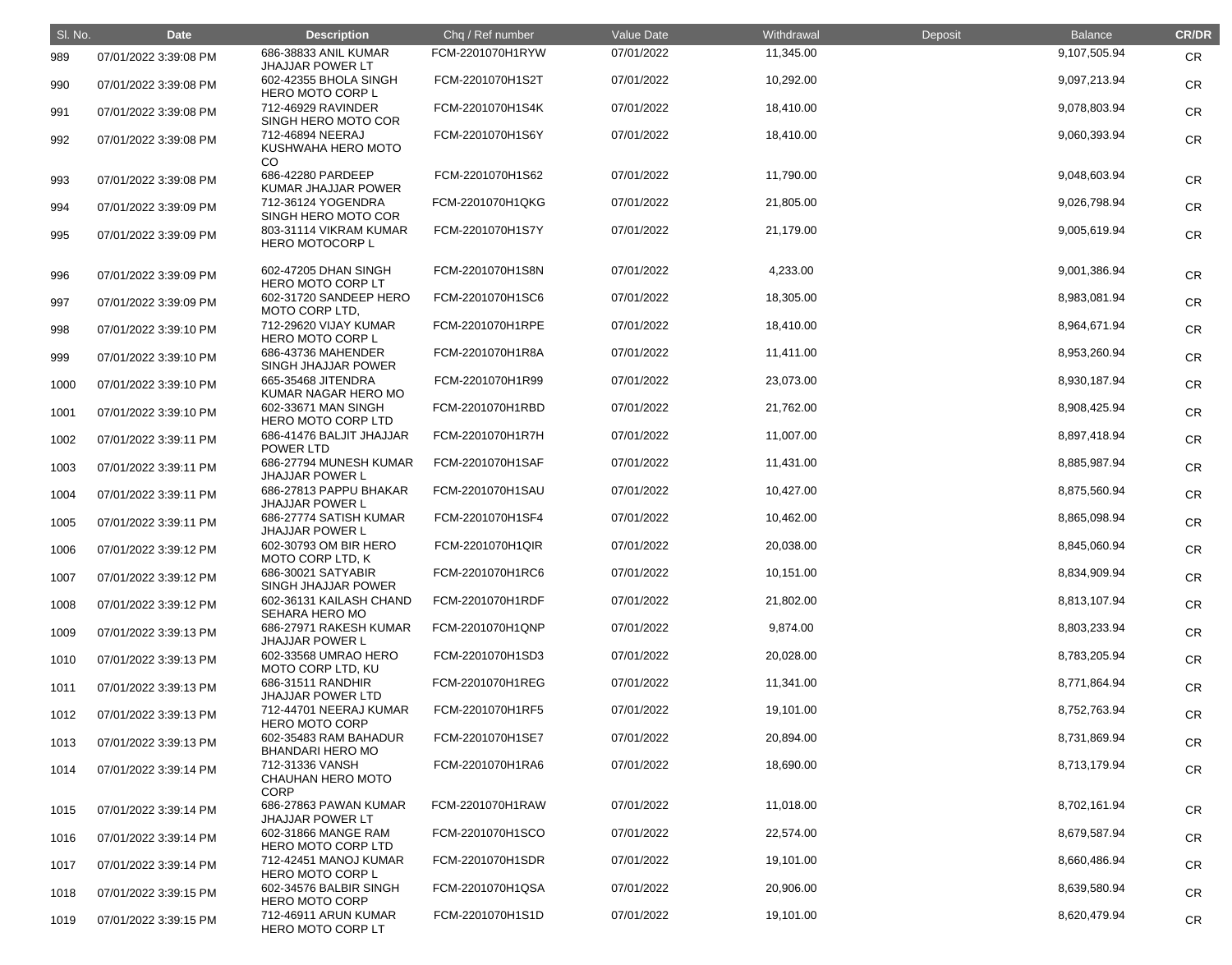| SI. No. | <b>Date</b>           | <b>Description</b>                                                    | Chq / Ref number | Value Date | Withdrawal | Deposit | <b>Balance</b> | <b>CR/DR</b> |
|---------|-----------------------|-----------------------------------------------------------------------|------------------|------------|------------|---------|----------------|--------------|
| 1020    | 07/01/2022 3:39:15 PM | 686-30930 BABULAL                                                     | FCM-2201070H1RDZ | 07/01/2022 | 11,380.00  |         | 8,609,099.94   | <b>CR</b>    |
| 1021    | 07/01/2022 3:39:15 PM | <b>JHAJJAR POWER LTD</b><br>712-45117 RAM MURTI<br>HERO MOTO CORP LTD | FCM-2201070H1RH0 | 07/01/2022 | 19,101.00  |         | 8,589,998.94   | <b>CR</b>    |
| 1022    | 07/01/2022 3:39:15 PM | 712-45696 SANDEEP<br>YADAV HERO MOTO CORP                             | FCM-2201070H1SFX | 07/01/2022 | 19,101.00  |         | 8,570,897.94   | <b>CR</b>    |
| 1023    | 07/01/2022 3:39:16 PM | 602-37632 VISHNU KUMAR<br>RAJPOOT HERO MO                             | FCM-2201070H1SEU | 07/01/2022 | 19,438.00  |         | 8,551,459.94   | <b>CR</b>    |
| 1024    | 07/01/2022 3:39:16 PM | 686-37059 VIKRAM SINGH<br><b>JHAJJAR POWER L</b>                      | FCM-2201070H1RGR | 07/01/2022 | 9,791.00   |         | 8,541,668.94   | <b>CR</b>    |
| 1025    | 07/01/2022 3:39:16 PM | 686-27781 DEVENDER<br><b>JHAJJAR POWER LTD</b>                        | FCM-2201070H1RH9 | 07/01/2022 | 9,482.00   |         | 8,532,186.94   | <b>CR</b>    |
| 1026    | 07/01/2022 3:39:16 PM | 803-30963 HAKIM SINGH<br><b>HERO MOTOCORP LT</b>                      | FCM-2201070H1SG9 | 07/01/2022 | 22,058.00  |         | 8,510,128.94   | <b>CR</b>    |
| 1027    | 07/01/2022 3:39:17 PM | 686-42282 NAVEEN<br><b>JHAJJAR POWER LTD</b>                          | FCM-2201070H1R7U | 07/01/2022 | 11,714.00  |         | 8,498,414.94   | <b>CR</b>    |
| 1028    | 07/01/2022 3:39:17 PM | 602-35151 OM PRAKASH<br><b>HERO MOTO CORP LT</b>                      | FCM-2201070H1RBS | 07/01/2022 | 21,762.00  |         | 8,476,652.94   | <b>CR</b>    |
| 1029    | 07/01/2022 3:39:17 PM | 602-37106 PHOOL CHAND<br><b>HERO MOTO CORP L</b>                      | FCM-2201070H1RG6 | 07/01/2022 | 18,463.00  |         | 8,458,189.94   | <b>CR</b>    |
| 1030    | 07/01/2022 3:39:17 PM | 908-16476 BINDER SINGH<br>NAGAR JHAJJAR P                             | FCM-2201070H1RIE | 07/01/2022 | 8,595.00   |         | 8,449,594.94   | <b>CR</b>    |
| 1031    | 07/01/2022 3:39:18 PM | 686-28340 RAM KUMAR<br><b>JHAJJAR POWER LTD</b>                       | FCM-2201070H1RSI | 07/01/2022 | 10,732.00  |         | 8,438,862.94   | <b>CR</b>    |
| 1032    | 07/01/2022 3:39:18 PM | 602-37084 MAHAVEER<br>SINGH HERO MOTO COR                             | FCM-2201070H1RFM | 07/01/2022 | 17,808.00  |         | 8,421,054.94   | <b>CR</b>    |
| 1033    | 07/01/2022 3:39:18 PM | 686-42157 SUMIT JHAJJAR<br>POWER LTD                                  | FCM-2201070H1SG3 | 07/01/2022 | 11,389.00  |         | 8,409,665.94   | <b>CR</b>    |
| 1034    | 07/01/2022 3:39:19 PM | 686-27797 SHRI KANT<br><b>JHAJJAR POWER LTD</b>                       | FCM-2201070H1R9K | 07/01/2022 | 10,132.00  |         | 8,399,533.94   | <b>CR</b>    |
| 1035    | 07/01/2022 3:39:19 PM | 908-45623 PRINCE KUMAR<br><b>JHAJJAR POWER L</b>                      | FCM-2201070H1S5D | 07/01/2022 | 15,462.00  |         | 8,384,071.94   | <b>CR</b>    |
| 1036    | 07/01/2022 3:39:19 PM | 803-34958 PANKAJ KUMAR<br><b>GOLA HERO MOTOC</b>                      | FCM-2201070H1RHI | 07/01/2022 | 21,956.00  |         | 8,362,115.94   | <b>CR</b>    |
| 1037    | 07/01/2022 3:39:19 PM | 611-37871 SHEELENDRA<br>YADAV HERO MOTO C                             | FCM-2201070H1RKI | 07/01/2022 | 12,541.00  |         | 8,349,574.94   | <b>CR</b>    |
| 1038    | 07/01/2022 3:39:20 PM | 665-34803 HARIPAL HERO<br><b>MOTO CORP LTD N</b>                      | FCM-2201070H1SA2 | 07/01/2022 | 21,508.00  |         | 8,328,066.94   | <b>CR</b>    |
| 1039    | 07/01/2022 3:39:20 PM | 611-42698 RABIUL ISLAM<br><b>HERO MOTO CORP</b>                       | FCM-2201070H1S92 | 07/01/2022 | 10,495.00  |         | 8,317,571.94   | <b>CR</b>    |
| 1040    | 07/01/2022 3:39:20 PM | 602-31020 RAMESH CHAND<br>YADAV HERO MOTO                             | FCM-2201070H1SBC | 07/01/2022 | 20,906.00  |         | 8,296,665.94   | <b>CR</b>    |
| 1041    | 07/01/2022 3:39:20 PM | 712-39353 SHIV DEVI HERO<br><b>MOTO CORP LTD</b>                      | FCM-2201070H1SBV | 07/01/2022 | 15,671.00  |         | 8,280,994.94   | <b>CR</b>    |
| 1042    | 07/01/2022 3:39:21 PM | 602-41010 BIRENDER<br>SINGH LAMBA HERO MO                             | FCM-2201070H1RIT | 07/01/2022 | 17,880.00  |         | 8,263,114.94   | <b>CR</b>    |
| 1043    | 07/01/2022 3:39:21 PM | 602-30404 RANDHEER<br>SINGH HERO MOTO COR                             | FCM-2201070H1SHT | 07/01/2022 | 21,538.00  |         | 8,241,576.94   | <b>CR</b>    |
| 1044    | 07/01/2022 3:39:21 PM | <b>VEN-LAKSHYA</b><br><b>ENTERPRISES</b>                              | FCM-2201070H1SGH | 07/01/2022 | 3,000.00   |         | 8,238,576.94   | <b>CR</b>    |
| 1045    | 07/01/2022 3:39:22 PM | 686-43947 BAJRANG LAL<br><b>JHAJJAR POWER LT</b>                      | FCM-2201070H1S9F | 07/01/2022 | 9,404.00   |         | 8,229,172.94   | <b>CR</b>    |
| 1046    | 07/01/2022 3:39:22 PM | 602-39028 JAIPAL SINGH<br><b>HERO MOTO CORP</b>                       | FCM-2201070H1SFE | 07/01/2022 | 10,423.00  |         | 8,218,749.94   | <b>CR</b>    |
| 1047    | 07/01/2022 3:39:22 PM | 602-31188 GANESH RAM<br>RAIDAS HERO MOTO                              | FCM-2201070H1RN5 | 07/01/2022 | 18,631.00  |         | 8,200,118.94   | <b>CR</b>    |
| 1048    | 07/01/2022 3:39:23 PM | 712-42640 RAKESH KUMAR<br><b>HERO MOTO CORP</b>                       | FCM-2201070H1RCV | 07/01/2022 | 19,101.00  |         | 8,181,017.94   | <b>CR</b>    |
| 1049    | 07/01/2022 3:39:23 PM | 686-34171 MANISH KUMAR<br><b>JHAJJAR POWER</b>                        | FCM-2201070H1RGI | 07/01/2022 | 8,924.00   |         | 8,172,093.94   | <b>CR</b>    |
| 1050    | 07/01/2022 3:39:23 PM | 686-42395 JITENDER<br><b>JHAJJAR POWER LTD</b>                        | FCM-2201070H1SGN | 07/01/2022 | 11,758.00  |         | 8,160,335.94   | <b>CR</b>    |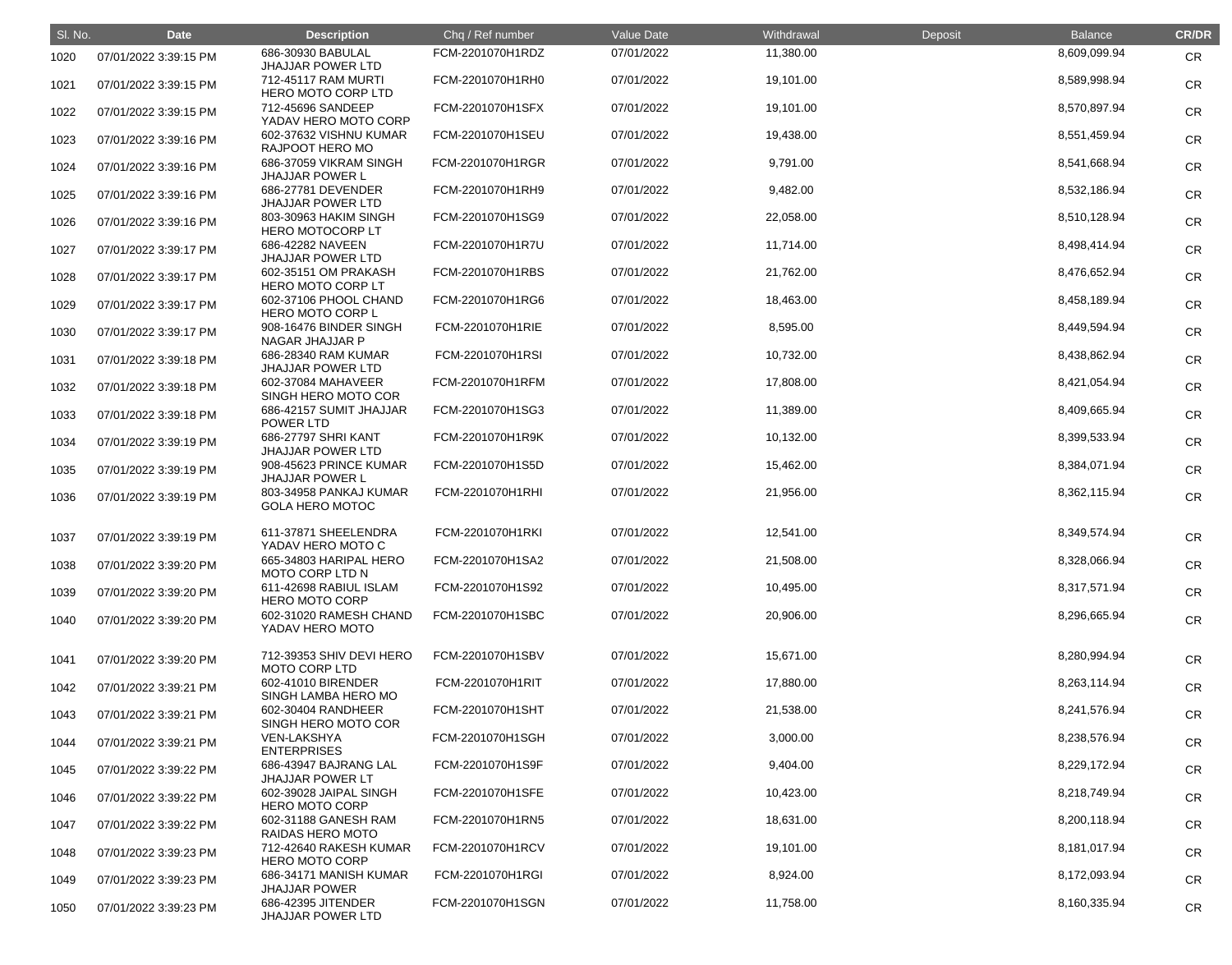| SI. No. | <b>Date</b>           | <b>Description</b>                               | Chq / Ref number | <b>Value Date</b> | Withdrawal | Deposit | <b>Balance</b> | <b>CR/DR</b> |
|---------|-----------------------|--------------------------------------------------|------------------|-------------------|------------|---------|----------------|--------------|
| 1051    | 07/01/2022 3:39:23 PM | 686-44042 SUSHMA DEVI<br><b>JHAJJAR POWER LT</b> | FCM-2201070H1RKV | 07/01/2022        | 10,816.00  |         | 8,149,519.94   | <b>CR</b>    |
| 1052    | 07/01/2022 3:39:23 PM | 686-46729 OM PRAKASH<br><b>JHAJJAR POWER LT</b>  | FCM-2201070H1RLX | 07/01/2022        | 400.00     |         | 8,149,119.94   | <b>CR</b>    |
| 1053    | 07/01/2022 3:39:24 PM | 686-45299 KULDEEP SINGH<br><b>JHAJJAR POWER</b>  | FCM-2201070H1R8R | 07/01/2022        | 15,596.00  |         | 8,133,523.94   | <b>CR</b>    |
| 1054    | 07/01/2022 3:39:24 PM | 686-27841 SATYAWAN<br><b>JHAJJAR POWER LTD</b>   | FCM-2201070H1SI7 | 07/01/2022        | 12,150.00  |         | 8,121,373.94   | <b>CR</b>    |
| 1055    | 07/01/2022 3:39:24 PM | 602-31218 NEELAM<br>KUMARI HERO MOTO             | FCM-2201070H1SIH | 07/01/2022        | 17,808.00  |         | 8,103,565.94   | <b>CR</b>    |
| 1056    | 07/01/2022 3:39:24 PM | 686-28348 NASEEB<br><b>JHAJJAR POWER LTD</b>     | FCM-2201070H1SJ5 | 07/01/2022        | 262.00     |         | 8,103,303.94   | <b>CR</b>    |
| 1057    | 07/01/2022 3:39:25 PM | 686-43939 PRADEEP<br>KUMAR SINGH JHAJJAR         | FCM-2201070H1SGS | 07/01/2022        | 6,487.00   |         | 8,096,816.94   | <b>CR</b>    |
| 1058    | 07/01/2022 3:39:25 PM | 686-46924 PRIYA JHAJJAR<br>POWER LTD             | FCM-2201070H1SHY | 07/01/2022        | 8,785.00   |         | 8,088,031.94   | <b>CR</b>    |
| 1059    | 07/01/2022 3:39:25 PM | 712-40011 RAM AWTAR<br>HERO MOTO CORP LTD        | FCM-2201070H1RRR | 07/01/2022        | 18,410.00  |         | 8,069,621.94   | <b>CR</b>    |
| 1060    | 07/01/2022 3:39:25 PM | 686-29483 BHUPENDER<br>KUMAR JHAJJAR POWE        | FCM-2201070H1RSU | 07/01/2022        | 10,700.00  |         | 8,058,921.94   | <b>CR</b>    |
| 1061    | 07/01/2022 3:39:26 PM | 686-44943 KIRAN JHAJJAR<br><b>POWER LTD</b>      | FCM-2201070H1SGY | 07/01/2022        | 9,553.00   |         | 8,049,368.94   | <b>CR</b>    |
| 1062    | 07/01/2022 3:39:26 PM | 602-25284 PRAKASH SINGH<br><b>HERO MOTO CORP</b> | FCM-2201070H1SH8 | 07/01/2022        | 17,808.00  |         | 8,031,560.94   | <b>CR</b>    |
| 1063    | 07/01/2022 3:39:26 PM | 712-42383 PUSHPA<br>KUMARI HERO MOTO             | FCM-2201070H1SJB | 07/01/2022        | 18,804.00  |         | 8,012,756.94   | <b>CR</b>    |
| 1064    | 07/01/2022 3:39:26 PM | 602-37081 RATIRAM GUJAR<br><b>HERO MOTO COR</b>  | FCM-2201070H1SKF | 07/01/2022        | 17,880.00  |         | 7,994,876.94   | <b>CR</b>    |
| 1065    | 07/01/2022 3:39:27 PM | 908-37885 SHIV KUMAR<br>PANDEY JHAJJAR PO        | FCM-2201070H1SFQ | 07/01/2022        | 591.00     |         | 7,994,285.94   | <b>CR</b>    |
| 1066    | 07/01/2022 3:39:27 PM | 686-28893 SANT RAJ<br><b>JHAJJAR POWER LTD</b>   | FCM-2201070H1SJK | 07/01/2022        | 11,690.00  |         | 7,982,595.94   | <b>CR</b>    |
| 1067    | 07/01/2022 3:39:27 PM | 602-35184 KAMLESH<br>KUMAR MEENA HERO MOT        | FCM-2201070H1SJS | 07/01/2022        | 17,057.00  |         | 7,965,538.94   | <b>CR</b>    |
| 1068    | 07/01/2022 3:39:27 PM | 712-44704 MANOJ KUMAR<br>HERO MOTO CORP L        | FCM-2201070H1RUL | 07/01/2022        | 19,101.00  |         | 7,946,437.94   | <b>CR</b>    |
| 1069    | 07/01/2022 3:39:28 PM | 712-46892 KHEMCHAND<br>KUSHWAHA HERO MOTO        | FCM-2201070H1RK7 | 07/01/2022        | 19,101.00  |         | 7,927,336.94   | <b>CR</b>    |
| 1070    | 07/01/2022 3:39:28 PM | 602-27231 BHOORA HERO<br>MOTO CORP LTD, K        | FCM-2201070H1RL2 | 07/01/2022        | 17,808.00  |         | 7,909,528.94   | CR           |
| 1071    | 07/01/2022 3:39:28 PM | 686-31836 SATYVINDER<br>JHAJJAR POWER LTD        | FCM-2201070H1SKN | 07/01/2022        | 11,842.00  |         | 7,897,686.94   | CR           |
| 1072    | 07/01/2022 3:39:28 PM | 686-32140 VIJAY PAL<br><b>JHAJJAR POWER LTD</b>  | FCM-2201070H1SKW | 07/01/2022        | 11,779.00  |         | 7,885,907.94   | <b>CR</b>    |
| 1073    | 07/01/2022 3:39:28 PM | 712-45099 VIJAY BAHADUR<br><b>HERO MOTO CORP</b> | FCM-2201070H1SM7 | 07/01/2022        | 18,410.00  |         | 7,867,497.94   | <b>CR</b>    |
| 1074    | 07/01/2022 3:39:29 PM | 602-31719 RAJESH HERO<br>MOTO CORP LTD, K        | FCM-2201070H1RS7 | 07/01/2022        | 17,880.00  |         | 7,849,617.94   | <b>CR</b>    |
| 1075    | 07/01/2022 3:39:29 PM | 686-30831 DEVENDER<br><b>JHAJJAR POWER LTD</b>   | FCM-2201070H1RU1 | 07/01/2022        | 11,429.00  |         | 7,838,188.94   | <b>CR</b>    |
| 1076    | 07/01/2022 3:39:29 PM | 803-37521 VIJENDER<br>SINGH NARUKA HERO M        | FCM-2201070H1SMT | 07/01/2022        | 22,058.00  |         | 7,816,130.94   | <b>CR</b>    |
| 1077    | 07/01/2022 3:39:30 PM | 686-27838 SAJJAN SINGH<br><b>JHAJJAR POWER L</b> | FCM-2201070H1RO5 | 07/01/2022        | 11,898.00  |         | 7,804,232.94   | <b>CR</b>    |
| 1078    | 07/01/2022 3:39:30 PM | 686-27843 MOHAN<br>SHARMA JHAJJAR POWER          | FCM-2201070H1ROK | 07/01/2022        | 11,681.00  |         | 7,792,551.94   | <b>CR</b>    |
| 1079    | 07/01/2022 3:39:30 PM | 602-37513 SUNIL KUMAR<br>DHABAS HERO MOTO        | FCM-2201070H1RWD | 07/01/2022        | 17,808.00  |         | 7,774,743.94   | <b>CR</b>    |
| 1080    | 07/01/2022 3:39:30 PM | 803-36418 LALIT DIXIT<br><b>HERO MOTOCORP LT</b> | FCM-2201070H1RXN | 07/01/2022        | 18,059.00  |         | 7,756,684.94   | <b>CR</b>    |
| 1081    | 07/01/2022 3:39:31 PM | 686-27839 CHANDBIR<br><b>JHAJJAR POWER LTD</b>   | FCM-2201070H1ROD | 07/01/2022        | 8,128.00   |         | 7,748,556.94   | <b>CR</b>    |
| 1082    | 07/01/2022 3:39:31 PM | 712-14891 MOHAN SINGH<br>HERO MOTO CORP L        | FCM-2201070H1RP1 | 07/01/2022        | 19,813.00  |         | 7,728,743.94   | <b>CR</b>    |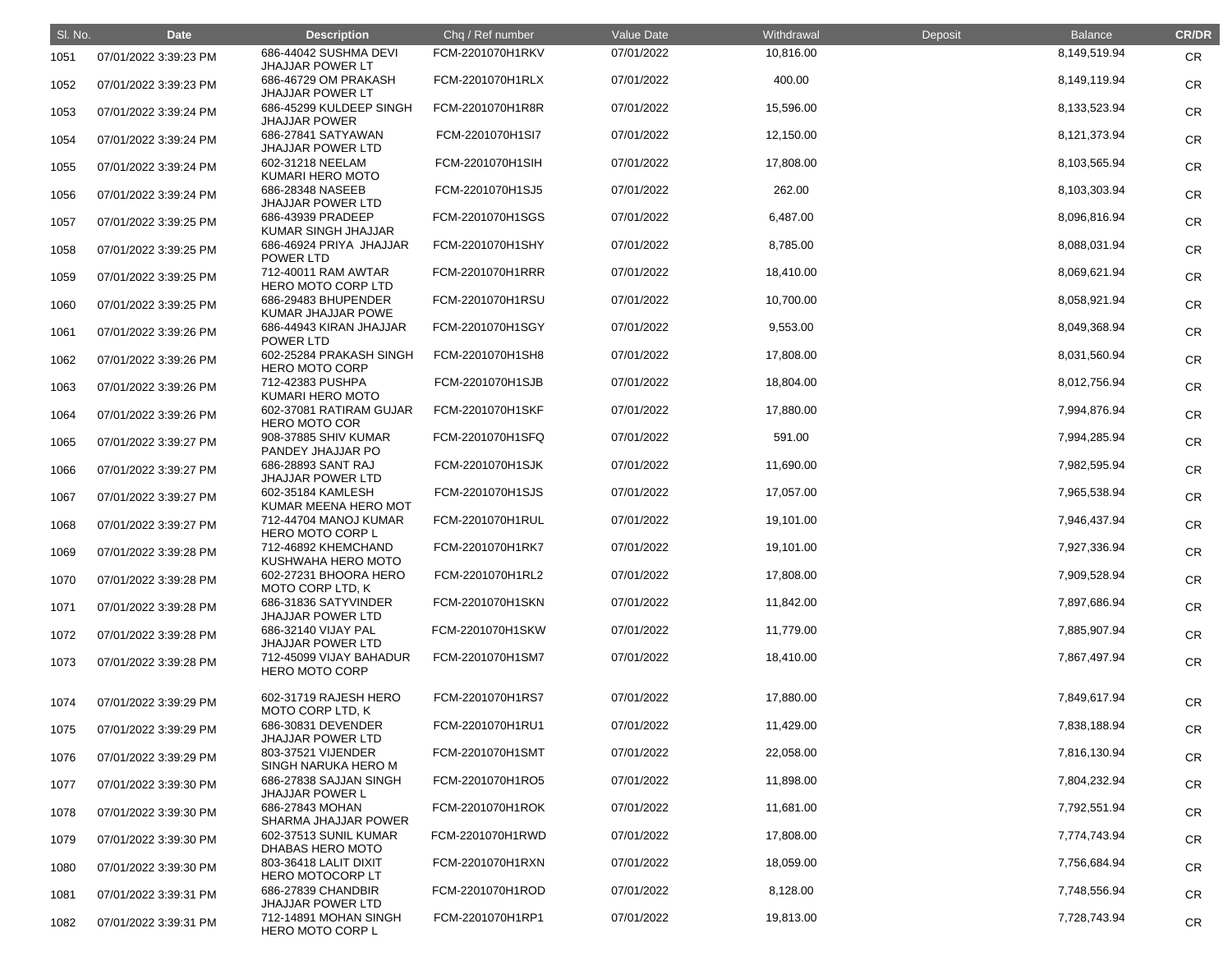| SI. No. | <b>Date</b>           | <b>Description</b>                               | Chq / Ref number | Value Date | Withdrawal | Deposit | <b>Balance</b> | <b>CR/DR</b> |
|---------|-----------------------|--------------------------------------------------|------------------|------------|------------|---------|----------------|--------------|
| 1083    | 07/01/2022 3:39:31 PM | 686-39419 SURESH KUMAR<br><b>JHAJJAR POWER L</b> | FCM-2201070H1SN3 | 07/01/2022 | 10,842.00  |         | 7,717,901.94   | <b>CR</b>    |
| 1084    | 07/01/2022 3:39:31 PM | 686-31775 SANDEEP<br><b>KUMAR JHAJJAR POWER</b>  | FCM-2201070H1RV6 | 07/01/2022 | 11,263.00  |         | 7,706,638.94   | <b>CR</b>    |
| 1085    | 07/01/2022 3:39:31 PM | 712-45682 SURENDER<br>HERO MOTO CORP LTD         | FCM-2201070H1RZZ | 07/01/2022 | 19,101.00  |         | 7,687,537.94   | <b>CR</b>    |
| 1086    | 07/01/2022 3:39:32 PM | 712-44722 PRASHANT<br>SINGH HERO MOTO COR        | FCM-2201070H1SEJ | 07/01/2022 | 15,842.00  |         | 7,671,695.94   | <b>CR</b>    |
| 1087    | 07/01/2022 3:39:32 PM | 712-44715 KARAMBIR<br>SINGH HERO MOTO COR        | FCM-2201070H1SL4 | 07/01/2022 | 18,410.00  |         | 7,653,285.94   | <b>CR</b>    |
| 1088    | 07/01/2022 3:39:32 PM | 712-44740 KRISHAN<br>KUMAR HERO MOTO CORP        | FCM-2201070H1SLH | 07/01/2022 | 18,410.00  |         | 7,634,875.94   | <b>CR</b>    |
| 1089    | 07/01/2022 3:39:32 PM | 602-44670 VINOD KUMAR<br><b>SHARMA HERO MOTO</b> | FCM-2201070H1SNC | 07/01/2022 | 21,802.00  |         | 7,613,073.94   | <b>CR</b>    |
| 1090    | 07/01/2022 3:39:33 PM | 999-43343 HARIJAN<br>ASHISH HERO MOTO COR        | FCM-2201070H1RJT | 07/01/2022 | 8,675.00   |         | 7,604,398.94   | <b>CR</b>    |
| 1091    | 07/01/2022 3:39:33 PM | 712-43643 NANHU KUMAR<br><b>MISRA HERO MOTO</b>  | FCM-2201070H1RTF | 07/01/2022 | 15,151.00  |         | 7,589,247.94   | <b>CR</b>    |
| 1092    | 07/01/2022 3:39:33 PM | 712-45267 SAHIL KUMAR<br><b>HERO MOTO CORP L</b> | FCM-2201070H1SMI | 07/01/2022 | 17,621.00  |         | 7,571,626.94   | <b>CR</b>    |
| 1093    | 07/01/2022 3:39:33 PM | 602-41752 MANJU KUMARI<br><b>HERO MOTO CORP</b>  | FCM-2201070H1S2I | 07/01/2022 | 17,808.00  |         | 7,553,818.94   | <b>CR</b>    |
| 1094    | 07/01/2022 3:39:34 PM | 686-39846 SANDEEP<br>KUMAR JHAJJAR POWER         | FCM-2201070H1SNO | 07/01/2022 | 10,554.00  |         | 7,543,264.94   | <b>CR</b>    |
| 1095    | 07/01/2022 3:39:34 PM | 712-45061 SATVEER SINGH<br><b>HERO MOTO CORP</b> | FCM-2201070H1RX2 | 07/01/2022 | 10,318.00  |         | 7,532,946.94   | <b>CR</b>    |
| 1096    | 07/01/2022 3:39:34 PM | 602-46715 DALIP SINGH<br>HERO MOTO CORP L        | FCM-2201070H1S35 | 07/01/2022 | 20,794.00  |         | 7,512,152.94   | <b>CR</b>    |
| 1097    | 07/01/2022 3:39:35 PM | 712-45098 DULI CHAND<br><b>HERO MOTO CORP LT</b> | FCM-2201070H1SLV | 07/01/2022 | 17,720.00  |         | 7,494,432.94   | <b>CR</b>    |
| 1098    | 07/01/2022 3:39:35 PM | 602-37142 SANDEEP<br>KUMAR HERO MOTO CORP        | FCM-2201070H1RVT | 07/01/2022 | 18,631.00  |         | 7,475,801.94   | <b>CR</b>    |
| 1099    | 07/01/2022 3:39:35 PM | 712-45437 AMRESH YADAV<br><b>HERO MOTO CORP</b>  | FCM-2201070H1RZB | 07/01/2022 | 19,101.00  |         | 7,456,700.94   | <b>CR</b>    |
| 1100    | 07/01/2022 3:39:35 PM | 712-46936 AMAR PRASAD<br><b>HERO MOTO CORP L</b> | FCM-2201070H1S50 | 07/01/2022 | 6,182.00   |         | 7,450,518.94   | <b>CR</b>    |
| 1101    | 07/01/2022 3:39:36 PM | 686-30478 KULDEEP<br><b>JHAJJAR POWER LTD</b>    | FCM-2201070H1SK9 | 07/01/2022 | 11,091.00  |         | 7,439,427.94   | <b>CR</b>    |
| 1102    | 07/01/2022 3:39:36 PM | 712-46904 HRISHIKESH<br>RAJPUT HERO MOTO         | FCM-2201070H1S0U | 07/01/2022 | 19,101.00  |         | 7,420,326.94   | <b>CR</b>    |
| 1103    | 07/01/2022 3:39:36 PM | 712-46923 RAJESH KUMAR<br>YADAV HERO MOTO        | FCM-2201070H1S4A | 07/01/2022 | 19,101.00  |         | 7,401,225.94   | <b>CR</b>    |
| 1104    | 07/01/2022 3:39:36 PM | 712-46890 VIKAS YADAV<br>HERO MOTO CORP L        | FCM-2201070H1S6K | 07/01/2022 | 16,929.00  |         | 7,384,296.94   | <b>CR</b>    |
| 1105    | 07/01/2022 3:39:37 PM | 686-40600 PREM DASS<br><b>JHAJJAR POWER LTD</b>  | FCM-2201070H1S3Q | 07/01/2022 | 11,476.00  |         | 7,372,820.94   | <b>CR</b>    |
| 1106    | 07/01/2022 3:39:37 PM | 602-46964 AJEET SINGH<br><b>HERO MOTO CORP L</b> | FCM-2201070H1S8B | 07/01/2022 | 18,363.00  |         | 7,354,457.94   | <b>CR</b>    |
| 1107    | 07/01/2022 3:39:37 PM | 712-47141 SUBHASH<br>CHAND HERO MOTO CORP        | FCM-2201070H1S7H | 07/01/2022 | 9,626.00   |         | 7,344,831.94   | <b>CR</b>    |
| 1108    | 07/01/2022 3:39:38 PM | 712-46922 MUNNA LAL<br>KUSHWAHA HERO MOTO        | FCM-2201070H1S1R | 07/01/2022 | 18,410.00  |         | 7,326,421.94   | <b>CR</b>    |
| 1109    | 07/01/2022 3:39:38 PM | 611-43886 JAHIDUR<br>RAHAMAN HERO MOTO CO        | FCM-2201070H1S9B | 07/01/2022 | 11,244.00  |         | 7,315,177.94   | <b>CR</b>    |
| 1110    | 07/01/2022 3:39:38 PM | 686-45849 JAI KUMAR<br><b>JHAJJAR POWER LTD</b>  | FCM-2201070H1SA8 | 07/01/2022 | 10,582.00  |         | 7,304,595.94   | <b>CR</b>    |
| 1111    | 07/01/2022 3:39:38 PM | 686-27795 SOMVEER<br><b>JHAJJAR POWER LTD</b>    | FCM-2201070H1SAN | 07/01/2022 | 11,192.00  |         | 7,293,403.94   | <b>CR</b>    |
| 1112    | 07/01/2022 3:39:39 PM | 686-45666 ANIL KUMAR<br><b>DUDI JHAJJAR POWE</b> | FCM-2201070H1SHH | 07/01/2022 | 13,334.00  |         | 7,280,069.94   | <b>CR</b>    |
| 1113    | 07/01/2022 3:39:39 PM | 611-41463 VIJAY KUMAR<br><b>GUPTA HERO MOTO</b>  | FCM-2201070H1S8T | 07/01/2022 | 12,541.00  |         | 7,267,528.94   | <b>CR</b>    |
| 1114    | 07/01/2022 3:39:39 PM | 602-25393 MEHAR CHAND<br>YADAV HERO MOTO         | FCM-2201070H1S9R | 07/01/2022 | 20,894.00  |         | 7,246,634.94   | <b>CR</b>    |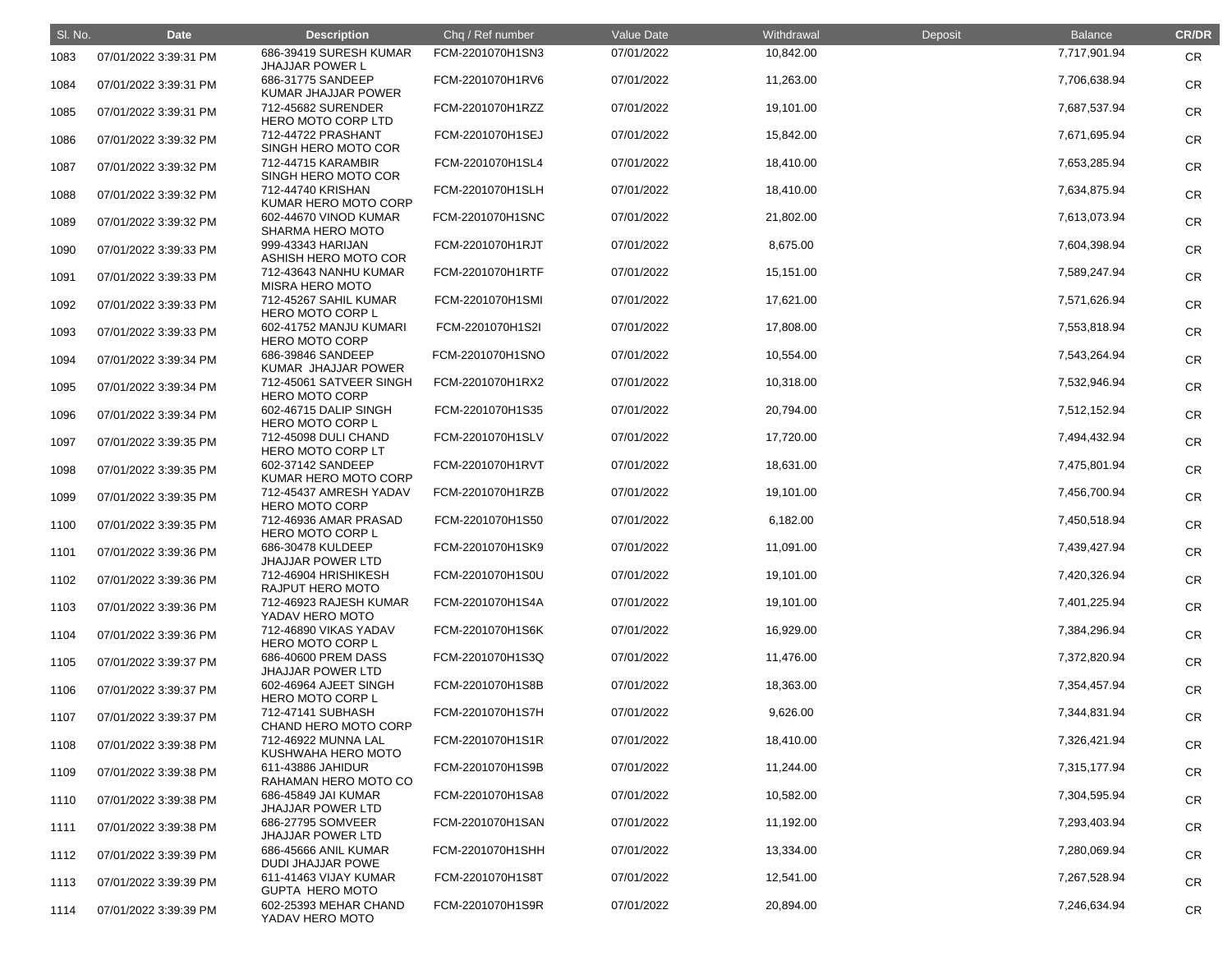| SI. No. | <b>Date</b>           | <b>Description</b>                               | Chq / Ref number | Value Date | Withdrawal | Deposit | <b>Balance</b> | <b>CR/DR</b> |
|---------|-----------------------|--------------------------------------------------|------------------|------------|------------|---------|----------------|--------------|
| 1115    | 07/01/2022 3:39:39 PM | 698-41755 SURENDRA<br>SINGH SHEKHAWAT HER        | FCM-2201070H1SB5 | 07/01/2022 | 18,023.00  |         | 7,228,611.94   | <b>CR</b>    |
| 1116    | 07/01/2022 3:39:39 PM | 712-38583 DEBADATTA<br>SAHANI HERO MOTO C        | FCM-2201070H1SBN | 07/01/2022 | 18,894.00  |         | 7,209,717.94   | <b>CR</b>    |
| 1117    | 07/01/2022 3:39:40 PM | 712-41993 MUKESH KUMAR<br><b>HERO MOTO CORP</b>  | FCM-2201070H1SDE | 07/01/2022 | 19,101.00  |         | 7,190,616.94   | <b>CR</b>    |
| 1118    | 07/01/2022 3:39:40 PM | 712-44703 SUNIL KUMAR<br><b>SOLANKI HERO MOT</b> | FCM-2201070H1SEE | 07/01/2022 | 16,830.00  |         | 7,173,786.94   | <b>CR</b>    |
| 1119    | 07/01/2022 3:39:41 PM | 712-46921 ANKIT KUMAR<br><b>HERO MOTO CORP L</b> | FCM-2201070H1RI3 | 07/01/2022 | 16,830.00  |         | 7,156,956.94   | <b>CR</b>    |
| 1120    | 07/01/2022 3:39:41 PM | 953-43981 MONU VAID<br>NATIONAL FIRE SCIE        | FCM-2201070H1S5M | 07/01/2022 | 9,949.00   |         | 7,147,007.94   | <b>CR</b>    |
| 1121    | 07/01/2022 3:39:41 PM | 602-31864 AMAR SINGH<br>HERO MOTO CORP LT        | FCM-2201070H1SCH | 07/01/2022 | 21,762.00  |         | 7,125,245.94   | <b>CR</b>    |
| 1122    | 07/01/2022 3:39:41 PM | 602-35111 JAGDISH KEWAT<br><b>HERO MOTO CORP</b> | FCM-2201070H1SDZ | 07/01/2022 | 17,808.00  |         | 7,107,437.94   | <b>CR</b>    |
| 1123    | 07/01/2022 3:39:41 PM | 686-40585 RAKESH<br><b>JHAJJAR POWER LTD</b>     | FCM-2201070H1SFT | 07/01/2022 | 11,594.00  |         | 7,095,843.94   | <b>CR</b>    |
| 1124    | 07/01/2022 3:39:42 PM | 602-31215 YUDHVIR SINGH<br><b>HERO MOTO CORP</b> | FCM-2201070H1RQ0 | 07/01/2022 | 20,904.00  |         | 7,074,939.94   | <b>CR</b>    |
| 1125    | 07/01/2022 3:39:42 PM | 686-39665 PAWAN JHAJJAR<br>POWER LTD             | FCM-2201070H1S3G | 07/01/2022 | 9,863.00   |         | 7,065,076.94   | <b>CR</b>    |
| 1126    | 07/01/2022 3:39:42 PM | 602-37143 VINOD KUMAR<br><b>BURDAK HERO MOTO</b> | FCM-2201070H1SEO | 07/01/2022 | 17,808.00  |         | 7,047,268.94   | <b>CR</b>    |
| 1127    | 07/01/2022 3:39:42 PM | 712-47098 BANWARI LAL<br>SAINI HERO MOTO         | FCM-2201070H1SG1 | 07/01/2022 | 11,006.00  |         | 7,036,262.94   | <b>CR</b>    |
| 1128    | 07/01/2022 3:39:43 PM | 686-38020 AJIT KUMAR<br><b>JHAJJAR POWER LTD</b> | FCM-2201070H1RYK | 07/01/2022 | 10,634.00  |         | 7,025,628.94   | <b>CR</b>    |
| 1129    | 07/01/2022 3:39:43 PM | 712-47296 DEVENDER<br>KUMAR HERO MOTO COR        | FCM-2201070H1SG5 | 07/01/2022 | 4,804.00   |         | 7,020,824.94   | <b>CR</b>    |
| 1130    | 07/01/2022 3:39:43 PM | 611-40045 RAJESH KUMAR<br>RAVIDAS HERO M         | FCM-2201070H1SGW | 07/01/2022 | 11,679.00  |         | 7,009,145.94   | <b>CR</b>    |
| 1131    | 07/01/2022 3:39:43 PM | 686-45836 PARDEEP<br>KUMAR JHAJJAR POWER         | FCM-2201070H1SHQ | 07/01/2022 | 11,505.00  |         | 6,997,640.94   | <b>CR</b>    |
| 1132    | 07/01/2022 3:39:44 PM | 602-46775 RAM PHAL<br>HERO MOTO CORP LTD,        | FCM-2201070H1SGM | 07/01/2022 | 20,894.00  |         | 6,976,746.94   | <b>CR</b>    |
| 1133    | 07/01/2022 3:39:44 PM | REIM OF EXP-28132<br>ANKUSH KUMAR MITTAL         | FCM-2201070H1SGE | 07/01/2022 | 1,600.00   |         | 6,975,146.94   | <b>CR</b>    |
| 1134    | 07/01/2022 3:39:44 PM | 602-31377 VIKRAM SINGH<br><b>HERO MOTO CORP</b>  | FCM-2201070H1SIJ | 07/01/2022 | 18,463.00  |         | 6,956,683.94   | <b>CR</b>    |
| 1135    | 07/01/2022 3:39:45 PM | 602-24300 MAHENDRA<br>SINGH HERO MOTO COR        | FCM-2201070H1SH4 | 07/01/2022 | 17,880.00  |         | 6,938,803.94   | <b>CR</b>    |
| 1136    | 07/01/2022 3:39:45 PM | 665-26904 MANOJ KUMAR<br><b>HERO MOTO CORP L</b> | FCM-2201070H1SHD | 07/01/2022 | 21,409.00  |         | 6,917,394.94   | <b>CR</b>    |
| 1137    | 07/01/2022 3:39:45 PM | 686-27792 RAJENDER<br>SINGH JHAJJAR POWER        | FCM-2201070H1SHW | 07/01/2022 | 9,784.00   |         | 6,907,610.94   | <b>CR</b>    |
| 1138    | 07/01/2022 3:39:45 PM | 712-40427 JAGDISH KUMAR<br><b>HERO MOTO CORP</b> | FCM-2201070H1SJ8 | 07/01/2022 | 19,101.00  |         | 6,888,509.94   | <b>CR</b>    |
| 1139    | 07/01/2022 3:39:46 PM | 602-39085 KULDEEP SINGH<br><b>HERO MOTO CORP</b> | FCM-2201070H1SFJ | 07/01/2022 | 14,352.00  |         | 6,874,157.94   | <b>CR</b>    |
| 1140    | 07/01/2022 3:39:46 PM | 698-40838 ANAND SINGH<br><b>TANWAR HERO MOTO</b> | FCM-2201070H1SI2 | 07/01/2022 | 20,655.00  |         | 6,853,502.94   | <b>CR</b>    |
| 1141    | 07/01/2022 3:39:46 PM | 602-31203 VIRENDRA<br>KUMAR SHARMA HERO M        | FCM-2201070H1SIC | 07/01/2022 | 17,808.00  |         | 6,835,694.94   | <b>CR</b>    |
| 1142    | 07/01/2022 3:39:46 PM | 686-29596 MANISH<br><b>JHAJJAR POWER LTD</b>     | FCM-2201070H1SJP | 07/01/2022 | 11,032.00  |         | 6,824,662.94   | <b>CR</b>    |
| 1143    | 07/01/2022 3:39:47 PM | 686-27776 MANJEET<br>KUMAR JHAJJAR POWER         | FCM-2201070H1SF8 | 07/01/2022 | 11,915.00  |         | 6,812,747.94   | <b>CR</b>    |
| 1144    | 07/01/2022 3:39:47 PM | 686-42531 SANDEEP<br>KUMAR JHAJJAR POWER         | FCM-2201070H1SGQ | 07/01/2022 | 5,804.00   |         | 6,806,943.94   | <b>CR</b>    |
| 1145    | 07/01/2022 3:39:47 PM | 686-31837 RAJESH KUMAR<br><b>JHAJJAR POWER L</b> | FCM-2201070H1SKR | 07/01/2022 | 11,556.00  |         | 6,795,387.94   | <b>CR</b>    |
| 1146    | 07/01/2022 3:39:47 PM | 602-37083 RAVINDRA<br>SINGH SHEKHAWAT HER        | FCM-2201070H1SKI | 07/01/2022 | 18,631.00  |         | 6,776,756.94   | <b>CR</b>    |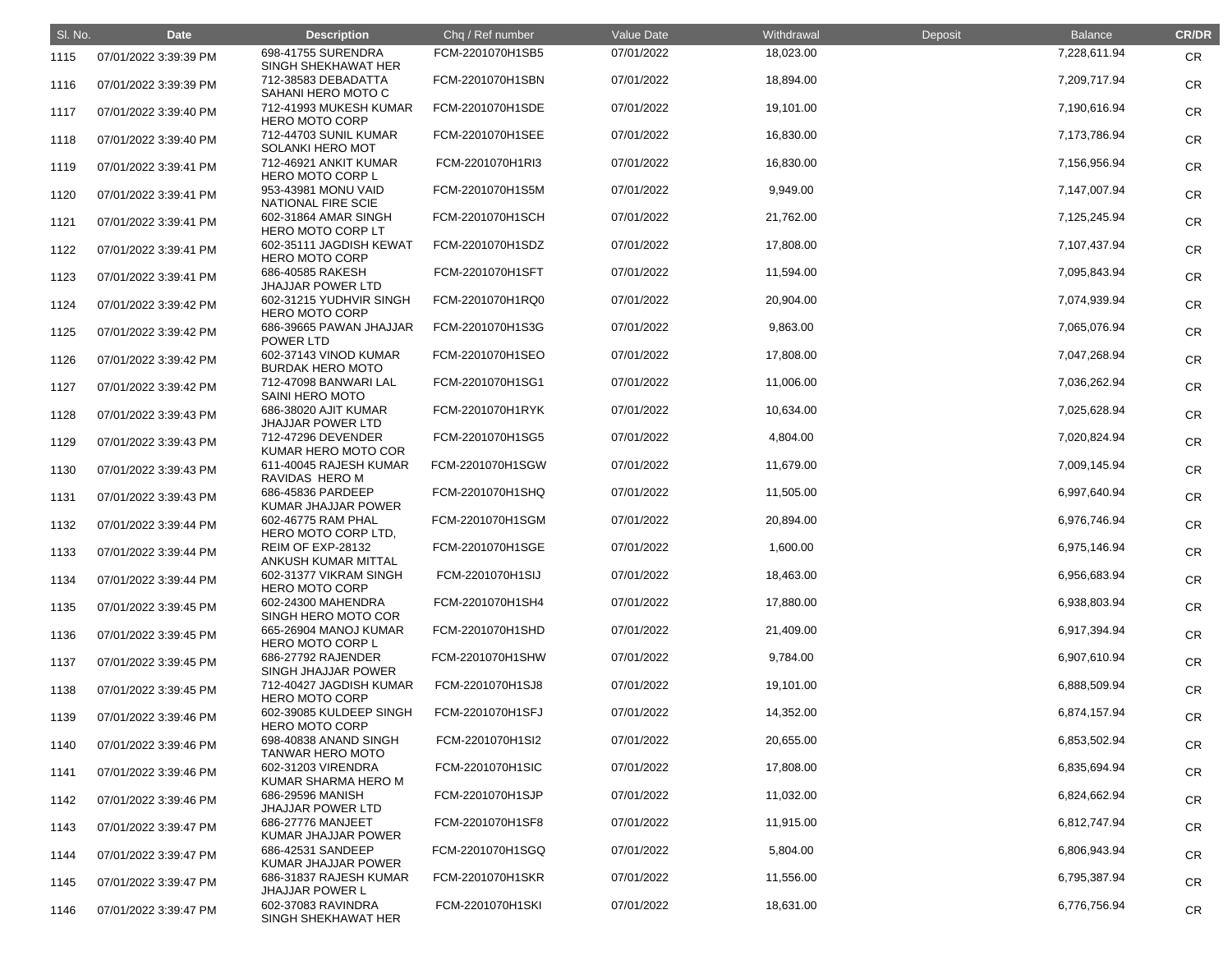| SI. No. | <b>Date</b>           | <b>Description</b>                                         | Chq / Ref number | Value Date | Withdrawal | Deposit | <b>Balance</b> | <b>CR/DR</b> |
|---------|-----------------------|------------------------------------------------------------|------------------|------------|------------|---------|----------------|--------------|
| 1147    | 07/01/2022 3:39:48 PM | 665-44866 SHRIKISHAN<br>HERO MOTO CORP LT                  | FCM-2201070H1SF0 | 07/01/2022 | 11,150.00  |         | 6,765,606.94   | <b>CR</b>    |
| 1148    | 07/01/2022 3:39:48 PM | 686-30477 SANDEEP<br>KUMAR JHAJJAR POWER                   | FCM-2201070H1SK0 | 07/01/2022 | 9,529.00   |         | 6,756,077.94   | <b>CR</b>    |
| 1149    | 07/01/2022 3:39:48 PM | 686-32733 KHUSWANT<br><b>JHAJJAR POWER LTD</b>             | FCM-2201070H1SL0 | 07/01/2022 | 8,074.00   |         | 6,748,003.94   | <b>CR</b>    |
| 1150    | 07/01/2022 3:39:48 PM | 712-45065 VINOD KUMAR<br><b>HERO MOTO CORP L</b>           | FCM-2201070H1SLN | 07/01/2022 | 19,101.00  |         | 6,728,902.94   | <b>CR</b>    |
| 1151    | 07/01/2022 3:39:49 PM | 602-31867 KAILASH CHAND<br><b>HERO MOTO CORP</b>           | FCM-2201070H1SCV | 07/01/2022 | 20,894.00  |         | 6,708,008.94   | <b>CR</b>    |
| 1152    | 07/01/2022 3:39:49 PM | 712-40097 SURAJ KUMAR<br><b>SINGH HERO MOTO</b>            | FCM-2201070H1SJ1 | 07/01/2022 | 19,101.00  |         | 6,688,907.94   | <b>CR</b>    |
| 1153    | 07/01/2022 3:39:50 PM | 686-36975 OM PRAKASH<br><b>JHAJJAR POWER LTD</b>           | FCM-2201070H1SM0 | 07/01/2022 | 11,437.00  |         | 6,677,470.94   | <b>CR</b>    |
| 1154    | 07/01/2022 3:39:50 PM | 686-39631 PARDEEP<br>KUMAR JHAJJAR POWER                   | FCM-2201070H1SNK | 07/01/2022 | 5,273.00   |         | 6,672,197.94   | <b>CR</b>    |
| 1155    | 07/01/2022 3:39:51 PM | 686-31772 MANJIT SINGH<br><b>JHAJJAR POWER L</b>           | FCM-2201070H1SKB | 07/01/2022 | 13,228.00  |         | 6,658,969.94   | <b>CR</b>    |
| 1156    | 07/01/2022 3:39:51 PM | 712-45113 YOGINDER<br>HERO MOTO CORP LTD                   | FCM-2201070H1SMC | 07/01/2022 | 18,410.00  |         | 6,640,559.94   | <b>CR</b>    |
| 1157    | 07/01/2022 3:39:51 PM | 712-45694 UMESH KUMAR<br>PAL HERO MOTO CO                  | FCM-2201070H1SNX | 07/01/2022 | 9,626.00   |         | 6,630,933.94   | <b>CR</b>    |
| 1158    | 07/01/2022 3:39:51 PM | 611-30216 MOHD TARIK<br>SHEKH HERO MOTO C                  | FCM-2201070H1SPH | 07/01/2022 | 12,113.00  |         | 6,618,820.94   | <b>CR</b>    |
| 1159    | 07/01/2022 3:39:52 PM | 712-45708 RAM MILAN<br>AHIRWAR HERO MOTO                   | FCM-2201070H1SO5 | 07/01/2022 | 19,101.00  |         | 6,599,719.94   | <b>CR</b>    |
| 1160    | 07/01/2022 3:39:52 PM | 712-45858 ASHOK KUMAR<br><b>HERO MOTO CORP L</b>           | FCM-2201070H1SOV | 07/01/2022 | 12,386.00  |         | 6,587,333.94   | <b>CR</b>    |
| 1161    | 07/01/2022 3:39:52 PM | 611-46676 AVADHESH<br>KUMAR SHANY HERO MO                  | FCM-2201070H1SQH | 07/01/2022 | 12,104.00  |         | 6,575,229.94   | <b>CR</b>    |
| 1162    | 07/01/2022 3:39:52 PM | 686-27802 RAJENDER<br>SINGH JHAJJAR POWER                  | FCM-2201070H1SRI | 07/01/2022 | 11,684.00  |         | 6,563,545.94   | <b>CR</b>    |
| 1163    | 07/01/2022 3:39:53 PM | 686-27961 VIJAY KUMAR<br><b>JHAJJAR POWER LT</b>           | FCM-2201070H1SIS | 07/01/2022 | 11,407.00  |         | 6,552,138.94   | <b>CR</b>    |
| 1164    | 07/01/2022 3:39:53 PM | 602-34172 RAM LAL BALAI<br><b>HERO MOTO CORP</b>           | FCM-2201070H1SJG | 07/01/2022 | 21,675.00  |         | 6,530,463.94   | <b>CR</b>    |
| 1165    | 07/01/2022 3:39:53 PM | 602-27924 HARISH<br><b>CHANDER HERO MOTO</b><br><b>COR</b> | FCM-2201070H1SRB | 07/01/2022 | 20,894.00  |         | 6,509,569.94   | <b>CR</b>    |
| 1166    | 07/01/2022 3:39:53 PM | 686-46714 ABHAY JHAJJAR<br>POWER LTD                       | FCM-2201070H1SR1 | 07/01/2022 | 11,174.00  |         | 6,498,395.94   | <b>CR</b>    |
| 1167    | 07/01/2022 3:39:54 PM | 712-47029 DEV RAJ SINGH<br><b>HERO MOTO CORP</b>           | FCM-2201070H1SOD | 07/01/2022 | 1,354.00   |         | 6,497,041.94   | <b>CR</b>    |
| 1168    | 07/01/2022 3:39:54 PM | 602-31201 KANAHIYA LAL<br><b>HERO MOTO CORP</b>            | FCM-2201070H1SRQ | 07/01/2022 | 18,463.00  |         | 6,478,578.94   | <b>CR</b>    |
| 1169    | 07/01/2022 3:39:54 PM | 712-24252 SHIVAJI SINGH<br><b>CHANDEL HERO M</b>           | FCM-2201070H1SS2 | 07/01/2022 | 21,518.00  |         | 6,457,060.94   | <b>CR</b>    |
| 1170    | 07/01/2022 3:39:54 PM | 712-39434 SUNITA BHATIA<br><b>HERO MOTO CORP</b>           | FCM-2201070H1ST6 | 07/01/2022 | 18,804.00  |         | 6,438,256.94   | <b>CR</b>    |
| 1171    | 07/01/2022 3:39:55 PM | 803-31181 DEVI SINGH<br><b>HERO MOTOCORP LTD</b>           | FCM-2201070H1SMN | 07/01/2022 | 26,310.00  |         | 6,411,946.94   | <b>CR</b>    |
| 1172    | 07/01/2022 3:39:55 PM | 686-39393 CHANDERHAS<br><b>JHAJJAR POWER LTD</b>           | FCM-2201070H1SMY | 07/01/2022 | 10,959.00  |         | 6,400,987.94   | <b>CR</b>    |
| 1173    | 07/01/2022 3:39:55 PM | 686-27848 MANMOHAN<br><b>JHAJJAR POWER LTD</b>             | FCM-2201070H1SSB | 07/01/2022 | 11,152.00  |         | 6,389,835.94   | <b>CR</b>    |
| 1174    | 07/01/2022 3:39:55 PM | 712-44716 SANJAY KUMAR<br><b>HERO MOTO CORP</b>            | FCM-2201070H1SU5 | 07/01/2022 | 18,410.00  |         | 6,371,425.94   | <b>CR</b>    |
| 1175    | 07/01/2022 3:39:56 PM | 712-36394 RAMESH<br>CHANDRA HERO MOTO<br><b>COR</b>        | FCM-2201070H1SSV | 07/01/2022 | 19,294.00  |         | 6,352,131.94   | <b>CR</b>    |
| 1176    | 07/01/2022 3:39:56 PM | 602-31375 MAHESH KUMAR<br><b>HERO MOTO CORP</b>            | FCM-2201070H1ST1 | 07/01/2022 | 17,057.00  |         | 6,335,074.94   | <b>CR</b>    |
| 1177    | 07/01/2022 3:39:56 PM | 686-31773 HANS RAJ<br><b>JHAJJAR POWER LTD</b>             | FCM-2201070H1STQ | 07/01/2022 | 9,416.00   |         | 6,325,658.94   | <b>CR</b>    |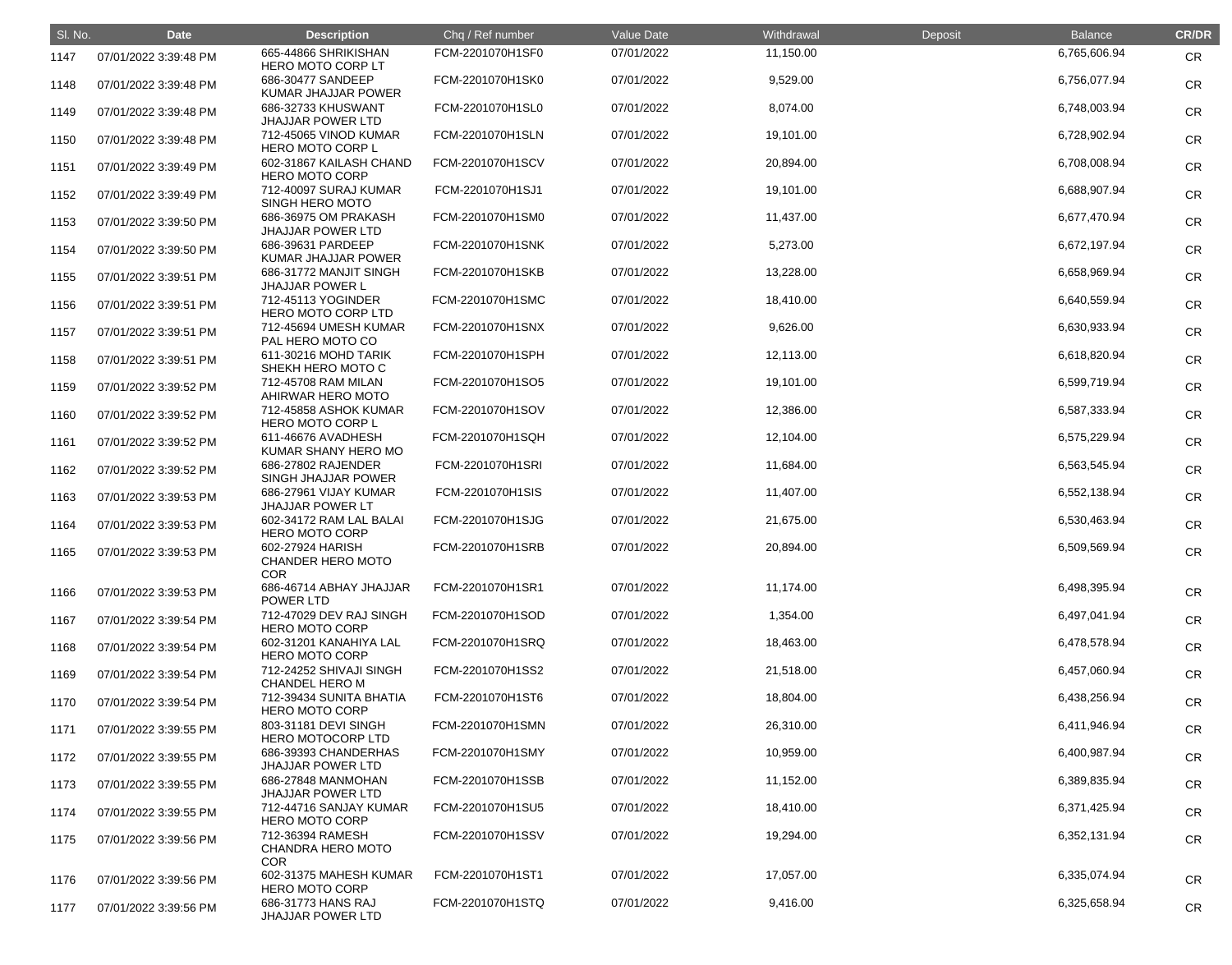| SI. No. | <b>Date</b>           | <b>Description</b>                                                  | Chq / Ref number | <b>Value Date</b> | Withdrawal | Deposit | <b>Balance</b> | <b>CR/DR</b> |
|---------|-----------------------|---------------------------------------------------------------------|------------------|-------------------|------------|---------|----------------|--------------|
| 1178    | 07/01/2022 3:39:57 PM | 712-44717 UMESH KUMAR<br><b>HERO MOTO CORP L</b>                    | FCM-2201070H1SLB | 07/01/2022        | 15,151.00  |         | 6,310,507.94   | <b>CR</b>    |
| 1179    | 07/01/2022 3:39:57 PM | 602-40988 SHRILAL SINGH<br><b>MAHOR HERO MOT</b>                    | FCM-2201070H1SN8 | 07/01/2022        | 20,028.00  |         | 6,290,479.94   | <b>CR</b>    |
| 1180    | 07/01/2022 3:39:57 PM | 602-23671 BHAROSH<br>RAWAL HERO MOTO CORP                           | FCM-2201070H1SPZ | 07/01/2022        | 17,808.00  |         | 6,272,671.94   | <b>CR</b>    |
| 1181    | 07/01/2022 3:39:57 PM | 686-27854 VIJAY SINGH<br><b>JHAJJAR POWER LT</b>                    | FCM-2201070H1SSM | 07/01/2022        | 12,001.00  |         | 6,260,670.94   | <b>CR</b>    |
| 1182    | 07/01/2022 3:39:57 PM | 686-29485 NARESH KUMAR<br><b>JHAJJAR POWER L</b>                    | FCM-2201070H1STM | 07/01/2022        | 9,923.00   |         | 6,250,747.94   | <b>CR</b>    |
| 1183    | 07/01/2022 3:39:58 PM | 712-42167 PARKASH SINGH<br><b>HERO MOTO CORP</b>                    | FCM-2201070H1STD | 07/01/2022        | 16,830.00  |         | 6,233,917.94   | <b>CR</b>    |
| 1184    | 07/01/2022 3:40:05 PM | 421-34775 MANISH HERO<br><b>MOTO CORP LIMITE</b>                    | FCM-2201070H1VM9 | 07/01/2022        | 18,030.00  |         | 6,215,887.94   | <b>CR</b>    |
| 1185    | 07/01/2022 3:40:05 PM | 336-42183 NEERAJ SINGH<br><b>DENSO INDIA PRI</b>                    | FCM-2201070H1VM3 | 07/01/2022        | 16,909.00  |         | 6,198,978.94   | <b>CR</b>    |
| 1186    | 07/01/2022 3:40:05 PM | 599-45203 VISHAL GIRI<br><b>HERO MOTO CORP L</b>                    | FCM-2201070H1VMQ | 07/01/2022        | 13,688.00  |         | 6,185,290.94   | <b>CR</b>    |
| 1187    | 07/01/2022 3:40:06 PM | 418-14874 KAMLESH<br><b>TIWARI HERO MOTO COR</b>                    | FCM-2201070H1VMS | 07/01/2022        | 29,286.00  |         | 6,156,004.94   | <b>CR</b>    |
| 1188    | 07/01/2022 3:40:06 PM | 504-14176 TARSEM SINGH<br><b>HERO MOTOCORP L</b>                    | FCM-2201070H1VMW | 07/01/2022        | 20,672.00  |         | 6,135,332.94   | <b>CR</b>    |
| 1189    | 07/01/2022 3:40:06 PM | 504-13433 KAVINDER<br>KUMAR SINGH HERO M                            | FCM-2201070H1VMU | 07/01/2022        | 21,286.00  |         | 6,114,046.94   | <b>CR</b>    |
| 1190    | 07/01/2022 3:40:06 PM | 599-45306 SUBHAM KUMAR<br><b>HERO MOTO CORP</b>                     | FCM-2201070H1VN0 | 07/01/2022        | 12,668.00  |         | 6,101,378.94   | <b>CR</b>    |
| 1191    | 07/01/2022 3:40:07 PM | 421-46447 AMAN DABRAL<br><b>HERO MOTO CORP</b>                      | FCM-2201070H1VMM | 07/01/2022        | 10,410.00  |         | 6,090,968.94   | <b>CR</b>    |
| 1192    | 07/01/2022 3:40:07 PM | 1068-44993 DHANESHWAR<br><b>DAS MAHANT BRITA</b>                    | FCM-2201070H1VN7 | 07/01/2022        | 10,628.00  |         | 6,080,340.94   | <b>CR</b>    |
| 1193    | 07/01/2022 3:40:07 PM | 419-24121 ROHTASH<br>SINGH YADAV HERO MOT                           | FCM-2201070H1VND | 07/01/2022        | 22,733.00  |         | 6,057,607.94   | <b>CR</b>    |
| 1194    | 07/01/2022 3:40:07 PM | 506-42834 KAILASH KUMAR<br><b>HERO MOTOCORP</b>                     | FCM-2201070H1VNS | 07/01/2022        | 15,672.00  |         | 6,041,935.94   | <b>CR</b>    |
| 1195    | 07/01/2022 3:40:08 PM | 506-38893 SULINDAR HERO<br><b>MOTOCORP LIMIT</b>                    | FCM-2201070H1VNG | 07/01/2022        | 12,500.00  |         | 6,029,435.94   | <b>CR</b>    |
| 1196    | 07/01/2022 3:40:08 PM | 110-33227 PREM SINGH<br>HERO MOTO CORP LT                           | FCM-2201070H1VNM | 07/01/2022        | 29,286.00  |         | 6,000,149.94   | <b>CR</b>    |
| 1197    | 07/01/2022 3:40:08 PM | 599-42464 SAGARNAND<br>HERO MOTO CORP LTD                           | FCM-2201070H1VNY | 07/01/2022        | 6,114.00   |         | 5,994,035.94   | <b>CR</b>    |
| 1198    | 07/01/2022 3:40:08 PM | 599-42477 AJAY SINGH<br>RAWAT HERO MOTO C                           | FCM-2201070H1VO4 | 07/01/2022        | 13,838.00  |         | 5,980,197.94   | <b>CR</b>    |
| 1199    | 07/01/2022 3:40:09 PM | 599-30153 SHYAM JI HERO<br>MOTO CORP LTD,                           | FCM-2201070H1VMG | 07/01/2022        | 15,134.00  |         | 5,965,063.94   | <b>CR</b>    |
| 1200    | 07/01/2022 3:40:09 PM | 419-26648 RAJVEER SINGH<br><b>HERO MOTOCORP</b>                     | FCM-2201070H1VOH | 07/01/2022        | 21,936.00  |         | 5,943,127.94   | <b>CR</b>    |
| 1201    | 07/01/2022 3:40:09 PM | 506-43567 DHARMRAJ<br>KUMAR HERO MOTOCORP                           | FCM-2201070H1VPL | 07/01/2022        | 15,747.00  |         | 5,927,380.94   | <b>CR</b>    |
| 1202    | 07/01/2022 3:40:09 PM | 1279-35819 LALIT SHARMA<br><b>HITACHI ASTEMO</b>                    | FCM-2201070H1VQ5 | 07/01/2022        | 20,620.00  |         | 5,906,760.94   | <b>CR</b>    |
| 1203    | 07/01/2022 3:40:10 PM | 511-42318 ROHITASHV JAT<br><b>HERO MOTOCORP</b>                     | FCM-2201070H1VNU | 07/01/2022        | 27,417.00  |         | 5,879,343.94   | <b>CR</b>    |
| 1204    | 07/01/2022 3:40:10 PM | 511-42864 NARENDER<br>KUMAR HERO MOTOCORP                           | FCM-2201070H1VP3 | 07/01/2022        | 21,168.00  |         | 5,858,175.94   | <b>CR</b>    |
| 1205    | 07/01/2022 3:40:10 PM | 511-42871 ANIL KUMAR<br>YADAV HERO MOTOCO                           | FCM-2201070H1VP7 | 07/01/2022        | 22,772.00  |         | 5,835,403.94   | <b>CR</b>    |
| 1206    | 07/01/2022 3:40:10 PM | 504-32308 KRISHAN                                                   | FCM-2201070H1VQN | 07/01/2022        | 18,731.00  |         | 5,816,672.94   | <b>CR</b>    |
| 1207    | 07/01/2022 3:40:11 PM | KUMAR HERO MOTOCORP<br>504-25070 BIJENDRA                           | FCM-2201070H1VOJ | 07/01/2022        | 19,408.00  |         | 5,797,264.94   | <b>CR</b>    |
| 1208    | 07/01/2022 3:40:11 PM | SINGH HERO MOTOCORP<br>419-39026 SAJJAN SINGH                       | FCM-2201070H1VRK | 07/01/2022        | 22,733.00  |         | 5,774,531.94   | <b>CR</b>    |
| 1209    | 07/01/2022 3:40:11 PM | <b>HERO MOTOCORP L</b><br>511-46230 DILIP SINGH<br>HERO MOTOCORP LI | FCM-2201070H1VRU | 07/01/2022        | 22,830.00  |         | 5,751,701.94   | <b>CR</b>    |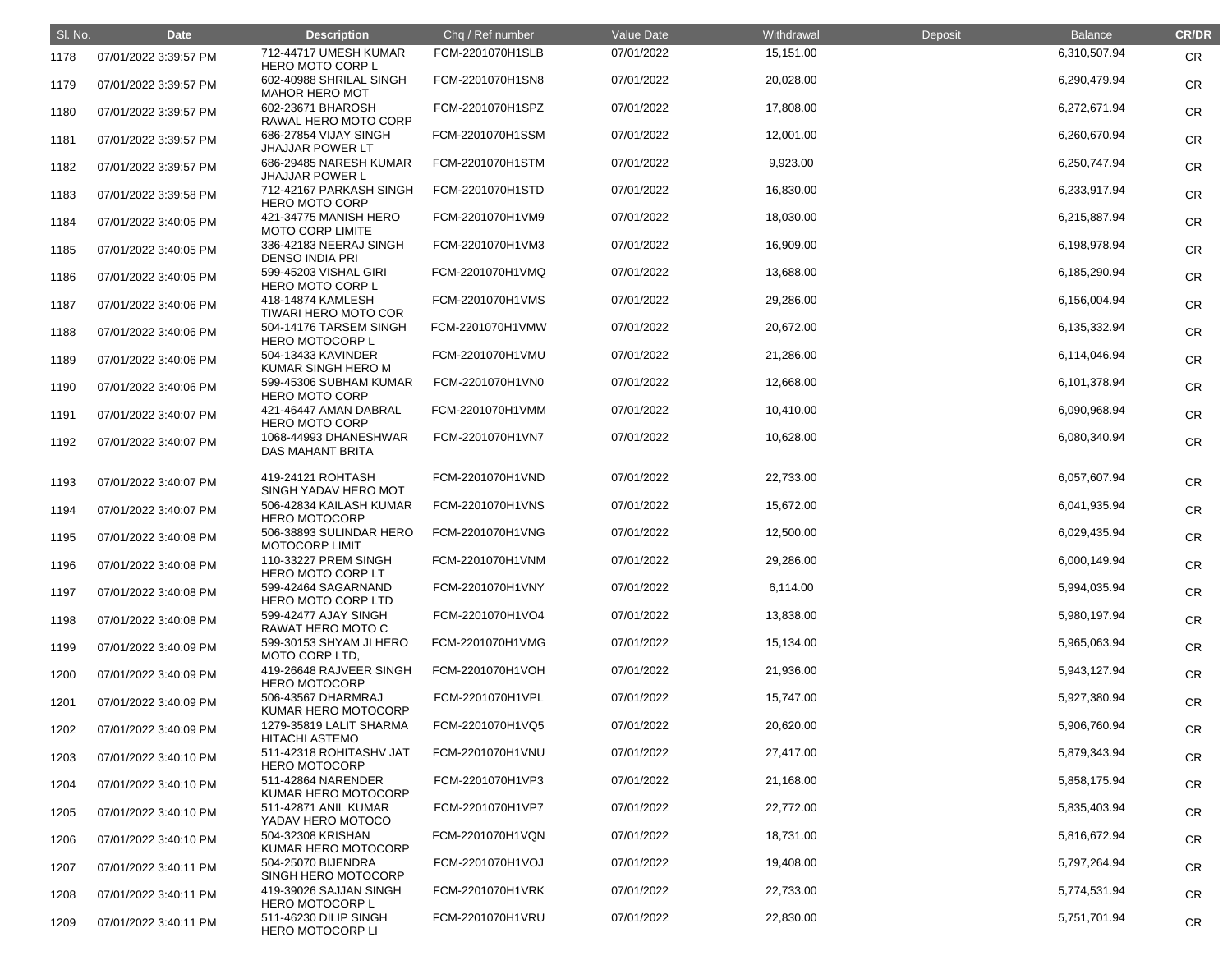| SI. No. | <b>Date</b>           | <b>Description</b>                               | Chq / Ref number | Value Date | Withdrawal | Deposit | <b>Balance</b> | <b>CR/DR</b> |
|---------|-----------------------|--------------------------------------------------|------------------|------------|------------|---------|----------------|--------------|
| 1210    | 07/01/2022 3:40:12 PM | 599-38312 RAKESH KUMAR<br><b>HERO MOTO CORP</b>  | FCM-2201070H1VMY | 07/01/2022 | 15,234.00  |         | 5,736,467.94   | <b>CR</b>    |
| 1211    | 07/01/2022 3:40:12 PM | 511-44474 RADHA KISHAN<br><b>HERO MOTOCORP L</b> | FCM-2201070H1VQX | 07/01/2022 | 22,455.00  |         | 5,714,012.94   | <b>CR</b>    |
| 1212    | 07/01/2022 3:40:12 PM | 419-38994 PRAKASH SINGH<br><b>HERO MOTOCORP</b>  | FCM-2201070H1VRE | 07/01/2022 | 22,949.00  |         | 5,691,063.94   | <b>CR</b>    |
| 1213    | 07/01/2022 3:40:12 PM | 513-44503 AJAY SINGH<br>RATHORE HERO MOTO        | FCM-2201070H1VT3 | 07/01/2022 | 23,779.00  |         | 5,667,284.94   | <b>CR</b>    |
| 1214    | 07/01/2022 3:40:13 PM | 110-16476 BINDER SINGH<br><b>NAGAR HERO MOTO</b> | FCM-2201070H1VNJ | 07/01/2022 | 30,389.00  |         | 5,636,895.94   | <b>CR</b>    |
| 1215    | 07/01/2022 3:40:13 PM | 599-43307 MANISHA HERO<br>MOTO CORP LTD,         | FCM-2201070H1VT9 | 07/01/2022 | 15,154.00  |         | 5,621,741.94   | <b>CR</b>    |
| 1216    | 07/01/2022 3:40:13 PM | 336-19208 PREM VIR<br>SINGH DENSO INDIA P        | FCM-2201070H1VTV | 07/01/2022 | 17,559.00  |         | 5,604,182.94   | <b>CR</b>    |
| 1217    | 07/01/2022 3:40:14 PM | 511-45630 JAWAHAR LAL<br><b>VERMA HERO MOTOC</b> | FCM-2201070H1VR3 | 07/01/2022 | 24,335.00  |         | 5,579,847.94   | <b>CR</b>    |
| 1218    | 07/01/2022 3:40:14 PM | 225-46815 AMIT SINGH<br><b>HERO MOTOCORP LIM</b> | FCM-2201070H1VSB | 07/01/2022 | 12,250.00  |         | 5,567,597.94   | <b>CR</b>    |
| 1219    | 07/01/2022 3:40:14 PM | 419-39548 MAN SINGH<br>CHOUHAN HERO MOTOC        | FCM-2201070H1VSH | 07/01/2022 | 21,936.00  |         | 5,545,661.94   | <b>CR</b>    |
| 1220    | 07/01/2022 3:40:15 PM | 504-21169 RAJPAL HERO<br><b>MOTOCORP LIMITED</b> | FCM-2201070H1VNP | 07/01/2022 | 21,154.00  |         | 5,524,507.94   | <b>CR</b>    |
| 1221    | 07/01/2022 3:40:15 PM | 513-44204 DHEERAJ<br>KUMAR HERO MOTOCORP         | FCM-2201070H1VSN | 07/01/2022 | 24,554.00  |         | 5,499,953.94   | <b>CR</b>    |
| 1222    | 07/01/2022 3:40:15 PM | 599-43630 BRIJ MOHAN<br>SINGH HERO MOTO C        | FCM-2201070H1VVA | 07/01/2022 | 18,768.00  |         | 5,481,185.94   | <b>CR</b>    |
| 1223    | 07/01/2022 3:40:15 PM | 511-32360 NARESH KUMAR<br><b>HERO MOTOCORP L</b> | FCM-2201070H1VXQ | 07/01/2022 | 28,479.00  |         | 5,452,706.94   | <b>CR</b>    |
| 1224    | 07/01/2022 3:40:15 PM | 599-37480 DEVI PRASAD<br><b>TIWARI HERO MOTO</b> | FCM-2201070H1VXW | 07/01/2022 | 15,134.00  |         | 5,437,572.94   | <b>CR</b>    |
| 1225    | 07/01/2022 3:40:16 PM | 419-43292 BHAINROO RAM<br><b>MEENA HERO MOTO</b> | FCM-2201070H1VU1 | 07/01/2022 | 22,733.00  |         | 5,414,839.94   | <b>CR</b>    |
| 1226    | 07/01/2022 3:40:16 PM | 504-42361 SUBHASH<br><b>CHANDER HERO</b>         | FCM-2201070H1VV3 | 07/01/2022 | 15,921.00  |         | 5,398,918.94   | <b>CR</b>    |
| 1227    | 07/01/2022 3:40:16 PM | 336-44832 AVANEESH<br>KUMAR DENSO INDIA P        | FCM-2201070H1VX1 | 07/01/2022 | 21,250.00  |         | 5,377,668.94   | <b>CR</b>    |
| 1228    | 07/01/2022 3:40:16 PM | 419-24217 CHANDGI RAM<br><b>HERO MOTOCORP LI</b> | FCM-2201070H1W0C | 07/01/2022 | 23,468.00  |         | 5,354,200.94   | <b>CR</b>    |
| 1229    | 07/01/2022 3:40:17 PM | 599-46334 VANDANA HERO<br>MOTO CORP LTD,         | FCM-2201070H1VPB | 07/01/2022 | 10,730.00  |         | 5,343,470.94   | <b>CR</b>    |
| 1230    | 07/01/2022 3:40:17 PM | 599-33274 SHASHI<br>KAPOOR HERO MOTO             | FCM-2201070H1VWI | 07/01/2022 | 14,646.00  |         | 5,328,824.94   | <b>CR</b>    |
| 1231    | 07/01/2022 3:40:17 PM | 511-35219 JOGENDER PAL<br><b>HERO MOTOCORP L</b> | FCM-2201070H1VZ2 | 07/01/2022 | 23,839.00  |         | 5,304,985.94   | <b>CR</b>    |
| 1232    | 07/01/2022 3:40:17 PM | 506-38441 PARDEEP HERO<br>MOTOCORP LIMITE        | FCM-2201070H1W1D | 07/01/2022 | 16,199.00  |         | 5,288,786.94   | <b>CR</b>    |
| 1233    | 07/01/2022 3:40:18 PM | 336-47151 PRAVEEN<br>KUMAR DENSO INDIA PR        | FCM-2201070H1VXD | 07/01/2022 | 21,280.00  |         | 5,267,506.94   | <b>CR</b>    |
| 1234    | 07/01/2022 3:40:18 PM | 504-47126 PREM BAHADUR<br><b>GAHA HERO MOTOC</b> | FCM-2201070H1VXJ | 07/01/2022 | 10,803.00  |         | 5,256,703.94   | <b>CR</b>    |
| 1235    | 07/01/2022 3:40:18 PM | 599-45653 DEEPA HERO<br>MOTO CORP LTD, HA        | FCM-2201070H1W33 | 07/01/2022 | 13,538.00  |         | 5,243,165.94   | <b>CR</b>    |
| 1236    | 07/01/2022 3:40:19 PM | 336-37907 YOGESH KUMAR<br>DENSO INDIA PRI        | FCM-2201070H1VVY | 07/01/2022 | 4,419.00   |         | 5,238,746.94   | <b>CR</b>    |
| 1237    | 07/01/2022 3:40:19 PM | 599-44903 BALBIR SINGH<br><b>RAWAT HERO MOTO</b> | FCM-2201070H1VWV | 07/01/2022 | 2,958.00   |         | 5,235,788.94   | <b>CR</b>    |
| 1238    | 07/01/2022 3:40:19 PM | 1068-45201 JADEJA<br>NARENDRASINH SONAJI         | FCM-2201070H1VZQ | 07/01/2022 | 15,259.00  |         | 5,220,529.94   | <b>CR</b>    |
| 1239    | 07/01/2022 3:40:19 PM | 599-45783 ROHIT KUMAR<br><b>HERO MOTO CORP L</b> | FCM-2201070H1W3I | 07/01/2022 | 13,588.00  |         | 5,206,941.94   | <b>CR</b>    |
| 1240    | 07/01/2022 3:40:20 PM | 511-37184 OMPAL HERO<br><b>MOTOCORP LIMITED</b>  | FCM-2201070H1W1V | 07/01/2022 | 24,728.00  |         | 5,182,213.94   | <b>CR</b>    |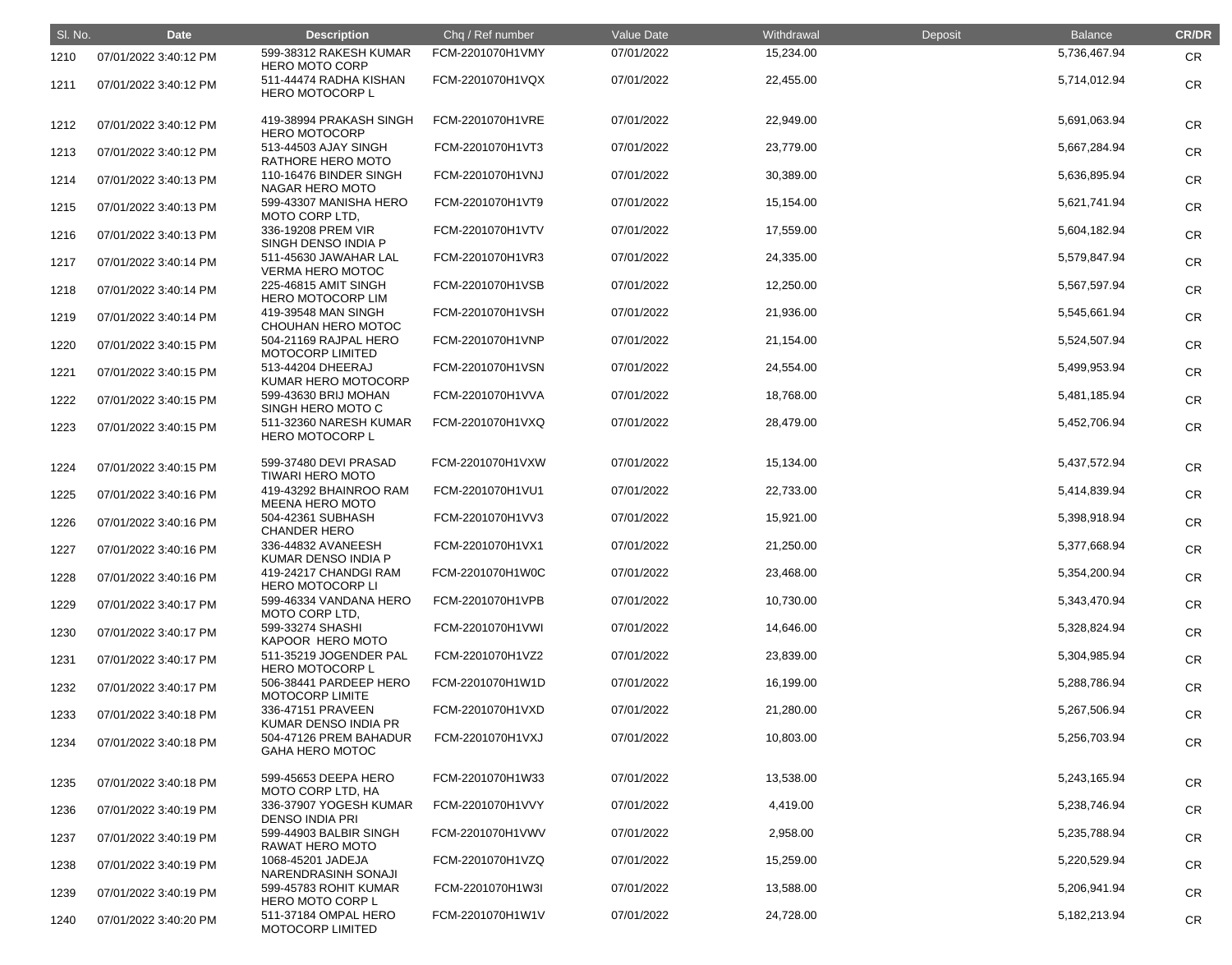| SI. No. | <b>Date</b>           | <b>Description</b>                               | Chq / Ref number | Value Date | Withdrawal | Deposit | <b>Balance</b>  | <b>CR/DR</b> |
|---------|-----------------------|--------------------------------------------------|------------------|------------|------------|---------|-----------------|--------------|
| 1241    | 07/01/2022 3:40:20 PM | 599-41735 SHWETA HERO<br>MOTO CORP LTD, H        | FCM-2201070H1W2U | 07/01/2022 | 15,154.00  |         | 5,167,059.94    | <b>CR</b>    |
| 1242    | 07/01/2022 3:40:20 PM | 511-41295 KAILASH<br><b>SHARWAN BALMIKI HERO</b> | FCM-2201070H1W56 | 07/01/2022 | 21,718.00  |         | 5,145,341.94    | <b>CR</b>    |
| 1243    | 07/01/2022 3:40:20 PM | 599-45821 ARJUN SINGH<br><b>HERO MOTO CORP L</b> | FCM-2201070H1W6A | 07/01/2022 | 7,081.00   |         | 5,138,260.94    | <b>CR</b>    |
| 1244    | 07/01/2022 3:40:21 PM | 599-43710 RAHUL TRIPATHI<br><b>HERO MOTO COR</b> | FCM-2201070H1VVG | 07/01/2022 | 5,019.00   |         | 5, 133, 241. 94 | <b>CR</b>    |
| 1245    | 07/01/2022 3:40:21 PM | 110-43662 JEEVAN KUMAR<br><b>HERO MOTO CORP</b>  | FCM-2201070H1W45 | 07/01/2022 | 13,384.00  |         | 5,119,857.94    | <b>CR</b>    |
| 1246    | 07/01/2022 3:40:21 PM | 599-42676 GAJENDER<br>KUMAR HERO MOTO COR        | FCM-2201070H1W5J | 07/01/2022 | 11,867.00  |         | 5,107,990.94    | <b>CR</b>    |
| 1247    | 07/01/2022 3:40:21 PM | 599-42763 PANKAJ KUMAR<br><b>BARTHWAL HERO M</b> | FCM-2201070H1W80 | 07/01/2022 | 15,154.00  |         | 5,092,836.94    | <b>CR</b>    |
| 1248    | 07/01/2022 3:40:22 PM | 110-16788 BIRENDRA<br>KUMAR SINGH HERO MO        | FCM-2201070H1W3P | 07/01/2022 | 10,035.00  |         | 5,082,801.94    | <b>CR</b>    |
| 1249    | 07/01/2022 3:40:22 PM | 506-42976 AMRITPAL<br>SINGH HERO MOTOCORP        | FCM-2201070H1W77 | 07/01/2022 | 15,822.00  |         | 5,066,979.94    | <b>CR</b>    |
| 1250    | 07/01/2022 3:40:22 PM | 599-42746 SUNIL BOHRA<br><b>HERO MOTO CORP L</b> | FCM-2201070H1W7K | 07/01/2022 | 11,867.00  |         | 5,055,112.94    | <b>CR</b>    |
| 1251    | 07/01/2022 3:40:23 PM | 511-45052 ANIL KUMAR<br><b>HERO MOTOCORP LIM</b> | FCM-2201070H1WF3 | 07/01/2022 | 22,870.00  |         | 5,032,242.94    | <b>CR</b>    |
| 1252    | 07/01/2022 3:40:23 PM | 599-43036 MO ANIS HERO<br>MOTO CORP LTD,         | FCM-2201070H1WFI | 07/01/2022 | 14,028.00  |         | 5,018,214.94    | <b>CR</b>    |
| 1253    | 07/01/2022 3:40:23 PM | 599-46809 AMBARISH<br>KUMAR HERO MOTO COR        | FCM-2201070H1WG8 | 07/01/2022 | 7,501.00   |         | 5,010,713.94    | <b>CR</b>    |
| 1254    | 07/01/2022 3:40:23 PM | 419-38152 RAMPAL SINGH<br><b>HERO MOTOCORP L</b> | FCM-2201070H1WGL | 07/01/2022 | 22,733.00  |         | 4,987,980.94    | <b>CR</b>    |
| 1255    | 07/01/2022 3:40:24 PM | 506-43275 SANDEEP<br>KUMAR HERO MOTOCORP         | FCM-2201070H1WA4 | 07/01/2022 | 14,497.00  |         | 4,973,483.94    | <b>CR</b>    |
| 1256    | 07/01/2022 3:40:24 PM | 599-42995 AMIT KUMAR<br>HERO MOTO CORP LT        | FCM-2201070H1WCJ | 07/01/2022 | 15,154.00  |         | 4,958,329.94    | <b>CR</b>    |
| 1257    | 07/01/2022 3:40:24 PM | 504-32699 DEVENDRA<br>SINGH HERO MOTOCORP        | FCM-2201070H1WGV | 07/01/2022 | 18,836.00  |         | 4,939,493.94    | <b>CR</b>    |
| 1258    | 07/01/2022 3:40:25 PM | 110-35828 DHARAM SINGH<br><b>HERO MOTO CORP</b>  | FCM-2201070H1W3Y | 07/01/2022 | 29,286.00  |         | 4,910,207.94    | <b>CR</b>    |
| 1259    | 07/01/2022 3:40:25 PM | 419-30988 KAILASH KUMAR<br><b>HERO MOTOCORP</b>  | FCM-2201070H1W96 | 07/01/2022 | 22,733.00  |         | 4,887,474.94    | <b>CR</b>    |
| 1260    | 07/01/2022 3:40:25 PM | 504-28847 NARENDAR<br>SINGH HERO MOTOCORP        | FCM-2201070H1W9L | 07/01/2022 | 20,147.00  |         | 4,867,327.94    | <b>CR</b>    |
| 1261    | 07/01/2022 3:40:25 PM | 513-12017 SAJJAN SINGH<br><b>HERO MOTOCORP L</b> | FCM-2201070H1WIU | 07/01/2022 | 21,707.36  |         | 4,845,620.58    | <b>CR</b>    |
| 1262    | 07/01/2022 3:40:26 PM | 1068-46327 GAURAV BISHT<br><b>BRITANNIA INDU</b> | FCM-2201070H1W04 | 07/01/2022 | 12,151.00  |         | 4,833,469.58    | <b>CR</b>    |
| 1263    | 07/01/2022 3:40:26 PM | 504-33986 MANOJ KUMAR<br><b>HERO MOTOCORP L</b>  | FCM-2201070H1WI1 | 07/01/2022 | 21,762.00  |         | 4,811,707.58    | <b>CR</b>    |
| 1264    | 07/01/2022 3:40:26 PM | 599-43067 KAPIL SOM<br><b>HERO MOTO CORP LTD</b> | FCM-2201070H1WKA | 07/01/2022 | 15,154.00  |         | 4,796,553.58    | <b>CR</b>    |
| 1265    | 07/01/2022 3:40:27 PM | 599-43000 TEJVEER SINGH<br><b>HERO MOTO CORP</b> | FCM-2201070H1WD5 | 07/01/2022 | 10,849.00  |         | 4,785,704.58    | <b>CR</b>    |
| 1266    | 07/01/2022 3:40:27 PM | 504-33461 PRAMANANDA<br><b>JOSHI HERO MOTOCO</b> | FCM-2201070H1WH9 | 07/01/2022 | 20,252.00  |         | 4,765,452.58    | <b>CR</b>    |
| 1267    | 07/01/2022 3:40:27 PM | 599-47062 DEEPAK DHAMA<br><b>HERO MOTO CORP</b>  | FCM-2201070H1WLD | 07/01/2022 | 7,792.00   |         | 4,757,660.58    | <b>CR</b>    |
| 1268    | 07/01/2022 3:40:27 PM | 504-38386 RAJ KUMAR<br><b>BHANDARI HERO MOTO</b> | FCM-2201070H1WRB | 07/01/2022 | 21,838.00  |         | 4,735,822.58    | <b>CR</b>    |
| 1269    | 07/01/2022 3:40:28 PM | 511-40809 ASHOK KUMAR<br>SHARMA HERO MOTO        | FCM-2201070H1W50 | 07/01/2022 | 23,501.00  |         | 4,712,321.58    | <b>CR</b>    |
| 1270    | 07/01/2022 3:40:28 PM | 507-46979 MAHESH KUMAR<br><b>HERO MOTOCORP</b>   | FCM-2201070H1WS9 | 07/01/2022 | 15,930.00  |         | 4,696,391.58    | <b>CR</b>    |
| 1271    | 07/01/2022 3:40:28 PM | 336-19523 BRAJESH<br>KUMAR DENSO INDIA PR        | FCM-2201070H1WTF | 07/01/2022 | 17,559.00  |         | 4,678,832.58    | <b>CR</b>    |
| 1272    | 07/01/2022 3:40:29 PM | 599-43052 GYANENDRA<br>DIXIT HERO MOTO CO        | FCM-2201070H1WJS | 07/01/2022 | 13,948.00  |         | 4,664,884.58    | <b>CR</b>    |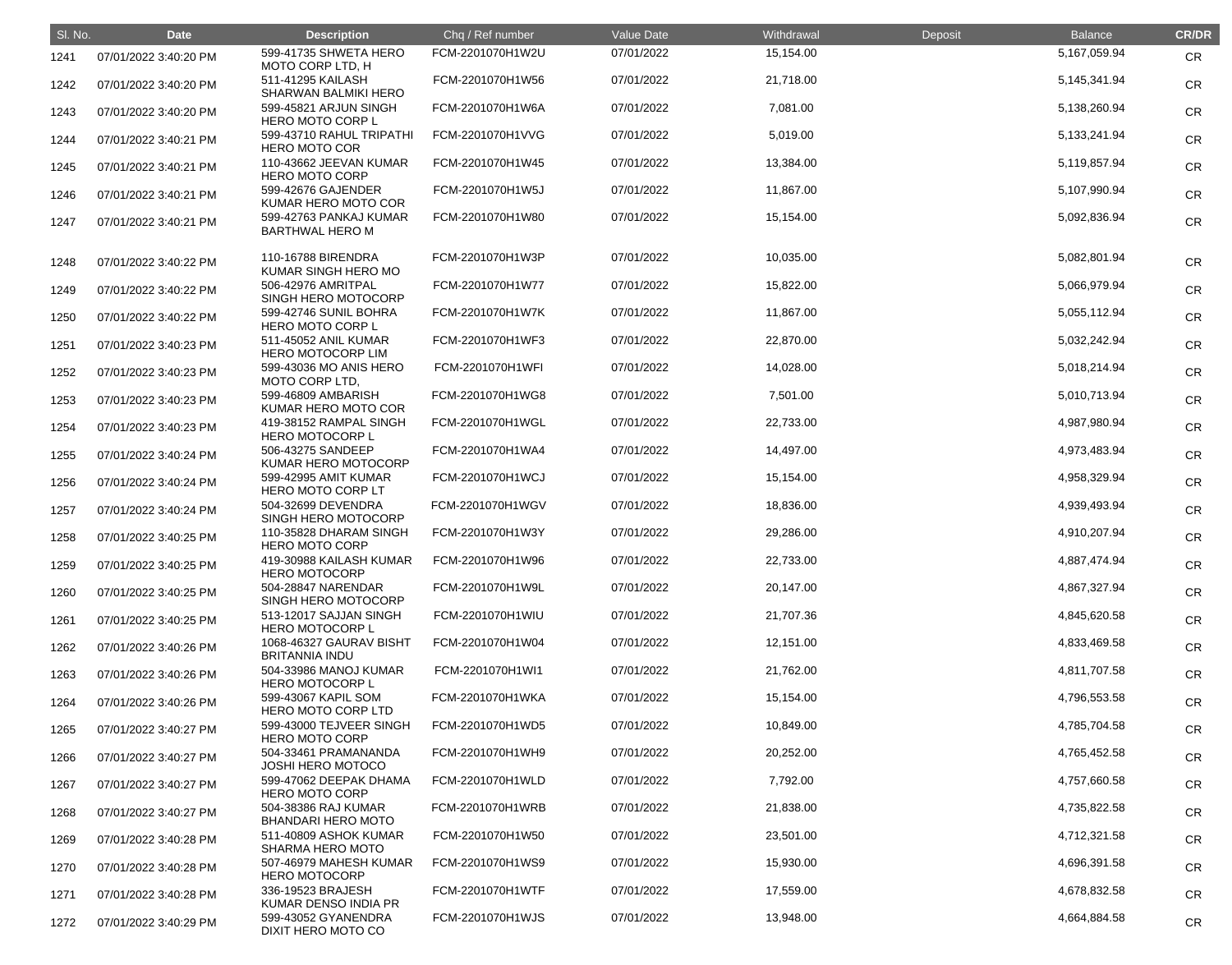| SI. No. | <b>Date</b>           | <b>Description</b>                                         | Chq / Ref number | <b>Value Date</b> | Withdrawal | Deposit | <b>Balance</b>  | <b>CR/DR</b> |
|---------|-----------------------|------------------------------------------------------------|------------------|-------------------|------------|---------|-----------------|--------------|
| 1273    | 07/01/2022 3:40:29 PM | 336-16210 MANOJ SINGH<br>YADAV DENSO INDI                  | FCM-2201070H1WQ2 | 07/01/2022        | 17,559.00  |         | 4,647,325.58    | <b>CR</b>    |
| 1274    | 07/01/2022 3:40:29 PM | 336-19417 GYANENDER<br><b>KUMAR DENSO INDIA</b>            | FCM-2201070H1WT1 | 07/01/2022        | 21,250.00  |         | 4,626,075.58    | <b>CR</b>    |
| 1275    | 07/01/2022 3:40:29 PM | 504-43815 RAJ KUMAR<br><b>HERO MOTOCORP LIMI</b>           | FCM-2201070H1WU8 | 07/01/2022        | 13,601.00  |         | 4,612,474.58    | <b>CR</b>    |
| 1276    | 07/01/2022 3:40:30 PM | 506-43576 VIRENDRA<br>PRASAD HERO MOTOCOR                  | FCM-2201070H1WBB | 07/01/2022        | 12,527.00  |         | 4,599,947.58    | <b>CR</b>    |
| 1277    | 07/01/2022 3:40:30 PM | 513-8435 SATBIR SINGH<br><b>HERO MOTOCORP LI</b>           | FCM-2201070H1WIH | 07/01/2022        | 22,242.99  |         | 4,577,704.59    | <b>CR</b>    |
| 1278    | 07/01/2022 3:40:30 PM | 511-19755 VED PRAKASH<br><b>HERO MOTOCORP LI</b>           | FCM-2201070H1WUO | 07/01/2022        | 22,886.10  |         | 4,554,818.49    | <b>CR</b>    |
| 1279    | 07/01/2022 3:40:30 PM | 336-32228 CHANDAN LAL<br><b>DENSO INDIA PRIV</b>           | FCM-2201070H1WVO | 07/01/2022        | 17,275.00  |         | 4,537,543.49    | <b>CR</b>    |
| 1280    | 07/01/2022 3:40:30 PM | 504-45735 LAL SINGH<br><b>HERO MOTOCORP LIMI</b>           | FCM-2201070H1X1Z | 07/01/2022        | 18,430.00  |         | 4,519,113.49    | <b>CR</b>    |
| 1281    | 07/01/2022 3:40:31 PM | 419-39934 GAJANAND<br>YADAV HERO MOTOCORP                  | FCM-2201070H1WO5 | 07/01/2022        | 22,733.00  |         | 4,496,380.49    | <b>CR</b>    |
| 1282    | 07/01/2022 3:40:31 PM | 504-44232 HARK BAHADUR<br><b>MALLA HERO MOTO</b>           | FCM-2201070H1WWS | 07/01/2022        | 16,441.00  |         | 4,479,939.49    | <b>CR</b>    |
| 1283    | 07/01/2022 3:40:31 PM | 511-28506 RAJINDER<br>PRASAD HERO MOTOCOR                  | FCM-2201070H1X2F | 07/01/2022        | 26,261.00  |         | 4,453,678.49    | <b>CR</b>    |
| 1284    | 07/01/2022 3:40:32 PM | 419-24262 RAM SINGH<br><b>HERO MOTOCORP LIMI</b>           | FCM-2201070H1W0K | 07/01/2022        | 22,671.00  |         | 4,431,007.49    | <b>CR</b>    |
| 1285    | 07/01/2022 3:40:32 PM | 513-44200 HANSRAJ<br><b>MEHRA HERO MOTOCORP</b>            | FCM-2201070H1WPD | 07/01/2022        | 24,478.00  |         | 4,406,529.49    | <b>CR</b>    |
| 1286    | 07/01/2022 3:40:32 PM | 599-47160 ANUJ SINGH<br><b>HERO MOTO CORP LT</b>           | FCM-2201070H1X0I | 07/01/2022        | 1,999.00   |         | 4,404,530.49    | <b>CR</b>    |
| 1287    | 07/01/2022 3:40:32 PM | 402-16607 VED PAL SINGH<br><b>HERO MOTO CORP</b>           | FCM-2201070H1X3K | 07/01/2022        | 30,369.00  |         | 4,374,161.49    | <b>CR</b>    |
| 1288    | 07/01/2022 3:40:33 PM | 599-27627 YOGENDRA<br>KUMAR HERO MOTO COR                  | FCM-2201070H1WYV | 07/01/2022        | 15,164.00  |         | 4,358,997.49    | <b>CR</b>    |
| 1289    | 07/01/2022 3:40:33 PM | 511-33086 MOHAN SINGH<br><b>HERO MOTOCORP LI</b>           | FCM-2201070H1Y93 | 07/01/2022        | 22,928.00  |         | 4,336,069.49    | <b>CR</b>    |
| 1290    | 07/01/2022 3:40:33 PM | 599-35820 SATYAPAL<br>SINGH HERO MOTO COR                  | FCM-2201070H1Y9O | 07/01/2022        | 12,966.00  |         | 4,323,103.49    | <b>CR</b>    |
| 1291    | 07/01/2022 3:40:34 PM | 511-27711 RAJANI KANT<br>DUBEY HERO MOTOC                  | FCM-2201070H1WXK | 07/01/2022        | 24,627.00  |         | 4,298,476.49    | <b>CR</b>    |
| 1292    | 07/01/2022 3:40:34 PM | 1068-41784 ASHIF AHMED<br><b>BRITANNIA INDU</b>            | FCM-2201070H1X2Z | 07/01/2022        | 10,882.00  |         | 4,287,594.49    | <b>CR</b>    |
| 1293    | 07/01/2022 3:40:34 PM | 511-38151 DEVENDRA<br>KUMAR HERO MOTOCORP                  | FCM-2201070H1YB3 | 07/01/2022        | 22,067.00  |         | 4,265,527.49    | <b>CR</b>    |
| 1294    | 07/01/2022 3:40:34 PM | 419-25675 BABULAL YADAV<br><b>HERO MOTOCORP</b>            | FCM-2201070H1YCX | 07/01/2022        | 21,936.00  |         | 4,243,591.49    | <b>CR</b>    |
| 1295    | 07/01/2022 3:40:35 PM | 599-45231 MADHAV SINGH<br><b>HERO MOTO CORP</b>            | FCM-2201070H1Y9U | 07/01/2022        | 13,538.00  |         | 4,230,053.49    | <b>CR</b>    |
| 1296    | 07/01/2022 3:40:35 PM | 506-27580 AJAY KUMAR<br><b>HERO MOTOCORP LIM</b>           | FCM-2201070H1YA3 | 07/01/2022        | 13,089.00  |         | 4,216,964.49    | <b>CR</b>    |
| 1297    | 07/01/2022 3:40:35 PM | 110-45492 SENAPATI<br><b>TIWARI HERO MOTO CO</b>           | FCM-2201070H1YEK | 07/01/2022        | 16,731.00  |         | 4,200,233.49    | <b>CR</b>    |
| 1298    | 07/01/2022 3:40:35 PM | 506-42938 DINESH KUMAR<br><b>HERO MOTOCORP L</b>           | FCM-2201070H1YG2 | 07/01/2022        | 15,001.00  |         | 4, 185, 232. 49 | <b>CR</b>    |
| 1299    | 07/01/2022 3:40:36 PM | 419-25861 SURESH SINGH<br><b>HERO MOTOCORP L</b>           | FCM-2201070H1YFB | 07/01/2022        | 21,936.00  |         | 4, 163, 296. 49 | <b>CR</b>    |
| 1300    | 07/01/2022 3:40:36 PM | 599-42759 DHANANJAY<br>SINGH HERO MOTO CO                  | FCM-2201070H1YI5 | 07/01/2022        | 15,154.00  |         | 4,148,142.49    | <b>CR</b>    |
| 1301    | 07/01/2022 3:40:36 PM | 599-46211 ANURAG KUMAR<br><b>HERO MOTO CORP</b>            | FCM-2201070H1YII | 07/01/2022        | 12,398.00  |         | 4, 135, 744. 49 | <b>CR</b>    |
| 1302    | 07/01/2022 3:40:36 PM | 1188-43961 ANAND<br><b>SHARMA HERO MOTO</b><br><b>CORP</b> | FCM-2201070H1YKH | 07/01/2022        | 30,369.00  |         | 4,105,375.49    | <b>CR</b>    |
| 1303    | 07/01/2022 3:40:37 PM | 419-25652 HASAN KUMAR<br><b>HERO MOTOCORP LI</b>           | FCM-2201070H1YCL | 07/01/2022        | 21,936.00  |         | 4,083,439.49    | CR           |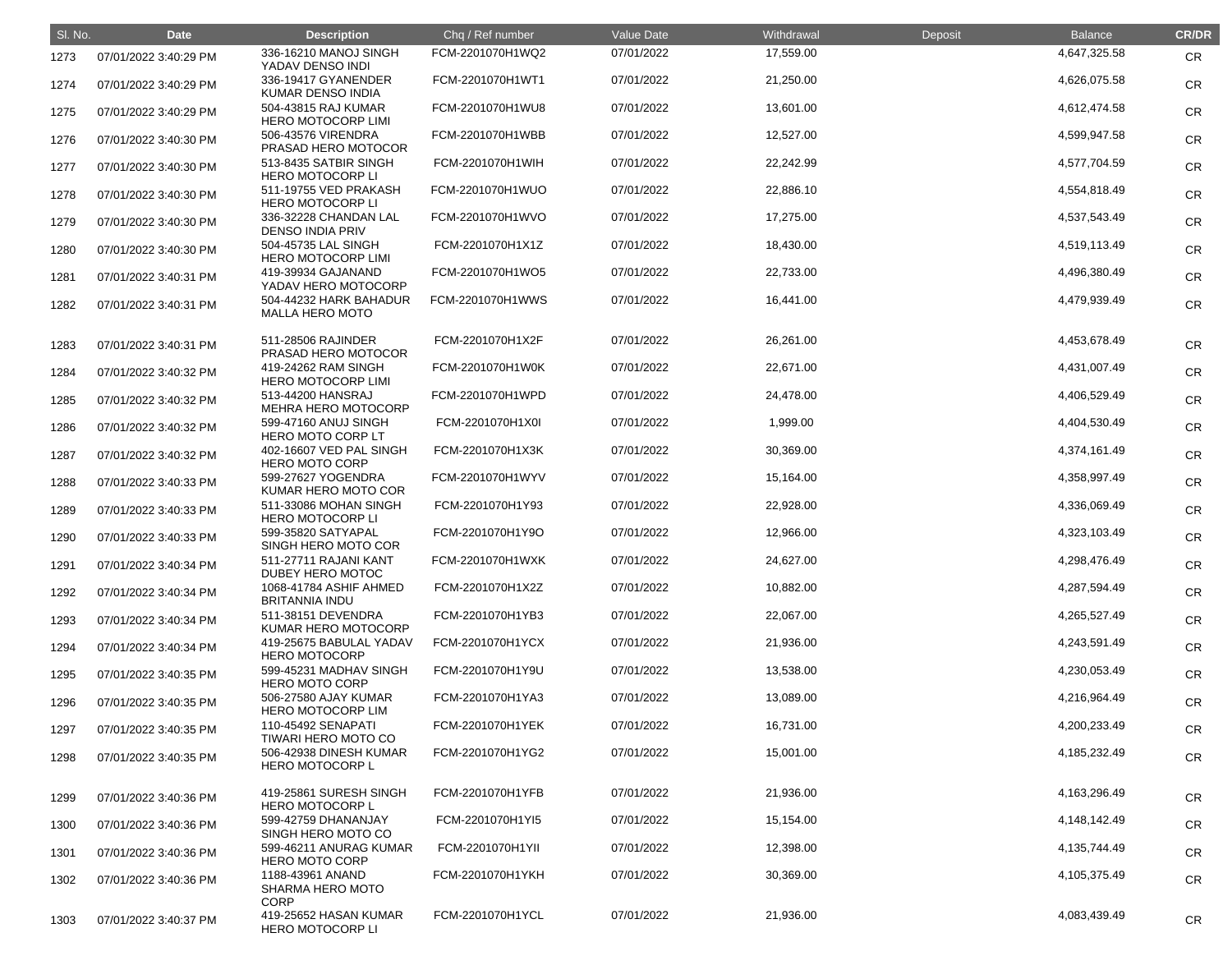| SI. No. | <b>Date</b>           | <b>Description</b>                               | Chq / Ref number | Value Date | Withdrawal | Deposit | <b>Balance</b> | <b>CR/DR</b> |
|---------|-----------------------|--------------------------------------------------|------------------|------------|------------|---------|----------------|--------------|
| 1304    | 07/01/2022 3:40:37 PM | 511-42791 NARESH KUMAR<br><b>HERO MOTOCORP L</b> | FCM-2201070H1YGM | 07/01/2022 | 17,558.00  |         | 4,065,881.49   | <b>CR</b>    |
| 1305    | 07/01/2022 3:40:37 PM | 1279-4850 RAM BHOOL<br>SINGH HITACHI ASTE        | FCM-2201070H1YKU | 07/01/2022 | 21,205.00  |         | 4,044,676.49   | <b>CR</b>    |
| 1306    | 07/01/2022 3:40:38 PM | 421-45112 SHRAWAN<br>KUMAR HERO MOTO CORP        | FCM-2201070H1XAQ | 07/01/2022 | 18,110.00  |         | 4,026,566.49   | <b>CR</b>    |
| 1307    | 07/01/2022 3:40:38 PM | 504-14754 ANAND KISHOR<br><b>SHARMA HERO MOT</b> | FCM-2201070H1YAF | 07/01/2022 | 17,697.00  |         | 4,008,869.49   | <b>CR</b>    |
| 1308    | 07/01/2022 3:40:38 PM | 506-41650 RAJKUMAR<br>SINGH HERO MOTOCOR         | FCM-2201070H1YDN | 07/01/2022 | 8,154.00   |         | 4,000,715.49   | <b>CR</b>    |
| 1309    | 07/01/2022 3:40:38 PM | 511-43311 MAN SINGH<br><b>HERO MOTOCORP LIMI</b> | FCM-2201070H1YH1 | 07/01/2022 | 22,029.00  |         | 3,978,686.49   | <b>CR</b>    |
| 1310    | 07/01/2022 3:40:39 PM | 599-43038 VIKAS KUMAR<br><b>HERO MOTO CORP L</b> | FCM-2201070H1YN2 | 07/01/2022 | 15,254.00  |         | 3,963,432.49   | <b>CR</b>    |
| 1311    | 07/01/2022 3:40:39 PM | 599-46960 SHEETAL HERO<br>MOTO CORP LTD,         | FCM-2201070H1YNF | 07/01/2022 | 13,098.00  |         | 3,950,334.49   | <b>CR</b>    |
| 1312    | 07/01/2022 3:40:39 PM | 504-33799 RAM KUMAR<br><b>HERO MOTOCORP LIM</b>  | FCM-2201070H1YNR | 07/01/2022 | 12,640.00  |         | 3,937,694.49   | <b>CR</b>    |
| 1313    | 07/01/2022 3:40:39 PM | 507-43236 SONVIR SINGH<br><b>HERO MOTOCORP L</b> | FCM-2201070H1YR4 | 07/01/2022 | 17,446.00  |         | 3,920,248.49   | <b>CR</b>    |
| 1314    | 07/01/2022 3:40:40 PM | 504-32230 MAN SINGH<br><b>HERO MOTOCORP LIMI</b> | FCM-2201070H1YLD | 07/01/2022 | 11,186.00  |         | 3,909,062.49   | <b>CR</b>    |
| 1315    | 07/01/2022 3:40:40 PM | 541-46819 BHANU PRATAP<br><b>SINGH SECURITY</b>  | FCM-2201070H1YRC | 07/01/2022 | 2,236.00   |         | 3,906,826.49   | <b>CR</b>    |
| 1316    | 07/01/2022 3:40:40 PM | 504-42492 CHANDRABHAN<br><b>SINGH HERO MOTOC</b> | FCM-2201070H1YT3 | 07/01/2022 | 18,503.00  |         | 3,888,323.49   | <b>CR</b>    |
| 1317    | 07/01/2022 3:40:41 PM | 336-35758 RAMESH SINGH<br><b>DENSO INDIA PRI</b> | FCM-2201070H1WZO | 07/01/2022 | 16,968.00  |         | 3,871,355.49   | <b>CR</b>    |
| 1318    | 07/01/2022 3:40:41 PM | 336-43809 TEJVEER SINGH<br><b>DENSO INDIA PR</b> | FCM-2201070H1X1I | 07/01/2022 | 8,413.00   |         | 3,862,942.49   | <b>CR</b>    |
| 1319    | 07/01/2022 3:40:41 PM | 504-9009 SATPAL SINGH<br><b>HERO MOTOCORP LI</b> | FCM-2201070H1Y3P | 07/01/2022 | 22,320.00  |         | 3,840,622.49   | <b>CR</b>    |
| 1320    | 07/01/2022 3:40:41 PM | 599-23778 SURENDRA<br>KUMAR HERO MOTO COR        | FCM-2201070H1YU2 | 07/01/2022 | 15,174.00  |         | 3,825,448.49   | <b>CR</b>    |
| 1321    | 07/01/2022 3:40:41 PM | 420-45784 SUKHBEER<br>SINGH HERO MOTO COR        | FCM-2201070H1YXE | 07/01/2022 | 29,286.00  |         | 3,796,162.49   | <b>CR</b>    |
| 1322    | 07/01/2022 3:40:42 PM | 511-45266 SURESH KUMAR<br><b>HERO MOTOCORP L</b> | FCM-2201070H1YM5 | 07/01/2022 | 22,247.00  |         | 3,773,915.49   | <b>CR</b>    |
| 1323    | 07/01/2022 3:40:42 PM | 419-44463 MUKESH KUMAR<br><b>HERO MOTOCORP L</b> | FCM-2201070H1YSG | 07/01/2022 | 22,949.00  |         | 3,750,966.49   | <b>CR</b>    |
| 1324    | 07/01/2022 3:40:42 PM | 421-36086 SUNIL MASIH<br><b>HERO MOTO CORP L</b> | FCM-2201070H1YXZ | 07/01/2022 | 6,894.00   |         | 3,744,072.49   | <b>CR</b>    |
| 1325    | 07/01/2022 3:40:42 PM | 336-35459 SURESH KUMAR<br><b>DENSO INDIA PRI</b> | FCM-2201070H1YWE | 07/01/2022 | 16,718.00  |         | 3,727,354.49   | <b>CR</b>    |
| 1326    | 07/01/2022 3:40:43 PM | 506-44183 MUKESH KUMAR<br>HERO MOTOCORP L        | FCM-2201070H1YOA | 07/01/2022 | 15,638.00  |         | 3,711,716.49   | <b>CR</b>    |
| 1327    | 07/01/2022 3:40:43 PM | 599-43913 CHAND KIRAN<br><b>HERO MOTO CORP L</b> | FCM-2201070H1YUW | 07/01/2022 | 13,578.00  |         | 3,698,138.49   | <b>CR</b>    |
| 1328    | 07/01/2022 3:40:43 PM | 418-19806 RAJ VEER<br>SINGH HERO MOTO COR        | FCM-2201070H1Z34 | 07/01/2022 | 4,459.00   |         | 3,693,679.49   | <b>CR</b>    |
| 1329    | 07/01/2022 3:40:44 PM | 504-30121 RAMJAS HERO<br><b>MOTOCORP LIMITED</b> | FCM-2201070H1YJ3 | 07/01/2022 | 18,599.00  |         | 3,675,080.49   | <b>CR</b>    |
| 1330    | 07/01/2022 3:40:44 PM | 599-43037 SURENDRA<br>SINGH HERO MOTO COR        | FCM-2201070H1YMR | 07/01/2022 | 14,676.00  |         | 3,660,404.49   | <b>CR</b>    |
| 1331    | 07/01/2022 3:40:44 PM | 599-45211 VIKAS KUMAR<br><b>HERO MOTO CORP L</b> | FCM-2201070H1Z1R | 07/01/2022 | 13,078.00  |         | 3,647,326.49   | <b>CR</b>    |
| 1332    | 07/01/2022 3:40:44 PM | 599-45455 PEEYUSH<br>KUMAR MISHRA HERO MO        | FCM-2201070H1Z5R | 07/01/2022 | 4,160.00   |         | 3,643,166.49   | <b>CR</b>    |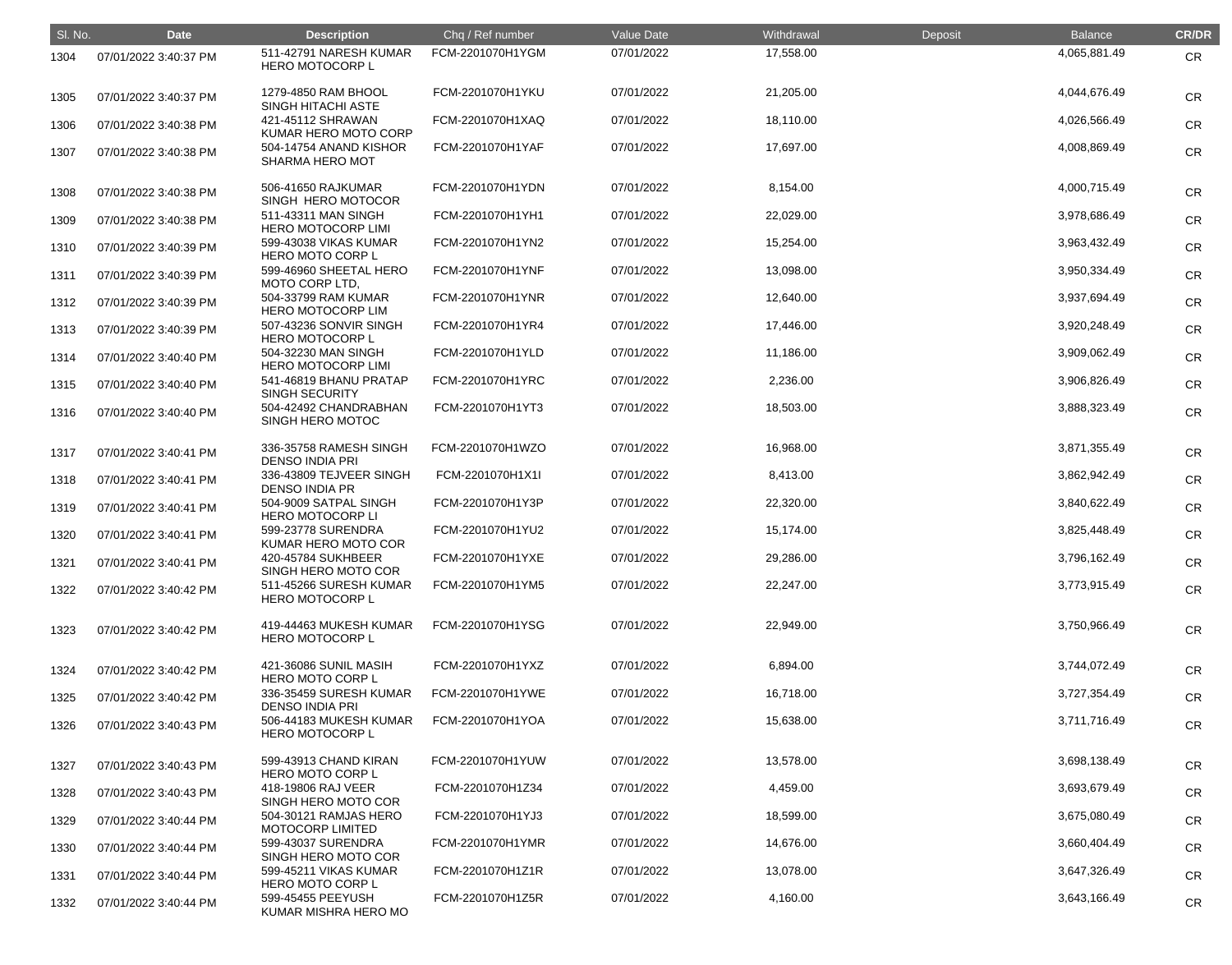| SI. No. | <b>Date</b>           | <b>Description</b>                               | Chq / Ref number | Value Date | Withdrawal | Deposit | <b>Balance</b> | <b>CR/DR</b> |
|---------|-----------------------|--------------------------------------------------|------------------|------------|------------|---------|----------------|--------------|
| 1333    | 07/01/2022 3:40:44 PM | 506-38835 RAJDEEP HERO<br><b>MOTOCORP LIMITE</b> | FCM-2201070H1Z6U | 07/01/2022 | 13,367.00  |         | 3,629,799.49   | <b>CR</b>    |
| 1334    | 07/01/2022 3:40:45 PM | 507-39491 ATUL KUMAR<br><b>HERO MOTOCORP LIM</b> | FCM-2201070H1YQX | 07/01/2022 | 17,124.00  |         | 3,612,675.49   | <b>CR</b>    |
| 1335    | 07/01/2022 3:40:45 PM | 1068-39005 MAHESHVARI<br><b>BHANJI BRITANNIA</b> | FCM-2201070H1YZC | 07/01/2022 | 7,197.00   |         | 3,605,478.49   | <b>CR</b>    |
| 1336    | 07/01/2022 3:40:45 PM | 511-38562 KRISHAN SINGH<br>YADAV HERO MOT        | FCM-2201070H1Z73 | 07/01/2022 | 22,047.00  |         | 3,583,431.49   | <b>CR</b>    |
| 1337    | 07/01/2022 3:40:46 PM | 511-29013 INDRA<br><b>BAHADUR ADHIKARI</b>       | FCM-2201070H1YYF | 07/01/2022 | 11,046.00  |         | 3,572,385.49   | <b>CR</b>    |
| 1338    | 07/01/2022 3:40:46 PM | 402-14468 NORANG LAL<br>HERO MOTO CORP LT        | FCM-2201070H1Z0H | 07/01/2022 | 24,518.00  |         | 3,547,867.49   | <b>CR</b>    |
| 1339    | 07/01/2022 3:40:46 PM | 506-21826 BALAJI SHARMA<br><b>HERO MOTOCORP</b>  | FCM-2201070H1Z0V | 07/01/2022 | 17,489.00  |         | 3,530,378.49   | <b>CR</b>    |
| 1340    | 07/01/2022 3:40:46 PM | 599-40870 BIRBAL SINGH<br><b>HERO MOTO CORP</b>  | FCM-2201070H1Z77 | 07/01/2022 | 10,359.00  |         | 3,520,019.49   | <b>CR</b>    |
| 1341    | 07/01/2022 3:40:47 PM | 418-33882 HARI OM TIWARI<br><b>HERO MOTO COR</b> | FCM-2201070H1Z60 | 07/01/2022 | 4,459.00   |         | 3,515,560.49   | <b>CR</b>    |
| 1342    | 07/01/2022 3:40:47 PM | 599-45712 ANIRUDH<br><b>TIWARI HERO MOTO COR</b> | FCM-2201070H1Z7C | 07/01/2022 | 5,788.00   |         | 3,509,772.49   | <b>CR</b>    |
| 1343    | 07/01/2022 3:40:47 PM | 511-42851 VIKASH HERO<br><b>MOTOCORP LIMITED</b> | FCM-2201070H1Z90 | 07/01/2022 | 22,408.00  |         | 3,487,364.49   | <b>CR</b>    |
| 1344    | 07/01/2022 3:40:47 PM | 1188-28946 SUNIL KUMAR<br><b>SINGH HERO MOTO</b> | FCM-2201070H1Z9K | 07/01/2022 | 15,614.00  |         | 3,471,750.49   | <b>CR</b>    |
| 1345    | 07/01/2022 3:40:48 PM | 336-13729 SURESH<br>CHANDER YADAV DENSO I        | FCM-2201070H1YPY | 07/01/2022 | 17,539.00  |         | 3,454,211.49   | <b>CR</b>    |
| 1346    | 07/01/2022 3:40:48 PM | 506-34927 RAJESH KUMAR<br><b>GIRI HERO MOTOC</b> | FCM-2201070H1Z5C | 07/01/2022 | 17,579.00  |         | 3,436,632.49   | <b>CR</b>    |
| 1347    | 07/01/2022 3:40:48 PM | 599-45826 CHATRA PAL<br><b>HERO MOTO CORP LT</b> | FCM-2201070H1Z8R | 07/01/2022 | 7,411.00   |         | 3,429,221.49   | <b>CR</b>    |
| 1348    | 07/01/2022 3:40:48 PM | 506-43161 GAURAV KUMAR<br>HERO MOTOCORP L        | FCM-2201070H1Z8W | 07/01/2022 | 15,203.00  |         | 3,414,018.49   | <b>CR</b>    |
| 1349    | 07/01/2022 3:40:48 PM | 504-30283 NARI CHAND<br><b>HERO MOTOCORP LIM</b> | FCM-2201070H1ZAD | 07/01/2022 | 19,416.00  |         | 3,394,602.49   | <b>CR</b>    |
| 1350    | 07/01/2022 3:40:49 PM | 419-45003 SURENDER<br>SINGH HERO MOTOCORP        | FCM-2201070H1YVI | 07/01/2022 | 14,031.00  |         | 3,380,571.49   | CR           |
| 1351    | 07/01/2022 3:40:49 PM | 506-33481 NAND LAL HERO<br><b>MOTOCORP LIMIT</b> | FCM-2201070H1Z4Z | 07/01/2022 | 18,781.00  |         | 3,361,790.49   | <b>CR</b>    |
| 1352    | 07/01/2022 3:40:49 PM | 1279-46640 SONU SINGH<br><b>HITACHI ASTEMO G</b> | FCM-2201070H1ZDM | 07/01/2022 | 18,616.00  |         | 3,343,174.49   | <b>CR</b>    |
| 1353    | 07/01/2022 3:40:50 PM | 110-42427 SHAILENDRA<br>KUMAR HERO MOTO C        | FCM-2201070H1Z7K | 07/01/2022 | 21,192.00  |         | 3,321,982.49   | CR           |
| 1354    | 07/01/2022 3:40:50 PM | 511-43907 PANKAJ KUMAR<br>RAJPUT HERO MOT        | FCM-2201070H1ZAV | 07/01/2022 | 1,576.00   |         | 3,320,406.49   | <b>CR</b>    |
| 1355    | 07/01/2022 3:40:50 PM | 1279-23053 MUNNA LAL<br><b>HITACHI ASTEMO GU</b> | FCM-2201070H1ZBG | 07/01/2022 | 21,205.00  |         | 3,299,201.49   | <b>CR</b>    |
| 1356    | 07/01/2022 3:40:50 PM | 513-4447 KARAMVIR SINGH<br><b>HERO MOTOCORP</b>  | FCM-2201070H1ZE0 | 07/01/2022 | 26,418.83  |         | 3,272,782.66   | <b>CR</b>    |
| 1357    | 07/01/2022 3:40:51 PM | 599-43396 GULAM SABIR<br><b>HERO MOTO CORP L</b> | FCM-2201070H1ZFT | 07/01/2022 | 15,194.00  |         | 3,257,588.66   | <b>CR</b>    |
| 1358    | 07/01/2022 3:40:52 PM | 419-34013 ROHITASHV<br>YADAV HERO MOTOCOR        | FCM-2201070H1ZBZ | 07/01/2022 | 22,733.00  |         | 3,234,855.66   | <b>CR</b>    |
| 1359    | 07/01/2022 3:40:52 PM | 504-38226 SUBASH<br><b>CHANDRA SHAHI HERO</b>    | FCM-2201070H1ZEN | 07/01/2022 | 17,484.00  |         | 3,217,371.66   | <b>CR</b>    |
| 1360    | 07/01/2022 3:40:52 PM | 1280-43240 BIJENDRA PAL<br><b>HITACHI ASTEMO</b> | FCM-2201070H1ZED | 07/01/2022 | 20,993.00  |         | 3,196,378.66   | <b>CR</b>    |
| 1361    | 07/01/2022 3:40:52 PM | 511-21949 SURINDER<br>SINGH HERO MOTOCORP        | FCM-2201070H1ZIM | 07/01/2022 | 24,775.00  |         | 3,171,603.66   | <b>CR</b>    |
| 1362    | 07/01/2022 3:40:53 PM | 511-40342 RAJESH KUMAR<br><b>HERO MOTOCORP L</b> | FCM-2201070H1Z8C | 07/01/2022 | 24,484.00  |         | 3,147,119.66   | <b>CR</b>    |
| 1363    | 07/01/2022 3:40:53 PM | 513-44521 LEKHRAJ SINGH<br><b>TARKAR HERO MO</b> | FCM-2201070H1ZFC | 07/01/2022 | 26,920.00  |         | 3,120,199.66   | <b>CR</b>    |
| 1364    | 07/01/2022 3:40:53 PM | 599-43432 JOGENDRA<br>HERO MOTO CORP LTD         | FCM-2201070H1ZHD | 07/01/2022 | 15,354.00  |         | 3,104,845.66   | <b>CR</b>    |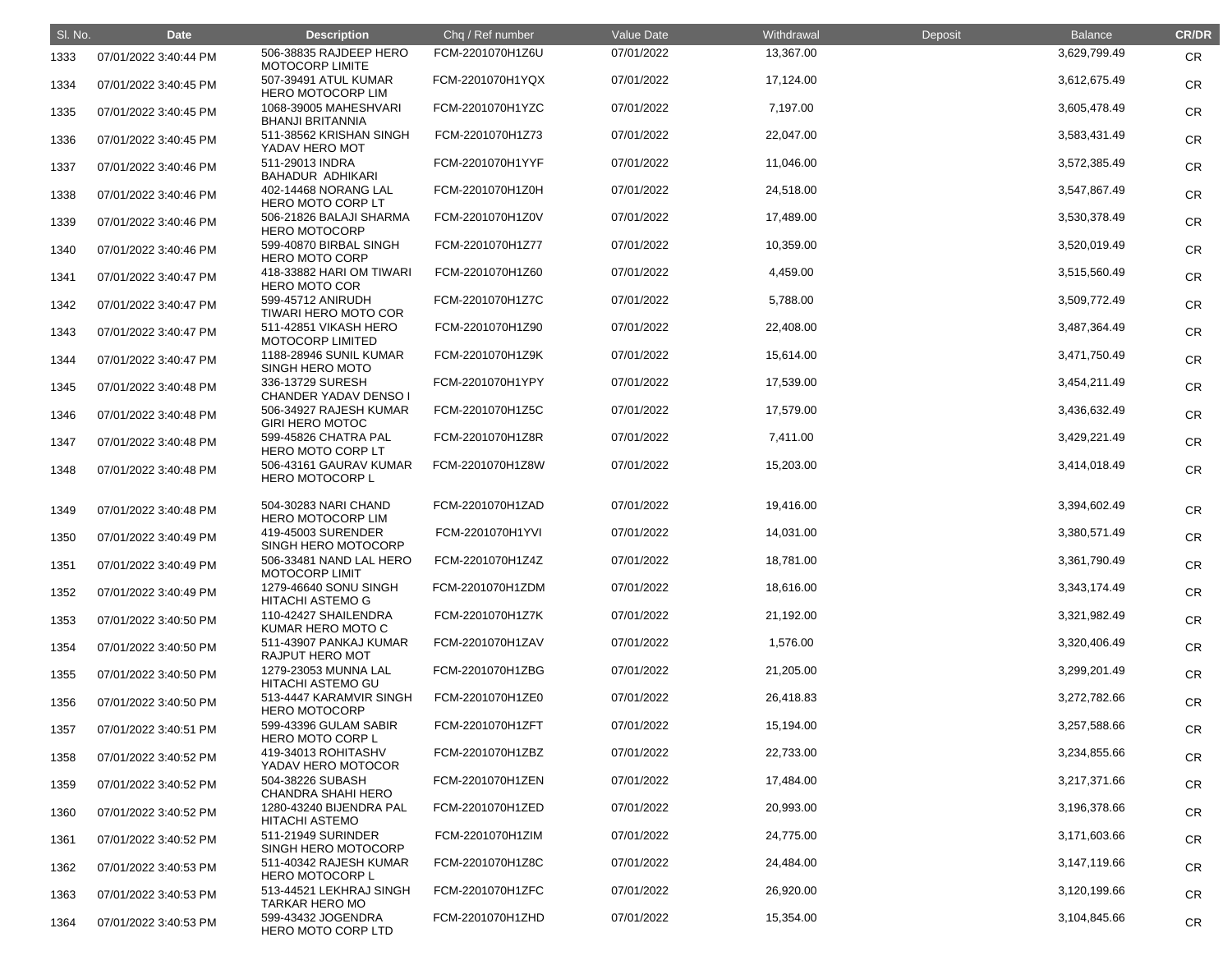| SI. No. | <b>Date</b>           | <b>Description</b>                                         | Chq / Ref number | <b>Value Date</b> | Withdrawal | Deposit | <b>Balance</b> | <b>CR/DR</b> |
|---------|-----------------------|------------------------------------------------------------|------------------|-------------------|------------|---------|----------------|--------------|
| 1365    | 07/01/2022 3:40:53 PM | 336-24985 GOPAL DUTT<br>PANDEY DENSO INDI                  | FCM-2201070H1ZHM | 07/01/2022        | 17,539.00  |         | 3,087,306.66   | <b>CR</b>    |
| 1366    | 07/01/2022 3:40:54 PM | 511-44792 AKHLESH<br>KUMAR HERO MOTOCORP                   | FCM-2201070H1ZCN | 07/01/2022        | 26,106.00  |         | 3,061,200.66   | <b>CR</b>    |
| 1367    | 07/01/2022 3:40:54 PM | 507-18011 SURENDER<br>KUMAR HERO MOTOCORP                  | FCM-2201070H1ZEZ | 07/01/2022        | 16,527.00  |         | 3,044,673.66   | <b>CR</b>    |
| 1368    | 07/01/2022 3:40:54 PM | 419-43405 VIJAY SINGH<br><b>HERO MOTOCORP LI</b>           | FCM-2201070H1ZGC | 07/01/2022        | 20,837.00  |         | 3,023,836.66   | <b>CR</b>    |
| 1369    | 07/01/2022 3:40:54 PM | 419-44886 RAJESH SINGH<br><b>CHAUHAN HERO MO</b>           | FCM-2201070H1Zl2 | 07/01/2022        | 22,733.00  |         | 3,001,103.66   | <b>CR</b>    |
| 1370    | 07/01/2022 3:40:55 PM | 511-44336 NARENDER<br>SINGH HERO MOTOCORP                  | FCM-2201070H1ZCA | 07/01/2022        | 23,596.00  |         | 2,977,507.66   | <b>CR</b>    |
| 1371    | 07/01/2022 3:40:55 PM | 599-43050 RAVI KUMAR<br>KAUSHIK HERO MOTO                  | FCM-2201070H1ZD6 | 07/01/2022        | 14,586.00  |         | 2,962,921.66   | <b>CR</b>    |
| 1372    | 07/01/2022 3:40:55 PM | 511-24274 SURENDRA<br>KUMAR LIMBU HERO MO                  | FCM-2201070H1ZIX | 07/01/2022        | 25,531.00  |         | 2,937,390.66   | <b>CR</b>    |
| 1373    | 07/01/2022 3:40:55 PM | 599-44038 GRISH<br><b>CHANDRA NAGAR HERO</b><br><b>MOT</b> | FCM-2201070H1ZJF | 07/01/2022        | 13,578.00  |         | 2,923,812.66   | <b>CR</b>    |
| 1374    | 07/01/2022 3:40:56 PM | 599-45987 RITU RAJ<br>MISHRA HERO MOTO CO                  | FCM-2201070H1Z96 | 07/01/2022        | 13,438.00  |         | 2,910,374.66   | <b>CR</b>    |
| 1375    | 07/01/2022 3:40:56 PM | 541-39443 KAILASH SINGH<br><b>SECURITY GUARD</b>           | FCM-2201070H1ZGZ | 07/01/2022        | 10,880.00  |         | 2,899,494.66   | <b>CR</b>    |
| 1376    | 07/01/2022 3:40:56 PM | 420-39946 SANTOSH<br>KUMAR SINGH HERO MOT                  | FCM-2201070H1ZN0 | 07/01/2022        | 34,702.00  |         | 2,864,792.66   | <b>CR</b>    |
| 1377    | 07/01/2022 3:40:56 PM | 599-45207 AKASH TIWARI<br><b>HERO MOTO CORP</b>            | FCM-2201070H1ZOO | 07/01/2022        | 11,687.00  |         | 2,853,105.66   | <b>CR</b>    |
| 1378    | 07/01/2022 3:40:57 PM | 599-23820 LOKESH KUMAR<br><b>HERO MOTO CORP</b>            | FCM-2201070H1ZJ7 | 07/01/2022        | 12,047.00  |         | 2,841,058.66   | <b>CR</b>    |
| 1379    | 07/01/2022 3:40:57 PM | 336-43769 PRASHANT<br>KUMAR SHUKLA DENSO                   | FCM-2201070H1ZMF | 07/01/2022        | 17,539.00  |         | 2,823,519.66   | <b>CR</b>    |
| 1380    | 07/01/2022 3:40:57 PM | 1068-42953 BAROT<br>RAJUBHAI PUKHRAJ BRIT                  | FCM-2201070H1ZOG | 07/01/2022        | 12,151.00  |         | 2,811,368.66   | <b>CR</b>    |
| 1381    | 07/01/2022 3:40:57 PM | 419-24216 SATISH KUMAR<br><b>HERO MOTOCORP L</b>           | FCM-2201070H1ZR1 | 07/01/2022        | 21,936.00  |         | 2,789,432.66   | <b>CR</b>    |
| 1382    | 07/01/2022 3:40:58 PM | 511-25461 NARENDRA<br>KUMAR SHARMA HERO M                  | FCM-2201070H1ZLV | 07/01/2022        | 23,497.00  |         | 2,765,935.66   | <b>CR</b>    |
| 1383    | 07/01/2022 3:40:58 PM | 1068-45240 YUVRAJSINH<br><b>BALUBHA SODHA BR</b>           | FCM-2201070H1ZQM | 07/01/2022        | 11,644.00  |         | 2,754,291.66   | <b>CR</b>    |
| 1384    | 07/01/2022 3:40:58 PM | 599-41318 SANDEEP<br>KUMAR HERO MOTO CORP                  | FCM-2201070H1ZS0 | 07/01/2022        | 15,244.00  |         | 2,739,047.66   | <b>CR</b>    |
| 1385    | 07/01/2022 3:40:59 PM | 599-44888 SOVIN KUMAR<br><b>HERO MOTO CORP L</b>           | FCM-2201070H1ZO6 | 07/01/2022        | 12,208.00  |         | 2,726,839.66   | <b>CR</b>    |
| 1386    | 07/01/2022 3:40:59 PM | 506-39964 RENU PATHAK<br><b>HERO MOTOCORP LI</b>           | FCM-2201070H1ZTD | 07/01/2022        | 14,861.00  |         | 2,711,978.66   | <b>CR</b>    |
| 1387    | 07/01/2022 3:40:59 PM | 599-42291 PANKAJ KUMAR<br><b>HERO MOTO CORP</b>            | FCM-2201070H1ZU4 | 07/01/2022        | 15,144.00  |         | 2,696,834.66   | <b>CR</b>    |
| 1388    | 07/01/2022 3:41:00 PM | 506-30232 DAYA KRISHANA<br><b>BHATT HERO MOT</b>           | FCM-2201070H1ZQA | 07/01/2022        | 17,686.00  |         | 2,679,148.66   | <b>CR</b>    |
| 1389    | 07/01/2022 3:41:00 PM | 504-18278 DHIAN SINGH<br><b>HERO MOTOCORP LI</b>           | FCM-2201070H1ZRG | 07/01/2022        | 20,801.00  |         | 2,658,347.66   | <b>CR</b>    |
| 1390    | 07/01/2022 3:41:00 PM | 599-46329 KARISHMA ARYA<br><b>HERO MOTO CORP</b>           | FCM-2201070H1ZXF | 07/01/2022        | 13,288.00  |         | 2,645,059.66   | <b>CR</b>    |
| 1391    | 07/01/2022 3:41:01 PM | 511-28620 DINESH PRASAD<br>SUBEDI HERO MO                  | FCM-2201070H1ZNU | 07/01/2022        | 23,719.00  |         | 2,621,340.66   | <b>CR</b>    |
| 1392    | 07/01/2022 3:41:01 PM | 419-24281 RAJENDRA<br>PRASAD YADAV HERO M                  | FCM-2201070H1ZSC | 07/01/2022        | 23,468.00  |         | 2,597,872.66   | <b>CR</b>    |
| 1393    | 07/01/2022 3:41:01 PM | 504-19961 SAT PAL SINGH<br><b>HERO MOTOCORP</b>            | FCM-2201070H1ZSR | 07/01/2022        | 21,200.00  |         | 2,576,672.66   | <b>CR</b>    |
| 1394    | 07/01/2022 3:41:01 PM | 1152-45403 ROHIT<br><b>SIGROHA HERO MOTO</b>               | FCM-2201070H1ZVT | 07/01/2022        | 26,144.00  |         | 2,550,528.66   | <b>CR</b>    |
| 1395    | 07/01/2022 3:41:01 PM | 511-43214 VIJAY SINGH<br><b>HERO MOTOCORP LI</b>           | FCM-2201070H1ZWL | 07/01/2022        | 24,415.00  |         | 2,526,113.66   | <b>CR</b>    |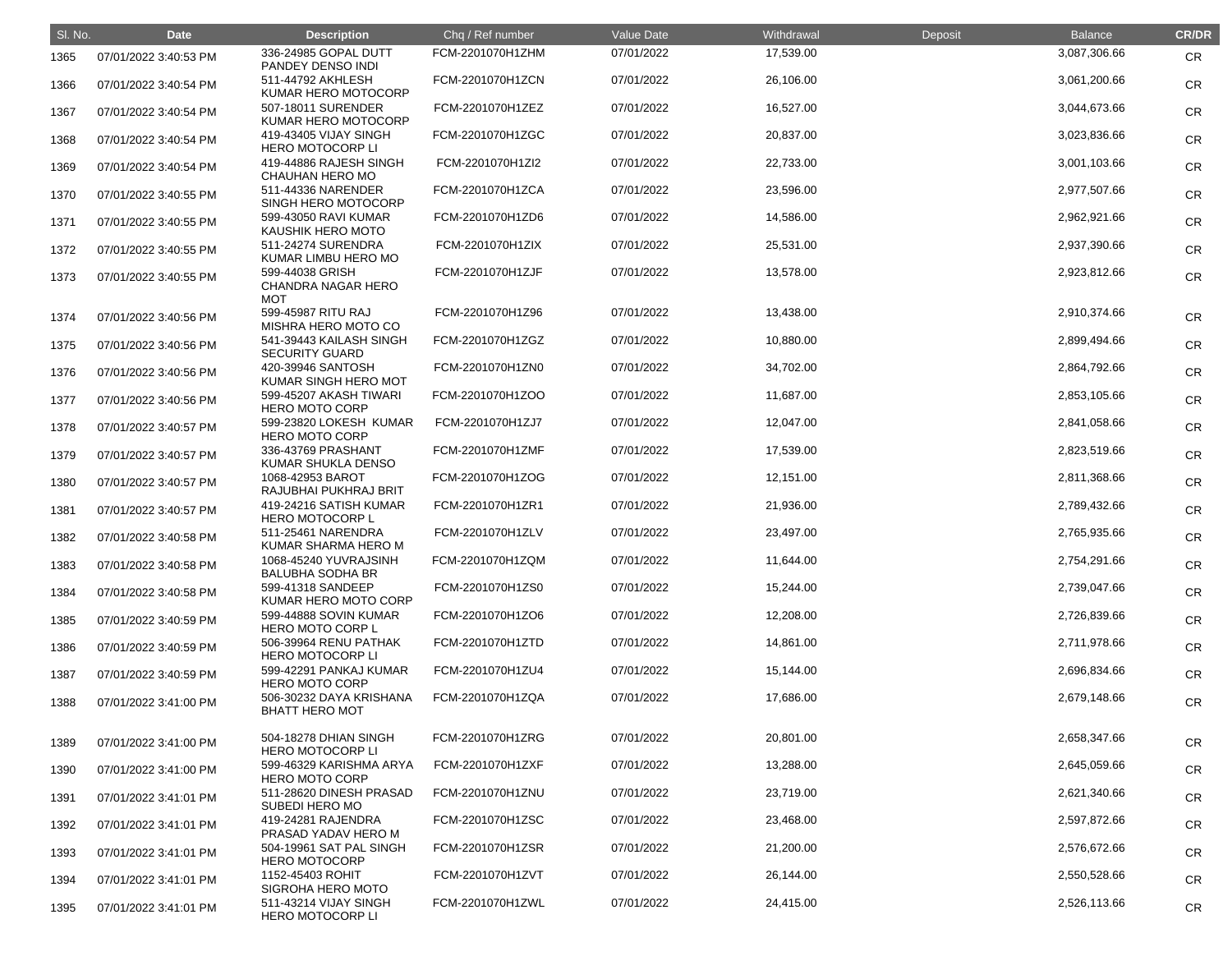| SI. No. | <b>Date</b>           | <b>Description</b>                                  | Chq / Ref number | Value Date | Withdrawal | Deposit | <b>Balance</b> | <b>CR/DR</b> |
|---------|-----------------------|-----------------------------------------------------|------------------|------------|------------|---------|----------------|--------------|
| 1396    | 07/01/2022 3:41:01 PM | 506-43573 PRADEEP<br>KUMAR HERO MOTOCORP            | FCM-2201070H1ZYM | 07/01/2022 | 14,861.00  |         | 2,511,252.66   | <b>CR</b>    |
| 1397    | 07/01/2022 3:41:02 PM | 504-9674 BAHADUR SINGH<br><b>HERO MOTOCORP L</b>    | FCM-2201070H1ZPU | 07/01/2022 | 19,701.00  |         | 2,491,551.66   | <b>CR</b>    |
| 1398    | 07/01/2022 3:41:02 PM | 1068-44434 SANJAY SINGH<br><b>BRITANNIA INDU</b>    | FCM-2201070H1ZPG | 07/01/2022 | 11,644.00  |         | 2,479,907.66   | <b>CR</b>    |
| 1399    | 07/01/2022 3:41:02 PM | 419-27488 PURAN MAL<br><b>HERO MOTOCORP LIMI</b>    | FCM-2201070H1ZWB | 07/01/2022 | 23,468.00  |         | 2,456,439.66   | <b>CR</b>    |
| 1400    | 07/01/2022 3:41:02 PM | 511-44074 RAJ PAL HERO<br><b>MOTOCORP LIMITE</b>    | FCM-2201070H1ZZ2 | 07/01/2022 | 23,705.00  |         | 2,432,734.66   | <b>CR</b>    |
| 1401    | 07/01/2022 3:41:03 PM | 599-45276 SANDEEP<br>KUMAR HERO MOTO CORP           | FCM-2201070H1ZP1 | 07/01/2022 | 13,528.00  |         | 2,419,206.66   | <b>CR</b>    |
| 1402    | 07/01/2022 3:41:03 PM | 504-30119 GANESH SINGH<br>DHAMI HERO MOTO           | FCM-2201070H1ZY7 | 07/01/2022 | 20,431.00  |         | 2,398,775.66   | <b>CR</b>    |
| 1403    | 07/01/2022 3:41:03 PM | 419-38266 KRISHAN<br>KUMAR HERO MOTOCORP            | FCM-2201070H200R | 07/01/2022 | 21,202.00  |         | 2,377,573.66   | <b>CR</b>    |
| 1404    | 07/01/2022 3:41:04 PM | 419-45896 SURENDER<br>SINGH HERO MOTOCORP           | FCM-2201070H1ZJT | 07/01/2022 | 22,949.00  |         | 2,354,624.66   | <b>CR</b>    |
| 1405    | 07/01/2022 3:41:04 PM | 419-38400 AJIT PAL SINGH<br><b>HERO MOTOCORP</b>    | FCM-2201070H2011 | 07/01/2022 | 21,202.00  |         | 2,333,422.66   | <b>CR</b>    |
| 1406    | 07/01/2022 3:41:04 PM | 506-44187 GABAR SINGH<br><b>HERO MOTOCORP LI</b>    | FCM-2201070H2018 | 07/01/2022 | 15,571.00  |         | 2,317,851.66   | <b>CR</b>    |
| 1407    | 07/01/2022 3:41:05 PM | 504-45667 GHANSRAM<br><b>JOSHI HERO MOTOCORP</b>    | FCM-2201070H1ZLM | 07/01/2022 | 18,370.00  |         | 2,299,481.66   | <b>CR</b>    |
| 1408    | 07/01/2022 3:41:05 PM | 419-36602 GAJRAJ SINGH<br><b>HERO MOTOCORP L</b>    | FCM-2201070H1ZZO | 07/01/2022 | 22,949.00  |         | 2,276,532.66   | <b>CR</b>    |
| 1409    | 07/01/2022 3:41:05 PM | 504-31962 JAGMOHAN<br><b>HERO MOTOCORP LIMIT</b>    | FCM-2201070H1ZZZ | 07/01/2022 | 21,405.00  |         | 2,255,127.66   | <b>CR</b>    |
| 1410    | 07/01/2022 3:41:05 PM | 1279-39150<br>RAGHAVENDRA SINGH<br><b>HITACHI A</b> | FCM-2201070H200B | 07/01/2022 | 21,205.00  |         | 2,233,922.66   | <b>CR</b>    |
| 1411    | 07/01/2022 3:41:05 PM | 511-45772 JAY NARAYAN<br>SINGH HERO MOTOC           | FCM-2201070H201I | 07/01/2022 | 21,072.00  |         | 2,212,850.66   | <b>CR</b>    |
| 1412    | 07/01/2022 3:41:06 PM | 419-29221 AJIT VIDYANAND<br>YADAV HERO MO           | FCM-2201070H1ZXW | 07/01/2022 | 21,936.00  |         | 2,190,914.66   | <b>CR</b>    |
| 1413    | 07/01/2022 3:41:06 PM | 599-43095 SATYA<br>PRAKASH HERO MOTO<br><b>CORP</b> | FCM-2201070H201Q | 07/01/2022 | 15,214.00  |         | 2,175,700.66   | <b>CR</b>    |
| 1414    | 07/01/2022 3:41:06 PM | 504-34522 PRAKASH<br>BAHADUR SHAHI HERO M           | FCM-2201070H203G | 07/01/2022 | 16,059.00  |         | 2,159,641.66   | <b>CR</b>    |
| 1415    | 07/01/2022 3:41:06 PM | 541-40942 SUDHIR KUMAR<br><b>SECURITY GUARDS</b>    | FCM-2201070H205A | 07/01/2022 | 768.00     |         | 2,158,873.66   | <b>CR</b>    |
| 1416    | 07/01/2022 3:41:07 PM | 599-47082 RAVI KUMAR<br>HERO MOTO CORP LT           | FCM-2201070H201Y | 07/01/2022 | 4,169.00   |         | 2,154,704.66   | <b>CR</b>    |
| 1417    | 07/01/2022 3:41:07 PM | 1279-46839 TEJ VIR SINGH<br><b>HITACHI ASTEM</b>    | FCM-2201070H202B | 07/01/2022 | 19,302.00  |         | 2,135,402.66   | <b>CR</b>    |
| 1418    | 07/01/2022 3:41:07 PM | 504-41529 LOKESH KUMAR<br><b>HERO MOTOCORP</b>      | FCM-2201070H204I | 07/01/2022 | 18,214.00  |         | 2,117,188.66   | <b>CR</b>    |
| 1419    | 07/01/2022 3:41:07 PM | 336-22901 SUCHITA DEVI<br><b>DENSO INDIA PRI</b>    | FCM-2201070H2060 | 07/01/2022 | 13,718.00  |         | 2,103,470.66   | <b>CR</b>    |
| 1420    | 07/01/2022 3:41:08 PM | 599-45988 BENIRAM HERO<br>MOTO CORP LTD,            | FCM-2201070H1ZX3 | 07/01/2022 | 17,727.00  |         | 2,085,743.66   | <b>CR</b>    |
| 1421    | 07/01/2022 3:41:08 PM | 507-18008 RAKESH HERO<br><b>MOTOCORP LIMITED</b>    | FCM-2201070H203X | 07/01/2022 | 21,160.00  |         | 2,064,583.66   | <b>CR</b>    |
| 1422    | 07/01/2022 3:41:08 PM | 336-26407 AKHALESH<br>KUMAR DENSO INDIA P           | FCM-2201070H206G | 07/01/2022 | 16,929.00  |         | 2,047,654.66   | <b>CR</b>    |
| 1423    | 07/01/2022 3:41:09 PM | 504-34349 KRISHNA GOPAL<br><b>HERO MOTOCORP</b>     | FCM-2201070H202Z | 07/01/2022 | 20,544.00  |         | 2,027,110.66   | <b>CR</b>    |
| 1424    | 07/01/2022 3:41:09 PM | 419-45359 SHAKTI HERO<br><b>MOTOCORP LIMITED</b>    | FCM-2201070H2071 | 07/01/2022 | 20,405.00  |         | 2,006,705.66   | <b>CR</b>    |
| 1425    | 07/01/2022 3:41:09 PM | 504-45676 DEEPAK KUMAR<br><b>HERO MOTOCORP L</b>    | FCM-2201070H207T | 07/01/2022 | 18,732.00  |         | 1,987,973.66   | <b>CR</b>    |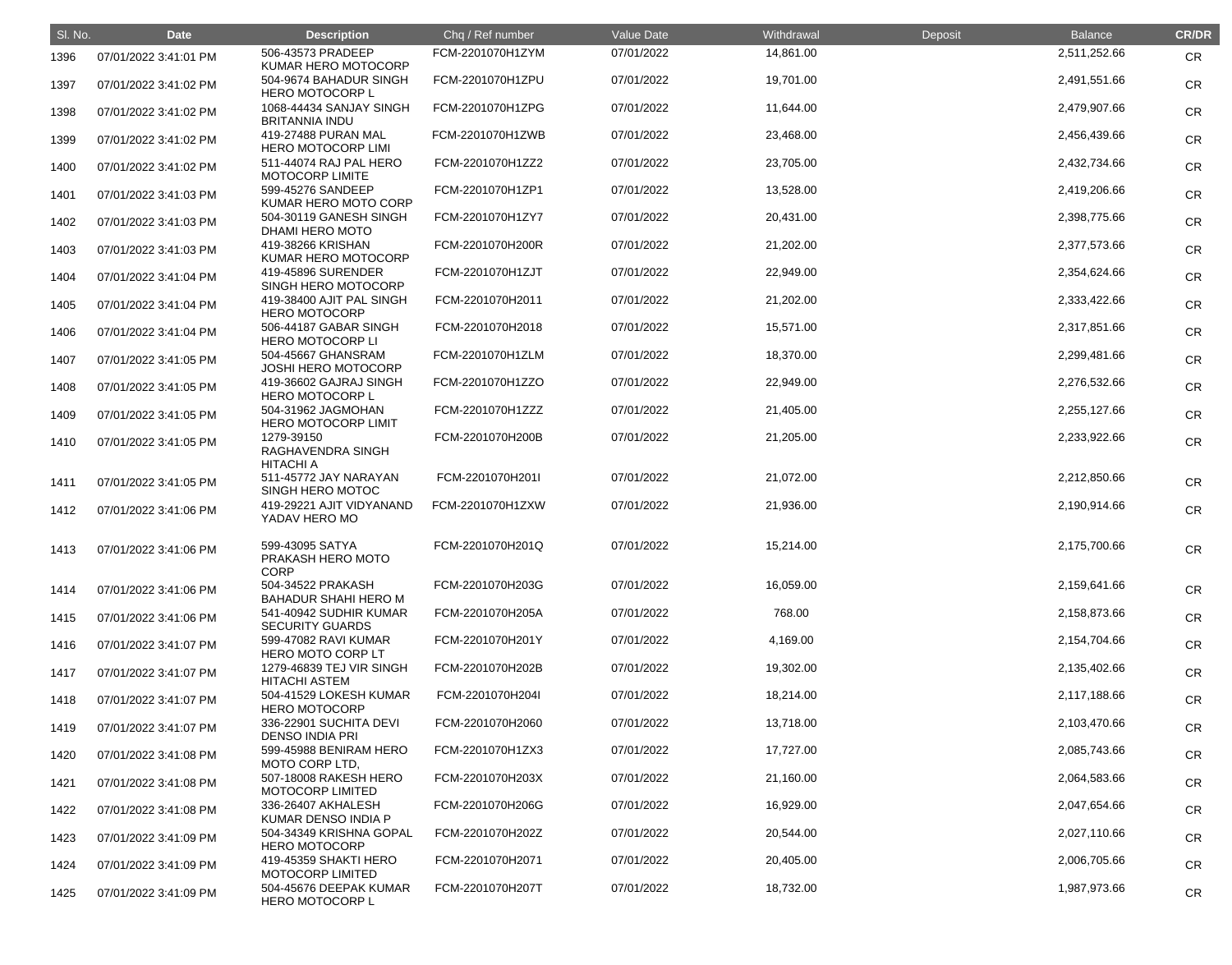| SI. No. | <b>Date</b>           | <b>Description</b>                               | Chq / Ref number | Value Date | Withdrawal | Deposit | <b>Balance</b> | <b>CR/DR</b> |
|---------|-----------------------|--------------------------------------------------|------------------|------------|------------|---------|----------------|--------------|
| 1426    | 07/01/2022 3:41:09 PM | 599-44120 RAJENDRA<br>KUMAR HERO MOTO COR        | FCM-2201070H208V | 07/01/2022 | 18,127.00  |         | 1,969,846.66   | <b>CR</b>    |
| 1427    | 07/01/2022 3:41:10 PM | 504-44608 DAMMER SINGH<br>RANA HERO MOTOC        | FCM-2201070H207E | 07/01/2022 | 17,938.00  |         | 1,951,908.66   | <b>CR</b>    |
| 1428    | 07/01/2022 3:41:10 PM | 336-40283 MOHIT KUMAR<br><b>DENSO INDIA PRIV</b> | FCM-2201070H209J | 07/01/2022 | 16,909.00  |         | 1,934,999.66   | <b>CR</b>    |
| 1429    | 07/01/2022 3:41:10 PM | 599-33120 MAN MOHAN<br><b>SINGH BHANDARI HER</b> | FCM-2201070H20B5 | 07/01/2022 | 15,154.00  |         | 1,919,845.66   | <b>CR</b>    |
| 1430    | 07/01/2022 3:41:11 PM | 1254-45083 PRAMOD<br>KUMAR NAYAK INDIAN P        | FCM-2201070H1ZZE | 07/01/2022 | 8,465.00   |         | 1,911,380.66   | <b>CR</b>    |
| 1431    | 07/01/2022 3:41:11 PM | 504-45737 VIKRAM SINGH<br><b>HERO MOTOCORP L</b> | FCM-2201070H20A1 | 07/01/2022 | 18,430.00  |         | 1,892,950.66   | <b>CR</b>    |
| 1432    | 07/01/2022 3:41:11 PM | 421-45307 PRAYAS YADAV<br><b>HERO MOTO CORP</b>  | FCM-2201070H20CH | 07/01/2022 | 14,218.00  |         | 1,878,732.66   | <b>CR</b>    |
| 1433    | 07/01/2022 3:41:11 PM | 506-25798 MEENA HERO<br><b>MOTOCORP LIMITED</b>  | FCM-2201070H20CT | 07/01/2022 | 17,459.00  |         | 1,861,273.66   | <b>CR</b>    |
| 1434    | 07/01/2022 3:41:12 PM | 336-21645 PADAMVEER<br>SINGH DENSO INDIA         | FCM-2201070H205R | 07/01/2022 | 12,976.00  |         | 1,848,297.66   | <b>CR</b>    |
| 1435    | 07/01/2022 3:41:12 PM | 599-45148 YOGESH SINGH<br><b>HERO MOTO CORP</b>  | FCM-2201070H20BD | 07/01/2022 | 13,558.00  |         | 1,834,739.66   | <b>CR</b>    |
| 1436    | 07/01/2022 3:41:12 PM | 1068-39804 RAJESH SINGH<br><b>BRITANNIA INDU</b> | FCM-2201070H20BQ | 07/01/2022 | 14,397.00  |         | 1,820,342.66   | <b>CR</b>    |
| 1437    | 07/01/2022 3:41:13 PM | 336-20929 MANOJ BALI<br><b>DENSO INDIA PRIVA</b> | FCM-2201070H205J | 07/01/2022 | 13,546.00  |         | 1,806,796.66   | <b>CR</b>    |
| 1438    | 07/01/2022 3:41:13 PM | 599-44096 MUNENDRA PAL<br>SINGH HERO MOTO        | FCM-2201070H208A | 07/01/2022 | 7,080.00   |         | 1,799,716.66   | <b>CR</b>    |
| 1439    | 07/01/2022 3:41:13 PM | 504-45710 RAJPAL HERO<br><b>MOTOCORP LIMITED</b> | FCM-2201070H209T | 07/01/2022 | 16,296.00  |         | 1,783,420.66   | <b>CR</b>    |
| 1440    | 07/01/2022 3:41:13 PM | 504-45823 JAYA BAHDUR<br>CHAND HERO MOTOC        | FCM-2201070H20AE | 07/01/2022 | 18,577.00  |         | 1,764,843.66   | <b>CR</b>    |
| 1441    | 07/01/2022 3:41:14 PM | 336-37575 MOHAN LAL<br><b>DENSO INDIA PRIVAT</b> | FCM-2201070H2099 | 07/01/2022 | 17,539.00  |         | 1,747,304.66   | <b>CR</b>    |
| 1442    | 07/01/2022 3:41:14 PM | 511-35341 KRISHAN<br><b>KUMAR HERO MOTOCORP</b>  | FCM-2201070H20EB | 07/01/2022 | 23,671.00  |         | 1,723,633.66   | <b>CR</b>    |
| 1443    | 07/01/2022 3:41:14 PM | 1068-45725 MAHESHWARI<br>ALPA KARSHANBHAI        | FCM-2201070H20EL | 07/01/2022 | 12,613.00  |         | 1,711,020.66   | <b>CR</b>    |
| 1444    | 07/01/2022 3:41:14 PM | 511-38280 DHARMA DEV<br>SHAHI HERO MOTOCO        | FCM-2201070H20ER | 07/01/2022 | 15,881.00  |         | 1,695,139.66   | <b>CR</b>    |
| 1445    | 07/01/2022 3:41:15 PM | 511-28350 JASBIR SINGH<br><b>HERO MOTOCORP L</b> | FCM-2201070H20AQ | 07/01/2022 | 22,854.00  |         | 1,672,285.66   | <b>CR</b>    |
| 1446    | 07/01/2022 3:41:15 PM | 599-41372 NOMIT KUMAR<br><b>HERO MOTO CORP L</b> | FCM-2201070H20F2 | 07/01/2022 | 13,668.00  |         | 1,658,617.66   | <b>CR</b>    |
| 1447    | 07/01/2022 3:41:15 PM | 419-25870 DARYAV SINGH<br><b>HERO MOTOCORP L</b> | FCM-2201070H20FJ | 07/01/2022 | 22,949.00  |         | 1,635,668.66   | <b>CR</b>    |
| 1448    | 07/01/2022 3:41:15 PM | 110-44501 RAMANAND<br>PANDEY HERO MOTO CO        | FCM-2201070H20FG | 07/01/2022 | 7,786.00   |         | 1,627,882.66   | <b>CR</b>    |
| 1449    | 07/01/2022 3:41:16 PM | 599-45233 BHEEM SINGH<br>HERO MOTO CORP L        | FCM-2201070H20DH | 07/01/2022 | 7,431.00   |         | 1,620,451.66   | <b>CR</b>    |
| 1450    | 07/01/2022 3:41:16 PM | 1068-44543 RAVINDRA<br>SINGH BRITANNIA IN        | FCM-2201070H20DQ | 07/01/2022 | 678.00     |         | 1,619,773.66   | <b>CR</b>    |
| 1451    | 07/01/2022 3:41:16 PM | 1188-18123 ABDUL RAB<br>HERO MOTO CORP LT        | FCM-2201070H20FS | 07/01/2022 | 6,689.00   |         | 1,613,084.66   | <b>CR</b>    |
| 1452    | 07/01/2022 3:41:17 PM | 599-37498 SATVEER<br>JAYANT HERO MOTO COR        | FCM-2201070H20D8 | 07/01/2022 | 15,164.00  |         | 1,597,920.66   | <b>CR</b>    |
| 1453    | 07/01/2022 3:41:17 PM | 402-33882 HARI OM TIWARI<br><b>HERO MOTO COR</b> | FCM-2201070H20DW | 07/01/2022 | 8,920.00   |         | 1,589,000.66   | <b>CR</b>    |
| 1454    | 07/01/2022 3:41:17 PM | 506-42935 DEEPAK KUMAR<br><b>HERO MOTOCORP L</b> | FCM-2201070H20FM | 07/01/2022 | 14,854.00  |         | 1,574,146.66   | <b>CR</b>    |
| 1455    | 07/01/2022 3:41:17 PM | 511-44328 SURESH KUMAR<br><b>HERO MOTOCORP L</b> | FCM-2201070H20FW | 07/01/2022 | 23,005.00  |         | 1,551,141.66   | <b>CR</b>    |
| 1456    | 07/01/2022 3:41:18 PM | 599-46583 POPIN KUMAR<br>HERO MOTO CORP L        | FCM-2201070H20FZ | 07/01/2022 | 12,668.00  |         | 1,538,473.66   | <b>CR</b>    |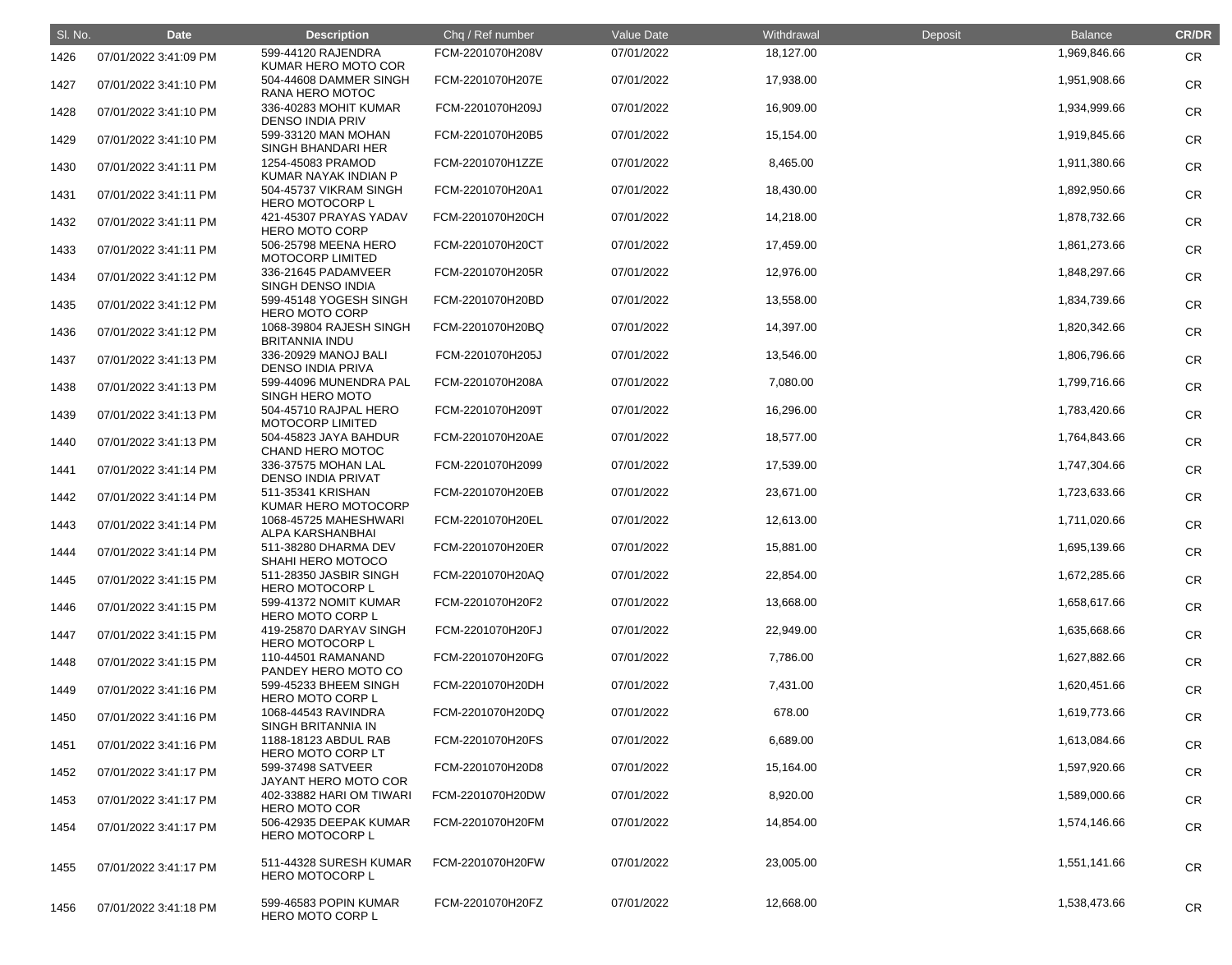| SI. No. | <b>Date</b>           | <b>Description</b>                                         | Chq / Ref number | Value Date | Withdrawal | Deposit | <b>Balance</b> | <b>CR/DR</b> |
|---------|-----------------------|------------------------------------------------------------|------------------|------------|------------|---------|----------------|--------------|
| 1457    | 07/01/2022 3:41:19 PM | 504-19770 AMRIK SINGH<br><b>HERO MOTOCORP LI</b>           | FCM-2201070H20F8 | 07/01/2022 | 20,976.00  |         | 1,517,497.66   | <b>CR</b>    |
| 1458    | 07/01/2022 3:41:19 PM | 511-41600 ANIL KUMAR<br><b>HERO MOTOCORP LIM</b>           | FCM-2201070H20FC | 07/01/2022 | 22,928.00  |         | 1,494,569.66   | <b>CR</b>    |
| 1459    | 07/01/2022 3:41:19 PM | 419-39599 LAXMAN SINGH<br><b>HERO MOTOCORP L</b>           | FCM-2201070H20GE | 07/01/2022 | 21,936.00  |         | 1,472,633.66   | <b>CR</b>    |
| 1460    | 07/01/2022 3:41:20 PM | 504-31563 BHIM BAHADUR<br><b>MALLA HERO MOTO</b>           | FCM-2201070H20G1 | 07/01/2022 | 19,527.00  |         | 1,453,106.66   | <b>CR</b>    |
| 1461    | 07/01/2022 3:41:20 PM | 506-44199 DEEPAK KUMAR<br><b>HERO MOTOCORP L</b>           | FCM-2201070H20G6 | 07/01/2022 | 12,978.00  |         | 1,440,128.66   | <b>CR</b>    |
| 1462    | 07/01/2022 3:41:20 PM | 599-46998 RAHUL<br><b>BHARDWAJ HERO MOTO</b><br><b>COR</b> | FCM-2201070H20G3 | 07/01/2022 | 7,148.00   |         | 1,432,980.66   | <b>CR</b>    |
| 1463    | 07/01/2022 3:41:20 PM | 507-26456 ASPAL SINGH<br><b>HERO MOTOCORP LI</b>           | FCM-2201070H20GK | 07/01/2022 | 19,371.00  |         | 1,413,609.66   | <b>CR</b>    |
| 1464    | 07/01/2022 3:41:21 PM | 511-37132 KRISHAN<br>KUMAR HERO MOTOCORP                   | FCM-2201070H20EF | 07/01/2022 | 23,796.00  |         | 1,389,813.66   | <b>CR</b>    |
| 1465    | 07/01/2022 3:41:21 PM | 599-43094 RAJAT KUMAR<br><b>HERO MOTO CORP L</b>           | FCM-2201070H20G8 | 07/01/2022 | 15,154.00  |         | 1,374,659.66   | <b>CR</b>    |
| 1466    | 07/01/2022 3:41:21 PM | 419-42235 SATYAVIR<br>SINGH HERO MOTOCORP                  | FCM-2201070H20GQ | 07/01/2022 | 21,999.00  |         | 1,352,660.66   | <b>CR</b>    |
| 1467    | 07/01/2022 3:41:21 PM | 504-41082 DESHVIR SINGH<br><b>HERO MOTOCORP</b>            | FCM-2201070H20GT | 07/01/2022 | 20,277.00  |         | 1,332,383.66   | <b>CR</b>    |
| 1468    | 07/01/2022 3:41:22 PM | 511-44100 RAM KISHOR<br><b>HERO MOTOCORP LIM</b>           | FCM-2201070H20FU | 07/01/2022 | 24,499.00  |         | 1,307,884.66   | <b>CR</b>    |
| 1469    | 07/01/2022 3:41:22 PM | 504-44091 AMAR SINGH<br><b>MAHARA HERO MOTOC</b>           | FCM-2201070H20H0 | 07/01/2022 | 18,348.00  |         | 1,289,536.66   | <b>CR</b>    |
| 1470    | 07/01/2022 3:41:22 PM | 511-22520 RAM SINGH<br>YADAV HERO MOTOCOR                  | FCM-2201070H20H3 | 07/01/2022 | 24,681.00  |         | 1,264,855.66   | <b>CR</b>    |
| 1471    | 07/01/2022 3:41:23 PM | 504-12962 SURESH PAL<br><b>HERO MOTOCORP LIM</b>           | FCM-2201070H20E4 | 07/01/2022 | 12,638.00  |         | 1,252,217.66   | <b>CR</b>    |
| 1472    | 07/01/2022 3:41:23 PM | 599-45981 ARUN KUMAR<br>HERO MOTO CORP LT                  | FCM-2201070H20FP | 07/01/2022 | 13,518.00  |         | 1,238,699.66   | <b>CR</b>    |
| 1473    | 07/01/2022 3:41:23 PM | 599-43390 DEVENDRA<br>KUMAR HERO MOTO COR                  | FCM-2201070H20GM | 07/01/2022 | 12,077.00  |         | 1,226,622.66   | CR           |
| 1474    | 07/01/2022 3:41:23 PM | 419-44099 MAHESH KUMAR<br><b>HERO MOTOCORP L</b>           | FCM-2201070H20GV | 07/01/2022 | 21,936.00  |         | 1,204,686.66   | <b>CR</b>    |
| 1475    | 07/01/2022 3:41:24 PM | 599-45739 RAHUL KUMAR<br><b>HERO MOTO CORP L</b>           | FCM-2201070H20F6 | 07/01/2022 | 11,837.00  |         | 1,192,849.66   | <b>CR</b>    |
| 1476    | 07/01/2022 3:41:24 PM | 419-40406 ATTAR SINGH<br><b>HERO MOTOCORP LI</b>           | FCM-2201070H20GH | 07/01/2022 | 21,936.00  |         | 1,170,913.66   | <b>CR</b>    |
| 1477    | 07/01/2022 3:41:24 PM | 336-28741 SUNIL SINGH<br><b>DENSO INDIA PRIV</b>           | FCM-2201070H20H6 | 07/01/2022 | 16,909.00  |         | 1,154,004.66   | <b>CR</b>    |
| 1478    | 07/01/2022 3:41:24 PM | 599-27727 RAM GOPAL<br>HERO MOTO CORP LTD                  | FCM-2201070H20HJ | 07/01/2022 | 15,174.00  |         | 1,138,830.66   | <b>CR</b>    |
| 1479    | 07/01/2022 3:41:25 PM | 1280-18489 SURESH<br>KUMAR HITACHI ASTEMO                  | FCM-2201070H20GA | 07/01/2022 | 20,993.00  |         | 1,117,837.66   | <b>CR</b>    |
| 1480    | 07/01/2022 3:41:25 PM | 419-45917 SARJEET SINGH<br><b>HERO MOTOCORP</b>            | FCM-2201070H20HA | 07/01/2022 | 22,183.00  |         | 1,095,654.66   | <b>CR</b>    |
| 1481    | 07/01/2022 3:41:25 PM | 599-25735 PAWAN SHARMA<br><b>HERO MOTO CORP</b>            | FCM-2201070H20HG | 07/01/2022 | 15,234.00  |         | 1,080,420.66   | <b>CR</b>    |
| 1482    | 07/01/2022 3:41:25 PM | 599-44634 SIMARJEET<br>KAUR HERO MOTO COR                  | FCM-2201070H20HS | 07/01/2022 | 10,755.00  |         | 1,069,665.66   | <b>CR</b>    |
| 1483    | 07/01/2022 3:41:25 PM | 504-45938 RAM BAHADUR<br>THAPA HERO MOTOC                  | FCM-2201070H20I0 | 07/01/2022 | 22,020.00  |         | 1,047,645.66   | <b>CR</b>    |
| 1484    | 07/01/2022 3:41:26 PM | 599-47198 SANDEEP SINGH<br><b>HERO MOTO CORP</b>           | FCM-2201070H20HN | 07/01/2022 | 2,847.00   |         | 1,044,798.66   | <b>CR</b>    |
| 1485    | 07/01/2022 3:41:26 PM | 511-30085 MADAN SINGH<br><b>HERO MOTOCORP LI</b>           | FCM-2201070H20HQ | 07/01/2022 | 22,839.00  |         | 1,021,959.66   | <b>CR</b>    |
| 1486    | 07/01/2022 3:41:26 PM | 511-33191 RAM SINGH<br>YADAV HERO MOTOCOR                  | FCM-2201070H20I7 | 07/01/2022 | 12,685.00  |         | 1,009,274.66   | <b>CR</b>    |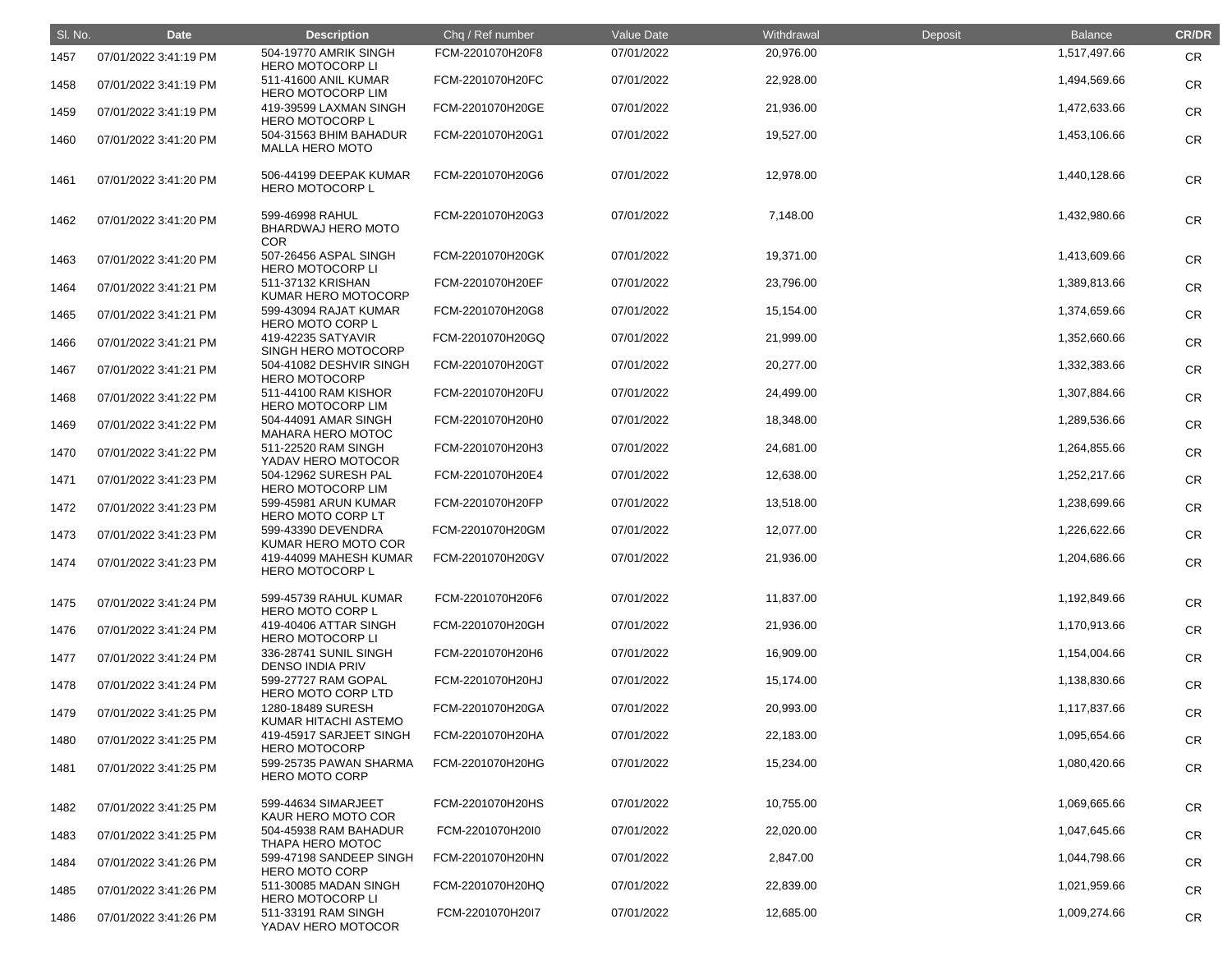| SI. No. | <b>Date</b>           | <b>Description</b>                                         | Chq / Ref number | Value Date | Withdrawal | Deposit | <b>Balance</b> | <b>CR/DR</b> |
|---------|-----------------------|------------------------------------------------------------|------------------|------------|------------|---------|----------------|--------------|
| 1487    | 07/01/2022 3:41:27 PM | 599-39620 SANDEEP<br>KUMAR HERO MOTO CORP                  | FCM-2201070H20IZ | 07/01/2022 | 14,148.00  |         | 995,126.66     | <b>CR</b>    |
| 1488    | 07/01/2022 3:41:27 PM | 1068-46986 JUHI KUMARI<br><b>BRITANNIA INDUS</b>           | FCM-2201070H20J5 | 07/01/2022 | 9,613.00   |         | 985,513.66     | <b>CR</b>    |
| 1489    | 07/01/2022 3:41:27 PM | 504-15946 SATYA DEO<br>SINGH HERO MOTOCOR                  | FCM-2201070H20J7 | 07/01/2022 | 20,347.00  |         | 965,166.66     | <b>CR</b>    |
| 1490    | 07/01/2022 3:41:27 PM | 110-13602 PANKAJ KUMAR<br><b>HERO MOTO CORP</b>            | FCM-2201070H20JD | 07/01/2022 | 13,384.00  |         | 951,782.66     | <b>CR</b>    |
| 1491    | 07/01/2022 3:41:28 PM | 506-35387 KARANDEEP<br>SINGH HERO MOTOCOR                  | FCM-2201070H20IP | 07/01/2022 | 16,855.00  |         | 934,927.66     | <b>CR</b>    |
| 1492    | 07/01/2022 3:41:28 PM | 599-45819 MOHINI DHYANI<br><b>HERO MOTO CORP</b>           | FCM-2201070H20JL | 07/01/2022 | 13,288.00  |         | 921,639.66     | <b>CR</b>    |
| 1493    | 07/01/2022 3:41:28 PM | 419-27506 SATISH KUMAR<br><b>HERO MOTOCORP L</b>           | FCM-2201070H20JQ | 07/01/2022 | 19,608.00  |         | 902,031.66     | <b>CR</b>    |
| 1494    | 07/01/2022 3:41:29 PM | 511-33871 VIR SINGH<br><b>HERO MOTOCORP LIMI</b>           | FCM-2201070H20I9 | 07/01/2022 | 23,762.00  |         | 878,269.66     | <b>CR</b>    |
| 1495    | 07/01/2022 3:41:29 PM | 599-45977 KITTU GUPTA<br><b>HERO MOTO CORP L</b>           | FCM-2201070H20JN | 07/01/2022 | 13,098.00  |         | 865,171.66     | <b>CR</b>    |
| 1496    | 07/01/2022 3:41:29 PM | 419-30341 SHAYAM<br><b>MANOHAR HERO</b><br><b>MOTOCORP</b> | FCM-2201070H20K3 | 07/01/2022 | 22,733.00  |         | 842,438.66     | <b>CR</b>    |
| 1497    | 07/01/2022 3:41:29 PM | 506-43160 JITENDER HERO<br><b>MOTOCORP LIMIT</b>           | FCM-2201070H20JW | 07/01/2022 | 17,657.00  |         | 824,781.66     | <b>CR</b>    |
| 1498    | 07/01/2022 3:41:30 PM | 504-1143 KARAN BAHADUR<br><b>HERO MOTOCORP L</b>           | FCM-2201070H20HW | 07/01/2022 | 21,231.00  |         | 803,550.66     | <b>CR</b>    |
| 1499    | 07/01/2022 3:41:30 PM | 511-35002 SATYA<br><b>NARAYAN HERO</b><br><b>MOTOCORP</b>  | FCM-2201070H20IC | 07/01/2022 | 22,729.00  |         | 780,821.66     | <b>CR</b>    |
| 1500    | 07/01/2022 3:41:30 PM | 419-28859 SATYAVEER<br>SINGH HERO MOTOCOR                  | FCM-2201070H20K1 | 07/01/2022 | 22,571.00  |         | 758,250.66     | <b>CR</b>    |
| 1501    | 07/01/2022 3:41:31 PM | 599-38177 ASHOK KUMAR<br><b>HERO MOTO CORP L</b>           | FCM-2201070H20IU | 07/01/2022 | 15,174.00  |         | 743,076.66     | <b>CR</b>    |
| 1502    | 07/01/2022 3:41:31 PM | 599-45648 SUNIL KUMAR<br><b>HERO MOTO CORP L</b>           | FCM-2201070H20J1 | 07/01/2022 | 13,718.00  |         | 729,358.66     | <b>CR</b>    |
| 1503    | 07/01/2022 3:41:31 PM | 504-20003 NARESH KUMAR<br><b>HERO MOTOCORP L</b>           | FCM-2201070H20JH | 07/01/2022 | 19,671.00  |         | 709,687.66     | <b>CR</b>    |
| 1504    | 07/01/2022 3:41:31 PM | 599-46770 SURESH<br>CHANDRA HERO MOTO<br><b>COR</b>        | FCM-2201070H20KR | 07/01/2022 | 13,118.00  |         | 696,569.66     | <b>CR</b>    |
| 1505    | 07/01/2022 3:41:32 PM | 504-26507 BALWANT<br>SINGH HERO MOTOCORP                   | FCM-2201070H20JT | 07/01/2022 | 19,001.00  |         | 677,568.66     | <b>CR</b>    |
| 1506    | 07/01/2022 3:41:32 PM | 599-42689 NAJAM ALI<br>HERO MOTO CORP LTD                  | FCM-2201070H20JZ | 07/01/2022 | 14,706.00  |         | 662,862.66     | <b>CR</b>    |
| 1507    | 07/01/2022 3:41:33 PM | 506-43905 MAHIPAL HERO<br><b>MOTOCORP LIMITE</b>           | FCM-2201070H20L8 | 07/01/2022 | 15,121.00  |         | 647,741.66     | <b>CR</b>    |
| 1508    | 07/01/2022 3:41:33 PM | 599-43048 MOHD FARMAN<br><b>HERO MOTO CORP L</b>           | FCM-2201070H20LA | 07/01/2022 | 15,174.00  |         | 632,567.66     | CR           |
| 1509    | 07/01/2022 3:41:33 PM | 599-46817 AKHILESH<br>UPADHYAY HERO MOTO                   | FCM-2201070H20LD | 07/01/2022 | 18,678.00  |         | 613,889.66     | <b>CR</b>    |
| 1510    | 07/01/2022 3:41:33 PM | 1279-44480 RAJESH<br>KUMAR HITACHI ASTEMO                  | FCM-2201070H20LJ | 07/01/2022 | 12,160.00  |         | 601,729.66     | <b>CR</b>    |
| 1511    | 07/01/2022 3:41:34 PM | 504-45598 PREM BAHADUR<br>KUMAL HERO MOTO                  | FCM-2201070H20HD | 07/01/2022 | 13,126.00  |         | 588,603.66     | <b>CR</b>    |
| 1512    | 07/01/2022 3:41:34 PM | 599-43058 SHADAB ALI<br><b>HERO MOTO CORP LT</b>           | FCM-2201070H20LV | 07/01/2022 | 15,194.00  |         | 573,409.66     | <b>CR</b>    |
| 1513    | 07/01/2022 3:41:34 PM | 599-43090 AJAY KUMAR<br>HERO MOTO CORP LT                  | FCM-2201070H20LY | 07/01/2022 | 18,017.00  |         | 555,392.66     | <b>CR</b>    |
| 1514    | 07/01/2022 3:41:34 PM | 599-20447 RANJEET<br><b>BAHADUR HERO MOTO CO</b>           | FCM-2201070H20M6 | 07/01/2022 | 16,700.00  |         | 538,692.66     | <b>CR</b>    |
| 1515    | 07/01/2022 3:41:34 PM | 599-23761 KAMLESH<br>PRASAD HERO MOTO COR                  | FCM-2201070H20ME | 07/01/2022 | 15,164.00  |         | 523,528.66     | <b>CR</b>    |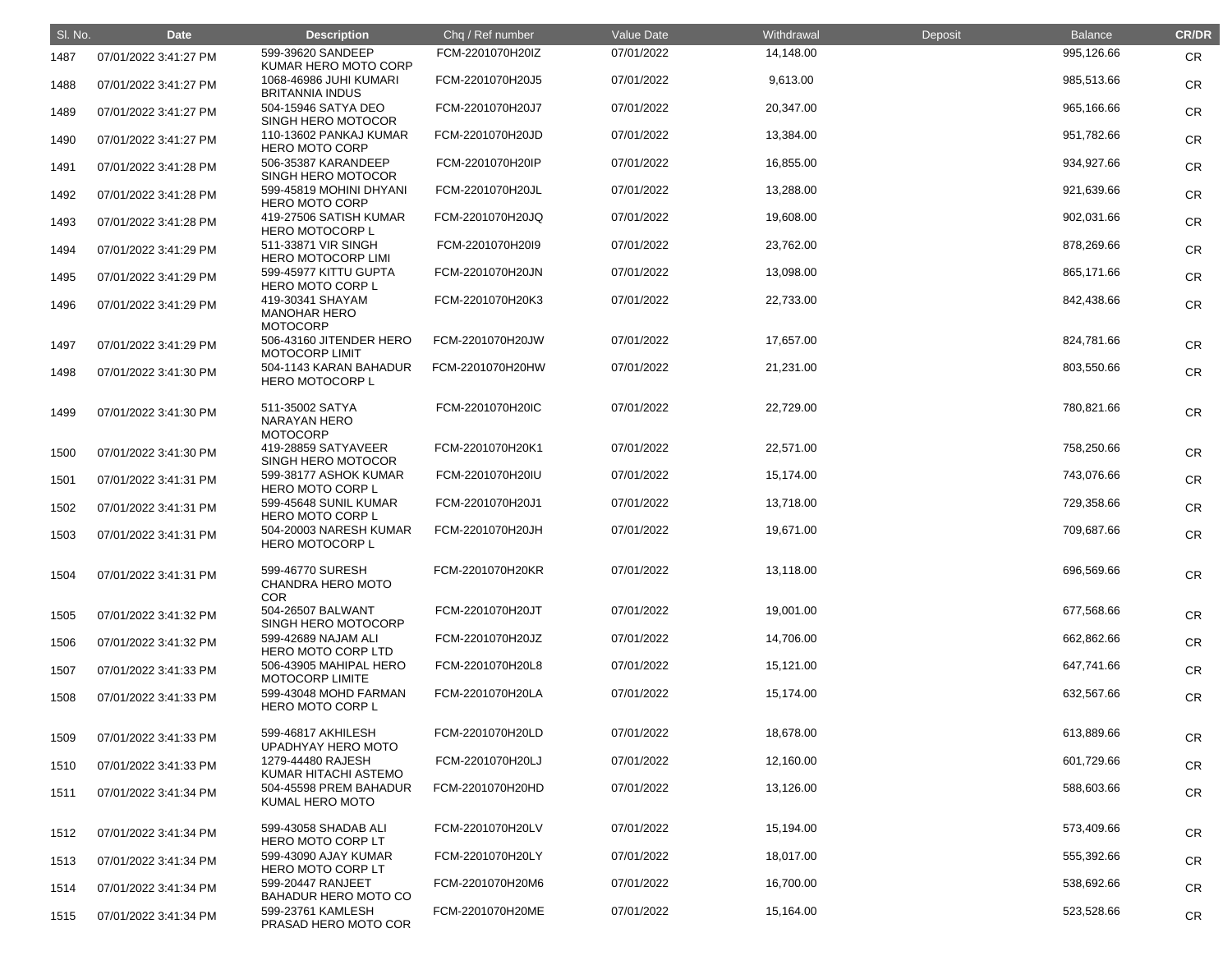| SI. No. | <b>Date</b>           | <b>Description</b>                                  | Chq / Ref number | Value Date | Withdrawal | Deposit | <b>Balance</b> | <b>CR/DR</b> |
|---------|-----------------------|-----------------------------------------------------|------------------|------------|------------|---------|----------------|--------------|
| 1516    | 07/01/2022 3:41:35 PM | 599-43384 RAJVEER SINGH<br><b>HERO MOTO CORP</b>    | FCM-2201070H20M0 | 07/01/2022 | 13,261.00  |         | 510,267.66     | <b>CR</b>    |
| 1517    | 07/01/2022 3:41:35 PM | 506-43572 DHARMENDER<br><b>HERO MOTOCORP LIM</b>    | FCM-2201070H1VPQ | 07/01/2022 | 15,901.00  |         | 494,366.66     | <b>CR</b>    |
| 1518    | 07/01/2022 3:41:36 PM | 1279-36554 PRAVEEN<br>KUMAR HITACHI ASTEM           | FCM-2201070H20LF | 07/01/2022 | 20,170.00  |         | 474,196.66     | <b>CR</b>    |
| 1519    | 07/01/2022 3:41:36 PM | 504-39622 BIR BAHADUR<br>DEUBA HERO MOTOC           | FCM-2201070H20M3 | 07/01/2022 | 9,762.00   |         | 464,434.66     | <b>CR</b>    |
| 1520    | 07/01/2022 3:41:36 PM | 336-34704 PREM PAL<br>SINGH DENSO INDIA P           | FCM-2201070H20MH | 07/01/2022 | 22,580.00  |         | 441,854.66     | <b>CR</b>    |
| 1521    | 07/01/2022 3:41:36 PM | 419-36370 DARA SINGH<br><b>HERO MOTOCORP LIM</b>    | FCM-2201070H1VQA | 07/01/2022 | 21,936.00  |         | 419,918.66     | <b>CR</b>    |
| 1522    | 07/01/2022 3:41:37 PM | 504-32474 ZILE SINGH<br><b>HERO MOTOCORP LIM</b>    | FCM-2201070H1VQS | 07/01/2022 | 10,678.00  |         | 409,240.66     | <b>CR</b>    |
| 1523    | 07/01/2022 3:41:37 PM | 599-46976 SHAILESH<br><b>GUPTA HERO MOTO COR</b>    | FCM-2201070H1VR9 | 07/01/2022 | 8,315.00   |         | 400,925.66     | <b>CR</b>    |
| 1524    | 07/01/2022 3:41:37 PM | 513-44371 KULDEEP SINGH<br>SHAKTAWAT HERO           | FCM-2201070H1VSY | 07/01/2022 | 22,932.00  |         | 377,993.66     | <b>CR</b>    |
| 1525    | 07/01/2022 3:41:37 PM | 419-43654 KRISHAN<br>KUMAR HERO MOTOCORP            | FCM-2201070H1VU6 | 07/01/2022 | 20,368.00  |         | 357,625.66     | <b>CR</b>    |
| 1526    | 07/01/2022 3:41:38 PM | 419-36234 SANTOSH<br><b>KUMAR SHEKHAWAT</b>         | FCM-2201070H20L2 | 07/01/2022 | 21,936.00  |         | 335,689.66     | <b>CR</b>    |
| 1527    | 07/01/2022 3:41:38 PM | 419-28488 BHOOP SINGH<br><b>HERO MOTOCORP LI</b>    | FCM-2201070H1VPG | 07/01/2022 | 21,936.00  |         | 313,753.66     | <b>CR</b>    |
| 1528    | 07/01/2022 3:41:38 PM | 599-43032 BIJENDRA<br>SINGH HERO MOTO COR           | FCM-2201070H1VPU | 07/01/2022 | 15,214.00  |         | 298,539.66     | <b>CR</b>    |
| 1529    | 07/01/2022 3:41:38 PM | 599-47144 ANJLI HERO<br>MOTO CORP LTD, HA           | FCM-2201070H20MS | 07/01/2022 | 4,140.00   |         | 294,399.66     | <b>CR</b>    |
| 1530    | 07/01/2022 3:41:38 PM | 1068-39666 SHARDA<br><b>VISHNU SINGH RAJPUT</b>     | FCM-2201070H20N9 | 07/01/2022 | 12,613.00  |         | 281,786.66     | <b>CR</b>    |
| 1531    | 07/01/2022 3:41:39 PM | 599-43383 HARIOM SINGH<br><b>HERO MOTO CORP</b>     | FCM-2201070H1VTE | 07/01/2022 | 15,154.00  |         | 266,632.66     | <b>CR</b>    |
| 1532    | 07/01/2022 3:41:39 PM | 336-19193 ABHISHEK<br>YADAV DENSO INDIA P           | FCM-2201070H1VTQ | 07/01/2022 | 21,250.00  |         | 245,382.66     | <b>CR</b>    |
| 1533    | 07/01/2022 3:41:39 PM | 419-44952 HARPAL<br>SATYAVEER HERO<br><b>MOTOCO</b> | FCM-2201070H1VUW | 07/01/2022 | 23,468.00  |         | 221,914.66     | <b>CR</b>    |
| 1534    | 07/01/2022 3:41:40 PM | 599-46737 TRIMAL SINGH<br><b>HERO MOTO CORP</b>     | FCM-2201070H1VQ0 | 07/01/2022 | 10,970.00  |         | 210,944.66     | CR           |
| 1535    | 07/01/2022 3:41:40 PM | 513-44345 ARJUN KUMAR<br>SINGH HERO MOTOC           | FCM-2201070H1VSS | 07/01/2022 | 22,897.00  |         | 188,047.66     | <b>CR</b>    |
| 1536    | 07/01/2022 3:41:40 PM | 421-42901 ROHIT SAINI<br><b>HERO MOTO CORP L</b>    | FCM-2201070H20NC | 07/01/2022 | 18,110.00  |         | 169,937.66     | <b>CR</b>    |
| 1537    | 07/01/2022 3:41:40 PM | 599-43430 SANDEEP HERO<br>MOTO CORP LTD,            | FCM-2201070H1VUI | 07/01/2022 | 12,514.00  |         | 157,423.66     | <b>CR</b>    |
| 1538    | 07/01/2022 3:41:40 PM | 599-43435 FARID KHAN<br>HERO MOTO CORP LT           | FCM-2201070H1VUO | 07/01/2022 | 15,174.00  |         | 142,249.66     | <b>CR</b>    |
| 1539    | 07/01/2022 3:41:41 PM | 336-38258 SHUBHAM<br><b>DWIVEDI DENSO INDIA</b>     | FCM-2201070H1VW5 | 07/01/2022 | 17,539.00  |         | 124,710.66     | <b>CR</b>    |
| 1540    | 07/01/2022 3:41:41 PM | 511-36160 TARA CHAND<br><b>HERO MOTOCORP LIM</b>    | FCM-2201070H20NP | 07/01/2022 | 23,084.00  |         | 101,626.66     | <b>CR</b>    |
| 1541    | 07/01/2022 3:41:41 PM | 1068-43731 SATISH<br><b>BARWAR BRITANNIA IND</b>    | FCM-2201070H1VY4 | 07/01/2022 | 7,392.00   |         | 94,234.66      | <b>CR</b>    |
| 1542    | 07/01/2022 3:41:41 PM | 511-37067 DHARAMBIR<br>SINGH HERO MOTOCOR           | FCM-2201070H20NR | 07/01/2022 | 25,102.00  |         | 69,132.66      | <b>CR</b>    |
| 1543    | 07/01/2022 3:41:42 PM | 504-31682 LACHHI DATTA<br><b>BHATTA HERO MOT</b>    | FCM-2201070H1VQH | 07/01/2022 | 20,364.00  |         | 48,768.66      | <b>CR</b>    |
| 1544    | 07/01/2022 3:41:42 PM | 504-46846 TAPENDRA<br>KUMAR SAUD HERO MOT           | FCM-2201070H20NF | 07/01/2022 | 20,143.00  |         | 28,625.66      | <b>CR</b>    |
| 1545    | 07/01/2022 3:41:42 PM | 336-33948 SUBHASH<br>CHANDRA DENSO INDIA            | FCM-2201070H1VVL | 07/01/2022 | 21,250.00  |         | 7,375.66       | <b>CR</b>    |
| 1546    | 07/01/2022 3:41:42 PM | 599-28789 SHEESHPAL<br><b>HERO MOTO CORP LTD</b>    | FCM-2201070H1VWB | 07/01/2022 | 15,384.00  |         | $-8,008.34$    | <b>DR</b>    |
| 1547    | 07/01/2022 3:41:43 PM | 504-34022 SURENDRA<br>SINGH RAJAWAT HERO            | FCM-2201070H20LO | 07/01/2022 | 19,269.00  |         | $-27,277.34$   | <b>DR</b>    |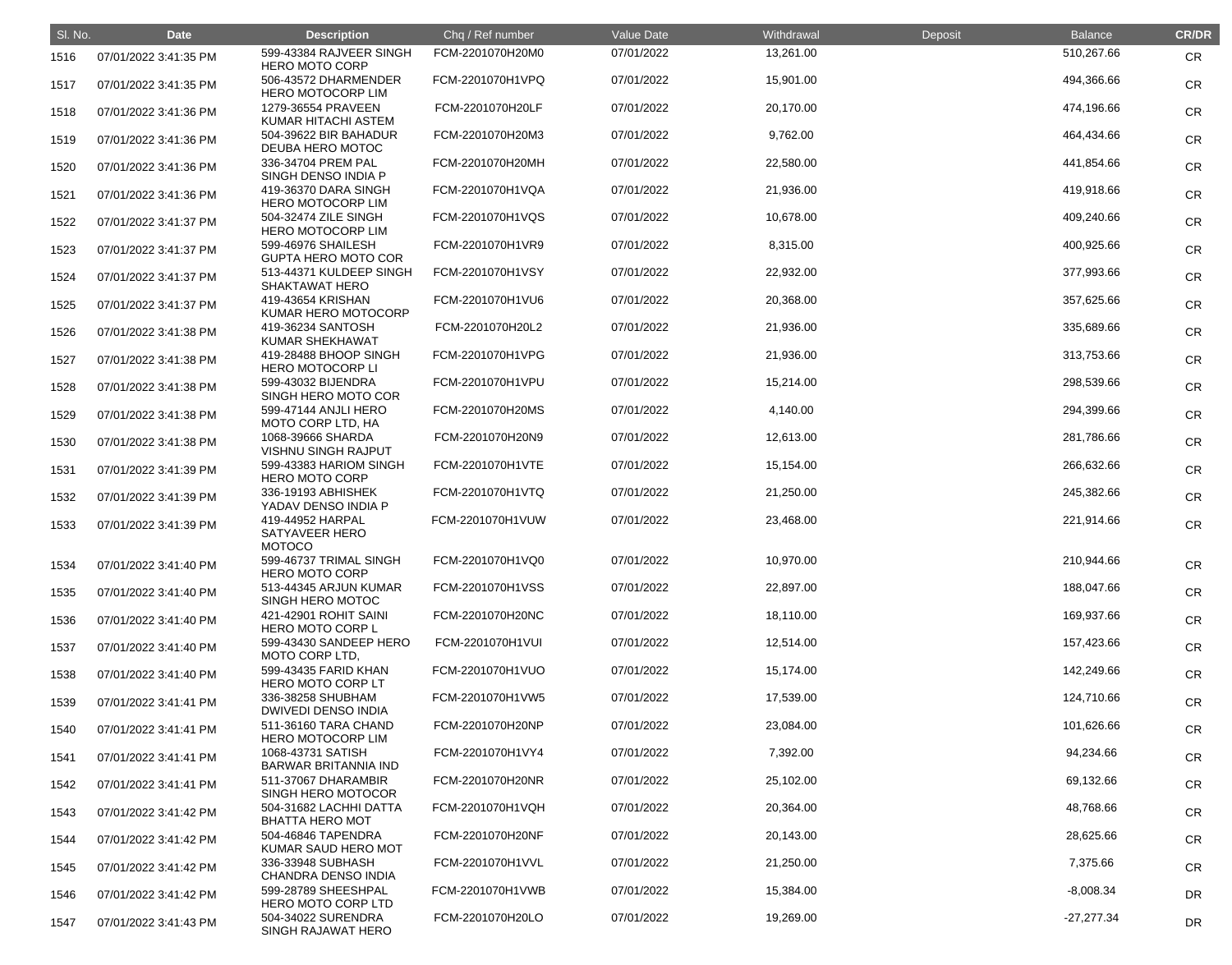| SI. No. | <b>Date</b>           | <b>Description</b>                               | Chq / Ref number | <b>Value Date</b> | Withdrawal | Deposit | <b>Balance</b> | <b>CR/DR</b> |
|---------|-----------------------|--------------------------------------------------|------------------|-------------------|------------|---------|----------------|--------------|
| 1548    | 07/01/2022 3:41:43 PM | 504-43813 NARENDER<br>KUMAR HERO MOTOCORP        | FCM-2201070H20MA | 07/01/2022        | 5,516.00   |         | $-32,793.34$   | <b>DR</b>    |
| 1549    | 07/01/2022 3:41:43 PM | 420-39086 BAIJ NATH<br>SINGH HERO MOTO CO        | FCM-2201070H20MY | 07/01/2022        | 1,111.00   |         | $-33,904.34$   | DR           |
| 1550    | 07/01/2022 3:41:43 PM | 504-16015 SUBA CHAND<br><b>HERO MOTOCORP LIM</b> | FCM-2201070H1W0S | 07/01/2022        | 20,225.00  |         | $-54,129.34$   | DR           |
| 1551    | 07/01/2022 3:41:44 PM | 511-27921 SANJAY KUMAR<br>CHANDEL HERO MO        | FCM-2201070H20MP | 07/01/2022        | 14,245.00  |         | $-68,374.34$   | DR           |
| 1552    | 07/01/2022 3:41:44 PM | 511-33691 SATYAVIR<br>SINGH HERO MOTOCORP        | FCM-2201070H20NH | 07/01/2022        | 22,178.00  |         | $-90,552.34$   | DR           |
| 1553    | 07/01/2022 3:41:44 PM | 599-37747 PRAMOD<br>KUMAR HERO MOTO CORP         | FCM-2201070H1VZ9 | 07/01/2022        | 8,353.00   |         | $-98,905.34$   | DR           |
| 1554    | 07/01/2022 3:41:45 PM | 419-38421 PAPPU LAL<br><b>MEENA HERO MOTOCOR</b> | FCM-2201070H20LL | 07/01/2022        | 21,936.00  |         | $-120,841.34$  | DR           |
| 1555    | 07/01/2022 3:41:45 PM | 402-45396 MANOJ RAY<br>HERO MOTO CORP LTD        | FCM-2201070H1VYM | 07/01/2022        | 30,369.00  |         | $-151,210.34$  | DR           |
| 1556    | 07/01/2022 3:41:45 PM | 506-34245 MUKESH KUMAR<br><b>VERMA HERO MOT</b>  | FCM-2201070H1VYV | 07/01/2022        | 11,754.00  |         | $-162,964.34$  | DR           |
| 1557    | 07/01/2022 3:41:45 PM | 511-38373 FATEH SINGH<br><b>GURJAR HERO MOTO</b> | FCM-2201070H20NZ | 07/01/2022        | 23,599.00  |         | -186,563.34    | DR           |
| 1558    | 07/01/2022 3:41:46 PM | 599-39797 ITYENDRA<br>SINGH HERO MOTO COR        | FCM-2201070H20NT | 07/01/2022        | 15,174.00  |         | $-201,737.34$  | DR           |
| 1559    | 07/01/2022 3:41:46 PM | 419-26418 MANGA SINGH<br><b>HERO MOTOCORP LI</b> | FCM-2201070H20OR | 07/01/2022        | 21,936.00  |         | $-223,673.34$  | DR           |
| 1560    | 07/01/2022 3:41:46 PM | 511-42339 SURENDER<br>KUMAR KHATI HERO MO        | FCM-2201070H20OY | 07/01/2022        | 22,878.00  |         | $-246,551.34$  | DR           |
| 1561    | 07/01/2022 3:41:47 PM | 506-44229 CHANCHUL<br>KUMAR HERO MOTOCORP        | FCM-2201070H20LS | 07/01/2022        | 16,708.00  |         | $-263,259.34$  | DR           |
| 1562    | 07/01/2022 3:41:47 PM | 599-26186 MUKESH KUMAR<br>THAKUR HERO MO         | FCM-2201070H1VVR | 07/01/2022        | 15,324.00  |         | -278,583.34    | DR           |
| 1563    | 07/01/2022 3:41:48 PM | 506-44316 ANIL KUMAR<br>DOGRA HERO MOTOCO        | FCM-2201070H1VRP | 07/01/2022        | 14,286.00  |         | -292,869.34    | DR           |
| 1564    | 07/01/2022 3:41:48 PM | 599-39458 RAVINDRA<br>PARSAD HERO MOTO CO        | FCM-2201070H1VZH | 07/01/2022        | 17,977.00  |         | $-310,846.34$  | DR           |
| 1565    | 07/01/2022 3:41:48 PM | 599-40468 SACHIN MISHRA<br><b>HERO MOTO CORP</b> | FCM-2201070H1W2E | 07/01/2022        | 15,154.00  |         | $-326,000.34$  | DR           |
| 1566    | 07/01/2022 3:41:48 PM | 504-30098 SATYENDRA<br>KUMAR YADAV HERO M        | FCM-2201070H20PB | 07/01/2022        | 19,111.00  |         | $-345,111.34$  | <b>DR</b>    |
| 1567    | 07/01/2022 3:41:49 PM | 599-34471 ANUJ PAL HERO<br>MOTO CORP LTD,        | FCM-2201070H1VWP | 07/01/2022        | 15,174.00  |         | $-360,285.34$  | <b>DR</b>    |
| 1568    | 07/01/2022 3:41:49 PM | 504-23900 AMIT TIWARI<br><b>HERO MOTOCORP LI</b> | FCM-2201070H20OB | 07/01/2022        | 16,257.00  |         | $-376,542.34$  | DR           |
| 1569    | 07/01/2022 3:41:49 PM | 419-27509 RAJE RAM HERO<br><b>MOTOCORP LIMIT</b> | FCM-2201070H20P6 | 07/01/2022        | 22,671.00  |         | $-399,213.34$  | <b>DR</b>    |
| 1570    | 07/01/2022 3:41:50 PM | 1068-43986 PANKAJ<br>SHARMA BRITANNIA IND        | FCM-2201070H20NJ | 07/01/2022        | 12,613.00  |         | -411,826.34    | <b>DR</b>    |
| 1571    | 07/01/2022 3:41:50 PM | 599-45596 DIVYANSHU<br>NEGI HERO MOTO COR        | FCM-2201070H20NX | 07/01/2022        | 7,922.00   |         | -419,748.34    | <b>DR</b>    |
| 1572    | 07/01/2022 3:41:50 PM | 419-27349 SURENDER<br>SINGH HERO MOTOCORP        | FCM-2201070H20OV | 07/01/2022        | 21,936.00  |         | -441,684.34    | DR           |
| 1573    | 07/01/2022 3:41:50 PM | 599-45717 RENUKA UNIYAL<br><b>HERO MOTO CORP</b> | FCM-2201070H1W3A | 07/01/2022        | 13,538.00  |         | $-455,222.34$  | <b>DR</b>    |
| 1574    | 07/01/2022 3:41:51 PM | 421-37417 JIGNESH KUMAR<br><b>HERO MOTO CORP</b> | FCM-2201070H20N1 | 07/01/2022        | 18,030.00  |         | -473,252.34    | <b>DR</b>    |
| 1575    | 07/01/2022 3:41:51 PM | 599-42856 AJAY SINGH<br>HERO MOTO CORP LT        | FCM-2201070H20PI | 07/01/2022        | 13,958.00  |         | -487,210.34    | <b>DR</b>    |
| 1576    | 07/01/2022 3:41:51 PM | 599-40868 ANUJ KUMAR<br>HERO MOTO CORP LT        | FCM-2201070H1W2N | 07/01/2022        | 15,184.00  |         | $-502,394.34$  | DR           |
| 1577    | 07/01/2022 3:41:52 PM | 599-47087 ANKIT UPRETI<br><b>HERO MOTO CORP</b>  | FCM-2201070H1VRZ | 07/01/2022        | 7,574.00   |         | -509,968.34    | <b>DR</b>    |
| 1578    | 07/01/2022 3:41:52 PM | 599-41442 LAV KUMAR<br>HERO MOTO CORP LTD        | FCM-2201070H20O5 | 07/01/2022        | 15,234.00  |         | $-525,202.34$  | DR           |
| 1579    | 07/01/2022 3:41:52 PM | 506-42841 VIKASH KUMAR<br><b>HERO MOTOCORP</b>   | FCM-2201070H1W4N | 07/01/2022        | 14,126.00  |         | -539,328.34    | DR           |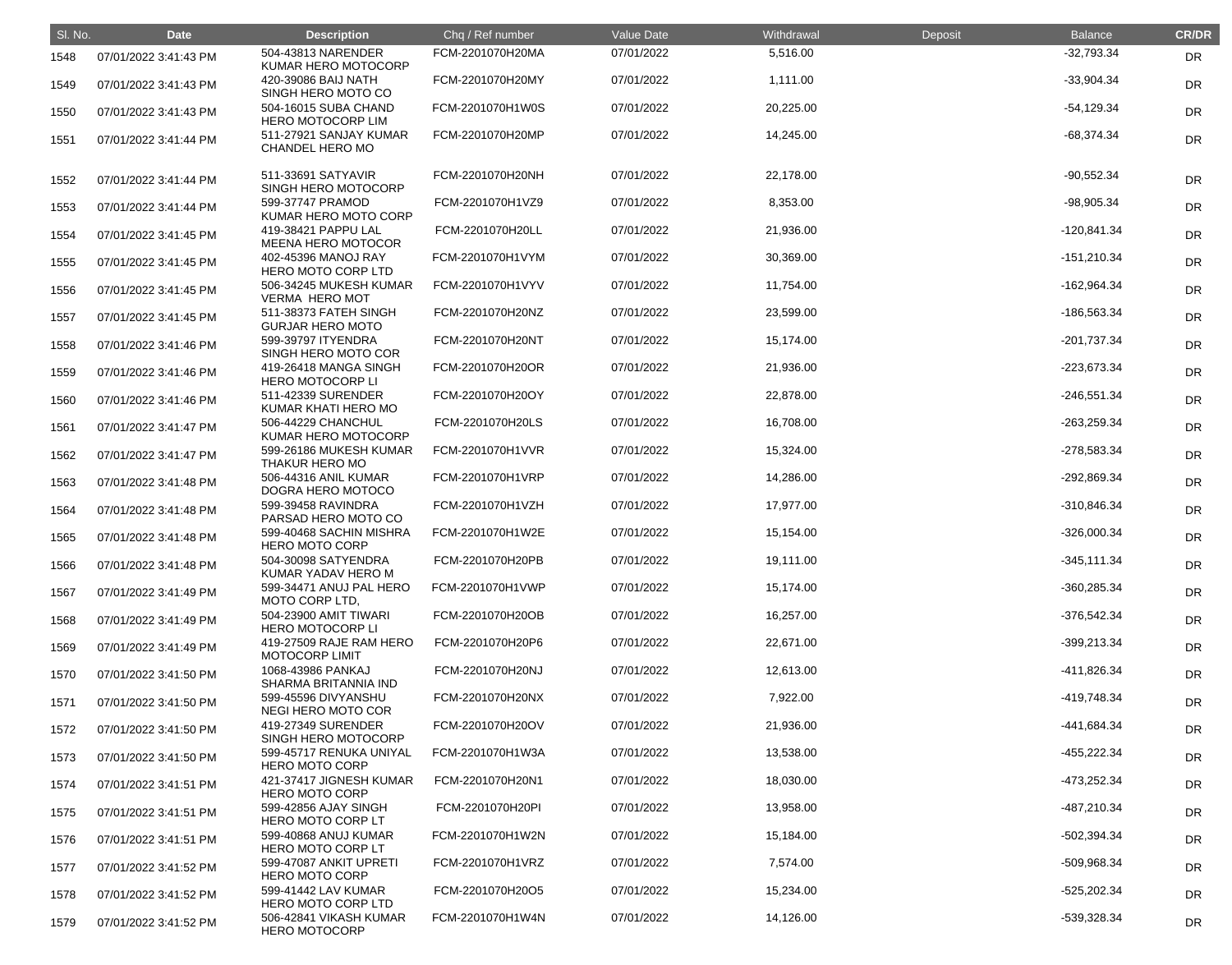| SI. No. | <b>Date</b>           | <b>Description</b>                                  | Chq / Ref number | <b>Value Date</b> | Withdrawal | Deposit | <b>Balance</b>  | <b>CR/DR</b> |
|---------|-----------------------|-----------------------------------------------------|------------------|-------------------|------------|---------|-----------------|--------------|
|         |                       |                                                     |                  |                   |            |         |                 |              |
| 1580    | 07/01/2022 3:41:53 PM | 336-15752 INDRAJEET<br>SINGH DENSO INDIA            | FCM-2201070H1VTK | 07/01/2022        | 16,909.00  |         | -556,237.34     | <b>DR</b>    |
| 1581    | 07/01/2022 3:41:53 PM | 504-10920 HARGYAN<br>SINGH HERO MOTOCORP            | FCM-2201070H20NL | 07/01/2022        | 22,536.00  |         | -578,773.34     | <b>DR</b>    |
| 1582    | 07/01/2022 3:41:54 PM | 541-43446 SUNIL KUMAR<br><b>SECURITY GUARDS</b>     | FCM-2201070H1VUC | 07/01/2022        | 12,355.00  |         | -591,128.34     | <b>DR</b>    |
| 1583    | 07/01/2022 3:41:54 PM | 506-38647 LAXMAN SINGH<br><b>HERO MOTOCORP L</b>    | FCM-2201070H1W1M | 07/01/2022        | 15,709.00  |         | $-606,837.34$   | <b>DR</b>    |
| 1584    | 07/01/2022 3:41:54 PM | 1188-39716 RAVISHANKAR<br>SINGH HERO MOTO           | FCM-2201070H20PU | 07/01/2022        | 5,574.00   |         | $-612,411.34$   | <b>DR</b>    |
| 1585    | 07/01/2022 3:41:54 PM | 599-42313 RAJENDRA<br>SINGH HERO MOTO COR           | FCM-2201070H1W5C | 07/01/2022        | 15,264.00  |         | $-627,675.34$   | <b>DR</b>    |
| 1586    | 07/01/2022 3:41:54 PM | 599-43150 ROHIT KUMAR<br><b>HERO MOTO CORP L</b>    | FCM-2201070H20RF | 07/01/2022        | 13,978.00  |         | $-641,653.34$   | DR           |
| 1587    | 07/01/2022 3:41:55 PM | 504-16921 ROSHAN LAL<br><b>HERO MOTOCORP LIM</b>    | FCM-2201070H1W11 | 07/01/2022        | 19,889.00  |         | $-661,542.34$   | <b>DR</b>    |
| 1588    | 07/01/2022 3:41:55 PM | 511-39595 OM PRAKASH<br>YADAV HERO MOTOCO           | FCM-2201070H1W25 | 07/01/2022        | 23,743.00  |         | -685,285.34     | <b>DR</b>    |
| 1589    | 07/01/2022 3:41:55 PM | 506-44432 MAHABIR SINGH<br><b>HERO MOTOCORP</b>     | FCM-2201070H20RM | 07/01/2022        | 15,144.00  |         | -700,429.34     | DR           |
| 1590    | 07/01/2022 3:41:56 PM | 599-34599 BABLI HERO<br>MOTO CORP LTD, HA           | FCM-2201070H20N6 | 07/01/2022        | 15,154.00  |         | -715,583.34     | <b>DR</b>    |
| 1591    | 07/01/2022 3:41:56 PM | 336-44919 VARINDER<br>KUMAR DENSO INDIA P           | FCM-2201070H1VX6 | 07/01/2022        | 17,539.00  |         | -733,122.34     | <b>DR</b>    |
| 1592    | 07/01/2022 3:41:56 PM | 504-24278 SANJEEV<br>KUMAR HERO MOTOCORP            | FCM-2201070H1W6O | 07/01/2022        | 5,396.00   |         | -738,518.34     | DR           |
| 1593    | 07/01/2022 3:41:56 PM | 506-43570 GHANSHYAM<br>DATT MEENA HERO MO           | FCM-2201070H1WAR | 07/01/2022        | 15,575.00  |         | -754,093.34     | <b>DR</b>    |
| 1594    | 07/01/2022 3:41:57 PM | 599-45820 JITENDRA<br>KUMAR HERO MOTO COR           | FCM-2201070H1W5V | 07/01/2022        | 13,088.00  |         | -767,181.34     | <b>DR</b>    |
| 1595    | 07/01/2022 3:41:57 PM | 599-46112 KAVITA HERO<br>MOTO CORP LTD, H           | FCM-2201070H1W8H | 07/01/2022        | 13,288.00  |         | -780,469.34     | <b>DR</b>    |
| 1596    | 07/01/2022 3:41:58 PM | 599-45979 SHIVAM HERO<br>MOTO CORP LTD, H           | FCM-2201070H20OM | 07/01/2022        | 11,997.00  |         | -792,466.34     | <b>DR</b>    |
| 1597    | 07/01/2022 3:41:58 PM | 506-40602 SONU SHARMA<br><b>HERO MOTOCORP L</b>     | FCM-2201070H1W4H | 07/01/2022        | 11,660.00  |         | $-804, 126.34$  | DR           |
| 1598    | 07/01/2022 3:41:58 PM | 506-44173 BHOJRAJ HERO<br>MOTOCORP LIMITE           | FCM-2201070H1WEN | 07/01/2022        | 16,723.00  |         | $-820,849.34$   | DR           |
| 1599    | 07/01/2022 3:41:58 PM | 541-40190 DARSHAN<br>KUMAR SECURITY GUARD           | FCM-2201070H20SL | 07/01/2022        | 12,778.00  |         | $-833,627.34$   | DR           |
| 1600    | 07/01/2022 3:41:59 PM | 504-34451 BHARAT LAL<br><b>HERO MOTOCORP LI</b>     | FCM-2201070H20RI | 07/01/2022        | 19,178.00  |         | $-852,805.34$   | DR           |
| 1601    | 07/01/2022 3:41:59 PM | 599-43302 VICHHNA HERO<br>MOTO CORP LTD,            | FCM-2201070H20RR | 07/01/2022        | 15,154.00  |         | -867,959.34     | DR           |
| 1602    | 07/01/2022 3:41:59 PM | 599-43043 RAJESH<br>CHAUBEY HERO MOTO<br><b>COR</b> | FCM-2201070H1WFV | 07/01/2022        | 15,154.00  |         | $-883, 113.34$  | DR           |
| 1603    | 07/01/2022 3:41:59 PM | 513-17778 JAI PRAKASH<br><b>HERO MOTOCORP LI</b>    | FCM-2201070H1WJB | 07/01/2022        | 22,250.29  |         | $-905,363.63$   | DR           |
| 1604    | 07/01/2022 3:42:00 PM | 1188-33883 BAM BAM<br>SINGH HERO MOTO COR           | FCM-2201070H1W8S | 07/01/2022        | 22,308.00  |         | $-927,671.63$   | DR           |
| 1605    | 07/01/2022 3:42:00 PM | 599-47139 BHASKAR<br><b>BALUNI HERO MOTO COR</b>    | FCM-2201070H1WM8 | 07/01/2022        | 3,696.00   |         | -931,367.63     | DR           |
| 1606    | 07/01/2022 3:42:00 PM | 511-43503 ABHAY SINGH<br><b>HERO MOTOCORP LI</b>    | FCM-2201070H1WBW | 07/01/2022        | 23,187.00  |         | $-954,554.63$   | DR           |
| 1607    | 07/01/2022 3:42:00 PM | 504-39301 VINESH PAL<br>SINGH HERO MOTOCO           | FCM-2201070H20S9 | 07/01/2022        | 18,501.00  |         | $-973,055.63$   | DR           |
| 1608    | 07/01/2022 3:42:01 PM | 419-42121 SATYA VIR<br><b>HERO MOTOCORP LIMI</b>    | FCM-2201070H20S2 | 07/01/2022        | 21,999.00  |         | -995,054.63     | DR           |
| 1609    | 07/01/2022 3:42:01 PM | 336-20076 UMA SHANKAR<br>YADAV DENSO INDI           | FCM-2201070H20ST | 07/01/2022        | 17,539.00  |         | $-1,012,593.63$ | DR           |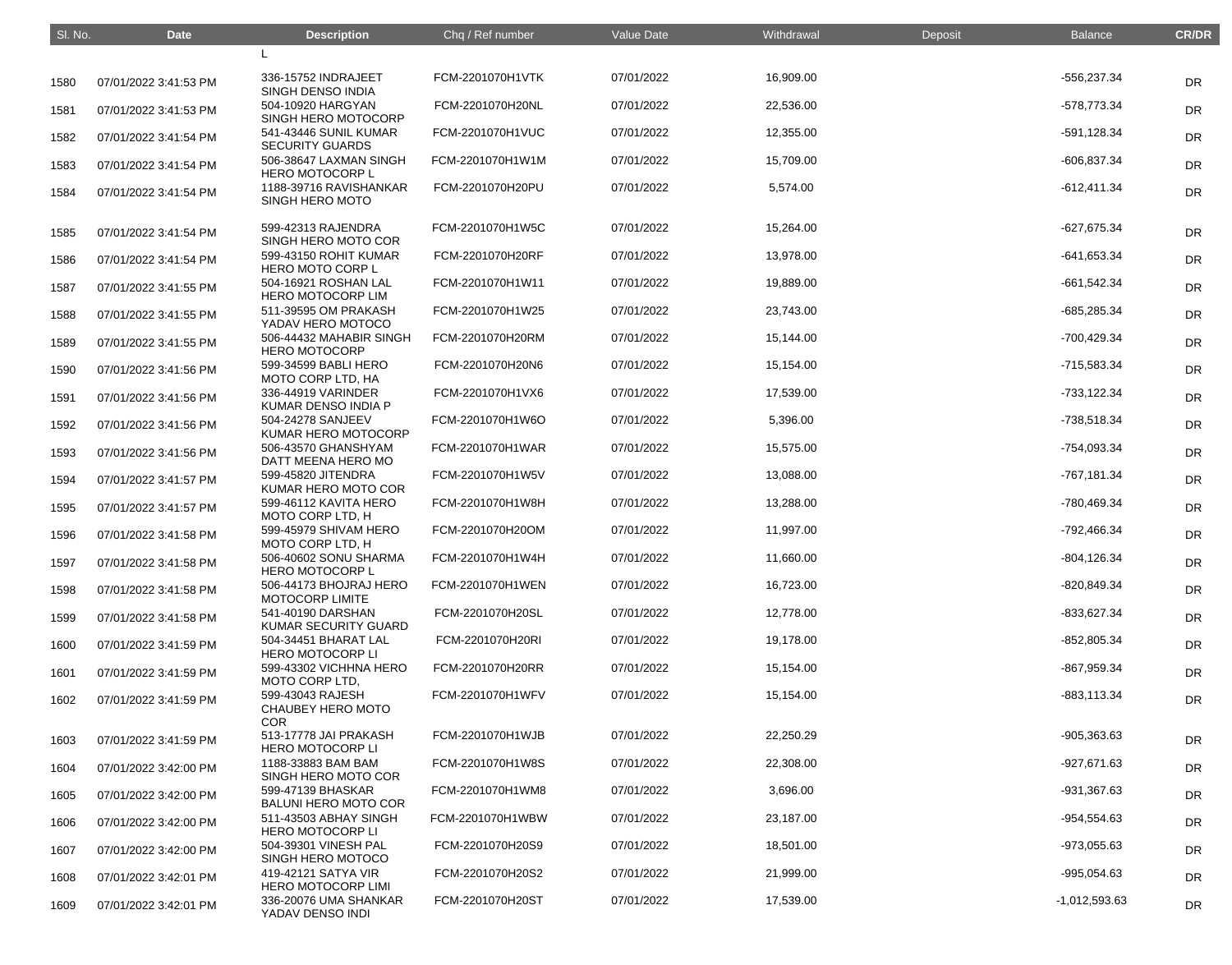| SI. No. | <b>Date</b>           | <b>Description</b>                               | Chq / Ref number | Value Date | Withdrawal | Deposit | <b>Balance</b>  | <b>CR/DR</b> |
|---------|-----------------------|--------------------------------------------------|------------------|------------|------------|---------|-----------------|--------------|
| 1610    | 07/01/2022 3:42:01 PM | 419-41009 MAHAVIR<br>PRASAD YADAV HERO MO        | FCM-2201070H1WOS | 07/01/2022 | 22,733.00  |         | $-1,035,326.63$ | DR           |
| 1611    | 07/01/2022 3:42:02 PM | 507-42455 NAVJEET HERO<br>MOTOCORP LIMITE        | FCM-2201070H20SF | 07/01/2022 | 18,416.00  |         | $-1,053,742.63$ | <b>DR</b>    |
| 1612    | 07/01/2022 3:42:02 PM | 225-44762 SANDEEP SINGH<br><b>NEGI HERO MOTO</b> | FCM-2201070H1WMU | 07/01/2022 | 17,665.00  |         | $-1,071,407.63$ | <b>DR</b>    |
| 1613    | 07/01/2022 3:42:02 PM | 599-43433 RAHUL KUMAR<br><b>HERO MOTO CORP L</b> | FCM-2201070H1WSO | 07/01/2022 | 12,077.00  |         | $-1,083,484.63$ | <b>DR</b>    |
| 1614    | 07/01/2022 3:42:03 PM | 1188-16760 JAI RAM<br>KUMAR HERO MOTO COR        | FCM-2201070H20P2 | 07/01/2022 | 3,343.00   |         | -1,086,827.63   | <b>DR</b>    |
| 1615    | 07/01/2022 3:42:03 PM | 336-16515 DINESH KUMAR<br><b>DENSO INDIA PRI</b> | FCM-2201070H20RW | 07/01/2022 | 12,406.00  |         | $-1,099,233.63$ | <b>DR</b>    |
| 1616    | 07/01/2022 3:42:03 PM | 336-12522 SUDHAKAR<br><b>DWIVEDI DENSO INDIA</b> | FCM-2201070H1WNG | 07/01/2022 | 31,072.00  |         | $-1,130,305.63$ | <b>DR</b>    |
| 1617    | 07/01/2022 3:42:03 PM | 419-42723 ANNU SINGH<br>TANWAR HERO MOTOC        | FCM-2201070H1WQN | 07/01/2022 | 12,469.00  |         | $-1,142,774.63$ | <b>DR</b>    |
| 1618    | 07/01/2022 3:42:04 PM | 419-39375 SOHAN LAL JAT<br><b>HERO MOTOCORP</b>  | FCM-2201070H20R6 | 07/01/2022 | 22,733.00  |         | $-1,165,507.63$ | DR           |
| 1619    | 07/01/2022 3:42:04 PM | 599-43454 ANUP SINGH<br>HERO MOTO CORP LT        | FCM-2201070H20SP | 07/01/2022 | 15,154.00  |         | $-1,180,661.63$ | <b>DR</b>    |
| 1620    | 07/01/2022 3:42:05 PM | 402-26685 SUKHAVENDRA<br><b>SINGH HERO MOTO</b>  | FCM-2201070H1VYC | 07/01/2022 | 27,030.00  |         | -1,207,691.63   | <b>DR</b>    |
| 1621    | 07/01/2022 3:42:05 PM | 336-19851 SHIV SHANKAR<br><b>DENSO INDIA PRI</b> | FCM-2201070H1WTU | 07/01/2022 | 13,546.00  |         | $-1,221,237.63$ | <b>DR</b>    |
| 1622    | 07/01/2022 3:42:05 PM | 336-38661 SUBHASH<br>SINGH DENSO INDIA PR        | FCM-2201070H1X0Y | 07/01/2022 | 17,539.00  |         | -1,238,776.63   | DR           |
| 1623    | 07/01/2022 3:42:06 PM | 504-31460 DILBAG SINGH<br><b>HERO MOTOCORP L</b> | FCM-2201070H20Q5 | 07/01/2022 | 10,718.00  |         | $-1,249,494.63$ | <b>DR</b>    |
| 1624    | 07/01/2022 3:42:06 PM | 1279-16494 KANHAIYA<br><b>CHAUDHARY HITACHI</b>  | FCM-2201070H1WDT | 07/01/2022 | 20,493.00  |         | -1,269,987.63   | <b>DR</b>    |
| 1625    | 07/01/2022 3:42:06 PM | 599-23915 SURENDER<br>DIWEDI HERO MOTO CO        | FCM-2201070H20TD | 07/01/2022 | 15,274.00  |         | $-1,285,261.63$ | <b>DR</b>    |
| 1626    | 07/01/2022 3:42:06 PM | 336-33142 PYARE LAL<br><b>DENSO INDIA PRIVAT</b> | FCM-2201070H1WW8 | 07/01/2022 | 17,539.00  |         | $-1,302,800.63$ | <b>DR</b>    |
| 1627    | 07/01/2022 3:42:07 PM | 504-33829 VIJAY KUMAR<br><b>HERO MOTOCORP LI</b> | FCM-2201070H1WHO | 07/01/2022 | 22,150.00  |         | $-1,324,950.63$ | DR           |
| 1628    | 07/01/2022 3:42:07 PM | 599-47046 KM MANSI<br>SINGH HERO MOTO COR        | FCM-2201070H1WKU | 07/01/2022 | 9,215.00   |         | $-1,334,165.63$ | <b>DR</b>    |
| 1629    | 07/01/2022 3:42:07 PM | 511-19487 GARIB DASS<br><b>HERO MOTOCORP LIM</b> | FCM-2201070H20SW | 07/01/2022 | 24,004.95  |         | $-1,358,170.58$ | <b>DR</b>    |
| 1630    | 07/01/2022 3:42:08 PM | 1068-45851 AJAY KUMAR<br>YADAV BRITANNIA         | FCM-2201070H1VZX | 07/01/2022 | 12,151.00  |         | $-1,370,321.58$ | <b>DR</b>    |
| 1631    | 07/01/2022 3:42:08 PM | 419-32630 MANI RAM<br>YADAV HERO MOTOCORP        | FCM-2201070H20PY | 07/01/2022 | 21,936.00  |         | $-1,392,257.58$ | <b>DR</b>    |
| 1632    | 07/01/2022 3:42:08 PM | 511-27925 NARESH KUMAR<br><b>HERO MOTOCORP L</b> | FCM-2201070H1WY5 | 07/01/2022 | 22,715.00  |         | $-1,414,972.58$ | <b>DR</b>    |
| 1633    | 07/01/2022 3:42:09 PM | 511-43392 BIR SINGH<br><b>HERO MOTOCORP LIMI</b> | FCM-2201070H20PE | 07/01/2022 | 23,599.00  |         | $-1,438,571.58$ | DR           |
| 1634    | 07/01/2022 3:42:09 PM | 599-35632 SHOBHIT<br><b>MISHRA HERO MOTO COR</b> | FCM-2201070H1X2Q | 07/01/2022 | 13,231.00  |         | $-1,451,802.58$ | <b>DR</b>    |
| 1635    | 07/01/2022 3:42:09 PM | 402-14372 UMA KANT<br>HERO MOTO CORP LTD         | FCM-2201070H1X3B | 07/01/2022 | 29,286.00  |         | $-1,481,088.58$ | <b>DR</b>    |
| 1636    | 07/01/2022 3:42:10 PM | 599-43754 PRAVESH<br>KUMAR HERO MOTO CORP        | FCM-2201070H20T0 | 07/01/2022 | 13,558.00  |         | $-1,494,646.58$ | <b>DR</b>    |
| 1637    | 07/01/2022 3:42:10 PM | 504-2775 SUBHASH<br><b>CHANDRA TIWARI HERO M</b> | FCM-2201070H1XPP | 07/01/2022 | 22,529.00  |         | $-1,517,175.58$ | <b>DR</b>    |
| 1638    | 07/01/2022 3:42:10 PM | 599-37494 SAURABH<br>VISHNOI HERO MOTO CO        | FCM-2201070H1Y9S | 07/01/2022 | 13,241.00  |         | $-1,530,416.58$ | <b>DR</b>    |
| 1639    | 07/01/2022 3:42:11 PM | 336-37331 ANIL KUMAR<br><b>SHARMA DENSO INDI</b> | FCM-2201070H1X08 | 07/01/2022 | 17,559.00  |         | $-1,547,975.58$ | DR           |
| 1640    | 07/01/2022 3:42:11 PM | 402-19806 RAJ VEER<br>SINGH HERO MOTO COR        | FCM-2201070H1X3Z | 07/01/2022 | 13,384.00  |         | $-1,561,359.58$ | <b>DR</b>    |
| 1641    | 07/01/2022 3:42:11 PM | 506-19142 AWADHESH<br>KUMAR HERO MOTOCORP        | FCM-2201070H1Y8Z | 07/01/2022 | 16,806.00  |         | $-1,578,165.58$ | <b>DR</b>    |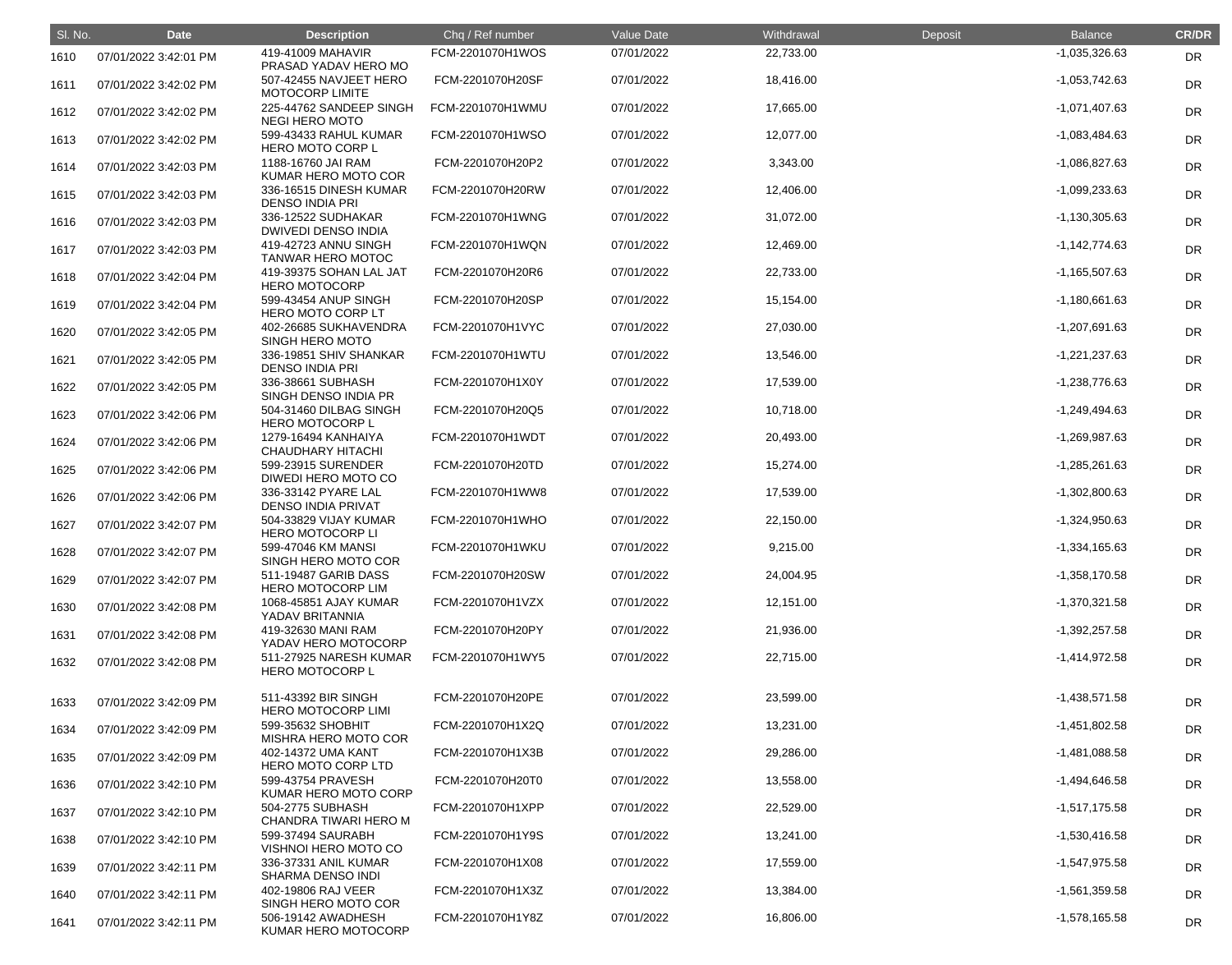| SI. No. | <b>Date</b>           | <b>Description</b>                               | Chq / Ref number | Value Date | Withdrawal | Deposit | <b>Balance</b>  | <b>CR/DR</b> |
|---------|-----------------------|--------------------------------------------------|------------------|------------|------------|---------|-----------------|--------------|
| 1642    | 07/01/2022 3:42:12 PM | 504-19711 VED PAL SINGH<br><b>HERO MOTOCORP</b>  | FCM-2201070H1W4A | 07/01/2022 | 21,621.00  |         | -1,599,786.58   | DR           |
| 1643    | 07/01/2022 3:42:12 PM | 511-34318 MANPHOOL<br>KHAN HERO MOTOCORP         | FCM-2201070H1Y9G | 07/01/2022 | 24,538.00  |         | $-1,624,324.58$ | <b>DR</b>    |
| 1644    | 07/01/2022 3:42:13 PM | 336-39504 NITESH KUMAR<br>SINGH DENSO IND        | FCM-2201070H1X17 | 07/01/2022 | 17,539.00  |         | $-1,641,863.58$ | <b>DR</b>    |
| 1645    | 07/01/2022 3:42:13 PM | 419-24100 RAJPAL SINGH<br><b>HERO MOTOCORP L</b> | FCM-2201070H1YA7 | 07/01/2022 | 22,733.00  |         | $-1,664,596.58$ | <b>DR</b>    |
| 1646    | 07/01/2022 3:42:13 PM | 599-41572 DIVAKAR SINGH<br><b>HERO MOTO CORP</b> | FCM-2201070H1YBG | 07/01/2022 | 11,957.00  |         | $-1,676,553.58$ | <b>DR</b>    |
| 1647    | 07/01/2022 3:42:14 PM | 511-40716 LAVKUSH PATEL<br><b>HERO MOTOCORP</b>  | FCM-2201070H1W4U | 07/01/2022 | 27,239.00  |         | -1,703,792.58   | <b>DR</b>    |
| 1648    | 07/01/2022 3:42:14 PM | 511-24506 GANESH KUMAR<br><b>LAWATI HERO MOT</b> | FCM-2201070H1WX2 | 07/01/2022 | 24,085.00  |         | $-1,727,877.58$ | <b>DR</b>    |
| 1649    | 07/01/2022 3:42:15 PM | 513-17619 SUKHVIR HERO<br><b>MOTOCORP LIMITE</b> | FCM-2201070H20R8 | 07/01/2022 | 24,147.76  |         | $-1,752,025.34$ | <b>DR</b>    |
| 1650    | 07/01/2022 3:42:15 PM | 506-38649 MANDEEP HERO<br><b>MOTOCORP LIMITE</b> | FCM-2201070H1YAM | 07/01/2022 | 14,715.00  |         | -1,766,740.34   | <b>DR</b>    |
| 1651    | 07/01/2022 3:42:15 PM | 504-22800 RAM SINGH<br><b>HERO MOTOCORP LIMI</b> | FCM-2201070H1YDB | 07/01/2022 | 20,648.00  |         | -1,787,388.34   | <b>DR</b>    |
| 1652    | 07/01/2022 3:42:15 PM | 110-44219 DIPAK LIMBU<br><b>HERO MOTO CORP L</b> | FCM-2201070H1YE4 | 07/01/2022 | 30,369.00  |         | $-1,817,757.34$ | DR           |
| 1653    | 07/01/2022 3:42:16 PM | 599-45713 BIKESH KUMAR<br><b>HERO MOTO CORP</b>  | FCM-2201070H1YC7 | 07/01/2022 | 13,558.00  |         | $-1,831,315.34$ | <b>DR</b>    |
| 1654    | 07/01/2022 3:42:16 PM | 504-25301 LEELA RAM<br><b>HERO MOTOCORP LIMI</b> | FCM-2201070H1YFK | 07/01/2022 | 21,468.00  |         | -1,852,783.34   | <b>DR</b>    |
| 1655    | 07/01/2022 3:42:16 PM | 1171-42062 ARUN KUMAR<br><b>HERO MOTO CORP L</b> | FCM-2201070H1YEZ | 07/01/2022 | 18,848.00  |         | $-1,871,631.34$ | <b>DR</b>    |
| 1656    | 07/01/2022 3:42:17 PM | 504-45785 KHADAK DAMAI<br><b>HERO MOTOCORP L</b> | FCM-2201070H1X29 | 07/01/2022 | 18,451.00  |         | -1,890,082.34   | <b>DR</b>    |
| 1657    | 07/01/2022 3:42:17 PM | 506-25817 TEK CHAND<br><b>HERO MOTOCORP LIMI</b> | FCM-2201070H20E6 | 07/01/2022 | 19,046.00  |         | $-1,909,128.34$ | <b>DR</b>    |
| 1658    | 07/01/2022 3:42:17 PM | 599-37507 RAJESH KUMAR<br>YADAV HERO MOTO        | FCM-2201070H20DB | 07/01/2022 | 13,958.00  |         | -1,923,086.34   | <b>DR</b>    |
| 1659    | 07/01/2022 3:42:18 PM | 402-33883 BAM BAM SINGH<br><b>HERO MOTO CORP</b> | FCM-2201070H20DX | 07/01/2022 | 5,554.00   |         | -1,928,640.34   | DR           |
| 1660    | 07/01/2022 3:42:18 PM | 504-17003 RAM NIWAS<br><b>HERO MOTOCORP LIMI</b> | FCM-2201070H1ZR7 | 07/01/2022 | 21,509.00  |         | $-1,950,149.34$ | <b>DR</b>    |
| 1661    | 07/01/2022 3:42:18 PM | 511-40058 HANSRAJ HERO<br><b>MOTOCORP LIMITE</b> | FCM-2201070H1ZRQ | 07/01/2022 | 23,828.00  |         | -1,973,977.34   | <b>DR</b>    |
| 1662    | 07/01/2022 3:42:19 PM | 1068-44596 BINOD SINGH<br><b>BRITANNIA INDUS</b> | FCM-2201070H20DV | 07/01/2022 | 10,135.00  |         | -1,984,112.34   | <b>DR</b>    |
| 1663    | 07/01/2022 3:42:19 PM | 419-25677 CHETRAM HERO<br>MOTOCORP LIMITE        | FCM-2201070H1ZSJ | 07/01/2022 | 22,733.00  |         | $-2,006,845.34$ | <b>DR</b>    |
| 1664    | 07/01/2022 3:42:20 PM | 511-37008 KARAN SINGH<br><b>HERO MOTOCORP LI</b> | FCM-2201070H20ED | 07/01/2022 | 23,336.00  |         | $-2,030,181.34$ | <b>DR</b>    |
| 1665    | 07/01/2022 3:42:20 PM | 599-45781 SUSHIL KUMAR<br><b>HERO MOTO CORP</b>  | FCM-2201070H1ZS5 | 07/01/2022 | 12,368.00  |         | $-2,042,549.34$ | <b>DR</b>    |
| 1666    | 07/01/2022 3:42:20 PM | 599-44114 BHUDEV KUMAR<br><b>HERO MOTO CORP</b>  | FCM-2201070H208O | 07/01/2022 | 13,568.00  |         | $-2,056,117.34$ | <b>DR</b>    |
| 1667    | 07/01/2022 3:42:21 PM | 504-9634 DHARAMPAL<br><b>HERO MOTOCORP LIMIT</b> | FCM-2201070H1YA0 | 07/01/2022 | 20,474.00  |         | $-2,076,591.34$ | <b>DR</b>    |
| 1668    | 07/01/2022 3:42:21 PM | 1068-44433 NEERAJ SINGH<br><b>BRITANNIA INDU</b> | FCM-2201070H20DO | 07/01/2022 | 12,613.00  |         | $-2,089,204.34$ | <b>DR</b>    |
| 1669    | 07/01/2022 3:42:21 PM | 599-27625 KALYAN KUMAR<br><b>HERO MOTO CORP</b>  | FCM-2201070H2081 | 07/01/2022 | 15,054.00  |         | $-2,104,258.34$ | <b>DR</b>    |
| 1670    | 07/01/2022 3:42:23 PM | 599-44131 RISHABH<br><b>VERMA HERO MOTO CORP</b> | FCM-2201070H20TI | 07/01/2022 | 13,568.00  |         | $-2,117,826.34$ | <b>DR</b>    |
| 1671    | 07/01/2022 3:42:23 PM | 511-28819 RAMESH CHAND<br><b>HERO MOTOCORP L</b> | FCM-2201070H20AW | 07/01/2022 | 22,712.00  |         | $-2,140,538.34$ | <b>DR</b>    |
| 1672    | 07/01/2022 3:42:23 PM | 599-42675 SUBODH KUMAR<br><b>HERO MOTO CORP</b>  | FCM-2201070H1ZV6 | 07/01/2022 | 15,414.00  |         | $-2,155,952.34$ | <b>DR</b>    |
| 1673    | 07/01/2022 3:42:24 PM | 504-45759 RAM KISHAN<br>HERO MOTOCORP LIM        | FCM-2201070H20A6 | 07/01/2022 | 18,988.00  |         | $-2,174,940.34$ | <b>DR</b>    |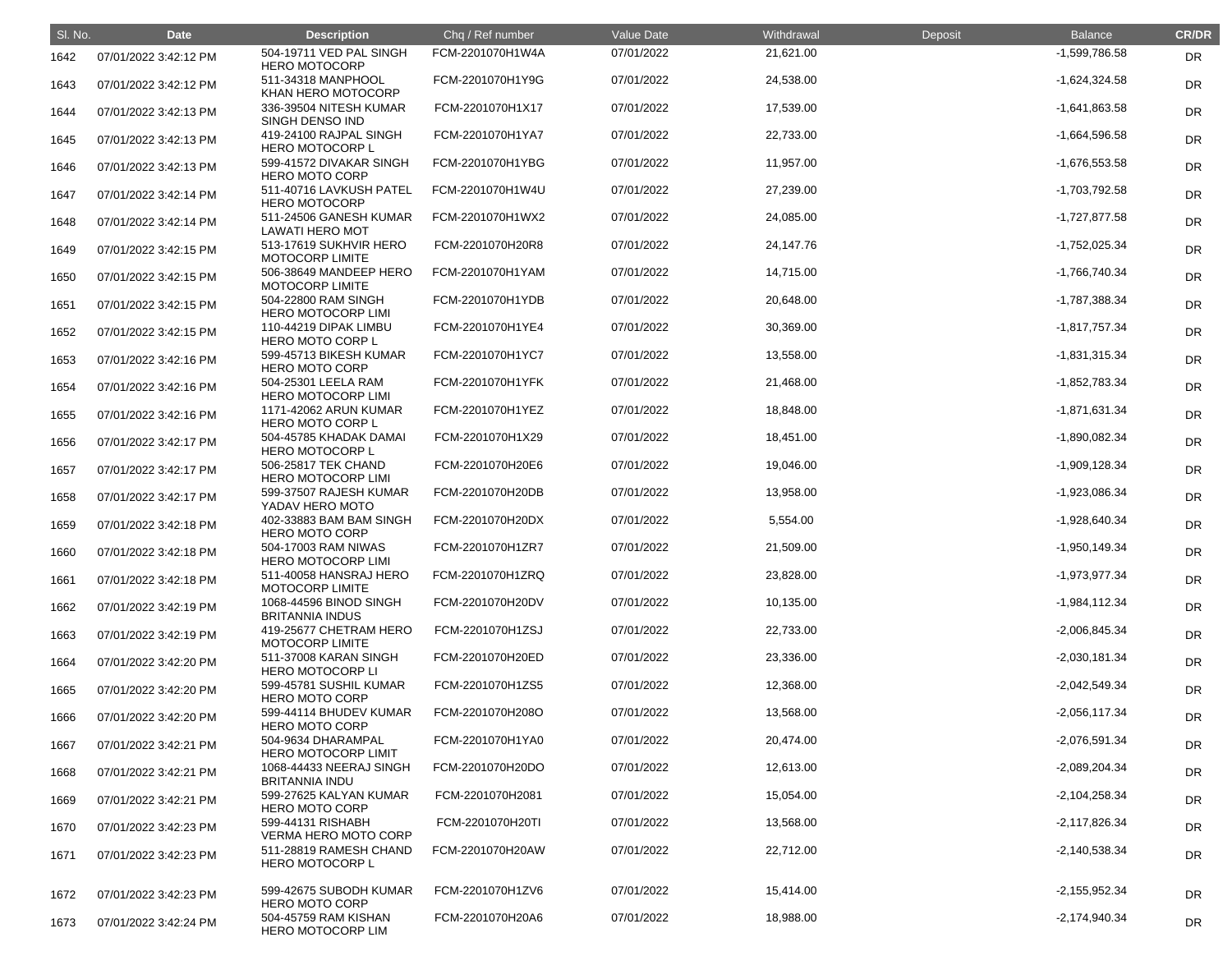| SI. No. | <b>Date</b>           | <b>Description</b>                                         | Chq / Ref number | <b>Value Date</b> | Withdrawal | Deposit | <b>Balance</b>  | <b>CR/DR</b> |
|---------|-----------------------|------------------------------------------------------------|------------------|-------------------|------------|---------|-----------------|--------------|
| 1674    | 07/01/2022 3:42:24 PM | 504-45828 DEVENDER<br>SINGH HERO MOTOCORP                  | FCM-2201070H20AK | 07/01/2022        | 20,060.00  |         | $-2,195,000.34$ | <b>DR</b>    |
| 1675    | 07/01/2022 3:42:24 PM | 599-42446 LOKESH JOSHI<br><b>HERO MOTO CORP</b>            | FCM-2201070H1ZUO | 07/01/2022        | 13,261.00  |         | $-2,208,261.34$ | DR           |
| 1676    | 07/01/2022 3:42:24 PM | 110-44421 CHAND SINGH<br><b>HERO MOTO CORP L</b>           | FCM-2201070H1ZVJ | 07/01/2022        | 23,404.00  |         | $-2,231,665.34$ | DR           |
| 1677    | 07/01/2022 3:42:25 PM | 599-45313 HIMANSHU<br>KUMAR HERO MOTO COR                  | FCM-2201070H20EI | 07/01/2022        | 13,798.00  |         | $-2,245,463.34$ | DR           |
| 1678    | 07/01/2022 3:42:25 PM | 336-38061 MANOJ DENSO<br><b>INDIA PRIVATE LI</b>           | FCM-2201070H209C | 07/01/2022        | 3,299.00   |         | $-2,248,762.34$ | DR           |
| 1679    | 07/01/2022 3:42:26 PM | 504-23440 SUNIL KUMAR<br><b>HERO MOTOCORP LI</b>           | FCM-2201070H1ZSZ | 07/01/2022        | 21,210.00  |         | $-2,269,972.34$ | DR           |
| 1680    | 07/01/2022 3:42:26 PM | 599-44097 KUNWAR SINGH<br><b>HERO MOTO CORP</b>            | FCM-2201070H208D | 07/01/2022        | 13,528.00  |         | $-2,283,500.34$ | DR           |
| 1681    | 07/01/2022 3:42:26 PM | 336-35743 MANOJ KUMAR<br><b>DENSO INDIA PRIV</b>           | FCM-2201070H2093 | 07/01/2022        | 16,909.00  |         | $-2,300,409.34$ | DR           |
| 1682    | 07/01/2022 3:42:26 PM | 504-45734 RAVINDER<br>KUMAR HERO MOTOCORP                  | FCM-2201070H209W | 07/01/2022        | 13,052.00  |         | $-2,313,461.34$ | DR           |
| 1683    | 07/01/2022 3:42:27 PM | 506-38898 SUNDER SINGH<br><b>HERO MOTOCORP L</b>           | FCM-2201070H1YAU | 07/01/2022        | 15,819.00  |         | $-2,329,280.34$ | DR           |
| 1684    | 07/01/2022 3:42:27 PM | 336-40937 KRASHNA<br>SINGH DENSO INDIA PR                  | FCM-2201070H209P | 07/01/2022        | 21,880.00  |         | $-2,351,160.34$ | DR           |
| 1685    | 07/01/2022 3:42:27 PM | 504-17518 THAPI DHOJ RAI<br><b>HERO MOTOCORP</b>           | FCM-2201070H20EN | 07/01/2022        | 12,243.00  |         | $-2,363,403.34$ | DR           |
| 1686    | 07/01/2022 3:42:28 PM | 511-41424 NARENDER<br>SINGH HERO MOTOCORP                  | FCM-2201070H1ZTS | 07/01/2022        | 22,905.00  |         | $-2,386,308.34$ | DR           |
| 1687    | 07/01/2022 3:42:28 PM | 336-47227 PAWAN KUMAR<br>SHUKLA DENSO IND                  | FCM-2201070H20C5 | 07/01/2022        | 6,201.00   |         | $-2,392,509.34$ | DR           |
| 1688    | 07/01/2022 3:42:29 PM | 599-41741 NANDAN SINGH<br><b>HERO MOTO CORP</b>            | FCM-2201070H1YBV | 07/01/2022        | 15,727.00  |         | $-2,408,236.34$ | DR           |
| 1689    | 07/01/2022 3:42:29 PM | 1171-41729 DEVI RAM<br>HERO MOTO CORP LIM                  | FCM-2201070H1ZW5 | 07/01/2022        | 13,755.00  |         | $-2,421,991.34$ | DR           |
| 1690    | 07/01/2022 3:42:29 PM | 1068-39002 SAVUBHA<br>RAVUBHA JADEJA BRIT                  | FCM-2201070H20BK | 07/01/2022        | 12,613.00  |         | $-2,434,604.34$ | DR           |
| 1691    | 07/01/2022 3:42:30 PM | 419-44068 PARMOD<br>KUMAR HERO MOTOCORP                    | FCM-2201070H1ZHV | 07/01/2022        | 23,468.00  |         | $-2,458,072.34$ | DR           |
| 1692    | 07/01/2022 3:42:30 PM | 511-9143 VIJAY PAL HERO<br><b>MOTOCORP LIMIT</b>           | FCM-2201070H1ZIF | 07/01/2022        | 29,313.45  |         | $-2,487,385.79$ | <b>DR</b>    |
| 1693    | 07/01/2022 3:42:30 PM | 599-43726 SAPOSH KUMAR<br><b>HERO MOTO CORP</b>            | FCM-2201070H1ZJC | 07/01/2022        | 13,548.00  |         | $-2,500,933.79$ | <b>DR</b>    |
| 1694    | 07/01/2022 3:42:30 PM | 599-43551 ARVIND KUMAR<br><b>HERO MOTO CORP</b>            | FCM-2201070H205F | 07/01/2022        | 11,030.00  |         | $-2,511,963.79$ | <b>DR</b>    |
| 1695    | 07/01/2022 3:42:31 PM | 599-44580 AMIT KUMAR<br>HERO MOTO CORP LT                  | FCM-2201070H20BA | 07/01/2022        | 13,548.00  |         | $-2,525,511.79$ | <b>DR</b>    |
| 1696    | 07/01/2022 3:42:31 PM | 421-46514 JAIKRIT SINGH<br><b>HERO MOTO CORP</b>           | FCM-2201070H20CN | 07/01/2022        | 17,780.00  |         | $-2,543,291.79$ | <b>DR</b>    |
| 1697    | 07/01/2022 3:42:31 PM | 419-42130 SHIMBHU DAYAL<br>YADAV HERO MOT                  | FCM-2201070H204B | 07/01/2022        | 21,936.00  |         | $-2,565,227.79$ | <b>DR</b>    |
| 1698    | 07/01/2022 3:42:32 PM | 599-23797 DEEPAK<br><b>SHARMA HERO MOTO</b><br><b>CORP</b> | FCM-2201070H1ZJ3 | 07/01/2022        | 15,174.00  |         | $-2,580,401.79$ | <b>DR</b>    |
| 1699    | 07/01/2022 3:42:32 PM | 511-1688 BIR SINGH HERO<br><b>MOTOCORP LIMIT</b>           | FCM-2201070H204Y | 07/01/2022        | 32,670.95  |         | $-2,613,072.74$ | <b>DR</b>    |
| 1700    | 07/01/2022 3:42:33 PM | 504-36379 ANAR SINGH<br><b>HERO MOTOCORP LIM</b>           | FCM-2201070H203R | 07/01/2022        | 18,386.00  |         | $-2,631,458.74$ | <b>DR</b>    |
| 1701    | 07/01/2022 3:42:33 PM | 507-18147 AJEET SINGH<br><b>HERO MOTOCORP LI</b>           | FCM-2201070H2044 | 07/01/2022        | 20,356.00  |         | $-2,651,814.74$ | <b>DR</b>    |
| 1702    | 07/01/2022 3:42:33 PM | 507-40944 MITTARPAL<br><b>HERO MOTOCORP LIMI</b>           | FCM-2201070H204S | 07/01/2022        | 19,387.00  |         | $-2,671,201.74$ | <b>DR</b>    |
| 1703    | 07/01/2022 3:42:33 PM | 504-42574 SURENDER<br>KUMAR HERO MOTOCORP                  | FCM-2201070H2065 | 07/01/2022        | 19,942.00  |         | $-2,691,143.74$ | <b>DR</b>    |
| 1704    | 07/01/2022 3:42:34 PM | 511-24060 NAVAL SINGH<br><b>HERO MOTOCORP LI</b>           | FCM-2201070H1ZIT | 07/01/2022        | 24,310.00  |         | $-2,715,453.74$ | <b>DR</b>    |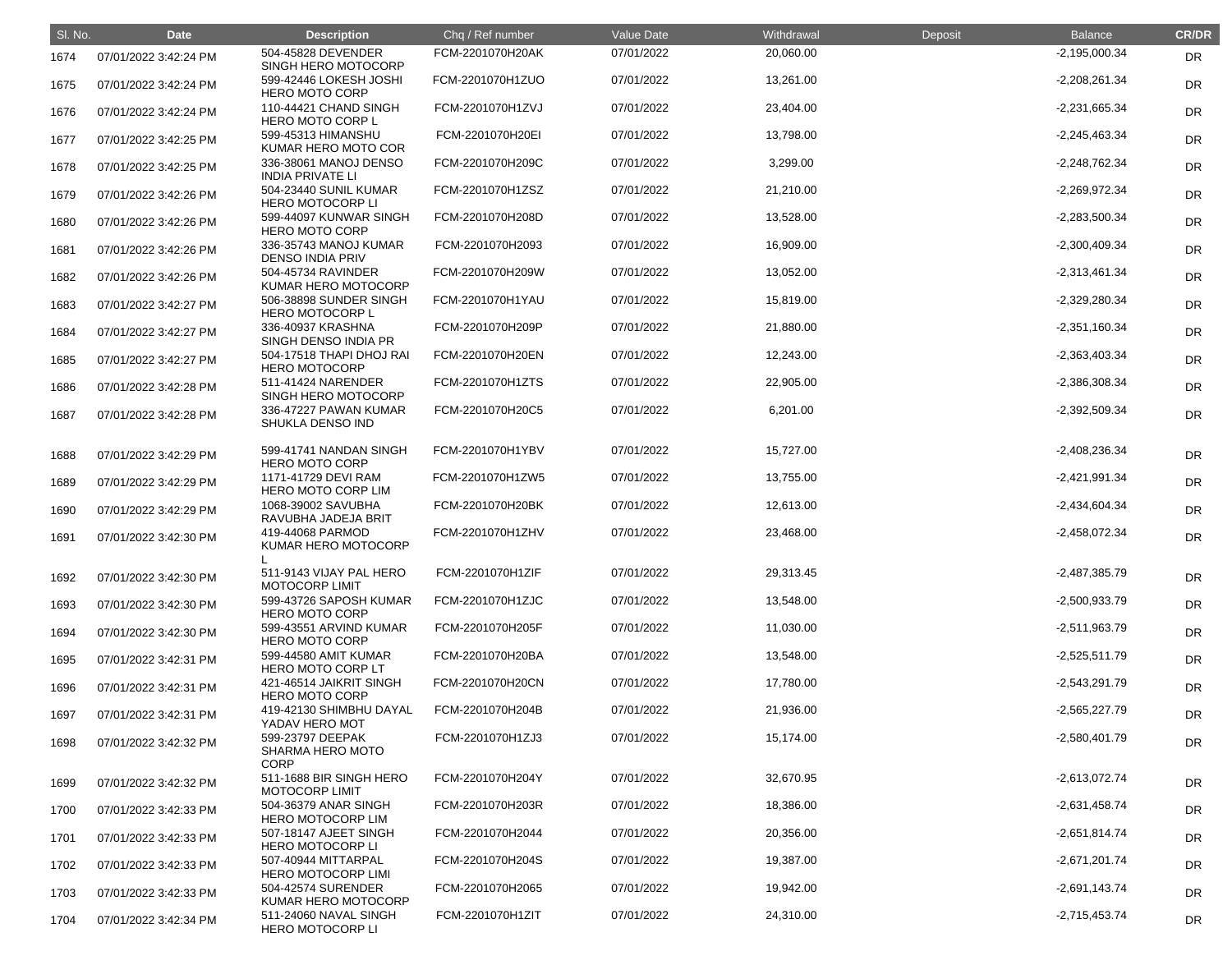| SI. No. | <b>Date</b>           | <b>Description</b>                               | Chq / Ref number | Value Date | Withdrawal | Deposit | <b>Balance</b>  | <b>CR/DR</b> |
|---------|-----------------------|--------------------------------------------------|------------------|------------|------------|---------|-----------------|--------------|
| 1705    | 07/01/2022 3:42:34 PM | 419-45345 PREETI HERO<br><b>MOTOCORP LIMITED</b> | FCM-2201070H206P | 07/01/2022 | 17,894.00  |         | $-2,733,347.74$ | DR           |
| 1706    | 07/01/2022 3:42:34 PM | 419-46621 PAVAN KUMAR<br>YADAV HERO MOTOC        | FCM-2201070H207C | 07/01/2022 | 23,818.00  |         | $-2,757,165.74$ | <b>DR</b>    |
| 1707    | 07/01/2022 3:42:35 PM | 599-36715 KANHAIYA LAL<br><b>HERO MOTO CORP</b>  | FCM-2201070H20CY | 07/01/2022 | 15,154.00  |         | $-2,772,319.74$ | <b>DR</b>    |
| 1708    | 07/01/2022 3:42:35 PM | 504-45617 AMIT KUMAR<br><b>HERO MOTOCORP LIM</b> | FCM-2201070H207M | 07/01/2022 | 18,743.00  |         | $-2,791,062.74$ | <b>DR</b>    |
| 1709    | 07/01/2022 3:42:35 PM | 419-25853 RAJA RAM<br>YADAV HERO MOTOCORP        | FCM-2201070H20FH | 07/01/2022 | 22,733.00  |         | $-2,813,795.74$ | <b>DR</b>    |
| 1710    | 07/01/2022 3:42:36 PM | 599-47090 KARAN BISTH<br><b>HERO MOTO CORP L</b> | FCM-2201070H2022 | 07/01/2022 | 7,584.00   |         | $-2,821,379.74$ | <b>DR</b>    |
| 1711    | 07/01/2022 3:42:36 PM | 599-42465 RAJAT HERO<br>MOTO CORP LTD, HA        | FCM-2201070H20FE | 07/01/2022 | 12,334.00  |         | $-2,833,713.74$ | <b>DR</b>    |
| 1712    | 07/01/2022 3:42:36 PM | 504-28763 DHAN SINGH<br><b>BHAT HERO MOTOCOR</b> | FCM-2201070H20FK | 07/01/2022 | 10,544.00  |         | $-2,844,257.74$ | <b>DR</b>    |
| 1713    | 07/01/2022 3:42:37 PM | 511-39071 JAI NARAYAN<br><b>HERO MOTOCORP LI</b> | FCM-2201070H20EV | 07/01/2022 | 23,495.00  |         | $-2,867,752.74$ | <b>DR</b>    |
| 1714    | 07/01/2022 3:42:37 PM | 336-31390 NARESH CHAND<br><b>DENSO INDIA PRI</b> | FCM-2201070H1ZJN | 07/01/2022 | 21,270.00  |         | $-2,889,022.74$ | <b>DR</b>    |
| 1715    | 07/01/2022 3:42:38 PM | 110-4942 SHAILENDER<br>KUMAR HERO MOTO CO        | FCM-2201070H20F7 | 07/01/2022 | 29,286.00  |         | $-2,918,308.74$ | <b>DR</b>    |
| 1716    | 07/01/2022 3:42:38 PM | 599-27152 HARDWARI LAL<br><b>HERO MOTO CORP</b>  | FCM-2201070H207Y | 07/01/2022 | 17,987.00  |         | $-2,936,295.74$ | <b>DR</b>    |
| 1717    | 07/01/2022 3:42:38 PM | 336-44154 SUKHVIR SINGH<br>DENSO INDIA PR        | FCM-2201070H1ZMS | 07/01/2022 | 16,909.00  |         | $-2,953,204.74$ | <b>DR</b>    |
| 1718    | 07/01/2022 3:42:38 PM | 511-36440 OMPRAKASH<br>YADAV HERO MOTOCOR        | FCM-2201070H1ZQF | 07/01/2022 | 1,696.00   |         | $-2,954,900.74$ | <b>DR</b>    |
| 1719    | 07/01/2022 3:42:39 PM | 225-15184 SANJEEV<br>KUMAR JOSHI HERO MOT        | FCM-2201070H202N | 07/01/2022 | 21,279.00  |         | $-2,976,179.74$ | <b>DR</b>    |
| 1720    | 07/01/2022 3:42:39 PM | 599-42744 KULDEEP SINGH<br><b>HERO MOTO CORP</b> | FCM-2201070H20FO | 07/01/2022 | 15,727.00  |         | $-2,991,906.74$ | <b>DR</b>    |
| 1721    | 07/01/2022 3:42:39 PM | 1188-16857 CHHOTE LAL<br>PRASAD HERO MOTO        | FCM-2201070H20FQ | 07/01/2022 | 30,389.00  |         | $-3,022,295.74$ | <b>DR</b>    |
| 1722    | 07/01/2022 3:42:40 PM | 419-28262 LAL CHAND<br>YADAV HERO MOTOCOR        | FCM-2201070H20FT | 07/01/2022 | 22,733.00  |         | $-3,045,028.74$ | <b>DR</b>    |
| 1723    | 07/01/2022 3:42:40 PM | 599-45252 SULTAN ALI<br>HERO MOTO CORP LT        | FCM-2201070H1ZOW | 07/01/2022 | 13,578.00  |         | $-3,058,606.74$ | <b>DR</b>    |
| 1724    | 07/01/2022 3:42:41 PM | 599-35778 NEERAJ KUMAR<br><b>HERO MOTO CORP</b>  | FCM-2201070H1ZNZ | 07/01/2022 | 13,281.00  |         | $-3,071,887.74$ | <b>DR</b>    |
| 1725    | 07/01/2022 3:42:41 PM | 511-32314 SUBHASH<br>CHAND HERO MOTOCORP         | FCM-2201070H1ZOK | 07/01/2022 | 22,047.00  |         | $-3,093,934.74$ | <b>DR</b>    |
| 1726    | 07/01/2022 3:42:41 PM | 402-37885 SHIV KUMAR<br>PANDEY HERO MOTO         | FCM-2201070H1ZPM | 07/01/2022 | 29,306.00  |         | $-3,123,240.74$ | <b>DR</b>    |
| 1727    | 07/01/2022 3:42:42 PM | 599-23905 HEMCHANDRA<br>KUKRETI HERO MOTO        | FCM-2201070H206B | 07/01/2022 | 15,214.00  |         | $-3,138,454.74$ | <b>DR</b>    |
| 1728    | 07/01/2022 3:42:42 PM | 1188-43131 HEM NATH JHA<br><b>HERO MOTO CORP</b> | FCM-2201070H20G0 | 07/01/2022 | 13,384.00  |         | $-3,151,838.74$ | <b>DR</b>    |
| 1729    | 07/01/2022 3:42:42 PM | 1279-37559 VIJAY KUMAR<br><b>HITACHI ASTEMO</b>  | FCM-2201070H20G4 | 07/01/2022 | 20,568.00  |         | $-3,172,406.74$ | <b>DR</b>    |
| 1730    | 07/01/2022 3:42:43 PM | 599-45716 GYANENDRA<br>PAL HERO MOTO CORP        | FCM-2201070H20F5 | 07/01/2022 | 8,825.00   |         | $-3,181,231.74$ | <b>DR</b>    |
| 1731    | 07/01/2022 3:42:43 PM | 506-40970 DEEPAK HERO<br><b>MOTOCORP LIMITED</b> | FCM-2201070H20FA | 07/01/2022 | 14,861.00  |         | $-3,196,092.74$ | <b>DR</b>    |
| 1732    | 07/01/2022 3:42:43 PM | 1068-44302 RENU TIWARI<br><b>CHHOTE TIWARI G</b> | FCM-2201070H1ZP7 | 07/01/2022 | 12,613.00  |         | $-3,208,705.74$ | <b>DR</b>    |
| 1733    | 07/01/2022 3:42:44 PM | 419-24089 RADHEYSHYAM<br>HERO MOTOCORP LI        | FCM-2201070H1ZQV | 07/01/2022 | 21,936.00  |         | $-3,230,641.74$ | <b>DR</b>    |
| 1734    | 07/01/2022 3:42:44 PM | 599-42758 SUNIL KUMAR<br>THAPA HERO MOTO         | FCM-2201070H1YHQ | 07/01/2022 | 15,697.00  |         | $-3,246,338.74$ | <b>DR</b>    |
| 1735    | 07/01/2022 3:42:45 PM | 599-47045 KM KIRAN HERO<br>MOTO CORP LTD,        | FCM-2201070H20G9 | 07/01/2022 | 7,892.00   |         | $-3,254,230.74$ | <b>DR</b>    |
| 1736    | 07/01/2022 3:42:45 PM | 599-42750 SHAMSHAD<br>AHAMAD HERO MOTO CO        | FCM-2201070H1YHE | 07/01/2022 | 15,154.00  |         | $-3,269,384.74$ | DR           |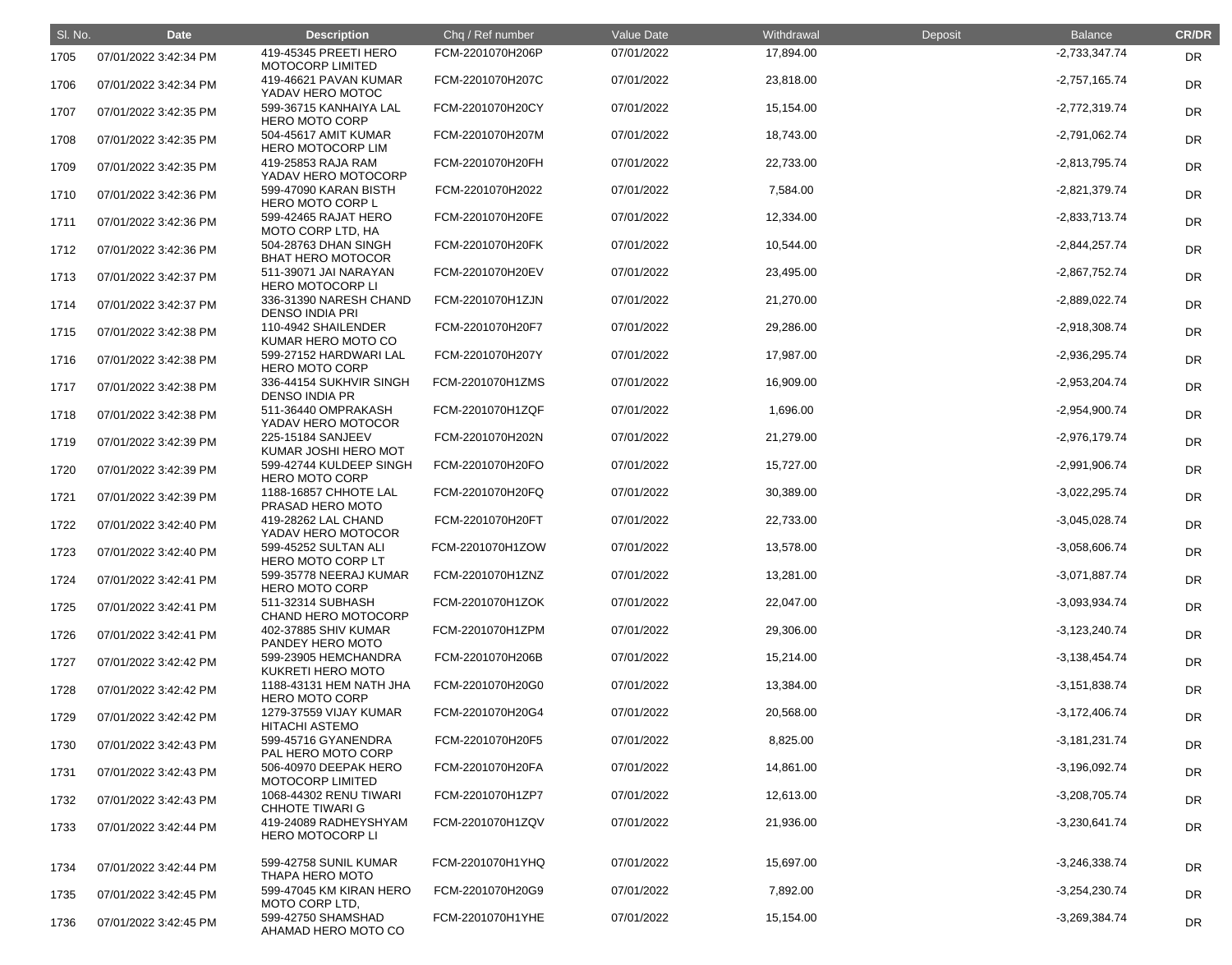| SI. No. | <b>Date</b>           | <b>Description</b>                                            | Chq / Ref number | Value Date | Withdrawal | Deposit | <b>Balance</b>  | <b>CR/DR</b> |
|---------|-----------------------|---------------------------------------------------------------|------------------|------------|------------|---------|-----------------|--------------|
| 1737    | 07/01/2022 3:42:45 PM | 599-46803 ANKIT KUMAR<br><b>HERO MOTO CORP L</b>              | FCM-2201070H1YK7 | 07/01/2022 | 12,698.00  |         | $-3,282,082.74$ | DR           |
| 1738    | 07/01/2022 3:42:45 PM | 599-43002 RAJKUMAR<br>SINGH HERO MOTO COR                     | FCM-2201070H1YJG | 07/01/2022 | 14,646.00  |         | $-3,296,728.74$ | <b>DR</b>    |
| 1739    | 07/01/2022 3:42:46 PM | 506-44170 ROHTASH HERO<br>MOTOCORP LIMITE                     | FCM-2201070H20G2 | 07/01/2022 | 15,288.00  |         | $-3,312,016.74$ | <b>DR</b>    |
| 1740    | 07/01/2022 3:42:46 PM | 511-45766 HAWA SINGH<br><b>HERO MOTOCORP LIM</b>              | FCM-2201070H20G7 | 07/01/2022 | 16,530.00  |         | $-3,328,546.74$ | <b>DR</b>    |
| 1741    | 07/01/2022 3:42:46 PM | 599-46757 PRADEEP<br>KUMAR HERO MOTO CORP                     | FCM-2201070H1YJS | 07/01/2022 | 8,945.00   |         | $-3,337,491.74$ | DR           |
| 1742    | 07/01/2022 3:42:47 PM | 599-44490 KOSHINDER<br>KUMAR HERO MOTO CO                     | FCM-2201070H1ZM4 | 07/01/2022 | 10,077.00  |         | $-3,347,568.74$ | <b>DR</b>    |
| 1743    | 07/01/2022 3:42:47 PM | 419-32095 AZAD SINGH<br><b>HERO MOTOCORP LIM</b>              | FCM-2201070H1YL5 | 07/01/2022 | 22,949.00  |         | $-3,370,517.74$ | <b>DR</b>    |
| 1744    | 07/01/2022 3:42:47 PM | 511-44707 KAILASH CHAND<br><b>HERO MOTOCORP</b>               | FCM-2201070H1YLW | 07/01/2022 | 23,084.00  |         | $-3,393,601.74$ | <b>DR</b>    |
| 1745    | 07/01/2022 3:42:48 PM | 1188-17298 SATVIR SINGH<br><b>HERO MOTO CORP</b>              | FCM-2201070H1YIT | 07/01/2022 | 15,614.00  |         | $-3,409,215.74$ | DR           |
| 1746    | 07/01/2022 3:42:48 PM | 504-30104 GHISA RAM<br><b>HERO MOTOCORP LIMI</b>              | FCM-2201070H1ZY1 | 07/01/2022 | 16,524.00  |         | $-3,425,739.74$ | <b>DR</b>    |
| 1747    | 07/01/2022 3:42:48 PM | 504-31564 HARIPAL SINGH<br><b>HERO MOTOCORP</b>               | FCM-2201070H1ZZW | 07/01/2022 | 19,304.00  |         | $-3,445,043.74$ | <b>DR</b>    |
| 1748    | 07/01/2022 3:42:49 PM | 599-42902 SURENDRA<br>KUMAR HERO MOTO COR                     | FCM-2201070H20FX | 07/01/2022 | 14,636.00  |         | $-3,459,679.74$ | <b>DR</b>    |
| 1749    | 07/01/2022 3:42:49 PM | 419-39581 GAJENDER<br>SINGH HERO MOTOCORP                     | FCM-2201070H20GC | 07/01/2022 | 23,468.00  |         | $-3,483,147.74$ | <b>DR</b>    |
| 1750    | 07/01/2022 3:42:49 PM | 599-42752 VISHNU<br><b>SHANKAR VERMA HERO</b>                 | FCM-2201070H1ZWQ | 07/01/2022 | 13,846.00  |         | $-3,496,993.74$ | <b>DR</b>    |
| 1751    | 07/01/2022 3:42:50 PM | <b>MO</b><br>504-45738 RAKESH KUMAR<br><b>HERO MOTOCORP L</b> | FCM-2201070H1ZNF | 07/01/2022 | 16,645.00  |         | $-3,513,638.74$ | DR           |
| 1752    | 07/01/2022 3:42:50 PM | 1188-19205 BARMESHWAR<br>YADAV HERO MOTO                      | FCM-2201070H1ZXO | 07/01/2022 | 20,077.00  |         | $-3,533,715.74$ | <b>DR</b>    |
| 1753    | 07/01/2022 3:42:50 PM | 506-43571 RAJESH KUMAR<br><b>HERO MOTOCORP L</b>              | FCM-2201070H1ZYD | 07/01/2022 | 15,175.00  |         | $-3,548,890.74$ | DR           |
| 1754    | 07/01/2022 3:42:51 PM | 419-45346 HUKAM SINGH<br><b>HERO MOTOCORP LI</b>              | FCM-2201070H206U | 07/01/2022 | 11,845.00  |         | $-3,560,735.74$ | <b>DR</b>    |
| 1755    | 07/01/2022 3:42:51 PM | 504-25478 JASWANT SINGH<br><b>HERO MOTOCORP</b>               | FCM-2201070H1ZWG | 07/01/2022 | 19,101.00  |         | $-3,579,836.74$ | <b>DR</b>    |
| 1756    | 07/01/2022 3:42:51 PM | 599-46113 NEELAM HERO<br>MOTO CORP LTD, H                     | FCM-2201070H1ZXA | 07/01/2022 | 5,528.00   |         | $-3,585,364.74$ | <b>DR</b>    |
| 1757    | 07/01/2022 3:42:52 PM | 599-45140 PUSHPENDRA<br>DHULIVAL HERO MOT                     | FCM-2201070H1ZOD | 07/01/2022 | 8,042.00   |         | $-3,593,406.74$ | <b>DR</b>    |
| 1758    | 07/01/2022 3:42:52 PM | 1279-43543 AVANEESH<br>KUMAR HITACHI ASTE                     | FCM-2201070H200L | 07/01/2022 | 19,893.00  |         | $-3,613,299.74$ | <b>DR</b>    |
| 1759    | 07/01/2022 3:42:52 PM | 504-33828 RAVINDRA<br>SINGH HERO MOTOCORP                     | FCM-2201070H2016 | 07/01/2022 | 20,207.00  |         | $-3,633,506.74$ | <b>DR</b>    |
| 1760    | 07/01/2022 3:42:52 PM | 506-44182 VIKASH HERO<br><b>MOTOCORP LIMITED</b>              | FCM-2201070H2003 | 07/01/2022 | 3,404.00   |         | $-3,636,910.74$ | <b>DR</b>    |
| 1761    | 07/01/2022 3:42:53 PM | 599-43053 SATYAPAL<br>SINGH HERO MOTO COR                     | FCM-2201070H201L | 07/01/2022 | 15,174.00  |         | $-3,652,084.74$ | <b>DR</b>    |
| 1762    | 07/01/2022 3:42:53 PM | 506-43899 ANIL KUMAR<br><b>HERO MOTOCORP LIM</b>              | FCM-2201070H1ZYR | 07/01/2022 | 17,042.00  |         | $-3,669,126.74$ | <b>DR</b>    |
| 1763    | 07/01/2022 3:42:53 PM | 504-35471 OM PRAKASH<br>KUSHWAHA HERO MOT                     | FCM-2201070H20GJ | 07/01/2022 | 13,123.00  |         | $-3,682,249.74$ | <b>DR</b>    |
| 1764    | 07/01/2022 3:42:53 PM | 419-38381 SHEELA HERO<br><b>MOTOCORP LIMITED</b>              | FCM-2201070H200U | 07/01/2022 | 18,969.00  |         | $-3,701,218.74$ | <b>DR</b>    |
| 1765    | 07/01/2022 3:42:54 PM | 599-42857 ANKIT KUMAR<br><b>JOSHI HERO MOTO</b>               | FCM-2201070H1ZZ7 | 07/01/2022 | 2,338.00   |         | $-3,703,556.74$ | <b>DR</b>    |
| 1766    | 07/01/2022 3:42:54 PM | 599-43431 ROHIT BUN<br>HERO MOTO CORP LTD                     | FCM-2201070H20GU | 07/01/2022 | 2,348.00   |         | $-3,705,904.74$ | <b>DR</b>    |
| 1767    | 07/01/2022 3:42:55 PM | 506-44167 PRAKASH<br><b>BHATT HERO MOTOCORP</b>               | FCM-2201070H1YLQ | 07/01/2022 | 9,934.00   |         | $-3,715,838.74$ | <b>DR</b>    |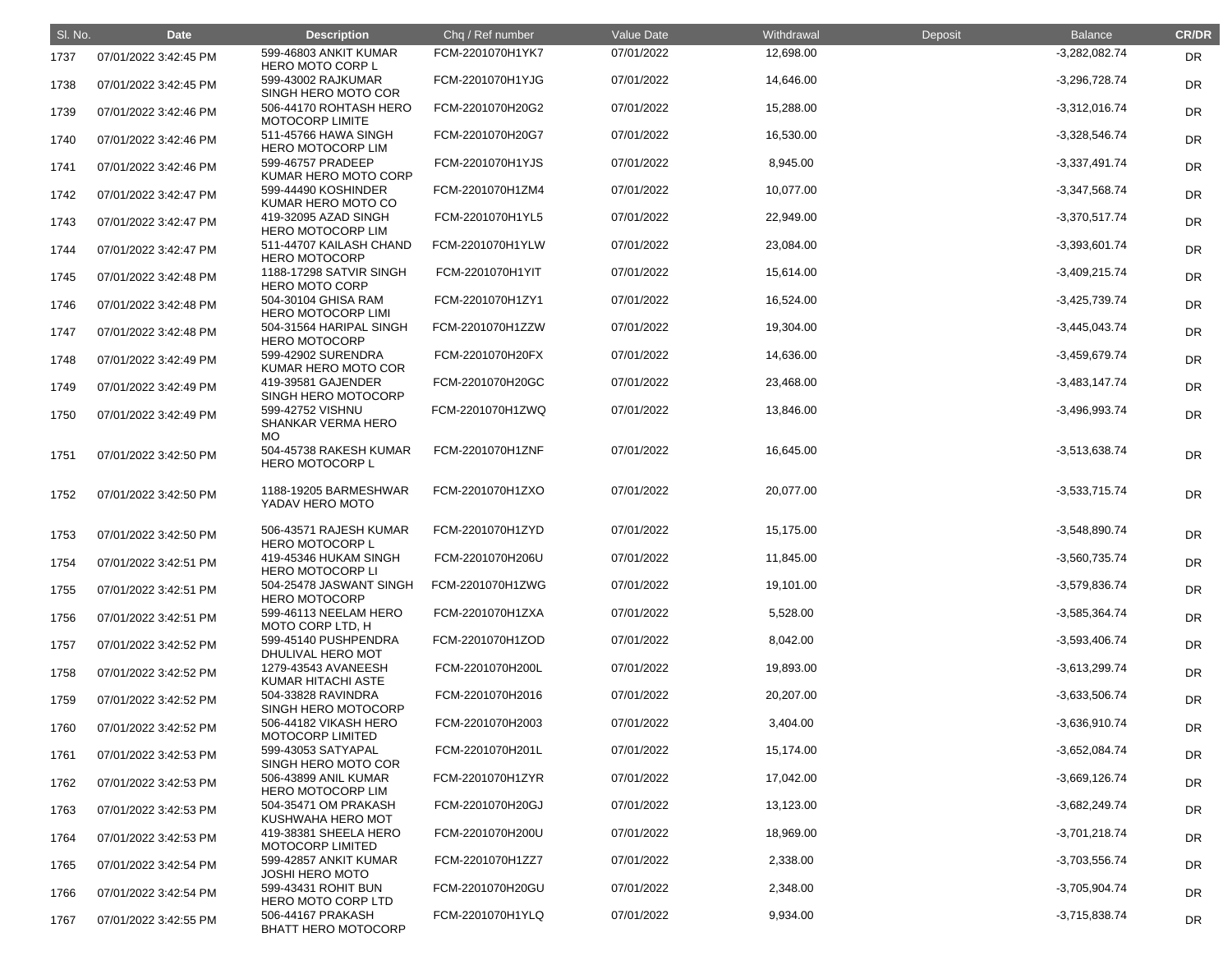| SI. No. | <b>Date</b>           | <b>Description</b>                                   | Chq / Ref number | Value Date | Withdrawal | Deposit | <b>Balance</b>  | <b>CR/DR</b> |
|---------|-----------------------|------------------------------------------------------|------------------|------------|------------|---------|-----------------|--------------|
| 1768    | 07/01/2022 3:42:55 PM | 504-38605 OM PARKASH<br><b>HERO MOTOCORP LIM</b>     | FCM-2201070H20GS | 07/01/2022 | 18,904.00  |         | $-3,734,742.74$ | <b>DR</b>    |
| 1769    | 07/01/2022 3:42:55 PM | 504-41758 GOKARAN DEV<br><b>BHATT HERO MOTOC</b>     | FCM-2201070H20GY | 07/01/2022 | 17,623.00  |         | $-3,752,365.74$ | DR           |
| 1770    | 07/01/2022 3:42:56 PM | 511-44327 RAJENDER<br>SINGH HERO MOTOCORP            | FCM-2201070H20FV | 07/01/2022 | 24,645.00  |         | $-3,777,010.74$ | DR           |
| 1771    | 07/01/2022 3:42:56 PM | 599-43427 KULDEEP HERO<br>MOTO CORP LTD,             | FCM-2201070H1YRX | 07/01/2022 | 15,174.00  |         | $-3,792,184.74$ | DR           |
| 1772    | 07/01/2022 3:42:57 PM | 504-44175 UMMED SINGH<br><b>HERO MOTOCORP LI</b>     | FCM-2201070H20H2 | 07/01/2022 | 7,754.00   |         | -3,799,938.74   | <b>DR</b>    |
| 1773    | 07/01/2022 3:42:57 PM | 225-46104 PAROOL KUMAR<br><b>TYAGI HERO MOTO</b>     | FCM-2201070H1YOI | 07/01/2022 | 12,911.00  |         | $-3,812,849.74$ | DR           |
| 1774    | 07/01/2022 3:42:58 PM | 506-26800 SOMBIR HERO<br><b>MOTOCORP LIMITED</b>     | FCM-2201070H1ZQ3 | 07/01/2022 | 20,197.00  |         | $-3,833,046.74$ | DR           |
| 1775    | 07/01/2022 3:42:58 PM | 419-36113 SADARAM HERO<br>MOTOCORP LIMITE            | FCM-2201070H1ZZI | 07/01/2022 | 22,733.00  |         | $-3,855,779.74$ | <b>DR</b>    |
| 1776    | 07/01/2022 3:42:58 PM | 506-44227 RAUSHAN<br>KUMAR HERO MOTOCORP             | FCM-2201070H201F | 07/01/2022 | 15,477.00  |         | $-3,871,256.74$ | <b>DR</b>    |
| 1777    | 07/01/2022 3:42:58 PM | 504-34244 RAJENDRA<br>SINGH HERO MOTOCOR             | FCM-2201070H1YO2 | 07/01/2022 | 17,071.00  |         | $-3,888,327.74$ | DR           |
| 1778    | 07/01/2022 3:42:59 PM | 504-35397 MADHO RAM<br><b>HERO MOTOCORP LIMI</b>     | FCM-2201070H1YOY | 07/01/2022 | 12,982.00  |         | $-3,901,309.74$ | DR           |
| 1779    | 07/01/2022 3:42:59 PM | 599-43385 AAKASH KUMAR<br><b>HERO MOTO CORP</b>      | FCM-2201070H1YPF | 07/01/2022 | 5,621.00   |         | -3,906,930.74   | DR           |
| 1780    | 07/01/2022 3:43:00 PM | 599-43033 MANGAT RAM<br><b>HERO MOTO CORP LT</b>     | FCM-2201070H1YMF | 07/01/2022 | 10,349.00  |         | $-3,917,279.74$ | DR           |
| 1781    | 07/01/2022 3:43:00 PM | 504-40358 DIPAK BAHADUR<br><b>SAUD HERO MOTO</b>     | FCM-2201070H1YQL | 07/01/2022 | 12,359.00  |         | -3,929,638.74   | DR           |
| 1782    | 07/01/2022 3:43:00 PM | 541-47196 VIKASH<br><b>SECURITY GUARDS - HEA</b>     | FCM-2201070H1YRL | 07/01/2022 | 6,111.00   |         | $-3,935,749.74$ | DR           |
| 1783    | 07/01/2022 3:43:01 PM | 336-18157 RAM KISHORE<br><b>DENSO INDIA PRIV</b>     | FCM-2201070H20GO | 07/01/2022 | 16,398.00  |         | $-3,952,147.74$ | DR           |
| 1784    | 07/01/2022 3:43:01 PM | 336-19195 RAMESH KUMAR<br><b>DENSO INDIA PRI</b>     | FCM-2201070H1YQB | 07/01/2022 | 17,539.00  |         | -3,969,686.74   | DR           |
| 1785    | 07/01/2022 3:43:01 PM | 511-22773 SUBHASH<br><b>CHAND HERO MOTOCORP</b>      | FCM-2201070H1YTT | 07/01/2022 | 23,835.00  |         | $-3,993,521.74$ | DR           |
| 1786    | 07/01/2022 3:43:02 PM | 419-40261 PRATAP SINGH<br><b>HERO MOTOCORP L</b>     | FCM-2201070H1YOQ | 07/01/2022 | 21,936.00  |         | $-4,015,457.74$ | <b>DR</b>    |
| 1787    | 07/01/2022 3:43:02 PM | 506-46773 ROHIT HERO<br><b>MOTOCORP LIMITED</b>      | FCM-2201070H1YP5 | 07/01/2022 | 15,576.00  |         | -4,031,033.74   | <b>DR</b>    |
| 1788    | 07/01/2022 3:43:02 PM | 419-44730 MANOJ KUMAR<br><b>CHAUHAN HERO MOT</b>     | FCM-2201070H1YSS | 07/01/2022 | 21,316.00  |         | $-4,052,349.74$ | DR           |
| 1789    | 07/01/2022 3:43:03 PM | 419-44340 RAKESH KUMAR<br><b>HERO MOTOCORP L</b>     | FCM-2201070H1YS7 | 07/01/2022 | 22,733.00  |         | $-4,075,082.74$ | <b>DR</b>    |
| 1790    | 07/01/2022 3:43:03 PM | 336-32460 SATVEER<br>SHARMA DENSO INDIA P            | FCM-2201070H1YV7 | 07/01/2022 | 17,539.00  |         | -4,092,621.74   | <b>DR</b>    |
| 1791    | 07/01/2022 3:43:03 PM | 511-27159 DARA SINGH<br><b>HERO MOTOCORP LIM</b>     | FCM-2201070H1YW2 | 07/01/2022 | 22,669.00  |         | $-4,115,290.74$ | <b>DR</b>    |
| 1792    | 07/01/2022 3:43:04 PM | 599-43386 AVNISH<br>CHAUHAN HERO MOTO<br><b>COR</b>  | FCM-2201070H1YPN | 07/01/2022 | 15,034.00  |         | $-4,130,324.74$ | <b>DR</b>    |
| 1793    | 07/01/2022 3:43:04 PM | 504-42513 HIKMAT<br><b>BAHADUR CHAND HERO</b><br>MO. | FCM-2201070H1YTC | 07/01/2022 | 6,885.00   |         | $-4,137,209.74$ | <b>DR</b>    |
| 1794    | 07/01/2022 3:43:04 PM | 599-23833 SANTOSH<br>KUMAR HERO MOTO CORP            | FCM-2201070H1YUC | 07/01/2022 | 15,304.00  |         | $-4,152,513.74$ | <b>DR</b>    |
| 1795    | 07/01/2022 3:43:05 PM | 599-23712 AKHILESH<br>KUMAR HERO MOTO COR            | FCM-2201070H20H4 | 07/01/2022 | 15,214.00  |         | $-4,167,727.74$ | DR           |
| 1796    | 07/01/2022 3:43:05 PM | 511-25650 GULAB SINGH<br><b>HERO MOTOCORP LI</b>     | FCM-2201070H20HE | 07/01/2022 | 23,556.00  |         | -4,191,283.74   | DR           |
| 1797    | 07/01/2022 3:43:05 PM | 336-42324 ARVIND KUMAR<br><b>DENSO INDIA PRI</b>     | FCM-2201070H20HP | 07/01/2022 | 21,250.00  |         | $-4,212,533.74$ | <b>DR</b>    |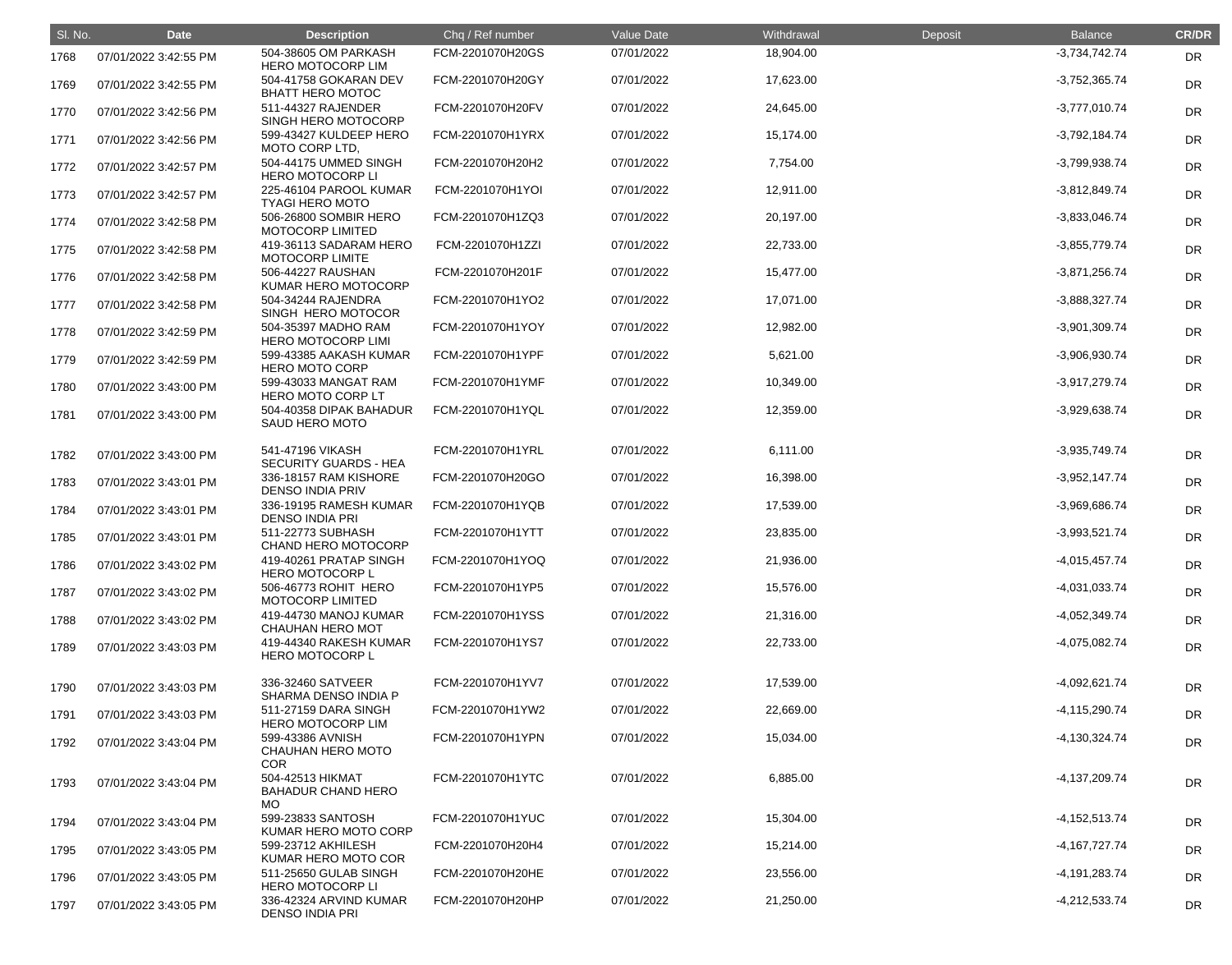| SI. No. | <b>Date</b>           | <b>Description</b>                                         | Chq / Ref number | Value Date | Withdrawal | Deposit | <b>Balance</b>  | <b>CR/DR</b> |
|---------|-----------------------|------------------------------------------------------------|------------------|------------|------------|---------|-----------------|--------------|
| 1798    | 07/01/2022 3:43:06 PM | 419-40215 RANVEER<br>SINGH HERO MOTOCORP                   | FCM-2201070H20GG | 07/01/2022 | 22,733.00  |         | $-4,235,266.74$ | DR           |
| 1799    | 07/01/2022 3:43:06 PM | 599-27180 JEET NARAYAN<br><b>HERO MOTO CORP</b>            | FCM-2201070H20HH | 07/01/2022 | 15,304.00  |         | $-4,250,570.74$ | <b>DR</b>    |
| 1800    | 07/01/2022 3:43:06 PM | 599-44651 PRADEEP SINGH<br><b>HERO MOTO CORP</b>           | FCM-2201070H20HU | 07/01/2022 | 13,148.00  |         | $-4,263,718.74$ | DR           |
| 1801    | 07/01/2022 3:43:07 PM | 336-31944 RAJU DENSO<br><b>INDIA PRIVATE LIM</b>           | FCM-2201070H20H8 | 07/01/2022 | 6,726.00   |         | $-4,270,444.74$ | DR           |
| 1802    | 07/01/2022 3:43:07 PM | 504-14186 DIYAL RAM<br><b>HERO MOTOCORP LIMI</b>           | FCM-2201070H20IM | 07/01/2022 | 21,316.00  |         | $-4,291,760.74$ | <b>DR</b>    |
| 1803    | 07/01/2022 3:43:08 PM | 511-22613 OM BAHADUR<br><b>TAMANG HERO MOTOC</b>           | FCM-2201070H1YTL | 07/01/2022 | 24,611.00  |         | $-4,316,371.74$ | DR           |
| 1804    | 07/01/2022 3:43:08 PM | 511-31722 BIRENDRA<br>SINGH THAGUNNA HERO                  | FCM-2201070H20I3 | 07/01/2022 | 3,303.00   |         | $-4,319,674.74$ | DR           |
| 1805    | 07/01/2022 3:43:08 PM | 511-37168 JANGALIYA RAM<br><b>HERO MOTOCORP</b>            | FCM-2201070H20IS | 07/01/2022 | 21,202.00  |         | $-4,340,876.74$ | DR           |
| 1806    | 07/01/2022 3:43:09 PM | 599-47081 DINESH KUMAR<br><b>HERO MOTO CORP</b>            | FCM-2201070H201T | 07/01/2022 | 1,199.00   |         | $-4,342,075.74$ | <b>DR</b>    |
| 1807    | 07/01/2022 3:43:09 PM | 419-45350 GIRRAJ PRASAD<br><b>KHATANA HERO M</b>           | FCM-2201070H1YVT | 07/01/2022 | 21,999.00  |         | $-4,364,074.74$ | DR           |
| 1808    | 07/01/2022 3:43:09 PM | 336-35662 VINIT KUMAR<br><b>DENSO INDIA PRIV</b>           | FCM-2201070H1YWV | 07/01/2022 | 17,539.00  |         | $-4,381,613.74$ | DR           |
| 1809    | 07/01/2022 3:43:10 PM | 513-45460 RAJNISH SINGH<br><b>HERO MOTOCORP</b>            | FCM-2201070H20GL | 07/01/2022 | 24,044.00  |         | $-4,405,657.74$ | <b>DR</b>    |
| 1810    | 07/01/2022 3:43:10 PM | 599-36310 SATISH SINGH<br>RAWAT HERO MOTO                  | FCM-2201070H20IE | 07/01/2022 | 13,958.00  |         | $-4,419,615.74$ | <b>DR</b>    |
| 1811    | 07/01/2022 3:43:10 PM | 599-45597 SUBHAM<br><b>MISHRA HERO MOTO</b>                | FCM-2201070H20J0 | 07/01/2022 | 9,295.00   |         | $-4,428,910.74$ | <b>DR</b>    |
| 1812    | 07/01/2022 3:43:11 PM | 599-23837 BIRENDRA<br>SINGH HERO MOTO COR                  | FCM-2201070H1YUM | 07/01/2022 | 13,968.00  |         | $-4,442,878.74$ | DR           |
| 1813    | 07/01/2022 3:43:11 PM | 599-44378 ATUL KUMAR<br>HERO MOTO CORP LT                  | FCM-2201070H20HK | 07/01/2022 | 10,539.00  |         | $-4,453,417.74$ | <b>DR</b>    |
| 1814    | 07/01/2022 3:43:11 PM | 599-45196 SHUBHAM<br>KHANDURI HERO MOTO C                  | FCM-2201070H20IJ | 07/01/2022 | 5,363.00   |         | -4,458,780.74   | <b>DR</b>    |
| 1815    | 07/01/2022 3:43:12 PM | 599-36748 VINOD YADAV<br>HERO MOTO CORP L                  | FCM-2201070H20IG | 07/01/2022 | 11,134.00  |         | $-4,469,914.74$ | DR           |
| 1816    | 07/01/2022 3:43:12 PM | 599-31434 VIKRAM SINGH<br><b>HERO MOTO CORP</b>            | FCM-2201070H20HR | 07/01/2022 | 15,174.00  |         | $-4,485,088.74$ | <b>DR</b>    |
| 1817    | 07/01/2022 3:43:12 PM | 599-39043 AMIT CHAUHAN<br><b>HERO MOTO CORP</b>            | FCM-2201070H20IX | 07/01/2022 | 15,184.00  |         | $-4,500,272.74$ | <b>DR</b>    |
| 1818    | 07/01/2022 3:43:12 PM | 511-30147 SHIV LAL HERO<br><b>MOTOCORP LIMIT</b>           | FCM-2201070H1YYW | 07/01/2022 | 23,490.00  |         | -4,523,762.74   | DR           |
| 1819    | 07/01/2022 3:43:13 PM | 419-25787 KANWAR SINGH<br>YADAV HERO MOTO                  | FCM-2201070H20JG | 07/01/2022 | 22,733.00  |         | $-4,546,495.74$ | <b>DR</b>    |
| 1820    | 07/01/2022 3:43:13 PM | 506-38385 KRISHAN<br>KUMAR HERO MOTOCORP                   | FCM-2201070H20J8 | 07/01/2022 | 12,449.00  |         | $-4,558,944.74$ | <b>DR</b>    |
| 1821    | 07/01/2022 3:43:13 PM | 504-25448 RAM LAKHAN<br><b>HERO MOTOCORP LIM</b>           | FCM-2201070H20JR | 07/01/2022 | 22,453.00  |         | -4,581,397.74   | <b>DR</b>    |
| 1822    | 07/01/2022 3:43:14 PM | 1068-46213 VIKRAM SINGH<br><b>RATHOD BRITANN</b>           | FCM-2201070H20J4 | 07/01/2022 | 11,151.00  |         | $-4,592,548.74$ | <b>DR</b>    |
| 1823    | 07/01/2022 3:43:14 PM | 599-45978 VISHAL SINGH<br><b>HERO MOTO CORP</b>            | FCM-2201070H20JP | 07/01/2022 | 18,368.00  |         | $-4,610,916.74$ | <b>DR</b>    |
| 1824    | 07/01/2022 3:43:15 PM | 504-44969 PAWAN KUMAR<br><b>HERO MOTOCORP LI</b>           | FCM-2201070H20HB | 07/01/2022 | 14,337.00  |         | $-4,625,253.74$ | <b>DR</b>    |
| 1825    | 07/01/2022 3:43:15 PM | 419-24280 RAMBEER<br><b>CHAUHAN HERO</b><br><b>MOTOCOR</b> | FCM-2201070H20J6 | 07/01/2022 | 20,837.00  |         | $-4,646,090.74$ | <b>DR</b>    |
| 1826    | 07/01/2022 3:43:15 PM | 599-46330 MANISHA HERO<br>MOTO CORP LTD,                   | FCM-2201070H20K0 | 07/01/2022 | 13,288.00  |         | -4,659,378.74   | DR           |
| 1827    | 07/01/2022 3:43:15 PM | 599-43031 KAMAL KUMAR<br><b>HERO MOTO CORP L</b>           | FCM-2201070H20KF | 07/01/2022 | 11,867.00  |         | $-4,671,245.74$ | <b>DR</b>    |
| 1828    | 07/01/2022 3:43:16 PM | 511-43312 MOHAR SINGH<br>YADAV HERO MOTOC                  | FCM-2201070H20JX | 07/01/2022 | 24,726.00  |         | $-4,695,971.74$ | <b>DR</b>    |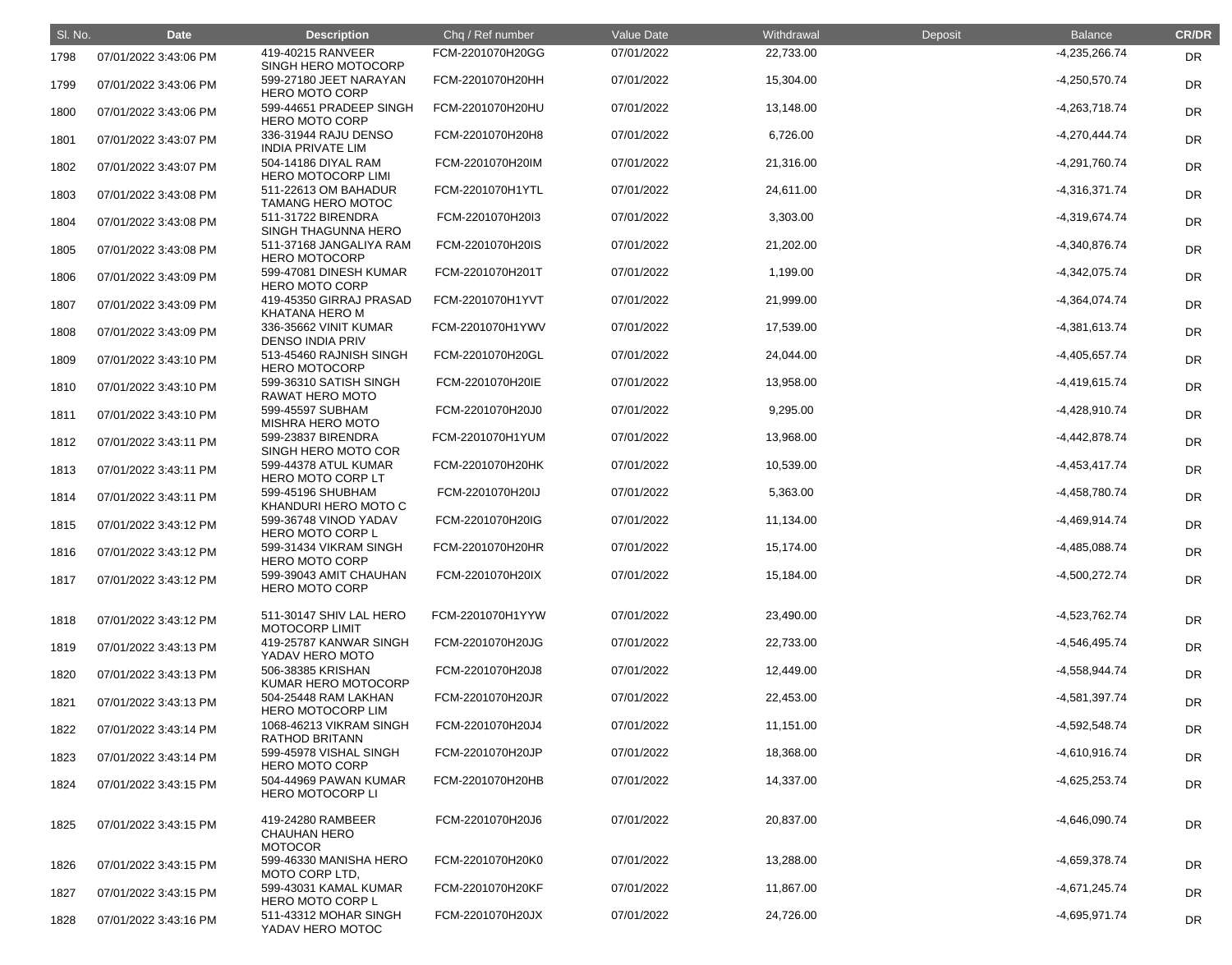| SI. No. | <b>Date</b>           | <b>Description</b>                               | Chq / Ref number | Value Date | Withdrawal | Deposit | <b>Balance</b>  | <b>CR/DR</b> |
|---------|-----------------------|--------------------------------------------------|------------------|------------|------------|---------|-----------------|--------------|
| 1829    | 07/01/2022 3:43:16 PM | 504-32050 GANGA RAM<br><b>HERO MOTOCORP LIMI</b> | FCM-2201070H20L5 | 07/01/2022 | 19,304.00  |         | $-4,715,275.74$ | DR           |
| 1830    | 07/01/2022 3:43:16 PM | 599-43041 PRAVEEN<br>KUMAR HERO MOTO CORP        | FCM-2201070H20L9 | 07/01/2022 | 14,656.00  |         | $-4,729,931.74$ | <b>DR</b>    |
| 1831    | 07/01/2022 3:43:17 PM | 419-31469 AMIT SINGH<br><b>HERO MOTOCORP LIM</b> | FCM-2201070H20K6 | 07/01/2022 | 23,468.00  |         | -4,753,399.74   | <b>DR</b>    |
| 1832    | 07/01/2022 3:43:17 PM | 599-46736 SONU KUMAR<br>HERO MOTO CORP LT        | FCM-2201070H20KL | 07/01/2022 | 11,547.00  |         | -4,764,946.74   | <b>DR</b>    |
| 1833    | 07/01/2022 3:43:17 PM | 1279-44767 HIMANI<br><b>GAUTAM HITACHI ASTEM</b> | FCM-2201070H20LK | 07/01/2022 | 11,837.00  |         | -4,776,783.74   | <b>DR</b>    |
| 1834    | 07/01/2022 3:43:18 PM | 506-43155 RAVINDER<br>KUMAR HERO MOTOCORP        | FCM-2201070H20JU | 07/01/2022 | 14,861.00  |         | -4,791,644.74   | <b>DR</b>    |
| 1835    | 07/01/2022 3:43:18 PM | 599-46840 GULSHAN<br>KUMAR HERO MOTO CORP        | FCM-2201070H20LE | 07/01/2022 | 12,037.00  |         | -4,803,681.74   | <b>DR</b>    |
| 1836    | 07/01/2022 3:43:19 PM | 506-42837 ANKIT HERO<br><b>MOTOCORP LIMITED</b>  | FCM-2201070H20JJ | 07/01/2022 | 12,997.00  |         | -4,816,678.74   | <b>DR</b>    |
| 1837    | 07/01/2022 3:43:19 PM | 1068-39195 BHUPAL DAS<br><b>BRITANNIA INDUST</b> | FCM-2201070H1YZP | 07/01/2022 | 1,183.00   |         | $-4,817,861.74$ | <b>DR</b>    |
| 1838    | 07/01/2022 3:43:19 PM | 506-44184 VISHNU SINGH<br><b>BHANDARI HERO M</b> | FCM-2201070H20LQ | 07/01/2022 | 16,225.00  |         | -4,834,086.74   | <b>DR</b>    |
| 1839    | 07/01/2022 3:43:19 PM | 506-44231 PURUSHOTAM<br><b>RAI HERO MOTOCORP</b> | FCM-2201070H20LU | 07/01/2022 | 15,477.00  |         | -4,849,563.74   | <b>DR</b>    |
| 1840    | 07/01/2022 3:43:20 PM | 599-46467 RAVEENA HERO<br>MOTO CORP LTD,         | FCM-2201070H20KI | 07/01/2022 | 13,288.00  |         | $-4,862,851.74$ | <b>DR</b>    |
| 1841    | 07/01/2022 3:43:20 PM | 599-46841 PONEET KUMAR<br><b>HERO MOTO CORP</b>  | FCM-2201070H20LB | 07/01/2022 | 11,200.00  |         | $-4,874,051.74$ | <b>DR</b>    |
| 1842    | 07/01/2022 3:43:20 PM | 599-44324 AMIT KUMAR<br>VERMA HERO MOTO C        | FCM-2201070H20MR | 07/01/2022 | 13,538.00  |         | -4,887,589.74   | <b>DR</b>    |
| 1843    | 07/01/2022 3:43:20 PM | 507-38163 SUCHIT KUMAR<br><b>HERO MOTOCORP L</b> | FCM-2201070H20M5 | 07/01/2022 | 17,766.00  |         | $-4,905,355.74$ | <b>DR</b>    |
| 1844    | 07/01/2022 3:43:21 PM | 506-43898 ANGAD YADAV<br><b>HERO MOTOCORP LI</b> | FCM-2201070H20KD | 07/01/2022 | 15,470.00  |         | -4,920,825.74   | DR           |
| 1845    | 07/01/2022 3:43:21 PM | 336-17397 HARVIND SINGH<br><b>DENSO INDIA PR</b> | FCM-2201070H20M2 | 07/01/2022 | 15,828.00  |         | -4,936,653.74   | DR           |
| 1846    | 07/01/2022 3:43:21 PM | 419-44069 BABU LAL JAT<br><b>HERO MOTOCORP L</b> | FCM-2201070H20M7 | 07/01/2022 | 16,317.00  |         | -4,952,970.74   | DR           |
| 1847    | 07/01/2022 3:43:22 PM | 504-30534 PRITHI CHAND<br>RANA HERO MOTOC        | FCM-2201070H20KB | 07/01/2022 | 15,799.00  |         | -4,968,769.74   | <b>DR</b>    |
| 1848    | 07/01/2022 3:43:22 PM | 419-46476 LILLU SINGH<br><b>HERO MOTOCORP LI</b> | FCM-2201070H20MJ | 07/01/2022 | 21,936.00  |         | -4,990,705.74   | <b>DR</b>    |
| 1849    | 07/01/2022 3:43:22 PM | 599-45223 MANOJ HERO<br>MOTO CORP LTD, HA        | FCM-2201070H1Z27 | 07/01/2022 | 13,538.00  |         | $-5,004,243.74$ | <b>DR</b>    |
| 1850    | 07/01/2022 3:43:23 PM | 599-45976 MONU KUMAR<br>HERO MOTO CORP LT        | FCM-2201070H20JM | 07/01/2022 | 8,204.00   |         | $-5,012,447.74$ | <b>DR</b>    |
| 1851    | 07/01/2022 3:43:23 PM | 402-28963 MANBAR SINGH<br><b>HERO MOTO CORP</b>  | FCM-2201070H1Z2O | 07/01/2022 | 10,035.00  |         | $-5,022,482.74$ | <b>DR</b>    |
| 1852    | 07/01/2022 3:43:24 PM | 419-33342 DHARAMVIR<br>SINGH YADAV HERO M        | FCM-2201070H20KZ | 07/01/2022 | 22,733.00  |         | $-5,045,215.74$ | <b>DR</b>    |
| 1853    | 07/01/2022 3:43:24 PM | 506-44462 RAJENDRA<br>SINGH HERO MOTOCORP        | FCM-2201070H20LZ | 07/01/2022 | 16,281.00  |         | $-5,061,496.74$ | <b>DR</b>    |
| 1854    | 07/01/2022 3:43:24 PM | 599-44056 SHANE RAZA<br>HERO MOTO CORP LT        | FCM-2201070H20MF | 07/01/2022 | 9,806.00   |         | $-5,071,302.74$ | <b>DR</b>    |
| 1855    | 07/01/2022 3:43:24 PM | 506-22487 SANDEEP<br>KUMAR HERO MOTOCORP         | FCM-2201070H1Z1C | 07/01/2022 | 14,041.00  |         | $-5,085,343.74$ | <b>DR</b>    |
| 1856    | 07/01/2022 3:43:25 PM | 504-33552 RAJA RAM<br><b>HERO MOTOCORP LIMI</b>  | FCM-2201070H20LN | 07/01/2022 | 18,957.00  |         | $-5,104,300.74$ | <b>DR</b>    |
| 1857    | 07/01/2022 3:43:25 PM | 420-37885 SHIV KUMAR<br>PANDEY HERO MOTO         | FCM-2201070H20MW | 07/01/2022 | 2,228.00   |         | $-5,106,528.74$ | <b>DR</b>    |
| 1858    | 07/01/2022 3:43:25 PM | 336-47055 BIPIN KUMAR<br><b>GOSWAMI DENSO IN</b> | FCM-2201070H20NB | 07/01/2022 | 15,683.00  |         | $-5,122,211.74$ | <b>DR</b>    |
| 1859    | 07/01/2022 3:43:26 PM | 421-32202 MANISH HERO<br><b>MOTO CORP LIMITE</b> | FCM-2201070H20N0 | 07/01/2022 | 17,980.00  |         | $-5,140,191.74$ | <b>DR</b>    |
| 1860    | 07/01/2022 3:43:26 PM | 511-31393 ASHOK KUMAR<br>HERO MOTOCORP LI        | FCM-2201070H20N4 | 07/01/2022 | 22,742.00  |         | $-5,162,933.74$ | <b>DR</b>    |
|         |                       |                                                  |                  |            |            |         |                 |              |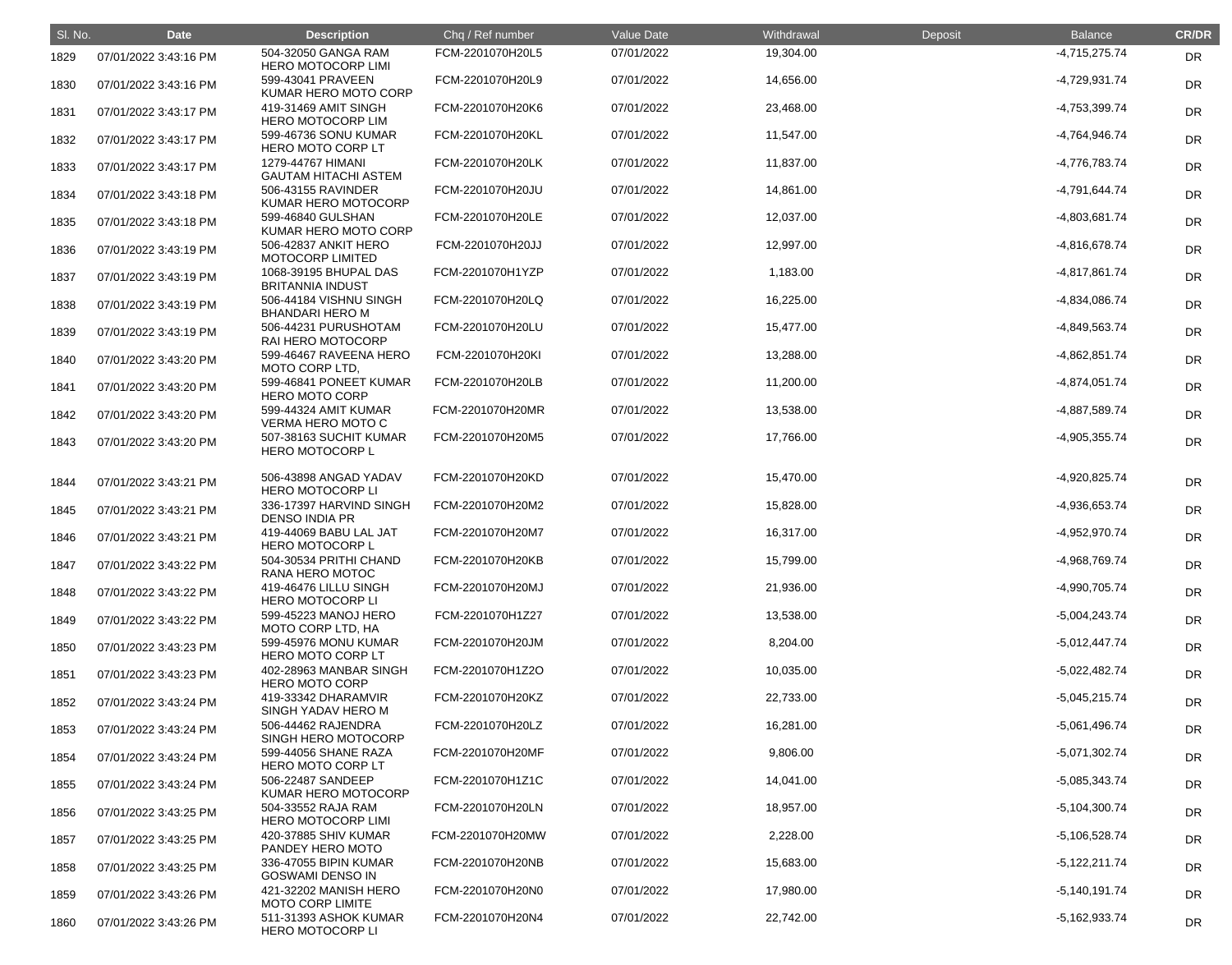| SI. No. | <b>Date</b>           | <b>Description</b>                                         | Chq / Ref number | Value Date | Withdrawal | Deposit | <b>Balance</b>  | <b>CR/DR</b> |
|---------|-----------------------|------------------------------------------------------------|------------------|------------|------------|---------|-----------------|--------------|
| 1861    | 07/01/2022 3:43:26 PM | 1068-43788 BAROT<br><b>BHARATBHAI PUKHARAJ B</b>           | FCM-2201070H20NI | 07/01/2022 | 11,135.00  |         | $-5,174,068.74$ | <b>DR</b>    |
| 1862    | 07/01/2022 3:43:27 PM | 1068-42954 BHARAT<br>KUMAR BRITANNIA INDU                  | FCM-2201070H1Z03 | 07/01/2022 | 1,694.00   |         | $-5,175,762.74$ | DR           |
| 1863    | 07/01/2022 3:43:27 PM | 511-27700 VINAY SINGH<br><b>HERO MOTOCORP LI</b>           | FCM-2201070H20MM | 07/01/2022 | 24,039.00  |         | $-5,199,801.74$ | DR           |
| 1864    | 07/01/2022 3:43:27 PM | 599-45456 TINKU PAL<br>HERO MOTO CORP LTD                  | FCM-2201070H20NU | 07/01/2022 | 4,644.00   |         | $-5,204,445.74$ | DR           |
| 1865    | 07/01/2022 3:43:28 PM | 1068-39347 MAKAVANA<br>KAMLESHKUMAR BRITA                  | FCM-2201070H20N8 | 07/01/2022 | 12,613.00  |         | $-5,217,058.74$ | DR           |
| 1866    | 07/01/2022 3:43:28 PM | 504-6384 RAJ PAL HERO<br><b>MOTOCORP LIMITED</b>           | FCM-2201070H20ND | 07/01/2022 | 22,536.00  |         | $-5,239,594.74$ | DR           |
| 1867    | 07/01/2022 3:43:28 PM | 599-39415 AMAR SINGH<br>HERO MOTO CORP LT                  | FCM-2201070H20NS | 07/01/2022 | 5,999.00   |         | $-5,245,593.74$ | DR           |
| 1868    | 07/01/2022 3:43:29 PM | 418-15651 SURENDRA<br>SINGH HERO MOTO COR                  | FCM-2201070H20NK | 07/01/2022 | 29,286.00  |         | $-5,274,879.74$ | DR           |
| 1869    | 07/01/2022 3:43:29 PM | 511-36488 UDAY SINGH<br><b>HERO MOTOCORP LIM</b>           | FCM-2201070H20NQ | 07/01/2022 | 21,052.00  |         | $-5,295,931.74$ | DR           |
| 1870    | 07/01/2022 3:43:29 PM | 419-26676 JALE SINGH<br><b>HERO MOTOCORP LIM</b>           | FCM-2201070H20OT | 07/01/2022 | 21,936.00  |         | $-5,317,867.74$ | DR           |
| 1871    | 07/01/2022 3:43:30 PM | 511-41660 RAKESH KUMAR<br>YADAV HERO MOTO                  | FCM-2201070H20OH | 07/01/2022 | 24,065.00  |         | $-5,341,932.74$ | DR           |
| 1872    | 07/01/2022 3:43:30 PM | 506-42940 MANOJ KUMAR<br><b>HERO MOTOCORP LI</b>           | FCM-2201070H20OX | 07/01/2022 | 13,438.00  |         | $-5,355,370.74$ | <b>DR</b>    |
| 1873    | 07/01/2022 3:43:31 PM | 599-23727 ASHOK KUMAR<br><b>SHARMA HERO MOTO</b>           | FCM-2201070H20MC | 07/01/2022 | 15,134.00  |         | $-5,370,504.74$ | DR           |
| 1874    | 07/01/2022 3:43:31 PM | 504-17889 SANTRAJ SINGH<br><b>HERO MOTOCORP</b>            | FCM-2201070H20NY | 07/01/2022 | 16,168.00  |         | -5,386,672.74   | DR           |
| 1875    | 07/01/2022 3:43:31 PM | 504-31046 KAMAL<br><b>BAHADUR SHAH HERO</b><br><b>MOTO</b> | FCM-2201070H20PC | 07/01/2022 | 20,095.00  |         | $-5,406,767.74$ | <b>DR</b>    |
| 1876    | 07/01/2022 3:43:32 PM | 504-14538 DALIP SINGH<br><b>HERO MOTOCORP LI</b>           | FCM-2201070H20NO | 07/01/2022 | 20,431.00  |         | $-5,427,198.74$ | <b>DR</b>    |
| 1877    | 07/01/2022 3:43:32 PM | 511-39733 KHEM CHAND<br>YADAV HERO MOTOCO                  | FCM-2201070H20O0 | 07/01/2022 | 23,731.00  |         | $-5,450,929.74$ | DR           |
| 1878    | 07/01/2022 3:43:33 PM | 504-10848 PARTAP SINGH<br><b>HERO MOTOCORP L</b>           | FCM-2201070H1Z3P | 07/01/2022 | 21,988.00  |         | $-5,472,917.74$ | DR           |
| 1879    | 07/01/2022 3:43:33 PM | 506-32110 BHARAT YADAV<br><b>HERO MOTOCORP L</b>           | FCM-2201070H1Z4A | 07/01/2022 | 18,127.00  |         | $-5,491,044.74$ | <b>DR</b>    |
| 1880    | 07/01/2022 3:43:33 PM | 506-38648 VIKAS SINGH<br><b>HERO MOTOCORP L</b>            | FCM-2201070H1Z6O | 07/01/2022 | 11,691.00  |         | $-5,502,735.74$ | DR           |
| 1881    | 07/01/2022 3:43:33 PM | 506-37114 SANJAY KUMAR<br><b>HERO MOTOCORP L</b>           | FCM-2201070H1Z6J | 07/01/2022 | 15,430.00  |         | $-5,518,165.74$ | DR           |
| 1882    | 07/01/2022 3:43:34 PM | 419-29098 PRADEEP HERO<br><b>MOTOCORP LIMITE</b>           | FCM-2201070H20P9 | 07/01/2022 | 14,154.00  |         | $-5,532,319.74$ | <b>DR</b>    |
| 1883    | 07/01/2022 3:43:34 PM | 418-33883 BAM BAM SINGH<br><b>HERO MOTO CORP</b>           | FCM-2201070H1Z6D | 07/01/2022 | 2,228.00   |         | $-5,534,547.74$ | DR           |
| 1884    | 07/01/2022 3:43:34 PM | 419-25850 RAJENDER<br>SINGH HERO MOTOCORP                  | FCM-2201070H1Z84 | 07/01/2022 | 21,936.00  |         | $-5,556,483.74$ | <b>DR</b>    |
| 1885    | 07/01/2022 3:43:35 PM | 1188-39086 BAIJ NATH<br>SINGH HERO MOTO C                  | FCM-2201070H20P4 | 07/01/2022 | 30,389.00  |         | -5,586,872.74   | <b>DR</b>    |
| 1886    | 07/01/2022 3:43:35 PM | 599-39656 ANUJ KUMAR<br>HERO MOTO CORP LT                  | FCM-2201070H1Z5J | 07/01/2022 | 921.00     |         | -5,587,793.74   | DR           |
| 1887    | 07/01/2022 3:43:35 PM | 511-42320 NIRANJAN<br>SINGH HERO MOTOCORP                  | FCM-2201070H1Z8M | 07/01/2022 | 22,847.00  |         | $-5,610,640.74$ | DR           |
| 1888    | 07/01/2022 3:43:35 PM | 511-42641 RAVINDER<br>KUMAR HERO MOTOCORP                  | FCM-2201070H1Z8Z | 07/01/2022 | 22,247.00  |         | $-5,632,887.74$ | <b>DR</b>    |
| 1889    | 07/01/2022 3:43:36 PM | 599-46114 SHUBHI PANDEY<br><b>HERO MOTO CORP</b>           | FCM-2201070H20P1 | 07/01/2022 | 10,519.00  |         | $-5,643,406.74$ | <b>DR</b>    |
| 1890    | 07/01/2022 3:43:36 PM | 511-44075 VIJENDER<br>SINGH HERO MOTOCORP                  | FCM-2201070H20PG | 07/01/2022 | 18,895.00  |         | $-5,662,301.74$ | <b>DR</b>    |
| 1891    | 07/01/2022 3:43:36 PM | 599-42755 ANJESH KUMAR<br><b>HERO MOTO CORP</b>            | FCM-2201070H1Z93 | 07/01/2022 | 15,414.00  |         | $-5,677,715.74$ | <b>DR</b>    |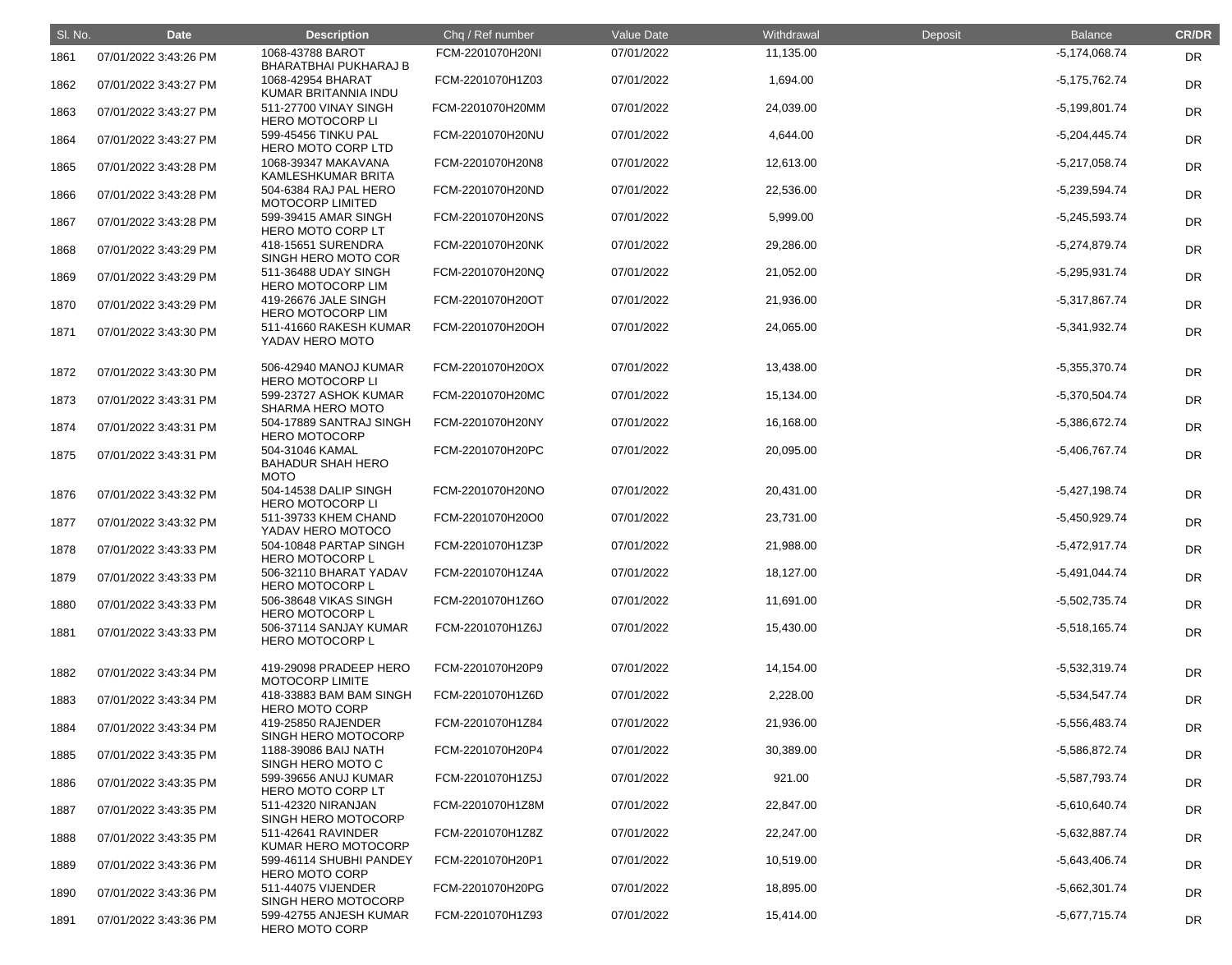| SI. No. | <b>Date</b>           | <b>Description</b>                                  | Chq / Ref number | Value Date | Withdrawal | Deposit | <b>Balance</b>  | <b>CR/DR</b> |
|---------|-----------------------|-----------------------------------------------------|------------------|------------|------------|---------|-----------------|--------------|
| 1892    | 07/01/2022 3:43:37 PM | 1152-44310 PARUL<br>CHAUHAN HERO MOTO<br><b>COR</b> | FCM-2201070H20OP | 07/01/2022 | 27,116.00  |         | $-5,704,831.74$ | <b>DR</b>    |
| 1893    | 07/01/2022 3:43:37 PM | 599-46512 MANOJ KUMAR<br>PRAJAPATI HERO M           | FCM-2201070H20PQ | 07/01/2022 | 4,959.00   |         | -5,709,790.74   | <b>DR</b>    |
| 1894    | 07/01/2022 3:43:37 PM | 1279-44163 HARIOM<br><b>HITACHI ASTEMO GURUG</b>    | FCM-2201070H20QV | 07/01/2022 | 19,668.00  |         | $-5,729,458.74$ | <b>DR</b>    |
| 1895    | 07/01/2022 3:43:38 PM | 599-43074 SATYAVEER<br>SINGH HERO MOTO CO           | FCM-2201070H20LX | 07/01/2022 | 15,154.00  |         | $-5,744,612.74$ | <b>DR</b>    |
| 1896    | 07/01/2022 3:43:38 PM | 599-42955 PRAVEEN GIRI<br><b>HERO MOTO CORP</b>     | FCM-2201070H20PK | 07/01/2022 | 15,384.00  |         | -5,759,996.74   | <b>DR</b>    |
| 1897    | 07/01/2022 3:43:38 PM | 511-44735 BIJENDER<br>SINGH HERO MOTOCORP           | FCM-2201070H20QP | 07/01/2022 | 23,084.00  |         | -5,783,080.74   | <b>DR</b>    |
| 1898    | 07/01/2022 3:43:38 PM | 506-43903 HARENDRA<br>SINGH HERO MOTOCORP           | FCM-2201070H20QI | 07/01/2022 | 12,775.00  |         | $-5,795,855.74$ | <b>DR</b>    |
| 1899    | 07/01/2022 3:43:39 PM | 419-25643 BANSI LAL HERO<br><b>MOTOCORP LIMI</b>    | FCM-2201070H20O7 | 07/01/2022 | 22,733.00  |         | $-5,818,588.74$ | <b>DR</b>    |
| 1900    | 07/01/2022 3:43:39 PM | 419-38340 MUKESH KUMAR<br>HERO MOTOCORP L           | FCM-2201070H20R0 | 07/01/2022 | 22,733.00  |         | $-5,841,321.74$ | <b>DR</b>    |
| 1901    | 07/01/2022 3:43:39 PM | 419-39549 JALE SINGH<br>YADAV HERO MOTOCO           | FCM-2201070H20RG | 07/01/2022 | 21,202.00  |         | $-5,862,523.74$ | <b>DR</b>    |
| 1902    | 07/01/2022 3:43:40 PM | 599-43347 ATUL<br>BHARDWAJ HERO MOTO<br><b>CORP</b> | FCM-2201070H20RT | 07/01/2022 | 15,134.00  |         | $-5,877,657.74$ | <b>DR</b>    |
| 1903    | 07/01/2022 3:43:40 PM | 336-18323 HUKAM SINGH<br><b>DENSO INDIA PRIV</b>    | FCM-2201070H20RZ | 07/01/2022 | 21,900.00  |         | $-5,899,557.74$ | <b>DR</b>    |
| 1904    | 07/01/2022 3:43:41 PM | 1279-37556 BINIT KUMAR<br><b>HITACHI ASTEMO</b>     | FCM-2201070H20LG | 07/01/2022 | 20,493.00  |         | $-5,920,050.74$ | <b>DR</b>    |
| 1905    | 07/01/2022 3:43:41 PM | 507-18004 DHARMENDER<br><b>HERO MOTOCORP LIM</b>    | FCM-2201070H20RO | 07/01/2022 | 21,048.00  |         | $-5,941,098.74$ | <b>DR</b>    |
| 1906    | 07/01/2022 3:43:41 PM | 599-44035 SAURABH HERO<br>MOTO CORP LTD,            | FCM-2201070H20T4 | 07/01/2022 | 13,798.00  |         | -5,954,896.74   | <b>DR</b>    |
| 1907    | 07/01/2022 3:43:42 PM | 506-43901 RAMESH KUMAR<br><b>HERO MOTOCORP L</b>    | FCM-2201070H20Q9 | 07/01/2022 | 15,485.00  |         | -5,970,381.74   | DR           |
| 1908    | 07/01/2022 3:43:42 PM | 513-25470 PAWAN HERO<br><b>MOTOCORP LIMITED</b>     | FCM-2201070H20RD | 07/01/2022 | 28,900.00  |         | $-5,999,281.74$ | DR           |
| 1909    | 07/01/2022 3:43:42 PM | 419-42775 MUKESH KUMAR<br><b>HERO MOTOCORP L</b>    | FCM-2201070H20S6 | 07/01/2022 | 21,936.00  |         | $-6,021,217.74$ | <b>DR</b>    |
| 1910    | 07/01/2022 3:43:43 PM | 541-42230 SHYAM PAL<br><b>SECURITY GUARDS -</b>     | FCM-2201070H20SN | 07/01/2022 | 10,409.00  |         | $-6,031,626.74$ | DR           |
| 1911    | 07/01/2022 3:43:43 PM | 599-43455 CHANDRHAS<br>HERO MOTO CORP LTD           | FCM-2201070H20SR | 07/01/2022 | 15,174.00  |         | $-6,046,800.74$ | DR           |
| 1912    | 07/01/2022 3:43:43 PM | 419-44461 RAKESH HERO<br><b>MOTOCORP LIMITED</b>    | FCM-2201070H20SU | 07/01/2022 | 23,468.00  |         | $-6,070,268.74$ | DR           |
| 1913    | 07/01/2022 3:43:44 PM | 507-45072 RODASH KUMAR<br><b>HERO MOTOCORP L</b>    | FCM-2201070H20SJ | 07/01/2022 | 17,044.00  |         | $-6,087,312.74$ | <b>DR</b>    |
| 1914    | 07/01/2022 3:43:44 PM | 599-26477 DHARAMPAL<br>SINGH HERO MOTO CO           | FCM-2201070H20TF | 07/01/2022 | 15,194.00  |         | $-6,102,506.74$ | DR           |
| 1915    | 07/01/2022 3:43:45 PM | 506-43902 MANOJ KUMAR<br><b>HERO MOTOCORP LI</b>    | FCM-2201070H20QE | 07/01/2022 | 9,911.00   |         | $-6,112,417.74$ | DR           |
| 1916    | 07/01/2022 3:43:45 PM | 504-36071 BALWINDER<br>SINGH HERO MOTOCOR           | FCM-2201070H20RK | 07/01/2022 | 12,074.00  |         | $-6,124,491.74$ | <b>DR</b>    |
| 1917    | 07/01/2022 3:43:45 PM | 506-44186 MANISH<br><b>KUKRETI HERO</b>             | FCM-2201070H1ZDU | 07/01/2022 | 15,571.00  |         | $-6,140,062.74$ | <b>DR</b>    |
| 1918    | 07/01/2022 3:43:45 PM | 511-43906 MAHIPAL SINGH<br><b>HERO MOTOCORP</b>     | FCM-2201070H1ZAL | 07/01/2022 | 23,656.00  |         | $-6,163,718.74$ | DR           |
| 1919    | 07/01/2022 3:43:46 PM | 504-30240 MOTI LAL HERO<br><b>MOTOCORP LIMIT</b>    | FCM-2201070H1ZA5 | 07/01/2022 | 19,416.00  |         | $-6,183,134.74$ | <b>DR</b>    |
| 1920    | 07/01/2022 3:43:46 PM | 419-33647 ANJALI GUPTA<br><b>HERO MOTOCORP</b>      | FCM-2201070H1ZBP | 07/01/2022 | 16,181.00  |         | $-6,199,315.74$ | <b>DR</b>    |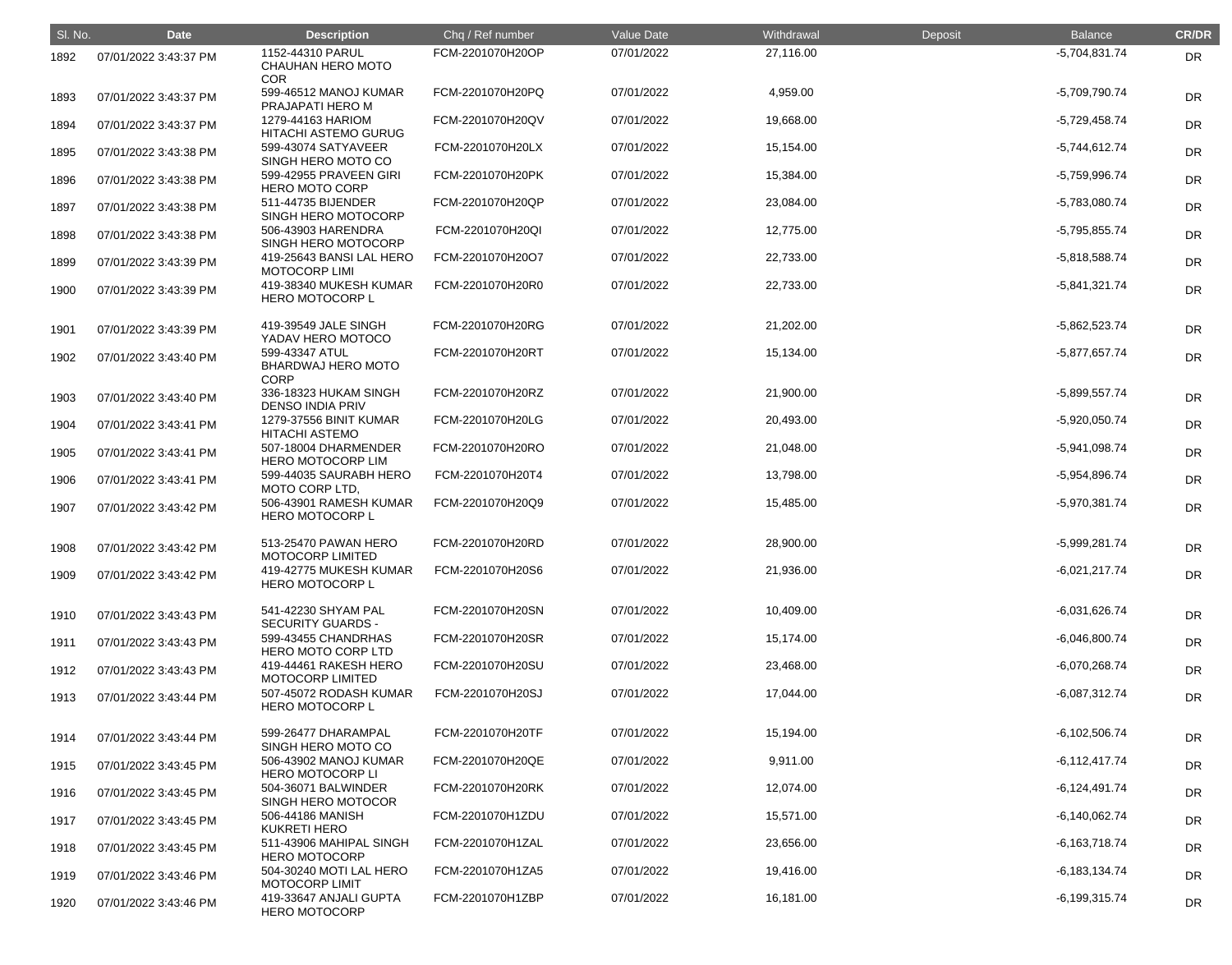| SI. No. | <b>Date</b>           | <b>Description</b>                                                         | Chq / Ref number | Value Date | Withdrawal | Deposit | <b>Balance</b>  | <b>CR/DR</b> |
|---------|-----------------------|----------------------------------------------------------------------------|------------------|------------|------------|---------|-----------------|--------------|
| 1921    | 07/01/2022 3:43:46 PM | 599-46958 AANCHAL<br>VISHWAKARMA HERO MOT                                  | FCM-2201070H1ZDF | 07/01/2022 | 9,215.00   |         | $-6,208,530.74$ | DR           |
| 1922    | 07/01/2022 3:43:47 PM | 599-45878 RANJEET<br>KUMAR SHARMA HERO MO                                  | FCM-2201070H1Z8T | 07/01/2022 | 10,529.00  |         | $-6,219,059.74$ | DR           |
| 1923    | 07/01/2022 3:43:47 PM | 599-43552 KAMAL SINGH<br><b>HERO MOTO CORP L</b>                           | FCM-2201070H20SX | 07/01/2022 | 18,878.00  |         | $-6,237,937.74$ | <b>DR</b>    |
| 1924    | 07/01/2022 3:43:47 PM | 504-37901 RAM BAHADUR<br><b>MALLA HERO MOTOC</b>                           | FCM-2201070H1ZEK | 07/01/2022 | 11,174.00  |         | $-6,249,111.74$ | <b>DR</b>    |
| 1925    | 07/01/2022 3:43:48 PM | 504-40911 DHANRAJ SINGH<br><b>HERO MOTOCORP</b>                            | FCM-2201070H20SC | 07/01/2022 | 17,627.00  |         | $-6,266,738.74$ | DR           |
| 1926    | 07/01/2022 3:43:48 PM | 599-43042 BHUPENDRA<br>SINGH HERO MOTO CO                                  | FCM-2201070H1ZCX | 07/01/2022 | 15,234.00  |         | $-6,281,972.74$ | DR           |
| 1927    | 07/01/2022 3:43:48 PM | 419-41323 SAHIRAM YADAV<br><b>HERO MOTOCORP</b>                            | FCM-2201070H1ZG3 | 07/01/2022 | 21,936.00  |         | $-6,303,908.74$ | <b>DR</b>    |
| 1928    | 07/01/2022 3:43:49 PM | 511-44605 BALJEET SINGH<br><b>HERO MOTOCORP</b>                            | FCM-2201070H1ZCI | 07/01/2022 | 23,836.00  |         | $-6,327,744.74$ | <b>DR</b>    |
| 1929    | 07/01/2022 3:43:49 PM | 506-47153 PIYUSH RANJAN<br>SINGH HERO MO                                   | FCM-2201070H1ZES | 07/01/2022 | 6,078.00   |         | $-6,333,822.74$ | DR           |
| 1930    | 07/01/2022 3:43:49 PM | 336-20732 AJAY PAL SINGH<br>DENSO INDIA P                                  | FCM-2201070H1ZHK | 07/01/2022 | 21,880.00  |         | $-6,355,702.74$ | <b>DR</b>    |
| 1931    | 07/01/2022 3:43:50 PM | 599-44239 AKASH BABU<br><b>HERO MOTO CORP LT</b>                           | FCM-2201070H20TK | 07/01/2022 | 13,313.00  |         | $-6,369,015.74$ | <b>DR</b>    |
| 1932    | 07/01/2022 3:43:50 PM | 513-44201 KHEM PAL HERO<br><b>MOTOCORP LIMIT</b>                           | FCM-2201070H1ZF2 | 07/01/2022 | 28,016.00  |         | $-6,397,031.74$ | DR           |
| 1933    | 07/01/2022 3:43:50 PM | 541-37012 UPDESH<br><b>SECURITY GUARDS - HEA</b>                           | FCM-2201070H1ZFK | 07/01/2022 | 383.00     |         | $-6,397,414.74$ | DR           |
| 1934    | 07/01/2022 3:43:51 PM | 1279-47268 PRAVEEN<br>KUMAR HITACHI ASTEM                                  | FCM-2201070H1ZE4 | 07/01/2022 | 6,945.00   |         | $-6,404,359.74$ | <b>DR</b>    |
| 1935    | 07/01/2022 3:43:52 PM | 1279-18933 DIWAKAR NATH<br><b>DWIVEDI HITACH</b>                           | FCM-2201070H1ZB5 | 07/01/2022 | 20,493.00  |         | $-6,424,852.74$ | <b>DR</b>    |
| 1936    | 07/01/2022 3:43:53 PM | 511-8542 DALBIR SINGH<br><b>HERO MOTOCORP LI</b>                           | FCM-2201070H1ZGN | 07/01/2022 | 22,442.14  |         | $-6,447,294.88$ | DR           |
| 1937    | 07/01/2022 3:43:53 PM | 541-44820 PRAVEEN<br>KUMAR SECURITY GUARD                                  | FCM-2201070H1ZH7 | 07/01/2022 | 9,284.00   |         | $-6,456,578.88$ | DR           |
| 1938    | 07/01/2022 3:43:54 PM | 420-14468 NORANG LAL<br>HERO MOTO CORP LT                                  | FCM-2201070H1VM6 | 07/01/2022 | 8,920.00   |         | $-6,465,498.88$ | DR           |
| 1939    | 07/01/2022 3:43:54 PM | 511-28588 NARESH KUMAR<br><b>HERO MOTOCORP L</b>                           | FCM-2201070H1VMD | 07/01/2022 | 24,633.00  |         | $-6,490,131.88$ | <b>DR</b>    |
| 1940    | 07/01/2022 3:43:54 PM | 599-44775 ABHISHEK                                                         | FCM-2201070H1VMK | 07/01/2022 | 6,319.00   |         | $-6,496,450.88$ | <b>DR</b>    |
| 1941    | 07/01/2022 3:43:54 PM | PANDEY HERO MOTO CO<br>599-45410 DEEPAK KUMAR<br><b>HERO MOTO CORP</b>     | FCM-2201070H1VN4 | 07/01/2022 | 13,333.00  |         | $-6,509,783.88$ | <b>DR</b>    |
| 1942    | 07/01/2022 3:43:55 PM | 1068-44824 BHAWANI                                                         | FCM-2201070H1VMR | 07/01/2022 | 7,197.00   |         | $-6,516,980.88$ | <b>DR</b>    |
| 1943    | 07/01/2022 3:43:55 PM | SINGH BRITANNIA IND<br>110-19750 KALIKA TIWARI                             | FCM-2201070H1VNK | 07/01/2022 | 7,806.00   |         | $-6,524,786.88$ | <b>DR</b>    |
| 1944    | 07/01/2022 3:43:55 PM | <b>HERO MOTO CORP</b><br>506-42842 DHARMENDER                              | FCM-2201070H1VNT | 07/01/2022 | 14,813.00  |         | $-6,539,599.88$ | <b>DR</b>    |
| 1945    | 07/01/2022 3:43:56 PM | KUMAR HERO MOTOCO<br>419-25219 LAL CHAND                                   | FCM-2201070H1VNO | 07/01/2022 | 21,936.00  |         | $-6,561,535.88$ | <b>DR</b>    |
| 1946    | 07/01/2022 3:43:56 PM | <b>HERO MOTOCORP LIMI</b><br>504-26099 RAMAVTAR                            | FCM-2201070H1VOO | 07/01/2022 | 21,613.00  |         | $-6,583,148.88$ | <b>DR</b>    |
| 1947    | 07/01/2022 3:43:57 PM | SINGH HERO MOTOCORP<br>504-15733 ISHWAR SINGH                              | FCM-2201070H1VNE | 07/01/2022 | 21,169.00  |         | $-6,604,317.88$ | <b>DR</b>    |
| 1948    | 07/01/2022 3:43:57 PM | <b>HERO MOTOCORP L</b><br>1152-41502 ROOPKISHOR                            | FCM-2201070H1VOE | 07/01/2022 | 23,236.00  |         | $-6,627,553.88$ | <b>DR</b>    |
| 1949    | 07/01/2022 3:43:57 PM | <b>HERO MOTO CORP L</b><br>506-42979 HARBHAJAN                             | FCM-2201070H1VOY | 07/01/2022 | 14,617.00  |         | $-6,642,170.88$ | <b>DR</b>    |
| 1950    | 07/01/2022 3:43:58 PM | <b>SINGH SANDHU HERO</b><br>599-36439 GANGA PRASAD                         | FCM-2201070H1VMP | 07/01/2022 | 15,164.00  |         | $-6,657,334.88$ | <b>DR</b>    |
| 1951    | 07/01/2022 3:43:58 PM | <b>HERO MOTO CORP</b><br>1068-45053 RAM PRASAD                             | FCM-2201070H1VNB | 07/01/2022 | 11,151.00  |         | $-6,668,485.88$ | <b>DR</b>    |
| 1952    | 07/01/2022 3:43:58 PM | <b>BRITANNIA INDUST</b><br>599-42657 ARVIND KUMAR<br><b>HERO MOTO CORP</b> | FCM-2201070H1VO9 | 07/01/2022 | 11,376.00  |         | $-6,679,861.88$ | <b>DR</b>    |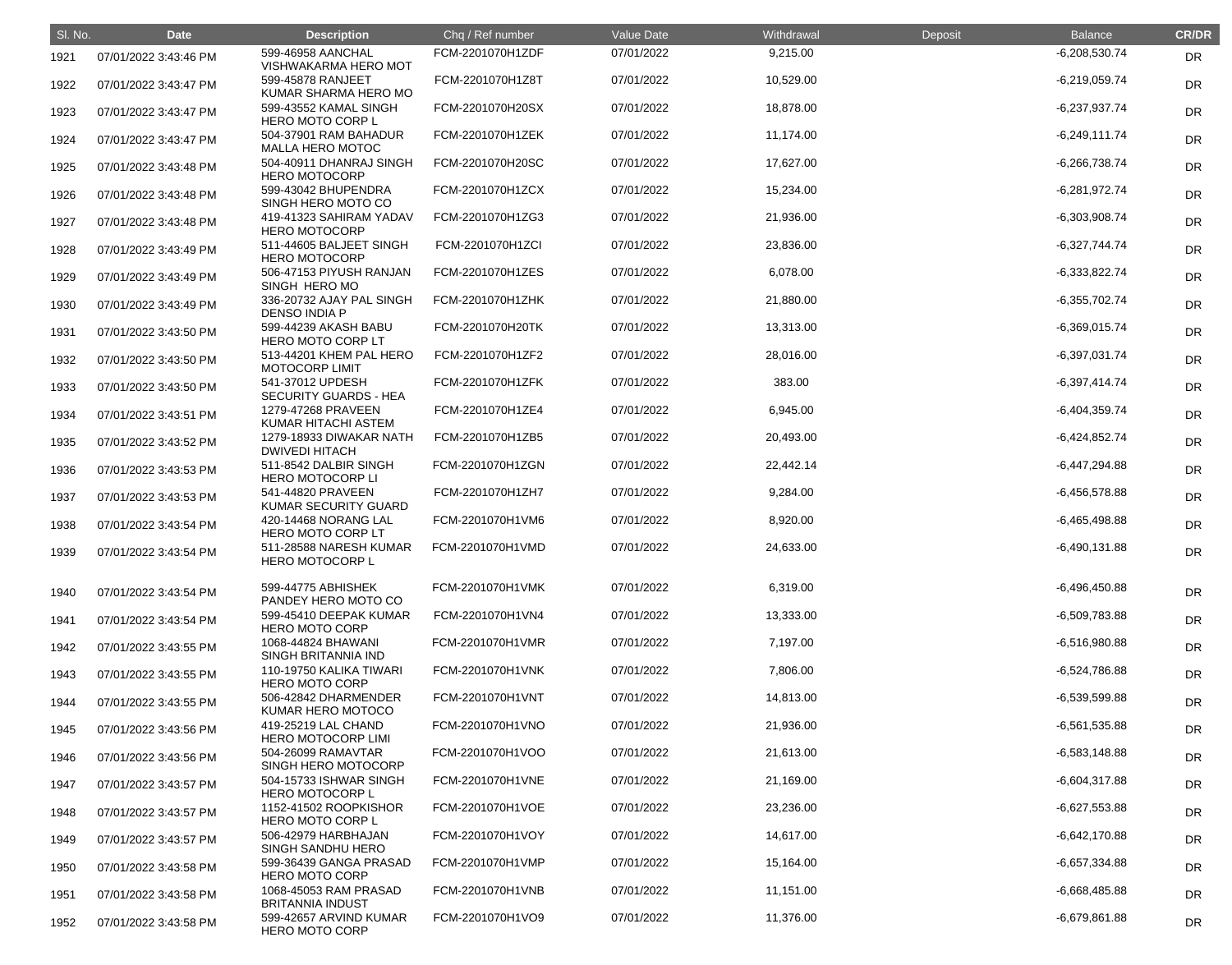| SI. No. | <b>Date</b>           | <b>Description</b>                                             | Chq / Ref number   | Value Date | Withdrawal | Deposit    | <b>Balance</b>  | <b>CR/DR</b> |
|---------|-----------------------|----------------------------------------------------------------|--------------------|------------|------------|------------|-----------------|--------------|
| 1953    | 07/01/2022 3:43:59 PM | 419-25706 VED PARKASH<br><b>HERO MOTOCORP LI</b>               | FCM-2201070H1Z7V   | 07/01/2022 | 22,733.00  |            | $-6,702,594.88$ | <b>DR</b>    |
| 1954    | 07/01/2022 3:43:59 PM | 599-45786 NIRMAL KUMAR<br><b>HERO MOTO CORP</b>                | FCM-2201070H1VNI   | 07/01/2022 | 18,658.00  |            | $-6,721,252.88$ | DR           |
| 1955    | 07/01/2022 3:43:59 PM | 506-42928 NAVIN KUMAR<br><b>HERO MOTOCORP LI</b>               | FCM-2201070H1VOU   | 07/01/2022 | 6,833.00   |            | $-6,728,085.88$ | DR           |
| 1956    | 07/01/2022 3:44:00 PM | 511-27083 MUKTI NATH<br>SHRESTHA HERO MOT                      | FCM-2201070H20TA   | 07/01/2022 | 12,615.00  |            | $-6,740,700.88$ | <b>DR</b>    |
| 1957    | 07/01/2022 3:44:00 PM | 506-43900 NITIN KUMAR<br><b>HERO MOTOCORP LI</b>               | FCM-2201070H1ZC3   | 07/01/2022 | 14,310.00  |            | $-6,755,010.88$ | DR           |
| 1958    | 07/01/2022 3:44:00 PM | 504-21399 DURGA PRASAD<br><b>HERO MOTOCORP L</b>               | FCM-2201070H1VNQ   | 07/01/2022 | 12,543.00  |            | $-6,767,553.88$ | DR           |
| 1959    | 07/01/2022 3:44:01 PM | 504-28795 SUMER SINGH<br><b>HERO MOTOCORP LI</b>               | FCM-2201070H1VOQ   | 07/01/2022 | 20,721.00  |            | $-6,788,274.88$ | DR           |
| 1960    | 07/01/2022 3:44:07 PM | 193-42804 MUKESH KUMAR<br>LIFE LONG INDIA                      | FCM-2201070H1KKR   | 07/01/2022 | 18,172.00  |            | $-6,806,446.88$ | DR           |
| 1961    | 07/01/2022 3:44:34 PM | 1168-45312 SANTOSH<br>KUMAR APOLLO METALE                      | FCM-2201070H1HO2   | 07/01/2022 | 1,442.00   |            | $-6,807,888.88$ | <b>DR</b>    |
| 1962    | 07/01/2022 3:44:53 PM | 911-36393 SONVIR SINGH<br>APOLLO TUBES LT                      | FCM-2201070H1HNN   | 07/01/2022 | 14,811.00  |            | $-6,822,699.88$ | DR           |
| 1963    | 07/01/2022 3:45:18 PM | 602-33172 JAIPRAKASH<br>YADAV HERO MOTO C                      | FCM-2201070H1QP9   | 07/01/2022 | 21,762.00  |            | $-6,844,461.88$ | DR           |
| 1964    | 07/01/2022 3:45:18 PM | 803-43878 RAVI SHANKAR<br><b>HERO MOTOCORP L</b>               | FCM-2201070H1PVJ   | 07/01/2022 | 22,058.00  |            | $-6,866,519.88$ | DR           |
| 1965    | 07/01/2022 3:46:30 PM | 803-31115 SANDEEP<br>KUMAR HERO MOTOCORP                       | FCM-2201070H1RHC   | 07/01/2022 | 21,179.00  |            | $-6,887,698.88$ | DR           |
| 1966    | 07/01/2022 3:46:30 PM | 712-47101 ANIL KUMAR<br>HERO MOTO CORP LT                      | FCM-2201070H1RJG   | 07/01/2022 | 13,769.00  |            | $-6,901,467.88$ | DR           |
| 1967    | 07/01/2022 3:46:31 PM | 698-34479 RAKESH YOGI<br><b>HERO MOTO CORP L</b>               | FCM-2201070H1RMS   | 07/01/2022 | 22,244.00  |            | $-6,923,711.88$ | <b>DR</b>    |
| 1968    | 07/01/2022 3:46:31 PM | 686-42398 SANDEEP<br><b>JHAJJAR POWER LTD</b>                  | FCM-2201070H1QCK   | 07/01/2022 | 11,337.00  |            | $-6,935,048.88$ | DR           |
| 1969    | 07/01/2022 3:46:31 PM | 712-39327 PRIYANKA<br>SINGH HERO MOTO COR                      | FCM-2201070H1SIY   | 07/01/2022 | 18,804.00  |            | $-6,953,852.88$ | DR           |
| 1970    | 07/01/2022 3:47:00 PM | 712-36410 RAJENDRA<br>PRASAD MEENA HERO M                      | FCM-2201070H1RQI   | 07/01/2022 | 15,151.00  |            | $-6,969,003.88$ | DR           |
| 1971    | 07/01/2022 3:47:01 PM | 953-43980 ARJUN<br>NATIONAL FIRE SCIENCE                       | FCM-2201070H1QB2   | 07/01/2022 | 9,239.00   |            | $-6,978,242.88$ | <b>DR</b>    |
| 1972    | 07/01/2022 3:47:01 PM | 602-31477 RAJVEER HERO<br>MOTO CORP LTD,                       | FCM-2201070H1SIN   | 07/01/2022 | 17,880.00  |            | $-6,996,122.88$ | DR           |
| 1973    | 07/01/2022 3:47:01 PM | 686-46962 MANOJ SHARMA<br><b>JHAJJAR POWER L</b>               | FCM-2201070H1RMC   | 07/01/2022 | 9,478.00   |            | $-7,005,600.88$ | <b>DR</b>    |
| 1974    | 07/01/2022 3:47:01 PM | 686-30547 KARAN SINGH<br><b>JHAJJAR POWER LT</b>               | FCM-2201070H1Q55   | 07/01/2022 | 10,384.00  |            | $-7,015,984.88$ | <b>DR</b>    |
| 1975    | 07/01/2022 3:48:22 PM | 504-40139 ANIL NEGI HERO<br><b>MOTOCORP LIMI</b>               | FCM-2201070H1WRS   | 07/01/2022 | 17,023.00  |            | $-7,033,007.88$ | DR           |
| 1976    | 07/01/2022 3:48:23 PM | 511-22067 GULJAR SINGH<br><b>HERO MOTOCORP L</b>               | FCM-2201070H1WV3   | 07/01/2022 | 5,449.00   |            | $-7,038,456.88$ | <b>DR</b>    |
| 1977    | 07/01/2022 3:48:24 PM | 599-47143 KU DEEPIKA<br>HERO MOTO CORP LT                      | FCM-2201070H1VS6   | 07/01/2022 | 2,049.00   |            | $-7,040,505.88$ | <b>DR</b>    |
| 1978    | 07/01/2022 3:48:31 PM | 599-46335 POOJA HERO<br>MOTO CORP LTD, HA                      | FCM-2201070H20PM   | 07/01/2022 | 13,288.00  |            | -7,053,793.88   | DR           |
| 1979    | 07/01/2022 3:48:31 PM | 504-45616 ASHOK KUMAR<br><b>HERO MOTOCORP LI</b>               | FCM-2201070H20T8   | 07/01/2022 | 22,050.00  |            | -7,075,843.88   | <b>DR</b>    |
| 1980    | 07/01/2022 3:48:31 PM | 504-44973 ASHOK KUMAR<br><b>HERO MOTOCORP LI</b>               | FCM-2201070H20ML   | 07/01/2022 | 7,816.00   |            | -7,083,659.88   | <b>DR</b>    |
| 1981    | 07/01/2022 3:49:25 PM | 506-25732 SUBHASH<br>CHAND HERO MOTOCORP                       | FCM-2201070H20NG   | 07/01/2022 | 17,459.00  |            | $-7,101,118.88$ | <b>DR</b>    |
| 1982    | 07/01/2022 3:50:22 PM | 1188-13465 MULAYAM<br>KHAN HERO MOTO CORP                      | FCM-2201070H1Z9A   | 07/01/2022 | 14,501.00  |            | $-7,115,619.88$ | <b>DR</b>    |
| 1983    | 07/01/2022 4:11:16 PM | NEFT HSBCN22007041893<br><b>PEARL PRECISION</b><br>PRODUCTS PR | NEFTINW-0357812534 | 07/01/2022 |            | 420,317.00 | $-6,695,302.88$ | <b>DR</b>    |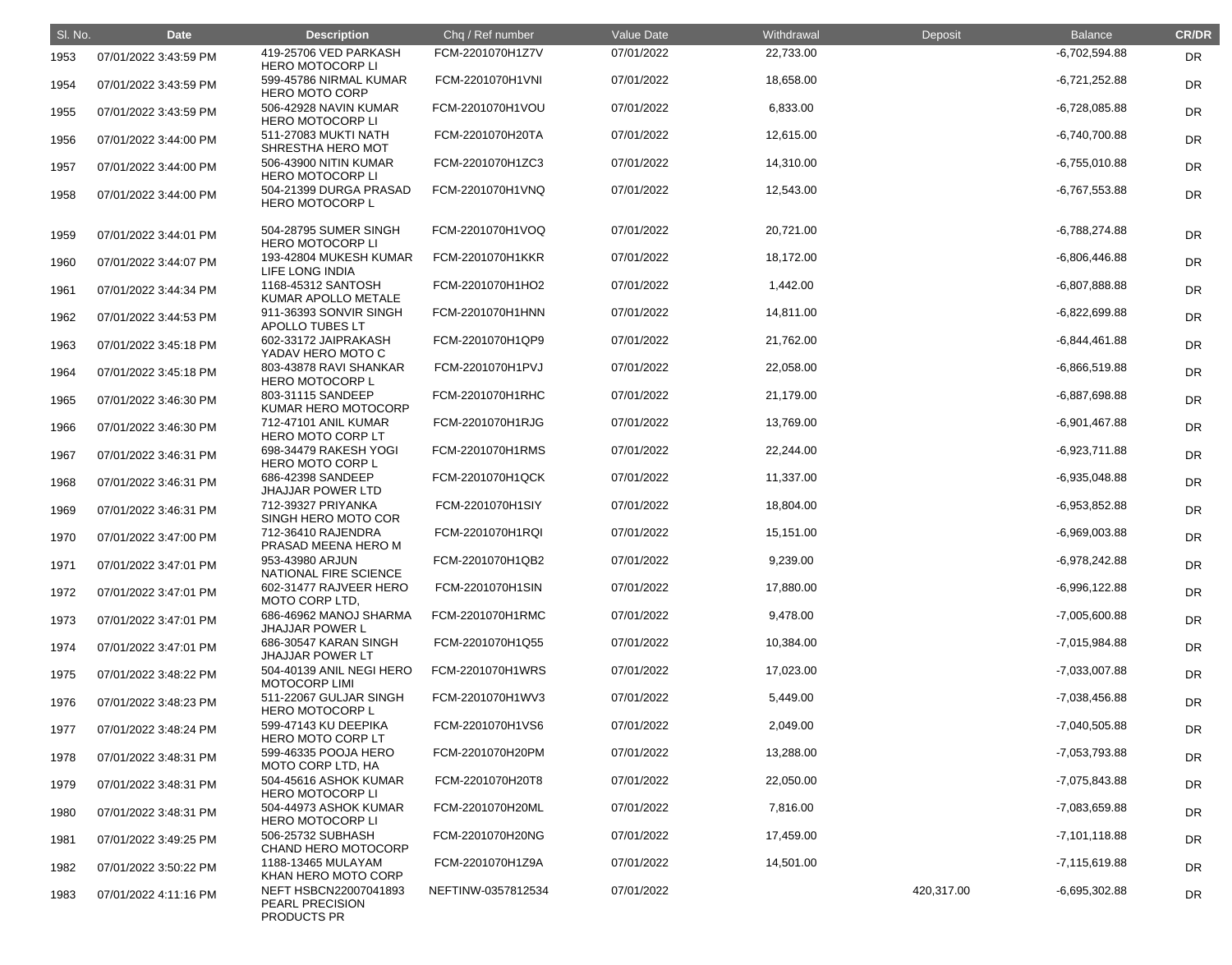| SI. No. | <b>Date</b>           | <b>Description</b>                                                      | Chq / Ref number                     | <b>Value Date</b>        | Withdrawal             | Deposit    | <b>Balance</b>                     | <b>CR/DR</b> |
|---------|-----------------------|-------------------------------------------------------------------------|--------------------------------------|--------------------------|------------------------|------------|------------------------------------|--------------|
| 1984    | 07/01/2022 4:40:24 PM | NEFT N007220948828921<br><b>SANDHAR DAEWHA</b>                          | NEFTINW-0357828240                   | 07/01/2022               |                        | 122,965.00 | $-6,572,337.88$                    | <b>DR</b>    |
| 1985    | 07/01/2022 5:09:36 PM | YESB0000001<br>NEFT IDIBH22007246034<br>TECHNICO IDIB000C190            | NEFTINW-0357863392                   | 07/01/2022               |                        | 394,401.26 | $-6,177,936.62$                    | <b>DR</b>    |
| 1986    | 07/01/2022 5:18:18 PM | NEFT N007221784680757<br><b>SLMG BEVERAGES</b><br><b>PRIVATE LIMI</b>   | NEFTINW-0357875446                   | 07/01/2022               |                        | 471,592.00 | -5,706,344.62                      | <b>DR</b>    |
| 1987    | 07/01/2022 5:18:58 PM | NEFT IDIBH22007251442<br>TECHNICO IDIB000C190                           | NEFTINW-0357877788                   | 07/01/2022               |                        | 102,872.00 | -5,603,472.62                      | <b>DR</b>    |
| 1988    | 07/01/2022 5:22:18 PM | <b>RTGS</b><br>YESBR52022010787758984<br><b>BRINDAVAN BEVERAGES</b>     | RTGSINW-0045207684                   | 07/01/2022               |                        | 672,843.00 | -4,930,629.62                      | <b>DR</b>    |
| 1989    | 07/01/2022 5:26:15 PM | NEFT HSBCN22007057188<br>DIPTY LAL JUDGE MAL PVT<br><b>LTD</b>          | NEFTINW-0357856207                   | 07/01/2022               |                        | 205,414.00 | -4,725,215.62                      | <b>DR</b>    |
| 1990    | 07/01/2022 5:26:17 PM | NEFT HSBCN22007057184<br>DIPTY LAL JUDGE MAL PVT<br><b>LTD</b>          | NEFTINW-0357856209                   | 07/01/2022               |                        | 443,793.00 | -4,281,422.62                      | <b>DR</b>    |
| 1991    | 07/01/2022 5:32:04 PM | <b>RTGS</b><br>HDFCR52022010788939360<br><b>SYNOKEM PHARMACEUTI</b>     | RTGSINW-0045208446                   | 07/01/2022               |                        | 465,713.00 | $-3,815,709.62$                    | <b>DR</b>    |
| 1992    | 07/01/2022 6:15:29 PM | 631-26049 RANJEET SINGH<br>LIFE LONG MEDI                               | FCM-2201070H66JM                     | 07/01/2022               | 10,163.00              |            | $-3,825,872.62$                    | <b>DR</b>    |
| 1993    | 07/01/2022 6:15:29 PM | 401-22724 TEJENDRA<br>SINGH BL AGRO INDUS                               | FCM-2201070H66JD                     | 07/01/2022               | 20,923.00              |            | $-3,846,795.62$                    | <b>DR</b>    |
| 1994    | 07/01/2022 6:15:30 PM | 1095-43962 ASHISH HERO<br><b>MOTOCORP LTD</b>                           | FCM-2201070H60O4                     | 07/01/2022               | 19,865.00              |            | $-3,866,660.62$                    | <b>DR</b>    |
| 1995    | 07/01/2022 6:15:31 PM | 490-45087 RADHE SHYAM<br><b>HEAD OFFICE</b>                             | FCM-2201070H60PR                     | 07/01/2022               | 18,336.00              |            | $-3,884,996.62$                    | <b>DR</b>    |
| 1996    | 07/01/2022 6:15:32 PM | 696-44405 RANJIT KUMAR<br>HMC M M AUTO LT                               | FCM-2201070H60OK                     | 07/01/2022               | 11,447.00              |            | $-3,896,443.62$                    | <b>DR</b>    |
| 1997    | 07/01/2022 6:15:33 PM | 53-44384 RAJESH KUMAR<br><b>DIPTY LAL JUDGE</b>                         | FCM-2201070H60OC                     | 07/01/2022               | 5,749.00               |            | $-3,902,192.62$                    | <b>DR</b>    |
| 1998    | 07/01/2022 6:15:34 PM | 490-43910 VINAY KUMAR<br><b>VERMA HEAD OFFIC</b>                        | FCM-2201070H60P0                     | 07/01/2022               | 25,977.00              |            | $-3,928,169.62$                    | <b>DR</b>    |
| 1999    | 07/01/2022 6:15:48 PM | 1320-45669 DEEP SINH<br><b>DIPTY LAL JUDGEMA</b>                        | FCM-2201070H60PI                     | 07/01/2022               | 14,406.00              |            | $-3,942,575.62$                    | DR           |
| 2000    | 07/01/2022 6:17:54 PM | 1328-46667 MUKESH<br>KUMAR NAVITASYS INDI                               | FCM-2201070H6CWW                     | 07/01/2022               | 10,386.00              |            | $-3,952,961.62$                    | <b>DR</b>    |
| 2001    | 07/01/2022 6:17:54 PM | 44-41882 UMASHANKAR<br><b>AUTOFIT LIMITED</b><br>1339-46623 SHAMBHU RAO | FCM-2201070H6CWS<br>FCM-2201070H6CX0 | 07/01/2022<br>07/01/2022 | 18,779.00<br>13,734.00 |            | $-3,971,740.62$                    | <b>DR</b>    |
| 2002    | 07/01/2022 6:17:55 PM | <b>CNH INDUSTRIAL</b><br>1339-46635 HARIOM                              | FCM-2201070H6CWY                     | 07/01/2022               | 13,850.00              |            | $-3,985,474.62$<br>$-3,999,324.62$ | <b>DR</b>    |
| 2003    | 07/01/2022 6:17:56 PM | PANDEY CNH INDUSTRIA<br>1311-46845 MANOJ KUMAR                          | FCM-2201070H6CX4                     | 07/01/2022               | 14,667.00              |            | $-4,013,991.62$                    | <b>DR</b>    |
| 2004    | 07/01/2022 6:17:56 PM | <b>MISHRA STELLA</b><br>1126-40794 OM PRAKASH                           | FCM-2201070H6CWV                     | 07/01/2022               | 16,086.00              |            | -4,030,077.62                      | <b>DR</b>    |
| 2005    | 07/01/2022 6:17:57 PM | <b>KUMAR BHARTI ASS</b><br>1326-44405 RANJIT KUMAR                      | FCM-2201070H6CX2                     | 07/01/2022               | 3,680.00               |            | $-4,033,757.62$                    | <b>DR</b>    |
| 2006    | 07/01/2022 6:18:00 PM | NAVITASYS INDI<br>1339-46644 KULDEEP                                    | FCM-2201070H6CWZ                     | 07/01/2022               | 12,634.00              |            | -4,046,391.62                      | DR           |
| 2007    | 07/01/2022 6:18:01 PM | YADAV CNH INDUSTRIA<br>1339-46594 SAURABH                               | FCM-2201070H6CWX                     | 07/01/2022               | 14,371.00              |            | -4,060,762.62                      | <b>DR</b>    |
| 2008    | 07/01/2022 6:18:03 PM | <b>SHARMA CNH INDUSTRI</b><br>1163-44920 ANIL KUMAR                     | FCM-2201070H5ZO4                     | 07/01/2022               | 11,383.00              |            | $-4,072,145.62$                    | <b>DR</b>    |
| 2009    | 07/01/2022 6:23:40 PM | <b>SLMG BEVERAGES</b><br>467-37292 NITIN KUMAR                          | FCM-2201070H5ZHV                     | 07/01/2022               | 10,677.00              |            | -4,082,822.62                      | DR           |
| 2010    | 07/01/2022 6:23:42 PM | <b>BRINDAVAN BEVERA</b><br>1165-37135 ABHISHEK                          | FCM-2201070H5ZPJ                     | 07/01/2022               | 5,784.00               |            | -4,088,606.62                      | <b>DR</b>    |
| 2011    | 07/01/2022 6:23:43 PM | <b>GUPTA SLMG BEVERAG</b><br>1165-29153 RAM BAHADUR                     | FCM-2201070H5ZOS                     | 07/01/2022               | 6,235.00               |            | -4,094,841.62                      | <b>DR</b>    |
| 2012    | 07/01/2022 6:23:43 PM | <b>SLMG</b>                                                             |                                      |                          |                        |            |                                    | DR           |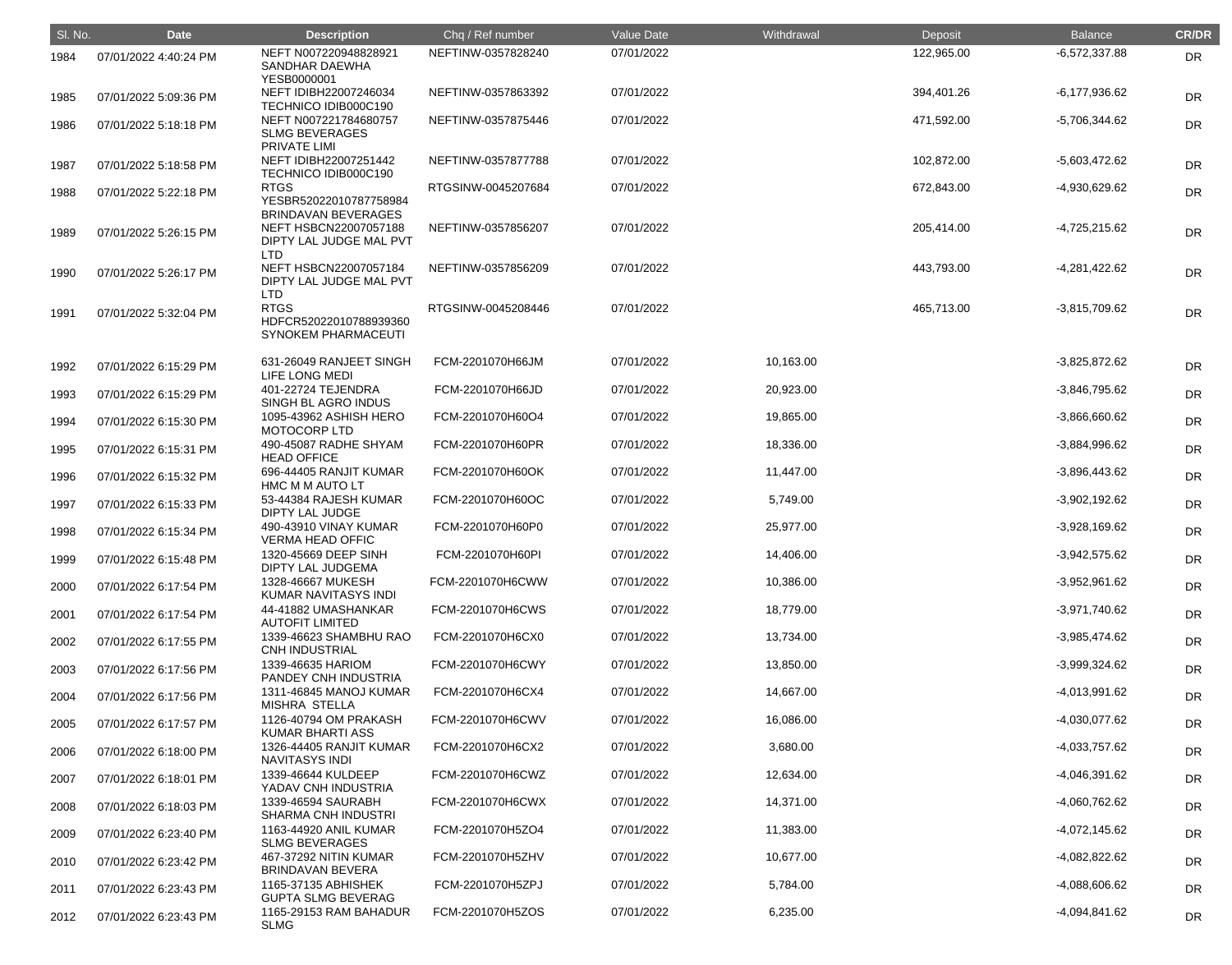| SI. No. | <b>Date</b>           | <b>Description</b>                               | Chq / Ref number | Value Date | Withdrawal | Deposit | <b>Balance</b>  | <b>CR/DR</b> |
|---------|-----------------------|--------------------------------------------------|------------------|------------|------------|---------|-----------------|--------------|
|         |                       | <b>BEVERAGES</b>                                 |                  |            |            |         |                 |              |
| 2013    | 07/01/2022 6:23:44 PM | 467-44149 ANKIT PANDEY<br><b>BRINDAVAN BEVER</b> | FCM-2201070H6026 | 07/01/2022 | 11,380.00  |         | $-4,106,221.62$ | <b>DR</b>    |
| 2014    | 07/01/2022 6:23:44 PM | 1206-28811 ANKUR<br>PANDEY BRINDAVAN PACK        | FCM-2201070H5ZU1 | 07/01/2022 | 4,970.00   |         | $-4,111,191.62$ | <b>DR</b>    |
| 2015    | 07/01/2022 6:23:45 PM | 467-22059 SUBHASH<br><b>BRINDAVAN BEVERAGES</b>  | FCM-2201070H5ZUX | 07/01/2022 | 10,677.00  |         | -4,121,868.62   | <b>DR</b>    |
| 2016    | 07/01/2022 6:23:45 PM | 1165-32486 GOVIND<br>NARAYAN SLMG BEVERAG        | FCM-2201070H603E | 07/01/2022 | 6,168.00   |         | -4,128,036.62   | <b>DR</b>    |
| 2017    | 07/01/2022 6:23:45 PM | 1166-45071 PRABHAKAR<br>SINGH SLMG BEVERA        | FCM-2201070H5ZT3 | 07/01/2022 | 10,324.00  |         | $-4,138,360.62$ | <b>DR</b>    |
| 2018    | 07/01/2022 6:23:46 PM | 467-34728 OMENDRA<br>SINGH BRINDAVAN BEVE        | FCM-2201070H5ZZE | 07/01/2022 | 9,608.00   |         | -4,147,968.62   | <b>DR</b>    |
| 2019    | 07/01/2022 6:23:46 PM | 1166-41690 RAM NIVAS<br>YADAV SLMG BEVERA        | FCM-2201070H5ZS5 | 07/01/2022 | 11,448.00  |         | -4,159,416.62   | <b>DR</b>    |
| 2020    | 07/01/2022 6:23:48 PM | 1166-44915 DEEPAK SLMG<br><b>BEVERAGES PRIVA</b> | FCM-2201070H603P | 07/01/2022 | 11,383.00  |         | -4,170,799.62   | <b>DR</b>    |
| 2021    | 07/01/2022 6:23:48 PM | 467-31875 VEER SINGH<br><b>BRINDAVAN BEVERAG</b> | FCM-2201070H6047 | 07/01/2022 | 10,677.00  |         | $-4,181,476.62$ | <b>DR</b>    |
| 2022    | 07/01/2022 6:23:50 PM | 1327-46971 PRINCE SOLAR<br>POWER PLANT U         | FCM-2201070H6063 | 07/01/2022 | 16,122.00  |         | -4,197,598.62   | <b>DR</b>    |
| 2023    | 07/01/2022 6:23:54 PM | 467-35649 SUNIL KUMAR<br><b>BRINDAVAN BEVERA</b> | FCM-2201070H604F | 07/01/2022 | 11,034.00  |         | -4,208,632.62   | <b>DR</b>    |
| 2024    | 07/01/2022 6:23:56 PM | 1327-46286 PRADEEP<br>KUMAR SINGH SOLAR P        | FCM-2201070H605Z | 07/01/2022 | 8,391.00   |         | -4,217,023.62   | <b>DR</b>    |
| 2025    | 07/01/2022 6:23:56 PM | 1165-39756 SURAJ PAL<br><b>SLMG BEVERAGES PR</b> | FCM-2201070H605L | 07/01/2022 | 5,784.00   |         | $-4,222,807.62$ | <b>DR</b>    |
| 2026    | 07/01/2022 6:23:57 PM | 467-44220 RAGHURAG<br><b>BRINDAVAN BEVERAGES</b> | FCM-2201070H605B | 07/01/2022 | 12,419.00  |         | $-4,235,226.62$ | <b>DR</b>    |
| 2027    | 07/01/2022 6:23:57 PM | 1163-44909 MAHENDRA<br>SINGH SLMG BEVERAG        | FCM-2201070H6071 | 07/01/2022 | 10,680.00  |         | $-4,245,906.62$ | <b>DR</b>    |
| 2028    | 07/01/2022 6:23:58 PM | 1165-44931 RAJAT KUMAR<br><b>SLMG BEVERAGES</b>  | FCM-2201070H607C | 07/01/2022 | 6,148.00   |         | $-4,252,054.62$ | <b>DR</b>    |
| 2029    | 07/01/2022 6:24:00 PM | 467-46223 ARUN KUMAR<br><b>BRINDAVAN BEVERAG</b> | FCM-2201070H606O | 07/01/2022 | 6,041.00   |         | -4,258,095.62   | <b>DR</b>    |
| 2030    | 07/01/2022 6:24:00 PM | 467-36829 PARSHOTTAM<br>KUMAR SAGAR BRIND        | FCM-2201070H606C | 07/01/2022 | 11,034.00  |         | $-4,269,129.62$ | <b>DR</b>    |
| 2031    | 07/01/2022 6:24:02 PM | 1166-42148 PRADEEP<br>KUMAR SLMG BEVERAGE        | FCM-2201070H60BM | 07/01/2022 | 10,680.00  |         | -4,279,809.62   | DR           |
| 2032    | 07/01/2022 6:24:02 PM | 1165-46807 VIKASH KUMAR<br><b>SLMG BEVERAGES</b> | FCM-2201070H60BH | 07/01/2022 | 11,759.00  |         | -4,291,568.62   | <b>DR</b>    |
| 2033    | 07/01/2022 6:24:04 PM | 1163-20760 AAKASH SINGH<br><b>RAWAT SLMG BEV</b> | FCM-2201070H60B5 | 07/01/2022 | 11,905.00  |         | -4,303,473.62   | <b>DR</b>    |
| 2034    | 07/01/2022 6:24:04 PM | 467-26092 UMESH KUMAR<br><b>BRINDAVAN BEVERA</b> | FCM-2201070H60AV | 07/01/2022 | 11,034.00  |         | $-4,314,507.62$ | DR           |
| 2035    | 07/01/2022 6:24:06 PM | 1206-30436 KULDEEP<br>SINGH BRINDAVAN PAC        | FCM-2201070H60EW | 07/01/2022 | 12,568.00  |         | -4,327,075.62   | DR           |
| 2036    | 07/01/2022 6:24:06 PM | 1206-39603 PAVAN KUMAR<br>SINGH BRINDAVA         | FCM-2201070H60F5 | 07/01/2022 | 4,751.00   |         | -4,331,826.62   | <b>DR</b>    |
| 2037    | 07/01/2022 6:24:08 PM | 1163-29011 SUNIL DUTT<br><b>SLMG BEVERAGES P</b> | FCM-2201070H60EJ | 07/01/2022 | 9,611.00   |         | $-4,341,437.62$ | <b>DR</b>    |
| 2038    | 07/01/2022 6:24:09 PM | 1165-37490 VED PRAKASH<br><b>SLMG BEVERAGES</b>  | FCM-2201070H60EM | 07/01/2022 | 12,596.00  |         | -4,354,033.62   | DR           |
| 2039    | 07/01/2022 6:24:09 PM | 1163-25407 KISHAN CHAND<br><b>SLMG BEVERAGES</b> | FCM-2201070H60DA | 07/01/2022 | 13,496.00  |         | -4,367,529.62   | DR           |
| 2040    | 07/01/2022 6:24:09 PM | 1327-46485 AVDHESH<br>KUMAR SOLAR POWER P        | FCM-2201070H60FM | 07/01/2022 | 4,190.00   |         | -4,371,719.62   | <b>DR</b>    |
| 2041    | 07/01/2022 6:24:11 PM | 467-36745 AAN SINGH<br>BRINDAVAN BEVERAGE        | FCM-2201070H60HH | 07/01/2022 | 11,034.00  |         | -4,382,753.62   | DR           |
| 2042    | 07/01/2022 6:24:11 PM | 1166-25186 PURAN LAL<br><b>SLMG BEVERAGES PR</b> | FCM-2201070H60EQ | 07/01/2022 | 13,047.00  |         | -4,395,800.62   | DR           |
| 2043    | 07/01/2022 6:24:12 PM | 467-42582 RAJESH KUMAR<br>SINGH BRINDAVAN        | FCM-2201070H60IE | 07/01/2022 | 10,677.00  |         | -4,406,477.62   | <b>DR</b>    |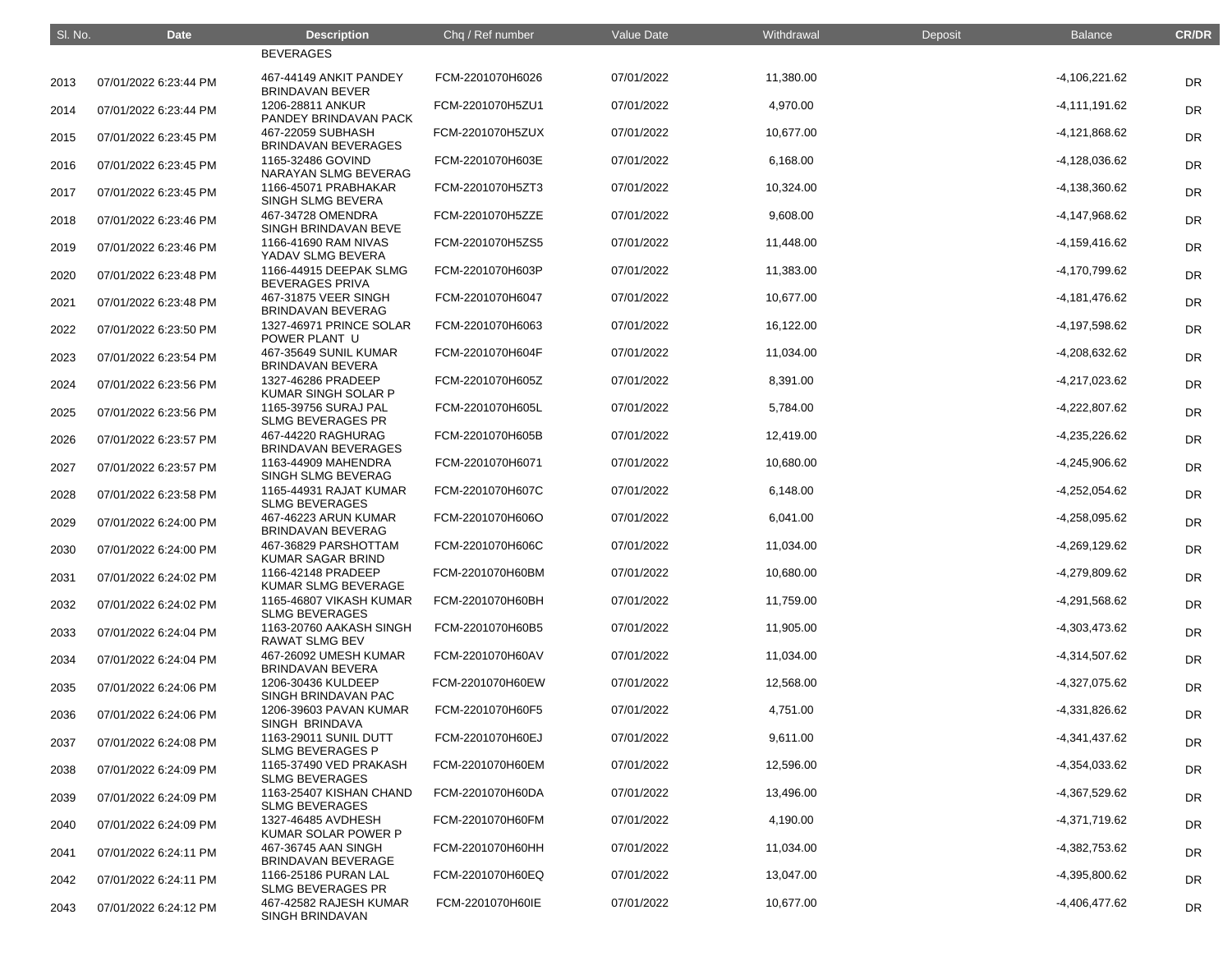| SI. No. | <b>Date</b>           | <b>Description</b>                               | Chq / Ref number | <b>Value Date</b> | Withdrawal | Deposit | <b>Balance</b>  | <b>CR/DR</b> |
|---------|-----------------------|--------------------------------------------------|------------------|-------------------|------------|---------|-----------------|--------------|
| 2044    | 07/01/2022 6:24:13 PM | 467-39848 OM SINGH<br><b>BRINDAVAN BEVERAGES</b> | FCM-2201070H60HW | 07/01/2022        | 9,278.00   |         | $-4,415,755.62$ | <b>DR</b>    |
| 2045    | 07/01/2022 6:24:13 PM | 467-34696 HARINANDAN<br>SINGH BRINDAVAN          | FCM-2201070H60G7 | 07/01/2022        | 13,944.00  |         | -4,429,699.62   | DR           |
| 2046    | 07/01/2022 6:24:14 PM | 1327-46999 SUNIL KUMAR<br><b>SOLAR POWER PLA</b> | FCM-2201070H60FS | 07/01/2022        | 13,476.00  |         | $-4,443,175.62$ | <b>DR</b>    |
| 2047    | 07/01/2022 6:25:49 PM | 597-36576 ANAND KUMAR<br><b>HMCL GLOBAL PART</b> | FCM-2201070H5GLI | 07/01/2022        | 21,926.00  |         | $-4,465,101.62$ | <b>DR</b>    |
| 2048    | 07/01/2022 6:25:50 PM | 597-37980 AJIT SINGH<br><b>HMCL GLOBAL PARTS</b> | FCM-2201070H5GLY | 07/01/2022        | 22,068.00  |         | $-4,487,169.62$ | <b>DR</b>    |
| 2049    | 07/01/2022 6:25:50 PM | 156-44040 RAJ KUMAR<br><b>INDO AUTOTECH LIMI</b> | FCM-2201070H5GM7 | 07/01/2022        | 17,248.00  |         | $-4,504,417.62$ | DR           |
| 2050    | 07/01/2022 6:25:51 PM | 156-44595 SOHANPAL<br>SINGH INDO AUTOTECH        | FCM-2201070H5GMB | 07/01/2022        | 15,144.00  |         | $-4,519,561.62$ | <b>DR</b>    |
| 2051    | 07/01/2022 6:25:52 PM | 696-42067 PRADEEP<br>KUMAR SINGH HMC M M         | FCM-2201070H5GMJ | 07/01/2022        | 417.00     |         | -4,519,978.62   | <b>DR</b>    |
| 2052    | 07/01/2022 6:25:53 PM | 825-43314 SONU KUMAR<br><b>LUCAS TVS LTD</b>     | FCM-2201070H5GMV | 07/01/2022        | 9,837.00   |         | -4,529,815.62   | <b>DR</b>    |
| 2053    | 07/01/2022 6:25:54 PM | 825-45347 SUNIL SINGH<br><b>LUCAS TVS LTD</b>    | FCM-2201070H5GN5 | 07/01/2022        | 9,837.00   |         | -4,539,652.62   | DR           |
| 2054    | 07/01/2022 6:25:55 PM | 53-25151 ATAR SINGH<br>DIPTY LAL JUDGE MA        | FCM-2201070H5GNJ | 07/01/2022        | 533.00     |         | $-4,540,185.62$ | DR           |
| 2055    | 07/01/2022 6:25:56 PM | 53-38501 JITENDRA KUMAR<br><b>DIPTY LAL JUDG</b> | FCM-2201070H5GNQ | 07/01/2022        | 1,782.00   |         | -4,541,967.62   | <b>DR</b>    |
| 2056    | 07/01/2022 6:25:56 PM | 53-42417 NARESH KUMAR<br><b>CHAUHAN DIPTY LA</b> | FCM-2201070H5GO4 | 07/01/2022        | 6,317.00   |         | -4,548,284.62   | <b>DR</b>    |
| 2057    | 07/01/2022 6:25:58 PM | 53-46546 PAWAN KUMAR<br>DIPTY LAL JUDGE M        | FCM-2201070H5GOF | 07/01/2022        | 1,351.00   |         | -4,549,635.62   | <b>DR</b>    |
| 2058    | 07/01/2022 6:25:59 PM | 826-45769 SANJAY KUMAR<br><b>INDIA NIPPON EL</b> | FCM-2201070H5GOX | 07/01/2022        | 10,073.00  |         | -4,559,708.62   | DR           |
| 2059    | 07/01/2022 6:25:59 PM | 951-45178 JEETENDRA<br>SINGH MS AXIS PLAT        | FCM-2201070H5GQ1 | 07/01/2022        | 12,561.00  |         | -4,572,269.62   | <b>DR</b>    |
| 2060    | 07/01/2022 6:26:00 PM | 490-27035 HARIVILAS<br><b>BHARDWAJ HEAD OFFI</b> | FCM-2201070H5GQH | 07/01/2022        | 18,589.00  |         | -4,590,858.62   | <b>DR</b>    |
| 2061    | 07/01/2022 6:26:01 PM | 490-36154 DURGA BHATT<br><b>HEAD OFFICE</b>      | FCM-2201070H5GQO | 07/01/2022        | 11,371.00  |         | $-4,602,229.62$ | DR           |
| 2062    | 07/01/2022 6:26:02 PM | 490-37430 GOPAL KRISHAN<br><b>HEAD OFFICE</b>    | FCM-2201070H5GQT | 07/01/2022        | 27,227.00  |         | $-4,629,456.62$ | <b>DR</b>    |
| 2063    | 07/01/2022 6:26:02 PM | 597-30222 RAVINDER<br>SINGH HMCL GLOBAL P        | FCM-2201070H5GR9 | 07/01/2022        | 20,395.00  |         | $-4,649,851.62$ | <b>DR</b>    |
| 2064    | 07/01/2022 6:26:03 PM | 156-26700 SURESH CHAND<br>SHARMA INDO AUT        | FCM-2201070H5GUN | 07/01/2022        | 15,651.00  |         | $-4,665,502.62$ | <b>DR</b>    |
| 2065    | 07/01/2022 6:26:04 PM | 139-34931 UDAY BHAN<br>SINGH INDO AUTOTEC        | FCM-2201070H5GUA | 07/01/2022        | 17,781.00  |         | -4,683,283.62   | <b>DR</b>    |
| 2066    | 07/01/2022 6:26:05 PM | 1095-36777 PRAVEEN<br>KUMAR SINGH HERO MO        | FCM-2201070H5GVV | 07/01/2022        | 14,603.00  |         | -4,697,886.62   | <b>DR</b>    |
| 2067    | 07/01/2022 6:26:06 PM | 1210-39643 RAJESH<br>KUMAR CLIANTHA RESEA        | FCM-2201070H5GXO | 07/01/2022        | 15,802.00  |         | -4,713,688.62   | <b>DR</b>    |
| 2068    | 07/01/2022 6:26:07 PM | 1087-36683 VIJAY KUMAR<br><b>RANGOLI FASHION</b> | FCM-2201070H5GYP | 07/01/2022        | 9,928.00   |         | $-4,723,616.62$ | <b>DR</b>    |
| 2069    | 07/01/2022 6:26:09 PM | 1320-44626 SHIVRAJ SINGH<br><b>DIPTY LAL JUD</b> | FCM-2201070H5GZS | 07/01/2022        | 8,554.00   |         | $-4,732,170.62$ | <b>DR</b>    |
| 2070    | 07/01/2022 6:26:12 PM | 1324-46682 PIYUSH KUMAR<br>PARVIOM TECHNO        | FCM-2201070H5H02 | 07/01/2022        | 34,309.00  |         | -4,766,479.62   | <b>DR</b>    |
| 2071    | 07/01/2022 6:26:14 PM | 597-36559 RAJENDER<br>PRASAD HMCL GLOBAL         | FCM-2201070H5H0C | 07/01/2022        | 20,395.00  |         | -4,786,874.62   | <b>DR</b>    |
| 2072    | 07/01/2022 6:26:16 PM | 597-45330 ASHOK SINGH<br>SHEKHAWAT HMCL G        | FCM-2201070H5H0O | 07/01/2022        | 21,192.00  |         | -4,808,066.62   | <b>DR</b>    |
| 2073    | 07/01/2022 6:26:19 PM | 597-46465 JAISINGH HMCL<br><b>GLOBAL PARTS C</b> | FCM-2201070H5H0V | 07/01/2022        | 18,330.00  |         | $-4,826,396.62$ | <b>DR</b>    |
| 2074    | 07/01/2022 6:26:21 PM | 645-30465 RAMESH KUMAR<br><b>INDO AUTO TECH</b>  | FCM-2201070H5H15 | 07/01/2022        | 5,049.00   |         | -4,831,445.62   | <b>DR</b>    |
| 2075    | 07/01/2022 6:26:22 PM | 645-43330 MOHIT SINGH<br><b>INDO AUTO TECH L</b> | FCM-2201070H5H1G | 07/01/2022        | 17,248.00  |         | -4,848,693.62   | <b>DR</b>    |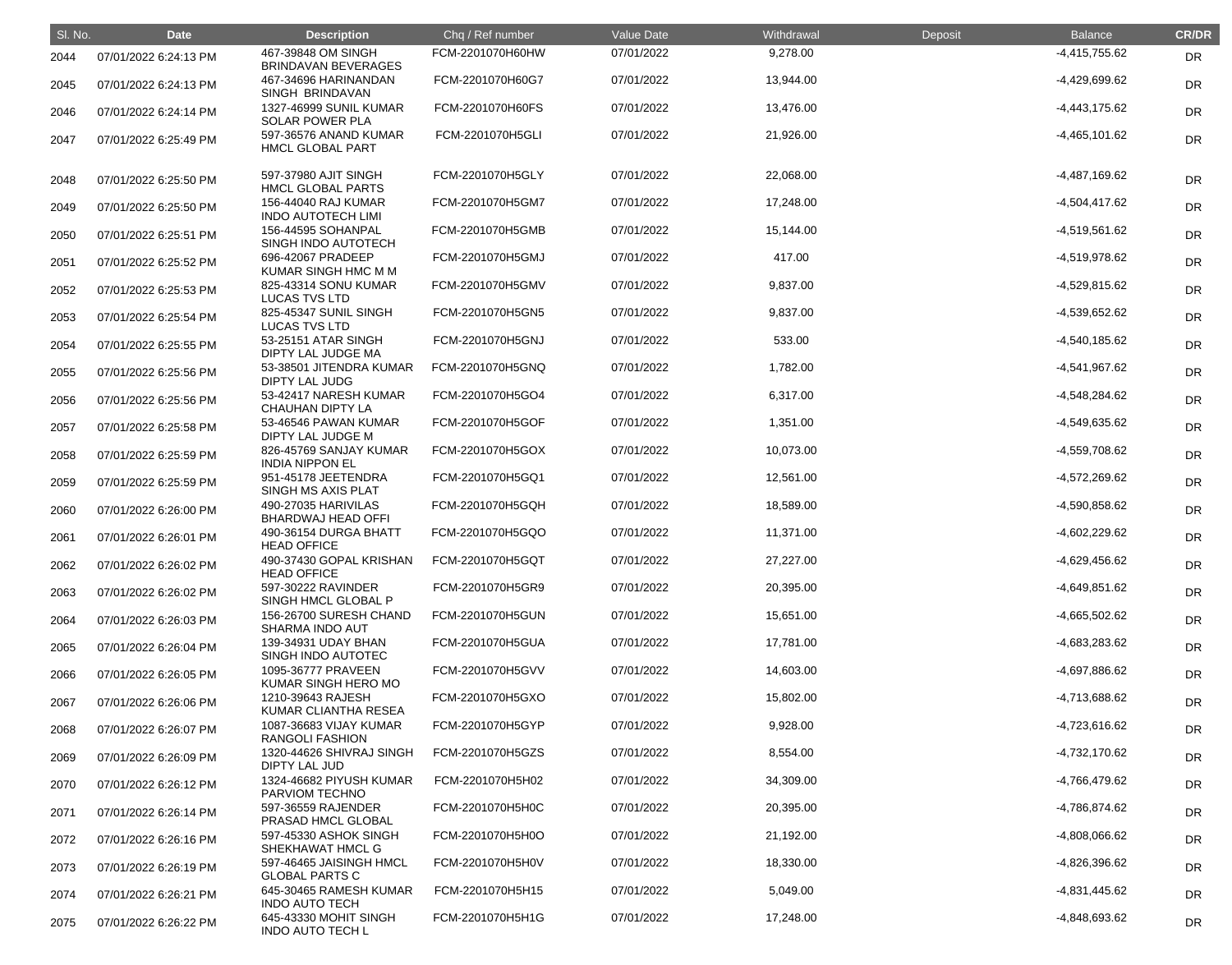| SI. No. | <b>Date</b>           | <b>Description</b>                               | Chq / Ref number | <b>Value Date</b> | Withdrawal | Deposit | <b>Balance</b>  | <b>CR/DR</b> |
|---------|-----------------------|--------------------------------------------------|------------------|-------------------|------------|---------|-----------------|--------------|
| 2076    | 07/01/2022 6:26:24 PM | 825-39592 MANOJ KUMAR<br><b>LUCAS TVS LTD</b>    | FCM-2201070H5H1P | 07/01/2022        | 9,443.00   |         | -4,858,136.62   | <b>DR</b>    |
| 2077    | 07/01/2022 6:26:26 PM | 597-25109 HANSRAJ<br>YADAV HMCL GLOBAL PA        | FCM-2201070H5H2R | 07/01/2022        | 21,926.00  |         | -4,880,062.62   | DR           |
| 2078    | 07/01/2022 6:26:29 PM | 490-37978 AMIT KUMAR<br>SINGHAL HEAD OFFI        | FCM-2201070H5H3B | 07/01/2022        | 51,497.00  |         | -4,931,559.62   | <b>DR</b>    |
| 2079    | 07/01/2022 6:26:32 PM | 597-35474 RAMNIWAS<br>SHARMA HMCL GLOBAL         | FCM-2201070H5H3V | 07/01/2022        | 21,926.00  |         | -4,953,485.62   | <b>DR</b>    |
| 2080    | 07/01/2022 6:26:33 PM | 490-47001 RAMAGYAN<br>KUMAR HEAD OFFICE          | FCM-2201070H5H42 | 07/01/2022        | 11,977.00  |         | -4,965,462.62   | <b>DR</b>    |
| 2081    | 07/01/2022 6:26:34 PM | 1332-46494 CHANDRA<br>SHEKAR G PARVIOM TE        | FCM-2201070H5H4E | 07/01/2022        | 23,175.00  |         | -4,988,637.62   | <b>DR</b>    |
| 2082    | 07/01/2022 6:26:36 PM | 139-46374 SHIVKANT<br>CHAUDHARY INDO AUTO        | FCM-2201070H5H9P | 07/01/2022        | 2,019.00   |         | -4,990,656.62   | DR           |
| 2083    | 07/01/2022 6:26:38 PM | 1094-39591 HARI PARKASH<br><b>HERO MOTOCORP</b>  | FCM-2201070H5HDQ | 07/01/2022        | 14,583.00  |         | -5,005,239.62   | <b>DR</b>    |
| 2084    | 07/01/2022 6:26:39 PM | 1095-43260 SUNNY HERO<br><b>MOTOCORP LTD</b>     | FCM-2201070H5HE9 | 07/01/2022        | 20,642.00  |         | $-5,025,881.62$ | <b>DR</b>    |
| 2085    | 07/01/2022 6:26:40 PM | 1210-43747 LOKESH<br>KUMAR BANSAL CLIANTH        | FCM-2201070H5HEQ | 07/01/2022        | 20,407.00  |         | $-5,046,288.62$ | DR           |
| 2086    | 07/01/2022 6:26:41 PM | 1240-44535 SANTOSH<br>KUMAR ASHOK LEYLAND        | FCM-2201070H5HG8 | 07/01/2022        | 7,990.00   |         | $-5,054,278.62$ | DR           |
| 2087    | 07/01/2022 6:26:43 PM | 1257-30538 MAHANAND<br>SINGH INDO AUTOTEC        | FCM-2201070H5HGO | 07/01/2022        | 17,248.00  |         | $-5,071,526.62$ | <b>DR</b>    |
| 2088    | 07/01/2022 6:26:44 PM | 597-46406 UPENDRA<br>SINGH HMCL GLOBAL PA        | FCM-2201070H5HHN | 07/01/2022        | 21,192.00  |         | $-5,092,718.62$ | <b>DR</b>    |
| 2089    | 07/01/2022 6:26:46 PM | 597-47074 DHARMVEER<br><b>SINGH HMCL GLOBAL</b>  | FCM-2201070H5HI8 | 07/01/2022        | 17,342.08  |         | $-5,110,060.70$ | <b>DR</b>    |
| 2090    | 07/01/2022 6:26:47 PM | 597-47076 JAGROOP<br>SINGH HMCL GLOBAL PA        | FCM-2201070H5HIK | 07/01/2022        | 17,342.08  |         | $-5,127,402.78$ | DR           |
| 2091    | 07/01/2022 6:26:48 PM | 696-34551 PRAVEEN<br>KUMAR HMC M M AUTO          | FCM-2201070H5HJZ | 07/01/2022        | 1,741.00   |         | $-5,129,143.78$ | <b>DR</b>    |
| 2092    | 07/01/2022 6:26:50 PM | 475-38977 SUNIL KUMAR<br><b>COSMIC KITCHEN P</b> | FCM-2201070H5HL4 | 07/01/2022        | 5,598.00   |         | $-5,134,741.78$ | <b>DR</b>    |
| 2093    | 07/01/2022 6:26:51 PM | 53-43846 RUPESH KUMAR<br><b>DIPTY LAL JUDGE</b>  | FCM-2201070H5HLB | 07/01/2022        | 13,522.00  |         | $-5,148,263.78$ | DR           |
| 2094    | 07/01/2022 6:26:51 PM | 53-44868 SUNIL KUMAR<br>SINGH DIPTY LAL J        | FCM-2201070H5HLI | 07/01/2022        | 13,522.00  |         | $-5,161,785.78$ | <b>DR</b>    |
| 2095    | 07/01/2022 6:26:52 PM | 53-46306 MURAT SINGH<br>DIPTY LAL JUDGE M        | FCM-2201070H5HLP | 07/01/2022        | 7,652.00   |         | $-5,169,437.78$ | <b>DR</b>    |
| 2096    | 07/01/2022 6:26:53 PM | 597-24847 NARENDER<br>SINGH HMCL GLOBAL P        | FCM-2201070H5HLW | 07/01/2022        | 14,818.00  |         | $-5,184,255.78$ | <b>DR</b>    |
| 2097    | 07/01/2022 6:26:54 PM | 490-40540 DEEPAK KUMAR<br><b>DAS HEAD OFFICE</b> | FCM-2201070H5HMV | 07/01/2022        | 31,977.00  |         | $-5,216,232.78$ | <b>DR</b>    |
| 2098    | 07/01/2022 6:26:54 PM | 597-33738 KAMAL SINGH<br><b>HMCL GLOBAL PART</b> | FCM-2201070H5HNG | 07/01/2022        | 14,818.00  |         | $-5,231,050.78$ | <b>DR</b>    |
| 2099    | 07/01/2022 6:26:55 PM | 156-30465 RAMESH KUMAR<br><b>INDO AUTOTECH L</b> | FCM-2201070H5HNX | 07/01/2022        | 7,558.00   |         | $-5,238,608.78$ | <b>DR</b>    |
| 2100    | 07/01/2022 6:26:56 PM | 1196-43285 DINESH SINGH<br><b>HERO MOTOCORP</b>  | FCM-2201070H5HO9 | 07/01/2022        | 4,809.00   |         | $-5,243,417.78$ | <b>DR</b>    |
| 2101    | 07/01/2022 6:26:57 PM | 1196-44332 HARI SHANKAR<br><b>SINGH HERO MOT</b> | FCM-2201070H5HOP | 07/01/2022        | 11,227.00  |         | $-5,254,644.78$ | <b>DR</b>    |
| 2102    | 07/01/2022 6:26:58 PM | 1257-27530 DHIRENDRA<br><b>INDO AUTOTECH LIM</b> | FCM-2201070H5HP4 | 07/01/2022        | 16,183.00  |         | $-5,270,827.78$ | <b>DR</b>    |
| 2103    | 07/01/2022 6:26:59 PM | 1080-35766 JAY KUSH<br><b>INDIA HIVAIDS ALLI</b> | FCM-2201070H5HPC | 07/01/2022        | 22,307.00  |         | $-5,293,134.78$ | <b>DR</b>    |
| 2104    | 07/01/2022 6:27:00 PM | 1320-39551 ANIL KUMAR<br><b>DIPTY LAL JUDGEM</b> | FCM-2201070H5HPJ | 07/01/2022        | 13,973.00  |         | $-5,307,107.78$ | <b>DR</b>    |
| 2105    | 07/01/2022 6:27:02 PM | 1320-45527 NAURATAN<br>SINGH DIPTY LAL JU        | FCM-2201070H5HPN | 07/01/2022        | 13,973.00  |         | $-5,321,080.78$ | <b>DR</b>    |
| 2106    | 07/01/2022 6:27:04 PM | 1325-46723 AKASH<br>PARVIOM TECHNOLOGIES         | FCM-2201070H5HQ0 | 07/01/2022        | 17,954.00  |         | $-5,339,034.78$ | <b>DR</b>    |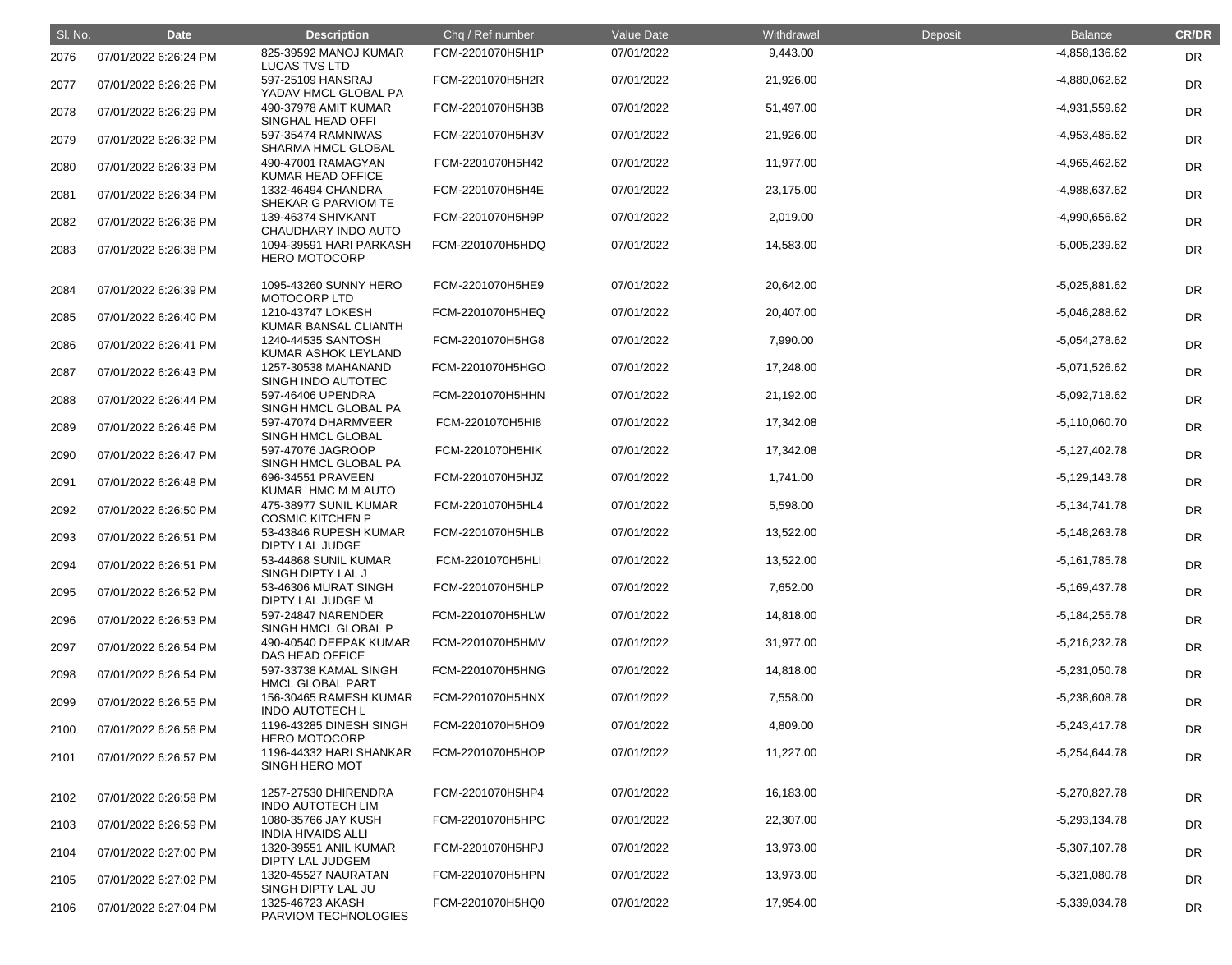| SI. No. | <b>Date</b>           | <b>Description</b>                               | Chq / Ref number | Value Date | Withdrawal | Deposit | <b>Balance</b>  | <b>CR/DR</b> |
|---------|-----------------------|--------------------------------------------------|------------------|------------|------------|---------|-----------------|--------------|
| 2107    | 07/01/2022 6:27:05 PM | 597-36469 DHARAM SINGH<br><b>HMCL GLOBAL PAR</b> | FCM-2201070H5HQ8 | 07/01/2022 | 21,926.00  |         | $-5,360,960.78$ | <b>DR</b>    |
| 2108    | 07/01/2022 6:27:06 PM | 597-40384 SUNIL KUMAR<br><b>HMCL GLOBAL PART</b> | FCM-2201070H5HQL | 07/01/2022 | 21,926.00  |         | $-5,382,886.78$ | DR           |
| 2109    | 07/01/2022 6:27:07 PM | 597-42895 RANVEER<br>SINGH HMCL GLOBAL PA        | FCM-2201070H5HR0 | 07/01/2022 | 21,926.00  |         | $-5,404,812.78$ | <b>DR</b>    |
| 2110    | 07/01/2022 6:27:09 PM | 597-45450 RAJENDER<br>SINGH HMCL GLOBAL P        | FCM-2201070H5HRD | 07/01/2022 | 22,068.00  |         | $-5,426,880.78$ | <b>DR</b>    |
| 2111    | 07/01/2022 6:27:10 PM | 156-44563 RAM SINGH<br><b>JATAV INDO AUTOTEC</b> | FCM-2201070H5HRU | 07/01/2022 | 16,716.00  |         | $-5,443,596.78$ | <b>DR</b>    |
| 2112    | 07/01/2022 6:27:13 PM | 156-45180 SUMIT HUDDA<br><b>INDO AUTOTECH LI</b> | FCM-2201070H5HSM | 07/01/2022 | 16,183.00  |         | $-5,459,779.78$ | DR           |
| 2113    | 07/01/2022 6:27:14 PM | 156-46374 SHIVKANT<br>CHAUDHARY INDO AUTO        | FCM-2201070H5HTF | 07/01/2022 | 6,546.00   |         | $-5,466,325.78$ | DR           |
| 2114    | 07/01/2022 6:27:16 PM | 475-9354 SANTOSH KUMAR<br><b>COSMIC KITCHEN</b>  | FCM-2201070H5HU9 | 07/01/2022 | 26,050.00  |         | $-5,492,375.78$ | <b>DR</b>    |
| 2115    | 07/01/2022 6:27:18 PM | 475-37054 SHIVAM KUMAR<br><b>COSMIC KITCHEN</b>  | FCM-2201070H5HVP | 07/01/2022 | 21,953.00  |         | $-5,514,328.78$ | <b>DR</b>    |
| 2116    | 07/01/2022 6:27:19 PM | 825-45387 BHIM SINGH<br><b>LUCAS TVS LTD</b>     | FCM-2201070H5HW9 | 07/01/2022 | 8,654.00   |         | $-5,522,982.78$ | <b>DR</b>    |
| 2117    | 07/01/2022 6:27:21 PM | 826-43339 BHUPENDER<br><b>INDIA NIPPON ELECT</b> | FCM-2201070H5HWY | 07/01/2022 | 10,478.00  |         | $-5,533,460.78$ | DR           |
| 2118    | 07/01/2022 6:27:22 PM | 597-24224 JAWAHAR LAL<br>YADAV HMCL GLOBA        | FCM-2201070H5HXK | 07/01/2022 | 21,129.00  |         | $-5,554,589.78$ | DR           |
| 2119    | 07/01/2022 6:27:24 PM | 1067-38689 SUKHMANDER<br><b>SINGH HPCL MITTA</b> | FCM-2201070H5N2F | 07/01/2022 | 9,253.00   |         | $-5,563,842.78$ | <b>DR</b>    |
| 2120    | 07/01/2022 6:27:25 PM | 1192-29896 SUNIL KUMAR<br><b>SHARMA BL AGRO</b>  | FCM-2201070H5N2S | 07/01/2022 | 15,240.00  |         | -5,579,082.78   | DR           |
| 2121    | 07/01/2022 6:27:26 PM | 1197-37424 AMJAD ULLAH<br><b>KHAN BAREILLY L</b> | FCM-2201070H5N37 | 07/01/2022 | 14,380.00  |         | $-5,593,462.78$ | DR           |
| 2122    | 07/01/2022 6:27:28 PM | 1067-38636 GURMEL<br>SINGH HPCL MITTAL EN        | FCM-2201070H5N3P | 07/01/2022 | 20,955.00  |         | $-5,614,417.78$ | DR           |
| 2123    | 07/01/2022 6:27:29 PM | 1067-38697 JASWINDER<br>SINGH HPCL MITTAL        | FCM-2201070H5N3U | 07/01/2022 | 9,253.00   |         | $-5,623,670.78$ | <b>DR</b>    |
| 2124    | 07/01/2022 6:27:30 PM | 1303-46746 SHISHUPAL<br>SINGH CNH INDUSTR        | FCM-2201070H5N43 | 07/01/2022 | 10,783.00  |         | $-5,634,453.78$ | <b>DR</b>    |
| 2125    | 07/01/2022 6:27:31 PM | 1067-38645 SATPAL SINGH<br><b>HPCL MITTAL EN</b> | FCM-2201070H5N4C | 07/01/2022 | 9,891.00   |         | $-5,644,344.78$ | <b>DR</b>    |
| 2126    | 07/01/2022 6:27:32 PM | 1197-44817 SHIV KUMAR<br><b>BAREILLY LOGISTI</b> | FCM-2201070H5N4K | 07/01/2022 | 20,914.00  |         | $-5,665,258.78$ | <b>DR</b>    |
| 2127    | 07/01/2022 6:27:33 PM | 1345-47221 RAMESH<br>KUMAR HPCL MITTAL EN        | FCM-2201070H5N4T | 07/01/2022 | 4,925.00   |         | $-5,670,183.78$ | <b>DR</b>    |
| 2128    | 07/01/2022 6:27:34 PM | 400-46384 TEJPAL BL<br><b>AGRO INDUSTRIES LT</b> | FCM-2201070H5N58 | 07/01/2022 | 14,737.00  |         | -5,684,920.78   | <b>DR</b>    |
| 2129    | 07/01/2022 6:27:35 PM | 1032-40892 RAVI KUMAR<br><b>SHARMA VEGA TECH</b> | FCM-2201070H5N5G | 07/01/2022 | 7,672.00   |         | $-5,692,592.78$ | <b>DR</b>    |
| 2130    | 07/01/2022 6:27:37 PM | 1032-47008 DHARMENDRA<br>SINGH VEGA TECHN        | FCM-2201070H5N5M | 07/01/2022 | 900.00     |         | $-5,693,492.78$ | <b>DR</b>    |
| 2131    | 07/01/2022 6:27:38 PM | 1269-38239 PRAVEEN<br>KUMAR BL AGRO INDUS        | FCM-2201070H5N5X | 07/01/2022 | 10,468.00  |         | -5,703,960.78   | DR           |
| 2132    | 07/01/2022 6:27:39 PM | 1345-47241 GURJINDER<br>SINGH HPCL MITTAL        | FCM-2201070H5N7A | 07/01/2022 | 11,112.00  |         | $-5,715,072.78$ | <b>DR</b>    |
| 2133    | 07/01/2022 6:27:40 PM | 1345-47244 MANJINDER<br>SINGH HPCL MITTAL        | FCM-2201070H5N7P | 07/01/2022 | 4,307.00   |         | -5,719,379.78   | <b>DR</b>    |
| 2134    | 07/01/2022 6:27:41 PM | 1067-39110 HARINDER<br><b>SINGH HPCL MITTAL</b>  | FCM-2201070H5N80 | 07/01/2022 | 20,955.00  |         | $-5,740,334.78$ | <b>DR</b>    |
| 2135    | 07/01/2022 6:27:41 PM | 1067-40894 RAJWINDER<br>SINGH HPCL MITTAL        | FCM-2201070H5N8E | 07/01/2022 | 11,727.00  |         | $-5,752,061.78$ | <b>DR</b>    |
| 2136    | 07/01/2022 6:27:42 PM | 1067-40897 DILPREET<br>SINGH HPCL MITTAL         | FCM-2201070H5N8O | 07/01/2022 | 10,511.00  |         | $-5,762,572.78$ | <b>DR</b>    |
| 2137    | 07/01/2022 6:27:42 PM | 1303-46552 RAMNARESH<br>CNH INDUSTRIAL IN        | FCM-2201070H5N9A | 07/01/2022 | 1,244.00   |         | $-5,763,816.78$ | <b>DR</b>    |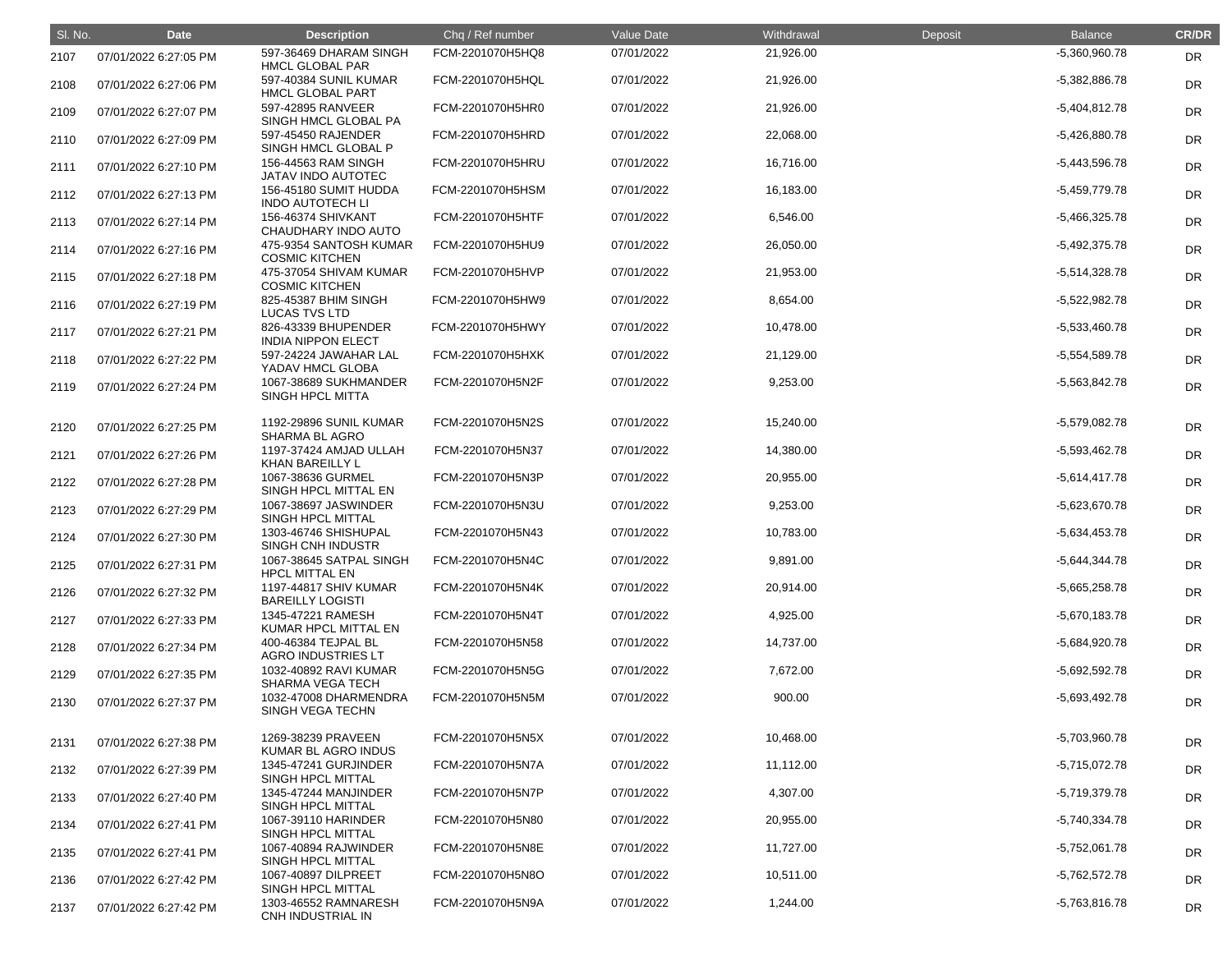| SI. No. | <b>Date</b>           | <b>Description</b>                               | Chq / Ref number | Value Date | Withdrawal | Deposit | <b>Balance</b>  | <b>CR/DR</b> |
|---------|-----------------------|--------------------------------------------------|------------------|------------|------------|---------|-----------------|--------------|
| 2138    | 07/01/2022 6:27:43 PM | 401-40545 HARISH SINGH<br><b>MAHAR BL AGRO I</b> | FCM-2201070H5NAT | 07/01/2022 | 9,526.00   |         | $-5,773,342.78$ | DR           |
| 2139    | 07/01/2022 6:27:44 PM | 400-25125 YOGENDRA<br>KUMAR YADAV BL AGRO        | FCM-2201070H5NBE | 07/01/2022 | 23,653.00  |         | -5,796,995.78   | DR           |
| 2140    | 07/01/2022 6:27:45 PM | 400-28624 RAJ PAL BL<br><b>AGRO INDUSTRIES L</b> | FCM-2201070H5NC2 | 07/01/2022 | 21,772.00  |         | $-5,818,767.78$ | DR           |
| 2141    | 07/01/2022 6:27:45 PM | 400-39162 VIKAS VERMA<br><b>BL AGRO INDUSTRI</b> | FCM-2201070H5NC5 | 07/01/2022 | 16,019.00  |         | -5,834,786.78   | DR           |
| 2142    | 07/01/2022 6:27:46 PM | 401-31267 SHYAM BABU BL<br><b>AGRO INDUSTRIE</b> | FCM-2201070H5NC9 | 07/01/2022 | 17,440.00  |         | $-5,852,226.78$ | DR           |
| 2143    | 07/01/2022 6:27:48 PM | 401-33238 GIRISH KUMAR<br><b>GANGWAR BL AGRO</b> | FCM-2201070H5NCL | 07/01/2022 | 13,605.00  |         | $-5,865,831.78$ | DR           |
| 2144    | 07/01/2022 6:27:49 PM | 400-35832 VIPIN KUMAR BL<br><b>AGRO INDUSTRI</b> | FCM-2201070H5NCV | 07/01/2022 | 21,813.00  |         | -5,887,644.78   | DR           |
| 2145    | 07/01/2022 6:27:49 PM | 400-44539 RAMAN PAL BL<br><b>AGRO INDUSTRIES</b> | FCM-2201070H5NDH | 07/01/2022 | 17,435.00  |         | -5,905,079.78   | DR           |
| 2146    | 07/01/2022 6:27:50 PM | 401-39782 AMIT KUMAR<br>SINGH BL AGRO IND        | FCM-2201070H5NE9 | 07/01/2022 | 15,970.00  |         | $-5,921,049.78$ | DR           |
| 2147    | 07/01/2022 6:27:51 PM | 1345-44946 DHARMINDER<br><b>KUMAR HPCL MITTA</b> | FCM-2201070H5NF9 | 07/01/2022 | 2,451.00   |         | $-5,923,500.78$ | DR           |
| 2148    | 07/01/2022 6:27:52 PM | 1345-44941 MEHAKDEEP<br>SINGH HPCL MITTAL        | FCM-2201070H5NFQ | 07/01/2022 | 1,831.00   |         | $-5,925,331.78$ | DR           |
| 2149    | 07/01/2022 6:27:53 PM | 1345-38626 SUKHDEEP<br>SINGH HPCL MITTAL         | FCM-2201070H5NGK | 07/01/2022 | 3,068.00   |         | -5,928,399.78   | DR           |
| 2150    | 07/01/2022 6:27:55 PM | 1067-38738 GANGA SINGH<br><b>HPCL MITTAL ENE</b> | FCM-2201070H5NGX | 07/01/2022 | 11,747.00  |         | $-5,940,146.78$ | DR           |
| 2151    | 07/01/2022 6:27:55 PM | 400-32105 AMIT KUMAR<br><b>MAHESHWARI BL AGR</b> | FCM-2201070H5NGP | 07/01/2022 | 11,180.00  |         | $-5,951,326.78$ | DR           |
| 2152    | 07/01/2022 6:27:55 PM | 1032-37012 UPDESH VEGA<br><b>TECHNOLOGIES LL</b> | FCM-2201070H5NHT | 07/01/2022 | 1,351.00   |         | $-5,952,677.78$ | DR           |
| 2153    | 07/01/2022 6:27:57 PM | 1067-38665 GURCHARAN<br>SINGH HPCL MITTAL        | FCM-2201070H5NIB | 07/01/2022 | 12,367.00  |         | $-5,965,044.78$ | DR           |
| 2154    | 07/01/2022 6:27:58 PM | 1067-40903 GURJIT RAM<br><b>HPCL MITTAL ENER</b> | FCM-2201070H5NIM | 07/01/2022 | 9,871.00   |         | $-5,974,915.78$ | DR           |
| 2155    | 07/01/2022 6:27:59 PM | 1345-38645 SATPAL SINGH<br><b>HPCL MITTAL EN</b> | FCM-2201070H5NKF | 07/01/2022 | 5,543.00   |         | -5,980,458.78   | <b>DR</b>    |
| 2156    | 07/01/2022 6:28:00 PM | 1345-47245 DHARMINDER<br><b>SINGH HPCL MITTA</b> | FCM-2201070H5NLE | 07/01/2022 | 4,307.00   |         | -5,984,765.78   | <b>DR</b>    |
| 2157    | 07/01/2022 6:28:00 PM | 1067-38715 HARBHINDER<br>SINGH HPCL MITTA        | FCM-2201070H5NLN | 07/01/2022 | 9,871.00   |         | -5,994,636.78   | <b>DR</b>    |
| 2158    | 07/01/2022 6:28:01 PM | 1067-44946 DHARMINDER<br><b>KUMAR HPCL MITTA</b> | FCM-2201070H5NMM | 07/01/2022 | 14,223.00  |         | $-6,008,859.78$ | <b>DR</b>    |
| 2159    | 07/01/2022 6:28:01 PM | 1067-45884 RANDHIR<br>SINGH HPCL MITTAL E        | FCM-2201070H5NN0 | 07/01/2022 | 26,126.00  |         | $-6,034,985.78$ | <b>DR</b>    |
| 2160    | 07/01/2022 6:28:02 PM | 1269-39927 DHARMENDRA<br>KUMAR BL AGRO IN        | FCM-2201070H5NN7 | 07/01/2022 | 506.00     |         | $-6,035,491.78$ | <b>DR</b>    |
| 2161    | 07/01/2022 6:28:03 PM | 400-36949 AKHILAESH<br>KUMAR BL AGRO INDU        | FCM-2201070H5NNE | 07/01/2022 | 17,433.00  |         | $-6,052,924.78$ | <b>DR</b>    |
| 2162    | 07/01/2022 6:28:03 PM | 401-24465 RAJESH KUMAR<br><b>SHARMA BL AGRO</b>  | FCM-2201070H5NNP | 07/01/2022 | 19,002.00  |         | $-6,071,926.78$ | <b>DR</b>    |
| 2163    | 07/01/2022 6:28:04 PM | 400-16104 PRAMOD<br>KUMAR BL AGRO INDUSTR        | FCM-2201070H5NO4 | 07/01/2022 | 36,450.00  |         | $-6,108,376.78$ | <b>DR</b>    |
| 2164    | 07/01/2022 6:28:04 PM | 400-38913 KARAMVEER<br>SINGH BL AGRO INDU        | FCM-2201070H5NOL | 07/01/2022 | 21,070.00  |         | $-6,129,446.78$ | <b>DR</b>    |
| 2165    | 07/01/2022 6:28:05 PM | 401-33925 PARMESHWARI<br>DAYAL BL AGRO IN        | FCM-2201070H5NP4 | 07/01/2022 | 20,018.00  |         | $-6,149,464.78$ | <b>DR</b>    |
| 2166    | 07/01/2022 6:28:05 PM | 401-47006 AYUSH SINGH<br><b>BL AGRO INDUSTRI</b> | FCM-2201070H5NPT | 07/01/2022 | 13,476.00  |         | $-6,162,940.78$ | <b>DR</b>    |
| 2167    | 07/01/2022 6:28:06 PM | 400-45023 GUDDU BL<br><b>AGRO INDUSTRIES LTD</b> | FCM-2201070H5NQC | 07/01/2022 | 13,518.00  |         | $-6,176,458.78$ | <b>DR</b>    |
| 2168    | 07/01/2022 6:28:06 PM | 1067-38624 SUKHPAL<br>SINGH HPCL MITTAL E        | FCM-2201070H5NQK | 07/01/2022 | 16,598.00  |         | $-6,193,056.78$ | <b>DR</b>    |
| 2169    | 07/01/2022 6:28:08 PM | 1067-38688 JAGDEEP<br>SINGH HPCL MITTAL E        | FCM-2201070H5NRD | 07/01/2022 | 11,109.00  |         | $-6,204,165.78$ | <b>DR</b>    |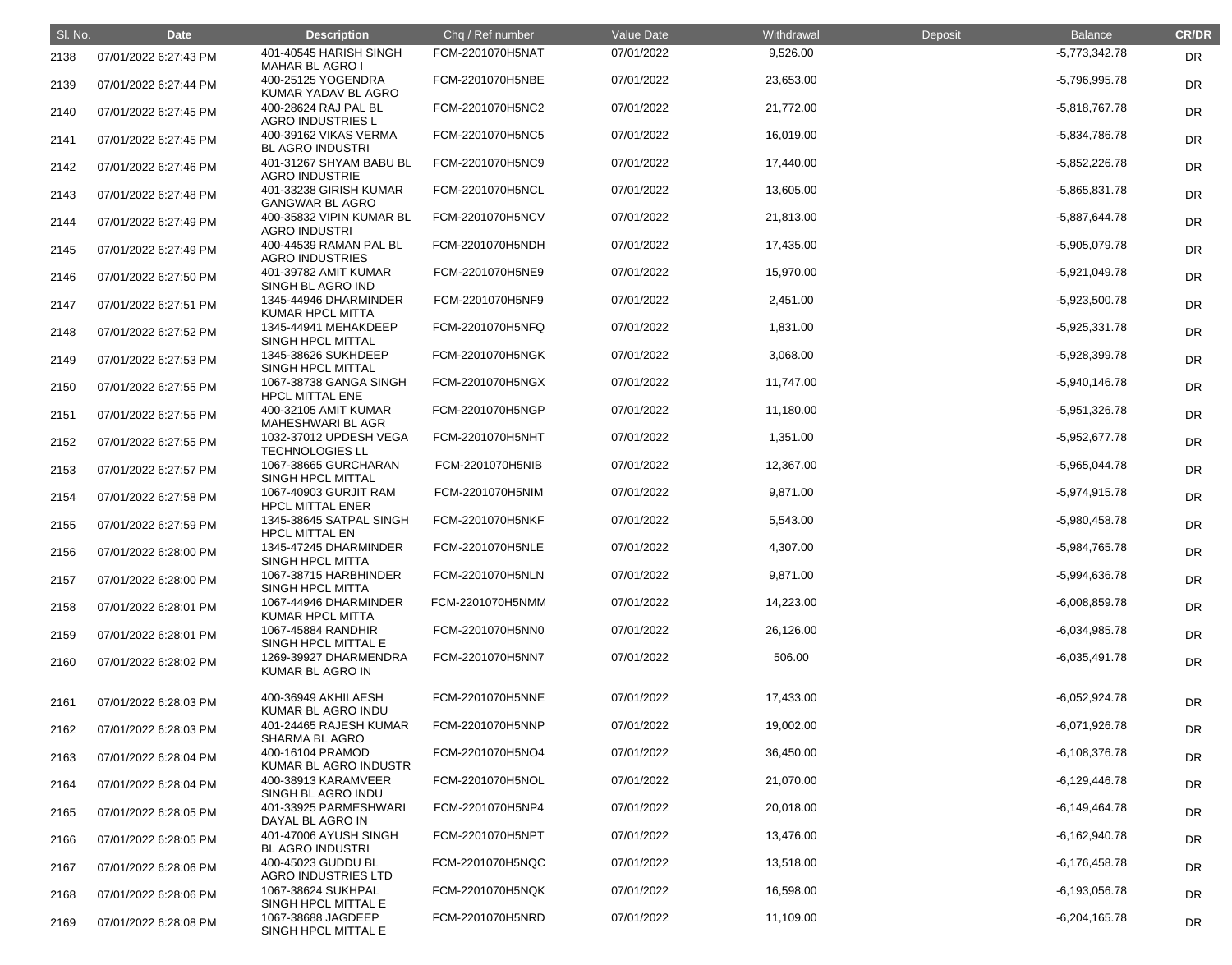| SI. No. | <b>Date</b>           | <b>Description</b>                               | Chq / Ref number | Value Date | Withdrawal | Deposit | <b>Balance</b>  | <b>CR/DR</b> |
|---------|-----------------------|--------------------------------------------------|------------------|------------|------------|---------|-----------------|--------------|
| 2170    | 07/01/2022 6:28:08 PM | 400-31496 PANKAJ KUMAR<br><b>GANGWAR BL AGRO</b> | FCM-2201070H5NST | 07/01/2022 | 13,324.00  |         | $-6,217,489.78$ | <b>DR</b>    |
| 2171    | 07/01/2022 6:28:09 PM | 1067-38657 NARINDER<br>SINGH HPCL MITTAL         | FCM-2201070H5NTD | 07/01/2022 | 11,129.00  |         | $-6,228,618.78$ | <b>DR</b>    |
| 2172    | 07/01/2022 6:28:10 PM | 1032-43101 ATUL KUMAR<br><b>VEGA TECHNOLOGIE</b> | FCM-2201070H5NVM | 07/01/2022 | 427.00     |         | $-6,229,045.78$ | <b>DR</b>    |
| 2173    | 07/01/2022 6:28:11 PM | 1269-26115 RAJEEV<br>KUMAR BL AGRO INDUST        | FCM-2201070H5NXH | 07/01/2022 | 998.00     |         | $-6,230,043.78$ | <b>DR</b>    |
| 2174    | 07/01/2022 6:28:13 PM | 1269-32486 GOVIND<br>NARAYAN BL AGRO INDU        | FCM-2201070H5NXP | 07/01/2022 | 998.00     |         | $-6,231,041.78$ | <b>DR</b>    |
| 2175    | 07/01/2022 6:28:13 PM | 1303-45830 TEJPAL CNH<br><b>INDUSTRIAL INDIA</b> | FCM-2201070H5NYF | 07/01/2022 | 11,198.00  |         | $-6,242,239.78$ | DR           |
| 2176    | 07/01/2022 6:28:15 PM | 1303-45840 RAKESH<br>KUMAR SINGH CNH INDU        | FCM-2201070H5NYO | 07/01/2022 | 10,367.00  |         | $-6,252,606.78$ | <b>DR</b>    |
| 2177    | 07/01/2022 6:28:15 PM | 1345-38657 NARINDER<br>SINGH HPCL MITTAL         | FCM-2201070H5NZ2 | 07/01/2022 | 4,925.00   |         | $-6,257,531.78$ | <b>DR</b>    |
| 2178    | 07/01/2022 6:28:15 PM | 1067-38705 RAVINDER<br><b>KUMAR HPCL MITTAL</b>  | FCM-2201070H5NZH | 07/01/2022 | 11,747.00  |         | $-6,269,278.78$ | <b>DR</b>    |
| 2179    | 07/01/2022 6:28:17 PM | 1345-47246 KULDEEP<br>SINGH HPCL MITTAL E        | FCM-2201070H5O01 | 07/01/2022 | 4,925.00   |         | $-6,274,203.78$ | DR           |
| 2180    | 07/01/2022 6:28:18 PM | 1067-38714 MANPREET<br>SINGH HPCL MITTAL         | FCM-2201070H5O0C | 07/01/2022 | 15,441.00  |         | $-6,289,644.78$ | DR           |
| 2181    | 07/01/2022 6:28:19 PM | 1345-47275 SWARAN<br>SINGH HPCL MITTAL EN        | FCM-2201070H5O1J | 07/01/2022 | 3,208.00   |         | $-6,292,852.78$ | <b>DR</b>    |
| 2182    | 07/01/2022 6:28:19 PM | 1345-47171 GURPREET<br>KHAN HPCL MITTAL E        | FCM-2201070H5O27 | 07/01/2022 | 8,018.00   |         | $-6,300,870.78$ | <b>DR</b>    |
| 2183    | 07/01/2022 6:28:21 PM | 1345-47297 JAGJEET<br>SINGH HPCL MITTAL E        | FCM-2201070H5O2Q | 07/01/2022 | 2,451.00   |         | $-6,303,321.78$ | <b>DR</b>    |
| 2184    | 07/01/2022 6:28:21 PM | 1345-38738 GANGA SINGH<br><b>HPCL MITTAL ENE</b> | FCM-2201070H5O3R | 07/01/2022 | 4,307.00   |         | $-6,307,628.78$ | DR           |
| 2185    | 07/01/2022 6:28:22 PM | 1345-47190 GURSEWAK<br>SINGH HPCL MITTAL         | FCM-2201070H5O49 | 07/01/2022 | 8,636.00   |         | $-6,316,264.78$ | <b>DR</b>    |
| 2186    | 07/01/2022 6:28:23 PM | 400-19481 VED PRAKASH<br><b>BL AGRO INDUSTRI</b> | FCM-2201070H5O4Z | 07/01/2022 | 23,298.00  |         | $-6,339,562.78$ | <b>DR</b>    |
| 2187    | 07/01/2022 6:28:23 PM | 400-39227 NARENDRA PAL<br>SINGH BL AGRO I        | FCM-2201070H5O5H | 07/01/2022 | 13,719.00  |         | $-6,353,281.78$ | DR           |
| 2188    | 07/01/2022 6:28:24 PM | 401-39784 TARA CHAND BL<br><b>AGRO INDUSTRIE</b> | FCM-2201070H5O5R | 07/01/2022 | 15,857.00  |         | $-6,369,138.78$ | DR           |
| 2189    | 07/01/2022 6:28:25 PM | 1345-46885 JASWANT<br>SINGH HPCL MITTAL          | FCM-2201070H5O6K | 07/01/2022 | 2,451.00   |         | $-6,371,589.78$ | <b>DR</b>    |
| 2190    | 07/01/2022 6:28:25 PM | 1345-38634 KHIMANJEET<br><b>SINGH HPCL MITTA</b> | FCM-2201070H5O8B | 07/01/2022 | 4,925.00   |         | $-6,376,514.78$ | <b>DR</b>    |
| 2191    | 07/01/2022 6:28:26 PM | 1067-38728 LADDI SINGH<br><b>HPCL MITTAL ENE</b> | FCM-2201070H5O8L | 07/01/2022 | 14,822.00  |         | $-6,391,336.78$ | <b>DR</b>    |
| 2192    | 07/01/2022 6:28:27 PM | 1067-38732 JAGSIR SINGH<br><b>HPCL MITTAL EN</b> | FCM-2201070H5O9E | 07/01/2022 | 7,398.00   |         | $-6,398,734.78$ | <b>DR</b>    |
| 2193    | 07/01/2022 6:28:28 PM | 1345-47229 JAGDIP SINGH<br><b>HPCL MITTAL EN</b> | FCM-2201070H5OGA | 07/01/2022 | 4,307.00   |         | $-6,403,041.78$ | <b>DR</b>    |
| 2194    | 07/01/2022 6:28:30 PM | 400-45376 CHHATAR PAL<br><b>BL AGRO INDUSTRI</b> | FCM-2201070H5OGH | 07/01/2022 | 11,327.00  |         | $-6,414,368.78$ | <b>DR</b>    |
| 2195    | 07/01/2022 6:28:30 PM | 400-45985 BED PRAKASH<br><b>BL AGRO INDUSTRI</b> | FCM-2201070H5OGR | 07/01/2022 | 15,223.00  |         | $-6,429,591.78$ | <b>DR</b>    |
| 2196    | 07/01/2022 6:28:31 PM | 1067-41384 SANDEEP<br>SINGH HPCL MITTAL E        | FCM-2201070H5OH5 | 07/01/2022 | 14,203.00  |         | $-6,443,794.78$ | <b>DR</b>    |
| 2197    | 07/01/2022 6:28:32 PM | 1269-33199 BHAGWAN<br>SINGH BL AGRO INDUS        | FCM-2201070H5OI0 | 07/01/2022 | 17,301.00  |         | $-6,461,095.78$ | <b>DR</b>    |
| 2198    | 07/01/2022 6:28:33 PM | 1269-35012 YOGENDRA<br>KUMAR SHARMA BL AG        | FCM-2201070H5OIH | 07/01/2022 | 14,677.00  |         | $-6,475,772.78$ | <b>DR</b>    |
| 2199    | 07/01/2022 6:28:34 PM | 1345-47166 BEERBAL<br>SINGH HPCL MITTAL E        | FCM-2201070H5OJT | 07/01/2022 | 1,212.00   |         | $-6,476,984.78$ | <b>DR</b>    |
| 2200    | 07/01/2022 6:28:35 PM | 1345-47168 SUKHRAJ<br>SINGH HPCL MITTAL E        | FCM-2201070H5OKA | 07/01/2022 | 8,636.00   |         | $-6,485,620.78$ | <b>DR</b>    |
| 2201    | 07/01/2022 6:28:37 PM | 1067-38949 SUKHJINDER<br>SINGH HPCL MITTA        | FCM-2201070H5OLJ | 07/01/2022 | 5,540.00   |         | $-6,491,160.78$ | <b>DR</b>    |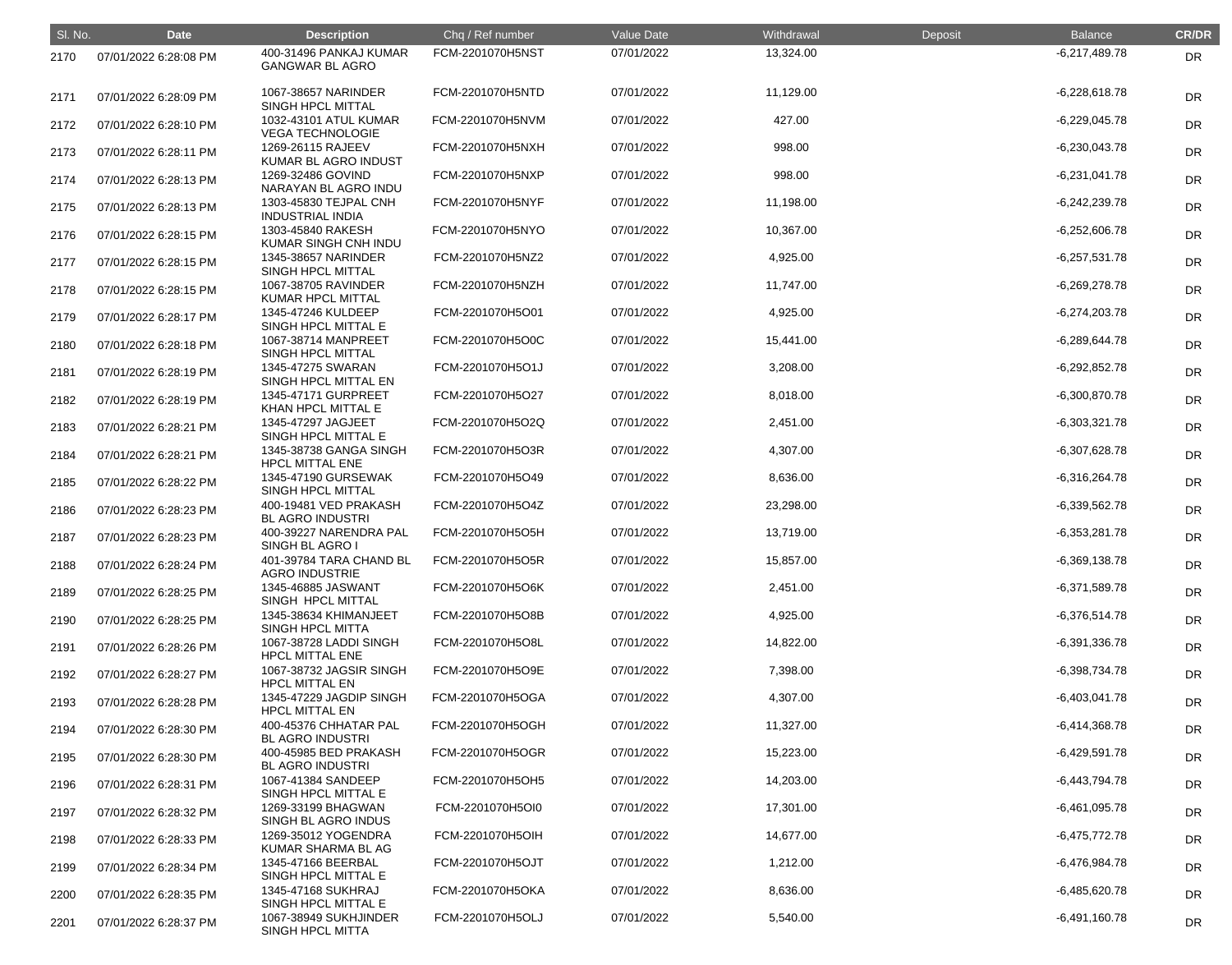| SI. No. | <b>Date</b>           | <b>Description</b>                               | Chq / Ref number | Value Date | Withdrawal | Deposit | <b>Balance</b>  | <b>CR/DR</b> |
|---------|-----------------------|--------------------------------------------------|------------------|------------|------------|---------|-----------------|--------------|
| 2202    | 07/01/2022 6:28:37 PM | 1345-47249 BALKARAN<br><b>SINGH HPCL MITTAL</b>  | FCM-2201070H5OLS | 07/01/2022 | 3,687.00   |         | $-6,494,847.78$ | DR           |
| 2203    | 07/01/2022 6:28:38 PM | 1345-47262 LABH SINGH<br><b>HPCL MITTAL ENER</b> | FCM-2201070H5OM0 | 07/01/2022 | 5,635.00   |         | $-6,500,482.78$ | DR           |
| 2204    | 07/01/2022 6:28:40 PM | 1303-46698 ARENDRA<br>SINGH CNH INDUSTRIA        | FCM-2201070H5ORY | 07/01/2022 | 412.00     |         | $-6,500,894.78$ | <b>DR</b>    |
| 2205    | 07/01/2022 6:28:41 PM | 1303-46701 DINESH SINGH<br><b>CNH INDUSTRIAL</b> | FCM-2201070H5OSR | 07/01/2022 | 10,783.00  |         | $-6,511,677.78$ | <b>DR</b>    |
| 2206    | 07/01/2022 6:28:42 PM | 1303-46738 RAMKHILADI<br><b>CNH INDUSTRIAL I</b> | FCM-2201070H5OSV | 07/01/2022 | 12,077.00  |         | $-6,523,754.78$ | <b>DR</b>    |
| 2207    | 07/01/2022 6:28:43 PM | 1345-47175 GURWINDER<br>SINGH HPCL MITTAL        | FCM-2201070H5OUS | 07/01/2022 | 7,401.00   |         | $-6,531,155.78$ | <b>DR</b>    |
| 2208    | 07/01/2022 6:28:43 PM | 401-24461 SHIV RAM BL<br><b>AGRO INDUSTRIES</b>  | FCM-2201070H5OVB | 07/01/2022 | 19,963.00  |         | $-6,551,118.78$ | DR           |
| 2209    | 07/01/2022 6:28:44 PM | 401-26912 ARVIND KUMAR<br><b>BL AGRO INDUSTR</b> | FCM-2201070H5OVP | 07/01/2022 | 14,680.00  |         | $-6,565,798.78$ | <b>DR</b>    |
| 2210    | 07/01/2022 6:28:45 PM | 1345-47180 GURBINDER<br>SINGH HPCL MITTAL        | FCM-2201070H5OYN | 07/01/2022 | 5,543.00   |         | $-6,571,341.78$ | <b>DR</b>    |
| 2211    | 07/01/2022 6:28:45 PM | 400-20674 SHARAD KUMAR<br><b>BL AGRO INDUSTR</b> | FCM-2201070H5OYV | 07/01/2022 | 18,020.00  |         | $-6,589,361.78$ | <b>DR</b>    |
| 2212    | 07/01/2022 6:28:46 PM | 400-38899 ANKIT SINGH BL<br><b>AGRO INDUSTRI</b> | FCM-2201070H5P05 | 07/01/2022 | 11,990.00  |         | $-6,601,351.78$ | DR           |
| 2213    | 07/01/2022 6:28:46 PM | 400-35645 SANJAY YADAV<br><b>BL AGRO INDUSTR</b> | FCM-2201070H5P23 | 07/01/2022 | 21,019.00  |         | $-6,622,370.78$ | DR           |
| 2214    | 07/01/2022 6:28:47 PM | 401-35317 BRAHAM<br><b>SWAROOP BL AGRO</b>       | FCM-2201070H5P2F | 07/01/2022 | 9,863.00   |         | $-6,632,233.78$ | <b>DR</b>    |
| 2215    | 07/01/2022 6:28:49 PM | 401-35447 DHANPAL BL<br><b>AGRO INDUSTRIES L</b> | FCM-2201070H5P2N | 07/01/2022 | 16,499.00  |         | $-6,648,732.78$ | <b>DR</b>    |
| 2216    | 07/01/2022 6:28:50 PM | 401-39830 AMAR DEEP<br>SAXENA BL AGRO IN         | FCM-2201070H5P2T | 07/01/2022 | 15,788.00  |         | $-6,664,520.78$ | <b>DR</b>    |
| 2217    | 07/01/2022 6:28:51 PM | 401-46660 SUNDARAM BL<br><b>AGRO INDUSTRIES</b>  | FCM-2201070H5P31 | 07/01/2022 | 19,377.00  |         | $-6,683,897.78$ | DR           |
| 2218    | 07/01/2022 6:28:52 PM | 401-47209 KAILASH SINGH<br><b>BISHT BL AGRO</b>  | FCM-2201070H5P3F | 07/01/2022 | 6,464.00   |         | $-6,690,361.78$ | <b>DR</b>    |
| 2219    | 07/01/2022 6:28:54 PM | 631-8324 NARENDRA<br><b>BHADUR SINGH LIFE LO</b> | FCM-2201070H5P3M | 07/01/2022 | 17,011.00  |         | $-6,707,372.78$ | DR           |
| 2220    | 07/01/2022 6:28:56 PM | 1345-47193 SUKHWINDER<br><b>SINGH HPCL MITTA</b> | FCM-2201070H5P4Y | 07/01/2022 | 4,307.00   |         | $-6,711,679.78$ | <b>DR</b>    |
| 2221    | 07/01/2022 6:28:57 PM | 1345-47195 NAHRA SINGH<br><b>HPCL MITTAL ENE</b> | FCM-2201070H5P57 | 07/01/2022 | 5,543.00   |         | $-6,717,222.78$ | <b>DR</b>    |
| 2222    | 07/01/2022 6:28:58 PM | 1067-38691 SUKHNAAM<br>SINGH HPCL MITTAL         | FCM-2201070H5P5Y | 07/01/2022 | 11,109.00  |         | $-6,728,331.78$ | <b>DR</b>    |
| 2223    | 07/01/2022 6:28:59 PM | 400-34285 VIKAS BABU BL<br><b>AGRO INDUSTRIE</b> | FCM-2201070H5P6L | 07/01/2022 | 14,537.00  |         | $-6,742,868.78$ | <b>DR</b>    |
| 2224    | 07/01/2022 6:29:01 PM | 400-35431 ARJUN MAURYA<br><b>BL AGRO INDUSTR</b> | FCM-2201070H5P6X | 07/01/2022 | 19,511.00  |         | $-6,762,379.78$ | <b>DR</b>    |
|         |                       |                                                  |                  |            |            |         |                 |              |
| 2225    | 07/01/2022 6:29:02 PM | 1067-38726 GAGANDEEP<br><b>SINGH HPCL MITTAL</b> | FCM-2201070H5P73 | 07/01/2022 | 15,441.00  |         | $-6,777,820.78$ | DR           |
| 2226    | 07/01/2022 6:29:04 PM | 1197-45815 AMARJIT<br>SINGH BAREILLY LOGI        | FCM-2201070H5P7U | 07/01/2022 | 16,325.00  |         | $-6,794,145.78$ | <b>DR</b>    |
| 2227    | 07/01/2022 6:29:05 PM | 1345-47216 GURLAL SINGH<br><b>HPCL MITTAL EN</b> | FCM-2201070H5P8H | 07/01/2022 | 5,543.00   |         | $-6,799,688.78$ | <b>DR</b>    |
| 2228    | 07/01/2022 6:29:06 PM | 1303-44858 CHETNYA<br>ARYA CNH INDUSTRIAL        | FCM-2201070H5P9O | 07/01/2022 | 2,075.00   |         | $-6,801,763.78$ | <b>DR</b>    |
| 2229    | 07/01/2022 6:29:08 PM | 1067-38711 PAWANDEEP<br>SINGH HPCL MITTAL        | FCM-2201070H5P9W | 07/01/2022 | 9,253.00   |         | $-6,811,016.78$ | <b>DR</b>    |
| 2230    | 07/01/2022 6:29:09 PM | 1345-38677 HARPREET<br>SINGH HPCL MITTAL         | FCM-2201070H5PAI | 07/01/2022 | 4,307.00   |         | $-6,815,323.78$ | <b>DR</b>    |
| 2231    | 07/01/2022 6:29:09 PM | 1067-43153 ROSHAN LAL<br><b>HPCL MITTAL ENER</b> | FCM-2201070H5PBO | 07/01/2022 | 13,603.00  |         | $-6,828,926.78$ | <b>DR</b>    |
| 2232    | 07/01/2022 6:29:10 PM | 1067-44941 MEHAKDEEP<br>SINGH HPCL MITTAL        | FCM-2201070H5PBX | 07/01/2022 | 12,986.00  |         | $-6,841,912.78$ | <b>DR</b>    |
| 2233    | 07/01/2022 6:29:12 PM | 1345-47174 JASWINDER<br>SINGH HPCL MITTAL        | FCM-2201070H5PCO | 07/01/2022 | 4,307.00   |         | $-6,846,219.78$ | <b>DR</b>    |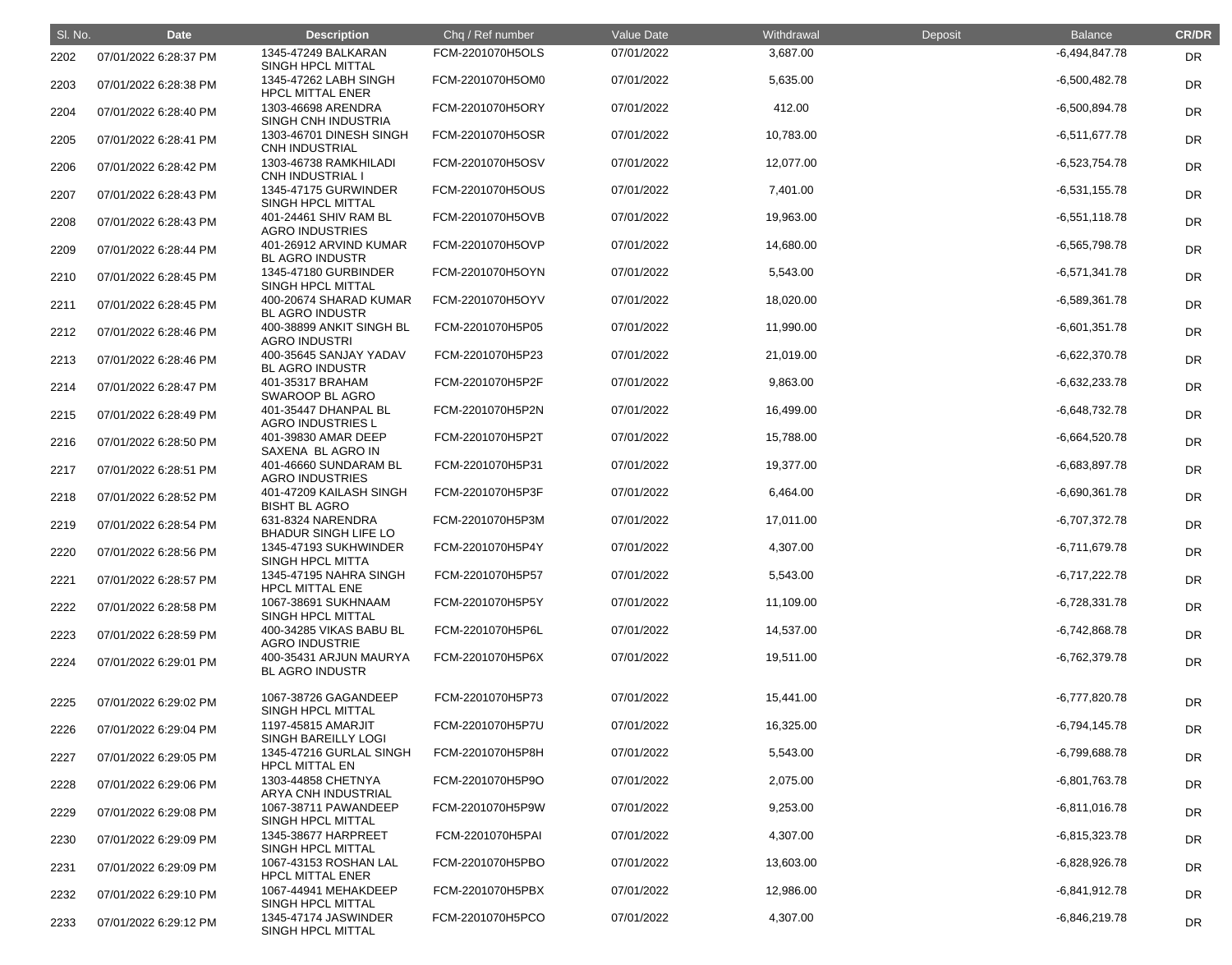| SI. No. | <b>Date</b>           | <b>Description</b>                               | Chq / Ref number | Value Date | Withdrawal | Deposit | <b>Balance</b>    | <b>CR/DR</b> |
|---------|-----------------------|--------------------------------------------------|------------------|------------|------------|---------|-------------------|--------------|
| 2234    | 07/01/2022 6:29:13 PM | 401-22836 HARISH<br>CHANDRA BL AGRO INDUS        | FCM-2201070H5PCB | 07/01/2022 | 20,671.00  |         | $-6,866,890.78$   | DR           |
| 2235    | 07/01/2022 6:29:13 PM | 401-31263 RAJESH SINGH<br><b>BL AGRO INDUSTR</b> | FCM-2201070H5PDH | 07/01/2022 | 12,917.00  |         | $-6,879,807.78$   | <b>DR</b>    |
| 2236    | 07/01/2022 6:29:14 PM | 400-36509 SURESH KUMAR<br><b>BL AGRO INDUSTR</b> | FCM-2201070H5PDU | 07/01/2022 | 17,208.00  |         | $-6,897,015.78$   | <b>DR</b>    |
| 2237    | 07/01/2022 6:29:15 PM | 400-44573 SABIR HUSAIN<br><b>BL AGRO INDUSTR</b> | FCM-2201070H5PEV | 07/01/2022 | 17,904.00  |         | $-6,914,919.78$   | <b>DR</b>    |
| 2238    | 07/01/2022 6:29:16 PM | 1197-17069 AMRIT PAL<br>SINGH BAREILLY LO        | FCM-2201070H5PG2 | 07/01/2022 | 19,201.00  |         | $-6,934,120.78$   | <b>DR</b>    |
| 2239    | 07/01/2022 6:29:17 PM | 1067-38643 GURMEET<br>SINGH HPCL MITTAL E        | FCM-2201070H5PGE | 07/01/2022 | 11,129.00  |         | $-6,945,249.78$   | <b>DR</b>    |
| 2240    | 07/01/2022 6:29:17 PM | 1067-38724 GAGANDEEP<br>SINGH HPCL MITTAL        | FCM-2201070H5PHN | 07/01/2022 | 11,747.00  |         | $-6,956,996.78$   | <b>DR</b>    |
| 2241    | 07/01/2022 6:29:18 PM | 1067-38741 HARDEEP<br>SINGH HPCL MITTAL E        | FCM-2201070H5PI5 | 07/01/2022 | 9,871.00   |         | $-6,966,867.78$   | <b>DR</b>    |
| 2242    | 07/01/2022 6:29:19 PM | 1067-38701 JAGSEER<br>SINGH HPCL MITTAL E        | FCM-2201070H5PJ3 | 07/01/2022 | 20,955.00  |         | $-6,987,822.78$   | <b>DR</b>    |
| 2243    | 07/01/2022 6:29:19 PM | 1067-38702 KULVINDER<br>SINGH HPCL MITTAL        | FCM-2201070H5PK7 | 07/01/2022 | 9,253.00   |         | $-6,997,075.78$   | <b>DR</b>    |
| 2244    | 07/01/2022 6:29:20 PM | 1345-38681 BASANT SINGH<br><b>HPCL MITTAL EN</b> | FCM-2201070H5PKE | 07/01/2022 | 4,307.00   |         | $-7,001,382.78$   | <b>DR</b>    |
| 2245    | 07/01/2022 6:29:20 PM | 1345-47259 GORA SINGH<br><b>HPCL MITTAL ENER</b> | FCM-2201070H5PKL | 07/01/2022 | 6,443.00   |         | -7,007,825.78     | <b>DR</b>    |
| 2246    | 07/01/2022 6:29:21 PM | 1345-47253 LAKHWINDER<br>SINGH HPCL MITTA        | FCM-2201070H5PKT | 07/01/2022 | 2,451.00   |         | $-7,010,276.78$   | <b>DR</b>    |
| 2247    | 07/01/2022 6:29:22 PM | 1345-47273 JAGGA SINGH<br><b>HPCL MITTAL ENE</b> | FCM-2201070H5PL5 | 07/01/2022 | 783.00     |         | $-7,011,059.78$   | <b>DR</b>    |
| 2248    | 07/01/2022 6:29:23 PM | 401-27301 PRAMOD<br>KUMAR BL AGRO INDUSTR        | FCM-2201070H5PMY | 07/01/2022 | 23,153.00  |         | $-7,034,212.78$   | DR           |
| 2249    | 07/01/2022 6:29:23 PM | 1345-39605 GURJEEVAN<br>SINGH HPCL MITTAL        | FCM-2201070H5PN6 | 07/01/2022 | 5,543.00   |         | -7,039,755.78     | <b>DR</b>    |
| 2250    | 07/01/2022 6:29:24 PM | 1345-38735 AMANDEEP<br>SINGH HPCL MITTAL         | FCM-2201070H5PNC | 07/01/2022 | 4,307.00   |         | $-7,044,062.78$   | <b>DR</b>    |
| 2251    | 07/01/2022 6:29:25 PM | 1345-40880 HARDEEP<br>SINGH HPCL MITTAL E        | FCM-2201070H5PNH | 07/01/2022 | 3,687.00   |         | -7,047,749.78     | <b>DR</b>    |
| 2252    | 07/01/2022 6:29:26 PM | 925-40073 LAL KRISHNA<br><b>JHA HITACHI AST</b>  | FCM-2201070H5TS9 | 07/01/2022 | 16,595.00  |         | $-7,064,344.78$   | <b>DR</b>    |
| 2253    | 07/01/2022 6:29:27 PM | 1328-46196 PAWAN KUMAR<br><b>NAVITASYS INDIA</b> | FCM-2201070H5TSE | 07/01/2022 | 11,187.00  |         | $-7,075,531.78$   | <b>DR</b>    |
| 2254    | 07/01/2022 6:29:28 PM | 197-43752 SANI SINGH<br>SAINT GOBAIN IN          | FCM-2201070H5TSK | 07/01/2022 | 10,094.00  |         | $-7,085,625.78$   | <b>DR</b>    |
| 2255    | 07/01/2022 6:29:28 PM | 966-28354 VIJENDRA<br>SINGH AG INDUSTRIES        | FCM-2201070H5TSP | 07/01/2022 | 2,934.00   |         | -7,088,559.78     | <b>DR</b>    |
| 2256    | 07/01/2022 6:29:29 PM | 966-45237 RAMPHAL<br><b>SINGH AG INDUSTRIES</b>  | FCM-2201070H5TSR | 07/01/2022 | 18,361.00  |         | -7,106,920.78     | <b>DR</b>    |
| 2257    | 07/01/2022 6:29:29 PM | 197-45641 SUNEEL VERMA<br><b>SAINT GOBAIN</b>    | FCM-2201070H5TST | 07/01/2022 | 16,172.00  |         | $-7,123,092.78$   | <b>DR</b>    |
| 2258    | 07/01/2022 6:29:30 PM | 972-40746 SANDEEP<br>KUMAR SAR COATINGS          | FCM-2201070H5TSW | 07/01/2022 | 1,564.00   |         | $-7,124,656.78$   | <b>DR</b>    |
| 2259    | 07/01/2022 6:29:31 PM | 1328-46916 SUKKA<br><b>BANJARA NAVITASYS IND</b> | FCM-2201070H5TT3 | 07/01/2022 | 9,539.00   |         | $-7,134,195.78$   | <b>DR</b>    |
| 2260    | 07/01/2022 6:29:32 PM | 197-47294 CHANDRA BHAN<br><b>SAINT GOBAIN</b>    | FCM-2201070H5TT8 | 07/01/2022 | 1,340.00   |         | $-7, 135, 535.78$ | <b>DR</b>    |
| 2261    | 07/01/2022 6:29:32 PM | 1321-43420 RAHUL BABU<br><b>HAIER APPLIANCE</b>  | FCM-2201070H5TTC | 07/01/2022 | 436.00     |         | $-7,135,971.78$   | <b>DR</b>    |
| 2262    | 07/01/2022 6:29:33 PM | 1328-47094 AMARESH<br>KUMAR TIWARI NAVITA        | FCM-2201070H5TTG | 07/01/2022 | 7,083.00   |         | $-7,143,054.78$   | <b>DR</b>    |
| 2263    | 07/01/2022 6:29:33 PM | 1339-46658 SANGEETA<br>CNH INDUSTRIAL IND        | FCM-2201070H5TT5 | 07/01/2022 | 10,591.00  |         | $-7,153,645.78$   | <b>DR</b>    |
| 2264    | 07/01/2022 6:29:34 PM | 1339-46787 NEHA MISHRA<br><b>CNH INDUSTRIAL</b>  | FCM-2201070H5TTM | 07/01/2022 | 9,422.00   |         | $-7,163,067.78$   | <b>DR</b>    |
| 2265    | 07/01/2022 6:29:34 PM | 1339-46741 VINOD KUMAR<br><b>CNH INDUSTRIAL</b>  | FCM-2201070H5TTK | 07/01/2022 | 9,800.00   |         | $-7,172,867.78$   | DR           |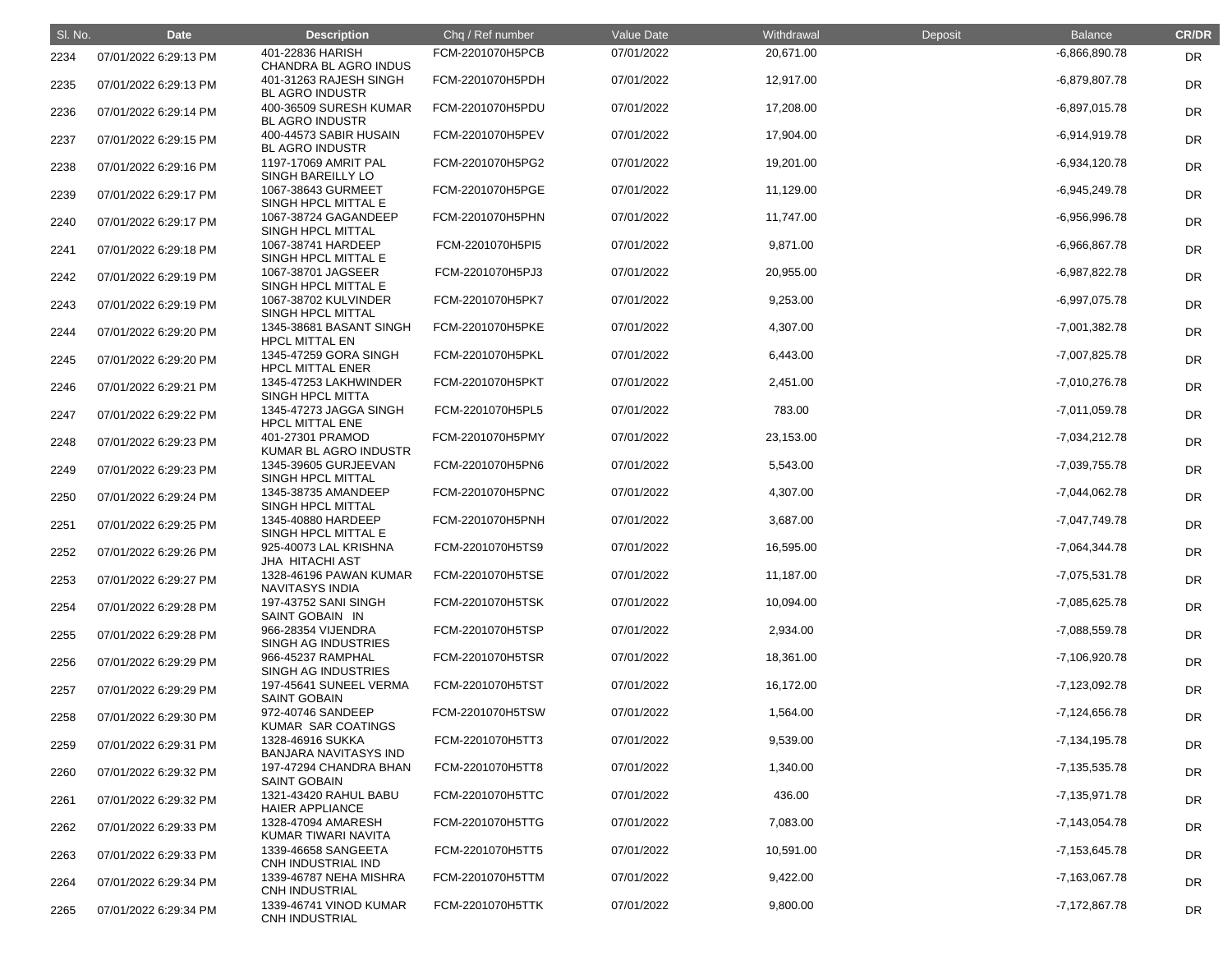| SI. No. | <b>Date</b>           | <b>Description</b>                                         | Chq / Ref number | Value Date | Withdrawal | Deposit | <b>Balance</b>  | <b>CR/DR</b> |
|---------|-----------------------|------------------------------------------------------------|------------------|------------|------------|---------|-----------------|--------------|
| 2266    | 07/01/2022 6:29:35 PM | 1339-46858 RAVENDRA<br><b>KUMAR CNH INDUSTRI</b>           | FCM-2201070H5TTQ | 07/01/2022 | 2,999.00   |         | -7,175,866.78   | DR           |
| 2267    | 07/01/2022 6:29:35 PM | 360-21655 HARWINDER<br>SINGH HPCL-MITTAL                   | FCM-2201070H5TTV | 07/01/2022 | 9,947.00   |         | $-7,185,813.78$ | <b>DR</b>    |
| 2268    | 07/01/2022 6:29:36 PM | 360-33354 PRAKASH HPCL-<br>MITTAL ENERGY L                 | FCM-2201070H5TU0 | 07/01/2022 | 11,450.00  |         | -7,197,263.78   | <b>DR</b>    |
| 2269    | 07/01/2022 6:29:36 PM | 1321-47257 ASHISH KUMAR<br>YADAV HAIER A                   | FCM-2201070H5TU2 | 07/01/2022 | 3,647.00   |         | -7,200,910.78   | <b>DR</b>    |
| 2270    | 07/01/2022 6:29:36 PM | 1339-46996 KM MONY CNH<br><b>INDUSTRIAL INDI</b>           | FCM-2201070H5TU4 | 07/01/2022 | 7,534.00   |         | $-7,208,444.78$ | <b>DR</b>    |
| 2271    | 07/01/2022 6:29:37 PM | 1339-47048 ATUL SOLANKI<br><b>CNH INDUSTRIAL</b>           | FCM-2201070H5TU6 | 07/01/2022 | 7,534.00   |         | $-7,215,978.78$ | <b>DR</b>    |
| 2272    | 07/01/2022 6:29:38 PM | 1321-47379 ANUJ YADAV<br><b>HAIER APPLIANCE</b>            | FCM-2201070H5TUB | 07/01/2022 | 7,514.00   |         | $-7,223,492.78$ | <b>DR</b>    |
| 2273    | 07/01/2022 6:29:38 PM | 1339-46332 YOGENDRA<br>SINGH YADAV CNH IN                  | FCM-2201070H5TUG | 07/01/2022 | 13,734.00  |         | -7,237,226.78   | <b>DR</b>    |
| 2274    | 07/01/2022 6:29:39 PM | 1339-46522 RISHABH<br><b>SHUKLA CNH INDUSTRI</b>           | FCM-2201070H5TUJ | 07/01/2022 | 10,591.00  |         | $-7,247,817.78$ | <b>DR</b>    |
| 2275    | 07/01/2022 6:29:39 PM | 1339-47237 PRADEEP<br><b>GUPTA CNH INDUSTRIA</b>           | FCM-2201070H5TUM | 07/01/2022 | 2,188.00   |         | $-7,250,005.78$ | <b>DR</b>    |
| 2276    | 07/01/2022 6:29:40 PM | 469-39967 KULDIP KUMAR<br><b>SAHANI SANDHAR</b>            | FCM-2201070H5TUR | 07/01/2022 | 4,145.00   |         | $-7,254,150.78$ | <b>DR</b>    |
| 2277    | 07/01/2022 6:29:41 PM | 1328-30247 HARBILAS<br><b>NAVITASYS INDIA PR</b>           | FCM-2201070H5TUT | 07/01/2022 | 15,047.00  |         | $-7,269,197.78$ | <b>DR</b>    |
| 2278    | 07/01/2022 6:29:41 PM | 1339-46551 ATUL SINGH<br><b>CNH INDUSTRIAL I</b>           | FCM-2201070H5TUW | 07/01/2022 | 10,432.00  |         | -7,279,629.78   | <b>DR</b>    |
| 2279    | 07/01/2022 6:29:42 PM | 1339-46555 SANJEEV<br>KUMAR CNH INDUSTRIA                  | FCM-2201070H5TV0 | 07/01/2022 | 11,476.00  |         | $-7,291,105.78$ | <b>DR</b>    |
| 2280    | 07/01/2022 6:29:43 PM | 1328-46003 PRDEEP<br><b>KUMAR SONI NAVITASYS</b>           | FCM-2201070H5TV5 | 07/01/2022 | 10,886.00  |         | $-7,301,991.78$ | <b>DR</b>    |
| 2281    | 07/01/2022 6:29:43 PM | 795-44425 ARUNENDRA<br><b>KUMAR RIEKE GLOBAL</b>           | FCM-2201070H5TV7 | 07/01/2022 | 14,020.00  |         | $-7,316,011.78$ | <b>DR</b>    |
| 2282    | 07/01/2022 6:29:44 PM | 1339-46572 SUNIL KUMAR<br><b>SINGH CNH INDUS</b>           | FCM-2201070H5TV9 | 07/01/2022 | 9,800.00   |         | $-7,325,811.78$ | <b>DR</b>    |
| 2283    | 07/01/2022 6:29:44 PM | 876-45314 SATISH KUMAR<br><b>CORAL DRUGS PVT</b>           | FCM-2201070H5TVE | 07/01/2022 | 17,220.00  |         | $-7,343,031.78$ | <b>DR</b>    |
| 2284    | 07/01/2022 6:29:45 PM | 1051-46948 BABLOO<br>KUMAR SANDHAR TECHNO                  | FCM-2201070H5TVH | 07/01/2022 | 11,476.00  |         | $-7,354,507.78$ | <b>DR</b>    |
| 2285    | 07/01/2022 6:29:46 PM | 1252-45894 RAMA<br><b>SHANKAR CHOUDHARY</b><br><b>AERO</b> | FCM-2201070H5TVR | 07/01/2022 | 15,278.00  |         | -7,369,785.78   | <b>DR</b>    |
| 2286    | 07/01/2022 6:29:46 PM | 1292-35078 ANIL KUMAR<br>OJHA CNH INDUSTR                  | FCM-2201070H5TW0 | 07/01/2022 | 1,381.00   |         | $-7,371,166.78$ | DR           |
| 2287    | 07/01/2022 6:29:47 PM | 1090-44972 LAXMAN SINGH<br>YADAV SANDHAR                   | FCM-2201070H5TW5 | 07/01/2022 | 16,147.00  |         | -7,387,313.78   | <b>DR</b>    |
| 2288    | 07/01/2022 6:29:48 PM | 1300-45518 NITU DEVI CNH<br><b>INDUSTRIAL IN</b>           | FCM-2201070H5TWP | 07/01/2022 | 11,763.00  |         | -7,399,076.78   | <b>DR</b>    |
| 2289    | 07/01/2022 6:29:48 PM | 1309-39732 PURAN SINGH<br><b>SANDHAR TECHNOL</b>           | FCM-2201070H5TWT | 07/01/2022 | 17,296.00  |         | $-7,416,372.78$ | <b>DR</b>    |
| 2290    | 07/01/2022 6:29:49 PM | HO BIKE REPAIR-GOPAL<br><b>SHARMA</b>                      | FCM-2201070H5TWY | 07/01/2022 | 4,555.00   |         | -7,420,927.78   | <b>DR</b>    |
| 2291    | 07/01/2022 6:29:50 PM | 1009-44386 YOGENDRA<br>SINGH MERINO INDUS                  | FCM-2201070H5TX6 | 07/01/2022 | 8,532.00   |         | $-7,429,459.78$ | <b>DR</b>    |
| 2292    | 07/01/2022 6:29:50 PM | 1207-45130 AMRENDRA<br><b>TIWARI CNH INDUSTR</b>           | FCM-2201070H5TXA | 07/01/2022 | 11,206.00  |         | -7,440,665.78   | <b>DR</b>    |
| 2293    | 07/01/2022 6:29:51 PM | 1275-30470 GULDEV SINGH<br><b>HITACHI ASTEMO</b>           | FCM-2201070H5TXE | 07/01/2022 | 16,366.00  |         | $-7,457,031.78$ | <b>DR</b>    |
| 2294    | 07/01/2022 6:29:51 PM | 1275-37176 BHOLA RAM<br><b>HITACHI ASTEMO FI</b>           | FCM-2201070H5TXM | 07/01/2022 | 10,491.00  |         | $-7,467,522.78$ | <b>DR</b>    |
| 2295    | 07/01/2022 6:29:52 PM | 1275-42189 SUKHMINDRA<br>RAY HITACHI ASTE                  | FCM-2201070H5TXT | 07/01/2022 | 16,486.00  |         | $-7,484,008.78$ | <b>DR</b>    |
| 2296    | 07/01/2022 6:29:52 PM | 1312-21145 BHUPENDRA<br>SINGH CHAUHAN STE                  | FCM-2201070H5TXZ | 07/01/2022 | 8,786.00   |         | -7,492,794.78   | <b>DR</b>    |
| 2297    | 07/01/2022 6:29:53 PM | 1314-46488 TRIBHUVAN<br>PANDEY CORAL CHEM                  | FCM-2201070H5TY5 | 07/01/2022 | 13,768.00  |         | -7,506,562.78   | <b>DR</b>    |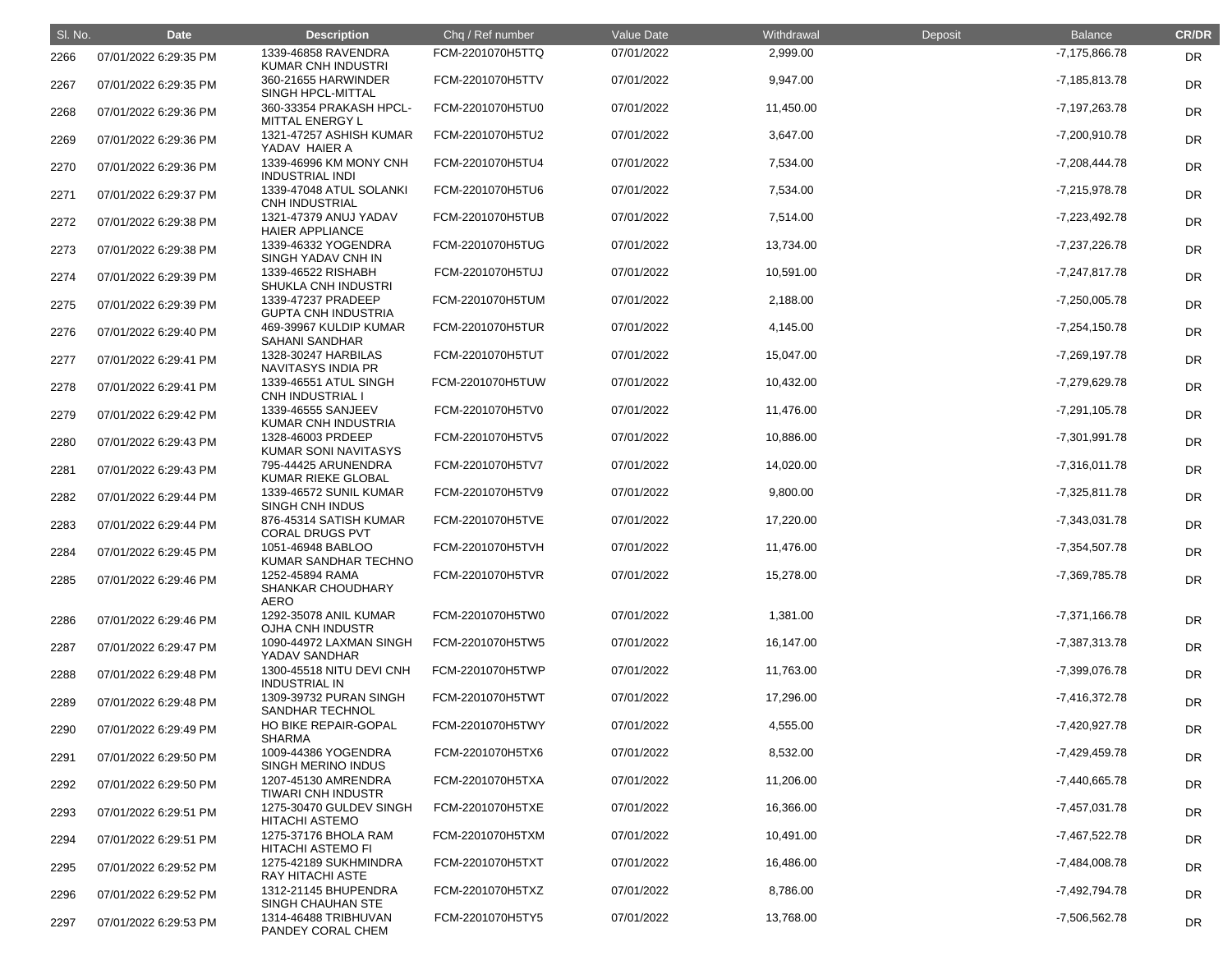| SI. No. | <b>Date</b>           | <b>Description</b>                                                         | Chq / Ref number | Value Date | Withdrawal | Deposit | <b>Balance</b>  | <b>CR/DR</b> |
|---------|-----------------------|----------------------------------------------------------------------------|------------------|------------|------------|---------|-----------------|--------------|
| 2298    | 07/01/2022 6:29:53 PM | 1229-43444 RAJBEER                                                         | FCM-2201070H5TY9 | 07/01/2022 | 15,478.00  |         | -7,522,040.78   | DR           |
| 2299    | 07/01/2022 6:29:54 PM | SINGH SANDHAR TECHN<br>1229-43858 MUDIT GUPTA<br><b>SANDHAR TECHNOL</b>    | FCM-2201070H5TYE | 07/01/2022 | 15,318.00  |         | -7,537,358.78   | <b>DR</b>    |
| 2300    | 07/01/2022 6:29:54 PM | 1287-35685 DHARMENDRA<br>SINGH SANDHAR TE                                  | FCM-2201070H5TYQ | 07/01/2022 | 17,299.00  |         | $-7,554,657.78$ | <b>DR</b>    |
| 2301    | 07/01/2022 6:29:55 PM | 1287-45576 ASHOK SINGH<br><b>SANDHAR TECHNOL</b>                           | FCM-2201070H5TYU | 07/01/2022 | 19,660.00  |         | $-7,574,317.78$ | <b>DR</b>    |
| 2302    | 07/01/2022 6:29:55 PM | 1051-45619 RAJAN SINGH<br><b>SANDHAR TECHNOL</b>                           | FCM-2201070H5TZH | 07/01/2022 | 15,877.00  |         | -7,590,194.78   | <b>DR</b>    |
| 2303    | 07/01/2022 6:29:56 PM | 961-31934 PREM KUMAR<br><b>TECHNICO INDUSTRI</b>                           | FCM-2201070H5U0E | 07/01/2022 | 3,599.00   |         | -7,593,793.78   | <b>DR</b>    |
| 2304    | 07/01/2022 6:29:56 PM | 197-43916 BIPIN BIHARI                                                     | FCM-2201070H5U0Q | 07/01/2022 | 5,707.00   |         | -7,599,500.78   | <b>DR</b>    |
| 2305    | 07/01/2022 6:29:57 PM | <b>CHOUBEY SAINT G</b><br>966-44902 MUKESH KUMAR<br><b>SHARMA AG INDUS</b> | FCM-2201070H5U0X | 07/01/2022 | 13,697.00  |         | $-7,613,197.78$ | <b>DR</b>    |
| 2306    | 07/01/2022 6:29:58 PM | 1328-46341 SATYA<br>NARAYAN NAVITASYS IND                                  | FCM-2201070H5U16 | 07/01/2022 | 10,463.00  |         | $-7,623,660.78$ | <b>DR</b>    |
| 2307    | 07/01/2022 6:29:59 PM | 1328-46534 ANOOP SINGH<br><b>NAVITASYS INDIA</b>                           | FCM-2201070H5U18 | 07/01/2022 | 9,247.00   |         | -7,632,907.78   | <b>DR</b>    |
| 2308    | 07/01/2022 6:30:00 PM | 197-45811 RAJNEESH<br><b>KUMAR SINGH SAINT G</b>                           | FCM-2201070H5U1C | 07/01/2022 | 11,794.00  |         | $-7,644,701.78$ | <b>DR</b>    |
| 2309    | 07/01/2022 6:30:01 PM | 966-46255 PANKAJ KUMAR<br><b>RAI AG INDUSTRI</b>                           | FCM-2201070H5U1F | 07/01/2022 | 519.00     |         | $-7,645,220.78$ | <b>DR</b>    |
| 2310    | 07/01/2022 6:30:02 PM | 972-46452 RAJESH KUMAR<br><b>DWIVEDI SAR COA</b>                           | FCM-2201070H5U1O | 07/01/2022 | 12,000.00  |         | -7,657,220.78   | <b>DR</b>    |
| 2311    | 07/01/2022 6:30:02 PM | 1321-29257 AJEET KUMAR<br>RAI HAIER APPL                                   | FCM-2201070H5U1R | 07/01/2022 | 1,342.00   |         | -7,658,562.78   | <b>DR</b>    |
| 2312    | 07/01/2022 6:30:03 PM | 1321-31778 RAJEEV<br>KUMAR RAGHAV HAIER                                    | FCM-2201070H5U1U | 07/01/2022 | 880.00     |         | $-7,659,442.78$ | <b>DR</b>    |
| 2313    | 07/01/2022 6:30:04 PM | 1321-40884 DEVENDRA<br>SINGH HAIER APPLI                                   | FCM-2201070H5U1W | 07/01/2022 | 13,720.00  |         | -7,673,162.78   | <b>DR</b>    |
| 2314    | 07/01/2022 6:30:05 PM | 1321-42801 SANJAY<br>KUMAR MISHRA HAIER                                    | FCM-2201070H5U1Z | 07/01/2022 | 436.00     |         | -7,673,598.78   | DR           |
| 2315    | 07/01/2022 6:30:05 PM | 1328-46975 CHANDAN<br><b>KUMAR NAVITASYS IND</b>                           | FCM-2201070H5U22 | 07/01/2022 | 7,321.00   |         | -7,680,919.78   | DR           |
| 2316    | 07/01/2022 6:30:06 PM | 1339-46670 CHANDRAPAL<br>SINGH CNH INDUST                                  | FCM-2201070H5U25 | 07/01/2022 | 14,533.00  |         | $-7,695,452.78$ | DR           |
| 2317    | 07/01/2022 6:30:07 PM | 198-27214 DAYA RAM<br><b>CHOUDHARY SAINT GOB</b>                           | FCM-2201070H5U2E | 07/01/2022 | 12,148.00  |         | -7,707,600.78   | <b>DR</b>    |
| 2318    | 07/01/2022 6:30:07 PM | 1321-43099 DHARMENDRA<br>KUMAR MISHRA HA                                   | FCM-2201070H5U2H | 07/01/2022 | 1,359.00   |         | -7,708,959.78   | <b>DR</b>    |
| 2319    | 07/01/2022 6:30:08 PM | 1331-34846 SANDEEP<br><b>SHARMA CORAL DRUGS</b>                            | FCM-2201070H5U2J | 07/01/2022 | 443.00     |         | -7,709,402.78   | <b>DR</b>    |
| 2320    | 07/01/2022 6:30:08 PM | 231-46317 PRADEEP<br>KUMAR SAINT GOBAIN I                                  | FCM-2201070H5U2R | 07/01/2022 | 14,522.00  |         | $-7,723,924.78$ | <b>DR</b>    |
| 2321    | 07/01/2022 6:30:09 PM | 239-46234 PAWAN SINGH<br>DANGI SAINT GOBA                                  | FCM-2201070H5U2V | 07/01/2022 | 8,168.00   |         | -7,732,092.78   | <b>DR</b>    |
| 2322    | 07/01/2022 6:30:10 PM | 1331-45385 TARUN CORAL<br>DRUGS PVT LTD                                    | FCM-2201070H5U38 | 07/01/2022 | 423.00     |         | $-7,732,515.78$ | DR           |
| 2323    | 07/01/2022 6:30:10 PM | 1331-46446 SANTOSH<br>KUMAR CORAL DRUGS P                                  | FCM-2201070H5U3A | 07/01/2022 | 16,249.00  |         | -7,748,764.78   | <b>DR</b>    |
| 2324    | 07/01/2022 6:30:11 PM | 247-43491 AKASH MERINO<br><b>INDUSTRIES LIMI</b>                           | FCM-2201070H5U3C | 07/01/2022 | 15,518.00  |         | -7,764,282.78   | <b>DR</b>    |
| 2325    | 07/01/2022 6:30:12 PM | 400-47283 PRADEEP<br>KUMAR GANGWAR BL AGR                                  | FCM-2201070H65QN | 07/01/2022 | 2,534.00   |         | -7,766,816.78   | <b>DR</b>    |
| 2326    | 07/01/2022 6:30:12 PM | 1321-46207 PRADEEP<br>KUMAR HAIER APPLIA                                   | FCM-2201070H5U4F | 07/01/2022 | 13,820.00  |         | -7,780,636.78   | <b>DR</b>    |
| 2327    | 07/01/2022 6:30:12 PM | 1334-46066 SAMNESH<br>SINGH AVANCE EXIM                                    | FCM-2201070H5U4K | 07/01/2022 | 190.00     |         | -7,780,826.78   | <b>DR</b>    |
| 2328    | 07/01/2022 6:30:13 PM | 1334-46206 SAURABH<br>YADAV AVANCE EXIM                                    | FCM-2201070H5U4M | 07/01/2022 | 1,034.00   |         | -7,781,860.78   | <b>DR</b>    |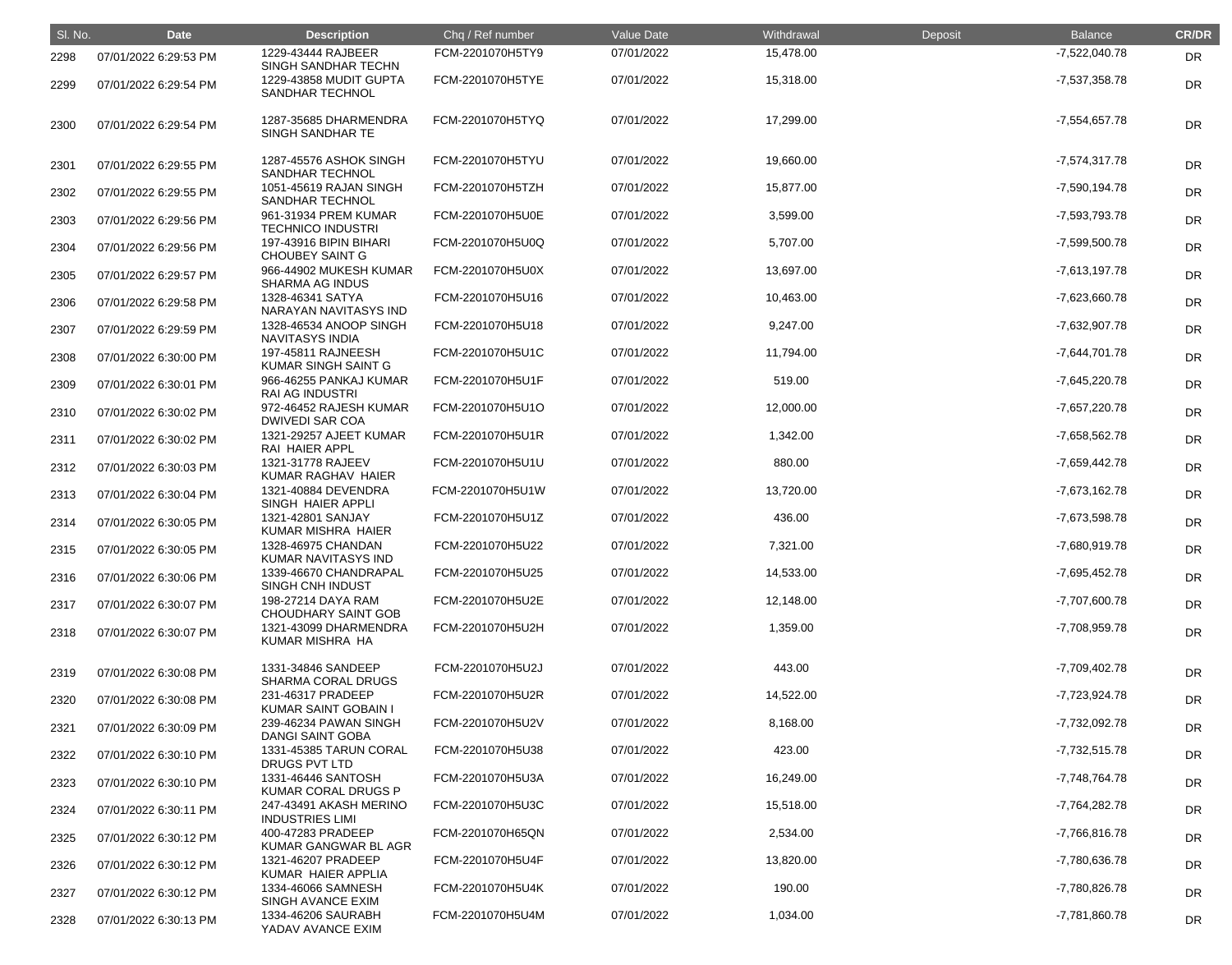| SI. No. | <b>Date</b>           | <b>Description</b>                               | Chq / Ref number | Value Date | Withdrawal | Deposit | <b>Balance</b>  | <b>CR/DR</b> |
|---------|-----------------------|--------------------------------------------------|------------------|------------|------------|---------|-----------------|--------------|
| 2329    | 07/01/2022 6:30:13 PM | 1339-46810 KULDEEP<br>SINGH CNH INDUSTRIA        | FCM-2201070H5U4O | 07/01/2022 | 9,422.00   |         | -7,791,282.78   | <b>DR</b>    |
| 2330    | 07/01/2022 6:30:14 PM | 360-31839 DEEPAK SINGH<br><b>HPCL-MITTAL ENE</b> | FCM-2201070H5U4S | 07/01/2022 | 14,067.00  |         | -7,805,349.78   | <b>DR</b>    |
| 2331    | 07/01/2022 6:30:14 PM | 1345-47178 DARSHAN<br>SINGH HPCL MITTAL E        | FCM-2201070H65RV | 07/01/2022 | 7,401.00   |         | $-7,812,750.78$ | <b>DR</b>    |
| 2332    | 07/01/2022 6:30:15 PM | 1321-47255 ARUN KUMAR<br><b>HAIER APPLIANCE</b>  | FCM-2201070H5U4W | 07/01/2022 | 1,804.00   |         | $-7,814,554.78$ | DR           |
| 2333    | 07/01/2022 6:30:15 PM | 1326-42195 SUMIT KUMAR<br><b>NAVITASYS INDIA</b> | FCM-2201070H5U51 | 07/01/2022 | 6,971.00   |         | $-7,821,525.78$ | <b>DR</b>    |
| 2334    | 07/01/2022 6:30:16 PM | 1339-47119 JEBINDRA<br><b>SINGH CNH INDUSTRI</b> | FCM-2201070H5U54 | 07/01/2022 | 4,888.00   |         | $-7,826,413.78$ | <b>DR</b>    |
| 2335    | 07/01/2022 6:30:17 PM | 1339-47376 MURARI LAL<br><b>CNH INDUSTRIAL I</b> | FCM-2201070H5U57 | 07/01/2022 | 732.00     |         | $-7,827,145.78$ | <b>DR</b>    |
| 2336    | 07/01/2022 6:30:18 PM | 1326-46519 BIKASH KUMAR<br><b>MISHRA NAVITAS</b> | FCM-2201070H5U5A | 07/01/2022 | 13,400.00  |         | $-7,840,545.78$ | <b>DR</b>    |
| 2337    | 07/01/2022 6:30:19 PM | 1328-45996 DESH RAJ<br>SINGH NAVITASYS IN        | FCM-2201070H5U5C | 07/01/2022 | 11,159.00  |         | -7,851,704.78   | <b>DR</b>    |
| 2338    | 07/01/2022 6:30:21 PM | 1339-46564 MUKESH CNH<br><b>INDUSTRIAL INDIA</b> | FCM-2201070H5U5F | 07/01/2022 | 9,800.00   |         | $-7,861,504.78$ | <b>DR</b>    |
| 2339    | 07/01/2022 6:30:22 PM | 805-43106 KRISHNANAND<br><b>JHA TUV SUD SOUT</b> | FCM-2201070H5U5J | 07/01/2022 | 1,993.00   |         | -7,863,497.78   | <b>DR</b>    |
| 2340    | 07/01/2022 6:30:23 PM | 1328-46037 NARENDRA<br>SINGH NAVITASYS IN        | FCM-2201070H5U5O | 07/01/2022 | 14,472.00  |         | -7,877,969.78   | <b>DR</b>    |
| 2341    | 07/01/2022 6:30:23 PM | 1328-46057 AJEET SINGH<br><b>NAVITASYS INDIA</b> | FCM-2201070H5U5Q | 07/01/2022 | 7,029.00   |         | -7,884,998.78   | <b>DR</b>    |
| 2342    | 07/01/2022 6:30:25 PM | 876-45001 SATISH SAINI<br><b>CORAL DRUGS PVT</b> | FCM-2201070H5U65 | 07/01/2022 | 13,779.00  |         | -7,898,777.78   | <b>DR</b>    |
| 2343    | 07/01/2022 6:30:25 PM | 1051-46110 RAM PHOOL<br><b>KHATIK SANDHAR TE</b> | FCM-2201070H5U6B | 07/01/2022 | 13,480.00  |         | $-7,912,257.78$ | <b>DR</b>    |
| 2344    | 07/01/2022 6:30:26 PM | 1252-43799 RAMPAL SINGH<br><b>AEROSTAR HELME</b> | FCM-2201070H5U6F | 07/01/2022 | 8,387.00   |         | -7,920,644.78   | <b>DR</b>    |
| 2345    | 07/01/2022 6:30:27 PM | 1290-14587 RAM DASS<br><b>AUTOFIT PRIVATE LI</b> | FCM-2201070H5U6L | 07/01/2022 | 2,673.00   |         | -7,923,317.78   | <b>DR</b>    |
| 2346    | 07/01/2022 6:30:28 PM | 1252-47250 VIRENDRA<br>KUMAR TANWAR AEROS        | FCM-2201070H5U6Q | 07/01/2022 | 1,178.00   |         | -7,924,495.78   | <b>DR</b>    |
| 2347    | 07/01/2022 6:30:29 PM | 1161-44029 ANOOP KUMAR<br><b>TIWARI TUV SUD</b>  | FCM-2201070H5U6V | 07/01/2022 | 503.00     |         | -7,924,998.78   | <b>DR</b>    |
| 2348    | 07/01/2022 6:30:30 PM | 1300-47027 DILIP KUMAR<br>SINGH CNH INDU         | FCM-2201070H5U70 | 07/01/2022 | 9,517.00   |         | $-7,934,515.78$ | <b>DR</b>    |
| 2349    | 07/01/2022 6:30:31 PM | 1309-46003 PRDEEP<br>KUMAR SONI SANDHAR T        | FCM-2201070H5U73 | 07/01/2022 | 460.00     |         | -7,934,975.78   | DR           |
| 2350    | 07/01/2022 6:30:31 PM | 1009-40841 ATIVEER<br><b>MERINO INDUSTRIES L</b> | FCM-2201070H5U75 | 07/01/2022 | 7,408.00   |         | -7,942,383.78   | <b>DR</b>    |
| 2351    | 07/01/2022 6:30:32 PM | 1275-34555 JAWALA<br>PARSAD HITACHI ASTEM        | FCM-2201070H5U77 | 07/01/2022 | 18,624.00  |         | $-7,961,007.78$ | <b>DR</b>    |
| 2352    | 07/01/2022 6:30:32 PM | 1009-45481 AKASH KUMAR<br><b>SINGH MERINO IN</b> | FCM-2201070H5U7C | 07/01/2022 | 6,301.00   |         | -7,967,308.78   | <b>DR</b>    |
| 2353    | 07/01/2022 6:30:32 PM | 1207-45831 SHYAM PAL<br>SINGH CNH INDUSTR        | FCM-2201070H5U7K | 07/01/2022 | 7,462.00   |         | -7,974,770.78   | <b>DR</b>    |
| 2354    | 07/01/2022 6:30:33 PM | 1276-36397 SARITA DEVI<br><b>HITACHI ASTEMO</b>  | FCM-2201070H5U7V | 07/01/2022 | 12,681.00  |         | $-7,987,451.78$ | <b>DR</b>    |
| 2355    | 07/01/2022 6:30:35 PM | 1314-46871 SHRINIWAS<br><b>CORAL CHEMICALS P</b> | FCM-2201070H5U86 | 07/01/2022 | 13,333.00  |         | $-8,000,784.78$ | <b>DR</b>    |
| 2356    | 07/01/2022 6:30:36 PM | 1009-47044 BHUWAN<br>SINGH BHANDARI MERIN        | FCM-2201070H5U8E | 07/01/2022 | 3,538.00   |         | $-8,004,322.78$ | <b>DR</b>    |
| 2357    | 07/01/2022 6:30:37 PM | 1288-45092 BALVENDRA<br>SINGH SANDHAR AMK        | FCM-2201070H5U8Q | 07/01/2022 | 7,364.00   |         | $-8,011,686.78$ | <b>DR</b>    |
| 2358    | 07/01/2022 6:30:38 PM | 934-22548 AMARNATH<br><b>CORAL DRUGS</b>         | FCM-2201070H5U93 | 07/01/2022 | 17,080.00  |         | $-8,028,766.78$ | <b>DR</b>    |
| 2359    | 07/01/2022 6:30:39 PM | 1328-46199 SANJAY SINGH<br>YADAV NAVITASY        | FCM-2201070H5U9A | 07/01/2022 | 10,902.00  |         | $-8,039,668.78$ | <b>DR</b>    |
| 2360    | 07/01/2022 6:30:40 PM | 1328-46203 VIKAS KUMAR<br>UPADHYAY NAVITA        | FCM-2201070H5U9I | 07/01/2022 | 9,998.00   |         | $-8,049,666.78$ | <b>DR</b>    |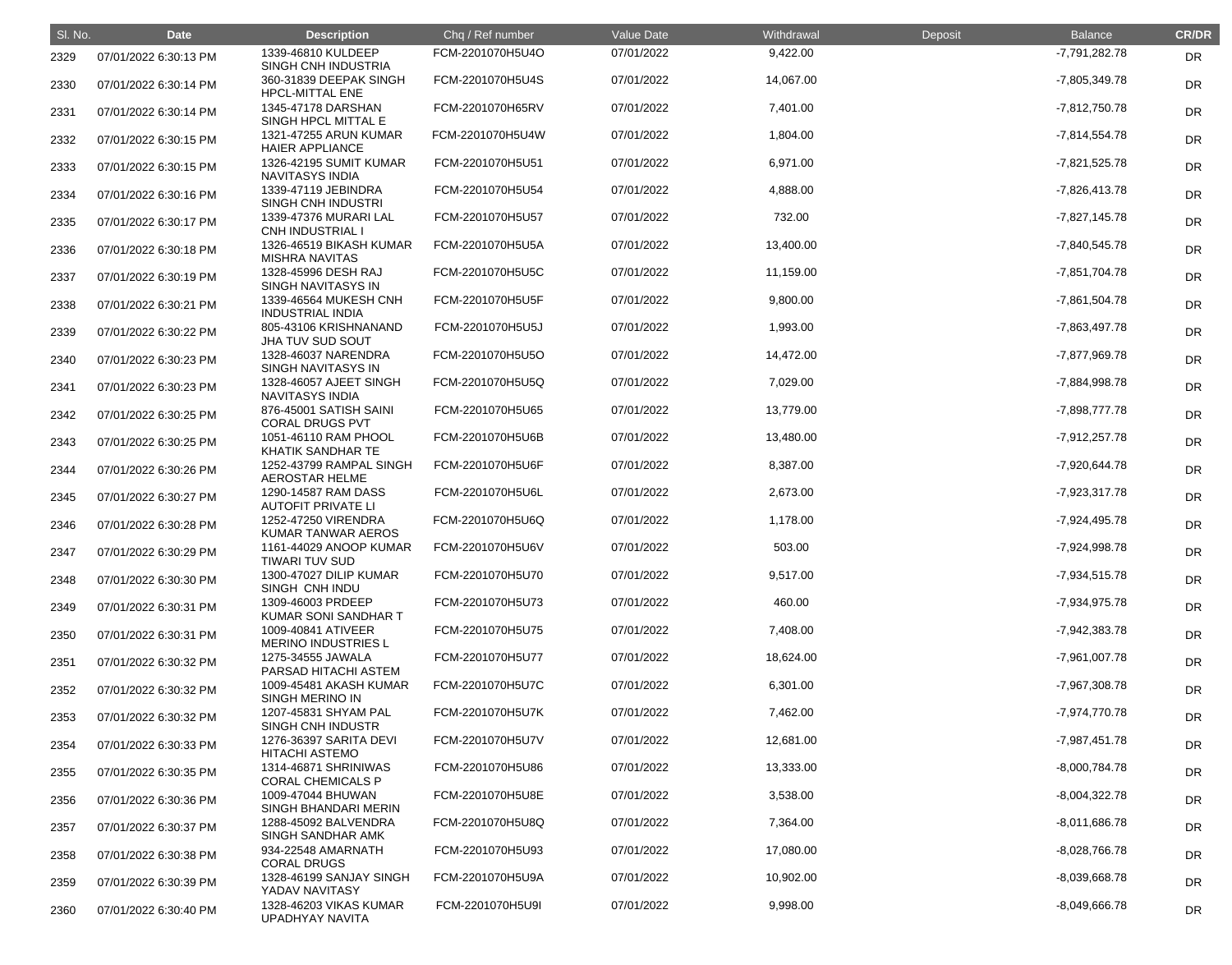| SI. No. | <b>Date</b>           | <b>Description</b>                               | Chq / Ref number | Value Date | Withdrawal | Deposit | <b>Balance</b>  | <b>CR/DR</b> |
|---------|-----------------------|--------------------------------------------------|------------------|------------|------------|---------|-----------------|--------------|
| 2361    | 07/01/2022 6:30:41 PM | 197-43965 SAKALDEV<br>PRASAD SAINT GOBAIN        | FCM-2201070H5U9M | 07/01/2022 | 5,048.00   |         | $-8,054,714.78$ | <b>DR</b>    |
| 2362    | 07/01/2022 6:30:42 PM | 197-45628 AJAY PRATAP<br>SAINT GOBAIN I          | FCM-2201070H5UA0 | 07/01/2022 | 11,458.00  |         | $-8,066,172.78$ | <b>DR</b>    |
| 2363    | 07/01/2022 6:30:43 PM | 1345-47189 SHUBPREET<br>SINGH HPCL MITTAL        | FCM-2201070H65TV | 07/01/2022 | 9,256.00   |         | $-8,075,428.78$ | DR           |
| 2364    | 07/01/2022 6:30:44 PM | 197-45602 CHHAIL BIHARI<br><b>SAINT GOBAIN</b>   | FCM-2201070H5UA4 | 07/01/2022 | 14,486.00  |         | $-8,089,914.78$ | DR           |
| 2365    | 07/01/2022 6:30:44 PM | 972-43602 KUNAL KUMAR<br><b>SINGH SAR COATIN</b> | FCM-2201070H5UAA | 07/01/2022 | 19,899.00  |         | $-8,109,813.78$ | DR           |
| 2366    | 07/01/2022 6:30:44 PM | 1345-39607 RAVINDER<br><b>BHARTI HPCL MITTAL</b> | FCM-2201070H65TA | 07/01/2022 | 6,163.00   |         | $-8,115,976.78$ | <b>DR</b>    |
| 2367    | 07/01/2022 6:30:45 PM | 1339-46661 LOKENDRA<br>SINGH CNH INDUSTRI        | FCM-2201070H5UAG | 07/01/2022 | 9,045.00   |         | $-8,125,021.78$ | <b>DR</b>    |
| 2368    | 07/01/2022 6:30:45 PM | 1345-47298 PARGAT SINGH<br><b>HPCL MITTAL EN</b> | FCM-2201070H65SK | 07/01/2022 | 2,451.00   |         | $-8,127,472.78$ | DR           |
| 2369    | 07/01/2022 6:30:46 PM | 1321-37451 KRISHAN PAL<br><b>HAIER APPLIANC</b>  | FCM-2201070H5UAS | 07/01/2022 | 436.00     |         | $-8,127,908.78$ | DR           |
| 2370    | 07/01/2022 6:30:47 PM | 1339-46695 SURESH SINGH<br><b>CNH INDUSTRIAL</b> | FCM-2201070H5UAW | 07/01/2022 | 9,800.00   |         | $-8,137,708.78$ | DR           |
| 2371    | 07/01/2022 6:30:48 PM | 1321-44156 SANJAY<br>KUMAR HAIER APPLIAN         | FCM-2201070H5UBA | 07/01/2022 | 436.00     |         | $-8,138,144.78$ | <b>DR</b>    |
| 2372    | 07/01/2022 6:30:49 PM | 401-46027 RAJ KUMAR BL<br><b>AGRO INDUSTRIES</b> | FCM-2201070H65XC | 07/01/2022 | 21,258.00  |         | $-8,159,402.78$ | <b>DR</b>    |
| 2373    | 07/01/2022 6:30:49 PM | 401-31398 PANKAJ KUMAR<br><b>BL AGRO INDUSTR</b> | FCM-2201070H65VW | 07/01/2022 | 14,842.00  |         | $-8,174,244.78$ | DR           |
| 2374    | 07/01/2022 6:30:50 PM | 400-42612 AMAR SINGH BL<br><b>AGRO INDUSTRIE</b> | FCM-2201070H65WC | 07/01/2022 | 9,611.00   |         | $-8,183,855.78$ | <b>DR</b>    |
| 2375    | 07/01/2022 6:30:51 PM | 1331-36862 RANJEET<br>KUMAR SINGH CORAL D        | FCM-2201070H5UBG | 07/01/2022 | 553.00     |         | $-8,184,408.78$ | <b>DR</b>    |
| 2376    | 07/01/2022 6:30:52 PM | 400-26915 REETRAM<br><b>GANGWAR BL AGRO INDU</b> | FCM-2201070H65VD | 07/01/2022 | 17,443.00  |         | $-8,201,851.78$ | <b>DR</b>    |
| 2377    | 07/01/2022 6:30:53 PM | 198-43989 YOGENDRA<br><b>SINGH SAINT GOBAIN</b>  | FCM-2201070H5UBN | 07/01/2022 | 12,148.00  |         | $-8,213,999.78$ | <b>DR</b>    |
| 2378    | 07/01/2022 6:30:53 PM | 631-46779 DURJAN SINGH<br>LIFE LONG MEDI         | FCM-2201070H65V1 | 07/01/2022 | 16,545.00  |         | $-8,230,544.78$ | DR           |
| 2379    | 07/01/2022 6:30:53 PM | 1269-46832 PUSHPENDRA<br>KUMAR BL AGRO IN        | FCM-2201070H665C | 07/01/2022 | 18,766.00  |         | $-8,249,310.78$ | <b>DR</b>    |
| 2380    | 07/01/2022 6:30:54 PM | 1067-46885 JASWANT<br>SINGH HPCL MITTAL          | FCM-2201070H65Z3 | 07/01/2022 | 13,603.00  |         | $-8,262,913.78$ | <b>DR</b>    |
| 2381    | 07/01/2022 6:30:57 PM | 1321-45745 DEEPAK HAIER<br><b>APPLIANCES IN</b>  | FCM-2201070H5UBW | 07/01/2022 | 13,186.00  |         | $-8,276,099.78$ | <b>DR</b>    |
| 2382    | 07/01/2022 6:30:57 PM | 1331-46871 SHRINIWAS<br>CORAL DRUGS PVT L        | FCM-2201070H5UC5 | 07/01/2022 | 1,334.00   |         | $-8,277,433.78$ | <b>DR</b>    |
| 2383    | 07/01/2022 6:30:58 PM | 1067-38686 KULWINDER<br>KAUR HPCL MITTAL         | FCM-2201070H65YS | 07/01/2022 | 14,822.00  |         | $-8,292,255.78$ | <b>DR</b>    |
| 2384    | 07/01/2022 6:30:59 PM | 247-40776 MAHIPAL SINGH<br><b>MERINO INDUSTR</b> | FCM-2201070H5UCC | 07/01/2022 | 11,328.00  |         | $-8,303,583.78$ | <b>DR</b>    |
| 2385    | 07/01/2022 6:31:01 PM | 247-43421 ROSHAN SINGH<br><b>MERINO INDUSTRI</b> | FCM-2201070H5UCM | 07/01/2022 | 12,781.00  |         | $-8,316,364.78$ | <b>DR</b>    |
| 2386    | 07/01/2022 6:31:02 PM | 573-46836 ARVIND TIWARI<br><b>LAXMI AGRO OIL</b> | FCM-2201070H65Y5 | 07/01/2022 | 15,744.00  |         | $-8,332,108.78$ | <b>DR</b>    |
| 2387    | 07/01/2022 6:31:03 PM | 1334-21917 ANIL SINGH<br><b>AVANCE EXIM</b>      | FCM-2201070H5UCX | 07/01/2022 | 436.00     |         | $-8,332,544.78$ | <b>DR</b>    |
| 2388    | 07/01/2022 6:31:04 PM | 1334-43099 DHARMENDRA<br>KUMAR MISHRA AVA        | FCM-2201070H5UD9 | 07/01/2022 | 436.00     |         | $-8,332,980.78$ | <b>DR</b>    |
| 2389    | 07/01/2022 6:31:05 PM | 1067-38658 RAJINDER<br>SINGH HPCL MITTAL         | FCM-2201070H661M | 07/01/2022 | 11,727.00  |         | $-8,344,707.78$ | <b>DR</b>    |
| 2390    | 07/01/2022 6:31:06 PM | 1339-46789 KAUSHAL<br>KUMAR TRIPATHI CNH         | FCM-2201070H5UDS | 07/01/2022 | 8,667.00   |         | $-8,353,374.78$ | <b>DR</b>    |
| 2391    | 07/01/2022 6:31:06 PM | 1067-38698 GURSEWAK<br>SINGH HPCL MITTAL         | FCM-2201070H660J | 07/01/2022 | 11,747.00  |         | $-8,365,121.78$ | <b>DR</b>    |
| 2392    | 07/01/2022 6:31:07 PM | 1321-46348 GAURAV<br>KUMAR HAIER APPLIAN         | FCM-2201070H5UF1 | 07/01/2022 | 17,250.00  |         | $-8,382,371.78$ | <b>DR</b>    |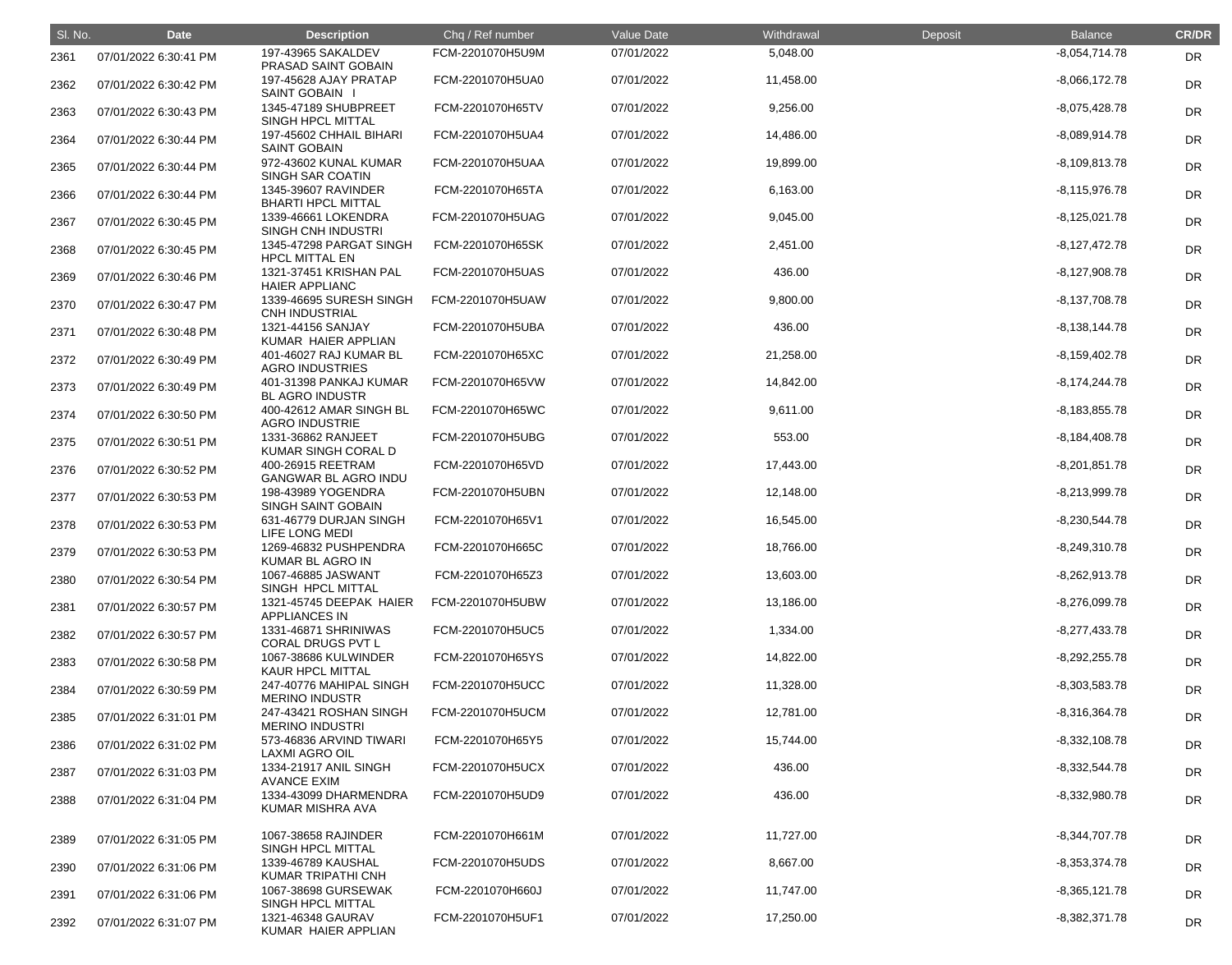| SI. No. | <b>Date</b>           | <b>Description</b>                                                | Chq / Ref number | Value Date | Withdrawal | Deposit | <b>Balance</b>  | <b>CR/DR</b> |
|---------|-----------------------|-------------------------------------------------------------------|------------------|------------|------------|---------|-----------------|--------------|
| 2393    | 07/01/2022 6:31:07 PM | 1067-38690 RAJINDER<br>SINGH HPCL MITTAL                          | FCM-2201070H660B | 07/01/2022 | 8,015.00   |         | $-8,390,386.78$ | <b>DR</b>    |
| 2394    | 07/01/2022 6:31:08 PM | 1339-46823 OMKAR SINGH<br><b>CNH INDUSTRIAL</b>                   | FCM-2201070H5UF9 | 07/01/2022 | 9,800.00   |         | $-8,400,186.78$ | <b>DR</b>    |
| 2395    | 07/01/2022 6:31:08 PM | 1321-46884 UMESH<br>CHANDRA HAIER APPLIA                          | FCM-2201070H5UFK | 07/01/2022 | 6,286.00   |         | $-8,406,472.78$ | DR           |
| 2396    | 07/01/2022 6:31:09 PM | 400-45642 BHAIRAB RAM<br><b>BL AGRO INDUSTRI</b>                  | FCM-2201070H662W | 07/01/2022 | 23,194.00  |         | $-8,429,666.78$ | DR           |
| 2397    | 07/01/2022 6:31:09 PM | 1339-43926 SANJAY<br>KUMAR SINGH CNH INDU                         | FCM-2201070H5UFQ | 07/01/2022 | 11,476.00  |         | $-8,441,142.78$ | <b>DR</b>    |
| 2398    | 07/01/2022 6:31:10 PM | 1339-44387 GAURAV<br>TOMAR CNH INDUSTRIAL                         | FCM-2201070H5UGB | 07/01/2022 | 11,476.00  |         | $-8,452,618.78$ | <b>DR</b>    |
| 2399    | 07/01/2022 6:31:10 PM | 1339-46876 ASHISH TIWARI<br><b>CNH INDUSTRIA</b>                  | FCM-2201070H5UHM | 07/01/2022 | 7,156.00   |         | $-8,459,774.78$ | <b>DR</b>    |
| 2400    | 07/01/2022 6:31:11 PM | 1067-38662 DALBIR SINGH<br><b>HPCL MITTAL EN</b>                  | FCM-2201070H661X | 07/01/2022 | 4,922.00   |         | $-8,464,696.78$ | DR           |
| 2401    | 07/01/2022 6:31:11 PM | 1339-46978 ANKUR KUMAR<br><b>CNH INDUSTRIAL</b>                   | FCM-2201070H5UI7 | 07/01/2022 | 9,800.00   |         | $-8,474,496.78$ | DR           |
| 2402    | 07/01/2022 6:31:13 PM | 360-36084 KAMAL SINGH<br><b>HPCL-MITTAL ENER</b>                  | FCM-2201070H5UIH | 07/01/2022 | 14,067.00  |         | $-8,488,563.78$ | <b>DR</b>    |
| 2403    | 07/01/2022 6:31:13 PM | 360-38486 GURPAL SINGH<br><b>HPCL-MITTAL ENE</b>                  | FCM-2201070H5UIN | 07/01/2022 | 3,424.00   |         | $-8,491,987.78$ | <b>DR</b>    |
| 2404    | 07/01/2022 6:31:14 PM | 1339-45137 SHUBHAM<br>SINGH CNH INDUSTRIA                         | FCM-2201070H5UJ6 | 07/01/2022 | 9,493.00   |         | $-8,501,480.78$ | DR           |
| 2405    | 07/01/2022 6:31:14 PM | 1032-47265 MANISH<br>KUMAR VEGA TECHNOLOG                         | FCM-2201070H664B | 07/01/2022 | 1,842.00   |         | $-8,503,322.78$ | DR           |
| 2406    | 07/01/2022 6:31:15 PM | 1032-39671 OM PRAKASH<br><b>VEGA TECHNOLOGIE</b>                  | FCM-2201070H663D | 07/01/2022 | 13,993.00  |         | $-8,517,315.78$ | <b>DR</b>    |
| 2407    | 07/01/2022 6:31:15 PM | 1339-47152 ARUN KUMAR<br><b>CNH INDUSTRIAL I</b>                  | FCM-2201070H5UJS | 07/01/2022 | 2,999.00   |         | $-8,520,314.78$ | <b>DR</b>    |
| 2408    | 07/01/2022 6:31:16 PM | 1339-47023 SANJAY CNH<br><b>INDUSTRIAL INDIA</b>                  | FCM-2201070H5UJE | 07/01/2022 | 7,534.00   |         | $-8,527,848.78$ | <b>DR</b>    |
| 2409    | 07/01/2022 6:31:16 PM | 1326-42338 ARUN RAJWAR<br><b>NAVITASYS INDIA</b>                  | FCM-2201070H5UKC | 07/01/2022 | 8,077.00   |         | $-8,535,925.78$ | DR           |
| 2410    | 07/01/2022 6:31:18 PM | 1339-46554 SOVINDRA<br><b>KUMAR CNH INDUSTRI</b>                  | FCM-2201070H5ULQ | 07/01/2022 | 9,422.00   |         | $-8,545,347.78$ | <b>DR</b>    |
| 2411    | 07/01/2022 6:31:18 PM | 1328-46007 UDAYVIR<br>NAVITASYS INDIA PRI                         | FCM-2201070H5UMT | 07/01/2022 | 11,245.00  |         | $-8,556,592.78$ | <b>DR</b>    |
| 2412    | 07/01/2022 6:31:20 PM | 1339-46565 NARESH CNH<br><b>INDUSTRIAL INDIA</b>                  | FCM-2201070H5UNI | 07/01/2022 | 7,156.00   |         | $-8,563,748.78$ | <b>DR</b>    |
| 2413    | 07/01/2022 6:31:21 PM | 147-45366 SHIVAM SINGH<br>LIFE LONG INDI                          | FCM-2201070H5UOD | 07/01/2022 | 12,525.00  |         | $-8,576,273.78$ | <b>DR</b>    |
| 2414    | 07/01/2022 6:31:21 PM | 1328-46023 VINOD YADAV<br><b>NAVITASYS INDIA</b>                  | FCM-2201070H5UOQ | 07/01/2022 | 6,678.00   |         | $-8,582,951.78$ | <b>DR</b>    |
| 2415    | 07/01/2022 6:31:23 PM | 1328-46047 SACHIN KUMAR<br><b>NAVITASYS INDI</b>                  | FCM-2201070H5UPJ | 07/01/2022 | 11,228.00  |         | $-8,594,179.78$ | <b>DR</b>    |
| 2416    | 07/01/2022 6:31:23 PM | 1339-46569 AJAY KUMAR<br><b>CNH INDUSTRIAL I</b>                  | FCM-2201070H5UQ4 | 07/01/2022 | 9,422.00   |         | $-8,603,601.78$ | <b>DR</b>    |
| 2417    | 07/01/2022 6:31:24 PM | 1339-46577 GAURAV SINGH<br><b>CNH INDUSTRIAL</b>                  | FCM-2201070H5UQE | 07/01/2022 | 9,422.00   |         | $-8,613,023.78$ | <b>DR</b>    |
| 2418    | 07/01/2022 6:31:25 PM | 1275-13388 DINESH SINGH<br><b>HITACHI ASTEMO</b>                  | FCM-2201070H5UQX | 07/01/2022 | 18,515.00  |         | $-8,631,538.78$ | <b>DR</b>    |
| 2419    | 07/01/2022 6:31:26 PM | 1291-46687 SATE SINGH<br><b>HITACHI ASTEMO F</b>                  | FCM-2201070H5UR9 | 07/01/2022 | 12,926.00  |         | $-8,644,464.78$ | <b>DR</b>    |
| 2420    | 07/01/2022 6:31:27 PM | 1126-45575 PRADEEP<br>KUMAR BHARTI ASSIST                         | FCM-2201070H5URM | 07/01/2022 | 2,455.00   |         | $-8,646,919.78$ | <b>DR</b>    |
| 2421    | 07/01/2022 6:31:28 PM | 1161-43125 ANUPMA                                                 | FCM-2201070H5URV | 07/01/2022 | 13,292.00  |         | $-8,660,211.78$ | <b>DR</b>    |
| 2422    | 07/01/2022 6:31:29 PM | RAJPUT TUV SUD SOUTH<br>1161-46516 RAJIV KUMAR<br>TUV SUD SOUTH A | FCM-2201070H5URY | 07/01/2022 | 15,643.00  |         | $-8,675,854.78$ | <b>DR</b>    |
| 2423    | 07/01/2022 6:31:30 PM | 1309-45870 HANUMAN                                                | FCM-2201070H5US6 | 07/01/2022 | 577.00     |         | $-8,676,431.78$ | <b>DR</b>    |
| 2424    | 07/01/2022 6:31:31 PM | SINGH TANWAR SANDHA<br>1067-46438 SIKANDER<br>SINGH HPCL MITTAL   | FCM-2201070H5N2N | 07/01/2022 | 11,747.00  |         | $-8,688,178.78$ | <b>DR</b>    |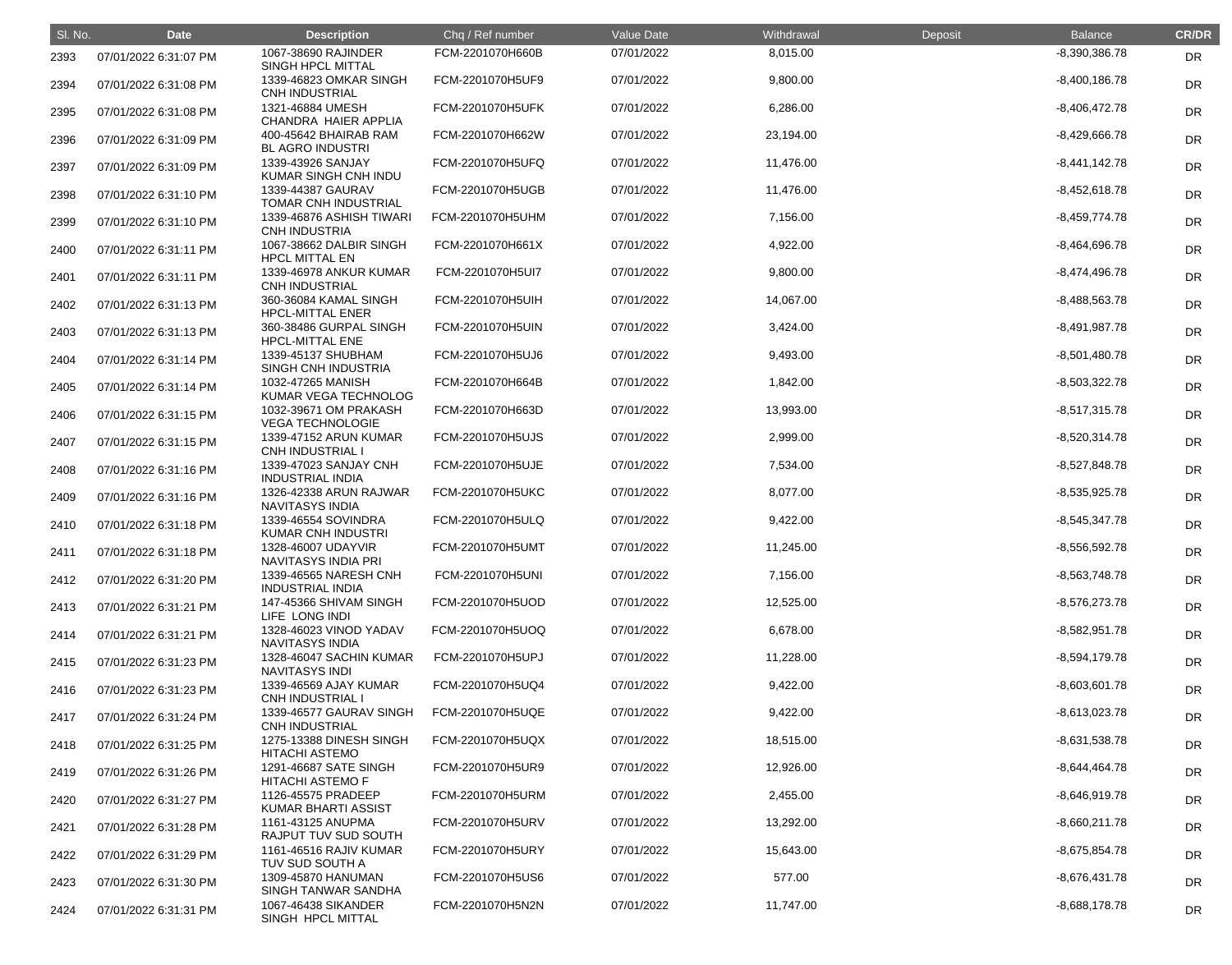| SI. No. | <b>Date</b>           | <b>Description</b>                               | Chq / Ref number | Value Date | Withdrawal | Deposit | <b>Balance</b>  | <b>CR/DR</b> |
|---------|-----------------------|--------------------------------------------------|------------------|------------|------------|---------|-----------------|--------------|
| 2425    | 07/01/2022 6:31:32 PM | 1009-43935 INDRESH<br><b>CHAND MERINO INDUST</b> | FCM-2201070H5USG | 07/01/2022 | 17,099.00  |         | $-8,705,277.78$ | <b>DR</b>    |
| 2426    | 07/01/2022 6:31:32 PM | 1197-33186 MANOHAR<br><b>SINGH BAREILLY LOGI</b> | FCM-2201070H5N2Y | 07/01/2022 | 18,828.00  |         | $-8,724,105.78$ | <b>DR</b>    |
| 2427    | 07/01/2022 6:31:33 PM | 1162-46285 MANO DUARA<br>ADMACH AUTO INDU        | FCM-2201070H5USL | 07/01/2022 | 18,214.00  |         | $-8,742,319.78$ | <b>DR</b>    |
| 2428    | 07/01/2022 6:31:33 PM | 1207-45129 DEVENDRA<br>CNH INDUSTRIAL IND        | FCM-2201070H5USU | 07/01/2022 | 9,126.00   |         | $-8,751,445.78$ | <b>DR</b>    |
| 2429    | 07/01/2022 6:31:34 PM | 1207-45175 VEERESH<br>KUMAR SHARMA CNH IN        | FCM-2201070H5UT1 | 07/01/2022 | 10,790.00  |         | $-8,762,235.78$ | <b>DR</b>    |
| 2430    | 07/01/2022 6:31:34 PM | 1275-42409 KRISHAN<br>KUMAR HITACHI ASTEM        | FCM-2201070H5UTF | 07/01/2022 | 15,314.00  |         | $-8,777,549.78$ | DR           |
| 2431    | 07/01/2022 6:31:35 PM | 1067-38687 PARAMJEET<br><b>KAUR HPCL MITTAL</b>  | FCM-2201070H5N29 | 07/01/2022 | 11,727.00  |         | $-8,789,276.78$ | <b>DR</b>    |
| 2432    | 07/01/2022 6:31:35 PM | 1067-38637 RAJVINDER<br><b>SINGH HPCL MITTAL</b> | FCM-2201070H5N3S | 07/01/2022 | 11,109.00  |         | $-8,800,385.78$ | <b>DR</b>    |
| 2433    | 07/01/2022 6:31:36 PM | 1207-46506 DINESH KUMAR<br><b>CNH INDUSTRIAL</b> | FCM-2201070H5UU3 | 07/01/2022 | 9,541.00   |         | $-8,809,926.78$ | DR           |
| 2434    | 07/01/2022 6:31:37 PM | 1207-47264 PRADEEP<br>KUMAR CNH INDUSTRIA        | FCM-2201070H5UV1 | 07/01/2022 | 413.00     |         | $-8,810,339.78$ | <b>DR</b>    |
| 2435    | 07/01/2022 6:31:37 PM | 1067-38627 KULDEEP<br>SINGH HPCL MITTAL E        | FCM-2201070H5N3I | 07/01/2022 | 11,109.00  |         | $-8,821,448.78$ | <b>DR</b>    |
| 2436    | 07/01/2022 6:31:37 PM | 1287-43298 ASHOK KUMAR<br>SANDHAR TECHNOL        | FCM-2201070H5UVN | 07/01/2022 | 19,813.00  |         | $-8,841,261.78$ | <b>DR</b>    |
| 2437    | 07/01/2022 6:31:38 PM | 1328-46099 RANJIT KUMAR<br><b>MAURYA NAVITAS</b> | FCM-2201070H5UWQ | 07/01/2022 | 13,825.00  |         | $-8,855,086.78$ | <b>DR</b>    |
| 2438    | 07/01/2022 6:31:39 PM | 1328-46197 SATYNARAYAN<br>NAVITASYS INDIA        | FCM-2201070H5UYI | 07/01/2022 | 14,857.00  |         | $-8,869,943.78$ | DR           |
| 2439    | 07/01/2022 6:31:40 PM | 1067-38659 GULAB SINGH<br><b>HPCL MITTAL ENE</b> | FCM-2201070H5N4H | 07/01/2022 | 11,109.00  |         | $-8,881,052.78$ | <b>DR</b>    |
| 2440    | 07/01/2022 6:31:40 PM | 1067-38644 GURSEWAK<br>SINGH HPCL MITTAL         | FCM-2201070H5N47 | 07/01/2022 | 11,129.00  |         | $-8,892,181.78$ | <b>DR</b>    |
| 2441    | 07/01/2022 6:31:41 PM | 1339-46624 VIRENDRA<br><b>KUMAR CNH INDUSTRI</b> | FCM-2201070H5UZP | 07/01/2022 | 13,149.00  |         | $-8,905,330.78$ | DR           |
| 2442    | 07/01/2022 6:31:41 PM | 966-43344 MAYANK KUMAR<br>AG INDUSTRIES P        | FCM-2201070H5V06 | 07/01/2022 | 16,540.00  |         | $-8,921,870.78$ | DR           |
| 2443    | 07/01/2022 6:31:42 PM | 1339-46637 ANKUSH CNH<br><b>INDUSTRIAL INDIA</b> | FCM-2201070H5V0O | 07/01/2022 | 9,045.00   |         | $-8,930,915.78$ | DR           |
| 2444    | 07/01/2022 6:31:42 PM | 1303-45138 VINEET KUMAR<br><b>CNH INDUSTRIAL</b> | FCM-2201070H5N64 | 07/01/2022 | 11,628.00  |         | $-8,942,543.78$ | DR           |
| 2445    | 07/01/2022 6:31:43 PM | 1067-38699 TARSEM SINGH<br><b>HPCL MITTAL EN</b> | FCM-2201070H5N40 | 07/01/2022 | 8,035.00   |         | $-8,950,578.78$ | DR           |
| 2446    | 07/01/2022 6:31:43 PM | 972-43673 SATYAPRAKASH<br><b>SAR COATINGS LL</b> | FCM-2201070H5V12 | 07/01/2022 | 519.00     |         | $-8,951,097.78$ | DR           |
| 2447    | 07/01/2022 6:31:43 PM | 1328-46913 VIJAYVEER<br>NAVITASYS INDIA P        | FCM-2201070H5V1N | 07/01/2022 | 9,644.00   |         | $-8,960,741.78$ | DR           |
| 2448    | 07/01/2022 6:31:44 PM | 1067-38619 BEANT SINGH<br><b>HPCL MITTAL ENE</b> | FCM-2201070H5N5S | 07/01/2022 | 12,367.00  |         | $-8,973,108.78$ | DR           |
| 2449    | 07/01/2022 6:31:44 PM | 197-46156 VIKAS KUMAR<br><b>RAM SAINT GOBAIN</b> | FCM-2201070H5V2L | 07/01/2022 | 12,132.00  |         | $-8,985,240.78$ | DR           |
| 2450    | 07/01/2022 6:31:45 PM | 197-46927 INDRAJEET<br>SAINT GOBAIN IND          | FCM-2201070H5V31 | 07/01/2022 | 9,958.00   |         | $-8,995,198.78$ | DR           |
| 2451    | 07/01/2022 6:31:45 PM | 1345-47230 SUKHJINDER<br><b>SINGH HPCL MITTA</b> | FCM-2201070H5N51 | 07/01/2022 | 1,212.00   |         | $-8,996,410.78$ | DR           |
| 2452    | 07/01/2022 6:31:46 PM | 1345-38663 AMRIK SINGH<br><b>HPCL MITTAL ENE</b> | FCM-2201070H5N6S | 07/01/2022 | 4,925.00   |         | $-9,001,335.78$ | DR           |
| 2453    | 07/01/2022 6:31:46 PM | 1303-46628 PRADEEP<br>KUMAR CNH INDUSTRIA        | FCM-2201070H5N9G | 07/01/2022 | 412.00     |         | $-9,001,747.78$ | DR           |
| 2454    | 07/01/2022 6:31:46 PM | 1032-42787 SHIV PRASAD<br>YADAV VEGA TECH        | FCM-2201070H5N5J | 07/01/2022 | 5,394.00   |         | $-9,007,141.78$ | <b>DR</b>    |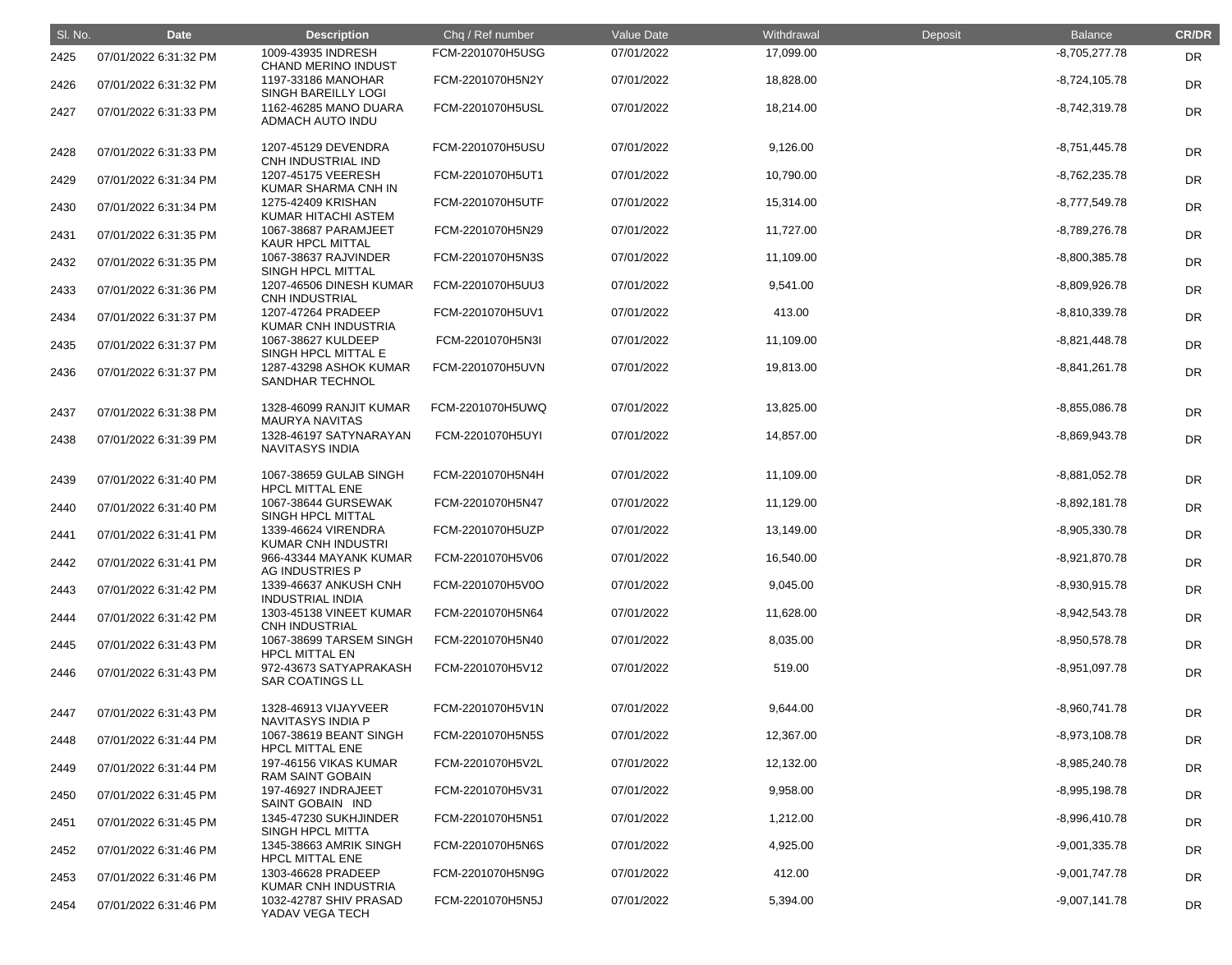| SI. No. | <b>Date</b>           | <b>Description</b>                               | Chq / Ref number | Value Date | Withdrawal | Deposit | <b>Balance</b>  | <b>CR/DR</b> |
|---------|-----------------------|--------------------------------------------------|------------------|------------|------------|---------|-----------------|--------------|
| 2455    | 07/01/2022 6:31:47 PM | 1321-43130 SOURAJ SINGH<br><b>HAIER APPLIAN</b>  | FCM-2201070H5V6J | 07/01/2022 | 916.00     |         | $-9,008,057.78$ | DR           |
| 2456    | 07/01/2022 6:31:47 PM | 1303-45873 DEEL SINGH<br><b>CNH INDUSTRIAL I</b> | FCM-2201070H5N92 | 07/01/2022 | 10,783.00  |         | $-9,018,840.78$ | DR           |
| 2457    | 07/01/2022 6:31:47 PM | 1339-46760 PREMPAL<br>SINGH CNH INDUSTRIA        | FCM-2201070H5V8J | 07/01/2022 | 11,476.00  |         | $-9,030,316.78$ | DR           |
| 2458    | 07/01/2022 6:31:48 PM | 1345-47214 VINOD KUMAR<br><b>HPCL MITTAL ENE</b> | FCM-2201070H5N4P | 07/01/2022 | 9,256.00   |         | $-9,039,572.78$ | DR           |
| 2459    | 07/01/2022 6:31:48 PM | 247-24694 CHANDRESH<br>YADAV MERINO INDUS        | FCM-2201070H5V8X | 07/01/2022 | 15,479.00  |         | $-9,055,051.78$ | DR           |
| 2460    | 07/01/2022 6:31:49 PM | 1321-21917 ANIL SINGH<br><b>HAIER APPLIANCE</b>  | FCM-2201070H5V3A | 07/01/2022 | 440.00     |         | $-9,055,491.78$ | DR           |
| 2461    | 07/01/2022 6:31:49 PM | 1067-39605 GURJEEVAN<br>SINGH HPCL MITTAL        | FCM-2201070H5N86 | 07/01/2022 | 11,129.00  |         | $-9,066,620.78$ | DR           |
| 2462    | 07/01/2022 6:31:50 PM | 1032-29102 ADITYA SINGH<br><b>VEGA TECHNOLOG</b> | FCM-2201070H5N5C | 07/01/2022 | 17,219.00  |         | $-9,083,839.78$ | DR           |
| 2463    | 07/01/2022 6:31:50 PM | 400-46725 AVDHESH<br>KUMAR BL AGRO INDUST        | FCM-2201070H5N8T | 07/01/2022 | 16,759.00  |         | $-9,100,598.78$ | DR           |
| 2464    | 07/01/2022 6:31:50 PM | 1321-46155 NAGENDRA<br>PRATAP SINGH HAIE         | FCM-2201070H5V9C | 07/01/2022 | 5,624.00   |         | $-9,106,222.78$ | DR           |
| 2465    | 07/01/2022 6:31:51 PM | 247-46286 PRADEEP<br>KUMAR SINGH MERINO I        | FCM-2201070H5VA6 | 07/01/2022 | 6,662.00   |         | $-9,112,884.78$ | DR           |
| 2466    | 07/01/2022 6:31:51 PM | 631-41039 CHANDRAMA<br>RAM LIFE LONG MED         | FCM-2201070H5NBM | 07/01/2022 | 14,262.00  |         | $-9,127,146.78$ | DR           |
| 2467    | 07/01/2022 6:31:52 PM | 1339-46788 SOVINDAR<br>SINGH CNH INDUSTRI        | FCM-2201070H5V9R | 07/01/2022 | 9,422.00   |         | $-9,136,568.78$ | DR           |
| 2468    | 07/01/2022 6:31:52 PM | 1321-47002 ANKUR YADAV<br><b>HAIER APPLIANC</b>  | FCM-2201070H5VAE | 07/01/2022 | 13,165.00  |         | $-9,149,733.78$ | DR           |
| 2469    | 07/01/2022 6:31:52 PM | 1345-38724 GAGANDEEP<br>SINGH HPCL MITTAL        | FCM-2201070H5N9N | 07/01/2022 | 4,925.00   |         | $-9,154,658.78$ | DR           |
| 2470    | 07/01/2022 6:31:53 PM | 1345-47277 DAVINDER<br><b>SINGH HPCL MITTAL</b>  | FCM-2201070H5NA4 | 07/01/2022 | 1,212.00   |         | $-9,155,870.78$ | DR           |
| 2471    | 07/01/2022 6:31:53 PM | 631-28305 SANDEEP SINGH<br>LIFE LONG MEDI        | FCM-2201070H5NBT | 07/01/2022 | 15,615.00  |         | $-9,171,485.78$ | DR           |
| 2472    | 07/01/2022 6:31:53 PM | 360-38361 SUKHJEET<br>SINGH HPCL-MITTAL E        | FCM-2201070H5VAU | 07/01/2022 | 9,947.00   |         | $-9,181,432.78$ | DR           |
| 2473    | 07/01/2022 6:31:54 PM | 1339-46956 SHAMBHU JI<br>SINGH CNH INDUST        | FCM-2201070H5VAM | 07/01/2022 | 8,667.00   |         | $-9,190,099.78$ | <b>DR</b>    |
| 2474    | 07/01/2022 6:31:54 PM | 1339-45145 VEER PAL<br>SINGH CNH INDUSTRI        | FCM-2201070H5VBB | 07/01/2022 | 9,422.00   |         | $-9,199,521.78$ | <b>DR</b>    |
| 2475    | 07/01/2022 6:31:55 PM | 1345-47176 MANPREET<br>SINGH HPCL MITTAL         | FCM-2201070H5N9W | 07/01/2022 | 6,781.00   |         | $-9,206,302.78$ | <b>DR</b>    |
| 2476    | 07/01/2022 6:31:55 PM | 631-36937 ARBIND CHAND<br>LIFE LONG MEDIT        | FCM-2201070H5NBX | 07/01/2022 | 16,445.00  |         | $-9,222,747.78$ | <b>DR</b>    |
| 2477    | 07/01/2022 6:31:55 PM | 401-41326 MACHHKENDER<br>PAL SINGH BL AGR        | FCM-2201070H5NB2 | 07/01/2022 | 19,983.00  |         | $-9,242,730.78$ | <b>DR</b>    |
| 2478    | 07/01/2022 6:31:56 PM | 44-31934 PREM KUMAR<br><b>AUTOFIT LIMITED</b>    | FCM-2201070H5VC2 | 07/01/2022 | 9,391.00   |         | $-9,252,121.78$ | <b>DR</b>    |
| 2479    | 07/01/2022 6:31:56 PM | 1339-45925 RAJAN SHUKLA<br><b>CNH INDUSTRIAL</b> | FCM-2201070H5VDB | 07/01/2022 | 6,778.00   |         | $-9,258,899.78$ | <b>DR</b>    |
| 2480    | 07/01/2022 6:31:57 PM | 1339-47022 VIDESH KUMAR<br><b>CNH INDUSTRIAL</b> | FCM-2201070H5VBQ | 07/01/2022 | 7,911.00   |         | $-9,266,810.78$ | <b>DR</b>    |
| 2481    | 07/01/2022 6:31:57 PM | 401-23996 HARI KRISHNA<br><b>BL AGRO INDUSTR</b> | FCM-2201070H5NAE | 07/01/2022 | 15,947.00  |         | $-9,282,757.78$ | <b>DR</b>    |
| 2482    | 07/01/2022 6:31:58 PM | 44-45865 MOHAMMAD<br>NAYEEM AUTOFIT LIMIT        | FCM-2201070H5VE8 | 07/01/2022 | 8,344.00   |         | $-9,291,101.78$ | <b>DR</b>    |
| 2483    | 07/01/2022 6:31:58 PM | 1326-45702 GAUTAM<br><b>KUMAR ROY NAVITASYS</b>  | FCM-2201070H5VF5 | 07/01/2022 | 10,403.00  |         | $-9,301,504.78$ | <b>DR</b>    |
| 2484    | 07/01/2022 6:31:59 PM | 1067-38695 VEERDWINDER<br><b>SINGH HPCL MITT</b> | FCM-2201070H5NGG | 07/01/2022 | 12,347.00  |         | $-9,313,851.78$ | <b>DR</b>    |
| 2485    | 07/01/2022 6:31:59 PM | 573-45833 SARVOTTAM<br>SINGH LAXMI AGRO O        | FCM-2201070H5NEM | 07/01/2022 | 18,670.00  |         | $-9,332,521.78$ | DR           |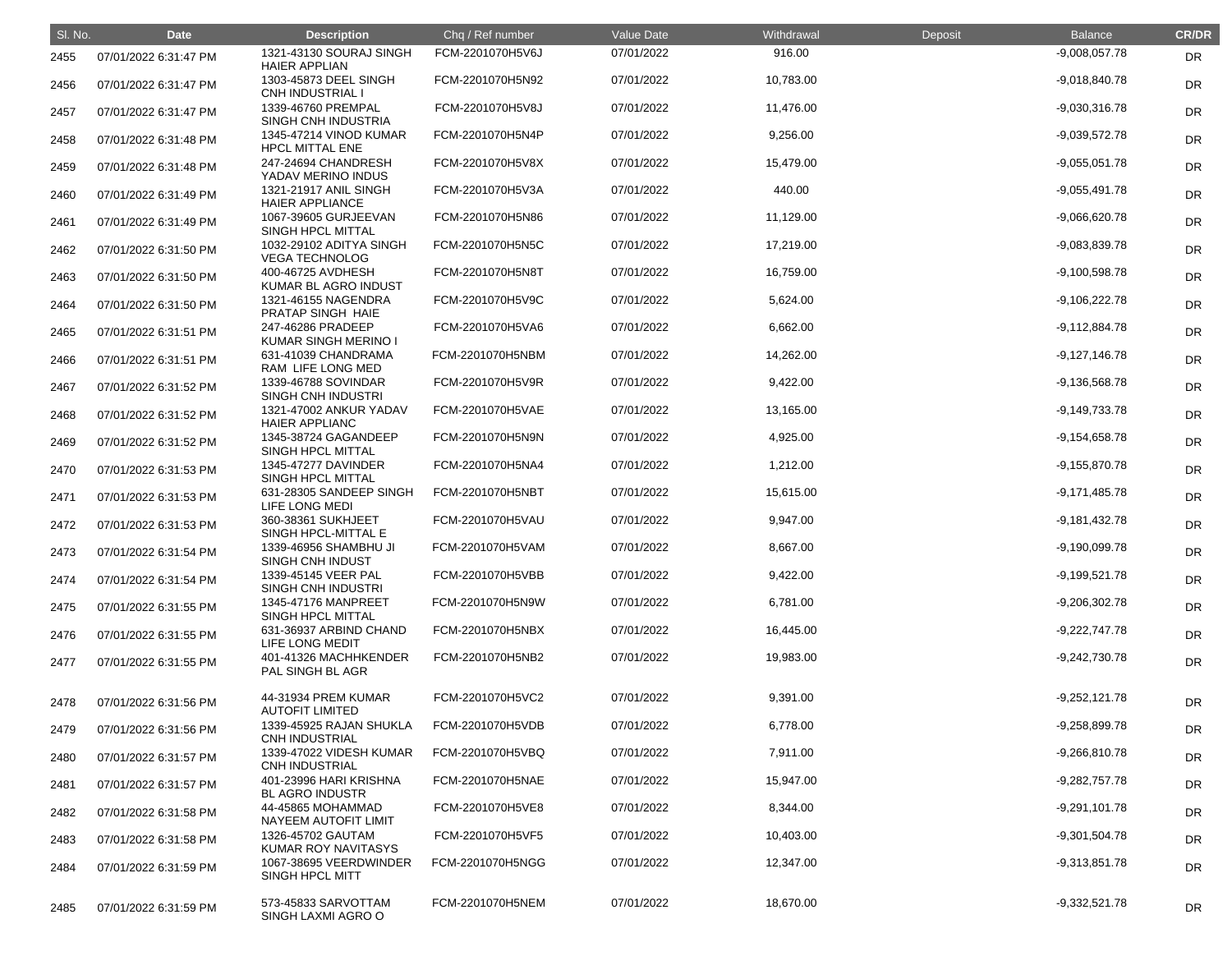| SI. No. | <b>Date</b>           | <b>Description</b>                               | Chq / Ref number | Value Date | Withdrawal | Deposit | <b>Balance</b>  | <b>CR/DR</b> |
|---------|-----------------------|--------------------------------------------------|------------------|------------|------------|---------|-----------------|--------------|
| 2486    | 07/01/2022 6:31:59 PM | 401-39770 VIKRAM SINGH<br><b>BL AGRO INDUSTR</b> | FCM-2201070H5NDX | 07/01/2022 | 13,233.00  |         | $-9,345,754.78$ | DR           |
| 2487    | 07/01/2022 6:32:00 PM | 400-35436 AJAY SINGH BL<br><b>AGRO INDUSTRIE</b> | FCM-2201070H5ND5 | 07/01/2022 | 20,432.00  |         | $-9,366,186.78$ | <b>DR</b>    |
| 2488    | 07/01/2022 6:32:00 PM | 1345-42482 VIJAY KUMAR<br><b>HPCL MITTAL ENE</b> | FCM-2201070H5NFF | 07/01/2022 | 1,212.00   |         | $-9,367,398.78$ | <b>DR</b>    |
| 2489    | 07/01/2022 6:32:00 PM | 401-33140 SURENDRA<br>SINGH BL AGRO INDUS        | FCM-2201070H5NCG | 07/01/2022 | 17,270.00  |         | $-9,384,668.78$ | <b>DR</b>    |
| 2490    | 07/01/2022 6:32:01 PM | 1326-46153 SANDEEP<br>NAVITASYS INDIA PRI        | FCM-2201070H5VFV | 07/01/2022 | 10,403.00  |         | $-9,395,071.78$ | <b>DR</b>    |
| 2491    | 07/01/2022 6:32:01 PM | 1339-47163 RAMVEER<br>SINGH CNH INDUSTRIA        | FCM-2201070H5VGK | 07/01/2022 | 3,754.00   |         | $-9,398,825.78$ | DR           |
| 2492    | 07/01/2022 6:32:01 PM | 1269-29131 ANIL KUMAR BL<br><b>AGRO INDUSTRI</b> | FCM-2201070H5NJ5 | 07/01/2022 | 20,369.00  |         | $-9,419,194.78$ | <b>DR</b>    |
| 2493    | 07/01/2022 6:32:02 PM | 1269-12828 NARENDRA<br>KUMAR BL AGRO INDU        | FCM-2201070H5NH8 | 07/01/2022 | 14,470.00  |         | $-9,433,664.78$ | <b>DR</b>    |
| 2494    | 07/01/2022 6:32:02 PM | 400-46607 DINESH SINGH<br><b>BL AGRO INDUSTR</b> | FCM-2201070H5NHH | 07/01/2022 | 17,931.00  |         | $-9,451,595.78$ | <b>DR</b>    |
| 2495    | 07/01/2022 6:32:03 PM | 1345-46438 SIKANDER<br>SINGH HPCL MITTAL         | FCM-2201070H5NG3 | 07/01/2022 | 4,307.00   |         | $-9,455,902.78$ | <b>DR</b>    |
| 2496    | 07/01/2022 6:32:03 PM | 1067-46882 RAJWINDER<br>SINGH HPCL MITTA         | FCM-2201070H5NEY | 07/01/2022 | 15,441.00  |         | $-9,471,343.78$ | DR           |
| 2497    | 07/01/2022 6:32:03 PM | 1269-25867 MUKESH<br>KUMAR GUPTA BL AGRO         | FCM-2201070H5NJN | 07/01/2022 | 23,174.00  |         | $-9,494,517.78$ | <b>DR</b>    |
| 2498    | 07/01/2022 6:32:04 PM | 147-26714 SUBHASH<br>CHANDRA GIRI LIFE L         | FCM-2201070H5VI6 | 07/01/2022 | 17,005.00  |         | $-9,511,522.78$ | <b>DR</b>    |
| 2499    | 07/01/2022 6:32:04 PM | 619-47057 DHEERAJ SINGH<br><b>NEGI HERO MOTO</b> | FCM-2201070H5VIZ | 07/01/2022 | 10,530.00  |         | $-9,522,052.78$ | DR           |
| 2500    | 07/01/2022 6:32:04 PM | 1339-46557 CHANDER<br><b>BHUSHAN CNH INDUSTR</b> | FCM-2201070H5VKG | 07/01/2022 | 9,045.00   |         | -9,531,097.78   | <b>DR</b>    |
| 2501    | 07/01/2022 6:32:05 PM | 1345-38644 GURSEWAK<br>SINGH HPCL MITTAL         | FCM-2201070H5NK2 | 07/01/2022 | 4,307.00   |         | $-9,535,404.78$ | DR           |
| 2502    | 07/01/2022 6:32:05 PM | 795-45468 NASIMUDDIN<br>RIEKE GLOBAL INNO        | FCM-2201070H5VLM | 07/01/2022 | 10,621.00  |         | $-9,546,025.78$ | <b>DR</b>    |
| 2503    | 07/01/2022 6:32:06 PM | 1328-46018 RAJOO<br>NAVITASYS INDIA PRIVA        | FCM-2201070H5VJY | 07/01/2022 | 10,853.00  |         | -9,556,878.78   | DR           |
| 2504    | 07/01/2022 6:32:06 PM | 1345-47064 GURPREET<br>SINGH HPCL MITTAL         | FCM-2201070H5NKW | 07/01/2022 | 14,206.00  |         | $-9,571,084.78$ | <b>DR</b>    |
| 2505    | 07/01/2022 6:32:07 PM | 1269-38326 AMAR JEET<br>RAJBHAR BL AGRO I        | FCM-2201070H5NNC | 07/01/2022 | 11,304.00  |         | $-9,582,388.78$ | <b>DR</b>    |
| 2506    | 07/01/2022 6:32:07 PM | 925-35078 ANIL KUMAR<br><b>OJHA HITACHI ASTE</b> | FCM-2201070H5VMN | 07/01/2022 | 3,226.00   |         | $-9,585,614.78$ | <b>DR</b>    |
| 2507    | 07/01/2022 6:32:07 PM | 400-29132 KASHMIR SINGH<br><b>BL AGRO INDUST</b> | FCM-2201070H5NOE | 07/01/2022 | 19,369.00  |         | $-9,604,983.78$ | <b>DR</b>    |
| 2508    | 07/01/2022 6:32:08 PM | 401-32462 ANAND SINGH<br><b>BL AGRO INDUSTRI</b> | FCM-2201070H5NOW | 07/01/2022 | 23,152.00  |         | $-9,628,135.78$ | <b>DR</b>    |
| 2509    | 07/01/2022 6:32:08 PM | 1252-33331 JAGBIR SINGH<br><b>AEROSTAR HELME</b> | FCM-2201070H5VNL | 07/01/2022 | 13,123.00  |         | $-9,641,258.78$ | <b>DR</b>    |
| 2510    | 07/01/2022 6:32:09 PM | 469-41635 MANURANJAN<br>KUMAR SANDHAR A          | FCM-2201070H5VHF | 07/01/2022 | 16,147.00  |         | $-9,657,405.78$ | <b>DR</b>    |
| 2511    | 07/01/2022 6:32:09 PM | 925-39414 HARICHND<br><b>HITACHI ASTEMO FIE</b>  | FCM-2201070H5VN5 | 07/01/2022 | 12,838.00  |         | $-9,670,243.78$ | <b>DR</b>    |
| 2512    | 07/01/2022 6:32:09 PM | 1067-38685 ARVINDER<br>SINGH HPCL MITTAL         | FCM-2201070H5NQX | 07/01/2022 | 20,955.00  |         | $-9,691,198.78$ | <b>DR</b>    |
| 2513    | 07/01/2022 6:32:10 PM | 400-37068 SATISH YADAV<br><b>BL AGRO INDUSTR</b> | FCM-2201070H5NNJ | 07/01/2022 | 20,572.00  |         | $-9,711,770.78$ | <b>DR</b>    |
| 2514    | 07/01/2022 6:32:10 PM | 1345-47252 NAVDEEP<br>SINGH HPCL MITTAL E        | FCM-2201070H5NLW | 07/01/2022 | 3,687.00   |         | $-9,715,457.78$ | <b>DR</b>    |
| 2515    | 07/01/2022 6:32:11 PM | 117-6284 SURENDRA<br>SINGH SANDHAR LOCKIN        | FCM-2201070H5VRB | 07/01/2022 | 24,197.00  |         | $-9,739,654.78$ | <b>DR</b>    |
| 2516    | 07/01/2022 6:32:11 PM | 1009-45779 SARVESH<br>KUMAR MERINO INDUST        | FCM-2201070H5VS9 | 07/01/2022 | 13,428.00  |         | $-9,753,082.78$ | <b>DR</b>    |
| 2517    | 07/01/2022 6:32:12 PM | 1289-44523 SACHIN<br>KAINTURA HPCL-MITTAL        | FCM-2201070H5VNX | 07/01/2022 | 11,450.00  |         | $-9,764,532.78$ | DR           |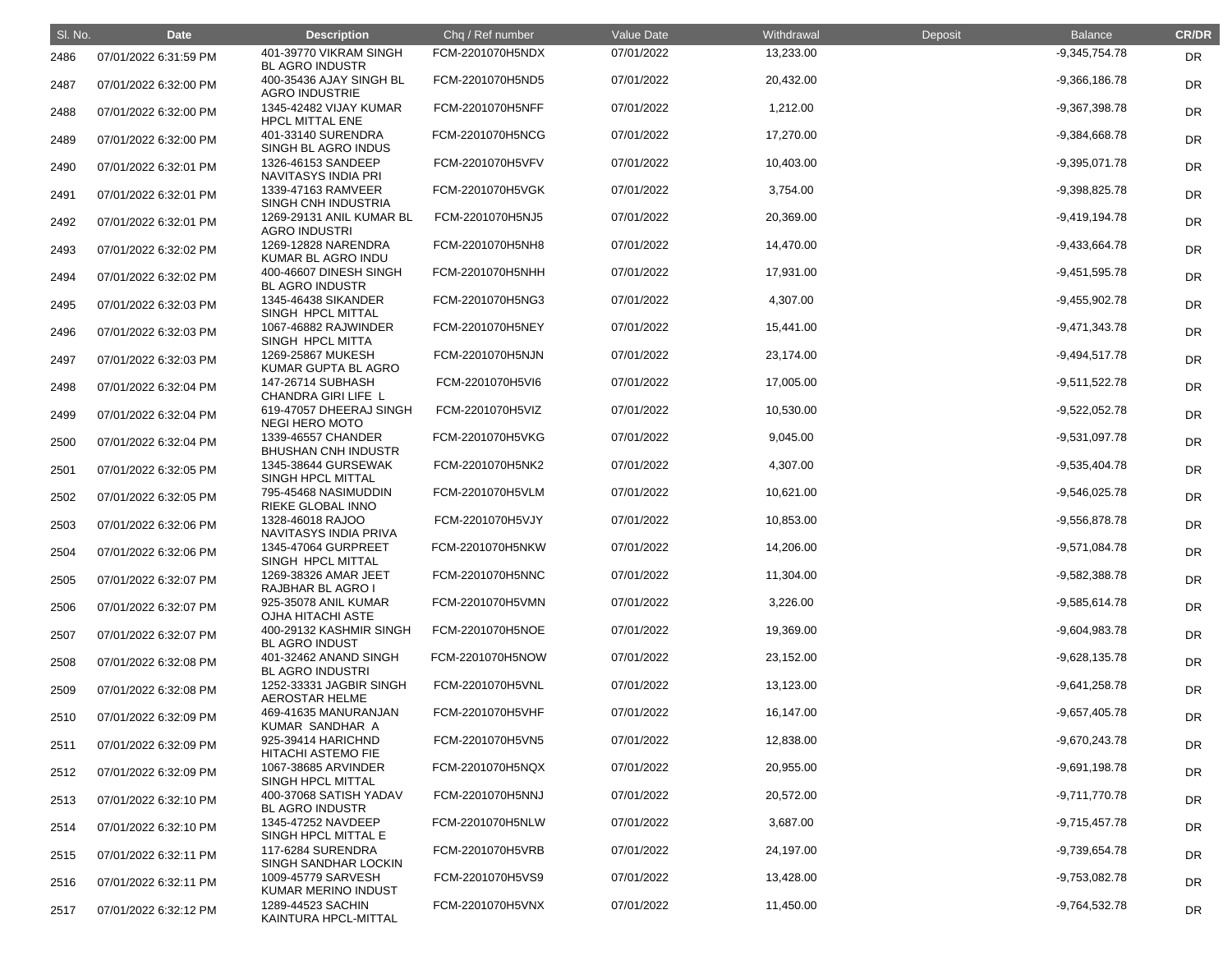| SI. No. | <b>Date</b>           | <b>Description</b>                                                    | Chq / Ref number | Value Date | Withdrawal | Deposit | <b>Balance</b>   | <b>CR/DR</b> |
|---------|-----------------------|-----------------------------------------------------------------------|------------------|------------|------------|---------|------------------|--------------|
| 2518    | 07/01/2022 6:32:12 PM | 1309-46601 MAHENDER                                                   | FCM-2201070H5VRU | 07/01/2022 | 18,515.00  |         | $-9,783,047.78$  | <b>DR</b>    |
| 2519    | 07/01/2022 6:32:13 PM | <b>SINGH SANDHAR TECH</b><br>1345-47274 RAJINDER<br>SINGH HPCL MITTAL | FCM-2201070H5NMC | 07/01/2022 | 3,208.00   |         | $-9,786,255.78$  | <b>DR</b>    |
| 2520    | 07/01/2022 6:32:13 PM | 1303-46813 DEVENDRA<br>SINGH CNH INDUSTRI                             | FCM-2201070H5NSE | 07/01/2022 | 11,648.00  |         | $-9,797,903.78$  | <b>DR</b>    |
| 2521    | 07/01/2022 6:32:13 PM | 1207-45137 SHUBHAM<br>SINGH CNH INDUSTRIA                             | FCM-2201070H5VSK | 07/01/2022 | 828.00     |         | $-9,798,731.78$  | DR           |
| 2522    | 07/01/2022 6:32:14 PM | 1311-43777 BHOOPENDRA<br><b>STELLA INDUSSTRI</b>                      | FCM-2201070H5VU2 | 07/01/2022 | 495.00     |         | $-9,799,226.78$  | DR           |
| 2523    | 07/01/2022 6:32:14 PM | 1067-38663 AMRIK SINGH<br><b>HPCL MITTAL ENE</b>                      | FCM-2201070H5NUL | 07/01/2022 | 6,180.00   |         | $-9,805,406.78$  | <b>DR</b>    |
| 2524    | 07/01/2022 6:32:15 PM | 1339-46570 BADASHAH<br>CNH INDUSTRIAL IND                             | FCM-2201070H5VM3 | 07/01/2022 | 7,534.00   |         | $-9,812,940.78$  | <b>DR</b>    |
| 2525    | 07/01/2022 6:32:15 PM | 401-38014 SANJAY KUMAR<br><b>BL AGRO INDUSTR</b>                      | FCM-2201070H5NPI | 07/01/2022 | 16,720.00  |         | $-9,829,660.78$  | <b>DR</b>    |
| 2526    | 07/01/2022 6:32:15 PM | 1032-46546 PAWAN KUMAR<br><b>VEGA TECHNOLOGI</b>                      | FCM-2201070H5NWT | 07/01/2022 | 447.00     |         | $-9,830,107.78$  | <b>DR</b>    |
| 2527    | 07/01/2022 6:32:16 PM | 1067-45254 JATINDER<br><b>KUMAR HPCL MITTAL</b>                       | FCM-2201070H5NMQ | 07/01/2022 | 11,109.00  |         | $-9,841,216.78$  | <b>DR</b>    |
| 2528    | 07/01/2022 6:32:16 PM | 1309-46310 PRADEEP<br>SINGH SANDHAR TECHN                             | FCM-2201070H5VQI | 07/01/2022 | 14,057.00  |         | $-9,855,273.78$  | <b>DR</b>    |
| 2529    | 07/01/2022 6:32:16 PM | 1314-43833 SANTOSH<br>MISHRA CORAL CHEMIC                             | FCM-2201070H5VVJ | 07/01/2022 | 13,779.00  |         | $-9,869,052.78$  | <b>DR</b>    |
| 2530    | 07/01/2022 6:32:17 PM | 401-35315 KULDEEP<br>KUMAR BL AGRO INDUST                             | FCM-2201070H5NP9 | 07/01/2022 | 10,496.00  |         | $-9,879,548.78$  | <b>DR</b>    |
| 2531    | 07/01/2022 6:32:17 PM | 1290-44366 BABU LAL<br>RATHORE AUTOFIT PR                             | FCM-2201070H5VP1 | 07/01/2022 | 1,779.00   |         | $-9,881,327.78$  | <b>DR</b>    |
| 2532    | 07/01/2022 6:32:17 PM | 1067-40898 GURSEWAK<br>SINGH HPCL MITTAL                              | FCM-2201070H5NXD | 07/01/2022 | 11,109.00  |         | -9,892,436.78    | <b>DR</b>    |
| 2533    | 07/01/2022 6:32:18 PM | 1009-43226 RAVIKANT<br><b>MERINO INDUSTRIES</b>                       | FCM-2201070H5VR0 | 07/01/2022 | 7,211.00   |         | -9,899,647.78    | <b>DR</b>    |
| 2534    | 07/01/2022 6:32:18 PM | 1207-47376 MURARI LAL<br><b>CNH INDUSTRIAL</b>                        | FCM-2201070H5VWL | 07/01/2022 | 828.00     |         | $-9,900,475.78$  | DR           |
| 2535    | 07/01/2022 6:32:18 PM | 1067-38742 RAM SINGH<br><b>HPCL MITTAL ENERG</b>                      | FCM-2201070H5NV4 | 07/01/2022 | 9,253.00   |         | $-9,909,728.78$  | DR           |
| 2536    | 07/01/2022 6:32:19 PM | 147-43671 RAJ NARAYAN<br><b>MISHRA LIFE LON</b>                       | FCM-2201070H5VL6 | 07/01/2022 | 12,938.00  |         | $-9,922,666.78$  | <b>DR</b>    |
| 2537    | 07/01/2022 6:32:19 PM | 1207-45213 HAREESH<br>KUMAR RAJPOOT CNH I                             | FCM-2201070H5VUK | 07/01/2022 | 11,206.00  |         | $-9,933,872.78$  | <b>DR</b>    |
| 2538    | 07/01/2022 6:32:19 PM | 1067-38746 SUKHPREET<br>SINGH SRAN HPCL M                             | FCM-2201070H5NX2 | 07/01/2022 | 10,491.00  |         | $-9,944,363.78$  | <b>DR</b>    |
| 2539    | 07/01/2022 6:32:20 PM | 1067-38660 JARNAIL SINGH<br><b>HPCL MITTAL E</b>                      | FCM-2201070H5NTX | 07/01/2022 | 14,203.00  |         | $-9,958,566.78$  | <b>DR</b>    |
| 2540    | 07/01/2022 6:32:20 PM | 197-43168 DINESH KUMAR<br><b>SAINT GOBAIN</b>                         | FCM-2201070H5VZW | 07/01/2022 | 12,796.00  |         | $-9,971,362.78$  | <b>DR</b>    |
| 2541    | 07/01/2022 6:32:20 PM | 197-44484 JEETU VERMA<br><b>SAINT GOBAIN I</b>                        | FCM-2201070H5W0Y | 07/01/2022 | 14,484.00  |         | $-9,985,846.78$  | <b>DR</b>    |
| 2542    | 07/01/2022 6:32:21 PM | 1286-44936 HARENDRA<br><b>SINGH SHRIRAM PIST</b>                      | FCM-2201070H5VXV | 07/01/2022 | 25,866.00  |         | $-10,011,712.78$ | <b>DR</b>    |
| 2543    | 07/01/2022 6:32:21 PM | 1252-16468 MONTU KUMAR<br><b>THAKUR AEROSTAR</b>                      | FCM-2201070H5VZ0 | 07/01/2022 | 13,212.00  |         | -10,024,924.78   | <b>DR</b>    |
| 2544    | 07/01/2022 6:32:21 PM | 1339-46634 SUKHPENDRA<br>SINGH CNH INDUST                             | FCM-2201070H5W1B | 07/01/2022 | 11,476.00  |         | $-10,036,400.78$ | DR           |
| 2545    | 07/01/2022 6:32:22 PM | 401-30605 SIRDHARI<br>PRAJAPATI BL AGRO I                             | FCM-2201070H5NNX | 07/01/2022 | 23,306.00  |         | $-10,059,706.78$ | <b>DR</b>    |
| 2546    | 07/01/2022 6:32:22 PM | 1269-30087 MAHANTH<br>YADAV BL AGRO INDUS                             | FCM-2201070H5NXL | 07/01/2022 | 15,580.00  |         | $-10,075,286.78$ | <b>DR</b>    |
| 2547    | 07/01/2022 6:32:23 PM | 1345-38699 TARSEM SINGH<br><b>HPCL MITTAL EN</b>                      | FCM-2201070H5NZS | 07/01/2022 | 7,401.00   |         | $-10,082,687.78$ | <b>DR</b>    |
| 2548    | 07/01/2022 6:32:23 PM | 197-46385 LABH SINGH<br>SAINT GOBAIN IN                               | FCM-2201070H5W25 | 07/01/2022 | 13,138.00  |         | $-10,095,825.78$ | <b>DR</b>    |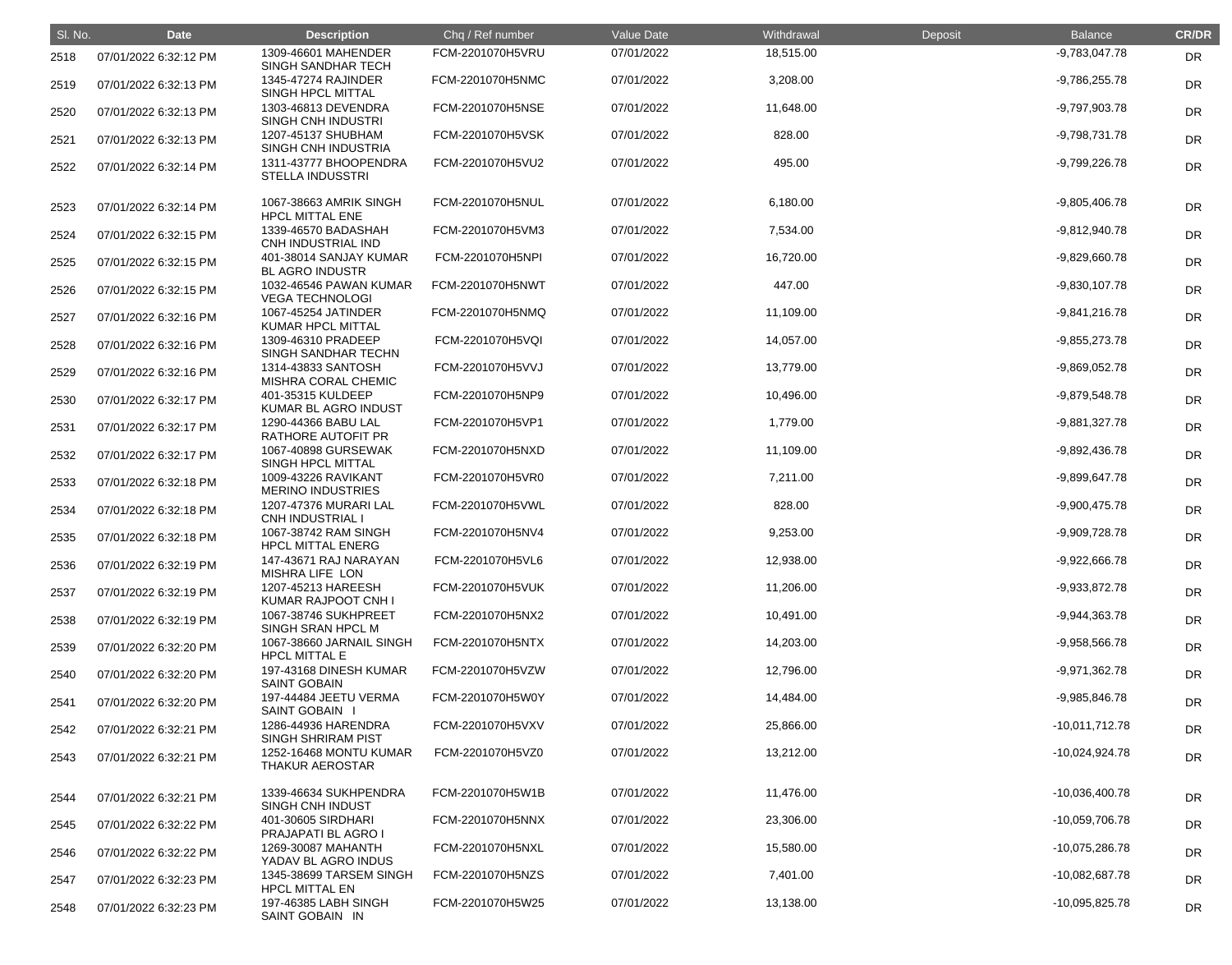| SI. No. | <b>Date</b>           | <b>Description</b>                                | Chq / Ref number | Value Date | Withdrawal | Deposit | <b>Balance</b>     | <b>CR/DR</b> |
|---------|-----------------------|---------------------------------------------------|------------------|------------|------------|---------|--------------------|--------------|
| 2549    | 07/01/2022 6:32:23 PM | 401-24466 MAKHAN LAL BL<br><b>AGRO INDUSTRIE</b>  | FCM-2201070H5O38 | 07/01/2022 | 20,668.00  |         | $-10, 116, 493.78$ | <b>DR</b>    |
| 2550    | 07/01/2022 6:32:24 PM | 1339-46656 HIMANSHU<br><b>SHAMRA CNH INDUSTR</b>  | FCM-2201070H5W1P | 07/01/2022 | 9,045.00   |         | $-10, 125, 538.78$ | <b>DR</b>    |
| 2551    | 07/01/2022 6:32:24 PM | 400-38333 SARVESH<br>KUMAR BL AGRO INDUST         | FCM-2201070H5OZW | 07/01/2022 | 26,908.00  |         | $-10, 152, 446.78$ | <b>DR</b>    |
| 2552    | 07/01/2022 6:32:24 PM | 1269-44005 AJAY VEER<br>SINGH BL AGRO IND         | FCM-2201070H5O1W | 07/01/2022 | 16,921.00  |         | $-10,169,367.78$   | <b>DR</b>    |
| 2553    | 07/01/2022 6:32:25 PM | 1328-46988 SUBHASH<br><b>CHANDER NAVITASYS I</b>  | FCM-2201070H5W2N | 07/01/2022 | 14,163.00  |         | $-10,183,530.78$   | <b>DR</b>    |
| 2554    | 07/01/2022 6:32:25 PM | 1269-45809 BABU RAM BL<br><b>AGRO INDUSTRIES</b>  | FCM-2201070H5NXZ | 07/01/2022 | 16,099.00  |         | $-10,199,629.78$   | <b>DR</b>    |
| 2555    | 07/01/2022 6:32:26 PM | 1067-39298 RAJVEER<br>SINGH HPCL MITTAL E         | FCM-2201070H5O0U | 07/01/2022 | 11,727.00  |         | $-10,211,356.78$   | <b>DR</b>    |
| 2556    | 07/01/2022 6:32:26 PM | 1321-45946 MAYANK<br>KUMAR HAIER APPLIAN          | FCM-2201070H5W4F | 07/01/2022 | 11,692.00  |         | $-10,223,048.78$   | <b>DR</b>    |
| 2557    | 07/01/2022 6:32:26 PM | 1345-47203 GURMINDER<br>SINGH HPCL MITTAL         | FCM-2201070H5O73 | 07/01/2022 | 11,112.00  |         | $-10,234,160.78$   | <b>DR</b>    |
| 2558    | 07/01/2022 6:32:27 PM | <b>REIM OF TDS-PIGEON</b><br><b>INDIA PVT LTD</b> | FCM-2201070H5VPS | 07/01/2022 | 1,070.00   |         | $-10,235,230.78$   | DR           |
| 2559    | 07/01/2022 6:32:27 PM | 1328-46160 SHAKUNTALA<br><b>DEVI NAVITASYS I</b>  | FCM-2201070H5W0J | 07/01/2022 | 9,795.00   |         | $-10,245,025.78$   | <b>DR</b>    |
| 2560    | 07/01/2022 6:32:27 PM | 1339-46764 GAURAV<br>KUMAR CNH INDUSTRIAL         | FCM-2201070H5W4S | 07/01/2022 | 5,266.00   |         | $-10,250,291.78$   | <b>DR</b>    |
| 2561    | 07/01/2022 6:32:28 PM | 1339-46734 PRAMOD<br>KUMAR VISHWAKARMA CN         | FCM-2201070H5W3W | 07/01/2022 | 11,476.00  |         | $-10,261,767.78$   | <b>DR</b>    |
| 2562    | 07/01/2022 6:32:28 PM | 1339-46751 SARVESH<br>SINGH CNH INDUSTRIA         | FCM-2201070H5W4L | 07/01/2022 | 1,110.00   |         | $-10,262,877.78$   | DR           |
| 2563    | 07/01/2022 6:32:29 PM | 1192-44755 VEERESH<br>KUMAR BL AGRO INDUS         | FCM-2201070H5NRU | 07/01/2022 | 16,062.00  |         | -10,278,939.78     | <b>DR</b>    |
| 2564    | 07/01/2022 6:32:29 PM | 1345-38719 SIMARJOT<br>SINGH HPCL MITTAL          | FCM-2201070H5O20 | 07/01/2022 | 4,925.00   |         | $-10,283,864.78$   | <b>DR</b>    |
| 2565    | 07/01/2022 6:32:29 PM | 1345-47211 DEEPPAL HPCL<br><b>MITTAL ENERGY</b>   | FCM-2201070H5O7K | 07/01/2022 | 6,781.00   |         | $-10,290,645.78$   | <b>DR</b>    |
| 2566    | 07/01/2022 6:32:30 PM | 1067-38749 HARPREET<br>SINGH HPCL MITTAL          | FCM-2201070H5NW0 | 07/01/2022 | 5,540.00   |         | -10,296,185.78     | <b>DR</b>    |
| 2567    | 07/01/2022 6:32:30 PM | 1328-47020 ABHAY SHUKLA<br><b>NAVITASYS INDI</b>  | FCM-2201070H5W2W | 07/01/2022 | 7,321.00   |         | $-10,303,506.78$   | <b>DR</b>    |
| 2568    | 07/01/2022 6:32:30 PM | 1197-40437 HARISH<br><b>CHANDRA BAREILLY LOG</b>  | FCM-2201070H5O9R | 07/01/2022 | 19,971.00  |         | $-10,323,477.78$   | <b>DR</b>    |
| 2569    | 07/01/2022 6:32:31 PM | 1339-46808 PRADEEP<br>KUMAR SHARMA CNH IN         | FCM-2201070H5W64 | 07/01/2022 | 9,904.00   |         | $-10,333,381.78$   | <b>DR</b>    |
| 2570    | 07/01/2022 6:32:31 PM | 1321-46248 SHIV POOJAN<br><b>HAIER APPLIANC</b>   | FCM-2201070H5W6G | 07/01/2022 | 13,840.00  |         | $-10,347,221.78$   | <b>DR</b>    |
| 2571    | 07/01/2022 6:32:31 PM | 1197-44816 CHET RAM<br><b>BAREILLY LOGISTICS</b>  | FCM-2201070H5OC6 | 07/01/2022 | 16,404.00  |         | $-10,363,625.78$   | <b>DR</b>    |
| 2572    | 07/01/2022 6:32:32 PM | 1321-46206 SAURABH<br>YADAV HAIER APPLIA          | FCM-2201070H5W6Z | 07/01/2022 | 14,852.00  |         | $-10,378,477.78$   | <b>DR</b>    |
| 2573    | 07/01/2022 6:32:32 PM | 1334-46884 UMESH<br>CHANDRA AVANCE EXIM           | FCM-2201070H5W7Y | 07/01/2022 | 5,895.00   |         | $-10,384,372.78$   | <b>DR</b>    |
| 2574    | 07/01/2022 6:32:33 PM | 1269-25136 MIDHAI LAL BL<br><b>AGRO INDUSTRI</b>  | FCM-2201070H5OHI | 07/01/2022 | 20,721.00  |         | $-10,405,093.78$   | <b>DR</b>    |
| 2575    | 07/01/2022 6:32:33 PM | 1345-38682 BALWINDER<br>SINGH HPCL MITTAL         | FCM-2201070H5OJ0 | 07/01/2022 | 4,925.00   |         | $-10,410,018.78$   | <b>DR</b>    |
| 2576    | 07/01/2022 6:32:33 PM | 1345-47169 KULDEEP<br>SINGH HPCL MITTAL E         | FCM-2201070H5OKP | 07/01/2022 | 7,401.00   |         | $-10,417,419.78$   | <b>DR</b>    |
| 2577    | 07/01/2022 6:32:34 PM | 1067-38722 BALJEET<br>SINGH HPCL MITTAL E         | FCM-2201070H5O90 | 07/01/2022 | 15,561.00  |         | $-10,432,980.78$   | <b>DR</b>    |
| 2578    | 07/01/2022 6:32:34 PM | 360-32735 CHARAN SINGH<br><b>HPCL-MITTAL ENE</b>  | FCM-2201070H5W8M | 07/01/2022 | 14,067.00  |         | $-10,447,047.78$   | <b>DR</b>    |
| 2579    | 07/01/2022 6:32:35 PM | 1345-47212 KULVEER<br>SINGH HPCL MITTAL E         | FCM-2201070H5OG1 | 07/01/2022 | 6,781.00   |         | $-10,453,828.78$   | <b>DR</b>    |
| 2580    | 07/01/2022 6:32:35 PM | 1334-46120 SATENDRA<br>SINGH AVANCE EXIM          | FCM-2201070H5W7M | 07/01/2022 | 336.00     |         | $-10,454,164.78$   | <b>DR</b>    |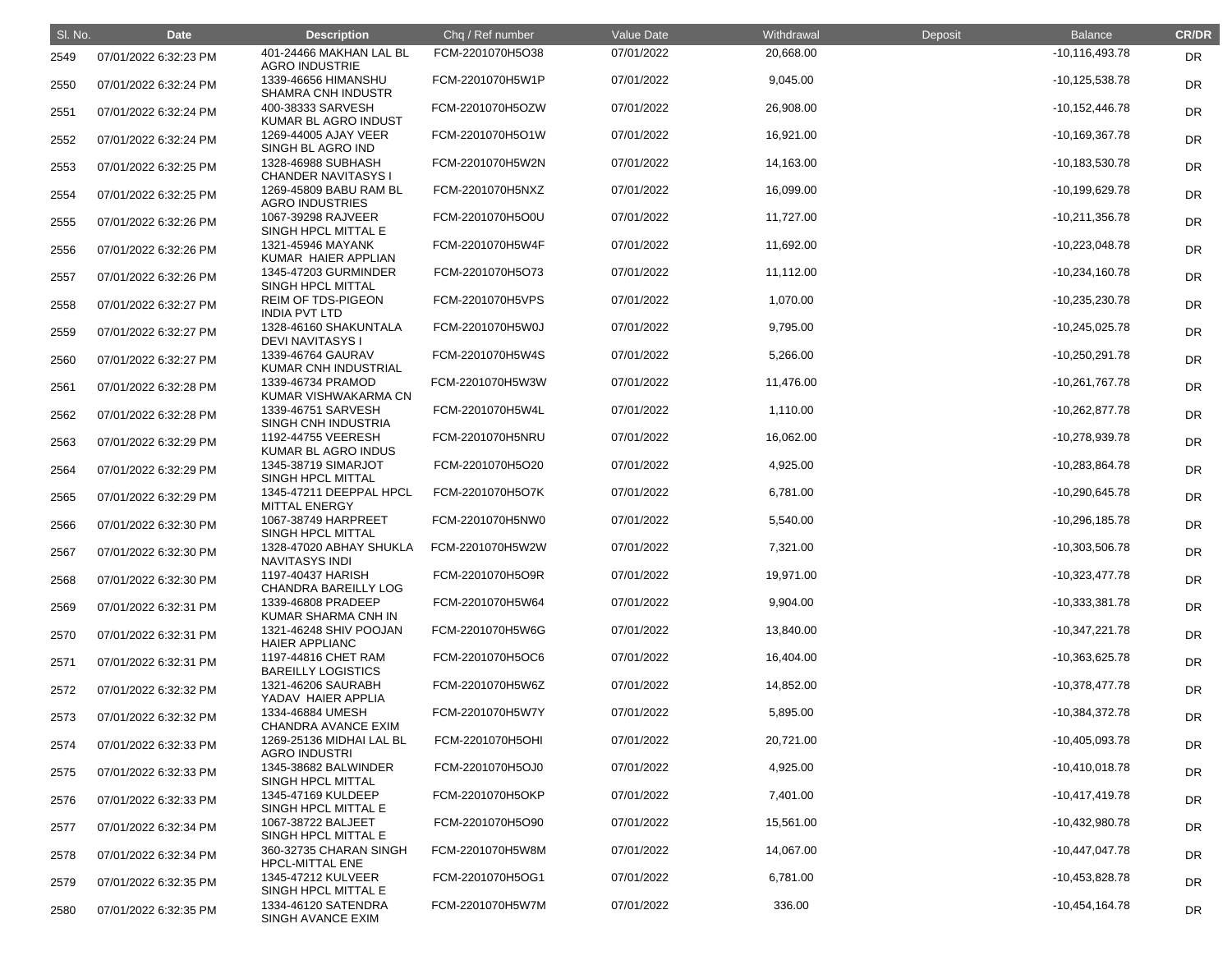| SI. No. | <b>Date</b>           | <b>Description</b>                               | Chq / Ref number | Value Date | Withdrawal | Deposit | <b>Balance</b>   | <b>CR/DR</b> |
|---------|-----------------------|--------------------------------------------------|------------------|------------|------------|---------|------------------|--------------|
| 2581    | 07/01/2022 6:32:35 PM | 1321-46481 TEJ PAL SINGH<br><b>HAIER APPLIA</b>  | FCM-2201070H5W8V | 07/01/2022 | 13,360.00  |         | $-10,467,524.78$ | <b>DR</b>    |
| 2582    | 07/01/2022 6:32:36 PM | 197-46926 BHAJAN SINGH<br><b>SAINT GOBAIN</b>    | FCM-2201070H5W2H | 07/01/2022 | 8,607.00   |         | $-10,476,131.78$ | <b>DR</b>    |
| 2583    | 07/01/2022 6:32:36 PM | 1321-46120 SATENDRA<br>SINGH HAIER APPLI         | FCM-2201070H5W50 | 07/01/2022 | 13,380.00  |         | $-10,489,511.78$ | DR           |
| 2584    | 07/01/2022 6:32:37 PM | 1067-38635 TEJA SINGH<br><b>HPCL MITTAL ENER</b> | FCM-2201070H5O7S | 07/01/2022 | 20,955.00  |         | $-10,510,466.78$ | DR           |
| 2585    | 07/01/2022 6:32:37 PM | 1345-47063 SUKHPAL<br>SINGH HPCL MITTAL E        | FCM-2201070H5OJD | 07/01/2022 | 13,586.00  |         | $-10,524,052.78$ | <b>DR</b>    |
| 2586    | 07/01/2022 6:32:37 PM | 1067-44939 CHARANDEEP<br>SINGH HPCL MITT         | FCM-2201070H5OR2 | 07/01/2022 | 15,561.00  |         | $-10,539,613.78$ | <b>DR</b>    |
| 2587    | 07/01/2022 6:32:38 PM | 1067-38634 KHIMANJEET<br>SINGH HPCL MITTA        | FCM-2201070H5O83 | 07/01/2022 | 10,511.00  |         | $-10,550,124.78$ | DR           |
| 2588    | 07/01/2022 6:32:38 PM | 1269-42569 PRAMOD<br>KUMAR BL AGRO INDUST        | FCM-2201070H5OR9 | 07/01/2022 | 1,018.00   |         | $-10,551,142.78$ | DR           |
| 2589    | 07/01/2022 6:32:38 PM | 1321-46783 SUKKU YADAV<br><b>HAIER APPLIANC</b>  | FCM-2201070H5W9F | 07/01/2022 | 13,703.00  |         | $-10,564,845.78$ | <b>DR</b>    |
| 2590    | 07/01/2022 6:32:39 PM | 1334-43251 JAGGO<br><b>AVANCE EXIM</b>           | FCM-2201070H5W5A | 07/01/2022 | 822.00     |         | -10,565,667.78   | DR           |
| 2591    | 07/01/2022 6:32:39 PM | 1345-47272 HARSIMRAN<br>SINGH HPCL MITTAL        | FCM-2201070H5OM7 | 07/01/2022 | 1,212.00   |         | -10,566,879.78   | DR           |
| 2592    | 07/01/2022 6:32:39 PM | 1345-47248 HOLDAR SINGH<br><b>HPCL MITTAL EN</b> | FCM-2201070H5OL6 | 07/01/2022 | 3,068.00   |         | $-10,569,947.78$ | DR           |
| 2593    | 07/01/2022 6:32:40 PM | 1339-46863 RAHUL KUMAR<br><b>KASHYAP CNH IND</b> | FCM-2201070H5W8D | 07/01/2022 | 9,526.00   |         | -10,579,473.78   | <b>DR</b>    |
| 2594    | 07/01/2022 6:32:40 PM | 1067-38674 RAJBINDER<br>SINGH HPCL MITTAL        | FCM-2201070H5P95 | 07/01/2022 | 11,747.00  |         | -10,591,220.78   | DR           |
| 2595    | 07/01/2022 6:32:41 PM | 1067-42482 VIJAY KUMAR<br><b>HPCL MITTAL ENE</b> | FCM-2201070H5OO1 | 07/01/2022 | 3,704.00   |         | $-10,594,924.78$ | DR           |
| 2596    | 07/01/2022 6:32:41 PM | 1345-47182 GURLAL SINGH<br><b>HPCL MITTAL EN</b> | FCM-2201070H5OVZ | 07/01/2022 | 6,781.00   |         | -10,601,705.78   | <b>DR</b>    |
| 2597    | 07/01/2022 6:32:42 PM | LABOUR LICENSE-36835<br><b>VIJAY KUMAR</b>       | FCM-2201070H5OZK | 07/01/2022 | 91,000.00  |         | $-10,692,705.78$ | <b>DR</b>    |
| 2598    | 07/01/2022 6:32:42 PM | 1303-46591 SHIV KUMAR<br><b>CNH INDUSTRIAL I</b> | FCM-2201070H5ORN | 07/01/2022 | 412.00     |         | $-10,693,117.78$ | <b>DR</b>    |
| 2599    | 07/01/2022 6:32:43 PM | 1345-47179 SANDEEP<br>KUMAR HPCL MITTAL E        | FCM-2201070H5OW8 | 07/01/2022 | 3,687.00   |         | -10,696,804.78   | <b>DR</b>    |
| 2600    | 07/01/2022 6:32:43 PM | 401-47173 PRADEEP<br>KUMAR BL AGRO INDUST        | FCM-2201070H5P3B | 07/01/2022 | 5,087.00   |         | $-10,701,891.78$ | <b>DR</b>    |
| 2601    | 07/01/2022 6:32:44 PM | 401-32065 NANHEY SINGH<br>RANA BL AGRO IN        | FCM-2201070H5P1W | 07/01/2022 | 15,240.00  |         | $-10,717,131.78$ | <b>DR</b>    |
| 2602    | 07/01/2022 6:32:46 PM | 1067-38625 SUKHMANDER<br>SINGH HPCL MITTA        | FCM-2201070H5P3T | 07/01/2022 | 9,871.00   |         | $-10,727,002.78$ | <b>DR</b>    |
| 2603    | 07/01/2022 6:32:47 PM | 1067-38681 BASANT SINGH<br><b>HPCL MITTAL EN</b> | FCM-2201070H5P46 | 07/01/2022 | 11,129.00  |         | $-10,738,131.78$ | <b>DR</b>    |
| 2604    | 07/01/2022 6:32:47 PM | 1067-46878 ARUN SAPROO<br><b>HPCL MITTAL ENE</b> | FCM-2201070H5P4H | 07/01/2022 | 12,966.00  |         | -10,751,097.78   | <b>DR</b>    |
| 2605    | 07/01/2022 6:32:47 PM | 1067-38693 GURLAL SINGH<br><b>HPCL MITTAL EN</b> | FCM-2201070H5P5M | 07/01/2022 | 8,633.00   |         | -10,759,730.78   | <b>DR</b>    |
| 2606    | 07/01/2022 6:32:48 PM | 400-38903 VIJAY KUMAR<br>SINGH BL AGRO IN        | FCM-2201070H5P1N | 07/01/2022 | 12,991.00  |         | $-10,772,721.78$ | <b>DR</b>    |
| 2607    | 07/01/2022 6:32:48 PM | 1321-47017 RAVI KUMAR<br><b>HAIER APPLIANCE</b>  | FCM-2201070H5WAK | 07/01/2022 | 4,453.00   |         | $-10,777,174.78$ | <b>DR</b>    |
| 2608    | 07/01/2022 6:32:49 PM | 1321-47224 PRADEEP<br>SHARMA HAIER APPLI         | FCM-2201070H5WAU | 07/01/2022 | 5,808.00   |         | -10,782,982.78   | <b>DR</b>    |
| 2609    | 07/01/2022 6:32:49 PM | 1032-37555 MUNESH<br>KUMAR VEGA TECHNOLOG        | FCM-2201070H5P8T | 07/01/2022 | 447.00     |         | -10,783,429.78   | <b>DR</b>    |
| 2610    | 07/01/2022 6:32:50 PM | 1269-22399 MUKESH<br>KUMAR BL AGRO INDUST        | FCM-2201070H5P88 | 07/01/2022 | 18,749.00  |         | $-10,802,178.78$ | <b>DR</b>    |
| 2611    | 07/01/2022 6:32:50 PM | 1345-47305 JAGDEEP<br>SINGH HPCL MITTAL E        | FCM-2201070H5PCX | 07/01/2022 | 2,451.00   |         | $-10,804,629.78$ | <b>DR</b>    |
| 2612    | 07/01/2022 6:32:51 PM | 1303-46752 AMIT YADAV<br><b>CNH INDUSTRIAL I</b> | FCM-2201070H5P69 | 07/01/2022 | 10,803.00  |         | $-10,815,432.78$ | <b>DR</b>    |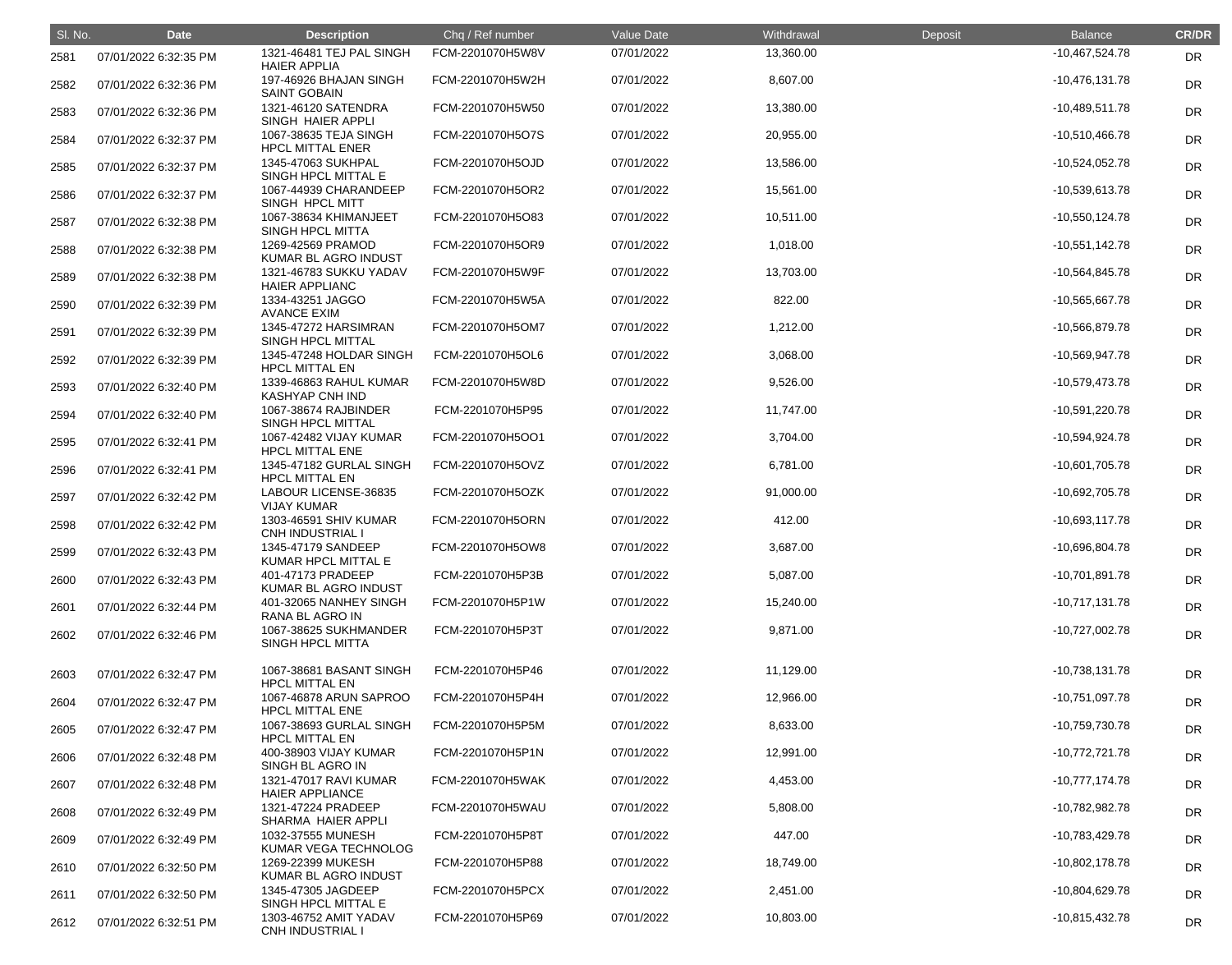| SI. No. | <b>Date</b>           | <b>Description</b>                               | Chq / Ref number | Value Date | Withdrawal | Deposit | <b>Balance</b>     | <b>CR/DR</b> |
|---------|-----------------------|--------------------------------------------------|------------------|------------|------------|---------|--------------------|--------------|
| 2613    | 07/01/2022 6:32:52 PM | 1345-47247 GURBHEJ<br>SINGH HPCL MITTAL E        | FCM-2201070H5PAT | 07/01/2022 | 3,068.00   |         | $-10,818,500.78$   | <b>DR</b>    |
| 2614    | 07/01/2022 6:32:52 PM | 1321-47256 NITIN YADAV<br><b>HAIER APPLIANC</b>  | FCM-2201070H5WB6 | 07/01/2022 | 3,191.00   |         | $-10,821,691.78$   | <b>DR</b>    |
| 2615    | 07/01/2022 6:32:53 PM | 1197-38520 VIKAT PAL<br><b>SINGH BAREILLY L</b>  | FCM-2201070H5P7I | 07/01/2022 | 15,748.00  |         | -10,837,439.78     | <b>DR</b>    |
| 2616    | 07/01/2022 6:32:53 PM | 1067-38712 ARSHDEEP<br>SINGH HPCL MITTAL         | FCM-2201070H5PA5 | 07/01/2022 | 14,822.00  |         | $-10,852,261.78$   | <b>DR</b>    |
| 2617    | 07/01/2022 6:32:54 PM | 1067-39111 TEJINDER<br>SINGH HPCL MITTAL         | FCM-2201070H5PB9 | 07/01/2022 | 20,148.00  |         | $-10,872,409.78$   | DR           |
| 2618    | 07/01/2022 6:32:54 PM | 1269-38909 RAJEEV<br>KUMAR MISHRA BL AGRO        | FCM-2201070H5PC4 | 07/01/2022 | 19,014.00  |         | -10,891,423.78     | DR           |
| 2619    | 07/01/2022 6:32:54 PM | 1067-39604 GURPREET<br>SINGH HPCL MITTAL         | FCM-2201070H5PBH | 07/01/2022 | 10,491.00  |         | $-10,901,914.78$   | DR           |
| 2620    | 07/01/2022 6:32:55 PM | 1269-47108 MANGAD<br>SINGH BL AGRO INDUST        | FCM-2201070H5P9D | 07/01/2022 | 7,973.00   |         | -10,909,887.78     | <b>DR</b>    |
| 2621    | 07/01/2022 6:32:55 PM | 1339-45144 SHAILENDRA<br><b>SINGH CNH INDUST</b> | FCM-2201070H5WBJ | 07/01/2022 | 14,960.00  |         | $-10,924,847.78$   | <b>DR</b>    |
| 2622    | 07/01/2022 6:32:56 PM | 1067-38677 HARPREET<br><b>SINGH HPCL MITTAL</b>  | FCM-2201070H5PB3 | 07/01/2022 | 11,129.00  |         | -10,935,976.78     | DR           |
| 2623    | 07/01/2022 6:32:57 PM | 1067-38679 SUKHMANDER<br><b>SINGH HPCL MITTA</b> | FCM-2201070H5PF7 | 07/01/2022 | 6,778.00   |         | -10,942,754.78     | DR           |
| 2624    | 07/01/2022 6:32:57 PM | 1067-38692 SIMRANJEET<br>SINGH HPCL MITTA        | FCM-2201070H5PGN | 07/01/2022 | 10,511.00  |         | $-10,953,265.78$   | DR           |
| 2625    | 07/01/2022 6:32:58 PM | 401-46730 SURENDRA<br>SINGH BISHT BL AGRO        | FCM-2201070H5PED | 07/01/2022 | 28,592.00  |         | $-10,981,857.78$   | DR           |
| 2626    | 07/01/2022 6:32:58 PM | 1067-38683 BALJINDER<br>SINGH HPCL MITTAL        | FCM-2201070H5PFT | 07/01/2022 | 9,871.00   |         | -10,991,728.78     | DR           |
| 2627    | 07/01/2022 6:32:58 PM | 400-26913 BHUWNESH<br>KUMAR YADAV BL AGRO        | FCM-2201070H5PD5 | 07/01/2022 | 20,174.00  |         | $-11,011,902.78$   | DR           |
| 2628    | 07/01/2022 6:32:59 PM | 1345-47240 JASWINDER<br>SINGH HPCL MITTAL        | FCM-2201070H5PIH | 07/01/2022 | 9,874.00   |         | $-11,021,776.78$   | <b>DR</b>    |
| 2629    | 07/01/2022 6:32:59 PM | 400-32485 RAJENDRA<br>SINGH BL AGRO INDUS        | FCM-2201070H5PGY | 07/01/2022 | 13,246.00  |         | $-11,035,022.78$   | <b>DR</b>    |
| 2630    | 07/01/2022 6:33:00 PM | 1269-36585 GHANSHYAM<br>PANDEY BL AGRO IN        | FCM-2201070H5PJI | 07/01/2022 | 15,277.00  |         | $-11,050,299.78$   | DR           |
| 2631    | 07/01/2022 6:33:00 PM | 1339-45136 PRAVEEN<br>KUMAR CNH INDUSTRIA        | FCM-2201070H5WBT | 07/01/2022 | 15,472.00  |         | $-11,065,771.78$   | DR           |
| 2632    | 07/01/2022 6:33:01 PM | 400-35080 NEM CHAND BL<br><b>AGRO INDUSTRIES</b> | FCM-2201070H5PH7 | 07/01/2022 | 19,988.00  |         | $-11,085,759.78$   | <b>DR</b>    |
| 2633    | 07/01/2022 6:33:01 PM | 1339-47028 HUKUM CHAND<br><b>CNH INDUSTRIAL</b>  | FCM-2201070H5WCU | 07/01/2022 | 9,422.00   |         | $-11,095,181.78$   | <b>DR</b>    |
| 2634    | 07/01/2022 6:33:02 PM | 1067-38682 BALWINDER<br>SINGH HPCL MITTAL        | FCM-2201070H5PFI | 07/01/2022 | 11,747.00  |         | $-11,106,928.78$   | <b>DR</b>    |
| 2635    | 07/01/2022 6:33:02 PM | 1067-38673 JASWINDER<br>SINGH HPCL MITTAL        | FCM-2201070H5PIU | 07/01/2022 | 8,633.00   |         | $-11, 115, 561.78$ | <b>DR</b>    |
| 2636    | 07/01/2022 6:33:03 PM | 1067-39607 RAVINDER<br><b>BHARTI HPCL MITTAL</b> | FCM-2201070H5PLH | 07/01/2022 | 10,511.00  |         | $-11,126,072.78$   | <b>DR</b>    |
| 2637    | 07/01/2022 6:33:03 PM | 1303-46608 MAHENDRA<br>SINGH CNH INDUSTRI        | FCM-2201070H5PMN | 07/01/2022 | 7,457.00   |         | $-11,133,529.78$   | <b>DR</b>    |
| 2638    | 07/01/2022 6:33:04 PM | 1269-37433 MADAN MOHAN<br><b>SHARMA BL AGRO</b>  | FCM-2201070H5PJZ | 07/01/2022 | 13,757.00  |         | $-11,147,286.78$   | <b>DR</b>    |
| 2639    | 07/01/2022 6:33:04 PM | 360-41004 MADAN SINGH<br><b>GUSAI HPCL-MITTA</b> | FCM-2201070H5WDE | 07/01/2022 | 11,450.00  |         | $-11,158,736.78$   | <b>DR</b>    |
| 2640    | 07/01/2022 6:33:04 PM | 1067-39824 GURDEEP<br>SINGH HPCL MITTAL E        | FCM-2201070H65Q5 | 07/01/2022 | 10,491.00  |         | $-11,169,227.78$   | <b>DR</b>    |
| 2641    | 07/01/2022 6:33:06 PM | 400-21258 GOVIND<br><b>BALLABH BL AGRO INDUS</b> | FCM-2201070H653S | 07/01/2022 | 40,516.00  |         | $-11,209,743.78$   | <b>DR</b>    |
| 2642    | 07/01/2022 6:33:07 PM | 401-45847 VISHWANATH<br>KUMAR YADAV BL AG        | FCM-2201070H6575 | 07/01/2022 | 20,478.00  |         | $-11,230,221.78$   | <b>DR</b>    |
| 2643    | 07/01/2022 6:33:07 PM | 401-18909 BUDH SEN BL<br><b>AGRO INDUSTRIES</b>  | FCM-2201070H5PM0 | 07/01/2022 | 15,707.00  |         | $-11,245,928.78$   | <b>DR</b>    |
| 2644    | 07/01/2022 6:33:08 PM | 1067-42484 AMANDEEP<br>SINGH HPCL MITTAL         | FCM-2201070H5PLU | 07/01/2022 | 14,822.00  |         | $-11,260,750.78$   | <b>DR</b>    |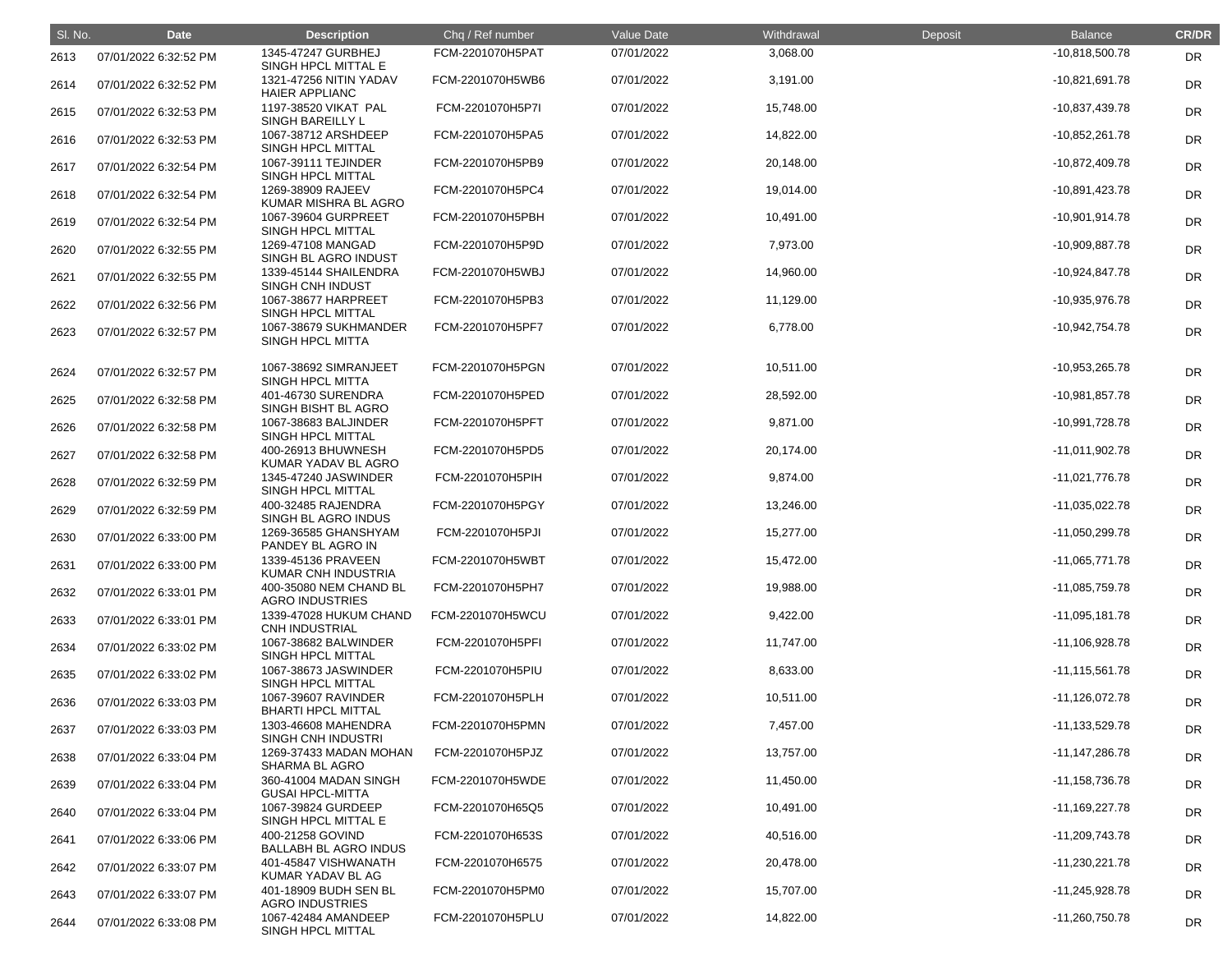| SI. No. | <b>Date</b>           | <b>Description</b>                               | Chq / Ref number | Value Date | Withdrawal | Deposit | <b>Balance</b>   | <b>CR/DR</b> |
|---------|-----------------------|--------------------------------------------------|------------------|------------|------------|---------|------------------|--------------|
| 2645    | 07/01/2022 6:33:08 PM | 400-37431 TARA CHAND BL<br><b>AGRO INDUSTRIE</b> | FCM-2201070H5PMA | 07/01/2022 | 13,246.00  |         | $-11,273,996.78$ | <b>DR</b>    |
| 2646    | 07/01/2022 6:33:09 PM | 400-44982 UMESH KUMAR<br><b>MAURYA BL AGRO I</b> | FCM-2201070H657H | 07/01/2022 | 9,858.00   |         | $-11,283,854.78$ | <b>DR</b>    |
| 2647    | 07/01/2022 6:33:09 PM | 573-38908 KULDEEP SINGH<br>LAXMI AGRO OIL        | FCM-2201070H657P | 07/01/2022 | 15,287.00  |         | $-11,299,141.78$ | <b>DR</b>    |
| 2648    | 07/01/2022 6:33:10 PM | 631-46710 SUBHAN SINGH<br>LIFE LONG MEDIT        | FCM-2201070H6556 | 07/01/2022 | 11,596.00  |         | $-11,310,737.78$ | DR           |
| 2649    | 07/01/2022 6:33:11 PM | 1326-31765 DALBIR SINGH<br><b>NAVITASYS INDI</b> | FCM-2201070H5WEC | 07/01/2022 | 1,693.00   |         | $-11,312,430.78$ | <b>DR</b>    |
| 2650    | 07/01/2022 6:33:11 PM | 1345-47194 SURENDER<br>PAUL HPCL MITTAL E        | FCM-2201070H658I | 07/01/2022 | 9,874.00   |         | $-11,322,304.78$ | <b>DR</b>    |
| 2651    | 07/01/2022 6:33:12 PM | 400-44214 GOVIND RAM BL<br><b>AGRO INDUSTRIE</b> | FCM-2201070H656I | 07/01/2022 | 19,629.00  |         | $-11,341,933.78$ | <b>DR</b>    |
| 2652    | 07/01/2022 6:33:13 PM | 1067-38626 SUKHDEEP<br>SINGH HPCL MITTAL         | FCM-2201070H659H | 07/01/2022 | 12,986.00  |         | $-11,354,919.78$ | DR           |
| 2653    | 07/01/2022 6:33:14 PM | 1067-38656 JASPAL RAM<br><b>HPCL MITTAL ENER</b> | FCM-2201070H65BI | 07/01/2022 | 16,184.00  |         | $-11,371,103.78$ | <b>DR</b>    |
| 2654    | 07/01/2022 6:33:14 PM | 1322-46260 PRABHASH<br><b>CHANDRA MISHRA DIP</b> | FCM-2201070H65AR | 07/01/2022 | 14,979.00  |         | $-11,386,082.78$ | <b>DR</b>    |
| 2655    | 07/01/2022 6:33:15 PM | 1345-38643 GURMEET<br>SINGH HPCL MITTAL E        | FCM-2201070H65G8 | 07/01/2022 | 4,307.00   |         | -11,390,389.78   | <b>DR</b>    |
| 2656    | 07/01/2022 6:33:15 PM | 1067-38694 AJAIB SINGH<br><b>HPCL MITTAL ENE</b> | FCM-2201070H65AG | 07/01/2022 | 11,747.00  |         | $-11,402,136.78$ | DR           |
| 2657    | 07/01/2022 6:33:16 PM | 1067-38696 BALRAJ SINGH<br><b>HPCL MITTAL EN</b> | FCM-2201070H65AK | 07/01/2022 | 11,109.00  |         | $-11,413,245.78$ | DR           |
| 2658    | 07/01/2022 6:33:16 PM | 1067-38703 SUKHPREET<br>SINGH HPCL MITTAL        | FCM-2201070H65GM | 07/01/2022 | 6,778.00   |         | $-11,420,023.78$ | <b>DR</b>    |
| 2659    | 07/01/2022 6:33:17 PM | 1269-45537 ANKIT KUMAR<br><b>BL AGRO INDUSTR</b> | FCM-2201070H665M | 07/01/2022 | 17,075.00  |         | $-11,437,098.78$ | <b>DR</b>    |
| 2660    | 07/01/2022 6:33:17 PM | 1326-34701 DHIRAJ SINGH<br><b>GAUTAM NAVITA</b>  | FCM-2201070H5WEW | 07/01/2022 | 3,750.00   |         | $-11,440,848.78$ | <b>DR</b>    |
| 2661    | 07/01/2022 6:33:17 PM | 1032-39664 SUNIL VEGA<br><b>TECHNOLOGIES LLP</b> | FCM-2201070H65DE | 07/01/2022 | 6,297.00   |         | $-11,447,145.78$ | DR           |
| 2662    | 07/01/2022 6:33:18 PM | 1345-38692 SIMRANJEET<br><b>SINGH HPCL MITTA</b> | FCM-2201070H666G | 07/01/2022 | 4,925.00   |         | $-11,452,070.78$ | <b>DR</b>    |
| 2663    | 07/01/2022 6:33:18 PM | 1345-38674 RAJBINDER<br>SINGH HPCL MITTAL        | FCM-2201070H65HO | 07/01/2022 | 4,307.00   |         | $-11,456,377.78$ | <b>DR</b>    |
| 2664    | 07/01/2022 6:33:18 PM | 1269-44855 HARVEER<br>SINGH BL AGRO INDUS        | FCM-2201070H668Y | 07/01/2022 | 15,424.00  |         | $-11,471,801.78$ | <b>DR</b>    |
| 2665    | 07/01/2022 6:33:19 PM | 1067-40875 KRISHAN<br>SINGH HPCL MITTAL E        | FCM-2201070H668H | 07/01/2022 | 9,253.00   |         | $-11,481,054.78$ | <b>DR</b>    |
| 2666    | 07/01/2022 6:33:19 PM | 1067-40880 HARDEEP<br>SINGH HPCL MITTAL E        | FCM-2201070H6683 | 07/01/2022 | 10,511.00  |         | $-11,491,565.78$ | <b>DR</b>    |
| 2667    | 07/01/2022 6:33:20 PM | 1326-40676 CHINTU KUMAR<br><b>SRIVASTAV NAVI</b> | FCM-2201070H5WFC | 07/01/2022 | 8,609.00   |         | $-11,500,174.78$ | <b>DR</b>    |
| 2668    | 07/01/2022 6:33:20 PM | 1345-38698 GURSEWAK<br>SINGH HPCL MITTAL         | FCM-2201070H65JM | 07/01/2022 | 4,925.00   |         | $-11,505,099.78$ | <b>DR</b>    |
| 2669    | 07/01/2022 6:33:21 PM | 1345-47271 GURPREET<br>SINGH HPCL MITTAL         | FCM-2201070H667T | 07/01/2022 | 2,401.00   |         | $-11,507,500.78$ | <b>DR</b>    |
| 2670    | 07/01/2022 6:33:21 PM | 1345-47181 SANDEEP<br>SINGH HPCL MITTAL E        | FCM-2201070H66BT | 07/01/2022 | 8,636.00   |         | $-11,516,136.78$ | <b>DR</b>    |
| 2671    | 07/01/2022 6:33:21 PM | 401-30583 SUNIL KUMAR<br><b>SHARMA BL AGRO I</b> | FCM-2201070H66AU | 07/01/2022 | 15,590.00  |         | $-11,531,726.78$ | <b>DR</b>    |
| 2672    | 07/01/2022 6:33:22 PM | 1345-40897 DILPREET<br>SINGH HPCL MITTAL         | FCM-2201070H66BI | 07/01/2022 | 5,543.00   |         | -11,537,269.78   | <b>DR</b>    |
| 2673    | 07/01/2022 6:33:22 PM | 1303-46646 ADITYA<br>PUNDHIR CNH INDUSTRI        | FCM-2201070H6698 | 07/01/2022 | 412.00     |         | $-11,537,681.78$ | <b>DR</b>    |
| 2674    | 07/01/2022 6:33:23 PM | 1067-38747 MANJINDER<br>SINGH HPCL MITTAL        | FCM-2201070H65DY | 07/01/2022 | 16,598.00  |         | $-11,554,279.78$ | <b>DR</b>    |
| 2675    | 07/01/2022 6:33:23 PM | 1339-47078 ABHAY PRATAP<br>SINGH CNH INDU        | FCM-2201070H5WFW | 07/01/2022 | 6,400.00   |         | $-11,560,679.78$ | <b>DR</b>    |
| 2676    | 07/01/2022 6:33:25 PM | 1345-38705 RAVINDER<br>KUMAR HPCL MITTAL         | FCM-2201070H65KF | 07/01/2022 | 4,925.00   |         | $-11,565,604.78$ | <b>DR</b>    |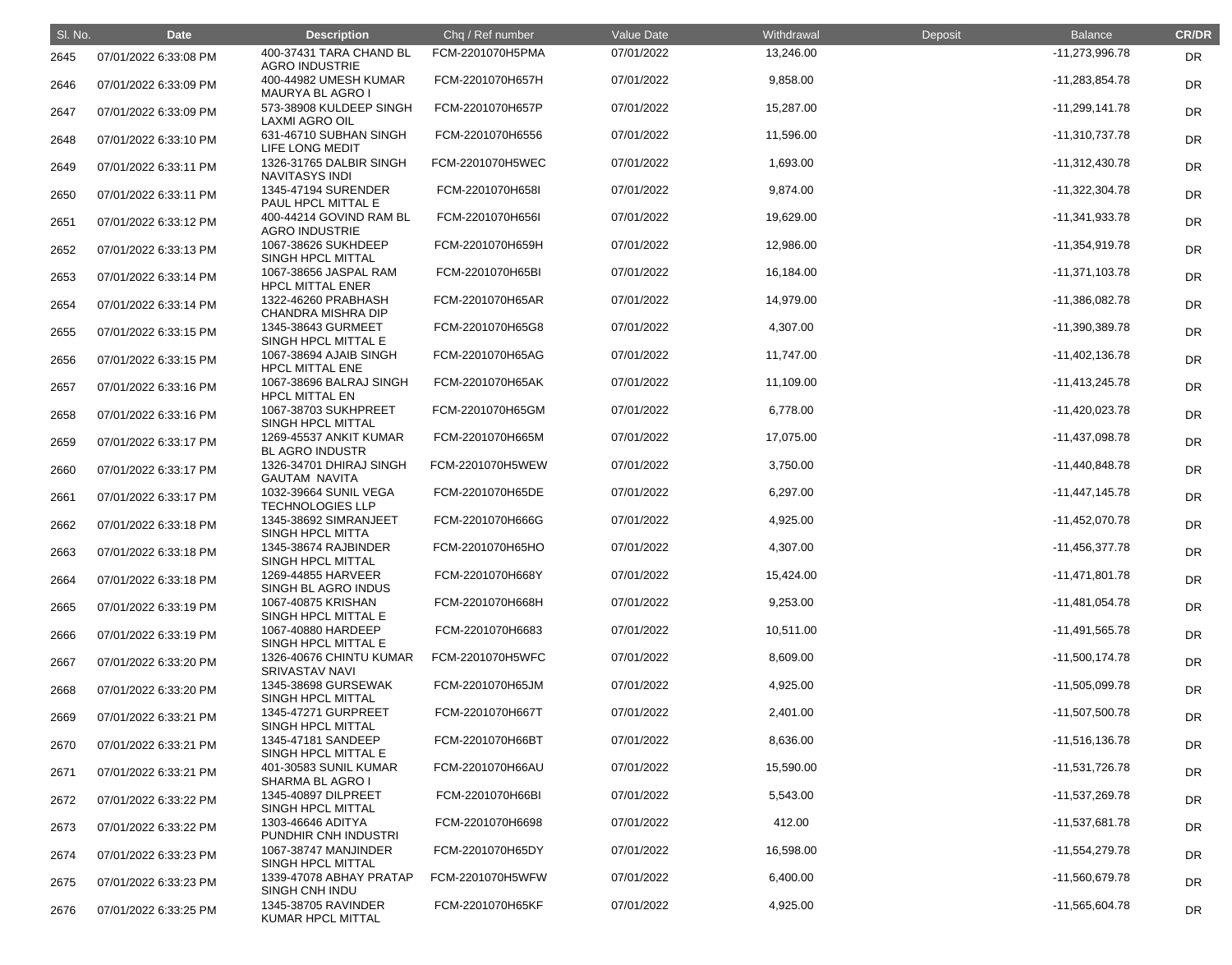| SI. No. | <b>Date</b>           | <b>Description</b>                                  | Chq / Ref number | Value Date | Withdrawal | Deposit | <b>Balance</b>   | <b>CR/DR</b> |
|---------|-----------------------|-----------------------------------------------------|------------------|------------|------------|---------|------------------|--------------|
| 2677    | 07/01/2022 6:33:25 PM | 1345-38713 PARWINDER<br><b>KUMAR HPCL MITTAL</b>    | FCM-2201070H669U | 07/01/2022 | 3,687.00   |         | $-11,569,291.78$ | <b>DR</b>    |
| 2678    | 07/01/2022 6:33:26 PM | 1345-47304 JASVEER<br>SINGH HPCL MITTAL E           | FCM-2201070H66D3 | 07/01/2022 | 2,451.00   |         | $-11,571,742.78$ | <b>DR</b>    |
| 2679    | 07/01/2022 6:33:26 PM | 1345-47065 RAMANDEEP<br>SINGH HPCL MITTA            | FCM-2201070H65L6 | 07/01/2022 | 14,206.00  |         | $-11,585,948.78$ | <b>DR</b>    |
| 2680    | 07/01/2022 6:33:28 PM | 400-29320 DHARMENDRA<br>SINGH BL AGRO IND           | FCM-2201070H66DO | 07/01/2022 | 17,482.00  |         | $-11,603,430.78$ | DR           |
| 2681    | 07/01/2022 6:33:31 PM | 44-45891 SUDHIR KUMAR<br><b>AUTOFIT LIMITED</b>     | FCM-2201070H5WH3 | 07/01/2022 | 15,149.00  |         | $-11,618,579.78$ | <b>DR</b>    |
| 2682    | 07/01/2022 6:33:39 PM | 1339-46528 SHIV NATRA<br><b>CNH INDUSTRIAL I</b>    | FCM-2201070H5WI5 | 07/01/2022 | 12,033.00  |         | $-11,630,612.78$ | <b>DR</b>    |
| 2683    | 07/01/2022 6:33:40 PM | 400-44033 SURENDRA<br>KUMAR BL AGRO INDUS           | FCM-2201070H66G4 | 07/01/2022 | 15,242.00  |         | $-11,645,854.78$ | <b>DR</b>    |
| 2684    | 07/01/2022 6:33:42 PM | 1067-38721 HIMMAT SINGH<br><b>HPCL MITTAL EN</b>    | FCM-2201070H65NN | 07/01/2022 | 21,667.00  |         | $-11,667,521.78$ | <b>DR</b>    |
| 2685    | 07/01/2022 6:33:44 PM | 631-27464 DHAN KUMAR<br>SNGH LIFE LONG ME           | FCM-2201070H66IS | 07/01/2022 | 8,208.00   |         | -11,675,729.78   | DR           |
| 2686    | 07/01/2022 6:33:49 PM | 400-44625 MOHIT KUMAR<br>SINGH BL AGRO IN           | FCM-2201070H66IA | 07/01/2022 | 13,598.00  |         | -11,689,327.78   | <b>DR</b>    |
| 2687    | 07/01/2022 6:33:50 PM | 568-31130 DAULAT RAM<br><b>UNYSCAPE INFOCOM</b>     | FCM-2201070H5WJU | 07/01/2022 | 15,405.00  |         | $-11,704,732.78$ | <b>DR</b>    |
| 2688    | 07/01/2022 6:33:57 PM | 1328-45948 RAM SINGH<br>NAVITASYS INDIA P           | FCM-2201070H5WKP | 07/01/2022 | 12,269.00  |         | $-11,717,001.78$ | <b>DR</b>    |
| 2689    | 07/01/2022 6:34:02 PM | 619-43327 JAMAN SINGH<br><b>HERO MOTO CORP L</b>    | FCM-2201070H5WLV | 07/01/2022 | 14,978.00  |         | -11,731,979.78   | <b>DR</b>    |
| 2690    | 07/01/2022 6:34:14 PM | 1339-46562 DEVESH<br>KUMAR CNH INDUSTRIAL           | FCM-2201070H5WN9 | 07/01/2022 | 11,476.00  |         | $-11,743,455.78$ | <b>DR</b>    |
| 2691    | 07/01/2022 6:34:15 PM | 147-45212 VINEET KUMAR<br><b>TRIPATHI LIFE</b>      | FCM-2201070H5WNJ | 07/01/2022 | 2,564.00   |         | $-11,746,019.78$ | <b>DR</b>    |
| 2692    | 07/01/2022 6:34:16 PM | 197-30092 GOVIND<br>SHARAN SHARMA SAINT G           | FCM-2201070H5WO0 | 07/01/2022 | 17,675.00  |         | -11,763,694.78   | <b>DR</b>    |
| 2693    | 07/01/2022 6:34:18 PM | 197-34632 SITARAM SAINI<br><b>SAINT GOBAIN</b>      | FCM-2201070H5WOC | 07/01/2022 | 10,107.00  |         | $-11,773,801.78$ | <b>DR</b>    |
| 2694    | 07/01/2022 6:34:22 PM | 1252-47368 VINITA MISHRA<br><b>AEROSTAR HELM</b>    | FCM-2201070H5WPF | 07/01/2022 | 3,584.00   |         | -11,777,385.78   | <b>DR</b>    |
| 2695    | 07/01/2022 6:34:24 PM | 1292-45973 GANESH<br>PANDEY CNH INDUSTRIA           | FCM-2201070H5WPS | 07/01/2022 | 12,404.00  |         | -11,789,789.78   | <b>DR</b>    |
| 2696    | 07/01/2022 6:34:25 PM | 1300-35078 ANIL KUMAR<br>OJHA CNH INDUSTR           | FCM-2201070H5WPW | 07/01/2022 | 2,188.00   |         | $-11,791,977.78$ | <b>DR</b>    |
| 2697    | 07/01/2022 6:34:26 PM | 1161-47005 BABOO LAL<br>TUV SUD SOUTH ASI           | FCM-2201070H5WQ2 | 07/01/2022 | 15,104.00  |         | $-11,807,081.78$ | DR           |
| 2698    | 07/01/2022 6:34:28 PM | 1300-45535 GOLU RAUT<br>CNH INDUSTRIAL IN           | FCM-2201070H5WQB | 07/01/2022 | 8,303.00   |         | $-11,815,384.78$ | <b>DR</b>    |
| 2699    | 07/01/2022 6:34:29 PM | 1300-43999 SANDEEP<br>KUMAR YADAV CNH IND           | FCM-2201070H5WQJ | 07/01/2022 | 11,391.00  |         | $-11,826,775.78$ | <b>DR</b>    |
| 2700    | 07/01/2022 6:34:31 PM | 1302-42004 SUNIL KUMAR<br>YADAV CNH CAPIT           | FCM-2201070H5WQP | 07/01/2022 | 3,940.00   |         | $-11,830,715.78$ | <b>DR</b>    |
| 2701    | 07/01/2022 6:34:33 PM | 1009-36174<br>RAGHUVENDRA SINGH<br><b>MERINO IN</b> | FCM-2201070H5WQU | 07/01/2022 | 18,193.00  |         | $-11,848,908.78$ | <b>DR</b>    |
| 2702    | 07/01/2022 6:34:34 PM | 1009-44848 ROHIT SIROLA<br><b>MERINO INDUSTR</b>    | FCM-2201070H5WR2 | 07/01/2022 | 11,894.00  |         | $-11,860,802.78$ | DR           |
| 2703    | 07/01/2022 6:34:36 PM | 1275-31951 UGAR SAIN<br><b>HITACHI ASTEMO FI</b>    | FCM-2201070H5WRA | 07/01/2022 | 18,639.00  |         | $-11,879,441.78$ | <b>DR</b>    |
| 2704    | 07/01/2022 6:34:43 PM | 1207-45131 DEVKI NANDAN<br><b>SHARMA CNH IND</b>    | FCM-2201070H5WS5 | 07/01/2022 | 11,206.00  |         | $-11,890,647.78$ | <b>DR</b>    |
| 2705    | 07/01/2022 6:34:43 PM | 1275-37703 LOK RAM<br><b>HITACHI ASTEMO FIE</b>     | FCM-2201070H5WSA | 07/01/2022 | 24,826.00  |         | $-11,915,473.78$ | <b>DR</b>    |
| 2706    | 07/01/2022 6:34:44 PM | 1311-45379 MALIKHAN<br><b>SINGH STELLA INDUS</b>    | FCM-2201070H5WSG | 07/01/2022 | 7,337.00   |         | $-11,922,810.78$ | <b>DR</b>    |
| 2707    | 07/01/2022 6:34:44 PM | 1311-30008 VIKRAM SINGH<br><b>STELLA INDUSST</b>    | FCM-2201070H5WSI | 07/01/2022 | 16,048.00  |         | -11,938,858.78   | <b>DR</b>    |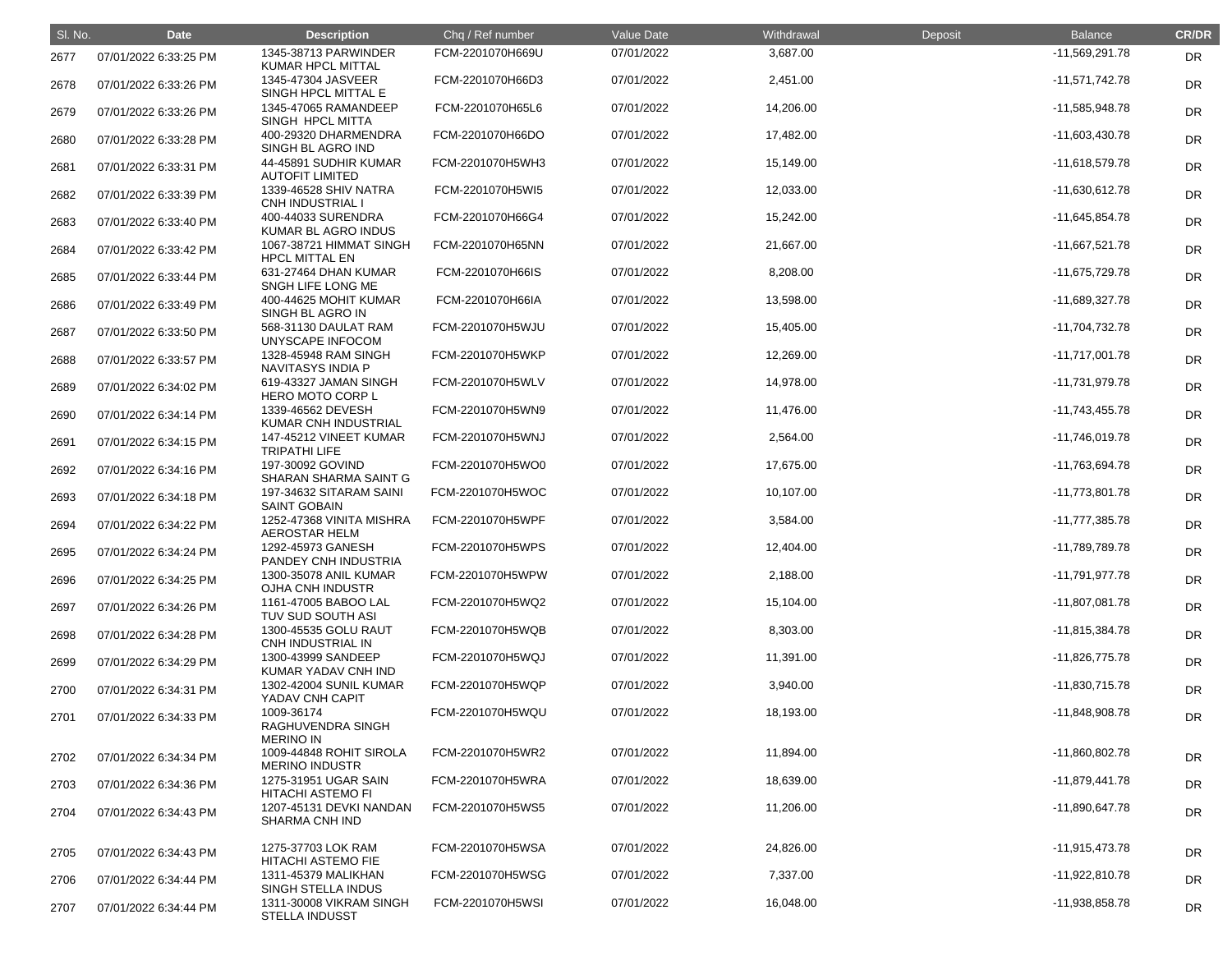| SI. No. | <b>Date</b>           | <b>Description</b>                               | Chq / Ref number | Value Date | Withdrawal | Deposit | <b>Balance</b>   | <b>CR/DR</b> |
|---------|-----------------------|--------------------------------------------------|------------------|------------|------------|---------|------------------|--------------|
| 2708    | 07/01/2022 6:34:45 PM | 1207-45841 SHIVSAGAR<br>SINGH CNH INDUSTR        | FCM-2201070H5WSN | 07/01/2022 | 2,472.00   |         | $-11,941,330.78$ | <b>DR</b>    |
| 2709    | 07/01/2022 6:34:45 PM | 1275-45283 VIJAY PAL<br><b>HITACHI ASTEMO FI</b> | FCM-2201070H5WSQ | 07/01/2022 | 25,558.00  |         | -11,966,888.78   | <b>DR</b>    |
| 2710    | 07/01/2022 6:34:45 PM | 1276-32505 SNEHLATA<br><b>HITACHI ASTEMO FIE</b> | FCM-2201070H5WSX | 07/01/2022 | 12,459.00  |         | $-11,979,347.78$ | <b>DR</b>    |
| 2711    | 07/01/2022 6:34:46 PM | 1275-44496 KUNDAN<br>KUMAR HITACHI ASTEMO        | FCM-2201070H5WSW | 07/01/2022 | 12,415.00  |         | -11,991,762.78   | <b>DR</b>    |
| 2712    | 07/01/2022 6:34:47 PM | 1314-44978 SAGAR CORAL<br>CHEMICALS PVT L        | FCM-2201070H5WT4 | 07/01/2022 | 422.00     |         | $-11,992,184.78$ | <b>DR</b>    |
| 2713    | 07/01/2022 6:34:49 PM | 1009-46974 ANIL SINGH<br><b>BHATIYA MERINO I</b> | FCM-2201070H5WT9 | 07/01/2022 | 9,439.00   |         | $-12,001,623.78$ | <b>DR</b>    |
| 2714    | 07/01/2022 6:34:49 PM | 1328-46080 SUMIT KUMAR<br>SINGH NAVITASYS        | FCM-2201070H5WTC | 07/01/2022 | 10,884.00  |         | $-12,012,507.78$ | <b>DR</b>    |
| 2715    | 07/01/2022 6:34:51 PM | 1339-46588 BRAJESH<br>KUMAR CNH INDUSTRIA        | FCM-2201070H5WTL | 07/01/2022 | 11,502.00  |         | $-12,024,009.78$ | <b>DR</b>    |
| 2716    | 07/01/2022 6:34:52 PM | 1339-46591 SHIV KUMAR<br><b>CNH INDUSTRIAL I</b> | FCM-2201070H5WTR | 07/01/2022 | 9,800.00   |         | $-12,033,809.78$ | <b>DR</b>    |
| 2717    | 07/01/2022 6:34:53 PM | 1339-46609 SANJEEV<br>KUMAR CNH INDUSTRIA        | FCM-2201070H5WU1 | 07/01/2022 | 14,920.00  |         | -12,048,729.78   | DR           |
| 2718    | 07/01/2022 6:34:55 PM | 961-42713 RAKESH KUMAR<br><b>SINGH TECHNICO</b>  | FCM-2201070H5WU7 | 07/01/2022 | 16,007.00  |         | -12,064,736.78   | <b>DR</b>    |
| 2719    | 07/01/2022 6:34:56 PM | 1328-46255 PANKAJ<br>KUMAR RAI NAVITASYS         | FCM-2201070H5WUD | 07/01/2022 | 10,898.00  |         | -12,075,634.78   | <b>DR</b>    |
| 2720    | 07/01/2022 6:34:59 PM | 972-45906 VINESH KUMAR<br><b>SAR COATINGS LL</b> | FCM-2201070H5WUN | 07/01/2022 | 13,721.00  |         | $-12,089,355.78$ | <b>DR</b>    |
| 2721    | 07/01/2022 6:35:08 PM | 1328-47158 MANOJ SINGH<br>YADAV NAVITASYS        | FCM-2201070H5WVM | 07/01/2022 | 2,140.00   |         | $-12,091,495.78$ | DR           |
| 2722    | 07/01/2022 6:35:09 PM | 239-47051 SHUBHAM<br><b>DANGI SAINT GOBAIN I</b> | FCM-2201070H5WVR | 07/01/2022 | 6,640.00   |         | $-12,098,135.78$ | <b>DR</b>    |
| 2723    | 07/01/2022 6:35:10 PM | 1321-45843 RAMAYAN<br>PRASAD SONDHIYA HA         | FCM-2201070H5WVU | 07/01/2022 | 1,339.00   |         | -12,099,474.78   | <b>DR</b>    |
| 2724    | 07/01/2022 6:35:15 PM | 1339-46761 PRAMOD<br><b>CHAUDHARY CNH INDUST</b> | FCM-2201070H5WWO | 07/01/2022 | 9,800.00   |         | $-12,109,274.78$ | <b>DR</b>    |
| 2725    | 07/01/2022 6:35:16 PM | 1339-46763 ATUL KUMAR<br><b>CNH INDUSTRIAL I</b> | FCM-2201070H5WWR | 07/01/2022 | 9,800.00   |         | $-12,119,074.78$ | <b>DR</b>    |
| 2726    | 07/01/2022 6:35:17 PM | 1334-34721 RAJESH<br>KUMAR AVANCE EXIM           | FCM-2201070H5WWW | 07/01/2022 | 436.00     |         | $-12,119,510.78$ | <b>DR</b>    |
| 2727    | 07/01/2022 6:35:18 PM | 247-46518 MOHIT SINGH<br><b>SENGAR MERINO IN</b> | FCM-2201070H5WX0 | 07/01/2022 | 13,572.00  |         | $-12,133,082.78$ | <b>DR</b>    |
| 2728    | 07/01/2022 6:35:20 PM | 1339-44774 ABHISHEK<br>SINGH CNH INDUSTRI        | FCM-2201070H5WXG | 07/01/2022 | 9,800.00   |         | $-12,142,882.78$ | <b>DR</b>    |
| 2729    | 07/01/2022 6:35:23 PM | 1339-46995 ABHISHEK<br><b>NAGAR CNH INDUSTRI</b> | FCM-2201070H5WXK | 07/01/2022 | 8,289.00   |         | $-12,151,171.78$ | <b>DR</b>    |
| 2730    | 07/01/2022 6:35:25 PM | 1326-34551 PRAVEEN<br>KUMAR NAVITASYS IN         | FCM-2201070H5WY0 | 07/01/2022 | 10,585.00  |         | $-12,161,756.78$ | <b>DR</b>    |
| 2731    | 07/01/2022 6:35:35 PM | 1339-46185 RAM MILAN<br><b>PANDEY CNH INDUST</b> | FCM-2201070H5WYO | 07/01/2022 | 8,289.00   |         | $-12,170,045.78$ | <b>DR</b>    |
| 2732    | 07/01/2022 6:35:36 PM | 1339-47079 AMARESH<br>KUMAR SINGH CNH IND        | FCM-2201070H5WYT | 07/01/2022 | 4,888.00   |         | $-12,174,933.78$ | <b>DR</b>    |
| 2733    | 07/01/2022 6:35:39 PM | 1326-46462 RAM SUDHAR<br>YADAV NAVITASYS         | FCM-2201070H5WZ6 | 07/01/2022 | 1,470.00   |         | $-12,176,403.78$ | <b>DR</b>    |
| 2734    | 07/01/2022 6:35:40 PM | 469-44024 AMRENDRA<br><b>KUMAR JHA SANDHAR</b>   | FCM-2201070H5WZ9 | 07/01/2022 | 12,862.00  |         | $-12,189,265.78$ | <b>DR</b>    |
| 2735    | 07/01/2022 6:35:40 PM | 1328-45625 HARDEEP<br>SINGH NAVITASYS IND        | FCM-2201070H5WZG | 07/01/2022 | 8,316.00   |         | $-12,197,581.78$ | <b>DR</b>    |
| 2736    | 07/01/2022 6:35:41 PM | 1339-46548 SHUBHAM<br>SINGH CNH INDUSTRIA        | FCM-2201070H5WZM | 07/01/2022 | 2,188.00   |         | -12,199,769.78   | <b>DR</b>    |
| 2737    | 07/01/2022 6:35:43 PM | 147-37295 ANKIT KUMAR<br>PATHAK LIFE LON         | FCM-2201070H5WZT | 07/01/2022 | 15,950.00  |         | $-12,215,719.78$ | <b>DR</b>    |
| 2738    | 07/01/2022 6:35:45 PM | 1339-46556 ABHISHEK<br><b>KUMAR TIWARI CNH I</b> | FCM-2201070H5X05 | 07/01/2022 | 2,188.00   |         | $-12,217,907.78$ | <b>DR</b>    |
| 2739    | 07/01/2022 6:35:46 PM | 1328-46008 ROHIT SINGH<br>NAVITASYS INDIA        | FCM-2201070H5X02 | 07/01/2022 | 7,133.00   |         | $-12,225,040.78$ | <b>DR</b>    |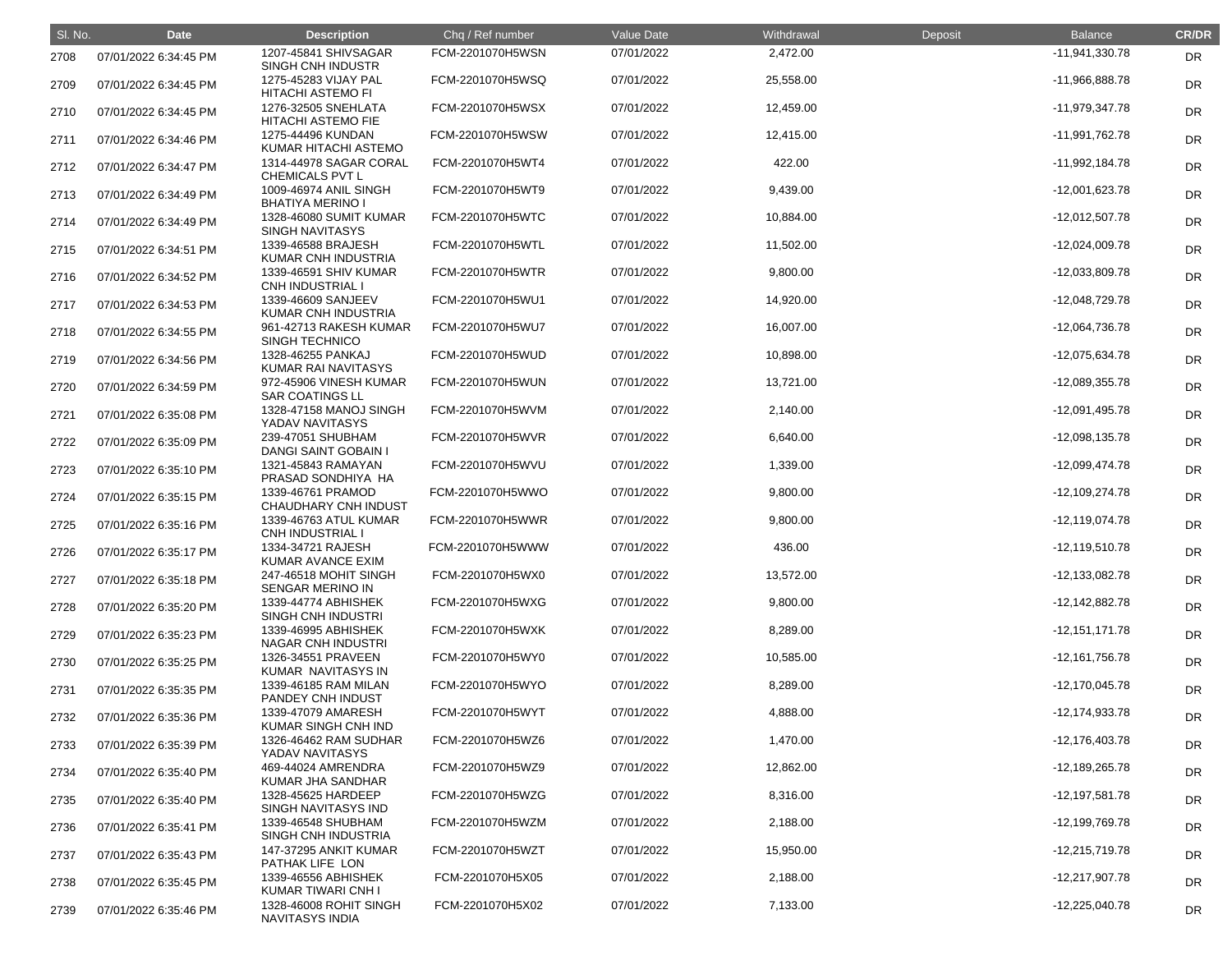| SI. No. | <b>Date</b>           | <b>Description</b>                                  | Chq / Ref number | Value Date | Withdrawal | Deposit | <b>Balance</b>   | <b>CR/DR</b> |
|---------|-----------------------|-----------------------------------------------------|------------------|------------|------------|---------|------------------|--------------|
| 2740    | 07/01/2022 6:35:46 PM | 147-43008 RAJ LAL<br><b>BHARTIYA LIFE LONG</b>      | FCM-2201070H5X0C | 07/01/2022 | 11,880.00  |         | -12,236,920.78   | <b>DR</b>    |
| 2741    | 07/01/2022 6:35:47 PM | 805-22045 RAJESH KUMAR<br><b>MISHRA TUV SUD</b>     | FCM-2201070H5X0G | 07/01/2022 | 12,954.00  |         | $-12,249,874.78$ | <b>DR</b>    |
| 2742    | 07/01/2022 6:35:49 PM | 1328-46033 RAHUL YADAV<br><b>NAVITASYS INDIA</b>    | FCM-2201070H5X0Q | 07/01/2022 | 10,856.00  |         | $-12,260,730.78$ | <b>DR</b>    |
| 2743    | 07/01/2022 6:35:52 PM | 1051-46673 SARWAR ALI<br>SANDHAR TECHNOLO           | FCM-2201070H5X11 | 07/01/2022 | 1,539.00   |         | $-12,262,269.78$ | <b>DR</b>    |
| 2744    | 07/01/2022 6:35:52 PM | 1289-44561 VICKY KUMAR<br><b>HPCL-MITTAL ENE</b>    | FCM-2201070H5X18 | 07/01/2022 | 9,947.00   |         | $-12,272,216.78$ | <b>DR</b>    |
| 2745    | 07/01/2022 6:35:53 PM | 1055-45729<br>PREMCHANDRA RAM SAR<br><b>COATING</b> | FCM-2201070H5X1F | 07/01/2022 | 527.00     |         | $-12,272,743.78$ | <b>DR</b>    |
| 2746    | 07/01/2022 6:35:56 PM | 1290-40204 SATYENDRA<br><b>SINGH AUTOFIT PRI</b>    | FCM-2201070H5X1V | 07/01/2022 | 3,117.00   |         | -12,275,860.78   | DR           |
| 2747    | 07/01/2022 6:35:57 PM | 1292-45971 KANCHAN<br>KUMARI CNH INDUSTRI           | FCM-2201070H5X1Y | 07/01/2022 | 12,404.00  |         | $-12,288,264.78$ | DR           |
| 2748    | 07/01/2022 6:36:01 PM | 1309-45897 RAMAVTAR<br>SANDHAR TECHNOLOGI           | FCM-2201070H5X2D | 07/01/2022 | 11,990.00  |         | $-12,300,254.78$ | <b>DR</b>    |
| 2749    | 07/01/2022 6:36:05 PM | 1275-25264 ASHOK KUMAR<br><b>HITACHI ASTEMO</b>     | FCM-2201070H5X2V | 07/01/2022 | 18,624.00  |         | $-12,318,878.78$ | <b>DR</b>    |
| 2750    | 07/01/2022 6:36:08 PM | 1207-45150 LAL SINGH CNH<br><b>INDUSTRIAL IN</b>    | FCM-2201070H5X31 | 07/01/2022 | 11,206.00  |         | $-12,330,084.78$ | <b>DR</b>    |
| 2751    | 07/01/2022 6:36:11 PM | 1276-18939 KAMLESH<br><b>HITACHI ASTEMO FIE</b>     | FCM-2201070H5X36 | 07/01/2022 | 12,236.00  |         | $-12,342,320.78$ | DR           |
| 2752    | 07/01/2022 6:36:13 PM | 1229-13427 NARENDRA<br>SINGH SANDHAR TECH           | FCM-2201070H5X3F | 07/01/2022 | 14,975.00  |         | $-12,357,295.78$ | DR           |
| 2753    | 07/01/2022 6:36:13 PM | 1229-44143 RATNESH<br>SINGH YADAV SANDHAR           | FCM-2201070H5X3H | 07/01/2022 | 11,846.00  |         | $-12,369,141.78$ | <b>DR</b>    |
| 2754    | 07/01/2022 6:36:14 PM | 1229-44060 RAM KUMAR<br>SANDHAR TECHNOLOG           | FCM-2201070H5X3J | 07/01/2022 | 8,912.00   |         | $-12,378,053.78$ | <b>DR</b>    |
| 2755    | 07/01/2022 6:36:17 PM | 1288-47105 PRAVEEN<br>KUMAR SANDHAR AMKI            | FCM-2201070H5X3X | 07/01/2022 | 4,828.00   |         | $-12,382,881.78$ | <b>DR</b>    |
| 2756    | 07/01/2022 6:36:19 PM | 961-44431 RAGHVENDRA<br>SINGH TECHNICO IN           | FCM-2201070H5X44 | 07/01/2022 | 12,397.00  |         | -12,395,278.78   | DR           |
| 2757    | 07/01/2022 6:36:21 PM | 1339-46627 HARENDRA<br>YADAV CNH INDUSTRI           | FCM-2201070H5X4C | 07/01/2022 | 13,697.00  |         | $-12,408,975.78$ | DR           |
| 2758    | 07/01/2022 6:36:22 PM | 966-45994 DAVINDER<br>SINGH AG INDUSTRIES           | FCM-2201070H5X4M | 07/01/2022 | 13,593.00  |         | $-12,422,568.78$ | <b>DR</b>    |
| 2759    | 07/01/2022 6:36:24 PM | 1339-46633 RAHUL SINGH<br><b>CNH INDUSTRIAL</b>     | FCM-2201070H5X4T | 07/01/2022 | 12,252.00  |         | $-12,434,820.78$ | <b>DR</b>    |
| 2760    | 07/01/2022 6:36:25 PM | 197-45692 MANISH KUMAR<br><b>SAINT GOBAIN</b>       | FCM-2201070H5X4V | 07/01/2022 | 10,784.00  |         | $-12,445,604.78$ | <b>DR</b>    |
| 2761    | 07/01/2022 6:36:30 PM | 1328-46831 NARESH<br>KUMAR NAVITASYS INDI           | FCM-2201070H5X56 | 07/01/2022 | 10,786.00  |         | $-12,456,390.78$ | <b>DR</b>    |
| 2762    | 07/01/2022 6:36:31 PM | 197-46977 SHIVCHARAN<br><b>KUMAR JATAV SAINT</b>    | FCM-2201070H5X58 | 07/01/2022 | 12,724.00  |         | $-12,469,114.78$ | <b>DR</b>    |
| 2763    | 07/01/2022 6:36:31 PM | 1339-46696 SATENDRA<br><b>PRATAP SINGH CNH I</b>    | FCM-2201070H5X5F | 07/01/2022 | 9,800.00   |         | $-12,478,914.78$ | <b>DR</b>    |
| 2764    | 07/01/2022 6:36:32 PM | 197-47251 AKHILESH<br>KUMAR RAM SAINT GOB           | FCM-2201070H5X5H | 07/01/2022 | 3,678.00   |         | $-12,482,592.78$ | <b>DR</b>    |
| 2765    | 07/01/2022 6:36:33 PM | 198-21795 SURESH CHAND<br><b>SAINT GOBAIN IN</b>    | FCM-2201070H5X5J | 07/01/2022 | 14,445.00  |         | $-12,497,037.78$ | <b>DR</b>    |
| 2766    | 07/01/2022 6:36:33 PM | 1328-47104 SANJEEV<br>KUMAR KUSHWAHA NAVI           | FCM-2201070H5X5P | 07/01/2022 | 7,509.00   |         | $-12,504,546.78$ | <b>DR</b>    |
| 2767    | 07/01/2022 6:36:34 PM | 1331-28950 LAV KUMAR<br>CORAL DRUGS PVT L           | FCM-2201070H5X5R | 07/01/2022 | 1,091.00   |         | $-12,505,637.78$ | <b>DR</b>    |
| 2768    | 07/01/2022 6:36:35 PM | 1339-46697 PAWAN KUMAR<br><b>CNH INDUSTRIAL</b>     | FCM-2201070H5X5U | 07/01/2022 | 9,800.00   |         | -12,515,437.78   | <b>DR</b>    |
| 2769    | 07/01/2022 6:36:36 PM | 1339-46739 SACHIN KUMAR<br><b>CNH INDUSTRIAL</b>    | FCM-2201070H5X61 | 07/01/2022 | 9,800.00   |         | $-12,525,237.78$ | <b>DR</b>    |
| 2770    | 07/01/2022 6:36:37 PM | 1321-46069 SUDHIR HAIER<br><b>APPLIANCES IN</b>     | FCM-2201070H5X6C | 07/01/2022 | 13,746.00  |         | -12,538,983.78   | <b>DR</b>    |
| 2771    | 07/01/2022 6:36:38 PM | 247-36174 RAGHUVENDRA<br><b>SINGH</b>               | FCM-2201070H5X6E | 07/01/2022 | 499.00     |         | $-12,539,482.78$ | <b>DR</b>    |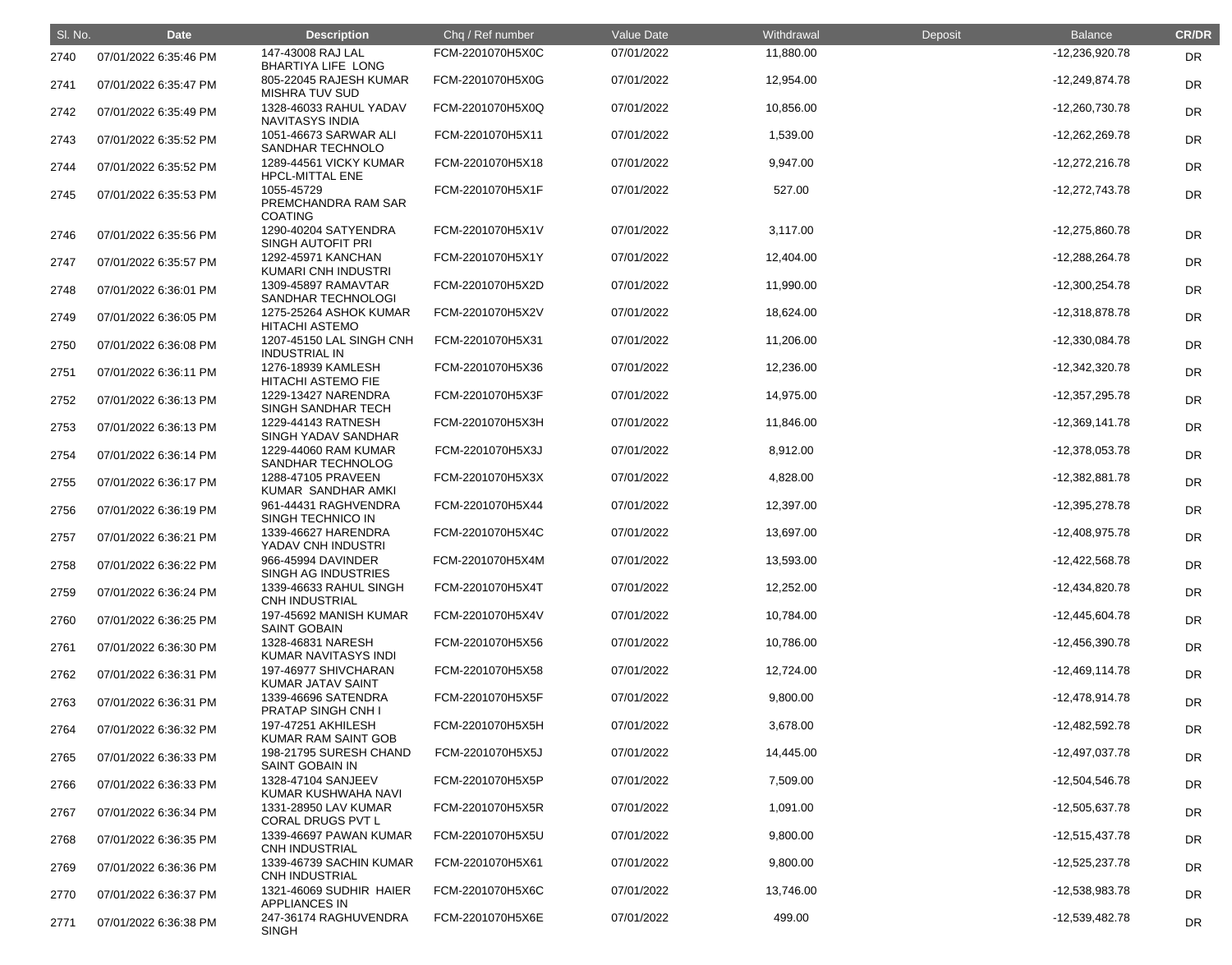| SI. No. | <b>Date</b>           | <b>Description</b>                                        | Chq / Ref number | Value Date | Withdrawal | Deposit | <b>Balance</b>   | <b>CR/DR</b> |
|---------|-----------------------|-----------------------------------------------------------|------------------|------------|------------|---------|------------------|--------------|
|         |                       | <b>MERINO IND</b>                                         |                  |            |            |         |                  |              |
| 2772    | 07/01/2022 6:36:39 PM | 1321-46191 SATISH<br>SHUKLA HAIER APPLI                   | FCM-2201070H5X6I | 07/01/2022 | 8,301.00   |         | -12,547,783.78   | <b>DR</b>    |
| 2773    | 07/01/2022 6:36:39 PM | 247-44592 ABHINENDA<br>SINGH SENGAR MERIN                 | FCM-2201070H5X6L | 07/01/2022 | 15,352.00  |         | $-12,563,135.78$ | <b>DR</b>    |
| 2774    | 07/01/2022 6:36:41 PM | 1321-46326 ABHISHEK<br>SHUKLA HAIER APPL                  | FCM-2201070H5X6R | 07/01/2022 | 13,412.00  |         | -12,576,547.78   | <b>DR</b>    |
| 2775    | 07/01/2022 6:36:41 PM | 1321-46480 MOHIT KUMAR<br><b>HAIER APPLIANC</b>           | FCM-2201070H5X6T | 07/01/2022 | 12,775.00  |         | $-12,589,322.78$ | <b>DR</b>    |
| 2776    | 07/01/2022 6:36:42 PM | 1334-45800 TEEKAM<br><b>MURARI AVANCE EXIM</b>            | FCM-2201070H5X6V | 07/01/2022 | 1,255.00   |         | $-12,590,577.78$ | <b>DR</b>    |
| 2777    | 07/01/2022 6:36:42 PM | 1334-46326 ABHISHEK<br>SHUKLA AVANCE EXIM                 | FCM-2201070H5X6X | 07/01/2022 | 336.00     |         | -12,590,913.78   | <b>DR</b>    |
| 2778    | 07/01/2022 6:36:43 PM | 360-34546 KRISHAN SINGH<br><b>HPCL-MITTAL EN</b>          | FCM-2201070H5X70 | 07/01/2022 | 7,261.00   |         | $-12,598,174.78$ | <b>DR</b>    |
| 2779    | 07/01/2022 6:36:43 PM | 360-41002 LAXMI DATT<br><b>THWAL HPCL-MITTAL</b>          | FCM-2201070H5X72 | 07/01/2022 | 11,450.00  |         | -12,609,624.78   | <b>DR</b>    |
| 2780    | 07/01/2022 6:36:44 PM | 1339-45461<br><b>MAHESHCHAND CNH</b><br><b>INDUSTRIAL</b> | FCM-2201070H5X75 | 07/01/2022 | 11,054.00  |         | -12,620,678.78   | <b>DR</b>    |
| 2781    | 07/01/2022 6:36:44 PM | 360-47435 LAXMAN SINGH<br><b>HPCL-MITTAL ENE</b>          | FCM-2201070H5X78 | 07/01/2022 | 10,450.00  |         | $-12,631,128.78$ | <b>DR</b>    |
| 2782    | 07/01/2022 6:36:45 PM | 1339-47073 DILAVAR<br>SINGH CNH INDUSTRIA                 | FCM-2201070H5X7A | 07/01/2022 | 7,156.00   |         | $-12,638,284.78$ | <b>DR</b>    |
| 2783    | 07/01/2022 6:36:46 PM | 1326-45639 GAJENDRA<br><b>NAVITASYS INDIA PR</b>          | FCM-2201070H5X7E | 07/01/2022 | 7,707.00   |         | -12,645,991.78   | <b>DR</b>    |
| 2784    | 07/01/2022 6:36:47 PM | 1339-46524 RAM KARAN<br>SINGH CNH INDUSTR                 | FCM-2201070H5X7H | 07/01/2022 | 15,511.00  |         | $-12,661,502.78$ | <b>DR</b>    |
| 2785    | 07/01/2022 6:36:48 PM | 1326-47105 PRAVEEN<br>KUMAR NAVITASYS IN                  | FCM-2201070H5X7K | 07/01/2022 | 1,101.00   |         | $-12,662,603.78$ | <b>DR</b>    |
| 2786    | 07/01/2022 6:36:49 PM | 1339-46549 BALRAM SINGH<br><b>CNH INDUSTRIAL</b>          | FCM-2201070H5X7P | 07/01/2022 | 13,032.00  |         | -12,675,635.78   | <b>DR</b>    |
| 2787    | 07/01/2022 6:36:49 PM | 147-32570 RAJEEV<br>SHARMA LIFE LONG IND                  | FCM-2201070H5X7R | 07/01/2022 | 16,961.00  |         | -12,692,596.78   | <b>DR</b>    |
| 2788    | 07/01/2022 6:36:50 PM | 147-36244 SUNIL KUMAR<br>LIFE LONG INDIA                  | FCM-2201070H5X7T | 07/01/2022 | 16,021.00  |         | $-12,708,617.78$ | <b>DR</b>    |
| 2789    | 07/01/2022 6:36:50 PM | 619-44246 MANOJ SINGH<br><b>HERO MOTO CORP L</b>          | FCM-2201070H5X7V | 07/01/2022 | 11,891.00  |         | $-12,720,508.78$ | <b>DR</b>    |
| 2790    | 07/01/2022 6:36:51 PM | 1328-46006 GYARSI LAL<br><b>NAVITASYS INDIA</b>           | FCM-2201070H5X7X | 07/01/2022 | 8,812.00   |         | -12,729,320.78   | DR           |
| 2791    | 07/01/2022 6:36:52 PM | 147-43990 MANMOHAN<br>SINGH LIFE LONG IN                  | FCM-2201070H5X7Z | 07/01/2022 | 13,127.00  |         | $-12,742,447.78$ | DR           |
| 2792    | 07/01/2022 6:36:52 PM | 876-32165 SATYENDRA<br>NARAYAN SINGH CORA                 | FCM-2201070H5X84 | 07/01/2022 | 13,779.00  |         | -12,756,226.78   | DR           |
| 2793    | 07/01/2022 6:36:55 PM | 876-47103 SUJIT KUMAR<br><b>CORAL DRUGS PVT</b>           | FCM-2201070H5X8D | 07/01/2022 | 6,982.00   |         | -12,763,208.78   | DR           |
| 2794    | 07/01/2022 6:36:56 PM | 1252-19309 ASHOK KUMAR<br><b>SINGH AEROSTAR</b>           | FCM-2201070H5X8G | 07/01/2022 | 11,589.00  |         | -12,774,797.78   | DR           |
| 2795    | 07/01/2022 6:36:57 PM | 1290-13465 MULAYAM<br>KHAN AUTOFIT PRIVAT                 | FCM-2201070H5X8I | 07/01/2022 | 13,800.00  |         | -12,788,597.78   | DR           |
| 2796    | 07/01/2022 6:36:57 PM | 1088-43843 PRADEEP INOX<br>AIR PRODUCTS P                 | FCM-2201070H5X8K | 07/01/2022 | 19,240.00  |         | -12,807,837.78   | DR           |
| 2797    | 07/01/2022 6:36:58 PM | 1252-47115 JUGAL KISHOR<br>POTAR AEROSTAR                 | FCM-2201070H5X8M | 07/01/2022 | 3,282.00   |         | $-12,811,119.78$ | DR           |
| 2798    | 07/01/2022 6:36:59 PM | 1090-43418 PINTU KUMAR<br><b>SANDHAR TECHNOL</b>          | FCM-2201070H5X8O | 07/01/2022 | 16,147.00  |         | $-12,827,266.78$ | DR           |
| 2799    | 07/01/2022 6:36:59 PM | 1161-43476 DINESH KUMAR<br>TUV SUD SOUTH                  | FCM-2201070H5X8Q | 07/01/2022 | 15,623.00  |         | -12,842,889.78   | DR           |
| 2800    | 07/01/2022 6:37:00 PM | 1300-45618 AMAR NATH<br>CNH INDUSTRIAL IN                 | FCM-2201070H5X8S | 07/01/2022 | 11,763.00  |         | -12,854,652.78   | DR           |
| 2801    | 07/01/2022 6:37:00 PM | 1309-46712 MAHIPAL<br>SANDHAR TECHNOLOGIE                 | FCM-2201070H5X8U | 07/01/2022 | 14,499.00  |         | $-12,869,151.78$ | <b>DR</b>    |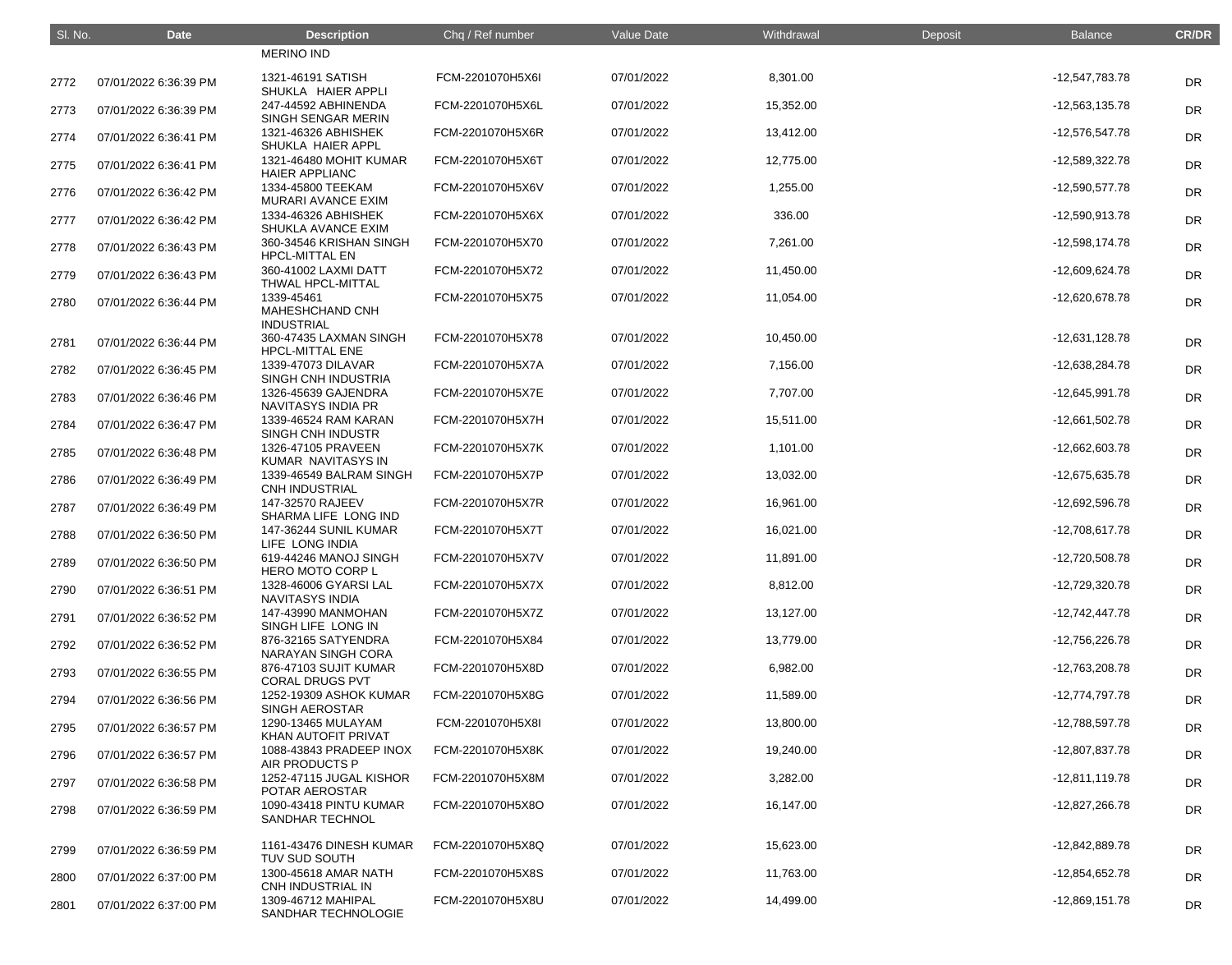| SI. No. | <b>Date</b>           | <b>Description</b>                               | Chq / Ref number | Value Date | Withdrawal | Deposit | <b>Balance</b>   | <b>CR/DR</b> |
|---------|-----------------------|--------------------------------------------------|------------------|------------|------------|---------|------------------|--------------|
| 2802    | 07/01/2022 6:37:01 PM | 1009-45423 SURAJ<br><b>CHAUBEY MERINO INDUST</b> | FCM-2201070H5X90 | 07/01/2022 | 3,337.00   |         | $-12,872,488.78$ | <b>DR</b>    |
| 2803    | 07/01/2022 6:37:02 PM | 1311-21145 BHUPENDRA<br>SINGH CHAUHAN STE        | FCM-2201070H5X8Y | 07/01/2022 | 6,733.00   |         | $-12,879,221.78$ | <b>DR</b>    |
| 2804    | 07/01/2022 6:37:02 PM | 1009-45432 SATENDR<br><b>MERINO INDUSTRIES L</b> | FCM-2201070H5X92 | 07/01/2022 | 13,364.00  |         | -12,892,585.78   | <b>DR</b>    |
| 2805    | 07/01/2022 6:37:06 PM | 1207-45528 LAKHAN SINGH<br><b>CNH INDUSTRIAL</b> | FCM-2201070H5X9I | 07/01/2022 | 828.00     |         | -12,893,413.78   | <b>DR</b>    |
| 2806    | 07/01/2022 6:37:07 PM | 1275-44806 CHAND SINGH<br><b>HITACHI ASTEMO</b>  | FCM-2201070H5X9O | 07/01/2022 | 25,618.00  |         | $-12,919,031.78$ | <b>DR</b>    |
| 2807    | 07/01/2022 6:37:08 PM | 1276-44225 DAYA SAINI<br><b>HITACHI ASTEMO F</b> | FCM-2201070H5X9R | 07/01/2022 | 12,681.00  |         | $-12,931,712.78$ | <b>DR</b>    |
| 2808    | 07/01/2022 6:37:09 PM | 1009-45799 ABHISHEK DAS<br><b>MERINO INDUSTR</b> | FCM-2201070H5X9T | 07/01/2022 | 10,476.00  |         | $-12,942,188.78$ | <b>DR</b>    |
| 2809    | 07/01/2022 6:37:10 PM | 1229-44137 SORAN SINGH<br><b>SANDHAR TECHNOL</b> | FCM-2201070H5X9V | 07/01/2022 | 15,433.00  |         | $-12,957,621.78$ | <b>DR</b>    |
| 2810    | 07/01/2022 6:37:11 PM | 1229-44388 OM SINGH<br>SANDHAR TECHNOLOGI        | FCM-2201070H5X9Y | 07/01/2022 | 9,371.00   |         | -12,966,992.78   | <b>DR</b>    |
| 2811    | 07/01/2022 6:37:12 PM | 1328-46079 YOGENDRA<br><b>NAVITASYS INDIA PR</b> | FCM-2201070H5XA0 | 07/01/2022 | 2,113.00   |         | $-12,969,105.78$ | <b>DR</b>    |
| 2812    | 07/01/2022 6:37:14 PM | 1328-46111 DEEPAK<br>NAVITASYS INDIA PRIV        | FCM-2201070H5XA3 | 07/01/2022 | 12,379.00  |         | -12,981,484.78   | <b>DR</b>    |
| 2813    | 07/01/2022 6:37:21 PM | 1328-46138 VIJAY KUMAR<br><b>NAVITASYS INDIA</b> | FCM-2201070H5XAC | 07/01/2022 | 8,783.00   |         | -12,990,267.78   | <b>DR</b>    |
| 2814    | 07/01/2022 6:37:26 PM | 197-38519 BIKRAM SINGH<br><b>SAINT GOBAIN</b>    | FCM-2201070H5XAL | 07/01/2022 | 12,803.00  |         | -13,003,070.78   | <b>DR</b>    |
| 2815    | 07/01/2022 6:37:32 PM | 197-43210 NAIM CHAND<br>SAINT GOBAIN IN          | FCM-2201070H5XAW | 07/01/2022 | 13,440.00  |         | $-13,016,510.78$ | <b>DR</b>    |
| 2816    | 07/01/2022 6:37:34 PM | 1328-46159 RAJBIR SINGH<br><b>NAVITASYS INDI</b> | FCM-2201070H5XAZ | 07/01/2022 | 12,811.00  |         | -13,029,321.78   | <b>DR</b>    |
| 2817    | 07/01/2022 6:37:36 PM | 1339-46626 VIRENDRA<br>SINGH CNH INDUSTRI        | FCM-2201070H5XB1 | 07/01/2022 | 9,045.00   |         | -13,038,366.78   | <b>DR</b>    |
| 2818    | 07/01/2022 6:37:37 PM | 197-43278 BABLU RAM<br><b>MEENA SAINT GOBAIN</b> | FCM-2201070H5XB3 | 07/01/2022 | 14,487.00  |         | $-13,052,853.78$ | <b>DR</b>    |
| 2819    | 07/01/2022 6:37:38 PM | 966-46049 DHARMENDRA<br><b>KUMAR AG INDUSTRI</b> | FCM-2201070H5XB5 | 07/01/2022 | 2,330.00   |         | $-13,055,183.78$ | <b>DR</b>    |
| 2820    | 07/01/2022 6:37:56 PM | 197-47096 MANJU KUMARI<br><b>SAINT GOBAIN</b>    | FCM-2201070H5XBV | 07/01/2022 | 6,819.00   |         | $-13,062,002.78$ | <b>DR</b>    |
| 2821    | 07/01/2022 6:38:03 PM | 1331-43817 PREM SHARAN<br>PRASAD CORAL DR        | FCM-2201070H5XC6 | 07/01/2022 | 2,226.00   |         | -13,064,228.78   | <b>DR</b>    |
| 2822    | 07/01/2022 6:38:06 PM | 1339-46753 AMIT PAL CNH<br><b>INDUSTRIAL IND</b> | FCM-2201070H5XCB | 07/01/2022 | 9,800.00   |         | $-13,074,028.78$ | <b>DR</b>    |
| 2823    | 07/01/2022 6:38:06 PM | 1334-43130 SOURAJ SINGH<br><b>AVANCE EXIM</b>    | FCM-2201070H5XCE | 07/01/2022 | 436.00     |         | $-13,074,464.78$ | <b>DR</b>    |
| 2824    | 07/01/2022 6:38:09 PM | 1339-46860 SATENDRA<br><b>KUMAR CNH INDUSTRI</b> | FCM-2201070H5XCL | 07/01/2022 | 9,800.00   |         | -13,084,264.78   | <b>DR</b>    |
| 2825    | 07/01/2022 6:38:10 PM | 247-46806 AMAR DEEP<br><b>MERINO INDUSTRIES</b>  | FCM-2201070H5XCN | 07/01/2022 | 15,518.00  |         | -13,099,782.78   | <b>DR</b>    |
| 2826    | 07/01/2022 6:38:10 PM | 360-27191 RAJENDER<br>SINGH HPCL-MITTAL E        | FCM-2201070H5XCP | 07/01/2022 | 9,947.00   |         | -13,109,729.78   | <b>DR</b>    |
| 2827    | 07/01/2022 6:38:11 PM | 1339-31904 SHYAM<br>BAHADUR YADAV CNH IND        | FCM-2201070H5XCS | 07/01/2022 | 12,083.00  |         | $-13,121,812.78$ | <b>DR</b>    |
| 2828    | 07/01/2022 6:38:12 PM | 1339-46880 SANJAY<br>KUMAR CNH INDUSTRIAL        | FCM-2201070H5XCX | 07/01/2022 | 11,476.00  |         | $-13,133,288.78$ | <b>DR</b>    |
| 2829    | 07/01/2022 6:38:15 PM | 1339-47025 AKASH TIWARI<br><b>CNH INDUSTRIAL</b> | FCM-2201070H5XD7 | 07/01/2022 | 7,911.00   |         | -13,141,199.78   | <b>DR</b>    |
| 2830    | 07/01/2022 6:38:16 PM | 597-30276 POP SINGH<br><b>HMCL GLOBAL PARTS</b>  | FCM-2201070H5XDL | 07/01/2022 | 20,395.00  |         | $-13,161,594.78$ | <b>DR</b>    |
| 2831    | 07/01/2022 6:38:16 PM | 597-34484 SHRAWAN<br>SINGH HMCL GLOBAL PA        | FCM-2201070H5XFI | 07/01/2022 | 19,561.00  |         | $-13,181,155.78$ | <b>DR</b>    |
| 2832    | 07/01/2022 6:38:16 PM | 490-44037 MAHIPAL SINGH<br><b>NEGI HEAD OFFI</b> | FCM-2201070H5XG4 | 07/01/2022 | 25,482.00  |         | -13,206,637.78   | <b>DR</b>    |
| 2833    | 07/01/2022 6:38:17 PM | 490-40224 DHARMENDRA<br>KUMAR HEAD OFFICE        | FCM-2201070H5XE0 | 07/01/2022 | 9,727.00   |         | $-13,216,364.78$ | <b>DR</b>    |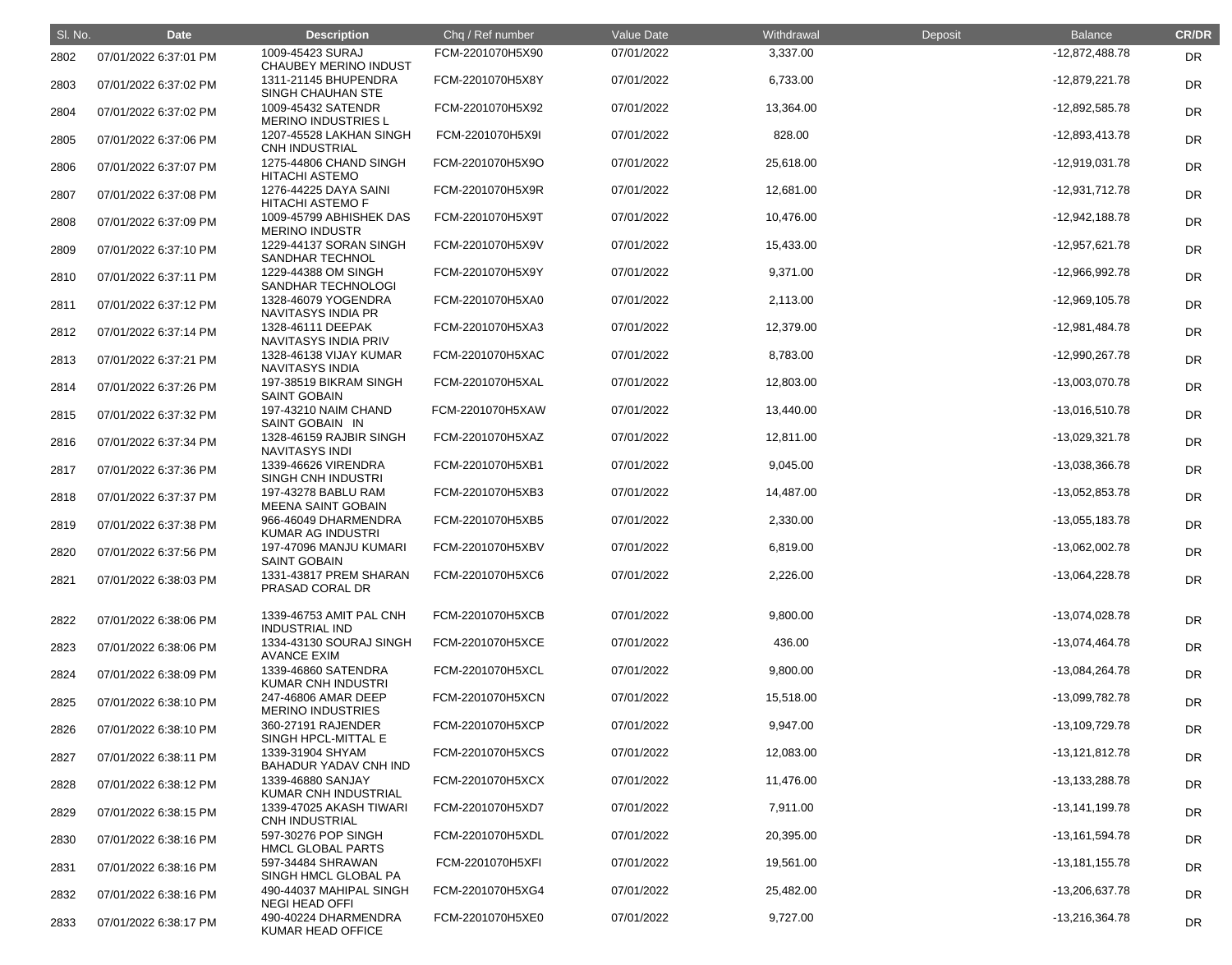| SI. No. | <b>Date</b>           | <b>Description</b>                               | Chq / Ref number | Value Date | Withdrawal | Deposit | <b>Balance</b>   | <b>CR/DR</b> |
|---------|-----------------------|--------------------------------------------------|------------------|------------|------------|---------|------------------|--------------|
| 2834    | 07/01/2022 6:38:17 PM | 597-33190 RAMBIR SINGH<br><b>HMCL GLOBAL PAR</b> | FCM-2201070H5XF0 | 07/01/2022 | 22,173.00  |         | -13,238,537.78   | <b>DR</b>    |
| 2835    | 07/01/2022 6:38:18 PM | 139-37475 SATYAPAL<br>SINGH INDO AUTOTECH        | FCM-2201070H5XHD | 07/01/2022 | 15,144.00  |         | -13,253,681.78   | <b>DR</b>    |
| 2836    | 07/01/2022 6:38:18 PM | 1095-44639 DEEPAK HERO<br>MOTOCORP LTD           | FCM-2201070H5XHO | 07/01/2022 | 23,126.00  |         | -13,276,807.78   | DR           |
| 2837    | 07/01/2022 6:38:18 PM | 1257-45361 MUNESH<br>SINGH INDO AUTOTECH         | FCM-2201070H5XL9 | 07/01/2022 | 16,203.00  |         | -13,293,010.78   | <b>DR</b>    |
| 2838    | 07/01/2022 6:38:19 PM | 597-32773 SHEESH RAM<br><b>HMCL GLOBAL PARTS</b> | FCM-2201070H5XEO | 07/01/2022 | 20,333.00  |         | $-13,313,343.78$ | <b>DR</b>    |
| 2839    | 07/01/2022 6:38:19 PM | 597-37689 AMAR SINGH<br><b>HMCL GLOBAL PARTS</b> | FCM-2201070H5XNT | 07/01/2022 | 21,926.00  |         | -13,335,269.78   | <b>DR</b>    |
| 2840    | 07/01/2022 6:38:19 PM | 597-45810 PRATAP SINGH<br><b>HMCL GLOBAL PAR</b> | FCM-2201070H5XOF | 07/01/2022 | 18,959.00  |         | $-13,354,228.78$ | <b>DR</b>    |
| 2841    | 07/01/2022 6:38:20 PM | 139-21407 RAVEENDRA<br>PRATAP SHUKLA INDO        | FCM-2201070H5XGK | 07/01/2022 | 18,409.00  |         | -13,372,637.78   | <b>DR</b>    |
| 2842    | 07/01/2022 6:38:20 PM | 597-47030 REKHA HMCL<br><b>GLOBAL PARTS CENT</b> | FCM-2201070H5XOP | 07/01/2022 | 17,425.00  |         | -13,390,062.78   | <b>DR</b>    |
| 2843    | 07/01/2022 6:38:21 PM | 156-39462 SANTOSH<br>KUMAR PRADHAN INDO          | FCM-2201070H5XP8 | 07/01/2022 | 11,094.00  |         | $-13,401,156.78$ | DR           |
| 2844    | 07/01/2022 6:38:21 PM | 645-44564 SUNIL KUMAR<br>RAI INDO AUTO TE        | FCM-2201070H5XPN | 07/01/2022 | 19,025.00  |         | $-13,420,181.78$ | <b>DR</b>    |
| 2845    | 07/01/2022 6:38:22 PM | 696-35789 DINKAR KUMAR<br>HMC M M AUTO LT        | FCM-2201070H5XQO | 07/01/2022 | 4,408.00   |         | -13,424,589.78   | <b>DR</b>    |
| 2846    | 07/01/2022 6:38:22 PM | 475-31721 BASANT SINGH<br><b>COSMIC KITCHEN</b>  | FCM-2201070H5XRT | 07/01/2022 | 25,115.00  |         | -13,449,704.78   | <b>DR</b>    |
| 2847    | 07/01/2022 6:38:23 PM | 156-46690 RAVINATH<br><b>TRIPATHI INDO AUTOT</b> | FCM-2201070H5XRJ | 07/01/2022 | 16,716.00  |         | -13,466,420.78   | DR           |
| 2848    | 07/01/2022 6:38:24 PM | 825-39317 DESHBANDHU<br><b>LUCAS TVS LTD</b>     | FCM-2201070H5XS8 | 07/01/2022 | 10,232.00  |         | -13,476,652.78   | <b>DR</b>    |
| 2849    | 07/01/2022 6:38:25 PM | 475-41564 TUTU PRASAD<br>YADAV COSMIC KI         | FCM-2201070H5XSG | 07/01/2022 | 26,150.00  |         | -13,502,802.78   | <b>DR</b>    |
| 2850    | 07/01/2022 6:38:26 PM | 53-35092 SUBHASH<br>CHANDRA VERMA DIPTY L        | FCM-2201070H5XTU | 07/01/2022 | 16,683.00  |         | -13,519,485.78   | <b>DR</b>    |
| 2851    | 07/01/2022 6:38:26 PM | 826-33063 SHYAM LAL<br><b>INDIA NIPPON ELECT</b> | FCM-2201070H5XW5 | 07/01/2022 | 9,267.00   |         | -13,528,752.78   | <b>DR</b>    |
| 2852    | 07/01/2022 6:38:27 PM | 826-38600 KRISHAN<br>KUMAR INDIA NIPPON E        | FCM-2201070H5XX6 | 07/01/2022 | 4,255.00   |         | $-13,533,007.78$ | <b>DR</b>    |
| 2853    | 07/01/2022 6:38:27 PM | 53-46486 GENDA LAL<br>DIPTY LAL JUDGE MAL        | FCM-2201070H5XY9 | 07/01/2022 | 7,100.00   |         | $-13,540,107.78$ | <b>DR</b>    |
| 2854    | 07/01/2022 6:38:28 PM | 951-39550 SUSHEEL MS<br><b>AXIS PLATINGPLTD</b>  | FCM-2201070H5XZN | 07/01/2022 | 13,299.00  |         | -13,553,406.78   | <b>DR</b>    |
| 2855    | 07/01/2022 6:38:29 PM | 597-25722 BABU LAL HMCL<br><b>GLOBAL PARTS C</b> | FCM-2201070H5Y2B | 07/01/2022 | 22,939.00  |         | -13,576,345.78   | <b>DR</b>    |
| 2856    | 07/01/2022 6:38:29 PM | 597-27419 RAVI DATT<br><b>HMCL GLOBAL PARTS</b>  | FCM-2201070H5Y3M | 07/01/2022 | 21,926.00  |         | $-13,598,271.78$ | <b>DR</b>    |
| 2857    | 07/01/2022 6:38:30 PM | 490-37725 AASHISH<br><b>TRIPATHI HEAD OFFICE</b> | FCM-2201070H5Y4X | 07/01/2022 | 21,377.00  |         | $-13,619,648.78$ | <b>DR</b>    |
| 2858    | 07/01/2022 6:38:30 PM | 1337-44581 RAGHVENDRA<br>SINGH BNS AUTO M        | FCM-2201070H5Y7H | 07/01/2022 | 450.00     |         | -13,620,098.78   | <b>DR</b>    |
| 2859    | 07/01/2022 6:38:31 PM | 1337-46328 BHARAT<br>BHUSHAN JUYAL BNS AU        | FCM-2201070H5Y8R | 07/01/2022 | 15,537.00  |         | -13,635,635.78   | <b>DR</b>    |
| 2860    | 07/01/2022 6:38:31 PM | 139-34411 VIJAY KUMAR<br>PAL INDO AUTOTEC        | FCM-2201070H5YAM | 07/01/2022 | 14,639.00  |         | $-13,650,274.78$ | <b>DR</b>    |
| 2861    | 07/01/2022 6:38:32 PM | 139-44589 GYANENDER<br><b>INDO AUTOTECH LIMI</b> | FCM-2201070H5YDF | 07/01/2022 | 14,639.00  |         | $-13,664,913.78$ | DR           |
| 2862    | 07/01/2022 6:38:33 PM | 1087-44076 ADESH KUMAR<br><b>RANGOLI FASHION</b> | FCM-2201070H5YJ5 | 07/01/2022 | 4,942.00   |         | -13,669,855.78   | <b>DR</b>    |
| 2863    | 07/01/2022 6:38:34 PM | 1095-35799 RAMBILASH<br>SINGH HERO MOTOCO        | FCM-2201070H5YEC | 07/01/2022 | 1,618.00   |         | -13,671,473.78   | <b>DR</b>    |
| 2864    | 07/01/2022 6:38:34 PM | 1320-45511 DHARMENDRA<br><b>KUMAR DIPTY LAL</b>  | FCM-2201070H5YLC | 07/01/2022 | 447.00     |         | -13,671,920.78   | <b>DR</b>    |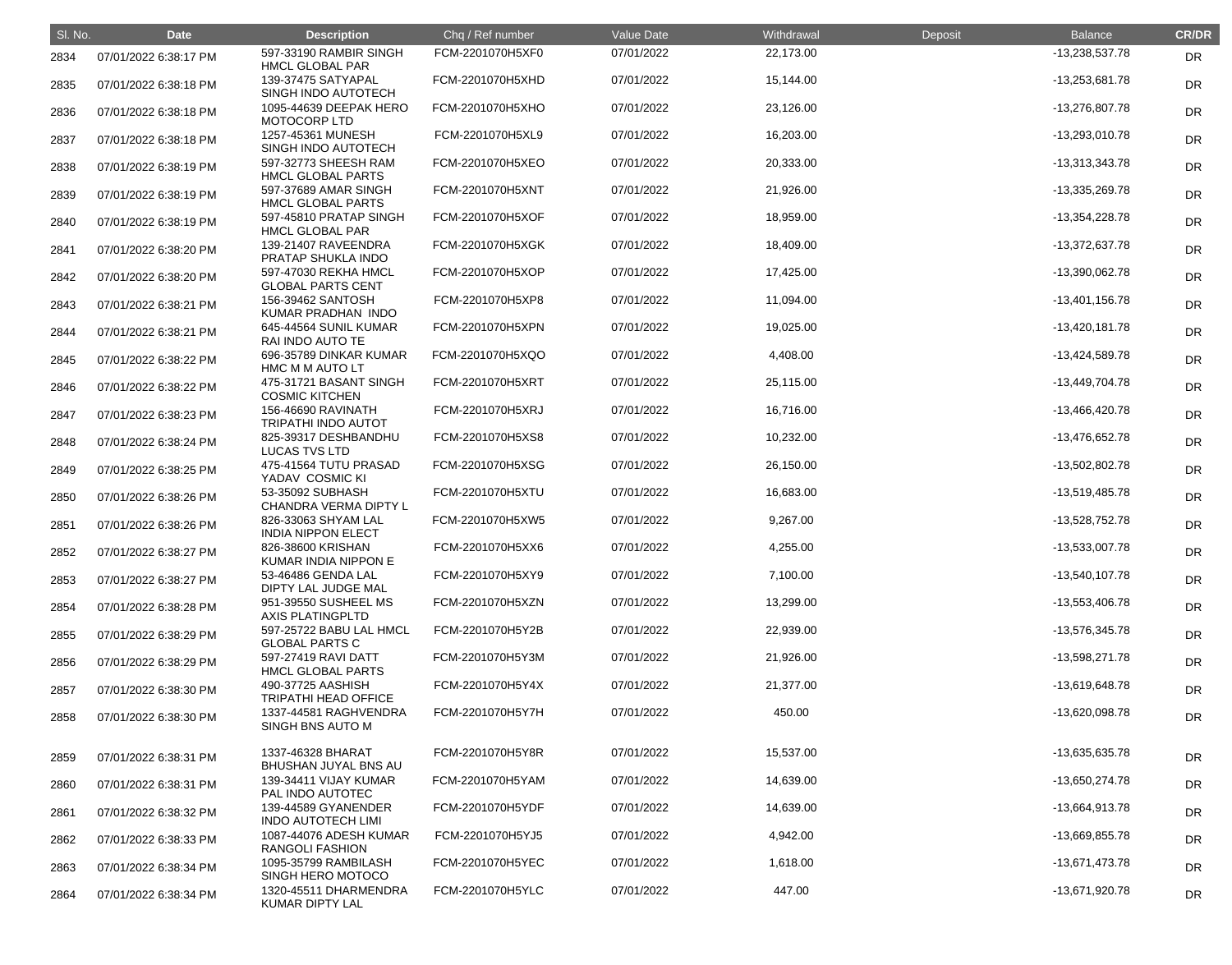| SI. No. | <b>Date</b>           | <b>Description</b>                               | Chq / Ref number | Value Date | Withdrawal | Deposit | <b>Balance</b>     | <b>CR/DR</b> |
|---------|-----------------------|--------------------------------------------------|------------------|------------|------------|---------|--------------------|--------------|
| 2865    | 07/01/2022 6:38:34 PM | 1320-45634 YOGESH<br>KUMAR DIPTY LAL JUDG        | FCM-2201070H5YNG | 07/01/2022 | 17,219.00  |         | -13,689,139.78     | <b>DR</b>    |
| 2866    | 07/01/2022 6:38:35 PM | 1325-46724 ANKITA ARYA<br>PARVIOM TECHNOL        | FCM-2201070H5YSG | 07/01/2022 | 22,152.00  |         | $-13,711,291.78$   | <b>DR</b>    |
| 2867    | 07/01/2022 6:38:36 PM | 597-39900 RAJESH SINGH<br><b>HMCL GLOBAL PAR</b> | FCM-2201070H5YWB | 07/01/2022 | 21,129.00  |         | -13,732,420.78     | <b>DR</b>    |
| 2868    | 07/01/2022 6:38:36 PM | 597-36553 HIMMAT SINGH<br><b>HMCL GLOBAL PAR</b> | FCM-2201070H5YU3 | 07/01/2022 | 22,068.00  |         | -13,754,488.78     | <b>DR</b>    |
| 2869    | 07/01/2022 6:38:37 PM | 597-39930 BAJRANG SINGH<br><b>HMCL GLOBAL PA</b> | FCM-2201070H5YX2 | 07/01/2022 | 21,192.00  |         | -13,775,680.78     | <b>DR</b>    |
| 2870    | 07/01/2022 6:38:39 PM | 597-43296 MANISH YADAV<br><b>HMCL GLOBAL PAR</b> | FCM-2201070H5YXQ | 07/01/2022 | 21,129.00  |         | -13,796,809.78     | <b>DR</b>    |
| 2871    | 07/01/2022 6:38:40 PM | 597-46106 SANJU SHARMA<br><b>HMCL GLOBAL PAR</b> | FCM-2201070H5YYE | 07/01/2022 | 17,564.00  |         | -13,814,373.78     | <b>DR</b>    |
| 2872    | 07/01/2022 6:38:41 PM | 597-46256 RAJ KUMAR<br><b>HMCL GLOBAL PARTS</b>  | FCM-2201070H5YYW | 07/01/2022 | 16,142.00  |         | -13,830,515.78     | DR           |
| 2873    | 07/01/2022 6:38:42 PM | 597-46445 SUNIL KUMAR<br><b>HMCL GLOBAL PART</b> | FCM-2201070H5YZL | 07/01/2022 | 21,926.00  |         | $-13,852,441.78$   | DR           |
| 2874    | 07/01/2022 6:38:42 PM | 156-38564 PREMPAL INDO<br><b>AUTOTECH LIMITE</b> | FCM-2201070H5Z0A | 07/01/2022 | 12,106.00  |         | -13,864,547.78     | <b>DR</b>    |
| 2875    | 07/01/2022 6:38:43 PM | 156-42358 BHOOPENDRA<br>SINGH INDO AUTOTE        | FCM-2201070H5Z0P | 07/01/2022 | 16,716.00  |         | -13,881,263.78     | DR           |
| 2876    | 07/01/2022 6:38:44 PM | 597-47121 BAJRANG SINGH<br><b>HMCL GLOBAL PA</b> | FCM-2201070H5Z17 | 07/01/2022 | 15,913.38  |         | $-13,897,177.16$   | DR           |
| 2877    | 07/01/2022 6:38:45 PM | 645-26814 DEVI LAL INDO<br><b>AUTO TECH LTD</b>  | FCM-2201070H5Z1T | 07/01/2022 | 9,073.00   |         | $-13,906,250.16$   | DR           |
| 2878    | 07/01/2022 6:38:45 PM | 156-45832 KULBHUSHAN<br><b>INDO AUTOTECH LIM</b> | FCM-2201070H5Z2Q | 07/01/2022 | 8,061.00   |         | $-13,914,311.16$   | DR           |
| 2879    | 07/01/2022 6:38:46 PM | 475-37600 MUHAMMAD<br>NASIM COSMIC KITCHE        | FCM-2201070H5Z3V | 07/01/2022 | 25,215.00  |         | -13,939,526.16     | <b>DR</b>    |
| 2880    | 07/01/2022 6:38:47 PM | 825-45661 DEEPAK<br>CHODHARY LUCAS TVS LT        | FCM-2201070H5Z4I | 07/01/2022 | 8,654.00   |         | $-13,948,180.16$   | DR           |
| 2881    | 07/01/2022 6:38:47 PM | 826-39597 BISHAMBER<br>DAYAL INDIA NIPPON        | FCM-2201070H5Z60 | 07/01/2022 | 10,478.00  |         | -13,958,658.16     | DR           |
| 2882    | 07/01/2022 6:38:48 PM | 826-44772 SURENDER<br>KUMAR INDIA NIPPON         | FCM-2201070H5Z7N | 07/01/2022 | 8,493.00   |         | $-13,967,151.16$   | DR           |
| 2883    | 07/01/2022 6:38:48 PM | 951-42495 KRISHAN<br>KUMAR MS AXIS PLATIN        | FCM-2201070H5Z95 | 07/01/2022 | 12,561.00  |         | $-13,979,712.16$   | <b>DR</b>    |
| 2884    | 07/01/2022 6:38:49 PM | 597-26030 DALIP SINGH<br><b>HMCL GLOBAL PART</b> | FCM-2201070H5Z9V | 07/01/2022 | 19,747.00  |         | -13,999,459.16     | <b>DR</b>    |
| 2885    | 07/01/2022 6:38:50 PM | 597-27420 JAINT KUMAR<br><b>RAJPUT HMCL GLOB</b> | FCM-2201070H5ZAV | 07/01/2022 | 16,142.00  |         | $-14,015,601.16$   | <b>DR</b>    |
| 2886    | 07/01/2022 6:38:51 PM | 597-27643 TARA CHAND<br><b>HMCL GLOBAL PARTS</b> | FCM-2201070H5ZBJ | 07/01/2022 | 21,129.00  |         | $-14,036,730.16$   | <b>DR</b>    |
| 2887    | 07/01/2022 6:38:51 PM | 597-27646 RANDHAWAR<br>SINGH HMCL GLOBAL         | FCM-2201070H5ZBZ | 07/01/2022 | 21,129.00  |         | $-14,057,859.16$   | <b>DR</b>    |
| 2888    | 07/01/2022 6:38:52 PM | 597-27650 ZILE SINGH<br><b>HMCL GLOBAL PARTS</b> | FCM-2201070H5ZCP | 07/01/2022 | 12,469.00  |         | $-14,070,328.16$   | <b>DR</b>    |
| 2889    | 07/01/2022 6:38:52 PM | 597-30913 RAGHUBIR<br>SINGH HMCL GLOBAL P        | FCM-2201070H5ZE6 | 07/01/2022 | 21,129.00  |         | $-14,091,457.16$   | <b>DR</b>    |
| 2890    | 07/01/2022 6:38:53 PM | 1165-37062 RAVI SANKAR<br><b>SLMG BEVERAGES</b>  | FCM-2201070H5ZEH | 07/01/2022 | 5,784.00   |         | $-14,097,241.16$   | <b>DR</b>    |
| 2891    | 07/01/2022 6:38:53 PM | 1166-45848 PRASHANT<br><b>SHARMA SLMG BEVERA</b> | FCM-2201070H5ZF8 | 07/01/2022 | 13,947.00  |         | $-14,111,188.16$   | <b>DR</b>    |
| 2892    | 07/01/2022 6:38:54 PM | 1206-28966 SANJEEV<br>KUMAR SHARMA BRINDA        | FCM-2201070H5ZFR | 07/01/2022 | 4,615.00   |         | $-14, 115, 803.16$ | <b>DR</b>    |
| 2893    | 07/01/2022 6:38:55 PM | 1337-46857 ANSHUL BNS<br><b>AUTO MART</b>        | FCM-2201070H5ZG3 | 07/01/2022 | 13,567.00  |         | $-14,129,370.16$   | <b>DR</b>    |
| 2894    | 07/01/2022 6:38:56 PM | 1327-46343 RAJESH<br>KUMAR SOLAR POWER PL        | FCM-2201070H5ZGI | 07/01/2022 | 20,849.00  |         | $-14,150,219.16$   | <b>DR</b>    |
| 2895    | 07/01/2022 6:38:58 PM | 156-33616 JITENDRA<br>SINGH TOMAR INDO AU        | FCM-2201070H5ZGV | 07/01/2022 | 16,183.00  |         | $-14,166,402.16$   | <b>DR</b>    |
| 2896    | 07/01/2022 6:38:59 PM | 139-43568 MANOJ MOHAN<br><b>MISHRA INDO</b>      | FCM-2201070H5ZI2 | 07/01/2022 | 16,716.00  |         | $-14,183,118.16$   | <b>DR</b>    |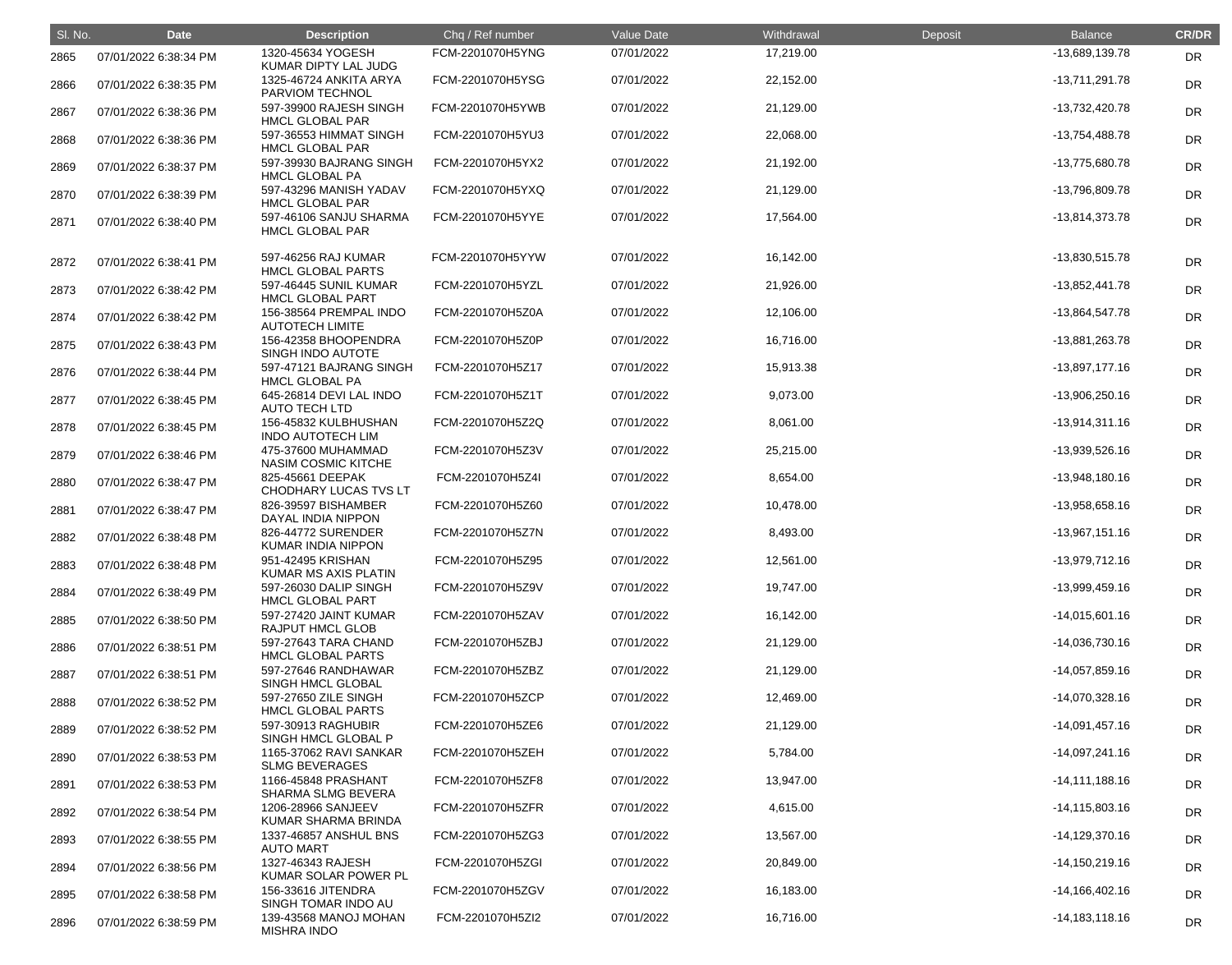| SI. No. | <b>Date</b>           | <b>Description</b>                               | Chq / Ref number | <b>Value Date</b> | Withdrawal | Deposit | <b>Balance</b>     | <b>CR/DR</b> |
|---------|-----------------------|--------------------------------------------------|------------------|-------------------|------------|---------|--------------------|--------------|
|         |                       | <b>AUTO</b>                                      |                  |                   |            |         |                    |              |
| 2897    | 07/01/2022 6:39:00 PM | 467-21104 RAJENDRA<br>SINGH MAHARA BRINDA        | FCM-2201070H5ZH5 | 07/01/2022        | 12,093.00  |         | $-14, 195, 211.16$ | <b>DR</b>    |
| 2898    | 07/01/2022 6:39:00 PM | 1058-34824 PRADEEP<br>KUMAR AVADH HOTEL          | FCM-2201070H5ZID | 07/01/2022        | 11,037.00  |         | $-14,206,248.16$   | <b>DR</b>    |
| 2899    | 07/01/2022 6:39:00 PM | 1165-29661 KAMAL KUMAR<br><b>SLMG BEVERAGES</b>  | FCM-2201070H5ZJ5 | 07/01/2022        | 11,519.00  |         | $-14,217,767.16$   | <b>DR</b>    |
| 2900    | 07/01/2022 6:39:01 PM | 1166-45017 BHARAT BHATT<br><b>SLMG BEVERAGES</b> | FCM-2201070H5ZJP | 07/01/2022        | 8,540.00   |         | $-14,226,307.16$   | <b>DR</b>    |
| 2901    | 07/01/2022 6:39:02 PM | 1327-31569 PREETAM<br>SINGH SOLAR POWER P        | FCM-2201070H5ZKF | 07/01/2022        | 17,976.00  |         | $-14,244,283.16$   | <b>DR</b>    |
| 2902    | 07/01/2022 6:39:02 PM | 1210-43748 AJAY KUMAR<br><b>JHA CLIANTHA RES</b> | FCM-2201070H5ZKW | 07/01/2022        | 15,802.00  |         | $-14,260,085.16$   | <b>DR</b>    |
| 2903    | 07/01/2022 6:39:03 PM | 1327-46346 SANJEEV<br>KUMAR SOLAR POWER P        | FCM-2201070H5ZLD | 07/01/2022        | 17,976.00  |         | $-14,278,061.16$   | <b>DR</b>    |
| 2904    | 07/01/2022 6:39:03 PM | 467-34531 ANUJ BAJPAI<br><b>BRINDAVAN BEVERA</b> | FCM-2201070H5ZM9 | 07/01/2022        | 10,321.00  |         | $-14,288,382.16$   | <b>DR</b>    |
| 2905    | 07/01/2022 6:39:04 PM | 1257-41482 DEEPAK<br>KUMAR INDO AUTOTECH         | FCM-2201070H5ZMS | 07/01/2022        | 19,025.00  |         | $-14,307,407.16$   | <b>DR</b>    |
| 2906    | 07/01/2022 6:39:04 PM | 467-39533 DINESH KUMAR<br><b>BRINDAVAN BEVER</b> | FCM-2201070H5ZN9 | 07/01/2022        | 6,041.00   |         | $-14,313,448.16$   | <b>DR</b>    |
| 2907    | 07/01/2022 6:39:05 PM | 1320-36696 SATYENDRA<br><b>KUMAR SINGH DIPTY</b> | FCM-2201070H5ZOI | 07/01/2022        | 17,219.00  |         | $-14,330,667.16$   | <b>DR</b>    |
| 2908    | 07/01/2022 6:39:06 PM | 1087-47218 PANKAJ<br>KUMAR RANGOLI FASHIO        | FCM-2201070H5ZQ0 | 07/01/2022        | 4,082.00   |         | $-14,334,749.16$   | <b>DR</b>    |
| 2909    | 07/01/2022 6:39:07 PM | 1166-36115 JHAMMAN LAL<br><b>SLMG BEVERAGES</b>  | FCM-2201070H5ZQI | 07/01/2022        | 10,324.00  |         | $-14,345,073.16$   | <b>DR</b>    |
| 2910    | 07/01/2022 6:39:07 PM | 1166-39533 DINESH KUMAR<br><b>SLMG BEVERAGES</b> | FCM-2201070H5ZRB | 07/01/2022        | 4,638.00   |         | $-14,349,711.16$   | <b>DR</b>    |
| 2911    | 07/01/2022 6:39:08 PM | 1324-47052 SUMIT TIWARI<br>PARVIOM TECHNO        | FCM-2201070H5ZRS | 07/01/2022        | 7,359.00   |         | $-14,357,070.16$   | <b>DR</b>    |
| 2912    | 07/01/2022 6:39:09 PM | 597-45629 SUBHASH<br>CHAND HMCL GLOBAL PA        | FCM-2201070H5ZTL | 07/01/2022        | 21,926.00  |         | $-14,378,996.16$   | <b>DR</b>    |
| 2913    | 07/01/2022 6:39:10 PM | 467-23344 DEVENDER<br>KUMAR BRINDAVAN BEV        | FCM-2201070H5ZVX | 07/01/2022        | 11,034.00  |         | $-14,390,030.16$   | <b>DR</b>    |
| 2914    | 07/01/2022 6:39:10 PM | 597-47134 PREM SINGH<br><b>TANWAR HMCL GLOBA</b> | FCM-2201070H5ZWG | 07/01/2022        | 13,652.69  |         | -14,403,682.85     | <b>DR</b>    |
| 2915    | 07/01/2022 6:39:11 PM | 467-25826 TULSI DAS<br>BRINDAVAN BEVERAGE        | FCM-2201070H5ZX2 | 07/01/2022        | 10,677.00  |         | $-14,414,359.85$   | <b>DR</b>    |
| 2916    | 07/01/2022 6:39:12 PM | 467-31350 MANOJ KUMAR<br><b>BRINDAVAN BEVERA</b> | FCM-2201070H5ZYI | 07/01/2022        | 19,251.00  |         | $-14,433,610.85$   | <b>DR</b>    |
| 2917    | 07/01/2022 6:39:12 PM | 645-45126 DEEPAK KUMAR<br><b>INDO AUTO TECH</b>  | FCM-2201070H5ZYZ | 07/01/2022        | 15,144.00  |         | $-14,448,754.85$   | <b>DR</b>    |
| 2918    | 07/01/2022 6:39:13 PM | 467-36080 MANOJ KUMAR<br><b>BRINDAVAN BEVERA</b> | FCM-2201070H600I | 07/01/2022        | 11,034.00  |         | $-14,459,788.85$   | <b>DR</b>    |
| 2919    | 07/01/2022 6:39:13 PM | 467-42706 ROHIT KUMAR<br><b>DIXIT BRINDAVAN</b>  | FCM-2201070H601F | 07/01/2022        | 10,677.00  |         | -14,470,465.85     | <b>DR</b>    |
| 2920    | 07/01/2022 6:39:14 PM | 1162-42112 NASIR<br>HUSSAIN ADMACH AUTO I        | FCM-2201070H5US3 | 07/01/2022        | 25,156.00  |         | $-14,495,621.85$   | <b>DR</b>    |
| 2921    | 07/01/2022 6:39:14 PM | 1163-45398 TEJ PAL SLMG<br><b>BEVERAGES PRIV</b> | FCM-2201070H6033 | 07/01/2022        | 9,967.00   |         | -14,505,588.85     | <b>DR</b>    |
| 2922    | 07/01/2022 6:39:15 PM | 1009-38476 BIRENDRA<br>YADAV MERINO INDUS        | FCM-2201070H5US9 | 07/01/2022        | 14,532.00  |         | $-14,520,120.85$   | <b>DR</b>    |
| 2923    | 07/01/2022 6:39:16 PM | 467-28740 RAHAS BIHARI<br><b>BRINDAVAN BEVER</b> | FCM-2201070H603Z | 07/01/2022        | 11,034.00  |         | $-14,531,154.85$   | <b>DR</b>    |
| 2924    | 07/01/2022 6:39:17 PM | 1275-36824 MAHIPAL<br>SINGH HITACHI ASTEM        | FCM-2201070H5UT8 | 07/01/2022        | 17,448.00  |         | -14,548,602.85     | <b>DR</b>    |
| 2925    | 07/01/2022 6:39:17 PM | 1300-33869 RAJESH<br><b>KUMAR CNH INDUSTRIAL</b> | FCM-2201070H5URW | 07/01/2022        | 13,332.00  |         | -14,561,934.85     | <b>DR</b>    |
| 2926    | 07/01/2022 6:39:17 PM | 825-31883 MAMAN SINGH<br><b>LUCAS TVS LTD</b>    | FCM-2201070H604A | 07/01/2022        | 8,654.00   |         | -14,570,588.85     | <b>DR</b>    |
| 2927    | 07/01/2022 6:39:18 PM | 825-45770 BABULAL OM<br>PRAKASH YADAV LUC        | FCM-2201070H604I | 07/01/2022        | 10,232.00  |         | -14,580,820.85     | <b>DR</b>    |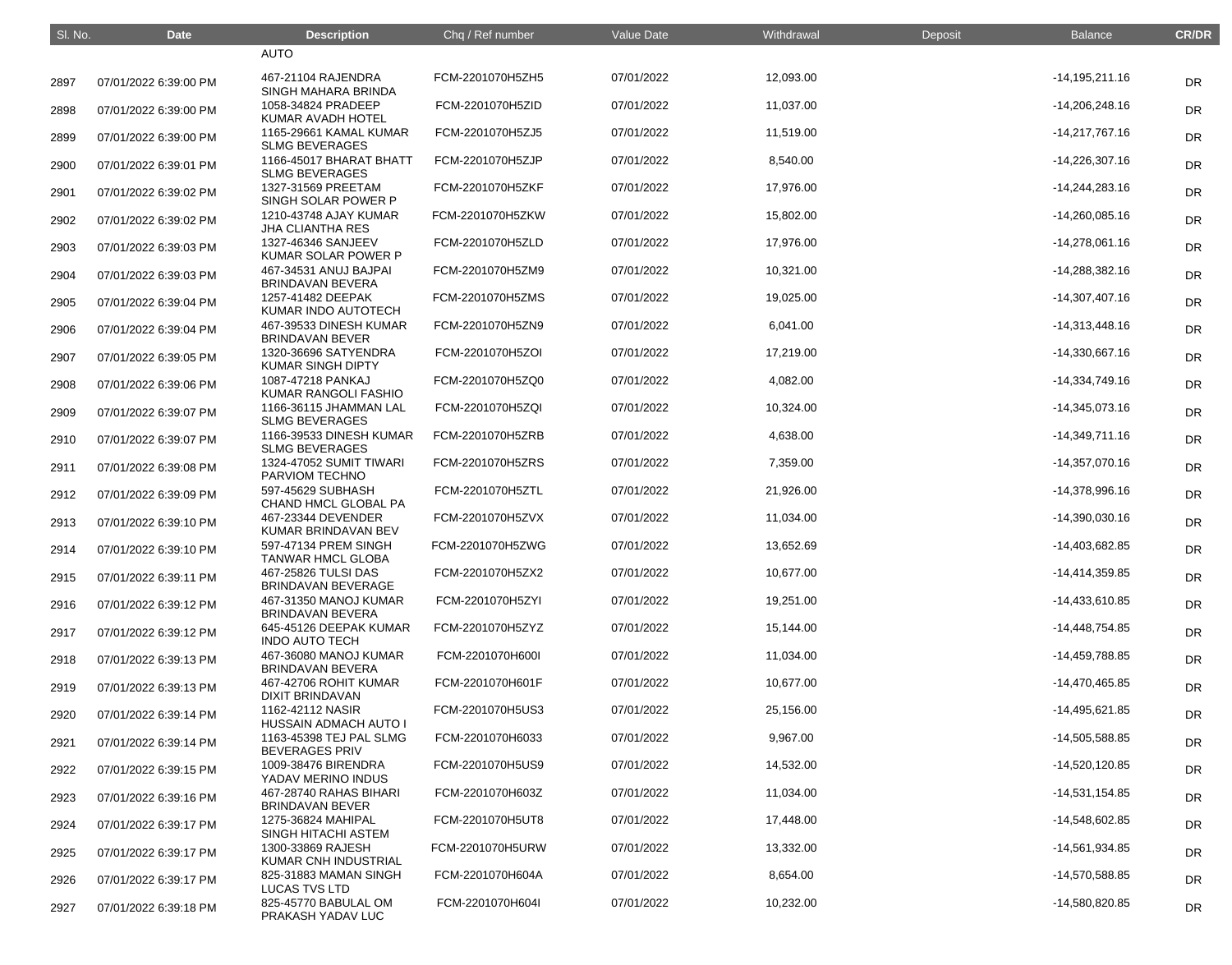| SI. No. | <b>Date</b>           | <b>Description</b>                               | Chq / Ref number | Value Date | Withdrawal | Deposit | <b>Balance</b>   | <b>CR/DR</b> |
|---------|-----------------------|--------------------------------------------------|------------------|------------|------------|---------|------------------|--------------|
| 2928    | 07/01/2022 6:39:19 PM | 1275-32014 VINOD KUMAR<br><b>HITACHI ASTEMO</b>  | FCM-2201070H5USW | 07/01/2022 | 9,069.00   |         | -14,589,889.85   | <b>DR</b>    |
| 2929    | 07/01/2022 6:39:20 PM | 826-31883 MAMAN SINGH<br><b>INDIA NIPPON ELE</b> | FCM-2201070H604T | 07/01/2022 | 4,255.00   |         | $-14,594,144.85$ | <b>DR</b>    |
| 2930    | 07/01/2022 6:39:20 PM | 467-42362 ANKIT SHARMA<br><b>BRINDAVAN BEVER</b> | FCM-2201070H6050 | 07/01/2022 | 9,964.00   |         | $-14,604,108.85$ | DR           |
| 2931    | 07/01/2022 6:39:20 PM | 1162-47480 JADAB SINGHA<br><b>ADMACH AUTO IN</b> | FCM-2201070H5USQ | 07/01/2022 | 9,390.00   |         | -14,613,498.85   | DR           |
| 2932    | 07/01/2022 6:39:21 PM | 1339-46586 LOKENDRA<br>CNH INDUSTRIAL IND        | FCM-2201070H5UX1 | 07/01/2022 | 9,422.00   |         | -14,622,920.85   | <b>DR</b>    |
| 2933    | 07/01/2022 6:39:21 PM | 197-42813 DINESH SINGH<br><b>SAINT GOBAIN</b>    | FCM-2201070H5UXM | 07/01/2022 | 15,834.00  |         | -14,638,754.85   | DR           |
| 2934    | 07/01/2022 6:39:22 PM | 467-39927 DHARMENDRA<br>KUMAR BRINDAVAN B        | FCM-2201070H604Q | 07/01/2022 | 10,677.00  |         | -14,649,431.85   | DR           |
| 2935    | 07/01/2022 6:39:22 PM | 1229-40120 HARI OM<br>PANDEY SANDHAR TECH        | FCM-2201070H5UVD | 07/01/2022 | 18,234.00  |         | -14,667,665.85   | DR           |
| 2936    | 07/01/2022 6:39:23 PM | 1289-44479 MOHAN SINGH<br><b>HPCL-MITTAL ENE</b> | FCM-2201070H5UW7 | 07/01/2022 | 11,450.00  |         | -14,679,115.85   | <b>DR</b>    |
| 2937    | 07/01/2022 6:39:23 PM | 1328-46545 SAGAR KUMAR<br>PANDEY NAVITASY        | FCM-2201070H5V0D | 07/01/2022 | 10,082.00  |         | -14,689,197.85   | DR           |
| 2938    | 07/01/2022 6:39:23 PM | 597-24857 SURESH CHAND<br><b>HMCL GLOBAL PAR</b> | FCM-2201070H605Y | 07/01/2022 | 20,358.00  |         | -14,709,555.85   | DR           |
| 2939    | 07/01/2022 6:39:24 PM | 1275-45368 RAKESH<br>HITACHI ASTEMO FIE P        | FCM-2201070H5UUG | 07/01/2022 | 16,366.00  |         | -14,725,921.85   | DR           |
| 2940    | 07/01/2022 6:39:24 PM | 961-22868 RAJESH KUMAR<br><b>TECHNICO INDUST</b> | FCM-2201070H5UYA | 07/01/2022 | 10,812.00  |         | -14,736,733.85   | <b>DR</b>    |
| 2941    | 07/01/2022 6:39:25 PM | 53-42879 RAJIV DIPTY LAL<br><b>JUDGE MAL PVT</b> | FCM-2201070H605A | 07/01/2022 | 13,522.00  |         | -14,750,255.85   | DR           |
| 2942    | 07/01/2022 6:39:25 PM | 1275-42597 RAM NIWAS<br>YADAV HITACHI AST        | FCM-2201070H5UTQ | 07/01/2022 | 17,493.00  |         | -14,767,748.85   | DR           |
| 2943    | 07/01/2022 6:39:25 PM | 1339-46625 SATISH KUMAR<br><b>CNH INDUSTRIAL</b> | FCM-2201070H5UZU | 07/01/2022 | 15,511.00  |         | -14,783,259.85   | DR           |
| 2944    | 07/01/2022 6:39:25 PM | 1339-46592 RAHUL KUMAR<br><b>SINGH CNH INDUS</b> | FCM-2201070H5UXA | 07/01/2022 | 9,422.00   |         | -14,792,681.85   | <b>DR</b>    |
| 2945    | 07/01/2022 6:39:26 PM | 53-43540 LALAN KUMAR<br>DIPTY LAL JUDGE M        | FCM-2201070H605K | 07/01/2022 | 13,522.00  |         | -14,806,203.85   | DR           |
| 2946    | 07/01/2022 6:39:26 PM | 490-24240 UMESH KUMAR<br>SINGH HEAD OFFIC        | FCM-2201070H606D | 07/01/2022 | 23,995.00  |         | -14,830,198.85   | DR           |
| 2947    | 07/01/2022 6:39:26 PM | 1339-46657 SANJAY<br><b>KUMAR CNH INDUSTRIAL</b> | FCM-2201070H5V26 | 07/01/2022 | 11,034.00  |         | -14,841,232.85   | <b>DR</b>    |
| 2948    | 07/01/2022 6:39:27 PM | 1166-35316 OMKAR SINGH<br><b>SLMG BEVERAGES</b>  | FCM-2201070H605S | 07/01/2022 | 12,571.00  |         | -14,853,803.85   | DR           |
| 2949    | 07/01/2022 6:39:27 PM | 597-27649 SURESH KUMAR<br><b>HMCL GLOBAL PAR</b> | FCM-2201070H606N | 07/01/2022 | 21,129.00  |         | -14,874,932.85   | DR           |
| 2950    | 07/01/2022 6:39:28 PM | 597-30293 MAHA SINGH<br><b>HMCL GLOBAL PARTS</b> | FCM-2201070H607D | 07/01/2022 | 22,058.00  |         | -14,896,990.85   | <b>DR</b>    |
| 2951    | 07/01/2022 6:39:28 PM | 1328-46919 RAJENDRA<br><b>PRASAD SWAMI NAVIT</b> | FCM-2201070H5V4C | 07/01/2022 | 9,491.00   |         | -14,906,481.85   | <b>DR</b>    |
| 2952    | 07/01/2022 6:39:28 PM | 1339-46684 SANJAY<br><b>KUMAR CNH INDUSTRIAL</b> | FCM-2201070H5V5H | 07/01/2022 | 2,243.00   |         | -14,908,724.85   | DR           |
| 2953    | 07/01/2022 6:39:29 PM | 951-45316 INDRBHAN<br>SINGH GOND MS AXIS         | FCM-2201070H6064 | 07/01/2022 | 9,092.00   |         | -14,917,816.85   | DR           |
| 2954    | 07/01/2022 6:39:29 PM | 1166-44922 KULDEEP<br><b>SLMG BEVERAGES PRIV</b> | FCM-2201070H607I | 07/01/2022 | 10,680.00  |         | -14,928,496.85   | <b>DR</b>    |
| 2955    | 07/01/2022 6:39:29 PM | 1206-39534 SATYASARAN<br><b>BRINDAVAN PACKAI</b> | FCM-2201070H607Q | 07/01/2022 | 4,970.00   |         | -14,933,466.85   | <b>DR</b>    |
| 2956    | 07/01/2022 6:39:30 PM | 1163-39678 ROOPESH<br>KUMAR SLMG BEVERAGE        | FCM-2201070H606V | 07/01/2022 | 11,729.00  |         | -14,945,195.85   | DR           |
| 2957    | 07/01/2022 6:39:30 PM | 1206-39702 SUNIL KUMAR<br><b>BRINDAVAN PACKA</b> | FCM-2201070H607U | 07/01/2022 | 13,944.00  |         | -14,959,139.85   | <b>DR</b>    |
| 2958    | 07/01/2022 6:39:30 PM | 1321-39125 RAM VAHADUR<br><b>HAIER APPLIANC</b>  | FCM-2201070H5V3T | 07/01/2022 | 436.00     |         | -14,959,575.85   | <b>DR</b>    |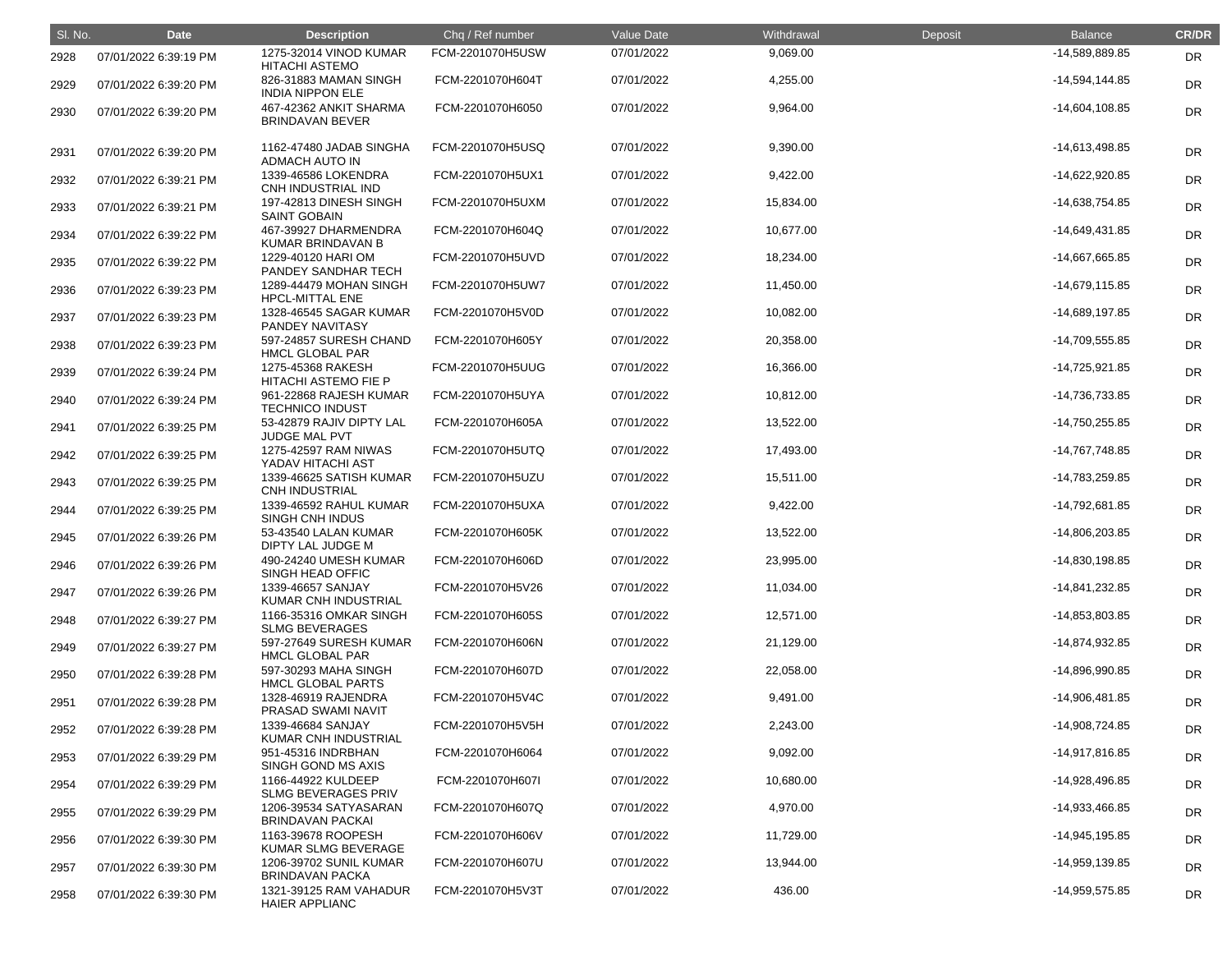| SI. No. | <b>Date</b>           | <b>Description</b>                               | Chq / Ref number | Value Date | Withdrawal | Deposit | <b>Balance</b>     | <b>CR/DR</b> |
|---------|-----------------------|--------------------------------------------------|------------------|------------|------------|---------|--------------------|--------------|
| 2959    | 07/01/2022 6:39:30 PM | 1334-46248 SHIV POOJAN<br><b>AVANCE EXIM</b>     | FCM-2201070H5WX4 | 07/01/2022 | 336.00     |         | $-14,959,911.85$   | <b>DR</b>    |
| 2960    | 07/01/2022 6:39:31 PM | 1206-42295 DHARMENDRA<br>KUMAR BRINDAVAN         | FCM-2201070H6095 | 07/01/2022 | 9,978.00   |         | -14,969,889.85     | <b>DR</b>    |
| 2961    | 07/01/2022 6:39:31 PM | 1339-45247 ANKIT KUMAR<br>SINGH CNH INDUS        | FCM-2201070H5WXQ | 07/01/2022 | 4,419.00   |         | -14,974,308.85     | <b>DR</b>    |
| 2962    | 07/01/2022 6:39:32 PM | 1331-46664 DHARMENDER<br><b>CORAL DRUGS PVT</b>  | FCM-2201070H5WWG | 07/01/2022 | 17,245.00  |         | $-14,991,553.85$   | DR           |
| 2963    | 07/01/2022 6:39:32 PM | 1095-34963 RATAN<br><b>SHIVRAJ HERO</b>          | FCM-2201070H60AW | 07/01/2022 | 11,331.00  |         | $-15,002,884.85$   | <b>DR</b>    |
| 2964    | 07/01/2022 6:39:32 PM | 198-27551 SHYAM SINGH<br><b>SAINT GOBAIN IND</b> | FCM-2201070H5V5V | 07/01/2022 | 12,148.00  |         | $-15,015,032.85$   | <b>DR</b>    |
| 2965    | 07/01/2022 6:39:33 PM | 1331-46263 DHANI RAM<br><b>CORAL DRUGS PVT L</b> | FCM-2201070H5V7Q | 07/01/2022 | 423.00     |         | $-15,015,455.85$   | <b>DR</b>    |
| 2966    | 07/01/2022 6:39:33 PM | 1321-46485 AVDHESH<br>KUMAR HAIER APPLIA         | FCM-2201070H5WX7 | 07/01/2022 | 912.00     |         | -15,016,367.85     | <b>DR</b>    |
| 2967    | 07/01/2022 6:39:33 PM | 1326-22241 RAJARAM<br>YADAV NAVITASYS IND        | FCM-2201070H5WY3 | 07/01/2022 | 1,450.00   |         | $-15,017,817.85$   | <b>DR</b>    |
| 2968    | 07/01/2022 6:39:34 PM | 1339-46733 SHIV VEER<br>SINGH CNH INDUSTR        | FCM-2201070H5V77 | 07/01/2022 | 1,488.00   |         | $-15,019,305.85$   | <b>DR</b>    |
| 2969    | 07/01/2022 6:39:34 PM | 1305-39813 NEERAJ<br>KUMAR HONDA INDIA PO        | FCM-2201070H60BI | 07/01/2022 | 25,346.00  |         | $-15,044,651.85$   | <b>DR</b>    |
| 2970    | 07/01/2022 6:39:34 PM | 1339-46745 SANJAY SINGH<br><b>CNH INDUSTRIAL</b> | FCM-2201070H5V88 | 07/01/2022 | 13,734.00  |         | -15,058,385.85     | DR           |
| 2971    | 07/01/2022 6:39:35 PM | 1339-46663 SANDEEP<br>KUMAR SHARMA CNH IN        | FCM-2201070H5V4X | 07/01/2022 | 8,289.00   |         | -15,066,674.85     | <b>DR</b>    |
| 2972    | 07/01/2022 6:39:35 PM | 467-42072 BHUPENDRA<br>KUMAR BRINDAVAN BE        | FCM-2201070H60B1 | 07/01/2022 | 1,761.00   |         | $-15,068,435.85$   | <b>DR</b>    |
| 2973    | 07/01/2022 6:39:35 PM | 1327-36784 SATYENDRA<br><b>SINGH SOLAR POWER</b> | FCM-2201070H60BP | 07/01/2022 | 17,976.00  |         | $-15,086,411.85$   | <b>DR</b>    |
| 2974    | 07/01/2022 6:39:35 PM | 467-25903 AKHILESH<br>KUMAR SINGH BRINDAV        | FCM-2201070H60BS | 07/01/2022 | 12,419.00  |         | -15,098,830.85     | DR           |
| 2975    | 07/01/2022 6:39:36 PM | 1327-46344 SUSHIL KUMAR<br>SOLAR POWER PL        | FCM-2201070H60AP | 07/01/2022 | 19,530.00  |         | $-15,118,360.85$   | <b>DR</b>    |
| 2976    | 07/01/2022 6:39:36 PM | 1339-45609 AMRENDRA<br><b>KUMAR CNH INDUSTRI</b> | FCM-2201070H5WYC | 07/01/2022 | 9,422.00   |         | -15,127,782.85     | <b>DR</b>    |
| 2977    | 07/01/2022 6:39:37 PM | 467-26549 PREM PAL<br><b>BRINDAVAN BEVERAGES</b> | FCM-2201070H60BW | 07/01/2022 | 9,608.00   |         | -15,137,390.85     | <b>DR</b>    |
| 2978    | 07/01/2022 6:39:37 PM | 469-33727 RAJ NARAYAN<br>DAS SANDHAR AUT         | FCM-2201070H5WYZ | 07/01/2022 | 19,851.00  |         | $-15, 157, 241.85$ | <b>DR</b>    |
| 2979    | 07/01/2022 6:39:37 PM | 467-28870 ARVIND KUMAR<br><b>BRINDAVAN BEVER</b> | FCM-2201070H60BY | 07/01/2022 | 11,380.00  |         | $-15,168,621.85$   | <b>DR</b>    |
| 2980    | 07/01/2022 6:39:38 PM | 1339-45869 SONU CNH<br><b>INDUSTRIAL INDIA P</b> | FCM-2201070H5WYJ | 07/01/2022 | 6,023.00   |         | $-15, 174, 644.85$ | <b>DR</b>    |
| 2981    | 07/01/2022 6:39:38 PM | 467-44822 SANJEEV<br>KUMAR BRINDAVAN BEVE        | FCM-2201070H60C8 | 07/01/2022 | 10,677.00  |         | $-15,185,321.85$   | <b>DR</b>    |
| 2982    | 07/01/2022 6:39:39 PM | 1339-46762 RAVIKANT CNH<br><b>INDUSTRIAL IND</b> | FCM-2201070H5V8S | 07/01/2022 | 9,422.00   |         | -15,194,743.85     | <b>DR</b>    |
| 2983    | 07/01/2022 6:39:39 PM | 467-45484 KAILASH<br>CHANDRA BRINDAVAN BE        | FCM-2201070H60CB | 07/01/2022 | 13,493.00  |         | -15,208,236.85     | <b>DR</b>    |
| 2984    | 07/01/2022 6:39:40 PM | 1331-46463 SACHIN KUMAR<br><b>CORAL DRUGS PV</b> | FCM-2201070H5WW8 | 07/01/2022 | 12,466.00  |         | -15,220,702.85     | <b>DR</b>    |
| 2985    | 07/01/2022 6:39:40 PM | 1339-46584 RAJKUMAR<br>CNH INDUSTRIAL IND        | FCM-2201070H5X0U | 07/01/2022 | 7,911.00   |         | $-15,228,613.85$   | <b>DR</b>    |
| 2986    | 07/01/2022 6:39:40 PM | 645-29133 SURAJ SINGH<br>KUSHWAH INDO AUT        | FCM-2201070H60EL | 07/01/2022 | 15,144.00  |         | -15,243,757.85     | <b>DR</b>    |
| 2987    | 07/01/2022 6:39:41 PM | 1163-37291 LAL BAHADUR<br><b>SLMG BEVERAGES</b>  | FCM-2201070H60BC | 07/01/2022 | 11,423.00  |         | $-15,255,180.85$   | <b>DR</b>    |
| 2988    | 07/01/2022 6:39:41 PM | 44-15705 DEVENDRA<br>SINGH NEGI AUTOFIT L        | FCM-2201070H5WXT | 07/01/2022 | 16,198.00  |         | $-15,271,378.85$   | <b>DR</b>    |
| 2989    | 07/01/2022 6:39:41 PM | 876-43817 PREM SHARAN<br>PRASAD CORAL DRU        | FCM-2201070H5X0X | 07/01/2022 | 532.00     |         | $-15,271,910.85$   | <b>DR</b>    |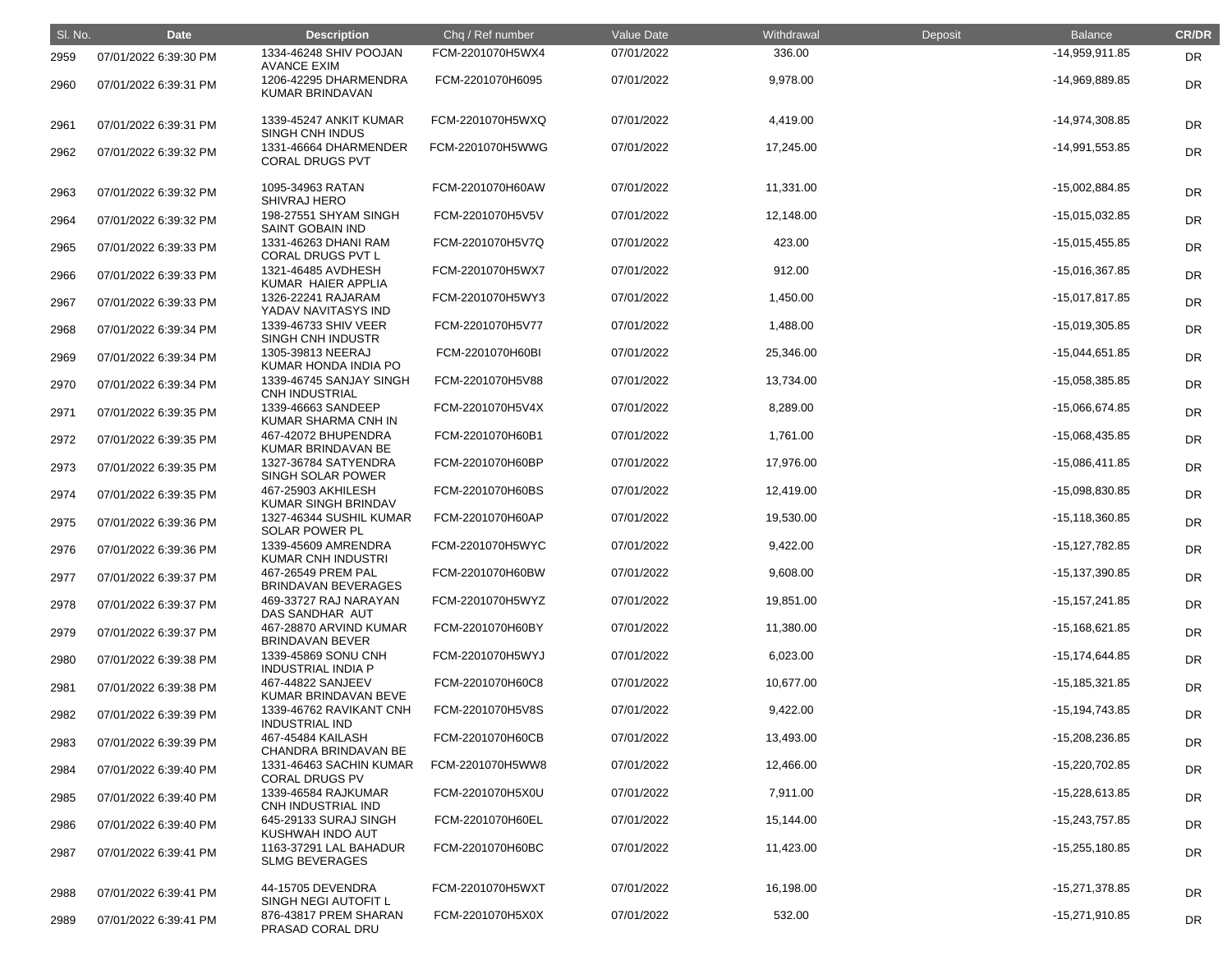| SI. No. | <b>Date</b>           | <b>Description</b>                                  | Chq / Ref number | Value Date | Withdrawal | Deposit | <b>Balance</b>   | <b>CR/DR</b> |
|---------|-----------------------|-----------------------------------------------------|------------------|------------|------------|---------|------------------|--------------|
| 2990    | 07/01/2022 6:39:42 PM | 156-43638 JITENDRA<br>KUMAR INDO AUTOTECH           | FCM-2201070H60EI | 07/01/2022 | 9,577.00   |         | -15,281,487.85   | <b>DR</b>    |
| 2991    | 07/01/2022 6:39:42 PM | 876-19750 KALIKA TIWARI<br><b>CORAL DRUGS PV</b>    | FCM-2201070H5X0P | 07/01/2022 | 5,535.00   |         | -15,287,022.85   | <b>DR</b>    |
| 2992    | 07/01/2022 6:39:42 PM | 805-43889 ARVIND KUMAR<br>SINGH TUV SUD S           | FCM-2201070H5X0I | 07/01/2022 | 15,931.00  |         | -15,302,953.85   | <b>DR</b>    |
| 2993    | 07/01/2022 6:39:43 PM | 469-45512 SHAILENDRA<br>KUMAR SANDHAR AU            | FCM-2201070H5WZD | 07/01/2022 | 5,038.00   |         | -15,307,991.85   | <b>DR</b>    |
| 2994    | 07/01/2022 6:39:43 PM | 1090-31765 DALBIR SINGH<br>SANDHAR TECHNO           | FCM-2201070H5X1M | 07/01/2022 | 21,801.00  |         | -15,329,792.85   | <b>DR</b>    |
| 2995    | 07/01/2022 6:39:43 PM | 1290-16749 KANHAYA<br>PANDEY AUTOFIT PRIV           | FCM-2201070H5X1A | 07/01/2022 | 1,333.00   |         | $-15,331,125.85$ | <b>DR</b>    |
| 2996    | 07/01/2022 6:39:44 PM | 1327-46321 VIJAY KUMAR<br><b>TIWARI SOLAR PO</b>    | FCM-2201070H60FD | 07/01/2022 | 17,522.00  |         | -15,348,647.85   | <b>DR</b>    |
| 2997    | 07/01/2022 6:39:44 PM | 1339-46686 ASHOK KUMAR<br><b>SINGH CNH INDUS</b>    | FCM-2201070H5XBU | 07/01/2022 | 13,697.00  |         | -15,362,344.85   | <b>DR</b>    |
| 2998    | 07/01/2022 6:39:45 PM | 147-24196 MEENEDRA<br>KUMAR LIFE LONG IN            | FCM-2201070H5WZQ | 07/01/2022 | 19,002.00  |         | -15,381,346.85   | <b>DR</b>    |
| 2999    | 07/01/2022 6:39:45 PM | 1252-44313 JAIPAL SINGH<br><b>CHAUHAN AEROST</b>    | FCM-2201070H5X15 | 07/01/2022 | 13,623.00  |         | -15,394,969.85   | DR           |
| 3000    | 07/01/2022 6:39:45 PM | 467-34564 DEVENDRA<br>KUMAR SARSWAT BRIND           | FCM-2201070H60FZ | 07/01/2022 | 11,034.00  |         | $-15,406,003.85$ | <b>DR</b>    |
| 3001    | 07/01/2022 6:39:46 PM | 825-46386 SEEMA DEVI<br><b>LUCAS TVS LTD</b>        | FCM-2201070H60FR | 07/01/2022 | 9,901.00   |         | $-15,415,904.85$ | <b>DR</b>    |
| 3002    | 07/01/2022 6:39:46 PM | 826-36560 SAITAN RAM<br><b>SAINI INDIA NIPPO</b>    | FCM-2201070H60G5 | 07/01/2022 | 9,655.00   |         | -15,425,559.85   | <b>DR</b>    |
| 3003    | 07/01/2022 6:39:46 PM | 147-41584 JITENDRA PAL<br>LIFE LONG INDI            | FCM-2201070H6CUK | 07/01/2022 | 16,938.00  |         | -15,442,497.85   | DR           |
| 3004    | 07/01/2022 6:39:47 PM | 619-46302 PREM SINGH<br><b>HERO MOTO CORP L</b>     | FCM-2201070H5WZX | 07/01/2022 | 3,431.00   |         | -15,445,928.85   | DR           |
| 3005    | 07/01/2022 6:39:47 PM | 467-34780 MANOJ KUMAR<br><b>BRINDAVAN BEVERA</b>    | FCM-2201070H60GK | 07/01/2022 | 10,677.00  |         | -15,456,605.85   | DR           |
| 3006    | 07/01/2022 6:39:47 PM | 198-23055 BHARAT SINGH<br><b>SAINT GOBAIN IN</b>    | FCM-2201070H5XBW | 07/01/2022 | 12,148.00  |         | -15,468,753.85   | <b>DR</b>    |
| 3007    | 07/01/2022 6:39:48 PM | 1065-30299 MOHINDER<br>SINGH EMBASSY OF G           | FCM-2201070H5X1H | 07/01/2022 | 626.00     |         | -15,469,379.85   | DR           |
| 3008    | 07/01/2022 6:39:48 PM | 1252-47099 RAMESH<br>PRASAD AEROSTAR HELM           | FCM-2201070H5X1Q | 07/01/2022 | 6,988.00   |         | -15,476,367.85   | <b>DR</b>    |
| 3009    | 07/01/2022 6:39:48 PM | 826-42780 KARTAR SINGH<br><b>INDIA NIPPON EL</b>    | FCM-2201070H60GZ | 07/01/2022 | 9,655.00   |         | -15,486,022.85   | <b>DR</b>    |
| 3010    | 07/01/2022 6:39:49 PM | 156-44763 AMIT KUMAR<br><b>INDO AUTOTECH LIM</b>    | FCM-2201070H60F4 | 07/01/2022 | 9,073.00   |         | -15,495,095.85   | <b>DR</b>    |
| 3011    | 07/01/2022 6:39:49 PM | 475-40077<br>SATEESHACHANDRA<br><b>COSMIC KITCH</b> | FCM-2201070H60FL | 07/01/2022 | 13,072.00  |         | $-15,508,167.85$ | <b>DR</b>    |
| 3012    | 07/01/2022 6:39:49 PM | 53-45621 PAPU SINGH<br>DIPTY LAL JUDGE MA           | FCM-2201070H60HI | 07/01/2022 | 3,589.00   |         | $-15,511,756.85$ | DR           |
| 3013    | 07/01/2022 6:39:50 PM | 1327-46100 MUNAWWAR<br>ALI SOLAR POWER PL           | FCM-2201070H60AH | 07/01/2022 | 12,977.00  |         | -15,524,733.85   | <b>DR</b>    |
| 3014    | 07/01/2022 6:39:50 PM | 1321-46319 SHIV VEER<br>SINGH HAIER APPL            | FCM-2201070H5XCG | 07/01/2022 | 11,341.00  |         | -15,536,074.85   | <b>DR</b>    |
| 3015    | 07/01/2022 6:39:51 PM | 1087-38501 JITENDRA<br>KUMAR RANGOLI FASH           | FCM-2201070H60BN | 07/01/2022 | 12,186.00  |         | -15,548,260.85   | <b>DR</b>    |
| 3016    | 07/01/2022 6:39:51 PM | 1328-47145 SATISHKUMAR<br>YADAV NAVITASYS           | FCM-2201070H5XC1 | 07/01/2022 | 2,093.00   |         | -15,550,353.85   | <b>DR</b>    |
| 3017    | 07/01/2022 6:39:52 PM | 1252-35754 UMMED SINGH<br><b>AEROSTAR HELMET</b>    | FCM-2201070H5X12 | 07/01/2022 | 10,788.00  |         | $-15,561,141.85$ | <b>DR</b>    |
| 3018    | 07/01/2022 6:39:52 PM | 1321-44587 ABHAY KUMAR<br><b>TIWARI HAIER A</b>     | FCM-2201070H5XBZ | 07/01/2022 | 880.00     |         | -15,562,021.85   | <b>DR</b>    |
| 3019    | 07/01/2022 6:39:52 PM | 1321-46680 AMBRISH<br><b>TIWARI HAIER APPLI</b>     | FCM-2201070H5XCR | 07/01/2022 | 13,260.00  |         | -15,575,281.85   | <b>DR</b>    |
| 3020    | 07/01/2022 6:39:53 PM | 156-44181 JAY PRAKASH<br>PANDEY INDO AUTO           | FCM-2201070H60EP | 07/01/2022 | 16,716.00  |         | -15,591,997.85   | <b>DR</b>    |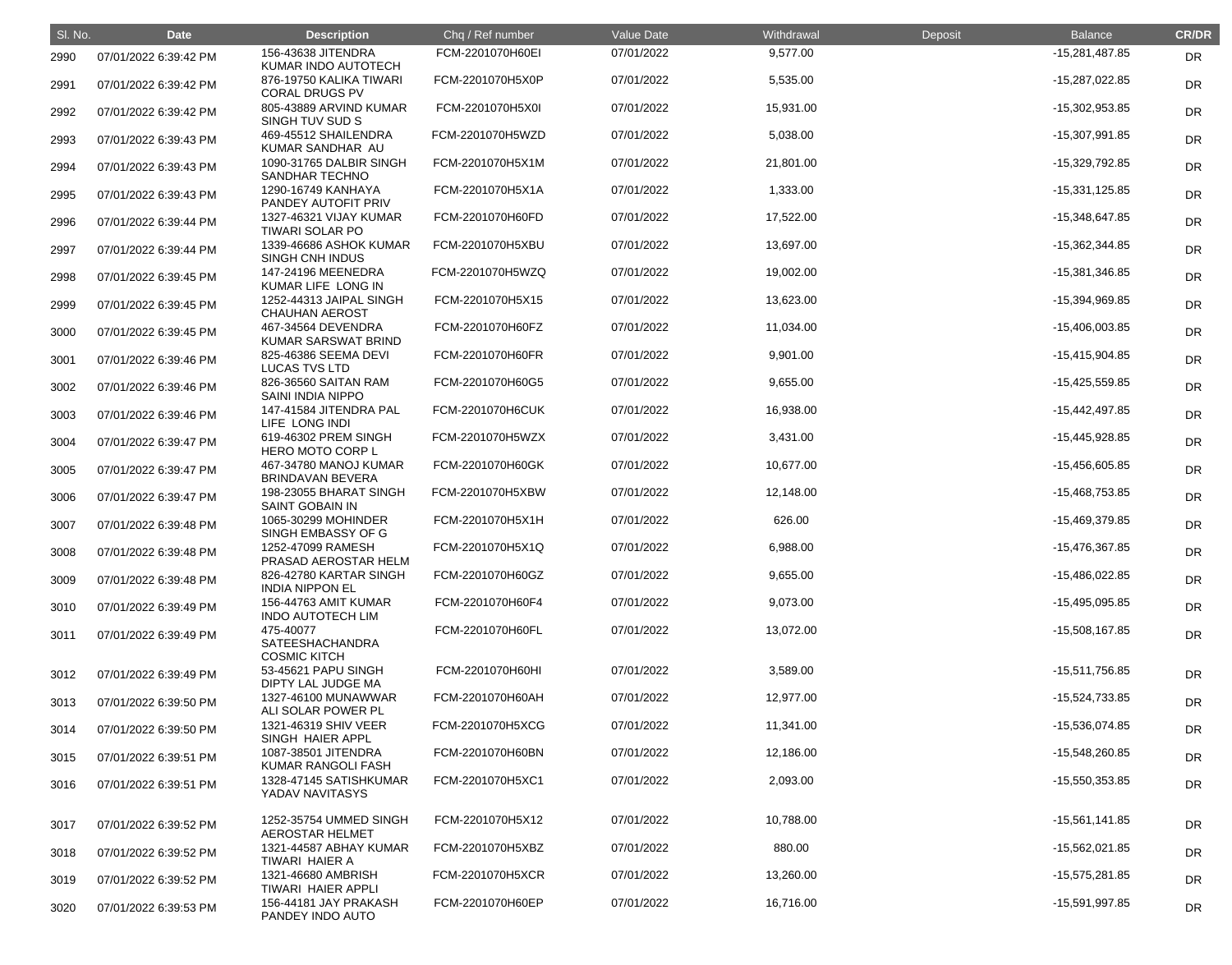| SI. No. | <b>Date</b>           | <b>Description</b>                               | Chq / Ref number | Value Date | Withdrawal | Deposit | <b>Balance</b> | <b>CR/DR</b> |
|---------|-----------------------|--------------------------------------------------|------------------|------------|------------|---------|----------------|--------------|
| 3021    | 07/01/2022 6:39:53 PM | 1206-35308 ADIT YADAV<br><b>BRINDAVAN PACKAI</b> | FCM-2201070H60F0 | 07/01/2022 | 4,615.00   |         | -15,596,612.85 | DR           |
| 3022    | 07/01/2022 6:39:53 PM | 490-38591 SANDEEP SINGH<br><b>HEAD OFFICE</b>    | FCM-2201070H60IW | 07/01/2022 | 11,977.00  |         | -15,608,589.85 | <b>DR</b>    |
| 3023    | 07/01/2022 6:39:54 PM | 467-32066 SANJEEV<br>KUMAR SHARMA BRINDAV        | FCM-2201070H60C3 | 07/01/2022 | 10,677.00  |         | -15,619,266.85 | <b>DR</b>    |
| 3024    | 07/01/2022 6:39:54 PM | 490-27205 DILBAGH SINGH<br><b>HEAD OFFICE</b>    | FCM-2201070H60HX | 07/01/2022 | 22,702.00  |         | -15,641,968.85 | DR           |
| 3025    | 07/01/2022 6:39:54 PM | 490-38050 DEVENDER<br>SINGH SOLANKI HEAD         | FCM-2201070H60ID | 07/01/2022 | 20,568.00  |         | -15,662,536.85 | DR           |
| 3026    | 07/01/2022 6:39:55 PM | 156-39507 SANDEEP<br>KUMAR TOMAR INDO AUT        | FCM-2201070H60DB | 07/01/2022 | 15,651.00  |         | -15,678,187.85 | <b>DR</b>    |
| 3027    | 07/01/2022 6:39:55 PM | 1331-46903 DEVENDER<br>CORAL DRUGS PVT LT        | FCM-2201070H5XC7 | 07/01/2022 | 6,221.00   |         | -15,684,408.85 | <b>DR</b>    |
| 3028    | 07/01/2022 6:39:55 PM | 1339-44858 CHETNYA<br>ARYA CNH INDUSTRIAL        | FCM-2201070H5XCW | 07/01/2022 | 9,422.00   |         | -15,693,830.85 | DR           |
| 3029    | 07/01/2022 6:39:56 PM | 467-44643 NAMNEET<br>SINGH BRINDAVAN BEVE        | FCM-2201070H60C5 | 07/01/2022 | 9,964.00   |         | -15,703,794.85 | DR           |
| 3030    | 07/01/2022 6:39:56 PM | 1339-47264 PRADEEP<br>KUMAR CNH INDUSTRIA        | FCM-2201070H5WZ7 | 07/01/2022 | 2,621.00   |         | -15,706,415.85 | <b>DR</b>    |
| 3031    | 07/01/2022 6:39:56 PM | 360-47463 GOVIND SINGH<br><b>NEGI HPCL-MITTA</b> | FCM-2201070H6CTQ | 07/01/2022 | 5,270.00   |         | -15,711,685.85 | DR           |
| 3032    | 07/01/2022 6:39:57 PM | 156-44593 AMIT SINGH<br><b>INDO AUTOTECH LIM</b> | FCM-2201070H60EV | 07/01/2022 | 16,716.00  |         | -15,728,401.85 | DR           |
| 3033    | 07/01/2022 6:39:57 PM | 1339-43061 ABHILASH<br><b>SINGH CNH INDUSTRI</b> | FCM-2201070H5XCT | 07/01/2022 | 9,800.00   |         | -15,738,201.85 | <b>DR</b>    |
| 3034    | 07/01/2022 6:39:57 PM | 490-42315 BRIJ MOHAN<br>SINGH HEAD OFFICE        | FCM-2201070H60J8 | 07/01/2022 | 39,977.00  |         | -15,778,178.85 | <b>DR</b>    |
| 3035    | 07/01/2022 6:39:58 PM | 467-35503 DEEN DAYAL<br><b>BRINDAVAN BEVERAG</b> | FCM-2201070H60H1 | 07/01/2022 | 12,568.00  |         | -15,790,746.85 | DR           |
| 3036    | 07/01/2022 6:39:58 PM | 1331-43440 SHOBHANATH<br>YADAV CORAL DRUG        | FCM-2201070H5XC3 | 07/01/2022 | 812.00     |         | -15,791,558.85 | DR           |
| 3037    | 07/01/2022 6:39:58 PM | 1321-46454 BRAJESH<br>KUMAR HAIER APPLIA         | FCM-2201070H5XCI | 07/01/2022 | 13,720.00  |         | -15,805,278.85 | DR           |
| 3038    | 07/01/2022 6:39:59 PM | 1321-47254 RAJVIR<br>SHAKYA HAIER APPLIA         | FCM-2201070H5XD1 | 07/01/2022 | 2,248.00   |         | -15,807,526.85 | DR           |
| 3039    | 07/01/2022 6:39:59 PM | 1339-47034 MOHIT KUMAR<br><b>CNH INDUSTRIAL</b>  | FCM-2201070H6CT8 | 07/01/2022 | 9,800.00   |         | -15,817,326.85 | DR           |
| 3040    | 07/01/2022 6:40:00 PM | 467-31689 INDRAPAL<br><b>BRINDAVAN BEVERAGES</b> | FCM-2201070H60C1 | 07/01/2022 | 7,467.00   |         | -15,824,793.85 | <b>DR</b>    |
| 3041    | 07/01/2022 6:40:00 PM | 360-38536 PAWAN KUMAR<br><b>HPCL-MITTAL ENER</b> | FCM-2201070H5XCZ | 07/01/2022 | 9,244.00   |         | -15,834,037.85 | <b>DR</b>    |
| 3042    | 07/01/2022 6:40:00 PM | 1321-47322 SUMIT KUMAR<br><b>HAIER APPLIANC</b>  | FCM-2201070H5XD3 | 07/01/2022 | 863.00     |         | -15,834,900.85 | <b>DR</b>    |
| 3043    | 07/01/2022 6:40:00 PM | 1332-47067 HARISHA B K<br>PARVIOM TECHNOL        | FCM-2201070H60JJ | 07/01/2022 | 3,375.00   |         | -15,838,275.85 | <b>DR</b>    |
| 3044    | 07/01/2022 6:40:01 PM | 44-32157 OM PRAKASH<br><b>AUTOFIT LIMITED</b>    | FCM-2201070H6CTW | 07/01/2022 | 16,198.00  |         | -15,854,473.85 | DR           |
| 3045    | 07/01/2022 6:40:02 PM | 1339-45860 AWADHESH<br><b>KUMAR SHUKLA CNH I</b> | FCM-2201070H6CU0 | 07/01/2022 | 4,510.00   |         | -15,858,983.85 | <b>DR</b>    |
| 3046    | 07/01/2022 6:40:02 PM | 1339-46539 SARVENDRA<br>SINGH CNH INDUSTR        | FCM-2201070H6CUB | 07/01/2022 | 9,422.00   |         | -15,868,405.85 | <b>DR</b>    |
| 3047    | 07/01/2022 6:40:02 PM | 1339-46523 MOHIT NAGAR<br><b>CNH INDUSTRIAL</b>  | FCM-2201070H6CU7 | 07/01/2022 | 13,032.00  |         | -15,881,437.85 | <b>DR</b>    |
| 3048    | 07/01/2022 6:40:02 PM | 1339-47077 GAJENDRA<br><b>CHAUHAN CNH INDUST</b> | FCM-2201070H6CU4 | 07/01/2022 | 5,266.00   |         | -15,886,703.85 | DR           |
| 3049    | 07/01/2022 6:40:03 PM | 1328-45273 AJAY KUMAR<br><b>NAVITASYS INDIA</b>  | FCM-2201070H6CUD | 07/01/2022 | 1,303.00   |         | -15,888,006.85 | <b>DR</b>    |
| 3050    | 07/01/2022 6:40:03 PM | 1095-46853 NARENDER<br>HERO MOTOCORP LTD         | FCM-2201070H60K2 | 07/01/2022 | 19,865.00  |         | -15,907,871.85 | <b>DR</b>    |
| 3051    | 07/01/2022 6:40:04 PM | 1088-44045 NIRDOSH<br>SHARMA INOX AIR PRO        | FCM-2201070H6CV4 | 07/01/2022 | 16,396.00  |         | -15,924,267.85 | <b>DR</b>    |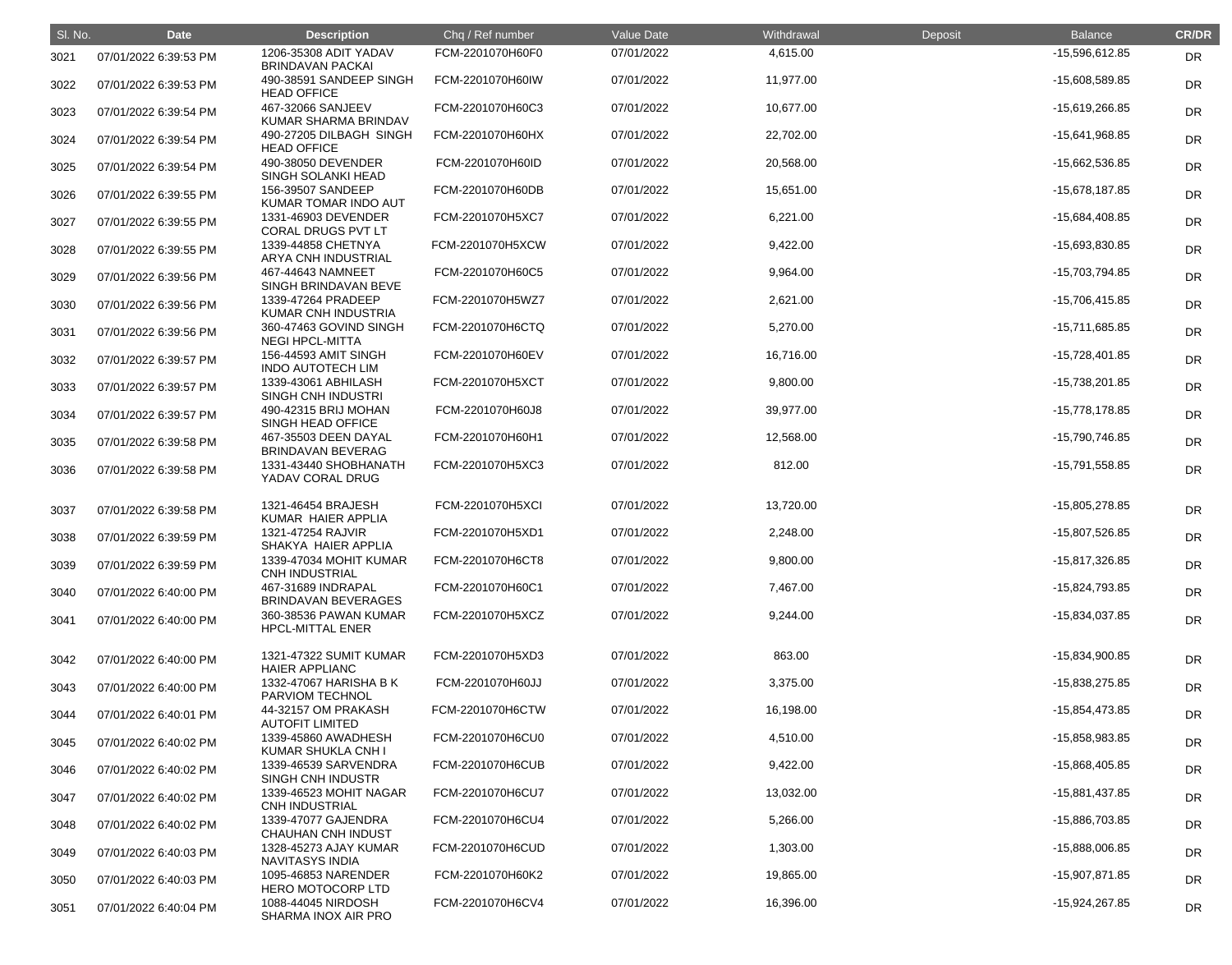| SI. No. | <b>Date</b>           | <b>Description</b>                               | Chq / Ref number | Value Date | Withdrawal | Deposit | <b>Balance</b>     | <b>CR/DR</b> |
|---------|-----------------------|--------------------------------------------------|------------------|------------|------------|---------|--------------------|--------------|
| 3052    | 07/01/2022 6:40:05 PM | 1055-35190 PARDEEP<br>KUMAR SAR COATINGS         | FCM-2201070H6CV1 | 07/01/2022 | 15,288.00  |         | -15,939,555.85     | <b>DR</b>    |
| 3053    | 07/01/2022 6:40:05 PM | 147-41466 SIKANDAR<br><b>KUMAR MAURYA LIFE</b>   | FCM-2201070H6CUF | 07/01/2022 | 16,981.00  |         | -15,956,536.85     | <b>DR</b>    |
| 3054    | 07/01/2022 6:40:06 PM | 876-45090 ASHOK KUMAR<br><b>CORAL DRUGS PVT</b>  | FCM-2201070H6CUV | 07/01/2022 | 13,779.00  |         | -15,970,315.85     | DR           |
| 3055    | 07/01/2022 6:40:07 PM | 1339-46579 FIROJ KHAN<br><b>CNH INDUSTRIAL I</b> | FCM-2201070H6CUQ | 07/01/2022 | 9,800.00   |         | -15,980,115.85     | <b>DR</b>    |
| 3056    | 07/01/2022 6:40:08 PM | 1210-47161 DHIRAJ KUMAR<br><b>JHA CLIANTHA R</b> | FCM-2201070H60KN | 07/01/2022 | 4,019.00   |         | -15,984,134.85     | <b>DR</b>    |
| 3057    | 07/01/2022 6:40:09 PM | 1257-30465 RAMESH<br>KUMAR INDO AUTOTECH         | FCM-2201070H60KU | 07/01/2022 | 5,555.00   |         | -15,989,689.85     | <b>DR</b>    |
| 3058    | 07/01/2022 6:40:12 PM | 1339-46610 DHYANU<br>PRASAD CNH INDUSTRIA        | FCM-2201070H5TSF | 07/01/2022 | 11,476.00  |         | $-16,001,165.85$   | <b>DR</b>    |
| 3059    | 07/01/2022 6:40:12 PM | 1080-38354 MAN MOHAN<br>SINGH INDIA HIVAI        | FCM-2201070H60L9 | 07/01/2022 | 26,513.00  |         | -16,027,678.85     | <b>DR</b>    |
| 3060    | 07/01/2022 6:40:13 PM | 1339-46615 AKASH<br>CHANDRA SAVIT CNH IND        | FCM-2201070H5TSJ | 07/01/2022 | 9,422.00   |         | $-16,037,100.85$   | <b>DR</b>    |
| 3061    | 07/01/2022 6:40:14 PM | 1328-46448 SARITA<br>NAVITASYS INDIA PRIV        | FCM-2201070H5TSS | 07/01/2022 | 7,234.00   |         | $-16,044,334.85$   | DR           |
| 3062    | 07/01/2022 6:40:15 PM | 197-43745 BALRAM MEENA<br><b>SAINT GOBAIN</b>    | FCM-2201070H5TSM | 07/01/2022 | 16,845.00  |         | $-16,061,179.85$   | <b>DR</b>    |
| 3063    | 07/01/2022 6:40:15 PM | 972-34699 VINAY MAURYA<br><b>SAR COATINGS L</b>  | FCM-2201070H5TSU | 07/01/2022 | 4,377.00   |         | $-16,065,556.85$   | <b>DR</b>    |
| 3064    | 07/01/2022 6:40:15 PM | 197-46410 JAI NARAYAN<br><b>MEENA SAINT GOBA</b> | FCM-2201070H5TT7 | 07/01/2022 | 15,498.00  |         | $-16,081,054.85$   | <b>DR</b>    |
| 3065    | 07/01/2022 6:40:16 PM | 1321-44492 MAN PREET<br><b>HAIER APPLIANCES</b>  | FCM-2201070H5TTE | 07/01/2022 | 10,074.00  |         | $-16,091,128.85$   | DR           |
| 3066    | 07/01/2022 6:40:17 PM | 966-35663 VISHAMBHAR<br>SINGH AG INDUSTRI        | FCM-2201070H5TSQ | 07/01/2022 | 1,020.00   |         | $-16,092,148.85$   | <b>DR</b>    |
| 3067    | 07/01/2022 6:40:17 PM | 360-20276 HARISH SINGH<br><b>HPCL-MITTAL ENE</b> | FCM-2201070H5TTY | 07/01/2022 | 18,295.00  |         | $-16, 110, 443.85$ | <b>DR</b>    |
| 3068    | 07/01/2022 6:40:18 PM | 961-46710 SUBHAN SINGH<br><b>TECHNICO INDUST</b> | FCM-2201070H5TSO | 07/01/2022 | 4,670.00   |         | $-16, 115, 113.85$ | <b>DR</b>    |
| 3069    | 07/01/2022 6:40:18 PM | 1339-46813 DEVENDRA<br>SINGH CNH INDUSTRI        | FCM-2201070H5TTS | 07/01/2022 | 1,304.00   |         | $-16, 116, 417.85$ | <b>DR</b>    |
| 3070    | 07/01/2022 6:40:19 PM | 247-44196 SATYAVIR<br><b>MERINO INDUSTRIES L</b> | FCM-2201070H5TTO | 07/01/2022 | 11,967.00  |         | $-16, 128, 384.85$ | <b>DR</b>    |
| 3071    | 07/01/2022 6:40:20 PM | 247-32461 PRAVESH<br><b>KUMAR MERINO INDUSTR</b> | FCM-2201070H5TTL | 07/01/2022 | 8,269.00   |         | $-16, 136, 653.85$ | <b>DR</b>    |
| 3072    | 07/01/2022 6:40:20 PM | 239-44875 NARENDRA<br>KUMAR SAINT GOBAIN         | FCM-2201070H5TTI | 07/01/2022 | 8,168.00   |         | $-16, 144, 821.85$ | <b>DR</b>    |
| 3073    | 07/01/2022 6:40:21 PM | 1321-43129 DINESH KUMAR<br><b>HAIER APPLIAN</b>  | FCM-2201070H5TTB | 07/01/2022 | 436.00     |         | $-16, 145, 257.85$ | <b>DR</b>    |
| 3074    | 07/01/2022 6:40:21 PM | 44-34169 SAJID AUTOFIT<br><b>LIMITED</b>         | FCM-2201070H5TU9 | 07/01/2022 | 16,198.00  |         | $-16, 161, 455.85$ | <b>DR</b>    |
| 3075    | 07/01/2022 6:40:22 PM | 1257-43819 KANHA SINGH<br><b>INDO AUTOTECH L</b> | FCM-2201070H60M4 | 07/01/2022 | 15,651.00  |         | $-16, 177, 106.85$ | <b>DR</b>    |
| 3076    | 07/01/2022 6:40:22 PM | 1321-46755 KAPIL SHUKLA<br><b>HAIER APPLIAN</b>  | FCM-2201070H5TU1 | 07/01/2022 | 10,208.00  |         | $-16, 187, 314.85$ | <b>DR</b>    |
| 3077    | 07/01/2022 6:40:24 PM | 1326-41695 SHASHI<br>UPADHYAY NAVITASYS          | FCM-2201070H5TUE | 07/01/2022 | 8,097.00   |         | $-16, 195, 411.85$ | <b>DR</b>    |
| 3078    | 07/01/2022 6:40:25 PM | 1339-47040 SANJAY YADAV<br><b>CNH INDUSTRIAL</b> | FCM-2201070H5TU5 | 07/01/2022 | 8,289.00   |         | -16,203,700.85     | <b>DR</b>    |
| 3079    | 07/01/2022 6:40:26 PM | 1339-47306 AMIT SHARMA<br><b>CNH INDUSTRIAL</b>  | FCM-2201070H5TUO | 07/01/2022 | 2,188.00   |         | -16,205,888.85     | <b>DR</b>    |
| 3080    | 07/01/2022 6:40:26 PM | 1339-46540 ARJUN SINGH<br><b>CNH INDUSTRIAL</b>  | FCM-2201070H5TUL | 07/01/2022 | 9,045.00   |         | $-16,214,933.85$   | <b>DR</b>    |
| 3081    | 07/01/2022 6:40:27 PM | 1339-45519 ATUL KUMAR<br><b>CNH INDUSTRIAL I</b> | FCM-2201070H5TU3 | 07/01/2022 | 1,865.00   |         | -16,216,798.85     | <b>DR</b>    |
| 3082    | 07/01/2022 6:40:27 PM | 44-42892 RINKU AUTOFIT<br><b>LIMITED</b>         | FCM-2201070H5TUH | 07/01/2022 | 12,008.00  |         | $-16,228,806.85$   | <b>DR</b>    |
| 3083    | 07/01/2022 6:40:28 PM | 469-44438 NEERAJ KUMAR<br>SANDHAR AUTOMO         | FCM-2201070H5TUS | 07/01/2022 | 2,060.00   |         | -16,230,866.85     | <b>DR</b>    |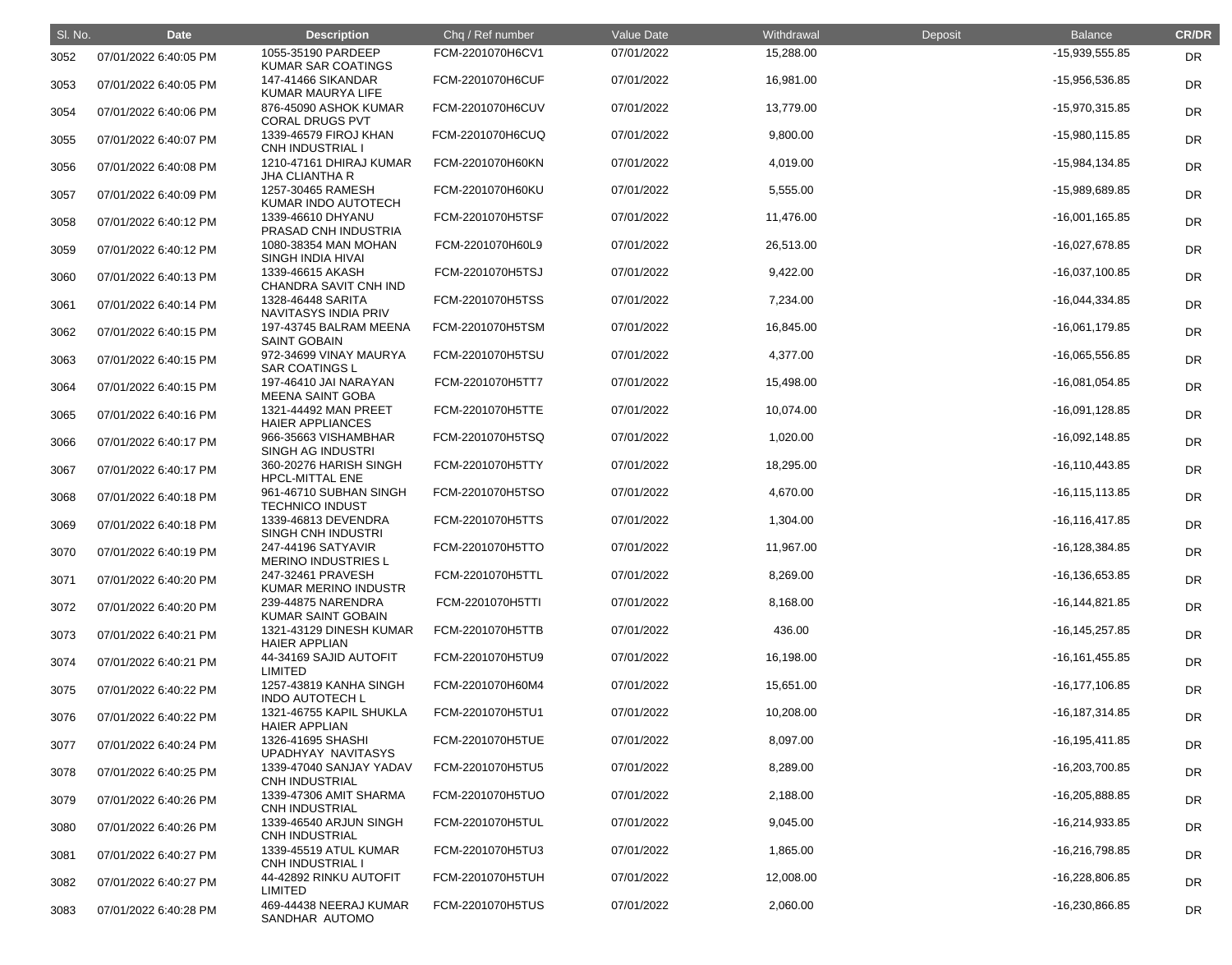| SI. No. | <b>Date</b>           | <b>Description</b>                                                   | Chq / Ref number | Value Date | Withdrawal | Deposit | <b>Balance</b>   | <b>CR/DR</b> |
|---------|-----------------------|----------------------------------------------------------------------|------------------|------------|------------|---------|------------------|--------------|
| 3084    | 07/01/2022 6:40:28 PM | 1320-40582 JITENDRA<br>KUMAR DIPTY LAL JU                            | FCM-2201070H60MV | 07/01/2022 | 13,522.00  |         | -16,244,388.85   | DR           |
| 3085    | 07/01/2022 6:40:35 PM | 1339-46546 PAWAN KUMAR<br><b>CNH INDUSTRIAL</b>                      | FCM-2201070H5TUU | 07/01/2022 | 9,800.00   |         | $-16,254,188.85$ | <b>DR</b>    |
| 3086    | 07/01/2022 6:40:35 PM | 1339-46552 RAMNARESH<br>CNH INDUSTRIAL IN                            | FCM-2201070H5TUY | 07/01/2022 | 9,800.00   |         | -16,263,988.85   | <b>DR</b>    |
| 3087    | 07/01/2022 6:40:36 PM | 1339-46561 VISHAL<br>SHUKLA CNH INDUSTRIA                            | FCM-2201070H5TV6 | 07/01/2022 | 9,149.00   |         | $-16,273,137.85$ | <b>DR</b>    |
| 3088    | 07/01/2022 6:40:38 PM | 1339-46576 SUNIL KUMAR<br><b>CNH INDUSTRIAL</b>                      | FCM-2201070H5TVB | 07/01/2022 | 9,800.00   |         | -16,282,937.85   | DR           |
| 3089    | 07/01/2022 6:40:39 PM | 619-45797 VIVEK KUMAR<br><b>HERO MOTO CORP L</b>                     | FCM-2201070H5TV3 | 07/01/2022 | 7,579.00   |         | -16,290,516.85   | <b>DR</b>    |
| 3090    | 07/01/2022 6:40:41 PM | 1090-34701 DHIRAJ SINGH<br><b>GAUTAM SANDHA</b>                      | FCM-2201070H5TVO | 07/01/2022 | 16,473.00  |         | -16,306,989.85   | <b>DR</b>    |
| 3091    | 07/01/2022 6:40:41 PM | 1252-47068 RAMPAL SINGH<br><b>AEROSTAR HELME</b>                     | FCM-2201070H5TVV | 07/01/2022 | 9,330.00   |         | -16,316,319.85   | <b>DR</b>    |
| 3092    | 07/01/2022 6:40:42 PM | 1300-39655 KHUSHI RAM<br><b>CNH INDUSTRIAL I</b>                     | FCM-2201070H5TWB | 07/01/2022 | 2,188.00   |         | -16,318,507.85   | DR           |
| 3093    | 07/01/2022 6:40:42 PM | 1055-30660 MAHENDER                                                  | FCM-2201070H5TVK | 07/01/2022 | 16,863.00  |         | -16,335,370.85   | <b>DR</b>    |
| 3094    | 07/01/2022 6:40:43 PM | SINGH SAR COATINGS<br>1300-38502 BALRAM SINGH                        | FCM-2201070H5TW9 | 07/01/2022 | 1,311.00   |         | -16,336,681.85   | <b>DR</b>    |
| 3095    | 07/01/2022 6:40:43 PM | <b>CNH INDUSTRIAL</b><br>876-41688 AVDHESH                           | FCM-2201070H5TV8 | 07/01/2022 | 13,779.00  |         | -16,350,460.85   | DR           |
| 3096    | 07/01/2022 6:40:44 PM | DUBEY CORAL DRUGS PV<br>1055-41807 BANSHI DHAR                       | FCM-2201070H5TVM | 07/01/2022 | 1,054.00   |         | $-16,351,514.85$ | <b>DR</b>    |
| 3097    | 07/01/2022 6:40:45 PM | POSWAL SAR COAT<br>1162-42581 RADHESHYAM<br><b>GARH ADMACH AUTO</b>  | FCM-2201070H5TWG | 07/01/2022 | 8,800.00   |         | $-16,360,314.85$ | <b>DR</b>    |
| 3098    | 07/01/2022 6:40:46 PM | 1290-32034 LAHORI SINGH<br><b>AUTOFIT PRIVAT</b>                     | FCM-2201070H5TVX | 07/01/2022 | 3,117.00   |         | $-16,363,431.85$ | DR           |
| 3099    | 07/01/2022 6:40:47 PM | 1309-45994 DAVINDER<br>SINGH SANDHAR TECH                            | FCM-2201070H5TX2 | 07/01/2022 | 1,427.00   |         | -16,364,858.85   | DR           |
| 3100    | 07/01/2022 6:40:47 PM | 1309-46992 AVADHESH<br>PRATAP SINGH SANDH                            | FCM-2201070H5TXF | 07/01/2022 | 1,038.00   |         | -16,365,896.85   | <b>DR</b>    |
| 3101    | 07/01/2022 6:40:48 PM | 1300-42777 VIKASH KUMAR<br><b>CNH INDUSTRIAL</b>                     | FCM-2201070H5TWJ | 07/01/2022 | 10,932.00  |         | -16,376,828.85   | DR           |
| 3102    | 07/01/2022 6:40:50 PM | 1207-45887 HEMANT<br>KUMAR SHARMA CNH IND                            | FCM-2201070H5TY2 | 07/01/2022 | 9,958.00   |         | -16,386,786.85   | DR           |
| 3103    | 07/01/2022 6:40:51 PM | 1311-44811 RANJIT KUMAR<br><b>STELLA INDUSST</b>                     | FCM-2201070H5TXW | 07/01/2022 | 12,704.00  |         | -16,399,490.85   | <b>DR</b>    |
| 3104    | 07/01/2022 6:40:51 PM | 1275-40649 OM PRAKASH<br><b>KULDEEP HITACHI</b>                      | FCM-2201070H5TXP | 07/01/2022 | 17,448.00  |         | -16,416,938.85   | <b>DR</b>    |
| 3105    | 07/01/2022 6:40:51 PM | 1207-45149 YOGENDRA<br>SINGH CNH INDUSTRI                            | FCM-2201070H5TXJ | 07/01/2022 | 11,206.00  |         | $-16,428,144.85$ | <b>DR</b>    |
| 3106    | 07/01/2022 6:40:53 PM | 247-43511 LAKSHMAN<br>SINGH MERINO INDUST                            | FCM-2201070H5V9Y | 07/01/2022 | 16,169.00  |         | $-16,444,313.85$ | <b>DR</b>    |
| 3107    | 07/01/2022 6:40:56 PM | 1331-47261 KRISHNA<br>KUMAR CORAL DRUGS P                            | FCM-2201070H5V9N | 07/01/2022 | 2,330.00   |         | -16,446,643.85   | <b>DR</b>    |
| 3108    | 07/01/2022 6:40:56 PM | 247-36773 DEVENDRA<br>KUMAR MERINO INDUST                            | FCM-2201070H5V93 | 07/01/2022 | 19,711.00  |         | -16,466,354.85   | <b>DR</b>    |
| 3109    | 07/01/2022 6:40:57 PM | 1051-39577 HAKEEM ALI                                                | FCM-2201070H5TYZ | 07/01/2022 | 13,962.00  |         | -16,480,316.85   | <b>DR</b>    |
| 3110    | 07/01/2022 6:40:57 PM | <b>KHAN SANDHAR TEC</b><br>1276-42287 KUMARI                         | FCM-2201070H5TYJ | 07/01/2022 | 12,681.00  |         | -16,492,997.85   | <b>DR</b>    |
| 3111    | 07/01/2022 6:40:57 PM | KAVITA HITACHI ASTEM<br>1339-45135 KAMAL                             | FCM-2201070H5VB6 | 07/01/2022 | 5,644.00   |         | $-16,498,641.85$ | <b>DR</b>    |
| 3112    | 07/01/2022 6:40:58 PM | NARAYAN CNH INDUSTRIA<br>1339-46957 GAURAV                           | FCM-2201070H5VAQ | 07/01/2022 | 9,800.00   |         | $-16,508,441.85$ | <b>DR</b>    |
| 3113    | 07/01/2022 6:40:58 PM | KUMAR CNH INDUSTRIAL<br>1339-47236 RISHABH                           | FCM-2201070H5VGA | 07/01/2022 | 1,865.00   |         | -16,510,306.85   | <b>DR</b>    |
| 3114    | 07/01/2022 6:40:58 PM | <b>VERMA CNH INDUSTRIA</b><br>1339-47120 ANUJ KUMAR                  | FCM-2201070H5VDR | 07/01/2022 | 4,510.00   |         | $-16,514,816.85$ | <b>DR</b>    |
| 3115    | 07/01/2022 6:40:59 PM | <b>SINGH CNH INDUST</b><br>1339-45528 LAKHAN SINGH<br>CNH INDUSTRIAL | FCM-2201070H5VCY | 07/01/2022 | 9,422.00   |         | -16,524,238.85   | <b>DR</b>    |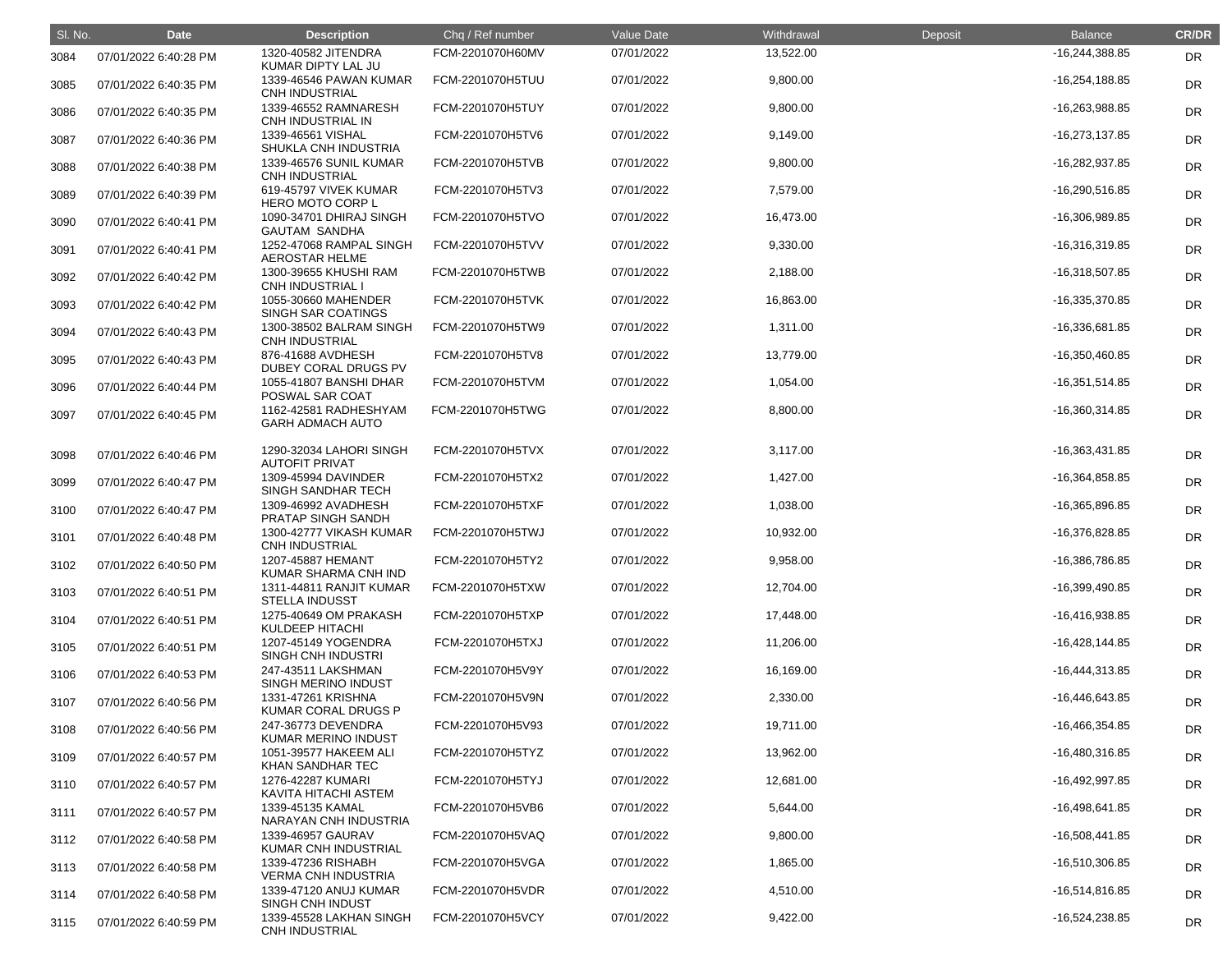| SI. No. | <b>Date</b>           | <b>Description</b>                               | Chq / Ref number | Value Date | Withdrawal | Deposit | <b>Balance</b>   | <b>CR/DR</b> |
|---------|-----------------------|--------------------------------------------------|------------------|------------|------------|---------|------------------|--------------|
| 3116    | 07/01/2022 6:40:59 PM | 1339-46867 POOJA DEVI<br><b>CNH INDUSTRIAL I</b> | FCM-2201070H5VAJ | 07/01/2022 | 9,422.00   |         | -16,533,660.85   | DR           |
| 3117    | 07/01/2022 6:40:59 PM | 1339-46862 SHYAM<br>SHUKLA CNH INDUSTRIAL        | FCM-2201070H5VAB | 07/01/2022 | 9,800.00   |         | -16,543,460.85   | <b>DR</b>    |
| 3118    | 07/01/2022 6:41:00 PM | 1326-46052 VED PRAKASH<br><b>NAVITASYS INDIA</b> | FCM-2201070H5VFJ | 07/01/2022 | 14,072.00  |         | $-16,557,532.85$ | <b>DR</b>    |
| 3119    | 07/01/2022 6:41:01 PM | 469-29473 MOHIT KUMAR<br><b>TRIPATHI SANDHAR</b> | FCM-2201070H5VEQ | 07/01/2022 | 19,851.00  |         | -16,577,383.85   | <b>DR</b>    |
| 3120    | 07/01/2022 6:41:01 PM | 1339-47263 LAVKUSH CNH<br><b>INDUSTRIAL INDI</b> | FCM-2201070H5VGY | 07/01/2022 | 732.00     |         | $-16,578,115.85$ | <b>DR</b>    |
| 3121    | 07/01/2022 6:41:02 PM | 1339-45431 DIWAKER<br>PRASAD DIVEDI CNH I        | FCM-2201070H5VBG | 07/01/2022 | 1,885.00   |         | $-16,580,000.85$ | DR           |
| 3122    | 07/01/2022 6:41:03 PM | 147-33118 DHARMENDRA<br>SINGH LIFE LONG          | FCM-2201070H5VHX | 07/01/2022 | 16,238.00  |         | -16,596,238.85   | <b>DR</b>    |
| 3123    | 07/01/2022 6:41:04 PM | 1252-45972 HARI SHANKAR<br><b>AEROSTAR HELME</b> | FCM-2201070H5VOL | 07/01/2022 | 797.00     |         | -16,597,035.85   | <b>DR</b>    |
| 3124    | 07/01/2022 6:41:04 PM | 1339-46568 AMIT KUMAR<br><b>CNH INDUSTRIAL I</b> | FCM-2201070H5VKO | 07/01/2022 | 9,800.00   |         | -16,606,835.85   | DR           |
| 3125    | 07/01/2022 6:41:05 PM | 795-39457 UJJWAL HALDAR<br><b>RIEKE GLOBAL I</b> | FCM-2201070H5VJI | 07/01/2022 | 10,621.00  |         | -16,617,456.85   | DR           |
| 3126    | 07/01/2022 6:41:05 PM | 147-42817 MANOJ KUMAR<br>LIFE LONG INDIA         | FCM-2201070H5VLF | 07/01/2022 | 16,861.00  |         | -16,634,317.85   | <b>DR</b>    |
| 3127    | 07/01/2022 6:41:05 PM | 1334-12529 HIRA MANI<br>YADAV AVANCE EXIM        | FCM-2201070H5U3S | 07/01/2022 | 436.00     |         | -16,634,753.85   | <b>DR</b>    |
| 3128    | 07/01/2022 6:41:06 PM | 1328-46020 AMIT KUMAR<br><b>NAVITASYS INDIA</b>  | FCM-2201070H5VK8 | 07/01/2022 | 11,216.00  |         | -16,645,969.85   | DR           |
| 3129    | 07/01/2022 6:41:06 PM | 147-35059 PRAHLAD<br>KUMAR CHAURSIYA LIFE        | FCM-2201070H5VIL | 07/01/2022 | 14,939.00  |         | -16,660,908.85   | DR           |
| 3130    | 07/01/2022 6:41:07 PM | 1289-44526 NEERAJ<br>KUMAR HPCL-MITTAL EN        | FCM-2201070H5VO4 | 07/01/2022 | 6,593.00   |         | -16,667,501.85   | DR           |
| 3131    | 07/01/2022 6:41:07 PM | 1051-43979 KIRISHNA<br><b>GURJER SANDHAR TEC</b> | FCM-2201070H5TZ6 | 07/01/2022 | 14,919.00  |         | -16,682,420.85   | <b>DR</b>    |
| 3132    | 07/01/2022 6:41:07 PM | 197-40185 KHEMRAJ<br><b>MEENA SAINT GOBAIN</b>   | FCM-2201070H5TZW | 07/01/2022 | 13,131.00  |         | -16,695,551.85   | <b>DR</b>    |
| 3133    | 07/01/2022 6:41:08 PM | 197-21100 GHASI RAM<br>SAINT GOBAIN IND          | FCM-2201070H5VMB | 07/01/2022 | 14,595.00  |         | $-16,710,146.85$ | DR           |
| 3134    | 07/01/2022 6:41:08 PM | 197-43211 DEVENDRA<br><b>SINGH SAINT GOBAIN</b>  | FCM-2201070H5U02 | 07/01/2022 | 6,719.00   |         | -16,716,865.85   | DR           |
| 3135    | 07/01/2022 6:41:09 PM | 1328-46049 DHARMENDRA<br><b>KUMAR NAVITASYS</b>  | FCM-2201070H5VLU | 07/01/2022 | 13,342.00  |         | -16,730,207.85   | <b>DR</b>    |
| 3136    | 07/01/2022 6:41:09 PM | 1287-46359 SUDESH<br>SANDHAR TECHNOLOGIES        | FCM-2201070H5TZN | 07/01/2022 | 9,658.00   |         | -16,739,865.85   | <b>DR</b>    |
| 3137    | 07/01/2022 6:41:10 PM | 1288-44079 NAGESH<br>KUMAR SANDHAR AMKIN         | FCM-2201070H5TZR | 07/01/2022 | 15,244.00  |         | $-16,755,109.85$ | <b>DR</b>    |
| 3138    | 07/01/2022 6:41:10 PM | 1051-44942 RAJESH<br>MEENA SANDHAR TECHNO        | FCM-2201070H5TZC | 07/01/2022 | 8,082.00   |         | -16,763,191.85   | <b>DR</b>    |
| 3139    | 07/01/2022 6:41:14 PM | 1328-46796 JALAM SINGH<br><b>NAVITASYS INDIA</b> | FCM-2201070H5U1H | 07/01/2022 | 10,777.00  |         | -16,773,968.85   | <b>DR</b>    |
| 3140    | 07/01/2022 6:41:14 PM | 1328-46726 SATNAM SINGH<br><b>NAVITASYS INDI</b> | FCM-2201070H5U1K | 07/01/2022 | 10,877.00  |         | -16,784,845.85   | DR           |
| 3141    | 07/01/2022 6:41:14 PM | 934-45191 ANIL SINGH<br><b>CORAL DRUGS</b>       | FCM-2201070H5U09 | 07/01/2022 | 17,060.00  |         | -16,801,905.85   | <b>DR</b>    |
| 3142    | 07/01/2022 6:41:15 PM | 1328-46224 MUKESH<br>SINGH NAVITASYS INDI        | FCM-2201070H5U0J | 07/01/2022 | 11,790.00  |         | -16,813,695.85   | <b>DR</b>    |
| 3143    | 07/01/2022 6:41:15 PM | 972-46431 KUNDAN GIRI<br><b>SAR COATINGS LLP</b> | FCM-2201070H5U1N | 07/01/2022 | 14,850.00  |         | -16,828,545.85   | <b>DR</b>    |
| 3144    | 07/01/2022 6:41:16 PM | 1328-46918 SUDHEER<br>KUMAR NAVITASYS IND        | FCM-2201070H5U21 | 07/01/2022 | 7,075.00   |         | -16,835,620.85   | <b>DR</b>    |
| 3145    | 07/01/2022 6:41:20 PM | 1328-46296 MAHAVEER<br>PRASAD PANIK NAVIT        | FCM-2201070H5U10 | 07/01/2022 | 10,393.00  |         | $-16,846,013.85$ | <b>DR</b>    |
| 3146    | 07/01/2022 6:41:21 PM | 1339-46698 ARENDRA<br>SINGH CNH INDUSTRIA        | FCM-2201070H5U2N | 07/01/2022 | 10,660.00  |         | -16,856,673.85   | <b>DR</b>    |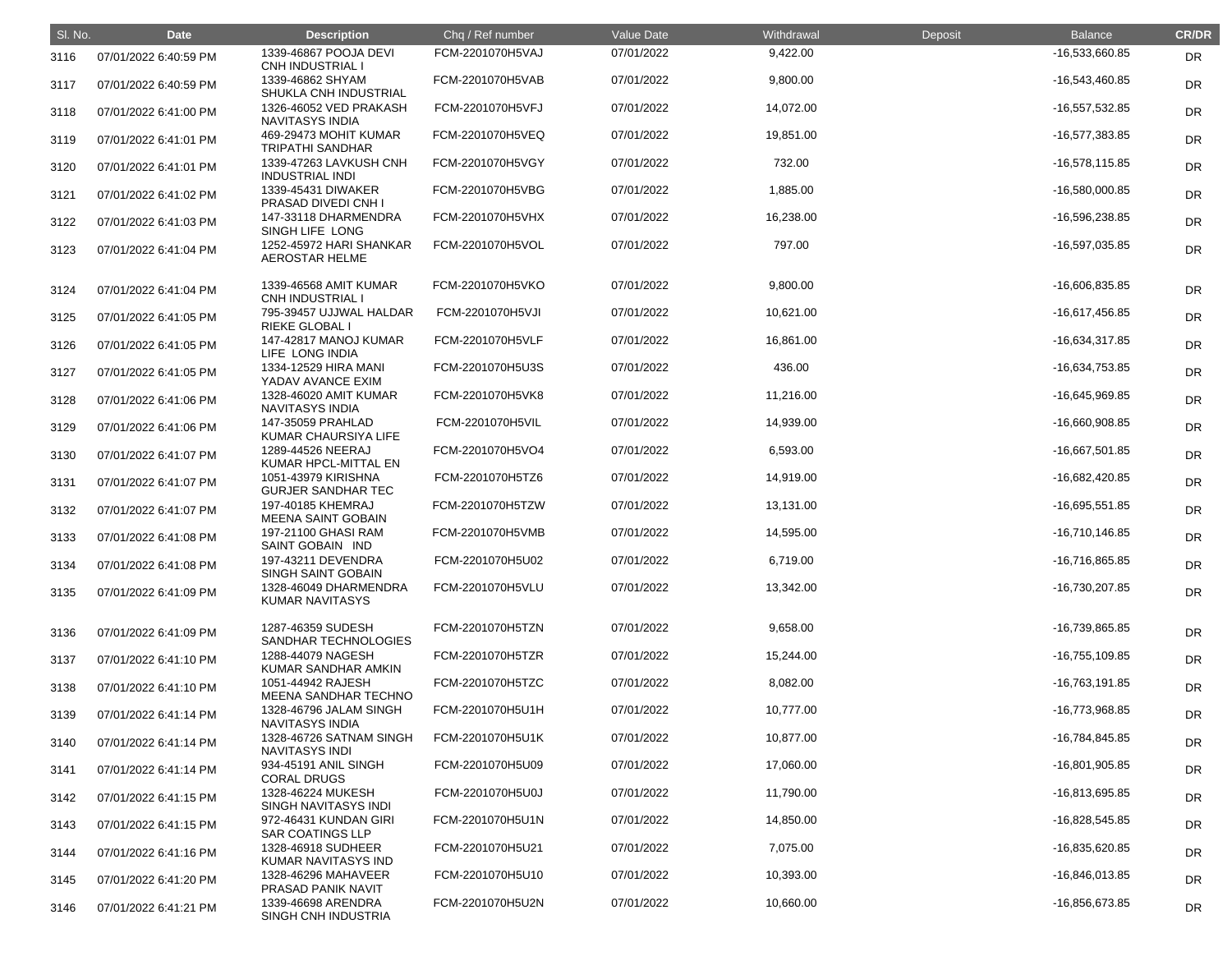| SI. No. | <b>Date</b>           | <b>Description</b>                                                  | Chq / Ref number | Value Date | Withdrawal | Deposit | <b>Balance</b>     | <b>CR/DR</b> |
|---------|-----------------------|---------------------------------------------------------------------|------------------|------------|------------|---------|--------------------|--------------|
| 3147    | 07/01/2022 6:41:21 PM | 197-47140 CHANDRA<br>PRAKASH SAINT GOBAIN                           | FCM-2201070H5U2B | 07/01/2022 | 6,909.00   |         | -16,863,582.85     | <b>DR</b>    |
| 3148    | 07/01/2022 6:41:23 PM | 1339-46679 GAURAV SINGH<br><b>CNH INDUSTRIAL</b>                    | FCM-2201070H5U28 | 07/01/2022 | 9,800.00   |         | -16,873,382.85     | <b>DR</b>    |
| 3149    | 07/01/2022 6:41:24 PM | 1321-46183 RAISH ALI<br><b>HAIER APPLIANCES</b>                     | FCM-2201070H5U3F | 07/01/2022 | 12,904.00  |         | -16,886,286.85     | <b>DR</b>    |
| 3150    | 07/01/2022 6:41:24 PM | 1321-45686 SHARVAN<br><b>KUMAR SINGH HAIER</b>                      | FCM-2201070H5U33 | 07/01/2022 | 900.00     |         | $-16,887,186.85$   | DR           |
| 3151    | 07/01/2022 6:41:26 PM | 1328-47084 DEEPU<br>NAVITASYS INDIA PRIVA                           | FCM-2201070H5U23 | 07/01/2022 | 5,118.00   |         | -16,892,304.85     | <b>DR</b>    |
| 3152    | 07/01/2022 6:41:28 PM | 1334-29257 AJEET KUMAR<br><b>RAI AVANCE EXIM</b>                    | FCM-2201070H5U3M | 07/01/2022 | 436.00     |         | -16,892,740.85     | <b>DR</b>    |
| 3153    | 07/01/2022 6:41:29 PM | 1321-46205 SONU HAIER<br><b>APPLIANCES INDI</b>                     | FCM-2201070H5U3K | 07/01/2022 | 14,586.00  |         | -16,907,326.85     | <b>DR</b>    |
| 3154    | 07/01/2022 6:41:29 PM | 1321-46188 RAMKESH<br><b>HAIER APPLIANCES I</b>                     | FCM-2201070H5U3H | 07/01/2022 | 9,389.00   |         | -16,916,715.85     | <b>DR</b>    |
| 3155    | 07/01/2022 6:41:30 PM | 1309-46255 PANKAJ<br>KUMAR RAI SANDHAR TE                           | FCM-2201070H5VQB | 07/01/2022 | 443.00     |         | $-16,917,158.85$   | DR           |
| 3156    | 07/01/2022 6:41:31 PM | 1321-46066 SAMNESH<br>SINGH HAIER APPLIA                            | FCM-2201070H5U36 | 07/01/2022 | 13,380.00  |         | -16,930,538.85     | <b>DR</b>    |
| 3157    | 07/01/2022 6:41:32 PM | 1321-45504 MANOJ SINGH<br><b>HAIER APPLIANC</b>                     | FCM-2201070H5U2X | 07/01/2022 | 14,869.00  |         | -16,945,407.85     | <b>DR</b>    |
| 3158    | 07/01/2022 6:41:32 PM | 1009-33307 BHUWAN<br><b>CHAND THAKUR MERINO</b>                     | FCM-2201070H5VQ4 | 07/01/2022 | 7,965.00   |         | -16,953,372.85     | <b>DR</b>    |
| 3159    | 07/01/2022 6:41:33 PM | 1292-46186 MANDEEP<br>KUMAR CNH INDUSTRIA                           | FCM-2201070H5VP9 | 07/01/2022 | 12,404.00  |         | -16,965,776.85     | <b>DR</b>    |
| 3160    | 07/01/2022 6:41:33 PM | 1314-36862 RANJEET<br>KUMAR SINGH CORAL C                           | FCM-2201070H5VV3 | 07/01/2022 | 5,762.00   |         | -16,971,538.85     | <b>DR</b>    |
| 3161    | 07/01/2022 6:41:33 PM | 1291-45565 JAGPAL<br>HITACHI ASTEMO FIE P                           | FCM-2201070H5VOU | 07/01/2022 | 13,200.00  |         | -16,984,738.85     | <b>DR</b>    |
| 3162    | 07/01/2022 6:41:34 PM | 1339-46765 CHANDAN CNH<br><b>INDUSTRIAL INDI</b>                    | FCM-2201070H5U3W | 07/01/2022 | 9,422.00   |         | -16,994,160.85     | <b>DR</b>    |
| 3163    | 07/01/2022 6:41:34 PM | 1288-16953 MAIYADEEN<br><b>SANDHAR AMKIN IND</b>                    | FCM-2201070H5VZL | 07/01/2022 | 15,363.00  |         | -17,009,523.85     | <b>DR</b>    |
| 3164    | 07/01/2022 6:41:36 PM | 1287-45870 HANUMAN<br>SINGH TANWAR SANDHA                           | FCM-2201070H5VYG | 07/01/2022 | 11,398.00  |         | -17,020,921.85     | <b>DR</b>    |
| 3165    | 07/01/2022 6:41:36 PM | 1229-38931 SANDIP KUMAR<br>PATHAK SANDHAR                           | FCM-2201070H5VX6 | 07/01/2022 | 14,975.00  |         | -17,035,896.85     | <b>DR</b>    |
| 3166    | 07/01/2022 6:41:37 PM | 1316-46299 PRASANTH<br><b>BABU P HERO FIN C</b>                     | FCM-2201070H5VW3 | 07/01/2022 | 8,374.00   |         | -17,044,270.85     | <b>DR</b>    |
| 3167    | 07/01/2022 6:41:37 PM | 1275-38081 VIJAY SINGH<br><b>HITACHI ASTEMO</b>                     | FCM-2201070H5VTH | 07/01/2022 | 18,699.00  |         | -17,062,969.85     | <b>DR</b>    |
| 3168    | 07/01/2022 6:41:38 PM | 1328-46450 SANTOSH<br><b>NAVITASYS INDIA PRI</b>                    | FCM-2201070H5W13 | 07/01/2022 | 10,649.00  |         | $-17,073,618.85$   | <b>DR</b>    |
| 3169    | 07/01/2022 6:41:39 PM | 197-44337 SAROJ KUMARI<br><b>SHARMA SAINT GO</b>                    | FCM-2201070H5W0O | 07/01/2022 | 11,512.00  |         | $-17,085,130.85$   | <b>DR</b>    |
| 3170    | 07/01/2022 6:41:39 PM | 961-28794 LEELA RAM<br><b>TECHNICO INDUSTRIE</b>                    | FCM-2201070H5W09 | 07/01/2022 | 16,007.00  |         | $-17,101,137.85$   | <b>DR</b>    |
| 3171    | 07/01/2022 6:41:40 PM | 197-46102 SAWAEE SINGH<br><b>SAINT GOBAIN</b>                       | FCM-2201070H5W2B | 07/01/2022 | 21,597.00  |         | -17,122,734.85     | <b>DR</b>    |
| 3172    | 07/01/2022 6:41:41 PM | 1339-46706 KARAN SINGH<br><b>CNH INDUSTRIAL</b>                     | FCM-2201070H5W3L | 07/01/2022 | 9,422.00   |         | $-17,132,156.85$   | <b>DR</b>    |
| 3173    | 07/01/2022 6:41:41 PM | 1339-46752 AMIT YADAV<br><b>CNH INDUSTRIAL I</b>                    | FCM-2201070H5W4H | 07/01/2022 | 1,110.00   |         | -17,133,266.85     | <b>DR</b>    |
| 3174    | 07/01/2022 6:41:42 PM | 1328-46914 AMIT KUMAR<br><b>NAVITASYS INDIA</b>                     | FCM-2201070H5W1M | 07/01/2022 | 9,587.00   |         | $-17, 142, 853.85$ | <b>DR</b>    |
| 3175    | 07/01/2022 6:41:43 PM | 1339-46659 VIPIN KUMAR                                              | FCM-2201070H5W1U | 07/01/2022 | 10,660.00  |         | $-17, 153, 513.85$ | <b>DR</b>    |
| 3176    | 07/01/2022 6:41:43 PM | <b>SINGH CNH INDUS</b><br>1162-45058 AMIR HAMJA<br>ADMACH AUTO INDU | FCM-2201070H5X22 | 07/01/2022 | 18,214.00  |         | $-17,171,727.85$   | <b>DR</b>    |
| 3177    | 07/01/2022 6:41:43 PM | 1321-46182 MANOJ SINGH<br><b>HAIER APPLIANC</b>                     | FCM-2201070H5W4X | 07/01/2022 | 13,703.00  |         | $-17,185,430.85$   | <b>DR</b>    |
| 3178    | 07/01/2022 6:41:44 PM | 239-36281 ANOOP NEGI<br>SAINT GOBAIN IND                            | FCM-2201070H5W48 | 07/01/2022 | 11,800.00  |         | -17,197,230.85     | <b>DR</b>    |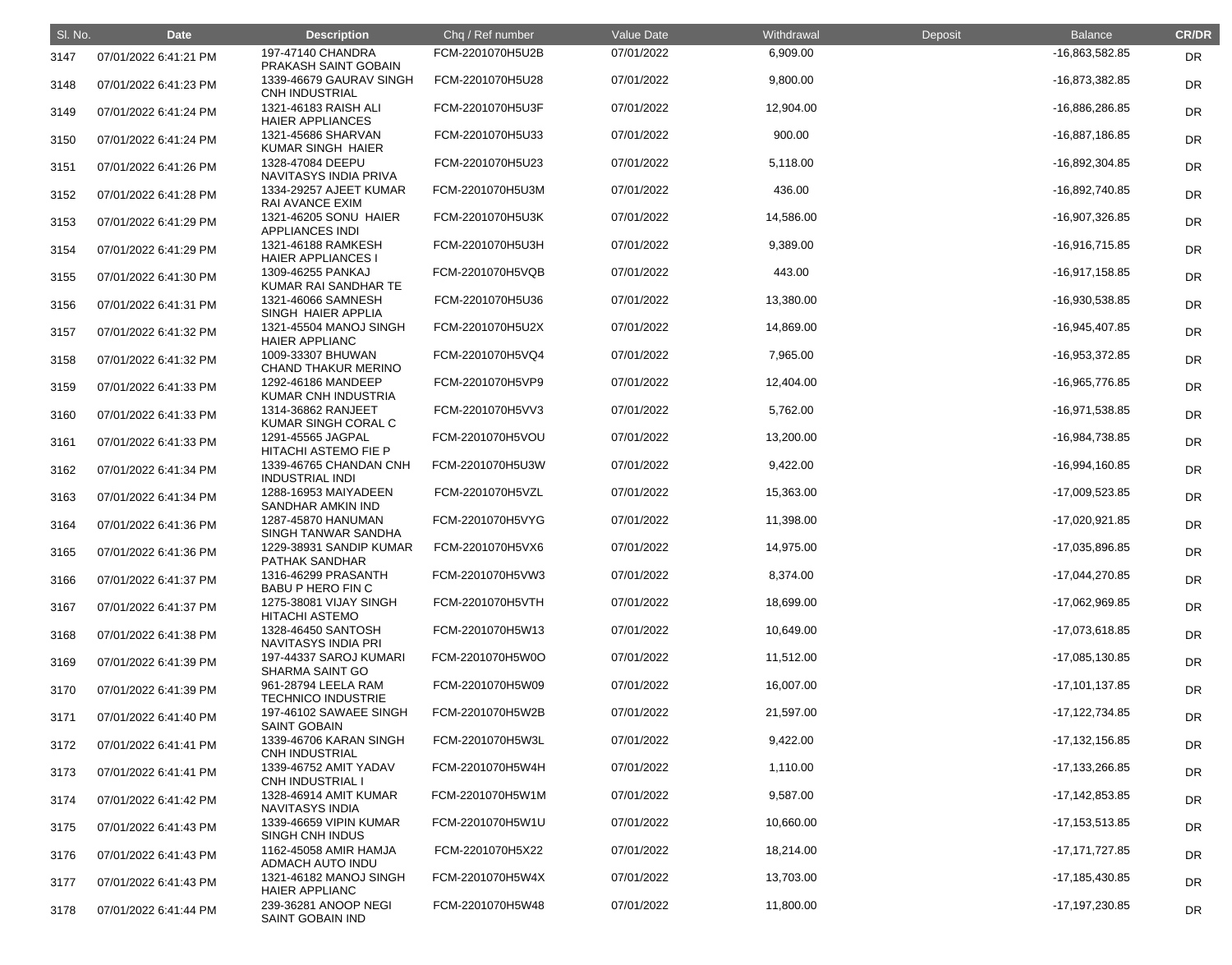| SI. No. | <b>Date</b>           | <b>Description</b>                                  | Chq / Ref number | Value Date | Withdrawal | Deposit | <b>Balance</b>   | <b>CR/DR</b> |
|---------|-----------------------|-----------------------------------------------------|------------------|------------|------------|---------|------------------|--------------|
| 3179    | 07/01/2022 6:41:45 PM | 1328-47056 BAJARANG<br><b>RATHI NAVITASYS IN</b>    | FCM-2201070H5W30 | 07/01/2022 | 8,604.00   |         | -17,205,834.85   | <b>DR</b>    |
| 3180    | 07/01/2022 6:41:47 PM | 1009-32461 PRAVESH<br><b>KUMAR MERINO INDUST</b>    | FCM-2201070H5X27 | 07/01/2022 | 1,039.00   |         | -17,206,873.85   | <b>DR</b>    |
| 3181    | 07/01/2022 6:41:47 PM | 1300-45404 RITIK KUMAR<br><b>CNH INDUSTRIAL</b>     | FCM-2201070H5X25 | 07/01/2022 | 4,796.00   |         | $-17,211,669.85$ | <b>DR</b>    |
| 3182    | 07/01/2022 6:41:48 PM | 1339-46702 VIPIN KUMAR<br><b>CNH INDUSTRIAL</b>     | FCM-2201070H5X5X | 07/01/2022 | 13,697.00  |         | -17,225,366.85   | <b>DR</b>    |
| 3183    | 07/01/2022 6:41:49 PM | 1309-46341 SATYA<br>NARAYAN SANDHAR<br><b>TECHN</b> | FCM-2201070H5X2K | 07/01/2022 | 460.00     |         | $-17,225,826.85$ | <b>DR</b>    |
| 3184    | 07/01/2022 6:41:49 PM | 1009-39787 ABHISHEK<br><b>SAMANT MERINO INDU</b>    | FCM-2201070H5X2A | 07/01/2022 | 11,569.00  |         | -17,237,395.85   | <b>DR</b>    |
| 3185    | 07/01/2022 6:41:50 PM | 1321-12529 HIRA MANI<br>YADAV HAIER APPL            | FCM-2201070H5X3C | 07/01/2022 | 456.00     |         | -17,237,851.85   | <b>DR</b>    |
| 3186    | 07/01/2022 6:41:51 PM | 1288-43548 ANGAD SINGH<br><b>SANDHAR AMKIN I</b>    | FCM-2201070H5X3Q | 07/01/2022 | 15,091.00  |         | -17,252,942.85   | <b>DR</b>    |
| 3187    | 07/01/2022 6:41:51 PM | 1229-44640 ANIL KUMAR<br>SANDHAR TECHNOLO           | FCM-2201070H5X3N | 07/01/2022 | 17,966.00  |         | -17,270,908.85   | DR           |
| 3188    | 07/01/2022 6:41:52 PM | 1339-46600 ARVIND KUMAR<br>PANDEY CNH IND           | FCM-2201070H5X42 | 07/01/2022 | 8,667.00   |         | -17,279,575.85   | <b>DR</b>    |
| 3189    | 07/01/2022 6:41:52 PM | 197-44105 SANJEET<br><b>KUMAR SAINT GOBAIN</b>      | FCM-2201070H5X4J | 07/01/2022 | 14,826.00  |         | -17,294,401.85   | <b>DR</b>    |
| 3190    | 07/01/2022 6:41:52 PM | 1276-27946 SUNITA<br>KUMARI HITACHI ASTE            | FCM-2201070H5X3A | 07/01/2022 | 12,681.00  |         | -17,307,082.85   | <b>DR</b>    |
| 3191    | 07/01/2022 6:41:53 PM | 1009-44510 PRASHANT<br><b>BABU MERINO INDUST</b>    | FCM-2201070H5X2N | 07/01/2022 | 14,921.00  |         | -17,322,003.85   | <b>DR</b>    |
| 3192    | 07/01/2022 6:41:53 PM | 1309-47128 ATUL KUMAR<br>SANDHAR TECHNOLO           | FCM-2201070H5X2Y | 07/01/2022 | 3,040.00   |         | -17,325,043.85   | DR           |
| 3193    | 07/01/2022 6:41:54 PM | 117-16788 BIRENDRA<br><b>KUMAR SINGH SANDHAR</b>    | FCM-2201070H5X2Q | 07/01/2022 | 24,197.00  |         | -17,349,240.85   | DR           |
| 3194    | 07/01/2022 6:41:54 PM | 1207-44912 JAVED KHAN<br><b>CNH INDUSTRIAL I</b>    | FCM-2201070H5X2S | 07/01/2022 | 10,373.00  |         | -17,359,613.85   | <b>DR</b>    |
| 3195    | 07/01/2022 6:41:54 PM | 1339-46628 PRADEEP<br>KUMAR CNH INDUSTRIA           | FCM-2201070H5X4G | 07/01/2022 | 9,526.00   |         | -17,369,139.85   | <b>DR</b>    |
| 3196    | 07/01/2022 6:41:55 PM | 1339-46611 AJAY SINGH<br><b>CNH INDUSTRIAL I</b>    | FCM-2201070H5X48 | 07/01/2022 | 9,706.00   |         | -17,378,845.85   | DR           |
| 3197    | 07/01/2022 6:41:55 PM | 1287-46717 SURENDER<br>SINGH SANDHAR TECH           | FCM-2201070H5X3T | 07/01/2022 | 16,752.00  |         | -17,395,597.85   | <b>DR</b>    |
| 3198    | 07/01/2022 6:41:56 PM | 1328-46342 ATTAR SINGH<br><b>NAVITASYS INDIA</b>    | FCM-2201070H5X4Q | 07/01/2022 | 12,268.00  |         | -17,407,865.85   | DR           |
| 3199    | 07/01/2022 6:41:57 PM | 1339-46662 VIKASH SINGH<br><b>CNH INDUSTRIAL</b>    | FCM-2201070H5X57 | 07/01/2022 | 11,034.00  |         | -17,418,899.85   | <b>DR</b>    |
| 3200    | 07/01/2022 6:41:58 PM | 972-41695 SHASHI<br>UPADHYAY SAR COATING            | FCM-2201070H5X4Z | 07/01/2022 | 2,988.00   |         | $-17,421,887.85$ | <b>DR</b>    |
| 3201    | 07/01/2022 6:41:59 PM | 1321-43251 JAGGO HAIER<br><b>APPLIANCES IND</b>     | FCM-2201070H5X5O | 07/01/2022 | 1,359.00   |         | -17,423,246.85   | <b>DR</b>    |
| 3202    | 07/01/2022 6:42:00 PM | 1339-46791 ELAN YADAV<br><b>CNH INDUSTRIAL I</b>    | FCM-2201070H5U3Y | 07/01/2022 | 7,156.00   |         | -17,430,402.85   | <b>DR</b>    |
| 3203    | 07/01/2022 6:42:00 PM | 1328-46722 MADAN SINGH<br><b>NAVITASYS INDIA</b>    | FCM-2201070H5X52 | 07/01/2022 | 14,481.00  |         | -17,444,883.85   | <b>DR</b>    |
| 3204    | 07/01/2022 6:42:01 PM | 247-47106 GYAN SINGH<br><b>MERINO INDUSTRIES</b>    | FCM-2201070H5U4R | 07/01/2022 | 5,719.00   |         | -17,450,602.85   | <b>DR</b>    |
| 3205    | 07/01/2022 6:42:01 PM | 1339-45133 RAJAN SINGH<br><b>CNH INDUSTRIAL</b>     | FCM-2201070H5U4U | 07/01/2022 | 1,110.00   |         | $-17,451,712.85$ | <b>DR</b>    |
| 3206    | 07/01/2022 6:42:02 PM | 247-45533 ROHITASH<br><b>SINGH MERINO INDUST</b>    | FCM-2201070H5U48 | 07/01/2022 | 9,470.00   |         | $-17,461,182.85$ | <b>DR</b>    |
| 3207    | 07/01/2022 6:42:02 PM | 247-45526 RAJEEV KUMAR<br><b>MERINO INDUSTRI</b>    | FCM-2201070H5U44 | 07/01/2022 | 9,106.00   |         | -17,470,288.85   | <b>DR</b>    |
| 3208    | 07/01/2022 6:42:03 PM | 1275-32237 RAJ KUMAR<br><b>HITACHI ASTEMO FI</b>    | FCM-2201070H5U76 | 07/01/2022 | 18,699.00  |         | -17,488,987.85   | <b>DR</b>    |
| 3209    | 07/01/2022 6:42:04 PM | 1321-42846 ANURAG<br>MISHRA HAIER APPLIA            | FCM-2201070H5X5M | 07/01/2022 | 896.00     |         | -17,489,883.85   | <b>DR</b>    |
| 3210    | 07/01/2022 6:42:04 PM | 1321-34721 RAJESH<br>KUMAR HAIER APPLIAN            | FCM-2201070H5X5C | 07/01/2022 | 456.00     |         | -17,490,339.85   | <b>DR</b>    |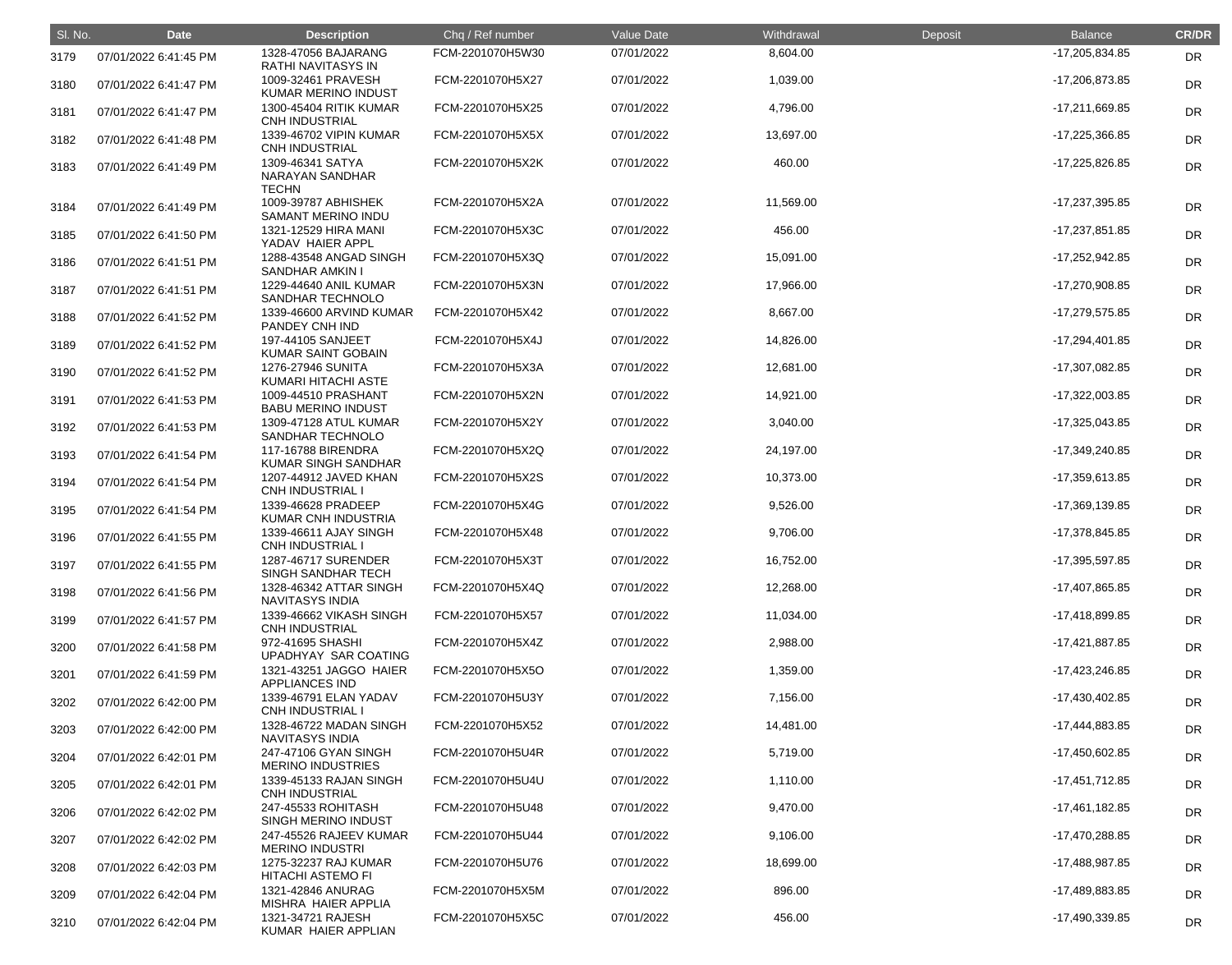| SI. No. | <b>Date</b>           | <b>Description</b>                               | Chq / Ref number | Value Date | Withdrawal | Deposit | <b>Balance</b>   | <b>CR/DR</b> |
|---------|-----------------------|--------------------------------------------------|------------------|------------|------------|---------|------------------|--------------|
| 3211    | 07/01/2022 6:42:06 PM | 1339-47049 BAL MUKUND<br><b>MISHRA CNH INDUS</b> | FCM-2201070H5U53 | 07/01/2022 | 7,911.00   |         | -17,498,250.85   | <b>DR</b>    |
| 3212    | 07/01/2022 6:42:07 PM | 1326-39397 VINOD KUMAR<br><b>NAVITASYS INDI</b>  | FCM-2201070H5U50 | 07/01/2022 | 9,548.00   |         | -17,507,798.85   | <b>DR</b>    |
| 3213    | 07/01/2022 6:42:07 PM | 1328-44683 CHOTE LAL<br>NAVITASYS INDIA P        | FCM-2201070H5U5B | 07/01/2022 | 1,303.00   |         | $-17,509,101.85$ | <b>DR</b>    |
| 3214    | 07/01/2022 6:42:08 PM | 1321-47258 RAM SINGH<br><b>HAIER APPLIANCES</b>  | FCM-2201070H5U4X | 07/01/2022 | 1,804.00   |         | -17,510,905.85   | DR           |
| 3215    | 07/01/2022 6:42:08 PM | 469-46805 ABHINASH<br>SINGH SANDHAR AUT          | FCM-2201070H5U59 | 07/01/2022 | 8,188.00   |         | -17,519,093.85   | <b>DR</b>    |
| 3216    | 07/01/2022 6:42:10 PM | 44-44023 SANJAY KUMAR<br><b>TIWARI AUTOFIT L</b> | FCM-2201070H5U55 | 07/01/2022 | 1,024.00   |         | $-17,520,117.85$ | <b>DR</b>    |
| 3217    | 07/01/2022 6:42:12 PM | 1328-46035 AKASH SINGH<br>YADAV NAVITASYS        | FCM-2201070H5U5M | 07/01/2022 | 11,231.00  |         | -17,531,348.85   | <b>DR</b>    |
| 3218    | 07/01/2022 6:42:13 PM | 876-34846 SANDEEP<br>SHARMA CORAL DRUGS P        | FCM-2201070H5U5K | 07/01/2022 | 644.00     |         | -17,531,992.85   | DR           |
| 3219    | 07/01/2022 6:42:13 PM | 197-35125 SUMER CHAND<br><b>SAINI SAINT GOBA</b> | FCM-2201070H5U62 | 07/01/2022 | 12,669.00  |         | -17,544,661.85   | <b>DR</b>    |
| 3220    | 07/01/2022 6:42:14 PM | 1328-46010 MAHIPAL<br>MEENA NAVITASYS IND        | FCM-2201070H5U5E | 07/01/2022 | 2,989.00   |         | -17,547,650.85   | <b>DR</b>    |
| 3221    | 07/01/2022 6:42:14 PM | 876-46870 SHRAVAN<br><b>MAHTO CORAL DRUGS PV</b> | FCM-2201070H5U68 | 07/01/2022 | 13,333.00  |         | -17,560,983.85   | <b>DR</b>    |
| 3222    | 07/01/2022 6:42:16 PM | 1065-32034 LAHORI SINGH<br><b>EMBASSY OF GER</b> | FCM-2201070H5U6O | 07/01/2022 | 18,819.00  |         | -17,579,802.85   | <b>DR</b>    |
| 3223    | 07/01/2022 6:42:17 PM | <b>197-18187 NAWAL SINGH</b><br>SAINT GOBAIN I   | FCM-2201070H5U5Y | 07/01/2022 | 10,781.00  |         | -17,590,583.85   | DR           |
| 3224    | 07/01/2022 6:42:18 PM | 1339-46575 RAJ KUMAR<br>CNH INDUSTRIAL IN        | FCM-2201070H5U5S | 07/01/2022 | 9,800.00   |         | -17,600,383.85   | <b>DR</b>    |
| 3225    | 07/01/2022 6:42:19 PM | 1309-46199 SANJAY SINGH<br>YADAV SANDHAR         | FCM-2201070H5U74 | 07/01/2022 | 460.00     |         | -17,600,843.85   | <b>DR</b>    |
| 3226    | 07/01/2022 6:42:19 PM | 1161-45318 PRADEEP<br>KUMAR SHARMA TUV SU        | FCM-2201070H5U6Y | 07/01/2022 | 15,623.00  |         | -17,616,466.85   | <b>DR</b>    |
| 3227    | 07/01/2022 6:42:20 PM | 1090-45595 AMRESH<br>KUMAR SANDHAR TECHNO        | FCM-2201070H5U6S | 07/01/2022 | 1,145.00   |         | $-17,617,611.85$ | DR           |
| 3228    | 07/01/2022 6:42:20 PM | 1289-44524 PANKAJ BISHT<br><b>HPCL-MITTAL EN</b> | FCM-2201070H5U6H | 07/01/2022 | 11,450.00  |         | -17,629,061.85   | <b>DR</b>    |
| 3229    | 07/01/2022 6:42:21 PM | 1252-32319 MANDEEP<br>AEROSTAR HELMETS A         | FCM-2201070H5U6C | 07/01/2022 | 1,198.00   |         | -17,630,259.85   | <b>DR</b>    |
| 3230    | 07/01/2022 6:42:21 PM | 1321-46881 SUMIT YADAV<br><b>HAIER APPLIANC</b>  | FCM-2201070H5W9T | 07/01/2022 | 13,574.00  |         | -17,643,833.85   | <b>DR</b>    |
| 3231    | 07/01/2022 6:42:22 PM | 1321-46322 MEENESH<br><b>HAIER APPLIANCES I</b>  | FCM-2201070H5W7C | 07/01/2022 | 12,933.00  |         | -17,656,766.85   | <b>DR</b>    |
| 3232    | 07/01/2022 6:42:22 PM | 1321-46190 AJAY KUMAR<br><b>HAIER APPLIANCE</b>  | FCM-2201070H5W54 | 07/01/2022 | 15,246.00  |         | $-17,672,012.85$ | <b>DR</b>    |
| 3233    | 07/01/2022 6:42:23 PM | 1339-46792 RAM VIKASH<br>PANDEY CNH INDUS        | FCM-2201070H5W5L | 07/01/2022 | 9,800.00   |         | -17,681,812.85   | <b>DR</b>    |
| 3234    | 07/01/2022 6:42:24 PM | 1334-45686 SHARVAN<br>KUMAR SINGH AVANCE         | FCM-2201070H5W7R | 07/01/2022 | 436.00     |         | -17,682,248.85   | <b>DR</b>    |
| 3235    | 07/01/2022 6:42:25 PM | 1321-46531 VIPIN PANWAR<br><b>HAIER APPLIAN</b>  | FCM-2201070H5W91 | 07/01/2022 | 16,612.00  |         | -17,698,860.85   | <b>DR</b>    |
| 3236    | 07/01/2022 6:42:25 PM | 1339-47026 ASHOK KUMAR<br><b>CNH INDUSTRIAL</b>  | FCM-2201070H5WCB | 07/01/2022 | 9,422.00   |         | -17,708,282.85   | <b>DR</b>    |
| 3237    | 07/01/2022 6:42:26 PM | 1339-46861 LALJEE YADAV<br><b>CNH INDUSTRIAL</b> | FCM-2201070H5W85 | 07/01/2022 | 9,800.00   |         | -17,718,082.85   | <b>DR</b>    |
| 3238    | 07/01/2022 6:42:26 PM | 360-47307 NEERAJ SINGH<br><b>BOHARA HPCL-MIT</b> | FCM-2201070H5WDU | 07/01/2022 | 8,947.00   |         | -17,727,029.85   | <b>DR</b>    |
| 3239    | 07/01/2022 6:42:27 PM | 360-38362 SUKHPREET<br>SINGH HPCL-MITTAL         | FCM-2201070H5WA7 | 07/01/2022 | 9,947.00   |         | -17,736,976.85   | <b>DR</b>    |
| 3240    | 07/01/2022 6:42:28 PM | 1339-47162 SHEEBA CNH<br><b>INDUSTRIAL INDIA</b> | FCM-2201070H5WGJ | 07/01/2022 | 2,999.00   |         | -17,739,975.85   | <b>DR</b>    |
| 3241    | 07/01/2022 6:42:30 PM | 1339-47213 SAURAV SINGH<br><b>KASHYAP CNH IN</b> | FCM-2201070H5WIN | 07/01/2022 | 1,865.00   |         | -17,741,840.85   | <b>DR</b>    |
| 3242    | 07/01/2022 6:42:31 PM | 1339-46550 UMA SHANKAR<br>THAKUR CNH INDU        | FCM-2201070H5WLD | 07/01/2022 | 14,285.00  |         | -17,756,125.85   | <b>DR</b>    |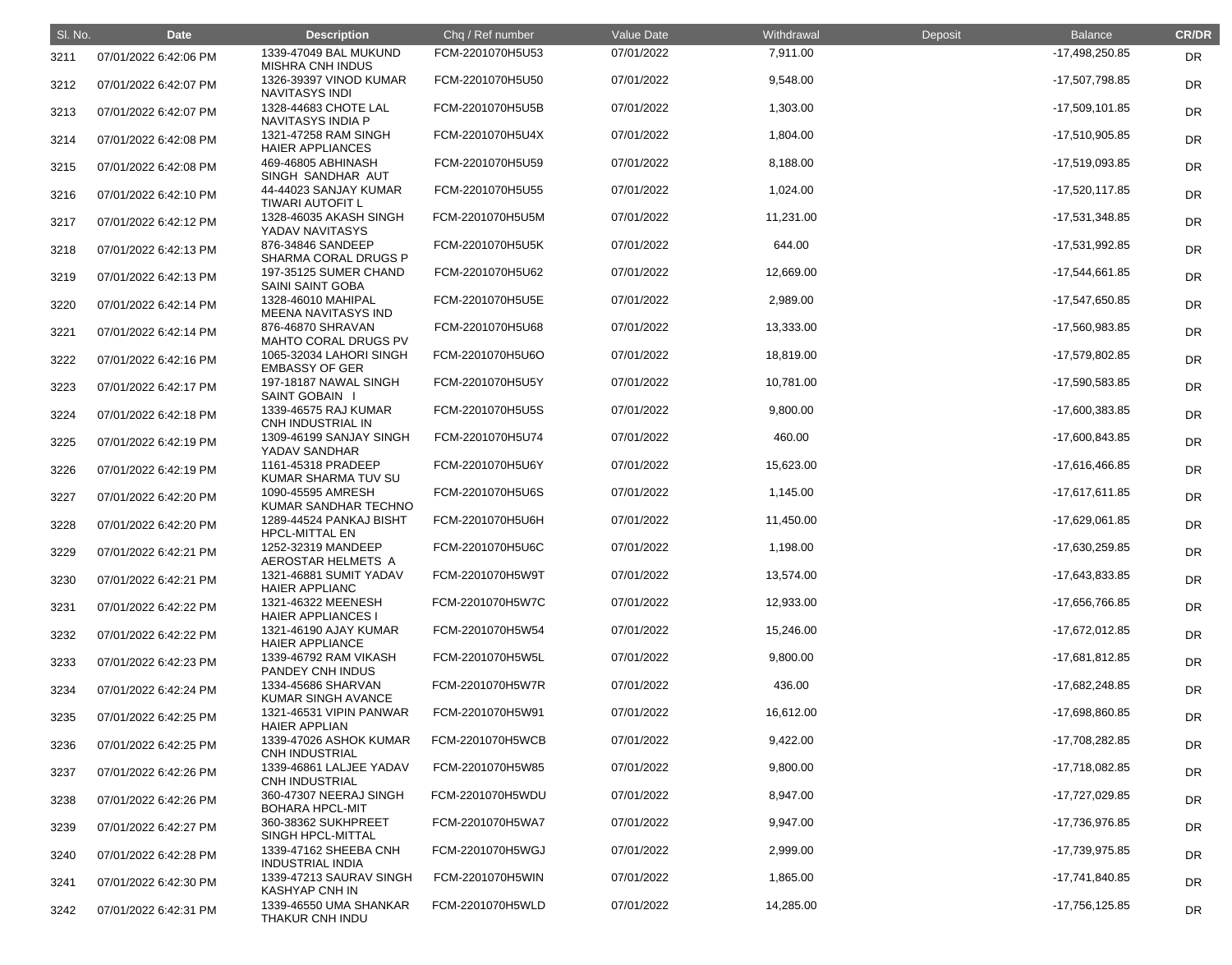| SI. No. | <b>Date</b>           | <b>Description</b>                               | Chq / Ref number | Value Date | Withdrawal | Deposit | <b>Balance</b>     | <b>CR/DR</b> |
|---------|-----------------------|--------------------------------------------------|------------------|------------|------------|---------|--------------------|--------------|
| 3243    | 07/01/2022 6:42:31 PM | 1326-45459 SAURABH<br>PANDEY NAVITASYS IN        | FCM-2201070H5WHK | 07/01/2022 | 13,400.00  |         | -17,769,525.85     | <b>DR</b>    |
| 3244    | 07/01/2022 6:42:32 PM | 197-20339 BHARAT SINGH<br><b>SAINT GOBAIN</b>    | FCM-2201070H5WO4 | 07/01/2022 | 19,398.00  |         | -17,788,923.85     | <b>DR</b>    |
| 3245    | 07/01/2022 6:42:33 PM | 1328-46034 SONU KUMAR<br><b>NAVITASYS INDIA</b>  | FCM-2201070H5WNS | 07/01/2022 | 11,206.00  |         | $-17,800,129.85$   | <b>DR</b>    |
| 3246    | 07/01/2022 6:42:33 PM | 1339-46560 RAHUL CNH<br><b>INDUSTRIAL INDIA</b>  | FCM-2201070H5WMQ | 07/01/2022 | 9,422.00   |         | -17,809,551.85     | <b>DR</b>    |
| 3247    | 07/01/2022 6:42:34 PM | 795-33249 NIMAIN CHARAN<br>MALIK RIEKE G         | FCM-2201070H5WM8 | 07/01/2022 | 12,970.00  |         | -17,822,521.85     | <b>DR</b>    |
| 3248    | 07/01/2022 6:42:35 PM | 1326-46513 BABLU<br>NAVITASYS INDIA PRIVA        | FCM-2201070H5WKC | 07/01/2022 | 9,915.00   |         | -17,832,436.85     | <b>DR</b>    |
| 3249    | 07/01/2022 6:42:35 PM | 469-46704 RUPESH KUMAR<br>SANDHAR AUTOM          | FCM-2201070H5WJ6 | 07/01/2022 | 16,147.00  |         | -17,848,583.85     | <b>DR</b>    |
| 3250    | 07/01/2022 6:42:35 PM | 1339-46525 ASHARAM CNH<br><b>INDUSTRIAL INDI</b> | FCM-2201070H5X7F | 07/01/2022 | 9,422.00   |         | -17,858,005.85     | DR           |
| 3251    | 07/01/2022 6:42:36 PM | 876-46871 SHRINIWAS<br><b>CORAL DRUGS PVT LT</b> | FCM-2201070H5WOJ | 07/01/2022 | 442.00     |         | -17,858,447.85     | <b>DR</b>    |
| 3252    | 07/01/2022 6:42:38 PM | 1339-46790 JAY SINGH<br>CNH INDUSTRIAL IN        | FCM-2201070H5X6J | 07/01/2022 | 11,034.00  |         | -17,869,481.85     | <b>DR</b>    |
| 3253    | 07/01/2022 6:42:39 PM | 1321-46072 MANISH YADAV<br><b>HAIER APPLIAN</b>  | FCM-2201070H5X6H | 07/01/2022 | 8,854.00   |         | -17,878,335.85     | <b>DR</b>    |
| 3254    | 07/01/2022 6:42:40 PM | 1321-45800 TEEKAM<br>MURARI HAIER APPLIA         | FCM-2201070H5X69 | 07/01/2022 | 12,049.00  |         | -17,890,384.85     | <b>DR</b>    |
| 3255    | 07/01/2022 6:42:40 PM | 198-44852 DHARAMPAL<br><b>SINGH SAINT GOBAIN</b> | FCM-2201070H5X67 | 07/01/2022 | 12,484.00  |         | -17,902,868.85     | DR           |
| 3256    | 07/01/2022 6:42:41 PM | 231-35070 VINOD SINGH<br><b>SAINT GOBAIN IND</b> | FCM-2201070H5X65 | 07/01/2022 | 17,616.00  |         | -17,920,484.85     | <b>DR</b>    |
| 3257    | 07/01/2022 6:42:43 PM | 1328-45991 SUBHASH<br><b>CHANDER NAVITASYS I</b> | FCM-2201070H5X7M | 07/01/2022 | 16,775.00  |         | -17,937,259.85     | <b>DR</b>    |
| 3258    | 07/01/2022 6:42:43 PM | 1339-47013 ATUL SHARMA<br><b>CNH INDUSTRIAL</b>  | FCM-2201070H5X77 | 07/01/2022 | 9,045.00   |         | -17,946,304.85     | <b>DR</b>    |
| 3259    | 07/01/2022 6:42:44 PM | 1321-46214 SANJEEV<br>KUMAR HAIER APPLIA         | FCM-2201070H5X6O | 07/01/2022 | 9,418.00   |         | -17,955,722.85     | DR           |
| 3260    | 07/01/2022 6:42:45 PM | 1321-47234 MANOJ KUMAR<br><b>HAIER APPLIANC</b>  | FCM-2201070H5X73 | 07/01/2022 | 2,956.00   |         | -17,958,678.85     | <b>DR</b>    |
| 3261    | 07/01/2022 6:42:45 PM | 1339-46859 RAJVEER CNH<br><b>INDUSTRIAL INDI</b> | FCM-2201070H5X6Z | 07/01/2022 | 9,800.00   |         | -17,968,478.85     | <b>DR</b>    |
| 3262    | 07/01/2022 6:42:45 PM | 1339-46541 BIRENDRA<br><b>KUMAR CNH INDUSTRI</b> | FCM-2201070H5X7Q | 07/01/2022 | 9,265.00   |         | -17,977,743.85     | <b>DR</b>    |
| 3263    | 07/01/2022 6:42:45 PM | 147-35604 JAGAT SINGH<br>LIFE LONG INDIA         | FCM-2201070H5X7S | 07/01/2022 | 15,515.00  |         | -17,993,258.85     | <b>DR</b>    |
| 3264    | 07/01/2022 6:42:47 PM | 1339-46527 JAI SINGH CNH<br><b>INDUSTRIAL IN</b> | FCM-2201070H5X7J | 07/01/2022 | 7,534.00   |         | -18,000,792.85     | <b>DR</b>    |
| 3265    | 07/01/2022 6:42:47 PM | 44-41059 BABLESH KUMAR<br><b>AUTOFIT LIMITED</b> | FCM-2201070H5X7C | 07/01/2022 | 17,207.00  |         | -18,017,999.85     | <b>DR</b>    |
| 3266    | 07/01/2022 6:42:48 PM | 44-27598 SURJIT SINGH<br><b>AUTOFIT LIMITED</b>  | FCM-2201070H5X79 | 07/01/2022 | 16,703.00  |         | -18,034,702.85     | <b>DR</b>    |
| 3267    | 07/01/2022 6:42:48 PM | 147-45757 DAMBAR SINGH<br>KARKEE LIFE LO         | FCM-2201070H5X80 | 07/01/2022 | 15,742.00  |         | -18,050,444.85     | <b>DR</b>    |
| 3268    | 07/01/2022 6:42:49 PM | 1328-46011 RAMESH<br>CHANDRA NAVITASYS IN        | FCM-2201070H5X7Y | 07/01/2022 | 11,207.00  |         | $-18,061,651.85$   | <b>DR</b>    |
| 3269    | 07/01/2022 6:42:49 PM | 568-41579 NARESH KUMAR<br>UNYSCAPE INFOCO        | FCM-2201070H5X7W | 07/01/2022 | 14,747.00  |         | -18,076,398.85     | <b>DR</b>    |
| 3270    | 07/01/2022 6:42:51 PM | 197-31897 JITENDER<br><b>KUMAR SAINT GOBAIN</b>  | FCM-2201070H5X8C | 07/01/2022 | 18,861.00  |         | -18,095,259.85     | <b>DR</b>    |
| 3271    | 07/01/2022 6:42:51 PM | 197-31091 KAMAL KUMAR<br>SAINT GOBAIN I          | FCM-2201070H5X8A | 07/01/2022 | 14,980.00  |         | -18,110,239.85     | <b>DR</b>    |
| 3272    | 07/01/2022 6:42:52 PM | 1339-46578 SANDEEP<br>SOLANKI CNH INDUSTR        | FCM-2201070H5X88 | 07/01/2022 | 8,289.00   |         | $-18,118,528.85$   | <b>DR</b>    |
| 3273    | 07/01/2022 6:42:53 PM | 1339-46571 AJIT KUMAR<br><b>CNH INDUSTRIAL I</b> | FCM-2201070H5X86 | 07/01/2022 | 9,422.00   |         | -18,127,950.85     | <b>DR</b>    |
| 3274    | 07/01/2022 6:42:54 PM | 1162-42356 C MAINA<br><b>GOGOI ADMACH AUTO I</b> | FCM-2201070H6CVK | 07/01/2022 | 25,156.00  |         | $-18, 153, 106.85$ | <b>DR</b>    |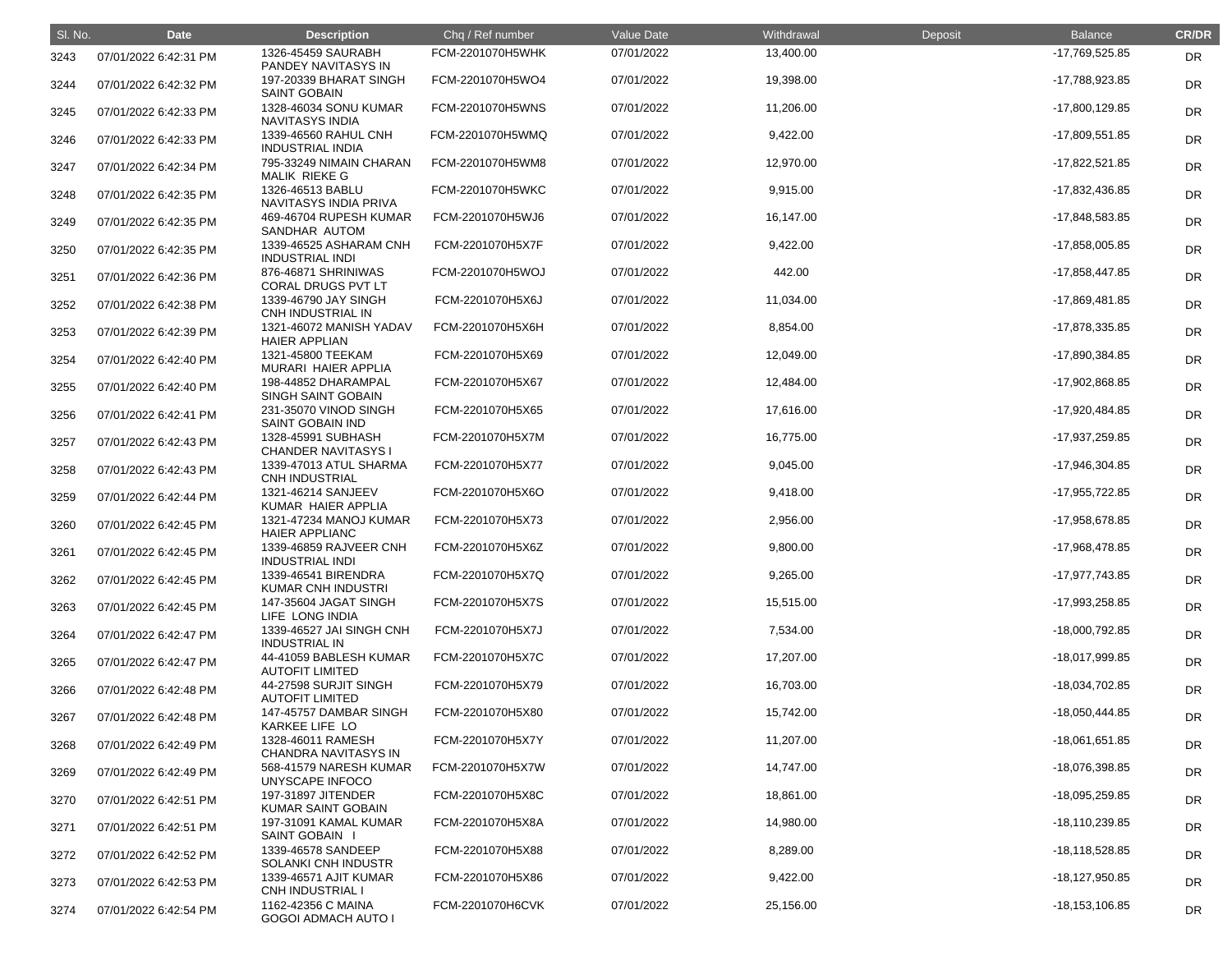| SI. No. | <b>Date</b>           | <b>Description</b>                                                | Chq / Ref number | Value Date | Withdrawal | Deposit | <b>Balance</b>     | <b>CR/DR</b> |
|---------|-----------------------|-------------------------------------------------------------------|------------------|------------|------------|---------|--------------------|--------------|
| 3275    | 07/01/2022 6:42:54 PM | 1252-37666 RAKESH                                                 | FCM-2201070H5X8H | 07/01/2022 | 797.00     |         | $-18, 153, 903.85$ | <b>DR</b>    |
| 3276    | 07/01/2022 6:42:54 PM | KUMAR AEROSTAR HELME<br>1009-22900 CHANDAN<br>SINGH MERINO INDUST | FCM-2201070H6CVR | 07/01/2022 | 10,976.00  |         | -18,164,879.85     | <b>DR</b>    |
| 3277    | 07/01/2022 6:42:55 PM | 1126-28946 SUNIL KUMAR<br>SINGH BHARTI AS                         | FCM-2201070H6CVE | 07/01/2022 | 13,602.00  |         | $-18,178,481.85$   | <b>DR</b>    |
| 3278    | 07/01/2022 6:42:55 PM | 1309-41807 BANSHI DHAR<br>POSWAL SANDHAR                          | FCM-2201070H6CVV | 07/01/2022 | 1,478.00   |         | -18,179,959.85     | DR           |
| 3279    | 07/01/2022 6:42:56 PM | 1055-36217 AJAIPAL SINGH<br><b>SAR COATINGS</b>                   | FCM-2201070H5X8E | 07/01/2022 | 18,701.00  |         | -18,198,660.85     | DR           |
| 3280    | 07/01/2022 6:42:56 PM | 1309-45853 LAKHAN SINGH<br>SANDHAR TECHNO                         | FCM-2201070H6CVY | 07/01/2022 | 12,050.00  |         | -18,210,710.85     | <b>DR</b>    |
| 3281    | 07/01/2022 6:42:57 PM | 1207-45156 KAUSHAL<br><b>KISHOR CNH INDUSTRI</b>                  | FCM-2201070H6CW5 | 07/01/2022 | 11,206.00  |         | $-18,221,916.85$   | <b>DR</b>    |
| 3282    | 07/01/2022 6:42:57 PM | 1309-46008 ROHIT SINGH<br><b>SANDHAR TECHNOL</b>                  | FCM-2201070H6CW1 | 07/01/2022 | 460.00     |         | -18,222,376.85     | <b>DR</b>    |
| 3283    | 07/01/2022 6:42:59 PM | 1288-45582 HARIOM SINGH<br>SANDHAR AMKIN                          | FCM-2201070H6CWI | 07/01/2022 | 2,479.00   |         | $-18,224,855.85$   | DR           |
| 3284    | 07/01/2022 6:43:00 PM | 1207-45209 FAROOQ ALI<br><b>KHAN CNH INDUSTR</b>                  | FCM-2201070H5U7D | 07/01/2022 | 7,047.00   |         | -18,231,902.85     | DR           |
| 3285    | 07/01/2022 6:43:00 PM | 1229-44249 VINOD PRASAD<br>SANDHAR TECHNO                         | FCM-2201070H6CWE | 07/01/2022 | 18,234.00  |         | $-18,250,136.85$   | <b>DR</b>    |
| 3286    | 07/01/2022 6:43:01 PM | 1286-44935 MANOJ KUMAR<br><b>MISHRA SHRIRAM</b>                   | FCM-2201070H6CWC | 07/01/2022 | 25,866.00  |         | -18,276,002.85     | <b>DR</b>    |
| 3287    | 07/01/2022 6:43:01 PM | 1314-46274 DEEPAK<br>KUMAR CORAL CHEMICAL                         | FCM-2201070H6CW8 | 07/01/2022 | 13,779.00  |         | -18,289,781.85     | <b>DR</b>    |
| 3288    | 07/01/2022 6:43:02 PM | 1207-46585 AJIT SINGH<br><b>CNH INDUSTRIAL</b>                    | FCM-2201070H5U7S | 07/01/2022 | 828.00     |         | -18,290,609.85     | <b>DR</b>    |
| 3289    | 07/01/2022 6:43:03 PM | 1287-45272 RAJKUMAR<br>SANDHAR TECHNOLOGI                         | FCM-2201070H5U89 | 07/01/2022 | 16,531.00  |         | -18,307,140.85     | <b>DR</b>    |
| 3290    | 07/01/2022 6:43:04 PM | 961-43673 SATYAPRAKASH<br><b>TECHNICO INDUST</b>                  | FCM-2201070H5U95 | 07/01/2022 | 489.00     |         | -18,307,629.85     | <b>DR</b>    |
| 3291    | 07/01/2022 6:43:04 PM | 1309-46603 MANOJ KUMAR<br>SANDHAR TECHNOL                         | FCM-2201070H5U7A | 07/01/2022 | 13,055.00  |         | -18,320,684.85     | <b>DR</b>    |
| 3292    | 07/01/2022 6:43:06 PM | 1328-46202 RANJIT SINGH<br><b>NAVITASYS INDI</b>                  | FCM-2201070H5U9G | 07/01/2022 | 9,910.00   |         | -18,330,594.85     | <b>DR</b>    |
| 3293    | 07/01/2022 6:43:06 PM | 1339-46646 ADITYA<br>PUNDHIR CNH INDUSTRI                         | FCM-2201070H5U9Y | 07/01/2022 | 7,534.00   |         | $-18,338,128.85$   | <b>DR</b>    |
| 3294    | 07/01/2022 6:43:07 PM | 1314-46176 DHIRAJ KUMAR<br>PANDEY CORAL C                         | FCM-2201070H5U80 | 07/01/2022 | 7,542.00   |         | -18,345,670.85     | <b>DR</b>    |
| 3295    | 07/01/2022 6:43:07 PM | 1328-46157 ROOP SINGH<br><b>NAVITASYS INDIA</b>                   | FCM-2201070H5U8Z | 07/01/2022 | 13,874.00  |         | -18,359,544.85     | <b>DR</b>    |
| 3296    | 07/01/2022 6:43:07 PM | 197-44897 JAIPRAKASH<br><b>MEENA SAINT GOBAI</b>                  | FCM-2201070H5UA2 | 07/01/2022 | 15,499.00  |         | -18,375,043.85     | <b>DR</b>    |
| 3297    | 07/01/2022 6:43:08 PM | 1229-44118 POOJA SINGH<br><b>SANDHAR TECHNOL</b>                  | FCM-2201070H5U8L | 07/01/2022 | 12,390.00  |         | -18,387,433.85     | <b>DR</b>    |
| 3298    | 07/01/2022 6:43:09 PM | 197-45813 PHOOL SINGH<br>SAINT GOBAIN I                           | FCM-2201070H5UA7 | 07/01/2022 | 11,451.00  |         | -18,398,884.85     | <b>DR</b>    |
| 3299    | 07/01/2022 6:43:11 PM | 1328-46420 SANTOSH<br>KUMAR NAVITASYS IND                         | FCM-2201070H5U9T | 07/01/2022 | 10,854.00  |         | -18,409,738.85     | <b>DR</b>    |
| 3300    | 07/01/2022 6:43:11 PM | 197-43250 SHER SINGH<br>SAINT GOBAIN IN                           | FCM-2201070H5U9K | 07/01/2022 | 12,464.00  |         | -18,422,202.85     | <b>DR</b>    |
| 3301    | 07/01/2022 6:43:13 PM | 198-44358 PRAVEEN<br><b>KUMAR SAINT GOBAIN I</b>                  | FCM-2201070H5UBR | 07/01/2022 | 11,474.00  |         | -18,433,676.85     | <b>DR</b>    |
| 3302    | 07/01/2022 6:43:14 PM | 1339-46740 AKASH KUMAR<br>CNH INDUSTRIAL                          | FCM-2201070H5UBJ | 07/01/2022 | 11,034.00  |         | -18,444,710.85     | <b>DR</b>    |
| 3303    | 07/01/2022 6:43:14 PM | 1339-46672 MONPAL CNH<br><b>INDUSTRIAL INDIA</b>                  | FCM-2201070H5UAU | 07/01/2022 | 6,400.00   |         | -18,451,110.85     | <b>DR</b>    |
| 3304    | 07/01/2022 6:43:15 PM | 1321-35229 SHIVANAND<br>YADAV HAIER APPL                          | FCM-2201070H5UAP | 07/01/2022 | 1,783.00   |         | -18,452,893.85     | <b>DR</b>    |
| 3305    | 07/01/2022 6:43:15 PM | 1339-46647 RATIBHAN<br>SINGH CNH INDUSTRI                         | FCM-2201070H5UAC | 07/01/2022 | 9,422.00   |         | -18,462,315.85     | <b>DR</b>    |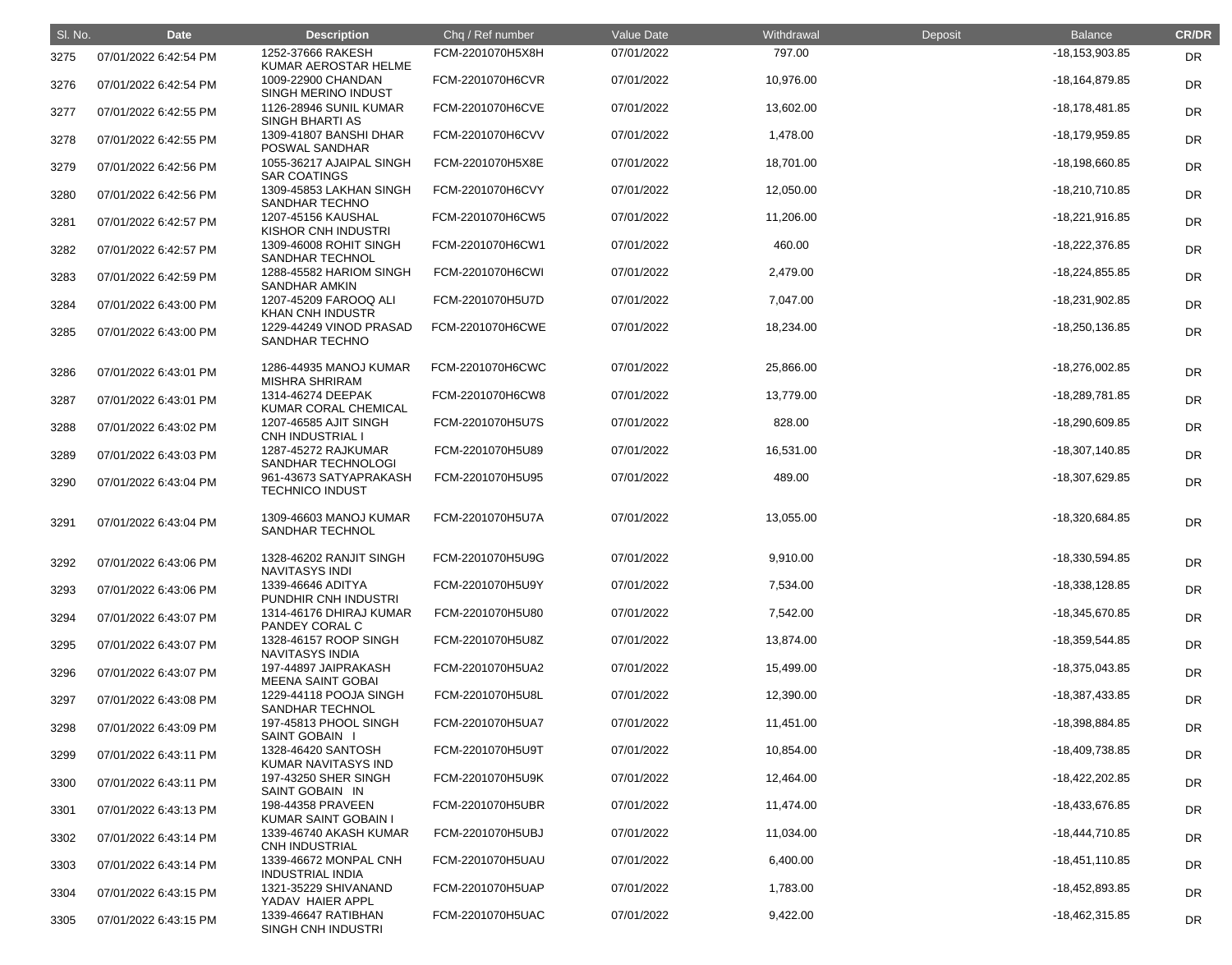| SI. No. | <b>Date</b>           | <b>Description</b>                               | Chq / Ref number | Value Date | Withdrawal | Deposit | <b>Balance</b>   | <b>CR/DR</b> |
|---------|-----------------------|--------------------------------------------------|------------------|------------|------------|---------|------------------|--------------|
| 3306    | 07/01/2022 6:43:16 PM | 197-47250 VIRENDRA<br>KUMAR TANWAR SAINT         | FCM-2201070H5UB6 | 07/01/2022 | 1,074.00   |         | -18,463,389.85   | <b>DR</b>    |
| 3307    | 07/01/2022 6:43:16 PM | 1331-19750 KALIKA TIWARI<br><b>CORAL DRUGS P</b> | FCM-2201070H5UBC | 07/01/2022 | 6,124.00   |         | -18,469,513.85   | <b>DR</b>    |
| 3308    | 07/01/2022 6:43:16 PM | 247-33847 DEEPAK KUMAR<br><b>MERINO INDUSTRI</b> | FCM-2201070H5UCA | 07/01/2022 | 16,445.00  |         | -18,485,958.85   | DR           |
| 3309    | 07/01/2022 6:43:17 PM | 1321-46067 KAUSHAL<br>KISHOR HAIER APPLI         | FCM-2201070H5UBZ | 07/01/2022 | 13,411.00  |         | -18,499,369.85   | <b>DR</b>    |
| 3310    | 07/01/2022 6:43:17 PM | 1289-44562 RAMANPREET<br>SINGH HPCL-MITTA        | FCM-2201070H5WOV | 07/01/2022 | 9,947.00   |         | -18,509,316.85   | <b>DR</b>    |
| 3311    | 07/01/2022 6:43:18 PM | 247-41445 YOGESH KUMAR<br><b>MERINO INDUSTRI</b> | FCM-2201070H5UCG | 07/01/2022 | 17,420.00  |         | -18,526,736.85   | DR           |
| 3312    | 07/01/2022 6:43:18 PM | 1055-33365 DALIP SINGH<br><b>SAR COATINGS LL</b> | FCM-2201070H5WOP | 07/01/2022 | 16,345.00  |         | -18,543,081.85   | DR           |
| 3313    | 07/01/2022 6:43:19 PM | 1065-13602 PANKAJ<br>KUMAR EMBASSY OF GER        | FCM-2201070H5WP1 | 07/01/2022 | 632.00     |         | -18,543,713.85   | <b>DR</b>    |
| 3314    | 07/01/2022 6:43:19 PM | 1309-47093 SANJEEV RAY<br><b>SANDHAR TECHNOL</b> | FCM-2201070H5WRY | 07/01/2022 | 3,540.00   |         | -18,547,253.85   | <b>DR</b>    |
| 3315    | 07/01/2022 6:43:20 PM | 1088-44508 VIPIN KUMAR<br><b>INOX AIR PRODUC</b> | FCM-2201070H5WP9 | 07/01/2022 | 15,470.00  |         | -18,562,723.85   | DR           |
| 3316    | 07/01/2022 6:43:21 PM | 1292-42004 SUNIL KUMAR<br>YADAV CNH INDUS        | FCM-2201070H5WPM | 07/01/2022 | 12,424.00  |         | $-18,575,147.85$ | <b>DR</b>    |
| 3317    | 07/01/2022 6:43:21 PM | 966-41522 MANGAL SINGH<br>AG INDUSTRIES P        | FCM-2201070H5WUI | 07/01/2022 | 16,272.00  |         | -18,591,419.85   | <b>DR</b>    |
| 3318    | 07/01/2022 6:43:22 PM | 1311-24846 RAHUL SINGH<br><b>STELLA INDUSSTR</b> | FCM-2201070H5WS2 | 07/01/2022 | 4,400.00   |         | -18,595,819.85   | <b>DR</b>    |
| 3319    | 07/01/2022 6:43:23 PM | 1275-43600 BAL KRISHAN<br><b>HITACHI ASTEMO</b>  | FCM-2201070H5WSS | 07/01/2022 | 16,892.00  |         | $-18,612,711.85$ | DR           |
| 3320    | 07/01/2022 6:43:25 PM | 1328-46158 NARESH<br>KUMAR NAVITASYS INDI        | FCM-2201070H5WTF | 07/01/2022 | 13,774.00  |         | -18,626,485.85   | <b>DR</b>    |
| 3321    | 07/01/2022 6:43:25 PM | 197-37561 HUKAM SINGH<br>SAINT GOBAIN I          | FCM-2201070H5WU4 | 07/01/2022 | 6,042.00   |         | -18,632,527.85   | <b>DR</b>    |
| 3322    | 07/01/2022 6:43:26 PM | 1339-46585 AJIT SINGH<br><b>CNH INDUSTRIAL I</b> | FCM-2201070H5WTI | 07/01/2022 | 9,800.00   |         | $-18,642,327.85$ | <b>DR</b>    |
| 3323    | 07/01/2022 6:43:27 PM | 1309-46631 NEMI CHAND<br>SANDHAR TECHNOLO        | FCM-2201070H5WRP | 07/01/2022 | 13,555.00  |         | -18,655,882.85   | <b>DR</b>    |
| 3324    | 07/01/2022 6:43:27 PM | 1339-46650 MOHAMMAD<br><b>HASEEB CNH INDUSTR</b> | FCM-2201070H5WUW | 07/01/2022 | 7,911.00   |         | -18,663,793.85   | <b>DR</b>    |
| 3325    | 07/01/2022 6:43:27 PM | 1275-29884 KULDEEP<br>SINGH HITACHI ASTEM        | FCM-2201070H5WRI | 07/01/2022 | 15,629.00  |         | -18,679,422.85   | <b>DR</b>    |
| 3326    | 07/01/2022 6:43:27 PM | 197-46161 MANOJ KUMAR<br><b>RAM SAINT GOBAIN</b> | FCM-2201070H5WV3 | 07/01/2022 | 17,521.00  |         | -18,696,943.85   | <b>DR</b>    |
| 3327    | 07/01/2022 6:43:28 PM | 1328-46991 UPDESH SINGH<br><b>NAVITASYS INDI</b> | FCM-2201070H5WVC | 07/01/2022 | 8,087.00   |         | -18,705,030.85   | <b>DR</b>    |
| 3328    | 07/01/2022 6:43:28 PM | 197-46917 RANJEET SAINT<br><b>GOBAIN INDIA</b>   | FCM-2201070H5WV7 | 07/01/2022 | 15,499.00  |         | -18,720,529.85   | <b>DR</b>    |
| 3329    | 07/01/2022 6:43:30 PM | 1328-46732 JIVAN RAM<br>NAVITASYS INDIA P        | FCM-2201070H5WUS | 07/01/2022 | 10,806.00  |         | -18,731,335.85   | <b>DR</b>    |
| 3330    | 07/01/2022 6:43:31 PM | 1300-42004 SUNIL KUMAR<br>YADAV CNH INDUS        | FCM-2201070H5X8R | 07/01/2022 | 4,796.00   |         | -18,736,131.85   | <b>DR</b>    |
| 3331    | 07/01/2022 6:43:32 PM | 1207-45133 RAJAN SINGH<br><b>CNH INDUSTRIAL</b>  | FCM-2201070H5X94 | 07/01/2022 | 11,226.00  |         | -18,747,357.85   | <b>DR</b>    |
| 3332    | 07/01/2022 6:43:33 PM | 1331-44961 VINOD KUMAR<br><b>CORAL DRUGS PVT</b> | FCM-2201070H5WW4 | 07/01/2022 | 15,245.00  |         | -18,762,602.85   | <b>DR</b>    |
| 3333    | 07/01/2022 6:43:33 PM | 1207-45134 SANJAY<br>KUMAR CNH INDUSTRIAL        | FCM-2201070H5X96 | 07/01/2022 | 10,373.00  |         | -18,772,975.85   | <b>DR</b>    |
| 3334    | 07/01/2022 6:43:33 PM | 1328-47047 RAJESH<br><b>NAVITASYS INDIA PRIV</b> | FCM-2201070H5WVH | 07/01/2022 | 5,244.00   |         | -18,778,219.85   | <b>DR</b>    |
| 3335    | 07/01/2022 6:43:34 PM | 1311-45964 ANJALI KUMARI<br><b>STELLA INDUSS</b> | FCM-2201070H5X9B | 07/01/2022 | 15,157.00  |         | -18,793,376.85   | <b>DR</b>    |
| 3336    | 07/01/2022 6:43:35 PM | 1311-46834 AJAY SINGH<br><b>STELLA INDUSSTR</b>  | FCM-2201070H5X9E | 07/01/2022 | 14,176.00  |         | -18,807,552.85   | <b>DR</b>    |
| 3337    | 07/01/2022 6:43:36 PM | 1275-37301 DHARAMBIR<br><b>HITACHI ASTEMO FI</b> | FCM-2201070H5X99 | 07/01/2022 | 18,059.00  |         | $-18,825,611.85$ | <b>DR</b>    |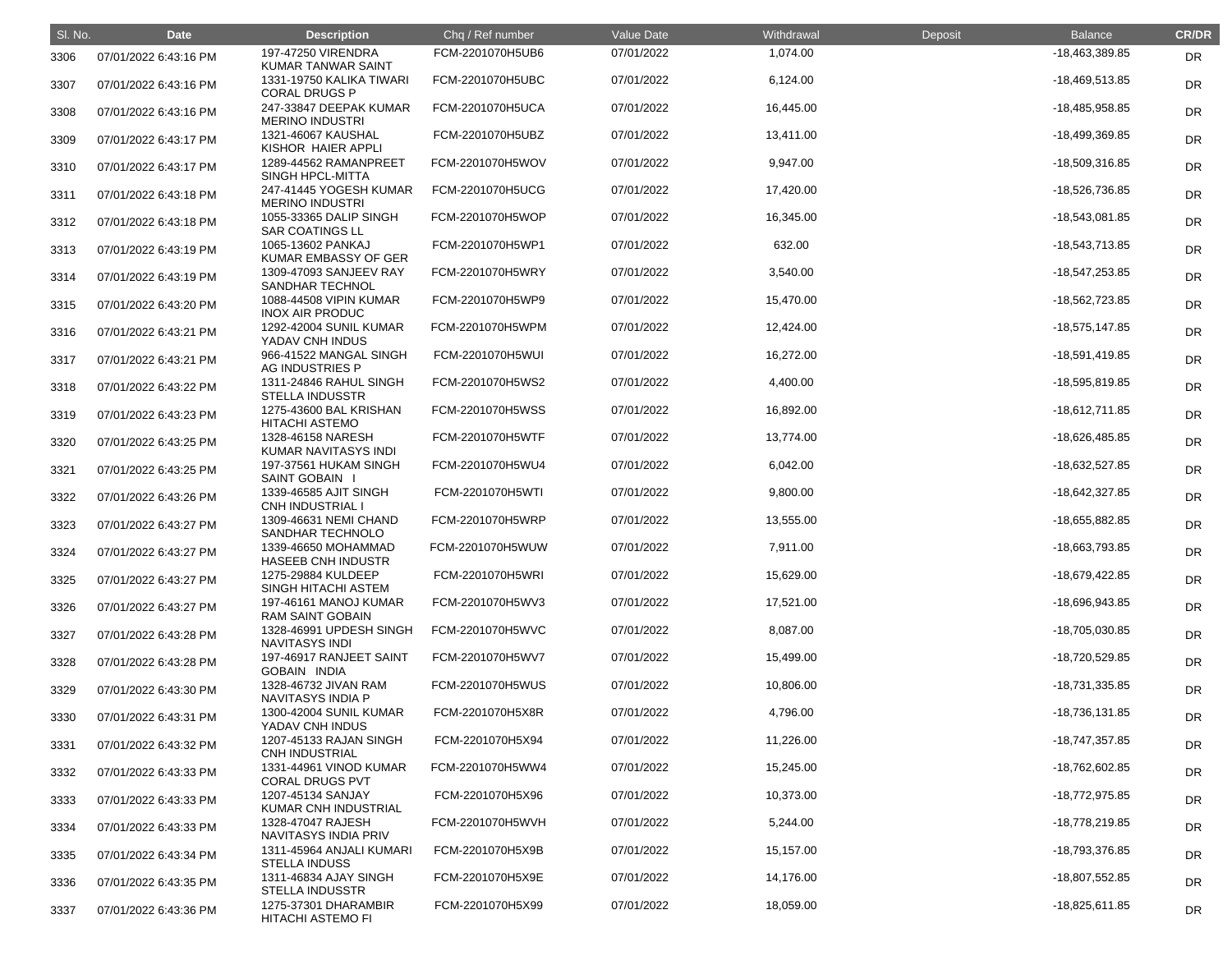| SI. No. | <b>Date</b>           | <b>Description</b>                               | Chq / Ref number | Value Date | Withdrawal | Deposit | <b>Balance</b>   | <b>CR/DR</b> |
|---------|-----------------------|--------------------------------------------------|------------------|------------|------------|---------|------------------|--------------|
| 3338    | 07/01/2022 6:43:36 PM | 1009-45911 SHAILENDRA<br>SINGH MERINO IND        | FCM-2201070H5X9U | 07/01/2022 | 13,364.00  |         | -18,838,975.85   | <b>DR</b>    |
| 3339    | 07/01/2022 6:43:37 PM | 1309-46035 AKASH SINGH<br>YADAV SANDHAR T        | FCM-2201070H5X8T | 07/01/2022 | 460.00     |         | -18,839,435.85   | <b>DR</b>    |
| 3340    | 07/01/2022 6:43:38 PM | 1328-46132 DEEPAK<br>KUMAR SINGH NAVITASY        | FCM-2201070H5XA9 | 07/01/2022 | 9,161.00   |         | -18,848,596.85   | <b>DR</b>    |
| 3341    | 07/01/2022 6:43:40 PM | 1229-43724 SHYAMU<br><b>BAJPAI SANDHAR TECHN</b> | FCM-2201070H5X9P | 07/01/2022 | 6,992.00   |         | -18,855,588.85   | <b>DR</b>    |
| 3342    | 07/01/2022 6:43:41 PM | 1207-45320 RAMPRAKASH<br><b>TRIPATHI CNH IND</b> | FCM-2201070H5X9G | 07/01/2022 | 11,206.00  |         | -18,866,794.85   | <b>DR</b>    |
| 3343    | 07/01/2022 6:43:42 PM | 1207-46578 SANDEEP<br>SOLANKI CNH INDUSTR        | FCM-2201070H5X9K | 07/01/2022 | 413.00     |         | -18,867,207.85   | <b>DR</b>    |
| 3344    | 07/01/2022 6:43:42 PM | 1339-46671 AKASH<br>SHARMA CNH INDUSTRIAL        | FCM-2201070H5XBS | 07/01/2022 | 8,289.00   |         | -18,875,496.85   | <b>DR</b>    |
| 3345    | 07/01/2022 6:43:44 PM | 1339-46636 ASHOK KUMAR<br><b>CNH INDUSTRIAL</b>  | FCM-2201070H5XBB | 07/01/2022 | 2,243.00   |         | -18,877,739.85   | <b>DR</b>    |
| 3346    | 07/01/2022 6:43:45 PM | 1328-46297 RUPESH<br>KUMAR NAVITASYS INDI        | FCM-2201070H5XB9 | 07/01/2022 | 10,853.00  |         | -18,888,592.85   | <b>DR</b>    |
| 3347    | 07/01/2022 6:43:45 PM | 197-45691 DHARMENDRA<br><b>MEENA SAINT GOBAI</b> | FCM-2201070H5XBJ | 07/01/2022 | 7,076.00   |         | -18,895,668.85   | <b>DR</b>    |
| 3348    | 07/01/2022 6:43:45 PM | 197-40950 SIMI BORA<br>SAINT GOBAIN IND          | FCM-2201070H5XAT | 07/01/2022 | 11,899.00  |         | -18,907,567.85   | <b>DR</b>    |
| 3349    | 07/01/2022 6:43:46 PM | 1328-46121 SANJIV KUMAR<br>YOGI NAVITASYS        | FCM-2201070H5XA6 | 07/01/2022 | 10,818.00  |         | -18,918,385.85   | <b>DR</b>    |
| 3350    | 07/01/2022 6:43:47 PM | 1339-46595 SUSHIL KUMAR<br><b>SINGH CNH INDU</b> | FCM-2201070H5XAG | 07/01/2022 | 15,511.00  |         | -18,933,896.85   | <b>DR</b>    |
| 3351    | 07/01/2022 6:43:47 PM | 1339-46649 DEVENDRA<br>SINGH CNH INDUSTRI        | FCM-2201070H5XBQ | 07/01/2022 | 9,800.00   |         | -18,943,696.85   | <b>DR</b>    |
| 3352    | 07/01/2022 6:43:47 PM | 972-44265 VIPIN KUMAR<br><b>SAR COATINGS LLP</b> | FCM-2201070H5XBM | 07/01/2022 | 14,645.00  |         | -18,958,341.85   | <b>DR</b>    |
| 3353    | 07/01/2022 6:43:48 PM | 197-39402 GIRRAJ PRASAD<br><b>SAINT GOBAIN</b>   | FCM-2201070H5XAO | 07/01/2022 | 14,486.00  |         | -18,972,827.85   | <b>DR</b>    |
| 3354    | 07/01/2022 6:43:48 PM | 972-45875 ROOPESH SAR<br><b>COATINGS LLP</b>     | FCM-2201070H5XBO | 07/01/2022 | 15,669.00  |         | -18,988,496.85   | <b>DR</b>    |
| 3355    | 07/01/2022 6:43:48 PM | 1339-46643 VIKRAM SINGH<br><b>CNH INDUSTRIAL</b> | FCM-2201070H5XBF | 07/01/2022 | 14,285.00  |         | -19,002,781.85   | <b>DR</b>    |
| 3356    | 07/01/2022 6:43:49 PM | 197-45055 RAJKUMAR<br>SAINT GOBAIN INDI          | FCM-2201070H5XBH | 07/01/2022 | 15,498.00  |         | -19,018,279.85   | <b>DR</b>    |
| 3357    | 07/01/2022 6:43:49 PM | 1339-46641 SHELENDRA<br><b>KUMAR CNH INDUSTR</b> | FCM-2201070H5XBD | 07/01/2022 | 13,697.00  |         | -19,031,976.85   | <b>DR</b>    |
| 3358    | 07/01/2022 6:43:50 PM | 247-44197 GURU PRIT<br><b>SINGH MERINO INDUS</b> | FCM-2201070H5UEF | 07/01/2022 | 12,454.00  |         | -19,044,430.85   | <b>DR</b>    |
| 3359    | 07/01/2022 6:43:51 PM | 1339-46793 RAJESH<br>KUMAR PAL CNH INDUST        | FCM-2201070H5UDZ | 07/01/2022 | 11,476.00  |         | -19,055,906.85   | <b>DR</b>    |
| 3360    | 07/01/2022 6:43:51 PM | 1339-45829 JITENDRA<br><b>SINGH CNH INDUSTRI</b> | FCM-2201070H5UJL | 07/01/2022 | 9,422.00   |         | -19,065,328.85   | <b>DR</b>    |
| 3361    | 07/01/2022 6:43:52 PM | 1334-45504 MANOJ SINGH<br><b>AVANCE EXIM</b>     | FCM-2201070H5UDK | 07/01/2022 | 1,109.00   |         | -19,066,437.85   | <b>DR</b>    |
| 3362    | 07/01/2022 6:43:52 PM | 247-43847 ABHIJEET DAS<br><b>MERINO INDUSTRI</b> | FCM-2201070H5UEO | 07/01/2022 | 16,427.00  |         | -19,082,864.85   | <b>DR</b>    |
| 3363    | 07/01/2022 6:43:54 PM | 360-23212 KEWAL SINGH<br><b>HPCL-MITTAL ENER</b> | FCM-2201070H5UFA | 07/01/2022 | 9,947.00   |         | -19,092,811.85   | <b>DR</b>    |
| 3364    | 07/01/2022 6:43:55 PM | 1339-45132 SUKH BIR CNH<br><b>INDUSTRIAL IND</b> | FCM-2201070H5UGQ | 07/01/2022 | 5,644.00   |         | -19,098,455.85   | <b>DR</b>    |
| 3365    | 07/01/2022 6:43:55 PM | 1339-32730 SUDHIR SINGH<br><b>CNH INDUSTRIAL</b> | FCM-2201070H5UFY | 07/01/2022 | 14,285.00  |         | $-19,112,740.85$ | <b>DR</b>    |
| 3366    | 07/01/2022 6:43:56 PM | 1339-46864 RANNO CNH<br><b>INDUSTRIAL INDIA</b>  | FCM-2201070H5UHB | 07/01/2022 | 1,488.00   |         | $-19,114,228.85$ | <b>DR</b>    |
| 3367    | 07/01/2022 6:43:57 PM | 1339-46947 SANOJ KUMAR<br><b>CNH INDUSTRIAL</b>  | FCM-2201070H5UI1 | 07/01/2022 | 4,510.00   |         | -19,118,738.85   | <b>DR</b>    |
| 3368    | 07/01/2022 6:43:57 PM | 1334-46188 RAMKESH<br><b>AVANCE EXIM</b>         | FCM-2201070H5UF7 | 07/01/2022 | 7,716.00   |         | -19,126,454.85   | <b>DR</b>    |
| 3369    | 07/01/2022 6:43:58 PM | 360-33813 NAVEEN<br>CHANDRA BHATT HPCL-MI        | FCM-2201070H5UIC | 07/01/2022 | 14,067.00  |         | $-19,140,521.85$ | <b>DR</b>    |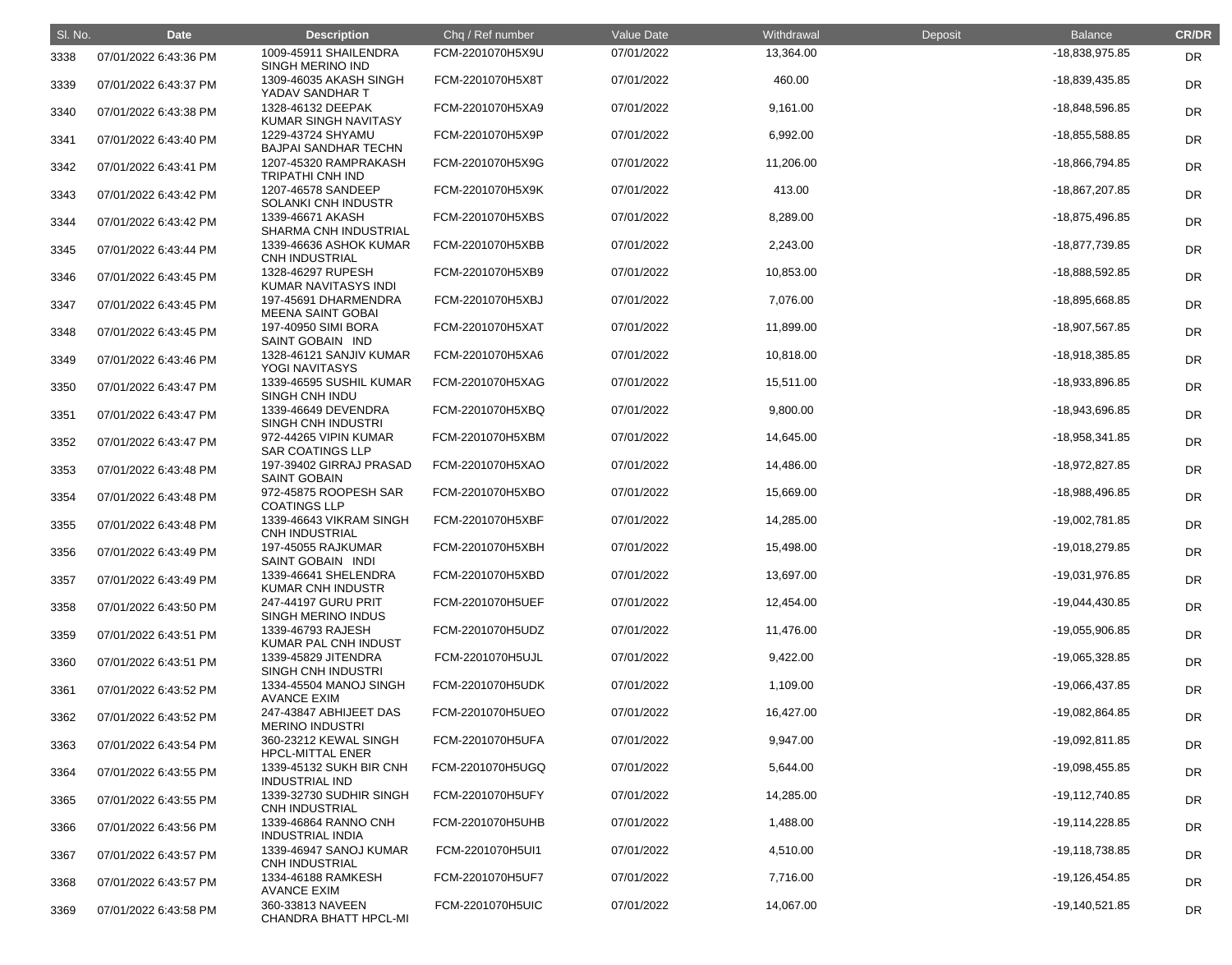| SI. No. | <b>Date</b>           | <b>Description</b>                               | Chq / Ref number | Value Date | Withdrawal | Deposit | <b>Balance</b>   | <b>CR/DR</b> |
|---------|-----------------------|--------------------------------------------------|------------------|------------|------------|---------|------------------|--------------|
| 3370    | 07/01/2022 6:43:59 PM | 1339-46877 PRAMOD<br>KUMAR SAHANI CNH IND        | FCM-2201070H5UGX | 07/01/2022 | 9,800.00   |         | $-19,150,321.85$ | <b>DR</b>    |
| 3371    | 07/01/2022 6:44:00 PM | 1328-46025 DEVESH<br>TRIPATHI NAVITASYS I        | FCM-2201070H5UP6 | 07/01/2022 | 10,866.00  |         | $-19,161,187.85$ | <b>DR</b>    |
| 3372    | 07/01/2022 6:44:01 PM | 1326-46152 AMIT SINGH<br><b>NAVITASYS INDIA</b>  | FCM-2201070H5UKP | 07/01/2022 | 12,938.00  |         | $-19,174,125.85$ | <b>DR</b>    |
| 3373    | 07/01/2022 6:44:01 PM | 44-45371 AMIT SINGH<br><b>AUTOFIT LIMITED</b>    | FCM-2201070H5UJW | 07/01/2022 | 1,024.00   |         | $-19,175,149.85$ | <b>DR</b>    |
| 3374    | 07/01/2022 6:44:01 PM | 360-39974 HANSA SINGH<br><b>HPCL-MITTAL ENER</b> | FCM-2201070H5UIY | 07/01/2022 | 11,357.00  |         | -19,186,506.85   | DR           |
| 3375    | 07/01/2022 6:44:01 PM | 469-29417 REKHA<br>SANDHAR AUTOMOTIVES           | FCM-2201070H5UK3 | 07/01/2022 | 15,101.00  |         | -19,201,607.85   | DR           |
| 3376    | 07/01/2022 6:44:02 PM | 469-41277 VIJAY SHANKAR<br><b>SINGH SANDHAR</b>  | FCM-2201070H5UL4 | 07/01/2022 | 5,710.00   |         | -19,207,317.85   | <b>DR</b>    |
| 3377    | 07/01/2022 6:44:03 PM | 1252-42948 SOBRAN SINGH<br><b>AEROSTAR HELME</b> | FCM-2201070H5UQK | 07/01/2022 | 11,990.00  |         | -19,219,307.85   | <b>DR</b>    |
| 3378    | 07/01/2022 6:44:03 PM | 1290-15981 TILVIKRAM<br><b>GURUNG AUTOFIT PR</b> | FCM-2201070H5UQQ | 07/01/2022 | 1,779.00   |         | -19,221,086.85   | <b>DR</b>    |
| 3379    | 07/01/2022 6:44:04 PM | 1339-46566 SAJAN KUMAR<br><b>CNH INDUSTRIAL</b>  | FCM-2201070H5UNV | 07/01/2022 | 13,810.00  |         | -19,234,896.85   | DR           |
| 3380    | 07/01/2022 6:44:04 PM | 619-43732 LAXMAN SINGH<br><b>HERO MOTO CORP</b>  | FCM-2201070H5UM8 | 07/01/2022 | 14,978.00  |         | -19,249,874.85   | DR           |
| 3381    | 07/01/2022 6:44:06 PM | 1275-18755 BALBIR SINGH<br><b>HITACHI ASTEMO</b> | FCM-2201070H5UR2 | 07/01/2022 | 16,171.00  |         | -19,266,045.85   | <b>DR</b>    |
| 3382    | 07/01/2022 6:44:06 PM | 1292-39655 KHUSHI RAM<br><b>CNH INDUSTRIAL I</b> | FCM-2201070H5URF | 07/01/2022 | 4,149.00   |         | -19,270,194.85   | <b>DR</b>    |
| 3383    | 07/01/2022 6:44:35 PM | 1345-47186 JAGDEEP<br>SINGH HPCL MITTAL          | FCM-2201070H653E | 07/01/2022 | 6,163.00   |         | -19,276,357.85   | DR           |
| 3384    | 07/01/2022 6:44:36 PM | 631-31934 PREM KUMAR<br>LIFE LONG MEDITEC        | FCM-2201070H6548 | 07/01/2022 | 965.00     |         | -19,277,322.85   | DR           |
| 3385    | 07/01/2022 6:44:36 PM | 631-46708 VIRENDRA<br>KUMAR YADAV LIFE LO        | FCM-2201070H654P | 07/01/2022 | 16,081.00  |         | -19,293,403.85   | <b>DR</b>    |
| 3386    | 07/01/2022 6:44:37 PM | 400-31397 VIDHYA RAM BL<br><b>AGRO INDUSTRIE</b> | FCM-2201070H655J | 07/01/2022 | 12,470.00  |         | -19,305,873.85   | <b>DR</b>    |
| 3387    | 07/01/2022 6:44:38 PM | 400-39531 VIJAY KUMAR BL<br><b>AGRO INDUSTRI</b> | FCM-2201070H655V | 07/01/2022 | 20,382.00  |         | -19,326,255.85   | DR           |
| 3388    | 07/01/2022 6:44:39 PM | 400-35443 ROHIT KUMAR<br><b>BL AGRO INDUSTRI</b> | FCM-2201070H6566 | 07/01/2022 | 22,168.00  |         | -19,348,423.85   | <b>DR</b>    |
| 3389    | 07/01/2022 6:44:39 PM | 401-39963 SUDHIR KUMAR<br>SAXENA BL AGRO         | FCM-2201070H656S | 07/01/2022 | 17,470.00  |         | -19,365,893.85   | <b>DR</b>    |
| 3390    | 07/01/2022 6:44:40 PM | 1067-38623 LAKHWINDER<br><b>KUMAR HPCL MITTA</b> | FCM-2201070H657C | 07/01/2022 | 16,598.00  |         | -19,382,491.85   | <b>DR</b>    |
| 3391    | 07/01/2022 6:44:41 PM | 573-43497 ANAND KUMAR<br><b>LAXMI AGRO OILS</b>  | FCM-2201070H6580 | 07/01/2022 | 22,405.00  |         | -19,404,896.85   | <b>DR</b>    |
| 3392    | 07/01/2022 6:44:42 PM | 1345-43153 ROSHAN LAL<br><b>HPCL MITTAL ENER</b> | FCM-2201070H658B | 07/01/2022 | 593.00     |         | -19,405,489.85   | <b>DR</b>    |
| 3393    | 07/01/2022 6:44:43 PM | 1345-47191 HARWINDER<br>SINGH HPCL MITTAL        | FCM-2201070H658Q | 07/01/2022 | 9,256.00   |         | -19,414,745.85   | <b>DR</b>    |
| 3394    | 07/01/2022 6:44:44 PM | 1345-47206 SANDEEP<br>SINGH HPCL MITTAL E        | FCM-2201070H6592 | 07/01/2022 | 8,018.00   |         | -19,422,763.85   | <b>DR</b>    |
| 3395    | 07/01/2022 6:44:44 PM | 1067-38639 JAGROOP<br>SINGH HPCL MITTAL E        | FCM-2201070H659Z | 07/01/2022 | 11,109.00  |         | -19,433,872.85   | <b>DR</b>    |
| 3396    | 07/01/2022 6:44:46 PM | 1067-38640 JASVEER<br>SINGH HPCL MITTAL E        | FCM-2201070H65A9 | 07/01/2022 | 8,633.00   |         | -19,442,505.85   | <b>DR</b>    |
| 3397    | 07/01/2022 6:44:46 PM | 1345-38619 BEANT SINGH<br><b>HPCL MITTAL ENE</b> | FCM-2201070H65B8 | 07/01/2022 | 4,307.00   |         | -19,446,812.85   | <b>DR</b>    |
| 3398    | 07/01/2022 6:44:48 PM | 1067-38735 AMANDEEP<br>SINGH HPCL MITTAL         | FCM-2201070H65BX | 07/01/2022 | 11,747.00  |         | -19,458,559.85   | <b>DR</b>    |
| 3399    | 07/01/2022 6:44:49 PM | 1269-20437 PRABHAT<br>KUMAR SINGH BL AGRO        | FCM-2201070H65CA | 07/01/2022 | 14,560.00  |         | -19,473,119.85   | <b>DR</b>    |
| 3400    | 07/01/2022 6:44:49 PM | 1345-47215 BALJINDER<br>SINGH HPCL MITTAL        | FCM-2201070H65CK | 07/01/2022 | 8,018.00   |         | -19,481,137.85   | <b>DR</b>    |
| 3401    | 07/01/2022 6:44:51 PM | 1067-42480 BALJINDER<br>SINGH HPCL MITTA         | FCM-2201070H65E9 | 07/01/2022 | 8,633.00   |         | -19,489,770.85   | <b>DR</b>    |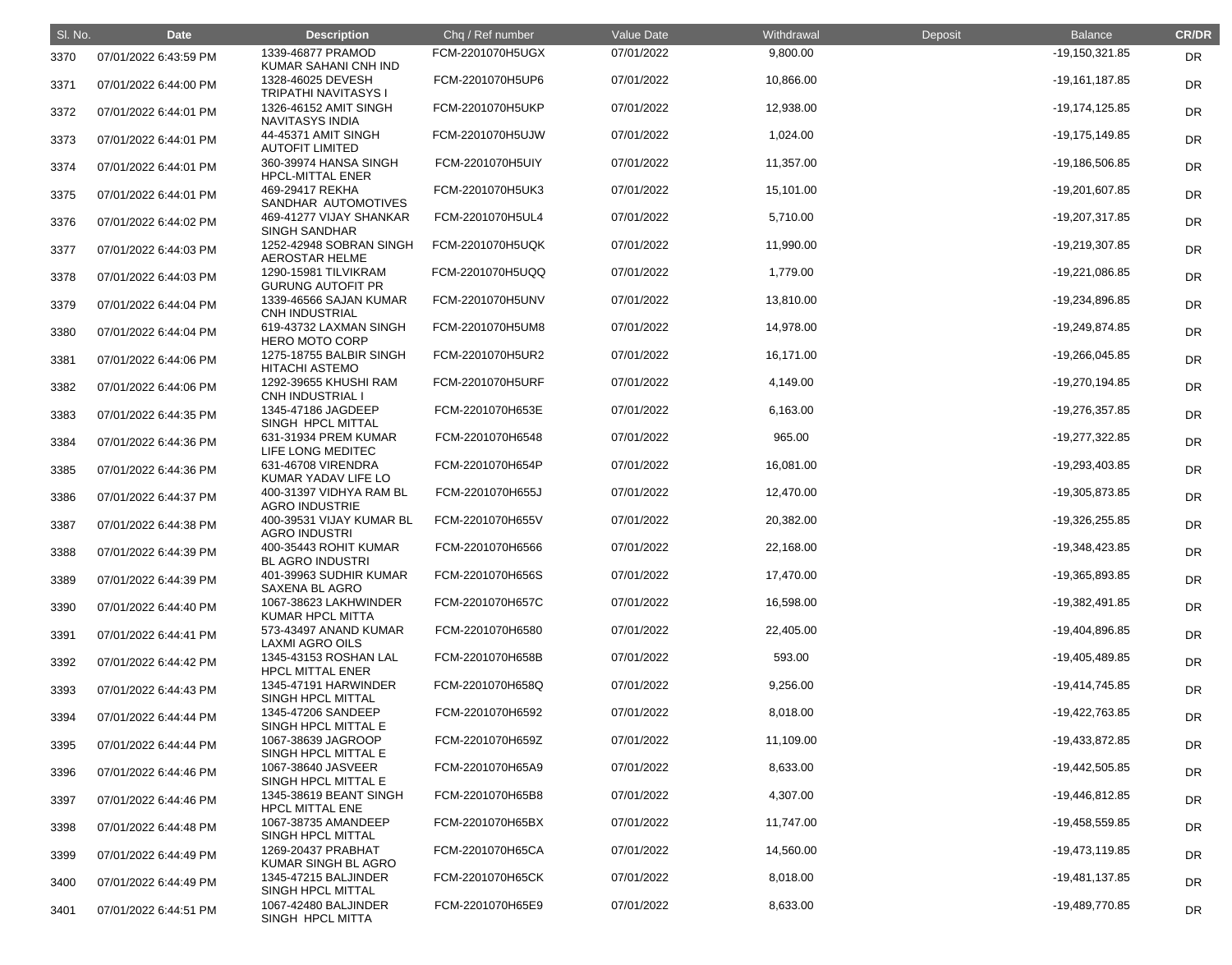| SI. No. | <b>Date</b>           | <b>Description</b>                               | Chq / Ref number | Value Date | Withdrawal | Deposit | <b>Balance</b>   | <b>CR/DR</b> |
|---------|-----------------------|--------------------------------------------------|------------------|------------|------------|---------|------------------|--------------|
| 3402    | 07/01/2022 6:44:52 PM | 1345-47220 JAGDISH<br>SINGH HPCL MITTAL E        | FCM-2201070H65CY | 07/01/2022 | 4,925.00   |         | -19,494,695.85   | <b>DR</b>    |
| 3403    | 07/01/2022 6:44:52 PM | 1269-34728 OMENDRA<br>SINGH BL AGRO INDUS        | FCM-2201070H65ES | 07/01/2022 | 1,018.00   |         | -19,495,713.85   | <b>DR</b>    |
| 3404    | 07/01/2022 6:44:53 PM | 1269-35469 YOGENDRA<br>KUMAR SHARMA BL AG        | FCM-2201070H65F7 | 07/01/2022 | 20,198.00  |         | $-19,515,911.85$ | <b>DR</b>    |
| 3405    | 07/01/2022 6:44:55 PM | 1269-45539 RAMENDRA<br>SINGH BL AGRO INDU        | FCM-2201070H65FO | 07/01/2022 | 14,980.00  |         | -19,530,891.85   | <b>DR</b>    |
| 3406    | 07/01/2022 6:44:55 PM | 1067-38713 PARWINDER<br><b>KUMAR HPCL MITTAL</b> | FCM-2201070H65GY | 07/01/2022 | 12,367.00  |         | -19,543,258.85   | DR           |
| 3407    | 07/01/2022 6:44:57 PM | 1345-38694 AJAIB SINGH<br><b>HPCL MITTAL ENE</b> | FCM-2201070H65IJ | 07/01/2022 | 3,687.00   |         | -19,546,945.85   | DR           |
| 3408    | 07/01/2022 6:44:58 PM | 1067-38718 SANDEEP<br>SINGH HPCL MITTAL E        | FCM-2201070H65M5 | 07/01/2022 | 11,109.00  |         | -19,558,054.85   | <b>DR</b>    |
| 3409    | 07/01/2022 6:44:58 PM | 1345-47170 GURPREET<br>SINGH HPCL MITTAL         | FCM-2201070H65LQ | 07/01/2022 | 5,543.00   |         | -19,563,597.85   | <b>DR</b>    |
| 3410    | 07/01/2022 6:44:58 PM | 1067-38719 SIMARJOT<br>SINGH HPCL MITTAL         | FCM-2201070H65ML | 07/01/2022 | 11,129.00  |         | -19,574,726.85   | DR           |
| 3411    | 07/01/2022 6:44:59 PM | 1067-38720 KULWINDER<br>SINGH HPCL MITTAL        | FCM-2201070H65N9 | 07/01/2022 | 20,955.00  |         | -19,595,681.85   | DR           |
| 3412    | 07/01/2022 6:44:59 PM | 1345-47177 GURMEET<br>SINGH HPCL MITTAL E        | FCM-2201070H65R8 | 07/01/2022 | 7,401.00   |         | -19,603,082.85   | DR           |
| 3413    | 07/01/2022 6:45:00 PM | 1345-47279 GURPREET<br>SINGH HPCL MITTAL         | FCM-2201070H65S8 | 07/01/2022 | 2,451.00   |         | -19,605,533.85   | <b>DR</b>    |
| 3414    | 07/01/2022 6:45:01 PM | 401-30233 NANDA<br><b>BALLABH BL AGRO INDUST</b> | FCM-2201070H65SW | 07/01/2022 | 17,789.00  |         | -19,623,322.85   | <b>DR</b>    |
| 3415    | 07/01/2022 6:45:02 PM | 1345-47183 GURJEET<br>SINGH HPCL MITTAL E        | FCM-2201070H65TJ | 07/01/2022 | 8,636.00   |         | -19,631,958.85   | DR           |
| 3416    | 07/01/2022 6:45:03 PM | 400-21053 RAJENDRA<br>PRASHAD UPADHYAY BL        | FCM-2201070H65UA | 07/01/2022 | 20,718.00  |         | -19,652,676.85   | DR           |
| 3417    | 07/01/2022 6:45:04 PM | 631-43781 AJEET KUMAR<br>SINGH LIFE LONG         | FCM-2201070H65UM | 07/01/2022 | 16,545.00  |         | -19,669,221.85   | <b>DR</b>    |
| 3418    | 07/01/2022 6:45:05 PM | 400-35838 MADAN LAL<br>YADAV BL AGRO INDU        | FCM-2201070H65W5 | 07/01/2022 | 10,440.00  |         | -19,679,661.85   | <b>DR</b>    |
| 3419    | 07/01/2022 6:45:06 PM | 400-39771 SUDHIR<br>MANRAL BL AGRO INDUST        | FCM-2201070H65WM | 07/01/2022 | 13,268.00  |         | -19,692,929.85   | DR           |
| 3420    | 07/01/2022 6:45:07 PM | 400-39812 UDAYVEER<br>SINGH YADAV BL AGR         | FCM-2201070H65WW | 07/01/2022 | 16,627.00  |         | -19,709,556.85   | <b>DR</b>    |
| 3421    | 07/01/2022 6:45:07 PM | 400-44212 AJAY KUMAR<br>YADAV BL AGRO IND        | FCM-2201070H65X5 | 07/01/2022 | 13,135.00  |         | -19,722,691.85   | <b>DR</b>    |
| 3422    | 07/01/2022 6:45:08 PM | 400-45025 ARUN KUMAR BL<br><b>AGRO INDUSTRIE</b> | FCM-2201070H65XJ | 07/01/2022 | 12,479.00  |         | $-19,735,170.85$ | <b>DR</b>    |
| 3423    | 07/01/2022 6:45:10 PM | 400-45153 SATENDRA<br>SINGH YADAV BL AGRO        | FCM-2201070H65XT | 07/01/2022 | 15,555.00  |         | -19,750,725.85   | <b>DR</b>    |
| 3424    | 07/01/2022 6:45:10 PM | 631-25387 GRISHAM<br>KUMAR MANDAL LIFE LO        | FCM-2201070H65YF | 07/01/2022 | 10,627.00  |         | -19,761,352.85   | <b>DR</b>    |
| 3425    | 07/01/2022 6:45:10 PM | 1345-47192 HARPREET<br>SINGH HPCL MITTAL         | FCM-2201070H65ZD | 07/01/2022 | 10,494.00  |         | -19,771,846.85   | <b>DR</b>    |
| 3426    | 07/01/2022 6:45:11 PM | 1345-47202 SUKHWINDER<br><b>SINGH HPCL MITTA</b> | FCM-2201070H65ZN | 07/01/2022 | 13,721.00  |         | -19,785,567.85   | <b>DR</b>    |
| 3427    | 07/01/2022 6:45:12 PM | 1067-38642 KULVINDER<br>SINGH HPCL MITTAL        | FCM-2201070H6600 | 07/01/2022 | 14,203.00  |         | -19,799,770.85   | <b>DR</b>    |
| 3428    | 07/01/2022 6:45:13 PM | 1303-46751 SARVESH<br>SINGH CNH INDUSTRIA        | FCM-2201070H660R | 07/01/2022 | 11,218.00  |         | -19,810,988.85   | <b>DR</b>    |
| 3429    | 07/01/2022 6:45:13 PM | 1322-46925 RAJ KUMAR<br>PRAJAPATI DIPTY          | FCM-2201070H6611 | 07/01/2022 | 15,579.00  |         | -19,826,567.85   | <b>DR</b>    |
| 3430    | 07/01/2022 6:45:14 PM | 1067-38653 NIRMAL SINGH<br><b>HPCL MITTAL EN</b> | FCM-2201070H661C | 07/01/2022 | 12,347.00  |         | -19,838,914.85   | <b>DR</b>    |
| 3431    | 07/01/2022 6:45:15 PM | 1269-12242 SHOBHIT<br>KUMAR SINGH BL AGRO        | FCM-2201070H6623 | 07/01/2022 | 36,162.00  |         | -19,875,076.85   | <b>DR</b>    |
| 3432    | 07/01/2022 6:45:15 PM | 1345-47217 GURTEJ SINGH<br><b>HPCL MITTAL EN</b> | FCM-2201070H662E | 07/01/2022 | 4,925.00   |         | -19,880,001.85   | <b>DR</b>    |
| 3433    | 07/01/2022 6:45:16 PM | 1032-35091 SARVESH<br>KUMAR VEGA TECHNOLO        | FCM-2201070H6635 | 07/01/2022 | 447.00     |         | -19,880,448.85   | <b>DR</b>    |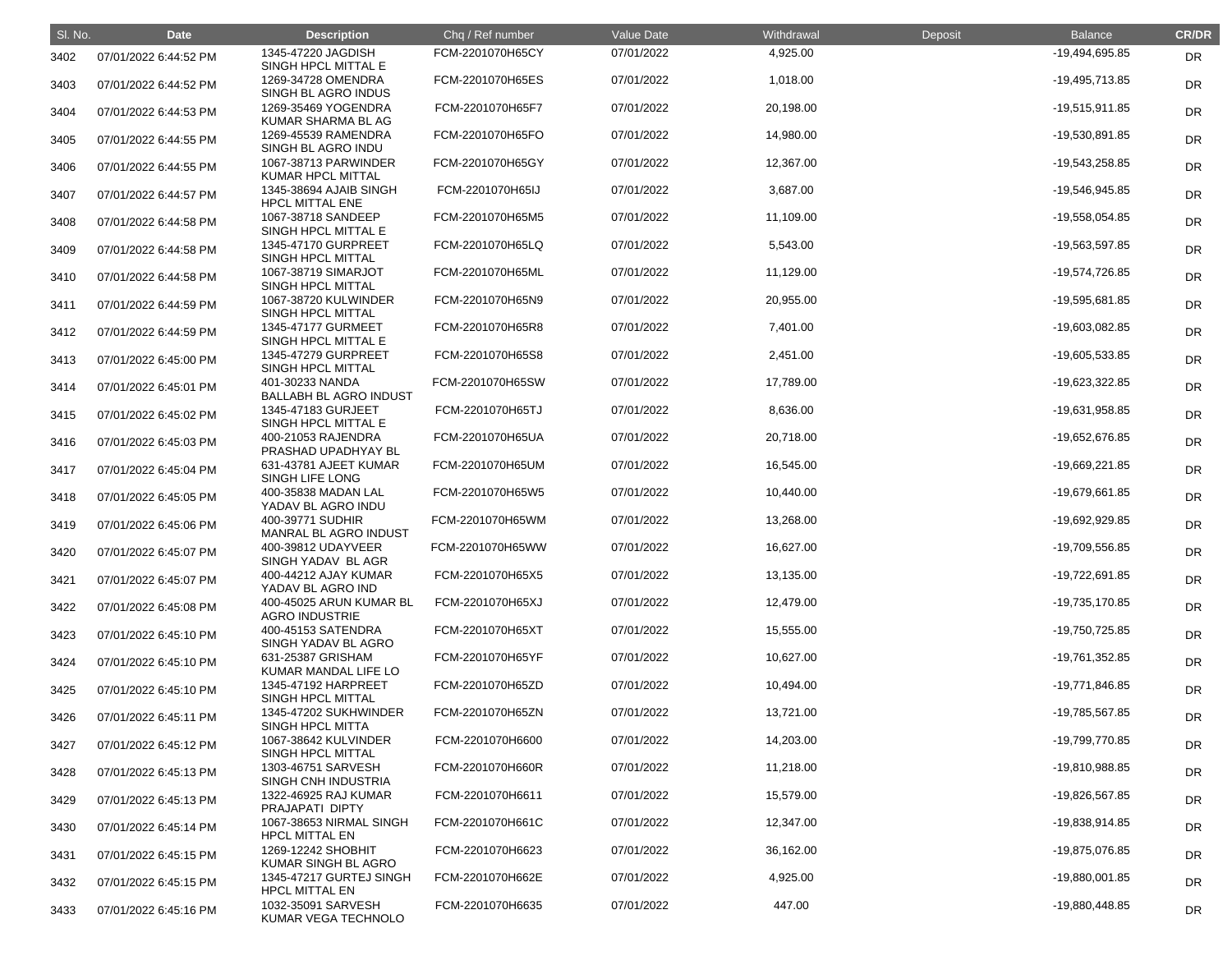| SI. No. | <b>Date</b>           | <b>Description</b>                               | Chq / Ref number | Value Date | Withdrawal | <b>Deposit</b> | <b>Balance</b>   | <b>CR/DR</b> |
|---------|-----------------------|--------------------------------------------------|------------------|------------|------------|----------------|------------------|--------------|
| 3434    | 07/01/2022 6:45:17 PM | 1067-38664 KARAMJEET<br>SINGH HPCL MITTAL        | FCM-2201070H663N | 07/01/2022 | 10,491.00  |                | -19,890,939.85   | <b>DR</b>    |
| 3435    | 07/01/2022 6:45:17 PM | 1067-38666 BARINDER<br>KAUR HPCL MITTAL E        | FCM-2201070H663X | 07/01/2022 | 15,561.00  |                | -19,906,500.85   | <b>DR</b>    |
| 3436    | 07/01/2022 6:45:18 PM | 1067-40904 KARAMJIT RAM<br><b>HPCL MITTAL EN</b> | FCM-2201070H664O | 07/01/2022 | 12,966.00  |                | -19,919,466.85   | <b>DR</b>    |
| 3437    | 07/01/2022 6:45:18 PM | 1269-30480 RAJENDRA<br>PRASHAD BL AGRO IN        | FCM-2201070H664Z | 07/01/2022 | 36,934.00  |                | -19,956,400.85   | DR           |
| 3438    | 07/01/2022 6:45:19 PM | 1345-38665 GURCHARAN<br>SINGH HPCL MITTAL        | FCM-2201070H665Z | 07/01/2022 | 2,451.00   |                | -19,958,851.85   | DR           |
| 3439    | 07/01/2022 6:45:19 PM | 1345-47066 GURDEEP<br>SINGH HPCL MITTAL          | FCM-2201070H666P | 07/01/2022 | 13,586.00  |                | -19,972,437.85   | <b>DR</b>    |
| 3440    | 07/01/2022 6:45:20 PM | 1345-47167 SATWANT<br>SINGH HPCL MITTAL E        | FCM-2201070H666X | 07/01/2022 | 5,543.00   |                | -19,977,980.85   | <b>DR</b>    |
| 3441    | 07/01/2022 6:45:20 PM | 1067-38675 MOHAN SINGH<br><b>HPCL MITTAL ENE</b> | FCM-2201070H667E | 07/01/2022 | 9,253.00   |                | -19,987,233.85   | DR           |
| 3442    | 07/01/2022 6:45:21 PM | 1067-38676 GURBHAJ<br>SINGH HPCL MITTAL E        | FCM-2201070H667M | 07/01/2022 | 12,347.00  |                | -19,999,580.85   | DR           |
| 3443    | 07/01/2022 6:45:24 PM | 1067-44428 GURJEET<br>SINGH HPCL MITTAL E        | FCM-2201070H668L | 07/01/2022 | 18,534.00  |                | $-20,018,114.85$ | DR           |
| 3444    | 07/01/2022 6:45:25 PM | 1269-38902 PANKAJ<br>SHANKHDHAR BL AGRO I        | FCM-2201070H668Q | 07/01/2022 | 11,714.00  |                | -20,029,828.85   | <b>DR</b>    |
| 3445    | 07/01/2022 6:45:26 PM | 1269-43338 SURENDRA<br>KUMAR BL AGRO INDU        | FCM-2201070H668U | 07/01/2022 | 14,241.00  |                | -20,044,069.85   | <b>DR</b>    |
| 3446    | 07/01/2022 6:45:27 PM | 1345-38734 MANJOT SINGH<br><b>HPCL MITTAL EN</b> | FCM-2201070H669I | 07/01/2022 | 3,068.00   |                | -20,047,137.85   | DR           |
| 3447    | 07/01/2022 6:45:30 PM | 1345-47276 SATWINDER<br>SINGH HPCL MITTAL        | FCM-2201070H66A7 | 07/01/2022 | 1,831.00   |                | -20,048,968.85   | DR           |
| 3448    | 07/01/2022 6:45:32 PM | 1345-47278 MANYOG<br>SINGH HPCL MITTAL EN        | FCM-2201070H66AI | 07/01/2022 | 2,451.00   |                | $-20,051,419.85$ | DR           |
| 3449    | 07/01/2022 6:45:35 PM | 401-44591 RAHUL KUMAR<br><b>BL AGRO INDUSTRI</b> | FCM-2201070H66B4 | 07/01/2022 | 18,281.00  |                | -20,069,700.85   | <b>DR</b>    |
| 3450    | 07/01/2022 6:45:43 PM | 1345-47187 BHOLA SINGH<br><b>HPCL MITTAL EN</b>  | FCM-2201070H66C5 | 07/01/2022 | 6,163.00   |                | -20,075,863.85   | <b>DR</b>    |
| 3451    | 07/01/2022 6:45:47 PM | 400-19363 OM KAR BL<br><b>AGRO INDUSTRIES LT</b> | FCM-2201070H66CL | 07/01/2022 | 38,462.00  |                | $-20,114,325.85$ | <b>DR</b>    |
| 3452    | 07/01/2022 6:45:53 PM | 400-38900 SOHAN LAL BL<br><b>AGRO INDUSTRIES</b> | FCM-2201070H66E6 | 07/01/2022 | 16,019.00  |                | $-20,130,344.85$ | <b>DR</b>    |
| 3453    | 07/01/2022 6:45:54 PM | 400-37434 DEEPAK KUMAR<br><b>SHARMA BL AGRO</b>  | FCM-2201070H66EN | 07/01/2022 | 14,496.00  |                | $-20,144,840.85$ | <b>DR</b>    |
| 3454    | 07/01/2022 6:45:56 PM | 400-42445 HORI LAL BL<br><b>AGRO INDUSTRIES</b>  | FCM-2201070H66F3 | 07/01/2022 | 20,340.00  |                | $-20,165,180.85$ | <b>DR</b>    |
| 3455    | 07/01/2022 6:45:57 PM | 400-42719 MUNISH KUMAR<br><b>GANGWAR BL AGRO</b> | FCM-2201070H66FK | 07/01/2022 | 14,992.00  |                | $-20,180,172.85$ | <b>DR</b>    |
| 3456    | 07/01/2022 6:46:00 PM | 401-38901 KEDAR SINGH<br><b>BL AGRO INDUSTRI</b> | FCM-2201070H66GT | 07/01/2022 | 12,733.00  |                | $-20,192,905.85$ | <b>DR</b>    |
| 3457    | 07/01/2022 6:46:02 PM | 401-44756 NITYANAND<br>MISHRA BL AGRO IND        | FCM-2201070H66HC | 07/01/2022 | 19,213.00  |                | $-20,212,118.85$ | <b>DR</b>    |
| 3458    | 07/01/2022 6:46:03 PM | 401-45748 PADMESH<br>KUMAR BL AGRO INDUST        | FCM-2201070H66HV | 07/01/2022 | 22,066.00  |                | -20,234,184.85   | <b>DR</b>    |
| 3459    | 07/01/2022 6:46:05 PM | 631-24110 ANIL KUMAR<br>LIFE LONG MEDITEC        | FCM-2201070H66IJ | 07/01/2022 | 16,545.00  |                | $-20,250,729.85$ | <b>DR</b>    |
| 3460    | 07/01/2022 6:46:31 PM | 1071-44519 KALPANA<br><b>INDOLINK TECHNOLOGI</b> | FCM-2201070H5ZNO | 07/01/2022 | 11,715.00  |                | $-20,262,444.85$ | <b>DR</b>    |
| 3461    | 07/01/2022 6:46:32 PM | 1329-46266 SAKET KUMAR<br><b>SINGH PARVIOM T</b> | FCM-2201070H5ZFI | 07/01/2022 | 30,152.00  |                | $-20,292,596.85$ | <b>DR</b>    |
| 3462    | 07/01/2022 6:46:32 PM | 490-44088 SURESH KUMAR<br><b>SYAL HEAD OFFIC</b> | FCM-2201070H5ZEX | 07/01/2022 | 19,334.00  |                | -20,311,930.85   | <b>DR</b>    |
| 3463    | 07/01/2022 6:46:33 PM | 139-36868 VIVEK KUMAR<br><b>GUPTA INDO AUTOT</b> | FCM-2201070H5ZHI | 07/01/2022 | 14,639.00  |                | -20,326,569.85   | <b>DR</b>    |
| 3464    | 07/01/2022 6:46:33 PM | 1210-45005 AMIT KUMAR<br><b>CLIANTHA RESEARC</b> | FCM-2201070H5ZLX | 07/01/2022 | 16,708.00  |                | $-20,343,277.85$ | <b>DR</b>    |
| 3465    | 07/01/2022 6:46:33 PM | 597-47122 PARMOD<br>KUMAR HMCL GLOBAL            | FCM-2201070H5ZVE | 07/01/2022 | 6,589.00   |                | -20,349,866.85   | <b>DR</b>    |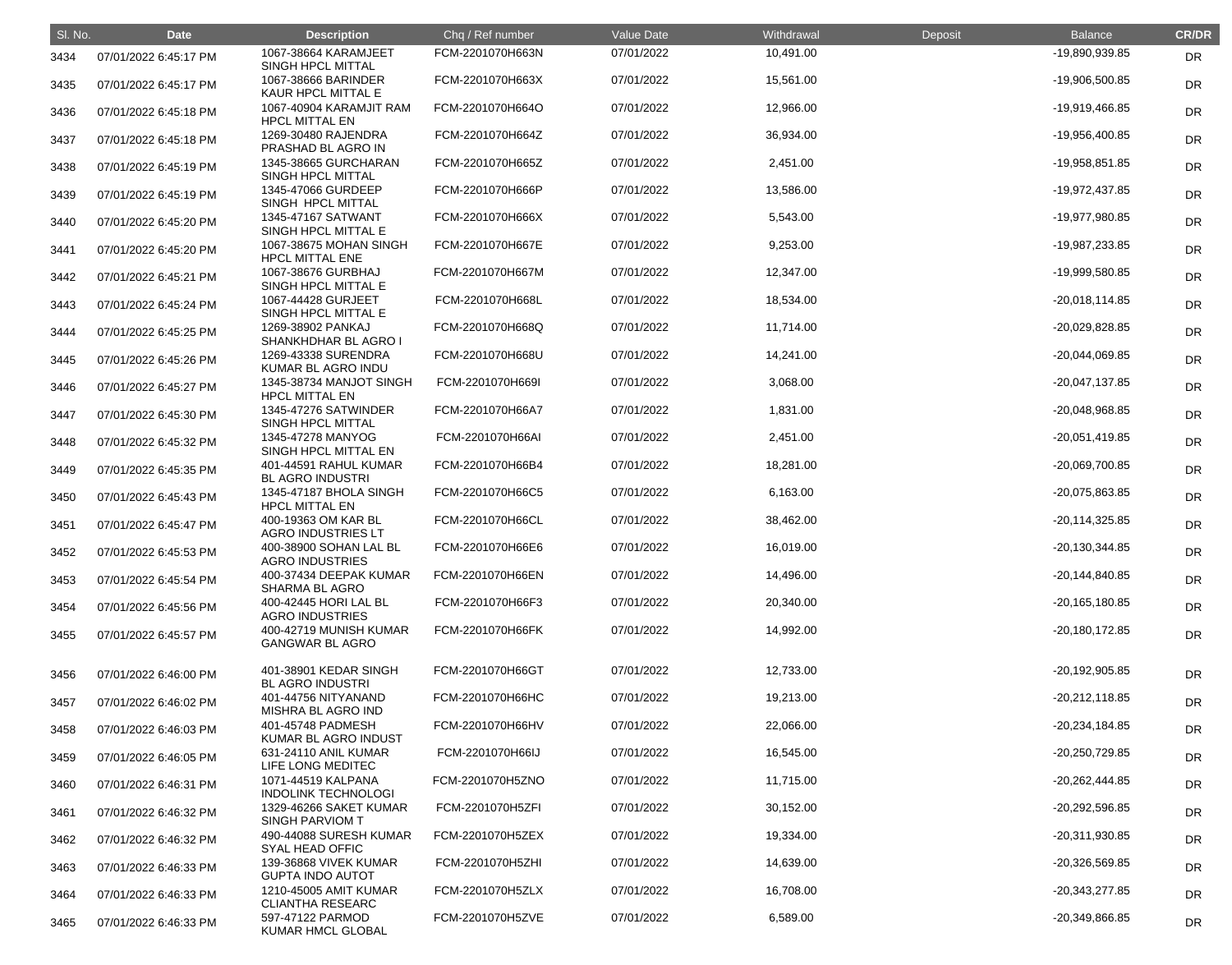| SI. No. | <b>Date</b>           | <b>Description</b>                                             | Chq / Ref number | Value Date | Withdrawal | Deposit | <b>Balance</b>   | <b>CR/DR</b> |
|---------|-----------------------|----------------------------------------------------------------|------------------|------------|------------|---------|------------------|--------------|
| 3466    | 07/01/2022 6:46:34 PM | 1049-46262 DHEERAJ<br>SINGH INDO AUTOTECH                      | FCM-2201070H5ZIR | 07/01/2022 | 15,700.00  |         | -20,365,566.85   | <b>DR</b>    |
| 3467    | 07/01/2022 6:46:34 PM | 1324-46362 MANOJ KUMAR<br><b>SHAH PARVIOM TE</b>               | FCM-2201070H5ZQX | 07/01/2022 | 30,269.00  |         | $-20,395,835.85$ | <b>DR</b>    |
| 3468    | 07/01/2022 6:46:35 PM | 645-46374 SHIVKANT<br>CHAUDHARY INDO AUTO                      | FCM-2201070H6001 | 07/01/2022 | 1,007.00   |         | -20,396,842.85   | <b>DR</b>    |
| 3469    | 07/01/2022 6:46:35 PM | 156-45236 SUNIL KUMAR<br><b>INDO AUTOTECH LI</b>               | FCM-2201070H602P | 07/01/2022 | 14,639.00  |         | $-20,411,481.85$ | <b>DR</b>    |
| 3470    | 07/01/2022 6:46:36 PM | 597-39901 BHUPENDRA<br>SINGH SHEKHAWAT HM                      | FCM-2201070H5ZSJ | 07/01/2022 | 20,333.00  |         | $-20,431,814.85$ | DR           |
| 3471    | 07/01/2022 6:46:36 PM | 156-37861 KESHAVA RAM<br><b>INDO AUTOTECH LI</b>               | FCM-2201070H5ZUE | 07/01/2022 | 17,248.00  |         | -20,449,062.85   | <b>DR</b>    |
| 3472    | 07/01/2022 6:46:36 PM | 696-43673 SATYAPRAKASH<br>HMC M M AUTO LT                      | FCM-2201070H603S | 07/01/2022 | 10,583.00  |         | $-20,459,645.85$ | <b>DR</b>    |
| 3473    | 07/01/2022 6:46:37 PM | 1095-35078 ANIL KUMAR<br>OJHA HERO MOTOCO                      | FCM-2201070H5ZK3 | 07/01/2022 | 10,810.00  |         | $-20,470,455.85$ | <b>DR</b>    |
| 3474    | 07/01/2022 6:46:37 PM | 645-37505 SHESHNATH<br>PANDEY INDO AUTO T                      | FCM-2201070H5ZXX | 07/01/2022 | 17,248.00  |         | -20,487,703.85   | <b>DR</b>    |
| 3475    | 07/01/2022 6:46:37 PM | 597-28703 KAMAL SINGH<br><b>HMCL GLOBAL PART</b>               | FCM-2201070H6070 | 07/01/2022 | 21,926.00  |         | -20,509,629.85   | <b>DR</b>    |
| 3476    | 07/01/2022 6:46:38 PM | 1094-46380 AVINASH<br>PANDIT HERO MOTOCOR                      | FCM-2201070H5ZJI | 07/01/2022 | 14,583.00  |         | $-20,524,212.85$ | <b>DR</b>    |
| 3477    | 07/01/2022 6:46:38 PM | 156-45361 MUNESH SINGH<br><b>INDO AUTOTECH L</b>               | FCM-2201070H6036 | 07/01/2022 | 987.00     |         | $-20,525,199.85$ | DR           |
| 3478    | 07/01/2022 6:46:38 PM | 696-40676 CHINTU KUMAR<br><b>SRIVASTAV HMC M</b>               | FCM-2201070H603J | 07/01/2022 | 11,447.00  |         | -20,536,646.85   | <b>DR</b>    |
| 3479    | 07/01/2022 6:46:39 PM | 53-37555 MUNESH KUMAR<br><b>DIPTY LAL JUDGE</b>                | FCM-2201070H6051 | 07/01/2022 | 2,253.00   |         | -20,538,899.85   | <b>DR</b>    |
| 3480    | 07/01/2022 6:46:39 PM | 490-36767 JEEWAN SINGH<br><b>HEAD OFFICE</b>                   | FCM-2201070H606U | 07/01/2022 | 27,389.00  |         | -20,566,288.85   | <b>DR</b>    |
| 3481    | 07/01/2022 6:46:39 PM | 826-40910 NARESH KUMAR<br><b>INDIA NIPPON EL</b>               | FCM-2201070H605R | 07/01/2022 | 9,267.00   |         | $-20,575,555.85$ | <b>DR</b>    |
| 3482    | 07/01/2022 6:46:40 PM | 1087-22482 AJAY KUMAR<br><b>UPADHAYA RANGOLI</b>               | FCM-2201070H5ZP6 | 07/01/2022 | 5,439.00   |         | -20,580,994.85   | <b>DR</b>    |
| 3483    | 07/01/2022 6:46:40 PM | 156-45184 AJAY SHARMA<br><b>INDO AUTOTECH LI</b>               | FCM-2201070H601R | 07/01/2022 | 15,651.00  |         | $-20,596,645.85$ | DR           |
| 3484    | 07/01/2022 6:46:41 PM | 696-18061 LAL BABU SINGH<br><b>HMC M M AUTO</b>                | FCM-2201070H600W | 07/01/2022 | 11,467.00  |         | $-20,608,112.85$ | <b>DR</b>    |
| 3485    | 07/01/2022 6:46:41 PM | 696-45549 MANISH HMC M<br>M AUTO LTD                           | FCM-2201070H6042 | 07/01/2022 | 10,563.00  |         | $-20,618,675.85$ | <b>DR</b>    |
| 3486    | 07/01/2022 6:46:42 PM | 597-31255 BAHADUR<br>SINGH HMCL GLOBAL PA                      | FCM-2201070H607J | 07/01/2022 | 21,192.00  |         | -20,639,867.85   | <b>DR</b>    |
| 3487    | 07/01/2022 6:47:32 PM | 597-38496 BHIM SINGH<br><b>HMCL GLOBAL PARTS</b>               | FCM-2201070H5GM2 | 07/01/2022 | 19,548.00  |         | $-20,659,415.85$ | <b>DR</b>    |
| 3488    | 07/01/2022 6:47:32 PM | 826-45387 BHIM SINGH<br><b>INDIA NIPPON ELEC</b>               | FCM-2201070H5GOP | 07/01/2022 | 4,255.00   |         | -20,663,670.85   | <b>DR</b>    |
| 3489    | 07/01/2022 6:47:33 PM | 696-40746 SANDEEP<br>KUMAR HMC M M AUTO                        | FCM-2201070H5GME | 07/01/2022 | 11,447.00  |         | $-20,675,117.85$ | <b>DR</b>    |
| 3490    | 07/01/2022 6:47:33 PM | 597-25343 BABU LAL<br><b>SHARMA HMCL GLOBAL</b>                | FCM-2201070H5GPS | 07/01/2022 | 21,945.23  |         | -20,697,063.08   | <b>DR</b>    |
| 3491    | 07/01/2022 6:47:33 PM | 826-46388 SURENDER<br>KUMAR INDIA NIPPON                       | FCM-2201070H5GPC | 07/01/2022 | 10,042.00  |         | $-20,707,105.08$ | <b>DR</b>    |
| 3492    | 07/01/2022 6:47:34 PM | 826-40902 ANIL INDIA<br><b>NIPPON ELECTRICA</b>                | FCM-2201070H5GOA | 07/01/2022 | 10,042.00  |         | $-20,717,147.08$ | <b>DR</b>    |
| 3493    | 07/01/2022 6:47:34 PM | 475-41636 CHANDAN<br>KUMAR PANDEY COSMIC                       | FCM-2201070H5GN8 | 07/01/2022 | 25,215.00  |         | -20,742,362.08   | <b>DR</b>    |
| 3494    | 07/01/2022 6:47:35 PM | 597-25854 SUBE SINGH<br>YADAV HMCL GLOBAL                      | FCM-2201070H5GQK | 07/01/2022 | 20,333.00  |         | -20,762,695.08   | <b>DR</b>    |
| 3495    | 07/01/2022 6:47:35 PM | 490-21196 JOGINDER                                             | FCM-2201070H5GQ3 | 07/01/2022 | 21,971.00  |         | -20,784,666.08   | <b>DR</b>    |
| 3496    | 07/01/2022 6:47:35 PM | SINGH HEAD OFFICE<br>1095-46473 KRISHNA                        | FCM-2201070H5GWY | 07/01/2022 | 14,583.00  |         | -20,799,249.08   | <b>DR</b>    |
| 3497    | 07/01/2022 6:47:36 PM | KUMAR PANDEY HERO M<br>825-43346 SANJAY KUMAR<br>LUCAS TVS LTD | FCM-2201070H5GN1 | 07/01/2022 | 10,232.00  |         | -20,809,481.08   | <b>DR</b>    |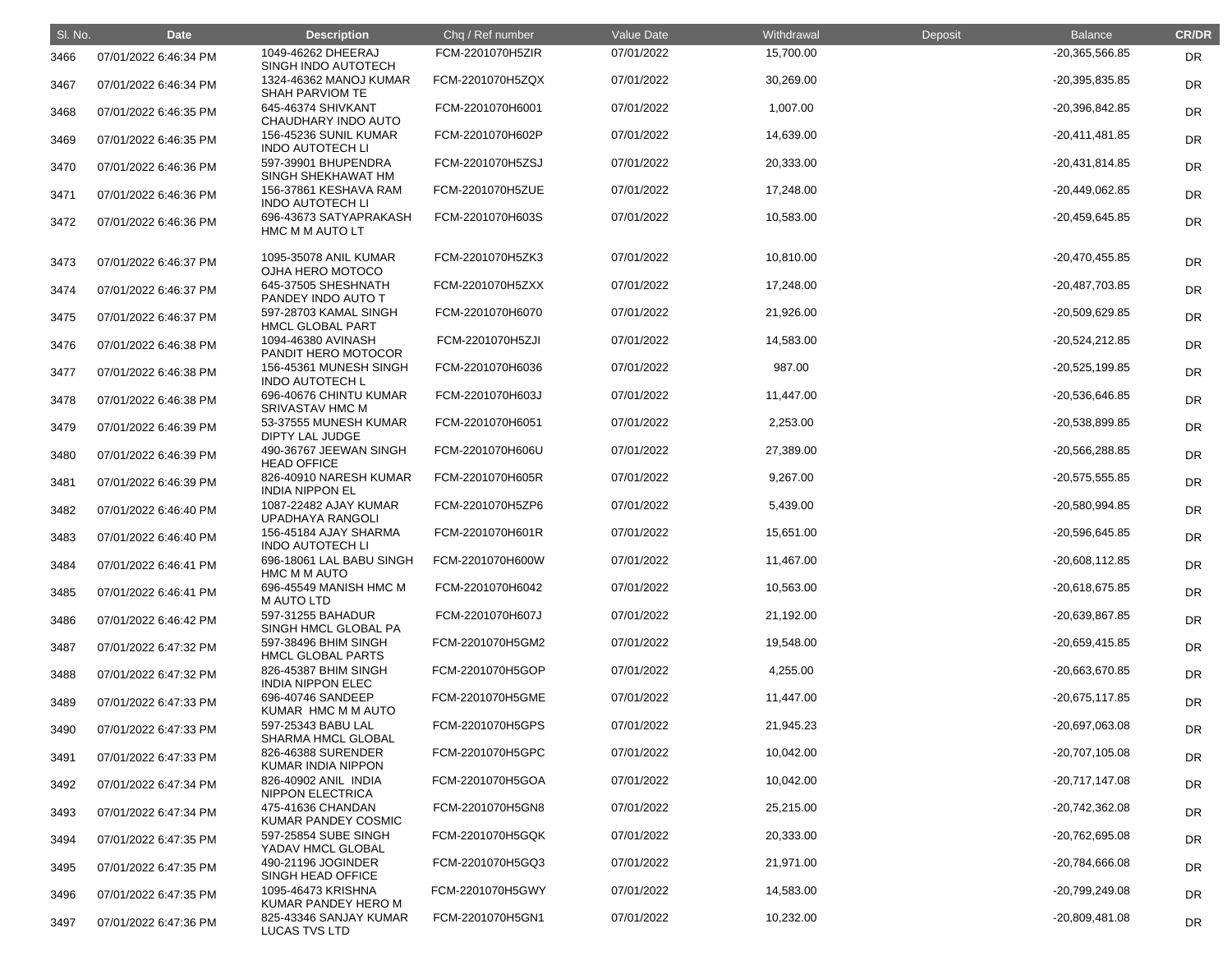| SI. No. | <b>Date</b>           | <b>Description</b>                               | Chq / Ref number | Value Date | Withdrawal | Deposit | <b>Balance</b>   | <b>CR/DR</b> |
|---------|-----------------------|--------------------------------------------------|------------------|------------|------------|---------|------------------|--------------|
| 3498    | 07/01/2022 6:47:36 PM | 53-37012 UPDESH DIPTY<br>LAL JUDGE MAL PV        | FCM-2201070H5GNN | 07/01/2022 | 4,942.00   |         | $-20,814,423.08$ | <b>DR</b>    |
| 3499    | 07/01/2022 6:47:36 PM | 53-40529 RAMDHANI SINGH<br><b>DIPTY LAL JUDG</b> | FCM-2201070H5GNU | 07/01/2022 | 2,685.00   |         | $-20,817,108.08$ | <b>DR</b>    |
| 3500    | 07/01/2022 6:47:37 PM | 597-31480 BHANWAR<br>SINGH HMCL GLOBAL PA        | FCM-2201070H5GRZ | 07/01/2022 | 21,502.00  |         | $-20,838,610.08$ | <b>DR</b>    |
| 3501    | 07/01/2022 6:47:37 PM | 597-34792 HANS RAM<br>HMCL GLOBAL PARTS C        | FCM-2201070H5GTB | 07/01/2022 | 22,248.00  |         | -20,860,858.08   | <b>DR</b>    |
| 3502    | 07/01/2022 6:47:38 PM | 475-34988 YASHVEER<br><b>SINGH COSMIC KITCHE</b> | FCM-2201070H5GMR | 07/01/2022 | 22,409.00  |         | -20,883,267.08   | <b>DR</b>    |
| 3503    | 07/01/2022 6:47:38 PM | 1095-46930 PARDEEP<br>KUMAR HERO MOTOCORP        | FCM-2201070H5GX9 | 07/01/2022 | 15,126.00  |         | -20,898,393.08   | <b>DR</b>    |
| 3504    | 07/01/2022 6:47:38 PM | 156-30997 JAGDISH INDO<br><b>AUTOTECH LIMITE</b> | FCM-2201070H5GV8 | 07/01/2022 | 16,183.00  |         | -20,914,576.08   | DR           |
| 3505    | 07/01/2022 6:47:39 PM | 490-41618 RAHUL KUMAR<br><b>HEAD OFFICE</b>      | FCM-2201070H5GSZ | 07/01/2022 | 11,977.00  |         | -20,926,553.08   | <b>DR</b>    |
| 3506    | 07/01/2022 6:47:39 PM | 1329-46503 SHRI PAL<br><b>SINGH PARVIOM TECH</b> | FCM-2201070H5GTT | 07/01/2022 | 13,195.00  |         | -20,939,748.08   | <b>DR</b>    |
| 3507    | 07/01/2022 6:47:39 PM | 490-44557 VIKRAM<br><b>GHULIANI HEAD OFFICE</b>  | FCM-2201070H5GTK | 07/01/2022 | 49,977.00  |         | -20,989,725.08   | <b>DR</b>    |
| 3508    | 07/01/2022 6:47:40 PM | 1095-38951 SHATRUGHAN<br><b>MANDAL HERO MOTO</b> | FCM-2201070H5GW7 | 07/01/2022 | 5,945.00   |         | -20,995,670.08   | DR           |
| 3509    | 07/01/2022 6:47:40 PM | 156-30722 MADAN LAL<br>SINGH INDO AUTOTEC        | FCM-2201070H5GUV | 07/01/2022 | 16,716.00  |         | $-21,012,386.08$ | <b>DR</b>    |
| 3510    | 07/01/2022 6:47:40 PM | 1337-46855 VIKKIY SINGH<br><b>BNS AUTO MART</b>  | FCM-2201070H5GU1 | 07/01/2022 | 17,961.00  |         | -21,030,347.08   | <b>DR</b>    |
| 3511    | 07/01/2022 6:47:41 PM | 1095-39668 ANKIT PRATAP<br>SHRIVASTAVA HE        | FCM-2201070H5GWM | 07/01/2022 | 14,583.00  |         | -21,044,930.08   | DR           |
| 3512    | 07/01/2022 6:47:41 PM | 1087-46873 JITENDRA<br><b>KUMAR RANGOLI FASH</b> | FCM-2201070H5GZ3 | 07/01/2022 | 6,317.00   |         | -21,051,247.08   | DR           |
| 3513    | 07/01/2022 6:47:42 PM | 156-44600 DILEEP KUMAR<br><b>INDO AUTOTECH L</b> | FCM-2201070H5H1B | 07/01/2022 | 17,248.00  |         | $-21,068,495.08$ | <b>DR</b>    |
| 3514    | 07/01/2022 6:47:42 PM | 490-32653 RAVENDRA<br>SINGH TALAN HEAD OF        | FCM-2201070H5H2Y | 07/01/2022 | 18,987.00  |         | $-21,087,482.08$ | <b>DR</b>    |
| 3515    | 07/01/2022 6:47:43 PM | 1094-46955 SURJEET<br>SINGH HERO MOTOCOR         | FCM-2201070H5GVF | 07/01/2022 | 59.00      |         | $-21,087,541.08$ | DR           |
| 3516    | 07/01/2022 6:47:43 PM | 597-36454 SURAT SINGH<br><b>HMCL GLOBAL PART</b> | FCM-2201070H5H05 | 07/01/2022 | 21,926.00  |         | $-21,109,467.08$ | <b>DR</b>    |
| 3517    | 07/01/2022 6:47:43 PM | 696-41056 HARSH PRATAP<br>SINGH HMC M M          | FCM-2201070H5H1K | 07/01/2022 | 11,447.00  |         | $-21,120,914.08$ | <b>DR</b>    |
| 3518    | 07/01/2022 6:47:43 PM | 825-45741 HARISH LUCAS<br><b>TVS LTD</b>         | FCM-2201070H5H1V | 07/01/2022 | 10,232.00  |         | $-21,131,146.08$ | <b>DR</b>    |
| 3519    | 07/01/2022 6:47:44 PM | 53-47008 DHARMENDRA<br>SINGH DIPTY LAL JU        | FCM-2201070H5H2E | 07/01/2022 | 6,069.00   |         | $-21,137,215.08$ | <b>DR</b>    |
| 3520    | 07/01/2022 6:47:44 PM | 490-36863 MOHIT KUMAR<br><b>HEAD OFFICE</b>      | FCM-2201070H5H36 | 07/01/2022 | 5,932.00   |         | $-21,143,147.08$ | <b>DR</b>    |
| 3521    | 07/01/2022 6:47:44 PM | 490-41458 PRADEEP<br>KUMAR SINGH HEAD OFF        | FCM-2201070H5H3M | 07/01/2022 | 23,977.00  |         | $-21,167,124.08$ | <b>DR</b>    |
| 3522    | 07/01/2022 6:47:45 PM | 597-43974 MAHESH CHAND<br><b>HMCL GLOBAL PAR</b> | FCM-2201070H5H0H | 07/01/2022 | 21,129.00  |         | $-21,188,253.08$ | <b>DR</b>    |
| 3523    | 07/01/2022 6:47:45 PM | 597-45898 DHIRAJ SINGH<br><b>HMCL GLOBAL PAR</b> | FCM-2201070H5H0P | 07/01/2022 | 21,192.00  |         | $-21,209,445.08$ | <b>DR</b>    |
| 3524    | 07/01/2022 6:47:45 PM | 597-34053 NARAYAN<br>SINGH HMCL GLOBAL PA        | FCM-2201070H607P | 07/01/2022 | 21,926.00  |         | $-21,231,371.08$ | <b>DR</b>    |
| 3525    | 07/01/2022 6:47:46 PM | 156-28931 VISHWA NATH<br>SINGH INDO AUTOT        | FCM-2201070H607V | 07/01/2022 | 15,144.00  |         | $-21,246,515.08$ | <b>DR</b>    |
| 3526    | 07/01/2022 6:47:46 PM | 1095-46955 SURJEET<br>SINGH HERO MOTOCOR         | FCM-2201070H60B2 | 07/01/2022 | 1,618.00   |         | $-21,248,133.08$ | <b>DR</b>    |
| 3527    | 07/01/2022 6:47:47 PM | 1320-42839 VIDHYASARAN<br>DIPTY LAL JUDGE        | FCM-2201070H5GZF | 07/01/2022 | 14,406.00  |         | $-21,262,539.08$ | <b>DR</b>    |
| 3528    | 07/01/2022 6:47:47 PM | 1257-28983 DEVENDRA<br>SINGH INDO AUTOTEC        | FCM-2201070H60BB | 07/01/2022 | 17,248.00  |         | $-21,279,787.08$ | DR           |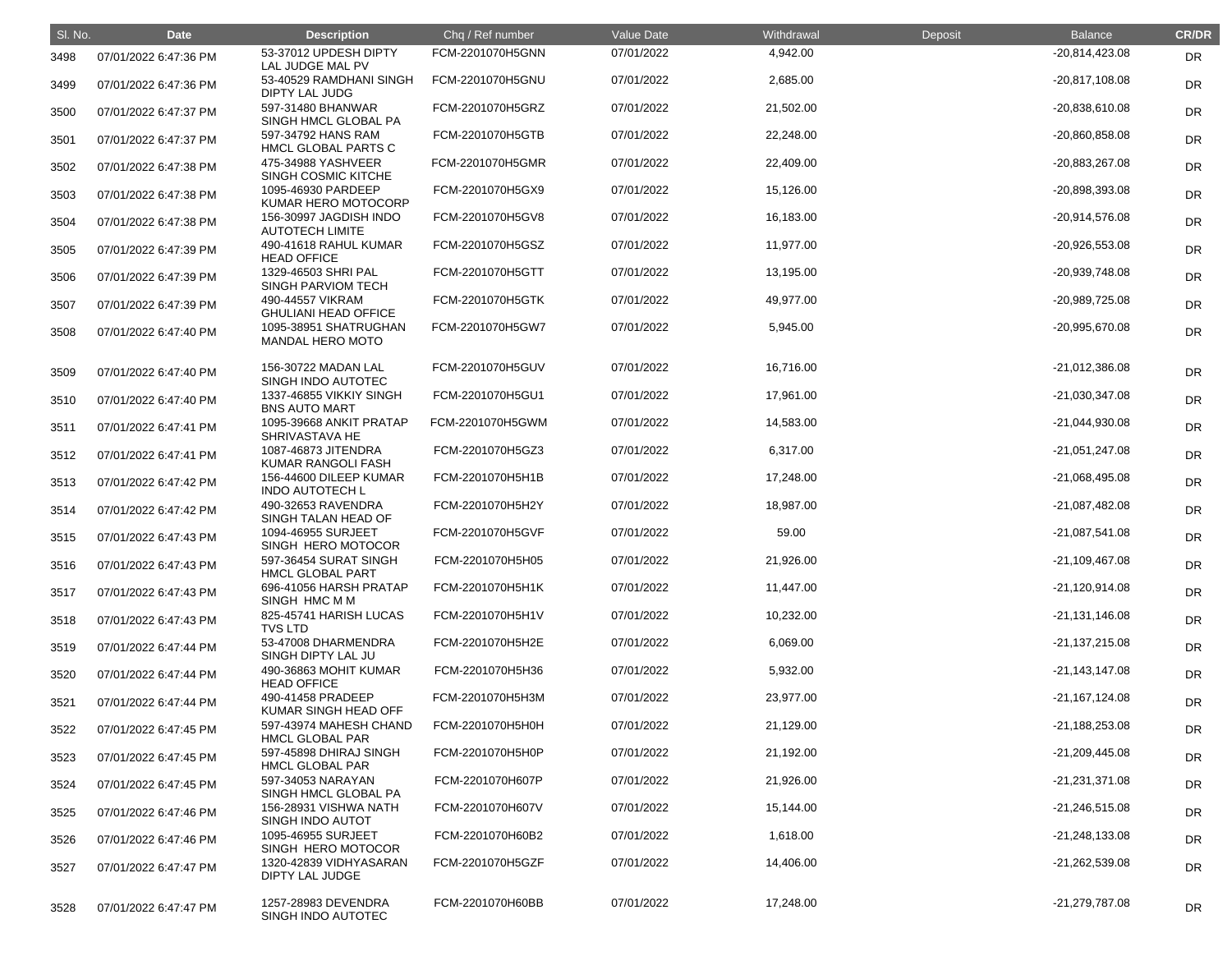| SI. No. | <b>Date</b>           | <b>Description</b>                               | Chq / Ref number | Value Date | Withdrawal | Deposit | <b>Balance</b>   | <b>CR/DR</b> |
|---------|-----------------------|--------------------------------------------------|------------------|------------|------------|---------|------------------|--------------|
| 3529    | 07/01/2022 6:47:47 PM | 156-32393 ARUN KUMAR<br>KHARWAR INDO AUTO        | FCM-2201070H609A | 07/01/2022 | 15,651.00  |         | $-21,295,438.08$ | <b>DR</b>    |
| 3530    | 07/01/2022 6:47:48 PM | 1210-41084 HORIL PRASAD<br><b>LONIYA CLIANTH</b> | FCM-2201070H5GY9 | 07/01/2022 | 16,305.00  |         | $-21,311,743.08$ | <b>DR</b>    |
| 3531    | 07/01/2022 6:47:48 PM | 1320-46272 GAURAV SINGH<br><b>DIPTY LAL JUDG</b> | FCM-2201070H60BO | 07/01/2022 | 3,137.00   |         | $-21,314,880.08$ | <b>DR</b>    |
| 3532    | 07/01/2022 6:47:49 PM | 156-20025 PANNE LAL<br><b>INDO AUTOTECH LIMI</b> | FCM-2201070H60AI | 07/01/2022 | 16,716.00  |         | -21,331,596.08   | <b>DR</b>    |
| 3533    | 07/01/2022 6:47:49 PM | 597-37040 POORAN MAL<br>YADAV HMCL GLOBAL        | FCM-2201070H60BX | 07/01/2022 | 22,068.00  |         | $-21,353,664.08$ | <b>DR</b>    |
| 3534    | 07/01/2022 6:47:49 PM | 1094-27702 KAUSHLENDRA<br><b>HERO MOTOCORP L</b> | FCM-2201070H60BV | 07/01/2022 | 537.00     |         | $-21,354,201.08$ | <b>DR</b>    |
| 3535    | 07/01/2022 6:47:50 PM | 597-41775 VIRENDRA<br>YADAV HMCL GLOBAL P        | FCM-2201070H60C0 | 07/01/2022 | 21,926.00  |         | $-21,376,127.08$ | <b>DR</b>    |
| 3536    | 07/01/2022 6:47:50 PM | 1324-46276 AMRENDER<br>KUMAR PARVIOM TECH        | FCM-2201070H60BR | 07/01/2022 | 23,177.00  |         | -21,399,304.08   | <b>DR</b>    |
| 3537    | 07/01/2022 6:47:50 PM | 645-46843 REWATI RAMAN<br><b>INDO AUTO TECH</b>  | FCM-2201070H60F1 | 07/01/2022 | 13,644.00  |         | $-21,412,948.08$ | <b>DR</b>    |
| 3538    | 07/01/2022 6:47:51 PM | 1094-44895 VIJAY<br>SHANKAR PANDEY HERO          | FCM-2201070H60AQ | 07/01/2022 | 537.00     |         | $-21,413,485.08$ | <b>DR</b>    |
| 3539    | 07/01/2022 6:47:51 PM | 597-45094 DESHRAJ HMCL<br><b>GLOBAL PARTS CE</b> | FCM-2201070H60C4 | 07/01/2022 | 21,926.00  |         | $-21,435,411.08$ | <b>DR</b>    |
| 3540    | 07/01/2022 6:47:51 PM | 826-41765 RAJENDER<br>KUMAR INDIA NIPPON         | FCM-2201070H60GJ | 07/01/2022 | 10,478.00  |         | $-21,445,889.08$ | <b>DR</b>    |
| 3541    | 07/01/2022 6:47:52 PM | 597-45351 MADAN SINGH<br><b>TANWAR HMCL GLOB</b> | FCM-2201070H60C7 | 07/01/2022 | 18,726.00  |         | $-21,464,615.08$ | <b>DR</b>    |
| 3542    | 07/01/2022 6:47:52 PM | 597-42498 NARENDER<br>SINGH HMCL GLOBAL P        | FCM-2201070H60C2 | 07/01/2022 | 21,129.00  |         | $-21,485,744.08$ | <b>DR</b>    |
| 3543    | 07/01/2022 6:47:53 PM | 597-46429 ASHOK KUMAR<br><b>HMCL GLOBAL PART</b> | FCM-2201070H60CA | 07/01/2022 | 21,926.00  |         | -21,507,670.08   | <b>DR</b>    |
| 3544    | 07/01/2022 6:47:53 PM | 53-39112 PAVAN KUMAR<br>DIPTY LAL JUDGE M        | FCM-2201070H60G0 | 07/01/2022 | 4,962.00   |         | -21,512,632.08   | <b>DR</b>    |
| 3545    | 07/01/2022 6:47:53 PM | 696-34699 VINAY MAURYA<br>HMC M M AUTO L         | FCM-2201070H60FF | 07/01/2022 | 11,467.00  |         | $-21,524,099.08$ | DR           |
| 3546    | 07/01/2022 6:47:54 PM | 139-34950 PAWAN INDO<br><b>AUTOTECH LIMITED</b>  | FCM-2201070H60JU | 07/01/2022 | 17,781.00  |         | -21,541,880.08   | DR           |
| 3547    | 07/01/2022 6:47:54 PM | 1210-17825 RAM ANUJ<br><b>VERMA CLIANTHA RES</b> | FCM-2201070H60K7 | 07/01/2022 | 11,763.00  |         | $-21,553,643.08$ | <b>DR</b>    |
| 3548    | 07/01/2022 6:47:54 PM | 1257-42876 CHANDI<br>PRAKASH PANDEY INDO         | FCM-2201070H60L3 | 07/01/2022 | 16,716.00  |         | $-21,570,359.08$ | <b>DR</b>    |
| 3549    | 07/01/2022 6:47:55 PM | 597-31481 FATEH SINGH<br><b>HMCL GLOBAL PART</b> | FCM-2201070H60JE | 07/01/2022 | 20,395.00  |         | $-21,590,754.08$ | <b>DR</b>    |
| 3550    | 07/01/2022 6:47:55 PM | 1210-45532 HARI GOVIND<br><b>CLIANTHA RESEAR</b> | FCM-2201070H60KE | 07/01/2022 | 16,708.00  |         | $-21,607,462.08$ | <b>DR</b>    |
| 3551    | 07/01/2022 6:47:56 PM | 490-47233<br>SATYAPALSINGH HEAD<br><b>OFFICE</b> | FCM-2201070H5H49 | 07/01/2022 | 6,944.00   |         | $-21,614,406.08$ | <b>DR</b>    |
| 3552    | 07/01/2022 6:47:56 PM | 645-42400 KULDEEP INDO<br><b>AUTO TECH LTD</b>   | FCM-2201070H5HJB | 07/01/2022 | 16,183.00  |         | $-21,630,589.08$ | <b>DR</b>    |
| 3553    | 07/01/2022 6:47:56 PM | 1337-47107 RAJESH<br>KUMAR UPADHYAY BNS A        | FCM-2201070H5H8J | 07/01/2022 | 8,921.00   |         | $-21,639,510.08$ | DR           |
| 3554    | 07/01/2022 6:47:57 PM | 139-26991 SAMAR SINGH<br><b>INDO AUTOTECH LI</b> | FCM-2201070H60JN | 07/01/2022 | 10,589.00  |         | $-21,650,099.08$ | <b>DR</b>    |
| 3555    | 07/01/2022 6:47:57 PM | 1080-45185 AMIT KUMAR<br><b>INDIA HIVAIDS AL</b> | FCM-2201070H60LN | 07/01/2022 | 2,420.00   |         | $-21,652,519.08$ | <b>DR</b>    |
| 3556    | 07/01/2022 6:47:57 PM | 1337-46819 BHANU<br>PRATAP SINGH BNS AUTO        | FCM-2201070H5H5B | 07/01/2022 | 10,450.00  |         | -21,662,969.08   | DR           |
| 3557    | 07/01/2022 6:47:58 PM | 1337-46856 CHOTU BNS<br><b>AUTO MART</b>         | FCM-2201070H5H6B | 07/01/2022 | 13,567.00  |         | -21,676,536.08   | <b>DR</b>    |
| 3558    | 07/01/2022 6:47:58 PM | 825-40715 SATYA<br>PARKASH LUCAS TVS LTD         | FCM-2201070H5HKN | 07/01/2022 | 13,001.00  |         | $-21,689,537.08$ | <b>DR</b>    |
| 3559    | 07/01/2022 6:47:59 PM | 156-41085 AVINASH<br>KUMAR INDO AUTOTECH         | FCM-2201070H5HIS | 07/01/2022 | 11,094.00  |         | $-21,700,631.08$ | <b>DR</b>    |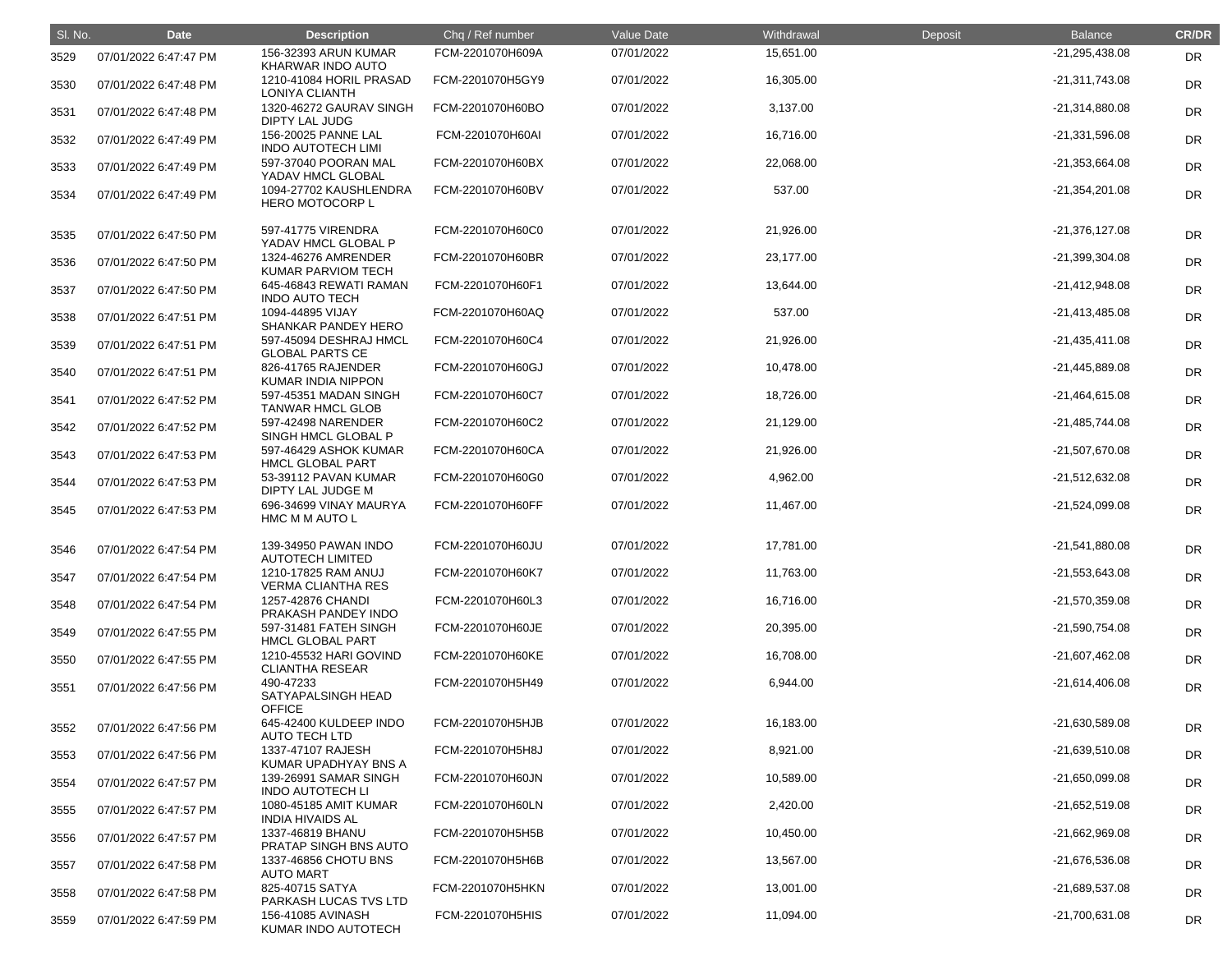| SI. No. | <b>Date</b>           | <b>Description</b>                               | Chq / Ref number | Value Date | Withdrawal | Deposit | <b>Balance</b>   | <b>CR/DR</b> |
|---------|-----------------------|--------------------------------------------------|------------------|------------|------------|---------|------------------|--------------|
| 3560    | 07/01/2022 6:47:59 PM | 825-38600 KRISHAN<br>KUMAR LUCAS TVS LTD         | FCM-2201070H5HK7 | 07/01/2022 | 10,232.00  |         | $-21,710,863.08$ | <b>DR</b>    |
| 3561    | 07/01/2022 6:48:00 PM | 597-36644 CHIRANJILAL<br><b>HMCL GLOBAL PART</b> | FCM-2201070H5HH5 | 07/01/2022 | 21,926.00  |         | -21,732,789.08   | <b>DR</b>    |
| 3562    | 07/01/2022 6:48:00 PM | 490-30801 MAHESH<br>CHANDRA HEAD OFFICE          | FCM-2201070H5HM8 | 07/01/2022 | 14,016.00  |         | -21,746,805.08   | <b>DR</b>    |
| 3563    | 07/01/2022 6:48:01 PM | 1049-42500 LAXMAN SINGH<br><b>INDO AUTOTECH</b>  | FCM-2201070H5HCT | 07/01/2022 | 15,700.00  |         | $-21,762,505.08$ | DR           |
| 3564    | 07/01/2022 6:48:01 PM | 645-47032 RAJU KUMAR<br><b>INDO AUTO TECH LT</b> | FCM-2201070H5HJM | 07/01/2022 | 14,131.00  |         | -21,776,636.08   | <b>DR</b>    |
| 3565    | 07/01/2022 6:48:01 PM | 156-44081 NEERAJ KUMAR<br><b>UPADHYAY INDO A</b> | FCM-2201070H5HJJ | 07/01/2022 | 16,716.00  |         | -21,793,352.08   | <b>DR</b>    |
| 3566    | 07/01/2022 6:48:02 PM | 156-39093 NAGENDRA<br>KUMAR TIWARI INDO A        | FCM-2201070H5H10 | 07/01/2022 | 16,716.00  |         | $-21,810,068.08$ | <b>DR</b>    |
| 3567    | 07/01/2022 6:48:02 PM | 1087-45593 DEVESH<br>KUMAR RANGOLI FASHIO        | FCM-2201070H5HPK | 07/01/2022 | 9,879.00   |         | -21,819,947.08   | <b>DR</b>    |
| 3568    | 07/01/2022 6:48:03 PM | 490-28132 ANKUSH KUMAR<br>MITTAL HEAD OFF        | FCM-2201070H5HM4 | 07/01/2022 | 26,422.00  |         | -21,846,369.08   | DR           |
| 3569    | 07/01/2022 6:48:03 PM | 1329-46707 SIDHARTH<br>PARSAD PARVIOM TEC        | FCM-2201070H5HNP | 07/01/2022 | 24,208.00  |         | -21,870,577.08   | <b>DR</b>    |
| 3570    | 07/01/2022 6:48:04 PM | 490-36835 VIJAY KUMAR<br><b>HEAD OFFICE</b>      | FCM-2201070H5HMF | 07/01/2022 | 39,477.00  |         | $-21,910,054.08$ | <b>DR</b>    |
| 3571    | 07/01/2022 6:48:04 PM | 1320-43202 JAI PRAKASH<br>YADAV DIPTY LAL        | FCM-2201070H60N5 | 07/01/2022 | 13,973.00  |         | -21,924,027.08   | <b>DR</b>    |
| 3572    | 07/01/2022 6:48:05 PM | 490-41702 SACHIN GARG<br><b>HEAD OFFICE</b>      | FCM-2201070H5HN7 | 07/01/2022 | 15,976.00  |         | $-21,940,003.08$ | <b>DR</b>    |
| 3573    | 07/01/2022 6:48:05 PM | 1210-44588 SURENDRA<br>YADAV CLIANTHA RES        | FCM-2201070H5HOX | 07/01/2022 | 15,802.00  |         | $-21,955,805.08$ | <b>DR</b>    |
| 3574    | 07/01/2022 6:48:05 PM | 1325-46282 ROHIT SENGAR<br>PARVIOM TECHNO        | FCM-2201070H60NG | 07/01/2022 | 33,298.00  |         | $-21,989,103.08$ | <b>DR</b>    |
| 3575    | 07/01/2022 6:48:06 PM | 156-41757 NARENDRA<br>KHANTWAL INDO AUTOT        | FCM-2201070H5HIZ | 07/01/2022 | 16,716.00  |         | $-22,005,819.08$ | <b>DR</b>    |
| 3576    | 07/01/2022 6:48:06 PM | 1196-43998 SANJEEV<br>KUMAR SINGH HERO MO        | FCM-2201070H5HOF | 07/01/2022 | 2,670.00   |         | -22,008,489.08   | <b>DR</b>    |
| 3577    | 07/01/2022 6:48:07 PM | 1095-44029 ANOOP KUMAR<br><b>TIWARI HERO MOT</b> | FCM-2201070H60JZ | 07/01/2022 | 7,027.00   |         | $-22,015,516.08$ | <b>DR</b>    |
| 3578    | 07/01/2022 6:48:07 PM | 1210-45889 RAHUL KUMAR<br>OJHA CLIANTHA R        | FCM-2201070H5HFP | 07/01/2022 | 17,211.00  |         | -22,032,727.08   | <b>DR</b>    |
| 3579    | 07/01/2022 6:48:08 PM | 1320-35335 ASHOK<br>THAKUR DIPTY LAL JUDG        | FCM-2201070H5HPH | 07/01/2022 | 900.00     |         | $-22,033,627.08$ | <b>DR</b>    |
| 3580    | 07/01/2022 6:48:09 PM | 1257-46289 MUKESH<br>KUMAR INDO AUTOTECH         | FCM-2201070H60MK | 07/01/2022 | 15,144.00  |         | $-22,048,771.08$ | <b>DR</b>    |
| 3581    | 07/01/2022 6:48:09 PM | 597-41657 DESHRAJ<br>KHATANA HMCL GLOBAL         | FCM-2201070H5HQT | 07/01/2022 | 21,129.00  |         | -22,069,900.08   | <b>DR</b>    |
| 3582    | 07/01/2022 6:48:09 PM | 597-36478 SUNIL KUMAR<br><b>RAJPUT HMCL GLOB</b> | FCM-2201070H5HQE | 07/01/2022 | 10,264.00  |         | $-22,080,164.08$ | <b>DR</b>    |
| 3583    | 07/01/2022 6:48:10 PM | 475-27702 KAUSHLENDRA<br><b>COSMIC KITCHEN P</b> | FCM-2201070H5HUT | 07/01/2022 | 1,864.00   |         | $-22,082,028.08$ | <b>DR</b>    |
| 3584    | 07/01/2022 6:48:10 PM | 156-44569 RATAN<br>PRABHAKAR SINGH INDO          | FCM-2201070H5HSB | 07/01/2022 | 16,183.00  |         | $-22,098,211.08$ | <b>DR</b>    |
| 3585    | 07/01/2022 6:48:10 PM | 597-45881 DINESH KUMAR<br><b>HMCL GLOBAL PAR</b> | FCM-2201070H5HRG | 07/01/2022 | 21,129.00  |         | $-22,119,340.08$ | <b>DR</b>    |
| 3586    | 07/01/2022 6:48:11 PM | 826-42795 RAJESH KUMAR<br><b>INDIA NIPPON EL</b> | FCM-2201070H5HWR | 07/01/2022 | 10,042.00  |         | $-22,129,382.08$ | <b>DR</b>    |
| 3587    | 07/01/2022 6:48:11 PM | 475-33869 RAJESH KUMAR<br><b>COSMIC KITCHEN</b>  | FCM-2201070H5HVC | 07/01/2022 | 3,339.00   |         | $-22,132,721.08$ | <b>DR</b>    |
| 3588    | 07/01/2022 6:48:11 PM | 490-39371 SAHIL KUMAR<br><b>HEAD OFFICE</b>      | FCM-2201070H5XDT | 07/01/2022 | 8,942.00   |         | $-22,141,663.08$ | <b>DR</b>    |
| 3589    | 07/01/2022 6:48:12 PM | 597-43122 SURESH KUMAR<br><b>SWAMI HMCL GLOB</b> | FCM-2201070H5HR7 | 07/01/2022 | 21,874.00  |         | $-22,163,537.08$ | <b>DR</b>    |
| 3590    | 07/01/2022 6:48:12 PM | 597-26417 DAYA RAM<br>YADAV HMCL GLOBAL          | FCM-2201070H5XDG | 07/01/2022 | 21,129.00  |         | $-22,184,666.08$ | <b>DR</b>    |
| 3591    | 07/01/2022 6:48:13 PM | 597-30287 RAM KUMAR<br><b>HMCL GLOBAL PARTS</b>  | FCM-2201070H5HML | 07/01/2022 | 21,129.00  |         | $-22,205,795.08$ | <b>DR</b>    |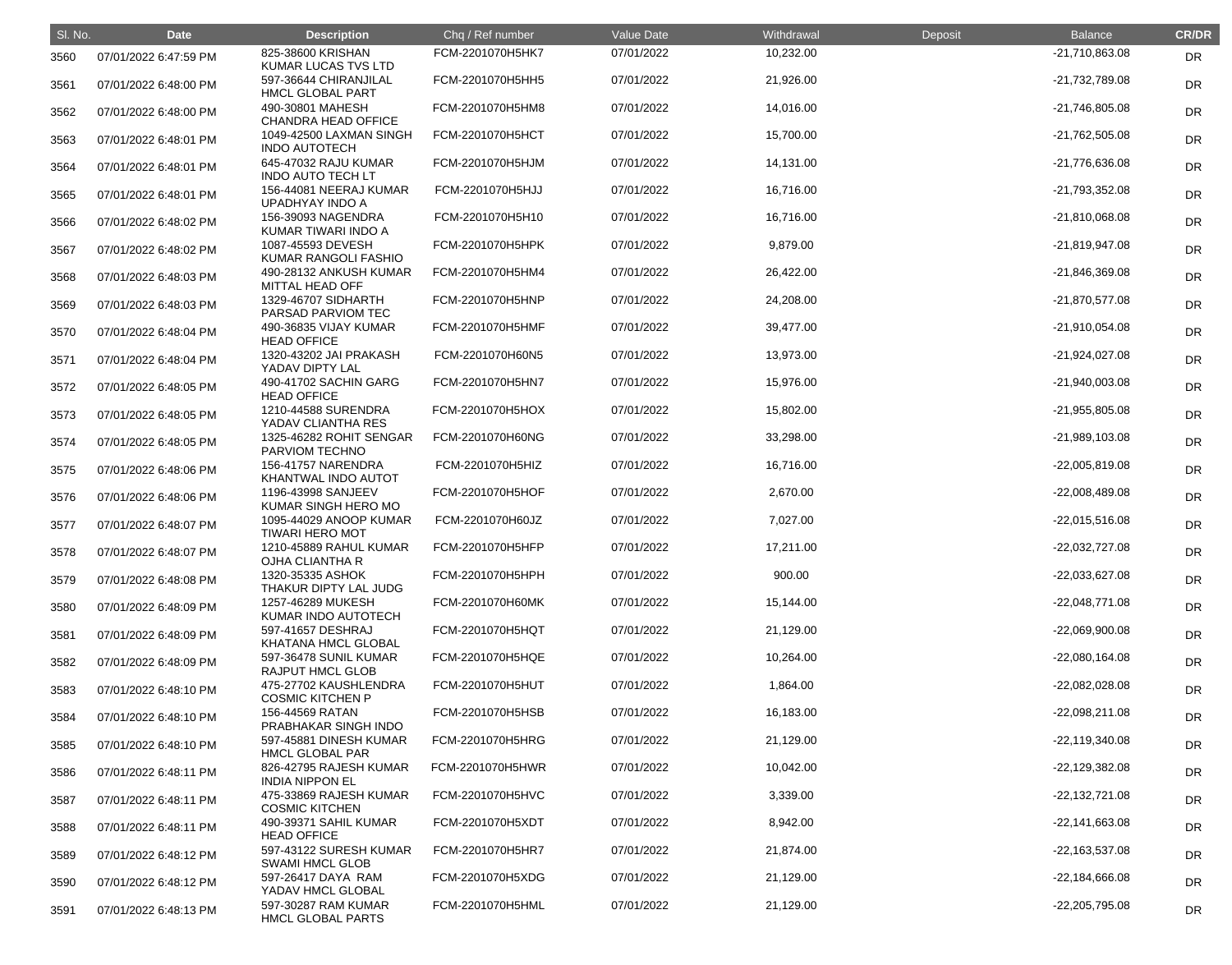| SI. No. | <b>Date</b>           | <b>Description</b>                                                  | Chq / Ref number | Value Date | Withdrawal | Deposit | <b>Balance</b>   | <b>CR/DR</b> |
|---------|-----------------------|---------------------------------------------------------------------|------------------|------------|------------|---------|------------------|--------------|
| 3592    | 07/01/2022 6:48:13 PM | 156-45355 MAHESH<br><b>CHANDRA INDO</b>                             | FCM-2201070H5HT4 | 07/01/2022 | 19,025.00  |         | $-22,224,820.08$ | <b>DR</b>    |
| 3593    | 07/01/2022 6:48:13 PM | <b>AUTOTECH</b><br>53-46873 JITENDRA KUMAR<br><b>DIPTY LAL JUDG</b> | FCM-2201070H5HXC | 07/01/2022 | 6,300.00   |         | $-22,231,120.08$ | <b>DR</b>    |
| 3594    | 07/01/2022 6:48:14 PM | 475-41447 CHANDRA<br><b>BHANDARI COSMIC KIT</b>                     | FCM-2201070H5HVX | 07/01/2022 | 31,768.00  |         | -22,262,888.08   | <b>DR</b>    |
| 3595    | 07/01/2022 6:48:14 PM | 156-27007 TRIVENDRA<br>SINGH INDO AUTOTEC                           | FCM-2201070H5XH1 | 07/01/2022 | 17,248.00  |         | $-22,280,136.08$ | <b>DR</b>    |
| 3596    | 07/01/2022 6:48:15 PM | 1210-39191 JAGAVIR<br>SINGH CLIANTHA RESE                           | FCM-2201070H5XI2 | 07/01/2022 | 19,097.00  |         | -22,299,233.08   | <b>DR</b>    |
| 3597    | 07/01/2022 6:48:15 PM | 156-30320 GOVIND KANT<br><b>INDO AUTOTECH LI</b>                    | FCM-2201070H5XHC | 07/01/2022 | 15,651.00  |         | -22,314,884.08   | <b>DR</b>    |
| 3598    | 07/01/2022 6:48:16 PM | 1337-43446 SUNIL KUMAR<br><b>BNS AUTO MART</b>                      | FCM-2201070H5XGF | 07/01/2022 | 2,724.00   |         | -22,317,608.08   | <b>DR</b>    |
| 3599    | 07/01/2022 6:48:16 PM | 156-16895 MAHENDER<br>SINGH INDO AUTOTECH                           | FCM-2201070H5XHK | 07/01/2022 | 15,651.00  |         | $-22,333,259.08$ | <b>DR</b>    |
| 3600    | 07/01/2022 6:48:16 PM | 1324-46869 AKASH<br>PARVIOM TECHNOLOGIES                            | FCM-2201070H5YOT | 07/01/2022 | 16,977.00  |         | -22,350,236.08   | <b>DR</b>    |
| 3601    | 07/01/2022 6:48:17 PM | 597-31801 DHARAMPAL<br>YADAV HMCL GLOBAL                            | FCM-2201070H5XED | 07/01/2022 | 21,192.00  |         | $-22,371,428.08$ | <b>DR</b>    |
| 3602    | 07/01/2022 6:48:17 PM | 1324-47210 SADDAM<br><b>HUSSAIN PARVIOM TECH</b>                    | FCM-2201070H5YR0 | 07/01/2022 | 2,876.00   |         | $-22,374,304.08$ | <b>DR</b>    |
| 3603    | 07/01/2022 6:48:18 PM | 826-37516 VIRENDER<br>SINGH INDIA NIPPON                            | FCM-2201070H5HWG | 07/01/2022 | 10,042.00  |         | -22,384,346.08   | <b>DR</b>    |
| 3604    | 07/01/2022 6:48:18 PM | 597-39619 PRAKASH<br><b>CHAND SAINI HMCL GLO</b>                    | FCM-2201070H5YVJ | 07/01/2022 | 21,973.00  |         | -22,406,319.08   | <b>DR</b>    |
| 3605    | 07/01/2022 6:48:18 PM | 597-38528 CHANDAN<br>SINGH HMCL GLOBAL PA                           | FCM-2201070H5YUX | 07/01/2022 | 21,129.00  |         | $-22,427,448.08$ | <b>DR</b>    |
| 3606    | 07/01/2022 6:48:19 PM | 1210-43746 DEVENDRA<br><b>KUMAR CLIANTHA RES</b>                    | FCM-2201070H5XKI | 07/01/2022 | 16,828.00  |         | -22,444,276.08   | <b>DR</b>    |
| 3607    | 07/01/2022 6:48:19 PM | 1095-46516 RAJIV KUMAR<br><b>HERO MOTOCORP L</b>                    | FCM-2201070H5XHS | 07/01/2022 | 4,862.00   |         | $-22,449,138.08$ | <b>DR</b>    |
| 3608    | 07/01/2022 6:48:19 PM | 156-44498 KAMAL PANDEY<br><b>INDO AUTOTECH L</b>                    | FCM-2201070H5Z29 | 07/01/2022 | 15,144.00  |         | -22,464,282.08   | DR           |
| 3609    | 07/01/2022 6:48:20 PM | 156-46411 NARENDRA<br>SINGH INDO AUTOTECH                           | FCM-2201070H5HTT | 07/01/2022 | 11,094.00  |         | $-22,475,376.08$ | <b>DR</b>    |
| 3610    | 07/01/2022 6:48:20 PM | 597-47132 RAJENDRA<br>PRASAD HMCL GLOBAL                            | FCM-2201070H5Z1K | 07/01/2022 | 15,913.38  |         | -22,491,289.46   | DR           |
| 3611    | 07/01/2022 6:48:20 PM | 475-46955 SURJEET SINGH<br><b>COSMIC KITCHE</b>                     | FCM-2201070H5Z42 | 07/01/2022 | 2,798.00   |         | $-22,494,087.46$ | DR           |
| 3612    | 07/01/2022 6:48:21 PM | 597-35486 ATTAR SINGH<br><b>HMCL GLOBAL PART</b>                    | FCM-2201070H5YTC | 07/01/2022 | 20,395.00  |         | -22,514,482.46   | <b>DR</b>    |
| 3613    | 07/01/2022 6:48:21 PM | 1339-46526 RAKESH<br>KUMAR CNH INDUSTRIAL                           | FCM-2201070H6CUA | 07/01/2022 | 7,534.00   |         | $-22,522,016.46$ | DR           |
| 3614    | 07/01/2022 6:48:22 PM | 826-31949 VIKASH KUMAR<br><b>INDIA NIPPON EL</b>                    | FCM-2201070H5Z4X | 07/01/2022 | 10,042.00  |         | $-22,532,058.46$ | DR           |
| 3615    | 07/01/2022 6:48:22 PM | 597-29220 RAJENDER<br>KUMAR HMCL GLOBAL P                           | FCM-2201070H5ZDD | 07/01/2022 | 21,192.00  |         | $-22,553,250.46$ | DR           |
| 3616    | 07/01/2022 6:48:22 PM | 1088-44341 FIROZ KHAN<br><b>INOX AIR PRODUCT</b>                    | FCM-2201070H6CV5 | 07/01/2022 | 15,232.00  |         | $-22,568,482.46$ | DR           |
| 3617    | 07/01/2022 6:48:23 PM | 156-46688 PRASANNA<br>KUMAR TIWARI INDO A                           | FCM-2201070H5Z3I | 07/01/2022 | 16,716.00  |         | $-22,585,198.46$ | DR           |
| 3618    | 07/01/2022 6:48:23 PM | 597-36068 DHARMPAL<br>SINGH HMCL GLOBAL P                           | FCM-2201070H5XN0 | 07/01/2022 | 20,395.00  |         | -22,605,593.46   | DR           |
| 3619    | 07/01/2022 6:48:24 PM | 1325-46391 SNEHA<br><b>BARUAH PARVIOM</b>                           | FCM-2201070H5HPQ | 07/01/2022 | 24,238.00  |         | $-22,629,831.46$ | DR           |
| 3620    | 07/01/2022 6:48:24 PM | 1051-46835 VIKRAM SINGH<br>SANDHAR TECHNO                           | FCM-2201070H6CUZ | 07/01/2022 | 12,106.00  |         | $-22,641,937.46$ | <b>DR</b>    |
| 3621    | 07/01/2022 6:48:24 PM | 597-45442 KIRAN DEVI<br><b>HMCL GLOBAL PARTS</b>                    | FCM-2201070H5XO5 | 07/01/2022 | 18,193.00  |         | $-22,660,130.46$ | <b>DR</b>    |
| 3622    | 07/01/2022 6:48:25 PM | 1328-46015 SUSHILA<br><b>NAVITASYS INDIA PRI</b>                    | FCM-2201070H6CUH | 07/01/2022 | 10,649.00  |         | -22,670,779.46   | <b>DR</b>    |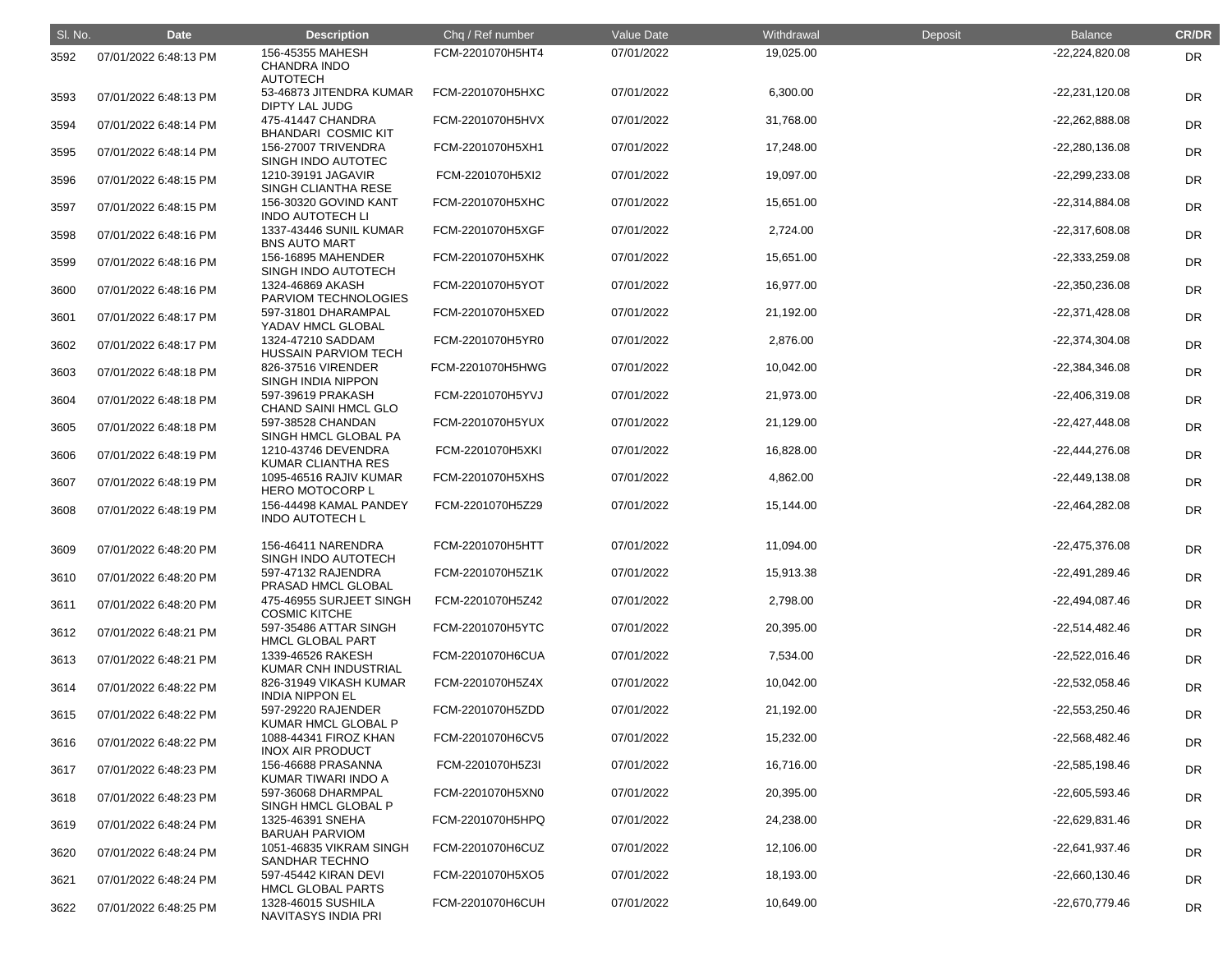| SI. No. | <b>Date</b>           | <b>Description</b>                                        | Chq / Ref number | Value Date | Withdrawal | Deposit | <b>Balance</b>   | <b>CR/DR</b> |
|---------|-----------------------|-----------------------------------------------------------|------------------|------------|------------|---------|------------------|--------------|
| 3623    | 07/01/2022 6:48:25 PM | 1161-31820 ANURUDDHA<br>KUMAR TUV SUD SOU                 | FCM-2201070H6CVH | 07/01/2022 | 3,025.00   |         | -22,673,804.46   | <b>DR</b>    |
| 3624    | 07/01/2022 6:48:25 PM | 1009-45752 DINESH SINGH<br><b>MERINO INDUSTR</b>          | FCM-2201070H6CW3 | 07/01/2022 | 12,754.00  |         | -22,686,558.46   | <b>DR</b>    |
| 3625    | 07/01/2022 6:48:26 PM | 147-45924 DEVENDRA<br>KUMAR BAHUGUNA LIFE                 | FCM-2201070H6CUL | 07/01/2022 | 14,465.00  |         | -22,701,023.46   | <b>DR</b>    |
| 3626    | 07/01/2022 6:48:26 PM | 1324-46558 JAI PARKASH<br>PARVIOM TECHNOL                 | FCM-2201070H5XMA | 07/01/2022 | 29,259.00  |         | -22,730,282.46   | <b>DR</b>    |
| 3627    | 07/01/2022 6:48:26 PM | 696-39701 MANISH KUMAR<br>HMC M M AUTO LT                 | FCM-2201070H5XR8 | 07/01/2022 | 11,004.00  |         | -22,741,286.46   | <b>DR</b>    |
| 3628    | 07/01/2022 6:48:27 PM | 826-32718 RAJENDER<br><b>SINGH INDIA NIPPON</b>           | FCM-2201070H5Z5I | 07/01/2022 | 12,710.00  |         | -22,753,996.46   | <b>DR</b>    |
| 3629    | 07/01/2022 6:48:27 PM | 1094-35799 RAMBILASH<br>SINGH HERO MOTOCO                 | FCM-2201070H5XLT | 07/01/2022 | 2,140.00   |         | $-22,756,136.46$ | <b>DR</b>    |
| 3630    | 07/01/2022 6:48:27 PM | 53-43627 SUNIL DATT<br><b>DWIVEDI DIPTY LAL</b>           | FCM-2201070H5XV9 | 07/01/2022 | 8,320.00   |         | -22,764,456.46   | <b>DR</b>    |
| 3631    | 07/01/2022 6:48:28 PM | 197-35215 AJAY SAINT<br><b>GOBAIN INDIA PV</b>            | FCM-2201070H6CUS | 07/01/2022 | 19,398.00  |         | -22,783,854.46   | <b>DR</b>    |
| 3632    | 07/01/2022 6:48:28 PM | 139-39484 SHAILENDRA<br>KUMAR INDO AUTOTE                 | FCM-2201070H5YC3 | 07/01/2022 | 17,781.00  |         | -22,801,635.46   | <b>DR</b>    |
| 3633    | 07/01/2022 6:48:28 PM | 825-45470 RAMAVTAR<br>SINGH LUCAS TVS LTD                 | FCM-2201070H5XUI | 07/01/2022 | 13,001.00  |         | $-22,814,636.46$ | <b>DR</b>    |
| 3634    | 07/01/2022 6:48:29 PM | 696-30844 CHANDRA<br>SHEKHAR HMC M M AUTO                 | FCM-2201070H5XQ6 | 07/01/2022 | 11,447.00  |         | -22,826,083.46   | <b>DR</b>    |
| 3635    | 07/01/2022 6:48:29 PM | 53-43914 MINTRAJ DIPTY<br>LAL JUDGE MAL P                 | FCM-2201070H5XXV | 07/01/2022 | 5,750.00   |         | -22,831,833.46   | <b>DR</b>    |
| 3636    | 07/01/2022 6:48:29 PM | 1009-46850 HRADESH<br>KUMAR MERINO INDUST                 | FCM-2201070H6CWD | 07/01/2022 | 10,127.00  |         | -22,841,960.46   | <b>DR</b>    |
| 3637    | 07/01/2022 6:48:30 PM | 1339-47225 NEERAJ<br>KUMAR CNH INDUSTRIAL                 | FCM-2201070H6CUC | 07/01/2022 | 2,243.00   |         | -22,844,203.46   | <b>DR</b>    |
| 3638    | 07/01/2022 6:48:30 PM | 1196-37426 DHEERENDRA<br>SINGH HERO MOTOC                 | FCM-2201070H5YFH | 07/01/2022 | 21,991.00  |         | $-22,866,194.46$ | <b>DR</b>    |
| 3639    | 07/01/2022 6:48:31 PM | 826-45219 NARESH KUMAR<br><b>INDIA NIPPON EL</b>          | FCM-2201070H5Z8A | 07/01/2022 | 9,655.00   |         | -22,875,849.46   | <b>DR</b>    |
| 3640    | 07/01/2022 6:48:31 PM | 1292-44301 ANIL UPADHAY<br><b>CNH INDUSTRIAL</b>          | FCM-2201070H6CV9 | 07/01/2022 | 14,482.00  |         | -22,890,331.46   | <b>DR</b>    |
| 3641    | 07/01/2022 6:48:31 PM | 1229-46535 BHOLA SINGH<br><b>SANDHAR TECHNOL</b>          | FCM-2201070H6CWF | 07/01/2022 | 15,248.00  |         | $-22,905,579.46$ | <b>DR</b>    |
| 3642    | 07/01/2022 6:48:32 PM | 597-44779 KULDEEP SINGH<br><b>HMCL GLOBAL PA</b>          | FCM-2201070H5YY6 | 07/01/2022 | 21,554.00  |         | $-22,927,133.46$ | <b>DR</b>    |
| 3643    | 07/01/2022 6:48:32 PM | 1300-47038 SUNIL KUMAR<br><b>CNH INDUSTRIAL</b>           | FCM-2201070H6CVS | 07/01/2022 | 9,179.00   |         | $-22,936,312.46$ | <b>DR</b>    |
| 3644    | 07/01/2022 6:48:33 PM | 1257-46290 RAHUL MISHRA<br><b>INDO AUTOTECH</b>           | FCM-2201070H5XLE | 07/01/2022 | 5,535.00   |         | -22,941,847.46   | <b>DR</b>    |
| 3645    | 07/01/2022 6:48:33 PM | 1312-45379 MALIKHAN<br><b>SINGH STELLA INDUS</b>          | FCM-2201070H6CW6 | 07/01/2022 | 6,239.00   |         | -22,948,086.46   | <b>DR</b>    |
| 3646    | 07/01/2022 6:48:34 PM | 1252-39793 GUDDU KUMAR<br><b>SINGH AEROSTAR</b>           | FCM-2201070H6CV3 | 07/01/2022 | 11,589.00  |         | -22,959,675.46   | <b>DR</b>    |
| 3647    | 07/01/2022 6:48:34 PM | 1229-23789 VIPIN KUMAR<br>SANDHAR TECHNOL                 | FCM-2201070H6CWA | 07/01/2022 | 14,975.00  |         | $-22,974,650.46$ | <b>DR</b>    |
| 3648    | 07/01/2022 6:48:34 PM | 951-38145 RAM TIRATH MS<br><b>AXIS PLATINGPL</b>          | FCM-2201070H5XYY | 07/01/2022 | 12,581.00  |         | -22,987,231.46   | <b>DR</b>    |
| 3649    | 07/01/2022 6:48:35 PM | 1009-34922 SARVESH<br>KUMAR MERINO INDUST                 | FCM-2201070H6CVZ | 07/01/2022 | 18,034.00  |         | -23,005,265.46   | <b>DR</b>    |
| 3650    | 07/01/2022 6:48:35 PM | 597-24452 SUBHASH<br><b>CHANDER HMCL GLOBAL</b>           | FCM-2201070H5Y0M | 07/01/2022 | 21,926.00  |         | -23,027,191.46   | <b>DR</b>    |
| 3651    | 07/01/2022 6:48:35 PM | 490-46460 AMIT KUMAR<br><b>GAHLOT HEAD OFFIC</b>          | FCM-2201070H5Y6C | 07/01/2022 | 28,041.00  |         | -23,055,232.46   | <b>DR</b>    |
| 3652    | 07/01/2022 6:48:36 PM | 1339-46521<br><b>CHANDRABOSH CNH</b><br><b>INDUSTRIAL</b> | FCM-2201070H6CU3 | 07/01/2022 | 9,800.00   |         | $-23,065,032.46$ | <b>DR</b>    |
| 3653    | 07/01/2022 6:48:36 PM | 53-26652 SITA RAM YADAV<br><b>DIPTY LAL JUDG</b>          | FCM-2201070H5XT9 | 07/01/2022 | 1,665.00   |         | -23,066,697.46   | <b>DR</b>    |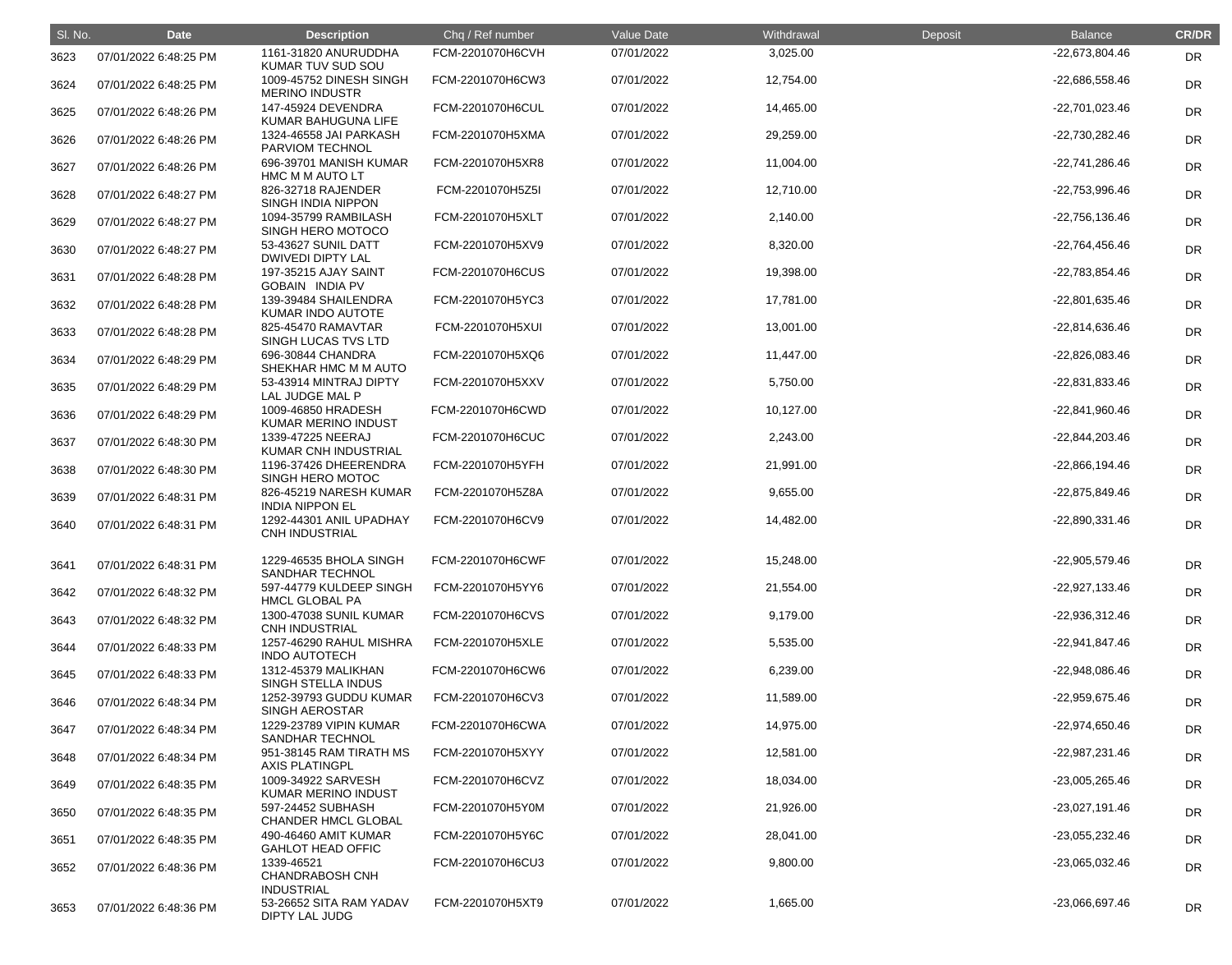| SI. No. | <b>Date</b>            | <b>Description</b>                                                             | Chq / Ref number   | <b>Value Date</b> | Withdrawal | Deposit    | <b>Balance</b>   | <b>CR/DR</b> |
|---------|------------------------|--------------------------------------------------------------------------------|--------------------|-------------------|------------|------------|------------------|--------------|
| 3654    | 07/01/2022 6:48:38 PM  | 1328-45729<br>PREMCHANDRA RAM                                                  | FCM-2201070H6CUE   | 07/01/2022        | 819.00     |            | -23,067,516.46   | <b>DR</b>    |
| 3655    | 07/01/2022 6:48:38 PM  | <b>NAVITASYS I</b><br>1309-45764 MAHARAJ<br>SINGH SANDHAR TECHN                | FCM-2201070H6CVW   | 07/01/2022        | 13,997.00  |            | -23,081,513.46   | <b>DR</b>    |
| 3656    | 07/01/2022 6:48:38 PM  | 597-37045 HABLOO YADAV<br><b>HMCL GLOBAL PAR</b>                               | FCM-2201070H5XNI   | 07/01/2022        | 20,395.00  |            | -23,101,908.46   | <b>DR</b>    |
| 3657    | 07/01/2022 6:48:39 PM  | 53-44052 KUNWARPAL<br>DIPTY LAL JUDGE MAL                                      | FCM-2201070H5Z6T   | 07/01/2022        | 4,962.00   |            | -23,106,870.46   | <b>DR</b>    |
| 3658    | 07/01/2022 6:48:39 PM  | 1300-45512 SHAILENDRA<br><b>KUMAR CNH INDUST</b>                               | FCM-2201070H6CVQ   | 07/01/2022        | 11,783.00  |            | $-23,118,653.46$ | <b>DR</b>    |
| 3659    | 07/01/2022 6:53:04 PM  | 1095-47009 KUNDAN<br>KUMAR HERO MOTOCORP                                       | FCM-2201070H60B6   | 07/01/2022        | 14,042.00  |            | -23,132,695.46   | <b>DR</b>    |
| 3660    | 07/01/2022 6:55:15 PM  | NEFT CITIN22204242287 A<br><b>GINDUSTRIES PVT LTD</b><br><b>BAWA</b>           | NEFTINW-0357943507 | 07/01/2022        |            | 164,211.46 | -22,968,484.00   | <b>DR</b>    |
| 3661    | 07/01/2022 7:01:30 PM  | NEFT-RTN-22010700S3PR-<br>266-IFSC CODE NOT<br><b>FOUND IN</b>                 | FCM-2201070H7HPP   | 07/01/2022        |            | 880.00     | -22,967,604.00   | <b>DR</b>    |
| 3662    | 07/01/2022 7:01:31 PM  | NEFT-RTN-22010700S3PR-<br>591-IFSC CODE NOT<br><b>FOUND IN</b>                 | FCM-2201070H7HQP   | 07/01/2022        |            | 11,476.00  | $-22,956,128.00$ | <b>DR</b>    |
| 3663    | 07/01/2022 7:06:09 PM  | NEFT-RTN-22010700S3PR-<br>302-IFSC CODE NOT<br><b>FOUND IN</b>                 | FCM-2201070H7HQO   | 07/01/2022        |            | 6,286.00   | -22,949,842.00   | <b>DR</b>    |
| 3664    | 07/01/2022 7:12:39 PM  | NEFT-RTN-22010700S3PR-<br>307-IFSC CODE NOT<br><b>FOUND IN</b>                 | FCM-2201070H7P72   | 07/01/2022        |            | 2,956.00   | -22,946,886.00   | <b>DR</b>    |
| 3665    | 07/01/2022 7:45:29 PM  | NEFT-RTN-22010700S3PR-<br>441-IFSC CODE NOT                                    | FCM-2201070H8E0X   | 07/01/2022        |            | 5,895.00   | -22,940,991.00   | <b>DR</b>    |
| 3666    | 07/01/2022 8:34:53 PM  | <b>FOUND IN</b><br>NEFT RTN<br>CMS0072205651008                                | NEFTINW-0358023605 | 07/01/2022        |            | 3,540.00   | $-22,937,451.00$ | <b>DR</b>    |
| 3667    | 07/01/2022 8:36:54 PM  | <b>RESTRICTION 99 EXISTS O</b><br><b>NEFT RTN</b><br>CMS0072205647463          | NEFTINW-0358023843 | 07/01/2022        |            | 4,925.00   | -22,932,526.00   | <b>DR</b>    |
| 3668    | 08/01/2022 12:06:01 PM | <b>ACCOUNT CLOSED</b><br>NEFT PUNBH22008051492<br><b>LAXMI AGROILS PRIVATE</b> | NEFTINW-0358169681 | 08/01/2022        |            | 115,491.00 | -22,817,035.00   | <b>DR</b>    |
| 3669    | 08/01/2022 12:35:22 PM | <b>LIMIT</b><br>NEFT SBIN422008217366<br>CAUVERY AQUA PVT LTD<br>SBIN00        | NEFTINW-0358175214 | 08/01/2022        |            | 115,175.00 | -22,701,860.00   | <b>DR</b>    |
| 3670    | 08/01/2022 1:06:15 PM  | NEFT N008221785797043<br><b>JBM AUTO SYSTEM</b><br>PRIVATE LIM                 | NEFTINW-0358184535 | 08/01/2022        |            | 188,381.28 | $-22,513,478.72$ | <b>DR</b>    |
| 3671    | 08/01/2022 4:25:50 PM  | Recd:IMPS/200816832813/A<br>VADHHOTEL/KKBK/X0152/P<br>ayme                     | IMPS-200816178322  | 08/01/2022        |            | 18,761.00  | $-22,494,717.72$ | <b>DR</b>    |
| 3672    | 10/01/2022 12:14:55 PM | BY CLG INST 877/05-01-<br>22/HDFC/NOIDA                                        |                    | 10/01/2022        |            | 345,926.00 | $-22,148,791.72$ | <b>DR</b>    |
| 3673    | 10/01/2022 12:22:38 PM | <b>RTGS</b><br>BOTMR52022011000474462<br>HONDA INDIA POWER P                   | RTGSINW-0045232529 | 10/01/2022        |            | 959,924.00 | $-21,188,867.72$ | <b>DR</b>    |
| 3674    | 10/01/2022 12:29:46 PM | 130-43420 RAHUL BABU<br><b>HONDA SIEL POWER</b>                                | FCM-2201100HBQQL   | 10/01/2022        | 9,891.00   |            | $-21,198,758.72$ | <b>DR</b>    |
| 3675    | 10/01/2022 12:29:46 PM | 1046-44394 OM PRAKASH<br>RELAXO FOOTWEARS                                      | FCM-2201100HBQQM   | 10/01/2022        | 13,709.00  |            | $-21,212,467.72$ | <b>DR</b>    |
| 3676    | 10/01/2022 12:29:46 PM | 1046-45700 LALIT<br>NARAYAN PAL RELAXO FO                                      | FCM-2201100HBQQN   | 10/01/2022        | 13,340.00  |            | $-21,225,807.72$ | <b>DR</b>    |
| 3677    | 10/01/2022 12:29:47 PM | 130-37451 KRISHAN PAL<br><b>HONDA SIEL POWER</b>                               | FCM-2201100HBQQW   | 10/01/2022        | 11,470.00  |            | $-21,237,277.72$ | <b>DR</b>    |
| 3678    | 10/01/2022 12:29:47 PM | 130-42991 RAJESH KUMAR<br><b>HONDA SIEL POWE</b>                               | FCM-2201100HBQQY   | 10/01/2022        | 12,634.00  |            | $-21,249,911.72$ | <b>DR</b>    |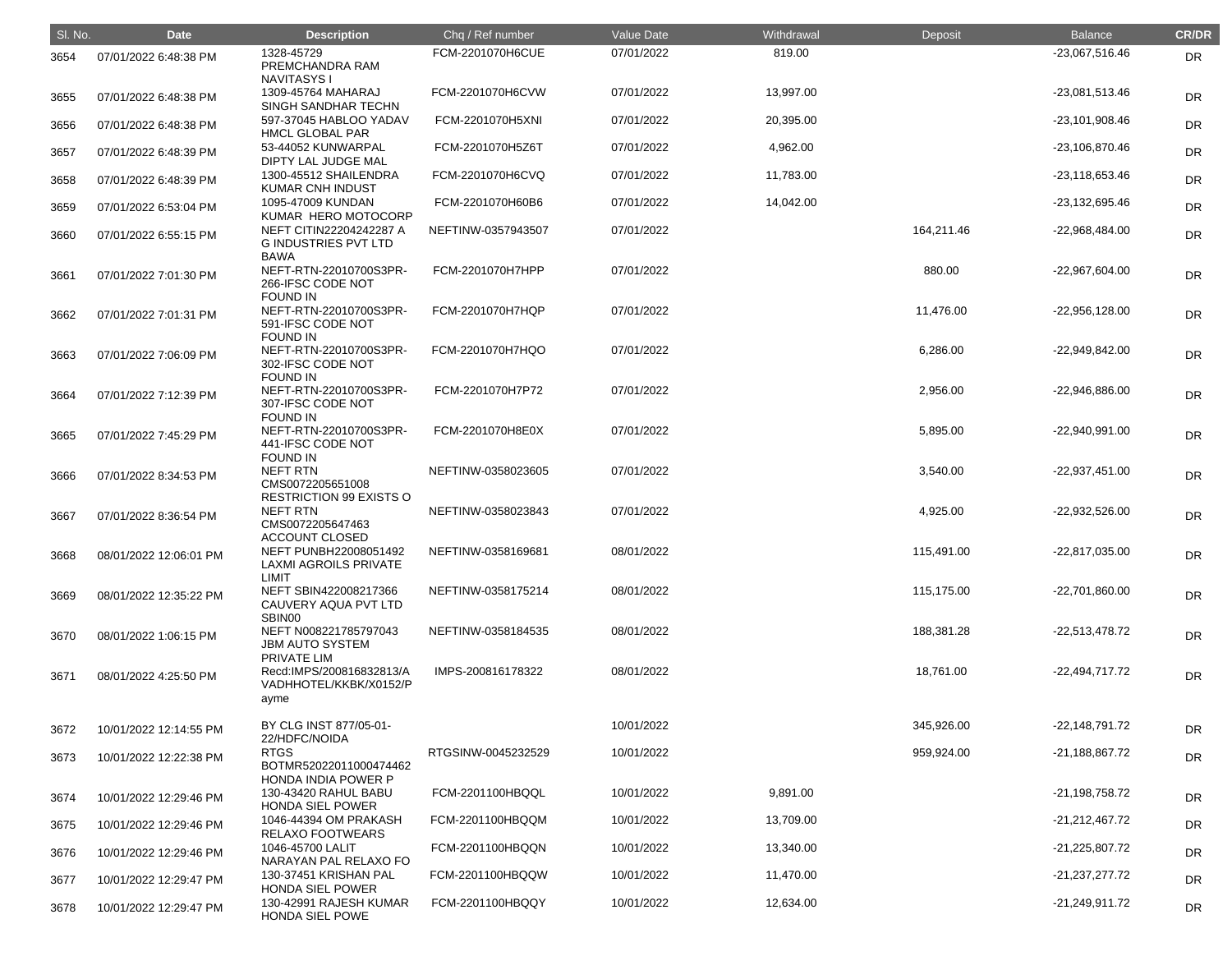| SI. No. | <b>Date</b>            | <b>Description</b>                               | Chq / Ref number | Value Date | Withdrawal | Deposit | <b>Balance</b>   | <b>CR/DR</b> |
|---------|------------------------|--------------------------------------------------|------------------|------------|------------|---------|------------------|--------------|
| 3679    | 10/01/2022 12:29:47 PM | 130-44587 ABHAY KUMAR<br><b>TIWARI HONDA SIE</b> | FCM-2201100HBQRC | 10/01/2022 | 12,654.00  |         | $-21,262,565.72$ | <b>DR</b>    |
| 3680    | 10/01/2022 12:29:48 PM | 1046-46825 SHIROMANI<br>PANDEY RELAXO FOO        | FCM-2201100HBQR5 | 10/01/2022 | 13,834.00  |         | -21,276,399.72   | DR           |
| 3681    | 10/01/2022 12:29:48 PM | 130-39838 SUSHIL KUMAR<br><b>HONDA SIEL POWE</b> | FCM-2201100HBQRB | 10/01/2022 | 12,240.00  |         | -21,288,639.72   | <b>DR</b>    |
| 3682    | 10/01/2022 12:29:48 PM | 1046-40626 SONU KUMAR<br><b>RELAXO FOOTWEARS</b> | FCM-2201100HBQR4 | 10/01/2022 | 11,350.00  |         | -21,299,989.72   | <b>DR</b>    |
| 3683    | 10/01/2022 12:29:49 PM | 1046-46469 HETRAM<br>MEENA RELAXO FOOTWEA        | FCM-2201100HBQQR | 10/01/2022 | 5,929.00   |         | $-21,305,918.72$ | <b>DR</b>    |
| 3684    | 10/01/2022 12:29:49 PM | 1046-43305 LALIT KUMAR<br>SHARMA RELAXO F        | FCM-2201100HBQRA | 10/01/2022 | 10,532.00  |         | $-21,316,450.72$ | DR           |
| 3685    | 10/01/2022 12:29:49 PM | 130-21917 ANIL SINGH<br><b>HONDA SIEL POWER</b>  | FCM-2201100HBQRP | 10/01/2022 | 11,470.00  |         | -21,327,920.72   | DR           |
| 3686    | 10/01/2022 12:29:50 PM | 130-46430 RAVI SHANKAR<br><b>SHARMA HONDA SI</b> | FCM-2201100HBQRF | 10/01/2022 | 20,180.00  |         | $-21,348,100.72$ | <b>DR</b>    |
| 3687    | 10/01/2022 12:29:50 PM | 130-45843 RAMAYAN<br>PRASAD SONDHIYA HOND        | FCM-2201100HBQR1 | 10/01/2022 | 12,654.00  |         | -21,360,754.72   | <b>DR</b>    |
| 3688    | 10/01/2022 12:29:50 PM | 1046-43850 UMA SHANKAR<br>PRASAD RELAXO F        | FCM-2201100HBQRH | 10/01/2022 | 13,458.00  |         | $-21,374,212.72$ | <b>DR</b>    |
| 3689    | 10/01/2022 12:29:50 PM | 130-46316 ANIL KUMAR<br><b>HONDA SIEL POWER</b>  | FCM-2201100HBQRE | 10/01/2022 | 19,528.00  |         | $-21,393,740.72$ | DR           |
| 3690    | 10/01/2022 12:29:51 PM | 1046-45742 RAJ KUMAR<br>YADAV RELAXO FOOT        | FCM-2201100HBQRL | 10/01/2022 | 13,779.00  |         | -21,407,519.72   | DR           |
| 3691    | 10/01/2022 12:29:51 PM | 1046-43046 VEERENDRA<br>SINGH RELAXO FOOT        | FCM-2201100HBQRK | 10/01/2022 | 14,045.00  |         | -21,421,564.72   | <b>DR</b>    |
| 3692    | 10/01/2022 12:29:51 PM | 130-24805 DEEPAK KUMAR<br><b>SINGH HONDA SIE</b> | FCM-2201100HBQRQ | 10/01/2022 | 7,686.00   |         | -21,429,250.72   | DR           |
| 3693    | 10/01/2022 12:29:52 PM | 130-33994 ASHUTOSH<br>YADAV HONDA SIEL PO        | FCM-2201100HBQR7 | 10/01/2022 | 20,180.00  |         | -21,449,430.72   | DR           |
| 3694    | 10/01/2022 12:29:52 PM | 130-43129 DINESH KUMAR<br>HONDA SIEL POWE        | FCM-2201100HBQR3 | 10/01/2022 | 7,128.00   |         | $-21,456,558.72$ | <b>DR</b>    |
| 3695    | 10/01/2022 12:29:52 PM | 130-15771 JITENDRA<br>KUMAR HONDA SIEL PO        | FCM-2201100HBQR6 | 10/01/2022 | 12,240.00  |         | -21,468,798.72   | <b>DR</b>    |
| 3696    | 10/01/2022 12:29:53 PM | 1046-43794 PINKI RELAXO<br><b>FOOTWEARS LIMI</b> | FCM-2201100HBQRG | 10/01/2022 | 11,315.00  |         | $-21,480,113.72$ | <b>DR</b>    |
| 3697    | 10/01/2022 12:29:53 PM | 1046-36567 JASWANT<br>SINGH RELAXO FOOTWE        | FCM-2201100HBQRU | 10/01/2022 | 13,998.00  |         | $-21,494,111.72$ | <b>DR</b>    |
| 3698    | 10/01/2022 12:29:53 PM | 130-34721 RAJESH KUMAR<br><b>HONDA SIEL POWE</b> | FCM-2201100HBQS4 | 10/01/2022 | 12,654.00  |         | $-21,506,765.72$ | <b>DR</b>    |
| 3699    | 10/01/2022 12:29:54 PM | 130-31778 RAJEEV KUMAR<br>RAGHAV HONDA SI        | FCM-2201100HBQQX | 10/01/2022 | 10,681.00  |         | $-21,517,446.72$ | <b>DR</b>    |
| 3700    | 10/01/2022 12:29:54 PM | 130-36879 BALVEER<br>HONDA SIEL POWER PRO        | FCM-2201100HBQRJ | 10/01/2022 | 19,429.00  |         | $-21,536,875.72$ | <b>DR</b>    |
| 3701    | 10/01/2022 12:29:54 PM | 1046-38155 NETRA PAL<br><b>RELAXO FOOTWEARS</b>  | FCM-2201100HBQRW | 10/01/2022 | 8,765.00   |         | $-21,545,640.72$ | <b>DR</b>    |
| 3702    | 10/01/2022 12:29:55 PM | 130-45686 SHARVAN<br>KUMAR SINGH HONDA SI        | FCM-2201100HBQRT | 10/01/2022 | 12,654.00  |         | $-21,558,294.72$ | <b>DR</b>    |
| 3703    | 10/01/2022 12:29:55 PM | 1046-43688 JAIPRAKASH<br>SINGH RELAXO FOO        | FCM-2201100HBQS0 | 10/01/2022 | 12,949.00  |         | $-21,571,243.72$ | <b>DR</b>    |
| 3704    | 10/01/2022 12:29:55 PM | 1046-42629 PRAMOD<br>KUMAR SHUKLA RELAXO         | FCM-2201100HBQRZ | 10/01/2022 | 13,646.00  |         | -21,584,889.72   | <b>DR</b>    |
| 3705    | 10/01/2022 12:29:55 PM | 1046-44728 PAVAN KUMAR<br><b>RELAXO FOOTWEAR</b> | FCM-2201100HBQS7 | 10/01/2022 | 14,558.00  |         | $-21,599,447.72$ | <b>DR</b>    |
| 3706    | 10/01/2022 12:29:56 PM | 130-43130 SOURAJ SINGH<br>HONDA SIEL POWE        | FCM-2201100HBQQP | 10/01/2022 | 10,681.00  |         | $-21,610,128.72$ | <b>DR</b>    |
| 3707    | 10/01/2022 12:29:56 PM | 1046-46360 SHAMBHU<br><b>MAHATO RELAXO FOOTW</b> | FCM-2201100HBQQO | 10/01/2022 | 18,179.00  |         | $-21,628,307.72$ | <b>DR</b>    |
| 3708    | 10/01/2022 12:29:56 PM | 1046-40899 RAM PRAKASH<br><b>RELAXO FOOTWEAR</b> | FCM-2201100HBQS9 | 10/01/2022 | 12,949.00  |         | $-21,641,256.72$ | <b>DR</b>    |
| 3709    | 10/01/2022 12:29:57 PM | 130-28985 HARISH KUMAR<br><b>HONDA SIEL POWE</b> | FCM-2201100HBQSA | 10/01/2022 | 12,213.00  |         | -21,653,469.72   | <b>DR</b>    |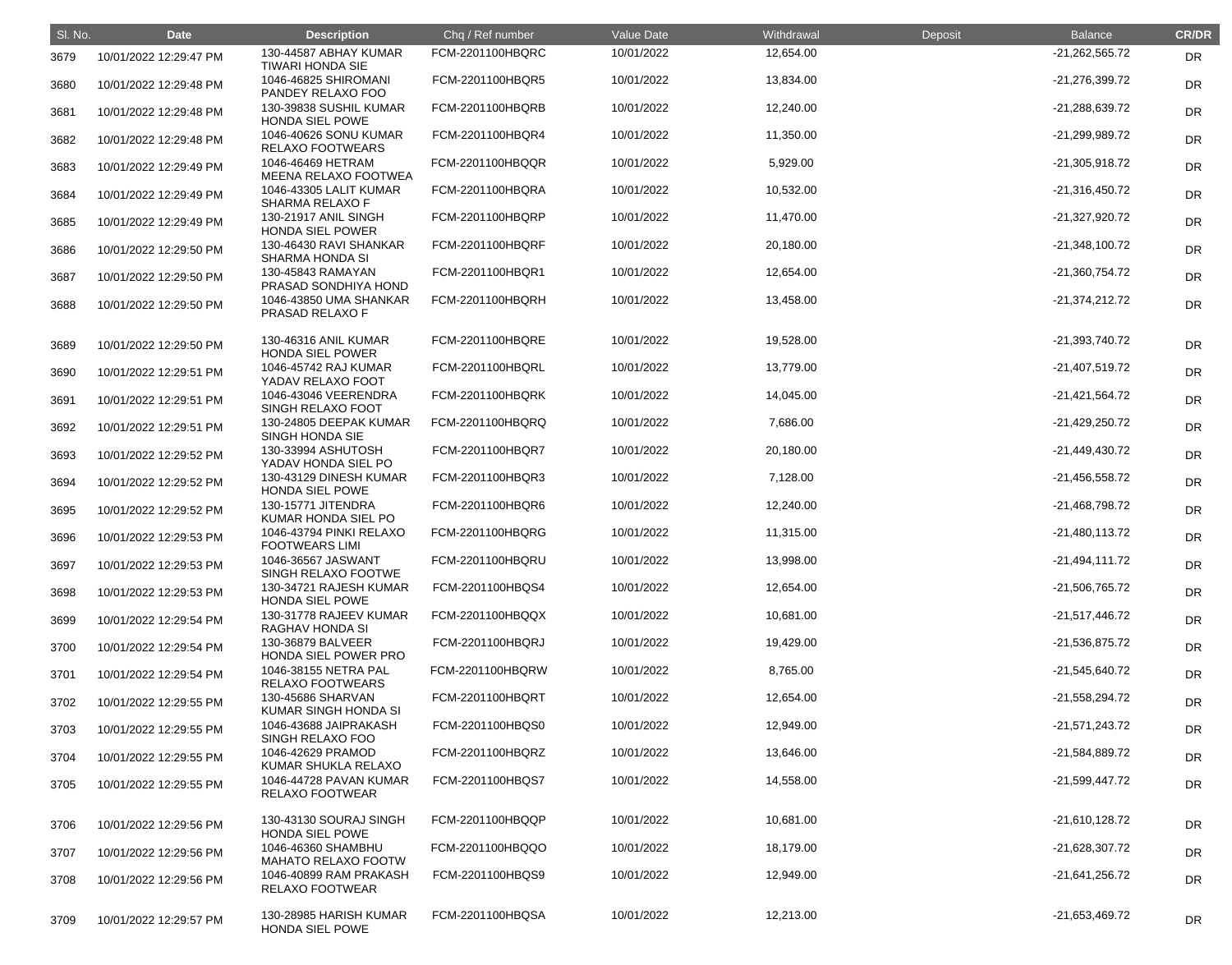| SI. No. | <b>Date</b>            | <b>Description</b>                               | Chq / Ref number | Value Date | Withdrawal | Deposit | <b>Balance</b>   | <b>CR/DR</b> |
|---------|------------------------|--------------------------------------------------|------------------|------------|------------|---------|------------------|--------------|
| 3710    | 10/01/2022 12:29:57 PM | 1046-43350 JASVANT<br>SINGH RELAXO FOOTWE        | FCM-2201100HBQSD | 10/01/2022 | 14,116.00  |         | -21,667,585.72   | <b>DR</b>    |
| 3711    | 10/01/2022 12:29:57 PM | 1046-38021 DURG SINGH<br><b>RELAXO FOOTWEARS</b> | FCM-2201100HBQSL | 10/01/2022 | 13,208.00  |         | -21,680,793.72   | <b>DR</b>    |
| 3712    | 10/01/2022 12:29:58 PM | 1046-38457 KAPTAN SINGH<br>RELAXO FOOTWEA        | FCM-2201100HBQRY | 10/01/2022 | 7,024.00   |         | $-21,687,817.72$ | <b>DR</b>    |
| 3713    | 10/01/2022 12:29:58 PM | 130-42598 UPENDRA<br>KUMAR TRIVEDI HONDA         | FCM-2201100HBQRS | 10/01/2022 | 1,370.00   |         | $-21,689,187.72$ | <b>DR</b>    |
| 3714    | 10/01/2022 12:29:58 PM | 130-31585 PREMVATI<br>HONDA SIEL POWER PR        | FCM-2201100HBQSI | 10/01/2022 | 16,507.00  |         | -21,705,694.72   | <b>DR</b>    |
| 3715    | 10/01/2022 12:29:59 PM | 1046-42630 SUNEEL<br>RELAXO FOOTWEARS LIM        | FCM-2201100HBQRN | 10/01/2022 | 13,951.00  |         | -21,719,645.72   | <b>DR</b>    |
| 3716    | 10/01/2022 12:29:59 PM | 130-43099 DHARMENDRA<br>KUMAR MISHRA HOND        | FCM-2201100HBQS6 | 10/01/2022 | 10,075.00  |         | -21,729,720.72   | <b>DR</b>    |
| 3717    | 10/01/2022 12:29:59 PM | 130-47146 LAKSHAMAN<br>PRASAD HONDA SIEL         | FCM-2201100HBQS8 | 10/01/2022 | 11,679.00  |         | -21,741,399.72   | DR           |
| 3718    | 10/01/2022 12:30:00 PM | 130-46954 SUNDER SINGH<br><b>HONDA SIEL POWE</b> | FCM-2201100HBQSG | 10/01/2022 | 19,329.00  |         | -21,760,728.72   | <b>DR</b>    |
| 3719    | 10/01/2022 12:30:00 PM | 1046-37312 SATYAJEET<br>SINGH RELAXO FOOT        | FCM-2201100HBQSK | 10/01/2022 | 11,041.00  |         | $-21,771,769.72$ | <b>DR</b>    |
| 3720    | 10/01/2022 12:30:00 PM | 1046-41768 DEVENDER<br>RELAXO FOOTWEARS L        | FCM-2201100HBQSM | 10/01/2022 | 410.00     |         | $-21,772,179.72$ | <b>DR</b>    |
| 3721    | 10/01/2022 12:30:01 PM | 130-42846 ANURAG<br>MISHRA HONDA SIEL POW        | FCM-2201100HBQSC | 10/01/2022 | 11,074.00  |         | -21,783,253.72   | <b>DR</b>    |
| 3722    | 10/01/2022 12:30:01 PM | 130-40755 GAURAV SINGH<br><b>HONDA SIEL POWE</b> | FCM-2201100HBQSE | 10/01/2022 | 18,175.00  |         | -21,801,428.72   | DR           |
| 3723    | 10/01/2022 12:30:01 PM | 1046-43220 RAJESH<br>KUMAR RELAXO FOOTWEA        | FCM-2201100HBQSQ | 10/01/2022 | 13,278.00  |         | $-21,814,706.72$ | <b>DR</b>    |
| 3724    | 10/01/2022 12:30:02 PM | 130-43251 JAGGO HONDA<br>SIEL POWER PRODU        | FCM-2201100HBQQQ | 10/01/2022 | 12,654.00  |         | -21,827,360.72   | <b>DR</b>    |
| 3725    | 10/01/2022 12:30:02 PM | 130-12529 HIRA MANI<br>YADAV HONDA SIEL P        | FCM-2201100HBQRI | 10/01/2022 | 12,654.00  |         | $-21,840,014.72$ | <b>DR</b>    |
| 3726    | 10/01/2022 12:30:02 PM | 1046-46934 RINKU KUMAR<br>RAM RELAXO FOOT        | FCM-2201100HBQSN | 10/01/2022 | 11,411.00  |         | $-21,851,425.72$ | <b>DR</b>    |
| 3727    | 10/01/2022 12:30:03 PM | 1046-44093 ANITA RANI<br><b>RELAXO FOOTWEARS</b> | FCM-2201100HBQRO | 10/01/2022 | 13,270.00  |         | -21,864,695.72   | <b>DR</b>    |
| 3728    | 10/01/2022 12:30:03 PM | 130-46349 RAM KUMAR<br>HONDA SIEL POWER P        | FCM-2201100HBQSF | 10/01/2022 | 17,573.00  |         | $-21,882,268.72$ | <b>DR</b>    |
| 3729    | 10/01/2022 12:30:03 PM | 130-37116 HARDISH<br>KUMAR HONDA SIEL POW        | FCM-2201100HBQSP | 10/01/2022 | 19,429.00  |         | -21,901,697.72   | <b>DR</b>    |
| 3730    | 10/01/2022 12:30:04 PM | 1046-43073 DINESH SINGH<br><b>RATHORE RELAXO</b> | FCM-2201100HBQR9 | 10/01/2022 | 10,974.00  |         | $-21,912,671.72$ | <b>DR</b>    |
| 3731    | 10/01/2022 12:30:04 PM | 130-44950 DARA SINGH<br><b>HONDA SIEL POWER</b>  | FCM-2201100HBQRD | 10/01/2022 | 12,213.00  |         | $-21,924,884.72$ | <b>DR</b>    |
| 3732    | 10/01/2022 12:30:04 PM | 1046-42666 ROHTASH<br><b>RELAXO FOOTWEARS LI</b> | FCM-2201100HBQRR | 10/01/2022 | 16,385.00  |         | -21,941,269.72   | <b>DR</b>    |
| 3733    | 10/01/2022 12:30:05 PM | 130-44156 SANJAY KUMAR<br><b>HONDA SIEL POWE</b> | FCM-2201100HBQR0 | 10/01/2022 | 12,654.00  |         | $-21,953,923.72$ | <b>DR</b>    |
| 3734    | 10/01/2022 12:30:05 PM | 130-39125 RAM VAHADUR<br><b>HONDA SIEL POWER</b> | FCM-2201100HBQQZ | 10/01/2022 | 12,654.00  |         | $-21,966,577.72$ | <b>DR</b>    |
| 3735    | 10/01/2022 12:30:05 PM | 130-42801 SANJAY KUMAR<br><b>MISHRA HONDA SI</b> | FCM-2201100HBQSB | 10/01/2022 | 12,864.00  |         | $-21,979,441.72$ | <b>DR</b>    |
| 3736    | 10/01/2022 12:30:06 PM | 130-28471 CHANDRA<br>PRASAD HONDA SIEL PO        | FCM-2201100HBQQU | 10/01/2022 | 18,175.00  |         | $-21,997,616.72$ | <b>DR</b>    |
| 3737    | 10/01/2022 12:30:07 PM | 1046-38341 MAHENDRA<br>PAL RELAXO FOOTWE         | FCM-2201100HBQRM | 10/01/2022 | 11,117.00  |         | -22,008,733.72   | <b>DR</b>    |
| 3738    | 10/01/2022 12:30:07 PM | 130-29257 AJEET KUMAR<br><b>RAI HONDA SIEL P</b> | FCM-2201100HBQRV | 10/01/2022 | 12,654.00  |         | $-22,021,387.72$ | <b>DR</b>    |
| 3739    | 10/01/2022 12:30:08 PM | 130-24572 UDIT SINGH<br><b>HONDA SIEL POWER</b>  | FCM-2201100HBQQT | 10/01/2022 | 9,871.00   |         | $-22,031,258.72$ | <b>DR</b>    |
| 3740    | 10/01/2022 12:30:08 PM | 130-36855 SAVINDER<br>HONDA SIEL POWER PR        | FCM-2201100HBQR8 | 10/01/2022 | 12,240.00  |         | $-22,043,498.72$ | <b>DR</b>    |
| 3741    | 10/01/2022 12:30:08 PM | 130-35229 SHIVANAND<br>YADAV HONDA SIEL P        | FCM-2201100HBQSO | 10/01/2022 | 12,654.00  |         | $-22,056,152.72$ | <b>DR</b>    |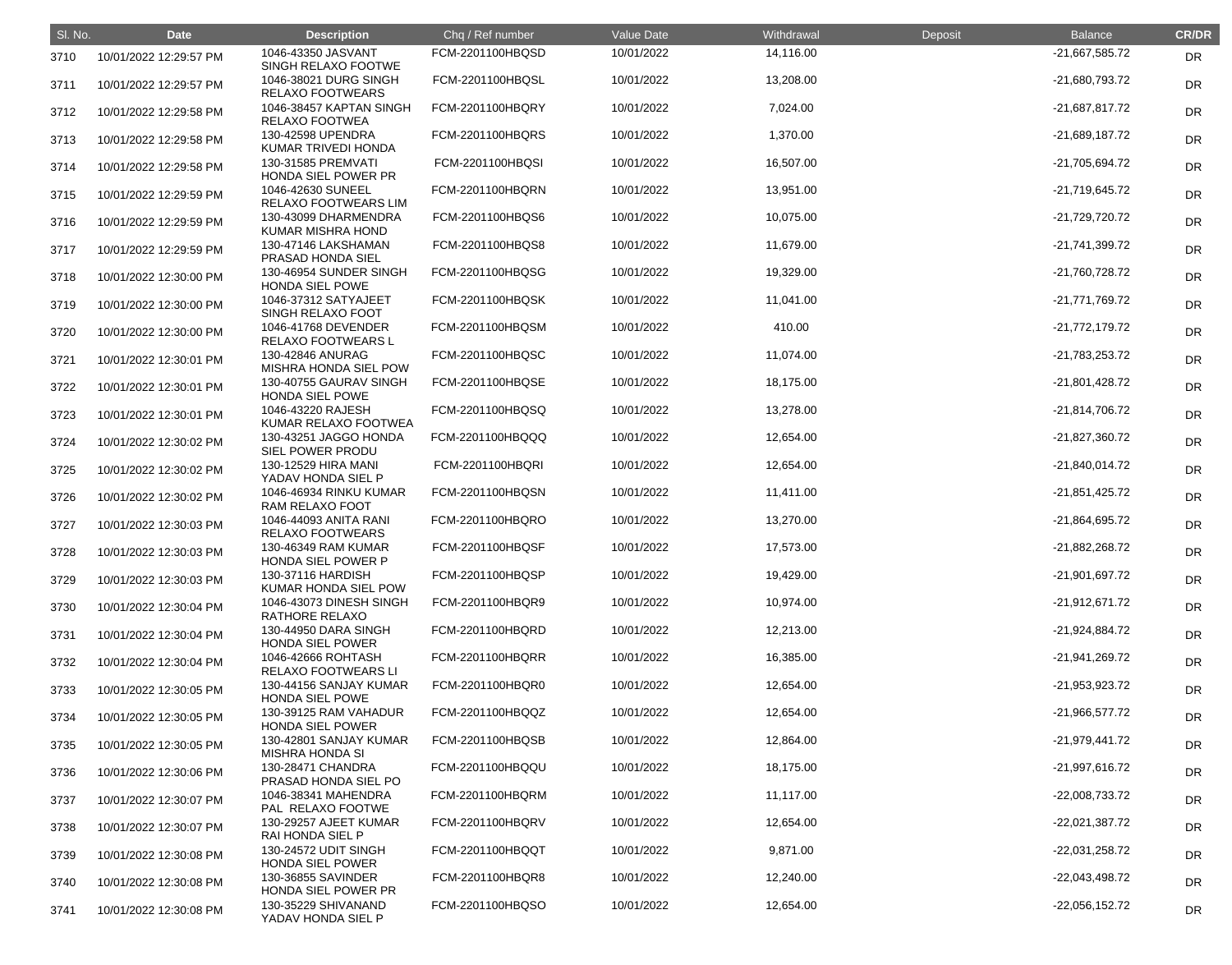| SI. No. | <b>Date</b>            | <b>Description</b>                                                             | Chq / Ref number   | <b>Value Date</b> | Withdrawal | Deposit    | <b>Balance</b>   | <b>CR/DR</b> |
|---------|------------------------|--------------------------------------------------------------------------------|--------------------|-------------------|------------|------------|------------------|--------------|
| 3742    | 10/01/2022 12:30:09 PM | 130-27703 DINESH KUMAR<br>PRASAD HONDA SI                                      | FCM-2201100HBQS2   | 10/01/2022        | 17,539.00  |            | -22,073,691.72   | <b>DR</b>    |
| 3743    | 10/01/2022 12:30:10 PM | 130-32241 NEM SHARMA<br><b>HONDA SIEL POWER</b>                                | FCM-2201100HBQQV   | 10/01/2022        | 19,430.00  |            | $-22,093,121.72$ | <b>DR</b>    |
| 3744    | 10/01/2022 12:33:35 PM | BY CLG INST 876356/06-01-<br>22/PNB/NOIDA                                      |                    | 10/01/2022        |            | 159,924.00 | $-21,933,197.72$ | DR           |
| 3745    | 10/01/2022 12:33:36 PM | BY CLG INST 360140/06-01-                                                      |                    | 10/01/2022        |            | 108,282.00 | $-21,824,915.72$ | DR           |
| 3746    | 10/01/2022 12:47:48 PM | 22/PNB/NOIDA<br>NEFT-RTN-22010800S7HK-<br>62-IFSC CODE NOT FOUND<br>IN M       | FCM-2201100HBNI9   | 10/01/2022        |            | 12,654.00  | $-21,812,261.72$ | <b>DR</b>    |
| 3747    | 10/01/2022 1:19:01 PM  | Recd:IMPS/201013606796/G<br><b>INNI</b><br>INTE/KKBK/X0552/Secur               | IMPS-201013766395  | 10/01/2022        |            | 169,476.00 | -21,642,785.72   | <b>DR</b>    |
| 3748    | 10/01/2022 1:42:32 PM  | <b>FUND TRANSFER-CMS-</b>                                                      | CMS-220110001WAR   | 10/01/2022        |            | 80,305.00  | $-21,562,480.72$ | <b>DR</b>    |
| 3749    | 10/01/2022 2:10:04 PM  | <b>FROM IHAA</b><br>NEFT CMS2325279334<br><b>BHARTI ASSIST GLOBAL</b>          | NEFTINW-0358646442 | 10/01/2022        |            | 11,054.96  | $-21,551,425.76$ | <b>DR</b>    |
| 3750    | 10/01/2022 2:10:06 PM  | PRIVATE L<br>NEFT CMS2325279329<br><b>BHARTI ASSIST GLOBAL</b>                 | NEFTINW-0358646444 | 10/01/2022        |            | 56,903.86  | -21,494,521.90   | <b>DR</b>    |
| 3751    | 10/01/2022 2:41:59 PM  | <b>PRIVATE L</b><br>FT FROM RANGOLI<br><b>FASHIONS LLP CHQ NO</b>              |                    | 10/01/2022        |            | 86,686.00  | -21,407,835.90   | <b>DR</b>    |
| 3752    | 10/01/2022 2:45:55 PM  | 1075<br>NEFT N010221787423336<br>KALPAKAARU PROJECTS                           | NEFTINW-0358671774 | 10/01/2022        |            | 48,991.00  | -21,358,844.90   | <b>DR</b>    |
| 3753    | 10/01/2022 2:45:56 PM  | <b>PVT LTD</b><br>NEFT N010221787423322<br>KALPAKAARU PROJECTS                 | NEFTINW-0358671775 | 10/01/2022        |            | 48,991.00  | $-21,309,853.90$ | <b>DR</b>    |
| 3754    | 10/01/2022 2:45:56 PM  | <b>PVT LTD</b><br>NEFT N010221787426705<br>KALPAKAARU PROJECTS                 | NEFTINW-0358671776 | 10/01/2022        |            | 103,018.00 | -21,206,835.90   | <b>DR</b>    |
| 3755    | 10/01/2022 3:11:37 PM  | <b>PVT LTD</b><br>NEFT N010221787132987<br>AIT SAP GREATER NOIDA               | NEFTINW-0358692934 | 10/01/2022        |            | 24,270.00  | $-21,182,565.90$ | <b>DR</b>    |
| 3756    | 10/01/2022 3:37:34 PM  | <b>GENER</b><br>NEFT BARBV22010360268<br><b>BAREILLY LOGISTICS PVT</b><br>LTD. | NEFTINW-0358704404 | 10/01/2022        |            | 223,357.00 | -20,959,208.90   | <b>DR</b>    |
| 3757    | 10/01/2022 4:09:17 PM  | 1336-46580 ANAND SINGH<br>NTN NEI MANUFAC                                      | FCM-2201100HF5GR   | 10/01/2022        | 16,316.00  |            | $-20,975,524.90$ | <b>DR</b>    |
| 3758    | 10/01/2022 4:10:23 PM  | 1336-47127 RAMKISHAN<br>NTN NEI MANUFACTU                                      | FCM-2201100HF5HW   | 10/01/2022        | 8,090.00   |            | $-20,983,614.90$ | <b>DR</b>    |
| 3759    | 10/01/2022 4:10:23 PM  | REV DEC21 1309-47093<br>SANJEEV RAY SANDH                                      | FCM-2201100HF5H7   | 10/01/2022        | 3,540.00   |            | -20,987,154.90   | <b>DR</b>    |
| 3760    | 10/01/2022 4:10:24 PM  | 1299-46500 HEMPAL SINGH<br><b>VARROC POLYMER</b>                               | FCM-2201100HF5NI   | 10/01/2022        | 14,359.00  |            | $-21,001,513.90$ | <b>DR</b>    |
| 3761    | 10/01/2022 4:10:24 PM  | 1336-46781 BHANWAR<br>SINGH SHEKHAWAT NTN                                      | FCM-2201100HF5HI   | 10/01/2022        | 22,838.00  |            | $-21,024,351.90$ | <b>DR</b>    |
| 3762    | 10/01/2022 4:10:25 PM  | 417-19989 ANIL KUMAR<br><b>SHARMA GULATI RES</b>                               | FCM-2201100HF5IF   | 10/01/2022        | 17,014.00  |            | $-21,041,365.90$ | <b>DR</b>    |
| 3763    | 10/01/2022 4:10:25 PM  | 909-37781 JUGENDRA<br>SINGH APOLLO METALE                                      | FCM-2201100HF5IO   | 10/01/2022        | 27,922.00  |            | -21,069,287.90   | <b>DR</b>    |
| 3764    | 10/01/2022 4:10:25 PM  | 909-46709 SAURABH<br>KUMAR APOLLO METALEX                                      | FCM-2201100HF5IQ   | 10/01/2022        | 14,399.00  |            | -21,083,686.90   | <b>DR</b>    |
| 3765    | 10/01/2022 4:10:26 PM  | 95-45019 JAI PRAKASH                                                           | FCM-2201100HF5IT   | 10/01/2022        | 25,921.00  |            | $-21,109,607.90$ | <b>DR</b>    |
| 3766    | 10/01/2022 4:10:26 PM  | <b>KUMAR GULATI REST</b><br>REL 1167-42533 SURESH<br>KUMAR OCT21 CAND          | FCM-2201100HF5J0   | 10/01/2022        | 13,014.00  |            | $-21,122,621.90$ | <b>DR</b>    |
| 3767    | 10/01/2022 4:10:26 PM  | 1342-39671 OM PRAKASH                                                          | FCM-2201100HF5I5   | 10/01/2022        | 1,388.00   |            | $-21,124,009.90$ | <b>DR</b>    |
| 3768    | 10/01/2022 4:10:26 PM  | <b>VINAY MITTAL RES</b><br>909-35667 GIRVAR SINGH<br>APOLLO METALEX            | FCM-2201100HF5K9   | 10/01/2022        | 589.00     |            | $-21,124,598.90$ | <b>DR</b>    |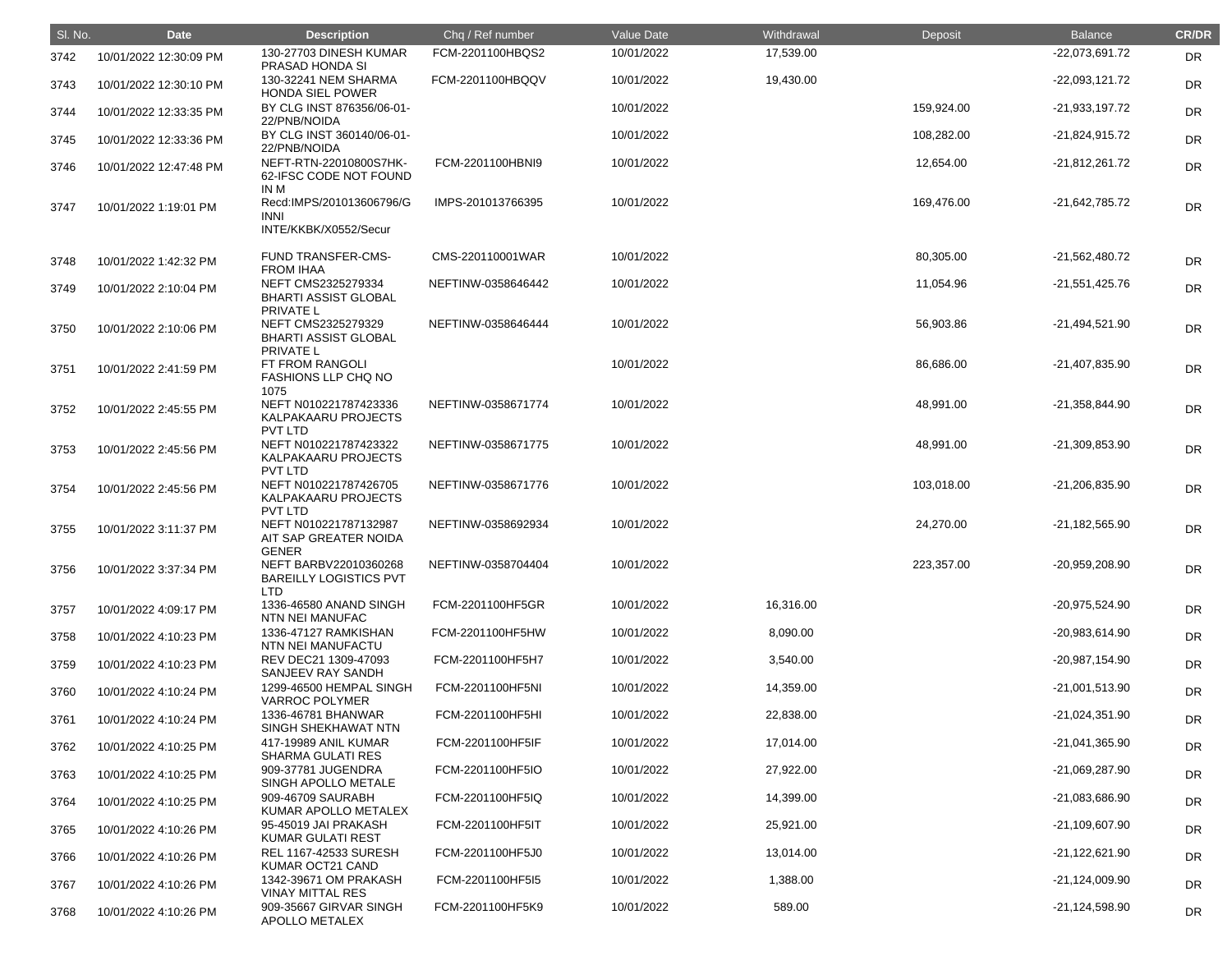| SI. No. | <b>Date</b>           | <b>Description</b>                               | Chq / Ref number | Value Date | Withdrawal | Deposit | <b>Balance</b>   | <b>CR/DR</b> |
|---------|-----------------------|--------------------------------------------------|------------------|------------|------------|---------|------------------|--------------|
| 3769    | 10/01/2022 4:10:27 PM | 909-45635 RAM KHILAUNA<br>APOLLO METALEX         | FCM-2201100HF5JB | 10/01/2022 | 17,196.00  |         | $-21,141,794.90$ | <b>DR</b>    |
| 3770    | 10/01/2022 4:10:27 PM | REL 1167-45091 SURAJ<br>KUMAR NOV21 CANDO        | FCM-2201100HF5L0 | 10/01/2022 | 11,143.00  |         | $-21,152,937.90$ | <b>DR</b>    |
| 3771    | 10/01/2022 4:10:27 PM | 1301-45727 VIJAY PAL<br>SINGH ALUDECOR LA        | FCM-2201100HF5KW | 10/01/2022 | 14,211.00  |         | $-21,167,148.90$ | <b>DR</b>    |
| 3772    | 10/01/2022 4:10:28 PM | 1336-32218 JITENDRA<br>SINGH NTN NEI MANU        | FCM-2201100HF5J5 | 10/01/2022 | 18,003.00  |         | $-21,185,151.90$ | <b>DR</b>    |
| 3773    | 10/01/2022 4:10:28 PM | 95-13602 PANKAJ KUMAR<br><b>GULATI RESTAURAN</b> | FCM-2201100HF5MK | 10/01/2022 | 4,901.00   |         | $-21,190,052.90$ | <b>DR</b>    |
| 3774    | 10/01/2022 4:10:28 PM | 1299-47059 RAHUL SINGH<br><b>VARROC POLYMERS</b> | FCM-2201100HF5JK | 10/01/2022 | 9,561.00   |         | $-21,199,613.90$ | <b>DR</b>    |
| 3775    | 10/01/2022 4:10:29 PM | 1098-39716 RAVISHANKAR<br>SINGH GULATI FO        | FCM-2201100HF5JO | 10/01/2022 | 16,075.00  |         | $-21,215,688.90$ | <b>DR</b>    |
| 3776    | 10/01/2022 4:10:29 PM | 417-44359 SINESH KUMAR<br><b>GULATI RESTAURE</b> | FCM-2201100HF5K6 | 10/01/2022 | 10,824.00  |         | $-21,226,512.90$ | <b>DR</b>    |
| 3777    | 10/01/2022 4:10:30 PM | 1338-44193 NARTENDRA<br>SINGH TOMAR ALUDE        | FCM-2201100HF5JI | 10/01/2022 | 15,466.00  |         | -21,241,978.90   | <b>DR</b>    |
| 3778    | 10/01/2022 4:10:30 PM | 1299-45511 DHARMENDRA<br>KUMAR VARROC POL        | FCM-2201100HF5JX | 10/01/2022 | 11,306.00  |         | -21,253,284.90   | DR           |
| 3779    | 10/01/2022 4:10:30 PM | 909-41299 BHUVNESH<br>KUMAR APOLLO METALE        | FCM-2201100HF5M7 | 10/01/2022 | 15,377.00  |         | $-21,268,661.90$ | <b>DR</b>    |
| 3780    | 10/01/2022 4:10:31 PM | 1342-26841 ANIL SINGH<br><b>VINAY MITTAL RES</b> | FCM-2201100HF5K2 | 10/01/2022 | 3,506.00   |         | $-21,272,167.90$ | DR           |
| 3781    | 10/01/2022 4:10:31 PM | 909-41497 ROHIT KUMAR<br>SHARMA APOLLO ME        | FCM-2201100HF5MA | 10/01/2022 | 14,229.00  |         | -21,286,396.90   | <b>DR</b>    |
| 3782    | 10/01/2022 4:10:31 PM | 909-46291 VIJENDRA<br>KUMAR SHRMA APOLLO         | FCM-2201100HF5MF | 10/01/2022 | 10,105.00  |         | $-21,296,501.90$ | <b>DR</b>    |
| 3783    | 10/01/2022 4:10:31 PM | 95-25528 DHARAMPAL<br>SINGH GULATI RESTAU        | FCM-2201100HF5NR | 10/01/2022 | 25,921.00  |         | $-21,322,422.90$ | <b>DR</b>    |
| 3784    | 10/01/2022 4:10:32 PM | 1301-44590 KARAN SINGH<br>ALUDECOR LAMINA        | FCM-2201100HF5IU | 10/01/2022 | 10,552.00  |         | -21,332,974.90   | <b>DR</b>    |
| 3785    | 10/01/2022 4:10:32 PM | 1301-44190 RISHI KANT<br><b>ALUDECOR LAMINAT</b> | FCM-2201100HF5JE | 10/01/2022 | 14,418.00  |         | -21,347,392.90   | DR           |
| 3786    | 10/01/2022 4:10:32 PM | 1301-45726 MANOJ KUMAR<br>ALUDECOR LAMINA        | FCM-2201100HF5MT | 10/01/2022 | 8,102.00   |         | $-21,355,494.90$ | <b>DR</b>    |
| 3787    | 10/01/2022 4:10:33 PM | 1301-45724 AMAN SINGH<br><b>ALUDECOR LAMINAT</b> | FCM-2201100HF5JG | 10/01/2022 | 14,421.00  |         | -21,369,915.90   | DR           |
| 3788    | 10/01/2022 4:10:33 PM | 909-46837 ANISH KHAN<br>APOLLO METALEX PV        | FCM-2201100HF5MH | 10/01/2022 | 8,661.00   |         | -21,378,576.90   | DR           |
| 3789    | 10/01/2022 4:10:33 PM | 417-19205 BARMESHWAR<br>YADAV GULATI REST        | FCM-2201100HF5OC | 10/01/2022 | 5,131.00   |         | -21,383,707.90   | <b>DR</b>    |
| 3790    | 10/01/2022 4:10:34 PM | 909-34949 VISHAL KUMAR<br>APOLLO METALEX         | FCM-2201100HF5M1 | 10/01/2022 | 14,799.00  |         | -21,398,506.90   | <b>DR</b>    |
| 3791    | 10/01/2022 4:10:34 PM | 1299-46872 DHIRENDRA<br><b>KUMAR SINGH VARRO</b> | FCM-2201100HF5N5 | 10/01/2022 | 14,243.00  |         | $-21,412,749.90$ | DR           |
| 3792    | 10/01/2022 4:10:34 PM | 1336-40418 AMIT KUMAR<br>NTN NEI MANUFACT        | FCM-2201100HF5OO | 10/01/2022 | 17,581.00  |         | -21,430,330.90   | <b>DR</b>    |
| 3793    | 10/01/2022 4:10:35 PM | 1299-45500 SATYENDRA<br><b>KUMAR SINGH VARRO</b> | FCM-2201100HF5NK | 10/01/2022 | 17,599.00  |         | -21,447,929.90   | <b>DR</b>    |
| 3794    | 10/01/2022 4:10:35 PM | 909-39703 MOHANLAL<br>APOLLO METALEX PVT         | FCM-2201100HF5OF | 10/01/2022 | 2,865.00   |         | -21,450,794.90   | DR           |
| 3795    | 10/01/2022 4:10:35 PM | 1299-45519 ATUL KUMAR<br><b>VARROC POLYMERS</b>  | FCM-2201100HF5OJ | 10/01/2022 | 8,989.00   |         | -21,459,783.90   | <b>DR</b>    |
| 3796    | 10/01/2022 4:10:36 PM | 1098-13602 PANKAJ<br>KUMAR GULATI FOODS P        | FCM-2201100HF5J2 | 10/01/2022 | 3,652.00   |         | $-21,463,435.90$ | <b>DR</b>    |
| 3797    | 10/01/2022 4:10:36 PM | 1301-44260 SACHIN KUMAR<br><b>ALUDECOR LAMIN</b> | FCM-2201100HF5KT | 10/01/2022 | 11,713.00  |         | $-21,475,148.90$ | <b>DR</b>    |
| 3798    | 10/01/2022 4:10:36 PM | 1098-39086 BAIJ NATH<br>SINGH GULATI FOOD        | FCM-2201100HF5L9 | 10/01/2022 | 501.00     |         | $-21,475,649.90$ | <b>DR</b>    |
| 3799    | 10/01/2022 4:10:37 PM | 1301-44558 SANJEEV<br>KUMAR ALUDECOR LAMI        | FCM-2201100HF5MQ | 10/01/2022 | 9,421.00   |         | -21,485,070.90   | <b>DR</b>    |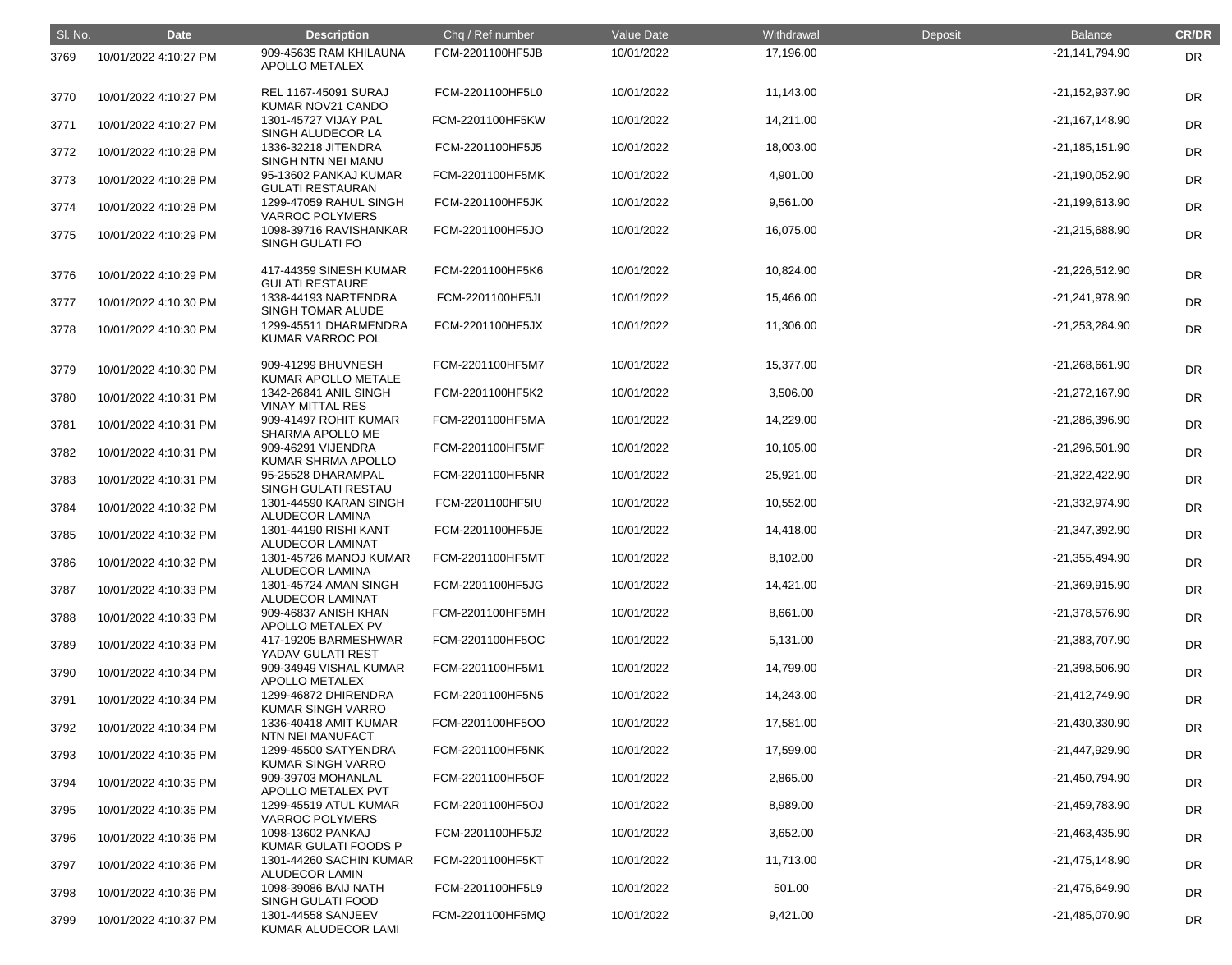| SI. No. | <b>Date</b>           | <b>Description</b>                               | Chq / Ref number | Value Date | Withdrawal | Deposit | <b>Balance</b>   | <b>CR/DR</b> |
|---------|-----------------------|--------------------------------------------------|------------------|------------|------------|---------|------------------|--------------|
| 3800    | 10/01/2022 4:10:37 PM | 1301-46479 AMIT KUMAR<br><b>ALUDECOR LAMINAT</b> | FCM-2201100HF5N0 | 10/01/2022 | 12,915.00  |         | -21,497,985.90   | DR           |
| 3801    | 10/01/2022 4:10:37 PM | 1299-43467 ABDHESH<br>SINGH VARROC POLYME        | FCM-2201100HF5P5 | 10/01/2022 | 1,325.00   |         | -21,499,310.90   | DR           |
| 3802    | 10/01/2022 4:10:37 PM | 1301-44627 VIPIN KUMAR<br><b>ALUDECOR LAMINA</b> | FCM-2201100HF5PP | 10/01/2022 | 13,498.00  |         | $-21,512,808.90$ | DR           |
| 3803    | 10/01/2022 4:10:38 PM | 1336-34554 SURESH NTN<br><b>NEI MANUFACTURIN</b> | FCM-2201100HF5LE | 10/01/2022 | 17,581.00  |         | -21,530,389.90   | DR           |
| 3804    | 10/01/2022 4:10:38 PM | 909-45443 HARI BANSH<br>PATEL APOLLO MET         | FCM-2201100HF5OH | 10/01/2022 | 4,148.00   |         | -21,534,537.90   | DR           |
| 3805    | 10/01/2022 4:10:38 PM | 1338-44084 SUBHASH<br><b>ALUDECOR</b>            | FCM-2201100HF5NV | 10/01/2022 | 1,474.00   |         | $-21,536,011.90$ | DR           |
| 3806    | 10/01/2022 4:10:39 PM | 1301-42354 RAJESH<br>ALUDECOR LAMINATION         | FCM-2201100HF5KO | 10/01/2022 | 10,310.00  |         | -21,546,321.90   | DR           |
| 3807    | 10/01/2022 4:10:39 PM | 909-38367 SONU SINGH<br>APOLLO METALEX PV        | FCM-2201100HF5NP | 10/01/2022 | 589.00     |         | -21,546,910.90   | DR           |
| 3808    | 10/01/2022 4:10:39 PM | 1301-40120 HARI OM<br>PANDEY ALUDECOR LAM        | FCM-2201100HF5PH | 10/01/2022 | 995.00     |         | -21,547,905.90   | DR           |
| 3809    | 10/01/2022 4:10:40 PM | 95-14462 SANJEET SINGH<br><b>GULATI RESTAURA</b> | FCM-2201100HF5KJ | 10/01/2022 | 25,921.00  |         | -21,573,826.90   | DR           |
| 3810    | 10/01/2022 4:10:40 PM | 1336-46786 SUBHASH<br>SHARMA NTN NEI MANU        | FCM-2201100HF5LU | 10/01/2022 | 18,003.00  |         | -21,591,829.90   | DR           |
| 3811    | 10/01/2022 4:10:40 PM | FF-46168 CHANDAN<br><b>KUMAR</b>                 | FCM-2201100HF5NZ | 10/01/2022 | 6,133.00   |         | -21,597,962.90   | DR           |
| 3812    | 10/01/2022 4:10:41 PM | 1301-45728 DEMESHWAR<br>PRASAD ALUDECOR L        | FCM-2201100HF5IX | 10/01/2022 | 14,444.00  |         | $-21,612,406.90$ | DR           |
| 3813    | 10/01/2022 4:10:41 PM | 1299-45905 SONU SINGH<br><b>VARROC POLYMERS</b>  | FCM-2201100HF5OM | 10/01/2022 | 2,187.00   |         | -21,614,593.90   | DR           |
| 3814    | 10/01/2022 4:10:41 PM | 909-46750 ASHISH KUMAR<br>DUBEY APOLLO ME        | FCM-2201100HF5OT | 10/01/2022 | 15,277.00  |         | -21,629,870.90   | DR           |
| 3815    | 10/01/2022 4:10:42 PM | 1301-23784 ASHISH KUMAR<br><b>ALUDECOR LAMIN</b> | FCM-2201100HF5MO | 10/01/2022 | 1,643.00   |         | -21,631,513.90   | DR           |
| 3816    | 10/01/2022 4:10:42 PM | 1336-46001 HARJINDER<br>SINGH NTN NEI MAN        | FCM-2201100HF5OB | 10/01/2022 | 20,622.00  |         | $-21,652,135.90$ | DR           |
| 3817    | 10/01/2022 4:10:42 PM | 1342-42417 NARESH<br>KUMAR CHAUHAN VINAY         | FCM-2201100HF5OR | 10/01/2022 | 2,468.00   |         | -21,654,603.90   | <b>DR</b>    |
| 3818    | 10/01/2022 4:10:43 PM | 1299-45521 OMBER SINGH<br><b>VARROC POLYMERS</b> | FCM-2201100HF5NA | 10/01/2022 | 15,646.00  |         | -21,670,249.90   | <b>DR</b>    |
| 3819    | 10/01/2022 4:10:43 PM | 1098-37447 AJAV SINGH<br><b>GULATI FOODS PVT</b> | FCM-2201100HF5O6 | 10/01/2022 | 12,510.00  |         | -21,682,759.90   | <b>DR</b>    |
| 3820    | 10/01/2022 4:10:43 PM | REV DEC21 1321-47234<br>MANOJ KUMAR HAIE         | FCM-2201100HF5P1 | 10/01/2022 | 2,956.00   |         | -21,685,715.90   | <b>DR</b>    |
| 3821    | 10/01/2022 4:10:44 PM | 1299-45656 KARAN SINGH<br><b>VARROC POLYMERS</b> | FCM-2201100HF5O2 | 10/01/2022 | 14,155.00  |         | -21,699,870.90   | <b>DR</b>    |
| 3822    | 10/01/2022 4:10:44 PM | 1299-29470 SURESH<br><b>KUMAR VARROC</b>         | FCM-2201100HF5O8 | 10/01/2022 | 13,254.00  |         | $-21,713,124.90$ | <b>DR</b>    |
| 3823    | 10/01/2022 4:10:44 PM | 1299-34251 RAJESH SINGH<br><b>VARROC POLYMER</b> | FCM-2201100HF5P3 | 10/01/2022 | 14,359.00  |         | -21,727,483.90   | <b>DR</b>    |
| 3824    | 10/01/2022 4:10:45 PM | 1299-42982 ANOOP KUMAR<br>SINGH VARROC PO        | FCM-2201100HF5JR | 10/01/2022 | 13,328.00  |         | -21,740,811.90   | <b>DR</b>    |
| 3825    | 10/01/2022 4:10:45 PM | 909-45944 SANJEEV SINGH<br><b>SOLANKI APOLLO</b> | FCM-2201100HF5PD | 10/01/2022 | 15,855.00  |         | -21,756,666.90   | <b>DR</b>    |
| 3826    | 10/01/2022 4:10:45 PM | 95-35116 ABHAY CHANDRA<br><b>GULATI RESTAURA</b> | FCM-2201100HF5PG | 10/01/2022 | 20,898.00  |         | -21,777,564.90   | <b>DR</b>    |
| 3827    | 10/01/2022 4:10:46 PM | 1338-44558 SANJEEV<br><b>KUMAR ALUDECOR</b>      | FCM-2201100HF5OX | 10/01/2022 | 495.00     |         | -21,778,059.90   | <b>DR</b>    |
| 3828    | 10/01/2022 4:10:46 PM | 417-37885 SHIV KUMAR<br>PANDEY GULATI RES        | FCM-2201100HF5P8 | 10/01/2022 | 1,026.00   |         | -21,779,085.90   | <b>DR</b>    |
| 3829    | 10/01/2022 4:10:46 PM | 1299-46654 NAND KUMAR<br><b>VARROC POLYMERS</b>  | FCM-2201100HF5PU | 10/01/2022 | 13,174.00  |         | -21,792,259.90   | <b>DR</b>    |
| 3830    | 10/01/2022 4:10:47 PM | 1336-46645 DATA RAM NTN<br><b>NEI MANUFACTUR</b> | FCM-2201100HF5LL | 10/01/2022 | 2,186.00   |         | -21,794,445.90   | <b>DR</b>    |
| 3831    | 10/01/2022 4:10:47 PM | 1342-37896 RAM DHUN<br><b>VINAY MITTAL RESID</b> | FCM-2201100HF5OQ | 10/01/2022 | 10,587.00  |         | -21,805,032.90   | <b>DR</b>    |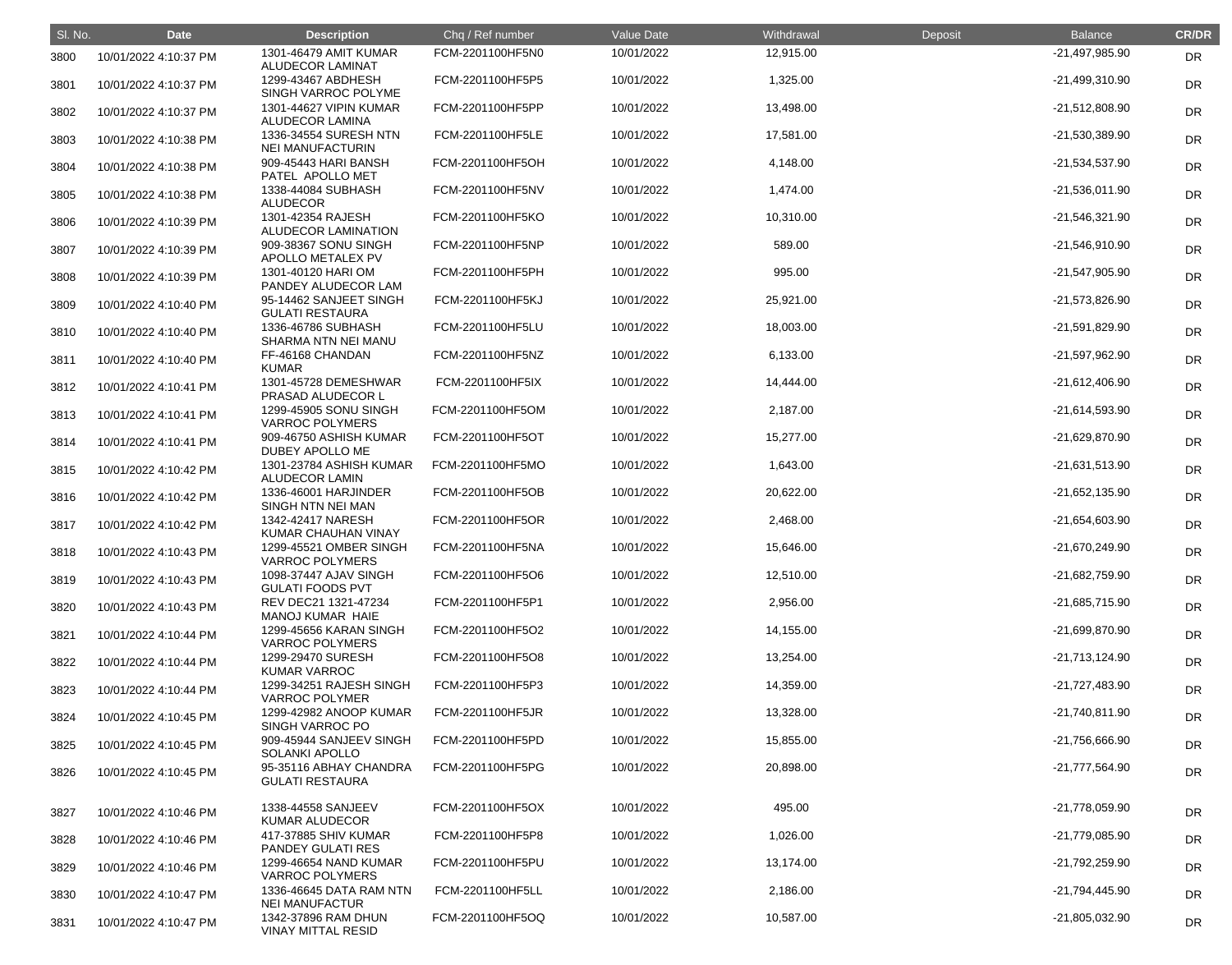| SI. No. | <b>Date</b>           | <b>Description</b>                                                                               | Chq / Ref number        | Value Date | Withdrawal | Deposit    | <b>Balance</b>   | <b>CR/DR</b> |
|---------|-----------------------|--------------------------------------------------------------------------------------------------|-------------------------|------------|------------|------------|------------------|--------------|
| 3832    | 10/01/2022 4:10:47 PM | <b>REL 1167-44379 RAVI</b><br>PRATAP NOV21 CANDO                                                 | FCM-2201100HF5NX        | 10/01/2022 | 3,699.00   |            | -21,808,731.90   | <b>DR</b>    |
| 3833    | 10/01/2022 4:10:48 PM | 1342-41616 RAJESH<br>KUMAR VINAY MITTAL R                                                        | FCM-2201100HF5J7        | 10/01/2022 | 3,880.00   |            | $-21,812,611.90$ | DR           |
| 3834    | 10/01/2022 4:10:48 PM | 1299-46323 SANJEEV<br>KUMAR VARROC POLYME                                                        | FCM-2201100HF5OZ        | 10/01/2022 | 12,764.00  |            | -21,825,375.90   | DR           |
| 3835    | 10/01/2022 4:10:49 PM | 909-40307 SUKHVIR SINGH<br>APOLLO METALEX                                                        | FCM-2201100HF5KC        | 10/01/2022 | 6,255.00   |            | -21,831,630.90   | DR           |
| 3836    | 10/01/2022 4:10:49 PM | 1336-45587 SANJAY<br><b>VERMA NTN NEI MANUFA</b>                                                 | FCM-2201100HF5NM        | 10/01/2022 | 16,316.00  |            | -21,847,946.90   | DR           |
| 3837    | 10/01/2022 4:10:49 PM | 1338-42761 TANUJ KUMAR<br><b>ALUDECOR</b>                                                        | FCM-2201100HF5OV        | 10/01/2022 | 13,468.00  |            | $-21,861,414.90$ | DR           |
| 3838    | 10/01/2022 4:10:50 PM | 95-33667 HARKESH SINGH<br><b>GULATI RESTAURA</b>                                                 | FCM-2201100HF5NT        | 10/01/2022 | 25,083.00  |            | -21,886,497.90   | DR           |
| 3839    | 10/01/2022 4:12:39 PM | <b>NEFT AXISCN0117373529</b><br><b>JITF URBAN WASTE</b><br><b>MANAGEMENT</b>                     | NEFTINW-0358733370      | 10/01/2022 |            | 50,612.00  | -21,835,885.90   | <b>DR</b>    |
| 3840    | 10/01/2022 4:24:22 PM | FT FROM VEGA<br>TECHNOPLAST LLP CHQ<br><b>NO 261</b>                                             |                         | 10/01/2022 |            | 92,987.00  | -21,742,898.90   | <b>DR</b>    |
| 3841    | 10/01/2022 4:33:56 PM | NEFT-RTN-22011000SFTH-1<br>-IFSC CODE NOT FOUND IN<br>МA                                         | <b>FCM-2201100HFIFV</b> | 10/01/2022 |            | 2,956.00   | -21,739,942.90   | <b>DR</b>    |
| 3842    | 10/01/2022 4:35:54 PM | <b>RTGS</b><br>CITIR52022011000708733<br>CNH INDUSTRIAL IND                                      | RTGSINW-0045255015      | 10/01/2022 |            | 656,968.00 | -21,082,974.90   | <b>DR</b>    |
| 3843    | 10/01/2022 4:42:37 PM | NEFT N010221787836140<br><b>APOLLO PIPES LTD</b>                                                 | NEFTINW-0358740154      | 10/01/2022 |            | 189,887.00 | -20,893,087.90   | <b>DR</b>    |
| 3844    | 10/01/2022 4:42:38 PM | HDFC000024<br>NEFT N010221787836149<br>APOLLO PIPES LTD                                          | NEFTINW-0358740155      | 10/01/2022 |            | 85,144.68  | -20,807,943.22   | <b>DR</b>    |
| 3845    | 10/01/2022 4:42:39 PM | HDFC000024<br>NEFT N010221787836127<br><b>APOLLO PIPES LTD</b>                                   | NEFTINW-0358740157      | 10/01/2022 |            | 771,480.86 | -20,036,462.36   | <b>DR</b>    |
| 3846    | 10/01/2022 5:20:04 PM | HDFC000024<br><b>IFT-ASK AUTOMOTIVE</b><br>PRIVATE LI-FCM-                                       | FCM-2201100HGK49        | 10/01/2022 |            | 475,272.00 | -19,561,190.36   | <b>DR</b>    |
| 3847    | 10/01/2022 5:21:34 PM | 2201100HGK49<br>NEFT RTN<br>CMS0102205754946                                                     | NEFTINW-0358771841      | 10/01/2022 |            | 3,540.00   | -19,557,650.36   | <b>DR</b>    |
| 3848    | 10/01/2022 5:22:50 PM | <b>RESTRICTION 99 EXISTS O</b><br>NEFT AXIC220102298789<br>AEROSTAR HELMETS AND<br><b>ACCESS</b> | NEFTINW-0358774097      | 10/01/2022 |            | 33,010.00  | -19,524,640.36   | <b>DR</b>    |
| 3849    | 10/01/2022 5:47:36 PM | NEFT HSBCN22010500504<br><b>JAYPEE SEIKI PLASTICS</b><br><b>PRIVA</b>                            | NEFTINW-0358817024      | 10/01/2022 |            | 92,574.00  | -19,432,066.36   | <b>DR</b>    |
| 3850    | 10/01/2022 5:55:05 PM | NEFT SBIN522010756699<br>ALUDECOR LAMINATION<br><b>PVT LTD</b>                                   | NEFTINW-0358810377      | 10/01/2022 |            | 210,313.00 | -19,221,753.36   | <b>DR</b>    |
| 3851    | 10/01/2022 6:19:31 PM | NEFT N010221787920023<br><b>AUTOFIT PVT LTD</b><br>HDFC0000240                                   | NEFTINW-0358841577      | 10/01/2022 |            | 226,696.00 | -18,995,057.36   | <b>DR</b>    |
| 3852    | 10/01/2022 6:22:44 PM | 1135-32875 DHARMENDRA<br>KUMAR APOLLO PIP                                                        | FCM-2201100HHG3X        | 10/01/2022 | 12,397.00  |            | -19,007,454.36   | <b>DR</b>    |
| 3853    | 10/01/2022 6:22:44 PM | 1350-47238 KULDEEP<br>SINGH HERO MOTOCORP                                                        | FCM-2201100HHG5F        | 10/01/2022 | 7,713.00   |            | -19,015,167.36   | DR           |
| 3854    | 10/01/2022 6:22:44 PM | 969-46228 VIDYANAND<br>ORIENTAL CARBON C                                                         | FCM-2201100HHG6J        | 10/01/2022 | 22,667.00  |            | -19,037,834.36   | DR           |
| 3855    | 10/01/2022 6:22:45 PM | 1350-47374 RAJESH HERO<br>MOTOCORP LIMITE                                                        | FCM-2201100HHG9P        | 10/01/2022 | 2,557.00   |            | -19,040,391.36   | <b>DR</b>    |
| 3856    | 10/01/2022 6:22:45 PM | 1350-47388 INDRAJIT HERO<br><b>MOTOCORP LIMI</b>                                                 | FCM-2201100HHGC3        | 10/01/2022 | 8,133.00   |            | -19,048,524.36   | <b>DR</b>    |
| 3857    | 10/01/2022 6:22:46 PM | 1135-39671 OM PRAKASH<br><b>APOLLO PIPES LTD</b>                                                 | FCM-2201100HHG4S        | 10/01/2022 | 2,829.00   |            | -19,051,353.36   | <b>DR</b>    |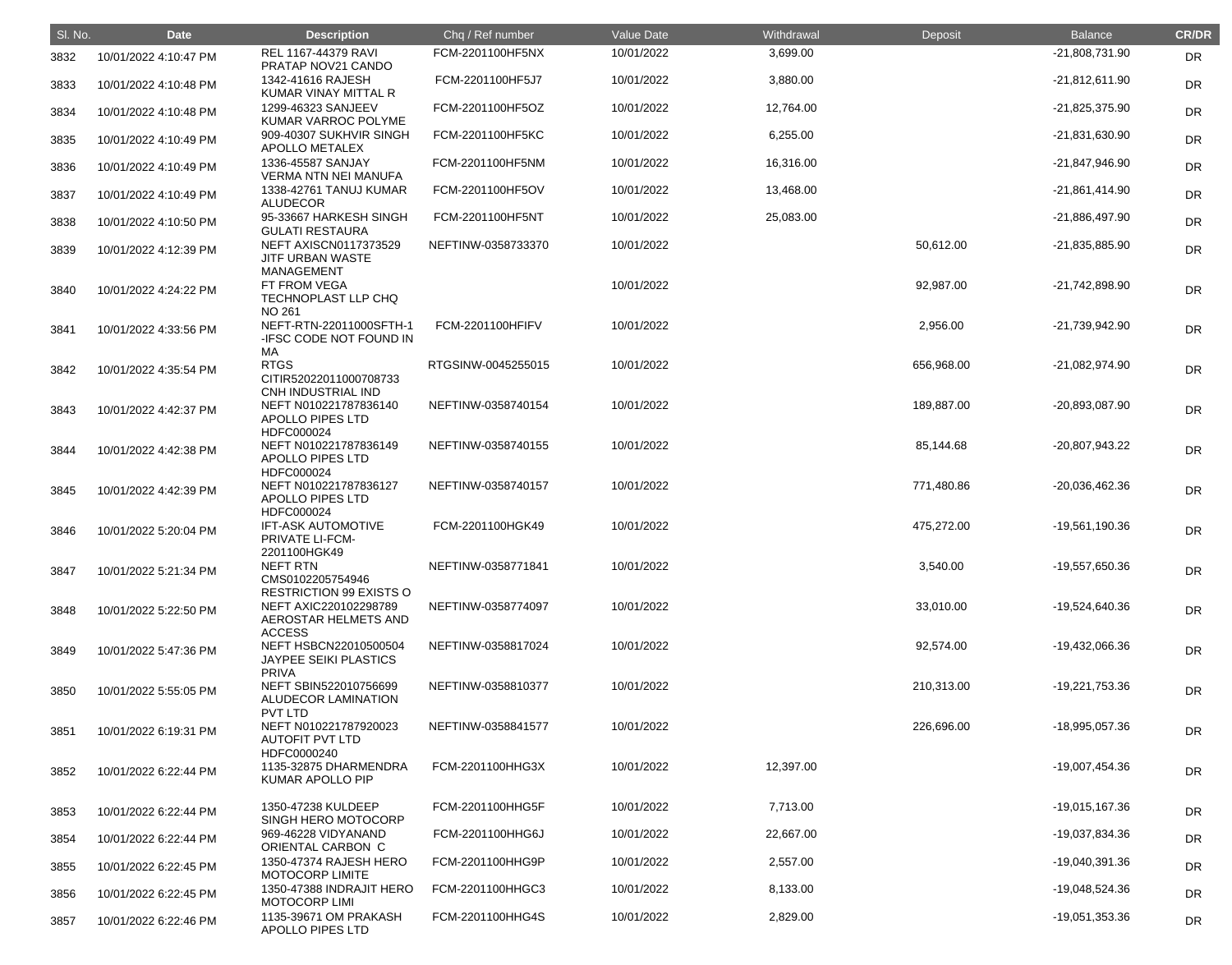| SI. No. | <b>Date</b>           | <b>Description</b>                               | Chq / Ref number        | Value Date | Withdrawal | Deposit | <b>Balance</b>   | <b>CR/DR</b> |
|---------|-----------------------|--------------------------------------------------|-------------------------|------------|------------|---------|------------------|--------------|
| 3858    | 10/01/2022 6:22:46 PM | 1134-45155 BIRENDRA<br>SINGH YADAV APOLLO        | FCM-2201100HHG3P        | 10/01/2022 | 1,391.00   |         | -19,052,744.36   | <b>DR</b>    |
| 3859    | 10/01/2022 6:22:46 PM | 1350-47310 JITENDRA<br>KUMAR YADAV HERO M        | FCM-2201100HHG64        | 10/01/2022 | 8,142.00   |         | -19,060,886.36   | <b>DR</b>    |
| 3860    | 10/01/2022 6:22:46 PM | 940-37310 DODIYA<br>RAKESHBHAI APOLLO PIP        | FCM-2201100HHGFR        | 10/01/2022 | 12,835.00  |         | -19,073,721.36   | <b>DR</b>    |
| 3861    | 10/01/2022 6:22:47 PM | 1350-47372 SATPAL HERO<br>MOTOCORP LIMITE        | FCM-2201100HHG98        | 10/01/2022 | 2,988.00   |         | -19,076,709.36   | <b>DR</b>    |
| 3862    | 10/01/2022 6:22:47 PM | 1350-46645 DATA RAM<br><b>HERO MOTOCORP LIMI</b> | FCM-2201100HHGG8        | 10/01/2022 | 11,711.00  |         | -19,088,420.36   | <b>DR</b>    |
| 3863    | 10/01/2022 6:22:48 PM | 1350-47488 UMESH KUMAR<br><b>HERO MOTOCORP L</b> | FCM-2201100HHGCL        | 10/01/2022 | 3,845.00   |         | -19,092,265.36   | <b>DR</b>    |
| 3864    | 10/01/2022 6:22:48 PM | 969-43219 VIKASH<br>ORIENTAL CARBON CHEM         | FCM-2201100HHGDP        | 10/01/2022 | 17,372.00  |         | -19,109,637.36   | DR           |
| 3865    | 10/01/2022 6:22:48 PM | 1350-47357 SITARAM HERO<br><b>MOTOCORP LIMIT</b> | <b>FCM-2201100HHGIJ</b> | 10/01/2022 | 6,855.00   |         | -19,116,492.36   | DR           |
| 3866    | 10/01/2022 6:22:48 PM | 1134-32568 KRAPAL SINGH<br>APOLLO PIPES L        | FCM-2201100HHGJ7        | 10/01/2022 | 13,837.00  |         | -19,130,329.36   | <b>DR</b>    |
| 3867    | 10/01/2022 6:22:49 PM | 1350-47386 RAVI RAJ<br>SINGH HERO MOTOCOR        | FCM-2201100HHGL4        | 10/01/2022 | 3,417.00   |         | -19,133,746.36   | <b>DR</b>    |
| 3868    | 10/01/2022 6:22:49 PM | 1134-41024 AJAB SINGH<br><b>APOLLO PIPES LTD</b> | FCM-2201100HHGLJ        | 10/01/2022 | 11,713.00  |         | -19,145,459.36   | DR           |
| 3869    | 10/01/2022 6:22:49 PM | 1134-44299 SABIR HUSAIN<br>APOLLO PIPES L        | FCM-2201100HHGN7        | 10/01/2022 | 4,044.00   |         | -19,149,503.36   | DR           |
| 3870    | 10/01/2022 6:22:49 PM | 1195-43995 LALIT KUMAR<br><b>APOLLO PIPES LT</b> | FCM-2201100HHGOY        | 10/01/2022 | 15,625.00  |         | $-19,165,128.36$ | <b>DR</b>    |
| 3871    | 10/01/2022 6:22:50 PM | 969-46911 ARUN KUMAR<br><b>ORIENTAL CARBON</b>   | FCM-2201100HHG7F        | 10/01/2022 | 517.00     |         | -19,165,645.36   | DR           |
| 3872    | 10/01/2022 6:22:50 PM | 1133-46590 HARISHKUMAR<br><b>G K APOLLO PIPE</b> | FCM-2201100HHGQO        | 10/01/2022 | 15,710.00  |         | -19,181,355.36   | DR           |
| 3873    | 10/01/2022 6:22:51 PM | 1135-43445 AJAY KUMAR<br><b>RAI APOLLO PIPES</b> | FCM-2201100HHH2F        | 10/01/2022 | 6,054.00   |         | -19,187,409.36   | DR           |
| 3874    | 10/01/2022 6:22:51 PM | 1135-43545 KRISHNA<br><b>MURARI APOLLO PIPES</b> | FCM-2201100HHGOB        | 10/01/2022 | 19,669.00  |         | -19,207,078.36   | <b>DR</b>    |
| 3875    | 10/01/2022 6:22:51 PM | 1134-44356 SAURABH<br>PANDEY APOLLO PIPES        | FCM-2201100HHGRE        | 10/01/2022 | 12,961.00  |         | -19,220,039.36   | <b>DR</b>    |
| 3876    | 10/01/2022 6:22:52 PM | 1134-42855 VINOD KUMAR<br>SINGH APOLLO PI        | FCM-2201100HHGAB        | 10/01/2022 | 15,625.00  |         | -19,235,664.36   | <b>DR</b>    |
| 3877    | 10/01/2022 6:22:52 PM | 1134-45457 BANWARI LAL<br>SHARMA APOLLO P        | FCM-2201100HHGRL        | 10/01/2022 | 12,120.00  |         | -19,247,784.36   | <b>DR</b>    |
| 3878    | 10/01/2022 6:22:53 PM | 1135-22006 MUNNA LAL<br><b>APOLLO PIPES LTD</b>  | FCM-2201100HHGEM        | 10/01/2022 | 381.00     |         | $-19,248,165.36$ | DR           |
| 3879    | 10/01/2022 6:22:53 PM | 969-42451 MANOJ KUMAR<br><b>ORIENTAL CARBON</b>  | FCM-2201100HHGRS        | 10/01/2022 | 517.00     |         | -19,248,682.36   | <b>DR</b>    |
| 3880    | 10/01/2022 6:22:53 PM | 1221-45553 AKASH KUMAR<br>PRADHAN APOLLO         | FCM-2201100HHGSH        | 10/01/2022 | 10,678.00  |         | -19,259,360.36   | <b>DR</b>    |
| 3881    | 10/01/2022 6:22:54 PM | 1135-35335 ASHOK<br>THAKUR APOLLO PIPES L        | FCM-2201100HHGS5        | 10/01/2022 | 807.00     |         | -19,260,167.36   | <b>DR</b>    |
| 3882    | 10/01/2022 6:22:54 PM | 1134-46638 NAKUL APOLLO<br>PIPES LTD             | <b>FCM-2201100HHFTV</b> | 10/01/2022 | 14,613.00  |         | -19,274,780.36   | <b>DR</b>    |
| 3883    | 10/01/2022 6:22:54 PM | 1350-47361 KAMAL HERO<br><b>MOTOCORP LIMITED</b> | FCM-2201100HHG1T        | 10/01/2022 | 2,988.00   |         | -19,277,768.36   | <b>DR</b>    |
| 3884    | 10/01/2022 6:22:55 PM | 1350-47340 NEKPAL YADAV<br><b>HERO MOTOCORP</b>  | FCM-2201100HHGQH        | 10/01/2022 | 5,136.00   |         | -19,282,904.36   | <b>DR</b>    |
| 3885    | 10/01/2022 6:22:55 PM | 1350-47370 MOHIT SINGH<br><b>HERO MOTOCORP L</b> | FCM-2201100HHFR3        | 10/01/2022 | 3,845.00   |         | -19,286,749.36   | <b>DR</b>    |
| 3886    | 10/01/2022 6:22:55 PM | 1350-47349 JOGENDRA<br>SINGH HERO MOTOCOR        | FCM-2201100HHGZY        | 10/01/2022 | 6,424.00   |         | -19,293,173.36   | <b>DR</b>    |
| 3887    | 10/01/2022 6:22:55 PM | 1350-47309 RAVI KUMAR<br><b>HERO MOTOCORP LI</b> | FCM-2201100HHFZ9        | 10/01/2022 | 8,142.00   |         | -19,301,315.36   | <b>DR</b>    |
| 3888    | 10/01/2022 6:22:56 PM | 1133-43720 YUVARAJU T H<br>APOLLO PIPES L        | FCM-2201100HHFQW        | 10/01/2022 | 19,994.00  |         | -19,321,309.36   | <b>DR</b>    |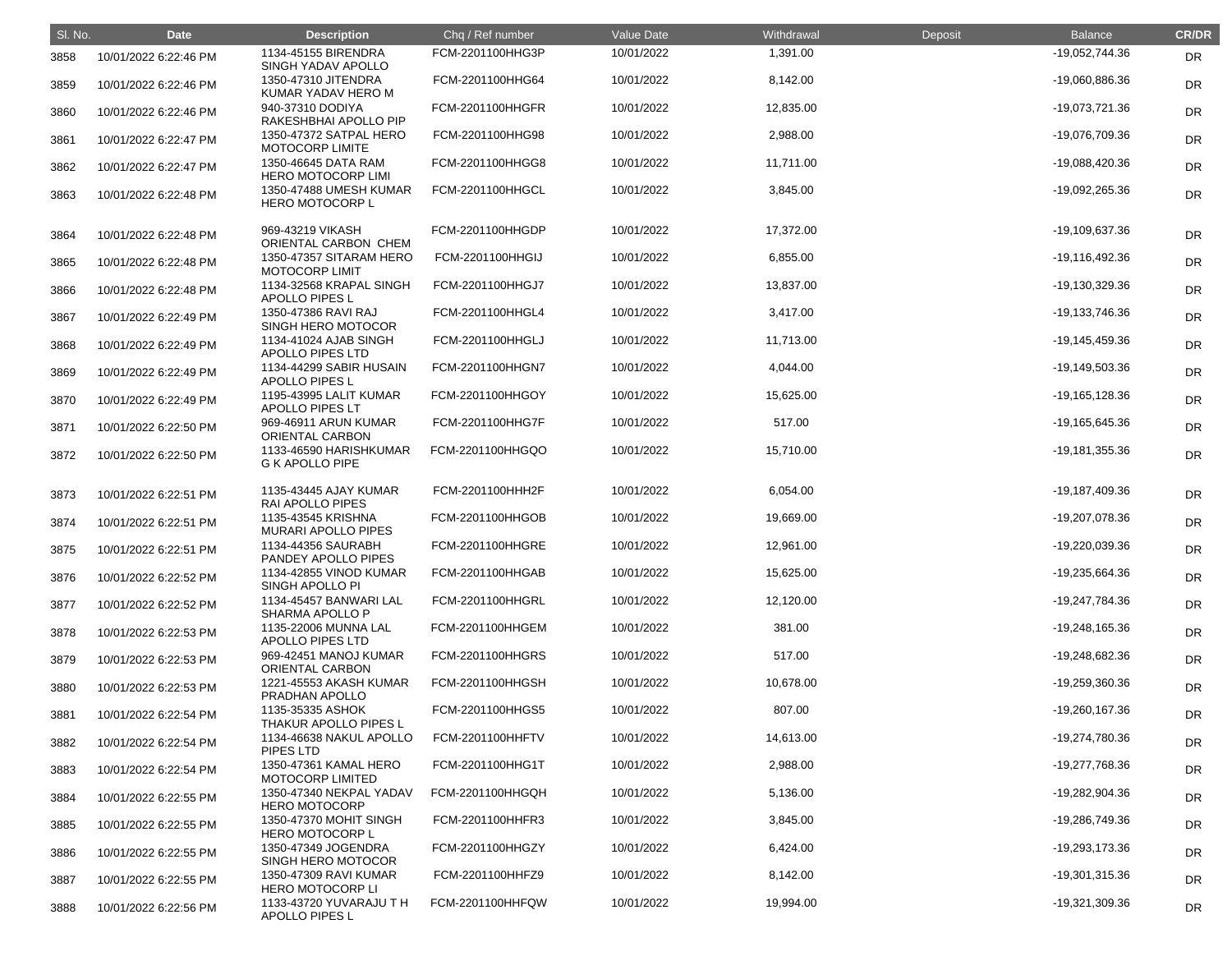| SI. No. | <b>Date</b>           | <b>Description</b>                                  | Chq / Ref number        | Value Date | Withdrawal | Deposit | <b>Balance</b>   | <b>CR/DR</b> |
|---------|-----------------------|-----------------------------------------------------|-------------------------|------------|------------|---------|------------------|--------------|
| 3889    | 10/01/2022 6:22:56 PM | 1134-43997 UMESH<br><b>APOLLO PIPES LTD</b>         | FCM-2201100HHG3F        | 10/01/2022 | 14,111.00  |         | -19,335,420.36   | <b>DR</b>    |
| 3890    | 10/01/2022 6:22:57 PM | 1350-47375 SUBHASH<br><b>CHANDER HERO MOTOCO</b>    | FCM-2201100HHGJX        | 10/01/2022 | 8,142.00   |         | -19,343,562.36   | DR           |
| 3891    | 10/01/2022 6:22:57 PM | 1350-46132 DEEPAK<br>KUMAR SINGH HERO MOT           | FCM-2201100HHGSZ        | 10/01/2022 | 3,437.00   |         | -19,346,999.36   | <b>DR</b>    |
| 3892    | 10/01/2022 6:22:57 PM | 1340-44895 VIJAY<br>SHANKAR PANDEY HERO             | FCM-2201100HHFVP        | 10/01/2022 | 2,160.00   |         | -19,349,159.36   | <b>DR</b>    |
| 3893    | 10/01/2022 6:22:58 PM | 969-44845 HARISH KUMAR<br>ORIENTAL CARBON           | FCM-2201100HHGPM        | 10/01/2022 | 16,440.00  |         | -19,365,599.36   | DR           |
| 3894    | 10/01/2022 6:22:58 PM | 1350-47365 DHARMENDER<br>SINGH HERO MOTOC           | FCM-2201100HHFHA        | 10/01/2022 | 3,417.00   |         | -19,369,016.36   | <b>DR</b>    |
| 3895    | 10/01/2022 6:22:58 PM | 1350-47235 SANDEEP<br>KUMAR HERO MOTOCORP           | <b>FCM-2201100HHFWF</b> | 10/01/2022 | 8,142.00   |         | -19,377,158.36   | <b>DR</b>    |
| 3896    | 10/01/2022 6:22:58 PM | 1350-47319 VINOD KUMAR<br>HERO MOTOCORP L           | FCM-2201100HHG1A        | 10/01/2022 | 8,573.00   |         | -19,385,731.36   | DR           |
| 3897    | 10/01/2022 6:22:59 PM | 1350-47434 SATYAVEER<br><b>BADHANA HERO MOTO</b>    | FCM-2201100HHH1K        | 10/01/2022 | 3,276.00   |         | -19,389,007.36   | DR           |
| 3898    | 10/01/2022 6:22:59 PM | 1135-37555 MUNESH<br>KUMAR APOLLO PIPES L           | FCM-2201100HHG4B        | 10/01/2022 | 6,067.00   |         | -19,395,074.36   | DR           |
| 3899    | 10/01/2022 6:22:59 PM | 1133-46981 S KRISHNA<br>MURTHY APOLLO PIP           | FCM-2201100HHG8O        | 10/01/2022 | 23,020.00  |         | -19,418,094.36   | <b>DR</b>    |
| 3900    | 10/01/2022 6:23:00 PM | 1134-41915 HARIDAS<br><b>APOLLO PIPES LTD</b>       | FCM-2201100HHH14        | 10/01/2022 | 13,400.00  |         | -19,431,494.36   | DR           |
| 3901    | 10/01/2022 6:23:00 PM | 1221-46604 MEGHRAJ<br>JAISWAL APOLLO PIPE           | FCM-2201100HHH2T        | 10/01/2022 | 14,422.00  |         | -19,445,916.36   | DR           |
| 3902    | 10/01/2022 6:23:00 PM | 1133-43963<br>HANUMANTHARAJU<br><b>APOLLO PIPES</b> | FCM-2201100HHG2N        | 10/01/2022 | 16,770.00  |         | -19,462,686.36   | <b>DR</b>    |
| 3903    | 10/01/2022 6:23:01 PM | 1134-47267 NITIN KUMAR<br><b>APOLLO PIPES LT</b>    | FCM-2201100HHFUC        | 10/01/2022 | 9.00       |         | -19,462,695.36   | <b>DR</b>    |
| 3904    | 10/01/2022 6:23:01 PM | 1221-45730 NARESH<br>KUMAR SAHU APOLLO PI           | FCM-2201100HHFV5        | 10/01/2022 | 13,938.00  |         | -19,476,633.36   | DR           |
| 3905    | 10/01/2022 6:23:01 PM | 1134-43702 RAMSURAT<br>YADAV APOLLO PIPES           | FCM-2201100HHGAY        | 10/01/2022 | 14,733.00  |         | -19,491,366.36   | <b>DR</b>    |
| 3906    | 10/01/2022 6:23:02 PM | 969-45439 ARVIND SINGH<br>ORIENTAL CARBON           | FCM-2201100HHGU7        | 10/01/2022 | 11,132.00  |         | -19,502,498.36   | <b>DR</b>    |
| 3907    | 10/01/2022 6:23:02 PM | 969-45268 BIKASH SAHOO<br>ORIENTAL CARBON           | FCM-2201100HHG5S        | 10/01/2022 | 17,075.00  |         | -19,519,573.36   | DR           |
| 3908    | 10/01/2022 6:23:02 PM | 969-45679 VEERENDRA<br>SINGH ORIENTAL CAR           | FCM-2201100HHG0F        | 10/01/2022 | 533.00     |         | -19,520,106.36   | DR           |
| 3909    | 10/01/2022 6:23:02 PM | 1134-44057 KAILASH<br>KUMAR APOLLO PIPES            | FCM-2201100HHGBH        | 10/01/2022 | 27,164.00  |         | -19,547,270.36   | DR           |
| 3910    | 10/01/2022 6:23:03 PM | 940-46968 VEGADA<br>VIPULBHAI MANJIBHAI A           | FCM-2201100HHG52        | 10/01/2022 | 12,240.00  |         | -19,559,510.36   | DR           |
| 3911    | 10/01/2022 6:23:03 PM | 1135-47008 DHARMENDRA<br>SINGH APOLLO PIP           | FCM-2201100HHFUP        | 10/01/2022 | 3,639.00   |         | $-19,563,149.36$ | DR           |
| 3912    | 10/01/2022 6:23:03 PM | 1350-47371 MANOJ KUMAR<br>YADAV HERO MOTO           | <b>FCM-2201100HHFRA</b> | 10/01/2022 | 5,136.00   |         | -19,568,285.36   | <b>DR</b>    |
| 3913    | 10/01/2022 6:23:04 PM | 1350-47312 SONU HERO<br><b>MOTOCORP LIMITED</b>     | FCM-2201100HHFZP        | 10/01/2022 | 8,142.00   |         | -19,576,427.36   | <b>DR</b>    |
| 3914    | 10/01/2022 6:23:04 PM | 940-37115 KOLI<br><b>VINODKUMAR</b><br>RAMESHBHAI A | FCM-2201100HHH36        | 10/01/2022 | 12,835.00  |         | -19,589,262.36   | <b>DR</b>    |
| 3915    | 10/01/2022 6:23:04 PM | 1323-46756 DEEPAK<br>RAMASHANKAR RAY PARV           | FCM-2201100HHH3E        | 10/01/2022 | 26,165.00  |         | -19,615,427.36   | DR           |
| 3916    | 10/01/2022 6:23:05 PM | 1340-46175 KUNDAN<br>KUMAR HERO MOTO CORP           | FCM-2201100HHFW0        | 10/01/2022 | 16,751.00  |         | -19,632,178.36   | DR           |
| 3917    | 10/01/2022 6:23:05 PM | 969-40475 GAURAV KUMAR<br>ORIENTAL CARBON           | FCM-2201100HHFSC        | 10/01/2022 | 12,895.00  |         | -19,645,073.36   | <b>DR</b>    |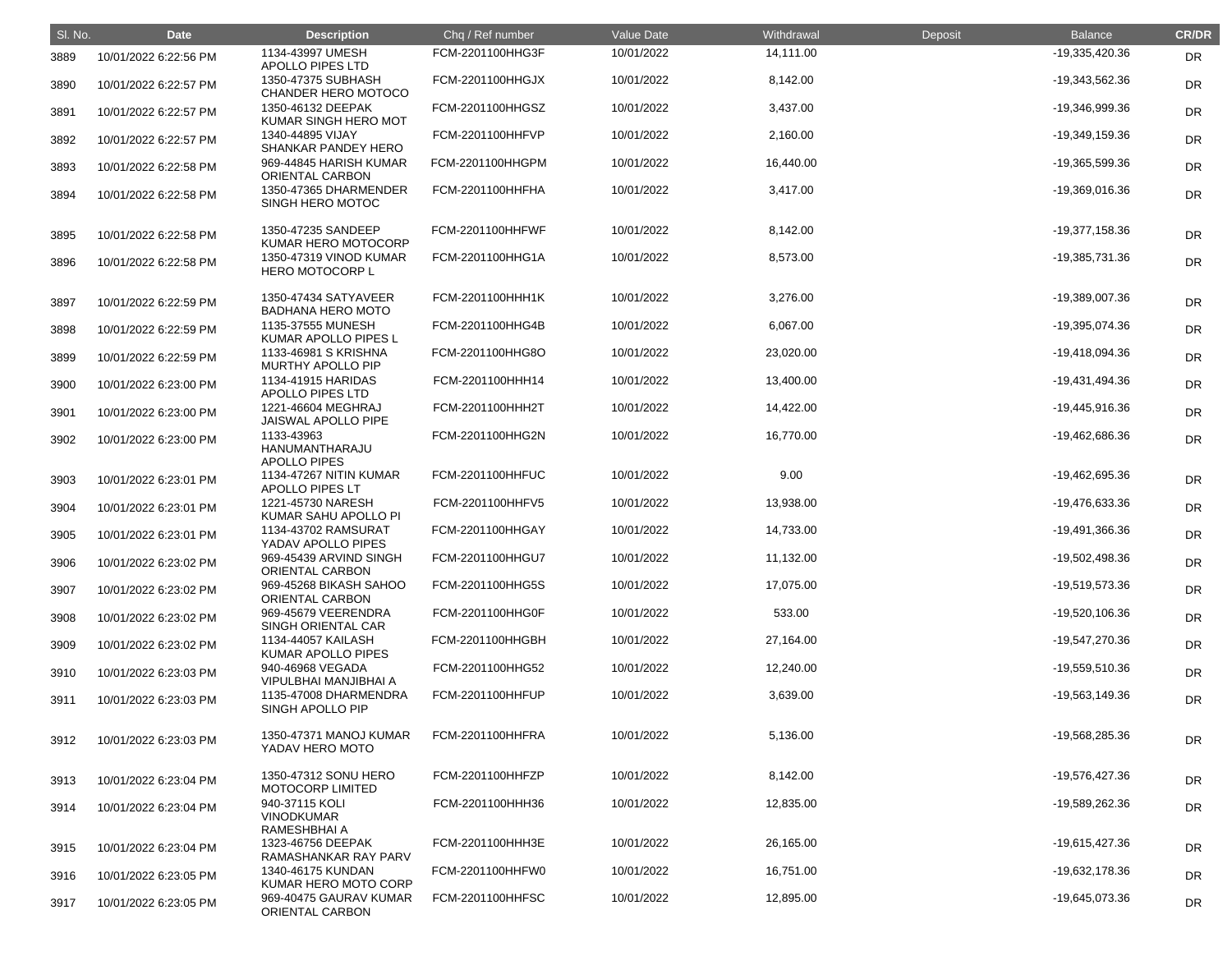| SI. No. | <b>Date</b>           | <b>Description</b>                                         | Chq / Ref number        | Value Date | Withdrawal | Deposit | <b>Balance</b>   | <b>CR/DR</b> |
|---------|-----------------------|------------------------------------------------------------|-------------------------|------------|------------|---------|------------------|--------------|
| 3918    | 10/01/2022 6:23:05 PM | 1350-47239 ANUP HERO<br><b>MOTOCORP LIMITED</b>            | FCM-2201100HHH3K        | 10/01/2022 | 7,713.00   |         | -19,652,786.36   | <b>DR</b>    |
| 3919    | 10/01/2022 6:23:06 PM | 1350-47362 MAHENDER<br>SINGH YADAV HERO M                  | FCM-2201100HHG7Y        | 10/01/2022 | 2,988.00   |         | -19,655,774.36   | DR           |
| 3920    | 10/01/2022 6:23:06 PM | 969-40148 ASHWANI<br>KUMAR ORIENTAL CARBO                  | FCM-2201100HHGD8        | 10/01/2022 | 16,745.00  |         | -19,672,519.36   | DR           |
| 3921    | 10/01/2022 6:23:06 PM | 969-45957 AVDHESH<br>KUMAR ORIENTAL CARBO                  | FCM-2201100HHGH2        | 10/01/2022 | 517.00     |         | -19,673,036.36   | DR           |
| 3922    | 10/01/2022 6:23:07 PM | 1134-45228 JITENDRA<br><b>KUMAR APOLLO PIPES</b>           | <b>FCM-2201100HHFRJ</b> | 10/01/2022 | 1,616.00   |         | -19,674,652.36   | DR           |
| 3923    | 10/01/2022 6:23:07 PM | 1133-41613 RANGANATH K<br><b>APOLLO PIPES LT</b>           | FCM-2201100HHGE1        | 10/01/2022 | 15,249.00  |         | -19,689,901.36   | DR           |
| 3924    | 10/01/2022 6:23:07 PM | 969-46405 DEEPAK<br><b>BHARATI ORIENTAL CARB</b>           | FCM-2201100HHH4H        | 10/01/2022 | 15,816.00  |         | -19,705,717.36   | DR           |
| 3925    | 10/01/2022 6:23:07 PM | 1134-23374 JAVID KHAN<br>APOLLO PIPES LTD                  | FCM-2201100HHH5O        | 10/01/2022 | 16,711.00  |         | -19,722,428.36   | DR           |
| 3926    | 10/01/2022 6:23:08 PM | 1350-47363 KULDEEP<br>SINGH HERO MOTOCORP                  | FCM-2201100HHG2C        | 10/01/2022 | 6,855.00   |         | -19,729,283.36   | DR           |
| 3927    | 10/01/2022 6:23:08 PM | 969-45975 RAJESH KUMAR<br>YADAV ORIENTAL                   | FCM-2201100HHH48        | 10/01/2022 | 11,690.00  |         | -19,740,973.36   | DR           |
| 3928    | 10/01/2022 6:23:08 PM | 1195-37265 DHARMENDRA<br>KUMAR APOLLO PIP                  | FCM-2201100HHH97        | 10/01/2022 | 12,961.00  |         | -19,753,934.36   | DR           |
| 3929    | 10/01/2022 6:23:09 PM | 1134-46287 GIRISH CHAND<br><b>SHARMA APOLLO</b>            | FCM-2201100HHFSM        | 10/01/2022 | 15,625.00  |         | -19,769,559.36   | DR           |
| 3930    | 10/01/2022 6:23:09 PM | 1350-47377 NAVEEN<br>KUMAR HERO MOTOCORP                   | FCM-2201100HHH91        | 10/01/2022 | 6,713.00   |         | -19,776,272.36   | DR           |
| 3931    | 10/01/2022 6:23:09 PM | 1350-47484 VEDPRAKASH<br><b>HERO MOTOCORP LI</b>           | FCM-2201100HHGMS        | 10/01/2022 | 4,276.00   |         | -19,780,548.36   | <b>DR</b>    |
| 3932    | 10/01/2022 6:23:09 PM | 1350-47295 PRADEEP<br>KUMAR HERO MOTOCORP                  | FCM-2201100HHHAC        | 10/01/2022 | 10,574.00  |         | -19,791,122.36   | DR           |
| 3933    | 10/01/2022 6:23:10 PM | 1350-47378 VEERSINGH<br>ARYA HERO MOTOCOR                  | <b>FCM-2201100HHGKK</b> | 10/01/2022 | 2,557.00   |         | -19,793,679.36   | DR           |
| 3934    | 10/01/2022 6:23:10 PM | 1350-47389 NARESH<br>KUMAR YADAV HERO MOT                  | FCM-2201100HHGM9        | 10/01/2022 | 3,276.00   |         | -19,796,955.36   | <b>DR</b>    |
| 3935    | 10/01/2022 6:23:10 PM | 1350-47433 DHARMVIR<br><b>HERO MOTOCORP LIMI</b>           | FCM-2201100HHGMJ        | 10/01/2022 | 2,417.00   |         | -19,799,372.36   | DR           |
| 3936    | 10/01/2022 6:23:11 PM | 969-45473 MANJEET SINGH<br><b>ORIENTAL CARBO</b>           | FCM-2201100HHH82        | 10/01/2022 | 517.00     |         | -19,799,889.36   | <b>DR</b>    |
| 3937    | 10/01/2022 6:23:11 PM | 1134-44252 KAPIL SHARMA<br><b>APOLLO PIPES L</b>           | FCM-2201100HHGLY        | 10/01/2022 | 7,666.00   |         | -19,807,555.36   | <b>DR</b>    |
| 3938    | 10/01/2022 6:23:11 PM | 1221-46606 VIKESH KUMAR<br><b>JAISWALAR APOL</b>           | FCM-2201100HHGPA        | 10/01/2022 | 15,244.00  |         | -19,822,799.36   | <b>DR</b>    |
| 3939    | 10/01/2022 6:23:12 PM | 1350-47334 MAHESH<br>KUMAR HERO MOTOCORP                   | FCM-2201100HHGHM        | 10/01/2022 | 8,573.00   |         | -19,831,372.36   | <b>DR</b>    |
| 3940    | 10/01/2022 6:23:12 PM | 1134-45342 SANJAY SINGH<br>APOLLO PIPES L                  | FCM-2201100HHGNN        | 10/01/2022 | 12,861.00  |         | -19,844,233.36   | <b>DR</b>    |
| 3941    | 10/01/2022 6:23:12 PM | 969-45061 SATVEER SINGH<br><b>ORIENTAL CARBO</b>           | FCM-2201100HHGQ1        | 10/01/2022 | 517.00     |         | -19,844,750.36   | <b>DR</b>    |
| 3942    | 10/01/2022 6:23:13 PM | 1133-43258 THEJOMURTHY<br>C N APOLLO PIPE                  | FCM-2201100HHFJH        | 10/01/2022 | 15,249.00  |         | -19,859,999.36   | <b>DR</b>    |
| 3943    | 10/01/2022 6:23:13 PM | 1221-46598 RAVI SINGH<br><b>APOLLO PIPES LIM</b>           | FCM-2201100HHGF4        | 10/01/2022 | 15,433.00  |         | -19,875,432.36   | <b>DR</b>    |
| 3944    | 10/01/2022 6:23:13 PM | 940-35665 GOHIL<br><b>JITENDRAKUMAR</b><br><b>RAMESHBH</b> | FCM-2201100HHH9M        | 10/01/2022 | 13,740.00  |         | -19,889,172.36   | <b>DR</b>    |
| 3945    | 10/01/2022 6:23:13 PM | 1133-41687 BASAVARAJU<br>APOLLO PIPES LTD                  | FCM-2201100HHGO0        | 10/01/2022 | 16,263.00  |         | -19,905,435.36   | <b>DR</b>    |
| 3946    | 10/01/2022 6:23:14 PM | 1350-47350 GAUTAM<br>KUMAR HERO MOTOCORP                   | FCM-2201100HHFH5        | 10/01/2022 | 8,142.00   |         | -19,913,577.36   | <b>DR</b>    |
| 3947    | 10/01/2022 6:23:14 PM | 969-44659 NIRMESH<br>KUMAR ORIENTAL CARBO                  | FCM-2201100HHGRY        | 10/01/2022 | 517.00     |         | -19,914,094.36   | <b>DR</b>    |
| 3948    | 10/01/2022 6:23:15 PM | 1350-47367 RAJ BEER<br><b>HERO MOTOCORP LIMI</b>           | FCM-2201100HHG2Y        | 10/01/2022 | 3,417.00   |         | $-19,917,511.36$ | <b>DR</b>    |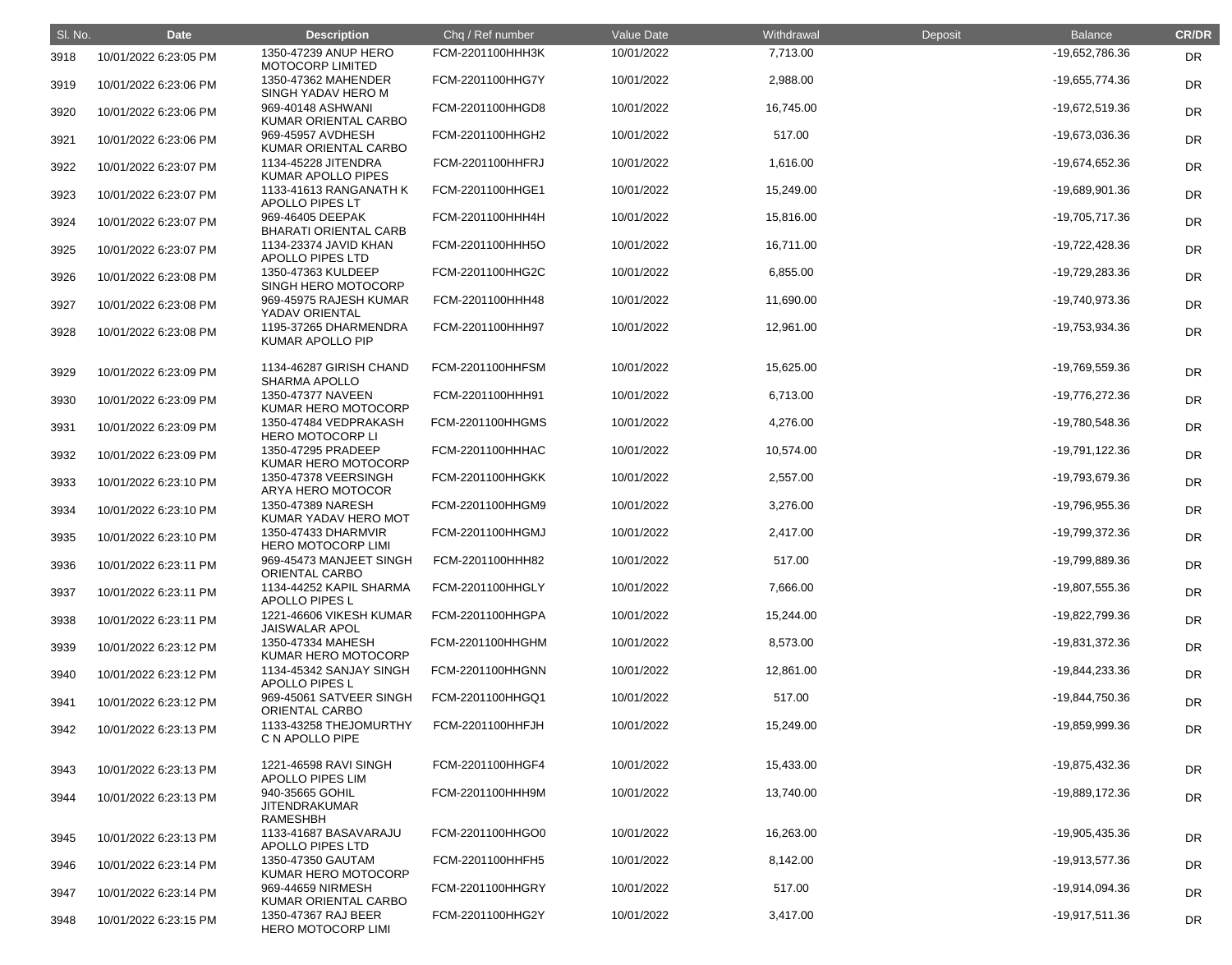| SI. No. | <b>Date</b>           | <b>Description</b>                               | Chq / Ref number        | <b>Value Date</b> | Withdrawal | Deposit | <b>Balance</b>     | <b>CR/DR</b> |
|---------|-----------------------|--------------------------------------------------|-------------------------|-------------------|------------|---------|--------------------|--------------|
| 3949    | 10/01/2022 6:23:15 PM | 1134-41450 KRISHANPAL<br>SINGH APOLLO PIP        | FCM-2201100HHG37        | 10/01/2022        | 15,625.00  |         | -19,933,136.36     | <b>DR</b>    |
| 3950    | 10/01/2022 6:23:15 PM | 1350-47323 MANGAT<br>SINGH HERO MOTOCORP         | FCM-2201100HHG6V        | 10/01/2022        | 7,713.00   |         | -19,940,849.36     | <b>DR</b>    |
| 3951    | 10/01/2022 6:23:15 PM | 969-40407 RAVI SHANKAR<br><b>ORIENTAL CARBON</b> | FCM-2201100HHFRR        | 10/01/2022        | 16,440.00  |         | -19,957,289.36     | <b>DR</b>    |
| 3952    | 10/01/2022 6:23:16 PM | 969-46939 AVNEESH<br>ORIENTAL CARBON CHE         | FCM-2201100HHGZA        | 10/01/2022        | 16,930.00  |         | -19,974,219.36     | <b>DR</b>    |
| 3953    | 10/01/2022 6:23:16 PM | 1350-47337 VIKASH YADAV<br><b>HERO MOTOCORP</b>  | FCM-2201100HHH8J        | 10/01/2022        | 5,994.00   |         | -19,980,213.36     | DR           |
| 3954    | 10/01/2022 6:23:16 PM | 1195-45334 SUDHEER<br>SOLANKI APOLLO PIPE        | FCM-2201100HHH9F        | 10/01/2022        | 15,625.00  |         | -19,995,838.36     | <b>DR</b>    |
| 3955    | 10/01/2022 6:23:17 PM | 1350-47348 ROHIT YADAV<br><b>HERO MOTOCORP L</b> | FCM-2201100HHGI7        | 10/01/2022        | 6,424.00   |         | $-20,002,262.36$   | <b>DR</b>    |
| 3956    | 10/01/2022 6:23:17 PM | 1350-47318 BABU LAL<br><b>BARALA HERO MOTOCO</b> | <b>FCM-2201100HHGWE</b> | 10/01/2022        | 7,713.00   |         | -20,009,975.36     | <b>DR</b>    |
| 3957    | 10/01/2022 6:23:17 PM | 1350-47387 ANIL YADAV<br><b>HERO MOTOCORP LI</b> | FCM-2201100HHH1E        | 10/01/2022        | 8,142.00   |         | $-20,018,117.36$   | DR           |
| 3958    | 10/01/2022 6:23:18 PM | 1350-47432 SOMDATT<br>YADAV HERO MOTOCORP        | FCM-2201100HHGR8        | 10/01/2022        | 4,706.00   |         | $-20,022,823.36$   | <b>DR</b>    |
| 3959    | 10/01/2022 6:23:18 PM | 1221-46373 LAKHESHWAR<br>PRASAD NAMDEV AP        | FCM-2201100HHGSM        | 10/01/2022        | 12,438.00  |         | $-20,035,261.36$   | <b>DR</b>    |
| 3960    | 10/01/2022 6:23:18 PM | 1350-47311 AJEET KUMAR<br><b>HERO MOTOCORP L</b> | FCM-2201100HHGV8        | 10/01/2022        | 8,142.00   |         | $-20,043,403.36$   | DR           |
| 3961    | 10/01/2022 6:23:19 PM | 969-44660 ANRUDDH<br>PRATAP SINGH ORIENTA        | FCM-2201100HHFWO        | 10/01/2022        | 517.00     |         | -20,043,920.36     | DR           |
| 3962    | 10/01/2022 6:23:19 PM | 969-46896 RAHUL SHUKLA<br>ORIENTAL CARBON        | FCM-2201100HHGYD        | 10/01/2022        | 533.00     |         | $-20,044,453.36$   | <b>DR</b>    |
| 3963    | 10/01/2022 6:23:19 PM | 1134-46173 NEETU SHUKLA<br>APOLLO PIPES L        | FCM-2201100HHH1R        | 10/01/2022        | 10,904.00  |         | $-20,055,357.36$   | DR           |
| 3964    | 10/01/2022 6:23:20 PM | 1350-47351 BALWAN SINGH<br><b>HERO MOTOCORP</b>  | FCM-2201100HHH09        | 10/01/2022        | 5,565.00   |         | -20,060,922.36     | DR           |
| 3965    | 10/01/2022 6:23:20 PM | 969-45694 UMESH KUMAR<br>PAL ORIENTAL CAR        | FCM-2201100HHH41        | 10/01/2022        | 533.00     |         | $-20,061,455.36$   | <b>DR</b>    |
| 3966    | 10/01/2022 6:23:20 PM | 1350-47352 SUNIL DUTT<br>RANGERA HERO MOT        | FCM-2201100HHH5E        | 10/01/2022        | 2,988.00   |         | $-20,064,443.36$   | DR           |
| 3967    | 10/01/2022 6:23:21 PM | 1195-42888 RAVINDRA<br>KUMAR APOLLO PIPES        | FCM-2201100HHGSB        | 10/01/2022        | 12,120.00  |         | -20,076,563.36     | <b>DR</b>    |
| 3968    | 10/01/2022 6:23:21 PM | 1134-37029 SACHIN SINGH<br>APOLLO PIPES L        | FCM-2201100HHH0O        | 10/01/2022        | 16,711.00  |         | -20,093,274.36     | <b>DR</b>    |
| 3969    | 10/01/2022 6:23:21 PM | 1134-47142 BRAJESH<br>SINGH APOLLO PIPES         | FCM-2201100HHH6P        | 10/01/2022        | 3,606.00   |         | -20,096,880.36     | <b>DR</b>    |
| 3970    | 10/01/2022 6:23:22 PM | 969-44723 MANOJ SHORAN<br>ORIENTAL CARBON        | FCM-2201100HHGGI        | 10/01/2022        | 533.00     |         | $-20,097,413.36$   | <b>DR</b>    |
| 3971    | 10/01/2022 6:23:22 PM | 1350-47316 HEMANT HERO<br>MOTOCORP LIMITE        | FCM-2201100HHGQ9        | 10/01/2022        | 8,142.00   |         | $-20, 105, 555.36$ | <b>DR</b>    |
| 3972    | 10/01/2022 6:23:22 PM | 969-41768 DEVENDER<br>ORIENTAL CARBON CH         | FCM-2201100HHH6E        | 10/01/2022        | 3,642.00   |         | $-20,109,197.36$   | DR           |
| 3973    | 10/01/2022 6:23:22 PM | 1350-47317 RAJESH JAT<br><b>HERO MOTOCORP LI</b> | FCM-2201100HHH7S        | 10/01/2022        | 7,284.00   |         | $-20,116,481.36$   | <b>DR</b>    |
| 3974    | 10/01/2022 6:23:23 PM | 969-39672 KRISHAN<br>KUMAR ORIENTAL CARBO        | FCM-2201100HHH28        | 10/01/2022        | 16,491.00  |         | $-20,132,972.36$   | <b>DR</b>    |
| 3975    | 10/01/2022 6:23:23 PM | 1350-47339 SANDEEP<br>KUMAR HERO MOTOCORP        | FCM-2201100HHH4Y        | 10/01/2022        | 5,994.00   |         | $-20,138,966.36$   | DR           |
| 3976    | 10/01/2022 6:23:23 PM | 969-45969 NARESH KUMAR<br><b>ORIENTAL CARBON</b> | FCM-2201100HHH8A        | 10/01/2022        | 14,849.00  |         | $-20, 153, 815.36$ | <b>DR</b>    |
| 3977    | 10/01/2022 6:23:24 PM | 969-30278 NEELESH<br>KUMAR ORIENTAL CARBO        | FCM-2201100HHH1X        | 10/01/2022        | 16,353.00  |         | $-20,170,168.36$   | <b>DR</b>    |
| 3978    | 10/01/2022 6:23:24 PM | 1134-45458 LALA SINGH<br><b>APOLLO PIPES LTD</b> | FCM-2201100HHH60        | 10/01/2022        | 12,020.00  |         | $-20,182,188.36$   | <b>DR</b>    |
| 3979    | 10/01/2022 6:23:24 PM | 1340-39814 KRISHN PAL<br><b>SINGH HERO MOTO</b>  | FCM-2201100HHH9W        | 10/01/2022        | 14,583.00  |         | $-20,196,771.36$   | <b>DR</b>    |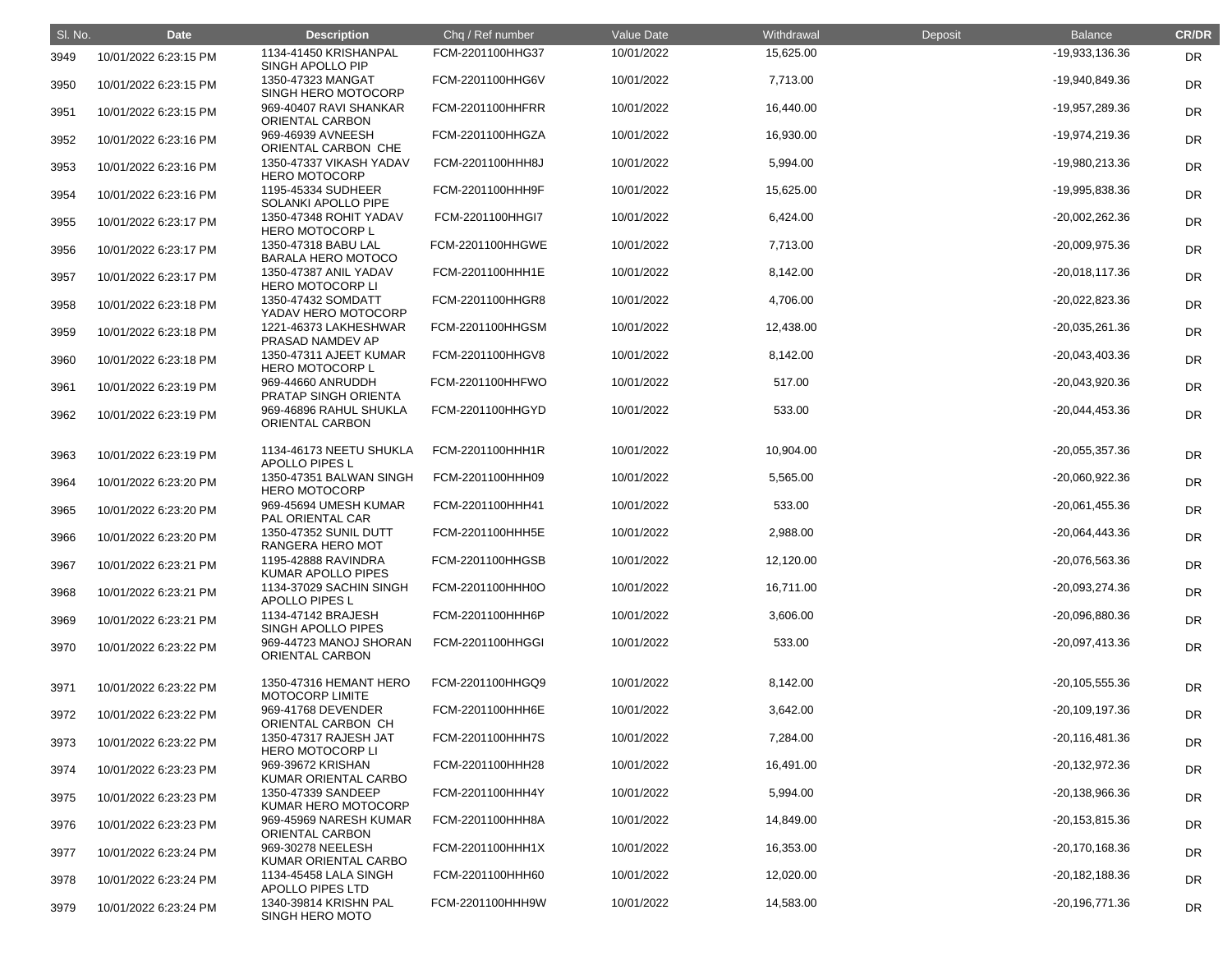| SI. No. | <b>Date</b>           | <b>Description</b>                                                            | Chq / Ref number        | <b>Value Date</b> | Withdrawal | <b>Deposit</b> | <b>Balance</b>   | <b>CR/DR</b> |
|---------|-----------------------|-------------------------------------------------------------------------------|-------------------------|-------------------|------------|----------------|------------------|--------------|
| 3980    | 10/01/2022 6:23:25 PM | 1350-47336 SATVEER<br>SINGH HERO MOTOCORP                                     | FCM-2201100HHHAJ        | 10/01/2022        | 8,573.00   |                | -20,205,344.36   | DR           |
| 3981    | 10/01/2022 6:23:25 PM | 1350-46428 BHOOP SINGH<br><b>HERO MOTOCORP L</b>                              | FCM-2201100HHH7M        | 10/01/2022        | 8,573.00   |                | $-20,213,917.36$ | <b>DR</b>    |
| 3982    | 10/01/2022 6:23:25 PM | 1350-47338 PRADEEP<br>KUMAR HERO MOTOCORP                                     | FCM-2201100HHH8R        | 10/01/2022        | 5,994.00   |                | $-20,219,911.36$ | <b>DR</b>    |
| 3983    | 10/01/2022 6:23:26 PM | 1221-45173 SHIV KUMAR<br>SAHU APOLLO PIPE                                     | FCM-2201100HHH78        | 10/01/2022        | 15,415.00  |                | $-20,235,326.36$ | <b>DR</b>    |
| 3984    | 10/01/2022 6:23:26 PM | 1350-44734 DAYARAM<br><b>HERO MOTOCORP LIMIT</b>                              | FCM-2201100HHHA4        | 10/01/2022        | 8,573.00   |                | -20,243,899.36   | <b>DR</b>    |
| 3985    | 10/01/2022 6:23:27 PM | 1135-45588 JAIPRAKASH<br><b>RAI APOLLO PIPES</b>                              | FCM-2201100HHGOL        | 10/01/2022        | 4,430.00   |                | -20,248,329.36   | <b>DR</b>    |
| 3986    | 10/01/2022 6:23:27 PM | 969-45708 RAM MILAN<br>AHIRWAR ORIENTAL C                                     | FCM-2201100HHGXD        | 10/01/2022        | 1,039.00   |                | -20,249,368.36   | <b>DR</b>    |
| 3987    | 10/01/2022 6:23:27 PM | 1350-47299 AJAY KUMAR<br><b>HERO MOTOCORP LI</b>                              | FCM-2201100HHH3R        | 10/01/2022        | 5,994.00   |                | $-20,255,362.36$ | <b>DR</b>    |
| 3988    | 10/01/2022 6:23:41 PM | 1347-46943 RAVI KUMAR<br><b>ÝPKÝHEALTH CARE</b>                               | <b>FCM-2201100HHHGC</b> | 10/01/2022        | 13,558.00  |                | -20,268,920.36   | <b>DR</b>    |
| 3989    | 10/01/2022 6:23:41 PM | 1347-46970 AMIT<br><b>ÝPKÝHEALTH CARE</b>                                     | FCM-2201100HHHD5        | 10/01/2022        | 9,795.00   |                | -20,278,715.36   | <b>DR</b>    |
| 3990    | 10/01/2022 6:23:41 PM | 1347-47043 ANIL KUMAR<br><b>ÝPKÝHEALTH CARE</b>                               | FCM-2201100HHHGV        | 10/01/2022        | 9,736.00   |                | $-20,288,451.36$ | <b>DR</b>    |
| 3991    | 10/01/2022 6:23:41 PM | 1347-47125 NIZAMUDEEN<br><b>ÝPKÝHEALTH CARE</b>                               | FCM-2201100HHHE5        | 10/01/2022        | 8,114.00   |                | -20,296,565.36   | <b>DR</b>    |
| 3992    | 10/01/2022 6:23:42 PM | 1347-46955 SURJEET<br>SINGH ÝPKÝHEALTH C                                      | FCM-2201100HHHB7        | 10/01/2022        | 7,993.00   |                | $-20,304,558.36$ | <b>DR</b>    |
| 3993    | 10/01/2022 6:23:42 PM | 1347-47089 SANTOSH<br>KUMAR MISHRA ÝPKÝH                                      | FCM-2201100HHHID        | 10/01/2022        | 7,587.00   |                | $-20,312,145.36$ | <b>DR</b>    |
| 3994    | 10/01/2022 6:23:42 PM | 1347-47042 RAJESH<br>KUMAR ÝPKÝHEALTH CA                                      | FCM-2201100HHHHL        | 10/01/2022        | 8,795.00   |                | -20,320,940.36   | <b>DR</b>    |
| 3995    | 10/01/2022 6:23:43 PM | 1347-46989 AMRTA MISHRA<br>ÝPKÝHEALTH CA                                      | FCM-2201100HHHDQ        | 10/01/2022        | 12,408.00  |                | $-20,333,348.36$ | <b>DR</b>    |
| 3996    | 10/01/2022 6:23:43 PM | 1347-46915 FATEH SINGH<br><b>ÝPKÝHEALTH CAR</b>                               | FCM-2201100HHHIW        | 10/01/2022        | 18,125.00  |                | $-20,351,473.36$ | <b>DR</b>    |
| 3997    | 10/01/2022 6:23:43 PM | 1347-47012 SATYABEER<br>SINGH YPKYHEALTH                                      | FCM-2201100HHHBU        | 10/01/2022        | 10,976.00  |                | $-20,362,449.36$ | <b>DR</b>    |
| 3998    | 10/01/2022 6:23:44 PM | 1347-46935 SURENDRA<br>LAXKAR ÝPKÝHEALTH                                      | FCM-2201100HHHFS        | 10/01/2022        | 14,650.00  |                | -20,377,099.36   | <b>DR</b>    |
| 3999    | 10/01/2022 6:23:44 PM | 1347-46940 SHIVRAM<br>SINGH ÝPKÝHEALTH C                                      | FCM-2201100HHHJJ        | 10/01/2022        | 13,308.00  |                | -20,390,407.36   | <b>DR</b>    |
| 4000    | 10/01/2022 6:23:44 PM | 1347-47204 VINOD KUMAR<br>ÝPKÝHEALTH CAR                                      | FCM-2201100HHHF7        | 10/01/2022        | 3,331.00   |                | -20,393,738.36   | <b>DR</b>    |
| 4001    | 10/01/2022 6:23:44 PM | 1347-47010 ATUL KUMAR<br><b>ÝPKÝHEALTH CARE</b>                               | FCM-2201100HHHLW        | 10/01/2022        | 10,976.00  |                | $-20,404,714.36$ | <b>DR</b>    |
| 4002    | 10/01/2022 6:23:45 PM | 1347-46902 AMIT KUMAR<br><b>ÝPKÝHEALTH CARE</b>                               | FCM-2201100HHHK3        | 10/01/2022        | 1,147.00   |                | -20,405,861.36   | <b>DR</b>    |
| 4003    | 10/01/2022 6:23:45 PM | 1347-46993 ASHISH KUMAR<br>ÝPKÝHEALTH CAR                                     | <b>FCM-2201100HHHKK</b> | 10/01/2022        | 13,308.00  |                | $-20,419,169.36$ | <b>DR</b>    |
| 4004    | 10/01/2022 6:23:45 PM | 1347-47088 SANJAY YADAV<br>ÝPKÝHEALTH CAR                                     | FCM-2201100HHHCC        | 10/01/2022        | 8,092.00   |                | $-20,427,261.36$ | <b>DR</b>    |
| 4005    | 10/01/2022 6:23:46 PM | 1347-46966 ARUN KUMAR<br><b>ÝPKÝHEALTH CARE</b>                               | FCM-2201100HHHL1        | 10/01/2022        | 11,847.00  |                | $-20,439,108.36$ | <b>DR</b>    |
| 4006    | 10/01/2022 6:23:56 PM | 1323-46275 AMAN RAMJI<br>PARVIOM TECHNOLO                                     | FCM-2201100HHHQH        | 10/01/2022        | 26,165.00  |                | -20,465,273.36   | <b>DR</b>    |
| 4007    | 10/01/2022 6:32:30 PM | 1134-42669 SURENDRA<br>SINGH APOLLO PIPES                                     | FCM-2201100HHGQZ        | 10/01/2022        | 12,523.00  |                | -20,477,796.36   | <b>DR</b>    |
| 4008    | 10/01/2022 7:02:29 PM | NEFT CITIN22205306313<br>SAN AUTO DHUM DIV OF                                 | NEFTINW-0358858477      | 10/01/2022        |            | 179,840.06     | -20,297,956.30   | <b>DR</b>    |
| 4009    | 10/01/2022 7:07:13 PM | <b>STLA</b><br>NEFT CITIN22205333964<br>SANDHAR AUTOMOTIVES<br><b>GUR DIV</b> | NEFTINW-0358875496      | 10/01/2022        |            | 315,247.73     | -19,982,708.57   | <b>DR</b>    |
| 4010    | 10/01/2022 7:07:14 PM | NEFT CITIN22205333982<br>SANDHAR AUTO H A U OF<br>SAND                        | NEFTINW-0358875497      | 10/01/2022        |            | 343,116.94     | -19,639,591.63   | DR           |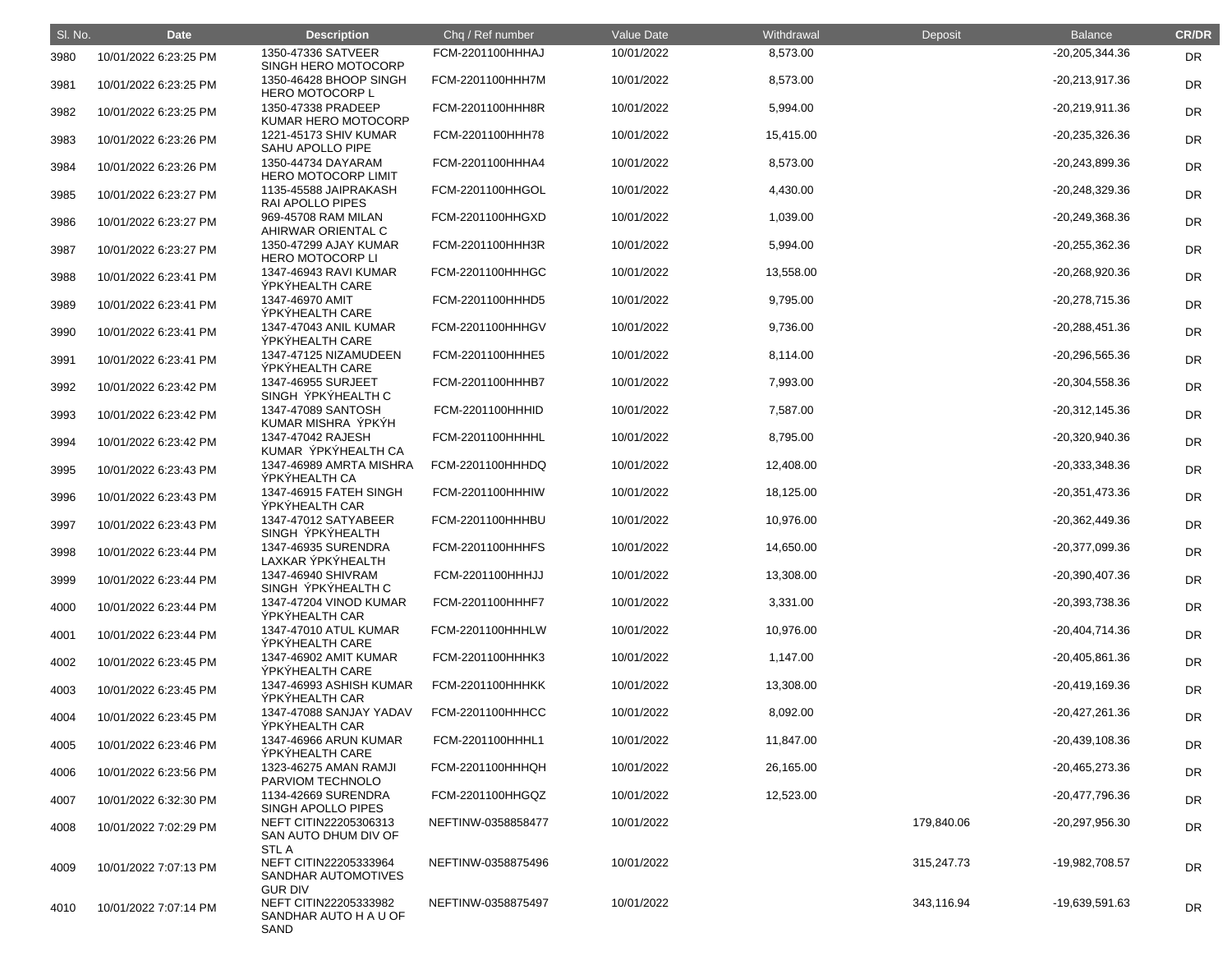| SI. No. | <b>Date</b>           | <b>Description</b>                                                        | Chq / Ref number        | Value Date | Withdrawal | Deposit    | <b>Balance</b>   | <b>CR/DR</b> |
|---------|-----------------------|---------------------------------------------------------------------------|-------------------------|------------|------------|------------|------------------|--------------|
| 4011    | 10/01/2022 7:07:53 PM | NEFT HSBCN22010527969<br><b>RIEKE GLOBAL</b>                              | NEFTINW-0358868502      | 10/01/2022 |            | 86,536.00  | -19,553,055.63   | <b>DR</b>    |
| 4012    | 10/01/2022 7:55:35 PM | <b>INNOVATION CEN</b><br>Chrg: AdhocStamt 01-MAR-<br>21 to 31-MAY-21 CPSP | TBMS-883549040          | 10/01/2022 | 118.00     |            | -19,553,173.63   | <b>DR</b>    |
| 4013    | 11/01/2022 1:04:12 PM | BY CLG INST 848853/07-01-<br>22/AXIS/NOIDA                                |                         | 11/01/2022 |            | 18,446.00  | -19,534,727.63   | <b>DR</b>    |
| 4014    | 11/01/2022 1:43:01 PM | NEFT 000368911693<br><b>BRINDAVAN PACKAIDS</b><br>PRIVATE LIMI            | NEFTINW-0359161707      | 11/01/2022 |            | 102,990.00 | -19,431,737.63   | <b>DR</b>    |
| 4015    | 11/01/2022 2:10:58 PM | NEFT CITIN22205706181<br>ITC LIMITED CITI0000001                          | NEFTINW-0359173607      | 11/01/2022 |            | 653,108.16 | -18,778,629.47   | <b>DR</b>    |
| 4016    | 11/01/2022 2:29:38 PM | 1144-45199 RAJKUMAR<br>PANKAJ MS AA FRICT                                 | FCM-2201110HLAYL        | 11/01/2022 | 13,350.00  |            | -18,791,979.47   | <b>DR</b>    |
| 4017    | 11/01/2022 2:29:38 PM | <b>EXL 1329-46644 KULDEEP</b><br>YADAV NOV21 CNH                          | FCM-2201110HLAYM        | 11/01/2022 | 5,514.00   |            | -18,797,493.47   | DR           |
| 4018    | 11/01/2022 2:29:39 PM | 1351-47326 ABHISHEK<br>KUMAR PARVIOM TECH                                 | FCM-2201110HLAYN        | 11/01/2022 | 7,211.00   |            | -18,804,704.47   | <b>DR</b>    |
| 4019    | 11/01/2022 2:29:39 PM | 1284-46490 SANDEEP<br>KUMAR NEEL METAL PR                                 | FCM-2201110HLAYP        | 11/01/2022 | 13,209.00  |            | -18,817,913.47   | <b>DR</b>    |
| 4020    | 11/01/2022 2:29:40 PM | 1141-44441 KULDEEP<br>KUMAR MS ASK AUTOMO                                 | FCM-2201110HLAYO        | 11/01/2022 | 14,193.00  |            | -18,832,106.47   | <b>DR</b>    |
| 4021    | 11/01/2022 2:34:56 PM | 1141-43134 AVINASH<br>KUMAR MS ASK AUTOMO                                 | FCM-2201110HLAVL        | 11/01/2022 | 8,329.00   |            | -18,840,435.47   | DR           |
| 4022    | 11/01/2022 2:34:56 PM | 1284-44649 SHYAM VEER<br>SINGH NEEL METAL                                 | FCM-2201110HLAVX        | 11/01/2022 | 14,406.00  |            | -18,854,841.47   | <b>DR</b>    |
| 4023    | 11/01/2022 2:34:57 PM | 1278-45354 RAJJAN PAL<br>JAY BHARAT MARUT                                 | FCM-2201110HLAVP        | 11/01/2022 | 14,509.00  |            | -18,869,350.47   | <b>DR</b>    |
| 4024    | 11/01/2022 2:34:57 PM | 1284-45477 BABLOO NEEL<br><b>METAL PRODUCTS</b>                           | FCM-2201110HLAVZ        | 11/01/2022 | 10,230.00  |            | -18,879,580.47   | DR           |
| 4025    | 11/01/2022 2:34:57 PM | 1141-43707 SHIV CHARAN<br>YADAV MS ASK AU                                 | FCM-2201110HLAW3        | 11/01/2022 | 14,465.00  |            | -18,894,045.47   | DR           |
| 4026    | 11/01/2022 2:34:58 PM | 1141-44047 JAY PRAKASH<br>YADAV MS ASK AU                                 | FCM-2201110HLAVN        | 11/01/2022 | 14,467.00  |            | -18,908,512.47   | <b>DR</b>    |
| 4027    | 11/01/2022 2:34:58 PM | 1284-37900 AJAY KUMAR<br>CHOUDHARY NEEL M                                 | <b>FCM-2201110HLAVR</b> | 11/01/2022 | 9,114.00   |            | -18,917,626.47   | <b>DR</b>    |
| 4028    | 11/01/2022 2:34:58 PM | 1278-47131 MAHENDRA<br>KUMAR JAY BHARAT                                   | FCM-2201110HLAW7        | 11/01/2022 | 6,961.00   |            | -18,924,587.47   | <b>DR</b>    |
| 4029    | 11/01/2022 2:34:59 PM | <b>VEN-LMS KNITWEARS</b>                                                  | FCM-2201110HLAVT        | 11/01/2022 | 300,000.00 |            | -19,224,587.47   | <b>DR</b>    |
| 4030    | 11/01/2022 2:34:59 PM | 1144-41640 VIKASH KUMAR<br>PANDEY MS AA                                   | FCM-2201110HLAW5        | 11/01/2022 | 11,904.00  |            | -19,236,491.47   | <b>DR</b>    |
| 4031    | 11/01/2022 2:34:59 PM | 1141-45647 YOGENDER<br>SHAH MS ASK AUTOMO                                 | FCM-2201110HLAWO        | 11/01/2022 | 14,865.00  |            | -19,251,356.47   | <b>DR</b>    |
| 4032    | 11/01/2022 2:35:00 PM | 1351-47439 KUNDAN<br>KUMAR PARVIOM TECHNO                                 | FCM-2201110HLAW1        | 11/01/2022 | 3,023.00   |            | -19,254,379.47   | <b>DR</b>    |
| 4033    | 11/01/2022 2:35:00 PM | 1351-47327 NITIN KUMAR<br>PARVIOM TECHNOL                                 | FCM-2201110HLAWG        | 11/01/2022 | 6,829.00   |            | -19,261,208.47   | <b>DR</b>    |
| 4034    | 11/01/2022 2:35:00 PM | 1144-44486 TEJPAL SINGH<br><b>MS AA FRICTION</b>                          | FCM-2201110HLAWQ        | 11/01/2022 | 14,245.00  |            | -19,275,453.47   | <b>DR</b>    |
| 4035    | 11/01/2022 2:35:00 PM | EXL 1329-46701 DINESH<br>SINGH NOV21 CNH                                  | <b>FCM-2201110HLAWL</b> | 11/01/2022 | 1,719.00   |            | $-19,277,172.47$ | <b>DR</b>    |
| 4036    | 11/01/2022 2:35:01 PM | 1278-44938 ARVIND KUMAR<br>SINGH JAY BHAR                                 | FCM-2201110HLAVV        | 11/01/2022 | 9,210.00   |            | -19,286,382.47   | <b>DR</b>    |
| 4037    | 11/01/2022 2:35:01 PM | 1284-45011 SHIV NATH RAI<br><b>NEEL METAL PR</b>                          | FCM-2201110HLAWW        | 11/01/2022 | 9,791.00   |            | -19,296,173.47   | <b>DR</b>    |
| 4038    | 11/01/2022 2:35:01 PM | 1321-46118 MAHESH<br>KUMAR HAIER APPLIAN                                  | <b>FCM-2201110HLAXF</b> | 11/01/2022 | 10,599.00  |            | -19,306,772.47   | <b>DR</b>    |
| 4039    | 11/01/2022 2:35:02 PM | 1284-44968 SANTOSH<br>SINGH NEEL METAL PR                                 | FCM-2201110HLAWB        | 11/01/2022 | 7,577.00   |            | -19,314,349.47   | <b>DR</b>    |
| 4040    | 11/01/2022 2:35:02 PM | 1284-39803 MUKUL KUMAR<br>SINGH NEEL META                                 | FCM-2201110HLAWS        | 11/01/2022 | 7,978.00   |            | -19,322,327.47   | <b>DR</b>    |
| 4041    | 11/01/2022 2:35:02 PM | 1278-46178 ROSHAN LAL<br>JAY BHARAT MARUT                                 | FCM-2201110HLAX7        | 11/01/2022 | 15,718.00  |            | -19,338,045.47   | <b>DR</b>    |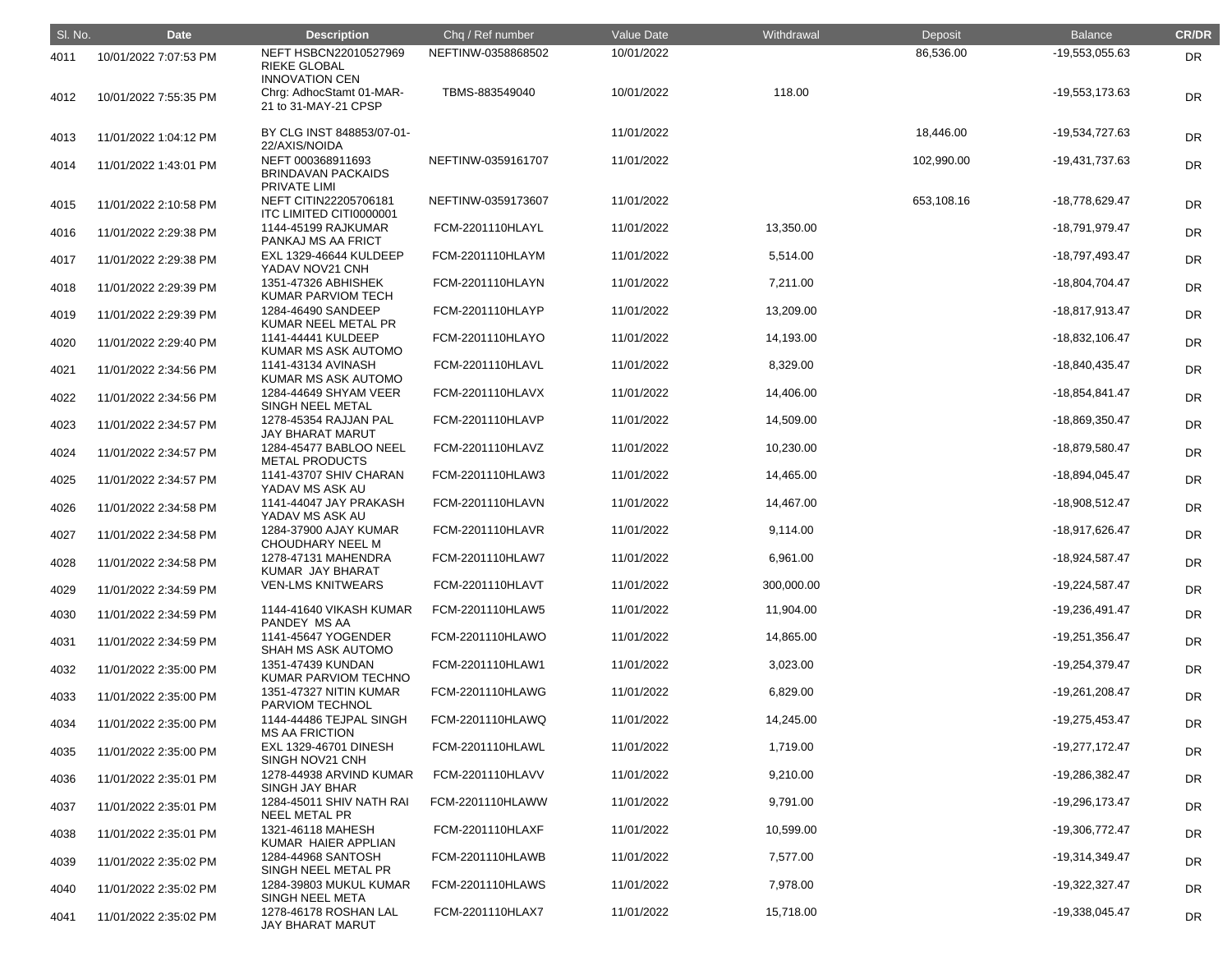| SI. No. | <b>Date</b>           | <b>Description</b>                               | Chq / Ref number        | Value Date | Withdrawal | Deposit | <b>Balance</b>   | <b>CR/DR</b> |
|---------|-----------------------|--------------------------------------------------|-------------------------|------------|------------|---------|------------------|--------------|
| 4042    | 11/01/2022 2:35:02 PM | 1284-45104 MANOJ RAM<br>NEEL METAL PRODUC        | FCM-2201110HLAXB        | 11/01/2022 | 14,591.00  |         | -19,352,636.47   | <b>DR</b>    |
| 4043    | 11/01/2022 2:35:03 PM | 1351-47345 NAKUL KUMAR<br><b>JAISWAL PARVIOM</b> | FCM-2201110HLAX1        | 11/01/2022 | 8,986.00   |         | -19,361,622.47   | <b>DR</b>    |
| 4044    | 11/01/2022 2:35:03 PM | 1141-42815 SURJIT SINGH<br><b>MS ASK AUTOMOT</b> | FCM-2201110HLAXH        | 11/01/2022 | 9,305.00   |         | -19,370,927.47   | <b>DR</b>    |
| 4045    | 11/01/2022 2:35:03 PM | 1278-44900 KULDEEP<br>SINGH YADAV JAY BHA        | FCM-2201110HLAXL        | 11/01/2022 | 16,758.00  |         | -19,387,685.47   | <b>DR</b>    |
| 4046    | 11/01/2022 2:35:04 PM | 1284-44959 UMMED SINGH<br><b>SAINI NEEL META</b> | FCM-2201110HLAWU        | 11/01/2022 | 15,487.00  |         | -19,403,172.47   | <b>DR</b>    |
| 4047    | 11/01/2022 2:35:04 PM | 1284-44833 SONPAL SINGH<br><b>NEEL METAL PRO</b> | FCM-2201110HLAX9        | 11/01/2022 | 12,968.00  |         | $-19,416,140.47$ | <b>DR</b>    |
| 4048    | 11/01/2022 2:35:04 PM | 1334-46215 YOGESH<br>YADAV AVANCE EXIM           | <b>FCM-2201110HLAXR</b> | 11/01/2022 | 1,255.00   |         | -19,417,395.47   | <b>DR</b>    |
| 4049    | 11/01/2022 2:35:05 PM | 1284-45650 SUKHBEER<br>SINGH BHADOURIA NE        | FCM-2201110HLAWZ        | 11/01/2022 | 13,229.00  |         | -19,430,624.47   | <b>DR</b>    |
| 4050    | 11/01/2022 2:35:05 PM | 1141-18174 KAILASH<br>KUMAR MS ASK AUTOMO        | FCM-2201110HLAX3        | 11/01/2022 | 14,319.00  |         | -19,444,943.47   | <b>DR</b>    |
| 4051    | 11/01/2022 2:35:05 PM | 1144-40694 LAL KRISHNA<br><b>MS AA FRICTION</b>  | FCM-2201110HLAXJ        | 11/01/2022 | 14,885.00  |         | -19,459,828.47   | <b>DR</b>    |
| 4052    | 11/01/2022 2:35:05 PM | 1141-41289 SOORAJ BHAN<br><b>MS ASK AUTOMOTI</b> | FCM-2201110HLAXU        | 11/01/2022 | 14,321.00  |         | -19,474,149.47   | <b>DR</b>    |
| 4053    | 11/01/2022 2:35:05 PM | 1278-43999 SANDEEP<br>KUMAR YADAV JAY BHA        | FCM-2201110HLAY0        | 11/01/2022 | 11,567.00  |         | -19,485,716.47   | <b>DR</b>    |
| 4054    | 11/01/2022 2:35:06 PM | 1351-47347 RAHUL<br>PARVIOM TECHNOLOGIES         | FCM-2201110HLAY8        | 11/01/2022 | 14,159.00  |         | -19,499,875.47   | <b>DR</b>    |
| 4055    | 11/01/2022 2:35:06 PM | 1141-25894 SATYAVEER<br>SINGH YADAV MS AS        | FCM-2201110HLAYA        | 11/01/2022 | 14,689.00  |         | -19,514,564.47   | <b>DR</b>    |
| 4056    | 11/01/2022 2:35:07 PM | 1351-47344 SANJEEV<br><b>MISHRA PARVIOM TECH</b> | FCM-2201110HLAXD        | 11/01/2022 | 5,308.00   |         | -19,519,872.47   | <b>DR</b>    |
| 4057    | 11/01/2022 2:35:07 PM | 1141-45855 MANOJ KUMAR<br>PATHAK MS ASK A        | FCM-2201110HLAXY        | 11/01/2022 | 14,321.00  |         | -19,534,193.47   | <b>DR</b>    |
| 4058    | 11/01/2022 2:35:07 PM | 1284-33756 RAM NARAYAN<br>SINGH NEEL MET         | FCM-2201110HLAYE        | 11/01/2022 | 14,129.00  |         | -19,548,322.47   | <b>DR</b>    |
| 4059    | 11/01/2022 2:35:08 PM | 1284-34335 NAGENDRA<br>KUMAR NEEL METAL          | FCM-2201110HLAY2        | 11/01/2022 | 15,506.00  |         | -19,563,828.47   | DR           |
| 4060    | 11/01/2022 2:35:08 PM | 1284-44923 GAUTAM<br>KUMAR DAS NEEL METAL        | FCM-2201110HLAY4        | 11/01/2022 | 15,026.00  |         | -19,578,854.47   | <b>DR</b>    |
| 4061    | 11/01/2022 2:35:08 PM | 1284-46553 ABHIMANYU<br>YADAV NEEL METAL         | FCM-2201110HLAY6        | 11/01/2022 | 10,607.00  |         | -19,589,461.47   | <b>DR</b>    |
| 4062    | 11/01/2022 2:35:09 PM | 1141-41814 MANEESH<br>KUMAR MS ASK AUTOMO        | FCM-2201110HLAXW        | 11/01/2022 | 14,369.00  |         | -19,603,830.47   | <b>DR</b>    |
| 4063    | 11/01/2022 2:35:09 PM | 1321-46070 KAMLESH<br>PANDEY HAIER APPLI         | FCM-2201110HLAYI        | 11/01/2022 | 7,956.00   |         | -19,611,786.47   | <b>DR</b>    |
| 4064    | 11/01/2022 2:35:10 PM | 1284-44895 VIJAY<br>SHANKAR PANDEY NEEL M        | FCM-2201110HLAXP        | 11/01/2022 | 7,259.00   |         | -19,619,045.47   | <b>DR</b>    |
| 4065    | 11/01/2022 2:35:10 PM | 1278-43477 SHYAMU JAY<br><b>BHARAT MARUTI LT</b> | FCM-2201110HLAYC        | 11/01/2022 | 11,826.00  |         | -19,630,871.47   | <b>DR</b>    |
| 4066    | 11/01/2022 2:35:10 PM | 1141-43189 SHYAM KUMAR<br><b>MS ASK AUTOMOTI</b> | FCM-2201110HLAVM        | 11/01/2022 | 14,193.00  |         | -19,645,064.47   | <b>DR</b>    |
| 4067    | 11/01/2022 2:35:11 PM | 1284-44877 RAKESH<br>PANDEY NEEL METAL PR        | FCM-2201110HLAYG        | 11/01/2022 | 14,591.00  |         | -19,659,655.47   | <b>DR</b>    |
| 4068    | 11/01/2022 2:35:11 PM | 1284-46694 VIKRAM<br>KUMAR NEEL METAL PRO        | FCM-2201110HLAVS        | 11/01/2022 | 14,091.00  |         | -19,673,746.47   | <b>DR</b>    |
| 4069    | 11/01/2022 2:35:11 PM | 1284-30184 DEO KARAN<br>SINGH NEEL METAL         | FCM-2201110HLAVW        | 11/01/2022 | 15,026.00  |         | -19,688,772.47   | <b>DR</b>    |
| 4070    | 11/01/2022 2:35:11 PM | 1284-44937 SUNIL KUMAR<br><b>NEEL METAL PROD</b> | FCM-2201110HLAVY        | 11/01/2022 | 22,981.00  |         | -19,711,753.47   | <b>DR</b>    |
| 4071    | 11/01/2022 2:35:12 PM | 1278-46700 GAURAV JAY<br><b>BHARAT MARUTI LT</b> | FCM-2201110HLAXN        | 11/01/2022 | 15,117.00  |         | -19,726,870.47   | <b>DR</b>    |
| 4072    | 11/01/2022 2:35:12 PM | 1278-45103 NANHE LAL<br>PAL JAY BHARAT MA        | FCM-2201110HLAVO        | 11/01/2022 | 6,446.00   |         | -19,733,316.47   | <b>DR</b>    |
| 4073    | 11/01/2022 2:35:12 PM | 1141-45250 DEEPAK<br>SARASWAT MS ASK AUTO        | FCM-2201110HLAWN        | 11/01/2022 | 14,833.00  |         | -19,748,149.47   | <b>DR</b>    |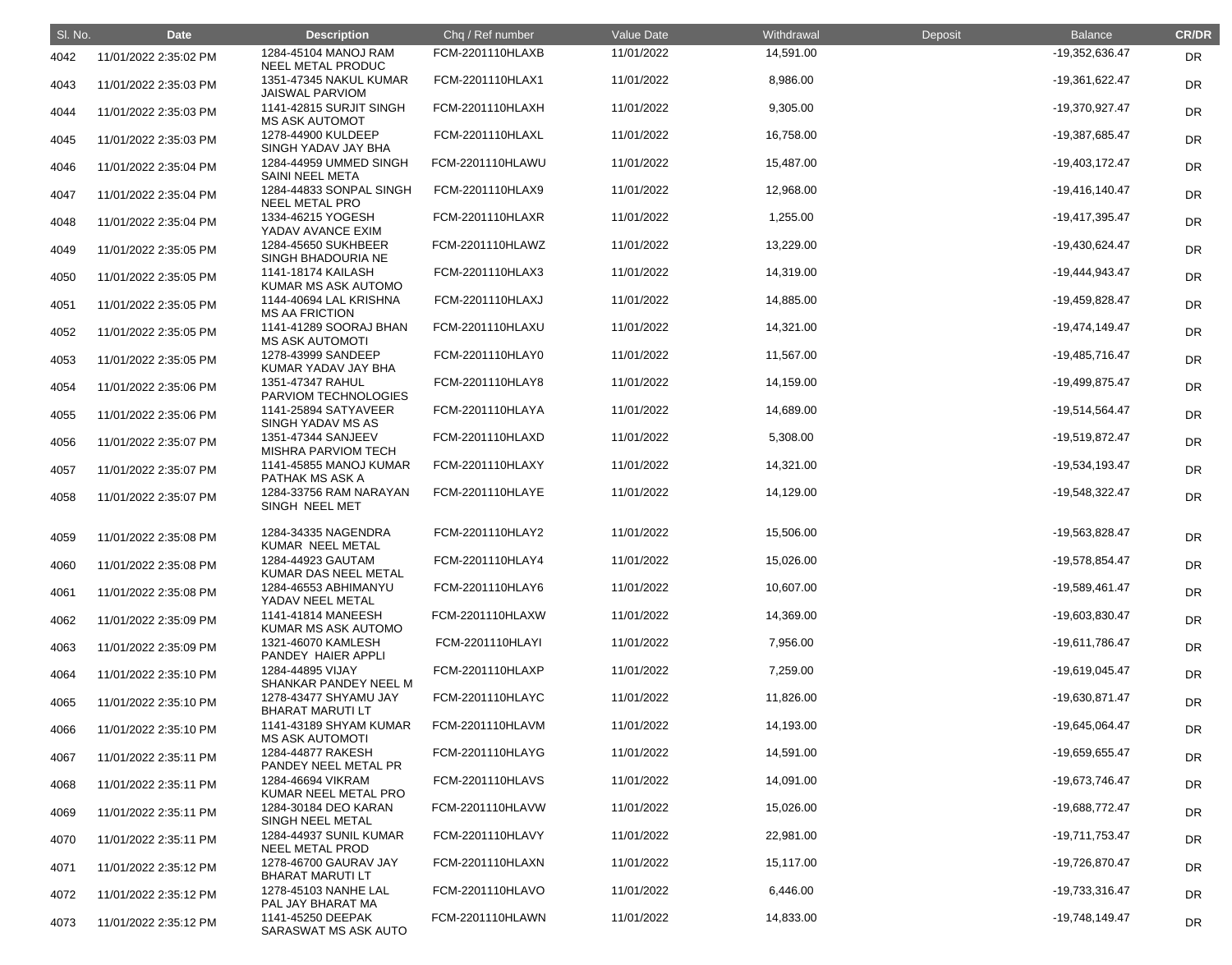| SI. No. | <b>Date</b>           | <b>Description</b>                                      | Chq / Ref number        | Value Date | Withdrawal | Deposit | <b>Balance</b>   | <b>CR/DR</b> |
|---------|-----------------------|---------------------------------------------------------|-------------------------|------------|------------|---------|------------------|--------------|
| 4074    | 11/01/2022 2:35:13 PM | 1141-45177 OM PRAKASH<br>JATAV MS ASK AUT               | FCM-2201110HLAW4        | 11/01/2022 | 13,022.00  |         | -19,761,171.47   | <b>DR</b>    |
| 4075    | 11/01/2022 2:35:13 PM | 1284-46237 HARIOM NEEL<br><b>METAL PRODUCTS</b>         | <b>FCM-2201110HLAWE</b> | 11/01/2022 | 2,051.00   |         | -19,763,222.47   | <b>DR</b>    |
| 4076    | 11/01/2022 2:35:13 PM | 1284-44970 NAGENDRA<br>KUMAR NEEL METAL P               | FCM-2201110HLAWV        | 11/01/2022 | 14,210.00  |         | -19,777,432.47   | <b>DR</b>    |
| 4077    | 11/01/2022 2:35:14 PM | 1144-45194 BRAJ MOHAN<br><b>MS AA FRICTION M</b>        | FCM-2201110HLAW6        | 11/01/2022 | 3,349.00   |         | -19,780,781.47   | <b>DR</b>    |
| 4078    | 11/01/2022 2:35:14 PM | 1284-32778 SANJAY<br>KUMAR NEEL METAL PRO               | FCM-2201110HLAW8        | 11/01/2022 | 15,545.00  |         | -19,796,326.47   | <b>DR</b>    |
| 4079    | 11/01/2022 2:35:14 PM | 1141-45866 INDRAJEET<br>YADAV MS ASK AUTO               | FCM-2201110HLAWP        | 11/01/2022 | 19,490.00  |         | -19,815,816.47   | <b>DR</b>    |
| 4080    | 11/01/2022 2:35:14 PM | 1285-44925 RAMCHANDRA<br>PAL JBM KANEMIT                | FCM-2201110HLAX0        | 11/01/2022 | 16,832.00  |         | -19,832,648.47   | <b>DR</b>    |
| 4081    | 11/01/2022 2:35:15 PM | <b>REL 1294-46177 PINTU</b><br>KUMAR NOV21 FRIEN        | FCM-2201110HLAWI        | 11/01/2022 | 5,021.00   |         | -19,837,669.47   | DR           |
| 4082    | 11/01/2022 2:35:15 PM | 1278-44894 VIJAY<br>BAHADUR JAY BHARAT MA               | FCM-2201110HLAX6        | 11/01/2022 | 13,689.00  |         | -19,851,358.47   | DR           |
| 4083    | 11/01/2022 2:35:15 PM | 1284-46053 HARIRAM NEEL<br><b>METAL PRODUCTS</b>        | FCM-2201110HLAXC        | 11/01/2022 | 9,173.00   |         | -19,860,531.47   | <b>DR</b>    |
| 4084    | 11/01/2022 2:35:16 PM | 1284-45478 DALGIR<br>SINNGH NEEL METAL PR               | FCM-2201110HLAWY        | 11/01/2022 | 14,590.00  |         | -19,875,121.47   | DR           |
| 4085    | 11/01/2022 2:35:16 PM | <b>VEN-VENUS FABRICS</b>                                | FCM-2201110HLAX2        | 11/01/2022 | 200,000.00 |         | $-20,075,121.47$ | DR           |
| 4086    | 11/01/2022 2:35:16 PM | 1351-47438 ANUJ BHARTI<br>PARVIOM TECHNOL               | FCM-2201110HLAXE        | 11/01/2022 | 1,119.00   |         | -20,076,240.47   | <b>DR</b>    |
| 4087    | 11/01/2022 2:35:17 PM | 1278-44882 SATISH KUMAR<br>PANDEY JAY BHA               | FCM-2201110HLAX5        | 11/01/2022 | 14,069.00  |         | -20,090,309.47   | DR           |
| 4088    | 11/01/2022 2:35:17 PM | <b>EXL 1329-46663 SANDEEP</b><br><b>KUMAR SHARMA NO</b> | FCM-2201110HLAW2        | 11/01/2022 | 2,579.00   |         | -20,092,888.47   | DR           |
| 4089    | 11/01/2022 2:35:17 PM | 1278-44826 MANOJ GIRI<br><b>JAY BHARAT MARUT</b>        | FCM-2201110HLAX4        | 11/01/2022 | 14,673.00  |         | $-20,107,561.47$ | <b>DR</b>    |
| 4090    | 11/01/2022 2:35:17 PM | 1284-44958 RAMRAJ SINGH<br><b>GURJAR NEEL ME</b>        | FCM-2201110HLAXA        | 11/01/2022 | 16,932.00  |         | $-20,124,493.47$ | <b>DR</b>    |
| 4091    | 11/01/2022 2:35:18 PM | 1284-45965 BIJENDRA PAL<br>YADAV NEEL MET               | FCM-2201110HLAW0        | 11/01/2022 | 7,239.00   |         | -20,131,732.47   | <b>DR</b>    |
| 4092    | 11/01/2022 2:35:18 PM | 1278-43217 UTTAM KUMAR<br>DAS JAY BHARAT                | FCM-2201110HLAXK        | 11/01/2022 | 15,548.00  |         | $-20,147,280.47$ | <b>DR</b>    |
| 4093    | 11/01/2022 2:35:19 PM | 1141-45934 SUNIL KUMAR<br><b>MS ASK AUTOMOTI</b>        | FCM-2201110HLAVU        | 11/01/2022 | 14,193.00  |         | $-20,161,473.47$ | DR           |
| 4094    | 11/01/2022 2:35:19 PM | 1141-43661 SUNIL KUMAR<br><b>MS ASK AUTOMOTI</b>        | FCM-2201110HLAXI        | 11/01/2022 | 14,289.00  |         | -20,175,762.47   | DR           |
| 4095    | 11/01/2022 2:35:19 PM | 1278-45356 MANTU KUMAR<br>JAY BHARAT MARU               | FCM-2201110HLAXM        | 11/01/2022 | 10,086.00  |         | -20,185,848.47   | <b>DR</b>    |
| 4096    | 11/01/2022 2:35:20 PM | 1284-32044 RAJ KUMAR<br>SHUKLA NEEL METAL               | FCM-2201110HLAVQ        | 11/01/2022 | 15,986.00  |         | -20,201,834.47   | DR           |
| 4097    | 11/01/2022 2:35:20 PM | 1351-47325 NITIN RAJPUT<br>PARVIOM TECHNO               | FCM-2201110HLAXQ        | 11/01/2022 | 6,829.00   |         | -20,208,663.47   | DR           |
| 4098    | 11/01/2022 2:35:20 PM | 1278-38053 DINKAR<br>PANDAY JAY BHARAT MA               | FCM-2201110HLAXZ        | 11/01/2022 | 15,754.00  |         | $-20,224,417.47$ | DR           |
| 4099    | 11/01/2022 2:35:21 PM | 1284-39061 VIVEK KUMAR<br>RAI NEEL METAL                | FCM-2201110HLAWR        | 11/01/2022 | 14,662.00  |         | -20,239,079.47   | DR           |
| 4100    | 11/01/2022 2:35:21 PM | 1141-41697 PRADEEP<br><b>MISHRA MS ASK AUTOM</b>        | FCM-2201110HLAXV        | 11/01/2022 | 14,369.00  |         | -20,253,448.47   | <b>DR</b>    |
| 4101    | 11/01/2022 2:35:21 PM | 1141-22493 AMBIKA<br>PRASAD YADAV MS ASK                | FCM-2201110HLAXS        | 11/01/2022 | 11,818.00  |         | -20,265,266.47   | DR           |
| 4102    | 11/01/2022 2:35:21 PM | 1141-45607 RAM RAGHAV<br>MISHRA MS ASK AU               | FCM-2201110HLAXX        | 11/01/2022 | 19,538.00  |         | $-20,284,804.47$ | DR           |
| 4103    | 11/01/2022 2:35:22 PM | 1284-42334 CHANDRA PAL<br>SINGH NEEL META               | FCM-2201110HLAY3        | 11/01/2022 | 15,808.00  |         | $-20,300,612.47$ | DR           |
| 4104    | 11/01/2022 2:35:22 PM | 1321-46215 YOGESH<br>YADAV HAIER APPLIAN                | FCM-2201110HLAY9        | 11/01/2022 | 15,366.00  |         | -20,315,978.47   | <b>DR</b>    |
| 4105    | 11/01/2022 2:35:22 PM | 1278-45337 SHAILENDRA<br><b>JAY BHARAT MARUT</b>        | FCM-2201110HLAYD        | 11/01/2022 | 15,093.00  |         | $-20,331,071.47$ | <b>DR</b>    |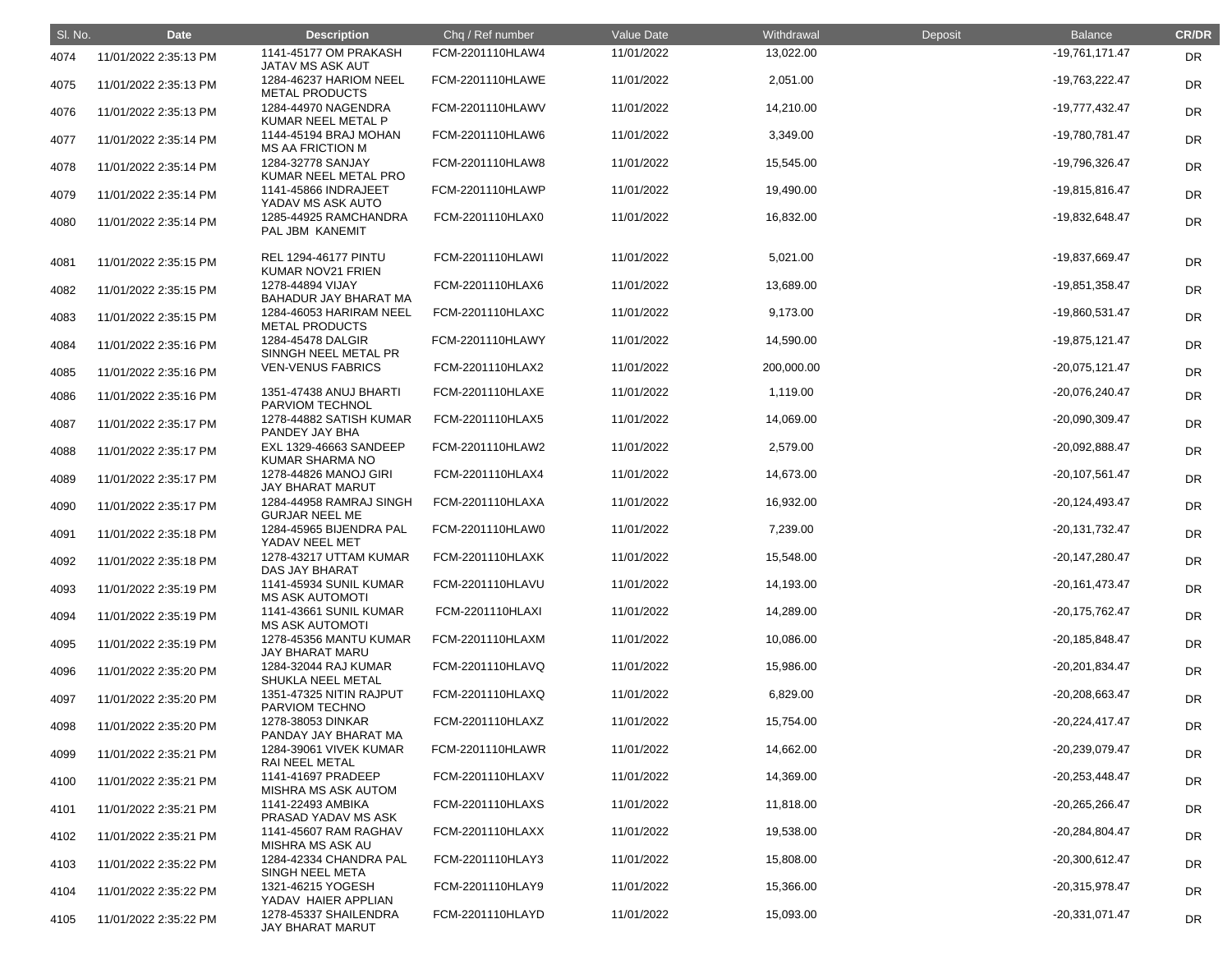| SI. No. | <b>Date</b>           | <b>Description</b>                                                       | Chq / Ref number        | Value Date | Withdrawal | Deposit    | <b>Balance</b>   | <b>CR/DR</b> |
|---------|-----------------------|--------------------------------------------------------------------------|-------------------------|------------|------------|------------|------------------|--------------|
| 4106    | 11/01/2022 2:35:23 PM | 1284-44883 RAJESH                                                        | <b>FCM-2201110HLAWT</b> | 11/01/2022 | 15,965.00  |            | -20,347,036.47   | <b>DR</b>    |
| 4107    | 11/01/2022 2:35:23 PM | <b>KUMAR SINGH NEEL MET</b><br>1351-47346 ALOK KUMAR<br>PARVIOM TECHNOLO | FCM-2201110HLAY7        | 11/01/2022 | 8,986.00   |            | $-20,356,022.47$ | <b>DR</b>    |
| 4108    | 11/01/2022 2:35:23 PM | 1351-47343 MOHIT KUMAR<br>PARVIOM TECHNOL                                | FCM-2201110HLAYH        | 11/01/2022 | 1,880.00   |            | -20,357,902.47   | <b>DR</b>    |
| 4109    | 11/01/2022 2:35:24 PM | 1278-47011 MANISH<br>KUMAR JAY BHARAT MA                                 | FCM-2201110HLAX8        | 11/01/2022 | 11,552.00  |            | -20,369,454.47   | <b>DR</b>    |
| 4110    | 11/01/2022 2:35:24 PM | 1284-44801 JITENDRA<br>SINGH NEEL METAL P                                | FCM-2201110HLAXO        | 11/01/2022 | 8,410.00   |            | -20,377,864.47   | DR           |
| 4111    | 11/01/2022 2:35:24 PM | 602-37146 NARENDRA<br>SINGH SHEKHAWAT HER                                | FCM-2201110HLAYJ        | 11/01/2022 | 11,431.00  |            | -20,389,295.47   | <b>DR</b>    |
| 4112    | 11/01/2022 2:35:25 PM | <b>REL 1301-45270 CHETAN</b><br>AWASTHI NOV21 AL                         | FCM-2201110HLAXG        | 11/01/2022 | 11,291.00  |            | -20,400,586.47   | <b>DR</b>    |
| 4113    | 11/01/2022 2:35:25 PM | 1278-46184 MANOJ JAY<br><b>BHARAT MARUTI LTD</b>                         | FCM-2201110HLAY1        | 11/01/2022 | 15,056.00  |            | $-20,415,642.47$ | <b>DR</b>    |
| 4114    | 11/01/2022 2:35:25 PM | 1284-45367 RAM KARAN<br>MEENA NEEL METAL                                 | FCM-2201110HLAY5        | 11/01/2022 | 14,930.00  |            | -20,430,572.47   | DR           |
| 4115    | 11/01/2022 2:35:25 PM | 1284-44194 RAM PRAVESH<br><b>SINGH NEEL META</b>                         | FCM-2201110HLAYF        | 11/01/2022 | 15,630.00  |            | $-20,446,202.47$ | <b>DR</b>    |
| 4116    | 11/01/2022 2:35:26 PM | 1141-46462 RAM SUDHAR<br>YADAV MS ASK AUT                                | FCM-2201110HLAYB        | 11/01/2022 | 14,209.00  |            | $-20,460,411.47$ | <b>DR</b>    |
| 4117    | 11/01/2022 3:00:37 PM | <b>IB: FUND TRANSFER FROM</b><br>POSITIVE PLASTICS<br>PRIVATE L          | IB                      | 11/01/2022 |            | 110,277.00 | $-20,350,134.47$ | <b>DR</b>    |
| 4118    | 11/01/2022 3:43:10 PM | NEFT BTOM220114460723<br><b>HITACHI ASTEMO</b><br><b>GURUGRAM POW</b>    | NEFTINW-0359217548      | 11/01/2022 |            | 56,012.00  | $-20,294,122.47$ | <b>DR</b>    |
| 4119    | 11/01/2022 4:06:55 PM | <b>RTGS</b><br>HDFCR52022011189563211<br><b>HEROMOTOCORPLIMITED</b>      | RTGSINW-0045294283      | 11/01/2022 |            | 534,837.00 | -19,759,285.47   | <b>DR</b>    |
| 4120    | 11/01/2022 4:11:29 PM | NEFT N011221789745075<br>SANDHAR TECHNOLOGIES<br>LTD CF                  | NEFTINW-0359229935      | 11/01/2022 |            | 192,103.18 | -19,567,182.29   | DR           |
| 4121    | 11/01/2022 4:33:35 PM | <b>RTGS</b><br>SCBLR12022011100803869<br><b>BAJAJ MOTORS LIMITE</b>      | RTGSINW-0045296608      | 11/01/2022 |            | 561,110.10 | -19,006,072.19   | <b>DR</b>    |
| 4122    | 11/01/2022 4:37:02 PM | 759-45957 AVDHESH<br>KUMAR SATYAM AUTO CO                                | <b>FCM-2201110HMKIK</b> | 11/01/2022 | 15,270.00  |            | $-19,021,342.19$ | <b>DR</b>    |
| 4123    | 11/01/2022 4:37:03 PM | 759-45679 VEERENDRA<br>SINGH SATYAM AUTO                                 | FCM-2201110HMKIN        | 11/01/2022 | 506.00     |            | -19,021,848.19   | DR           |
| 4124    | 11/01/2022 4:37:03 PM | 759-41993 MUKESH KUMAR<br>SATYAM AUTO COM                                | FCM-2201110HMKIT        | 11/01/2022 | 506.00     |            | -19,022,354.19   | <b>DR</b>    |
| 4125    | 11/01/2022 4:37:03 PM | 759-46900 RAMHET<br>RAJPOOT SATYAM AUTO C                                | FCM-2201110HMKIW        | 11/01/2022 | 506.00     |            | -19,022,860.19   | <b>DR</b>    |
| 4126    | 11/01/2022 4:37:04 PM | 759-45695 RAGHVENDRA<br>RAJPOOT SATYAM A                                 | FCM-2201110HMKJ6        | 11/01/2022 | 4,052.00   |            | -19,026,912.19   | <b>DR</b>    |
| 4127    | 11/01/2022 4:37:04 PM | 759-46921 ANKIT KUMAR<br>SATYAM AUTO COMP                                | FCM-2201110HMKIO        | 11/01/2022 | 506.00     |            | $-19,027,418.19$ | <b>DR</b>    |
| 4128    | 11/01/2022 4:37:04 PM | 246-31061 BHARPUR<br>SINGH M AND M PUBLIC                                | FCM-2201110HMKJL        | 11/01/2022 | 8,464.00   |            | -19,035,882.19   | DR           |
| 4129    | 11/01/2022 4:37:05 PM | 759-45061 SATVEER SINGH<br>SATYAM AUTO CO                                | FCM-2201110HMKIY        | 11/01/2022 | 4,580.00   |            | -19,040,462.19   | DR           |
| 4130    | 11/01/2022 4:37:05 PM | 759-44688 JANARDAN<br>SINGH SATYAM AUTO C                                | FCM-2201110HMKJC        | 11/01/2022 | 15,270.00  |            | -19,055,732.19   | <b>DR</b>    |
| 4131    | 11/01/2022 4:37:05 PM | 1273-45034 RAJVEER JBM<br><b>AUTO LIMITED</b>                            | FCM-2201110HMKK2        | 11/01/2022 | 15,024.00  |            | -19,070,756.19   | <b>DR</b>    |
| 4132    | 11/01/2022 4:37:06 PM | 759-47113 BASANT LAL<br>SATYAM AUTO COMPO                                | FCM-2201110HMKJ1        | 11/01/2022 | 1,015.00   |            | -19,071,771.19   | <b>DR</b>    |
| 4133    | 11/01/2022 4:37:06 PM | 759-45445 RITESH KUMAR<br>SATYAM AUTO COM                                | FCM-2201110HMKIZ        | 11/01/2022 | 15,270.00  |            | -19,087,041.19   | DR           |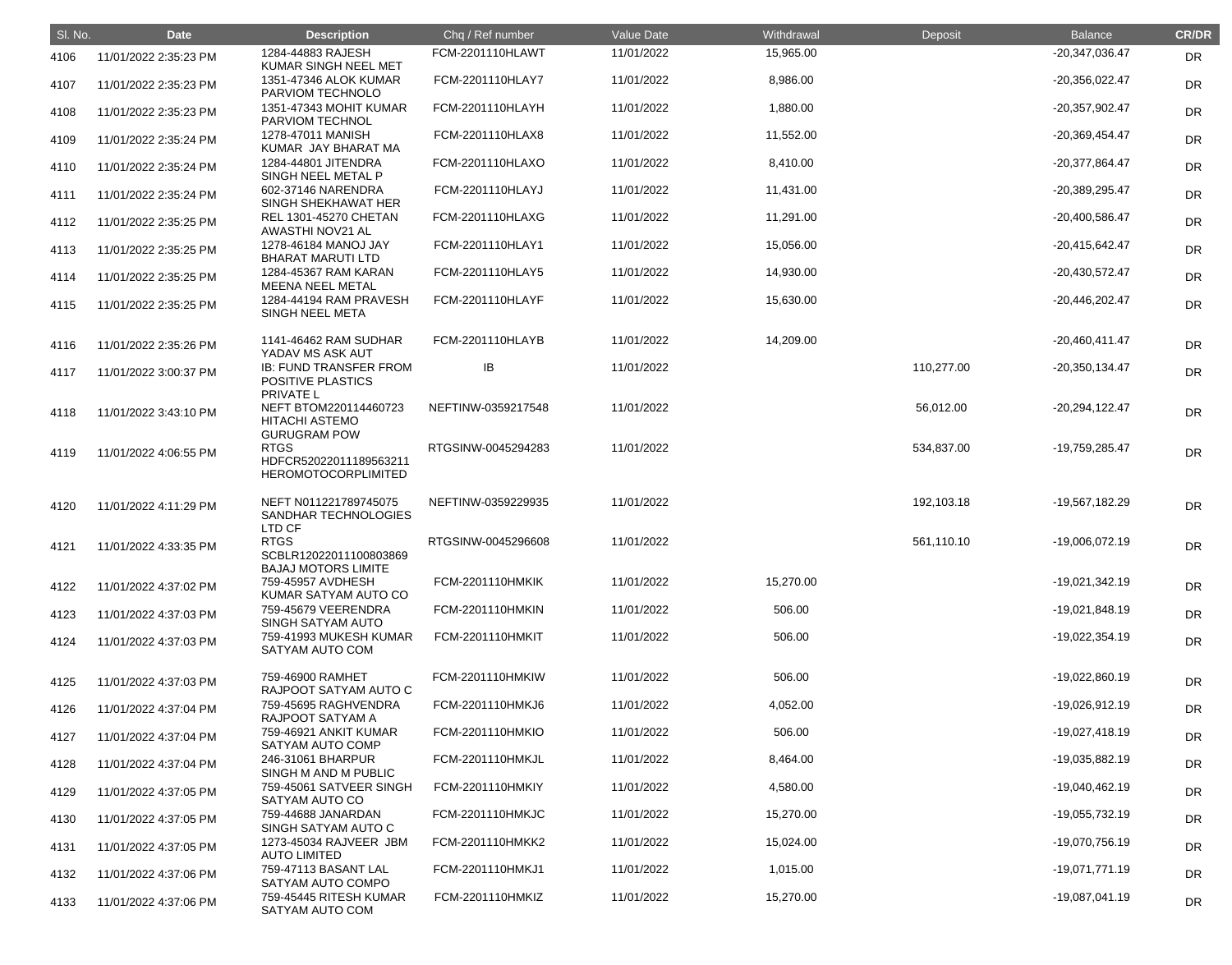| SI. No. | <b>Date</b>           | <b>Description</b>                               | Chq / Ref number        | Value Date | Withdrawal | Deposit | <b>Balance</b>   | <b>CR/DR</b> |
|---------|-----------------------|--------------------------------------------------|-------------------------|------------|------------|---------|------------------|--------------|
| 4134    | 11/01/2022 4:37:06 PM | 759-44171 SURENDER<br>SINGH SATYAM AUTO C        | FCM-2201110HMKJ4        | 11/01/2022 | 14,060.00  |         | $-19,101,101.19$ | DR           |
| 4135    | 11/01/2022 4:37:06 PM | 759-40427 JAGDISH KUMAR<br>SATYAM AUTO CO        | FCM-2201110HMKJN        | 11/01/2022 | 506.00     |         | $-19,101,607.19$ | <b>DR</b>    |
| 4136    | 11/01/2022 4:37:07 PM | 759-40829 SURESH KUMAR<br>SATYAM AUTO COM        | FCM-2201110HMKIM        | 11/01/2022 | 15,270.00  |         | $-19,116,877.19$ | <b>DR</b>    |
| 4137    | 11/01/2022 4:37:07 PM | 759-46718 NARESH KUMAR<br>SATYAM AUTO COM        | <b>FCM-2201110HMKJS</b> | 11/01/2022 | 13,738.00  |         | $-19,130,615.19$ | <b>DR</b>    |
| 4138    | 11/01/2022 4:37:07 PM | 1274-45569 DEEPAK<br>RAJBHAR JBM AUTO LIM        | FCM-2201110HMKK0        | 11/01/2022 | 2,233.00   |         | -19,132,848.19   | <b>DR</b>    |
| 4139    | 11/01/2022 4:37:08 PM | 759-36446 MUKESH KUMAR<br>SATYAM AUTO COM        | <b>FCM-2201110HMKIJ</b> | 11/01/2022 | 19,305.00  |         | $-19,152,153.19$ | <b>DR</b>    |
| 4140    | 11/01/2022 4:37:08 PM | 759-45474 SONU YADAV<br>SATYAM AUTO COMPO        | FCM-2201110HMKJD        | 11/01/2022 | 1,015.00   |         | $-19,153,168.19$ | <b>DR</b>    |
| 4141    | 11/01/2022 4:37:08 PM | 759-43044 MAHESH CHAND<br>SATYAM AUTO COM        | FCM-2201110HMKJ9        | 11/01/2022 | 15,270.00  |         | $-19,168,438.19$ | <b>DR</b>    |
| 4142    | 11/01/2022 4:37:08 PM | 1273-45043 SUNNY<br>ASHOKKUMAR GUPTA JBM         | FCM-2201110HMKK5        | 11/01/2022 | 17,065.00  |         | -19,185,503.19   | <b>DR</b>    |
| 4143    | 11/01/2022 4:37:09 PM | 759-45407 KAUSHAL<br>TIWARI SATYAM AUTO C        | FCM-2201110HMKJP        | 11/01/2022 | 15,780.00  |         | -19,201,283.19   | <b>DR</b>    |
| 4144    | 11/01/2022 4:37:09 PM | 1273-45035 MANOJ MEENA<br><b>JBM AUTO LIMITE</b> | FCM-2201110HMKKF        | 11/01/2022 | 15,384.00  |         | -19,216,667.19   | <b>DR</b>    |
| 4145    | 11/01/2022 4:37:09 PM | 1273-44633 SHIV SAGAR<br>YADAV JBM AUTO L        | <b>FCM-2201110HMKKJ</b> | 11/01/2022 | 17,138.00  |         | -19,233,805.19   | DR           |
| 4146    | 11/01/2022 4:37:10 PM | 759-45508 ANIL KUMAR<br>SATYAM AUTO COMPO        | FCM-2201110HMKJF        | 11/01/2022 | 15,780.00  |         | -19,249,585.19   | DR           |
| 4147    | 11/01/2022 4:37:10 PM | 1273-46982 SURENDRA<br>SINGH JBM AUTO LIM        | FCM-2201110HMKKA        | 11/01/2022 | 5,281.00   |         | -19,254,866.19   | <b>DR</b>    |
| 4148    | 11/01/2022 4:37:10 PM | 1273-45755 MUNNI DAS<br><b>JBM AUTO LIMITED</b>  | FCM-2201110HMKKL        | 11/01/2022 | 5,835.00   |         | -19,260,701.19   | <b>DR</b>    |
| 4149    | 11/01/2022 4:37:11 PM | 759-46483 ANUJ PATHAK<br>SATYAM AUTO COMP        | <b>FCM-2201110HMKJR</b> | 11/01/2022 | 15,270.00  |         | -19,275,971.19   | <b>DR</b>    |
| 4150    | 11/01/2022 4:37:11 PM | 1274-46984 JITENDRA<br>KUMAR JBM AUTO LIM        | FCM-2201110HMKKD        | 11/01/2022 | 10,584.00  |         | -19,286,555.19   | <b>DR</b>    |
| 4151    | 11/01/2022 4:37:12 PM | 246-47431 MAKHAN SINGH<br>M AND M PUBLIC         | FCM-2201110HMKJ8        | 11/01/2022 | 2,557.00   |         | $-19,289,112.19$ | <b>DR</b>    |
| 4152    | 11/01/2022 4:37:12 PM | 1274-45534 DURGA<br>PRASAD JBM AUTO LIMIT        | FCM-2201110HMKK7        | 11/01/2022 | 13,896.00  |         | -19,303,008.19   | <b>DR</b>    |
| 4153    | 11/01/2022 4:37:12 PM | 1273-47003 ARVIND KUMAR<br><b>JBM AUTO LIMIT</b> | FCM-2201110HMKK1        | 11/01/2022 | 12,450.00  |         | -19,315,458.19   | <b>DR</b>    |
| 4154    | 11/01/2022 4:37:13 PM | 246-47282 BHUPINDER<br>SINGH M AND M PUBL        | <b>FCM-2201110HMKIR</b> | 11/01/2022 | 2,557.00   |         | -19,318,015.19   | <b>DR</b>    |
| 4155    | 11/01/2022 4:37:13 PM | 759-44701 NEERAJ KUMAR<br>SATYAM AUTO COM        | FCM-2201110HMKJO        | 11/01/2022 | 506.00     |         | -19,318,521.19   | <b>DR</b>    |
| 4156    | 11/01/2022 4:37:13 PM | 759-40786 BRAJMOHAN<br>SINGH SATYAM AUTO         | <b>FCM-2201110HMKJI</b> | 11/01/2022 | 15,270.00  |         | -19,333,791.19   | <b>DR</b>    |
| 4157    | 11/01/2022 4:37:13 PM | 1273-45758 PRAVEEN<br>KUMAR TIWARI JBM AU        | FCM-2201110HMKKM        | 11/01/2022 | 460.00     |         | $-19,334,251.19$ | DR           |
| 4158    | 11/01/2022 4:37:14 PM | 759-45703 ARVIND KUMAR<br>SATYAM AUTO COM        | FCM-2201110HMKJ0        | 11/01/2022 | 1,015.00   |         | -19,335,266.19   | <b>DR</b>    |
| 4159    | 11/01/2022 4:37:14 PM | 759-40816 RAMESH KUMAR<br>SATYAM AUTO COM        | FCM-2201110HMKJ2        | 11/01/2022 | 19,305.00  |         | $-19,354,571.19$ | DR           |
| 4160    | 11/01/2022 4:37:14 PM | 1273-46409 SURESH SINGH<br><b>JBM AUTO LIMIT</b> | FCM-2201110HMKK8        | 11/01/2022 | 2,795.00   |         | -19,357,366.19   | DR           |
| 4161    | 11/01/2022 4:37:15 PM | 246-44798 SUKHVIR SINGH<br>M AND M PUBLIC        | FCM-2201110HMKIQ        | 11/01/2022 | 8,464.00   |         | -19,365,830.19   | DR           |
| 4162    | 11/01/2022 4:37:15 PM | 759-45099 VIJAY BAHADUR<br>SATYAM AUTO CO        | FCM-2201110HMKIU        | 11/01/2022 | 506.00     |         | -19,366,336.19   | DR           |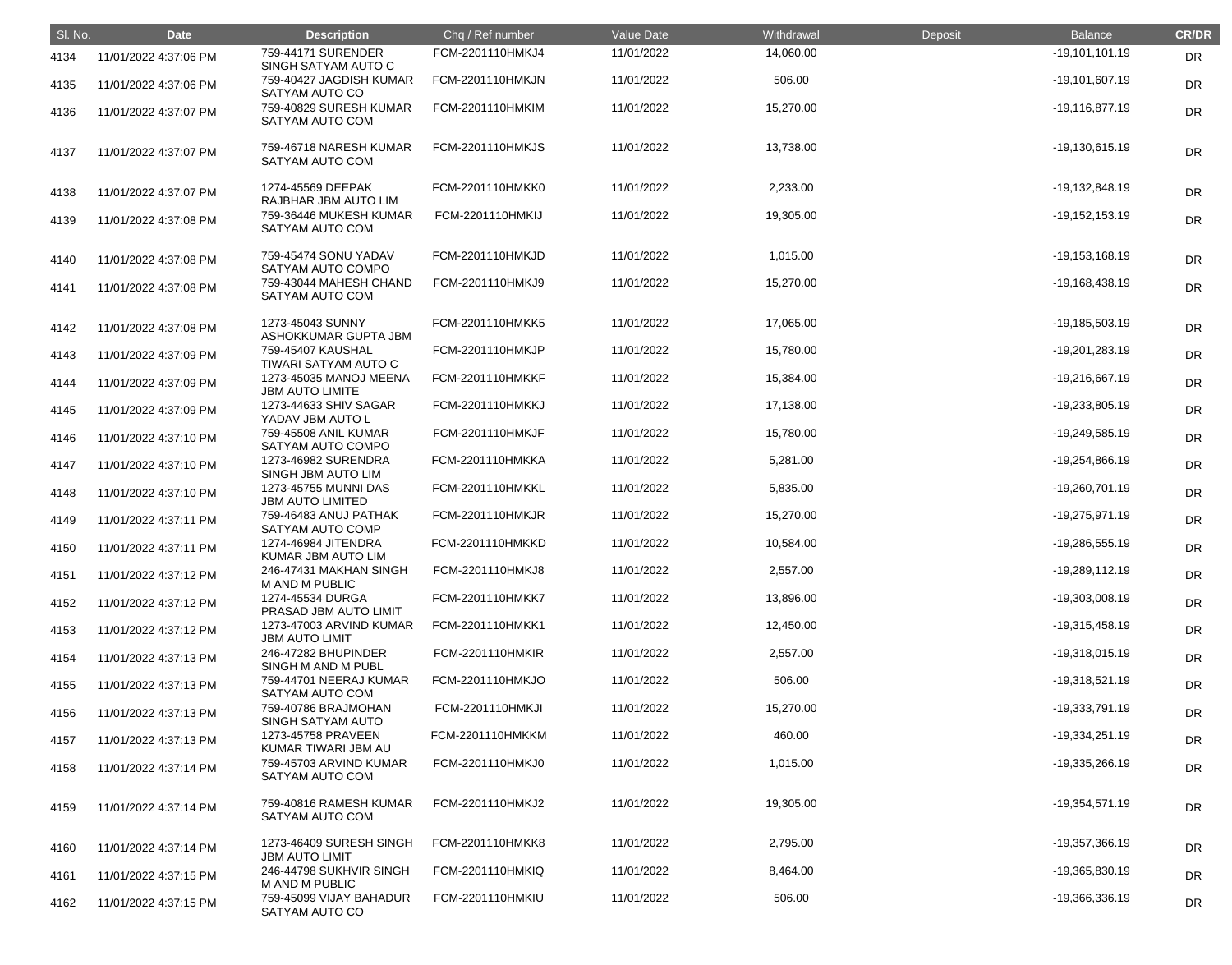| SI. No. | <b>Date</b>            | <b>Description</b>                                                                    | Chq / Ref number        | Value Date | Withdrawal | Deposit    | <b>Balance</b>   | <b>CR/DR</b> |
|---------|------------------------|---------------------------------------------------------------------------------------|-------------------------|------------|------------|------------|------------------|--------------|
| 4163    | 11/01/2022 4:37:15 PM  | 1274-45056 CHHAGAN LAL<br><b>JBM AUTO LIMITE</b>                                      | FCM-2201110HMKJZ        | 11/01/2022 | 17,495.00  |            | -19,383,831.19   | <b>DR</b>    |
| 4164    | 11/01/2022 4:37:16 PM  | 759-45958 SUNEEL KUMAR<br>SATYAM AUTO COM                                             | FCM-2201110HMKJQ        | 11/01/2022 | 3,032.00   |            | -19,386,863.19   | <b>DR</b>    |
| 4165    | 11/01/2022 4:37:16 PM  | 1274-47197 HEMANT SINGH<br><b>JBM AUTO LIMIT</b>                                      | FCM-2201110HMKKH        | 11/01/2022 | 8,522.00   |            | -19,395,385.19   | <b>DR</b>    |
| 4166    | 11/01/2022 4:37:16 PM  | 1274-45921 VIRENDRA<br>KUMAR JBM AUTO LIM                                             | <b>FCM-2201110HMKKG</b> | 11/01/2022 | 16,809.00  |            | $-19,412,194.19$ | <b>DR</b>    |
| 4167    | 11/01/2022 4:37:17 PM  | 759-45097 LEKHRAJ<br><b>SATYAM AUTO</b>                                               | FCM-2201110HMKJJ        | 11/01/2022 | 16,230.00  |            | -19,428,424.19   | DR           |
| 4168    | 11/01/2022 4:37:17 PM  | 1274-43731 SATISH<br><b>BARWAR JBM AUTO LIMI</b>                                      | FCM-2201110HMKJY        | 11/01/2022 | 4,931.00   |            | $-19,433,355.19$ | DR           |
| 4169    | 11/01/2022 4:37:17 PM  | 1273-47360 AMAR PANDEY<br><b>JBM AUTO LIMITE</b>                                      | FCM-2201110HMKKN        | 11/01/2022 | 3,896.00   |            | $-19,437,251.19$ | <b>DR</b>    |
| 4170    | 11/01/2022 4:37:17 PM  | 1274-45652 RAJA SINGH<br><b>JBM AUTO LIMITED</b>                                      | FCM-2201110HMKKP        | 11/01/2022 | 14,887.00  |            | $-19,452,138.19$ | <b>DR</b>    |
| 4171    | 11/01/2022 4:37:18 PM  | 1116-22006 MUNNA LAL<br><b>JBM AUTO LIMITED</b>                                       | FCM-2201110HMKK3        | 11/01/2022 | 12,970.00  |            | $-19,465,108.19$ | DR           |
| 4172    | 11/01/2022 4:37:18 PM  | 1274-45045 RAMSINGH<br>SUMERSINGH JBM AUT                                             | FCM-2201110HMKK6        | 11/01/2022 | 5,454.00   |            | -19,470,562.19   | DR           |
| 4173    | 11/01/2022 4:37:18 PM  | 1116-39664 SUNIL JBM<br><b>AUTO LIMITED</b>                                           | FCM-2201110HMKKQ        | 11/01/2022 | 837.00     |            | $-19,471,399.19$ | <b>DR</b>    |
| 4174    | 11/01/2022 4:37:19 PM  | 759-40785 RAHUL KUMAR<br>SATYAM AUTO COMP                                             | FCM-2201110HMKIX        | 11/01/2022 | 15,270.00  |            | -19,486,669.19   | <b>DR</b>    |
| 4175    | 11/01/2022 4:37:19 PM  | 1274-46982 SURENDRA<br>SINGH JBM AUTO LIM                                             | FCM-2201110HMKKC        | 11/01/2022 | 2,048.00   |            | -19,488,717.19   | DR           |
| 4176    | 11/01/2022 4:37:19 PM  | 1116-42417 NARESH<br>KUMAR CHAUHAN JBM AU                                             | FCM-2201110HMKKI        | 11/01/2022 | 418.00     |            | -19,489,135.19   | DR           |
| 4177    | 11/01/2022 4:37:20 PM  | 759-45437 AMRESH YADAV<br>SATYAM AUTO COM                                             | <b>FCM-2201110HMKJK</b> | 11/01/2022 | 506.00     |            | $-19,489,641.19$ | <b>DR</b>    |
| 4178    | 11/01/2022 4:37:20 PM  | 1274-45048 ANAND KUMAR<br><b>GUPTA JBM AUTO</b>                                       | FCM-2201110HMKKB        | 11/01/2022 | 6,665.00   |            | -19,496,306.19   | <b>DR</b>    |
| 4179    | 11/01/2022 4:37:20 PM  | 1116-43101 ATUL KUMAR<br><b>JBM AUTO LIMITED</b>                                      | <b>FCM-2201110HMKKK</b> | 11/01/2022 | 11,715.00  |            | -19,508,021.19   | DR           |
| 4180    | 11/01/2022 4:37:21 PM  | 759-45708 RAM MILAN<br>AHIRWAR SATYAM AUT                                             | FCM-2201110HMKJH        | 11/01/2022 | 506.00     |            | -19,508,527.19   | DR           |
| 4181    | 11/01/2022 4:44:09 PM  | NEFT N011221789855838<br>HERO MOTOCORP LIMITED                                        | NEFTINW-0359248800      | 11/01/2022 |            | 24,655.00  | -19,483,872.19   | <b>DR</b>    |
| 4182    | 11/01/2022 4:46:31 PM  | <b>HDFC0</b><br>NEFT N011221789856271<br><b>HERO MOTOCORP LIMITED</b><br>HDFC0        | NEFTINW-0359249082      | 11/01/2022 |            | 154,691.64 | -19,329,180.55   | <b>DR</b>    |
| 4183    | 11/01/2022 5:41:41 PM  | <b>RTGS</b><br>HDFCR52022011189618665                                                 | RTGSINW-0045301982      | 11/01/2022 |            | 259,828.00 | -19,069,352.55   | DR           |
| 4184    | 11/01/2022 7:07:50 PM  | FRIENDSCOLORIMAGESP<br>NEFT AXIC220113510765<br>UNYSCAPE INFOCOM<br><b>PRIVATE LI</b> | NEFTINW-0359356544      | 11/01/2022 |            | 49,122.00  | -19,020,230.55   | DR           |
| 4185    | 12/01/2022 6:37:33 AM  | NEFT CMS2338196989 HMC<br><b>MM AUTO LIMITED</b><br><b>ICIC000010</b>                 | NEFTINW-0359467201      | 12/01/2022 |            | 196,892.46 | -18,823,338.09   | <b>DR</b>    |
| 4186    | 12/01/2022 8:27:38 AM  | <b>IB: ETAX EPFONEW</b><br>0020056571                                                 | GBM-0020056571          | 12/01/2022 | 51,620.00  |            | -18,874,958.09   | <b>DR</b>    |
| 4187    | 12/01/2022 8:29:19 AM  | <b>IB: ETAX EPFONEW</b><br>0020056576                                                 | GBM-0020056576          | 12/01/2022 | 427,079.00 |            | -19,302,037.09   | DR           |
| 4188    | 12/01/2022 8:30:48 AM  | <b>IB: ETAX EPFONEW</b><br>0020056581                                                 | GBM-0020056581          | 12/01/2022 | 86,277.00  |            | -19,388,314.09   | DR           |
| 4189    | 12/01/2022 11:10:59 AM | NEFT HSBCN22012803310<br><b>PURATOS FOOD</b><br><b>INGREDIENTS IN</b>                 | NEFTINW-0359546096      | 12/01/2022 |            | 30,155.52  | -19,358,158.57   | DR           |
| 4190    | 12/01/2022 12:10:43 PM | NEFT N012221791011517<br>JUPITER LAMINATORS PVT<br><b>LTD</b>                         | NEFTINW-0359570458      | 12/01/2022 |            | 133,354.00 | -19,224,804.57   | <b>DR</b>    |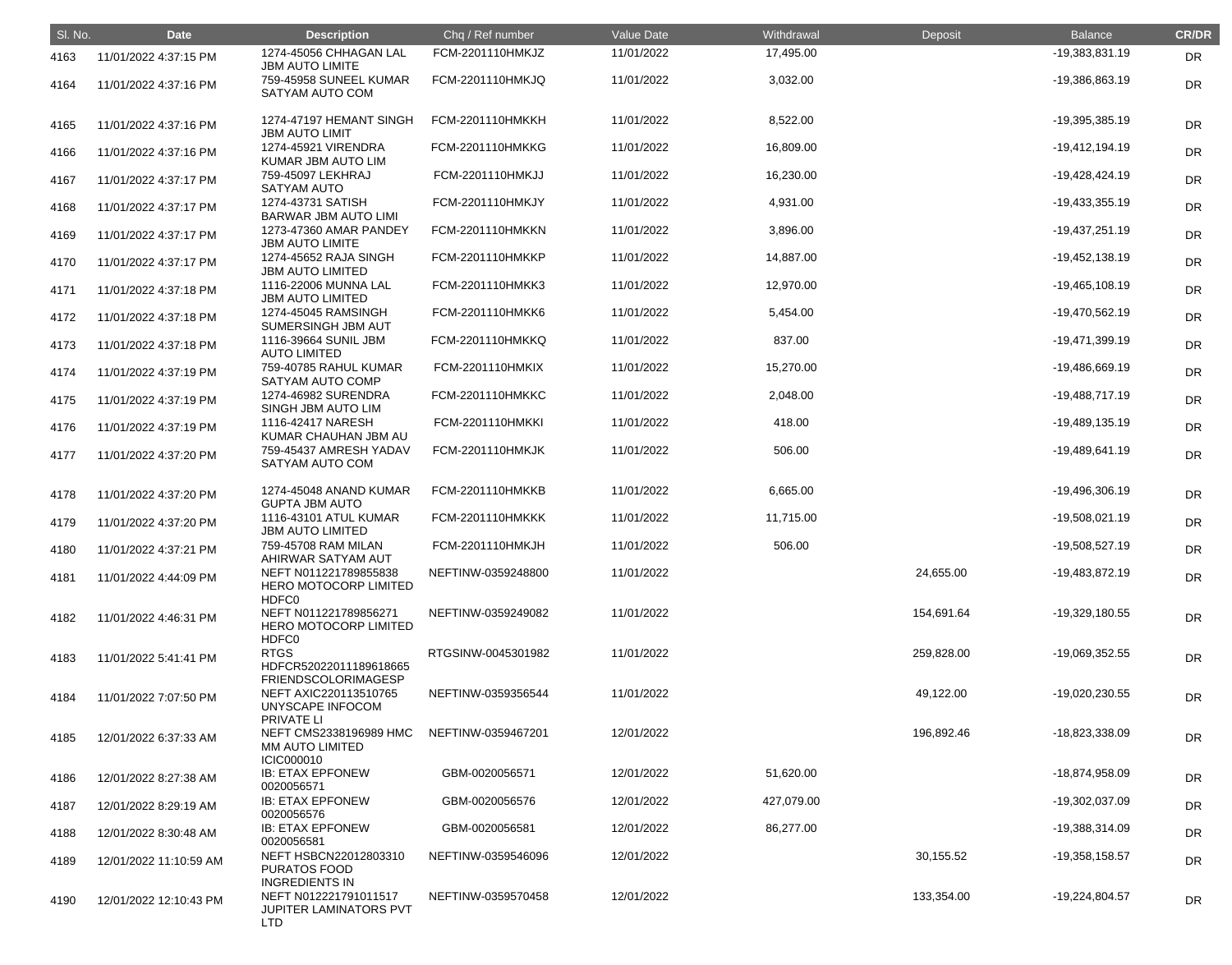| SI. No. | <b>Date</b>            | <b>Description</b>                                                          | Chq / Ref number                     | Value Date               | Withdrawal            | Deposit      | <b>Balance</b>                       | <b>CR/DR</b> |
|---------|------------------------|-----------------------------------------------------------------------------|--------------------------------------|--------------------------|-----------------------|--------------|--------------------------------------|--------------|
| 4191    | 12/01/2022 12:16:43 PM | NEFT 0811OP2101271569<br>LIFELONG INDIA PVT LTD                             | NEFTINW-0359575638                   | 12/01/2022               |                       | 446,377.55   | -18,778,427.02                       | <b>DR</b>    |
| 4192    | 12/01/2022 12:39:19 PM | <b>DBSS</b><br><b>RTGS</b><br>UTIBR52022011200177592<br>AEROSTAR HELMETS AN | RTGSINW-0045316512                   | 12/01/2022               |                       | 209,494.00   | -18,568,933.02                       | <b>DR</b>    |
| 4193    | 12/01/2022 12:49:13 PM | <b>RTGS</b><br>HSBCR22022011214914306                                       | RTGSINW-0045317219                   | 12/01/2022               |                       | 3,181,234.81 | -15,387,698.21                       | <b>DR</b>    |
| 4194    | 12/01/2022 12:51:36 PM | JONES LANG LASALLE<br>BY CLG INST 59875/08-01-<br>22/SBI/NOIDA              |                                      | 12/01/2022               |                       | 92,051.00    | -15,295,647.21                       | <b>DR</b>    |
| 4195    | 12/01/2022 12:53:04 PM | BY CLG INST 388/03-01-<br>22/HDFC/NOIDA                                     |                                      | 12/01/2022               |                       | 24,252.00    | $-15,271,395.21$                     | <b>DR</b>    |
| 4196    | 12/01/2022 1:14:29 PM  | NEFT 221C11730ESH2Q55<br>KOHINOOR SPECIALITY<br><b>FOODS1</b>               | NEFTINW-0359607956                   | 12/01/2022               |                       | 373,702.00   | -14,897,693.21                       | <b>DR</b>    |
| 4197    | 12/01/2022 3:10:42 PM  | TD BOOKING FOR BG<br><b>ISSUANCE</b>                                        |                                      | 12/01/2022               | 700,000.00            |              | -15,597,693.21                       | <b>DR</b>    |
| 4198    | 12/01/2022 5:17:10 PM  | NEFT AXTB220123976206 A<br><b>G INDUSTRIES BAWAL</b><br><b>PRIV</b>         | NEFTINW-0359739192                   | 12/01/2022               |                       | 200,233.00   | -15,397,460.21                       | <b>DR</b>    |
| 4199    | 12/01/2022 5:17:57 PM  | NEFT 000458203370 JUMAX<br><b>FOAM PVT LTD</b><br>UBIN0804819               | NEFTINW-0359740617                   | 12/01/2022               |                       | 48,267.00    | -15,349,193.21                       | <b>DR</b>    |
| 4200    | 12/01/2022 5:22:21 PM  | 1167-46408 VIJESH SINGH<br><b>CANDOR GURGAON</b>                            | FCM-2201120HS935                     | 12/01/2022               | 10,465.50             |              | -15,359,658.71                       | <b>DR</b>    |
| 4201    | 12/01/2022 5:22:21 PM  | 1167-46507 ESHWAR<br>YADAV CANDOR                                           | FCM-2201120HS937                     | 12/01/2022               | 8,058.00              |              | $-15,367,716.71$                     | <b>DR</b>    |
| 4202    | 12/01/2022 5:22:22 PM  | 1167-43232 VISHVENDRA<br><b>SINGH CANDOR GUR</b>                            | FCM-2201120HS934                     | 12/01/2022               | 8,369.00              |              | -15,376,085.71                       | <b>DR</b>    |
| 4203    | 12/01/2022 5:22:23 PM  | 1326-44405 RANJIT KUMAR<br><b>NAVITASYS</b>                                 | FCM-2201120HS93M                     | 12/01/2022               | 707.00                |              | -15,376,792.71                       | <b>DR</b>    |
| 4204    | 12/01/2022 5:22:23 PM  | 707-31963 MADAN ARYA<br>SENTISS PHARMA PV                                   | FCM-2201120HS93K                     | 12/01/2022               | 12,454.00             |              | -15,389,246.71                       | <b>DR</b>    |
| 4205    | 12/01/2022 5:22:24 PM  | 1170-44781 SUNIL KUMAR<br><b>CANDOR GURGAON</b>                             | FCM-2201120HS93O                     | 12/01/2022               | 12,555.00             |              | $-15,401,801.71$                     | <b>DR</b>    |
| 4206    | 12/01/2022 5:22:36 PM  | 189-24026 POORAN SINGH<br><b>TECHNICO INDUST</b>                            | FCM-2201120HS93P                     | 12/01/2022               | 9,515.00              |              | $-15,411,316.71$                     | <b>DR</b>    |
| 4207    | 12/01/2022 5:22:36 PM  | 189-46023 VINOD YADAV<br><b>TECHNICO INDUSTR</b>                            | FCM-2201120HS93V                     | 12/01/2022               | 1,049.00              |              | $-15,412,365.71$                     | DR           |
| 4208    | 12/01/2022 5:22:37 PM  | 1347-47012 SATYABEER<br>SINGH YPKYHEALTH                                    | FCM-2201120HS93S                     | 12/01/2022               | 2,182.00              |              | $-15,414,547.71$                     | DR           |
| 4209    | 12/01/2022 5:22:37 PM  | 836-12426 PRAMJEET<br>KOHINOOR SPECIALITY                                   | FCM-2201120HS943                     | 12/01/2022               | 19,113.00             |              | -15,433,660.71                       | DR           |
| 4210    | 12/01/2022 5:22:37 PM  | 836-43581 PARDEEP<br>KUMAR KOHINOOR SPECI                                   | FCM-2201120HS949                     | 12/01/2022               | 12,930.00             |              | $-15,446,590.71$                     | DR           |
| 4211    | 12/01/2022 5:22:37 PM  | ADV FOR TROLLEY NFSS<br>1347-47088 SANJAY YADAV                             | FCM-2201120HS94G<br>FCM-2201120HS93X | 12/01/2022<br>12/01/2022 | 71,680.00             |              | -15,518,270.71                       | DR           |
| 4212    | 12/01/2022 5:22:38 PM  | ÝPKÝHEALTH CAR<br>189-46830 RAJ KAPOOR                                      | FCM-2201120HS940                     | 12/01/2022               | 1,940.00<br>1,102.00  |              | $-15,520,210.71$<br>$-15,521,312.71$ | <b>DR</b>    |
| 4213    | 12/01/2022 5:22:38 PM  | <b>TECHNICO INDUSTRI</b><br>1198-24865 PRAVEEN                              | FCM-2201120HS94N                     | 12/01/2022               | 15,295.00             |              | -15,536,607.71                       | DR           |
| 4214    | 12/01/2022 5:22:38 PM  | KUMAR SYNOKEM PHARM<br>712-46361 NITESH HERO                                | FCM-2201120HS945                     | 12/01/2022               | 19,101.00             |              | $-15,555,708.71$                     | DR           |
| 4215    | 12/01/2022 5:22:39 PM  | MOTO CORP LTD DH<br>1198-46113 NEELAM                                       | FCM-2201120HS94T                     | 12/01/2022               | 919.00                |              | -15,556,627.71                       | <b>DR</b>    |
| 4216    | 12/01/2022 5:22:39 PM  | <b>SYNOKEM PHARMACECUTI</b><br>1347-46970 AMIT                              | FCM-2201120HS953                     | 12/01/2022               |                       |              |                                      | <b>DR</b>    |
| 4217    | 12/01/2022 5:22:39 PM  | ÝPKÝHEALTH CARE<br>707-39655 KHUSHI RAM                                     | FCM-2201120HS95A                     | 12/01/2022               | 1,860.00<br>12,454.00 |              | $-15,558,487.71$<br>$-15,570,941.71$ | DR           |
| 4218    | 12/01/2022 5:22:39 PM  | SENTISS PHARMA PV<br>836-46176 DHIRAJ KUMAR                                 | FCM-2201120HS94C                     | 12/01/2022               | 396.00                |              | $-15,571,337.71$                     | <b>DR</b>    |
| 4219    | 12/01/2022 5:22:40 PM  | PANDEY KOHINOOR<br>1302-46946 SUNEEL BABU                                   | FCM-2201120HS95F                     | 12/01/2022               |                       |              |                                      | <b>DR</b>    |
| 4220    | 12/01/2022 5:22:40 PM  |                                                                             |                                      |                          | 11,763.00             |              | $-15,583,100.71$                     | DR           |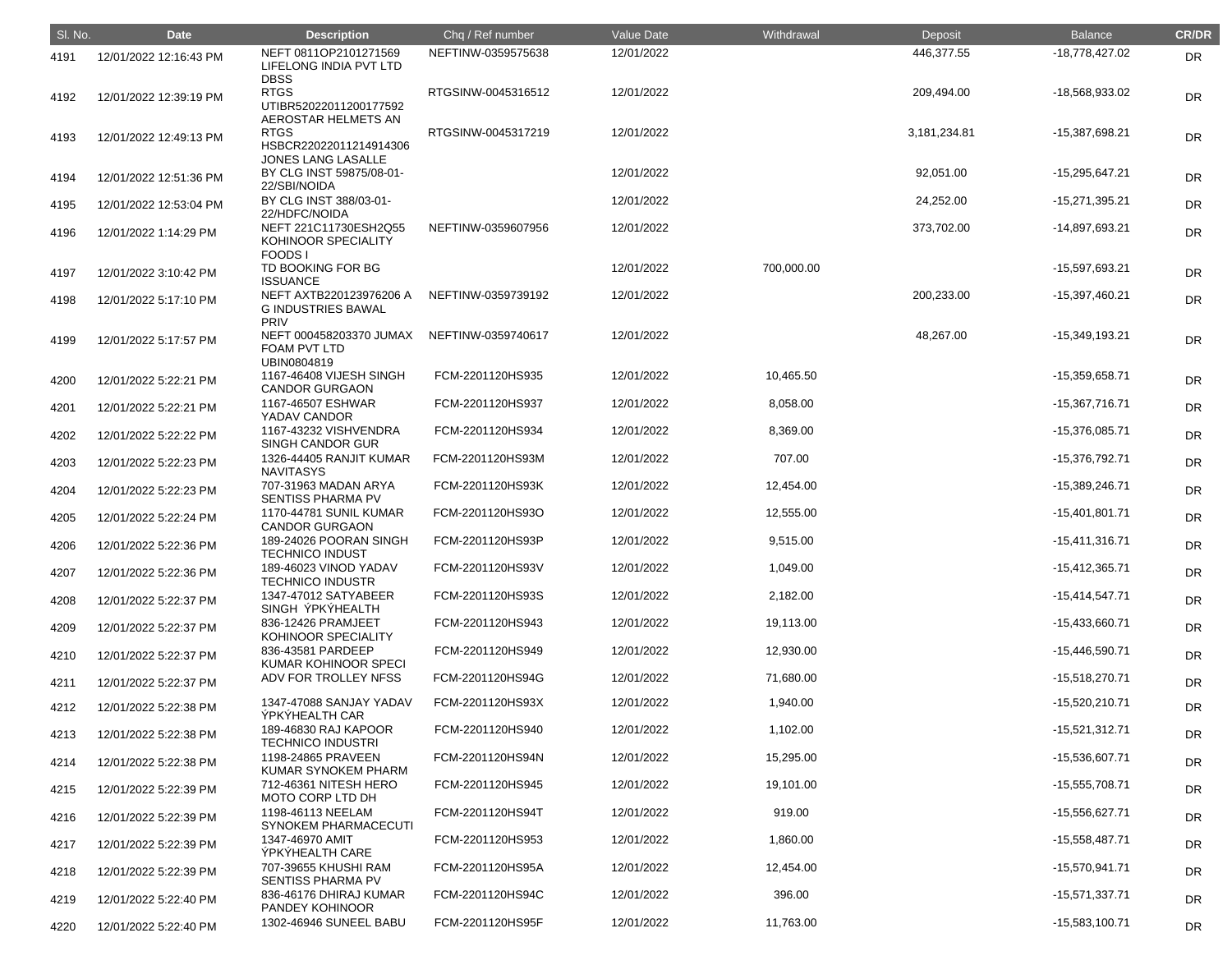| SI. No. | <b>Date</b>           | <b>Description</b>                               | Chq / Ref number | Value Date | Withdrawal | Deposit | <b>Balance</b>   | <b>CR/DR</b> |
|---------|-----------------------|--------------------------------------------------|------------------|------------|------------|---------|------------------|--------------|
|         |                       | <b>CNH CAPITALGURG</b>                           |                  |            |            |         |                  |              |
| 4221    | 12/01/2022 5:22:40 PM | 86-40701 SAURABH<br>VARSHNEY SBL PVT LTD         | FCM-2201120HS95J | 12/01/2022 | 10,437.00  |         | -15,593,537.71   | <b>DR</b>    |
| 4222    | 12/01/2022 5:22:41 PM | 86-2566 OM PRAKASH SBL<br><b>PVT LTD</b>         | FCM-2201120HS94I | 12/01/2022 | 15,033.00  |         | -15,608,570.71   | <b>DR</b>    |
| 4223    | 12/01/2022 5:22:41 PM | 86-41368 KHEM CHAND<br><b>SBL PVT LTD</b>        | FCM-2201120HS94L | 12/01/2022 | 14,833.00  |         | -15,623,403.71   | <b>DR</b>    |
| 4224    | 12/01/2022 5:22:41 PM | 468-42569 PRAMOD<br>KUMAR CAUVERY AQUA           | FCM-2201120HS957 | 12/01/2022 | 11,034.00  |         | -15,634,437.71   | <b>DR</b>    |
| 4225    | 12/01/2022 5:22:42 PM | 1198-45563 KM MEENAKSHI<br><b>SYNOKEM PHARMA</b> | FCM-2201120HS94R | 12/01/2022 | 13,362.00  |         | -15,647,799.71   | <b>DR</b>    |
| 4226    | 12/01/2022 5:22:42 PM | 1170-41949 JITENDRA<br>KUMAR PANKAJ CANDO        | FCM-2201120HS95H | 12/01/2022 | 16,156.00  |         | -15,663,955.71   | <b>DR</b>    |
| 4227    | 12/01/2022 5:22:42 PM | 1198-46313 RAHUL KUMAR<br><b>AVASTHI SYNOKEM</b> | FCM-2201120HS95T | 12/01/2022 | 16,629.00  |         | -15,680,584.71   | <b>DR</b>    |
| 4228    | 12/01/2022 5:22:43 PM | 947-47149 MANDEV SINGH<br><b>APOLLO TUBES LT</b> | FCM-2201120HS94P | 12/01/2022 | 2,369.00   |         | -15,682,953.71   | <b>DR</b>    |
| 4229    | 12/01/2022 5:22:43 PM | 1326-46519 BIKASH KUMAR<br><b>MISHRA NAVITAS</b> | FCM-2201120HS95Y | 12/01/2022 | 2,517.00   |         | -15,685,470.71   | <b>DR</b>    |
| 4230    | 12/01/2022 5:22:43 PM | 189-44692 SANDEEP<br><b>KUMAR TECHNICO INDUS</b> | FCM-2201120HS961 | 12/01/2022 | 15,880.00  |         | $-15,701,350.71$ | <b>DR</b>    |
| 4231    | 12/01/2022 5:22:43 PM | 836-46459 SHEELA<br>KOHINOOR SPECIALITY F        | FCM-2201120HS9BY | 12/01/2022 | 11,966.00  |         | $-15,713,316.71$ | <b>DR</b>    |
| 4232    | 12/01/2022 5:22:44 PM | 1347-46915 FATEH SINGH<br>ÝPKÝHEALTH CAR         | FCM-2201120HS94Y | 12/01/2022 | 3,280.00   |         | -15,716,596.71   | <b>DR</b>    |
| 4233    | 12/01/2022 5:22:44 PM | 1302-44438 NEERAJ<br>KUMAR CNH CAPITALGUR        | FCM-2201120HS96E | 12/01/2022 | 11,391.00  |         | -15,727,987.71   | <b>DR</b>    |
| 4234    | 12/01/2022 5:22:44 PM | 836-46277 SUNIL DUTT<br>KOHINOOR SPECIALI        | FCM-2201120HS96H | 12/01/2022 | 12,529.00  |         | $-15,740,516.71$ | <b>DR</b>    |
| 4235    | 12/01/2022 5:22:45 PM | 712-44764 MATADIN HERO<br>MOTO CORP LTD D        | FCM-2201120HS967 | 12/01/2022 | 19,101.00  |         | $-15,759,617.71$ | <b>DR</b>    |
| 4236    | 12/01/2022 5:22:45 PM | 712-35995 RAKESH HERO<br>MOTO CORP LTD DH        | FCM-2201120HS941 | 12/01/2022 | 10,318.00  |         | -15,769,935.71   | <b>DR</b>    |
| 4237    | 12/01/2022 5:22:45 PM | 189-30617 DALIP SINGH<br><b>TECHNICO INDUSTR</b> | FCM-2201120HS93Q | 12/01/2022 | 16,136.00  |         | -15,786,071.71   | <b>DR</b>    |
| 4238    | 12/01/2022 5:22:45 PM | 189-46049 DHARMENDRA<br>KUMAR TECHNICO IN        | FCM-2201120HS93W | 12/01/2022 | 565.00     |         | -15,786,636.71   | <b>DR</b>    |
| 4239    | 12/01/2022 5:22:46 PM | 1198-47286 ANIL KUMAR<br><b>SYNOKEM PHARMACE</b> | FCM-2201120HS94W | 12/01/2022 | 1,223.00   |         | -15,787,859.71   | DR           |
| 4240    | 12/01/2022 5:22:46 PM | 707-46516 RAJIV KUMAR<br><b>SENTISS PHARMA P</b> | FCM-2201120HS95D | 12/01/2022 | 684.00     |         | -15,788,543.71   | DR           |
| 4241    | 12/01/2022 5:22:46 PM | <b>PT-GJ DHRAB GRAM</b><br>PANCHAYAT             | FCM-2201120HS947 | 12/01/2022 | 4,510.00   |         | -15,793,053.71   | DR           |
| 4242    | 12/01/2022 5:22:47 PM | 1354-46905 RIMA KUMARI<br><b>HERO MOTOCORP</b>   | FCM-2201120HS93Z | 12/01/2022 | 10,606.00  |         | -15,803,659.71   | DR           |
| 4243    | 12/01/2022 5:22:47 PM | 836-34918 ASHISH<br>KOHINOOR SPECIALITY F        | FCM-2201120HS944 | 12/01/2022 | 13,331.00  |         | -15,816,990.71   | DR           |
| 4244    | 12/01/2022 5:22:47 PM | 189-45446 SUNIL KUMAR<br><b>TECHNICO INDUSTR</b> | FCM-2201120HS972 | 12/01/2022 | 16,406.00  |         | -15,833,396.71   | DR           |
| 4245    | 12/01/2022 5:22:48 PM | 1198-41050 YOGRAJ<br><b>SYNOKEM PHARMACECUTI</b> | FCM-2201120HS95N | 12/01/2022 | 4,591.00   |         | -15,837,987.71   | DR           |
| 4246    | 12/01/2022 5:22:48 PM | 707-38502 BALRAM SINGH<br><b>SENTISS PHARMA</b>  | FCM-2201120HS969 | 12/01/2022 | 15,980.00  |         | -15,853,967.71   | DR           |
| 4247    | 12/01/2022 5:22:48 PM | 87-1574 RAMA SURI SBL<br><b>PVT LTD</b>          | FCM-2201120HS9C1 | 12/01/2022 | 8,629.00   |         | -15,862,596.71   | DR           |
| 4248    | 12/01/2022 5:22:49 PM | 189-46355 SANJAY KUMAR<br>YADAV TECHNICO         | FCM-2201120HS964 | 12/01/2022 | 16,421.00  |         | $-15,879,017.71$ | DR           |
| 4249    | 12/01/2022 5:22:49 PM | 947-36420 PANKAJ KUMAR<br>APOLLO TUBES LT        | FCM-2201120HS9C5 | 12/01/2022 | 17,292.00  |         | -15,896,309.71   | DR           |
| 4250    | 12/01/2022 5:22:49 PM | 1326-34701 DHIRAJ SINGH<br><b>GAUTAM NAVITA</b>  | FCM-2201120HS9CB | 12/01/2022 | 720.00     |         | -15,897,029.71   | DR           |
| 4251    | 12/01/2022 5:22:49 PM | 1198-45235 DHARMENDRA<br><b>KUMAR</b>            | FCM-2201120HS9C9 | 12/01/2022 | 338.00     |         | -15,897,367.71   | <b>DR</b>    |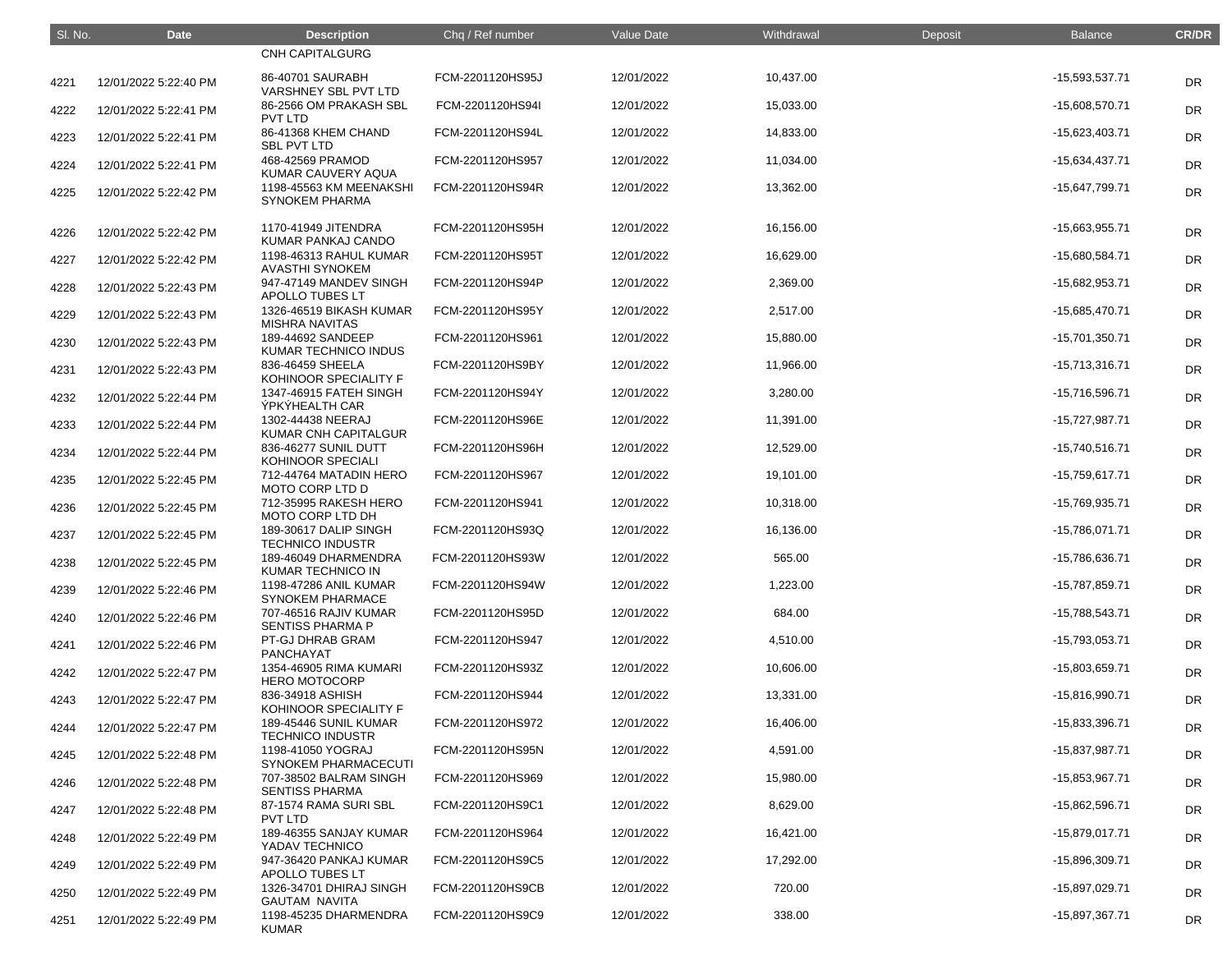| SI. No. | <b>Date</b>           | <b>Description</b>                                  | Chq / Ref number | Value Date | Withdrawal | Deposit | <b>Balance</b>     | <b>CR/DR</b> |
|---------|-----------------------|-----------------------------------------------------|------------------|------------|------------|---------|--------------------|--------------|
|         |                       | <b>SYNOKEM PH</b>                                   |                  |            |            |         |                    |              |
| 4252    | 12/01/2022 5:22:50 PM | 1326-42195 SUMIT KUMAR<br><b>NAVITASYS</b>          | FCM-2201120HS9CD | 12/01/2022 | 1,345.00   |         | -15,898,712.71     | <b>DR</b>    |
| 4253    | 12/01/2022 5:22:50 PM | 88-16749 KANHAYA<br>PANDEY SBL PVT LTD              | FCM-2201120HS94M | 12/01/2022 | 22,183.00  |         | -15,920,895.71     | <b>DR</b>    |
| 4254    | 12/01/2022 5:22:50 PM | 468-22398 BHIMSEN<br>CAUVERY AQUA PVT LTD           | FCM-2201120HS976 | 12/01/2022 | 11,902.00  |         | -15,932,797.71     | <b>DR</b>    |
| 4255    | 12/01/2022 5:22:51 PM | 836-44978 SAGAR<br>KOHINOOR SPECIALITY FO           | FCM-2201120HS94A | 12/01/2022 | 5,991.00   |         | -15,938,788.71     | <b>DR</b>    |
| 4256    | 12/01/2022 5:22:51 PM | 1170-42100 AKTAR ALI<br><b>CANDOR GURGAON ON</b>    | FCM-2201120HS94J | 12/01/2022 | 16,156.00  |         | $-15,954,944.71$   | <b>DR</b>    |
| 4257    | 12/01/2022 5:22:51 PM | 836-40965 NASHEEB SINGH<br><b>KOHINOOR SPECI</b>    | FCM-2201120HS97E | 12/01/2022 | 12,529.00  |         | -15,967,473.71     | <b>DR</b>    |
| 4258    | 12/01/2022 5:22:52 PM | 1170-41989 SANTOSH<br>KUMAR SINGH CANDOR            | FCM-2201120HS94H | 12/01/2022 | 16,156.00  |         | -15,983,629.71     | <b>DR</b>    |
| 4259    | 12/01/2022 5:22:52 PM | 1326-34551 PRAVEEN<br>KUMAR NAVITASYS               | FCM-2201120HS94Q | 12/01/2022 | 1,982.00   |         | $-15,985,611.71$   | <b>DR</b>    |
| 4260    | 12/01/2022 5:22:52 PM | 1347-46963 SHWETA<br>SHARMA ÝPKÝHEALTH CA           | FCM-2201120HS950 | 12/01/2022 | 129.00     |         | -15,985,740.71     | <b>DR</b>    |
| 4261    | 12/01/2022 5:22:52 PM | 707-34235 ABHISHEK<br><b>SHARMA SENTISS PHAR</b>    | FCM-2201120HS959 | 12/01/2022 | 12,454.00  |         | $-15,998,194.71$   | <b>DR</b>    |
| 4262    | 12/01/2022 5:22:53 PM | 712-45792 MOHIT HERO<br>MOTO CORP LTD DHA           | FCM-2201120HS96B | 12/01/2022 | 16,830.00  |         | $-16,015,024.71$   | <b>DR</b>    |
| 4263    | 12/01/2022 5:22:53 PM | 1198-44775 ABHISHEK<br>PANDEY SYNOKEM PHA           | FCM-2201120HS96Q | 12/01/2022 | 4,681.00   |         | $-16,019,705.71$   | <b>DR</b>    |
| 4264    | 12/01/2022 5:22:53 PM | 506-25700 ANIL HERO<br>MOTOCORP LIMITED C           | FCM-2201120HS956 | 12/01/2022 | 19,935.00  |         | -16,039,640.71     | <b>DR</b>    |
| 4265    | 12/01/2022 5:22:54 PM | 1155-40533 SURENDRA<br>SINGH APL APOLLO T           | FCM-2201120HS9BV | 12/01/2022 | 15,855.00  |         | $-16,055,495.71$   | <b>DR</b>    |
| 4266    | 12/01/2022 5:22:54 PM | 836-46222 SUNIL KUMAR<br>KOHINOOR SPECIAL           | FCM-2201120HS94F | 12/01/2022 | 5,569.00   |         | $-16,061,064.71$   | <b>DR</b>    |
| 4267    | 12/01/2022 5:22:54 PM | 1295-45983 ROHIT KUMAR<br><b>FRIENDS COLOR I</b>    | FCM-2201120HS96Z | 12/01/2022 | 21,360.00  |         | $-16,082,424.71$   | <b>DR</b>    |
| 4268    | 12/01/2022 5:22:54 PM | 836-46240 BALJIT<br>KOHINOOR SPECIALITY F           | FCM-2201120HS97K | 12/01/2022 | 4,771.00   |         | $-16,087,195.71$   | <b>DR</b>    |
| 4269    | 12/01/2022 5:22:55 PM | 1198-45883 CHANDRA<br>SHEKHAR JOSHI SYNOK           | FCM-2201120HS96T | 12/01/2022 | 9,613.00   |         | -16,096,808.71     | <b>DR</b>    |
| 4270    | 12/01/2022 5:22:55 PM | 712-45449 USHA HERO<br><b>MOTO CORP LTD DHAR</b>    | FCM-2201120HS978 | 12/01/2022 | 18,714.00  |         | $-16, 115, 522.71$ | DR           |
| 4271    | 12/01/2022 5:22:55 PM | 1198-46759 VINAY<br><b>CHANDRA KAPRI</b>            | FCM-2201120HS986 | 12/01/2022 | 12,312.00  |         | $-16, 127, 834.71$ | <b>DR</b>    |
| 4272    | 12/01/2022 5:22:56 PM | 1198-44190 RISHI KANT<br><b>SYNOKEM PHARMACE</b>    | FCM-2201120HS9C7 | 12/01/2022 | 438.00     |         | $-16,128,272.71$   | DR           |
| 4273    | 12/01/2022 5:22:56 PM | 1326-42338 ARUN RAJWAR<br><b>NAVITASYS</b>          | FCM-2201120HS9CF | 12/01/2022 | 1,555.00   |         | $-16,129,827.71$   | <b>DR</b>    |
| 4274    | 12/01/2022 5:22:56 PM | 1155-44655 SHALENDRA<br>PRATAP APL APOLLO           | FCM-2201120HS95G | 12/01/2022 | 15,415.00  |         | $-16, 145, 242.71$ | <b>DR</b>    |
| 4275    | 12/01/2022 5:22:57 PM | 1347-47089 SANTOSH<br>KUMAR MISHRA ÝPKÝH            | FCM-2201120HS955 | 12/01/2022 | 1,848.00   |         | $-16, 147, 090.71$ | <b>DR</b>    |
| 4276    | 12/01/2022 5:22:57 PM | 1326-40676 CHINTU KUMAR<br><b>SRIVASTAV NAVI</b>    | FCM-2201120HS95Q | 12/01/2022 | 1,656.00   |         | $-16, 148, 746.71$ | <b>DR</b>    |
| 4277    | 12/01/2022 5:22:57 PM | 1170-45936 BHANU<br>PRAKASH CANDOR<br><b>GURGAO</b> | FCM-2201120HS97N | 12/01/2022 | 576.00     |         | $-16, 149, 322.71$ | <b>DR</b>    |
| 4278    | 12/01/2022 5:22:57 PM | 189-32097 YOGENDRA<br>SINGH TECHNICO INDU           | FCM-2201120HS98C | 12/01/2022 | 13,757.00  |         | $-16, 163, 079.71$ | <b>DR</b>    |
| 4279    | 12/01/2022 5:22:58 PM | 712-45221 PARDEEP HERO<br>MOTO CORP LTD D           | FCM-2201120HS95B | 12/01/2022 | 16,188.00  |         | $-16, 179, 267.71$ | <b>DR</b>    |
| 4280    | 12/01/2022 5:22:58 PM | 836-40506 SANDEEP<br>KUMAR KOHINOOR SPECI           | FCM-2201120HS95E | 12/01/2022 | 14,294.00  |         | $-16, 193, 561.71$ | <b>DR</b>    |
| 4281    | 12/01/2022 5:22:58 PM | 1294-45654 RAMKRISHNA<br><b>ADHIKARI FRIENDS</b>    | FCM-2201120HS95U | 12/01/2022 | 14,169.00  |         | -16,207,730.71     | <b>DR</b>    |
| 4282    | 12/01/2022 5:22:59 PM | 1347-47043 ANIL KUMAR<br>ÝPKÝHEALTH CARE            | FCM-2201120HS93T | 12/01/2022 | 2,021.00   |         | $-16,209,751.71$   | <b>DR</b>    |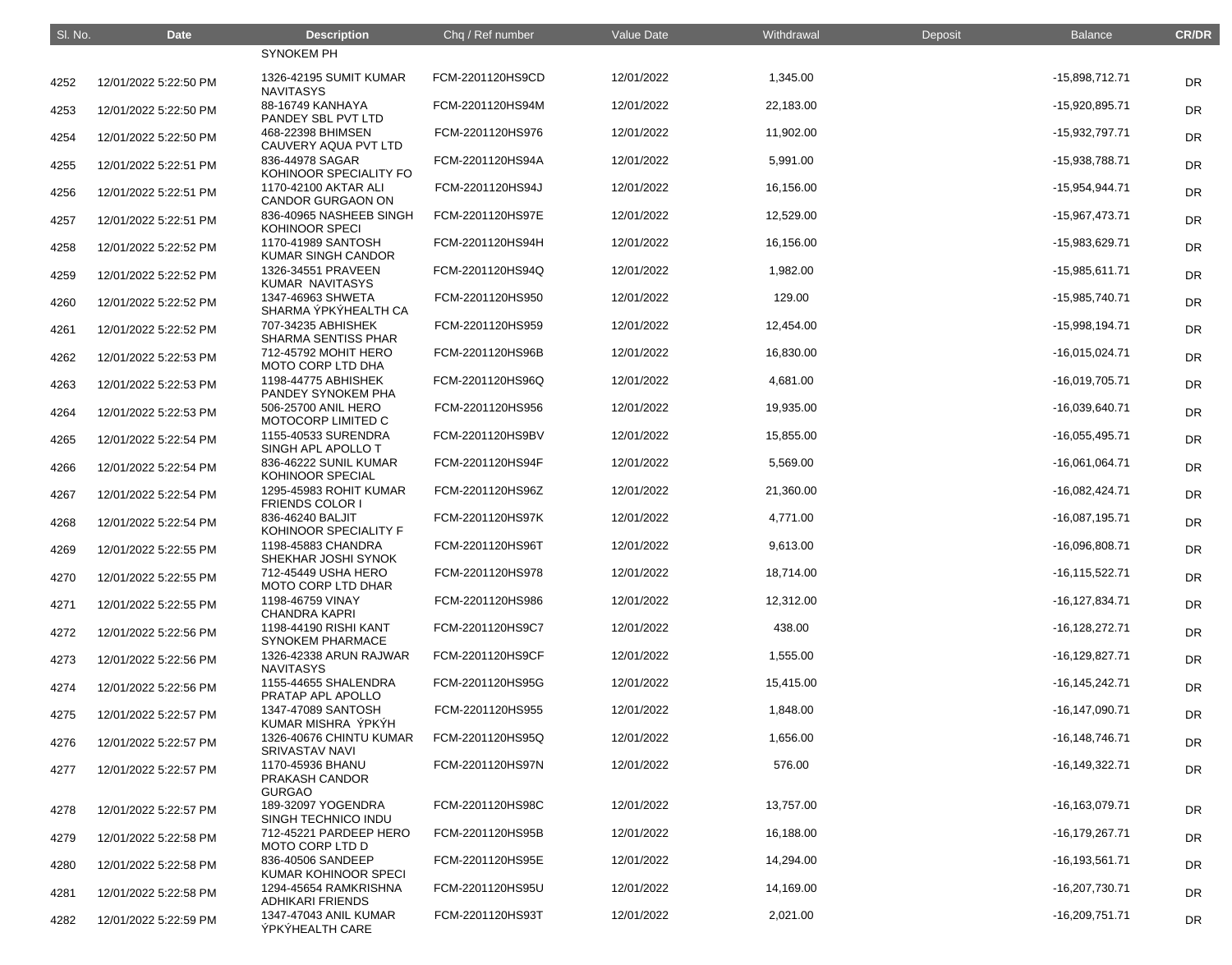| SI. No. | <b>Date</b>           | <b>Description</b>                                                   | Chq / Ref number | Value Date | Withdrawal | Deposit | <b>Balance</b>   | <b>CR/DR</b> |
|---------|-----------------------|----------------------------------------------------------------------|------------------|------------|------------|---------|------------------|--------------|
| 4283    | 12/01/2022 5:22:59 PM | 1326-46462 RAM SUDHAR<br>YADAV NAVITASYS                             | FCM-2201120HS94X | 12/01/2022 | 283.00     |         | $-16,210,034.71$ | <b>DR</b>    |
| 4284    | 12/01/2022 5:22:59 PM | 86-22680 VIJAY KUMAR<br><b>GUPTA SBL PVT LTD</b>                     | FCM-2201120HS95I | 12/01/2022 | 21,270.00  |         | $-16,231,304.71$ | <b>DR</b>    |
| 4285    | 12/01/2022 5:23:00 PM | APV LEGAL FEE-CHIRAG<br>JAMWAL                                       | FCM-2201120HS97C | 12/01/2022 | 27,500.00  |         | $-16,258,804.71$ | <b>DR</b>    |
| 4286    | 12/01/2022 5:23:00 PM | 1326-45459 SAURABH<br>PANDEY NAVITASYS                               | FCM-2201120HS981 | 12/01/2022 | 2,517.00   |         | $-16,261,321.71$ | DR           |
| 4287    | 12/01/2022 5:23:00 PM | 1347-47010 ATUL KUMAR<br><b>ÝPKÝHEALTH CARE</b>                      | FCM-2201120HS98G | 12/01/2022 | 2,182.00   |         | $-16,263,503.71$ | <b>DR</b>    |
| 4288    | 12/01/2022 5:23:00 PM | 189-46308 SANJEEV<br>KUMAR TECHNICO INDUS                            | FCM-2201120HS962 | 12/01/2022 | 6,670.00   |         | $-16,270,173.71$ | <b>DR</b>    |
| 4289    | 12/01/2022 5:23:01 PM | 86-45265 SURESH<br><b>BAHADUR SBL PVT LTD</b>                        | FCM-2201120HS95M | 12/01/2022 | 9,983.00   |         | $-16,280,156.71$ | <b>DR</b>    |
| 4290    | 12/01/2022 5:23:01 PM | 1354-35799 RAMBILASH<br>SINGH HERO MOTOC                             | FCM-2201120HS98I | 12/01/2022 | 1,618.00   |         | $-16,281,774.71$ | <b>DR</b>    |
| 4291    | 12/01/2022 5:23:01 PM | 836-43833 SANTOSH<br>MISHRA KOHINOOR SPEC                            | FCM-2201120HS98Z | 12/01/2022 | 396.00     |         | $-16,282,170.71$ | DR           |
| 4292    | 12/01/2022 5:23:02 PM | 1326-45702 GAUTAM<br><b>KUMAR ROY NAVITASYS</b>                      | FCM-2201120HS983 | 12/01/2022 | 2,008.00   |         | $-16,284,178.71$ | <b>DR</b>    |
| 4293    | 12/01/2022 5:23:02 PM | 712-42508 MAINPAL HERO<br>MOTO CORP LTD D                            | FCM-2201120HS98L | 12/01/2022 | 18,410.00  |         | $-16,302,588.71$ | <b>DR</b>    |
| 4294    | 12/01/2022 5:23:02 PM | 86-26502 DINESH KUMAR<br>SBL PVT LTD                                 | FCM-2201120HS995 | 12/01/2022 | 432.00     |         | $-16,303,020.71$ | <b>DR</b>    |
| 4295    | 12/01/2022 5:23:02 PM | 712-47184 MINTU HERO<br>MOTO CORP LTD DHA                            | FCM-2201120HS96C | 12/01/2022 | 6,870.00   |         | -16,309,890.71   | <b>DR</b>    |
| 4296    | 12/01/2022 5:23:03 PM | 1155-44773 SUNDARPAL<br>SINGH APL APOLLO                             | FCM-2201120HS992 | 12/01/2022 | 18,197.00  |         | $-16,328,087.71$ | <b>DR</b>    |
| 4297    | 12/01/2022 5:23:03 PM | 712-45955 KULDEEP HERO<br>MOTO CORP LTD D                            | FCM-2201120HS98N | 12/01/2022 | 6,182.00   |         | $-16,334,269.71$ | <b>DR</b>    |
| 4298    | 12/01/2022 5:23:03 PM | 836-46903 DEVENDER<br>KOHINOOR SPECIALITY                            | FCM-2201120HS96J | 12/01/2022 | 3,192.00   |         | $-16,337,461.71$ | <b>DR</b>    |
| 4299    | 12/01/2022 5:23:04 PM | 1326-41695 SHASHI                                                    | FCM-2201120HS95S | 12/01/2022 | 1,555.00   |         | $-16,339,016.71$ | <b>DR</b>    |
| 4300    | 12/01/2022 5:23:04 PM | UPADHYAY NAVITASYS<br>1347-46943 RAVI KUMAR<br>ÝPKÝHEALTH CARE       | FCM-2201120HS95Z | 12/01/2022 | 2,506.00   |         | $-16,341,522.71$ | <b>DR</b>    |
| 4301    | 12/01/2022 5:23:04 PM | 947-45874 RAMNIWASH                                                  | FCM-2201120HS96P | 12/01/2022 | 18,576.00  |         | $-16,360,098.71$ | <b>DR</b>    |
| 4302    | 12/01/2022 5:23:05 PM | SINGH APOLLO TUBES<br>1198-32446 MANISH                              | FCM-2201120HS94O | 12/01/2022 | 2,746.00   |         | $-16,362,844.71$ | <b>DR</b>    |
| 4303    | 12/01/2022 5:23:05 PM | <b>KUMAR SYNOKEM</b><br>1198-45838 CHHOTE LAL                        | FCM-2201120HS94S | 12/01/2022 | 14,755.00  |         | -16,377,599.71   | <b>DR</b>    |
| 4304    | 12/01/2022 5:23:05 PM | <b>SYNOKEM PHARMACE</b><br>836-42553 RAJESH KUMAR<br>KOHINOOR SPECIA | FCM-2201120HS96F | 12/01/2022 | 13,331.00  |         | -16,390,930.71   | <b>DR</b>    |
| 4305    | 12/01/2022 5:23:06 PM | 947-44252 KAPIL SHARMA                                               | FCM-2201120HS96N | 12/01/2022 | 1,922.00   |         | $-16,392,852.71$ | <b>DR</b>    |
| 4306    | 12/01/2022 5:23:06 PM | <b>APOLLO TUBES LT</b><br>1198-47308 SANJEEV                         | FCM-2201120HS96V | 12/01/2022 | 438.00     |         | -16,393,290.71   | <b>DR</b>    |
| 4307    | 12/01/2022 5:23:06 PM | SYNOKEM PHARMACECUT<br>189-43948 VIKRAM SINGH                        | FCM-2201120HS954 | 12/01/2022 | 12,175.00  |         | $-16,405,465.71$ | <b>DR</b>    |
| 4308    | 12/01/2022 5:23:06 PM | <b>TECHNICO INDUST</b><br>947-47150 VIDYASAGAR                       | FCM-2201120HS99W | 12/01/2022 | 5,697.00   |         | $-16,411,162.71$ | <b>DR</b>    |
| 4309    | 12/01/2022 5:23:07 PM | <b>SHARMA APOLLO TUB</b><br>468-45069 PAWAN SINGH                    | FCM-2201120HS968 | 12/01/2022 | 11,034.00  |         | $-16,422,196.71$ | <b>DR</b>    |
| 4310    | 12/01/2022 5:23:07 PM | <b>CHAUHAN CAUVERY</b><br>1170-46333 SANDEEP                         | FCM-2201120HS997 | 12/01/2022 | 1,791.00   |         | $-16,423,987.71$ | <b>DR</b>    |
| 4311    | 12/01/2022 5:23:07 PM | <b>KUMAR CANDOR GURGAO</b><br>707-35810 ASHISH KUMAR                 | FCM-2201120HS977 | 12/01/2022 | 15,980.00  |         | $-16,439,967.71$ | <b>DR</b>    |
| 4312    | 12/01/2022 5:23:08 PM | <b>SENTISS PHARMA</b><br>947-40611 SHRAVAN                           | FCM-2201120HS96K | 12/01/2022 | 13,936.00  |         | $-16,453,903.71$ | <b>DR</b>    |
| 4313    | 12/01/2022 5:23:08 PM | SINGH APOLLO TUBES L<br>836-42701 BABITA                             | FCM-2201120HS98X | 12/01/2022 | 7,969.00   |         | $-16,461,872.71$ | <b>DR</b>    |
| 4314    | 12/01/2022 5:23:08 PM | KOHINOOR SPECIALITY F<br>1326-46152 AMIT SINGH<br><b>NAVITASYS</b>   | FCM-2201120HS96U | 12/01/2022 | 2,427.00   |         | $-16,464,299.71$ | <b>DR</b>    |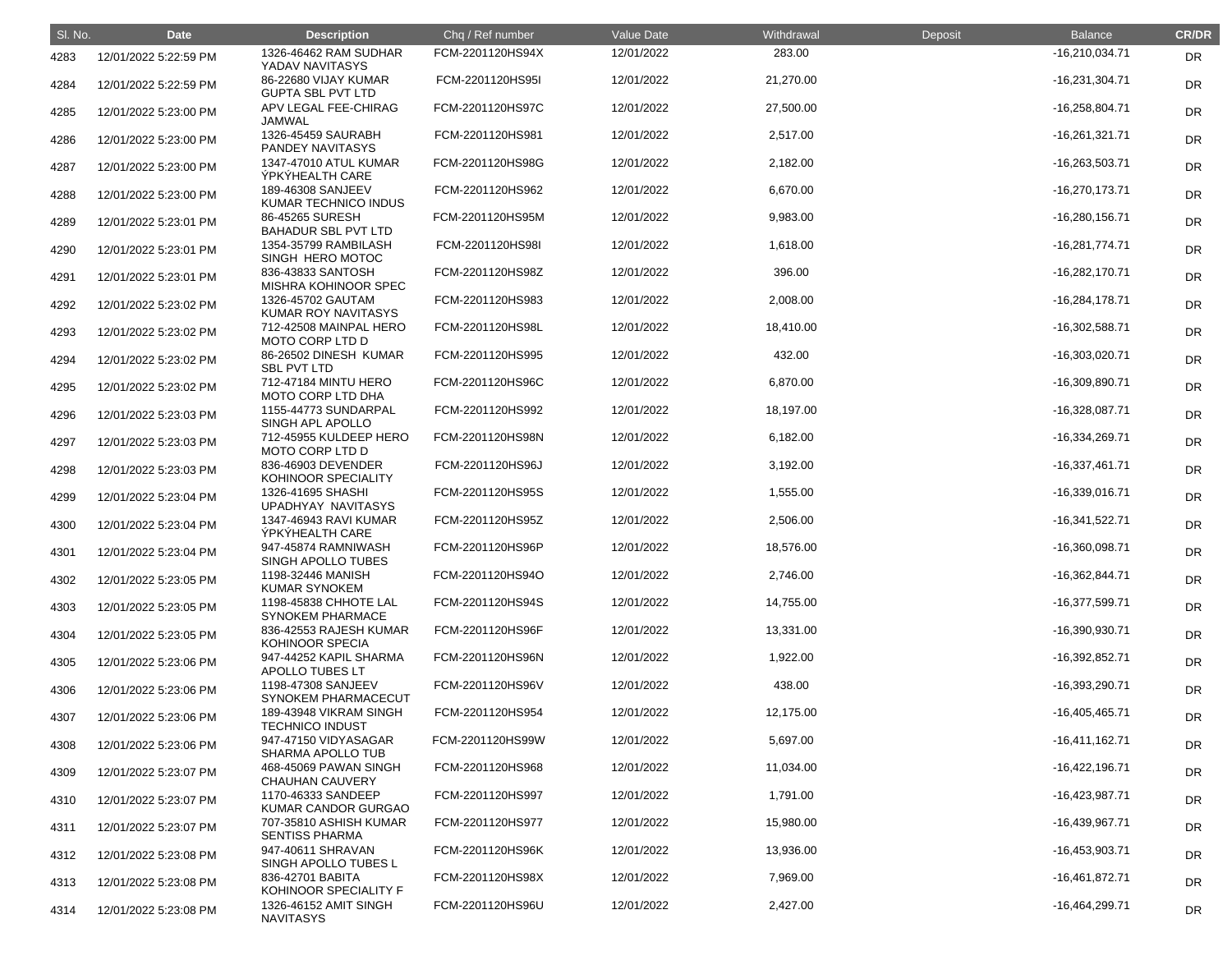| SI. No. | <b>Date</b>           | <b>Description</b>                               | Chq / Ref number | Value Date | Withdrawal | Deposit | <b>Balance</b>   | <b>CR/DR</b> |
|---------|-----------------------|--------------------------------------------------|------------------|------------|------------|---------|------------------|--------------|
| 4315    | 12/01/2022 5:23:09 PM | 707-44029 ANOOP KUMAR<br><b>TIWARI SENTISS P</b> | FCM-2201120HS96A | 12/01/2022 | 12,004.00  |         | -16,476,303.71   | <b>DR</b>    |
| 4316    | 12/01/2022 5:23:09 PM | 1326-22241 RAJARAM<br>YADAV NAVITASYS            | FCM-2201120HS96S | 12/01/2022 | 283.00     |         | -16,476,586.71   | <b>DR</b>    |
| 4317    | 12/01/2022 5:23:09 PM | 1294-45655 PALASH<br>SARDAR FRIENDS COLOR        | FCM-2201120HS96Y | 12/01/2022 | 14,169.00  |         | $-16,490,755.71$ | <b>DR</b>    |
| 4318    | 12/01/2022 5:23:09 PM | 86-18906 MAHENDRA<br><b>KUMAR CHAURSIYA SBL</b>  | FCM-2201120HS97M | 12/01/2022 | 17,404.00  |         | $-16,508,159.71$ | DR           |
| 4319    | 12/01/2022 5:23:10 PM | 947-42353 ANIL KUMAR<br>APOLLO TUBES LTDW        | FCM-2201120HS96M | 12/01/2022 | 18,378.00  |         | -16,526,537.71   | <b>DR</b>    |
| 4320    | 12/01/2022 5:23:10 PM | 836-43440 SHOBHANATH<br>YADAV KOHINOOR SP        | FCM-2201120HS97H | 12/01/2022 | 17,836.00  |         | $-16,544,373.71$ | <b>DR</b>    |
| 4321    | 12/01/2022 5:23:10 PM | 189-46542 MANOJ KUMAR<br><b>TECHNICO INDUSTR</b> | FCM-2201120HS9AL | 12/01/2022 | 15,865.00  |         | -16,560,238.71   | <b>DR</b>    |
| 4322    | 12/01/2022 5:23:11 PM | 1155-33569 VIKASH APL<br><b>APOLLO TUBES LIM</b> | FCM-2201120HS98V | 12/01/2022 | 479.00     |         | $-16,560,717.71$ | <b>DR</b>    |
| 4323    | 12/01/2022 5:23:11 PM | 712-34663 ZOYA HERO<br>MOTO CORP LTD DHA         | FCM-2201120HS9AP | 12/01/2022 | 18,894.00  |         | $-16,579,611.71$ | <b>DR</b>    |
| 4324    | 12/01/2022 5:23:11 PM | 86-43714 RAVINDRA SHAH<br>SBL PVT LTD            | FCM-2201120HS97S | 12/01/2022 | 9,089.00   |         | -16,588,700.71   | <b>DR</b>    |
| 4325    | 12/01/2022 5:23:12 PM | 1326-46513 BABLU<br><b>NAVITASYS</b>             | FCM-2201120HS95X | 12/01/2022 | 1,854.00   |         | $-16,590,554.71$ | <b>DR</b>    |
| 4326    | 12/01/2022 5:23:12 PM | 1198-32711 ANIL KUMAR<br><b>SYNOKEM PHARMACE</b> | FCM-2201120HS99C | 12/01/2022 | 7,361.00   |         | $-16,597,915.71$ | <b>DR</b>    |
| 4327    | 12/01/2022 5:23:12 PM | 189-47355 SIDDAR SINGH<br><b>TECHNICO INDUST</b> | FCM-2201120HS9AN | 12/01/2022 | 947.00     |         | -16,598,862.71   | <b>DR</b>    |
| 4328    | 12/01/2022 5:23:13 PM | 189-46848 PARSHOTTAM<br>SINGH TECHNICO IN        | FCM-2201120HS966 | 12/01/2022 | 16,406.00  |         | $-16,615,268.71$ | <b>DR</b>    |
| 4329    | 12/01/2022 5:23:13 PM | 1347-47042 RAJESH<br>KUMAR ÝPKÝHEALTH CA         | FCM-2201120HS971 | 12/01/2022 | 1,860.00   |         | $-16,617,128.71$ | <b>DR</b>    |
| 4330    | 12/01/2022 5:23:13 PM | 1354-46897 BITU KUMAR<br><b>HERO MOTOCORP</b>    | FCM-2201120HS9AG | 12/01/2022 | 13,499.00  |         | $-16,630,627.71$ | <b>DR</b>    |
| 4331    | 12/01/2022 5:23:13 PM | 506-42838 RAVI HERO<br>MOTOCORP LIMITED C        | FCM-2201120HS9AJ | 12/01/2022 | 12,433.00  |         | $-16,643,060.71$ | <b>DR</b>    |
| 4332    | 12/01/2022 5:23:14 PM | 1198-36941 PRADEEP<br><b>KUMAR SYNOKEM PHARM</b> | FCM-2201120HS99F | 12/01/2022 | 15,059.00  |         | $-16,658,119.71$ | <b>DR</b>    |
| 4333    | 12/01/2022 5:23:14 PM | 189-46357 PINTU SINGH<br><b>RAJPUT TECHNICO</b>  | FCM-2201120HS98K | 12/01/2022 | 17,586.00  |         | -16,675,705.71   | <b>DR</b>    |
| 4334    | 12/01/2022 5:23:14 PM | <b>MEMBERSHIP- CAPSI</b>                         | FCM-2201120HS9AY | 12/01/2022 | 5,900.00   |         | $-16,681,605.71$ | <b>DR</b>    |
| 4335    | 12/01/2022 5:23:15 PM | 1155-38860 MOHIT KUMAR<br>APL APOLLO TUBE        | FCM-2201120HS9AW | 12/01/2022 | 15,377.00  |         | -16,696,982.71   | <b>DR</b>    |
| 4336    | 12/01/2022 5:23:15 PM | 1326-39397 VINOD KUMAR<br><b>NAVITASYS</b>       | FCM-2201120HS97X | 12/01/2022 | 1,841.00   |         | -16,698,823.71   | <b>DR</b>    |
| 4337    | 12/01/2022 5:23:15 PM | 1347-46935 SURENDRA<br>LAXKAR ÝPKÝHEALTH         | FCM-2201120HS98B | 12/01/2022 | 2,864.00   |         | $-16,701,687.71$ | <b>DR</b>    |
| 4338    | 12/01/2022 5:23:16 PM | 712-43743 BHUPESH HERO<br>MOTO CORP LTD D        | FCM-2201120HS9AR | 12/01/2022 | 18,410.00  |         | $-16,720,097.71$ | <b>DR</b>    |
| 4339    | 12/01/2022 5:23:16 PM | 947-39618 SURENDRA<br>SINGH APOLLO TUBES         | FCM-2201120HS97U | 12/01/2022 | 17,292.00  |         | -16,737,389.71   | <b>DR</b>    |
| 4340    | 12/01/2022 5:23:16 PM | 1198-45722 PANKAJ<br><b>KUMAR SYNOKEM</b>        | FCM-2201120HS97Z | 12/01/2022 | 518.00     |         | -16,737,907.71   | <b>DR</b>    |
| 4341    | 12/01/2022 5:23:16 PM | 1326-31765 DALBIR SINGH<br><b>NAVITASYS</b>      | FCM-2201120HS9B6 | 12/01/2022 | 325.00     |         | $-16,738,232.71$ | <b>DR</b>    |
| 4342    | 12/01/2022 5:23:17 PM | 1347-46955 SURJEET<br>SINGH ÝPKÝHEALTH C         | FCM-2201120HS98D | 12/01/2022 | 1,375.00   |         | -16,739,607.71   | <b>DR</b>    |
| 4343    | 12/01/2022 5:23:17 PM | 1155-37905 AMIT KUMAR<br>RAJPUT APL APOLL        | FCM-2201120HS98W | 12/01/2022 | 12,011.00  |         | $-16,751,618.71$ | <b>DR</b>    |
| 4344    | 12/01/2022 5:23:17 PM | 707-31820 ANURUDDHA<br><b>KUMAR SENTISS PHAR</b> | FCM-2201120HS9BP | 12/01/2022 | 12,454.00  |         | $-16,764,072.71$ | <b>DR</b>    |
| 4345    | 12/01/2022 5:23:18 PM | 1198-35112 AJAY KUMAR<br><b>SINGH SYNOKEM PH</b> | FCM-2201120HS9C2 | 12/01/2022 | 9,227.00   |         | -16,773,299.71   | <b>DR</b>    |
| 4346    | 12/01/2022 5:23:18 PM | 1198-24864 CHANDER<br>SHEKHAR SYNOKEM PHA        | FCM-2201120HS99B | 12/01/2022 | 5,516.00   |         | $-16,778,815.71$ | <b>DR</b>    |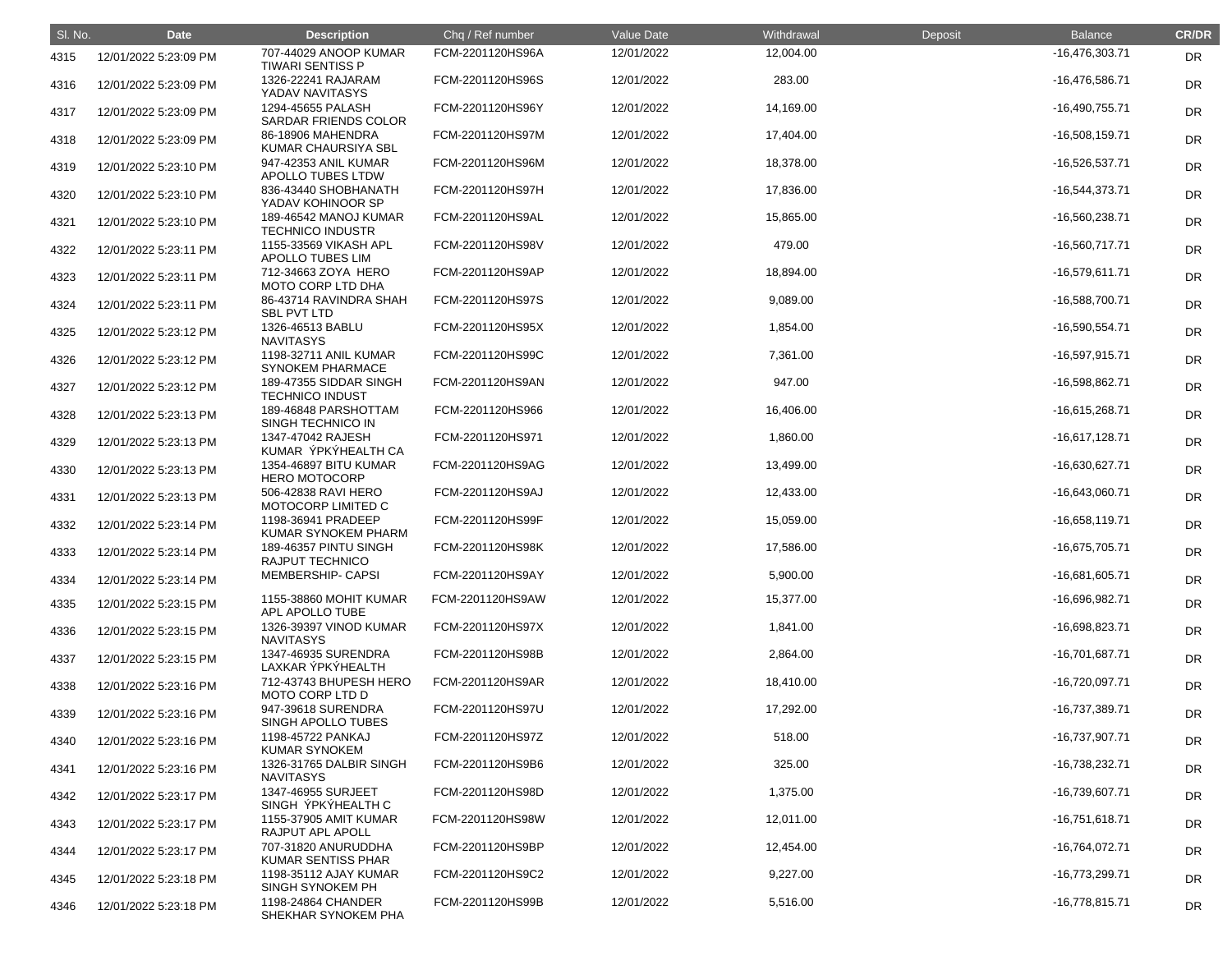| SI. No. | <b>Date</b>           | <b>Description</b>                                                | Chq / Ref number | <b>Value Date</b> | Withdrawal | Deposit | <b>Balance</b>   | <b>CR/DR</b> |
|---------|-----------------------|-------------------------------------------------------------------|------------------|-------------------|------------|---------|------------------|--------------|
| 4347    | 12/01/2022 5:23:18 PM | 1170-47086 AJAY SINGH<br><b>CANDOR GURGAON</b>                    | FCM-2201120HS998 | 12/01/2022        | 12,555.00  |         | -16,791,370.71   | <b>DR</b>    |
| 4348    | 12/01/2022 5:23:19 PM | 836-35852 ANIL KUMAR<br>KOHINOOR SPECIALI                         | FCM-2201120HS9AU | 12/01/2022        | 13,893.00  |         | -16,805,263.71   | DR           |
| 4349    | 12/01/2022 5:23:19 PM | 1198-44260 SACHIN KUMAR<br><b>SYNOKEM PHARMA</b>                  | FCM-2201120HS99I | 12/01/2022        | 899.00     |         | $-16,806,162.71$ | DR           |
| 4350    | 12/01/2022 5:23:19 PM | 1347-47204 VINOD KUMAR<br><b>ÝPKÝHEALTH CAR</b>                   | FCM-2201120HS9BJ | 12/01/2022        | 1,058.00   |         | -16,807,220.71   | DR           |
| 4351    | 12/01/2022 5:23:19 PM | 1170-41955 MANJIT KUMAR<br><b>CANDOR GURGAON</b>                  | FCM-2201120HS994 | 12/01/2022        | 16,156.00  |         | $-16,823,376.71$ | DR           |
| 4352    | 12/01/2022 5:23:20 PM | 189-46356 SUNIL KUMAR<br><b>TECHNICO INDUSTR</b>                  | FCM-2201120HS9BH | 12/01/2022        | 2,095.00   |         | $-16,825,471.71$ | <b>DR</b>    |
| 4353    | 12/01/2022 5:23:20 PM | 1198-44825 VINAY KUMAR<br><b>SYNOKEM PHARMAC</b>                  | FCM-2201120HS99P | 12/01/2022        | 14,495.00  |         | -16,839,966.71   | <b>DR</b>    |
| 4354    | 12/01/2022 5:23:20 PM | 1198-44797 VARUN<br><b>SYNOKEM</b>                                | FCM-2201120HS99M | 12/01/2022        | 15,800.00  |         | -16,855,766.71   | <b>DR</b>    |
| 4355    | 12/01/2022 5:23:21 PM | <b>PHARMACECUTIC</b><br>836-30766 SANJAY KUMAR<br>KOHINOOR SPECIA | FCM-2201120HS98P | 12/01/2022        | 13,893.00  |         | -16,869,659.71   | <b>DR</b>    |
| 4356    | 12/01/2022 5:23:21 PM | 1155-43416 SUBODH APL<br>APOLLO TUBES LIM                         | FCM-2201120HS9BW | 12/01/2022        | 14,399.00  |         | $-16,884,058.71$ | DR           |
| 4357    | 12/01/2022 5:23:21 PM | 1170-44309 VIJAY MAURYA<br><b>CANDOR GURGAON</b>                  | FCM-2201120HS9BZ | 12/01/2022        | 16,156.00  |         | $-16,900,214.71$ | <b>DR</b>    |
| 4358    | 12/01/2022 5:23:22 PM | 86-44481 CHHATAR SINGH<br>TOMAR SBL PVT L                         | FCM-2201120HS999 | 12/01/2022        | 12,711.00  |         | $-16,912,925.71$ | <b>DR</b>    |
| 4359    | 12/01/2022 5:23:22 PM | 1198-45287 SUKHJINDRA<br>SINGH SYNOKEM PH                         | FCM-2201120HS99X | 12/01/2022        | 10,093.00  |         | -16,923,018.71   | DR           |
| 4360    | 12/01/2022 5:23:22 PM | 1198-46424 SHUBHAM<br>SHARMA SYNOKEM PHAR                         | FCM-2201120HS9A2 | 12/01/2022        | 14,339.00  |         | $-16,937,357.71$ | <b>DR</b>    |
| 4361    | 12/01/2022 5:23:23 PM | 189-46731 DESHRAJ SINGH<br><b>TECHNICO INDUS</b>                  | FCM-2201120HS9CU | 12/01/2022        | 15,570.00  |         | $-16,952,927.71$ | <b>DR</b>    |
| 4362    | 12/01/2022 5:23:23 PM | 189-35712 MUKUT BIHARI<br><b>BAIRWA TECHNICO</b>                  | FCM-2201120HS9AC | 12/01/2022        | 16,421.00  |         | -16,969,348.71   | <b>DR</b>    |
| 4363    | 12/01/2022 5:23:23 PM | 1155-39705 RITESH KUMAR<br>APL APOLLO TUB                         | FCM-2201120HS9BT | 12/01/2022        | 18,398.00  |         | -16,987,746.71   | <b>DR</b>    |
| 4364    | 12/01/2022 5:23:23 PM | 707-36777 PRAVEEN<br>KUMAR SINGH SENTISS                          | FCM-2201120HS9AS | 12/01/2022        | 3,198.00   |         | $-16,990,944.71$ | <b>DR</b>    |
| 4365    | 12/01/2022 5:23:24 PM | 1347-46966 ARUN KUMAR<br>ÝPKÝHEALTH CARE                          | FCM-2201120HS9CS | 12/01/2022        | 2,264.00   |         | -16,993,208.71   | <b>DR</b>    |
| 4366    | 12/01/2022 5:23:24 PM | 1170-43261 BANBARI LAL<br><b>SAGAR CANDOR GU</b>                  | FCM-2201120HS9D0 | 12/01/2022        | 14,354.00  |         | $-17,007,562.71$ | <b>DR</b>    |
| 4367    | 12/01/2022 5:23:24 PM | 1155-32628 CHANDRA PAL<br>APL APOLLO TUBE                         | FCM-2201120HS9AV | 12/01/2022        | 2,962.00   |         | $-17,010,524.71$ | <b>DR</b>    |
| 4368    | 12/01/2022 5:23:25 PM | 1198-44051 RAJAT KUMAR<br><b>SYNOKEM PHARMAC</b>                  | FCM-2201120HS9C6 | 12/01/2022        | 15,800.00  |         | $-17,026,324.71$ | <b>DR</b>    |
| 4369    | 12/01/2022 5:23:25 PM | 712-43119 RINKU HERO<br><b>MOTO CORP LTD DHA</b>                  | FCM-2201120HS9CW | 12/01/2022        | 19,066.00  |         | -17,045,390.71   | DR           |
| 4370    | 12/01/2022 5:23:25 PM | 86-35640 BASHISTH MUNI<br><b>SBL PVT LTD</b>                      | FCM-2201120HS9CY | 12/01/2022        | 21,253.00  |         | -17,066,643.71   | <b>DR</b>    |
| 4371    | 12/01/2022 5:23:25 PM | 947-45155 BIRENDRA<br>SINGH YADAV APOLLO                          | FCM-2201120HS9B3 | 12/01/2022        | 16,010.00  |         | -17,082,653.71   | <b>DR</b>    |
| 4372    | 12/01/2022 5:23:26 PM | 468-34816 URBA DATT<br><b>JOSHI CAUVERY AQUA</b>                  | FCM-2201120HS9BL | 12/01/2022        | 8,537.00   |         | $-17,091,190.71$ | <b>DR</b>    |
| 4373    | 12/01/2022 5:23:26 PM | 1155-42594 KAPIL APL<br><b>APOLLO TUBES LIMI</b>                  | FCM-2201120HS990 | 12/01/2022        | 15,875.00  |         | $-17,107,065.71$ | <b>DR</b>    |
| 4374    | 12/01/2022 5:23:26 PM | 1347-47125 NIZAMUDEEN<br>ÝPKÝHEALTH CARE                          | FCM-2201120HS9AF | 12/01/2022        | 1,770.00   |         | $-17,108,835.71$ | DR           |
| 4375    | 12/01/2022 5:23:27 PM | 1326-46052 VED PRAKASH<br><b>NAVITASYS</b>                        | FCM-2201120HS9A4 | 12/01/2022        | 2,868.00   |         | $-17,111,703.71$ | <b>DR</b>    |
| 4376    | 12/01/2022 5:23:27 PM | 1170-42049 SANTOSH<br>SETH CANDOR GURGAON                         | FCM-2201120HS9B0 | 12/01/2022        | 16,156.00  |         | $-17,127,859.71$ | <b>DR</b>    |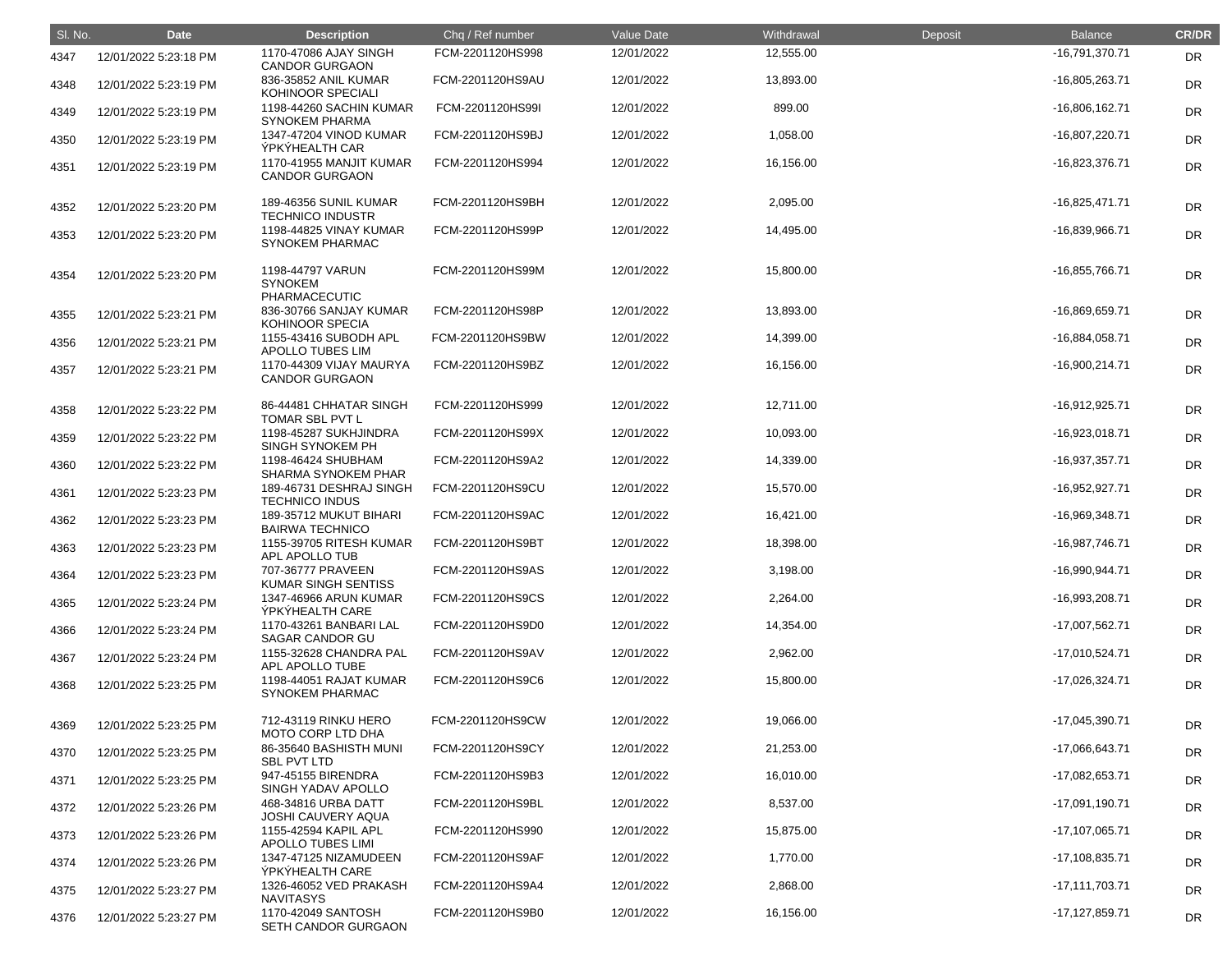| SI. No. | <b>Date</b>           | <b>Description</b>                                                             | Chq / Ref number | Value Date | Withdrawal | Deposit | <b>Balance</b>     | <b>CR/DR</b> |
|---------|-----------------------|--------------------------------------------------------------------------------|------------------|------------|------------|---------|--------------------|--------------|
| 4377    | 12/01/2022 5:23:27 PM | 189-43457 BALVEER                                                              | FCM-2201120HS9B9 | 12/01/2022 | 12,958.00  |         | $-17,140,817.71$   | <b>DR</b>    |
| 4378    | 12/01/2022 5:23:28 PM | <b>TECHNICO INDUSTRIES</b><br>1170-41948 MANOJ KUMAR<br><b>VARSHNEY CANDOR</b> | FCM-2201120HS97J | 12/01/2022 | 15,555.00  |         | $-17,156,372.71$   | <b>DR</b>    |
| 4379    | 12/01/2022 5:23:28 PM | 1198-45877 VIKRAM SINGH<br><b>SYNOKEM PHARMA</b>                               | FCM-2201120HS9A0 | 12/01/2022 | 15,339.00  |         | $-17,171,711.71$   | <b>DR</b>    |
| 4380    | 12/01/2022 5:23:28 PM | 1347-46989 AMRTA MISHRA<br>ÝPKÝHEALTH CA                                       | FCM-2201120HS9BB | 12/01/2022 | 2,656.00   |         | $-17, 174, 367.71$ | <b>DR</b>    |
| 4381    | 12/01/2022 5:23:28 PM | 468-21104 RAJENDRA<br>SINGH MAHARA CAUVER                                      | FCM-2201120HS9BK | 12/01/2022 | 690.00     |         | $-17, 175, 057.71$ | DR           |
| 4382    | 12/01/2022 5:23:29 PM | 1170-46719 JEETENDRA<br>SINGH CANDOR GUR                                       | FCM-2201120HS97P | 12/01/2022 | 16,156.00  |         | $-17,191,213.71$   | DR           |
| 4383    | 12/01/2022 5:23:29 PM | 1198-43890 RAKESH<br><b>KUMAR SYNOKEM</b>                                      | FCM-2201120HS9C4 | 12/01/2022 | 14,285.00  |         | $-17,205,498.71$   | <b>DR</b>    |
| 4384    | 12/01/2022 5:23:29 PM | 189-46017 OMPRAKASH<br>YADAV TECHNICO IND                                      | FCM-2201120HS9BF | 12/01/2022 | 9,987.00   |         | $-17,215,485.71$   | <b>DR</b>    |
| 4385    | 12/01/2022 5:23:30 PM | 468-34885 AJAY KUMAR<br>CAUVERY AQUA PVT                                       | FCM-2201120HS9BM | 12/01/2022 | 11,726.00  |         | $-17,227,211.71$   | DR           |
| 4386    | 12/01/2022 5:23:30 PM | 468-35671 ANIL CAUVERY<br><b>AQUA PVT LTD</b>                                  | FCM-2201120HS9BO | 12/01/2022 | 12,073.00  |         | -17,239,284.71     | DR           |
| 4387    | 12/01/2022 5:23:30 PM | 1167-42025 RAGHVENDRA<br><b>KUMAR AHIRWAR C</b>                                | FCM-2201120HS9F1 | 12/01/2022 | 8,369.00   |         | -17,247,653.71     | <b>DR</b>    |
| 4388    | 12/01/2022 5:23:31 PM | 836-40810 SUNIL<br>KOHINOOR SPECIALITY FO                                      | FCM-2201120HS9BS | 12/01/2022 | 13,893.00  |         | $-17,261,546.71$   | <b>DR</b>    |
| 4389    | 12/01/2022 5:23:31 PM | 836-28950 LAV KUMAR<br>KOHINOOR SPECIALIT                                      | FCM-2201120HS9BR | 12/01/2022 | 17,291.00  |         | $-17,278,837.71$   | <b>DR</b>    |
| 4390    | 12/01/2022 5:23:31 PM | 1326-46153 SANDEEP<br><b>NAVITASYS</b>                                         | FCM-2201120HS9D6 | 12/01/2022 | 2,008.00   |         | $-17,280,845.71$   | DR           |
| 4391    | 12/01/2022 5:23:32 PM | 1198-47292 JAY PRAKASH<br><b>SYNOKEM PHARMAC</b>                               | FCM-2201120HS9A6 | 12/01/2022 | 1,261.00   |         | $-17,282,106.71$   | <b>DR</b>    |
| 4392    | 12/01/2022 5:23:32 PM | 1347-46993 ASHISH KUMAR<br>ÝPKÝHEALTH CAR                                      | FCM-2201120HS9BD | 12/01/2022 | 2,506.00   |         | $-17,284,612.71$   | <b>DR</b>    |
| 4393    | 12/01/2022 5:23:32 PM | 1167-42005 SHIV KUMAR<br><b>SHARMA CANDOR G</b>                                | FCM-2201120HS9EZ | 12/01/2022 | 8,369.00   |         | -17,292,981.71     | DR           |
| 4394    | 12/01/2022 5:23:32 PM | 1167-44813 SHIWADUTT<br><b>MISHRA CANDOR GUR</b>                               | FCM-2201120HS9FC | 12/01/2022 | 6,503.50   |         | -17,299,485.21     | DR           |
| 4395    | 12/01/2022 5:23:33 PM | 86-45591 DEVENDRA<br>KUMAR TRIPATHI SBL P                                      | FCM-2201120HS9B1 | 12/01/2022 | 9,073.00   |         | $-17,308,558.21$   | <b>DR</b>    |
| 4396    | 12/01/2022 5:23:33 PM | 1326-47105 PRAVEEN<br>KUMAR NAVITASYS                                          | FCM-2201120HS9CK | 12/01/2022 | 212.00     |         | -17,308,770.21     | <b>DR</b>    |
| 4397    | 12/01/2022 5:23:33 PM | 1167-45505 RAJESH<br><b>KUMAR CANDOR</b><br><b>GURGAON</b>                     | FCM-2201120HS9FG | 12/01/2022 | 8,369.00   |         | $-17,317,139.21$   | DR           |
| 4398    | 12/01/2022 5:23:34 PM | 86-46478 SUNIL KUMAR<br>PANDEY SBL PVT LT                                      | FCM-2201120HS9D2 | 12/01/2022 | 8,522.00   |         | $-17,325,661.21$   | <b>DR</b>    |
| 4399    | 12/01/2022 5:23:34 PM | 1167-43200 MUNNA YADAV<br><b>CANDOR GURGAON</b>                                | FCM-2201120HS9ET | 12/01/2022 | 7,125.00   |         | -17,332,786.21     | DR           |
| 4400    | 12/01/2022 5:23:34 PM | 189-31140 SOMVEER<br>SINGH TECHNICO INDUS                                      | FCM-2201120HS9CO | 12/01/2022 | 13,802.00  |         | -17,346,588.21     | <b>DR</b>    |
| 4401    | 12/01/2022 5:23:35 PM | 1167-42523 BALDEV<br>CANDOR GURGAON ONE R                                      | FCM-2201120HS9FE | 12/01/2022 | 8,369.00   |         | $-17,354,957.21$   | <b>DR</b>    |
| 4402    | 12/01/2022 5:23:35 PM | 1167-41867 SANTOSH<br>KUMAR PRADHAN CANDO                                      | FCM-2201120HS9FI | 12/01/2022 | 8,369.00   |         | $-17,363,326.21$   | <b>DR</b>    |
| 4403    | 12/01/2022 5:23:35 PM | 1167-42622 AMIT PANDEY<br><b>CANDOR GURGAON</b>                                | FCM-2201120HS9FK | 12/01/2022 | 8,369.00   |         | -17,371,695.21     | <b>DR</b>    |
| 4404    | 12/01/2022 5:23:36 PM | 1167-45762 VIKASH KUMAR<br><b>CANDOR GURGAON</b>                               | FCM-2201120HS9ER | 12/01/2022 | 8,369.00   |         | $-17,380,064.21$   | <b>DR</b>    |
| 4405    | 12/01/2022 5:23:36 PM | 1167-43976 SANTOSH<br><b>CANDOR GURGAON ONE</b>                                | FCM-2201120HS9F6 | 12/01/2022 | 4,330.00   |         | $-17,384,394.21$   | DR           |
| 4406    | 12/01/2022 5:23:36 PM | 1167-44662 RAKESH<br>KUMAR SINGH CANDOR G                                      | FCM-2201120HS9FV | 12/01/2022 | 4,641.00   |         | -17,389,035.21     | <b>DR</b>    |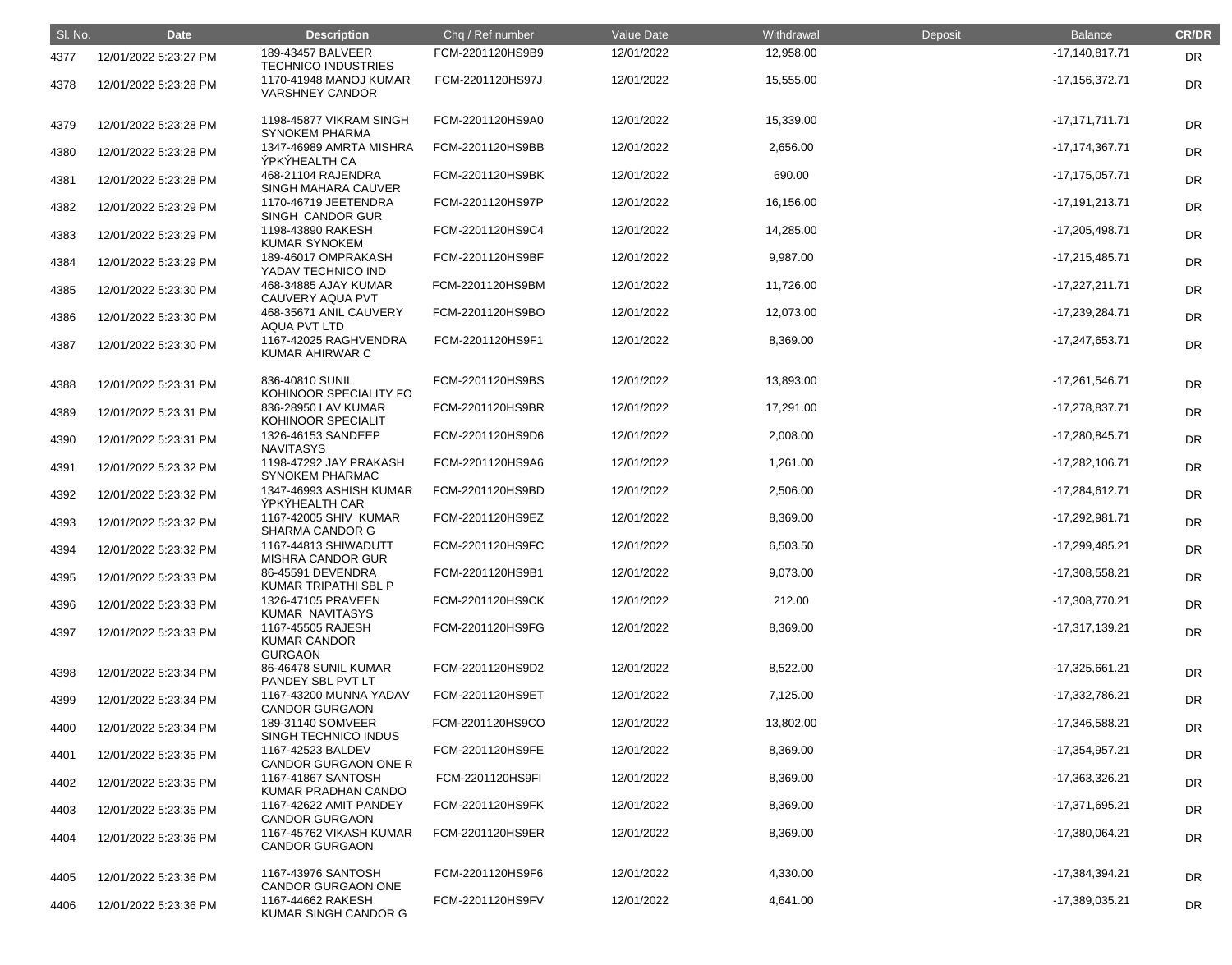| SI. No. | <b>Date</b>           | <b>Description</b>                                         | Chq / Ref number | Value Date | Withdrawal | Deposit | <b>Balance</b>   | <b>CR/DR</b> |
|---------|-----------------------|------------------------------------------------------------|------------------|------------|------------|---------|------------------|--------------|
| 4407    | 12/01/2022 5:23:36 PM | 1167-42519 PRADEEP<br>SINGH CANDOR GURGAO                  | FCM-2201120HS9FY | 12/01/2022 | 6,192.50   |         | $-17,395,227.71$ | <b>DR</b>    |
| 4408    | 12/01/2022 5:23:37 PM | 1167-42018 HARI BABU<br><b>CANDOR GURGAON ON</b>           | FCM-2201120HS9FR | 12/01/2022 | 6,814.00   |         | $-17,402,041.71$ | DR           |
| 4409    | 12/01/2022 5:23:37 PM | 1167-45472 VIKASH KUMAR<br><b>CANDOR GURGAON</b>           | FCM-2201120HS9G0 | 12/01/2022 | 7,125.00   |         | $-17,409,166.71$ | <b>DR</b>    |
| 4410    | 12/01/2022 5:23:37 PM | 1167-41925 GURUDEV<br>MISHRA CANDOR GURGA                  | FCM-2201120HS9G8 | 12/01/2022 | 8,369.00   |         | $-17,417,535.71$ | <b>DR</b>    |
| 4411    | 12/01/2022 5:23:38 PM | 189-37416 DHARAMENDER<br><b>TECHNICO INDUSTR</b>           | FCM-2201120HS9CQ | 12/01/2022 | 17,589.00  |         | $-17,435,124.71$ | <b>DR</b>    |
| 4412    | 12/01/2022 5:23:38 PM | 1167-44030 SIYA SHARAN<br><b>CANDOR GURGAON</b>            | FCM-2201120HS9FT | 12/01/2022 | 8,369.00   |         | $-17,443,493.71$ | <b>DR</b>    |
| 4413    | 12/01/2022 5:23:38 PM | 1167-44374 DHIRENDRA<br>KUMAR GUPTA CANDO                  | FCM-2201120HS9GL | 12/01/2022 | 8,369.00   |         | -17,451,862.71   | DR           |
| 4414    | 12/01/2022 5:23:39 PM | 1167-47036 VIJAY KUMAR<br>MAURYA CANDOR                    | FCM-2201120HS9F8 | 12/01/2022 | 8,058.00   |         | -17,459,920.71   | <b>DR</b>    |
| 4415    | 12/01/2022 5:23:39 PM | 1167-42625 KOK SINGH<br><b>CANDOR GURGAON ON</b>           | FCM-2201120HS9FO | 12/01/2022 | 7,125.00   |         | $-17,467,045.71$ | <b>DR</b>    |
| 4416    | 12/01/2022 5:23:39 PM | 1167-43633 AVANESH<br><b>KUMAR CANDOR GURGAO</b>           | FCM-2201120HS9GA | 12/01/2022 | 8,369.00   |         | $-17,475,414.71$ | <b>DR</b>    |
| 4417    | 12/01/2022 5:23:40 PM | 1167-42297 SUNIL<br><b>CHAUHAN CANDOR</b><br><b>GURGAO</b> | FCM-2201120HS9GO | 12/01/2022 | 12,769.00  |         | $-17,488,183.71$ | <b>DR</b>    |
| 4418    | 12/01/2022 5:23:40 PM | 1167-41866 SHIVSHANKAR<br>SINGH CANDOR GU                  | FCM-2201120HS9GT | 12/01/2022 | 10,465.50  |         | -17,498,649.21   | <b>DR</b>    |
| 4419    | 12/01/2022 5:23:40 PM | 1167-41868 SAVITRI DEVI<br><b>CANDOR GURGAON</b>           | FCM-2201120HS9GW | 12/01/2022 | 8,369.00   |         | $-17,507,018.21$ | <b>DR</b>    |
| 4420    | 12/01/2022 5:23:41 PM | 1198-46498 SARVESH<br>KUMAR SYNOKEM PHARM                  | FCM-2201120HS9CI | 12/01/2022 | 9,935.00   |         | -17,516,953.21   | <b>DR</b>    |
| 4421    | 12/01/2022 5:23:41 PM | 1167-46318 ANUJ KUMAR<br>MAURYA CANDOR GU                  | FCM-2201120HS9G6 | 12/01/2022 | 8,369.00   |         | $-17,525,322.21$ | <b>DR</b>    |
| 4422    | 12/01/2022 5:23:41 PM | 1167-44049 CHANCHAL<br>PANDEY CANDOR GURG                  | FCM-2201120HS9GH | 12/01/2022 | 8,369.00   |         | -17,533,691.21   | <b>DR</b>    |
| 4423    | 12/01/2022 5:23:42 PM | 947-44576 AJAY KUMAR<br>APOLLO TUBES LTDW                  | FCM-2201120HS99G | 12/01/2022 | 16,335.00  |         | $-17,550,026.21$ | <b>DR</b>    |
| 4424    | 12/01/2022 5:23:42 PM | 1295-46404 ASHOK KUMAR<br><b>FRIENDS COLOR I</b>           | FCM-2201120HS9A9 | 12/01/2022 | 22,641.00  |         | -17,572,667.21   | <b>DR</b>    |
| 4425    | 12/01/2022 5:23:42 PM | 1167-41893 DEEPAK<br><b>KUMAR CANDOR</b><br><b>GURGAON</b> | FCM-2201120HS9GZ | 12/01/2022 | 10,465.50  |         | $-17,583,132.71$ | <b>DR</b>    |
| 4426    | 12/01/2022 5:23:42 PM | 1167-44380 DHARAM<br>SINGH CANDOR GURGAON                  | FCM-2201120HS9H9 | 12/01/2022 | 8,058.00   |         | $-17,591,190.71$ | DR           |
| 4427    | 12/01/2022 5:23:43 PM | 1167-45761 RAMRATAN<br>YADAV CANDOR GURGA                  | FCM-2201120HS9GR | 12/01/2022 | 8,369.00   |         | -17,599,559.71   | DR           |
| 4428    | 12/01/2022 5:23:43 PM | 1167-43888 DIPANKAR<br><b>MONDAL CANDOR GURG</b>           | FCM-2201120HS9H7 | 12/01/2022 | 8,058.00   |         | $-17,607,617.71$ | DR           |
| 4429    | 12/01/2022 5:23:43 PM | 1167-46693 DEEPAK<br><b>KUMAR CANDOR</b><br><b>GURGAON</b> | FCM-2201120HS9GE | 12/01/2022 | 8,903.50   |         | -17,616,521.21   | <b>DR</b>    |
| 4430    | 12/01/2022 5:23:44 PM | 1167-46713 SHANKAR<br>SINGH YADAV CANDOR                   | FCM-2201120HS9GF | 12/01/2022 | 8,369.00   |         | -17,624,890.21   | <b>DR</b>    |
| 4431    | 12/01/2022 5:23:44 PM | 1167-42039 SUNIL KUMAR<br><b>CANDOR GURGAON</b>            | FCM-2201120HS9GG | 12/01/2022 | 3,400.00   |         | -17,628,290.21   | DR           |
| 4432    | 12/01/2022 5:23:44 PM | 1167-41922 VISHNU<br>CANDOR GURGAON ONE R                  | FCM-2201120HS9HM | 12/01/2022 | 8,369.00   |         | -17,636,659.21   | <b>DR</b>    |
| 4433    | 12/01/2022 5:23:45 PM | 1167-42572 UDAY<br><b>SHANKAR PRASAD</b><br><b>CANDOR</b>  | FCM-2201120HS9HF | 12/01/2022 | 3,400.00   |         | -17,640,059.21   | <b>DR</b>    |
| 4434    | 12/01/2022 5:23:45 PM | 1167-41908 RAJBIR<br>CANDOR GURGAON ONE R                  | FCM-2201120HS9EV | 12/01/2022 | 10,465.50  |         | -17,650,524.71   | <b>DR</b>    |
| 4435    | 12/01/2022 5:23:45 PM | 1167-42150 RAMNIVAS<br>SINGH YADAV CANDOR                  | FCM-2201120HS9HS | 12/01/2022 | 8,369.00   |         | -17,658,893.71   | <b>DR</b>    |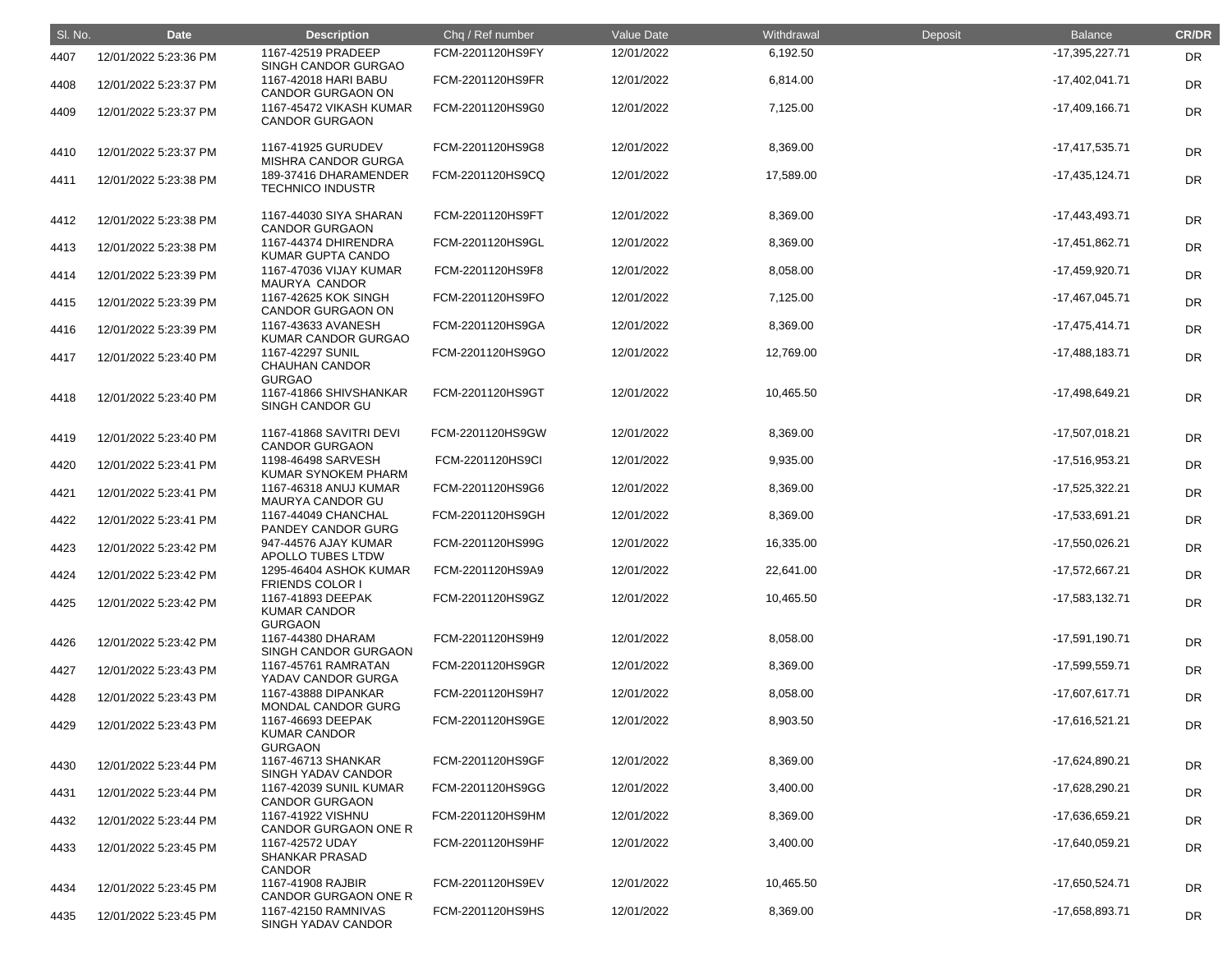| SI. No. | <b>Date</b>           | <b>Description</b>                                         | Chq / Ref number | Value Date | Withdrawal | Deposit | <b>Balance</b>   | <b>CR/DR</b> |
|---------|-----------------------|------------------------------------------------------------|------------------|------------|------------|---------|------------------|--------------|
| 4436    | 12/01/2022 5:23:46 PM | 1167-42013 SANJAY SINGH<br><b>CANDOR GURGAON</b>           | FCM-2201120HS9H2 | 12/01/2022 | 7,125.00   |         | $-17,666,018.71$ | DR           |
| 4437    | 12/01/2022 5:23:46 PM | 1167-44795 SUSHIL KUMAR<br>SUDHANSHU CAND                  | FCM-2201120HS9HD | 12/01/2022 | 8,369.00   |         | $-17,674,387.71$ | <b>DR</b>    |
| 4438    | 12/01/2022 5:23:46 PM | 1167-45567 ANIL KUMAR<br>AHIRWAR CANDOR G                  | FCM-2201120HS9GP | 12/01/2022 | 8,369.00   |         | -17,682,756.71   | <b>DR</b>    |
| 4439    | 12/01/2022 5:23:47 PM | 1167-42550 SHASHI<br><b>BHUSHAN SINGH CANDOR</b>           | FCM-2201120HS9EQ | 12/01/2022 | 8,369.00   |         | $-17,691,125.71$ | <b>DR</b>    |
| 4440    | 12/01/2022 5:23:47 PM | 1167-42026 RAJIV KUMAR<br>SINGH CANDOR GU                  | FCM-2201120HS9HQ | 12/01/2022 | 8,369.00   |         | -17,699,494.71   | <b>DR</b>    |
| 4441    | 12/01/2022 5:23:47 PM | 1167-43887 VIJAY KUMAR<br><b>ROY CANDOR GURG</b>           | FCM-2201120HS9F3 | 12/01/2022 | 8,369.00   |         | -17,707,863.71   | <b>DR</b>    |
| 4442    | 12/01/2022 5:23:48 PM | 1167-47053 PUSHPENDRA<br>SINGH CANDOR GU                   | FCM-2201120HS9HB | 12/01/2022 | 6,814.00   |         | $-17,714,677.71$ | <b>DR</b>    |
| 4443    | 12/01/2022 5:23:48 PM | 1167-42066 AVNEESH<br>KUMAR CANDOR GURGAO                  | FCM-2201120HS9F7 | 12/01/2022 | 8,369.00   |         | -17,723,046.71   | <b>DR</b>    |
| 4444    | 12/01/2022 5:23:48 PM | 1167-42533 SURESH<br><b>KUMAR CANDOR</b><br><b>GURGAON</b> | FCM-2201120HS9HY | 12/01/2022 | 6,503.50   |         | -17,729,550.21   | <b>DR</b>    |
| 4445    | 12/01/2022 5:23:49 PM | 1167-46847 GAUTAM<br><b>CANDOR GURGAON ONE</b>             | FCM-2201120HS9GI | 12/01/2022 | 8,369.00   |         | -17,737,919.21   | <b>DR</b>    |
| 4446    | 12/01/2022 5:23:49 PM | 1167-41864 SURENDAR<br><b>KUMAR CANDOR GURGA</b>           | FCM-2201120HS9I1 | 12/01/2022 | 8,369.00   |         | -17,746,288.21   | <b>DR</b>    |
| 4447    | 12/01/2022 5:23:49 PM | 1167-47021 RAJU<br><b>UPADHYAY CANDOR</b><br><b>GURGAO</b> | FCM-2201120HS9IA | 12/01/2022 | 8,369.00   |         | $-17,754,657.21$ | <b>DR</b>    |
| 4448    | 12/01/2022 5:23:50 PM | 1167-46559 SIDNATH<br>KUMAR CANDOR GURGAO                  | FCM-2201120HS9GC | 12/01/2022 | 8,369.00   |         | -17,763,026.21   | DR           |
| 4449    | 12/01/2022 5:23:50 PM | 1167-46510 NEERAJ<br>RAJPOOT CANDOR GURGA                  | FCM-2201120HS9HO | 12/01/2022 | 8,369.00   |         | $-17,771,395.21$ | DR           |
| 4450    | 12/01/2022 5:23:50 PM | 1167-41997 KHEMRAJ<br><b>CANDOR GURGAON ONE</b>            | FCM-2201120HS9EY | 12/01/2022 | 10,465.50  |         | -17,781,860.71   | DR           |
| 4451    | 12/01/2022 5:23:50 PM | 1167-44010 SUNIL KUMAR<br><b>CANDOR GURGAON</b>            | FCM-2201120HS9I7 | 12/01/2022 | 8,369.00   |         | -17,790,229.71   | <b>DR</b>    |
| 4452    | 12/01/2022 5:23:51 PM | 1347-46940 SHIVRAM<br>SINGH ÝPKÝHEALTH C                   | FCM-2201120HS9CM | 12/01/2022 | 2,506.00   |         | -17,792,735.71   | <b>DR</b>    |
| 4453    | 12/01/2022 5:23:51 PM | 1167-44810 SONA JATAV<br><b>CANDOR GURGAON O</b>           | FCM-2201120HS9GM | 12/01/2022 | 5,882.00   |         | $-17,798,617.71$ | DR           |
| 4454    | 12/01/2022 5:23:51 PM | 1167-47208 VIVEK KUMAR<br><b>CANDOR GURGAON</b>            | FCM-2201120HS9FB | 12/01/2022 | 3,090.00   |         | $-17,801,707.71$ | <b>DR</b>    |
| 4455    | 12/01/2022 5:23:52 PM | 1167-41836 SURESH<br>YADAV CANDOR                          | FCM-2201120HS9GS | 12/01/2022 | 8,369.00   |         | $-17,810,076.71$ | <b>DR</b>    |
| 4456    | 12/01/2022 5:23:52 PM | 1167-42584 JANAK SINGH<br><b>CANDOR GURGAON</b>            | FCM-2201120HS9FJ | 12/01/2022 | 4,641.00   |         | $-17,814,717.71$ | <b>DR</b>    |
| 4457    | 12/01/2022 5:23:52 PM | 1167-46629 SHIV KUMAR<br><b>CANDOR GURGAON O</b>           | FCM-2201120HS9FQ | 12/01/2022 | 8,369.00   |         | -17,823,086.71   | <b>DR</b>    |
| 4458    | 12/01/2022 5:23:52 PM | 1167-41923 AMIT KUMAR<br><b>CANDOR GURGAON O</b>           | FCM-2201120HS9IN | 12/01/2022 | 8,369.00   |         | $-17,831,455.71$ | <b>DR</b>    |
| 4459    | 12/01/2022 5:23:53 PM | 1167-40513 FATEH SINGH<br><b>CANDOR GURGAON</b>            | FCM-2201120HS9IJ | 12/01/2022 | 8,369.00   |         | -17,839,824.71   | <b>DR</b>    |
| 4460    | 12/01/2022 5:23:53 PM | 1167-46496 ANIL SINGH<br><b>CANDOR GURGAON O</b>           | FCM-2201120HS9FN | 12/01/2022 | 10,465.50  |         | -17,850,290.21   | <b>DR</b>    |
| 4461    | 12/01/2022 5:23:53 PM | 1167-41835 RAJENDRA<br>SINGH CANDOR GURGA                  | FCM-2201120HS9IL | 12/01/2022 | 10,465.50  |         | -17,860,755.71   | <b>DR</b>    |
| 4462    | 12/01/2022 5:23:54 PM | 1167-42020 ANIL KUMAR<br><b>CANDOR GURGAON O</b>           | FCM-2201120HS9H5 | 12/01/2022 | 8,369.00   |         | $-17,869,124.71$ | <b>DR</b>    |
| 4463    | 12/01/2022 5:23:54 PM | 1167-42034 RAJENDRA<br>PRASAD PANDEY CAND                  | FCM-2201120HS9FS | 12/01/2022 | 8,369.00   |         | -17,877,493.71   | <b>DR</b>    |
| 4464    | 12/01/2022 5:23:54 PM | 1167-42140 DEEPAK<br><b>KUMAR CANDOR</b><br><b>GURGAON</b> | FCM-2201120HS9FU | 12/01/2022 | 8,369.00   |         | -17,885,862.71   | <b>DR</b>    |
| 4465    | 12/01/2022 5:23:55 PM | 1167-42046 RAMAN<br><b>CANDOR GURGAON ONE</b><br><b>RE</b> | FCM-2201120HS9GJ | 12/01/2022 | 8,369.00   |         | $-17,894,231.71$ | DR           |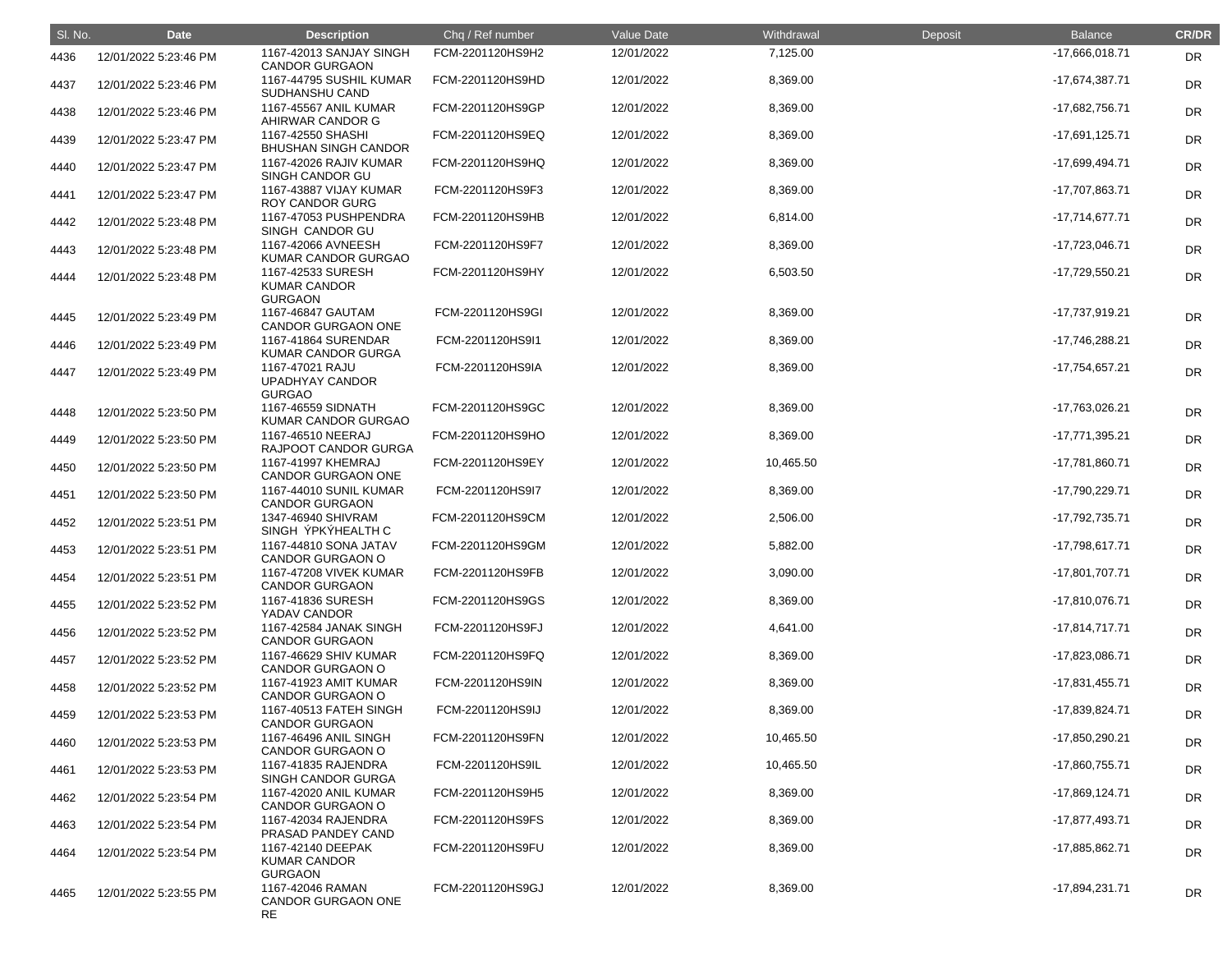| SI. No. | <b>Date</b>           | <b>Description</b>                                         | Chq / Ref number | Value Date | Withdrawal | Deposit | <b>Balance</b>   | <b>CR/DR</b> |
|---------|-----------------------|------------------------------------------------------------|------------------|------------|------------|---------|------------------|--------------|
| 4466    | 12/01/2022 5:23:55 PM | 1167-42224 PRAMOD<br><b>KUMAR CANDOR</b><br><b>GURGAON</b> | FCM-2201120HS9HV | 12/01/2022 | 8,058.00   |         | -17,902,289.71   | <b>DR</b>    |
| 4467    | 12/01/2022 5:23:55 PM | 1167-42053 DHARMENDRA<br>SINGH YADAV CAND                  | FCM-2201120HS9IZ | 12/01/2022 | 10,465.50  |         | $-17,912,755.21$ | <b>DR</b>    |
| 4468    | 12/01/2022 5:23:56 PM | 1167-41942 DHARMENDRA<br>KUMAR CANDOR GUR                  | FCM-2201120HS9I3 | 12/01/2022 | 10,077.00  |         | $-17,922,832.21$ | <b>DR</b>    |
| 4469    | 12/01/2022 5:23:56 PM | 1167-45374 SUNIL KUMAR<br><b>SAIN CANDOR GUR</b>           | FCM-2201120HS9FZ | 12/01/2022 | 3,400.00   |         | $-17,926,232.21$ | <b>DR</b>    |
| 4470    | 12/01/2022 5:23:57 PM | 1167-41818 KRISHNA<br><b>SHARMA CANDOR GURGA</b>           | FCM-2201120HS9G1 | 12/01/2022 | 10,465.50  |         | -17,936,697.71   | <b>DR</b>    |
| 4471    | 12/01/2022 5:23:57 PM | 1167-44351 MADANA RAM<br><b>CANDOR GURGAON O</b>           | FCM-2201120HS9l8 | 12/01/2022 | 6,962.50   |         | -17,943,660.21   | <b>DR</b>    |
| 4472    | 12/01/2022 5:23:57 PM | 1167-45257 SHIVA KANT<br><b>TIWARI CANDOR GU</b>           | FCM-2201120HS9J5 | 12/01/2022 | 11,135.00  |         | -17,954,795.21   | <b>DR</b>    |
| 4473    | 12/01/2022 5:23:58 PM | 1167-44257 SATENDRA<br>AHIRWAR CANDOR GUR                  | FCM-2201120HS9GK | 12/01/2022 | 3,711.00   |         | -17,958,506.21   | <b>DR</b>    |
| 4474    | 12/01/2022 5:23:58 PM | 1167-41998 KEHRI CANDOR<br><b>GURGAON ONE RE</b>           | FCM-2201120HS9G9 | 12/01/2022 | 10,465.50  |         | $-17,968,971.71$ | <b>DR</b>    |
| 4475    | 12/01/2022 5:23:58 PM | 1167-47071 ANIL KUMAR<br><b>CANDOR GURGAON</b>             | FCM-2201120HS9J3 | 12/01/2022 | 6,503.50   |         | $-17,975,475.21$ | <b>DR</b>    |
| 4476    | 12/01/2022 5:23:58 PM | 1167-45904 AJAY KUMAR<br>SINGH CANDOR GUR                  | FCM-2201120HS9J8 | 12/01/2022 | 2,159.00   |         | -17,977,634.21   | <b>DR</b>    |
| 4477    | 12/01/2022 5:23:59 PM | 1167-46530 RAJENDRA<br>KUMAR CANDOR GURGA                  | FCM-2201120HS9F0 | 12/01/2022 | 8,369.00   |         | -17,986,003.21   | <b>DR</b>    |
| 4478    | 12/01/2022 5:23:59 PM | 1167-44128 HARIOM<br>KUMAR TIWARI CANDOR                   | FCM-2201120HS9IU | 12/01/2022 | 8,058.00   |         | $-17,994,061.21$ | <b>DR</b>    |
| 4479    | 12/01/2022 5:23:59 PM | 1167-42727 KAPIL CHAND<br><b>MUDAI CANDOR GU</b>           | FCM-2201120HS9H1 | 12/01/2022 | 8,058.00   |         | $-18,002,119.21$ | <b>DR</b>    |
| 4480    | 12/01/2022 5:24:00 PM | 1167-44457 ARPIT DIXIT<br><b>CANDOR GURGAON</b>            | FCM-2201120HS9IC | 12/01/2022 | 8,058.00   |         | $-18,010,177.21$ | <b>DR</b>    |
| 4481    | 12/01/2022 5:24:00 PM | 1167-42615 ARVIND KUMAR<br><b>CANDOR GURGAON</b>           | FCM-2201120HS9JC | 12/01/2022 | 8,369.00   |         | $-18,018,546.21$ | <b>DR</b>    |
| 4482    | 12/01/2022 5:24:00 PM | 1167-47007 SUNIL KUMAR<br><b>CANDOR GURGAON</b>            | FCM-2201120HS9HA | 12/01/2022 | 8,369.00   |         | $-18,026,915.21$ | DR           |
| 4483    | 12/01/2022 5:24:01 PM | 1167-45102 SURESH<br>KUMAR MANDAL CANDOR                   | FCM-2201120HS9FD | 12/01/2022 | 8,369.00   |         | -18,035,284.21   | DR           |
| 4484    | 12/01/2022 5:24:01 PM | 1167-41846 SATYA<br>PRAKASH YADAV CANDOR                   | FCM-2201120HS9G7 | 12/01/2022 | 8,369.00   |         | -18,043,653.21   | DR           |
| 4485    | 12/01/2022 5:24:01 PM | 1167-41872 VINOD MISHRA<br><b>CANDOR GURGAON</b>           | FCM-2201120HS9GY | 12/01/2022 | 8,369.00   |         | $-18,052,022.21$ | DR           |
| 4486    | 12/01/2022 5:24:02 PM | 1167-42011 VIJENDRA<br>SINGH CANDOR GURGA                  | FCM-2201120HS9IP | 12/01/2022 | 8,058.00   |         | $-18,060,080.21$ | DR           |
| 4487    | 12/01/2022 5:24:02 PM | 1167-42022 PREM<br>NARAYAN SINGH CANDOR                    | FCM-2201120HS9H6 | 12/01/2022 | 8,369.00   |         | $-18,068,449.21$ | DR           |
| 4488    | 12/01/2022 5:24:02 PM | G<br>1167-43776 CHHOTU<br><b>KUMAR CANDOR</b>              | FCM-2201120HS9JK | 12/01/2022 | 7,746.50   |         | $-18,076,195.71$ | DR           |
| 4489    | 12/01/2022 5:24:02 PM | <b>GURGAON</b><br>1167-46799 DHARMENDRA<br>SINGH CANDOR GU | FCM-2201120HS9JM | 12/01/2022 | 7,746.50   |         | $-18,083,942.21$ | <b>DR</b>    |
| 4490    | 12/01/2022 5:24:03 PM | 1167-46589 DILIP KUMAR<br><b>CANDOR GURGAON</b>            | FCM-2201120HS9I5 | 12/01/2022 | 8,369.00   |         | $-18,092,311.21$ | <b>DR</b>    |
| 4491    | 12/01/2022 5:24:03 PM | 1167-44863 VISHNU<br><b>CANDOR GURGAON ONE R</b>           | FCM-2201120HS9HE | 12/01/2022 | 8,369.00   |         | $-18,100,680.21$ | DR           |
| 4492    | 12/01/2022 5:24:03 PM | 1167-41970 ROSHAN<br><b>KUMAR CANDOR</b><br><b>GURGAON</b> | FCM-2201120HS9HN | 12/01/2022 | 10,465.50  |         | $-18,111,145.71$ | DR           |
| 4493    | 12/01/2022 5:24:04 PM | 1167-45916 KULDEEP<br>SINGH CANDOR GURGAO                  | FCM-2201120HS9JA | 12/01/2022 | 8,369.00   |         | $-18,119,514.71$ | <b>DR</b>    |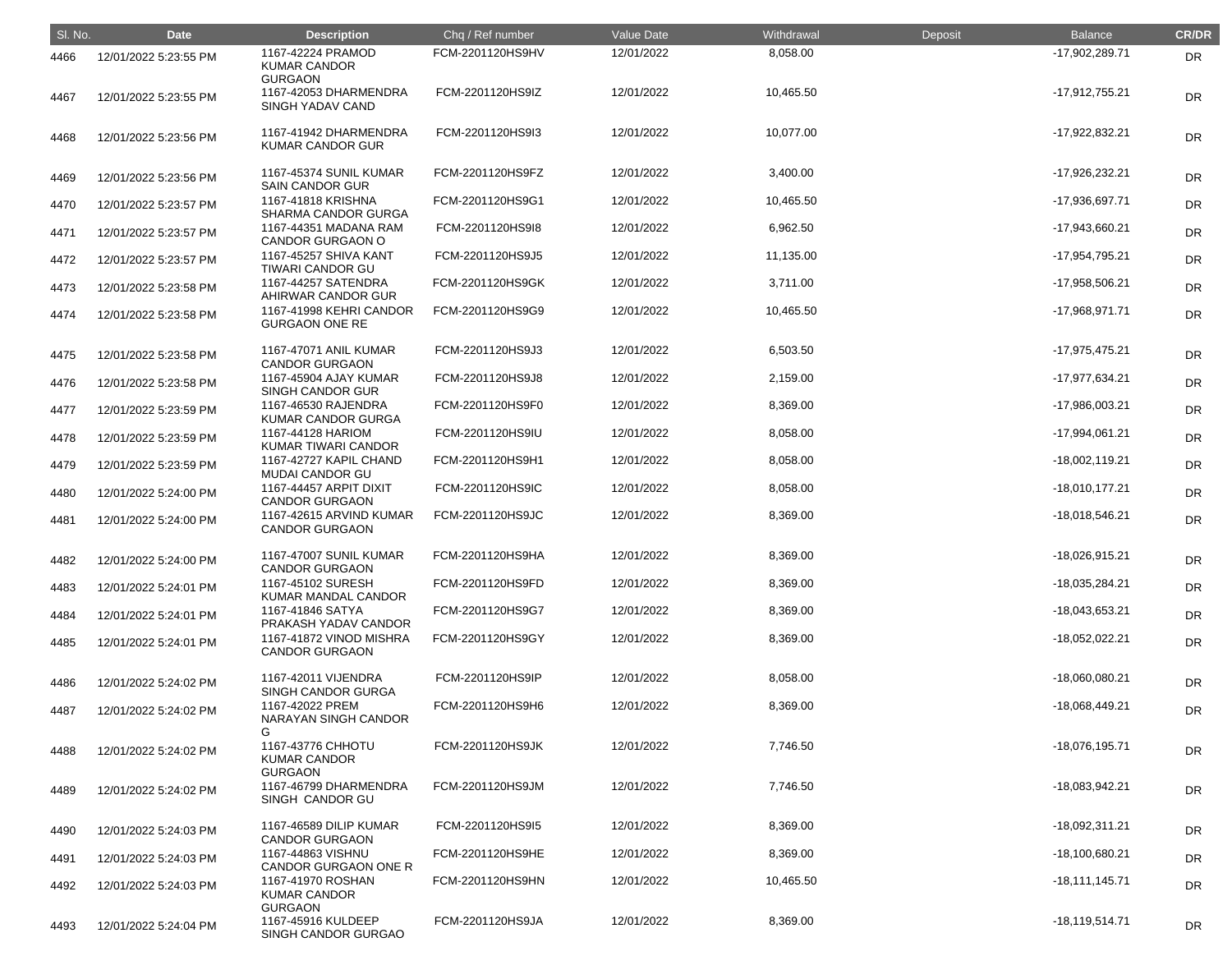| SI. No. | <b>Date</b>           | <b>Description</b>                                         | Chq / Ref number | Value Date | Withdrawal | Deposit | <b>Balance</b>   | <b>CR/DR</b> |
|---------|-----------------------|------------------------------------------------------------|------------------|------------|------------|---------|------------------|--------------|
| 4494    | 12/01/2022 5:24:04 PM | 1167-41827 RAMDUTT<br>KUMAR RAMAN CANDOR                   | FCM-2201120HS9HG | 12/01/2022 | 8,369.00   |         | $-18,127,883.71$ | <b>DR</b>    |
| 4495    | 12/01/2022 5:24:04 PM | 1167-44861 PRAKASH<br><b>CHAND JATAV CANDOR</b>            | FCM-2201120HS9JW | 12/01/2022 | 7,746.50   |         | $-18,135,630.21$ | <b>DR</b>    |
| 4496    | 12/01/2022 5:24:05 PM | 1167-42107 SUMAN TOPPO<br><b>CANDOR GURGAON</b>            | FCM-2201120HS9HC | 12/01/2022 | 8,369.00   |         | $-18,143,999.21$ | <b>DR</b>    |
| 4497    | 12/01/2022 5:24:05 PM | 1167-47015 GOLDEN<br><b>KUMAR CANDOR</b><br><b>GURGAON</b> | FCM-2201120HS9JQ | 12/01/2022 | 8,369.00   |         | $-18,152,368.21$ | <b>DR</b>    |
| 4498    | 12/01/2022 5:24:05 PM | 1167-41912 RAJAT KUMAR<br><b>CANDOR GURGAON</b>            | FCM-2201120HS9HL | 12/01/2022 | 8,369.00   |         | -18,160,737.21   | <b>DR</b>    |
| 4499    | 12/01/2022 5:24:05 PM | 1167-46674 RAJIV KUMAR<br><b>CANDOR GURGAON</b>            | FCM-2201120HS9HP | 12/01/2022 | 8,369.00   |         | -18,169,106.21   | <b>DR</b>    |
| 4500    | 12/01/2022 5:24:06 PM | 1167-44323 VINOD KUMAR<br>YADAV CANDOR GU                  | FCM-2201120HS9H8 | 12/01/2022 | 8,369.00   |         | $-18,177,475.21$ | <b>DR</b>    |
| 4501    | 12/01/2022 5:24:06 PM | 1167-43323 SURAJ SINGH<br><b>CANDOR GURGAON</b>            | FCM-2201120HS9JH | 12/01/2022 | 3,400.00   |         | $-18,180,875.21$ | <b>DR</b>    |
| 4502    | 12/01/2022 5:24:06 PM | 1167-45420 SANJAY<br><b>KUMAR CANDOR</b><br><b>GURGAON</b> | FCM-2201120HS9I0 | 12/01/2022 | 7,746.50   |         | $-18,188,621.71$ | <b>DR</b>    |
| 4503    | 12/01/2022 5:24:07 PM | 1167-46379 RAJENDRA<br>SINGH CANDOR GURGA                  | FCM-2201120HS9JF | 12/01/2022 | 10,465.50  |         | -18,199,087.21   | <b>DR</b>    |
| 4504    | 12/01/2022 5:24:07 PM | 1167-47070 LOKENDRA<br>SINGH CANDOR GURG                   | FCM-2201120HS9HU | 12/01/2022 | 6,814.00   |         | $-18,205,901.21$ | DR           |
| 4505    | 12/01/2022 5:24:07 PM | 1167-43634 VIMLESH<br>KUMAR MISHRA CANDOR                  | FCM-2201120HS9I4 | 12/01/2022 | 8,369.00   |         | $-18,214,270.21$ | DR           |
| 4506    | 12/01/2022 5:24:08 PM | 1167-41834 MOHAN YADAV<br><b>CANDOR GURGAON</b>            | FCM-2201120HS9HH | 12/01/2022 | 8,369.00   |         | -18,222,639.21   | <b>DR</b>    |
| 4507    | 12/01/2022 5:24:08 PM | 1167-47341 RAJESH<br>KUMAR CANDOR GURGAO                   | FCM-2201120HS9JU | 12/01/2022 | 919.00     |         | $-18,223,558.21$ | <b>DR</b>    |
| 4508    | 12/01/2022 5:24:08 PM | 1167-42470 DHEERENDRA<br><b>CANDOR GURGAON O</b>           | FCM-2201120HS9HX | 12/01/2022 | 8,369.00   |         | -18,231,927.21   | DR           |
| 4509    | 12/01/2022 5:24:09 PM | 1167-43866 KAMLESH<br>KUMAR CANDOR GURGAO                  | FCM-2201120HS9IS | 12/01/2022 | 7,435.00   |         | -18,239,362.21   | <b>DR</b>    |
| 4510    | 12/01/2022 5:24:09 PM | 1167-42076 AJAY KUMAR<br>PRASAD CANDOR GU                  | FCM-2201120HS9JS | 12/01/2022 | 8,369.00   |         | $-18,247,731.21$ | <b>DR</b>    |
| 4511    | 12/01/2022 5:24:09 PM | 1167-44397 SHAITAN<br><b>CANDOR GURGAON ONE</b>            | FCM-2201120HS9IB | 12/01/2022 | 7,746.50   |         | $-18,255,477.71$ | <b>DR</b>    |
| 4512    | 12/01/2022 5:24:10 PM | 1167-45332 KULDEEP<br>SINGH CANDOR GURGAO                  | FCM-2201120HS9FF | 12/01/2022 | 8,369.00   |         | -18,263,846.71   | DR           |
| 4513    | 12/01/2022 5:24:10 PM | 1167-47069 NARENDRA<br>SINGH CANDOR GURG                   | FCM-2201120HS9IE | 12/01/2022 | 6,814.00   |         | -18,270,660.71   | DR           |
| 4514    | 12/01/2022 5:24:10 PM | 1167-42514 ARUN KUMAR<br><b>CANDOR GURGAON O</b>           | FCM-2201120HS9IH | 12/01/2022 | 7,125.00   |         | -18,277,785.71   | <b>DR</b>    |
| 4515    | 12/01/2022 5:24:11 PM | 1167-42273 RAJENDER<br>SINGH CANDOR GURGA                  | FCM-2201120HS9IG | 12/01/2022 | 1,537.00   |         | -18,279,322.71   | <b>DR</b>    |
| 4516    | 12/01/2022 5:24:11 PM | 1167-44343 SOBIT KUMAR<br><b>CANDOR GURGAON</b>            | FCM-2201120HS9HR | 12/01/2022 | 8,369.00   |         | -18,287,691.71   | DR           |
| 4517    | 12/01/2022 5:24:11 PM | 1167-46333 SANDEEP<br>KUMAR CANDOR GURGAO                  | FCM-2201120HS9IM | 12/01/2022 | 7,746.50   |         | -18,295,438.21   | <b>DR</b>    |
| 4518    | 12/01/2022 5:24:12 PM | 1167-46235 SUBASH RAI<br><b>CANDOR GURGAON O</b>           | FCM-2201120HS9G4 | 12/01/2022 | 7,746.50   |         | $-18,303,184.71$ | <b>DR</b>    |
| 4519    | 12/01/2022 5:24:12 PM | 1167-45844 AMIT KUMAR<br>OJHA CANDOR GURG                  | FCM-2201120HS9IK | 12/01/2022 | 8,369.00   |         | $-18,311,553.71$ | <b>DR</b>    |
| 4520    | 12/01/2022 5:24:12 PM | 1167-41928 DHARMENDER<br><b>CANDOR GURGAON O</b>           | FCM-2201120HS9IO | 12/01/2022 | 8,369.00   |         | -18,319,922.71   | <b>DR</b>    |
| 4521    | 12/01/2022 5:24:12 PM | 1167-42042 MAIYADEEN<br><b>CANDOR GURGAON ON</b>           | FCM-2201120HS9IV | 12/01/2022 | 8,369.00   |         | -18,328,291.71   | DR           |
| 4522    | 12/01/2022 5:24:13 PM | 1167-46489 GAURAV SINGH<br><b>CANDOR GURGAON</b>           | FCM-2201120HS9I2 | 12/01/2022 | 8,369.00   |         | -18,336,660.71   | <b>DR</b>    |
| 4523    | 12/01/2022 5:24:13 PM | 1167-46866 RAJU JADON<br><b>CANDOR GURGAON O</b>           | FCM-2201120HS9J0 | 12/01/2022 | 8,369.00   |         | -18,345,029.71   | <b>DR</b>    |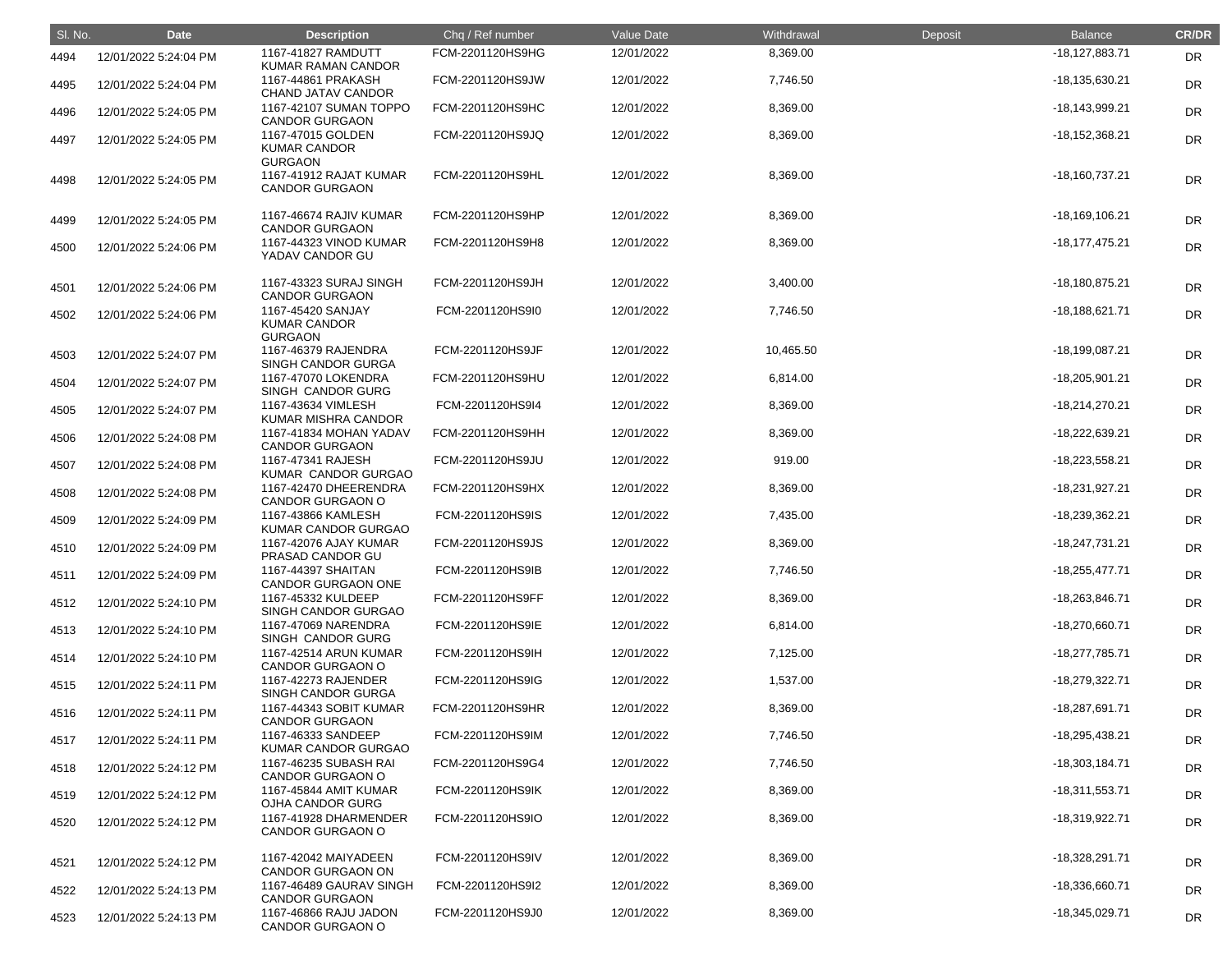| SI. No. | <b>Date</b>           | <b>Description</b>                                         | Chq / Ref number | Value Date | Withdrawal | Deposit | <b>Balance</b>   | <b>CR/DR</b> |
|---------|-----------------------|------------------------------------------------------------|------------------|------------|------------|---------|------------------|--------------|
| 4524    | 12/01/2022 5:24:14 PM | 1167-45909 SATYAVEER<br>SINGH CANDOR GURG                  | FCM-2201120HS9HI | 12/01/2022 | 8,369.00   |         | -18,353,398.71   | <b>DR</b>    |
| 4525    | 12/01/2022 5:24:14 PM | 1167-46818 SARITA LOHRA<br><b>CANDOR GURGAO</b>            | FCM-2201120HS9IT | 12/01/2022 | 7,125.00   |         | -18,360,523.71   | <b>DR</b>    |
| 4526    | 12/01/2022 5:24:14 PM | 1167-41828 VINOD SINGH<br><b>CANDOR GURGAON</b>            | FCM-2201120HS9J9 | 12/01/2022 | 8,369.00   |         | -18,368,892.71   | <b>DR</b>    |
| 4527    | 12/01/2022 5:24:15 PM | 1167-44080 ARVIND KUMAR<br>SINGH CANDOR G                  | FCM-2201120HS9JO | 12/01/2022 | 8,369.00   |         | $-18,377,261.71$ | <b>DR</b>    |
| 4528    | 12/01/2022 5:24:15 PM | 1167-43864 SHIV SINGH<br><b>DHANGAR CANDOR G</b>           | FCM-2201120HS9IQ | 12/01/2022 | 8,369.00   |         | -18,385,630.71   | <b>DR</b>    |
| 4529    | 12/01/2022 5:24:15 PM | 1167-46303 HARLAL SINGH<br><b>CANDOR GURGAON</b>           | FCM-2201120HS9JB | 12/01/2022 | 13,261.00  |         | -18,398,891.71   | <b>DR</b>    |
| 4530    | 12/01/2022 5:24:16 PM | 1167-46612 SANDEEP<br>KUMAR MEEL CANDOR G                  | FCM-2201120HS9H4 | 12/01/2022 | 7,746.50   |         | -18,406,638.21   | <b>DR</b>    |
| 4531    | 12/01/2022 5:24:16 PM | 1167-45846 SHIV KUMAR<br><b>CANDOR GURGAON O</b>           | FCM-2201120HS9J6 | 12/01/2022 | 10,465.50  |         | $-18,417,103.71$ | <b>DR</b>    |
| 4532    | 12/01/2022 5:24:16 PM | 1167-46994 RAHUL KUMAR<br><b>CANDOR GURGAON</b>            | FCM-2201120HS9JP | 12/01/2022 | 8,369.00   |         | $-18,425,472.71$ | <b>DR</b>    |
| 4533    | 12/01/2022 5:24:17 PM | 1167-46990 SUNIL CANDOR<br><b>GURGAON ONE RE</b>           | FCM-2201120HS9J1 | 12/01/2022 | 8,369.00   |         | $-18,433,841.71$ | DR           |
| 4534    | 12/01/2022 5:24:17 PM | 1167-46376 SUNDARAM<br>KUMAR CANDOR GURGA                  | FCM-2201120HS9JE | 12/01/2022 | 7,435.00   |         | $-18,441,276.71$ | DR           |
| 4535    | 12/01/2022 5:24:17 PM | 1167-44847 ASHISH SINGH<br><b>CANDOR GURGAON</b>           | FCM-2201120HS9JV | 12/01/2022 | 7,746.50   |         | $-18,449,023.21$ | DR           |
| 4536    | 12/01/2022 5:24:18 PM | 1167-42027 POONAM<br><b>CANDOR GURGAON ONE R</b>           | FCM-2201120HS9JN | 12/01/2022 | 10,308.50  |         | $-18,459,331.71$ | <b>DR</b>    |
| 4537    | 12/01/2022 5:24:18 PM | 1167-42702 PREM ASHISH<br><b>CANDOR GURGAON</b>            | FCM-2201120HS9JG | 12/01/2022 | 8,369.00   |         | -18,467,700.71   | DR           |
| 4538    | 12/01/2022 5:24:18 PM | 1167-47072 DEEPENDRA<br>SINGH CANDOR GUR                   | FCM-2201120HS9JT | 12/01/2022 | 6,814.00   |         | $-18,474,514.71$ | DR           |
| 4539    | 12/01/2022 5:24:19 PM | 1167-44751 KESHAB<br><b>DANTA CANDOR</b><br><b>GURGAON</b> | FCM-2201120HS9J2 | 12/01/2022 | 7,746.50   |         | -18,482,261.21   | <b>DR</b>    |
| 4540    | 12/01/2022 5:24:19 PM | 1167-43780 KUNDAN<br>KUMAR YADAV CANDOR G                  | FCM-2201120HS9JL | 12/01/2022 | 7,125.00   |         | -18,489,386.21   | DR           |
| 4541    | 12/01/2022 5:24:19 PM | 1167-47054 SURYA<br>PARTAP SINGH CHAUHAN                   | FCM-2201120HS9JR | 12/01/2022 | 7,435.00   |         | -18,496,821.21   | <b>DR</b>    |
| 4542    | 12/01/2022 5:24:20 PM | 1167-46758 RANJAN<br>KUMAR CANDOR GURGAO                   | FCM-2201120HS9l6 | 12/01/2022 | 8,369.00   |         | -18,505,190.21   | <b>DR</b>    |
| 4543    | 12/01/2022 5:24:20 PM | 1167-47148 AMARNATH<br><b>CHAUDHARY CANDOR G</b>           | FCM-2201120HS9J4 | 12/01/2022 | 4,641.00   |         | -18,509,831.21   | DR           |
| 4544    | 12/01/2022 5:24:21 PM | 1167-43479 RAJESH<br><b>KUMAR CANDOR</b><br><b>GURGAON</b> | FCM-2201120HS9JI | 12/01/2022 | 2,159.00   |         | -18,511,990.21   | <b>DR</b>    |
| 4545    | 12/01/2022 5:29:35 PM | 712-45611 SATISH HERO<br>MOTO CORP LTD DH                  | FCM-2201120HS97A | 12/01/2022 | 19,101.00  |         | -18,531,091.21   | <b>DR</b>    |
| 4546    | 12/01/2022 5:29:36 PM | 1167-42703 DEVINDER<br><b>CANDOR GURGAON ONE</b>           | FCM-2201120HS9EW | 12/01/2022 | 8,369.00   |         | -18,539,460.21   | DR           |
| 4547    | 12/01/2022 5:29:36 PM | 1295-45513 DAYA<br><b>SHANKAR GUPTA FRIENDS</b>            | FCM-2201120HS95V | 12/01/2022 | 24,184.00  |         | -18,563,644.21   | DR           |
| 4548    | 12/01/2022 5:29:37 PM | 1198-45010 GAUTAM<br>SINGH SYNOKEM PHARMA                  | FCM-2201120HS99U | 12/01/2022 | 12,968.00  |         | -18,576,612.21   | DR           |
| 4549    | 12/01/2022 5:29:37 PM | 836-34846 SANDEEP<br>SHARMA KOHINOOR SPEC                  | FCM-2201120HS98R | 12/01/2022 | 12,950.00  |         | -18,589,562.21   | DR           |
| 4550    | 12/01/2022 5:29:37 PM | 1295-45787 NITESH<br><b>FRIENDS COLOR IMAGES</b>           | FCM-2201120HS9B7 | 12/01/2022 | 20,646.00  |         | -18,610,208.21   | DR           |
| 4551    | 12/01/2022 5:29:38 PM | 1198-43970 SANDEEP<br>KUMAR SYNOKEM PHARM                  | FCM-2201120HS95P | 12/01/2022 | 5,996.00   |         | $-18,616,204.21$ | DR           |
| 4552    | 12/01/2022 5:29:38 PM | 1347-46902 AMIT KUMAR<br>ÝPKÝHEALTH CARE                   | FCM-2201120HS98A | 12/01/2022 | 212.00     |         | $-18,616,416.21$ | DR           |
| 4553    | 12/01/2022 5:29:39 PM | 88-19982 HARISH<br>CHANDER SBL PVT LTD                     | FCM-2201120HS9D3 | 12/01/2022 | 22,183.00  |         | -18,638,599.21   | <b>DR</b>    |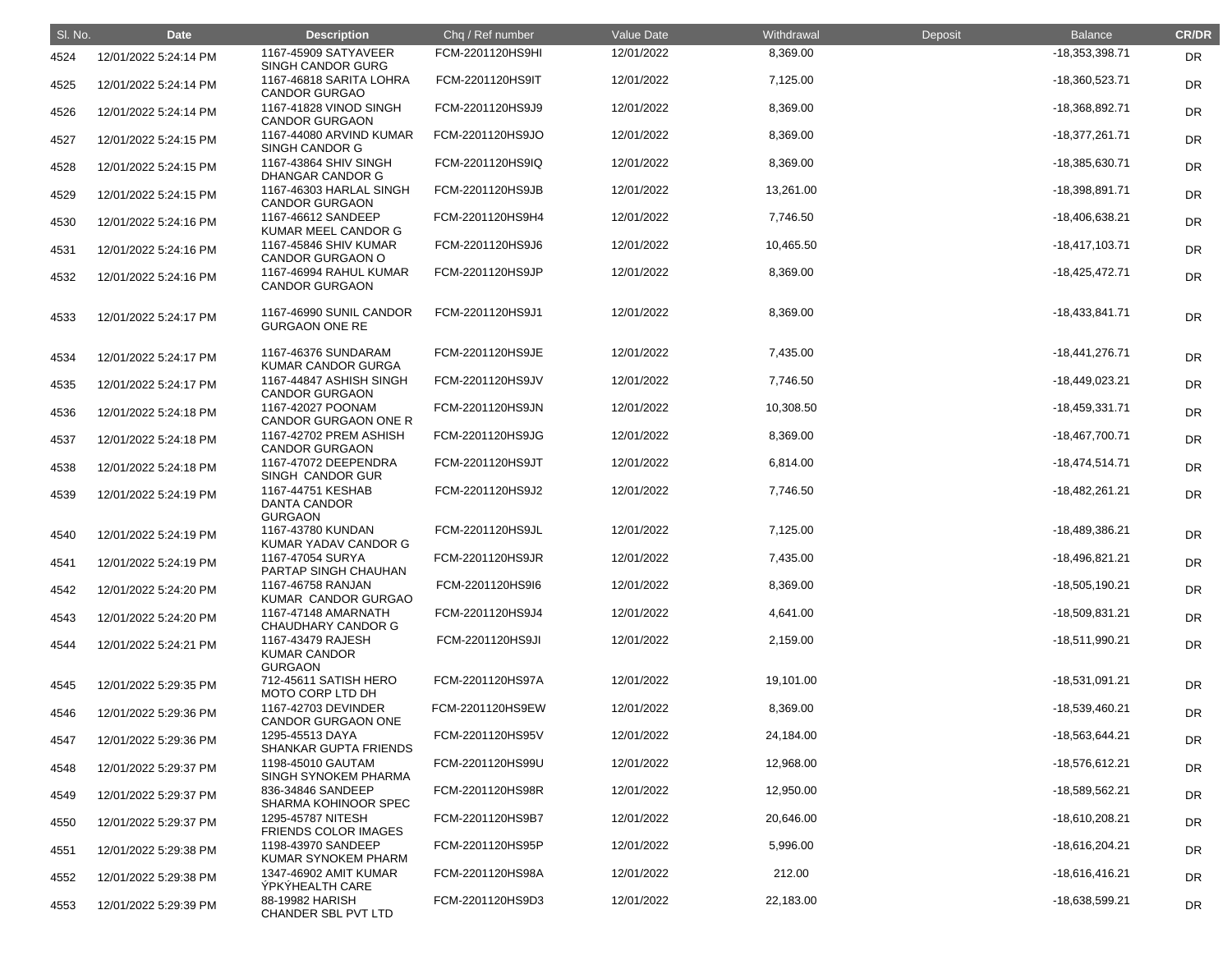| SI. No. | <b>Date</b>            | <b>Description</b>                                                                        | Chq / Ref number   | Value Date | Withdrawal | Deposit      | <b>Balance</b>     | <b>CR/DR</b> |
|---------|------------------------|-------------------------------------------------------------------------------------------|--------------------|------------|------------|--------------|--------------------|--------------|
| 4554    | 12/01/2022 5:29:39 PM  | 1326-45639 GAJENDRA<br><b>NAVITASYS</b>                                                   | FCM-2201120HS94U   | 12/01/2022 | 1,487.00   |              | -18,640,086.21     | <b>DR</b>    |
| 4555    | 12/01/2022 5:30:09 PM  | 1167-42742 ASHOK TIWARI<br><b>CANDOR GURGAON</b>                                          | FCM-2201120HS9GU   | 12/01/2022 | 8,058.00   |              | $-18,648,144.21$   | <b>DR</b>    |
| 4556    | 12/01/2022 5:30:09 PM  | 1167-44885 KALPENDRA<br><b>KUMAR CANDOR GURG</b>                                          | FCM-2201120HS9FX   | 12/01/2022 | 8,369.00   |              | -18,656,513.21     | <b>DR</b>    |
| 4557    | 12/01/2022 5:30:10 PM  | 1167-41829 PARDEEP<br>SINGH CANDOR GURGAO                                                 | FCM-2201120HS9G2   | 12/01/2022 | 8,369.00   |              | -18,664,882.21     | <b>DR</b>    |
| 4558    | 12/01/2022 5:30:10 PM  | 1167-42741 ANAND<br>PRAKASH CANDOR<br><b>GURGAO</b>                                       | FCM-2201120HS9HJ   | 12/01/2022 | 8,369.00   |              | $-18,673,251.21$   | <b>DR</b>    |
| 4559    | 12/01/2022 5:30:11 PM  | 1167-43836 PRAVEEN<br>KUMAR CANDOR GURGAO                                                 | FCM-2201120HS9GD   | 12/01/2022 | 8,369.00   |              | -18,681,620.21     | DR           |
| 4560    | 12/01/2022 5:30:11 PM  | 1167-41823 DEVINDER<br><b>KUMAR CANDOR GURGA</b>                                          | FCM-2201120HS9FH   | 12/01/2022 | 13,261.00  |              | -18,694,881.21     | <b>DR</b>    |
| 4561    | 12/01/2022 5:30:11 PM  | 1167-45992 DHARMRAJ<br><b>GURJAR CANDOR GURG</b>                                          | FCM-2201120HS9ES   | 12/01/2022 | 6,814.00   |              | -18,701,695.21     | <b>DR</b>    |
| 4562    | 12/01/2022 5:43:36 PM  | NEFT INDBN12014586235<br><b>EASTERN HERITAGE</b><br><b>INDB000000</b>                     | NEFTINW-0359749174 | 12/01/2022 |            | 150,000.00   | $-18,551,695.21$   | <b>DR</b>    |
| 4563    | 12/01/2022 5:45:59 PM  | <b>ROCKMAN</b>                                                                            | CMS-22011200210L   | 12/01/2022 |            | 269,093.00   | $-18,282,602.21$   | <b>DR</b>    |
| 4564    | 12/01/2022 6:10:11 PM  | NEFT 25990928601DC INOX<br>AIR PRODUCTS PR<br>ICIC0SF00                                   | NEFTINW-0359789690 | 12/01/2022 |            | 104,205.00   | $-18,178,397.21$   | <b>DR</b>    |
| 4565    | 12/01/2022 6:15:07 PM  | NEFT SBIN322012708231<br>DIFACTO ROBOTICS AND<br><b>AUTOMA</b>                            | NEFTINW-0359793441 | 12/01/2022 |            | 52,851.84    | $-18, 125, 545.37$ | <b>DR</b>    |
| 4566    | 12/01/2022 6:21:50 PM  | NEFT N012221791908916<br><b>STERLITE POWER</b><br><b>TRANSMISSION</b>                     | NEFTINW-0359792602 | 12/01/2022 |            | 552,828.00   | $-17,572,717.37$   | <b>DR</b>    |
| 4567    | 12/01/2022 6:36:47 PM  | NEFT N012221792001130<br><b>HERO FINCORP LIMITED</b><br>2897 H                            | NEFTINW-0359807705 | 12/01/2022 |            | 38,612.80    | $-17,534,104.57$   | <b>DR</b>    |
| 4568    | 12/01/2022 6:36:48 PM  | NEFT N012221792001141<br><b>HERO FINCORP LIMITED</b>                                      | NEFTINW-0359807706 | 12/01/2022 |            | 45,678.80    | $-17,488,425.77$   | <b>DR</b>    |
| 4569    | 12/01/2022 6:41:04 PM  | 2897 H<br>NEFT AXISP00254887033<br>APL APOLLO TUBES<br><b>LIMITED UT</b>                  | NEFTINW-0359820006 | 12/01/2022 |            | 573,293.00   | $-16,915,132.77$   | <b>DR</b>    |
| 4570    | 12/01/2022 7:08:59 PM  | NEFT CITIN22206497102 G<br><b>G POLYMAC PRIVATE</b><br><b>LIMIT</b>                       | NEFTINW-0359825255 | 12/01/2022 |            | 47,857.00    | -16,867,275.77     | <b>DR</b>    |
| 4571    | 13/01/2022 11:39:05 AM | NEFT N013221792650438<br><b>CHIRAG EXPORTS</b><br>HDFC0000001                             | NEFTINW-0360016710 | 13/01/2022 |            | 42,292.00    | -16,824,983.77     | <b>DR</b>    |
| 4572    | 13/01/2022 12:47:14 PM | BY CLG INST 561480/11-01-<br>22/PNB/JAIPUR                                                |                    | 13/01/2022 |            | 87,492.00    | -16,737,491.77     | <b>DR</b>    |
| 4573    | 13/01/2022 1:04:28 PM  | BY CLG INST 3473/06-01-<br>22/AXIS/NOIDA                                                  |                    | 13/01/2022 |            | 48,467.00    | -16,689,024.77     | DR           |
| 4574    | 13/01/2022 1:06:55 PM  | NEFT 0811OP2101308636<br>LIFELONG MEDITECH PVT<br>LTD <sub>D</sub>                        | NEFTINW-0360048162 | 13/01/2022 |            | 273,846.87   | $-16,415,177.90$   | <b>DR</b>    |
| 4575    | 13/01/2022 1:07:23 PM  | NEFT 201300155GN00010<br>SPRINGER NATURE INDIA<br><b>PRIVA</b>                            | NEFTINW-0360043178 | 13/01/2022 |            | 5,645.00     | -16,409,532.90     | <b>DR</b>    |
| 4576    | 13/01/2022 1:12:12 PM  | NEFT N013220959887070<br><b>STL BAWAL UNIT II</b>                                         | NEFTINW-0360045385 | 13/01/2022 |            | 194,532.80   | $-16,215,000.10$   | <b>DR</b>    |
| 4577    | 13/01/2022 2:17:38 PM  | <b>YESB00000</b><br><b>RTGS</b><br>SBINR12022011361763848                                 | RTGSINW-0045360247 | 13/01/2022 |            | 2,629,770.61 | -13,585,229.49     | <b>DR</b>    |
| 4578    | 13/01/2022 3:11:52 PM  | <b>HPCL MITTAL ENERGY</b><br><b>RTGS</b><br>SBINR12022011361782770<br>ORIENTAL CARBON AND | RTGSINW-0045364016 | 13/01/2022 |            | 392,405.00   | -13,192,824.49     | DR           |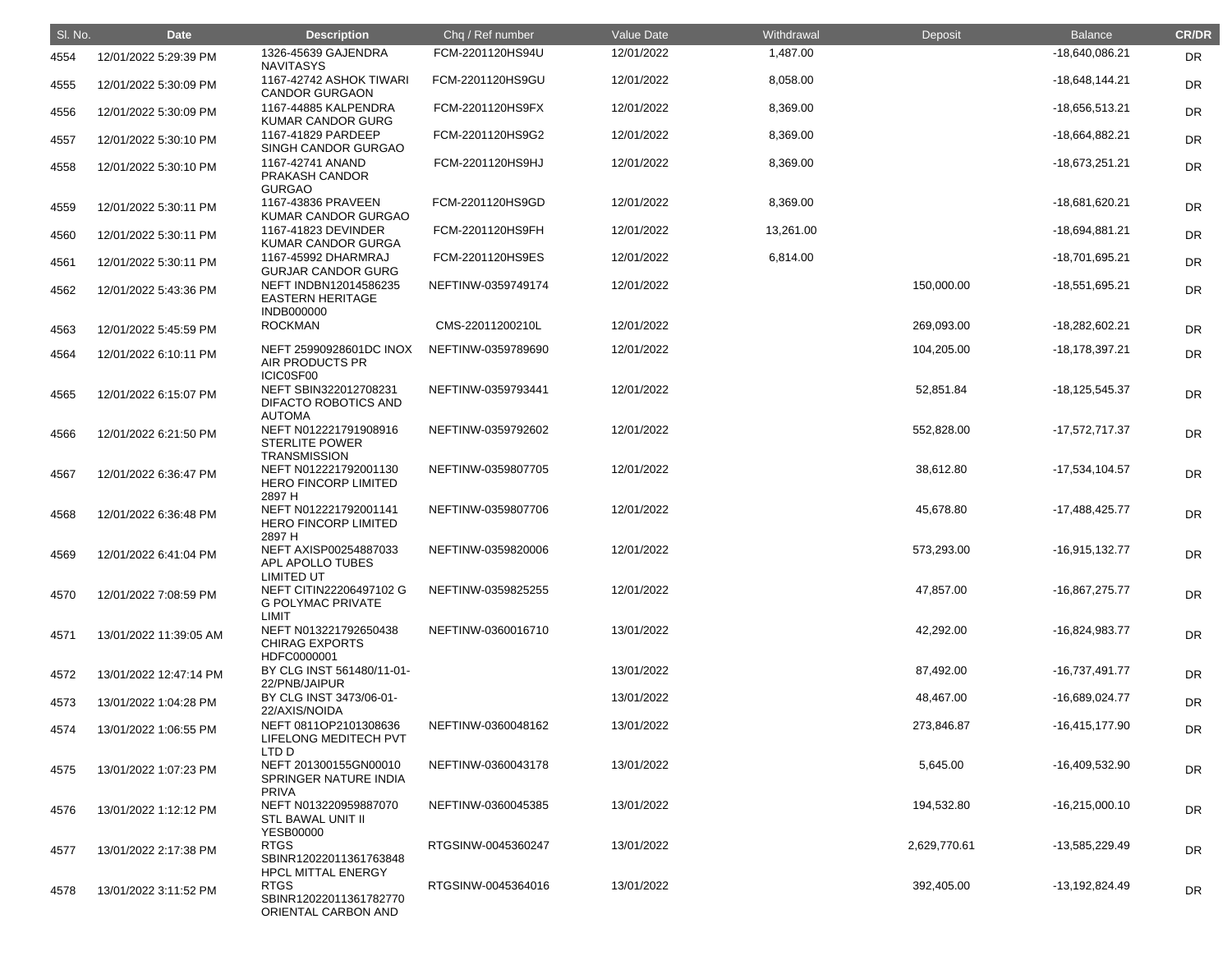| SI. No. | <b>Date</b>           | <b>Description</b>                               | Chq / Ref number | Value Date | Withdrawal | Deposit | <b>Balance</b>   | <b>CR/DR</b> |
|---------|-----------------------|--------------------------------------------------|------------------|------------|------------|---------|------------------|--------------|
| 4579    | 13/01/2022 3:40:41 PM | 1208-44359 SINESH KUMAR<br>APL INFRASTRUC        | FCM-2201130HXDWK | 13/01/2022 | 4,036.00   |         | -13,196,860.49   | <b>DR</b>    |
| 4580    | 13/01/2022 3:40:42 PM | CONV-34344 ASHISH<br>KUMAR 011121 TO 3011        | FCM-2201130HXDWG | 13/01/2022 | 13,944.00  |         | -13,210,804.49   | DR           |
| 4581    | 13/01/2022 3:40:42 PM | 1132-42417 NARESH<br>KUMAR CHAUHAN APL AP        | FCM-2201130HXDWA | 13/01/2022 | 1,442.00   |         | -13,212,246.49   | <b>DR</b>    |
| 4582    | 13/01/2022 3:40:42 PM | 1132-46749 SATISH<br>CHANDRA APL APOLLO T        | FCM-2201130HXDW3 | 13/01/2022 | 23,411.00  |         | -13,235,657.49   | <b>DR</b>    |
| 4583    | 13/01/2022 3:40:43 PM | 1272-47109 PRATAP NEEL<br><b>METAL PRODUCT L</b> | FCM-2201130HXDWC | 13/01/2022 | 8,585.00   |         | -13,244,242.49   | <b>DR</b>    |
| 4584    | 13/01/2022 3:40:43 PM | CONV-33322 SUBHASH<br>CHAND 011121 TO 301        | FCM-2201130HXDWD | 13/01/2022 | 6,100.00   |         | -13,250,342.49   | DR           |
| 4585    | 13/01/2022 3:40:43 PM | CONV-45087 RADHE<br>SHYAM 011121 TO 30112        | FCM-2201130HXDYJ | 13/01/2022 | 529.00     |         | -13,250,871.49   | DR           |
| 4586    | 13/01/2022 3:40:44 PM | CONV-34853 RAJAN<br>KUMAR SHARMA 011121 T        | FCM-2201130HXDWI | 13/01/2022 | 3,658.00   |         | -13,254,529.49   | <b>DR</b>    |
| 4587    | 13/01/2022 3:40:44 PM | 1208-41654 CHAIN<br>PRAKASH UPADHYAY APL         | FCM-2201130HXDW5 | 13/01/2022 | 1,351.00   |         | -13,255,880.49   | <b>DR</b>    |
| 4588    | 13/01/2022 3:40:44 PM | 1132-47008 DHARMENDRA<br>SINGH APL APOLLO        | FCM-2201130HXDWU | 13/01/2022 | 479.00     |         | -13,256,359.49   | <b>DR</b>    |
| 4589    | 13/01/2022 3:40:45 PM | 1132-26841 ANIL SINGH<br>APL APOLLO TUBES        | FCM-2201130HXDW0 | 13/01/2022 | 14,436.00  |         | -13,270,795.49   | DR           |
| 4590    | 13/01/2022 3:40:45 PM | CONV-34808 BHAWANI<br>SINGH 011121 TO 301        | FCM-2201130HXDVV | 13/01/2022 | 500.00     |         | -13,271,295.49   | <b>DR</b>    |
| 4591    | 13/01/2022 3:40:45 PM | 1132-37896 RAM DHUN APL<br><b>APOLLO TUBES L</b> | FCM-2201130HXDW1 | 13/01/2022 | 6,255.00   |         | -13,277,550.49   | <b>DR</b>    |
| 4592    | 13/01/2022 3:40:45 PM | CONV-44557 VIKRAM<br>GHULIANI 011121 TO 3        | FCM-2201130HXDW9 | 13/01/2022 | 10,268.00  |         | -13,287,818.49   | DR           |
| 4593    | 13/01/2022 3:40:46 PM | 1272-45452 SAURABH<br>SHARMA NEEL METAL P        | FCM-2201130HXDW7 | 13/01/2022 | 2,043.00   |         | -13,289,861.49   | DR           |
| 4594    | 13/01/2022 3:40:46 PM | CONV-45360 NITIN<br>CHAUHAN 011121 TO 301        | FCM-2201130HXDWP | 13/01/2022 | 5,568.00   |         | -13,295,429.49   | <b>DR</b>    |
| 4595    | 13/01/2022 3:40:46 PM | 499-29676 DEVENDER<br>KUMAR BOM REST OF          | FCM-2201130HXDWY | 13/01/2022 | 13,978.00  |         | -13,309,407.49   | <b>DR</b>    |
| 4596    | 13/01/2022 3:40:47 PM | CONV-36428 VIRENDER<br>KUMAR 011121 TO 30        | FCM-2201130HXDVX | 13/01/2022 | 3,923.00   |         | -13,313,330.49   | DR           |
| 4597    | 13/01/2022 3:40:47 PM | CONV-29676 DEVENDER<br><b>KUMAR BOM 011121 T</b> | FCM-2201130HXDWF | 13/01/2022 | 949.00     |         | $-13,314,279.49$ | <b>DR</b>    |
| 4598    | 13/01/2022 3:40:47 PM | 1222-44687 SANJEEV<br>KUMAR APOLLO TUBES         | FCM-2201130HXDWL | 13/01/2022 | 15,548.00  |         | -13,329,827.49   | <b>DR</b>    |
| 4599    | 13/01/2022 3:40:48 PM | 1272-45510 MADAN LAL<br>NEEL METAL PRODUC        | FCM-2201130HXDWW | 13/01/2022 | 15,060.00  |         | -13,344,887.49   | <b>DR</b>    |
| 4600    | 13/01/2022 3:40:48 PM | 1132-42787 SHIV PRASAD<br>YADAV APL APOLL        | FCM-2201130HXDWT | 13/01/2022 | 5,241.00   |         | $-13,350,128.49$ | <b>DR</b>    |
| 4601    | 13/01/2022 3:40:48 PM | CONV-41310 SUNIL KUMAR<br>011121 TO 30112        | FCM-2201130HXDX2 | 13/01/2022 | 3,166.00   |         | -13,353,294.49   | <b>DR</b>    |
| 4602    | 13/01/2022 3:40:49 PM | 1272-46967 JAHAR SINGH<br>NEEL METAL PROD        | FCM-2201130HXDWM | 13/01/2022 | 2,192.00   |         | -13,355,486.49   | <b>DR</b>    |
| 4603    | 13/01/2022 3:40:49 PM | 1132-40269 SOM PAL<br>SINGH APL APOLLO TU        | FCM-2201130HXDYM | 13/01/2022 | 17,292.00  |         | -13,372,778.49   | <b>DR</b>    |
| 4604    | 13/01/2022 3:40:49 PM | 1037-44516 SUDHAKAR<br>SINGH APL APOLLO          | FCM-2201130HXDWR | 13/01/2022 | 12,491.00  |         | -13,385,269.49   | <b>DR</b>    |
| 4605    | 13/01/2022 3:40:50 PM | CONV-41728 VIJENDER<br>011121 TO 301121          | FCM-2201130HXDX5 | 13/01/2022 | 2,983.00   |         | -13,388,252.49   | <b>DR</b>    |
| 4606    | 13/01/2022 3:40:50 PM | CONV-37065 JAGDISH<br>PRASAD 011121 TO 30        | FCM-2201130HXDX6 | 13/01/2022 | 2,164.00   |         | -13,390,416.49   | <b>DR</b>    |
| 4607    | 13/01/2022 3:40:51 PM | CONV-41659 NITESH<br>KUMAR 011121 TO 3011        | FCM-2201130HXDVW | 13/01/2022 | 11,356.00  |         | -13,401,772.49   | <b>DR</b>    |
| 4608    | 13/01/2022 3:40:51 PM | CONV-38050 DEVENDER<br>SINGH SOLANKI 0111        | FCM-2201130HXDVS | 13/01/2022 | 2,748.00   |         | -13,404,520.49   | <b>DR</b>    |
| 4609    | 13/01/2022 3:40:51 PM | 1037-43424 MANISH<br>KUMAR YADAV APL APOL        | FCM-2201130HXDYK | 13/01/2022 | 13,936.00  |         | $-13,418,456.49$ | <b>DR</b>    |
| 4610    | 13/01/2022 3:40:51 PM | 1272-45580 AKHILESH<br>KUMAR NEEL METAL P        | FCM-2201130HXDWB | 13/01/2022 | 15,518.00  |         | -13,433,974.49   | <b>DR</b>    |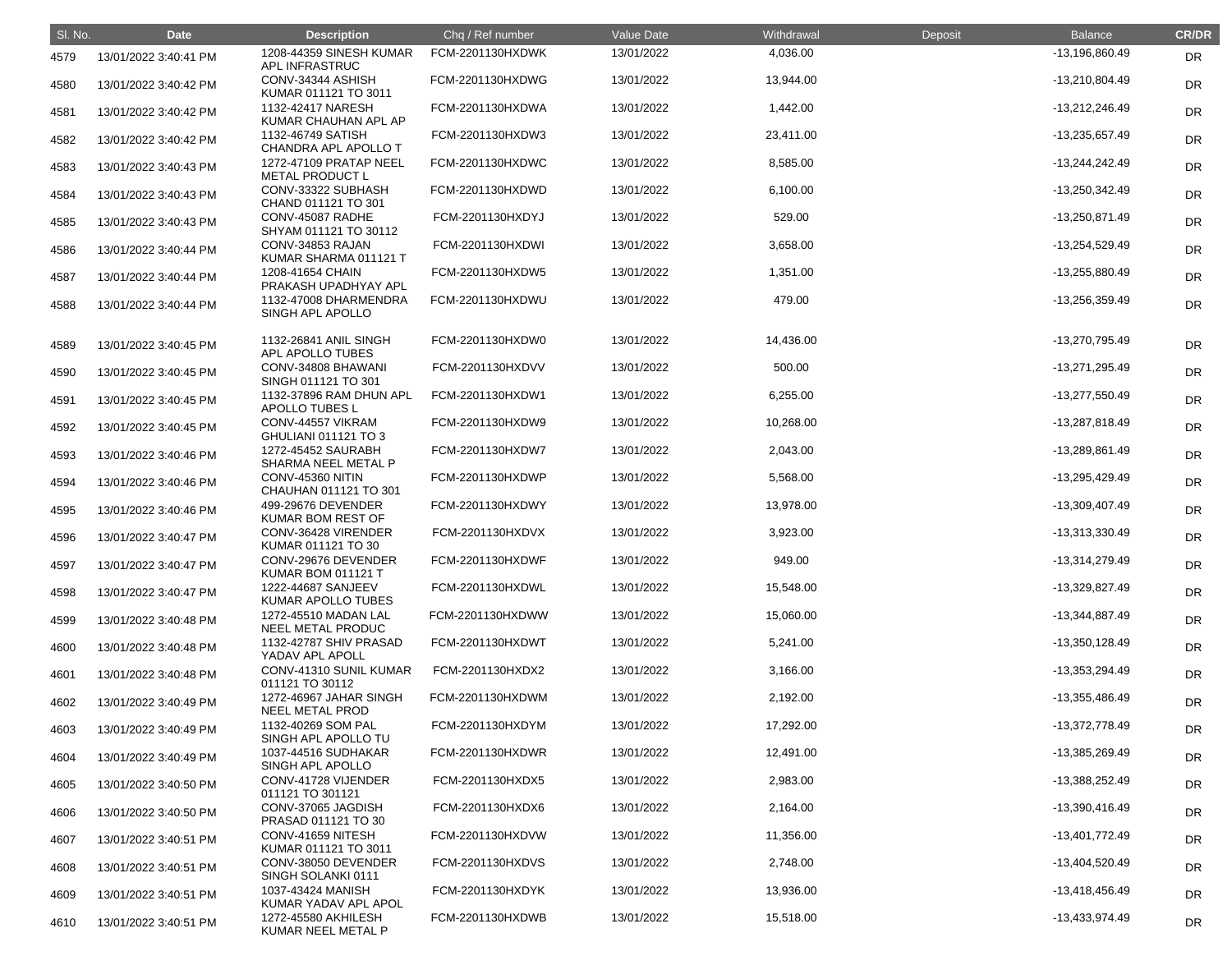| SI. No. | <b>Date</b>           | <b>Description</b>                                  | Chq / Ref number | Value Date | Withdrawal | Deposit | <b>Balance</b>   | <b>CR/DR</b> |
|---------|-----------------------|-----------------------------------------------------|------------------|------------|------------|---------|------------------|--------------|
| 4611    | 13/01/2022 3:40:51 PM | CONV-22227 SARIT KUMAR<br>011121 TO 30112           | FCM-2201130HXDX7 | 13/01/2022 | 3,593.00   |         | -13,437,567.49   | <b>DR</b>    |
| 4612    | 13/01/2022 3:40:52 PM | 1272-45317 SANDEEP<br>SINGH CHOUHAN NEEL            | FCM-2201130HXDW6 | 13/01/2022 | 15,783.00  |         | -13,453,350.49   | <b>DR</b>    |
| 4613    | 13/01/2022 3:40:52 PM | 1132-35335 ASHOK<br>THAKUR APL APOLLO TUB           | FCM-2201130HXDX9 | 13/01/2022 | 4,049.00   |         | -13,457,399.49   | <b>DR</b>    |
| 4614    | 13/01/2022 3:40:52 PM | CONV-38173 VIJAYKUMAR<br>MUDHOLE 011121 T           | FCM-2201130HXDXF | 13/01/2022 | 5,715.00   |         | $-13,463,114.49$ | <b>DR</b>    |
| 4615    | 13/01/2022 3:40:53 PM | CONV-46293 VIR SINGH<br>011121 TO 301121            | FCM-2201130HXDX3 | 13/01/2022 | 2,989.00   |         | -13,466,103.49   | DR           |
| 4616    | 13/01/2022 3:40:53 PM | 1036-36385<br>KAUSHALENDRA SINGH<br><b>APL APOL</b> | FCM-2201130HXDX8 | 13/01/2022 | 15,990.00  |         | -13,482,093.49   | <b>DR</b>    |
| 4617    | 13/01/2022 3:40:53 PM | 1208-21518 NIHAL SINGH<br>APL INFRASTRUCT           | FCM-2201130HXDXA | 13/01/2022 | 431.00     |         | -13,482,524.49   | <b>DR</b>    |
| 4618    | 13/01/2022 3:40:54 PM | ADV FOR EXP-21196<br><b>JOGINDER SINGH</b>          | FCM-2201130HXDVY | 13/01/2022 | 9,546.00   |         | -13,492,070.49   | DR           |
| 4619    | 13/01/2022 3:40:54 PM | 1036-44053 PANKAJ<br>KUMAR APL APOLLO TUB           | FCM-2201130HXDVZ | 13/01/2022 | 840.00     |         | -13,492,910.49   | <b>DR</b>    |
| 4620    | 13/01/2022 3:40:54 PM | CONV-34888<br>CHATURANAND JHA<br>011121 TO 3        | FCM-2201130HXDXG | 13/01/2022 | 3,831.00   |         | -13,496,741.49   | <b>DR</b>    |
| 4621    | 13/01/2022 3:40:55 PM | 1132-35091 SARVESH<br>KUMAR APL APOLLO TU           | FCM-2201130HXDWS | 13/01/2022 | 10,587.00  |         | -13,507,328.49   | <b>DR</b>    |
| 4622    | 13/01/2022 3:40:55 PM | 1208-32244 MANOJ SINGH<br>PRIHAR APL INFR           | FCM-2201130HXDXB | 13/01/2022 | 2,703.00   |         | $-13,510,031.49$ | DR           |
| 4623    | 13/01/2022 3:40:55 PM | CONV-45108 ARUN KUMAR<br>011121 TO 301121           | FCM-2201130HXDXN | 13/01/2022 | 1,716.00   |         | -13,511,747.49   | DR           |
| 4624    | 13/01/2022 3:40:56 PM | CONV-31841 RAJ KUMAR<br>011121 TO 301121            | FCM-2201130HXDWH | 13/01/2022 | 3,608.00   |         | -13,515,355.49   | <b>DR</b>    |
| 4625    | 13/01/2022 3:40:56 PM | CONV-35036 SURAT SINGH<br>011121 TO 30112           | FCM-2201130HXDX4 | 13/01/2022 | 3,128.00   |         | -13,518,483.49   | <b>DR</b>    |
| 4626    | 13/01/2022 3:40:56 PM | 1132-46169 HARGYAN<br>SINGH APL APOLLO TU           | FCM-2201130HXDXK | 13/01/2022 | 14,436.00  |         | -13,532,919.49   | <b>DR</b>    |
| 4627    | 13/01/2022 3:40:57 PM | 1132-22006 MUNNA LAL<br>APL APOLLO TUBES            | FCM-2201130HXDXH | 13/01/2022 | 2,404.00   |         | -13,535,323.49   | <b>DR</b>    |
| 4628    | 13/01/2022 3:40:57 PM | CONV-35159 DHANANJAY<br>PRASAD 011121 TO            | FCM-2201130HXDXM | 13/01/2022 | 6,177.00   |         | $-13,541,500.49$ | <b>DR</b>    |
| 4629    | 13/01/2022 3:40:57 PM | CONV-18924 BRAHAM PAL<br><b>SHARMA 011121 TO</b>    | FCM-2201130HXDXO | 13/01/2022 | 4,966.00   |         | -13,546,466.49   | <b>DR</b>    |
| 4630    | 13/01/2022 3:40:58 PM | CONV-36144 SHIV DAYAL<br><b>MEENA 011121 TO</b>     | FCM-2201130HXDWO | 13/01/2022 | 1,721.00   |         | $-13,548,187.49$ | DR           |
| 4631    | 13/01/2022 3:40:58 PM | 1132-43876 AVDHESH<br>KUMAR DUBEY APL APO           | FCM-2201130HXDYH | 13/01/2022 | 14,899.00  |         | -13,563,086.49   | <b>DR</b>    |
| 4632    | 13/01/2022 3:40:58 PM | 804-47457 MURUGESAN<br><b>CIGPL KARNATKABANG</b>    | FCM-2201130HXDWZ | 13/01/2022 | 17,166.00  |         | -13,580,252.49   | DR           |
| 4633    | 13/01/2022 3:40:59 PM | CONV-34098 SAJJAN<br>KUMAR 011121 TO 3011           | FCM-2201130HXDWN | 13/01/2022 | 2,113.00   |         | -13,582,365.49   | <b>DR</b>    |
| 4634    | 13/01/2022 3:40:59 PM | CONV-17065 J B SHAHI<br>011121 TO 301121            | FCM-2201130HXDXD | 13/01/2022 | 2,081.00   |         | -13,584,446.49   | DR           |
| 4635    | 13/01/2022 3:40:59 PM | CONV-13058 TIRLOK<br>CHAND SHARMA 011121            | FCM-2201130HXDXW | 13/01/2022 | 2,013.00   |         | -13,586,459.49   | <b>DR</b>    |
| 4636    | 13/01/2022 3:40:59 PM | CONV-44364 ABHIJEET<br>KUMAR 011121 TO 30           | FCM-2201130HXDY0 | 13/01/2022 | 2,184.00   |         | -13,588,643.49   | <b>DR</b>    |
| 4637    | 13/01/2022 3:41:00 PM | CONV-36767 JEEWAN<br>SINGH 011121 TO 3011           | FCM-2201130HXDXC | 13/01/2022 | 1,176.00   |         | -13,589,819.49   | <b>DR</b>    |
| 4638    | 13/01/2022 3:41:00 PM | 1222-45088 BALBIR SINGH<br><b>APOLLO TUBES L</b>    | FCM-2201130HXDXS | 13/01/2022 | 14,881.00  |         | -13,604,700.49   | <b>DR</b>    |
| 4639    | 13/01/2022 3:41:00 PM | CONV-46495 BIRESH<br>KUMAR SINGH 011121 T           | FCM-2201130HXDXZ | 13/01/2022 | 1,235.00   |         | -13,605,935.49   | <b>DR</b>    |
| 4640    | 13/01/2022 3:41:01 PM | CONV-45814 RAJEEV<br>KUMAR JHA 011121 TO            | FCM-2201130HXDWE | 13/01/2022 | 3,608.00   |         | -13,609,543.49   | <b>DR</b>    |
| 4641    | 13/01/2022 3:41:01 PM | CONV-39370 NEERAJ<br>KUMAR 011121 TO 3011           | FCM-2201130HXDXP | 13/01/2022 | 234.00     |         | -13,609,777.49   | <b>DR</b>    |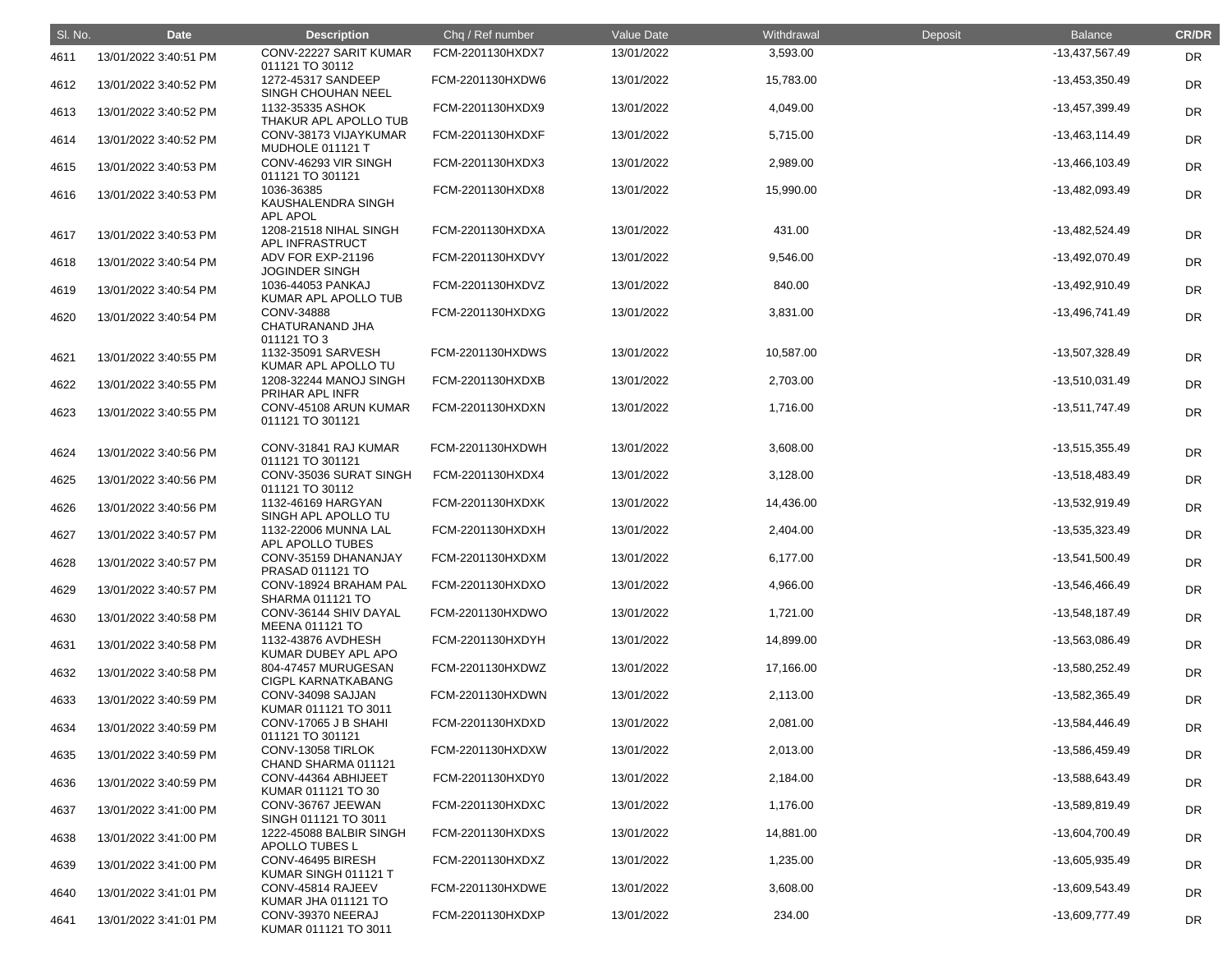| SI. No. | <b>Date</b>           | <b>Description</b>                                             | Chq / Ref number   | Value Date | Withdrawal | Deposit    | <b>Balance</b>   | <b>CR/DR</b> |
|---------|-----------------------|----------------------------------------------------------------|--------------------|------------|------------|------------|------------------|--------------|
| 4642    | 13/01/2022 3:41:01 PM | CONV-38591 SANDEEP<br>SINGH 011121 TO 301                      | FCM-2201130HXDXV   | 13/01/2022 | 465.00     |            | -13,610,242.49   | <b>DR</b>    |
| 4643    | 13/01/2022 3:41:02 PM | 1132-32582 SATYA DEV<br>APL APOLLO TUBES                       | FCM-2201130HXDY2   | 13/01/2022 | 17,292.00  |            | -13,627,534.49   | <b>DR</b>    |
| 4644    | 13/01/2022 3:41:02 PM | 1208-47085 GEORGE<br>KUTTY A APL INFRASTR                      | FCM-2201130HXDY7   | 13/01/2022 | 8,995.00   |            | -13,636,529.49   | DR           |
| 4645    | 13/01/2022 3:41:02 PM | 1222-44551 GURBACHAN<br>SINGH APOLLO TUB                       | FCM-2201130HXDY9   | 13/01/2022 | 15,910.00  |            | -13,652,439.49   | DR           |
| 4646    | 13/01/2022 3:41:03 PM | CONV-34397 ANIL KUMAR<br><b>MEENA 011121 TO</b>                | FCM-2201130HXDX1   | 13/01/2022 | 532.00     |            | -13,652,971.49   | <b>DR</b>    |
| 4647    | 13/01/2022 3:41:03 PM | CONV-26413 SHASHI KANT<br><b>KUMAR 011121 TO</b>               | FCM-2201130HXDXT   | 13/01/2022 | 2,290.00   |            | -13,655,261.49   | <b>DR</b>    |
| 4648    | 13/01/2022 3:41:03 PM | 1132-41616 RAJESH<br>KUMAR APL APOLLO TUB                      | FCM-2201130HXDY3   | 13/01/2022 | 479.00     |            | -13,655,740.49   | <b>DR</b>    |
| 4649    | 13/01/2022 3:41:04 PM | 1037-43770 JAY PRAKASH<br>APL APOLLO TUBE                      | FCM-2201130HXDWJ   | 13/01/2022 | 21,564.00  |            | -13,677,304.49   | DR           |
| 4650    | 13/01/2022 3:41:04 PM | CONV-45107 BHOPAL<br>SINGH 011121 TO 3011                      | FCM-2201130HXDXE   | 13/01/2022 | 3,693.00   |            | -13,680,997.49   | DR           |
| 4651    | 13/01/2022 3:41:04 PM | CONV-45956 SATYENDER<br>YADAV 011121 TO 3                      | FCM-2201130HXDXY   | 13/01/2022 | 2,438.00   |            | -13,683,435.49   | <b>DR</b>    |
| 4652    | 13/01/2022 3:41:05 PM | CONV-39178 PAWAN<br>SINGH RATHORE 011121                       | FCM-2201130HXDVU   | 13/01/2022 | 1,634.00   |            | -13,685,069.49   | <b>DR</b>    |
| 4653    | 13/01/2022 3:41:05 PM | 1132-43113 RAM NARESH<br>SINGH APL APOLLO                      | FCM-2201130HXDY5   | 13/01/2022 | 11,068.00  |            | -13,696,137.49   | DR           |
| 4654    | 13/01/2022 3:41:06 PM | 1132-45222 SUBHASH<br>CHANDRA PACHORI APL                      | FCM-2201130HXDW2   | 13/01/2022 | 15,609.00  |            | -13,711,746.49   | DR           |
| 4655    | 13/01/2022 3:41:06 PM | CONV-37978 AMIT KUMAR<br><b>SINGHAL 011121 T</b>               | FCM-2201130HXDW8   | 13/01/2022 | 5,316.00   |            | -13,717,062.49   | DR           |
| 4656    | 13/01/2022 3:41:06 PM | 1222-38250 BALWINDER<br>SINGH APOLLO TUBE                      | FCM-2201130HXDWV   | 13/01/2022 | 999.00     |            | $-13,718,061.49$ | <b>DR</b>    |
| 4657    | 13/01/2022 3:41:07 PM | 1208-28917 SHILESH<br>KUMAR SINGH APL INF                      | FCM-2201130HXDW4   | 13/01/2022 | 17,489.00  |            | -13,735,550.49   | <b>DR</b>    |
| 4658    | 13/01/2022 3:41:07 PM | 1208-40241 BARUN KUMAR<br>APL INFRASTRUCT                      | FCM-2201130HXDXR   | 13/01/2022 | 10,305.00  |            | -13,745,855.49   | DR           |
| 4659    | 13/01/2022 3:41:08 PM | 912-43135 CHANDAN APL<br><b>TUBES LTD</b>                      | FCM-2201130HXDYN   | 13/01/2022 | 14,899.00  |            | -13,760,754.49   | DR           |
| 4660    | 13/01/2022 3:41:08 PM | 1272-47147 YUDHISHTHAR<br>NEEL METAL PROD                      | FCM-2201130HXDWX   | 13/01/2022 | 4,500.00   |            | -13,765,254.49   | <b>DR</b>    |
| 4661    | 13/01/2022 3:41:08 PM | CONV-38812 BIJENDER<br>SINGH 011121 TO 30                      | FCM-2201130HXDXX   | 13/01/2022 | 2,154.00   |            | -13,767,408.49   | <b>DR</b>    |
| 4662    | 13/01/2022 3:41:09 PM | CONV-14139 ARABINDA<br>JENA 011121 TO 301                      | FCM-2201130HXDX0   | 13/01/2022 | 1,813.00   |            | -13,769,221.49   | DR           |
| 4663    | 13/01/2022 3:41:09 PM | 1132-22482 AJAY KUMAR<br>UPADHAYA APL APO                      | FCM-2201130HXDXI   | 13/01/2022 | 960.00     |            | -13,770,181.49   | DR           |
| 4664    | 13/01/2022 3:41:09 PM | CONV-35630 VINAY VIJAY<br>PANDEY 011121 T                      | FCM-2201130HXDY1   | 13/01/2022 | 1,602.00   |            | -13,771,783.49   | <b>DR</b>    |
| 4665    | 13/01/2022 3:41:10 PM | 1132-29102 ADITYA SINGH<br>APL APOLLO TUB                      | FCM-2201130HXDXJ   | 13/01/2022 | 5,241.00   |            | -13,777,024.49   | <b>DR</b>    |
| 4666    | 13/01/2022 3:41:10 PM | 912-29551 RAVINDRA<br>KUMAR APL TUBES LTD                      | FCM-2201130HXDXL   | 13/01/2022 | 14,899.00  |            | -13,791,923.49   | DR           |
| 4667    | 13/01/2022 3:41:10 PM | 1208-22548 AMARNATH<br>APL INFRASTRUCTURE                      | FCM-2201130HXDXQ   | 13/01/2022 | 1,331.00   |            | -13,793,254.49   | DR           |
| 4668    | 13/01/2022 3:41:17 PM | NEFT N013221793102319<br>JUPITER LAMINATORS PVT<br>LTD         | NEFTINW-0360123441 | 13/01/2022 |            | 135,810.00 | -13,657,444.49   | <b>DR</b>    |
| 4669    | 13/01/2022 3:46:17 PM | NEFT N013221793105636<br>NTN NEI MANUFACTURIN<br>HDFC00        | NEFTINW-0360122730 | 13/01/2022 |            | 251,616.76 | -13,405,827.73   | <b>DR</b>    |
| 4670    | 13/01/2022 3:47:07 PM | 1036-40578 VIVEK KUMAR<br><b>VERMA APL APOLL</b>               | FCM-2201130HXDWQ   | 13/01/2022 | 16,305.00  |            | -13,422,132.73   | <b>DR</b>    |
| 4671    | 13/01/2022 4:13:50 PM | NEFT N013220960110279<br><b>NIPMAN FASTENER</b><br>YESB0000001 | NEFTINW-0360134844 | 13/01/2022 |            | 188,642.24 | -13,233,490.49   | <b>DR</b>    |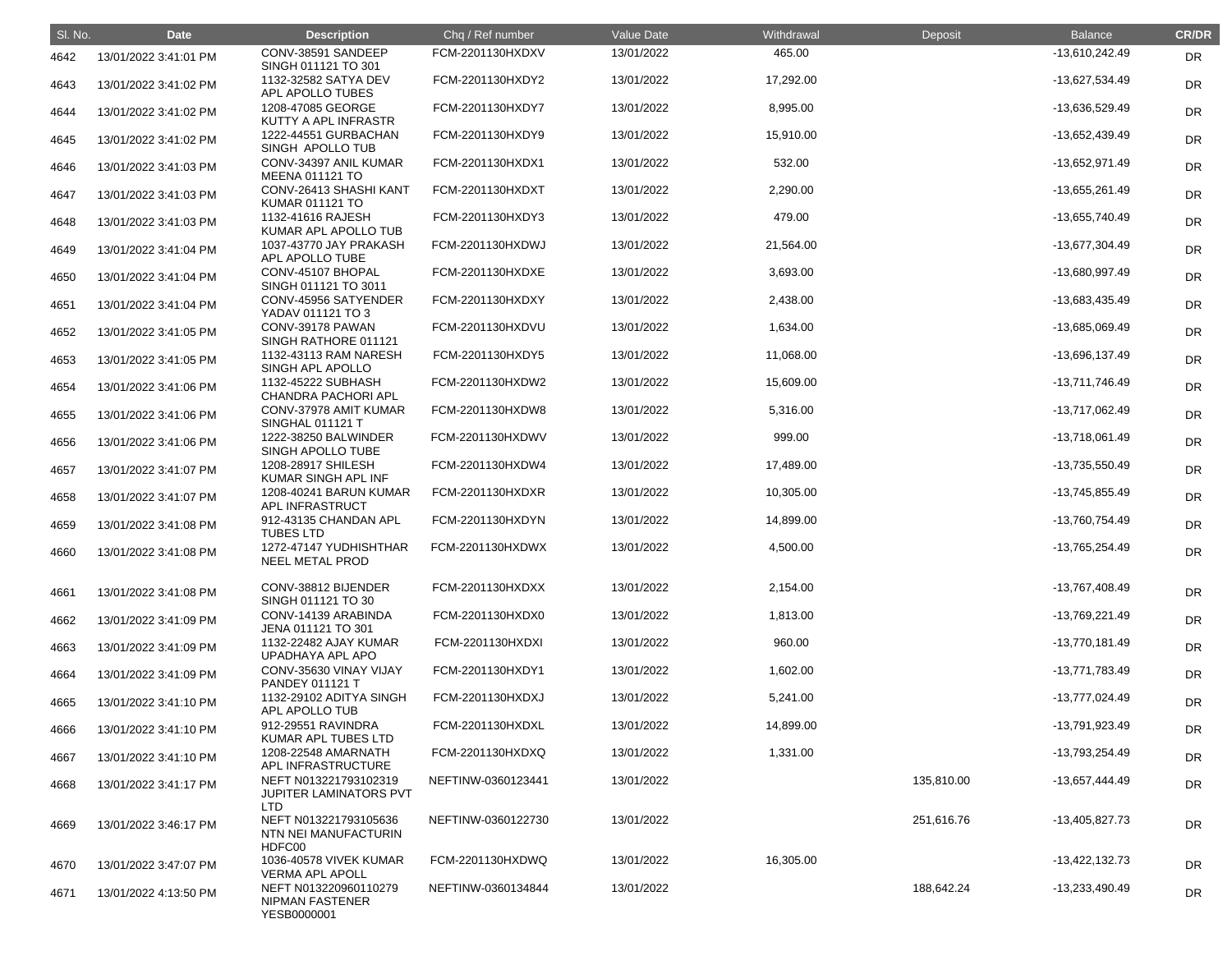| SI. No. | <b>Date</b>            | <b>Description</b>                                                                 | Chq / Ref number   | Value Date | Withdrawal   | Deposit    | <b>Balance</b>     | <b>CR/DR</b> |
|---------|------------------------|------------------------------------------------------------------------------------|--------------------|------------|--------------|------------|--------------------|--------------|
| 4672    | 13/01/2022 4:24:47 PM  | <b>RTGS</b><br>YESBR52022011387937565                                              | RTGSINW-0045370593 | 13/01/2022 |              | 300,000.00 | -12,933,490.49     | <b>DR</b>    |
| 4673    | 13/01/2022 4:45:17 PM  | SATYAM AUTO YESB000<br>NEFT CMS2341269552<br><b>INDIA NIPPON</b>                   | NEFTINW-0360168877 | 13/01/2022 |              | 311,978.28 | $-12,621,512.21$   | DR           |
| 4674    | 13/01/2022 6:33:25 PM  | <b>ELECTRICALS LTD I</b><br><b>RTGS</b><br>UTIBR52022011300327120                  | RTGSINW-0045378297 | 13/01/2022 |              | 357,798.66 | $-12,263,713.55$   | <b>DR</b>    |
| 4675    | 13/01/2022 7:10:37 PM  | <b>MUSASHI AUTO PARTS</b><br>NEFT N013221793653760<br><b>RELAXO FOOTWEARS</b>      | NEFTINW-0360256442 | 13/01/2022 |              | 560,498.93 | -11,703,214.62     | <b>DR</b>    |
| 4676    | 14/01/2022 8:49:31 AM  | <b>LIMITED UN</b><br><b>IB: ETAX EPFONEW</b><br>0020076617                         | GBM-0020076617     | 14/01/2022 | 676,322.00   |            | -12,379,536.62     | <b>DR</b>    |
| 4677    | 14/01/2022 8:53:41 AM  | <b>IB: ETAX EPFONEW</b><br>0020076620                                              | GBM-0020076620     | 14/01/2022 | 2,792,602.00 |            | $-15, 172, 138.62$ | <b>DR</b>    |
| 4678    | 14/01/2022 8:55:32 AM  | <b>IB: ETAX EPFONEW</b><br>0020076622                                              | GBM-0020076622     | 14/01/2022 | 526,918.00   |            | -15,699,056.62     | <b>DR</b>    |
| 4679    | 14/01/2022 8:57:30 AM  | <b>IB: ETAX EPFONEW</b><br>0020076625                                              | GBM-0020076625     | 14/01/2022 | 553,746.00   |            | $-16,252,802.62$   | <b>DR</b>    |
| 4680    | 14/01/2022 12:42:53 PM | <b>NEFT PUNBH22014774947</b><br><b>MALHOTRA HEART</b>                              | NEFTINW-0360436647 | 14/01/2022 |              | 57,313.00  | -16,195,489.62     | <b>DR</b>    |
| 4681    | 14/01/2022 1:38:12 PM  | <b>INSTITUTE</b><br>NEFT CITIN22207313736<br>SGIPL GLASS PAYMENT A                 | NEFTINW-0360456733 | 14/01/2022 |              | 108,928.48 | $-16,086,561.14$   | <b>DR</b>    |
| 4682    | 14/01/2022 1:38:13 PM  | C <sub>C</sub><br>NEFT CITIN22207313746<br>SGIPL GLASS PAYMENT A<br>C <sub>C</sub> | NEFTINW-0360456734 | 14/01/2022 |              | 129,165.46 | -15,957,395.68     | DR           |
| 4683    | 14/01/2022 2:21:25 PM  | <b>IB: ETAX EPFONEW</b><br>0020081253                                              | GBM-0020081253     | 14/01/2022 | 477,148.00   |            | $-16,434,543.68$   | <b>DR</b>    |
| 4684    | 14/01/2022 2:23:12 PM  | <b>IB: ETAX EPFONEW</b><br>0020081278                                              | GBM-0020081278     | 14/01/2022 | 424,360.00   |            | -16,858,903.68     | <b>DR</b>    |
| 4685    | 14/01/2022 2:24:57 PM  | <b>IB: ETAX EPFONEW</b><br>0020081299                                              | GBM-0020081299     | 14/01/2022 | 386,758.00   |            | -17,245,661.68     | DR           |
| 4686    | 14/01/2022 2:26:50 PM  | <b>IB: ETAX EPFONEW</b><br>0020081330                                              | GBM-0020081330     | 14/01/2022 | 245,348.00   |            | -17,491,009.68     | <b>DR</b>    |
| 4687    | 14/01/2022 2:28:22 PM  | <b>IB: ETAX EPFONEW</b><br>0020081345                                              | GBM-0020081345     | 14/01/2022 | 307,554.00   |            | -17,798,563.68     | <b>DR</b>    |
| 4688    | 14/01/2022 2:31:20 PM  | <b>IB: ETAX EPFONEW</b><br>0020081416                                              | GBM-0020081416     | 14/01/2022 | 396,236.00   |            | -18,194,799.68     | <b>DR</b>    |
| 4689    | 14/01/2022 2:33:05 PM  | <b>IB: ETAX EPFONEW</b><br>0020081446                                              | GBM-0020081446     | 14/01/2022 | 192,926.00   |            | -18,387,725.68     | <b>DR</b>    |
| 4690    | 14/01/2022 2:34:32 PM  | <b>IB: ETAX EPFONEW</b><br>0020081440                                              | GBM-0020081440     | 14/01/2022 | 306,780.00   |            | -18,694,505.68     | DR           |
| 4691    | 14/01/2022 2:36:16 PM  | <b>IB: ETAX EPFONEW</b><br>0020081496                                              | GBM-0020081496     | 14/01/2022 | 191,704.00   |            | -18,886,209.68     | <b>DR</b>    |
| 4692    | 14/01/2022 2:38:13 PM  | <b>IB: ETAX EPFONEW</b><br>0020081513                                              | GBM-0020081513     | 14/01/2022 | 180,696.00   |            | -19,066,905.68     | <b>DR</b>    |
| 4693    | 14/01/2022 2:40:05 PM  | <b>IB: ETAX EPFONEW</b><br>0020081546                                              | GBM-0020081546     | 14/01/2022 | 169,308.00   |            | -19,236,213.68     | DR           |
| 4694    | 14/01/2022 2:41:45 PM  | <b>IB: ETAX EPFONEW</b><br>0020081567                                              | GBM-0020081567     | 14/01/2022 | 269,548.00   |            | -19,505,761.68     | <b>DR</b>    |
| 4695    | 14/01/2022 2:43:30 PM  | <b>IB: ETAX EPFONEW</b><br>0020081600                                              | GBM-0020081600     | 14/01/2022 | 171,162.00   |            | -19,676,923.68     | <b>DR</b>    |
| 4696    | 14/01/2022 2:44:44 PM  | <b>IB: ETAX EPFONEW</b><br>0020081620                                              | GBM-0020081620     | 14/01/2022 | 132,142.00   |            | -19,809,065.68     | DR           |
| 4697    | 14/01/2022 3:28:24 PM  | <b>IB: ETAX EPFONEW</b><br>0020082276                                              | GBM-0020082276     | 14/01/2022 | 112,304.00   |            | -19,921,369.68     | DR           |
| 4698    | 14/01/2022 3:30:15 PM  | <b>IB: ETAX EPFONEW</b><br>0020082292                                              | GBM-0020082292     | 14/01/2022 | 236,822.00   |            | $-20,158,191.68$   | <b>DR</b>    |
| 4699    | 14/01/2022 3:32:27 PM  | <b>IB: ETAX EPFONEW</b><br>0020082327                                              | GBM-0020082327     | 14/01/2022 | 166,408.00   |            | -20,324,599.68     | <b>DR</b>    |
| 4700    | 14/01/2022 3:34:27 PM  | <b>IB: ETAX EPFONEW</b><br>0020082341                                              | GBM-0020082341     | 14/01/2022 | 142,062.00   |            | $-20,466,661.68$   | DR           |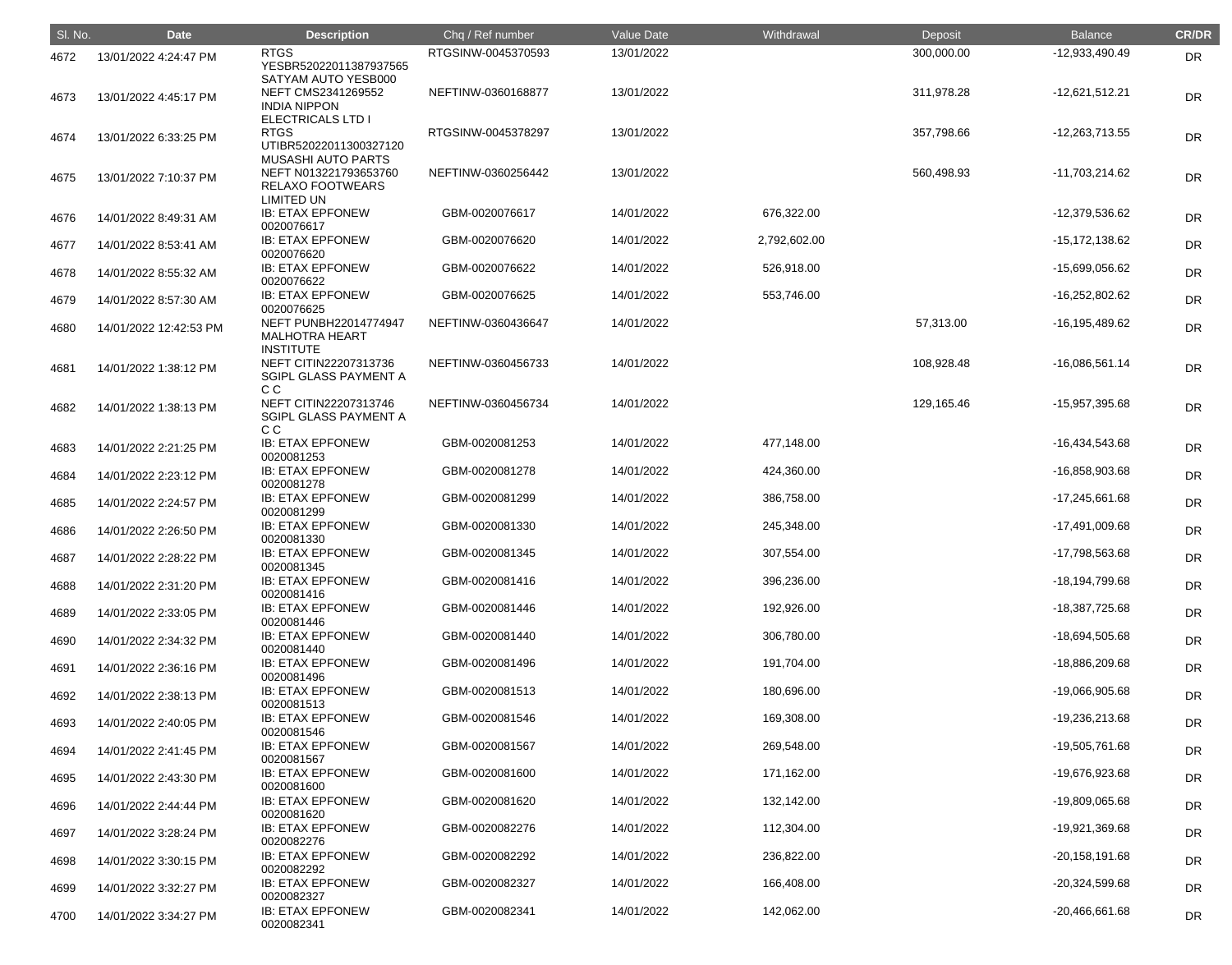| SI. No. | <b>Date</b>           | <b>Description</b>                                                  | Chq / Ref number   | Value Date | Withdrawal | Deposit      | <b>Balance</b>   | <b>CR/DR</b> |
|---------|-----------------------|---------------------------------------------------------------------|--------------------|------------|------------|--------------|------------------|--------------|
| 4701    | 14/01/2022 3:36:20 PM | <b>IB: ETAX EPFONEW</b><br>0020082367                               | GBM-0020082367     | 14/01/2022 | 103,898.00 |              | -20,570,559.68   | DR           |
| 4702    | 14/01/2022 3:37:45 PM | <b>IB: ETAX EPFONEW</b><br>0020082373                               | GBM-0020082373     | 14/01/2022 | 103,706.00 |              | $-20,674,265.68$ | <b>DR</b>    |
| 4703    | 14/01/2022 3:39:40 PM | <b>IB: ETAX EPFONEW</b><br>0020082404                               | GBM-0020082404     | 14/01/2022 | 71,106.00  |              | -20,745,371.68   | <b>DR</b>    |
| 4704    | 14/01/2022 3:41:50 PM | <b>IB: ETAX EPFONEW</b><br>0020082449                               | GBM-0020082449     | 14/01/2022 | 69,436.00  |              | -20,814,807.68   | <b>DR</b>    |
| 4705    | 14/01/2022 3:43:24 PM | <b>IB: ETAX EPFONEW</b><br>0020082476                               | GBM-0020082476     | 14/01/2022 | 115,994.00 |              | -20,930,801.68   | <b>DR</b>    |
| 4706    | 14/01/2022 3:44:46 PM | <b>IB: ETAX EPFONEW</b><br>0020082440                               | GBM-0020082440     | 14/01/2022 | 69,574.00  |              | -21,000,375.68   | <b>DR</b>    |
| 4707    | 14/01/2022 3:47:13 PM | <b>IB: ETAX EPFONEW</b><br>0020082514                               | GBM-0020082514     | 14/01/2022 | 59,058.00  |              | -21,059,433.68   | <b>DR</b>    |
| 4708    | 14/01/2022 3:48:42 PM | <b>IB: ETAX EPFONEW</b><br>0020082523                               | GBM-0020082523     | 14/01/2022 | 87,664.00  |              | $-21,147,097.68$ | <b>DR</b>    |
| 4709    | 14/01/2022 3:50:26 PM | <b>IB: ETAX EPFONEW</b><br>0020082574                               | GBM-0020082574     | 14/01/2022 | 56,026.00  |              | $-21,203,123.68$ | <b>DR</b>    |
| 4710    | 14/01/2022 3:52:43 PM | <b>IB: ETAX EPFONEW</b><br>0020082596                               | GBM-0020082596     | 14/01/2022 | 61,658.00  |              | -21,264,781.68   | <b>DR</b>    |
| 4711    | 14/01/2022 3:55:10 PM | <b>IB: ETAX EPFONEW</b><br>0020082620                               | GBM-0020082620     | 14/01/2022 | 75,946.00  |              | -21,340,727.68   | <b>DR</b>    |
| 4712    | 14/01/2022 3:56:59 PM | <b>IB: ETAX EPFONEW</b><br>0020082655                               | GBM-0020082655     | 14/01/2022 | 54,396.00  |              | $-21,395,123.68$ | <b>DR</b>    |
| 4713    | 14/01/2022 3:58:24 PM | <b>IB: ETAX EPFONEW</b><br>0020082665                               | GBM-0020082665     | 14/01/2022 | 53,962.00  |              | -21,449,085.68   | <b>DR</b>    |
| 4714    | 14/01/2022 4:00:36 PM | <b>IB: ETAX EPFONEW</b><br>0020082728                               | GBM-0020082728     | 14/01/2022 | 50,822.00  |              | -21,499,907.68   | <b>DR</b>    |
| 4715    | 14/01/2022 4:02:57 PM | <b>IB: ETAX EPFONEW</b><br>0020082744                               | GBM-0020082744     | 14/01/2022 | 56,082.00  |              | $-21,555,989.68$ | <b>DR</b>    |
| 4716    | 14/01/2022 4:06:16 PM | <b>IB: ETAX EPFONEW</b><br>0020082799                               | GBM-0020082799     | 14/01/2022 | 53,408.00  |              | -21,609,397.68   | <b>DR</b>    |
| 4717    | 14/01/2022 4:06:28 PM | NEFT N014221794435180<br>PAL SVAM POWER<br>SOLUTIONS PV             | NEFTINW-0360519175 | 14/01/2022 |            | 45,279.00    | $-21,564,118.68$ | <b>DR</b>    |
| 4718    | 14/01/2022 4:06:29 PM | NEFT N014221794433029<br>SANDHAR TECHNOLOGIES<br><b>LTD</b>         | NEFTINW-0360517626 | 14/01/2022 |            | 242,648.96   | $-21,321,469.72$ | DR           |
| 4719    | 14/01/2022 4:09:10 PM | <b>IB: ETAX EPFONEW</b><br>0020082847                               | GBM-0020082847     | 14/01/2022 | 53,926.00  |              | $-21,375,395.72$ | <b>DR</b>    |
| 4720    | 14/01/2022 4:10:47 PM | NEFT N014221794432689<br>SANDHAR AUTOMOTIVE<br><b>DHUMASPU</b>      | NEFTINW-0360517455 | 14/01/2022 |            | 56,115.60    | $-21,319,280.12$ | <b>DR</b>    |
| 4721    | 14/01/2022 4:11:12 PM | <b>IB: ETAX EPFONEW</b><br>0020082855                               | GBM-0020082855     | 14/01/2022 | 45,000.00  |              | $-21,364,280.12$ | <b>DR</b>    |
| 4722    | 14/01/2022 4:13:40 PM | <b>IB: ETAX EPFONEW</b><br>0020082907                               | GBM-0020082907     | 14/01/2022 | 49,202.00  |              | $-21,413,482.12$ | <b>DR</b>    |
| 4723    | 14/01/2022 4:20:03 PM | <b>IB: ETAX EPFONEW</b><br>0020082941                               | GBM-0020082941     | 14/01/2022 | 48,892.00  |              | $-21,462,374.12$ | <b>DR</b>    |
| 4724    | 14/01/2022 5:12:13 PM | NEFT N014221794549156<br>SANDHAR AMKIN<br><b>INDUSTRIES PR</b>      | NEFTINW-0360544209 | 14/01/2022 |            | 99,895.00    | $-21,362,479.12$ | <b>DR</b>    |
| 4725    | 14/01/2022 5:27:55 PM | <b>RTGS</b><br>SCBLR22022011400004437<br><b>INDO AUTOTECH LTD S</b> | RTGSINW-0045402006 | 14/01/2022 |            | 1,667,899.00 | -19,694,580.12   | <b>DR</b>    |
| 4726    | 14/01/2022 8:05:22 PM | NEFT CMS2344333147<br><b>LYALLPUR EMPORIUM</b>                      | NEFTINW-0360601499 | 14/01/2022 |            | 60,707.00    | -19,633,873.12   | <b>DR</b>    |
| 4727    | 14/01/2022 9:05:49 PM | PRIVATE LIMI<br><b>IB: ETAX EPFONEW</b><br>0020085069               | GBM-0020085069     | 14/01/2022 | 48,670.00  |              | -19,682,543.12   | <b>DR</b>    |
| 4728    | 14/01/2022 9:10:24 PM | <b>IB: ETAX EPFONEW</b><br>0020085022                               | GBM-0020085022     | 14/01/2022 | 50,600.00  |              | -19,733,143.12   | <b>DR</b>    |
| 4729    | 14/01/2022 9:11:50 PM | <b>IB: ETAX EPFONEW</b><br>0020085024                               | GBM-0020085024     | 14/01/2022 | 46,036.00  |              | -19,779,179.12   | <b>DR</b>    |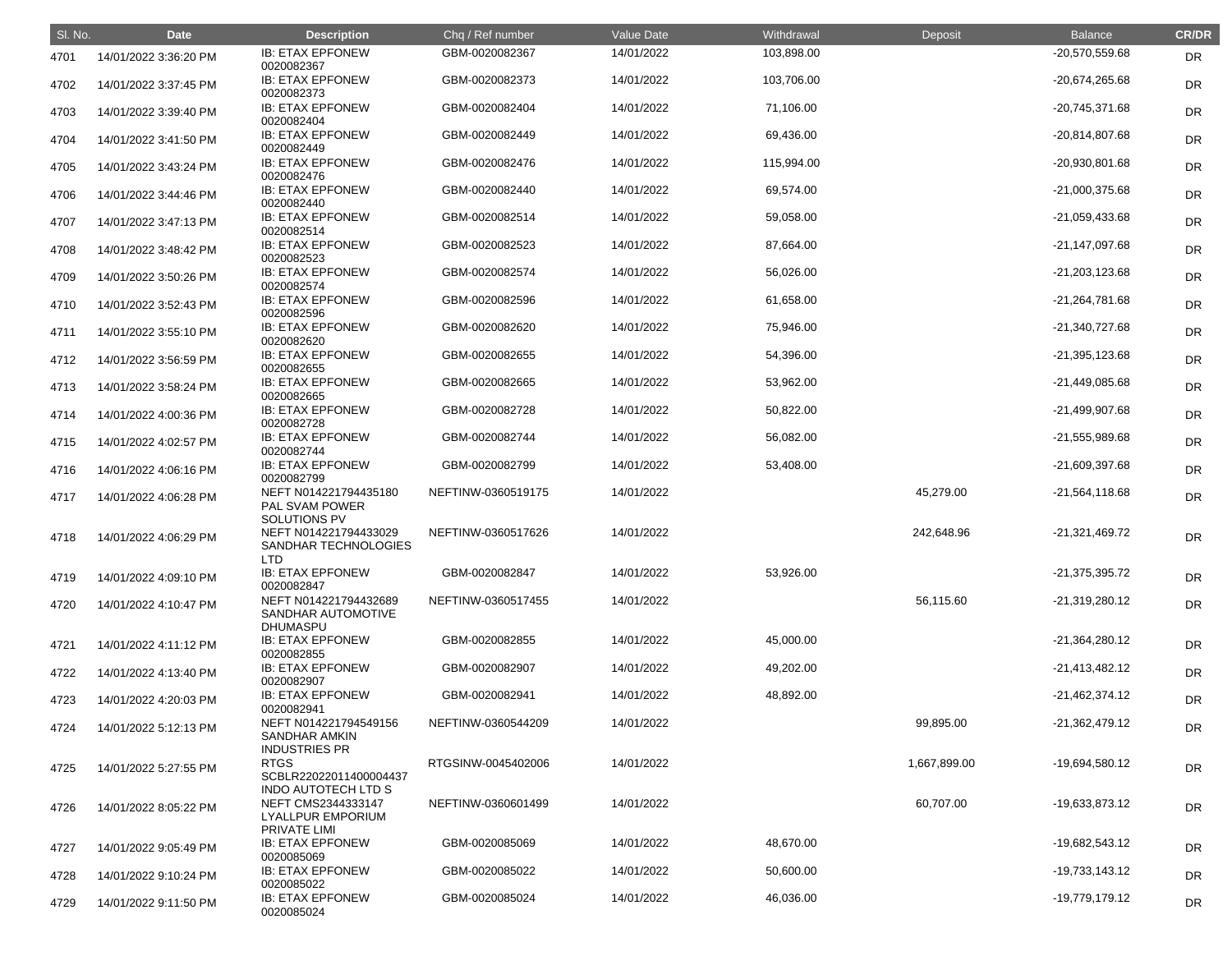| SI. No. | <b>Date</b>            | <b>Description</b>                    | Chq / Ref number | Value Date | Withdrawal | Deposit | <b>Balance</b>   | <b>CR/DR</b> |
|---------|------------------------|---------------------------------------|------------------|------------|------------|---------|------------------|--------------|
| 4730    | 14/01/2022 11:18:32 PM | <b>IB: ETAX EPFONEW</b><br>0020085346 | GBM-0020085346   | 14/01/2022 | 46,162.00  |         | $-19,825,341.12$ | <b>DR</b>    |
| 4731    | 14/01/2022 11:20:24 PM | <b>IB: ETAX EPFONEW</b><br>0020085347 | GBM-0020085347   | 14/01/2022 | 46,458.00  |         | -19,871,799.12   | <b>DR</b>    |
| 4732    | 14/01/2022 11:21:55 PM | <b>IB: ETAX EPFONEW</b><br>0020085309 | GBM-0020085309   | 14/01/2022 | 44,194.00  |         | -19,915,993.12   | <b>DR</b>    |
| 4733    | 14/01/2022 11:23:41 PM | <b>IB: ETAX EPFONEW</b><br>0020085352 | GBM-0020085352   | 14/01/2022 | 42,636.00  |         | -19,958,629.12   | <b>DR</b>    |
| 4734    | 14/01/2022 11:25:13 PM | <b>IB: ETAX EPFONEW</b><br>0020085355 | GBM-0020085355   | 14/01/2022 | 28,676.00  |         | -19,987,305.12   | <b>DR</b>    |
| 4735    | 14/01/2022 11:26:55 PM | <b>IB: ETAX EPFONEW</b><br>0020085358 | GBM-0020085358   | 14/01/2022 | 34,280.00  |         | $-20,021,585.12$ | <b>DR</b>    |
| 4736    | 14/01/2022 11:28:17 PM | <b>IB: ETAX EPFONEW</b><br>0020085359 | GBM-0020085359   | 14/01/2022 | 41,648.00  |         | $-20,063,233.12$ | <b>DR</b>    |
| 4737    | 14/01/2022 11:30:02 PM | <b>IB: ETAX EPFONEW</b><br>0020085364 | GBM-0020085364   | 14/01/2022 | 37,214.00  |         | $-20,100,447.12$ | <b>DR</b>    |
| 4738    | 14/01/2022 11:31:35 PM | <b>IB: ETAX EPFONEW</b><br>0020085368 | GBM-0020085368   | 14/01/2022 | 33,342.00  |         | $-20,133,789.12$ | <b>DR</b>    |
| 4739    | 14/01/2022 11:33:15 PM | <b>IB: ETAX EPFONEW</b><br>0020085312 | GBM-0020085312   | 14/01/2022 | 26,726.00  |         | $-20,160,515.12$ | <b>DR</b>    |
| 4740    | 14/01/2022 11:36:02 PM | <b>IB: ETAX EPFONEW</b><br>0020085372 | GBM-0020085372   | 14/01/2022 | 32,640.00  |         | $-20,193,155.12$ | <b>DR</b>    |
| 4741    | 14/01/2022 11:37:42 PM | <b>IB: ETAX EPFONEW</b><br>0020085375 | GBM-0020085375   | 14/01/2022 | 24,896.00  |         | $-20,218,051.12$ | <b>DR</b>    |
| 4742    | 14/01/2022 11:39:54 PM | <b>IB: ETAX EPFONEW</b><br>0020085377 | GBM-0020085377   | 14/01/2022 | 26,048.00  |         | $-20,244,099.12$ | <b>DR</b>    |
| 4743    | 14/01/2022 11:42:18 PM | <b>IB: ETAX EPFONEW</b><br>0020085381 | GBM-0020085381   | 14/01/2022 | 26,244.00  |         | $-20,270,343.12$ | <b>DR</b>    |
| 4744    | 14/01/2022 11:44:43 PM | <b>IB: ETAX EPFONEW</b><br>0020085385 | GBM-0020085385   | 14/01/2022 | 22,094.00  |         | $-20,292,437.12$ | <b>DR</b>    |
| 4745    | 15/01/2022 7:46:45 AM  | <b>IB: ETAX EPFONEW</b><br>0020085547 | GBM-0020085547   | 15/01/2022 | 20,473.00  |         | $-20,312,910.12$ | <b>DR</b>    |
| 4746    | 15/01/2022 7:48:48 AM  | <b>IB: ETAX EPFONEW</b><br>0020085538 | GBM-0020085538   | 15/01/2022 | 15,842.00  |         | $-20,328,752.12$ | <b>DR</b>    |
| 4747    | 15/01/2022 7:50:37 AM  | <b>IB: ETAX EPFONEW</b><br>0020085539 | GBM-0020085539   | 15/01/2022 | 13,745.00  |         | $-20,342,497.12$ | <b>DR</b>    |
| 4748    | 15/01/2022 7:52:01 AM  | <b>IB: ETAX EPFONEW</b><br>0020085541 | GBM-0020085541   | 15/01/2022 | 10,776.00  |         | $-20,353,273.12$ | <b>DR</b>    |
| 4749    | 15/01/2022 7:53:36 AM  | <b>IB: ETAX EPFONEW</b><br>0020085549 | GBM-0020085549   | 15/01/2022 | 5,492.00   |         | $-20,358,765.12$ | <b>DR</b>    |
| 4750    | 15/01/2022 7:56:15 AM  | IB: ETAX ESIC 0020085543              | GBM-0020085543   | 15/01/2022 | 237,633.00 |         | $-20,596,398.12$ | <b>DR</b>    |
| 4751    | 15/01/2022 7:58:54 AM  | IB: ETAX ESIC 0020085566              | GBM-0020085566   | 15/01/2022 | 507,783.00 |         | $-21,104,181.12$ | <b>DR</b>    |
| 4752    | 15/01/2022 8:02:40 AM  | IB: ETAX ESIC 0020085567              | GBM-0020085567   | 15/01/2022 | 226,690.00 |         | $-21,330,871.12$ | <b>DR</b>    |
| 4753    | 15/01/2022 8:04:56 AM  | IB: ETAX ESIC 0020085572              | GBM-0020085572   | 15/01/2022 | 129,016.00 |         | $-21,459,887.12$ | DR           |
| 4754    | 15/01/2022 8:07:00 AM  | IB: ETAX ESIC 0020085576              | GBM-0020085576   | 15/01/2022 | 459,123.00 |         | $-21,919,010.12$ | <b>DR</b>    |
| 4755    | 15/01/2022 8:08:59 AM  | IB: ETAX ESIC 0020085578              | GBM-0020085578   | 15/01/2022 | 367,807.00 |         | $-22,286,817.12$ | <b>DR</b>    |
| 4756    | 15/01/2022 8:11:48 AM  | IB: ETAX ESIC 0020085579              | GBM-0020085579   | 15/01/2022 | 15,260.00  |         | $-22,302,077.12$ | DR           |
| 4757    | 15/01/2022 8:13:32 AM  | IB: ETAX ESIC 0020085582              | GBM-0020085582   | 15/01/2022 | 160,713.00 |         | $-22,462,790.12$ | DR           |
| 4758    | 15/01/2022 8:15:33 AM  | IB: ETAX ESIC 0020085584              | GBM-0020085584   | 15/01/2022 | 85,294.00  |         | -22,548,084.12   | <b>DR</b>    |
| 4759    | 15/01/2022 8:17:28 AM  | IB: ETAX ESIC 0020085553              | GBM-0020085553   | 15/01/2022 | 3,104.00   |         | $-22,551,188.12$ | <b>DR</b>    |
| 4760    | 15/01/2022 8:19:18 AM  | IB: ETAX ESIC 0020085587              | GBM-0020085587   | 15/01/2022 | 15,704.00  |         | $-22,566,892.12$ | DR           |
| 4761    | 15/01/2022 8:21:14 AM  | IB: ETAX ESIC 0020085589              | GBM-0020085589   | 15/01/2022 | 2,256.00   |         | $-22,569,148.12$ | DR           |
| 4762    | 15/01/2022 8:23:13 AM  | IB: ETAX ESIC 0020085594              | GBM-0020085594   | 15/01/2022 | 83,861.00  |         | $-22,653,009.12$ | <b>DR</b>    |
| 4763    | 15/01/2022 8:25:44 AM  | IB: ETAX ESIC 0020085596              | GBM-0020085596   | 15/01/2022 | 63,487.00  |         | $-22,716,496.12$ | DR           |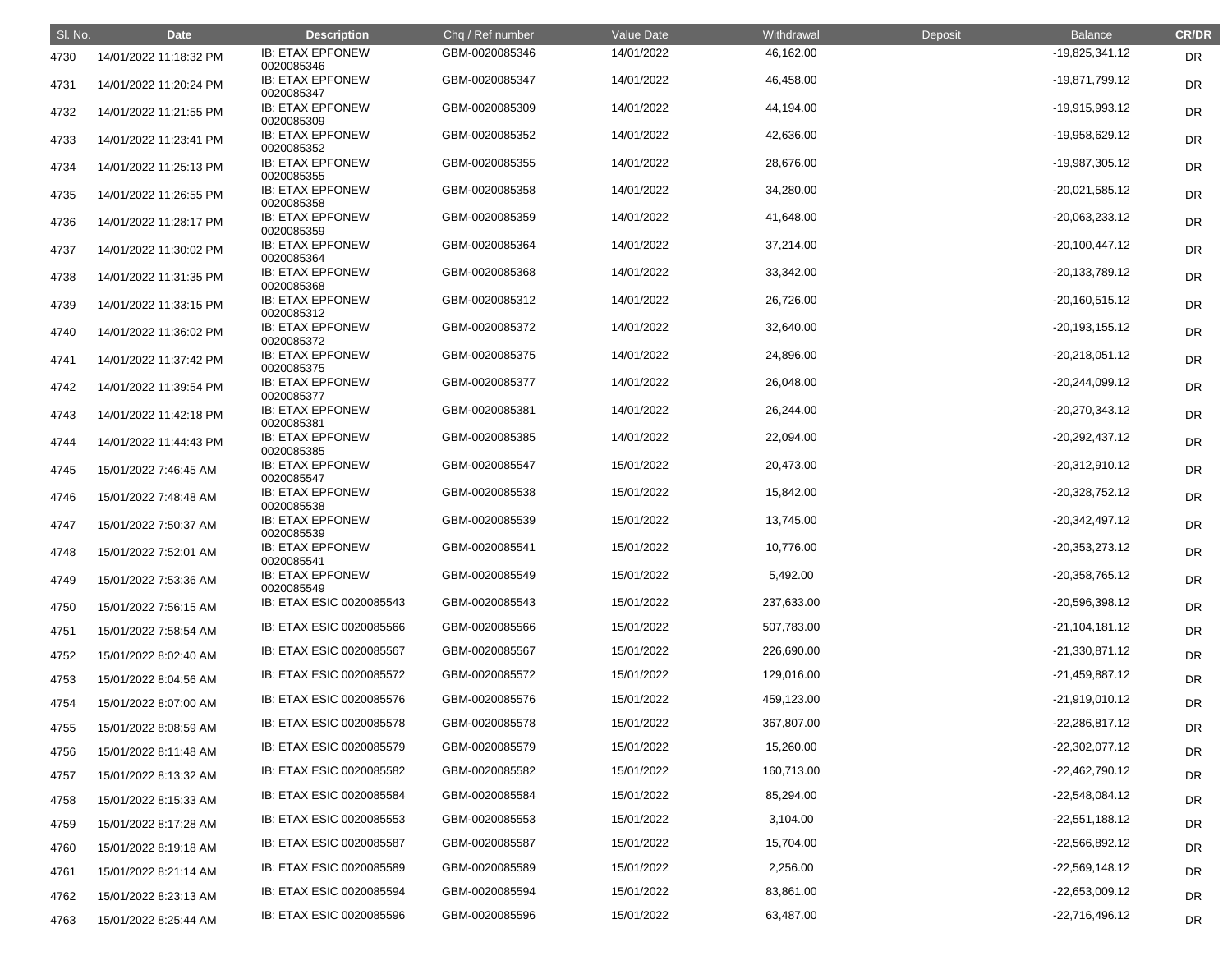| SI. No. | <b>Date</b>           | <b>Description</b>                                                 | Chq / Ref number   | Value Date | Withdrawal | Deposit    | <b>Balance</b>   | <b>CR/DR</b> |
|---------|-----------------------|--------------------------------------------------------------------|--------------------|------------|------------|------------|------------------|--------------|
| 4764    | 15/01/2022 8:27:45 AM | IB: ETAX ESIC 0020085598                                           | GBM-0020085598     | 15/01/2022 | 9,658.00   |            | $-22,726,154.12$ | <b>DR</b>    |
| 4765    | 15/01/2022 8:29:39 AM | IB: ETAX ESIC 0020085599                                           | GBM-0020085599     | 15/01/2022 | 7,337.00   |            | $-22,733,491.12$ | <b>DR</b>    |
| 4766    | 15/01/2022 8:31:23 AM | IB: ETAX ESIC 0020085556                                           | GBM-0020085556     | 15/01/2022 | 14,151.00  |            | $-22,747,642.12$ | <b>DR</b>    |
| 4767    | 15/01/2022 8:33:21 AM | IB: ETAX ESIC 0020085557                                           | GBM-0020085557     | 15/01/2022 | 3,044.00   |            | -22,750,686.12   | <b>DR</b>    |
| 4768    | 15/01/2022 8:35:01 AM | IB: ETAX ESIC 0020085558                                           | GBM-0020085558     | 15/01/2022 | 17,376.00  |            | $-22,768,062.12$ | <b>DR</b>    |
| 4769    | 15/01/2022 8:36:39 AM | IB: ETAX ESIC 0020085607                                           | GBM-0020085607     | 15/01/2022 | 6,199.00   |            | $-22,774,261.12$ | DR           |
| 4770    | 15/01/2022 8:38:23 AM | IB: ETAX ESIC 0020085610                                           | GBM-0020085610     | 15/01/2022 | 1,878.00   |            | $-22,776,139.12$ | <b>DR</b>    |
| 4771    | 15/01/2022 8:42:17 AM | OS BSESRAJDHANI<br>331620770113707                                 | KPG-0157543785     | 15/01/2022 | 8,331.48   |            | -22,784,470.60   | <b>DR</b>    |
| 4772    | 15/01/2022 1:36:43 PM | FUND TRF FROM A A<br><b>FRICTION MATERIALS</b><br>PRIVATE LIMIT    |                    | 15/01/2022 |            | 99,623.00  | -22,684,847.60   | <b>DR</b>    |
| 4773    | 15/01/2022 3:13:07 PM | <b>RTGS</b><br>ICICR22022011500005067<br><b>HITACHI ASTEMO FIE</b> | RTGSINW-0045416882 | 15/01/2022 |            | 811,010.95 | -21,873,836.65   | <b>DR</b>    |
| 4774    | 15/01/2022 3:36:25 PM | 618-45524 RAKESH SINGH<br><b>SENGAR BHAGWAN</b>                    | FCM-2201150I6EPE   | 15/01/2022 | 15,511.00  |            | -21,889,347.65   | <b>DR</b>    |
| 4775    | 15/01/2022 3:36:25 PM | 563-46517 AJAB SINGH<br>KALPAKAARU PROJEC                          | FCM-2201150I6EPC   | 15/01/2022 | 475.00     |            | -21,889,822.65   | DR           |
| 4776    | 15/01/2022 3:36:26 PM | 563-46238 ANIL KUMAR<br>KALPAKAARU PROJEC                          | FCM-2201150I6EPB   | 15/01/2022 | 10,430.00  |            | $-21,900,252.65$ | <b>DR</b>    |
| 4777    | 15/01/2022 3:36:26 PM | 444-23736 RAJESH KUMAR<br><b>SBL HDR PLANT</b>                     | FCM-2201150I6EPG   | 15/01/2022 | 14,302.00  |            | -21,914,554.65   | DR           |
| 4778    | 15/01/2022 3:36:26 PM | 563-46154 AMIT<br>CHAUDHARY KALPAKAARU<br><b>PR</b>                | FCM-2201150I6EPJ   | 15/01/2022 | 1,489.00   |            | -21,916,043.65   | DR           |
| 4779    | 15/01/2022 3:36:26 PM | 97-21518 NIHAL SINGH<br>HONDA R D INDIA                            | FCM-2201150I6EQ0   | 15/01/2022 | 3,019.00   |            | -21,919,062.65   | <b>DR</b>    |
| 4780    | 15/01/2022 3:36:27 PM | 629-23773 MANOJ RAWAT<br>SBL HDR PLANT                             | FCM-2201150I6EPF   | 15/01/2022 | 11,992.00  |            | -21,931,054.65   | <b>DR</b>    |
| 4781    | 15/01/2022 3:36:27 PM | 444-10597 SINGHASAN SBL<br>HDR PLANT                               | FCM-2201150I6EPN   | 15/01/2022 | 14,302.00  |            | -21,945,356.65   | <b>DR</b>    |
| 4782    | 15/01/2022 3:36:27 PM | 494-35159 DHANANJAY<br>PRASAD DELHI BRANC                          | FCM-2201150I6EQ6   | 15/01/2022 | 41,179.00  |            | $-21,986,535.65$ | DR           |
| 4783    | 15/01/2022 3:36:27 PM | 629-44027 SACHIN KUMAR<br>SBL HDR PLANT                            | FCM-2201150I6EPY   | 15/01/2022 | 6,928.00   |            | -21,993,463.65   | <b>DR</b>    |
| 4784    | 15/01/2022 3:36:28 PM | 445-29951 PANCHANAND<br>CHAUDHARY SBL HD                           | FCM-2201150I6EPD   | 15/01/2022 | 438.00     |            | $-21,993,901.65$ | <b>DR</b>    |
| 4785    | 15/01/2022 3:36:28 PM | 1203-43993 MANOJ KUMAR<br><b>KALPAKAARU PROJ</b>                   | FCM-2201150I6EQ3   | 15/01/2022 | 10,780.00  |            | $-22,004,681.65$ | DR           |
| 4786    | 15/01/2022 3:36:28 PM | 444-35112 AJAY KUMAR<br>SINGH SBL HDR P                            | FCM-2201150I6EQC   | 15/01/2022 | 6,004.00   |            | -22,010,685.65   | DR           |
| 4787    | 15/01/2022 3:36:29 PM | 445-43152 MANISH KUMAR<br>SBL HDR PLANT                            | FCM-2201150I6EPZ   | 15/01/2022 | 5,060.00   |            | $-22,015,745.65$ | <b>DR</b>    |
| 4788    | 15/01/2022 3:36:29 PM | 494-14139 ARABINDA JENA<br><b>DELHI BRANCH O</b>                   | FCM-2201150I6EQ1   | 15/01/2022 | 21,446.00  |            | $-22,037,191.65$ | <b>DR</b>    |
| 4789    | 15/01/2022 3:36:29 PM | 1233-40561 SUNNY DAYAL<br><b>SHARMA AUM DACR</b>                   | FCM-2201150I6EQ8   | 15/01/2022 | 7,905.00   |            | $-22,045,096.65$ | <b>DR</b>    |
| 4790    | 15/01/2022 3:36:30 PM | 445-42732 TOTA RAM<br>JUYAL SBL HDR PLA                            | FCM-2201150I6EPO   | 15/01/2022 | 15,280.00  |            | -22,060,376.65   | <b>DR</b>    |
| 4791    | 15/01/2022 3:36:30 PM | 444-44061 VINOD KUMAR<br>PAL SBL HDR PL                            | FCM-2201150I6EPQ   | 15/01/2022 | 15,812.00  |            | -22,076,188.65   | DR           |
| 4792    | 15/01/2022 3:36:30 PM | 1067-45884 RANDHIR<br><b>SINGH HPCL</b>                            | FCM-2201150I6EQ7   | 15/01/2022 | 3,874.00   |            | -22,080,062.65   | DR           |
| 4793    | 15/01/2022 3:36:31 PM | 444-42731 DINESH SINGH<br>CHAUDHRY SBL H                           | FCM-2201150I6EPH   | 15/01/2022 | 13,841.00  |            | -22,093,903.65   | <b>DR</b>    |
| 4794    | 15/01/2022 3:36:31 PM | 444-37456 BRAJPAL SBL<br>HDR PLANT                                 | FCM-2201150I6EQ2   | 15/01/2022 | 14,302.00  |            | $-22,108,205.65$ | <b>DR</b>    |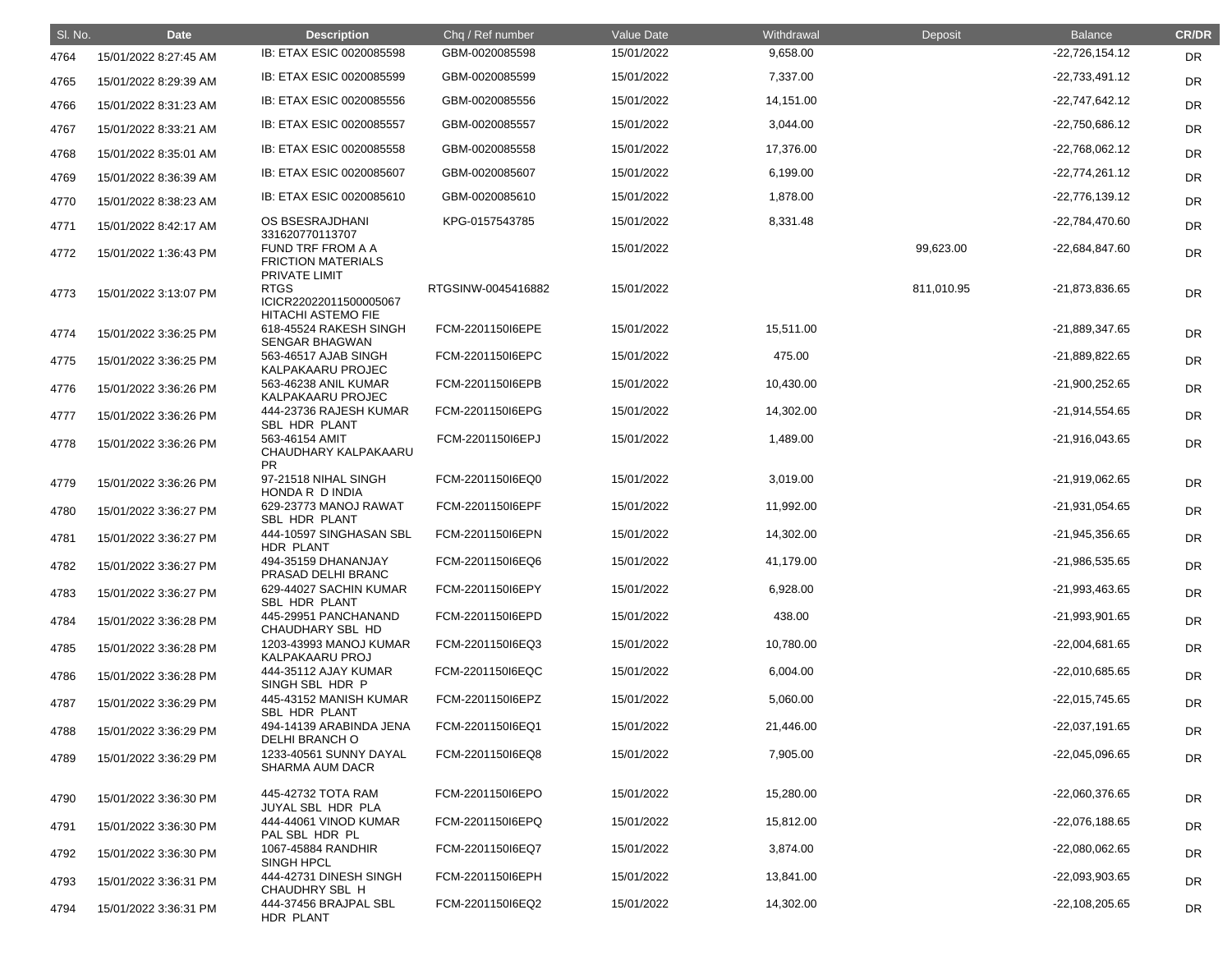| SI. No. | <b>Date</b>           | <b>Description</b>                                         | Chq / Ref number | Value Date | Withdrawal | Deposit | <b>Balance</b>   | <b>CR/DR</b> |
|---------|-----------------------|------------------------------------------------------------|------------------|------------|------------|---------|------------------|--------------|
| 4795    | 15/01/2022 3:36:31 PM | 97-13602 PANKAJ KUMAR<br>HONDA R D INDIA                   | FCM-2201150I6EQA | 15/01/2022 | 16,125.00  |         | $-22,124,330.65$ | <b>DR</b>    |
| 4796    | 15/01/2022 3:36:31 PM | 97-45185 AMIT KUMAR<br>HONDA R D INDIA P                   | FCM-2201150I6EQL | 15/01/2022 | 13,100.00  |         | $-22,137,430.65$ | <b>DR</b>    |
| 4797    | 15/01/2022 3:36:32 PM | 1057-16589 HARISH PAL<br>KALPAKAARU PROJE                  | FCM-2201150I6EPW | 15/01/2022 | 13,929.00  |         | $-22,151,359.65$ | <b>DR</b>    |
| 4798    | 15/01/2022 3:36:32 PM | 563-32420 DILIP KUMAR<br>KALPAKAARU PROJE                  | FCM-2201150I6EQQ | 15/01/2022 | 14,881.00  |         | $-22,166,240.65$ | <b>DR</b>    |
| 4799    | 15/01/2022 3:36:32 PM | 1203-46883 SAURABH<br>CHAUDHARY KALPAKAAR                  | FCM-2201150I6EQS | 15/01/2022 | 14,885.00  |         | $-22,181,125.65$ | <b>DR</b>    |
| 4800    | 15/01/2022 3:36:33 PM | 563-46883 SAURABH<br>CHAUDHARY KALPAKAARU                  | FCM-2201150I6EPU | 15/01/2022 | 897.00     |         | $-22,182,022.65$ | <b>DR</b>    |
| 4801    | 15/01/2022 3:36:33 PM | 445-42218 MANOJ KUMAR<br>SBL HDR PLANT                     | FCM-2201150I6EQG | 15/01/2022 | 14,302.00  |         | $-22,196,324.65$ | DR           |
| 4802    | 15/01/2022 3:36:33 PM | 629-29951 PANCHANAND<br>CHAUDHARY SBL HD                   | FCM-2201150I6EQU | 15/01/2022 | 8,777.00   |         | $-22,205,101.65$ | <b>DR</b>    |
| 4803    | 15/01/2022 3:36:34 PM | 97-29563 KIRTI RANJAN<br>HONDA R D INDIA                   | FCM-2201150I6EQB | 15/01/2022 | 7,051.00   |         | $-22,212,152.65$ | <b>DR</b>    |
| 4804    | 15/01/2022 3:36:34 PM | 445-28076 RAVINDRA<br>SINGH SBL HDR PLA                    | FCM-2201150I6EQM | 15/01/2022 | 12,916.00  |         | $-22,225,068.65$ | <b>DR</b>    |
| 4805    | 15/01/2022 3:36:34 PM | 618-44019 SARVESH<br><b>KUMAR BHAGWAN PRECIS</b>           | FCM-2201150I6EQT | 15/01/2022 | 15,511.00  |         | -22,240,579.65   | <b>DR</b>    |
| 4806    | 15/01/2022 3:36:35 PM | 618-37946 HARISH<br><b>CHANDRA MISHRA</b><br><b>BHAGWA</b> | FCM-2201150I6EQH | 15/01/2022 | 17,045.00  |         | $-22,257,624.65$ | <b>DR</b>    |
| 4807    | 15/01/2022 3:36:35 PM | 445-45790 RANJNA<br>DESHWAL SBL HDR PLA                    | FCM-2201150I6EQP | 15/01/2022 | 12,866.00  |         | -22,270,490.65   | <b>DR</b>    |
| 4808    | 15/01/2022 3:36:35 PM | 444-44558 SANJEEV<br>KUMAR SBL HDR PLAN                    | FCM-2201150I6ER4 | 15/01/2022 | 3,211.00   |         | -22,273,701.65   | DR           |
| 4809    | 15/01/2022 3:36:36 PM | 1233-42067 PRADEEP<br>KUMAR SINGH AUM DAC                  | FCM-2201150I6EPM | 15/01/2022 | 6,566.00   |         | -22,280,267.65   | DR           |
| 4810    | 15/01/2022 3:36:36 PM | 1233-19455 RAJU SINGH<br>AUM DACRO COATIN                  | FCM-2201150I6EPL | 15/01/2022 | 11,201.00  |         | $-22,291,468.65$ | <b>DR</b>    |
| 4811    | 15/01/2022 3:36:36 PM | 444-44027 SACHIN KUMAR<br><b>SBL HDR PLANT</b>             | FCM-2201150I6EQD | 15/01/2022 | 438.00     |         | $-22,291,906.65$ | <b>DR</b>    |
| 4812    | 15/01/2022 3:36:37 PM | 618-43144 DHARMENDRA<br>PRASAD BHAGWAN PR                  | FCM-220115016EQI | 15/01/2022 | 15,511.00  |         | $-22,307,417.65$ | DR           |
| 4813    | 15/01/2022 3:36:37 PM | 1233-38670 VIRENDRA<br>KUMAR AUM DACRO C                   | FCM-2201150I6EQW | 15/01/2022 | 16,577.00  |         | $-22,323,994.65$ | <b>DR</b>    |
| 4814    | 15/01/2022 3:36:37 PM | 444-33634 GYAN SINGH<br><b>SBL HDR PLANT</b>               | FCM-2201150I6ER2 | 15/01/2022 | 14,786.00  |         | -22,338,780.65   | <b>DR</b>    |
| 4815    | 15/01/2022 3:36:38 PM | 445-42810 KAMLESH<br>KUMAR AGNIHOTRI SBL                   | FCM-2201150I6EQ9 | 15/01/2022 | 5,984.00   |         | -22,344,764.65   | <b>DR</b>    |
| 4816    | 15/01/2022 3:36:38 PM | 1057-32182 SATENDRA<br>SINGH KALPAKAARU P                  | FCM-2201150I6EQR | 15/01/2022 | 13,929.00  |         | -22,358,693.65   | <b>DR</b>    |
| 4817    | 15/01/2022 3:36:38 PM | 97-44041 DINESH PRASAD<br><b>MISHRA HONDA R</b>            | FCM-2201150I6ER0 | 15/01/2022 | 29,110.00  |         | -22,387,803.65   | <b>DR</b>    |
| 4818    | 15/01/2022 3:36:39 PM | 1233-43673<br>SATYAPRAKASH AUM<br>DACRO COAT               | FCM-2201150I6EQX | 15/01/2022 | 976.00     |         | -22,388,779.65   | <b>DR</b>    |
| 4819    | 15/01/2022 3:36:39 PM | 97-38979 KRISHNA KANT<br><b>TIWARI HONDA R</b>             | FCM-2201150I6ER1 | 15/01/2022 | 29,090.00  |         | -22,417,869.65   | DR           |
| 4820    | 15/01/2022 3:36:39 PM | 494-26413 SHASHI KANT<br>KUMAR DELHI BRAN                  | FCM-2201150I6ERA | 15/01/2022 | 16,565.00  |         | -22,434,434.65   | <b>DR</b>    |
| 4821    | 15/01/2022 3:36:39 PM | 97-46065 DINESH KUMAR<br><b>CHOUBEY HONDA R</b>            | FCM-2201150I6ER9 | 15/01/2022 | 3,019.00   |         | $-22,437,453.65$ | <b>DR</b>    |
| 4822    | 15/01/2022 3:36:40 PM | 707-46516 RAJIV KUMAR<br><b>SENTIS PHARMA</b>              | FCM-2201150I6EQO | 15/01/2022 | 100.00     |         | -22,437,553.65   | <b>DR</b>    |
| 4823    | 15/01/2022 3:36:40 PM | 444-29951 PANCHANAND<br>CHAUDHARY SBL HD                   | FCM-220115016EQY | 15/01/2022 | 2,307.00   |         | -22,439,860.65   | <b>DR</b>    |
| 4824    | 15/01/2022 3:36:40 PM | 445-35112 AJAY KUMAR<br>SINGH SBL HDR P                    | FCM-2201150I6ER6 | 15/01/2022 | 438.00     |         | -22,440,298.65   | <b>DR</b>    |
| 4825    | 15/01/2022 3:36:41 PM | 445-42083 VIKRAM SINGH<br>SBL HDR PLANT                    | FCM-2201150I6EPX | 15/01/2022 | 9,219.00   |         | -22,449,517.65   | <b>DR</b>    |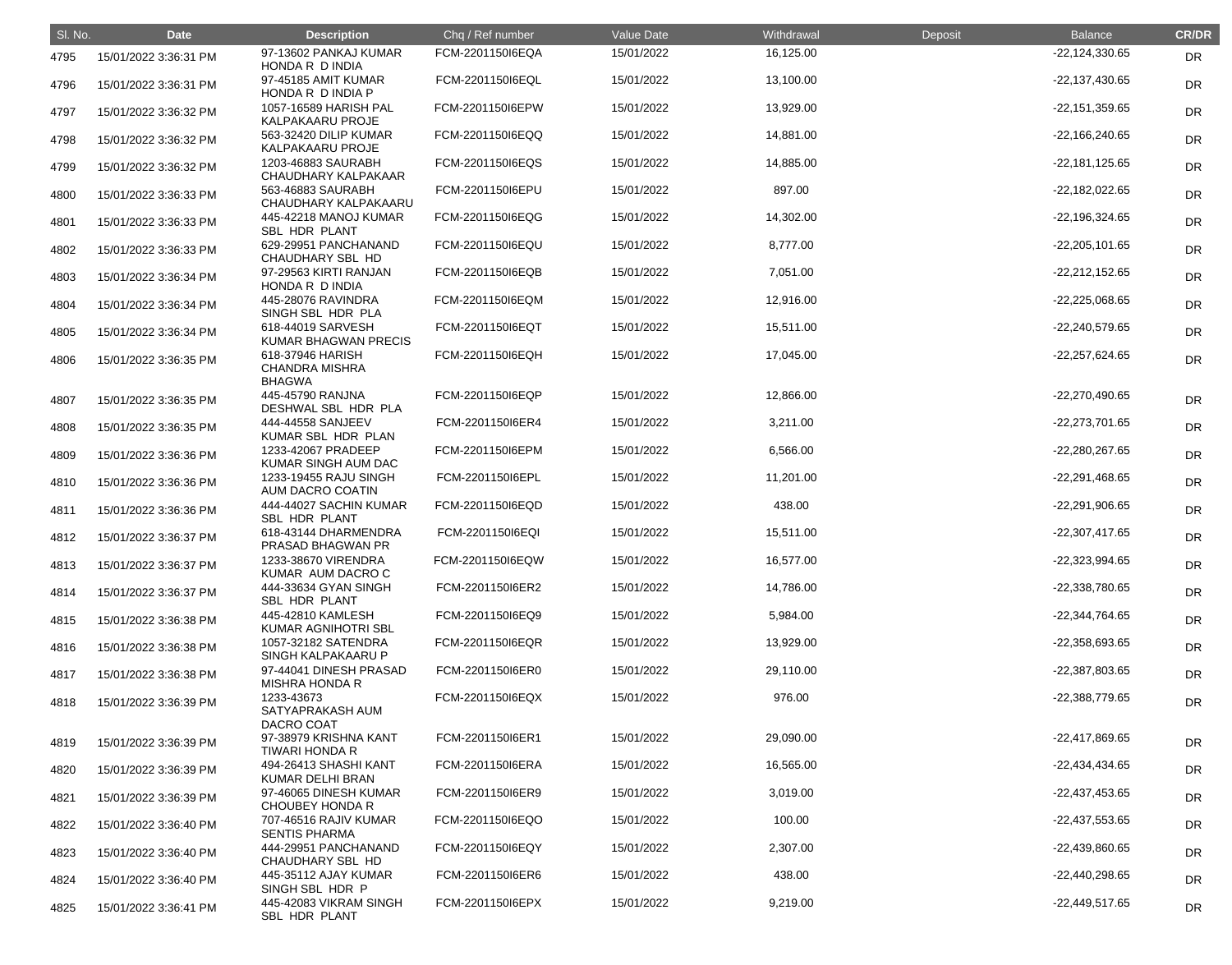| SI. No. | <b>Date</b>           | <b>Description</b>                                                    | Chq / Ref number   | Value Date | Withdrawal | Deposit    | <b>Balance</b>   | <b>CR/DR</b> |
|---------|-----------------------|-----------------------------------------------------------------------|--------------------|------------|------------|------------|------------------|--------------|
| 4826    | 15/01/2022 3:36:41 PM | 629-42218 MANOJ KUMAR<br>SBL HDR PLANT                                | FCM-2201150I6EQJ   | 15/01/2022 | 458.00     |            | -22,449,975.65   | <b>DR</b>    |
| 4827    | 15/01/2022 3:36:41 PM | 494-45108 ARUN KUMAR<br><b>DELHI BRANCH OFFI</b>                      | FCM-2201150I6EQV   | 15/01/2022 | 17,445.00  |            | $-22,467,420.65$ | <b>DR</b>    |
| 4828    | 15/01/2022 3:36:42 PM | 629-42810 KAMLESH<br>KUMAR AGNIHOTRI SBL                              | FCM-2201150I6EPK   | 15/01/2022 | 458.00     |            | -22,467,878.65   | <b>DR</b>    |
| 4829    | 15/01/2022 3:36:42 PM | 563-39841 BHOOPINDRA<br>SINGH KALPAKAARU                              | FCM-2201150I6EPR   | 15/01/2022 | 11,676.00  |            | $-22,479,554.65$ | <b>DR</b>    |
| 4830    | 15/01/2022 3:36:42 PM | 444-46665 GEETA<br>KUWARBI SBL HDR PLAN                               | FCM-2201150I6EQ4   | 15/01/2022 | 14,052.00  |            | -22,493,606.65   | <b>DR</b>    |
| 4831    | 15/01/2022 3:36:42 PM | 445-41748 VIJAY RAM<br><b>CHAMOLI SBL HDR</b>                         | FCM-2201150I6EQN   | 15/01/2022 | 12,916.00  |            | $-22,506,522.65$ | DR           |
| 4832    | 15/01/2022 3:36:43 PM | 563-47266 KARAN SINGH<br>KALPAKAARU PROJE                             | FCM-2201150I6EPV   | 15/01/2022 | 5,585.00   |            | $-22,512,107.65$ | DR           |
| 4833    | 15/01/2022 3:36:43 PM | 444-43372 SURESH KUMAR<br>SBL HDR PLANT                               | FCM-2201150I6ER3   | 15/01/2022 | 11,992.00  |            | $-22,524,099.65$ | <b>DR</b>    |
| 4834    | 15/01/2022 3:36:43 PM | 445-14795 SANJAY KUMAR<br>SBL HDR PLANT                               | FCM-2201150I6ER5   | 15/01/2022 | 14,293.00  |            | -22,538,392.65   | <b>DR</b>    |
| 4835    | 15/01/2022 3:36:44 PM | 444-42810 KAMLESH<br>KUMAR AGNIHOTRI SBL                              | FCM-2201150I6EPI   | 15/01/2022 | 5,080.00   |            | $-22,543,472.65$ | <b>DR</b>    |
| 4836    | 15/01/2022 3:36:44 PM | 563-43993 MANOJ KUMAR<br><b>KALPAKAARU PROJE</b>                      | FCM-2201150I6EPS   | 15/01/2022 | 447.00     |            | $-22,543,919.65$ | DR           |
| 4837    | 15/01/2022 3:36:44 PM | 1233-40746 SANDEEP<br>KUMAR AUM DACRO CO                              | FCM-2201150I6ER7   | 15/01/2022 | 2,446.00   |            | -22,546,365.65   | DR           |
| 4838    | 15/01/2022 3:36:45 PM | 445-45722 PANKAJ KUMAR<br>SBL HDR PLANT                               | FCM-2201150I6EPP   | 15/01/2022 | 964.00     |            | -22,547,329.65   | <b>DR</b>    |
| 4839    | 15/01/2022 3:36:45 PM | 445-43920 RAKESH MOHAN<br>MISHRA SBL HDR                              | FCM-2201150I6EQZ   | 15/01/2022 | 12,453.00  |            | -22,559,782.65   | <b>DR</b>    |
| 4840    | 15/01/2022 3:36:45 PM | 517-44015 PANKAJ KUMAR<br>YADAV BAJAJ SON                             | FCM-2201150I6ER8   | 15/01/2022 | 18,406.00  |            | $-22,578,188.65$ | DR           |
| 4841    | 15/01/2022 3:36:46 PM | 445-30744 SHIVPAL SINGH<br>SBL HDR PLAN                               | FCM-2201150I6EQF   | 15/01/2022 | 13,379.00  |            | $-22,591,567.65$ | DR           |
| 4842    | 15/01/2022 3:36:46 PM | 1203-46268 AMAR NATH<br>KALPAKAARU PROJEC                             | FCM-2201150I6EQE   | 15/01/2022 | 2,230.00   |            | $-22,593,797.65$ | <b>DR</b>    |
| 4843    | 15/01/2022 3:36:46 PM | 707-44029 ANOOP KUMAR<br><b>TIWARI SENTIS PH</b>                      | FCM-2201150I6EQK   | 15/01/2022 | 450.00     |            | -22,594,247.65   | DR           |
| 4844    | 15/01/2022 3:39:39 PM | ADV FOR NFSS SAROJ<br><b>PLUMBER</b>                                  | FCM-2201150l603H   | 15/01/2022 | 15,000.00  |            | $-22,609,247.65$ | <b>DR</b>    |
| 4845    | 15/01/2022 3:39:39 PM | ADV FOR NFSS STEED<br>SPORT INO 337                                   | FCM-2201150l603l   | 15/01/2022 | 92,867.00  |            | $-22,702,114.65$ | <b>DR</b>    |
| 4846    | 15/01/2022 5:07:08 PM | NEFT AXISP00255561936<br><b>MERINO INDUSTRIES LTD</b><br><b>FORME</b> | NEFTINW-0360818327 | 15/01/2022 |            | 650,640.00 | -22,051,474.65   | <b>DR</b>    |
| 4847    | 15/01/2022 6:09:55 PM | NEFT N015221795621066<br>JUPITER LAMINATORS PVT<br><b>LTD</b>         | NEFTINW-0360834121 | 15/01/2022 |            | 231,742.00 | -21,819,732.65   | <b>DR</b>    |
| 4848    | 15/01/2022 6:39:04 PM | NEFT AXISP00255583760<br>APL APOLLO TUBES<br><b>LIMITED UT</b>        | NEFTINW-0360844815 | 15/01/2022 |            | 38,962.00  | -21,780,770.65   | <b>DR</b>    |
| 4849    | 16/01/2022 9:43:33 AM | <b>OS UPPCLR</b><br>331620771958670                                   | KPG-0157604636     | 16/01/2022 | 24,744.00  |            | $-21,805,514.65$ | DR           |
| 4850    | 16/01/2022 9:50:15 AM | OS PVVNL<br>331620771967453                                           | KPG-0157604892     | 16/01/2022 | 20,676.00  |            | $-21,826,190.65$ | <b>DR</b>    |
| 4851    | 16/01/2022 9:54:04 AM | <b>OS KOTAKCARD</b><br>331620771972947                                | KPG-0157605053     | 16/01/2022 | 57,520.21  |            | $-21,883,710.86$ | <b>DR</b>    |
| 4852    | 16/01/2022 9:56:48 AM | <b>OS KOTAKCARD</b><br>331620771976731                                | KPG-0157605162     | 16/01/2022 | 31,532.81  |            | -21,915,243.67   | <b>DR</b>    |
| 4853    | 17/01/2022 8:19:35 AM | 1293-44405 RANJIT KUMAR<br><b>FRIENDS COLOR</b>                       | FCM-2201170I8DGM   | 17/01/2022 | 1,026.00   |            | -21,916,269.67   | <b>DR</b>    |
| 4854    | 17/01/2022 8:19:36 AM | 1220-39431 SANDEEP<br><b>KUMAR SINGH CHIRAG</b>                       | FCM-2201170I8DGQ   | 17/01/2022 | 414.00     |            | -21,916,683.67   | <b>DR</b>    |
| 4855    | 17/01/2022 8:19:36 AM | 981-46677 RAHUL SINGH<br>PEARL PRECISION                              | FCM-2201170I8DGP   | 17/01/2022 | 2,072.00   |            | -21,918,755.67   | <b>DR</b>    |
| 4856    | 17/01/2022 8:19:37 AM | 1077-40369 SANJOO DEVI<br>PEARL PRECISION                             | FCM-2201170I8DGN   | 17/01/2022 | 12,847.00  |            | -21,931,602.67   | <b>DR</b>    |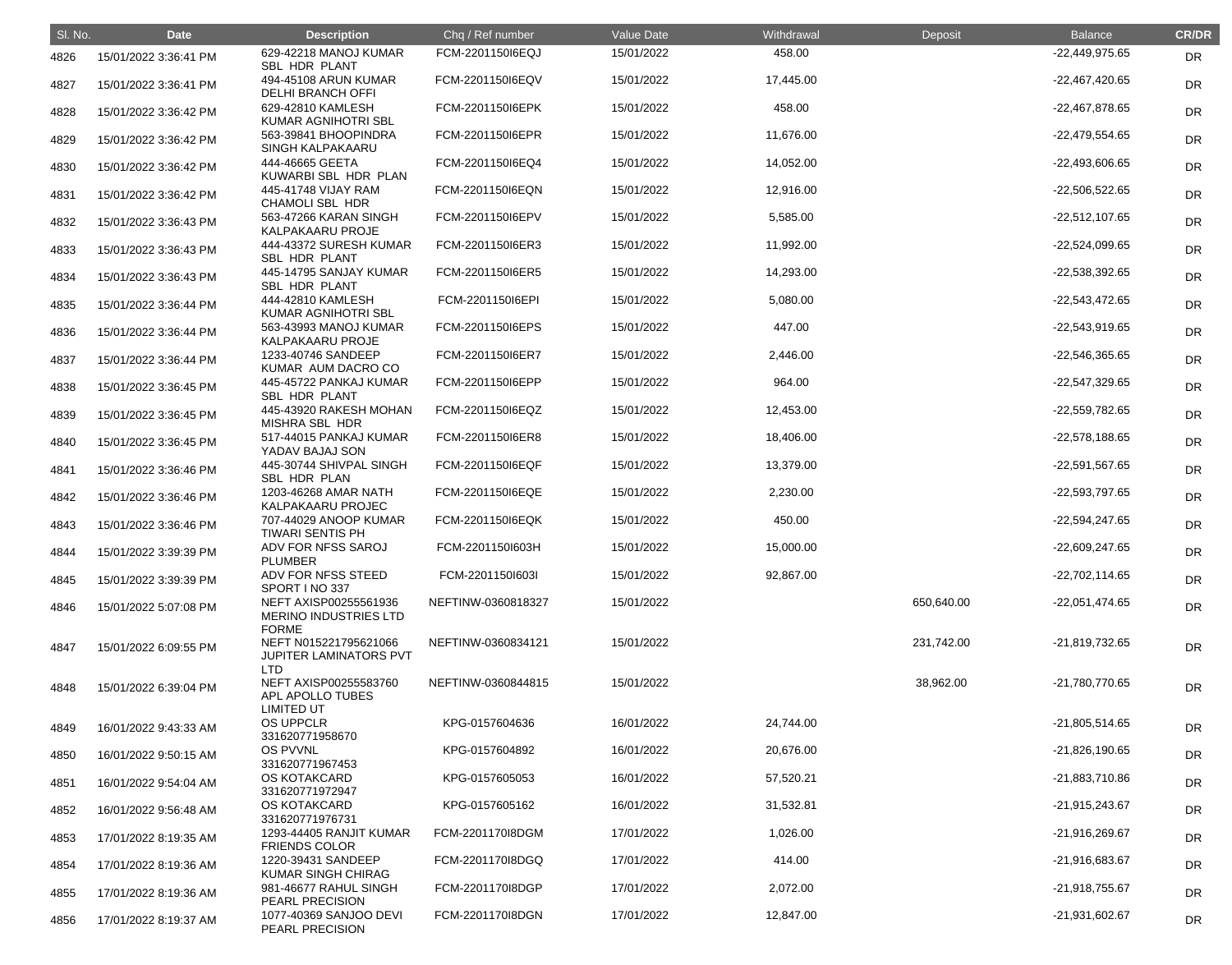| SI. No. | <b>Date</b>           | <b>Description</b>                                  | Chq / Ref number | Value Date | Withdrawal | Deposit | <b>Balance</b>   | <b>CR/DR</b> |
|---------|-----------------------|-----------------------------------------------------|------------------|------------|------------|---------|------------------|--------------|
| 4857    | 17/01/2022 8:19:38 AM | 981-44384 RAJESH KUMAR<br>PEARL PRECISION           | FCM-2201170I8DGO | 17/01/2022 | 6,224.00   |         | -21,937,826.67   | DR           |
| 4858    | 17/01/2022 8:19:42 AM | 684-28932 DHARMENDRA<br>KUMAR PURATOS FOO           | FCM-2201170I8DGU | 17/01/2022 | 14,433.00  |         | -21,952,259.67   | <b>DR</b>    |
| 4859    | 17/01/2022 8:19:42 AM | 650-44610 HANSRAJ<br><b>MEENA SURYA AUTOCORP</b>    | FCM-2201170I8DGR | 17/01/2022 | 9,711.00   |         | -21,961,970.67   | <b>DR</b>    |
| 4860    | 17/01/2022 8:19:42 AM | 981-43773 HARI SHANKAR<br>YADAV PEARL PRE           | FCM-2201170I8DH0 | 17/01/2022 | 6,914.00   |         | -21,968,884.67   | <b>DR</b>    |
| 4861    | 17/01/2022 8:19:43 AM | 540-29445 RAJPAL<br><b>SECURITY GUARDS - GUR</b>    | FCM-2201170I8DHC | 17/01/2022 | 8,202.00   |         | -21,977,086.67   | <b>DR</b>    |
| 4862    | 17/01/2022 8:19:43 AM | 1122-44807 NARENDRA<br>SINGH RAJPUT MUSAS           | FCM-2201170I8DH4 | 17/01/2022 | 16,103.00  |         | -21,993,189.67   | <b>DR</b>    |
| 4863    | 17/01/2022 8:19:43 AM | 1304-46148 AVNISH KUMAR<br><b>MARUTI PAPERS</b>     | FCM-2201170I8DHB | 17/01/2022 | 8,373.00   |         | $-22,001,562.67$ | DR           |
| 4864    | 17/01/2022 8:19:44 AM | 981-26652 SITA RAM<br>YADAV PEARL PRECISI           | FCM-2201170I8DGY | 17/01/2022 | 2,247.00   |         | -22,003,809.67   | <b>DR</b>    |
| 4865    | 17/01/2022 8:19:44 AM | 847-41404 YASHPAL RS<br><b>EXPO FABS PVT LTD</b>    | FCM-2201170I8DHG | 17/01/2022 | 10,678.00  |         | $-22,014,487.67$ | <b>DR</b>    |
| 4866    | 17/01/2022 8:19:44 AM | 1077-44052 KUNWARPAL<br>PEARL PRECISION P           | FCM-2201170I8DHM | 17/01/2022 | 7,365.00   |         | $-22,021,852.67$ | <b>DR</b>    |
| 4867    | 17/01/2022 8:19:45 AM | 952-33680 VIRENDER<br>KUMAR SAFFRON POLY            | FCM-2201170I8DGW | 17/01/2022 | 14,623.00  |         | -22,036,475.67   | DR           |
| 4868    | 17/01/2022 8:19:45 AM | 1122-40420 RAMJEET<br>MEENA MUSASHI AUTO            | FCM-2201170I8DH2 | 17/01/2022 | 12,910.00  |         | -22,049,385.67   | <b>DR</b>    |
| 4869    | 17/01/2022 8:19:45 AM | 651-45822 MAHENDER<br>KUMAR SURYA AUTOMOB           | FCM-2201170I8DHE | 17/01/2022 | 9,555.00   |         | -22,058,940.67   | <b>DR</b>    |
| 4870    | 17/01/2022 8:19:45 AM | 1122-41705 SUBE SINGH<br><b>MUSASHI AUTO PAR</b>    | FCM-2201170I8DHN | 17/01/2022 | 15,614.00  |         | -22,074,554.67   | <b>DR</b>    |
| 4871    | 17/01/2022 8:19:46 AM | 981-36683 VIJAY KUMAR<br>PEARL PRECISION            | FCM-2201170I8DGZ | 17/01/2022 | 5,846.00   |         | -22,080,400.67   | <b>DR</b>    |
| 4872    | 17/01/2022 8:19:46 AM | 1122-35715 AMRIT SINGH<br>MUSASHI AUTO PA           | FCM-2201170I8DH1 | 17/01/2022 | 8,606.00   |         | -22,089,006.67   | <b>DR</b>    |
| 4873    | 17/01/2022 8:19:46 AM | 650-44732 RAMKISHAN<br>MEENA SURYA AUTOCO           | FCM-2201170I8DHX | 17/01/2022 | 625.00     |         | -22,089,631.67   | <b>DR</b>    |
| 4874    | 17/01/2022 8:19:47 AM | 650-45326 RAJENDER<br>KUMAR MEENA SURYA A           | FCM-2201170I8DGS | 17/01/2022 | 9,083.00   |         | -22,098,714.67   | DR           |
| 4875    | 17/01/2022 8:19:47 AM | 981-45593 DEVESH KUMAR<br>PEARL PRECISION           | FCM-2201170I8DH3 | 17/01/2022 | 411.00     |         | $-22,099,125.67$ | <b>DR</b>    |
| 4876    | 17/01/2022 8:19:47 AM | 981-41185 HIRAMAN SINGH<br><b>PEARL PRECISIO</b>    | FCM-2201170I8DHJ | 17/01/2022 | 12,847.00  |         | $-22,111,972.67$ | <b>DR</b>    |
| 4877    | 17/01/2022 8:19:47 AM | 1076-45258 ANIL G G<br>POLYMAC PRIVATE L            | FCM-2201170I8DI1 | 17/01/2022 | 9,910.00   |         | $-22,121,882.67$ | <b>DR</b>    |
| 4878    | 17/01/2022 8:19:48 AM | 651-43624 RAJENDER<br>KUMAR SURYA AUTOMOB           | FCM-2201170I8DGT | 17/01/2022 | 10,203.00  |         | $-22,132,085.67$ | <b>DR</b>    |
| 4879    | 17/01/2022 8:19:48 AM | 1293-45835 ARUN KUMAR<br><b>FRIENDS COLOR IM</b>    | FCM-2201170I8DHA | 17/01/2022 | 15,433.00  |         | $-22,147,518.67$ | <b>DR</b>    |
| 4880    | 17/01/2022 8:19:48 AM | 981-42371 DINESH<br><b>CHANDRA MISHRA PEARL</b>     | FCM-220117018DI3 | 17/01/2022 | 827.00     |         | $-22,148,345.67$ | <b>DR</b>    |
| 4881    | 17/01/2022 8:19:49 AM | 1282-39150<br>RAGHAVENDRA SINGH<br><b>APEEJAY I</b> | FCM-2201170I8DHQ | 17/01/2022 | 484.00     |         | $-22,148,829.67$ | <b>DR</b>    |
| 4882    | 17/01/2022 8:19:49 AM | 1077-39112 PAVAN KUMAR<br><b>PEARL PRECISION</b>    | FCM-220117018DI5 | 17/01/2022 | 8,695.00   |         | $-22,157,524.67$ | <b>DR</b>    |
| 4883    | 17/01/2022 8:19:49 AM | 1304-47016 SUPRIT KUMAR<br><b>MARUTI PAPERS</b>     | FCM-2201170I8DHT | 17/01/2022 | 7,435.00   |         | $-22,164,959.67$ | <b>DR</b>    |
| 4884    | 17/01/2022 8:19:50 AM | 954-26161 ABHIMANYU<br><b>TRIPATHI GULATI FO</b>    | FCM-2201170I8DHZ | 17/01/2022 | 16,281.00  |         | $-22,181,240.67$ | <b>DR</b>    |
| 4885    | 17/01/2022 8:19:50 AM | 1282-45486 PREM PAL<br>APEEJAY INSTITUTE            | FCM-220117018DIC | 17/01/2022 | 8,739.00   |         | -22,189,979.67   | <b>DR</b>    |
| 4886    | 17/01/2022 8:19:50 AM | 1304-46086 DEEPAK<br>KUMAR MARUTI PAPERS            | FCM-2201170I8DIG | 17/01/2022 | 9,081.00   |         | $-22,199,060.67$ | <b>DR</b>    |
| 4887    | 17/01/2022 8:19:51 AM | 1282-45308 GULSHAN<br>KUMAR CHITRANJAN RA           | FCM-2201170I8DH8 | 17/01/2022 | 2,971.00   |         | -22,202,031.67   | <b>DR</b>    |
| 4888    | 17/01/2022 8:19:51 AM | 1282-44987 SHASHI SAINI<br>APEEJAY INSTIT           | FCM-2201170I8DH7 | 17/01/2022 | 15,068.00  |         | -22,217,099.67   | <b>DR</b>    |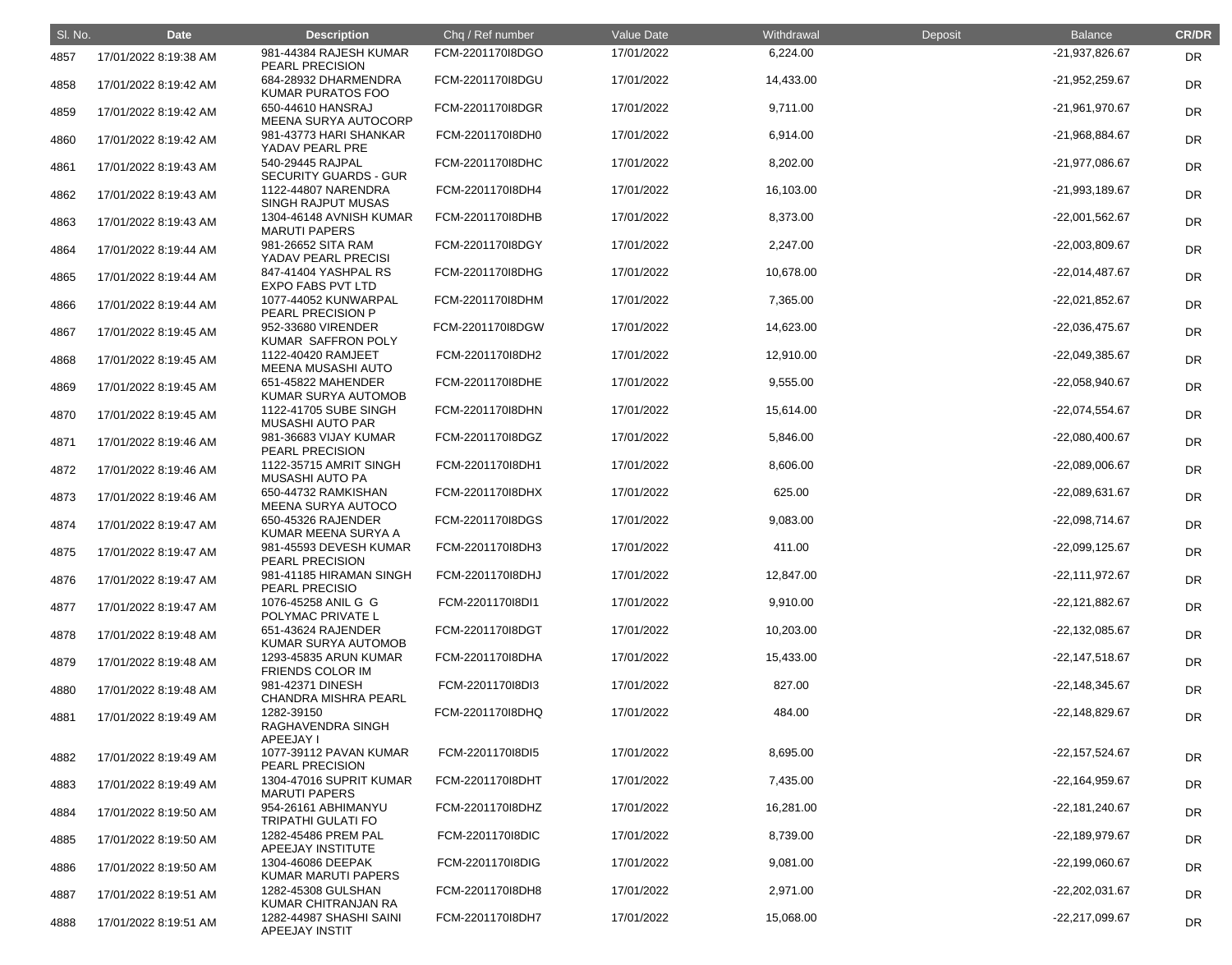| SI. No. | <b>Date</b>           | <b>Description</b>                                         | Chq / Ref number | Value Date | Withdrawal | Deposit | <b>Balance</b>   | <b>CR/DR</b> |
|---------|-----------------------|------------------------------------------------------------|------------------|------------|------------|---------|------------------|--------------|
| 4889    | 17/01/2022 8:19:51 AM | 1220-27293 SANTOSH<br><b>KUMAR SINGH CHIRAG</b>            | FCM-220117018DHO | 17/01/2022 | 16,522.00  |         | $-22,233,621.67$ | DR           |
| 4890    | 17/01/2022 8:19:51 AM | 847-44254 DEEPAK KUMAR<br>RS EXPO FABS PV                  | FCM-2201170I8DHY | 17/01/2022 | 11,178.00  |         | -22,244,799.67   | <b>DR</b>    |
| 4891    | 17/01/2022 8:19:52 AM | 1304-46614 MAHEK SINGH<br><b>MARUTI PAPERS L</b>           | FCM-2201170I8DHS | 17/01/2022 | 9,435.00   |         | -22,254,234.67   | <b>DR</b>    |
| 4892    | 17/01/2022 8:19:52 AM | 134-19268 DUPENDER<br>KUMAR HONDA R D IN                   | FCM-2201170I8DHW | 17/01/2022 | 16,304.00  |         | -22,270,538.67   | <b>DR</b>    |
| 4893    | 17/01/2022 8:19:52 AM | 1077-43113 RAM NARESH<br>SINGH PEARL PREC                  | FCM-2201170I8DIO | 17/01/2022 | 10,877.00  |         | $-22,281,415.67$ | <b>DR</b>    |
| 4894    | 17/01/2022 8:19:53 AM | 684-16857 CHHOTE LAL<br>PRASAD PURATOS FO                  | FCM-2201170I8DHF | 17/01/2022 | 1,726.00   |         | $-22,283,141.67$ | <b>DR</b>    |
| 4895    | 17/01/2022 8:19:53 AM | 1282-34095 VIKASH KUMAR<br>APEEJAY INSTIT                  | FCM-2201170I8DIA | 17/01/2022 | 11,714.00  |         | -22,294,855.67   | <b>DR</b>    |
| 4896    | 17/01/2022 8:19:53 AM | 952-33679 BAL RAM<br>SAFFRON POLYTECH PV                   | FCM-220117018DIK | 17/01/2022 | 16,195.00  |         | -22,311,050.67   | <b>DR</b>    |
| 4897    | 17/01/2022 8:19:53 AM | 981-40646 MAJDA BANO<br>PEARL PRECISION P                  | FCM-2201170I8DIM | 17/01/2022 | 14,118.00  |         | $-22,325,168.67$ | <b>DR</b>    |
| 4898    | 17/01/2022 8:19:54 AM | 650-45143 NARESH<br><b>SHARMA SURYA</b><br><b>AUTOCORP</b> | FCM-2201170I8DHD | 17/01/2022 | 9,711.00   |         | -22,334,879.67   | <b>DR</b>    |
| 4899    | 17/01/2022 8:19:54 AM | 981-44076 ADESH KUMAR<br>PEARL PRECISION                   | FCM-2201170I8DIQ | 17/01/2022 | 8,300.00   |         | -22,343,179.67   | DR           |
| 4900    | 17/01/2022 8:19:54 AM | 1304-46613 ANEES MARUTI<br><b>PAPERS LIMITED</b>           | FCM-2201170I8DIY | 17/01/2022 | 9,789.00   |         | -22,352,968.67   | DR           |
| 4901    | 17/01/2022 8:19:55 AM | 775-19806 RAJ VEER<br>SINGH SUDHARSHAN MA                  | FCM-2201170I8DGV | 17/01/2022 | 11,038.00  |         | $-22,364,006.67$ | DR           |
| 4902    | 17/01/2022 8:19:55 AM | 1076-45394 AVADHESH<br>SINGH YADAV G G P                   | FCM-2201170I8DHI | 17/01/2022 | 15,995.00  |         | $-22,380,001.67$ | DR           |
| 4903    | 17/01/2022 8:19:55 AM | 1122-43616 SAUDAN SINGH<br><b>MUSASHI AUTO P</b>           | FCM-2201170I8DI9 | 17/01/2022 | 14,026.00  |         | -22,394,027.67   | <b>DR</b>    |
| 4904    | 17/01/2022 8:19:56 AM | 1122-46605 ANANT KUMAR<br><b>MUSASHI AUTO PA</b>           | FCM-220117018DIS | 17/01/2022 | 14,492.00  |         | -22,408,519.67   | DR           |
| 4905    | 17/01/2022 8:19:56 AM | 808-46378 MANOJ KUMAR<br>PAVILIONS INTER                   | FCM-2201170I8DJ2 | 17/01/2022 | 10,513.00  |         | -22,419,032.67   | DR           |
| 4906    | 17/01/2022 8:19:56 AM | 981-43845 RAVIKANT<br>YADAV PEARL PRECISI                  | FCM-220117018DJ4 | 17/01/2022 | 14,642.00  |         | -22,433,674.67   | DR           |
| 4907    | 17/01/2022 8:19:57 AM | 1304-46533 VIKASH KUMAR<br><b>MARUTI PAPERS</b>            | FCM-2201170I8DHR | 17/01/2022 | 7,665.00   |         | -22,441,339.67   | <b>DR</b>    |
| 4908    | 17/01/2022 8:19:57 AM | 1293-46983 DILIP KUMAR<br><b>FRIENDS COLOR</b>             | FCM-220117018DIE | 17/01/2022 | 15,698.00  |         | -22,457,037.67   | <b>DR</b>    |
| 4909    | 17/01/2022 8:19:57 AM | 1304-47118 SAGAR<br><b>SOLANKI MARUTI PAPERS</b>           | FCM-2201170I8DIH | 17/01/2022 | 4,812.00   |         | -22,461,849.67   | <b>DR</b>    |
| 4910    | 17/01/2022 8:19:58 AM | 1076-33739 BASU DEB<br>PANT G G POLYMAC                    | FCM-2201170I8DHH | 17/01/2022 | 3,128.00   |         | -22,464,977.67   | <b>DR</b>    |
| 4911    | 17/01/2022 8:19:58 AM | 1122-40946 SAHDEV<br>YADAV MUSASHI AUTO P                  | FCM-2201170I8DI7 | 17/01/2022 | 16,232.00  |         | -22,481,209.67   | <b>DR</b>    |
| 4912    | 17/01/2022 8:19:58 AM | 1282-46271 MOHIT SINGH<br>APEEJAY INSTITU                  | FCM-220117018DIU | 17/01/2022 | 7,785.00   |         | -22,488,994.67   | <b>DR</b>    |
| 4913    | 17/01/2022 8:19:59 AM | 952-34169 SAJID SAFFRON<br>POLYTECH PVT L                  | FCM-2201170I8DGX | 17/01/2022 | 1,564.00   |         | -22,490,558.67   | <b>DR</b>    |
| 4914    | 17/01/2022 8:19:59 AM | 1304-47112 SONU KUMAR<br><b>MARUTI PAPERS LI</b>           | FCM-2201170I8DHV | 17/01/2022 | 6,019.00   |         | -22,496,577.67   | <b>DR</b>    |
| 4915    | 17/01/2022 8:19:59 AM | 1304-47110 AKASHAY<br>KUMAR MARUTI PAPERS                  | FCM-2201170I8DJ0 | 17/01/2022 | 3,895.00   |         | $-22,500,472.67$ | <b>DR</b>    |
| 4916    | 17/01/2022 8:19:59 AM | 1122-39114 SANJAY<br>KUMAR MUSASHI AUTO P                  | FCM-2201170I8DJ6 | 17/01/2022 | 21,213.00  |         | -22,521,685.67   | <b>DR</b>    |
| 4917    | 17/01/2022 8:20:00 AM | 1281-46271 MOHIT SINGH<br>APEEJAY INTERNA                  | FCM-2201170I8DJE | 17/01/2022 | 6,691.00   |         | -22,528,376.67   | <b>DR</b>    |
| 4918    | 17/01/2022 8:20:00 AM | 808-45998 PRADEEP<br>KUMAR PAVILIONS INT                   | FCM-220117018DIJ | 17/01/2022 | 10,538.00  |         | -22,538,914.67   | <b>DR</b>    |
| 4919    | 17/01/2022 8:20:01 AM | 1282-46179 MUKESH<br>PRASAD GUPTA APEEJAY                  | FCM-2201170I8DH9 | 17/01/2022 | 14,168.00  |         | -22,553,082.67   | <b>DR</b>    |
| 4920    | 17/01/2022 8:20:01 AM | 1282-47014 GIRDHAR<br><b>GOPAL APEEJAY INSTI</b>           | FCM-220117018DID | 17/01/2022 | 11,444.00  |         | -22,564,526.67   | <b>DR</b>    |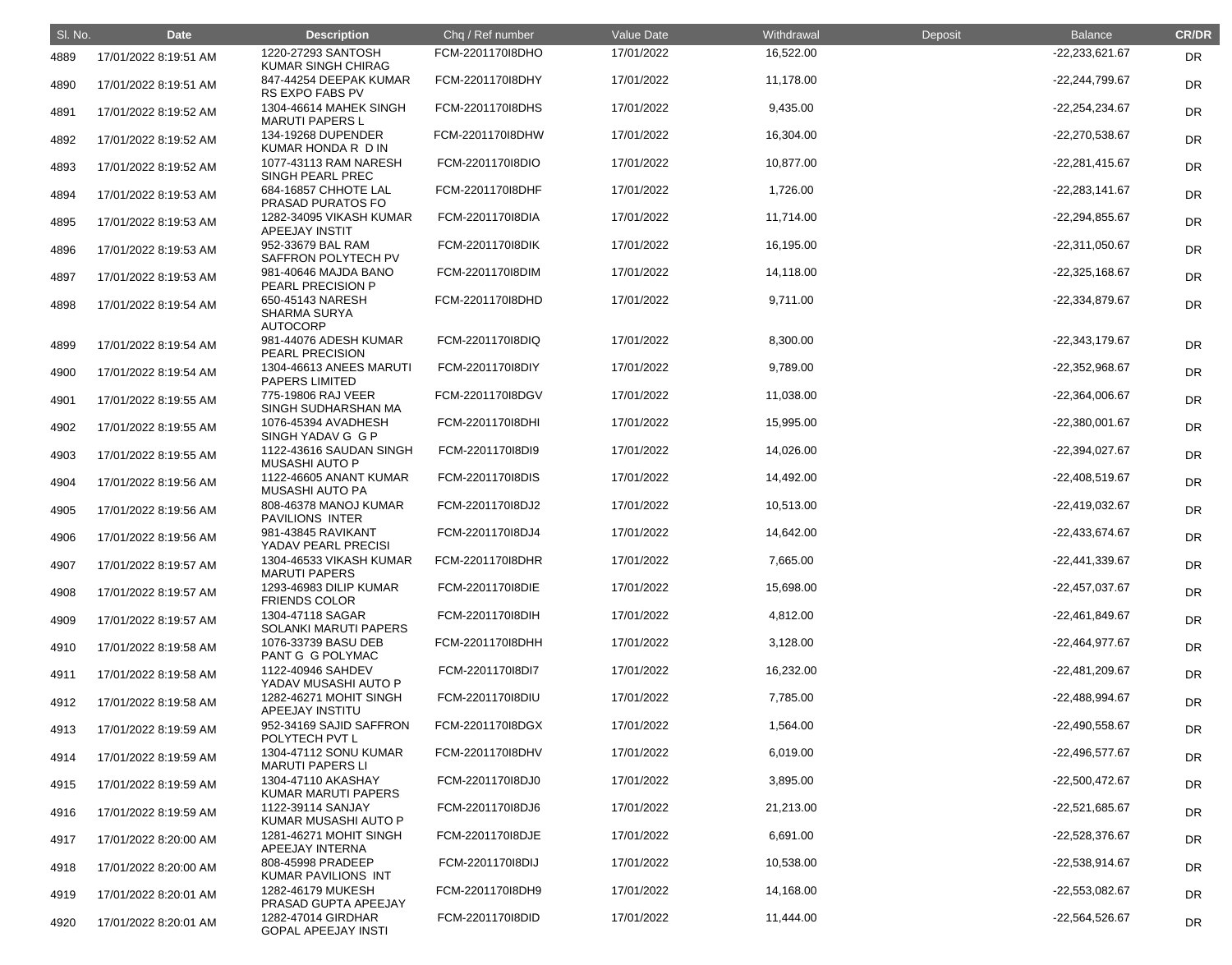| SI. No. | <b>Date</b>           | <b>Description</b>                               | Chq / Ref number | Value Date | Withdrawal | Deposit | <b>Balance</b>   | <b>CR/DR</b> |
|---------|-----------------------|--------------------------------------------------|------------------|------------|------------|---------|------------------|--------------|
| 4921    | 17/01/2022 8:20:01 AM | 1304-46084 RAJENDRA<br><b>MARUTI PAPERS LIMI</b> | FCM-2201170I8DIF | 17/01/2022 | 6,602.00   |         | $-22,571,128.67$ | <b>DR</b>    |
| 4922    | 17/01/2022 8:20:01 AM | 1304-47124 PRABHAT<br>KUMAR MARUTI PAPERS        | FCM-2201170I8DJO | 17/01/2022 | 5,519.00   |         | -22,576,647.67   | DR           |
| 4923    | 17/01/2022 8:20:02 AM | 1077-36683 VIJAY KUMAR<br>PEARL PRECISION        | FCM-2201170I8DHL | 17/01/2022 | 482.00     |         | -22,577,129.67   | <b>DR</b>    |
| 4924    | 17/01/2022 8:20:02 AM | 981-43486 RAHUL KUMAR<br>PEARL PRECISION         | FCM-2201170I8DI4 | 17/01/2022 | 8,727.00   |         | -22,585,856.67   | <b>DR</b>    |
| 4925    | 17/01/2022 8:20:02 AM | 446-32034 LAHORI SINGH<br>SIDH SHREE BABA        | FCM-2201170I8DJS | 17/01/2022 | 888.00     |         | -22,586,744.67   | DR           |
| 4926    | 17/01/2022 8:20:03 AM | 1282-32580 RAM AUTAR<br>MEENA APEEJAY INS        | FCM-2201170I8DH6 | 17/01/2022 | 18,554.00  |         | -22,605,298.67   | <b>DR</b>    |
| 4927    | 17/01/2022 8:20:03 AM | 1293-42821 RAJ NATH<br><b>RAJBHAR FRIENDS CO</b> | FCM-220117018DJI | 17/01/2022 | 17,585.00  |         | -22,622,883.67   | DR           |
| 4928    | 17/01/2022 8:20:03 AM | 1282-47269 LALIT KUMAR<br>APEEJAY INSTITU        | FCM-2201170I8DIV | 17/01/2022 | 3,073.00   |         | -22,625,956.67   | <b>DR</b>    |
| 4929    | 17/01/2022 8:20:04 AM | 1281-44947 PRAVEEN<br>KUMAR APEEJAY INTER        | FCM-2201170I8DH5 | 17/01/2022 | 7,083.00   |         | -22,633,039.67   | <b>DR</b>    |
| 4930    | 17/01/2022 8:20:04 AM | 1304-46125 SANDEEP<br>KUMAR MARUTI PAPERS        | FCM-2201170I8DIW | 17/01/2022 | 12,999.00  |         | -22,646,038.67   | DR           |
| 4931    | 17/01/2022 8:20:04 AM | 1077-26652 SITA RAM<br>YADAV PEARL PRECIS        | FCM-2201170I8DJ3 | 17/01/2022 | 7,558.00   |         | -22,653,596.67   | <b>DR</b>    |
| 4932    | 17/01/2022 8:20:05 AM | 650-41858 LOKESH KUMAR<br><b>MEENA SURYA AUT</b> | FCM-220117018DII | 17/01/2022 | 11,331.00  |         | -22,664,927.67   | DR           |
| 4933    | 17/01/2022 8:20:05 AM | 981-46653 SARWAJEET<br><b>KUMAR YADAV PEARL</b>  | FCM-2201170I8DJ8 | 17/01/2022 | 827.00     |         | -22,665,754.67   | <b>DR</b>    |
| 4934    | 17/01/2022 8:20:05 AM | 1293-45582 HARIOM SINGH<br><b>FRIENDS COLOR</b>  | FCM-2201170I8DJK | 17/01/2022 | 8,135.00   |         | -22,673,889.67   | DR           |
| 4935    | 17/01/2022 8:20:06 AM | 1077-35092 SUBHASH<br>CHANDRA VERMA PEARL        | FCM-220117018DIN | 17/01/2022 | 482.00     |         | -22,674,371.67   | <b>DR</b>    |
| 4936    | 17/01/2022 8:20:06 AM | 1304-46472 ASHOK KUMAR<br><b>MARUTI PAPERS L</b> | FCM-2201170I8DJM | 17/01/2022 | 8,727.00   |         | -22,683,098.67   | <b>DR</b>    |
| 4937    | 17/01/2022 8:20:06 AM | 1282-46268 AMAR NATH<br>APEEJAY INSTITUTE        | FCM-2201170I8DIT | 17/01/2022 | 10,293.00  |         | -22,693,391.67   | <b>DR</b>    |
| 4938    | 17/01/2022 8:20:06 AM | 1077-45593 DEVESH<br><b>KUMAR PEARL PRECISIO</b> | FCM-2201170I8DJ5 | 17/01/2022 | 3,544.00   |         | -22,696,935.67   | <b>DR</b>    |
| 4939    | 17/01/2022 8:20:07 AM | 775-41654 CHAIN PRAKASH<br><b>UPADHYAY SUDHA</b> | FCM-2201170I8DJU | 17/01/2022 | 1,101.00   |         | -22,698,036.67   | <b>DR</b>    |
| 4940    | 17/01/2022 8:20:07 AM | 981-46471 SITA RAM<br>PEARL PRECISION PRO        | FCM-2201170I8DIR | 17/01/2022 | 12,745.00  |         | -22,710,781.67   | <b>DR</b>    |
| 4941    | 17/01/2022 8:20:07 AM | 446-30299 MOHINDER<br>SINGH SIDH SHREE BA        | FCM-2201170l8DJ1 | 17/01/2022 | 12,940.00  |         | $-22,723,721.67$ | <b>DR</b>    |
| 4942    | 17/01/2022 8:20:08 AM | 1282-44910 ANUPAMA DEVI<br>APEEJAY INSTIT        | FCM-2201170I8DIB | 17/01/2022 | 12,634.00  |         | -22,736,355.67   | <b>DR</b>    |
| 4943    | 17/01/2022 8:20:08 AM | 981-43936 VIKRAM SINGH<br>PEARL PRECISION        | FCM-2201170I8DIP | 17/01/2022 | 734.00     |         | -22,737,089.67   | <b>DR</b>    |
| 4944    | 17/01/2022 8:20:08 AM | 1282-40292 PUSHPENDRA<br>KUMAR APEEJAY IN        | FCM-2201170I8DK6 | 17/01/2022 | 10,706.00  |         | -22,747,795.67   | <b>DR</b>    |
| 4945    | 17/01/2022 8:20:08 AM | 1281-34425 SAMRESH<br>KUMAR PANDEY APEEJA        | FCM-2201170I8DJB | 17/01/2022 | 18,554.00  |         | -22,766,349.67   | <b>DR</b>    |
| 4946    | 17/01/2022 8:20:09 AM | 1281-46477 GAYATRI<br>MRIDHA APEEJAY INTE        | FCM-2201170I8DJF | 17/01/2022 | 9,742.00   |         | -22,776,091.67   | <b>DR</b>    |
| 4947    | 17/01/2022 8:20:09 AM | 1293-43234 DEEPAK<br>KUMAR FRIENDS COLOR         | FCM-220117018DJJ | 17/01/2022 | 7,185.00   |         | -22,783,276.67   | <b>DR</b>    |
| 4948    | 17/01/2022 8:20:10 AM | 1077-45247 ANKIT KUMAR<br>SINGH PEARL PRE        | FCM-220117018DI6 | 17/01/2022 | 4,544.00   |         | -22,787,820.67   | <b>DR</b>    |
| 4949    | 17/01/2022 8:20:10 AM | 1282-47004 ABHAY<br>PANDEY APEEJAY INSTIT        | FCM-2201170I8DJH | 17/01/2022 | 10,930.00  |         | -22,798,750.67   | <b>DR</b>    |
| 4950    | 17/01/2022 8:20:10 AM | 1304-47116 HARKIRAN<br><b>MARUTI PAPERS LIMI</b> | FCM-2201170I8DKI | 17/01/2022 | 6,435.00   |         | -22,805,185.67   | <b>DR</b>    |
| 4951    | 17/01/2022 8:20:11 AM | 981-46353 ROOP SINGH<br>PEARL PRECISION P        | FCM-2201170I8DJ7 | 17/01/2022 | 15,540.00  |         | -22,820,725.67   | <b>DR</b>    |
| 4952    | 17/01/2022 8:20:11 AM | 981-46754 SANJEEV<br><b>KUMAR PEARL PRECISIO</b> | FCM-2201170I8DJ9 | 17/01/2022 | 14,435.00  |         | $-22,835,160.67$ | <b>DR</b>    |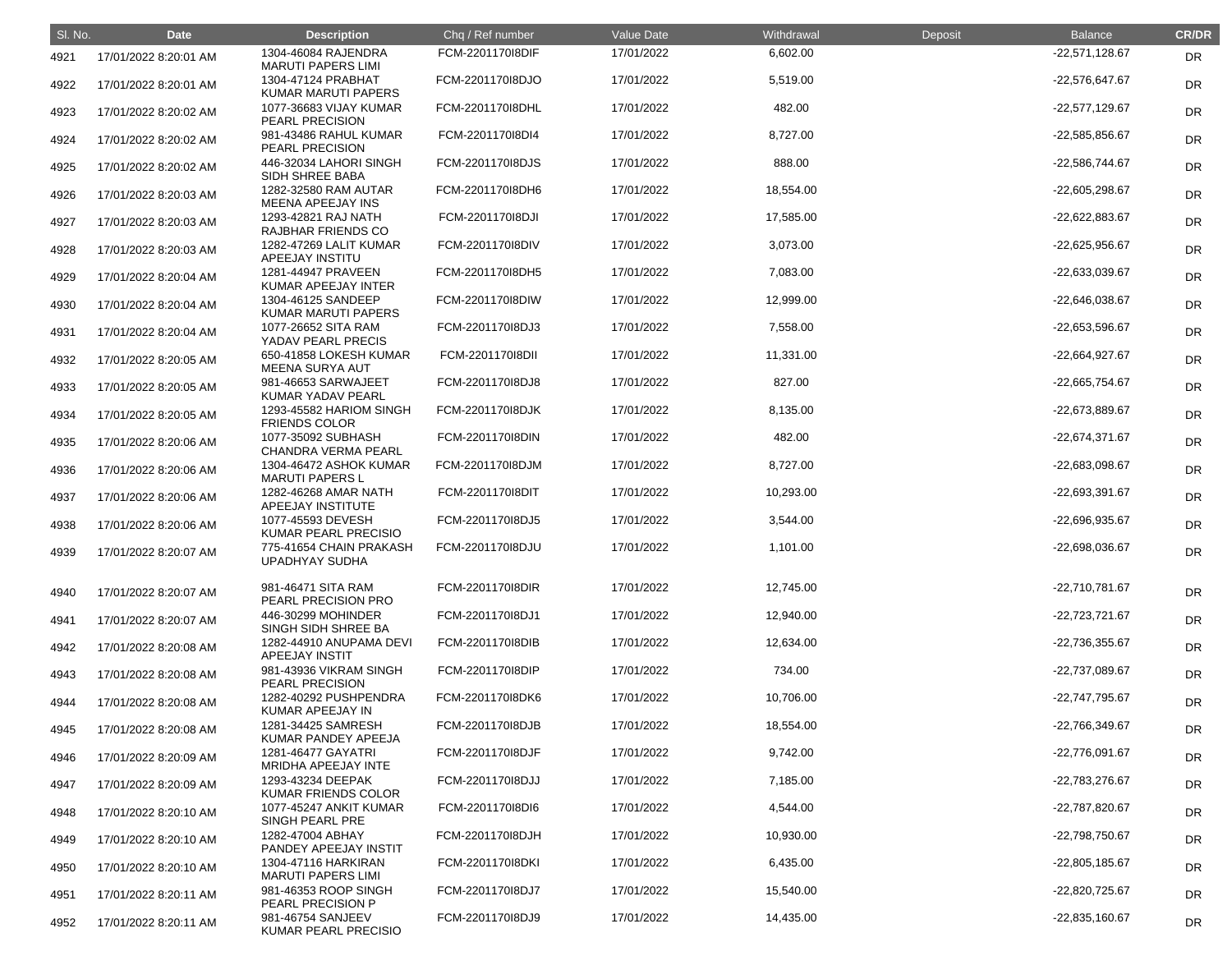| SI. No. | <b>Date</b>           | <b>Description</b>                               | Chq / Ref number | Value Date | Withdrawal | Deposit | <b>Balance</b>   | <b>CR/DR</b> |
|---------|-----------------------|--------------------------------------------------|------------------|------------|------------|---------|------------------|--------------|
| 4953    | 17/01/2022 8:20:11 AM | 1304-46129 MADAN PAL<br><b>MARUTI PAPERS LIM</b> | FCM-220117018DKC | 17/01/2022 | 10,144.00  |         | -22,845,304.67   | <b>DR</b>    |
| 4954    | 17/01/2022 8:20:11 AM | 775-17298 SATVIR SINGH<br>SUDHARSHAN MAZU        | FCM-2201170I8DJT | 17/01/2022 | 2,203.00   |         | -22,847,507.67   | <b>DR</b>    |
| 4955    | 17/01/2022 8:20:12 AM | 1304-46416 SHALU MARUTI<br><b>PAPERS LIMITED</b> | FCM-220117018DIX | 17/01/2022 | 8,019.00   |         | -22,855,526.67   | <b>DR</b>    |
| 4956    | 17/01/2022 8:20:12 AM | 1304-46073 RAMNIVAS<br><b>MARUTI PAPERS LIMI</b> | FCM-2201170I8DKA | 17/01/2022 | 3,240.00   |         | -22,858,766.67   | DR           |
| 4957    | 17/01/2022 8:20:12 AM | 981-42767 BANKE BIHARI<br><b>MISHRA PEARL PR</b> | FCM-2201170I8DJX | 17/01/2022 | 13,296.00  |         | -22,872,062.67   | <b>DR</b>    |
| 4958    | 17/01/2022 8:20:13 AM | 1282-46283 TRAPTA<br>APEEJAY INSTITUTE OF        | FCM-2201170I8DK8 | 17/01/2022 | 2,411.00   |         | -22,874,473.67   | <b>DR</b>    |
| 4959    | 17/01/2022 8:20:13 AM | 808-42866 VIJAYPAL SINGH<br><b>PAVILIONS IN</b>  | FCM-2201170I8DJV | 17/01/2022 | 11,840.00  |         | -22,886,313.67   | <b>DR</b>    |
| 4960    | 17/01/2022 8:20:13 AM | 1122-40039 VISHNU DUTT<br>YOGI MUSASHI AU        | FCM-2201170I8DK1 | 17/01/2022 | 16,183.00  |         | -22,902,496.67   | <b>DR</b>    |
| 4961    | 17/01/2022 8:20:13 AM | 1220-42230 SHYAM PAL<br><b>CHIRAG EXPORTS</b>    | FCM-2201170I8DK3 | 17/01/2022 | 1,666.00   |         | -22,904,162.67   | <b>DR</b>    |
| 4962    | 17/01/2022 8:20:14 AM | 1145-40204 SATYENDRA<br>SINGH DRARUN ANAN        | FCM-2201170I8DJA | 17/01/2022 | 22,275.00  |         | -22,926,437.67   | <b>DR</b>    |
| 4963    | 17/01/2022 8:20:14 AM | 1281-46270 VIKRAM SINGH<br>APEEJAY INTERN        | FCM-2201170I8DJD | 17/01/2022 | 4,918.00   |         | -22,931,355.67   | <b>DR</b>    |
| 4964    | 17/01/2022 8:20:14 AM | 1293-45595 AMRESH<br>KUMAR FRIENDS COLOR         | FCM-2201170I8DK9 | 17/01/2022 | 17,605.00  |         | -22,948,960.67   | <b>DR</b>    |
| 4965    | 17/01/2022 8:20:15 AM | 1304-46432 AKASH KUMAR<br><b>MARUTI PAPERS L</b> | FCM-2201170I8DKE | 17/01/2022 | 9,081.00   |         | -22,958,041.67   | <b>DR</b>    |
| 4966    | 17/01/2022 8:20:15 AM | 981-43771 RAHUL KUMAR<br>PEARL PRECISION         | FCM-2201170I8DJZ | 17/01/2022 | 13,296.00  |         | -22,971,337.67   | <b>DR</b>    |
| 4967    | 17/01/2022 8:20:15 AM | 1077-42371 DINESH<br><b>CHANDRA MISHRA PEARL</b> | FCM-2201170I8DKO | 17/01/2022 | 4,435.00   |         | -22,975,772.67   | <b>DR</b>    |
| 4968    | 17/01/2022 8:20:16 AM | 1304-47242 KRISHANPAL<br><b>SINGH MARUTI PAP</b> | FCM-2201170I8DJQ | 17/01/2022 | 1,833.00   |         | -22,977,605.67   | <b>DR</b>    |
| 4969    | 17/01/2022 8:20:16 AM | 1304-47243 NEERAJ<br><b>KUMAR MARUTI PAPERS</b>  | FCM-2201170I8DJR | 17/01/2022 | 2,540.00   |         | $-22,980,145.67$ | <b>DR</b>    |
| 4970    | 17/01/2022 8:20:16 AM | 1282-46154 AMIT<br>CHAUDHARY APEEJAY             | FCM-2201170I8DK7 | 17/01/2022 | 14,978.00  |         | -22,995,123.67   | <b>DR</b>    |
| 4971    | 17/01/2022 8:20:16 AM | 1282-42756 ROOP SINGH<br>APEEJAY INSTITUT        | FCM-2201170I8DKS | 17/01/2022 | 9,766.00   |         | -23,004,889.67   | <b>DR</b>    |
| 4972    | 17/01/2022 8:20:17 AM | 1304-46077 RAVINDRA<br>KUMAR MARUTI PAPER        | FCM-2201170I8DKU | 17/01/2022 | 9,789.00   |         | -23,014,678.67   | <b>DR</b>    |
| 4973    | 17/01/2022 8:20:17 AM | 1304-47111 VIPIN KUMAR<br><b>MARUTI PAPERS L</b> | FCM-2201170I8DKH | 17/01/2022 | 7,789.00   |         | -23,022,467.67   | DR           |
| 4974    | 17/01/2022 8:20:17 AM | 1304-46437 VIKAS KUMAR<br><b>MARUTI PAPERS L</b> | FCM-2201170I8DKW | 17/01/2022 | 7,487.00   |         | -23,029,954.67   | <b>DR</b>    |
| 4975    | 17/01/2022 8:20:18 AM | 981-41616 RAJESH KUMAR<br>PEARL PRECISION        | FCM-2201170I8DJW | 17/01/2022 | 827.00     |         | -23,030,781.67   | <b>DR</b>    |
| 4976    | 17/01/2022 8:20:18 AM | 1304-47037 TONY SINGH<br><b>MARUTI PAPERS LI</b> | FCM-220117018DIZ | 17/01/2022 | 7,435.00   |         | -23,038,216.67   | <b>DR</b>    |
| 4977    | 17/01/2022 8:20:18 AM | 1281-45423 SURAJ<br><b>CHAUBEY APEEJAY INTER</b> | FCM-2201170I8DK4 | 17/01/2022 | 6,811.00   |         | -23,045,027.67   | <b>DR</b>    |
| 4978    | 17/01/2022 8:20:18 AM | 1304-46097 ADITYA<br>CHOUDHARY MARUTI PAP        | FCM-2201170I8DKB | 17/01/2022 | 3,910.00   |         | -23,048,937.67   | <b>DR</b>    |
| 4979    | 17/01/2022 8:20:19 AM | 981-44840 GOVIND<br>PARMAR PEARL PRECISIO        | FCM-2201170I8DK0 | 17/01/2022 | 15,541.00  |         | -23,064,478.67   | <b>DR</b>    |
| 4980    | 17/01/2022 8:20:19 AM | 1304-46426 ANIL MARUTI<br><b>PAPERS LIMITED</b>  | FCM-2201170I8DKD | 17/01/2022 | 6,602.00   |         | -23,071,080.67   | <b>DR</b>    |
| 4981    | 17/01/2022 8:20:19 AM | 1310-41842 SOUMYA<br><b>RANJAN MALLICK CHECK</b> | FCM-2201170I8DOY | 17/01/2022 | 12,946.00  |         | -23,084,026.67   | <b>DR</b>    |
| 4982    | 17/01/2022 8:20:20 AM | 1304-47117 VIDESH KUMAR<br><b>MARUTI PAPERS</b>  | FCM-2201170I8DKJ | 17/01/2022 | 1,270.00   |         | -23,085,296.67   | <b>DR</b>    |
| 4983    | 17/01/2022 8:20:20 AM | 650-25806 UMEDI LAL<br>MEENA SURYA AUTOCO        | FCM-2201170I8DKY | 17/01/2022 | 12,589.00  |         | -23,097,885.67   | <b>DR</b>    |
| 4984    | 17/01/2022 8:20:20 AM | 134-33933 PHOOL SINGH<br>HONDA R D INDIA         | FCM-2201170I8DKX | 17/01/2022 | 14,809.00  |         | -23,112,694.67   | <b>DR</b>    |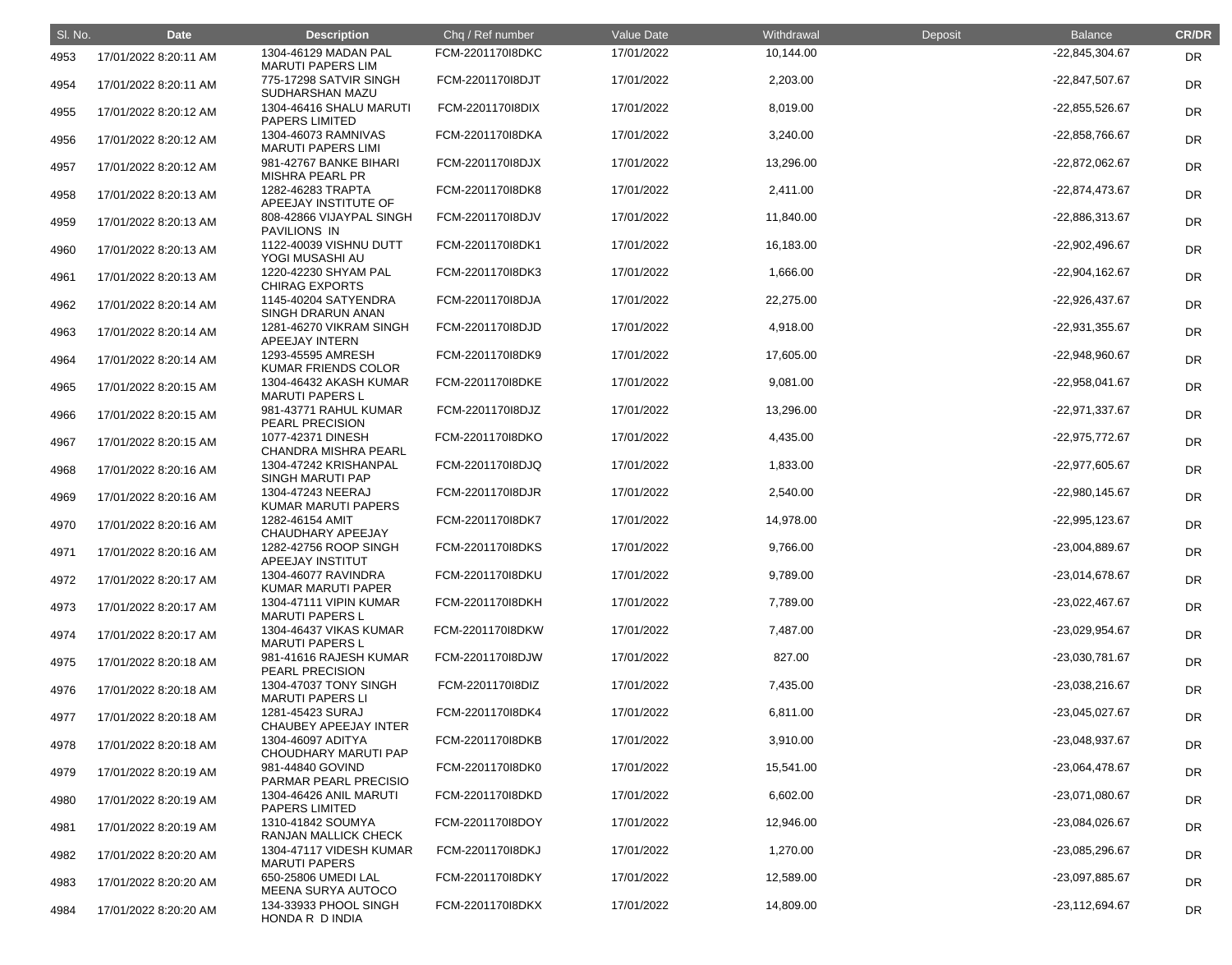| SI. No. | <b>Date</b>           | <b>Description</b>                                     | Chq / Ref number | Value Date | Withdrawal | Deposit | <b>Balance</b>   | <b>CR/DR</b> |
|---------|-----------------------|--------------------------------------------------------|------------------|------------|------------|---------|------------------|--------------|
| 4985    | 17/01/2022 8:20:21 AM | 1282-37559 VIJAY KUMAR<br>APEEJAY INSTITU              | FCM-2201170I8DJG | 17/01/2022 | 484.00     |         | $-23,113,178.67$ | DR           |
| 4986    | 17/01/2022 8:20:21 AM | 1077-43106 KRISHNANAND<br><b>JHA PEARL PRECI</b>       | FCM-2201170I8DJY | 17/01/2022 | 6,153.00   |         | -23,119,331.67   | DR           |
| 4987    | 17/01/2022 8:20:21 AM | 1304-47018 ASHWANI<br><b>KUMAR MARUTI PAPERS</b>       | FCM-2201170I8DJN | 17/01/2022 | 7,497.00   |         | -23,126,828.67   | <b>DR</b>    |
| 4988    | 17/01/2022 8:20:21 AM | 1304-46145 SHUBHAM<br><b>KUMAR MARUTI PAPERS</b>       | FCM-2201170I8DKV | 17/01/2022 | 9,789.00   |         | -23,136,617.67   | DR           |
| 4989    | 17/01/2022 8:20:22 AM | 981-45621 PAPU SINGH<br><b>PEARL PRECISION P</b>       | FCM-2201170I8DL2 | 17/01/2022 | 3,733.00   |         | -23,140,350.67   | DR           |
| 4990    | 17/01/2022 8:20:22 AM | 775-17800 RAJ KUMAR<br><b>TIWARI SUDHARSHAN</b>        | FCM-2201170I8DKZ | 17/01/2022 | 19,926.00  |         | -23,160,276.67   | <b>DR</b>    |
| 4991    | 17/01/2022 8:20:22 AM | 1120-39178 PAWAN SINGH<br><b>RATHORE GUJARAT</b>       | FCM-2201170I8DOF | 17/01/2022 | 20,998.00  |         | -23,181,274.67   | <b>DR</b>    |
| 4992    | 17/01/2022 8:20:23 AM | 1282-45423 SURAJ<br>CHAUBEY APEEJAY INSTI              | FCM-2201170I8DL6 | 17/01/2022 | 1,943.00   |         | -23,183,217.67   | DR           |
| 4993    | 17/01/2022 8:20:23 AM | 1282-46270 VIKRAM SINGH<br><b>APEEJAY INSTIT</b>       | FCM-2201170I8DKT | 17/01/2022 | 6,326.00   |         | -23,189,543.67   | <b>DR</b>    |
| 4994    | 17/01/2022 8:20:23 AM | 495-35036 SURAT SINGH<br><b>NOIDA BRANCH OFF</b>       | FCM-2201170I8DOL | 17/01/2022 | 17,806.00  |         | -23,207,349.67   | <b>DR</b>    |
| 4995    | 17/01/2022 8:20:24 AM | 1304-46532 AMAN MARUTI<br><b>PAPERS LIMITED</b>        | FCM-2201170I8DKF | 17/01/2022 | 10,497.00  |         | -23,217,846.67   | <b>DR</b>    |
| 4996    | 17/01/2022 8:20:24 AM | 1296-40292 PUSHPENDRA<br>KUMAR AIT-SCHOO               | FCM-2201170I8DL7 | 17/01/2022 | 2,951.00   |         | -23,220,797.67   | DR           |
| 4997    | 17/01/2022 8:20:24 AM | 517-43863 PRAMOD SINGH<br><b>BAJAJ SONS LTD</b>        | FCM-2201170I8DP7 | 17/01/2022 | 13,625.00  |         | -23,234,422.67   | <b>DR</b>    |
| 4998    | 17/01/2022 8:20:25 AM | 1304-47123 RAJEEV<br>KUMAR VERMA MARUTI P              | FCM-2201170I8DKK | 17/01/2022 | 7,435.00   |         | -23,241,857.67   | <b>DR</b>    |
| 4999    | 17/01/2022 8:20:25 AM | 981-42824 ARUN SINGH<br><b>PEARL PRECISION P</b>       | FCM-2201170I8DKN | 17/01/2022 | 3,713.00   |         | -23,245,570.67   | <b>DR</b>    |
| 5000    | 17/01/2022 8:20:25 AM | 931-34853 RAJAN KUMAR<br>SHARMA KOLKATA B              | FCM-2201170I8DO5 | 17/01/2022 | 17,485.00  |         | -23,263,055.67   | DR           |
| 5001    | 17/01/2022 8:20:25 AM | 490-45814 RAJEEV KUMAR<br><b>JHA HEAD OFFICE</b>       | FCM-2201170I8DOV | 17/01/2022 | 78,177.00  |         | -23,341,232.67   | <b>DR</b>    |
| 5002    | 17/01/2022 8:20:26 AM | 1304-47135 JAY PRAKASH<br><b>MARUTI PAPERS L</b>       | FCM-2201170I8DJP | 17/01/2022 | 10,705.00  |         | -23,351,937.67   | DR           |
| 5003    | 17/01/2022 8:20:26 AM | 497-46295 DINESH KUMAR<br>UTTRAKHAND BRAN              | FCM-2201170I8DOD | 17/01/2022 | 18,976.00  |         | -23,370,913.67   | <b>DR</b>    |
| 5004    | 17/01/2022 8:20:26 AM | 493-22227 SARIT KUMAR<br><b>GURGAON BRANCH C</b>       | FCM-2201170I8DOK | 17/01/2022 | 21,002.00  |         | -23,391,915.67   | DR           |
| 5005    | 17/01/2022 8:20:26 AM | 931-46166 ANUPAM<br><b>CHAUDHURY KOLKATA</b>           | FCM-2201170I8DOO | 17/01/2022 | 9,866.00   |         | -23,401,781.67   | <b>DR</b>    |
| 5006    | 17/01/2022 8:20:27 AM | <b>BRA</b><br>1296-45423 SURAJ<br>CHAUBEY AIT-SCHOOL O | FCM-2201170I8DJL | 17/01/2022 | 1,411.00   |         | -23,403,192.67   | <b>DR</b>    |
| 5007    | 17/01/2022 8:20:27 AM | 1282-36601 AJAY KUMAR<br>APEEJAY INSTITUT              | FCM-2201170I8DK5 | 17/01/2022 | 14,168.00  |         | -23,417,360.67   | DR           |
| 5008    | 17/01/2022 8:20:27 AM | 946-34397 ANIL KUMAR<br><b>MEENA RAJASTHAN B</b>       | FCM-2201170I8DOT | 17/01/2022 | 10,526.00  |         | -23,427,886.67   | DR           |
| 5009    | 17/01/2022 8:20:28 AM | 1145-15981 TILVIKRAM<br><b>GURUNG DRARUN ANA</b>       | FCM-2201170I8DKQ | 17/01/2022 | 22,275.00  |         | $-23,450,161.67$ | <b>DR</b>    |
| 5010    | 17/01/2022 8:20:28 AM | 981-43627 SUNIL DATT<br><b>DWIVEDI PEARL PRE</b>       | FCM-2201170I8DL0 | 17/01/2022 | 7,073.00   |         | -23,457,234.67   | DR           |
| 5011    | 17/01/2022 8:20:28 AM | 497-39370 NEERAJ KUMAR<br>UTTRAKHAND BRAN              | FCM-2201170I8DOJ | 17/01/2022 | 14,130.00  |         | -23,471,364.67   | DR           |
| 5012    | 17/01/2022 8:20:28 AM | 944-35753 SUSHIL SHRIPAT<br><b>MORE MAHARASH</b>       | FCM-2201170I8DOA | 17/01/2022 | 15,892.00  |         | -23,487,256.67   | <b>DR</b>    |
| 5013    | 17/01/2022 8:20:29 AM | 446-2715 RAM DUTT SIDH<br><b>SHREE BABA BALA</b>       | FCM-2201170I8DKL | 17/01/2022 | 13,813.00  |         | -23,501,069.67   | <b>DR</b>    |
| 5014    | 17/01/2022 8:20:29 AM | 944-35630 VINAY VIJAY<br>PANDEY MAHARASHT              | FCM-2201170I8DOQ | 17/01/2022 | 20,322.00  |         | -23,521,391.67   | <b>DR</b>    |
| 5015    | 17/01/2022 8:20:29 AM | 495-33304 PRABHAKAR<br>SINGH NOIDA BRANCH              | FCM-2201170l8DO2 | 17/01/2022 | 18,597.00  |         | -23,539,988.67   | <b>DR</b>    |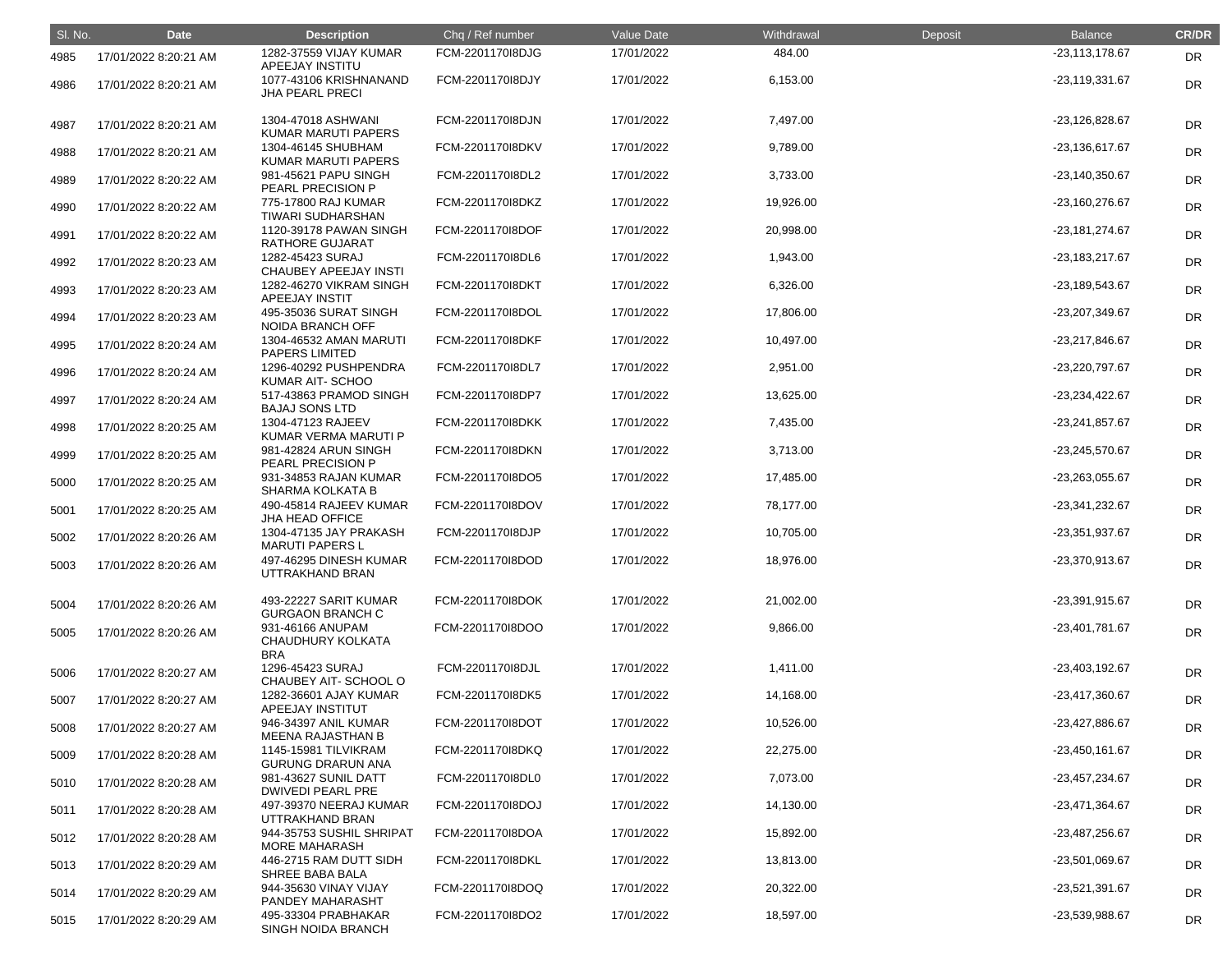| SI. No. | <b>Date</b>           | <b>Description</b>                               | Chq / Ref number | Value Date | Withdrawal | Deposit | <b>Balance</b>   | <b>CR/DR</b> |
|---------|-----------------------|--------------------------------------------------|------------------|------------|------------|---------|------------------|--------------|
| 5016    | 17/01/2022 8:20:29 AM | 517-28094 VIJAY KUMAR<br>YADAV BAJAJ SONS        | FCM-2201170I8DP3 | 17/01/2022 | 14,113.00  |         | -23,554,101.67   | <b>DR</b>    |
| 5017    | 17/01/2022 8:20:30 AM | 804-38173 VIJAYKUMAR<br>MUDHOLE CIGPL KAR        | FCM-2201170I8DOX | 17/01/2022 | 18,386.00  |         | -23,572,487.67   | <b>DR</b>    |
| 5018    | 17/01/2022 8:20:30 AM | 517-14433 RAJEEV KUMAR<br><b>BAJAJ SONS LTD</b>  | FCM-2201170I8DP6 | 17/01/2022 | 13,625.00  |         | -23,586,112.67   | <b>DR</b>    |
| 5019    | 17/01/2022 8:20:32 AM | 981-44053 PANKAJ KUMAR<br>PEARL PRECISION        | FCM-2201170I8DL1 | 17/01/2022 | 827.00     |         | -23,586,939.67   | <b>DR</b>    |
| 5020    | 17/01/2022 8:20:32 AM | 499-17065 J B SHAHI REST<br>OF UP                | FCM-2201170I8DON | 17/01/2022 | 25,847.00  |         | -23,612,786.67   | <b>DR</b>    |
| 5021    | 17/01/2022 8:20:32 AM | 498-34098 SAJJAN KUMAR<br><b>FARIDABAD BRANC</b> | FCM-2201170I8DO8 | 17/01/2022 | 19,878.00  |         | -23,632,664.67   | <b>DR</b>    |
| 5022    | 17/01/2022 8:20:33 AM | 1304-46804 ANKIT KUMAR<br><b>MARUTI PAPERS L</b> | FCM-2201170I8DKG | 17/01/2022 | 14,544.00  |         | -23,647,208.67   | <b>DR</b>    |
| 5023    | 17/01/2022 8:20:33 AM | 1122-37305 PAWAN KUMAR<br><b>MUSASHI AUTO PA</b> | FCM-2201170I8DKP | 17/01/2022 | 16,156.00  |         | -23,663,364.67   | <b>DR</b>    |
| 5024    | 17/01/2022 8:20:33 AM | 496-47075 NAGENDRA<br>SINGH CHANDIGARH BR        | FCM-2201170I8DOI | 17/01/2022 | 25,779.00  |         | -23,689,143.67   | <b>DR</b>    |
| 5025    | 17/01/2022 8:20:34 AM | 1281-44768 MEERA<br>KUMARI APEEJAY INTERN        | FCM-2201170I8DL4 | 17/01/2022 | 353.00     |         | -23,689,496.67   | <b>DR</b>    |
| 5026    | 17/01/2022 8:20:34 AM | 1122-45552 DINESH KUMAR<br><b>SINGH MUSASHI</b>  | FCM-2201170I8DL3 | 17/01/2022 | 20,779.00  |         | -23,710,275.67   | <b>DR</b>    |
| 5027    | 17/01/2022 8:20:34 AM | 1120-45107 BHOPAL SINGH<br><b>GUJARAT BRANCH</b> | FCM-2201170I8DOR | 17/01/2022 | 20,971.00  |         | -23,731,246.67   | <b>DR</b>    |
| 5028    | 17/01/2022 8:20:35 AM | 497-37065 JAGDISH<br>PRASAD UTTRAKHAND BR        | FCM-2201170I8DOM | 17/01/2022 | 16,989.00  |         | -23,748,235.67   | <b>DR</b>    |
| 5029    | 17/01/2022 8:20:35 AM | 517-43035 NEELU BAJAJ<br>SONS LTD                | FCM-2201170I8DPA | 17/01/2022 | 6,870.00   |         | -23,755,105.67   | <b>DR</b>    |
| 5030    | 17/01/2022 8:20:35 AM | 517-44780 GOVIND LAL<br><b>SUNAR BAJAJ SONS</b>  | FCM-2201170I8DP9 | 17/01/2022 | 14,113.00  |         | -23,769,218.67   | <b>DR</b>    |
| 5031    | 17/01/2022 8:20:36 AM | 517-46394 ARVIND KUMAR<br><b>BAJAJ SONS LTD</b>  | FCM-2201170I8DP2 | 17/01/2022 | 11,674.00  |         | -23,780,892.67   | <b>DR</b>    |
| 5032    | 17/01/2022 8:20:36 AM | 517-39270 SURESH SINGH<br><b>BAJAJ SONS LTD</b>  | FCM-2201170I8DP4 | 17/01/2022 | 11,674.00  |         | -23,792,566.67   | <b>DR</b>    |
| 5033    | 17/01/2022 8:20:36 AM | 497-47507 ANJEET KUMAR<br>SHUKLA UTTRAKHA        | FCM-2201170I8DOW | 17/01/2022 | 4,946.00   |         | -23,797,512.67   | <b>DR</b>    |
| 5034    | 17/01/2022 8:20:37 AM | 1220-40942 SUDHIR<br>KUMAR CHIRAG EXPORTS        | FCM-2201170I8DKR | 17/01/2022 | 6,258.00   |         | -23,803,770.67   | <b>DR</b>    |
| 5035    | 17/01/2022 8:20:37 AM | 1304-46085 PRASHANT<br>KUMAR MARUTI PAPER        | FCM-2201170I8DL8 | 17/01/2022 | 8,373.00   |         | $-23,812,143.67$ | <b>DR</b>    |
| 5036    | 17/01/2022 8:20:37 AM | 1282-29615 ASHOK KUMAR<br>APEEJAY INSTITU        | FCM-2201170I8DL5 | 17/01/2022 | 13,607.00  |         | -23,825,750.67   | <b>DR</b>    |
| 5037    | 17/01/2022 8:20:38 AM | 946-36144 SHIV DAYAL<br>MEENA RAJASTHAN B        | FCM-2201170I8DOU | 17/01/2022 | 17,615.00  |         | -23,843,365.67   | <b>DR</b>    |
| 5038    | 17/01/2022 8:20:38 AM | 517-24038 JITENDER<br>PANWAR BAJAJ SONS L        | FCM-2201170I8DP8 | 17/01/2022 | 12,164.00  |         | -23,855,529.67   | <b>DR</b>    |
| 5039    | 17/01/2022 8:20:38 AM | 517-37126 RAM KISHOR<br><b>BAJAJ SONS LTD</b>    | FCM-2201170I8DP5 | 17/01/2022 | 14,599.00  |         | -23,870,128.67   | <b>DR</b>    |
| 5040    | 17/01/2022 8:26:00 AM | 954-43960 NIKHIL KUMAR<br><b>GULATI FOODS PV</b> | FCM-2201170I8DIL | 17/01/2022 | 16,281.00  |         | -23,886,409.67   | <b>DR</b>    |
| 5041    | 17/01/2022 8:26:01 AM | 1220-37012 UPDESH<br><b>CHIRAG EXPORTS</b>       | FCM-2201170I8DHP | 17/01/2022 | 1,249.00   |         | -23,887,658.67   | <b>DR</b>    |
| 5042    | 17/01/2022 8:26:01 AM | 981-43106 KRISHNANAND<br><b>JHA PEARL PRECIS</b> | FCM-2201170I8DHK | 17/01/2022 | 4,488.00   |         | -23,892,146.67   | <b>DR</b>    |
| 5043    | 17/01/2022 8:26:02 AM | 981-40892 RAVI KUMAR<br><b>SHARMA PEARL PREC</b> | FCM-220117018DI2 | 17/01/2022 | 447.00     |         | -23,892,593.67   | <b>DR</b>    |
| 5044    | 17/01/2022 8:26:02 AM | 540-46874 ROHIT<br><b>SECURITY GUARDS - GUR</b>  | FCM-2201170I8DKM | 17/01/2022 | 9,419.00   |         | -23,902,012.67   | <b>DR</b>    |
| 5045    | 17/01/2022 8:26:02 AM | 981-46306 MURAT SINGH<br>PEARL PRECISION         | FCM-2201170I8DK2 | 17/01/2022 | 4,978.00   |         | -23,906,990.67   | <b>DR</b>    |
| 5046    | 17/01/2022 8:26:03 AM | 1281-42981 RAJEEV<br>KUMAR APEEJAY INTERN        | FCM-2201170I8DJC | 17/01/2022 | 14,324.00  |         | -23,921,314.67   | <b>DR</b>    |
| 5047    | 17/01/2022 8:26:03 AM | 1076-44932 NAGENDRA<br>KUMAR G G POLYMAC         | FCM-2201170I8DI0 | 17/01/2022 | 2,613.00   |         | -23,923,927.67   | <b>DR</b>    |